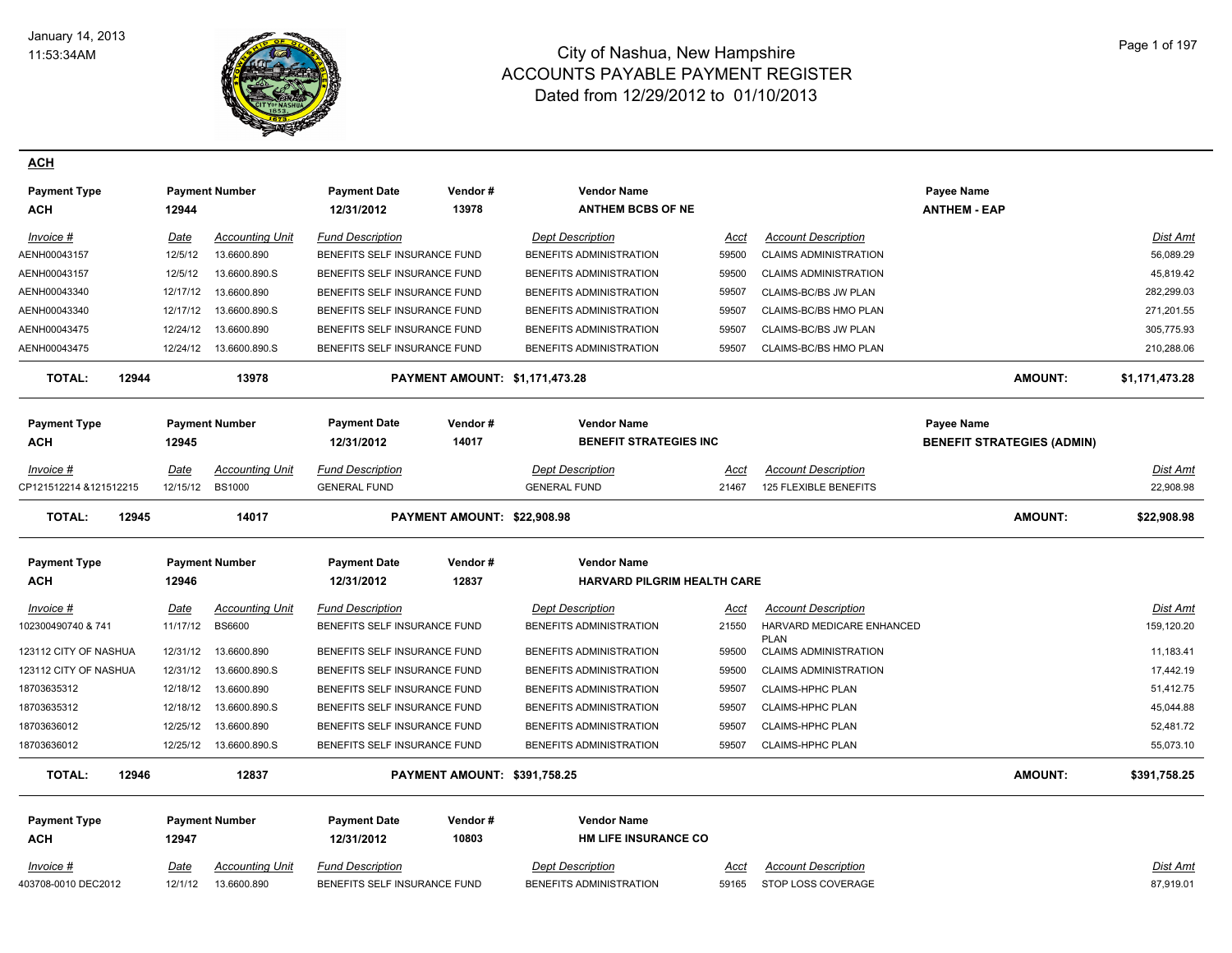

| <b>TOTAL:</b>                     | 12947 |             | 10803                  |                                   | PAYMENT AMOUNT: \$87,919.01 |                                              |             |                              | <b>AMOUNT:</b>         | \$87,919.01     |
|-----------------------------------|-------|-------------|------------------------|-----------------------------------|-----------------------------|----------------------------------------------|-------------|------------------------------|------------------------|-----------------|
| <b>Payment Type</b><br><b>ACH</b> |       | 12948       | <b>Payment Number</b>  | <b>Payment Date</b><br>12/31/2012 | Vendor#<br>14555            | <b>Vendor Name</b><br>NORTHEAST DELTA DENTAL |             |                              |                        |                 |
| Invoice #                         |       | Date        | <b>Accounting Unit</b> | <b>Fund Description</b>           |                             | <b>Dept Description</b>                      | <u>Acct</u> | <b>Account Description</b>   |                        | Dist Amt        |
| 0134-00004200 01/03/13            |       | 12/26/12    | 13.6600.890.S          | BENEFITS SELF INSURANCE FUND      |                             | BENEFITS ADMINISTRATION                      | 59525       | CLAIMS-DENTAL                |                        | 7,201.70        |
| 0134-00004200 12/25/12            |       | 12/14/12    | 13.6600.890.S          | BENEFITS SELF INSURANCE FUND      |                             | BENEFITS ADMINISTRATION                      | 59525       | CLAIMS-DENTAL                |                        | 7,781.69        |
| 4336-00004285 01/3/13             |       | 12/26/12    | 13.6600.890            | BENEFITS SELF INSURANCE FUND      |                             | BENEFITS ADMINISTRATION                      | 59525       | CLAIMS-DENTAL                |                        | 24,410.46       |
| 4336-00004285 12/25/12            |       | 12/14/12    | 13.6600.890            | BENEFITS SELF INSURANCE FUND      |                             | BENEFITS ADMINISTRATION                      | 59525       | CLAIMS-DENTAL                |                        | 18,457.51       |
| <b>TOTAL:</b>                     | 12948 |             | 14555                  |                                   | PAYMENT AMOUNT: \$57,851.36 |                                              |             |                              | <b>AMOUNT:</b>         | \$57,851.36     |
| <b>Payment Type</b>               |       |             | <b>Payment Number</b>  | <b>Payment Date</b>               | Vendor#                     | <b>Vendor Name</b>                           |             |                              | Payee Name             |                 |
| <b>ACH</b>                        |       | 12949       |                        | 12/31/2012                        | 13647                       | <b>STATE OF NH</b>                           |             |                              | <b>STATE OF NH-MV</b>  |                 |
| Invoice #                         |       | Date        | <b>Accounting Unit</b> | <b>Fund Description</b>           |                             | <b>Dept Description</b>                      | Acct        | <b>Account Description</b>   |                        | Dist Amt        |
| <b>NORK OF 12/28/12</b>           |       | 12/28/12    | <b>BS1000</b>          | <b>GENERAL FUND</b>               |                             | <b>GENERAL FUND</b>                          | 21921       | MVR STATE FEES               |                        | 21,590.86       |
| <b>TOTAL:</b>                     | 12949 |             | 13647                  |                                   | PAYMENT AMOUNT: \$21,590.86 |                                              |             |                              | <b>AMOUNT:</b>         | \$21,590.86     |
| <b>Payment Type</b>               |       |             | <b>Payment Number</b>  | <b>Payment Date</b>               | Vendor#                     | <b>Vendor Name</b>                           |             |                              |                        |                 |
| <b>ACH</b>                        |       | 12950       |                        | 12/31/2012                        | 13682                       | SUN LIFE ASSURANCE CO OF CANAD               |             |                              |                        |                 |
| Invoice #                         |       | <b>Date</b> | <b>Accounting Unit</b> | <b>Fund Description</b>           |                             | <b>Dept Description</b>                      | <u>Acct</u> | <b>Account Description</b>   |                        | <u>Dist Amt</u> |
| 079661-JAN13                      |       | 12/20/12    | <b>BS1000</b>          | <b>GENERAL FUND</b>               |                             | <b>GENERAL FUND</b>                          | 21505       | OTHER VOLUNTARY LIFE         |                        | 4,462.17        |
| <b>TOTAL:</b>                     | 12950 |             | 13682                  |                                   | PAYMENT AMOUNT: \$4,462.17  |                                              |             |                              | <b>AMOUNT:</b>         | \$4,462.17      |
| <b>Payment Type</b>               |       |             | <b>Payment Number</b>  | <b>Payment Date</b>               | Vendor#                     | <b>Vendor Name</b>                           |             |                              | Payee Name             |                 |
| <b>ACH</b>                        |       | 12951       |                        | 01/02/2013                        | 13647                       | <b>STATE OF NH</b>                           |             |                              | <b>STATE OF NH -MV</b> |                 |
| Invoice #                         |       | Date        | <b>Accounting Unit</b> | <b>Fund Description</b>           |                             | <b>Dept Description</b>                      | Acct        | <b>Account Description</b>   |                        | Dist Amt        |
| <b>NORK OF 12/31/12</b>           |       | 1/2/13      | <b>BS1000</b>          | <b>GENERAL FUND</b>               |                             | <b>GENERAL FUND</b>                          | 21921       | <b>MVR STATE FEES</b>        |                        | 21,188.56       |
| <b>TOTAL:</b>                     | 12951 |             | 13647                  |                                   | PAYMENT AMOUNT: \$21,188.56 |                                              |             |                              | <b>AMOUNT:</b>         | \$21,188.56     |
|                                   |       |             |                        |                                   |                             |                                              |             |                              |                        |                 |
| <b>Payment Type</b>               |       |             | <b>Payment Number</b>  | <b>Payment Date</b>               | Vendor#                     | <b>Vendor Name</b>                           |             |                              |                        |                 |
| <b>ACH</b>                        |       | 12952       |                        | 01/02/2013                        | 14555                       | <b>NORTHEAST DELTA DENTAL</b>                |             |                              |                        |                 |
| Invoice #                         |       | <u>Date</u> | <b>Accounting Unit</b> | <b>Fund Description</b>           |                             | <b>Dept Description</b>                      | Acct        | <b>Account Description</b>   |                        | Dist Amt        |
| 0134-99999999 12/2012             |       | 1/2/13      | 13.6600.890            | BENEFITS SELF INSURANCE FUND      |                             | BENEFITS ADMINISTRATION                      | 59500       | <b>CLAIMS ADMINISTRATION</b> |                        | 6,887.08        |
| 0134-99999999 12/2012             |       | 1/2/13      | 13.6600.890.S          | BENEFITS SELF INSURANCE FUND      |                             | BENEFITS ADMINISTRATION                      | 59500       | <b>CLAIMS ADMINISTRATION</b> |                        | 4,181.68        |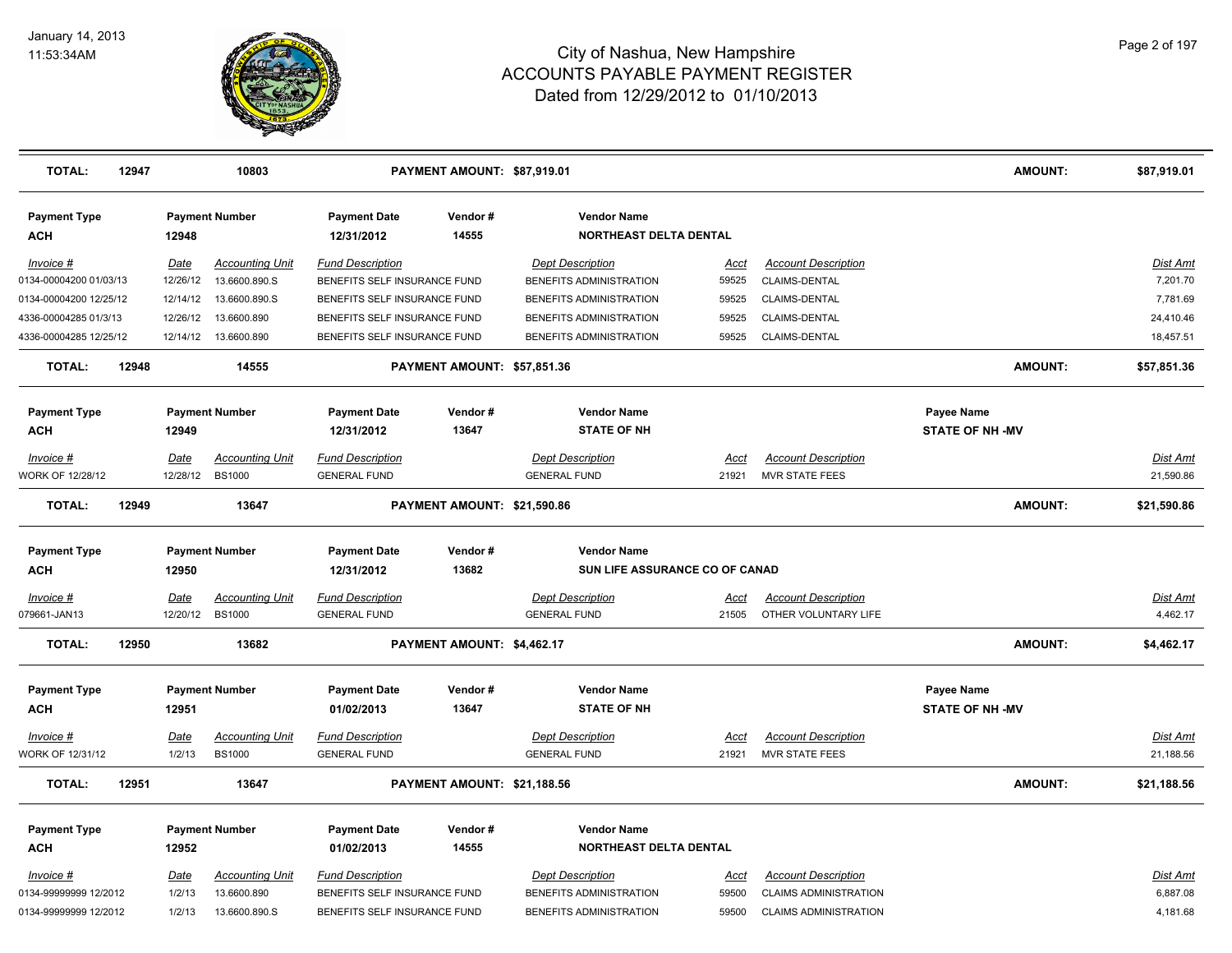

| <b>TOTAL:</b>                       | 12952 |                         | 14555                                   |                                                         | PAYMENT AMOUNT: \$11,068.76 |                                                           |                      |                                                          | <b>AMOUNT:</b>                       | \$11,068.76                  |
|-------------------------------------|-------|-------------------------|-----------------------------------------|---------------------------------------------------------|-----------------------------|-----------------------------------------------------------|----------------------|----------------------------------------------------------|--------------------------------------|------------------------------|
| <b>Payment Type</b><br><b>ACH</b>   |       | 12953                   | <b>Payment Number</b>                   | <b>Payment Date</b><br>01/02/2013                       | Vendor#<br>13197            | <b>Vendor Name</b><br><b>NORTHERN NEW ENGLAND BENEFIT</b> |                      |                                                          |                                      |                              |
| Invoice #<br>FEB 2013 COVERAGE      |       | Date<br>1/2/13          | <b>Accounting Unit</b><br>13.6600.525   | <b>Fund Description</b><br>BENEFITS SELF INSURANCE FUND |                             | <b>Dept Description</b><br>BENEFITS ADMINISTRATION        | <u>Acct</u><br>59000 | <b>Account Description</b><br><b>HEALTH POLICIES</b>     |                                      | Dist Amt<br>38,209.17        |
| <b>TOTAL:</b>                       | 12953 |                         | 13197                                   |                                                         | PAYMENT AMOUNT: \$38,209.17 |                                                           |                      |                                                          | <b>AMOUNT:</b>                       | \$38,209.17                  |
| <b>Payment Type</b><br><b>ACH</b>   |       | 12954                   | <b>Payment Number</b>                   | <b>Payment Date</b><br>01/03/2013                       | Vendor#<br>13647            | <b>Vendor Name</b><br><b>STATE OF NH</b>                  |                      |                                                          | Payee Name<br><b>STATE OF NH -MV</b> |                              |
| Invoice #<br>WORK OF 01/02/13       |       | Date<br>1/3/13          | <b>Accounting Unit</b><br><b>BS1000</b> | <b>Fund Description</b><br><b>GENERAL FUND</b>          |                             | <b>Dept Description</b><br><b>GENERAL FUND</b>            | Acct<br>21921        | <b>Account Description</b><br><b>MVR STATE FEES</b>      |                                      | Dist Amt<br>18,588.81        |
| <b>TOTAL:</b>                       | 12954 |                         | 13647                                   |                                                         | PAYMENT AMOUNT: \$18,588.81 |                                                           |                      |                                                          | <b>AMOUNT:</b>                       | \$18,588.81                  |
| <b>Payment Type</b><br><b>ACH</b>   |       | 12955                   | <b>Payment Number</b>                   | <b>Payment Date</b><br>01/03/2013                       | Vendor#<br>14823            | <b>Vendor Name</b><br>HUB INT'L NEW ENGLAND LLC           |                      |                                                          |                                      |                              |
| $Invoice$ #<br>115568               |       | <u>Date</u><br>12/14/12 | <b>Accounting Unit</b><br>28.6500.500   | <b>Fund Description</b><br>PROPERTY & CASUALTY FUND     |                             | <b>Dept Description</b><br><b>RISK MANAGEMENT</b>         | <u>Acct</u><br>53142 | <b>Account Description</b><br><b>CONSULTING SERVICES</b> |                                      | <b>Dist Amt</b><br>17,500.00 |
| <b>TOTAL:</b>                       | 12955 |                         | 14823                                   |                                                         | PAYMENT AMOUNT: \$17,500.00 |                                                           |                      |                                                          | <b>AMOUNT:</b>                       | \$17,500.00                  |
| <b>Payment Type</b><br><b>ACH</b>   |       | 12956                   | <b>Payment Number</b>                   | <b>Payment Date</b><br>01/03/2013                       | Vendor#<br>10008            | <b>Vendor Name</b><br>AFSCME COUNCIL 93/LOCAL 365 SC      |                      |                                                          |                                      |                              |
| Invoice #<br>20130103-DEDUCTIONS    |       | <u>Date</u><br>1/3/13   | <b>Accounting Unit</b><br><b>BS1000</b> | <b>Fund Description</b><br><b>GENERAL FUND</b>          |                             | <b>Dept Description</b><br><b>GENERAL FUND</b>            | <u>Acct</u><br>21485 | <b>Account Description</b><br>UNION DUES & AGENCY FEES   |                                      | <u>Dist Amt</u><br>2,029.82  |
| <b>TOTAL:</b>                       | 12956 |                         | 10008                                   |                                                         | PAYMENT AMOUNT: \$2,029.82  |                                                           |                      |                                                          | <b>AMOUNT:</b>                       | \$2,029.82                   |
| <b>Payment Type</b><br><b>ACH</b>   |       | 12957                   | <b>Payment Number</b>                   | <b>Payment Date</b><br>01/03/2013                       | Vendor#<br>10016            | <b>Vendor Name</b><br><b>WAGE ASSIGNMENT</b>              |                      |                                                          |                                      |                              |
| Invoice #<br>0000015491301031556270 |       | Date<br>1/3/13          | <b>Accounting Unit</b><br><b>BS1000</b> | <b>Fund Description</b><br><b>GENERAL FUND</b>          |                             | <b>Dept Description</b><br><b>GENERAL FUND</b>            | Acct<br>21495        | <b>Account Description</b><br><b>WAGE ASSIGNMENTS</b>    |                                      | Dist Amt<br>175.00           |
| <b>TOTAL:</b>                       | 12957 |                         | 10016                                   |                                                         | PAYMENT AMOUNT: \$175.00    |                                                           |                      |                                                          | <b>AMOUNT:</b>                       | \$175.00                     |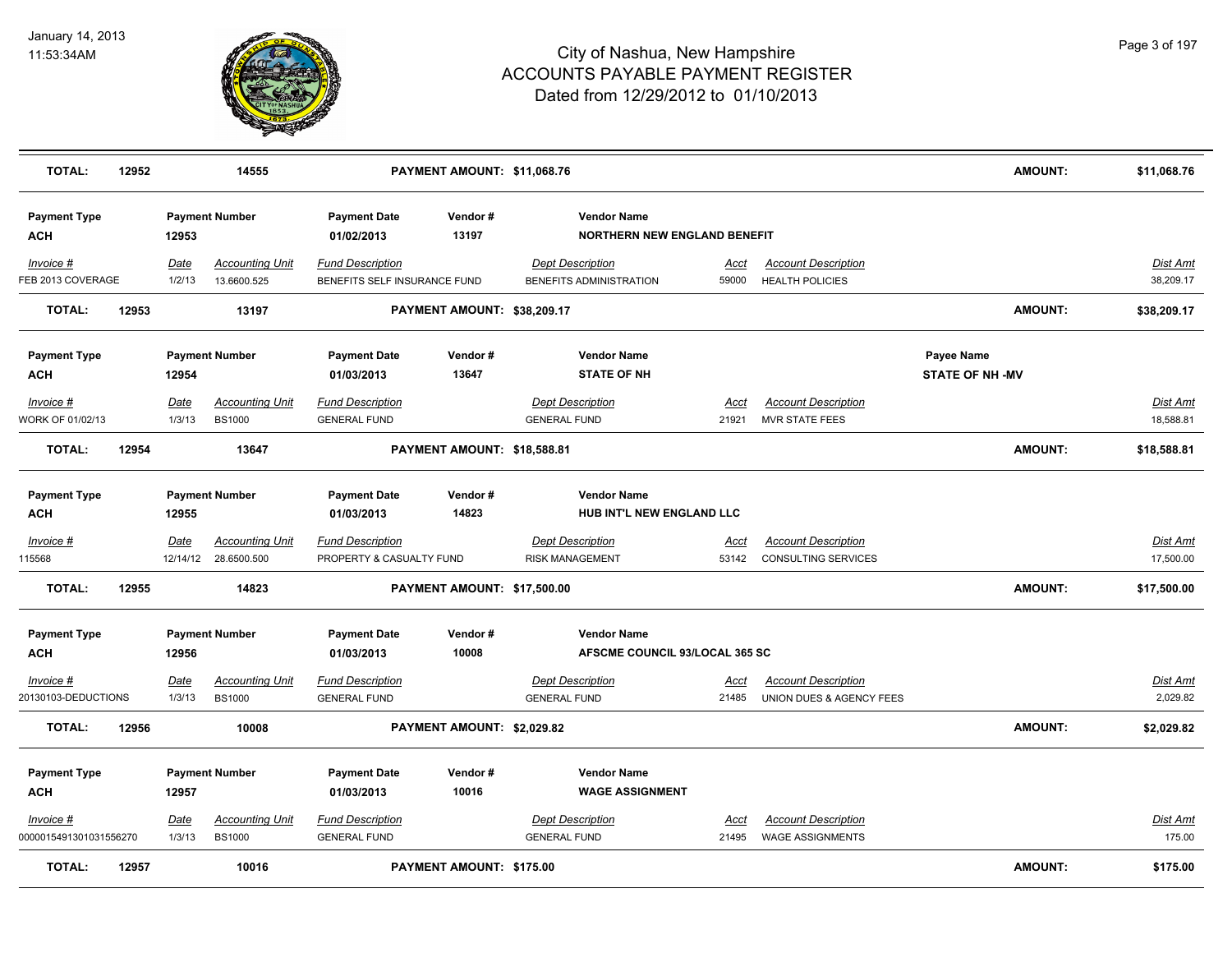

| <b>Payment Type</b>    |             | <b>Payment Number</b>  | <b>Payment Date</b>     | Vendor#                     | <b>Vendor Name</b>                    |             |                             |                                 |                 |
|------------------------|-------------|------------------------|-------------------------|-----------------------------|---------------------------------------|-------------|-----------------------------|---------------------------------|-----------------|
| <b>ACH</b>             | 12958       |                        | 01/03/2013              | 10025                       | HARTFORD LIFE IPD GROUP ANNUIT        |             |                             |                                 |                 |
| Invoice #              | Date        | <b>Accounting Unit</b> | <b>Fund Description</b> |                             | <b>Dept Description</b>               | Acct        | <b>Account Description</b>  |                                 | Dist Amt        |
| 20130103-DEDUCTIONS    | 1/3/13      | <b>BS1000</b>          | <b>GENERAL FUND</b>     |                             | <b>GENERAL FUND</b>                   |             | 21440 457 PLANS WITHHOLDING |                                 | 36,871.58       |
| <b>TOTAL:</b><br>12958 |             | 10025                  |                         | PAYMENT AMOUNT: \$36,871.58 |                                       |             |                             | <b>AMOUNT:</b>                  | \$36,871.58     |
| <b>Payment Type</b>    |             | <b>Payment Number</b>  | <b>Payment Date</b>     | Vendor#                     | <b>Vendor Name</b>                    |             |                             |                                 |                 |
| <b>ACH</b>             | 12959       |                        | 01/03/2013              | 10026                       | <b>IAFF LOCAL 789</b>                 |             |                             |                                 |                 |
| Invoice #              | Date        | <b>Accounting Unit</b> | <b>Fund Description</b> |                             | <b>Dept Description</b>               | Acct        | <b>Account Description</b>  |                                 | <b>Dist Amt</b> |
| 20130103-DEDUCTIONS    | 1/3/13      | <b>BS1000</b>          | <b>GENERAL FUND</b>     |                             | <b>GENERAL FUND</b>                   | 21485       | UNION DUES & AGENCY FEES    |                                 | 228.00          |
| 12959<br><b>TOTAL:</b> |             | 10026                  |                         | PAYMENT AMOUNT: \$228.00    |                                       |             |                             | <b>AMOUNT:</b>                  | \$228.00        |
| <b>Payment Type</b>    |             | <b>Payment Number</b>  | <b>Payment Date</b>     | Vendor#                     | <b>Vendor Name</b>                    |             |                             |                                 |                 |
| <b>ACH</b>             | 12960       |                        | 01/03/2013              | 10081                       | <b>WAGE ASSIGNMENT</b>                |             |                             |                                 |                 |
| Invoice #              | Date        | <b>Accounting Unit</b> | <b>Fund Description</b> |                             | <b>Dept Description</b>               | Acct        | <b>Account Description</b>  |                                 | Dist Amt        |
| 0000014341301031556270 | 1/3/13      | <b>BS1000</b>          | <b>GENERAL FUND</b>     |                             | <b>GENERAL FUND</b>                   | 21495       | <b>WAGE ASSIGNMENTS</b>     |                                 | 184.75          |
| <b>TOTAL:</b><br>12960 |             | 10081                  |                         | PAYMENT AMOUNT: \$184.75    |                                       |             |                             | <b>AMOUNT:</b>                  | \$184.75        |
| <b>Payment Type</b>    |             | <b>Payment Number</b>  | <b>Payment Date</b>     | Vendor#                     | <b>Vendor Name</b>                    |             |                             |                                 |                 |
| <b>ACH</b>             | 12961       |                        | 01/03/2013              | 10031                       | <b>WAGE ASSIGNMENT</b>                |             |                             |                                 |                 |
| $Invoice$ #            | <u>Date</u> | <b>Accounting Unit</b> | <b>Fund Description</b> |                             | <b>Dept Description</b>               | <u>Acct</u> | <b>Account Description</b>  |                                 | <b>Dist Amt</b> |
| 0000016261301031556270 | 1/3/13      | <b>BS1000</b>          | <b>GENERAL FUND</b>     |                             | <b>GENERAL FUND</b>                   | 21495       | <b>WAGE ASSIGNMENTS</b>     |                                 | 180.00          |
| TOTAL:<br>12961        |             | 10031                  |                         | PAYMENT AMOUNT: \$180.00    |                                       |             |                             | <b>AMOUNT:</b>                  | \$180.00        |
| <b>Payment Type</b>    |             | <b>Payment Number</b>  | <b>Payment Date</b>     | Vendor#                     | <b>Vendor Name</b>                    |             |                             |                                 |                 |
| <b>ACH</b>             | 12962       |                        | 01/03/2013              | 10034                       | <b>WAGE ASSIGNMENT</b>                |             |                             |                                 |                 |
| Invoice #              | <u>Date</u> | <b>Accounting Unit</b> | <b>Fund Description</b> |                             | <b>Dept Description</b>               | Acct        | <b>Account Description</b>  |                                 | Dist Amt        |
| 0000015261301031556270 | 1/3/13      | <b>BS1000</b>          | <b>GENERAL FUND</b>     |                             | <b>GENERAL FUND</b>                   | 21495       | <b>WAGE ASSIGNMENTS</b>     |                                 | 318.00          |
| <b>TOTAL:</b><br>12962 |             | 10034                  |                         | PAYMENT AMOUNT: \$318.00    |                                       |             |                             | AMOUNT:                         | \$318.00        |
| <b>Payment Type</b>    |             | <b>Payment Number</b>  | <b>Payment Date</b>     | Vendor#                     | <b>Vendor Name</b>                    |             |                             | Payee Name                      |                 |
| <b>ACH</b>             | 12963       |                        | 01/03/2013              | 10036                       | <b>NASHUA POLICE COMMUNICATIONS U</b> |             |                             | <b>NASHUA POLICE COMM UNION</b> |                 |
| Invoice #              | Date        | <b>Accounting Unit</b> | <b>Fund Description</b> |                             | <b>Dept Description</b>               | Acct        | <b>Account Description</b>  |                                 | Dist Amt        |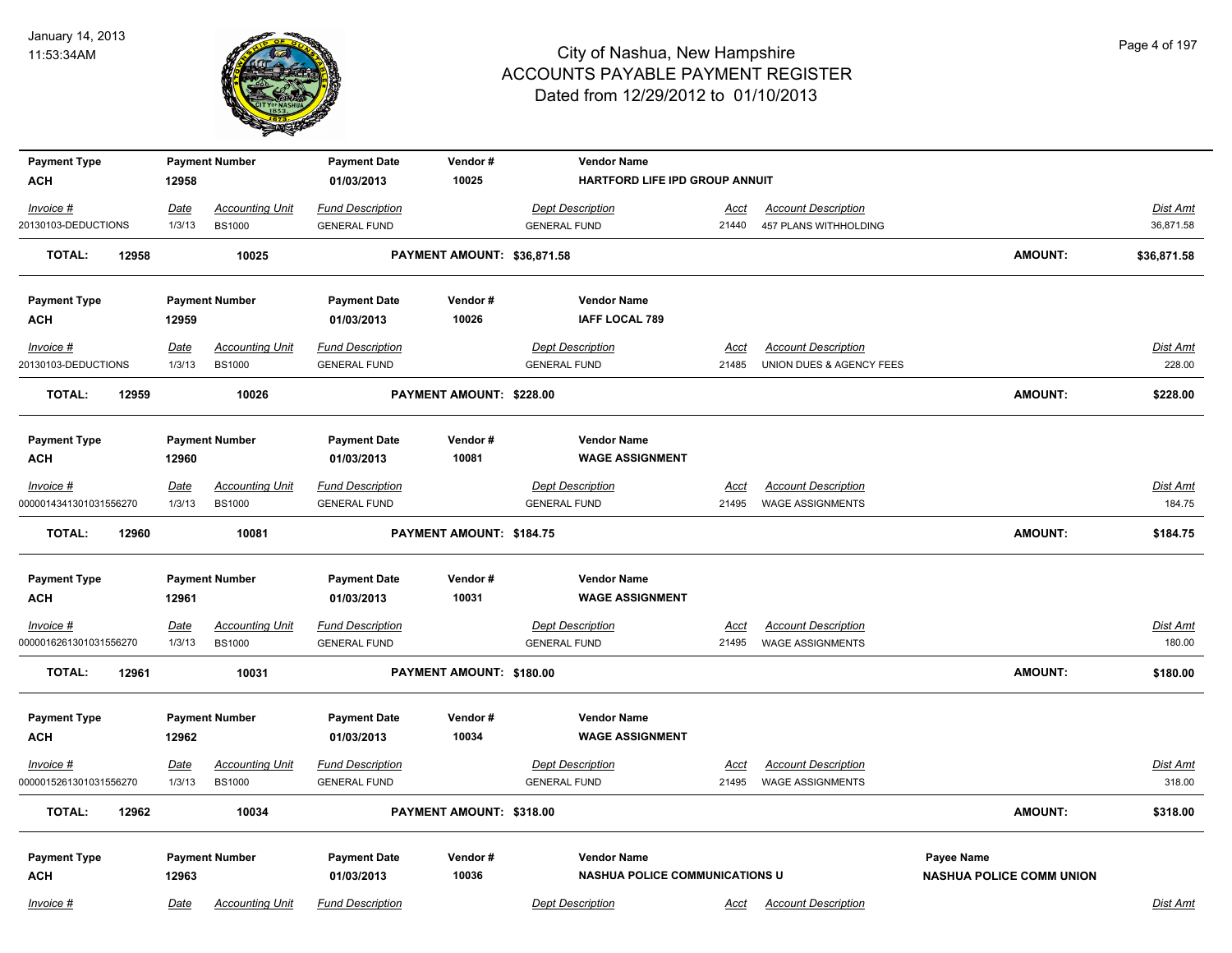

| 20130103-DEDUCTIONS              |       | 1/3/13                | <b>BS1000</b>                           | <b>GENERAL FUND</b>                            |                          | <b>GENERAL FUND</b>                            | 21485                | UNION DUES & AGENCY FEES                               |                                   | 154.00                    |
|----------------------------------|-------|-----------------------|-----------------------------------------|------------------------------------------------|--------------------------|------------------------------------------------|----------------------|--------------------------------------------------------|-----------------------------------|---------------------------|
| <b>TOTAL:</b>                    | 12963 |                       | 10036                                   |                                                | PAYMENT AMOUNT: \$154.00 |                                                |                      |                                                        | <b>AMOUNT:</b>                    | \$154.00                  |
| <b>Payment Type</b>              |       |                       | <b>Payment Number</b>                   | <b>Payment Date</b>                            | Vendor#                  | <b>Vendor Name</b>                             |                      |                                                        |                                   |                           |
| <b>ACH</b>                       |       | 12964                 |                                         | 01/03/2013                                     | 10037                    | NASHUA POLICE PATROLMANS ASSOC                 |                      |                                                        |                                   |                           |
| Invoice #<br>20130103-DEDUCTIONS |       | <b>Date</b><br>1/3/13 | <b>Accounting Unit</b><br><b>BS1000</b> | <b>Fund Description</b><br><b>GENERAL FUND</b> |                          | <b>Dept Description</b><br><b>GENERAL FUND</b> | <u>Acct</u><br>21485 | <b>Account Description</b><br>UNION DUES & AGENCY FEES |                                   | <b>Dist Amt</b><br>888.00 |
| <b>TOTAL:</b>                    | 12964 |                       | 10037                                   |                                                | PAYMENT AMOUNT: \$888.00 |                                                |                      |                                                        | <b>AMOUNT:</b>                    | \$888.00                  |
| <b>Payment Type</b>              |       |                       | <b>Payment Number</b>                   | <b>Payment Date</b>                            | Vendor#                  | <b>Vendor Name</b>                             |                      |                                                        | Payee Name                        |                           |
| <b>ACH</b>                       |       | 12965                 |                                         | 01/03/2013                                     | 10038                    | <b>NASHUA POLICE RELIEF ASSOCIATI</b>          |                      |                                                        | <b>NASHUA POLICE RELIEF ASSOC</b> |                           |
| Invoice #                        |       | <b>Date</b>           | <b>Accounting Unit</b>                  | <b>Fund Description</b>                        |                          | <b>Dept Description</b>                        | Acct                 | <b>Account Description</b>                             |                                   | <b>Dist Amt</b>           |
| 20130103-DEDUCTIONS              |       | 1/3/13                | <b>BS1000</b>                           | <b>GENERAL FUND</b>                            |                          | <b>GENERAL FUND</b>                            | 21485                | UNION DUES & AGENCY FEES                               |                                   | 808.00                    |
| <b>TOTAL:</b>                    | 12965 |                       | 10038                                   |                                                | PAYMENT AMOUNT: \$808.00 |                                                |                      |                                                        | <b>AMOUNT:</b>                    | \$808.00                  |
| <b>Payment Type</b>              |       |                       | <b>Payment Number</b>                   | <b>Payment Date</b>                            | Vendor#                  | <b>Vendor Name</b>                             |                      |                                                        |                                   |                           |
| <b>ACH</b>                       |       | 12966                 |                                         | 01/03/2013                                     | 10039                    | <b>NASHUA POLICE SUPERVISORS ASSO</b>          |                      |                                                        |                                   |                           |
| $Invoice$ #                      |       | <u>Date</u>           | <b>Accounting Unit</b>                  | <b>Fund Description</b>                        |                          | <b>Dept Description</b>                        | <u>Acct</u>          | <b>Account Description</b>                             |                                   | <b>Dist Amt</b>           |
| 20130103-DEDUCTIONS              |       | 1/3/13                | <b>BS1000</b>                           | <b>GENERAL FUND</b>                            |                          | <b>GENERAL FUND</b>                            | 21485                | UNION DUES & AGENCY FEES                               |                                   | 403.00                    |
| <b>TOTAL:</b>                    | 12966 |                       | 10039                                   |                                                | PAYMENT AMOUNT: \$403.00 |                                                |                      |                                                        | <b>AMOUNT:</b>                    | \$403.00                  |
| <b>Payment Type</b>              |       |                       | <b>Payment Number</b>                   | <b>Payment Date</b>                            | Vendor#                  | <b>Vendor Name</b>                             |                      |                                                        |                                   |                           |
| <b>ACH</b>                       |       | 12967                 |                                         | 01/03/2013                                     | 10050                    | <b>WAGE ASSIGNMENT</b>                         |                      |                                                        |                                   |                           |
| Invoice #                        |       | <u>Date</u>           | <b>Accounting Unit</b>                  | <b>Fund Description</b>                        |                          | <b>Dept Description</b>                        | <u>Acct</u>          | <b>Account Description</b>                             |                                   | <b>Dist Amt</b>           |
| 0000014971301031556270           |       | 1/3/13                | <b>BS1000</b>                           | <b>GENERAL FUND</b>                            |                          | <b>GENERAL FUND</b>                            | 21495                | <b>WAGE ASSIGNMENTS</b>                                |                                   | 259.00                    |
| <b>TOTAL:</b>                    | 12967 |                       | 10050                                   |                                                | PAYMENT AMOUNT: \$259.00 |                                                |                      |                                                        | <b>AMOUNT:</b>                    | \$259.00                  |
| <b>Payment Type</b>              |       |                       | <b>Payment Number</b>                   | <b>Payment Date</b>                            | Vendor#                  | <b>Vendor Name</b>                             |                      |                                                        | Payee Name                        |                           |
| <b>ACH</b>                       |       | 12968                 |                                         | 01/03/2013                                     | 10055                    | <b>TEAMSTERS UNION LOCAL 633</b>               |                      |                                                        | <b>TEAMSTERS UNION LOCAL #633</b> |                           |
| Invoice #<br>20130103-DEDUCTIONS |       | <u>Date</u><br>1/3/13 | <b>Accounting Unit</b><br><b>BS1000</b> | <b>Fund Description</b><br><b>GENERAL FUND</b> |                          | <b>Dept Description</b><br><b>GENERAL FUND</b> | <u>Acct</u><br>21485 | <b>Account Description</b><br>UNION DUES & AGENCY FEES |                                   | <u>Dist Amt</u><br>166.08 |
|                                  |       |                       |                                         |                                                |                          |                                                |                      |                                                        |                                   |                           |
| <b>TOTAL:</b>                    | 12968 |                       | 10055                                   |                                                | PAYMENT AMOUNT: \$166.08 |                                                |                      |                                                        | <b>AMOUNT:</b>                    | \$166.08                  |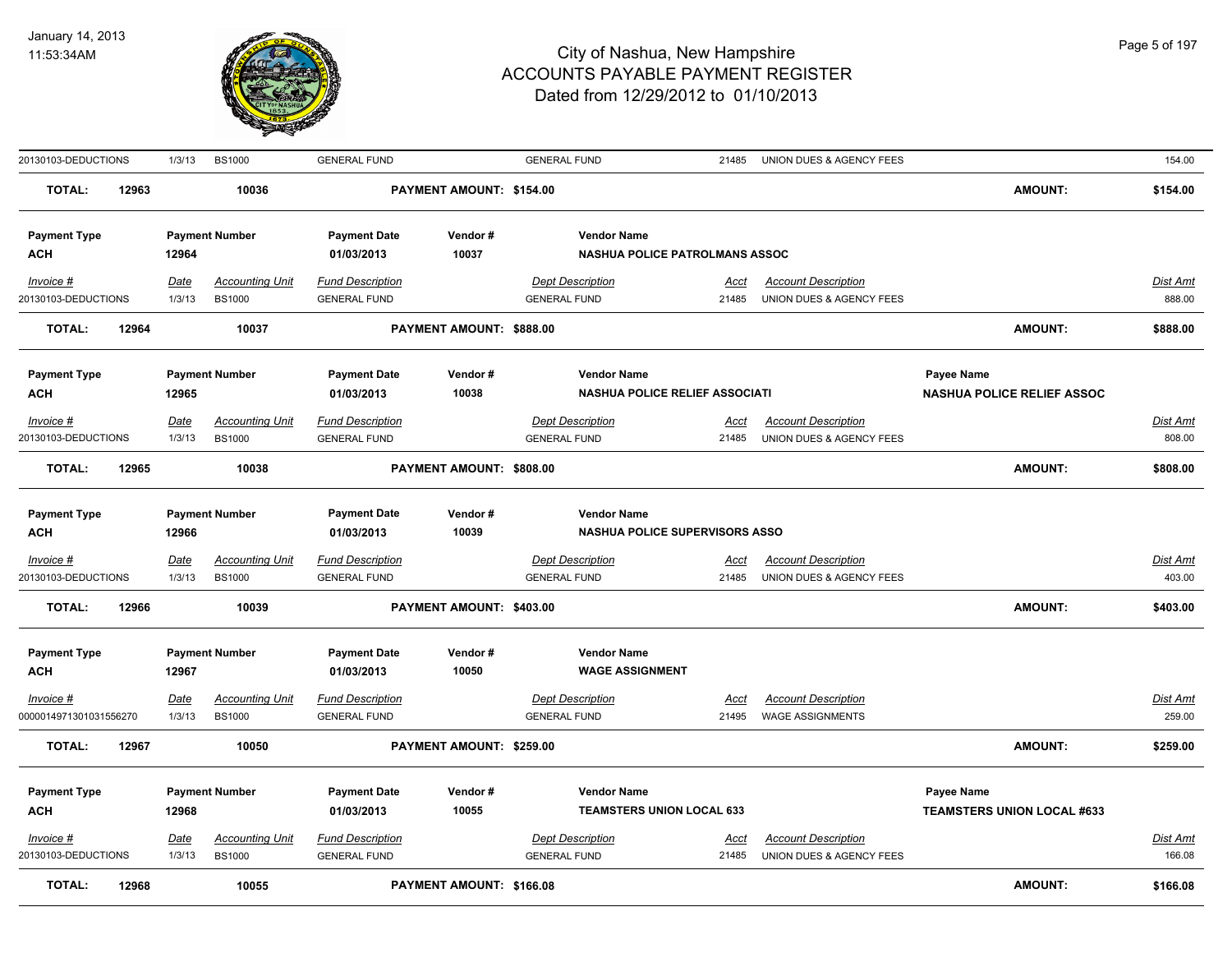

| <b>Payment Type</b>    |       |             | <b>Payment Number</b>  | <b>Payment Date</b>      | Vendor#                     | <b>Vendor Name</b>          |             |                            |                        |                 |
|------------------------|-------|-------------|------------------------|--------------------------|-----------------------------|-----------------------------|-------------|----------------------------|------------------------|-----------------|
| <b>ACH</b>             |       | 12969       |                        | 01/03/2013               | 10067                       | <b>TSA CONSULTING GROUP</b> |             |                            |                        |                 |
| Invoice #              |       | Date        | <b>Accounting Unit</b> | <b>Fund Description</b>  |                             | <b>Dept Description</b>     | <u>Acct</u> | <b>Account Description</b> |                        | Dist Amt        |
| 20130103-DEDUCTIONS    |       | 1/3/13      | <b>BS1000</b>          | <b>GENERAL FUND</b>      |                             | <b>GENERAL FUND</b>         | 21432       | 403(b) PLANS WITHHOLDING   |                        | 71,300.65       |
| <b>TOTAL:</b>          | 12969 |             | 10067                  |                          | PAYMENT AMOUNT: \$71,300.65 |                             |             |                            | <b>AMOUNT:</b>         | \$71,300.65     |
| <b>Payment Type</b>    |       |             | <b>Payment Number</b>  | <b>Payment Date</b>      | Vendor#                     | <b>Vendor Name</b>          |             |                            |                        |                 |
| <b>ACH</b>             |       | 12970       |                        | 01/03/2013               | 10060                       | <b>UAW LOCAL 2232</b>       |             |                            |                        |                 |
| Invoice #              |       | Date        | <b>Accounting Unit</b> | <b>Fund Description</b>  |                             | <b>Dept Description</b>     | Acct        | <b>Account Description</b> |                        | Dist Amt        |
| 20130103-DEDUCTIONS    |       | 1/3/13      | <b>BS1000</b>          | <b>GENERAL FUND</b>      |                             | <b>GENERAL FUND</b>         | 21485       | UNION DUES & AGENCY FEES   |                        | 754.16          |
| <b>TOTAL:</b>          | 12970 |             | 10060                  |                          | PAYMENT AMOUNT: \$754.16    |                             |             |                            | <b>AMOUNT:</b>         | \$754.16        |
| <b>Payment Type</b>    |       |             | <b>Payment Number</b>  | <b>Payment Date</b>      | Vendor#                     | <b>Vendor Name</b>          |             |                            |                        |                 |
| <b>ACH</b>             |       | 12971       |                        | 01/03/2013               | 15710                       | <b>WAGE ASSIGNMENT</b>      |             |                            |                        |                 |
| Invoice #              |       | Date        | <b>Accounting Unit</b> | <b>Fund Description</b>  |                             | <b>Dept Description</b>     | Acct        | <b>Account Description</b> |                        | Dist Amt        |
| 0000013551301031556270 |       | 1/3/13      | <b>BS1000</b>          | <b>GENERAL FUND</b>      |                             | <b>GENERAL FUND</b>         | 21495       | <b>WAGE ASSIGNMENTS</b>    |                        | 219.23          |
| <b>TOTAL:</b>          | 12971 |             | 15710                  |                          | PAYMENT AMOUNT: \$219.23    |                             |             |                            | <b>AMOUNT:</b>         | \$219.23        |
| <b>Payment Type</b>    |       |             | <b>Payment Number</b>  | <b>Payment Date</b>      | Vendor#                     | <b>Vendor Name</b>          |             |                            | <b>Payee Name</b>      |                 |
| <b>ACH</b>             |       | 12972       |                        | 01/04/2013               | 13647                       | <b>STATE OF NH</b>          |             |                            | <b>STATE OF NH -MV</b> |                 |
| $Invoice$ #            |       | <u>Date</u> | <b>Accounting Unit</b> | <b>Fund Description</b>  |                             | <b>Dept Description</b>     | <b>Acct</b> | <b>Account Description</b> |                        | <b>Dist Amt</b> |
| WORK OF 01/03/13       |       | 1/4/13      | <b>BS1000</b>          | <b>GENERAL FUND</b>      |                             | <b>GENERAL FUND</b>         | 21921       | <b>MVR STATE FEES</b>      |                        | 18,712.10       |
| TOTAL:                 | 12972 |             | 13647                  |                          | PAYMENT AMOUNT: \$18,712.10 |                             |             |                            | <b>AMOUNT:</b>         | \$18,712.10     |
| <b>Payment Type</b>    |       |             | <b>Payment Number</b>  | <b>Payment Date</b>      | Vendor#                     | <b>Vendor Name</b>          |             |                            |                        |                 |
| <b>ACH</b>             |       | 12973       |                        | 01/04/2013               | 14823                       | HUB INT'L NEW ENGLAND LLC   |             |                            |                        |                 |
| Invoice #              |       | Date        | <b>Accounting Unit</b> | <b>Fund Description</b>  |                             | <b>Dept Description</b>     | <u>Acct</u> | <b>Account Description</b> |                        | Dist Amt        |
| 113843                 |       | 11/15/12    | 28.6500.525            | PROPERTY & CASUALTY FUND |                             | <b>RISK MANAGEMENT</b>      | 59148       | PROPERTY POLICIES          |                        | 64,255.00       |
| <b>TOTAL:</b>          | 12973 |             | 14823                  |                          | PAYMENT AMOUNT: \$64,255.00 |                             |             |                            | <b>AMOUNT:</b>         | \$64,255.00     |
| <b>Payment Type</b>    |       |             | <b>Payment Number</b>  | <b>Payment Date</b>      | Vendor#                     | <b>Vendor Name</b>          |             |                            |                        |                 |
| <b>ACH</b>             |       | 12974       |                        | 01/04/2013               | 13179                       | <b>NH BAR FOUNDATION</b>    |             |                            |                        |                 |
| Invoice #              |       | Date        | <b>Accounting Unit</b> | <b>Fund Description</b>  |                             | <b>Dept Description</b>     | Acct        | <b>Account Description</b> |                        | Dist Amt        |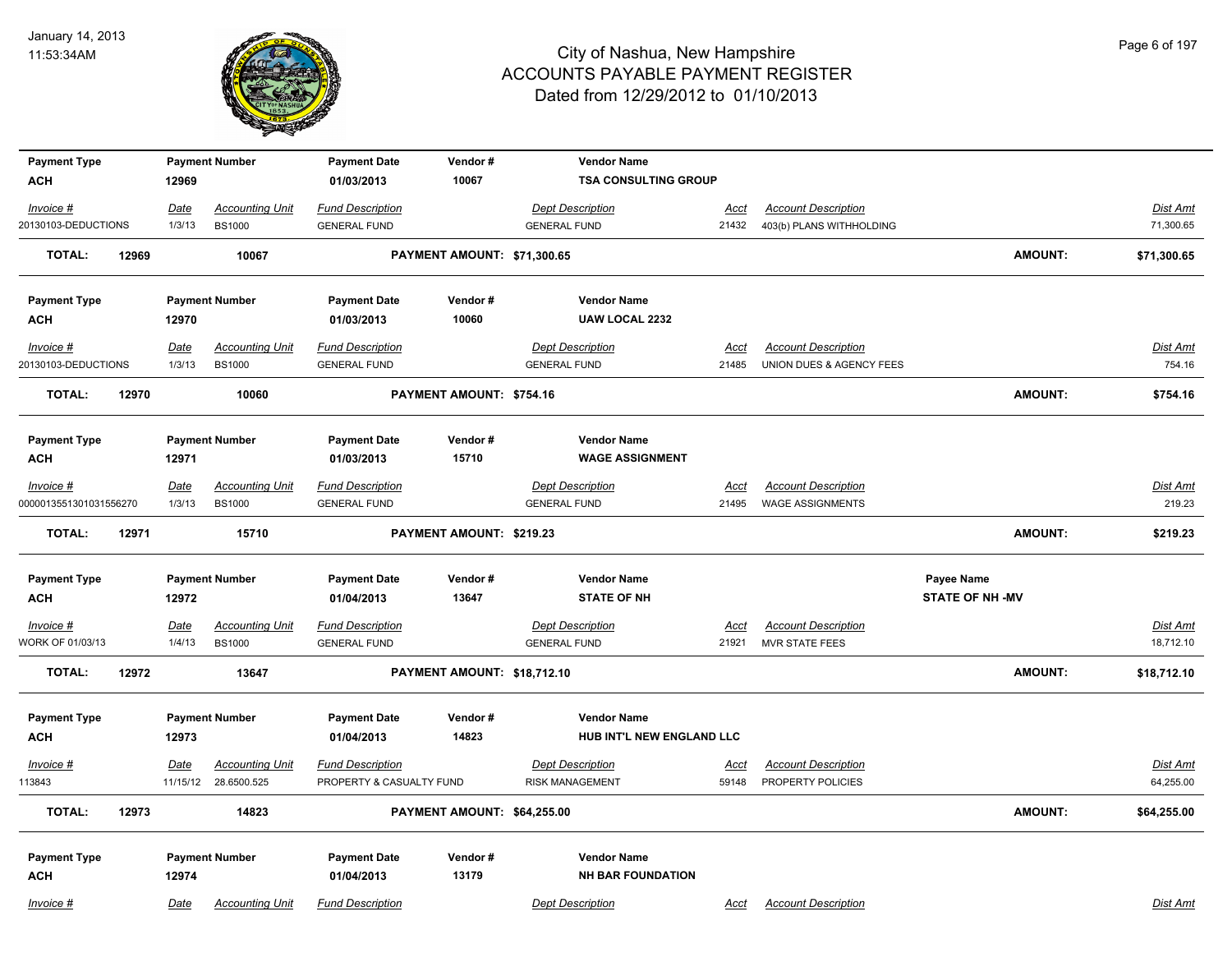

| <b>TOTAL:</b>                                         | 12978 |                       | 13647                                   |                                                         | PAYMENT AMOUNT: \$12,977.09  |                                                          |                      |                                                     | <b>AMOUNT:</b>                       | \$12,977.09                   |
|-------------------------------------------------------|-------|-----------------------|-----------------------------------------|---------------------------------------------------------|------------------------------|----------------------------------------------------------|----------------------|-----------------------------------------------------|--------------------------------------|-------------------------------|
| Invoice #<br>WORK OF 01/07/13                         |       | <b>Date</b><br>1/8/13 | <b>Accounting Unit</b><br><b>BS1000</b> | <b>Fund Description</b><br><b>GENERAL FUND</b>          |                              | <b>Dept Description</b><br><b>GENERAL FUND</b>           | <u>Acct</u><br>21921 | <b>Account Description</b><br><b>MVR STATE FEES</b> |                                      | <u>Dist Amt</u><br>12,977.09  |
| <b>Payment Type</b><br><b>ACH</b>                     |       | 12978                 | <b>Payment Number</b>                   | <b>Payment Date</b><br>01/08/2013                       | Vendor#<br>13647             | <b>Vendor Name</b><br><b>STATE OF NH</b>                 |                      |                                                     | Payee Name<br><b>STATE OF NH -MV</b> |                               |
| <b>TOTAL:</b>                                         | 12977 |                       | 12837                                   |                                                         | PAYMENT AMOUNT: \$77,867.31  |                                                          |                      |                                                     | <b>AMOUNT:</b>                       | \$77,867.31                   |
| 18703600113                                           |       | 1/1/13                | 13.6600.890.S                           | BENEFITS SELF INSURANCE FUND                            |                              | BENEFITS ADMINISTRATION                                  | 59507                | <b>CLAIMS-HPHC PLAN</b>                             |                                      | 46,819.39                     |
| 18703600113                                           |       | 1/1/13                | 13.6600.890                             | BENEFITS SELF INSURANCE FUND                            |                              | BENEFITS ADMINISTRATION                                  | 59507                | <b>CLAIMS-HPHC PLAN</b>                             |                                      | 31,047.92                     |
| Invoice #                                             |       | Date                  | <b>Accounting Unit</b>                  | <b>Fund Description</b>                                 |                              | <b>Dept Description</b>                                  | Acct                 | <b>Account Description</b>                          |                                      | Dist Amt                      |
| <b>Payment Type</b><br><b>ACH</b>                     |       | 12977                 | <b>Payment Number</b>                   | <b>Payment Date</b><br>01/07/2013                       | Vendor#<br>12837             | <b>Vendor Name</b><br><b>HARVARD PILGRIM HEALTH CARE</b> |                      |                                                     |                                      |                               |
|                                                       |       |                       |                                         |                                                         |                              |                                                          |                      |                                                     |                                      |                               |
| <b>TOTAL:</b>                                         | 12976 |                       | 13978                                   |                                                         | PAYMENT AMOUNT: \$536,672.45 |                                                          |                      |                                                     | <b>AMOUNT:</b>                       | \$536,672.45                  |
| AENH00043609                                          |       |                       | 12/31/12  13.6600.890.S                 | BENEFITS SELF INSURANCE FUND                            |                              | BENEFITS ADMINISTRATION                                  | 59507                | CLAIMS-BC/BS HMO PLAN                               |                                      | 300,806.50                    |
| $Invoice$ #<br>AENH00043609                           |       | Date<br>12/31/12      | <b>Accounting Unit</b><br>13.6600.890   | <b>Fund Description</b><br>BENEFITS SELF INSURANCE FUND |                              | <b>Dept Description</b><br>BENEFITS ADMINISTRATION       | <u>Acct</u><br>59507 | <b>Account Description</b><br>CLAIMS-BC/BS JW PLAN  |                                      | <b>Dist Amt</b><br>235,865.95 |
| ACH                                                   |       | 12976                 |                                         | 01/07/2013                                              | 13978                        | <b>ANTHEM BCBS OF NE</b>                                 |                      |                                                     |                                      |                               |
| <b>Payment Type</b>                                   |       |                       | <b>Payment Number</b>                   | <b>Payment Date</b>                                     | Vendor#                      | <b>Vendor Name</b>                                       |                      |                                                     |                                      |                               |
| <b>TOTAL:</b>                                         | 12975 |                       | 13647                                   |                                                         | PAYMENT AMOUNT: \$16,226.64  |                                                          |                      |                                                     | <b>AMOUNT:</b>                       | \$16,226.64                   |
| Invoice #<br>VORK OF 01/04/13                         |       | Date<br>1/7/13        | <b>Accounting Unit</b><br><b>BS1000</b> | <b>Fund Description</b><br><b>GENERAL FUND</b>          |                              | <b>Dept Description</b><br><b>GENERAL FUND</b>           | Acct<br>21921        | <b>Account Description</b><br><b>MVR STATE FEES</b> |                                      | Dist Amt<br>16,226.64         |
| <b>ACH</b>                                            |       | 12975                 |                                         | 01/07/2013                                              | 13647                        | <b>STATE OF NH</b>                                       |                      |                                                     | <b>STATE OF NH-MV</b>                |                               |
| <b>Payment Type</b>                                   |       |                       | <b>Payment Number</b>                   | <b>Payment Date</b>                                     | Vendor#                      | <b>Vendor Name</b>                                       |                      |                                                     | Payee Name                           |                               |
| <b>TOTAL:</b>                                         | 12974 |                       | 13179                                   |                                                         | PAYMENT AMOUNT: \$99,100.00  |                                                          |                      |                                                     | <b>AMOUNT:</b>                       | \$99,100.00                   |
| <b>BUCKWHEAT GLUTEN</b><br>FREE                       |       | 1/4/13                | <b>BS4600</b>                           | ECONOMIC DEVELOPMENT RLF                                |                              | ECONOMIC DEVELOPMENT RLF                                 | 15100                | REVOLVING LOAN FUNDS<br><b>RECEIVABLE</b>           |                                      | 900.00                        |
| <b>FREE</b><br><b>BUCKWHEAT GLUTEN</b><br><b>FREE</b> |       | 1/4/13                | <b>BS4600</b>                           | ECONOMIC DEVELOPMENT RLF                                |                              | ECONOMIC DEVELOPMENT RLF                                 | 15100                | REVOLVING LOAN FUNDS<br><b>RECEIVABLE</b>           |                                      | 99,100.00                     |
| <b>BUCKWHEAT GLUTEN</b>                               |       | 1/4/13                | 83.4600                                 | ECONOMIC DEVELOPMENT RLF                                |                              | ECONOMIC DEVELOPMENT RLF                                 | 45982                | OTHER LOAN FEES                                     |                                      | $-900.00$                     |
|                                                       |       |                       |                                         |                                                         |                              |                                                          |                      |                                                     |                                      |                               |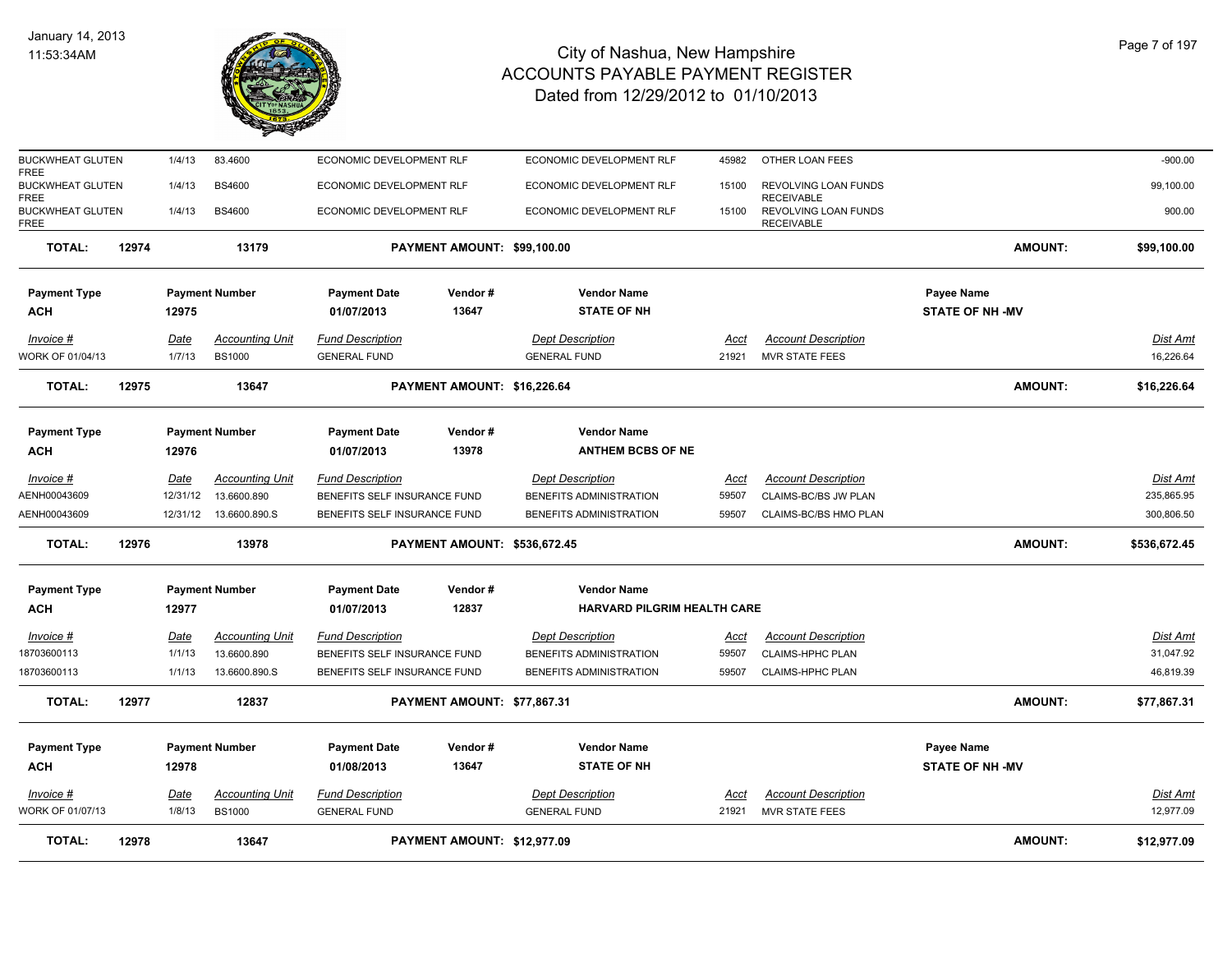

| <b>Payment Type</b>     |       |             | <b>Payment Number</b>  | <b>Payment Date</b>     | Vendor#                     | <b>Vendor Name</b>             |             |                            | Payee Name             |                 |
|-------------------------|-------|-------------|------------------------|-------------------------|-----------------------------|--------------------------------|-------------|----------------------------|------------------------|-----------------|
| <b>ACH</b>              |       | 12979       |                        | 01/09/2013              | 13647                       | <b>STATE OF NH</b>             |             |                            | <b>STATE OF NH -MV</b> |                 |
| Invoice #               |       | <u>Date</u> | <b>Accounting Unit</b> | <b>Fund Description</b> |                             | <b>Dept Description</b>        | <u>Acct</u> | <b>Account Description</b> |                        | Dist Amt        |
| <b>NORK OF 01/08/13</b> |       | 1/9/13      | <b>BS1000</b>          | <b>GENERAL FUND</b>     |                             | <b>GENERAL FUND</b>            | 21921       | <b>MVR STATE FEES</b>      |                        | 14,114.03       |
| <b>TOTAL:</b>           | 12979 |             | 13647                  |                         | PAYMENT AMOUNT: \$14,114.03 |                                |             |                            | <b>AMOUNT:</b>         | \$14,114.03     |
| <b>Payment Type</b>     |       |             | <b>Payment Number</b>  | <b>Payment Date</b>     | Vendor#                     | <b>Vendor Name</b>             |             |                            |                        |                 |
| ACH                     |       | 12980       |                        | 01/09/2013              | 10008                       | AFSCME COUNCIL 93/LOCAL 365 SC |             |                            |                        |                 |
| Invoice #               |       | <u>Date</u> | <b>Accounting Unit</b> | <b>Fund Description</b> |                             | <b>Dept Description</b>        | <u>Acct</u> | <b>Account Description</b> |                        | Dist Amt        |
| UAFC130110140552155 0   |       | 1/10/13     | <b>BS1000</b>          | <b>GENERAL FUND</b>     |                             | <b>GENERAL FUND</b>            | 21485       | UNION DUES & AGENCY FEES   |                        | 939.18          |
| UAFC130110140552700 0   |       | 1/10/13     | <b>BS1000</b>          | <b>GENERAL FUND</b>     |                             | <b>GENERAL FUND</b>            | 21485       | UNION DUES & AGENCY FEES   |                        | 1,116.00        |
| UAFC130110140552900 0   |       | 1/10/13     | <b>BS1000</b>          | <b>GENERAL FUND</b>     |                             | <b>GENERAL FUND</b>            | 21485       | UNION DUES & AGENCY FEES   |                        | 9.00            |
| UNJP130110140552700 0   |       | 1/10/13     | <b>BS1000</b>          | <b>GENERAL FUND</b>     |                             | <b>GENERAL FUND</b>            | 21485       | UNION DUES & AGENCY FEES   |                        | 6.62            |
| <b>TOTAL:</b>           | 12980 |             | 10008                  |                         | PAYMENT AMOUNT: \$2,070.80  |                                |             |                            | <b>AMOUNT:</b>         | \$2,070.80      |
| <b>Payment Type</b>     |       |             | <b>Payment Number</b>  | <b>Payment Date</b>     | Vendor#                     | <b>Vendor Name</b>             |             |                            |                        |                 |
| <b>ACH</b>              |       | 12981       |                        | 01/09/2013              | 10016                       | <b>WAGE ASSIGNMENT</b>         |             |                            |                        |                 |
| Invoice #               |       | <u>Date</u> | <b>Accounting Unit</b> | <b>Fund Description</b> |                             | <b>Dept Description</b>        | Acct        | <b>Account Description</b> |                        | <u>Dist Amt</u> |
| 0000015491301101405520  |       | 1/10/13     | <b>BS1000</b>          | <b>GENERAL FUND</b>     |                             | <b>GENERAL FUND</b>            | 21495       | <b>WAGE ASSIGNMENTS</b>    |                        | 175.00          |
|                         |       |             |                        |                         |                             |                                |             |                            |                        |                 |
| <b>TOTAL:</b>           | 12981 |             | 10016                  |                         | PAYMENT AMOUNT: \$175.00    |                                |             |                            | <b>AMOUNT:</b>         | \$175.00        |
| <b>Payment Type</b>     |       |             | <b>Payment Number</b>  | <b>Payment Date</b>     | Vendor#                     | <b>Vendor Name</b>             |             |                            |                        |                 |
| <b>ACH</b>              |       | 12982       |                        | 01/09/2013              | 10022                       | <b>FIREFIGHTERS LOCAL 789</b>  |             |                            |                        |                 |
| $Invoice$ #             |       | <u>Date</u> | <b>Accounting Unit</b> | <b>Fund Description</b> |                             | <b>Dept Description</b>        | <u>Acct</u> | <b>Account Description</b> |                        | <u>Dist Amt</u> |
| JFFL130110140552170 0   |       | 1/10/13     | <b>BS1000</b>          | <b>GENERAL FUND</b>     |                             | <b>GENERAL FUND</b>            | 21485       | UNION DUES & AGENCY FEES   |                        | 3,708.26        |
| <b>TOTAL:</b>           | 12982 |             | 10022                  |                         | PAYMENT AMOUNT: \$3,708.26  |                                |             |                            | <b>AMOUNT:</b>         | \$3,708.26      |
| <b>Payment Type</b>     |       |             | <b>Payment Number</b>  | <b>Payment Date</b>     | Vendor#                     | <b>Vendor Name</b>             |             |                            |                        |                 |
| <b>ACH</b>              |       | 12983       |                        | 01/09/2013              | 10025                       | HARTFORD LIFE IPD GROUP ANNUIT |             |                            |                        |                 |
| Invoice #               |       | <u>Date</u> | <b>Accounting Unit</b> | <b>Fund Description</b> |                             | <b>Dept Description</b>        | Acct        | <b>Account Description</b> |                        | Dist Amt        |
| 457F130110140552100 0   |       | 1/10/13     | <b>BS1000</b>          | <b>GENERAL FUND</b>     |                             | <b>GENERAL FUND</b>            | 21440       | 457 PLANS WITHHOLDING      |                        | 357.08          |
| 457F130110140552105 0   |       | 1/10/13     | <b>BS1000</b>          | <b>GENERAL FUND</b>     |                             | <b>GENERAL FUND</b>            | 21440       | 457 PLANS WITHHOLDING      |                        | 2,046.00        |
| 457F130110140552110 0   |       | 1/10/13     | <b>BS1000</b>          | <b>GENERAL FUND</b>     |                             | <b>GENERAL FUND</b>            | 21440       | 457 PLANS WITHHOLDING      |                        | 20.00           |
| 457F130110140552115 0   |       | 1/10/13     | <b>BS1000</b>          | <b>GENERAL FUND</b>     |                             | <b>GENERAL FUND</b>            | 21440       | 457 PLANS WITHHOLDING      |                        | 75.00           |
| 457F130110140552120 0   |       | 1/10/13     | <b>BS1000</b>          | <b>GENERAL FUND</b>     |                             | <b>GENERAL FUND</b>            | 21440       | 457 PLANS WITHHOLDING      |                        | 158.00          |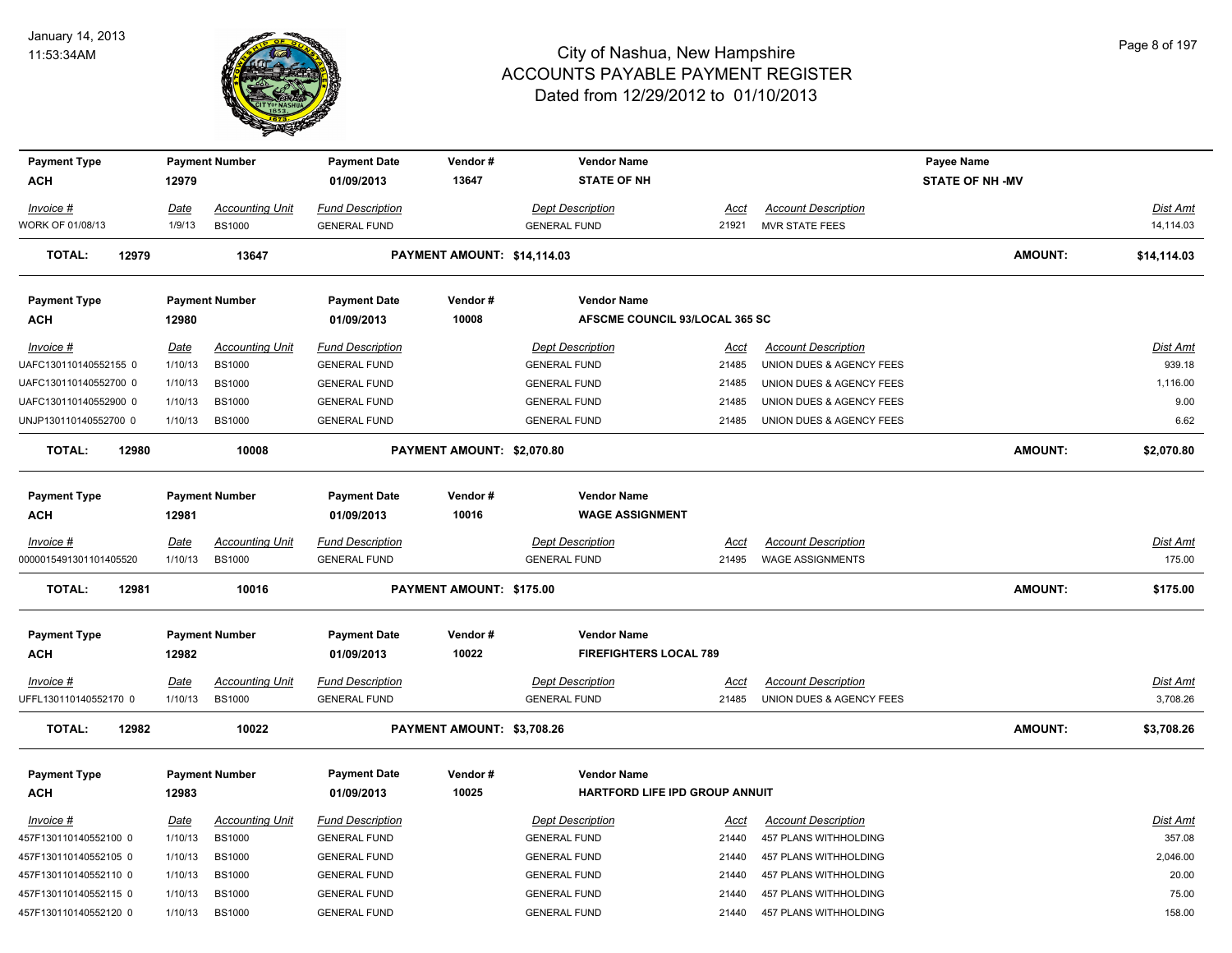

| 457F130110140552125 0               | 1/10/13         | <b>BS1000</b>          | <b>GENERAL FUND</b>     |                                 | <b>GENERAL FUND</b>     | 21440         | 457 PLANS WITHHOLDING                                 |                | 535.00             |
|-------------------------------------|-----------------|------------------------|-------------------------|---------------------------------|-------------------------|---------------|-------------------------------------------------------|----------------|--------------------|
| 457F130110140552130 0               | 1/10/13         | <b>BS1000</b>          | <b>GENERAL FUND</b>     |                                 | <b>GENERAL FUND</b>     | 21440         | 457 PLANS WITHHOLDING                                 |                | 200.00             |
| 457F130110140552145 0               | 1/10/13         | <b>BS1000</b>          | <b>GENERAL FUND</b>     |                                 | <b>GENERAL FUND</b>     | 21440         | 457 PLANS WITHHOLDING                                 |                | 1,466.67           |
| 457F130110140552150 0               | 1/10/13         | <b>BS1000</b>          | <b>GENERAL FUND</b>     |                                 | <b>GENERAL FUND</b>     | 21440         | 457 PLANS WITHHOLDING                                 |                | 354.00             |
| 457F130110140552155 0               | 1/10/13         | <b>BS1000</b>          | <b>GENERAL FUND</b>     |                                 | <b>GENERAL FUND</b>     | 21440         | 457 PLANS WITHHOLDING                                 |                | 2,994.00           |
| 457F130110140552160 0               | 1/10/13         | <b>BS1000</b>          | <b>GENERAL FUND</b>     |                                 | <b>GENERAL FUND</b>     | 21440         | 457 PLANS WITHHOLDING                                 |                | 962.70             |
| 457F130110140552165 0               | 1/10/13         | <b>BS1000</b>          | <b>GENERAL FUND</b>     |                                 | <b>GENERAL FUND</b>     | 21440         | 457 PLANS WITHHOLDING                                 |                | 9,344.11           |
| 457F130110140552170 0               | 1/10/13         | <b>BS1000</b>          | <b>GENERAL FUND</b>     |                                 | <b>GENERAL FUND</b>     | 21440         | 457 PLANS WITHHOLDING                                 |                | 4,796.92           |
| 457F130110140552700 0               | 1/10/13         | <b>BS1000</b>          | <b>GENERAL FUND</b>     |                                 | <b>GENERAL FUND</b>     | 21440         | 457 PLANS WITHHOLDING                                 |                | 645.00             |
| <b>TOTAL:</b><br>12983              |                 | 10025                  |                         | PAYMENT AMOUNT: \$23,954.48     |                         |               |                                                       | <b>AMOUNT:</b> | \$23,954.48        |
| <b>Payment Type</b>                 |                 | <b>Payment Number</b>  | <b>Payment Date</b>     | Vendor#                         | <b>Vendor Name</b>      |               |                                                       |                |                    |
| ACH                                 | 12984           |                        | 01/09/2013              | 10026                           | <b>IAFF LOCAL 789</b>   |               |                                                       |                |                    |
| Invoice #                           | <u>Date</u>     | <b>Accounting Unit</b> | <b>Fund Description</b> |                                 | <b>Dept Description</b> | Acct          | <b>Account Description</b>                            |                | <u>Dist Amt</u>    |
| JPAC130110140552170 0               | 1/10/13         | <b>BS1000</b>          | <b>GENERAL FUND</b>     |                                 | <b>GENERAL FUND</b>     | 21485         | UNION DUES & AGENCY FEES                              |                | 228.00             |
| <b>TOTAL:</b><br>12984              |                 | 10026                  |                         | <b>PAYMENT AMOUNT: \$228.00</b> |                         |               |                                                       | <b>AMOUNT:</b> | \$228.00           |
| <b>Payment Type</b>                 |                 | <b>Payment Number</b>  | <b>Payment Date</b>     | Vendor#                         | <b>Vendor Name</b>      |               |                                                       |                |                    |
| ACH                                 | 12985           |                        | 01/09/2013              | 10081                           | <b>WAGE ASSIGNMENT</b>  |               |                                                       |                |                    |
|                                     |                 |                        |                         |                                 |                         |               |                                                       |                |                    |
| Invoice #                           | Date            | <b>Accounting Unit</b> | <b>Fund Description</b> |                                 | <b>Dept Description</b> | <u>Acct</u>   | <b>Account Description</b>                            |                | Dist Amt<br>184.75 |
| 0000014341301101405520              | 1/10/13         | <b>BS1000</b>          | <b>GENERAL FUND</b>     |                                 | <b>GENERAL FUND</b>     | 21495         | <b>WAGE ASSIGNMENTS</b>                               |                |                    |
| <b>TOTAL:</b><br>12985              |                 | 10081                  |                         | PAYMENT AMOUNT: \$184.75        |                         |               |                                                       | <b>AMOUNT:</b> | \$184.75           |
| <b>Payment Type</b>                 |                 | <b>Payment Number</b>  | <b>Payment Date</b>     | Vendor#                         | <b>Vendor Name</b>      |               |                                                       |                |                    |
| <b>ACH</b>                          | 12986           |                        | 01/09/2013              | 10031                           | <b>WAGE ASSIGNMENT</b>  |               |                                                       |                |                    |
| $Invoice$ #                         | <u>Date</u>     | <u>Accounting Unit</u> | <b>Fund Description</b> |                                 | <b>Dept Description</b> | <u>Acct</u>   | <b>Account Description</b>                            |                | <u>Dist Amt</u>    |
| 0000016261301101405520              | 1/10/13         | <b>BS1000</b>          | <b>GENERAL FUND</b>     |                                 | <b>GENERAL FUND</b>     | 21495         | <b>WAGE ASSIGNMENTS</b>                               |                | 180.00             |
| <b>TOTAL:</b><br>12986              |                 | 10031                  |                         | PAYMENT AMOUNT: \$180.00        |                         |               |                                                       | <b>AMOUNT:</b> | \$180.00           |
| <b>Payment Type</b>                 |                 | <b>Payment Number</b>  | <b>Payment Date</b>     | Vendor#                         | <b>Vendor Name</b>      |               |                                                       |                |                    |
| <b>ACH</b>                          | 12987           |                        | 01/09/2013              | 10034                           | <b>WAGE ASSIGNMENT</b>  |               |                                                       |                |                    |
|                                     |                 |                        |                         |                                 |                         |               |                                                       |                |                    |
| Invoice #<br>0000015261301101405520 | Date<br>1/10/13 | <b>Accounting Unit</b> | <b>Fund Description</b> |                                 | <b>Dept Description</b> | Acct<br>21495 | <b>Account Description</b><br><b>WAGE ASSIGNMENTS</b> |                | Dist Amt<br>318.00 |
|                                     |                 | <b>BS1000</b>          | <b>GENERAL FUND</b>     |                                 | <b>GENERAL FUND</b>     |               |                                                       |                |                    |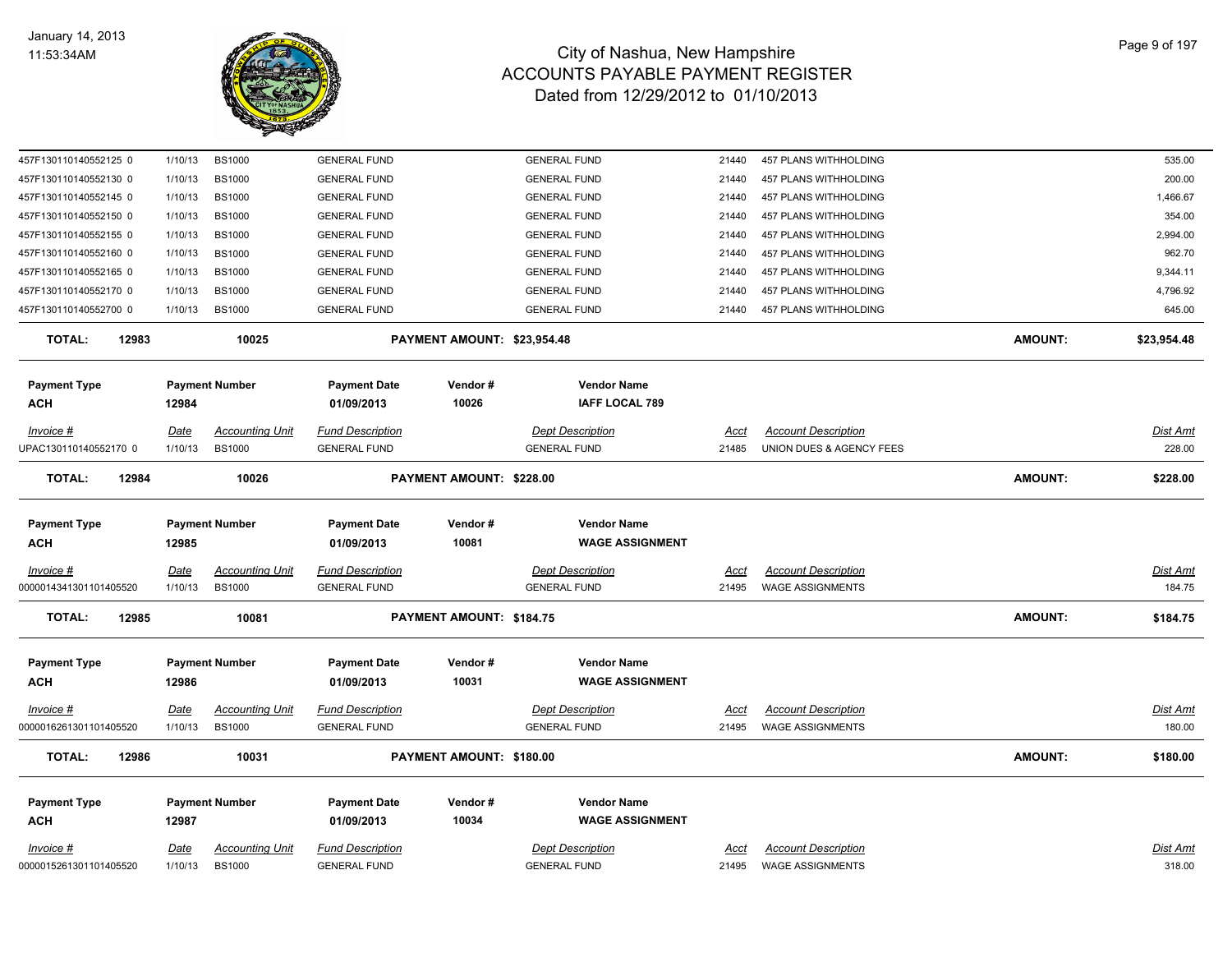

| <b>TOTAL:</b><br>12987                                      |                                   | 10034                                                    |                                                                       | PAYMENT AMOUNT: \$318.00 |                                                                       |                                       |                                                                                          | <b>AMOUNT:</b>                                  | \$318.00                          |
|-------------------------------------------------------------|-----------------------------------|----------------------------------------------------------|-----------------------------------------------------------------------|--------------------------|-----------------------------------------------------------------------|---------------------------------------|------------------------------------------------------------------------------------------|-------------------------------------------------|-----------------------------------|
| <b>Payment Type</b><br>ACH                                  | 12988                             | <b>Payment Number</b>                                    | <b>Payment Date</b><br>01/09/2013                                     | Vendor#<br>10036         | <b>Vendor Name</b>                                                    | <b>NASHUA POLICE COMMUNICATIONS U</b> |                                                                                          | Payee Name<br><b>NASHUA POLICE COMM UNION</b>   |                                   |
| Invoice #<br>JNPC130110140552165 0                          | Date<br>1/10/13                   | <b>Accounting Unit</b><br><b>BS1000</b>                  | <b>Fund Description</b><br><b>GENERAL FUND</b>                        |                          | Dept Description<br><b>GENERAL FUND</b>                               | Acct<br>21485                         | <b>Account Description</b><br>UNION DUES & AGENCY FEES                                   |                                                 | Dist Amt<br>154.00                |
| <b>TOTAL:</b><br>12988                                      |                                   | 10036                                                    |                                                                       | PAYMENT AMOUNT: \$154.00 |                                                                       |                                       |                                                                                          | <b>AMOUNT:</b>                                  | \$154.00                          |
| <b>Payment Type</b><br><b>ACH</b>                           | 12989                             | <b>Payment Number</b>                                    | <b>Payment Date</b><br>01/09/2013                                     | Vendor#<br>10037         | <b>Vendor Name</b>                                                    | <b>NASHUA POLICE PATROLMANS ASSOC</b> |                                                                                          |                                                 |                                   |
| Invoice #<br>JPPA130110140552165 0                          | Date<br>1/10/13                   | <b>Accounting Unit</b><br><b>BS1000</b>                  | <b>Fund Description</b><br><b>GENERAL FUND</b>                        |                          | <b>Dept Description</b><br><b>GENERAL FUND</b>                        | Acct<br>21485                         | <b>Account Description</b><br>UNION DUES & AGENCY FEES                                   |                                                 | <b>Dist Amt</b><br>888.00         |
| <b>TOTAL:</b><br>12989                                      |                                   | 10037                                                    |                                                                       | PAYMENT AMOUNT: \$888.00 |                                                                       |                                       |                                                                                          | <b>AMOUNT:</b>                                  | \$888.00                          |
| <b>Payment Type</b><br><b>ACH</b>                           | 12990                             | <b>Payment Number</b>                                    | <b>Payment Date</b><br>01/09/2013                                     | Vendor#<br>10038         | <b>Vendor Name</b>                                                    | NASHUA POLICE RELIEF ASSOCIATI        |                                                                                          | Payee Name<br><b>NASHUA POLICE RELIEF ASSOC</b> |                                   |
| Invoice #<br>JPRL130110140552165 0                          | Date<br>1/10/13                   | <b>Accounting Unit</b><br><b>BS1000</b>                  | <b>Fund Description</b><br><b>GENERAL FUND</b>                        |                          | <b>Dept Description</b><br><b>GENERAL FUND</b>                        | <u>Acct</u><br>21485                  | <b>Account Description</b><br>UNION DUES & AGENCY FEES                                   |                                                 | <b>Dist Amt</b><br>803.50         |
| <b>TOTAL:</b><br>12990                                      |                                   | 10038                                                    |                                                                       | PAYMENT AMOUNT: \$803.50 |                                                                       |                                       |                                                                                          | <b>AMOUNT:</b>                                  | \$803.50                          |
| <b>Payment Type</b><br><b>ACH</b>                           | 12991                             | <b>Payment Number</b>                                    | <b>Payment Date</b><br>01/09/2013                                     | Vendor#<br>10039         | <b>Vendor Name</b>                                                    | <b>NASHUA POLICE SUPERVISORS ASSO</b> |                                                                                          |                                                 |                                   |
| Invoice #<br>JPSA130110140552165 0                          | Date<br>1/10/13                   | <b>Accounting Unit</b><br><b>BS1000</b>                  | <b>Fund Description</b><br><b>GENERAL FUND</b>                        |                          | <b>Dept Description</b><br><b>GENERAL FUND</b>                        | Acct<br>21485                         | <b>Account Description</b><br>UNION DUES & AGENCY FEES                                   |                                                 | Dist Amt<br>403.00                |
| <b>TOTAL:</b><br>12991                                      |                                   | 10039                                                    |                                                                       | PAYMENT AMOUNT: \$403.00 |                                                                       |                                       |                                                                                          | <b>AMOUNT:</b>                                  | \$403.00                          |
| <b>Payment Type</b><br><b>ACH</b>                           | 12992                             | <b>Payment Number</b>                                    | <b>Payment Date</b><br>01/09/2013                                     | Vendor#<br>15781         | <b>Vendor Name</b><br><b>NASHUA TEACHERS UNION</b>                    |                                       |                                                                                          |                                                 |                                   |
| Invoice #<br>SLT1130110140552700 0<br>SLT2130110140552700 0 | <b>Date</b><br>1/10/13<br>1/10/13 | <b>Accounting Unit</b><br><b>BS1000</b><br><b>BS1000</b> | <b>Fund Description</b><br><b>GENERAL FUND</b><br><b>GENERAL FUND</b> |                          | <b>Dept Description</b><br><b>GENERAL FUND</b><br><b>GENERAL FUND</b> | <u>Acct</u><br>21538<br>21538         | <b>Account Description</b><br>SCHOOL LONG TERM DISABILITY<br>SCHOOL LONG TERM DISABILITY |                                                 | <u>Dist Amt</u><br>44.27<br>40.29 |
| SLT3130110140552700 0                                       | 1/10/13                           | <b>BS1000</b>                                            | <b>GENERAL FUND</b>                                                   |                          | <b>GENERAL FUND</b>                                                   | 21538                                 | SCHOOL LONG TERM DISABILITY                                                              |                                                 | 26.51                             |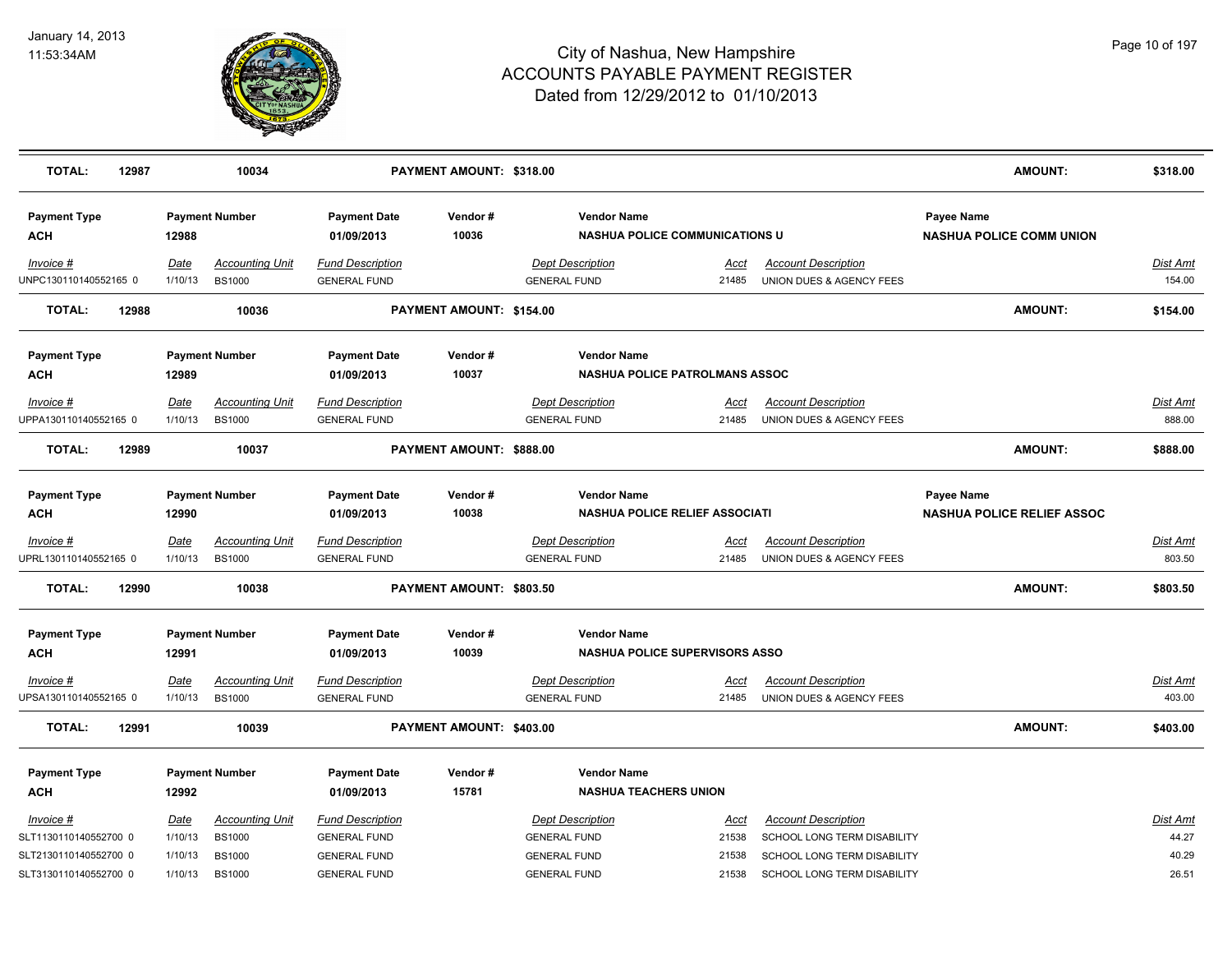

| <b>TOTAL:</b><br>12992                         |                        | 15781                                   |                                                | PAYMENT AMOUNT: \$111.07   |                                                        |                |                                                        | <b>AMOUNT:</b>                                  | \$111.07           |
|------------------------------------------------|------------------------|-----------------------------------------|------------------------------------------------|----------------------------|--------------------------------------------------------|----------------|--------------------------------------------------------|-------------------------------------------------|--------------------|
| <b>Payment Type</b><br><b>ACH</b>              | 12993                  | <b>Payment Number</b>                   | <b>Payment Date</b><br>01/09/2013              | Vendor#<br>10043           | <b>Vendor Name</b><br>NPLE-LOCAL 4831                  |                |                                                        | Payee Name<br>NPLE-LOCAL #4831                  |                    |
| Invoice #<br>UAFL130110140552160 0             | Date<br>1/10/13        | <b>Accounting Unit</b><br><b>BS1000</b> | <b>Fund Description</b><br><b>GENERAL FUND</b> |                            | <b>Dept Description</b><br><b>GENERAL FUND</b>         | Acct<br>21485  | <b>Account Description</b><br>UNION DUES & AGENCY FEES |                                                 | Dist Amt<br>70.80  |
| UNPL130110140552160 0                          | 1/10/13                | <b>BS1000</b>                           | <b>GENERAL FUND</b>                            |                            | <b>GENERAL FUND</b>                                    | 21485          | UNION DUES & AGENCY FEES                               |                                                 | 416.16             |
| <b>TOTAL:</b><br>12993                         |                        | 10043                                   |                                                | PAYMENT AMOUNT: \$486.96   |                                                        |                |                                                        | <b>AMOUNT:</b>                                  | \$486.96           |
| <b>Payment Type</b><br>ACH                     | 12994                  | <b>Payment Number</b>                   | <b>Payment Date</b><br>01/09/2013              | Vendor#<br>10050           | <b>Vendor Name</b><br><b>WAGE ASSIGNMENT</b>           |                |                                                        |                                                 |                    |
| Invoice #<br>0000014971301101405520            | Date<br>1/10/13        | <b>Accounting Unit</b><br><b>BS1000</b> | <b>Fund Description</b><br><b>GENERAL FUND</b> |                            | <b>Dept Description</b><br><b>GENERAL FUND</b>         | Acct<br>21495  | <b>Account Description</b><br><b>WAGE ASSIGNMENTS</b>  |                                                 | Dist Amt<br>259.00 |
| <b>TOTAL:</b><br>12994                         |                        | 10050                                   |                                                | PAYMENT AMOUNT: \$259.00   |                                                        |                |                                                        | <b>AMOUNT:</b>                                  | \$259.00           |
| <b>Payment Type</b><br>ACH                     | 12995                  | <b>Payment Number</b>                   | <b>Payment Date</b><br>01/09/2013              | Vendor#<br>10055           | <b>Vendor Name</b><br><b>TEAMSTERS UNION LOCAL 633</b> |                |                                                        | Payee Name<br><b>TEAMSTERS UNION LOCAL #633</b> |                    |
| Invoice #                                      | <b>Date</b>            | <b>Accounting Unit</b>                  | <b>Fund Description</b>                        |                            | <b>Dept Description</b>                                | Acct           | <b>Account Description</b>                             |                                                 | Dist Amt           |
| UPTM130110140552165 0                          | 1/10/13                | <b>BS1000</b>                           | <b>GENERAL FUND</b>                            |                            | <b>GENERAL FUND</b>                                    | 21485          | UNION DUES & AGENCY FEES                               |                                                 | 186.84             |
| <b>TOTAL:</b><br>12995                         |                        | 10055                                   |                                                | PAYMENT AMOUNT: \$186.84   |                                                        |                |                                                        | <b>AMOUNT:</b>                                  | \$186.84           |
| <b>Payment Type</b>                            |                        | <b>Payment Number</b>                   | <b>Payment Date</b>                            | Vendor#                    | <b>Vendor Name</b>                                     |                |                                                        | Payee Name                                      |                    |
| ACH                                            | 12996                  |                                         | 01/09/2013                                     | 10058                      | <b>TREAS NASHUA TEACHERS UNION 10</b>                  |                |                                                        | <b>TREAS NASHUA TEACHERS UNION</b>              |                    |
| Invoice #<br>UANT130110140552700 0             | <u>Date</u><br>1/10/13 | <b>Accounting Unit</b><br><b>BS1000</b> | <b>Fund Description</b><br><b>GENERAL FUND</b> |                            | <b>Dept Description</b><br><b>GENERAL FUND</b>         | Acct<br>21485  | <b>Account Description</b><br>UNION DUES & AGENCY FEES |                                                 | Dist Amt<br>83.18  |
| UNTU130110140552700 0                          | 1/10/13                | <b>BS1000</b>                           | <b>GENERAL FUND</b>                            |                            | <b>GENERAL FUND</b>                                    | 21485          | UNION DUES & AGENCY FEES                               |                                                 | 4,820.03           |
| <b>TOTAL:</b><br>12996                         |                        | 10058                                   |                                                | PAYMENT AMOUNT: \$4,903.21 |                                                        |                |                                                        | <b>AMOUNT:</b>                                  | \$4,903.21         |
| <b>Payment Type</b><br><b>ACH</b>              | 12997                  | <b>Payment Number</b>                   | <b>Payment Date</b><br>01/09/2013              | Vendor#<br>10067           | <b>Vendor Name</b><br><b>TSA CONSULTING GROUP</b>      |                |                                                        |                                                 |                    |
| Invoice #                                      | <u>Date</u>            | <b>Accounting Unit</b>                  | <b>Fund Description</b>                        |                            | <b>Dept Description</b>                                | <u>Acct</u>    | <b>Account Description</b>                             |                                                 | <u>Dist Amt</u>    |
| 4F04130110140552700 0                          | 1/10/13                | <b>BS1000</b>                           | <b>GENERAL FUND</b>                            |                            | <b>GENERAL FUND</b>                                    | 21432          | 403(b) PLANS WITHHOLDING                               |                                                 | 412.50             |
| 4F06130110140552700 0<br>4F10130110140552700 0 | 1/10/13<br>1/10/13     | <b>BS1000</b><br><b>BS1000</b>          | <b>GENERAL FUND</b><br><b>GENERAL FUND</b>     |                            | <b>GENERAL FUND</b><br><b>GENERAL FUND</b>             | 21432<br>21432 | 403(b) PLANS WITHHOLDING<br>403(b) PLANS WITHHOLDING   |                                                 | 43.32<br>95.00     |
|                                                |                        |                                         |                                                |                            |                                                        |                |                                                        |                                                 |                    |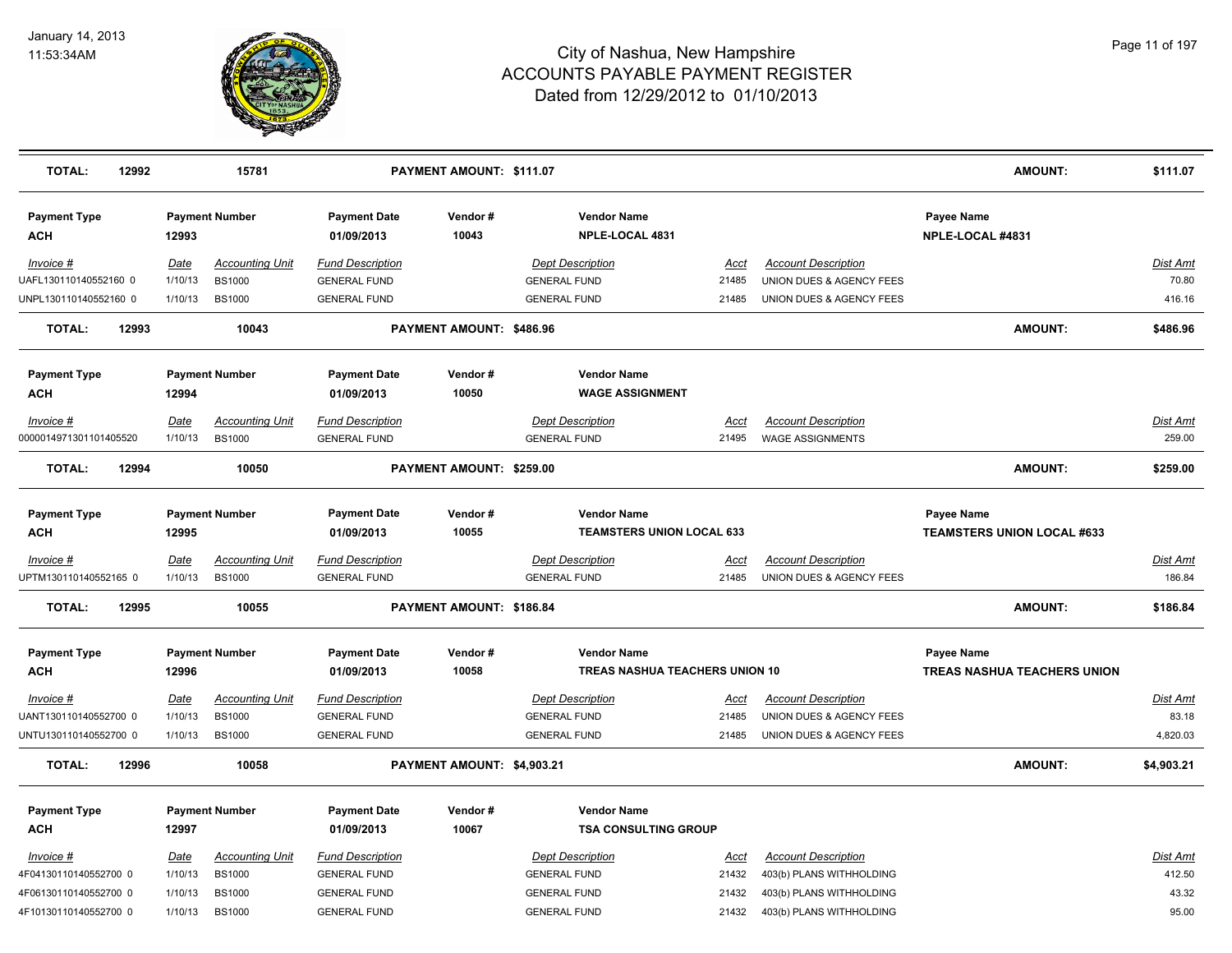

| <b>TOTAL:</b><br>13000              |                        | 13647                                   |                                                | PAYMENT AMOUNT: \$10,052.62 |                                                |                      |                                                        | <b>AMOUNT:</b>                       | \$10,052.62                  |
|-------------------------------------|------------------------|-----------------------------------------|------------------------------------------------|-----------------------------|------------------------------------------------|----------------------|--------------------------------------------------------|--------------------------------------|------------------------------|
| $Invoice$ #<br>VORK OF 01/09/13     | <u>Date</u><br>1/10/13 | <b>Accounting Unit</b><br><b>BS1000</b> | <b>Fund Description</b><br><b>GENERAL FUND</b> |                             | <b>Dept Description</b><br><b>GENERAL FUND</b> | <u>Acct</u><br>21921 | <b>Account Description</b><br><b>MVR STATE FEES</b>    |                                      | <b>Dist Amt</b><br>10,052.62 |
| <b>Payment Type</b><br>ACH          | 13000                  | <b>Payment Number</b>                   | <b>Payment Date</b><br>01/10/2013              | Vendor#<br>13647            | <b>Vendor Name</b><br><b>STATE OF NH</b>       |                      |                                                        | Payee Name<br><b>STATE OF NH -MV</b> |                              |
| <b>TOTAL:</b><br>12999              |                        | 15710                                   |                                                | PAYMENT AMOUNT: \$219.23    |                                                |                      |                                                        | <b>AMOUNT:</b>                       | \$219.23                     |
| Invoice #<br>0000013551301101405520 | Date<br>1/10/13        | <b>Accounting Unit</b><br><b>BS1000</b> | <b>Fund Description</b><br><b>GENERAL FUND</b> |                             | <b>Dept Description</b><br><b>GENERAL FUND</b> | Acct<br>21495        | <b>Account Description</b><br><b>WAGE ASSIGNMENTS</b>  |                                      | Dist Amt<br>219.23           |
| <b>Payment Type</b><br><b>ACH</b>   | 12999                  | <b>Payment Number</b>                   | <b>Payment Date</b><br>01/09/2013              | Vendor#<br>15710            | <b>Vendor Name</b><br><b>WAGE ASSIGNMENT</b>   |                      |                                                        |                                      |                              |
| <b>TOTAL:</b><br>12998              |                        | 10060                                   |                                                | PAYMENT AMOUNT: \$748.88    |                                                |                      |                                                        | <b>AMOUNT:</b>                       | \$748.88                     |
| UUAW130110140552900 0               | 1/10/13                | <b>BS1000</b>                           | <b>GENERAL FUND</b>                            |                             | <b>GENERAL FUND</b>                            | 21485                | UNION DUES & AGENCY FEES                               |                                      | $-7.03$                      |
| UUAW130110140552170 0               | 1/10/13                | <b>BS1000</b>                           | <b>GENERAL FUND</b>                            |                             | <b>GENERAL FUND</b>                            | 21485                | UNION DUES & AGENCY FEES                               |                                      | 25.54                        |
| UUAW130110140552165 0               | 1/10/13                | <b>BS1000</b>                           | <b>GENERAL FUND</b>                            |                             | <b>GENERAL FUND</b>                            | 21485                | UNION DUES & AGENCY FEES                               |                                      | 111.71                       |
| UUAW130110140552155 0               | 1/10/13                | <b>BS1000</b>                           | <b>GENERAL FUND</b>                            |                             | <b>GENERAL FUND</b>                            | 21485                | UNION DUES & AGENCY FEES                               |                                      | 253.23                       |
| UUAW130110140552145 0               | 1/10/13                | <b>BS1000</b>                           | <b>GENERAL FUND</b>                            |                             | <b>GENERAL FUND</b>                            | 21485                | UNION DUES & AGENCY FEES                               |                                      | 134.24                       |
| UUAW130110140552130 0               | 1/10/13                | <b>BS1000</b>                           | <b>GENERAL FUND</b>                            |                             | <b>GENERAL FUND</b>                            | 21485                | UNION DUES & AGENCY FEES                               |                                      | 22.82                        |
| UUAW130110140552120 0               | 1/10/13                | <b>BS1000</b>                           | <b>GENERAL FUND</b>                            |                             | <b>GENERAL FUND</b>                            | 21485                | UNION DUES & AGENCY FEES                               |                                      | 23.91                        |
| UUAW130110140552105 0               | 1/10/13                | <b>BS1000</b>                           | <b>GENERAL FUND</b>                            |                             | <b>GENERAL FUND</b>                            | 21485                | UNION DUES & AGENCY FEES                               |                                      | 162.89                       |
| Invoice #<br>JUAW130110140552100 0  | <u>Date</u><br>1/10/13 | <b>Accounting Unit</b><br><b>BS1000</b> | <b>Fund Description</b><br><b>GENERAL FUND</b> |                             | <b>Dept Description</b><br><b>GENERAL FUND</b> | Acct<br>21485        | <b>Account Description</b><br>UNION DUES & AGENCY FEES |                                      | <b>Dist Amt</b><br>21.57     |
| <b>ACH</b>                          | 12998                  |                                         | 01/09/2013                                     | 10060                       | <b>UAW LOCAL 2232</b>                          |                      |                                                        |                                      |                              |
| <b>Payment Type</b>                 |                        | <b>Payment Number</b>                   | <b>Payment Date</b>                            | Vendor#                     | <b>Vendor Name</b>                             |                      |                                                        |                                      |                              |
| <b>TOTAL:</b><br>12997              |                        | 10067                                   |                                                | PAYMENT AMOUNT: \$2,073.32  |                                                |                      |                                                        | <b>AMOUNT:</b>                       | \$2,073.32                   |
| 4F36130110140552700 0               | 1/10/13                | <b>BS1000</b>                           | <b>GENERAL FUND</b>                            |                             | <b>GENERAL FUND</b>                            | 21432                | 403(b) PLANS WITHHOLDING                               |                                      | 40.00                        |
| 4F27130110140552700 0               | 1/10/13                | <b>BS1000</b>                           | <b>GENERAL FUND</b>                            |                             | <b>GENERAL FUND</b>                            | 21432                | 403(b) PLANS WITHHOLDING                               |                                      | 970.00                       |
| 4F23130110140552700 0               | 1/10/13                | <b>BS1000</b>                           | <b>GENERAL FUND</b>                            |                             | <b>GENERAL FUND</b>                            | 21432                | 403(b) PLANS WITHHOLDING                               |                                      | 10.00                        |
| 4F16130110140552700 0               | 1/10/13                | <b>BS1000</b>                           | <b>GENERAL FUND</b>                            |                             | <b>GENERAL FUND</b>                            | 21432                | 403(b) PLANS WITHHOLDING                               |                                      | 360.00                       |
| 4F11130110140552700 0               | 1/10/13                | <b>BS1000</b>                           | <b>GENERAL FUND</b>                            |                             | <b>GENERAL FUND</b>                            | 21432                | 403(b) PLANS WITHHOLDING                               |                                      | 142.50                       |
|                                     |                        |                                         |                                                |                             |                                                |                      |                                                        |                                      |                              |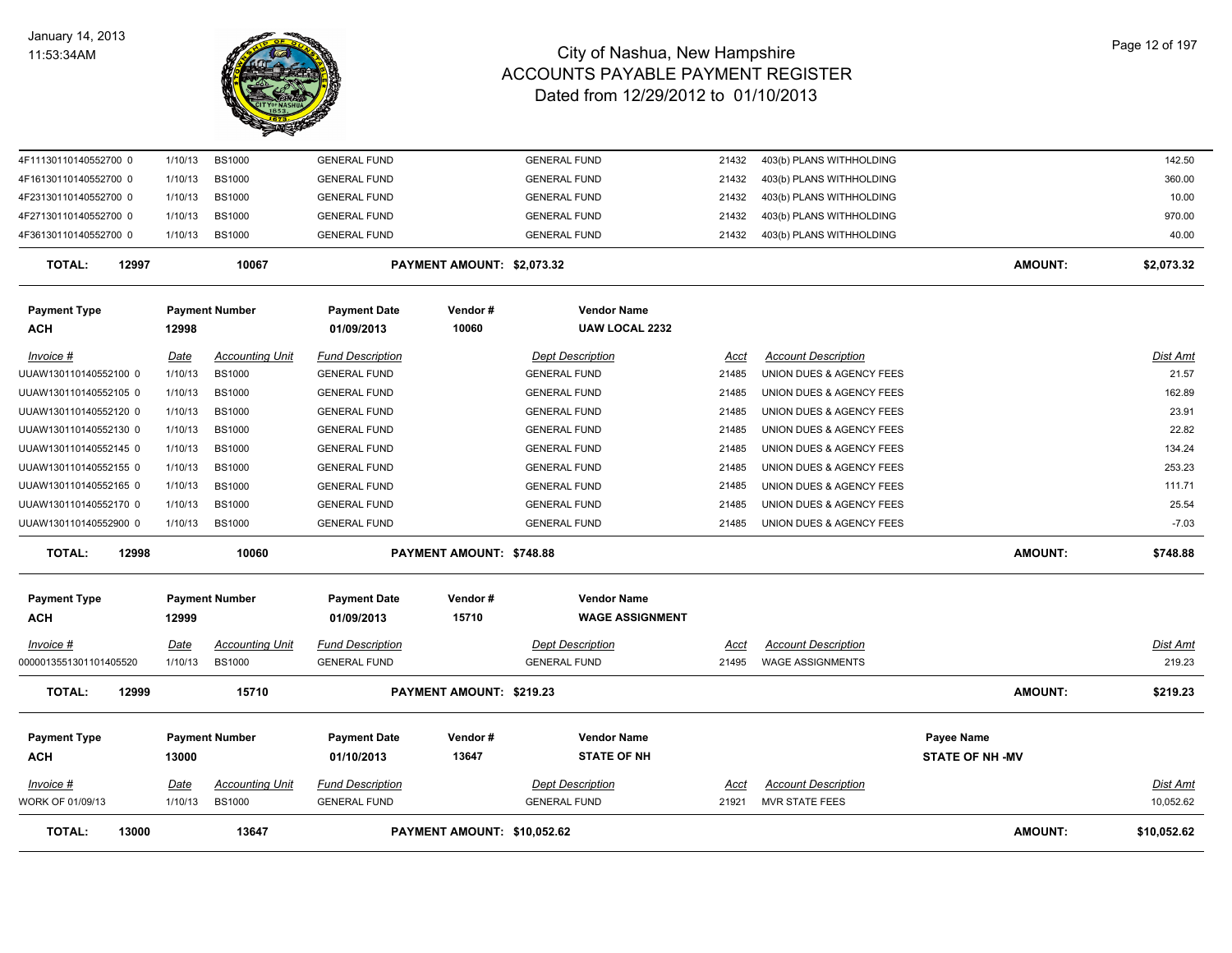

| <b>Payment Type</b>      |         | <b>Payment Number</b>  | <b>Payment Date</b>                    | Vendor#                     | <b>Vendor Name</b>                     |       |                                 |                 |                |
|--------------------------|---------|------------------------|----------------------------------------|-----------------------------|----------------------------------------|-------|---------------------------------|-----------------|----------------|
| <b>ACH</b>               | 9201311 |                        | 12/31/2012                             | 14109                       | <b>CITIZENS BANK</b>                   |       |                                 |                 |                |
| Invoice #                | Date    | <b>Accounting Unit</b> | <b>Fund Description</b>                |                             | <b>Dept Description</b>                | Acct  | <b>Account Description</b>      | Activity        | Dist Amt       |
| CREDIT CARD 12/07/2012   | 12/7/12 | 01.1.500               | <b>GENERAL FUND</b>                    |                             | <b>MAYOR</b>                           | 61910 | <b>MEALS - FUNCTIONS</b>        |                 | 80.00          |
| CREDIT CARD 12/07/2012   | 12/7/12 | 01.1.500               | <b>GENERAL FUND</b>                    |                             | <b>MAYOR</b>                           | 68300 | MAYORS EXPENSE ACCOUNT          |                 | 89.99          |
| CREDIT CARD 12/07/2012   | 12/7/12 | 03.1.500               | <b>GENERAL FUND</b>                    |                             | <b>LEGAL</b>                           | 55421 | TRAINING & CERTIFICATIONS       |                 | 855.00         |
| CREDIT CARD 12/07/2012   | 12/7/12 | 22.1.535               | <b>GENERAL FUND</b>                    |                             | <b>INFORMATION TECHNOLOGY</b>          | 54407 | SOFTWARE MAINTENANCE            |                 | 96.45          |
| CREDIT CARD 12/07/2012   | 12/7/12 | 22.1.535               | <b>GENERAL FUND</b>                    |                             | <b>INFORMATION TECHNOLOGY</b>          | 71221 | <b>COMPUTER EQUIPMENT</b>       |                 | 210.00         |
| CREDIT CARD 12/07/2012   | 12/7/12 | 28.6500.500            | PROPERTY & CASUALTY FUND               |                             | <b>RISK MANAGEMENT</b>                 | 55400 | <b>CONFERENCES AND SEMINARS</b> |                 | 52.07          |
| CREDIT CARD 12/07/2012   | 12/7/12 | 50.1.500               | <b>GENERAL FUND</b>                    |                             | <b>POLICE</b>                          | 71221 | <b>COMPUTER EQUIPMENT</b>       |                 | 199.99         |
| CREDIT CARD 12/07/2012   | 12/7/12 | 50.1.635               | <b>GENERAL FUND</b>                    |                             | <b>POLICE</b>                          | 55400 | <b>CONFERENCES AND SEMINARS</b> |                 | 1,461.09       |
| CREDIT CARD 12/07/2012   | 12/7/12 | 50.1.635               | <b>GENERAL FUND</b>                    |                             | POLICE                                 | 61121 | AMMUNITION                      |                 | 187.86         |
| CREDIT CARD 12/07/2012   | 12/7/12 | 50.4020                | POLICE DRUG ENFORCEMENT<br><b>FUND</b> |                             | POLICE DRUG ENFORCEMENT<br><b>FUND</b> | 55400 | CONFERENCES AND SEMINARS        |                 | 1,500.00       |
| CREDIT CARD 12/07/2012   | 12/7/12 | 52.1.635               | <b>GENERAL FUND</b>                    |                             | <b>FIRE</b>                            | 52800 | EDUCATIONAL ASSISTANCE          |                 | 980.00         |
| CREDIT CARD 12/07/2012   | 12/7/12 | 52.1.635               | <b>GENERAL FUND</b>                    |                             | <b>FIRE</b>                            | 55400 | <b>CONFERENCES AND SEMINARS</b> |                 | 1.771.63       |
| CREDIT CARD 12/07/2012   | 12/7/12 | 55.1.740               | <b>GENERAL FUND</b>                    |                             | <b>CODE ENFORCEMENT</b>                | 55421 | TRAINING & CERTIFICATIONS       |                 | 1,547.76       |
| CREDIT CARD 12/07/2012   | 12/7/12 | 61.1001                | CAPITAL IMPROVEMENTS                   |                             | STREETS-CAP IMP                        | 81100 | <b>CAPITAL IMPROVEMENTS</b>     | 1000            | 79.15          |
| CREDIT CARD 12/07/2012   | 12/7/12 | 79.1.770               | <b>GENERAL FUND</b>                    |                             | LIBRARY                                | 54428 | TECHNOLOGY OPERATIONS           |                 | 325.00         |
| CREDIT CARD 12/07/2012   | 12/7/12 | 86.3120                | <b>TRANSIT GRANTS</b>                  |                             | <b>TRANSPORTATION</b>                  | 49100 | TRANSFER FROM GENERAL FUND      | 86.800.12.01.01 | 17.00          |
| CREDIT CARD 12/07/2012   | 12/7/12 | 91.3800.032219         | <b>SCHOOL GRANTS FUND</b>              |                             | <b>SCHOOL</b>                          | 55300 | <b>TRAVEL</b>                   | 91.03471.032219 | 155.26         |
| CREDIT CARD 12/07/2012   | 12/7/12 | 91.3800.042219         | <b>SCHOOL GRANTS FUND</b>              |                             | <b>SCHOOL</b>                          | 55300 | <b>TRAVEL</b>                   | 91.03468.042219 | 1,672.40       |
| <b>TOTAL:</b><br>9201311 |         | 14109                  |                                        | PAYMENT AMOUNT: \$11,280.65 |                                        |       |                                 | <b>AMOUNT:</b>  | \$11,280.65    |
|                          |         |                        |                                        |                             |                                        |       |                                 |                 |                |
| <b>Total ACH</b>         |         |                        | <b>Transaction Amount:</b>             |                             | \$2,882,772.67                         |       |                                 | <b>Amount:</b>  | \$2,882,772.67 |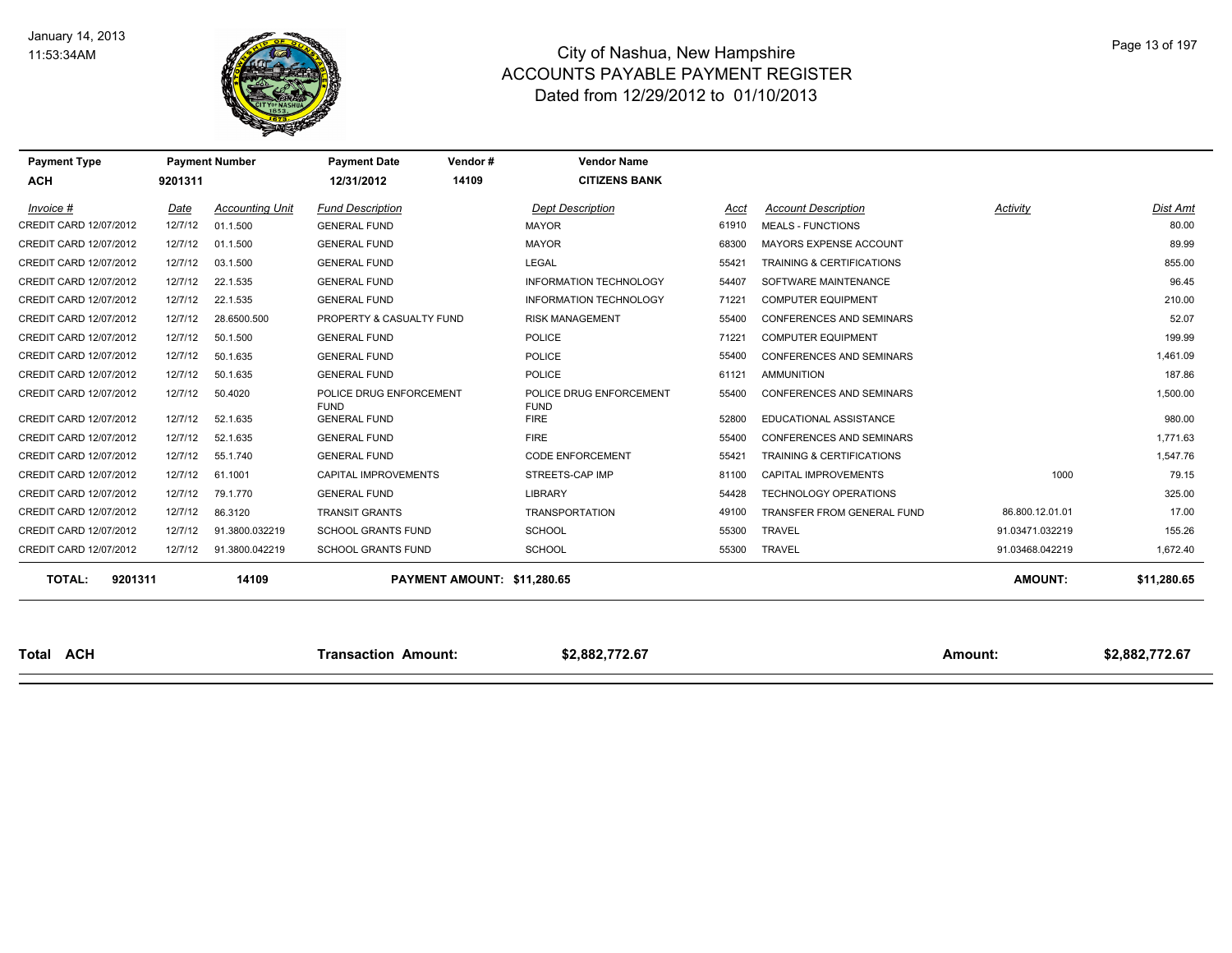**SYS**



| <b>Payment Type</b><br><b>SYS</b>            |        | 217307                 | <b>Payment Number</b>                      | <b>Payment Date</b><br>12/31/2012                      | Vendor#<br>15752           | <b>Vendor Name</b><br><b>ERIC'S MAIN STREET BAKERY LLC</b> |                      |                                                                                |                           |                           |
|----------------------------------------------|--------|------------------------|--------------------------------------------|--------------------------------------------------------|----------------------------|------------------------------------------------------------|----------------------|--------------------------------------------------------------------------------|---------------------------|---------------------------|
| Invoice #<br><b>MICRO ENTERPRISE</b><br>LOAN |        | Date<br>12/28/12       | <b>Accounting Unit</b><br>84.3090          | <b>Fund Description</b><br><b>URBAN PROGRAM GRANTS</b> |                            | <b>Dept Description</b><br><b>URBAN PROGRAM GRANTS</b>     | Acct<br>69050        | <b>Account Description</b><br><b>ECONOMIC DEVELOPMENT</b><br><b>ACTIVITIES</b> | Activity<br>1020.84.01.30 | Dist Amt<br>7,561.50      |
| <b>TOTAL:</b>                                | 217307 |                        | 15752                                      |                                                        | PAYMENT AMOUNT: \$7.561.50 |                                                            |                      |                                                                                | <b>AMOUNT:</b>            | \$7,561.50                |
| <b>Payment Type</b>                          |        |                        | <b>Payment Number</b>                      | <b>Payment Date</b>                                    | Vendor#                    | <b>Vendor Name</b>                                         |                      |                                                                                |                           |                           |
| <b>SYS</b>                                   |        | 217308                 |                                            | 12/31/2012                                             | 15681                      | <b>MERRA &amp; KANAKIS P.C.</b>                            |                      |                                                                                |                           |                           |
| Invoice #<br>CLOSING COST 12/28/12           |        | Date                   | <b>Accounting Unit</b><br>12/28/12 84.3090 | <b>Fund Description</b><br><b>URBAN PROGRAM GRANTS</b> |                            | <b>Dept Description</b><br><b>URBAN PROGRAM GRANTS</b>     | Acct<br>69050        | <b>Account Description</b><br>ECONOMIC DEVELOPMENT<br><b>ACTIVITIES</b>        | Activity<br>1020.84.01.30 | <b>Dist Amt</b><br>877.00 |
| <b>TOTAL:</b>                                | 217308 |                        | 15681                                      |                                                        | PAYMENT AMOUNT: \$877.00   |                                                            |                      |                                                                                | <b>AMOUNT:</b>            | \$877.00                  |
| <b>Payment Type</b><br><b>SYS</b>            |        | 217309                 | <b>Payment Number</b>                      | <b>Payment Date</b><br>01/02/2013                      | Vendor#<br>13339           | <b>Vendor Name</b><br><b>POSTMASTER</b>                    |                      |                                                                                |                           |                           |
| Invoice #<br>PO ACCT#549391                  |        | Date<br>1/2/13         | <b>Accounting Unit</b><br>69.6200.500      | <b>Fund Description</b><br><b>WASTEWATER FUND</b>      |                            | <b>Dept Description</b><br><b>WASTEWATER</b>               | Acct<br>53467        | <b>Account Description</b><br><b>BILLING &amp; MAILING SERVICES</b>            |                           | Dist Amt<br>400.00        |
| <b>TOTAL:</b>                                | 217309 |                        | 13339                                      |                                                        | PAYMENT AMOUNT: \$400.00   |                                                            |                      |                                                                                | <b>AMOUNT:</b>            | \$400.00                  |
| <b>Payment Type</b><br><b>SYS</b>            |        | 217310                 | <b>Payment Number</b>                      | <b>Payment Date</b><br>01/03/2013                      | Vendor#<br>13960           | <b>Vendor Name</b><br><b>JOSHUA ALBERT</b>                 |                      |                                                                                |                           |                           |
| $Invoice$ #<br>12/1 BOBS STORE REIMB         |        | <u>Date</u><br>12/1/12 | <b>Accounting Unit</b><br>50.1.500         | <b>Fund Description</b><br><b>GENERAL FUND</b>         |                            | <b>Dept Description</b><br><b>POLICE</b>                   | <u>Acct</u><br>61107 | <b>Account Description</b><br><b>CLOTHING &amp; UNIFORMS</b>                   |                           | Dist Amt<br>166.36        |
| <b>TOTAL:</b>                                | 217310 |                        | 13960                                      |                                                        | PAYMENT AMOUNT: \$166.36   |                                                            |                      |                                                                                | <b>AMOUNT:</b>            | \$166.36                  |
| <b>Payment Type</b><br><b>SYS</b>            |        | 217311                 | <b>Payment Number</b>                      | <b>Payment Date</b><br>01/03/2013                      | Vendor#<br>15407           | <b>Vendor Name</b><br><b>BC-AD LLC AND</b>                 |                      |                                                                                |                           |                           |
| Invoice #<br>156                             |        | Date                   | <b>Accounting Unit</b><br>12/18/12 84.3090 | <b>Fund Description</b><br><b>URBAN PROGRAM GRANTS</b> |                            | <b>Dept Description</b><br><b>URBAN PROGRAM GRANTS</b>     | Acct<br>54210        | <b>Account Description</b><br><b>CONSTRUCTION SERVICES</b>                     | Activity<br>1092.84.15.02 | Dist Amt<br>3,775.00      |
| <b>TOTAL:</b>                                | 217311 |                        | 15407                                      |                                                        | PAYMENT AMOUNT: \$3,775.00 |                                                            |                      |                                                                                | <b>AMOUNT:</b>            | \$3,775.00                |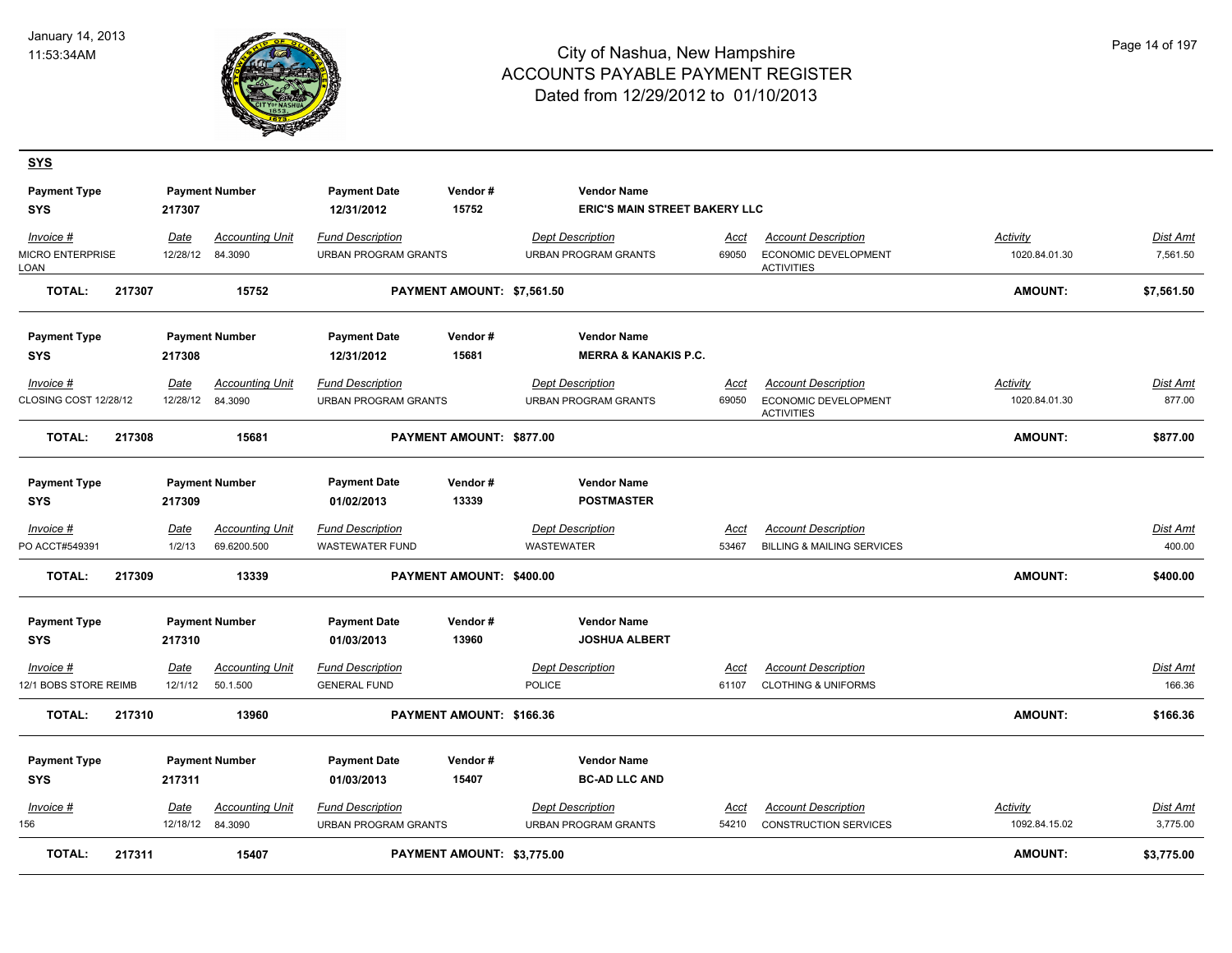

| <b>Payment Type</b>                  |                       | <b>Payment Number</b>                 | <b>Payment Date</b>                                 | Vendor#                  | <b>Vendor Name</b>                                    |                      |                                                         |                 |                           |
|--------------------------------------|-----------------------|---------------------------------------|-----------------------------------------------------|--------------------------|-------------------------------------------------------|----------------------|---------------------------------------------------------|-----------------|---------------------------|
| <b>SYS</b>                           | 217312                |                                       | 01/03/2013                                          | 14083                    | <b>CHRISTINE M CARON</b>                              |                      |                                                         |                 |                           |
| Invoice #<br>12/2-12/31/12 MILEAGE   | Date<br>12/31/12      | <b>Accounting Unit</b><br>72.1.500    | <b>Fund Description</b><br><b>GENERAL FUND</b>      |                          | <b>Dept Description</b><br><b>COMMUNITY HEALTH</b>    | Acct<br>55307        | <b>Account Description</b><br>MILEAGE REIMBURSEMENTS    | <b>Activity</b> | <u>Dist Amt</u><br>1.66   |
| 12/2-12/31/12 MILEAGE                | 12/31/12              | 72.3070                               | COMMUNITY HEALTH GRANTS<br><b>FUND</b>              |                          | COMMUNITY HEALTH GRANTS<br><b>FUND</b>                | 55300                | <b>TRAVEL</b>                                           | 72.1003.13.01   | 40.40                     |
| <b>TOTAL:</b><br>217312              |                       | 14083                                 |                                                     | PAYMENT AMOUNT: \$42.06  |                                                       |                      |                                                         | <b>AMOUNT:</b>  | \$42.06                   |
| <b>Payment Type</b><br><b>SYS</b>    | 217313                | <b>Payment Number</b>                 | <b>Payment Date</b><br>01/03/2013                   | Vendor#<br>14122         | <b>Vendor Name</b><br><b>MARK COLLINS</b>             |                      |                                                         |                 |                           |
| Invoice #<br>9/6-12/20/12 MILEAGE    | Date<br>12/28/12      | <b>Accounting Unit</b><br>53.1.730    | <b>Fund Description</b><br><b>GENERAL FUND</b>      |                          | <b>Dept Description</b><br><b>BUILDING INSPECTION</b> | Acct<br>55307        | <b>Account Description</b><br>MILEAGE REIMBURSEMENTS    |                 | Dist Amt<br>146.52        |
| 217313<br><b>TOTAL:</b>              |                       | 14122                                 |                                                     | PAYMENT AMOUNT: \$146.52 |                                                       |                      |                                                         | <b>AMOUNT:</b>  | \$146.52                  |
| <b>Payment Type</b><br><b>SYS</b>    | 217314                | <b>Payment Number</b>                 | <b>Payment Date</b><br>01/03/2013                   | Vendor#<br>14959         | <b>Vendor Name</b><br><b>WILLIAM CONDRA</b>           |                      |                                                         |                 |                           |
| $Invoice$ #<br>12/3-12/31/12 MILEAGE | <u>Date</u><br>1/2/13 | <b>Accounting Unit</b><br>53.1.730    | <b>Fund Description</b><br><b>GENERAL FUND</b>      |                          | <b>Dept Description</b><br><b>BUILDING INSPECTION</b> | <u>Acct</u><br>55307 | <b>Account Description</b><br>MILEAGE REIMBURSEMENTS    |                 | <u>Dist Amt</u><br>227.55 |
| <b>TOTAL:</b><br>217314              |                       | 14959                                 |                                                     | PAYMENT AMOUNT: \$227.55 |                                                       |                      |                                                         | <b>AMOUNT:</b>  | \$227.55                  |
| <b>Payment Type</b><br><b>SYS</b>    | 217315                | <b>Payment Number</b>                 | <b>Payment Date</b><br>01/03/2013                   | Vendor#<br>15608         | <b>Vendor Name</b><br><b>AUBRIE DIONNE</b>            |                      |                                                         |                 |                           |
| Invoice #<br>LIBRARY PROGRAM 12/16   | Date<br>11/9/12       | <b>Accounting Unit</b><br>79.1.500    | <b>Fund Description</b><br><b>GENERAL FUND</b>      |                          | <b>Dept Description</b><br><b>LIBRARY</b>             | Acct<br>55699        | <b>Account Description</b><br>OTHER CONTRACTED SERVICES |                 | Dist Amt<br>200.00        |
| <b>TOTAL:</b><br>217315              |                       | 15608                                 |                                                     | PAYMENT AMOUNT: \$200.00 |                                                       |                      |                                                         | <b>AMOUNT:</b>  | \$200.00                  |
| <b>Payment Type</b><br><b>SYS</b>    | 217316                | <b>Payment Number</b>                 | <b>Payment Date</b><br>01/03/2013                   | Vendor#<br>14193         | <b>Vendor Name</b><br><b>ROSS DUGAS</b>               |                      |                                                         |                 |                           |
| $Invoice$ #<br>12/9-12/22/12 MILEAGE | Date<br>1/2/13        | <b>Accounting Unit</b><br>28.6500.500 | <b>Fund Description</b><br>PROPERTY & CASUALTY FUND |                          | <b>Dept Description</b><br><b>RISK MANAGEMENT</b>     | <b>Acct</b><br>55307 | <b>Account Description</b><br>MILEAGE REIMBURSEMENTS    |                 | Dist Amt<br>30.52         |
| <b>TOTAL:</b><br>217316              |                       | 14193                                 |                                                     | PAYMENT AMOUNT: \$30.52  |                                                       |                      |                                                         | <b>AMOUNT:</b>  | \$30.52                   |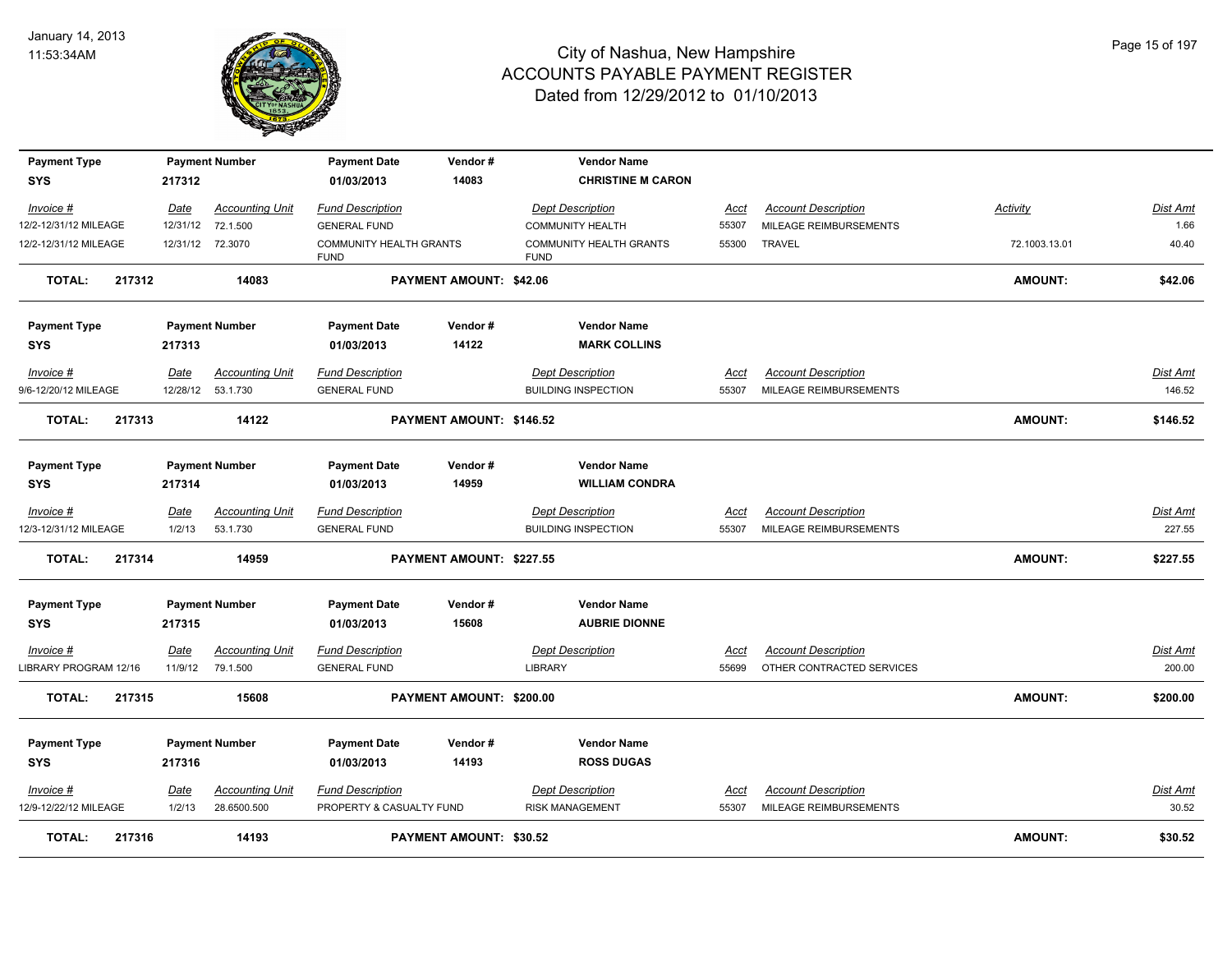

| <b>Payment Type</b>              |             | <b>Payment Number</b>                       | <b>Payment Date</b>                             | Vendor#                    | <b>Vendor Name</b>                                     |                      |                                                            |                                   |                          |
|----------------------------------|-------------|---------------------------------------------|-------------------------------------------------|----------------------------|--------------------------------------------------------|----------------------|------------------------------------------------------------|-----------------------------------|--------------------------|
| <b>SYS</b>                       | 217317      |                                             | 01/03/2013                                      | 11404                      | <b>TIMOTHY DUPONT</b>                                  |                      |                                                            |                                   |                          |
| Invoice #                        | <u>Date</u> | <b>Accounting Unit</b>                      | <b>Fund Description</b>                         |                            | <b>Dept Description</b>                                | <u>Acct</u>          | <b>Account Description</b>                                 |                                   | Dist Amt                 |
| NHBOA MILEAGE REIMB              | 1/2/13      | 53.1.730                                    | <b>GENERAL FUND</b>                             |                            | <b>BUILDING INSPECTION</b>                             | 55307                | MILEAGE REIMBURSEMENTS                                     |                                   | 385.75                   |
| <b>TOTAL:</b>                    | 217317      | 11404                                       |                                                 | PAYMENT AMOUNT: \$385.75   |                                                        |                      |                                                            | <b>AMOUNT:</b>                    | \$385.75                 |
| <b>Payment Type</b>              |             | <b>Payment Number</b>                       | <b>Payment Date</b>                             | Vendor#                    | <b>Vendor Name</b>                                     |                      |                                                            |                                   |                          |
| SYS                              | 217318      |                                             | 01/03/2013                                      | 15161                      | <b>GENARO URIBE AND MUNOZ CONSTR</b>                   |                      |                                                            |                                   |                          |
| Invoice #<br>IDIS#1733 FINAL     | Date        | <b>Accounting Unit</b><br>12/20/12 84.3090  | <b>Fund Description</b><br>URBAN PROGRAM GRANTS |                            | <b>Dept Description</b><br><b>URBAN PROGRAM GRANTS</b> | <u>Acct</u><br>69025 | <b>Account Description</b><br>HOUSING PROGRAM ACTIVITIES   | <b>Activity</b><br>8400.13.60.605 | Dist Amt<br>3,300.00     |
| <b>TOTAL:</b>                    | 217318      | 15161                                       |                                                 | PAYMENT AMOUNT: \$3,300.00 |                                                        |                      |                                                            | <b>AMOUNT:</b>                    | \$3,300.00               |
| <b>Payment Type</b>              |             | <b>Payment Number</b>                       | <b>Payment Date</b>                             | Vendor#                    | <b>Vendor Name</b>                                     |                      |                                                            |                                   |                          |
| <b>SYS</b>                       | 217319      |                                             | 01/03/2013                                      | 15583                      | <b>HOLDEN ENGINEERING &amp; SURVEYING</b>              |                      |                                                            |                                   |                          |
| Invoice #<br>70001842            | Date        | <b>Accounting Unit</b><br>12/17/12 84.3090  | <b>Fund Description</b><br>URBAN PROGRAM GRANTS |                            | <b>Dept Description</b><br><b>URBAN PROGRAM GRANTS</b> | Acct<br>69010        | <b>Account Description</b><br>PUBLIC FACILITY IMPROVEMENTS | Activity<br>8400.13.20.200        | Dist Amt<br>300.00       |
| <b>TOTAL:</b>                    | 217319      | 15583                                       |                                                 | PAYMENT AMOUNT: \$300.00   |                                                        |                      |                                                            | <b>AMOUNT:</b>                    | \$300.00                 |
| <b>Payment Type</b>              |             | <b>Payment Number</b>                       | <b>Payment Date</b>                             | Vendor#                    | <b>Vendor Name</b>                                     |                      |                                                            |                                   |                          |
| <b>SYS</b>                       | 217320      |                                             | 01/03/2013                                      | 15771                      | <b>THOMAS LINGLEY</b>                                  |                      |                                                            |                                   |                          |
| $Invoice$ #                      | Date        | <b>Accounting Unit</b>                      | <b>Fund Description</b>                         |                            | <b>Dept Description</b>                                | <b>Acct</b>          | <b>Account Description</b>                                 |                                   | Dist Amt                 |
| ALEC SHOE REIMB<br>OCTDEC        | 1/2/13      | 52.1.625                                    | <b>GENERAL FUND</b>                             |                            | <b>FIRE</b>                                            | 61107                | <b>CLOTHING &amp; UNIFORMS</b>                             |                                   | 144.90                   |
| <b>TOTAL:</b>                    | 217320      | 15771                                       |                                                 | PAYMENT AMOUNT: \$144.90   |                                                        |                      |                                                            | <b>AMOUNT:</b>                    | \$144.90                 |
| <b>Payment Type</b>              |             | <b>Payment Number</b>                       | <b>Payment Date</b>                             | Vendor#                    | <b>Vendor Name</b>                                     |                      |                                                            |                                   |                          |
| <b>SYS</b>                       | 217321      |                                             | 01/03/2013                                      | 11804                      | <b>FRANK LOMBARDI</b>                                  |                      |                                                            |                                   |                          |
| $Invoice$ #<br>DEC MILEAGE REIMB | <b>Date</b> | <b>Accounting Unit</b><br>12/20/12 50.1.500 | <b>Fund Description</b><br><b>GENERAL FUND</b>  |                            | <b>Dept Description</b><br><b>POLICE</b>               | Acct<br>55307        | <b>Account Description</b><br>MILEAGE REIMBURSEMENTS       |                                   | <u>Dist Amt</u><br>24.42 |
| <b>TOTAL:</b>                    | 217321      | 11804                                       |                                                 | PAYMENT AMOUNT: \$24.42    |                                                        |                      |                                                            | <b>AMOUNT:</b>                    | \$24.42                  |
| <b>Payment Type</b>              |             | <b>Payment Number</b>                       | <b>Payment Date</b>                             | Vendor#                    | <b>Vendor Name</b>                                     |                      |                                                            |                                   |                          |
| <b>SYS</b>                       | 217322      |                                             | 01/03/2013                                      | 14414                      | <b>SUSAN LOVERING</b>                                  |                      |                                                            |                                   |                          |
| Invoice #                        | Date        | <b>Accounting Unit</b>                      | <b>Fund Description</b>                         |                            | <b>Dept Description</b>                                | Acct                 | <b>Account Description</b>                                 |                                   | Dist Amt                 |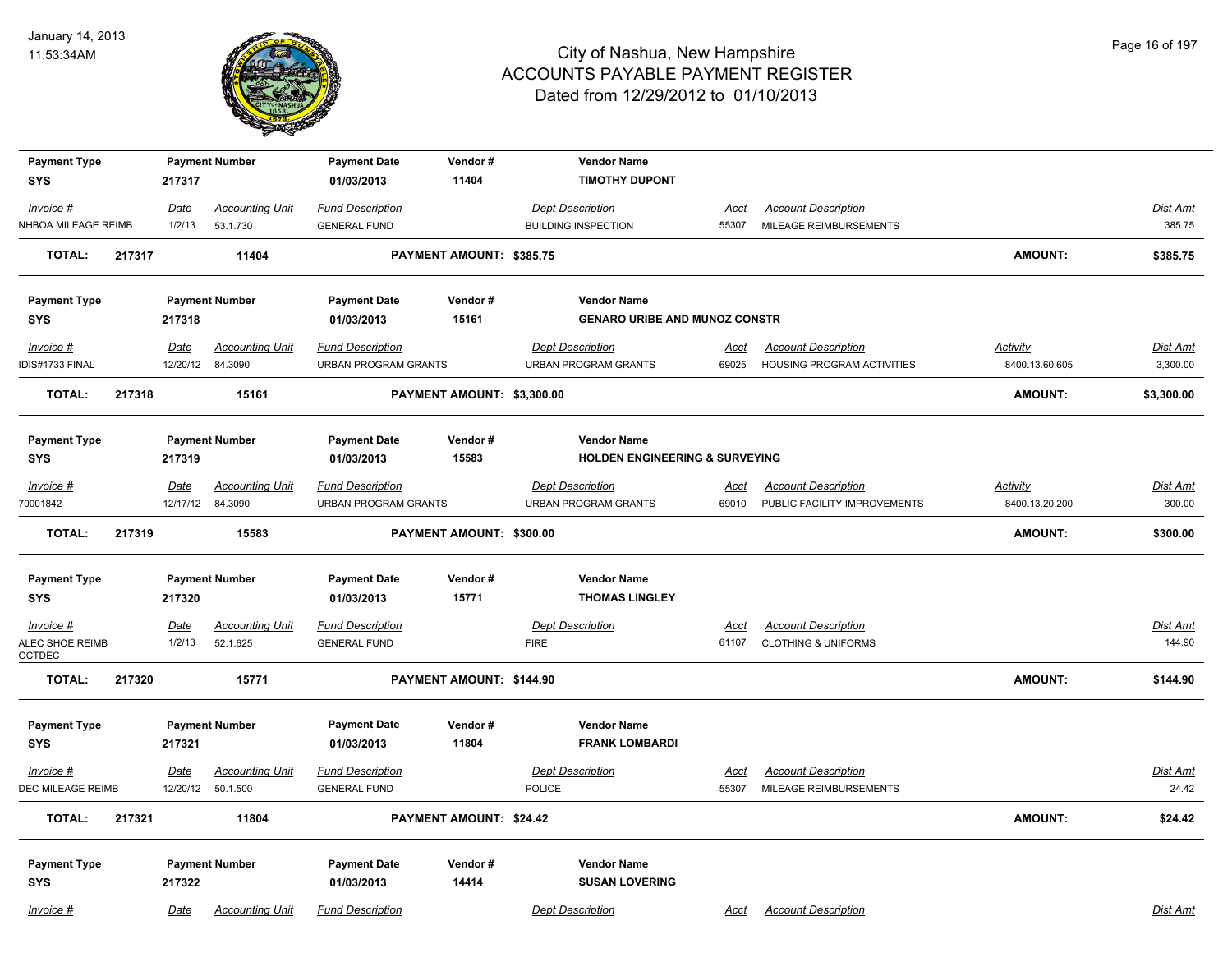

| REIMB DEC COMCAST      |        |             | 12/18/12 20.1.555      | <b>GENERAL FUND</b>         |                                | TELECOMMUNICATIONS               |             | 55109 TELEPHONE-VOICE               |                                  | 33.00           |
|------------------------|--------|-------------|------------------------|-----------------------------|--------------------------------|----------------------------------|-------------|-------------------------------------|----------------------------------|-----------------|
| <b>TOTAL:</b>          | 217322 |             | 14414                  |                             | PAYMENT AMOUNT: \$33.00        |                                  |             |                                     | <b>AMOUNT:</b>                   | \$33.00         |
| <b>Payment Type</b>    |        |             | <b>Payment Number</b>  | <b>Payment Date</b>         | Vendor#                        | <b>Vendor Name</b>               |             |                                     |                                  |                 |
| <b>SYS</b>             |        | 217323      |                        | 01/03/2013                  | 12170                          | <b>RYAN MCDERMOTT</b>            |             |                                     |                                  |                 |
| Invoice #              |        | Date        | <b>Accounting Unit</b> | <b>Fund Description</b>     |                                | <b>Dept Description</b>          | Acct        | <b>Account Description</b>          |                                  | Dist Amt        |
| 12/22 MENS WAREHOUSE   |        |             | 12/22/12 50.1.500      | <b>GENERAL FUND</b>         |                                | <b>POLICE</b>                    | 61107       | <b>CLOTHING &amp; UNIFORMS</b>      |                                  | 322.75          |
| <b>TOTAL:</b>          | 217323 |             | 12170                  |                             | PAYMENT AMOUNT: \$322.75       |                                  |             |                                     | <b>AMOUNT:</b>                   | \$322.75        |
| <b>Payment Type</b>    |        |             | <b>Payment Number</b>  | <b>Payment Date</b>         | Vendor#                        | <b>Vendor Name</b>               |             |                                     |                                  |                 |
| <b>SYS</b>             |        | 217324      |                        | 01/03/2013                  | 15093                          | <b>DAN MCMULLEN</b>              |             |                                     |                                  |                 |
| $Invoice$ #            |        | <u>Date</u> | <b>Accounting Unit</b> | <b>Fund Description</b>     |                                | <b>Dept Description</b>          | Acct        | <b>Account Description</b>          |                                  | <b>Dist Amt</b> |
| 12/13/12 MILEAGE REIMB |        |             | 12/31/12 22.1.500      | <b>GENERAL FUND</b>         |                                | INFORMATION TECHNOLOGY           | 55300       | <b>TRAVEL</b>                       |                                  | 20.54           |
| <b>TOTAL:</b>          | 217324 |             | 15093                  |                             | <b>PAYMENT AMOUNT: \$20.54</b> |                                  |             |                                     | <b>AMOUNT:</b>                   | \$20.54         |
|                        |        |             |                        |                             |                                |                                  |             |                                     |                                  |                 |
| <b>Payment Type</b>    |        |             | <b>Payment Number</b>  | <b>Payment Date</b>         | Vendor#                        | <b>Vendor Name</b>               |             |                                     |                                  |                 |
| <b>SYS</b>             |        | 217325      |                        | 01/03/2013                  | 14470                          | <b>KYLE METCALF</b>              |             |                                     |                                  |                 |
| Invoice #              |        | <u>Date</u> | <b>Accounting Unit</b> | <b>Fund Description</b>     |                                | <b>Dept Description</b>          | <u>Acct</u> | <b>Account Description</b>          |                                  | <b>Dist Amt</b> |
| 11/26-12/27/12 MILEAGE |        |             | 12/31/12  55.1.740     | <b>GENERAL FUND</b>         |                                | <b>CODE ENFORCEMENT</b>          | 55307       | MILEAGE REIMBURSEMENTS              |                                  | 365.19          |
| <b>TOTAL:</b>          | 217325 |             | 14470                  |                             | PAYMENT AMOUNT: \$365.19       |                                  |             |                                     | <b>AMOUNT:</b>                   | \$365.19        |
| <b>Payment Type</b>    |        |             | <b>Payment Number</b>  | <b>Payment Date</b>         | Vendor#                        | <b>Vendor Name</b>               |             |                                     |                                  |                 |
| <b>SYS</b>             |        | 217326      |                        | 01/03/2013                  | 10864                          | <b>MORIN ENGINE SERVICES LLC</b> |             |                                     |                                  |                 |
| Invoice #              |        | Date        | <b>Accounting Unit</b> | <b>Fund Description</b>     |                                | <b>Dept Description</b>          | Acct        | <b>Account Description</b>          |                                  | Dist Amt        |
| 3732                   |        | 12/20/12    | 42.1.720               | <b>GENERAL FUND</b>         |                                | WOODLAWN CEMETERY                | 61799       | VEHICLE PARTS & SUPPLIES            |                                  | 183.08          |
| 3733                   |        |             | 12/20/12  42.1.720     | <b>GENERAL FUND</b>         |                                | WOODLAWN CEMETERY                | 61799       | <b>VEHICLE PARTS &amp; SUPPLIES</b> |                                  | 303.50          |
| <b>TOTAL:</b>          | 217326 |             | 10864                  |                             | PAYMENT AMOUNT: \$486.58       |                                  |             |                                     | <b>AMOUNT:</b>                   | \$486.58        |
| <b>Payment Type</b>    |        |             | <b>Payment Number</b>  | <b>Payment Date</b>         | Vendor#                        | <b>Vendor Name</b>               |             |                                     | Payee Name                       |                 |
| <b>SYS</b>             |        | 217327      |                        | 01/03/2013                  | 13330                          | <b>PM MACKAY GROUP</b>           |             |                                     | <b>NASHUA CHILDRENS HOME AND</b> |                 |
| Invoice #              |        | Date        | <b>Accounting Unit</b> | <b>Fund Description</b>     |                                | <b>Dept Description</b>          | Acct        | <b>Account Description</b>          | Activity                         | Dist Amt        |
| 00485                  |        | 12/7/12     | 84.3090                | <b>URBAN PROGRAM GRANTS</b> |                                | <b>URBAN PROGRAM GRANTS</b>      | 69010       | PUBLIC FACILITY IMPROVEMENTS        | 8400.13.20.203                   | 21,276.00       |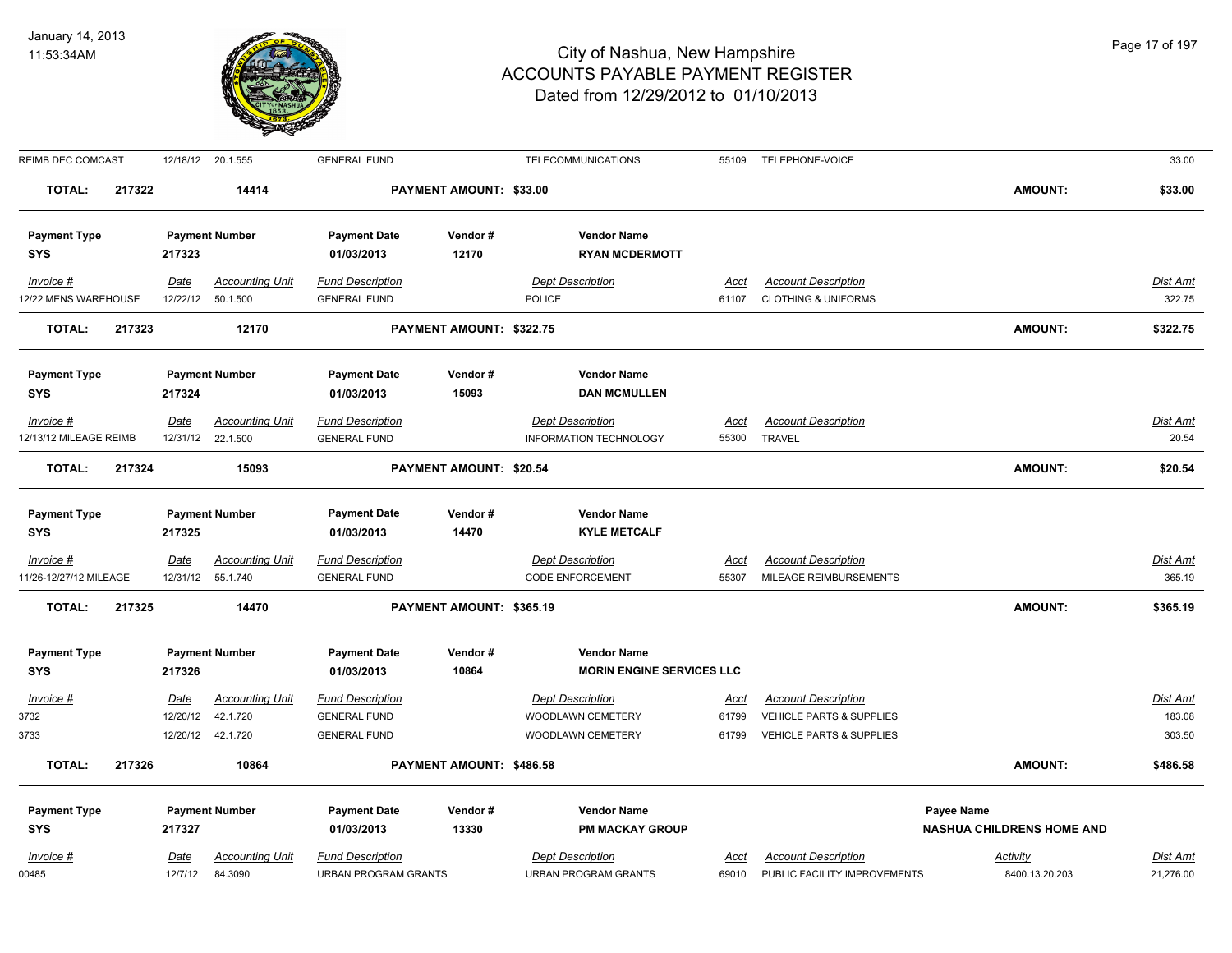

| <b>TOTAL:</b><br>217327             |                         | 13330                                        |                                                | PAYMENT AMOUNT: \$21,276.00    |                                                       |                      |                                                         | <b>AMOUNT:</b> | \$21,276.00                 |
|-------------------------------------|-------------------------|----------------------------------------------|------------------------------------------------|--------------------------------|-------------------------------------------------------|----------------------|---------------------------------------------------------|----------------|-----------------------------|
| <b>Payment Type</b><br><b>SYS</b>   | 217328                  | <b>Payment Number</b>                        | <b>Payment Date</b><br>01/03/2013              | Vendor#<br>14541               | <b>Vendor Name</b><br><b>NHBOA</b>                    |                      |                                                         |                |                             |
| Invoice #<br>MEMBERSHIP 1/13-12/13  | Date                    | <b>Accounting Unit</b><br>12/11/12  53.1.730 | <b>Fund Description</b><br><b>GENERAL FUND</b> |                                | <b>Dept Description</b><br><b>BUILDING INSPECTION</b> | <u>Acct</u><br>55421 | <b>Account Description</b><br>TRAINING & CERTIFICATIONS |                | <u>Dist Amt</u><br>1,085.00 |
| <b>TOTAL:</b><br>217328             |                         | 14541                                        |                                                | PAYMENT AMOUNT: \$1,085.00     |                                                       |                      |                                                         | <b>AMOUNT:</b> | \$1,085.00                  |
| <b>Payment Type</b>                 |                         | <b>Payment Number</b>                        | <b>Payment Date</b>                            | Vendor#                        | <b>Vendor Name</b>                                    |                      |                                                         |                |                             |
| <b>SYS</b>                          | 217329                  |                                              | 01/03/2013                                     | 12167                          | <b>MARK SIMARD</b>                                    |                      |                                                         |                |                             |
| Invoice #<br>MILEAGE 11/30-12/26/12 | <b>Date</b><br>12/27/12 | <b>Accounting Unit</b><br>53.1.730           | <b>Fund Description</b><br><b>GENERAL FUND</b> |                                | <b>Dept Description</b><br><b>BUILDING INSPECTION</b> | <b>Acct</b><br>55307 | <b>Account Description</b><br>MILEAGE REIMBURSEMENTS    |                | <b>Dist Amt</b><br>285.82   |
| <b>TOTAL:</b><br>217329             |                         | 12167                                        |                                                | PAYMENT AMOUNT: \$285.82       |                                                       |                      |                                                         | <b>AMOUNT:</b> | \$285.82                    |
| <b>Payment Type</b><br><b>SYS</b>   | 217330                  | <b>Payment Number</b>                        | <b>Payment Date</b><br>01/03/2013              | Vendor#<br>13606               | <b>Vendor Name</b><br><b>ROBERT SOUSA</b>             |                      |                                                         |                |                             |
| $Invoice$ #                         | Date                    | <b>Accounting Unit</b>                       | <b>Fund Description</b>                        |                                | <b>Dept Description</b>                               | <u>Acct</u>          | <b>Account Description</b>                              |                | Dist Amt                    |
| MILEAGE 11/26-12/21/12              |                         | 12/31/12  55.1.740                           | <b>GENERAL FUND</b>                            |                                | <b>CODE ENFORCEMENT</b>                               | 55307                | MILEAGE REIMBURSEMENTS                                  |                | 250.86                      |
| <b>TOTAL:</b><br>217330             |                         | 13606                                        |                                                | PAYMENT AMOUNT: \$250.86       |                                                       |                      |                                                         | <b>AMOUNT:</b> | \$250.86                    |
| <b>Payment Type</b><br><b>SYS</b>   | 217331                  | <b>Payment Number</b>                        | <b>Payment Date</b><br>01/03/2013              | Vendor#<br>11212               | <b>Vendor Name</b><br><b>JILL STANSFIELD</b>          |                      |                                                         |                |                             |
| Invoice #                           | Date                    | <b>Accounting Unit</b>                       | <b>Fund Description</b>                        |                                | <b>Dept Description</b>                               | Acct                 | <b>Account Description</b>                              |                | <u>Dist Amt</u>             |
| 02356I 01/03/2013 DCAP              | 1/2/13                  | <b>BS1000</b>                                | <b>GENERAL FUND</b>                            |                                | <b>GENERAL FUND</b>                                   | 21460                | 125 DEPENDENT CARE                                      |                | 96.15                       |
| <b>TOTAL:</b><br>217331             |                         | 11212                                        |                                                | PAYMENT AMOUNT: \$96.15        |                                                       |                      |                                                         | <b>AMOUNT:</b> | \$96.15                     |
| <b>Payment Type</b>                 |                         | <b>Payment Number</b>                        | <b>Payment Date</b>                            | Vendor#                        | <b>Vendor Name</b>                                    |                      |                                                         |                |                             |
| <b>SYS</b>                          | 217332                  |                                              | 01/03/2013                                     | 11212                          | <b>JILL STANSFIELD</b>                                |                      |                                                         |                |                             |
| Invoice #<br>MILEAGE 12/3-12/31/12  | <u>Date</u>             | <b>Accounting Unit</b><br>12/31/12 66.1.500  | <b>Fund Description</b><br><b>GENERAL FUND</b> |                                | <b>Dept Description</b><br>PARKING LOTS               | <u>Acct</u><br>55307 | <b>Account Description</b><br>MILEAGE REIMBURSEMENTS    |                | <u>Dist Amt</u><br>30.19    |
| 217332<br><b>TOTAL:</b>             |                         | 11212                                        |                                                | <b>PAYMENT AMOUNT: \$30.19</b> |                                                       |                      |                                                         | AMOUNT:        | \$30.19                     |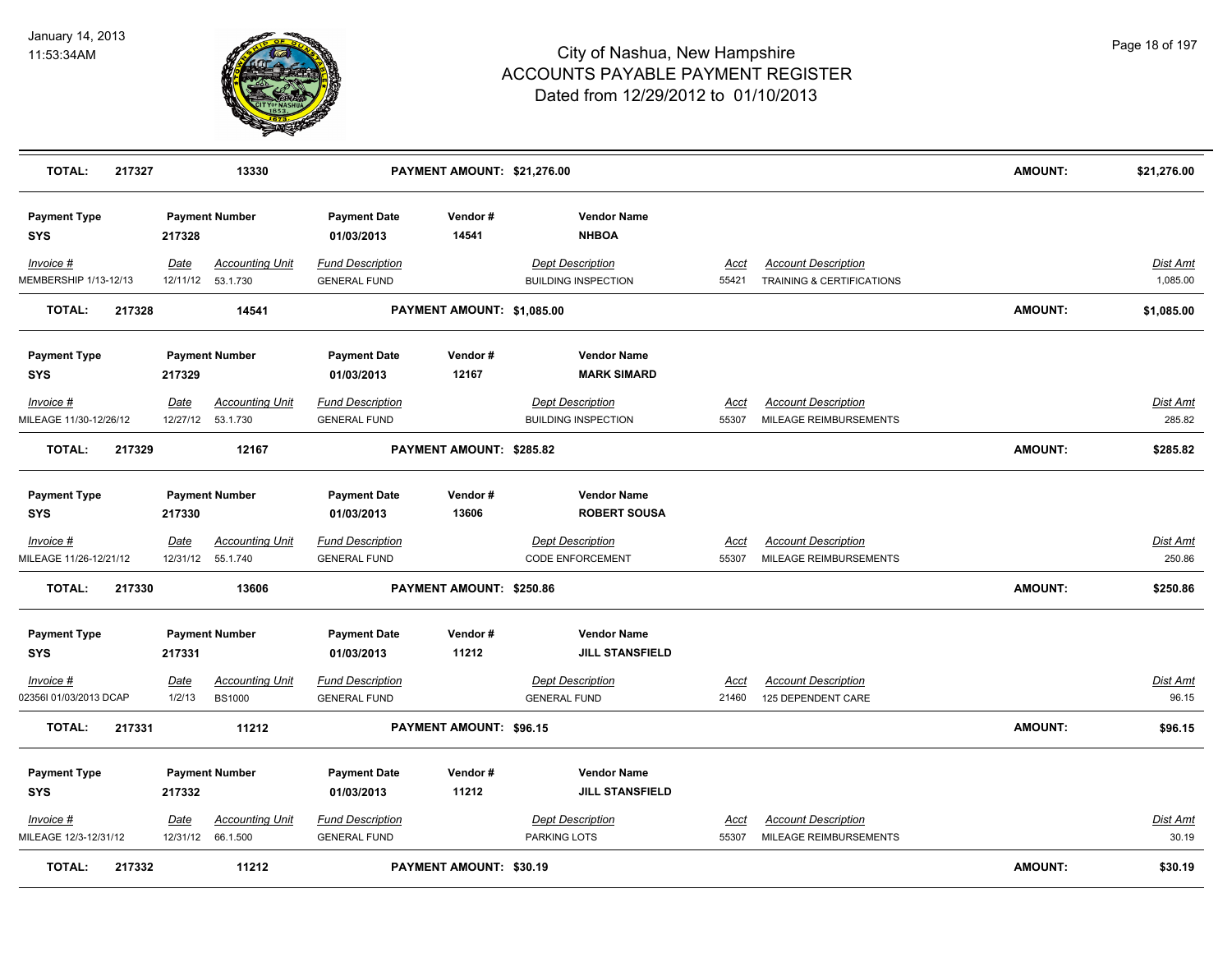

| <b>Payment Type</b>    |             | <b>Payment Number</b>  | <b>Payment Date</b>        | Vendor#                  | <b>Vendor Name</b>                          |             |                                |                |                 |
|------------------------|-------------|------------------------|----------------------------|--------------------------|---------------------------------------------|-------------|--------------------------------|----------------|-----------------|
| <b>SYS</b>             | 217333      |                        | 01/03/2013                 | 11212                    | <b>JILL STANSFIELD</b>                      |             |                                |                |                 |
| Invoice #              | Date        | <b>Accounting Unit</b> | <b>Fund Description</b>    |                          | <b>Dept Description</b>                     | Acct        | <b>Account Description</b>     |                | Dist Amt        |
| TUITION REIMB12/27/12  | 12/27/12    | TF11.7020              | UAW EDUCATIONAL ASSISTANCE |                          | <b>UAW EDUCATIONAL</b><br><b>ASSISTANCE</b> | 51607       | EDUCATIONAL INCENTIVE          |                | 60.00           |
| <b>TOTAL:</b>          | 217333      | 11212                  |                            | PAYMENT AMOUNT: \$60.00  |                                             |             |                                | <b>AMOUNT:</b> | \$60.00         |
| <b>Payment Type</b>    |             | <b>Payment Number</b>  | <b>Payment Date</b>        | Vendor#                  | <b>Vendor Name</b>                          |             |                                |                |                 |
| <b>SYS</b>             | 217334      |                        | 01/03/2013                 | 13677                    | <b>FRANCIS SULLIVAN</b>                     |             |                                |                |                 |
| Invoice #              | Date        | <b>Accounting Unit</b> | <b>Fund Description</b>    |                          | <b>Dept Description</b>                     | Acct        | <b>Account Description</b>     |                | <u>Dist Amt</u> |
| 12/19 SPORTS AUTH REIM | 12/19/12    | 50.1.500               | <b>GENERAL FUND</b>        |                          | <b>POLICE</b>                               | 61107       | <b>CLOTHING &amp; UNIFORMS</b> |                | 126.35          |
| <b>TOTAL:</b>          | 217334      | 13677                  |                            | PAYMENT AMOUNT: \$126.35 |                                             |             |                                | <b>AMOUNT:</b> | \$126.35        |
|                        |             |                        |                            |                          |                                             |             |                                |                |                 |
| <b>Payment Type</b>    |             | <b>Payment Number</b>  | <b>Payment Date</b>        | Vendor#                  | <b>Vendor Name</b>                          |             |                                |                |                 |
| <b>SYS</b>             | 217335      |                        | 01/03/2013                 | 13797                    | UNIFIRST CORPORATION                        |             |                                |                |                 |
| Invoice #              | <u>Date</u> | <b>Accounting Unit</b> | <b>Fund Description</b>    |                          | <b>Dept Description</b>                     | <u>Acct</u> | <b>Account Description</b>     |                | <u>Dist Amt</u> |
| 044 4043397            | 9/14/12     | 68.6000.540            | SOLID WASTE FUND           |                          | SOLID WASTE                                 | 61110       | PROTECTIVE CLOTHING            |                | 189.72          |
| 044 4080700            | 12/7/12     | 68.6000.540            | SOLID WASTE FUND           |                          | SOLID WASTE                                 | 61110       | PROTECTIVE CLOTHING            |                | 129.61          |
| 044 4083911            | 12/14/12    | 68.6000.540            | SOLID WASTE FUND           |                          | SOLID WASTE                                 | 61110       | PROTECTIVE CLOTHING            |                | 134.59          |
| 044 4087073            | 12/21/12    | 68.6000.540            | SOLID WASTE FUND           |                          | SOLID WASTE                                 | 61110       | PROTECTIVE CLOTHING            |                | 134.59          |
| 044 4090210            | 12/28/12    | 68.6000.540            | SOLID WASTE FUND           |                          | SOLID WASTE                                 | 61110       | PROTECTIVE CLOTHING            |                | 173.18          |
| <b>TOTAL:</b>          | 217335      | 13797                  |                            | PAYMENT AMOUNT: \$761.69 |                                             |             |                                | <b>AMOUNT:</b> | \$761.69        |
| <b>Payment Type</b>    |             | <b>Payment Number</b>  | <b>Payment Date</b>        | Vendor#                  | <b>Vendor Name</b>                          |             |                                |                |                 |
| <b>SYS</b>             | 217336      |                        | 01/03/2013                 | 12536                    | <b>COMCAST CABLE COMMUNICATIONS I</b>       |             |                                |                |                 |
| Invoice #              | Date        | <b>Accounting Unit</b> | <b>Fund Description</b>    |                          | <b>Dept Description</b>                     | Acct        | <b>Account Description</b>     |                | Dist Amt        |
| 8773200810425144 DEC13 | 12/24/12    | 50.1.500               | <b>GENERAL FUND</b>        |                          | <b>POLICE</b>                               | 54849       | TELEPHONE LEASE                |                | 100.00          |
| 8773200811384480 DEC13 | 12/9/12     | 50.1.500               | <b>GENERAL FUND</b>        |                          | <b>POLICE</b>                               | 54849       | TELEPHONE LEASE                |                | 121.90          |
| <b>TOTAL:</b>          | 217336      | 12536                  |                            | PAYMENT AMOUNT: \$221.90 |                                             |             |                                | <b>AMOUNT:</b> | \$221.90        |
| <b>Payment Type</b>    |             | <b>Payment Number</b>  | <b>Payment Date</b>        | Vendor#                  | <b>Vendor Name</b>                          |             |                                |                |                 |
| <b>SYS</b>             | 217337      |                        | 01/03/2013                 | 14216                    | <b>FAIRPOINT COMMUNICATIONS</b>             |             |                                |                |                 |
| $Invoice$ #            | <u>Date</u> | <b>Accounting Unit</b> | <b>Fund Description</b>    |                          | <b>Dept Description</b>                     | <u>Acct</u> | <b>Account Description</b>     |                | <b>Dist Amt</b> |
| 006 301 3068 256-DEC13 | 12/18/12    | 20.1.555               | <b>GENERAL FUND</b>        |                          | TELECOMMUNICATIONS                          | 55109       | TELEPHONE-VOICE                |                | 259.99          |
| 007 301 4299 811-DEC13 | 12/24/12    | 20.1.555               | <b>GENERAL FUND</b>        |                          | TELECOMMUNICATIONS                          | 55109       | TELEPHONE-VOICE                |                | 69.99           |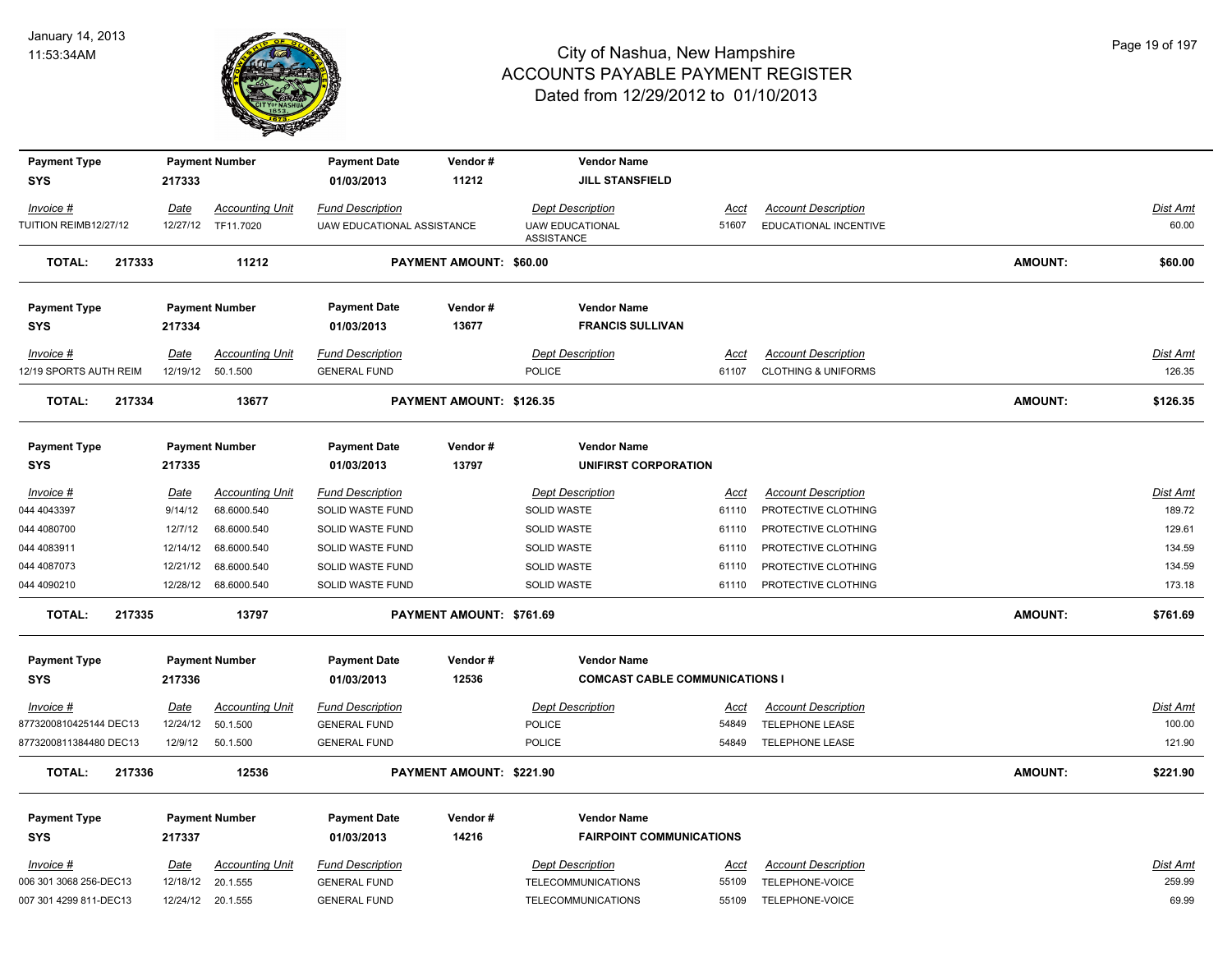

| <b>SYS</b><br>Invoice #<br>9007342851<br>9016945801                                                          | 217339<br>Date<br>11/29/12<br>11/30/12<br>11/30/12<br>12/3/12<br>12/3/12<br>12/3/12<br>12/3/12<br>12/4/12<br>12/10/12<br>12/11/12 | <b>Accounting Unit</b><br>69.6200.670<br>68.6000.695<br>68.6000.695<br>69.6200.670<br>69.6200.670<br>69.6200.670<br>69.6200.670<br>69.6200.670<br>69.6200.670<br>69.6200.540 | 01/03/2013<br><b>Fund Description</b><br>WASTEWATER FUND<br>SOLID WASTE FUND<br>SOLID WASTE FUND<br><b>WASTEWATER FUND</b><br><b>WASTEWATER FUND</b><br><b>WASTEWATER FUND</b><br><b>WASTEWATER FUND</b><br><b>WASTEWATER FUND</b><br><b>WASTEWATER FUND</b><br><b>WASTEWATER FUND</b> | Vendor#<br>10853         | <b>Vendor Name</b><br><b>GRAINGER</b><br><b>Dept Description</b><br>WASTEWATER<br>SOLID WASTE<br><b>SOLID WASTE</b><br>WASTEWATER<br>WASTEWATER<br><b>WASTEWATER</b><br>WASTEWATER<br>WASTEWATER<br>WASTEWATER<br>WASTEWATER | <u>Acct</u><br>54487<br>54600<br>54600<br>54487<br>54487<br>61149<br>54487<br>54487<br>54487<br>54487 | <b>Account Description</b><br><b>EQUIPMENT REPAIRS &amp;</b><br><b>MAINTENANCE</b><br>VEHICLE REPAIRS & MAINTENANCE<br><b>VEHICLE REPAIRS &amp; MAINTENANCE</b><br><b>EQUIPMENT REPAIRS &amp;</b><br><b>MAINTENANCE</b><br><b>EQUIPMENT REPAIRS &amp;</b><br><b>MAINTENANCE</b><br><b>LABORATORY SUPPLIES</b><br><b>EQUIPMENT REPAIRS &amp;</b><br><b>MAINTENANCE</b><br><b>EQUIPMENT REPAIRS &amp;</b><br><b>MAINTENANCE</b><br><b>EQUIPMENT REPAIRS &amp;</b><br><b>MAINTENANCE</b><br><b>EQUIPMENT REPAIRS &amp;</b> |                | Dist Amt<br>353.26<br>425.00<br>$-42.50$<br>86.33<br>217.70<br>155.34<br>45.55<br>118.80<br>52.20<br>143.76 |
|--------------------------------------------------------------------------------------------------------------|-----------------------------------------------------------------------------------------------------------------------------------|------------------------------------------------------------------------------------------------------------------------------------------------------------------------------|----------------------------------------------------------------------------------------------------------------------------------------------------------------------------------------------------------------------------------------------------------------------------------------|--------------------------|------------------------------------------------------------------------------------------------------------------------------------------------------------------------------------------------------------------------------|-------------------------------------------------------------------------------------------------------|-------------------------------------------------------------------------------------------------------------------------------------------------------------------------------------------------------------------------------------------------------------------------------------------------------------------------------------------------------------------------------------------------------------------------------------------------------------------------------------------------------------------------|----------------|-------------------------------------------------------------------------------------------------------------|
| 9008512437<br>9008512437<br>9009977613<br>9009977621<br>9009977621<br>9009977639<br>9011287795<br>9016212582 |                                                                                                                                   |                                                                                                                                                                              |                                                                                                                                                                                                                                                                                        |                          |                                                                                                                                                                                                                              |                                                                                                       |                                                                                                                                                                                                                                                                                                                                                                                                                                                                                                                         |                |                                                                                                             |
|                                                                                                              |                                                                                                                                   |                                                                                                                                                                              |                                                                                                                                                                                                                                                                                        |                          |                                                                                                                                                                                                                              |                                                                                                       |                                                                                                                                                                                                                                                                                                                                                                                                                                                                                                                         |                |                                                                                                             |
|                                                                                                              |                                                                                                                                   |                                                                                                                                                                              |                                                                                                                                                                                                                                                                                        |                          |                                                                                                                                                                                                                              |                                                                                                       |                                                                                                                                                                                                                                                                                                                                                                                                                                                                                                                         |                |                                                                                                             |
|                                                                                                              |                                                                                                                                   |                                                                                                                                                                              |                                                                                                                                                                                                                                                                                        |                          |                                                                                                                                                                                                                              |                                                                                                       |                                                                                                                                                                                                                                                                                                                                                                                                                                                                                                                         |                |                                                                                                             |
|                                                                                                              |                                                                                                                                   |                                                                                                                                                                              |                                                                                                                                                                                                                                                                                        |                          |                                                                                                                                                                                                                              |                                                                                                       |                                                                                                                                                                                                                                                                                                                                                                                                                                                                                                                         |                |                                                                                                             |
|                                                                                                              |                                                                                                                                   |                                                                                                                                                                              |                                                                                                                                                                                                                                                                                        |                          |                                                                                                                                                                                                                              |                                                                                                       |                                                                                                                                                                                                                                                                                                                                                                                                                                                                                                                         |                |                                                                                                             |
|                                                                                                              |                                                                                                                                   |                                                                                                                                                                              |                                                                                                                                                                                                                                                                                        |                          |                                                                                                                                                                                                                              |                                                                                                       |                                                                                                                                                                                                                                                                                                                                                                                                                                                                                                                         |                |                                                                                                             |
|                                                                                                              |                                                                                                                                   |                                                                                                                                                                              |                                                                                                                                                                                                                                                                                        |                          |                                                                                                                                                                                                                              |                                                                                                       |                                                                                                                                                                                                                                                                                                                                                                                                                                                                                                                         |                |                                                                                                             |
|                                                                                                              |                                                                                                                                   |                                                                                                                                                                              |                                                                                                                                                                                                                                                                                        |                          |                                                                                                                                                                                                                              |                                                                                                       |                                                                                                                                                                                                                                                                                                                                                                                                                                                                                                                         |                |                                                                                                             |
|                                                                                                              |                                                                                                                                   |                                                                                                                                                                              |                                                                                                                                                                                                                                                                                        |                          |                                                                                                                                                                                                                              |                                                                                                       |                                                                                                                                                                                                                                                                                                                                                                                                                                                                                                                         |                |                                                                                                             |
|                                                                                                              |                                                                                                                                   |                                                                                                                                                                              |                                                                                                                                                                                                                                                                                        |                          |                                                                                                                                                                                                                              |                                                                                                       |                                                                                                                                                                                                                                                                                                                                                                                                                                                                                                                         |                |                                                                                                             |
| <b>Payment Type</b>                                                                                          | <b>Payment Number</b>                                                                                                             |                                                                                                                                                                              | <b>Payment Date</b>                                                                                                                                                                                                                                                                    |                          |                                                                                                                                                                                                                              |                                                                                                       |                                                                                                                                                                                                                                                                                                                                                                                                                                                                                                                         |                |                                                                                                             |
| <b>TOTAL:</b><br>217338                                                                                      |                                                                                                                                   | 12707                                                                                                                                                                        |                                                                                                                                                                                                                                                                                        | PAYMENT AMOUNT: \$451.83 |                                                                                                                                                                                                                              |                                                                                                       |                                                                                                                                                                                                                                                                                                                                                                                                                                                                                                                         | <b>AMOUNT:</b> | \$451.83                                                                                                    |
| 2-049-62929                                                                                                  | 10/15/12                                                                                                                          | 68.6000.500                                                                                                                                                                  | SOLID WASTE FUND                                                                                                                                                                                                                                                                       |                          | SOLID WASTE                                                                                                                                                                                                                  | 55400                                                                                                 | <b>CONFERENCES AND SEMINARS</b>                                                                                                                                                                                                                                                                                                                                                                                                                                                                                         |                | 451.83                                                                                                      |
| Invoice #                                                                                                    | Date                                                                                                                              | <b>Accounting Unit</b>                                                                                                                                                       | <b>Fund Description</b>                                                                                                                                                                                                                                                                |                          | <b>Dept Description</b>                                                                                                                                                                                                      | Acct                                                                                                  | <b>Account Description</b>                                                                                                                                                                                                                                                                                                                                                                                                                                                                                              |                | <b>Dist Amt</b>                                                                                             |
| SYS                                                                                                          | 217338                                                                                                                            |                                                                                                                                                                              | 01/03/2013                                                                                                                                                                                                                                                                             | 12707                    | <b>FEDEX</b>                                                                                                                                                                                                                 |                                                                                                       |                                                                                                                                                                                                                                                                                                                                                                                                                                                                                                                         |                |                                                                                                             |
| <b>Payment Type</b>                                                                                          |                                                                                                                                   | <b>Payment Number</b>                                                                                                                                                        | <b>Payment Date</b>                                                                                                                                                                                                                                                                    | Vendor#                  | <b>Vendor Name</b>                                                                                                                                                                                                           |                                                                                                       |                                                                                                                                                                                                                                                                                                                                                                                                                                                                                                                         |                |                                                                                                             |
| <b>TOTAL:</b><br>217337                                                                                      |                                                                                                                                   | 14216                                                                                                                                                                        |                                                                                                                                                                                                                                                                                        | PAYMENT AMOUNT: \$966.61 |                                                                                                                                                                                                                              |                                                                                                       |                                                                                                                                                                                                                                                                                                                                                                                                                                                                                                                         | <b>AMOUNT:</b> | \$966.61                                                                                                    |
| 603 891 2069 698-DEC13                                                                                       |                                                                                                                                   | 12/12/12  50.1.500                                                                                                                                                           | <b>GENERAL FUND</b>                                                                                                                                                                                                                                                                    |                          | <b>POLICE</b>                                                                                                                                                                                                                | 54849                                                                                                 | TELEPHONE LEASE                                                                                                                                                                                                                                                                                                                                                                                                                                                                                                         |                | 56.91                                                                                                       |
| 603 889 9525 823-DEC13                                                                                       | 12/21/12                                                                                                                          | 20.1.555                                                                                                                                                                     | <b>GENERAL FUND</b>                                                                                                                                                                                                                                                                    |                          | TELECOMMUNICATIONS                                                                                                                                                                                                           | 55109                                                                                                 | TELEPHONE-VOICE                                                                                                                                                                                                                                                                                                                                                                                                                                                                                                         |                | 82.77                                                                                                       |
| 603 889 3850 726-DEC13                                                                                       |                                                                                                                                   | 12/21/12 20.1.555                                                                                                                                                            | <b>GENERAL FUND</b>                                                                                                                                                                                                                                                                    |                          | <b>TELECOMMUNICATIONS</b>                                                                                                                                                                                                    | 55109                                                                                                 | TELEPHONE-VOICE                                                                                                                                                                                                                                                                                                                                                                                                                                                                                                         |                | 33.18                                                                                                       |
| 603 889 3456 820-DEC13                                                                                       | 12/21/12                                                                                                                          | 20.1.555                                                                                                                                                                     | <b>GENERAL FUND</b>                                                                                                                                                                                                                                                                    |                          | <b>TELECOMMUNICATIONS</b>                                                                                                                                                                                                    | 55109                                                                                                 | TELEPHONE-VOICE                                                                                                                                                                                                                                                                                                                                                                                                                                                                                                         |                | 33.18                                                                                                       |
| 603 889 3201 324-DEC13                                                                                       | 12/21/12                                                                                                                          | 20.1.555                                                                                                                                                                     | <b>GENERAL FUND</b>                                                                                                                                                                                                                                                                    |                          | TELECOMMUNICATIONS                                                                                                                                                                                                           | 55109                                                                                                 | TELEPHONE-VOICE                                                                                                                                                                                                                                                                                                                                                                                                                                                                                                         |                | 30.21                                                                                                       |
| 603 883 6924 992-DEC13                                                                                       |                                                                                                                                   | 12/21/12 20.1.555                                                                                                                                                            | <b>GENERAL FUND</b>                                                                                                                                                                                                                                                                    |                          | TELECOMMUNICATIONS                                                                                                                                                                                                           | 55109                                                                                                 | TELEPHONE-VOICE                                                                                                                                                                                                                                                                                                                                                                                                                                                                                                         |                | 30.21                                                                                                       |
| 603 598 3556 002-DEC13                                                                                       | 12/21/12                                                                                                                          | 20.1.555                                                                                                                                                                     | <b>GENERAL FUND</b>                                                                                                                                                                                                                                                                    |                          | <b>TELECOMMUNICATIONS</b>                                                                                                                                                                                                    | 55109                                                                                                 | TELEPHONE-VOICE                                                                                                                                                                                                                                                                                                                                                                                                                                                                                                         |                | 30.21                                                                                                       |
| 603 598 0569 443-DEC13                                                                                       | 12/21/12                                                                                                                          | 20.1.555                                                                                                                                                                     | <b>GENERAL FUND</b>                                                                                                                                                                                                                                                                    |                          | <b>TELECOMMUNICATIONS</b>                                                                                                                                                                                                    | 55109                                                                                                 | TELEPHONE-VOICE                                                                                                                                                                                                                                                                                                                                                                                                                                                                                                         |                | 30.21                                                                                                       |
| 603 401 3412 403-DEC13                                                                                       |                                                                                                                                   | 12/21/12 20.1.555                                                                                                                                                            | <b>GENERAL FUND</b>                                                                                                                                                                                                                                                                    |                          | <b>TELECOMMUNICATIONS</b>                                                                                                                                                                                                    | 55109                                                                                                 | TELEPHONE-VOICE                                                                                                                                                                                                                                                                                                                                                                                                                                                                                                         |                | 51.00                                                                                                       |
| 603 401 2132 196-DEC13                                                                                       | 12/15/12<br>12/21/12                                                                                                              | 20.1.555                                                                                                                                                                     | <b>GENERAL FUND</b>                                                                                                                                                                                                                                                                    |                          | <b>TELECOMMUNICATIONS</b>                                                                                                                                                                                                    | 55109<br>55109                                                                                        | TELEPHONE-VOICE                                                                                                                                                                                                                                                                                                                                                                                                                                                                                                         |                | 153.00                                                                                                      |
| 136 098 2761 5-DEC13                                                                                         | 12/15/12                                                                                                                          | 20.1.555<br>20.1.555                                                                                                                                                         | <b>GENERAL FUND</b><br><b>GENERAL FUND</b>                                                                                                                                                                                                                                             |                          | TELECOMMUNICATIONS<br><b>TELECOMMUNICATIONS</b>                                                                                                                                                                              | 55109                                                                                                 | TELEPHONE-VOICE<br>TELEPHONE-VOICE                                                                                                                                                                                                                                                                                                                                                                                                                                                                                      |                | 32.88<br>32.88                                                                                              |
|                                                                                                              |                                                                                                                                   |                                                                                                                                                                              | <b>GENERAL FUND</b>                                                                                                                                                                                                                                                                    |                          | <b>TELECOMMUNICATIONS</b>                                                                                                                                                                                                    | 55109                                                                                                 | TELEPHONE-VOICE                                                                                                                                                                                                                                                                                                                                                                                                                                                                                                         |                | 39.99                                                                                                       |
| 007 301 7008 267-DEC13<br>136 097 7416 7-DEC13                                                               |                                                                                                                                   | 12/12/12 20.1.555                                                                                                                                                            |                                                                                                                                                                                                                                                                                        |                          |                                                                                                                                                                                                                              |                                                                                                       |                                                                                                                                                                                                                                                                                                                                                                                                                                                                                                                         |                |                                                                                                             |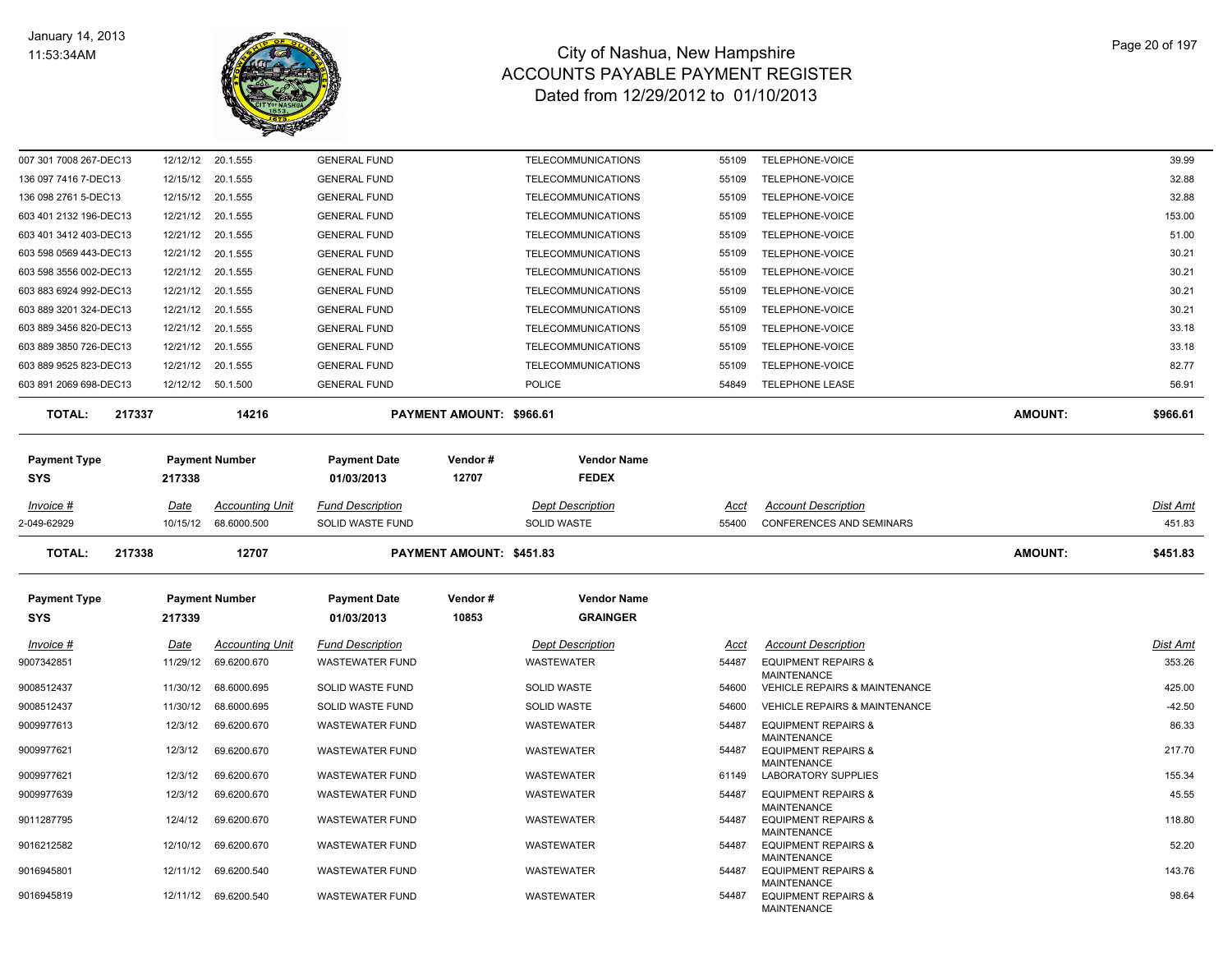

| 9021619953                     |        |                  | 12/17/12 61.1.700                 | <b>GENERAL FUND</b>                       |                                | <b>STREETS</b>                                   | 54600         | <b>VEHICLE REPAIRS &amp; MAINTENANCE</b>         |                                    | 55.76                    |
|--------------------------------|--------|------------------|-----------------------------------|-------------------------------------------|--------------------------------|--------------------------------------------------|---------------|--------------------------------------------------|------------------------------------|--------------------------|
| <b>TOTAL:</b>                  | 217339 |                  | 10853                             |                                           | PAYMENT AMOUNT: \$1,709.84     |                                                  |               |                                                  | <b>AMOUNT:</b>                     | \$1,709.84               |
| <b>Payment Type</b>            |        |                  | <b>Payment Number</b>             | <b>Payment Date</b>                       | Vendor#                        | <b>Vendor Name</b>                               |               |                                                  |                                    |                          |
| <b>SYS</b>                     |        | 217340           |                                   | 01/03/2013                                | 15658                          | HILLSBOROUGH COUNTY CHIEFS OF                    |               |                                                  |                                    |                          |
| Invoice #                      |        | Date             | <b>Accounting Unit</b>            | <b>Fund Description</b>                   |                                | <b>Dept Description</b>                          | Acct          | <b>Account Description</b>                       |                                    | Dist Amt                 |
|                                |        | 12/7/12          | 50.1.500                          | <b>GENERAL FUND</b>                       |                                | <b>POLICE</b>                                    | 55200         | DUES AND MEMBERSHIPS                             |                                    | 25.00                    |
| <b>TOTAL:</b>                  | 217340 |                  | 15658                             |                                           | PAYMENT AMOUNT: \$25.00        |                                                  |               |                                                  | <b>AMOUNT:</b>                     | \$25.00                  |
| <b>Payment Type</b>            |        |                  | <b>Payment Number</b>             | <b>Payment Date</b>                       | Vendor#                        | <b>Vendor Name</b>                               |               |                                                  |                                    |                          |
| <b>SYS</b>                     |        | 217341           |                                   | 01/03/2013                                | 14702                          | <b>LIBERTY UTILITIES</b>                         |               |                                                  |                                    |                          |
| $Invoice$ #                    |        | <u>Date</u>      | <b>Accounting Unit</b>            | <b>Fund Description</b>                   |                                | <b>Dept Description</b>                          | Acct          | <b>Account Description</b>                       |                                    | <b>Dist Amt</b>          |
| 5737627850DEC13                |        |                  | 12/19/12 31.2506                  | HUNT BLDG FACILITY RENTALS                |                                | HUNT BLDG FACILITY RENTALS                       | 54114         | <b>HEATING GAS</b>                               |                                    | 298.09                   |
| TOTAL:                         | 217341 |                  | 14702                             |                                           | PAYMENT AMOUNT: \$298.09       |                                                  |               |                                                  | <b>AMOUNT:</b>                     | \$298.09                 |
| <b>Payment Type</b>            |        |                  | <b>Payment Number</b>             | <b>Payment Date</b>                       | Vendor#                        | <b>Vendor Name</b>                               |               |                                                  |                                    |                          |
| <b>SYS</b>                     |        | 217342           |                                   | 01/03/2013                                | 14702                          | <b>LIBERTY UTILITIES</b>                         |               |                                                  |                                    |                          |
| Invoice #                      |        | <u>Date</u>      | <u>Accounting Unit</u>            | <b>Fund Description</b>                   |                                | <b>Dept Description</b>                          | <u>Acct</u>   | <b>Account Description</b>                       |                                    | <u>Dist Amt</u>          |
| 5738423600DEC13                |        |                  | 12/20/12 77.1.500                 | <b>GENERAL FUND</b>                       |                                | PARKS & RECREATION                               | 54114         | <b>HEATING GAS</b>                               |                                    | 53.43                    |
| <b>TOTAL:</b>                  | 217342 |                  | 14702                             |                                           | PAYMENT AMOUNT: \$53.43        |                                                  |               |                                                  | <b>AMOUNT:</b>                     | \$53.43                  |
| <b>Payment Type</b>            |        |                  | <b>Payment Number</b>             | <b>Payment Date</b>                       | Vendor#                        | <b>Vendor Name</b>                               |               |                                                  |                                    |                          |
| <b>SYS</b>                     |        | 217343           |                                   | 01/03/2013                                | 14702                          | <b>LIBERTY UTILITIES</b>                         |               |                                                  |                                    |                          |
| $Invoice$ #                    |        | Date             | <b>Accounting Unit</b>            | <b>Fund Description</b>                   |                                | <b>Dept Description</b>                          | Acct          | <b>Account Description</b>                       |                                    | Dist Amt                 |
| 5738810390DEC13                |        |                  | 12/20/12 29.1.720.8162            | <b>GENERAL FUND</b>                       |                                | <b>CITY BUILDINGS</b>                            | 54114         | <b>HEATING GAS</b>                               |                                    | 445.59                   |
| TOTAL:                         | 217343 |                  | 14702                             |                                           | PAYMENT AMOUNT: \$445.59       |                                                  |               |                                                  | <b>AMOUNT:</b>                     | \$445.59                 |
| <b>Payment Type</b>            |        |                  | <b>Payment Number</b>             | <b>Payment Date</b>                       | Vendor#                        | <b>Vendor Name</b>                               |               |                                                  |                                    |                          |
| <b>SYS</b>                     |        | 217344           |                                   | 01/03/2013                                | 14702                          | <b>LIBERTY UTILITIES</b>                         |               |                                                  |                                    |                          |
| $Invoice$ #<br>5738837780DEC13 |        | Date<br>12/20/12 | <b>Accounting Unit</b><br>86.3120 | <b>Fund Description</b><br>TRANSIT GRANTS |                                | <b>Dept Description</b><br><b>TRANSPORTATION</b> | Acct<br>54114 | <b>Account Description</b><br><b>HEATING GAS</b> | <b>Activity</b><br>86.800.13.10.12 | <b>Dist Amt</b><br>44.09 |
| <b>TOTAL:</b>                  | 217344 |                  | 14702                             |                                           | <b>PAYMENT AMOUNT: \$44.09</b> |                                                  |               |                                                  | <b>AMOUNT:</b>                     | \$44.09                  |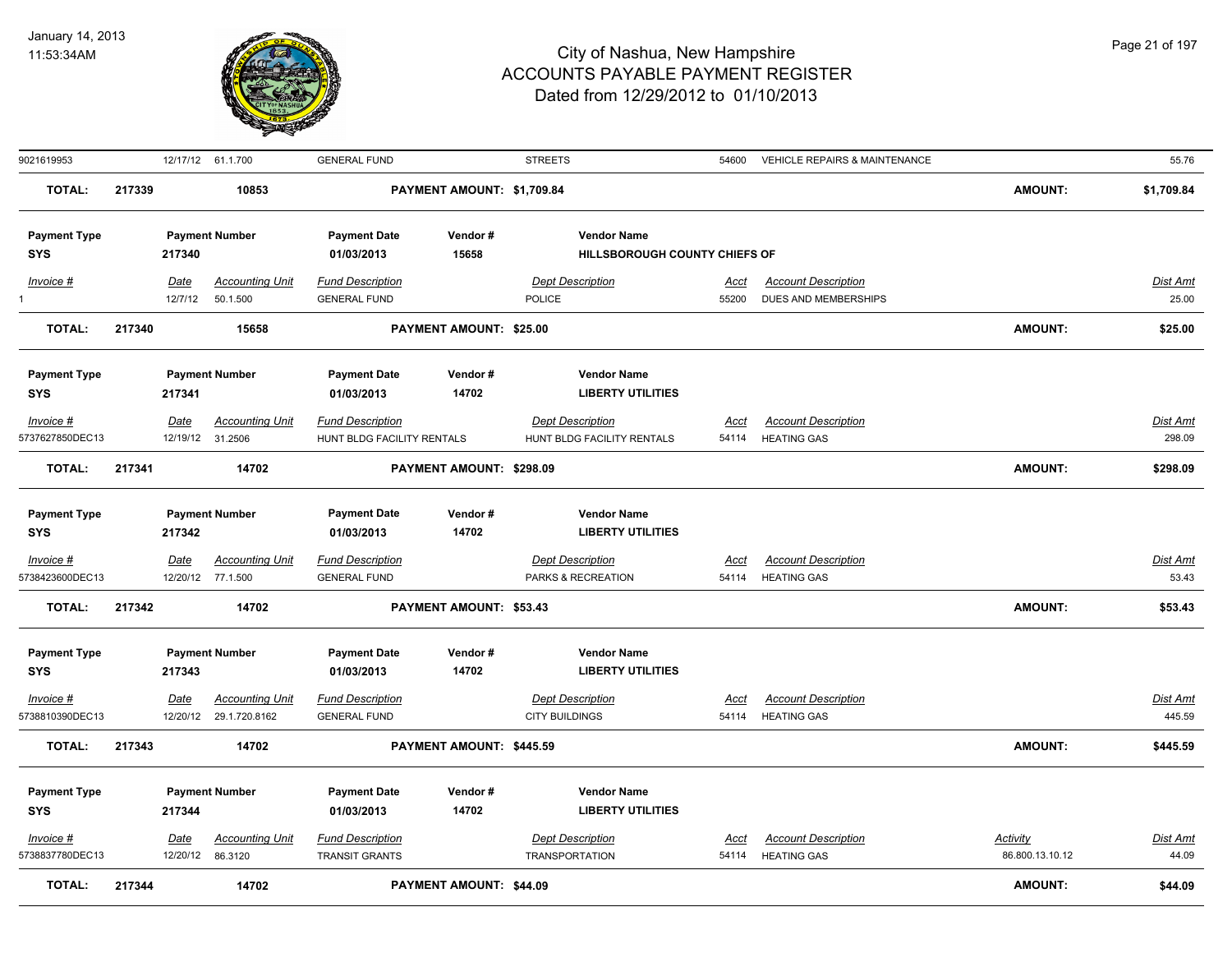

| <b>Payment Type</b>  |        |             | <b>Payment Number</b>   | <b>Payment Date</b>     | Vendor#                        | <b>Vendor Name</b>                       |             |                            |                |                 |
|----------------------|--------|-------------|-------------------------|-------------------------|--------------------------------|------------------------------------------|-------------|----------------------------|----------------|-----------------|
| <b>SYS</b>           |        | 217345      |                         | 01/03/2013              | 14702                          | <b>LIBERTY UTILITIES</b>                 |             |                            |                |                 |
| Invoice #            |        | Date        | <b>Accounting Unit</b>  | <b>Fund Description</b> |                                | <b>Dept Description</b>                  | Acct        | <b>Account Description</b> |                | Dist Amt        |
| 5739020410DEC13      |        |             | 12/19/12  52.1.720.8175 | <b>GENERAL FUND</b>     |                                | <b>FIRE</b>                              | 54114       | <b>HEATING GAS</b>         |                | 464.35          |
| <b>TOTAL:</b>        | 217345 |             | 14702                   |                         | PAYMENT AMOUNT: \$464.35       |                                          |             |                            | <b>AMOUNT:</b> | \$464.35        |
| <b>Payment Type</b>  |        |             | <b>Payment Number</b>   | <b>Payment Date</b>     | Vendor#                        | <b>Vendor Name</b>                       |             |                            |                |                 |
| <b>SYS</b>           |        | 217346      |                         | 01/03/2013              | 14702                          | <b>LIBERTY UTILITIES</b>                 |             |                            |                |                 |
| Invoice #            |        | Date        | <b>Accounting Unit</b>  | <b>Fund Description</b> |                                | <b>Dept Description</b>                  | Acct        | <b>Account Description</b> |                | Dist Amt        |
| 5739024550DEC13      |        |             | 12/19/12 77.1.720.8191  | <b>GENERAL FUND</b>     |                                | PARKS & RECREATION                       | 54114       | <b>HEATING GAS</b>         |                | 184.78          |
| <b>TOTAL:</b>        | 217346 |             | 14702                   |                         | PAYMENT AMOUNT: \$184.78       |                                          |             |                            | AMOUNT:        | \$184.78        |
| <b>Payment Type</b>  |        |             | <b>Payment Number</b>   | <b>Payment Date</b>     | Vendor#                        | <b>Vendor Name</b>                       |             |                            |                |                 |
| <b>SYS</b>           |        | 217347      |                         | 01/03/2013              | 10930                          | <b>MOTOROLA SOLUTIONS INC</b>            |             |                            |                |                 |
| Invoice #            |        | <u>Date</u> | <b>Accounting Unit</b>  | <b>Fund Description</b> |                                | <b>Dept Description</b>                  | <u>Acct</u> | <b>Account Description</b> |                | <b>Dist Amt</b> |
| 91154212             |        | 12/6/12     | 57.1.620                | <b>GENERAL FUND</b>     |                                | CITYWIDE COMMUNICATIONS                  | 71207       | COMMUNICATIONS EQUIPMENT   |                | 2.670.00        |
| TOTAL:               | 217347 |             | 10930                   |                         | PAYMENT AMOUNT: \$2,670.00     |                                          |             |                            | <b>AMOUNT:</b> | \$2,670.00      |
| <b>Payment Type</b>  |        |             | <b>Payment Number</b>   | <b>Payment Date</b>     | Vendor#                        | <b>Vendor Name</b>                       |             |                            |                |                 |
| <b>SYS</b>           |        | 217348      |                         | 01/03/2013              | 15749                          | <b>NHRPA</b>                             |             |                            |                |                 |
| $Invoice$ #          |        | Date        | <b>Accounting Unit</b>  | <b>Fund Description</b> |                                | <b>Dept Description</b>                  | <u>Acct</u> | <b>Account Description</b> |                | <b>Dist Amt</b> |
| CAGGIANO MEMBER 2013 |        |             | 12/15/12 77.1.655       | <b>GENERAL FUND</b>     |                                | PARKS & RECREATION                       | 55200       | DUES AND MEMBERSHIPS       |                | 65.00           |
| <b>TOTAL:</b>        | 217348 |             | 15749                   |                         | <b>PAYMENT AMOUNT: \$65.00</b> |                                          |             |                            | <b>AMOUNT:</b> | \$65.00         |
| <b>Payment Type</b>  |        |             | <b>Payment Number</b>   | <b>Payment Date</b>     | Vendor#                        | <b>Vendor Name</b>                       |             |                            |                |                 |
| <b>SYS</b>           |        | 217349      |                         | 01/03/2013              | 13242                          | PAETEC COMMUNICATIONS INC                |             |                            |                |                 |
| Invoice #            |        | Date        | <b>Accounting Unit</b>  | <b>Fund Description</b> |                                | <b>Dept Description</b>                  | <b>Acct</b> | <b>Account Description</b> |                | Dist Amt        |
| 54404070             |        | 12/23/12    | 20.1.555                | <b>GENERAL FUND</b>     |                                | <b>TELECOMMUNICATIONS</b>                | 55109       | TELEPHONE-VOICE            |                | 3,783.98        |
| 54404070             |        |             | 12/23/12  42.1.720      | <b>GENERAL FUND</b>     |                                | WOODLAWN CEMETERY                        | 55109       | TELEPHONE-VOICE            |                | 10.44           |
| 54404070             |        | 12/23/12    | 52.1.720                | <b>GENERAL FUND</b>     |                                | <b>FIRE</b>                              | 55118       | TELEPHONE-CELLULAR         |                | 10.60           |
| 54404070             |        | 12/23/12    | 60.1.500                | <b>GENERAL FUND</b>     |                                | <b>PUBLIC</b><br>WORKS-ADMIN/ENGINEERING | 55109       | TELEPHONE-VOICE            |                | 5.67            |
| 54404070             |        |             | 12/23/12 61.1.670       | <b>GENERAL FUND</b>     |                                | <b>STREETS</b>                           | 55109       | TELEPHONE-VOICE            |                | 19.07           |
| 54404070             |        |             | 12/23/12 61.1.705       | <b>GENERAL FUND</b>     |                                | <b>STREETS</b>                           | 55109       | TELEPHONE-VOICE            |                | 19.07           |
| 54404070             |        |             | 12/23/12 66.1.500       | <b>GENERAL FUND</b>     |                                | PARKING LOTS                             | 55109       | TELEPHONE-VOICE            |                | 7.38            |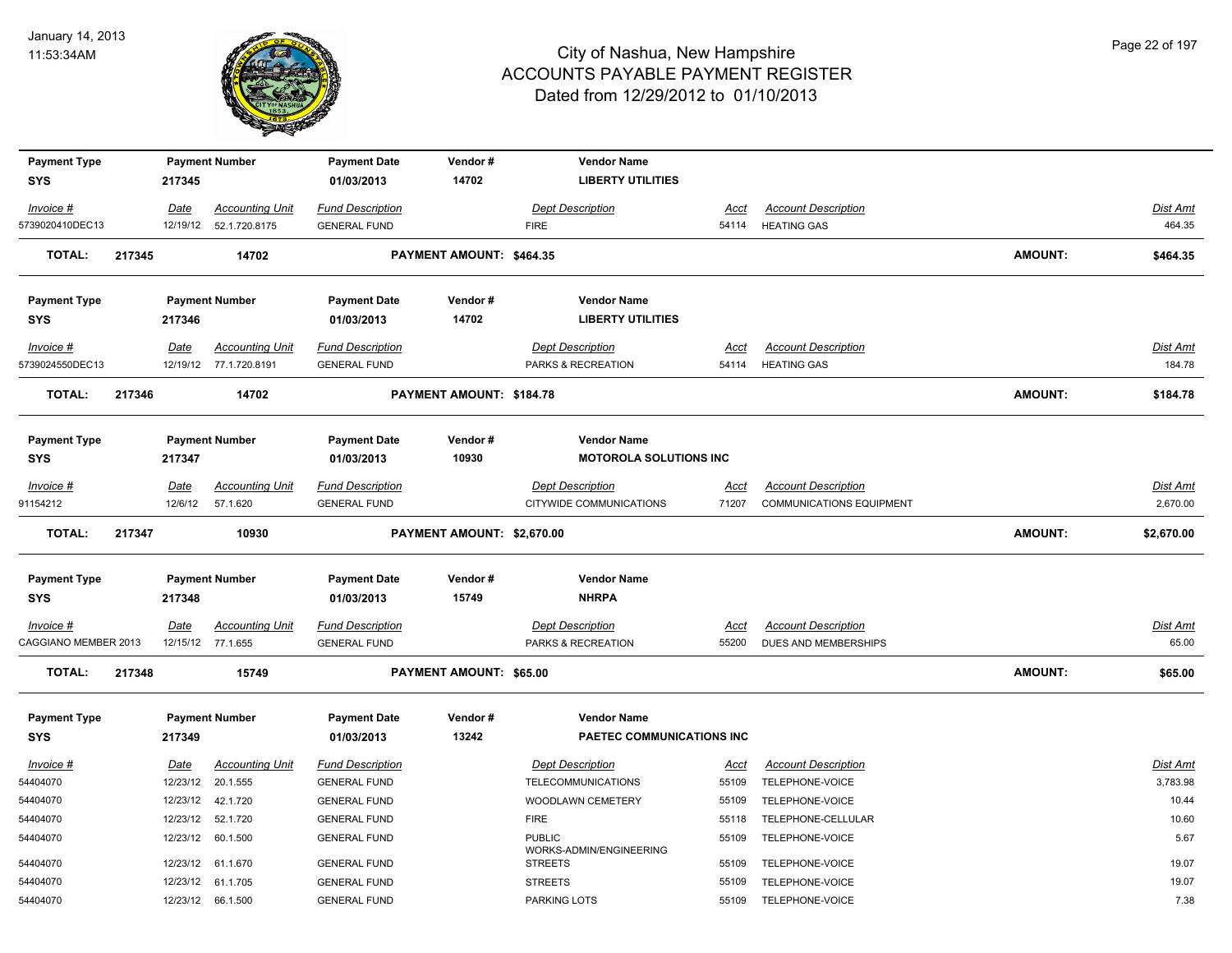

| 54404070             |        |             | 12/23/12 68.6000.692   | SOLID WASTE FUND                        |                            | <b>SOLID WASTE</b>                      | 55109       | TELEPHONE-VOICE            |                | 4.98            |
|----------------------|--------|-------------|------------------------|-----------------------------------------|----------------------------|-----------------------------------------|-------------|----------------------------|----------------|-----------------|
| 54404070             |        |             | 12/23/12 69.6200.670   | <b>WASTEWATER FUND</b>                  |                            | WASTEWATER                              | 55109       | TELEPHONE-VOICE            |                | 4.74            |
| 54404070             |        |             | 12/23/12 77.1.500      | <b>GENERAL FUND</b>                     |                            | PARKS & RECREATION                      | 55109       | TELEPHONE-VOICE            |                | 12.71           |
| 54404070             |        |             | 12/23/12 79.1.500      | <b>GENERAL FUND</b>                     |                            | LIBRARY                                 | 55109       | TELEPHONE-VOICE            |                | 12.71           |
| <b>TOTAL:</b>        | 217349 |             | 13242                  |                                         | PAYMENT AMOUNT: \$3,891.35 |                                         |             |                            | <b>AMOUNT:</b> | \$3,891.35      |
| <b>Payment Type</b>  |        |             | <b>Payment Number</b>  | <b>Payment Date</b>                     | Vendor#                    | <b>Vendor Name</b>                      |             |                            |                |                 |
| <b>SYS</b>           |        | 217350      |                        | 01/03/2013                              | 13242                      | PAETEC COMMUNICATIONS INC               |             |                            |                |                 |
| Invoice #            |        | Date        | <b>Accounting Unit</b> | <b>Fund Description</b>                 |                            | <b>Dept Description</b>                 | Acct        | <b>Account Description</b> |                | <b>Dist Amt</b> |
| 54409798             |        | 12/23/12    | 20.1.555               | <b>GENERAL FUND</b>                     |                            | <b>TELECOMMUNICATIONS</b>               | 55109       | TELEPHONE-VOICE            |                | 1,290.29        |
| 54409798             |        |             | 12/23/12 50.1.500      | <b>GENERAL FUND</b>                     |                            | <b>POLICE</b>                           | 55109       | TELEPHONE-VOICE            |                | 231.53          |
| <b>TOTAL:</b>        | 217350 |             | 13242                  |                                         | PAYMENT AMOUNT: \$1,521.82 |                                         |             |                            | <b>AMOUNT:</b> | \$1,521.82      |
| <b>Payment Type</b>  |        |             | <b>Payment Number</b>  | <b>Payment Date</b>                     | Vendor#                    | <b>Vendor Name</b>                      |             |                            |                |                 |
| <b>SYS</b>           |        | 217351      |                        | 01/03/2013                              | 13242                      | PAETEC COMMUNICATIONS INC               |             |                            |                |                 |
| Invoice #            |        | Date        | <b>Accounting Unit</b> | <b>Fund Description</b>                 |                            | <b>Dept Description</b>                 | Acct        | <b>Account Description</b> |                | Dist Amt        |
| 54419031             |        |             | 12/29/12 20.1.555      | <b>GENERAL FUND</b>                     |                            | <b>TELECOMMUNICATIONS</b>               | 55109       | TELEPHONE-VOICE            |                | 600.00          |
| <b>TOTAL:</b>        | 217351 |             | 13242                  |                                         | PAYMENT AMOUNT: \$600.00   |                                         |             |                            | <b>AMOUNT:</b> | \$600.00        |
| <b>Payment Type</b>  |        |             | <b>Payment Number</b>  | <b>Payment Date</b>                     | Vendor#                    | <b>Vendor Name</b>                      |             |                            |                |                 |
| <b>SYS</b>           |        | 217352      |                        | 01/03/2013                              | 14561                      | <b>PDR</b>                              |             |                            |                |                 |
| Invoice #            |        | <b>Date</b> | <b>Accounting Unit</b> | <b>Fund Description</b>                 |                            | <b>Dept Description</b>                 | <u>Acct</u> | <b>Account Description</b> |                | <b>Dist Amt</b> |
| 00036439             |        | 9/21/12     | 79.1.760               | <b>GENERAL FUND</b>                     |                            | <b>LIBRARY</b>                          | 61807       | <b>PUBLICATIONS</b>        |                | 59.95           |
| <b>TOTAL:</b>        | 217352 |             | 14561                  |                                         | PAYMENT AMOUNT: \$59.95    |                                         |             |                            | <b>AMOUNT:</b> | \$59.95         |
| <b>Payment Type</b>  |        |             | <b>Payment Number</b>  | <b>Payment Date</b>                     | Vendor#                    | <b>Vendor Name</b>                      |             |                            |                |                 |
| <b>SYS</b>           |        | 217353      |                        | 01/03/2013                              | 13291                      | PENNICHUCK WATER WORKS INC              |             |                            |                |                 |
| Invoice #            |        | Date        | <b>Accounting Unit</b> | <b>Fund Description</b>                 |                            | <b>Dept Description</b>                 | Acct        | <b>Account Description</b> | Activity       | Dist Amt        |
| 1000005484-6492DEC13 |        | 12/20/12    | 29.1.720.8162          | <b>GENERAL FUND</b>                     |                            | <b>CITY BUILDINGS</b>                   | 54141       | <b>WATER &amp; SEWER</b>   |                | 256.91          |
| 1000015404-991DEC13  |        | 12/20/12    | 66.1.500               | <b>GENERAL FUND</b>                     |                            | <b>PARKING LOTS</b>                     | 54141       | <b>WATER &amp; SEWER</b>   |                | 50.46           |
| 100002003-2377DEC13  |        | 12/20/12    | TF79.7534              | LIBRARY-CHANDLER MEM LIB<br><b>FUND</b> |                            | LIBRARY-CHANDLER MEM LIB<br><b>FUND</b> | 54141       | <b>WATER &amp; SEWER</b>   |                | 20.34           |
| 100002823-3271DEC13  |        | 12/20/12    | 52.1.720.8182          | <b>GENERAL FUND</b>                     |                            | <b>FIRE</b>                             | 54141       | <b>WATER &amp; SEWER</b>   |                | 45.78           |
| 100008548-5329DEC13  |        | 12/20/12    | 69.6200.670            | <b>WASTEWATER FUND</b>                  |                            | WASTEWATER                              | 54141       | <b>WATER &amp; SEWER</b>   |                | 3,134.15        |
| 100009394-5329DEC13  |        | 12/20/12    | 77.1.650               | <b>GENERAL FUND</b>                     |                            | PARKS & RECREATION                      | 54141       | <b>WATER &amp; SEWER</b>   |                | 91.91           |
| 100011656-14849DEC13 |        | 12/20/12    | 77.1.650               | <b>GENERAL FUND</b>                     |                            | PARKS & RECREATION                      | 54141       | <b>WATER &amp; SEWER</b>   |                | 91.91           |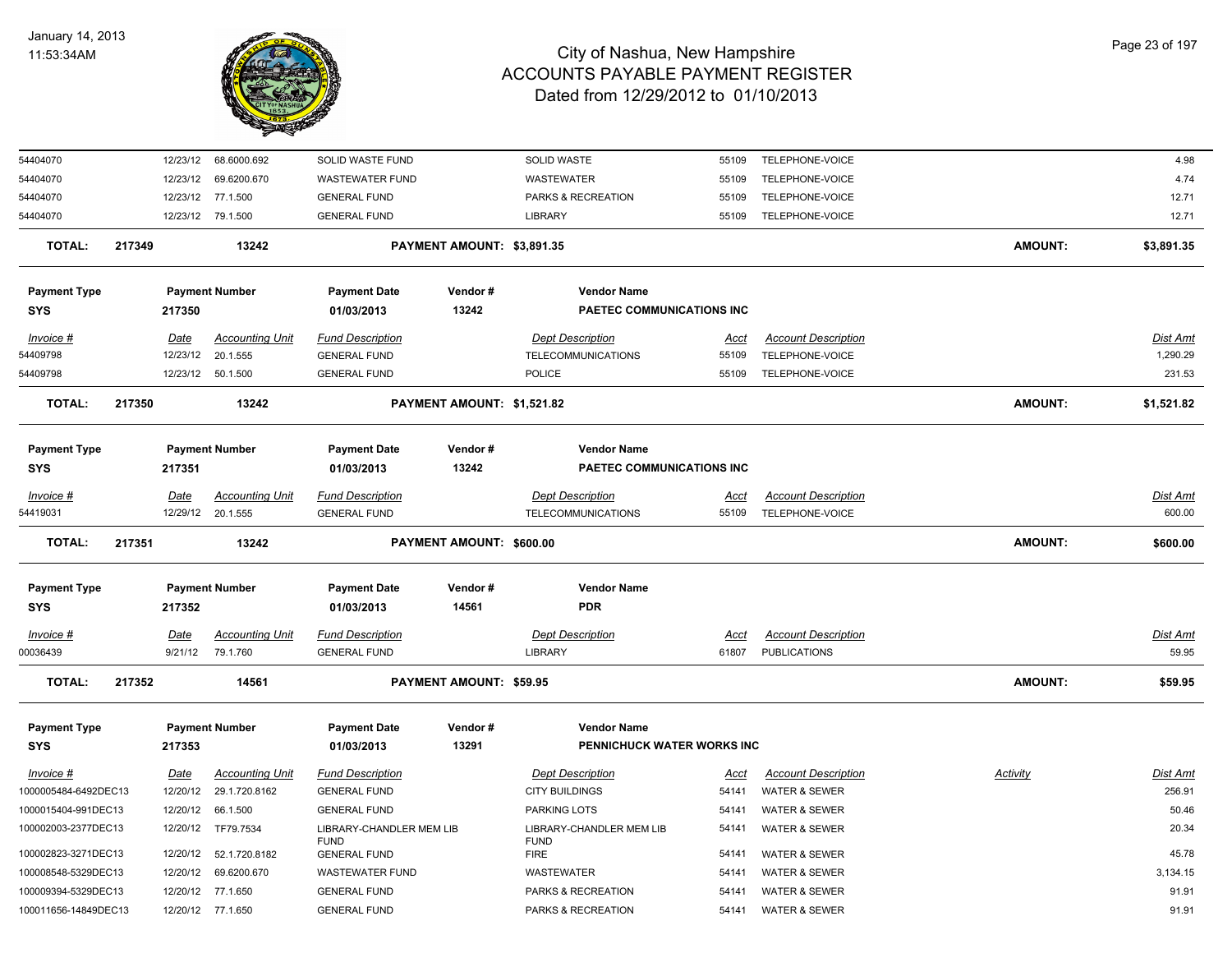

| Date                  | <b>Accounting Unit</b> | <b>Fund Description</b>                                                                                                                                                                               |                                            | <b>Dept Description</b>                              | <u>Acct</u>                                                                                                                                                                                       | <b>Account Description</b>                               |                                                                                                                           | <b>Dist Amt</b> |
|-----------------------|------------------------|-------------------------------------------------------------------------------------------------------------------------------------------------------------------------------------------------------|--------------------------------------------|------------------------------------------------------|---------------------------------------------------------------------------------------------------------------------------------------------------------------------------------------------------|----------------------------------------------------------|---------------------------------------------------------------------------------------------------------------------------|-----------------|
| 217356                |                        | <b>Payment Date</b><br>01/03/2013                                                                                                                                                                     | Vendor#<br>11887                           | <b>Vendor Name</b>                                   |                                                                                                                                                                                                   |                                                          |                                                                                                                           |                 |
| 217355                | 13372                  |                                                                                                                                                                                                       |                                            |                                                      |                                                                                                                                                                                                   |                                                          | AMOUNT:                                                                                                                   | \$1,205.76      |
|                       | 68.6000.692            | <b>SOLID WASTE FUND</b>                                                                                                                                                                               |                                            | SOLID WASTE                                          | 54100                                                                                                                                                                                             | <b>ELECTRICITY</b>                                       |                                                                                                                           | 60.37           |
| 12/20/12              | 68.6000.692            | SOLID WASTE FUND                                                                                                                                                                                      |                                            | SOLID WASTE                                          | 54100                                                                                                                                                                                             | <b>ELECTRICITY</b>                                       |                                                                                                                           | 517.79          |
| 12/20/12              | 57.1.620               | <b>GENERAL FUND</b>                                                                                                                                                                                   |                                            | CITYWIDE COMMUNICATIONS                              | 54100                                                                                                                                                                                             | <b>ELECTRICITY</b>                                       |                                                                                                                           | 275.42          |
| 12/13/12              | 57.1.620               | <b>GENERAL FUND</b>                                                                                                                                                                                   |                                            | CITYWIDE COMMUNICATIONS                              | 54100                                                                                                                                                                                             | <b>ELECTRICITY</b>                                       |                                                                                                                           | 352.18          |
| Date                  | <b>Accounting Unit</b> | <b>Fund Description</b>                                                                                                                                                                               |                                            | <b>Dept Description</b>                              | Acct                                                                                                                                                                                              | <b>Account Description</b>                               |                                                                                                                           | Dist Amt        |
| 217355                |                        | <b>Payment Date</b><br>01/03/2013                                                                                                                                                                     | Vendor#<br>13372                           | <b>Vendor Name</b><br><b>PSNH</b>                    |                                                                                                                                                                                                   |                                                          |                                                                                                                           |                 |
| 217354                | 15758                  |                                                                                                                                                                                                       |                                            |                                                      |                                                                                                                                                                                                   |                                                          | <b>AMOUNT:</b>                                                                                                            | \$605.00        |
|                       |                        |                                                                                                                                                                                                       |                                            |                                                      |                                                                                                                                                                                                   |                                                          |                                                                                                                           | 220.00          |
|                       |                        |                                                                                                                                                                                                       |                                            |                                                      |                                                                                                                                                                                                   |                                                          |                                                                                                                           | 385.00          |
| Date                  | <b>Accounting Unit</b> | <b>Fund Description</b>                                                                                                                                                                               |                                            | <b>Dept Description</b>                              | Acct                                                                                                                                                                                              | <b>Account Description</b>                               |                                                                                                                           | <b>Dist Amt</b> |
| 217354                |                        | <b>Payment Date</b><br>01/03/2013                                                                                                                                                                     | Vendor#<br>15758                           | <b>Vendor Name</b><br><b>PRIMA</b>                   |                                                                                                                                                                                                   |                                                          |                                                                                                                           |                 |
| 217353                | 13291                  |                                                                                                                                                                                                       |                                            |                                                      |                                                                                                                                                                                                   |                                                          | AMOUNT:                                                                                                                   | \$4,850.30      |
|                       |                        |                                                                                                                                                                                                       |                                            |                                                      |                                                                                                                                                                                                   |                                                          |                                                                                                                           | 91.91           |
| 12/20/12              | 69.6200.540            | <b>WASTEWATER FUND</b>                                                                                                                                                                                |                                            | WASTEWATER                                           | 54141                                                                                                                                                                                             | WATER & SEWER                                            |                                                                                                                           | 20.34           |
|                       |                        | <b>GENERAL FUND</b>                                                                                                                                                                                   |                                            | <b>COMMUNITY SERVICES</b>                            | 54141                                                                                                                                                                                             | <b>WATER &amp; SEWER</b>                                 |                                                                                                                           | 124.91          |
| 12/20/12              | 86.3120                | <b>TRANSIT GRANTS</b>                                                                                                                                                                                 |                                            | <b>TRANSPORTATION</b>                                | 54141                                                                                                                                                                                             | <b>WATER &amp; SEWER</b>                                 | 86.800.13.10.12                                                                                                           | 49.08           |
| 12/20/12              | 52.1.720.8173          | <b>GENERAL FUND</b>                                                                                                                                                                                   |                                            | <b>FIRE</b>                                          | 54141                                                                                                                                                                                             | <b>WATER &amp; SEWER</b>                                 |                                                                                                                           | 93.77           |
| 12/20/12              | 52.1.720.8175          | <b>GENERAL FUND</b>                                                                                                                                                                                   |                                            | <b>FIRE</b>                                          | 54141                                                                                                                                                                                             | <b>WATER &amp; SEWER</b>                                 |                                                                                                                           | 216.47          |
| 12/20/12              | 52.1.720.8174          | <b>GENERAL FUND</b>                                                                                                                                                                                   |                                            | <b>FIRE</b>                                          | 54141                                                                                                                                                                                             | <b>WATER &amp; SEWER</b>                                 |                                                                                                                           | 202.04          |
| 12/20/12              | 29.1.720.8163          | <b>GENERAL FUND</b>                                                                                                                                                                                   |                                            | <b>CITY BUILDINGS</b>                                | 54141                                                                                                                                                                                             | WATER & SEWER                                            |                                                                                                                           | 55.88           |
| 12/20/12              | 52.1.720.8182          | <b>GENERAL FUND</b>                                                                                                                                                                                   |                                            | <b>FIRE</b>                                          | 54141                                                                                                                                                                                             | <b>WATER &amp; SEWER</b>                                 |                                                                                                                           | 55.88           |
|                       |                        | <b>GENERAL FUND</b>                                                                                                                                                                                   |                                            | <b>COMMUNITY SERVICES</b>                            | 54141                                                                                                                                                                                             | <b>WATER &amp; SEWER</b>                                 |                                                                                                                           | 93.77           |
| 12/20/12              | 66.1.500               | <b>GENERAL FUND</b>                                                                                                                                                                                   |                                            | PARKING LOTS                                         | 54141                                                                                                                                                                                             | <b>WATER &amp; SEWER</b>                                 |                                                                                                                           | 20.34           |
| 12/20/12              | 29.1.720.8162          | <b>GENERAL FUND</b>                                                                                                                                                                                   |                                            | <b>CITY BUILDINGS</b>                                | 54141                                                                                                                                                                                             | <b>WATER &amp; SEWER</b>                                 |                                                                                                                           | 93.77           |
| 12/20/12              | 77.1.650               | <b>GENERAL FUND</b>                                                                                                                                                                                   |                                            | PARKS & RECREATION                                   | 54141                                                                                                                                                                                             | <b>WATER &amp; SEWER</b>                                 |                                                                                                                           | 20.34           |
| 12/20/12              | 29.1.720.8162          | <b>GENERAL FUND</b>                                                                                                                                                                                   |                                            |                                                      | 54141                                                                                                                                                                                             |                                                          |                                                                                                                           |                 |
| VEINO MEMBERSHIP 2013 | 12/1/12<br>12/1/12     | 12/20/12 71.1.500<br>12/20/12 71.1.500<br>12/20/12 77.1.650<br><b>Payment Number</b><br>28.6500.500<br>28.6500.500<br><b>Payment Number</b><br>12/20/12<br><b>Payment Number</b><br>12/17/12 50.1.500 | <b>GENERAL FUND</b><br><b>GENERAL FUND</b> | PROPERTY & CASUALTY FUND<br>PROPERTY & CASUALTY FUND | <b>CITY BUILDINGS</b><br>PARKS & RECREATION<br>PAYMENT AMOUNT: \$4,850.30<br>RISK MANAGEMENT<br><b>RISK MANAGEMENT</b><br>PAYMENT AMOUNT: \$605.00<br>PAYMENT AMOUNT: \$1,205.76<br><b>POLICE</b> | 54141<br>55200<br>55200<br><b>SHATTUCK MALONE OIL CO</b> | <b>WATER &amp; SEWER</b><br><b>WATER &amp; SEWER</b><br>DUES AND MEMBERSHIPS<br>DUES AND MEMBERSHIPS<br>54114 HEATING GAS |                 |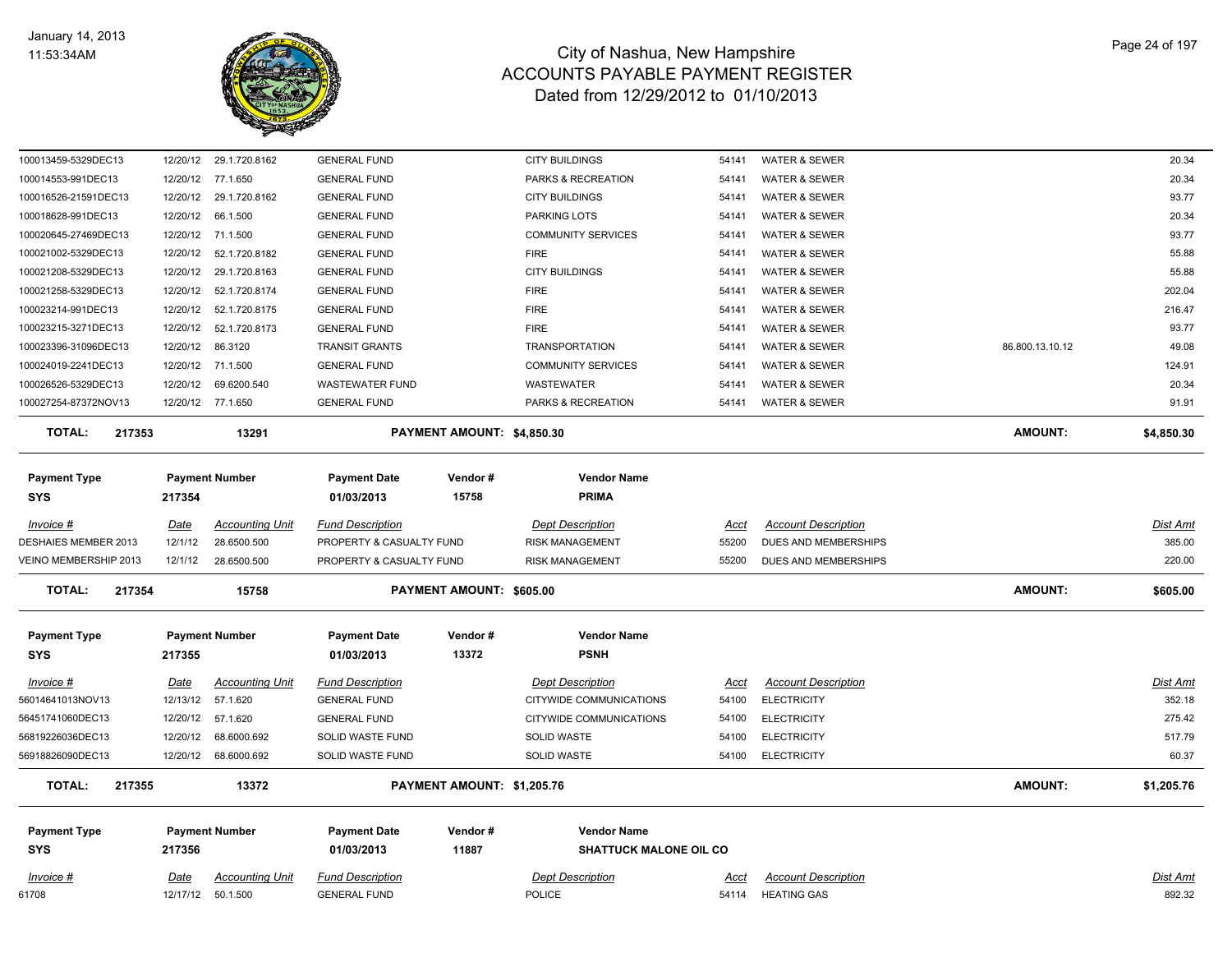

| 632021 | 12/3/12  | 68.6000.540          | SOLID WASTE FUND        | <b>SOLID WASTE</b> | 61307 | FUEL, DIESEL | 190.64 |
|--------|----------|----------------------|-------------------------|--------------------|-------|--------------|--------|
| 632021 | 12/3/12  | 68.6000.692          | SOLID WASTE FUND        | <b>SOLID WASTE</b> | 61307 | FUEL, DIESEL | 219.24 |
| 632021 | 12/3/12  | 68.6000.695          | SOLID WASTE FUND        | SOLID WASTE        | 61307 | FUEL, DIESEL | 66.72  |
| 633093 | 12/4/12  | 68.6000.540          | SOLID WASTE FUND        | SOLID WASTE        | 61307 | FUEL, DIESEL | 151.26 |
| 633093 | 12/4/12  | 68.6000.692          | SOLID WASTE FUND        | SOLID WASTE        | 61307 | FUEL, DIESEL | 173.94 |
| 633093 | 12/4/12  | 68.6000.695          | <b>SOLID WASTE FUND</b> | <b>SOLID WASTE</b> | 61307 | FUEL, DIESEL | 52.94  |
| 634183 | 12/5/12  | 68.6000.540          | SOLID WASTE FUND        | SOLID WASTE        | 61307 | FUEL, DIESEL | 150.15 |
| 634183 | 12/5/12  | 68.6000.692          | SOLID WASTE FUND        | SOLID WASTE        | 61307 | FUEL, DIESEL | 172.67 |
| 634183 | 12/5/12  | 68.6000.695          | SOLID WASTE FUND        | <b>SOLID WASTE</b> | 61307 | FUEL, DIESEL | 52.55  |
| 635188 | 12/6/12  | 68.6000.540          | SOLID WASTE FUND        | SOLID WASTE        | 61307 | FUEL, DIESEL | 149.44 |
| 635188 | 12/6/12  | 68.6000.692          | SOLID WASTE FUND        | SOLID WASTE        | 61307 | FUEL, DIESEL | 171.86 |
| 635188 | 12/6/12  | 68.6000.695          | SOLID WASTE FUND        | SOLID WASTE        | 61307 | FUEL, DIESEL | 52.31  |
| 636185 | 12/7/12  | 68.6000.540          | <b>SOLID WASTE FUND</b> | <b>SOLID WASTE</b> | 61307 | FUEL, DIESEL | 143.12 |
| 636185 | 12/7/12  | 68.6000.692          | SOLID WASTE FUND        | <b>SOLID WASTE</b> | 61307 | FUEL, DIESEL | 164.58 |
| 636185 | 12/7/12  | 68.6000.695          | SOLID WASTE FUND        | <b>SOLID WASTE</b> | 61307 | FUEL, DIESEL | 50.09  |
| 639188 | 12/10/12 | 68.6000.540          | SOLID WASTE FUND        | <b>SOLID WASTE</b> | 61307 | FUEL, DIESEL | 115.82 |
| 639188 | 12/10/12 | 68.6000.692          | SOLID WASTE FUND        | <b>SOLID WASTE</b> | 61307 | FUEL, DIESEL | 133.19 |
| 639188 |          | 12/10/12 68.6000.695 | SOLID WASTE FUND        | SOLID WASTE        | 61307 | FUEL, DIESEL | 40.54  |
| 640188 | 12/11/12 | 68.6000.540          | SOLID WASTE FUND        | SOLID WASTE        | 61307 | FUEL, DIESEL | 147.07 |
| 640188 | 12/11/12 | 68.6000.692          | <b>SOLID WASTE FUND</b> | <b>SOLID WASTE</b> | 61307 | FUEL, DIESEL | 169.13 |
| 640188 |          | 12/11/12 68.6000.695 | SOLID WASTE FUND        | SOLID WASTE        | 61307 | FUEL, DIESEL | 51.47  |
| 641087 | 12/12/12 | 68.6000.540          | SOLID WASTE FUND        | SOLID WASTE        | 61307 | FUEL, DIESEL | 97.80  |
| 641087 | 12/12/12 | 68.6000.692          | SOLID WASTE FUND        | <b>SOLID WASTE</b> | 61307 | FUEL, DIESEL | 112.47 |
| 641087 | 12/12/12 | 68.6000.695          | SOLID WASTE FUND        | <b>SOLID WASTE</b> | 61307 | FUEL, DIESEL | 34.23  |
| 642187 | 12/13/12 | 68.6000.540          | SOLID WASTE FUND        | SOLID WASTE        | 61307 | FUEL, DIESEL | 141.76 |
| 642187 |          | 12/13/12 68.6000.692 | SOLID WASTE FUND        | SOLID WASTE        | 61307 | FUEL, DIESEL | 163.02 |
| 642187 | 12/13/12 | 68.6000.695          | <b>SOLID WASTE FUND</b> | <b>SOLID WASTE</b> | 61307 | FUEL, DIESEL | 49.61  |
| 643188 |          | 12/14/12 68.6000.540 | SOLID WASTE FUND        | SOLID WASTE        | 61307 | FUEL, DIESEL | 125.40 |
| 643188 |          | 12/14/12 68.6000.692 | SOLID WASTE FUND        | SOLID WASTE        | 61307 | FUEL, DIESEL | 144.21 |
| 643188 | 12/14/12 | 68.6000.695          | SOLID WASTE FUND        | <b>SOLID WASTE</b> | 61307 | FUEL, DIESEL | 43.88  |
| 646080 | 12/17/12 | 68.6000.540          | SOLID WASTE FUND        | <b>SOLID WASTE</b> | 61307 | FUEL, DIESEL | 184.05 |
| 646080 |          | 12/17/12 68.6000.692 | SOLID WASTE FUND        | SOLID WASTE        | 61307 | FUEL, DIESEL | 211.66 |
| 646080 | 12/17/12 | 68.6000.695          | SOLID WASTE FUND        | SOLID WASTE        | 61307 | FUEL, DIESEL | 64.41  |
| 647186 | 12/18/12 | 68.6000.540          | <b>SOLID WASTE FUND</b> | SOLID WASTE        | 61307 | FUEL, DIESEL | 142.21 |
| 647186 | 12/18/12 | 68.6000.692          | SOLID WASTE FUND        | SOLID WASTE        | 61307 | FUEL, DIESEL | 163.54 |
| 647186 | 12/18/12 | 68.6000.695          | SOLID WASTE FUND        | <b>SOLID WASTE</b> | 61307 | FUEL, DIESEL | 49.78  |
| 648190 | 12/19/12 | 68.6000.540          | SOLID WASTE FUND        | <b>SOLID WASTE</b> | 61307 | FUEL, DIESEL | 147.20 |
| 648190 |          | 12/19/12 68.6000.692 | SOLID WASTE FUND        | <b>SOLID WASTE</b> | 61307 | FUEL, DIESEL | 169.28 |
| 648190 |          | 12/19/12 68.6000.695 | SOLID WASTE FUND        | <b>SOLID WASTE</b> | 61307 | FUEL, DIESEL | 51.52  |
| 649186 |          | 12/20/12 68.6000.540 | SOLID WASTE FUND        | SOLID WASTE        | 61307 | FUEL, DIESEL | 147.74 |
| 649186 | 12/20/12 | 68.6000.692          | SOLID WASTE FUND        | SOLID WASTE        | 61307 | FUEL, DIESEL | 169.90 |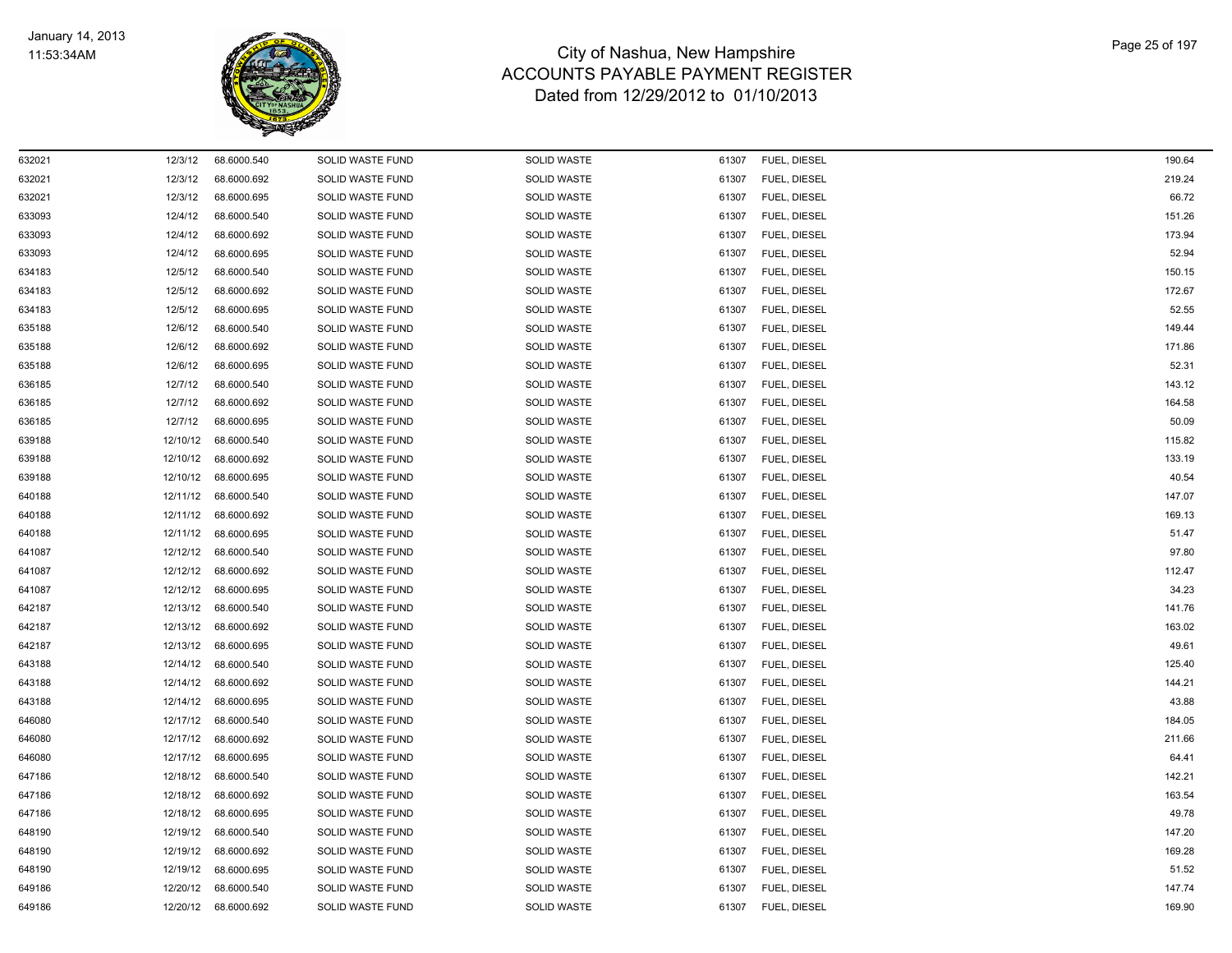

| 649186                    |        |             | 12/20/12 68.6000.695   | SOLID WASTE FUND          |                            | SOLID WASTE                       |             | 61307 FUEL, DIESEL            |                | 51.71           |
|---------------------------|--------|-------------|------------------------|---------------------------|----------------------------|-----------------------------------|-------------|-------------------------------|----------------|-----------------|
| <b>TOTAL:</b>             | 217356 |             | 11887                  |                           | PAYMENT AMOUNT: \$5,976.43 |                                   |             |                               | <b>AMOUNT:</b> | \$5,976.43      |
| <b>Payment Type</b>       |        |             | <b>Payment Number</b>  | <b>Payment Date</b>       | Vendor#                    | <b>Vendor Name</b>                |             |                               |                |                 |
| <b>SYS</b>                |        | 217357      |                        | 01/03/2013                | 15734                      | <b>SPORTS TURF MANAGERS ASSOC</b> |             |                               |                |                 |
| Invoice #                 |        | Date        | <b>Accounting Unit</b> | <b>Fund Description</b>   |                            | <b>Dept Description</b>           | Acct        | <b>Account Description</b>    |                | Dist Amt        |
| 2013 STMA MEMBERSHIP      |        |             | 10/26/12 77.1.500      | <b>GENERAL FUND</b>       |                            | PARKS & RECREATION                | 61830       | <b>SUBSCRIPTIONS</b>          |                | 110.00          |
| <b>TOTAL:</b>             | 217357 |             | 15734                  |                           | PAYMENT AMOUNT: \$110.00   |                                   |             |                               | <b>AMOUNT:</b> | \$110.00        |
| <b>Payment Type</b>       |        |             | <b>Payment Number</b>  | <b>Payment Date</b>       | Vendor#                    | <b>Vendor Name</b>                |             |                               |                |                 |
| <b>SYS</b>                |        | 217358      |                        | 01/03/2013                | 15735                      | SUMMER CAMP EXPO/PARENTING NH     |             |                               |                |                 |
| Invoice #                 |        | Date        | <b>Accounting Unit</b> | <b>Fund Description</b>   |                            | <b>Dept Description</b>           | <u>Acct</u> | <b>Account Description</b>    |                | Dist Amt        |
| OBERHOLTZER KELLIE        |        |             | 12/12/12 77.2503       | PARKS & REC PROGRAMS FUND |                            | PARKS & REC PROGRAMS              | 44549       | CAMPS                         |                | 170.00          |
| REG<br><b>TOTAL:</b>      | 217358 |             | 15735                  |                           | PAYMENT AMOUNT: \$170.00   |                                   |             |                               | <b>AMOUNT:</b> | \$170.00        |
|                           |        |             |                        |                           |                            |                                   |             |                               |                |                 |
| <b>Payment Type</b>       |        |             | <b>Payment Number</b>  | <b>Payment Date</b>       | Vendor#                    | <b>Vendor Name</b>                |             |                               |                |                 |
| <b>SYS</b>                |        | 217359      |                        | 01/03/2013                | 13764                      | <b>TREASURER STATE OF NH</b>      |             |                               |                |                 |
| Invoice #                 |        | Date        | <b>Accounting Unit</b> | <b>Fund Description</b>   |                            | <b>Dept Description</b>           | <u>Acct</u> | <b>Account Description</b>    |                | <b>Dist Amt</b> |
| 5769695                   |        | 1/1/13      | 07.1.565               | <b>GENERAL FUND</b>       |                            | <b>CITY CLERK</b>                 | 42508       | <b>MARRIAGE LICENSES</b>      |                | 912.00          |
| 5769695                   |        | 1/1/13      | 07.1.565               | <b>GENERAL FUND</b>       |                            | <b>CITY CLERK</b>                 | 44149       | <b>CERTIFIED COPIES</b>       |                | 7,681.00        |
| <b>TOTAL:</b>             | 217359 |             | 13764                  |                           | PAYMENT AMOUNT: \$8,593.00 |                                   |             |                               | <b>AMOUNT:</b> | \$8,593.00      |
| <b>Payment Type</b>       |        |             | <b>Payment Number</b>  | <b>Payment Date</b>       | Vendor#                    | <b>Vendor Name</b>                |             |                               |                |                 |
| <b>SYS</b>                |        | 217360      |                        | 01/03/2013                | 13764                      | <b>TREASURER STATE OF NH</b>      |             |                               |                |                 |
| $Invoice$ #               |        | Date        | <b>Accounting Unit</b> | <b>Fund Description</b>   |                            | <b>Dept Description</b>           | Acct        | <b>Account Description</b>    |                | <b>Dist Amt</b> |
| LEBLANC<br>WEIGHMASTERLIC |        | 1/2/13      | 68.6000.500            | SOLID WASTE FUND          |                            | SOLID WASTE                       | 55200       | DUES AND MEMBERSHIPS          |                | 132.00          |
| <b>TOTAL:</b>             | 217360 |             | 13764                  |                           | PAYMENT AMOUNT: \$132.00   |                                   |             |                               | <b>AMOUNT:</b> | \$132.00        |
| <b>Payment Type</b>       |        |             | <b>Payment Number</b>  | <b>Payment Date</b>       | Vendor#                    | <b>Vendor Name</b>                |             |                               |                |                 |
| <b>SYS</b>                |        | 217361      |                        | 01/03/2013                | 10748                      | A H HARRIS & SONS INC             |             |                               |                |                 |
| Invoice #                 |        | <u>Date</u> | <b>Accounting Unit</b> | <b>Fund Description</b>   |                            | <b>Dept Description</b>           | Acct        | <b>Account Description</b>    |                | Dist Amt        |
| 2409910-00                |        |             | 12/19/12 61.1.675      | <b>GENERAL FUND</b>       |                            | <b>STREETS</b>                    | 61560       | <b>CONSTRUCTION MATERIALS</b> |                | 510.00          |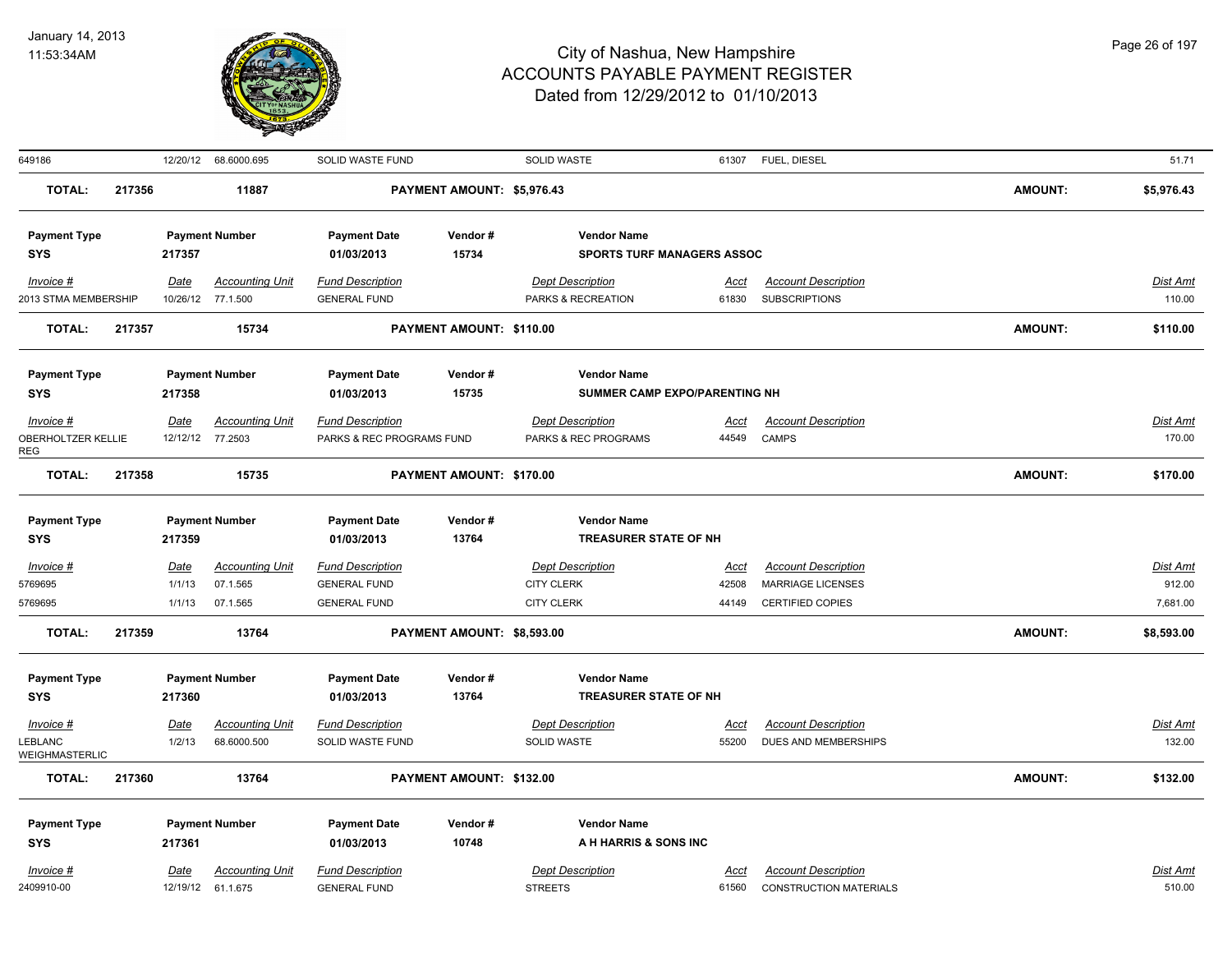

| <b>TOTAL:</b>                     | 217361      |                                 | 10748                  |                                   | PAYMENT AMOUNT: \$510.00   |                                                |             |                                          | <b>AMOUNT:</b>        | \$510.00        |
|-----------------------------------|-------------|---------------------------------|------------------------|-----------------------------------|----------------------------|------------------------------------------------|-------------|------------------------------------------|-----------------------|-----------------|
| <b>Payment Type</b><br><b>SYS</b> |             | <b>Payment Number</b><br>217362 |                        | <b>Payment Date</b><br>01/03/2013 | Vendor#<br>12262           | <b>Vendor Name</b><br>A SIGN OF THINGS TO COME |             |                                          |                       |                 |
| Invoice #                         | Date        |                                 | <b>Accounting Unit</b> | <b>Fund Description</b>           |                            | <b>Dept Description</b>                        | Acct        | <b>Account Description</b>               |                       | <b>Dist Amt</b> |
| 143444                            |             | 12/19/12 52.1.630               |                        | <b>GENERAL FUND</b>               |                            | <b>FIRE</b>                                    | 54600       | <b>VEHICLE REPAIRS &amp; MAINTENANCE</b> |                       | 200.00          |
| <b>TOTAL:</b>                     | 217362      |                                 | 12262                  |                                   | PAYMENT AMOUNT: \$200.00   |                                                |             |                                          | <b>AMOUNT:</b>        | \$200.00        |
| <b>Payment Type</b>               |             | <b>Payment Number</b>           |                        | <b>Payment Date</b>               | Vendor#                    | <b>Vendor Name</b>                             |             |                                          |                       |                 |
| <b>SYS</b>                        |             | 217363                          |                        | 01/03/2013                        | 13957                      | AE MECHANICAL INC                              |             |                                          |                       |                 |
| Invoice #                         | <u>Date</u> |                                 | <b>Accounting Unit</b> | <b>Fund Description</b>           |                            | <b>Dept Description</b>                        | <u>Acct</u> | <b>Account Description</b>               |                       | <u>Dist Amt</u> |
| 32390                             |             | 12/6/12                         | 52.1.720               | <b>GENERAL FUND</b>               |                            | <b>FIRE</b>                                    | 54280       | BUILDING/GROUNDS MAINTENANCE             |                       | 437.31          |
| 32391                             |             | 12/6/12                         | 52.1.720               | <b>GENERAL FUND</b>               |                            | <b>FIRE</b>                                    | 54280       | BUILDING/GROUNDS MAINTENANCE             |                       | 1,031.45        |
| 32392                             |             | 12/6/12                         | 52.1.720               | <b>GENERAL FUND</b>               |                            | <b>FIRE</b>                                    | 54280       | BUILDING/GROUNDS MAINTENANCE             |                       | 607.50          |
| <b>TOTAL:</b>                     | 217363      |                                 | 13957                  |                                   | PAYMENT AMOUNT: \$2,076.26 |                                                |             |                                          | <b>AMOUNT:</b>        | \$2,076.26      |
| <b>Payment Type</b>               |             | <b>Payment Number</b>           |                        | <b>Payment Date</b>               | Vendor#                    | <b>Vendor Name</b>                             |             | Payee Name                               |                       |                 |
| <b>SYS</b>                        |             | 217364                          |                        | 01/03/2013                        | 12296                      | <b>AIRGAS EAST</b>                             |             |                                          | <b>AIRGAS USA LLC</b> |                 |
| $Invoice$ #                       | Date        |                                 | <b>Accounting Unit</b> | <b>Fund Description</b>           |                            | <b>Dept Description</b>                        | <u>Acct</u> | <b>Account Description</b>               |                       | <b>Dist Amt</b> |
| 9010721090                        |             | 12/4/12                         | 50.1.500               | <b>GENERAL FUND</b>               |                            | <b>POLICE</b>                                  | 61799       | <b>VEHICLE PARTS &amp; SUPPLIES</b>      |                       | 119.51          |
| <b>TOTAL:</b>                     | 217364      |                                 | 12296                  |                                   | PAYMENT AMOUNT: \$119.51   |                                                |             |                                          | <b>AMOUNT:</b>        | \$119.51        |
| <b>Payment Type</b>               |             | <b>Payment Number</b>           |                        | <b>Payment Date</b>               | Vendor#                    | <b>Vendor Name</b>                             |             |                                          |                       |                 |
| <b>SYS</b>                        |             | 217365                          |                        | 01/03/2013                        | 12297                      | <b>ALCHEMY LEAD MANAGMENT</b>                  |             |                                          |                       |                 |
| Invoice #                         | Date        |                                 | <b>Accounting Unit</b> | <b>Fund Description</b>           |                            | <b>Dept Description</b>                        | <u>Acct</u> | <b>Account Description</b>               | <b>Activity</b>       | <b>Dist Amt</b> |
| ALM-01-12-0712                    |             | 12/11/12                        | 84.3090                | <b>URBAN PROGRAM GRANTS</b>       |                            | <b>URBAN PROGRAM GRANTS</b>                    | 54225       | <b>INSPECTION SERVICES</b>               | 1092.84.10.50         | 1,342.00        |
| <b>TOTAL:</b>                     | 217365      |                                 | 12297                  |                                   | PAYMENT AMOUNT: \$1,342.00 |                                                |             |                                          | <b>AMOUNT:</b>        | \$1,342.00      |
| <b>Payment Type</b>               |             | <b>Payment Number</b>           |                        | <b>Payment Date</b>               | Vendor#                    | <b>Vendor Name</b>                             |             |                                          |                       |                 |
| <b>SYS</b>                        |             | 217366                          |                        | 01/03/2013                        | 12298                      | <b>ALECS SHOE STORE INC</b>                    |             |                                          |                       |                 |
| Invoice #                         | Date        |                                 | <b>Accounting Unit</b> | <b>Fund Description</b>           |                            | <b>Dept Description</b>                        | Acct        | <b>Account Description</b>               |                       | Dist Amt        |
| 3214                              |             | 10/12/12                        | 68.6000.540            | SOLID WASTE FUND                  |                            | SOLID WASTE                                    | 61107       | <b>CLOTHING &amp; UNIFORMS</b>           |                       | 110.00          |
| 3570                              |             | 10/17/12                        | 68.6000.540            | SOLID WASTE FUND                  |                            | SOLID WASTE                                    | 61107       | <b>CLOTHING &amp; UNIFORMS</b>           |                       | 110.00          |
| 4057                              |             | 10/23/12                        | 68.6000.695            | <b>SOLID WASTE FUND</b>           |                            | <b>SOLID WASTE</b>                             | 61107       | <b>CLOTHING &amp; UNIFORMS</b>           |                       | 109.95          |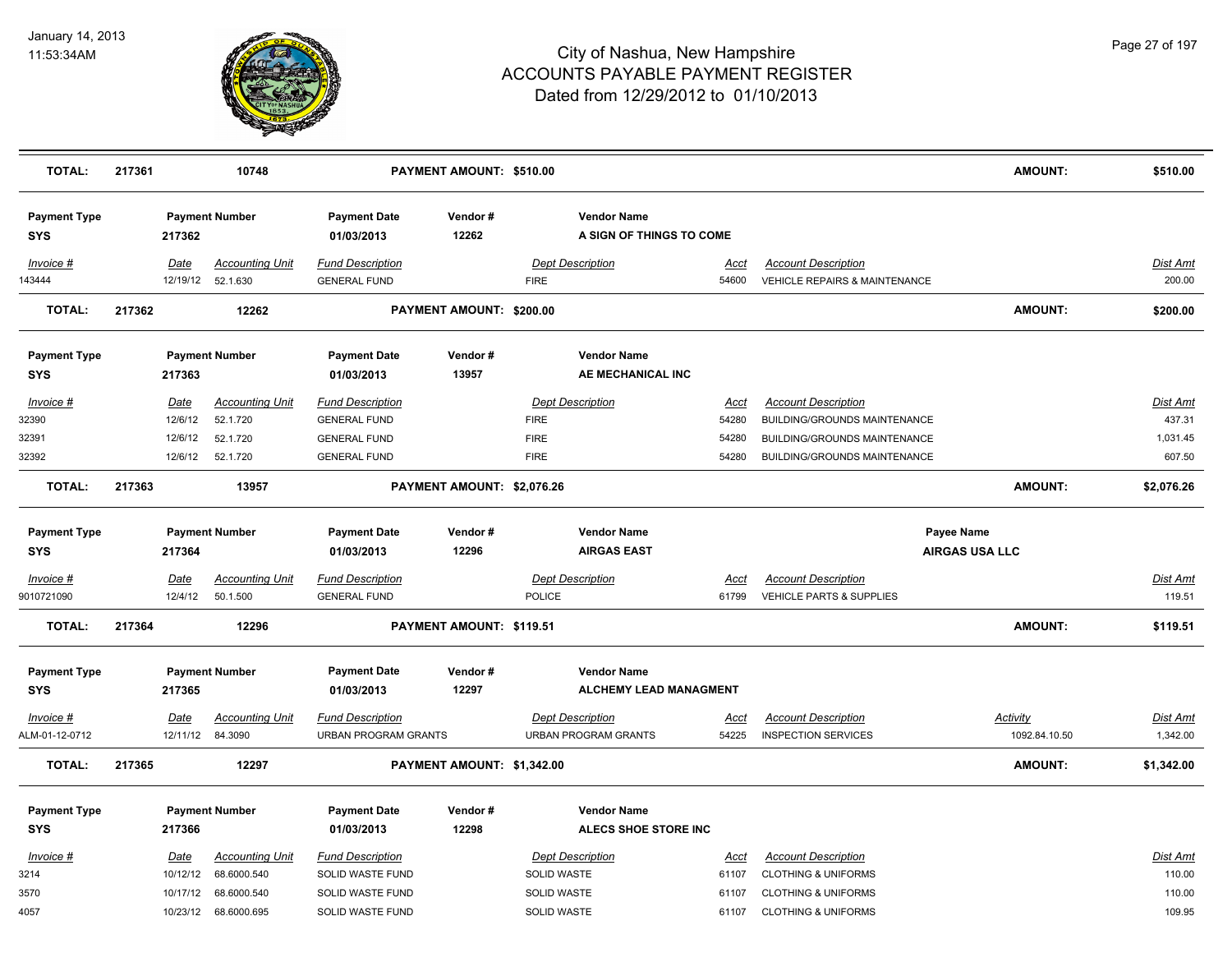

| 4473                       |        | 10/27/12    | 68.6000.692            | SOLID WASTE FUND                  |                            | <b>SOLID WASTE</b> |                                                            | 61107       | <b>CLOTHING &amp; UNIFORMS</b>           |                | 110.00          |
|----------------------------|--------|-------------|------------------------|-----------------------------------|----------------------------|--------------------|------------------------------------------------------------|-------------|------------------------------------------|----------------|-----------------|
| 4874                       |        | 11/3/12     | 68.6000.692            | SOLID WASTE FUND                  |                            | SOLID WASTE        |                                                            | 61107       | <b>CLOTHING &amp; UNIFORMS</b>           |                | 110.00          |
| 49159                      |        | 10/5/12     | 68.6000.540            | SOLID WASTE FUND                  |                            | SOLID WASTE        |                                                            | 61107       | <b>CLOTHING &amp; UNIFORMS</b>           |                | 109.95          |
| 49481                      |        | 10/10/12    | 68.6000.692            | SOLID WASTE FUND                  |                            | <b>SOLID WASTE</b> |                                                            | 61107       | <b>CLOTHING &amp; UNIFORMS</b>           |                | 110.00          |
| 49484                      |        | 10/10/12    | 68.6000.695            | SOLID WASTE FUND                  |                            | <b>SOLID WASTE</b> |                                                            | 61107       | <b>CLOTHING &amp; UNIFORMS</b>           |                | 82.00           |
| 50436                      |        | 10/25/12    | 68.6000.692            | SOLID WASTE FUND                  |                            | SOLID WASTE        |                                                            | 61107       | <b>CLOTHING &amp; UNIFORMS</b>           |                | 110.00          |
| 51239                      |        | 11/8/12     | 68.6000.540            | SOLID WASTE FUND                  |                            | <b>SOLID WASTE</b> |                                                            | 61107       | <b>CLOTHING &amp; UNIFORMS</b>           |                | 109.95          |
| <b>TOTAL:</b>              | 217366 |             | 12298                  |                                   | PAYMENT AMOUNT: \$1,071.85 |                    |                                                            |             |                                          | <b>AMOUNT:</b> | \$1,071.85      |
| <b>Payment Type</b><br>SYS |        | 217367      | <b>Payment Number</b>  | <b>Payment Date</b><br>01/03/2013 | Vendor#<br>12535           |                    | <b>Vendor Name</b><br><b>ALS ENVIRONMENTAL</b>             |             |                                          |                |                 |
| Invoice #                  |        | Date        | <b>Accounting Unit</b> | <b>Fund Description</b>           |                            |                    | <b>Dept Description</b>                                    | Acct        | <b>Account Description</b>               |                | <b>Dist Amt</b> |
| 54-200916-0                |        | 10/18/12    | 68.6000.692            | SOLID WASTE FUND                  |                            | <b>SOLID WASTE</b> |                                                            | 53107       | ARCHITECT/ENGINEERING<br><b>SERVICES</b> |                | 807.00          |
| <b>TOTAL:</b>              | 217367 |             | 12535                  |                                   | PAYMENT AMOUNT: \$807.00   |                    |                                                            |             |                                          | <b>AMOUNT:</b> | \$807.00        |
| <b>Payment Type</b><br>SYS |        | 217368      | <b>Payment Number</b>  | <b>Payment Date</b><br>01/03/2013 | Vendor#<br>12318           |                    | <b>Vendor Name</b><br><b>AMERICAN TELECOM SERVICES LLC</b> |             |                                          |                |                 |
| <b>Invoice #</b>           |        | <u>Date</u> | <b>Accounting Unit</b> | <b>Fund Description</b>           |                            |                    | <b>Dept Description</b>                                    | <u>Acct</u> | <b>Account Description</b>               |                | Dist Amt        |
| 105385                     |        | 6/17/12     | 20.1.555               | <b>GENERAL FUND</b>               |                            |                    | TELECOMMUNICATIONS                                         | 55109       | TELEPHONE-VOICE                          |                | 5,607.48        |
| <b>TOTAL:</b>              | 217368 |             | 12318                  |                                   | PAYMENT AMOUNT: \$5,607.48 |                    |                                                            |             |                                          | <b>AMOUNT:</b> | \$5,607.48      |
| <b>Payment Type</b>        |        |             | <b>Payment Number</b>  | <b>Payment Date</b>               | Vendor#                    |                    | <b>Vendor Name</b>                                         |             |                                          |                |                 |
| <b>SYS</b>                 |        | 217369      |                        | 01/03/2013                        | 11615                      |                    | <b>AQUATIC SPECIALTIES LLC</b>                             |             |                                          |                |                 |
| Invoice #                  |        | <u>Date</u> | <b>Accounting Unit</b> | <b>Fund Description</b>           |                            |                    | <b>Dept Description</b>                                    | <u>Acct</u> | <b>Account Description</b>               |                | <b>Dist Amt</b> |
| 12/12/12 1:31              |        | 12/12/12    | 52.1.625               | <b>GENERAL FUND</b>               |                            | <b>FIRE</b>        |                                                            | 71999       | MISCELLANEOUS EQUIPMENT                  |                | 45.86           |
| 12/12/12 1:32              |        | 12/12/12    | 52.1.625               | <b>GENERAL FUND</b>               |                            | <b>FIRE</b>        |                                                            | 71999       | MISCELLANEOUS EQUIPMENT                  |                | 51.95           |
| 12/12/12 3:00              |        | 12/12/12    | 52.1.625               | <b>GENERAL FUND</b>               |                            | <b>FIRE</b>        |                                                            | 71999       | MISCELLANEOUS EQUIPMENT                  |                | 27.00           |
| 12/12/2012 1:29            |        |             | 12/12/12 52.1.625      | <b>GENERAL FUND</b>               |                            | <b>FIRE</b>        |                                                            | 71999       | MISCELLANEOUS EQUIPMENT                  |                | 113.97          |
| <b>TOTAL:</b>              | 217369 |             | 11615                  |                                   | PAYMENT AMOUNT: \$238.78   |                    |                                                            |             |                                          | <b>AMOUNT:</b> | \$238.78        |
| <b>Payment Type</b>        |        |             | <b>Payment Number</b>  | <b>Payment Date</b>               | Vendor#                    |                    | <b>Vendor Name</b>                                         |             |                                          |                |                 |
| <b>SYS</b>                 |        | 217370      |                        | 01/03/2013                        | 15391                      |                    | <b>ASSOCIATED CONCRETE COATINGS</b>                        |             |                                          |                |                 |
| $Invoice$ #                |        | <u>Date</u> | <b>Accounting Unit</b> | <b>Fund Description</b>           |                            |                    | <b>Dept Description</b>                                    | <u>Acct</u> | <b>Account Description</b>               |                | <b>Dist Amt</b> |
| 0034146-IN                 |        | 12/17/12    | 52.1001                | CAPITAL IMPROVEMENTS              |                            | FIRE-CAP IMP       |                                                            | 81100       | <b>CAPITAL IMPROVEMENTS</b>              |                | 19,186.00       |
|                            |        |             |                        |                                   |                            |                    |                                                            |             |                                          |                |                 |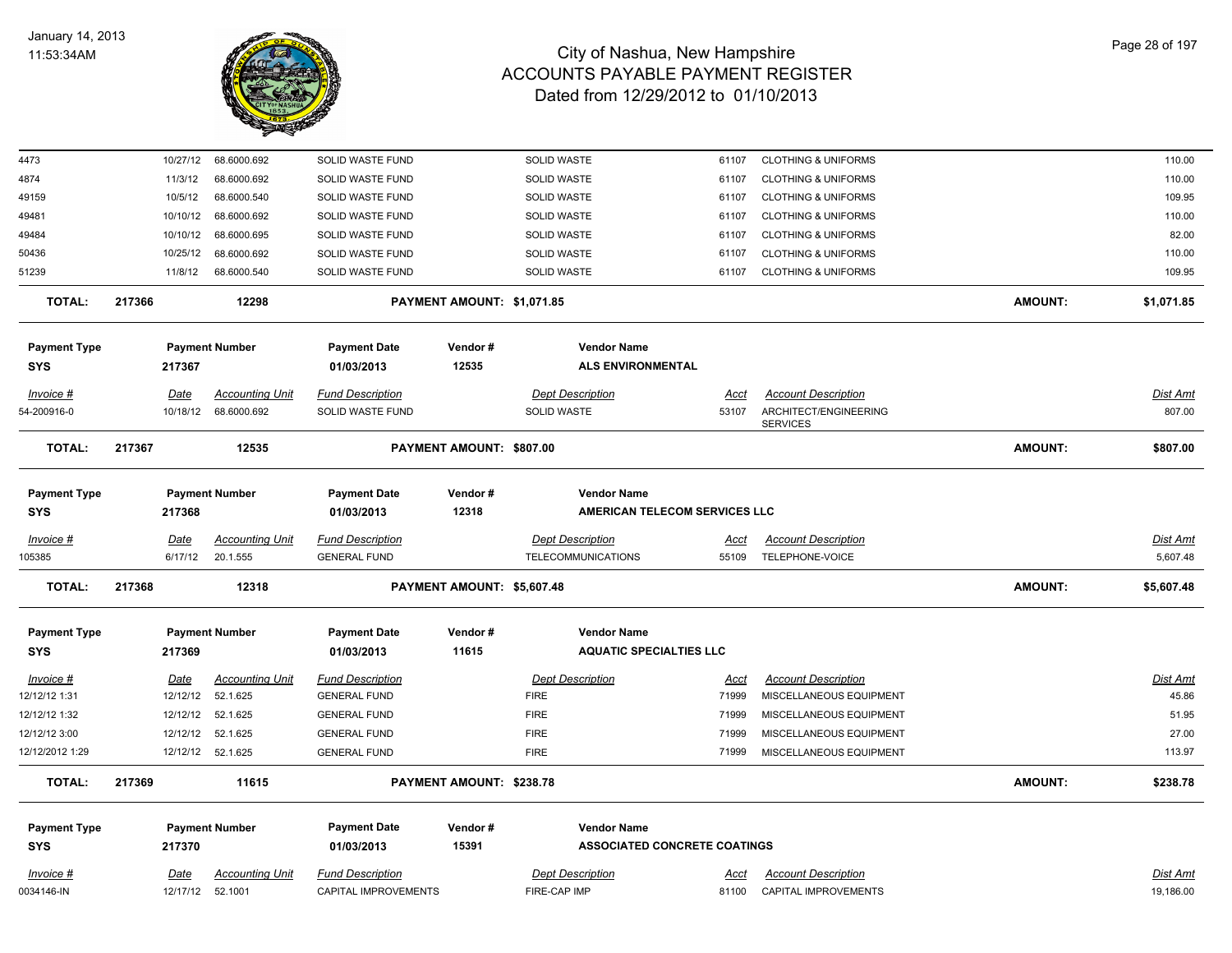

| <b>TOTAL:</b>                     | 217370      | 15391                                       |                                                | PAYMENT AMOUNT: \$19,186.00 |                                                       |               |                                                                   | <b>AMOUNT:</b> | \$19,186.00        |
|-----------------------------------|-------------|---------------------------------------------|------------------------------------------------|-----------------------------|-------------------------------------------------------|---------------|-------------------------------------------------------------------|----------------|--------------------|
| <b>Payment Type</b><br>SYS        | 217371      | <b>Payment Number</b>                       | <b>Payment Date</b><br>01/03/2013              | Vendor#<br>12358            | <b>Vendor Name</b><br><b>B &amp; S LOCKSMITHS INC</b> |               |                                                                   |                |                    |
| Invoice #<br>24563                | Date        | <b>Accounting Unit</b><br>12/12/12 77.1.650 | <b>Fund Description</b><br><b>GENERAL FUND</b> |                             | <b>Dept Description</b><br>PARKS & RECREATION         | Acct<br>54280 | <b>Account Description</b><br><b>BUILDING/GROUNDS MAINTENANCE</b> |                | Dist Amt<br>177.40 |
| <b>TOTAL:</b>                     | 217371      | 12358                                       |                                                | PAYMENT AMOUNT: \$177.40    |                                                       |               |                                                                   | <b>AMOUNT:</b> | \$177.40           |
| <b>Payment Type</b><br>SYS        | 217372      | <b>Payment Number</b>                       | <b>Payment Date</b><br>01/03/2013              | Vendor#<br>12380            | <b>Vendor Name</b><br><b>B-B CHAIN INC</b>            |               |                                                                   |                |                    |
| Invoice #                         | Date        | <b>Accounting Unit</b>                      | <b>Fund Description</b>                        |                             | Dept Description                                      | Acct          | <b>Account Description</b>                                        |                | Dist Amt           |
| BB24242                           | 11/30/12    | 52.1.630                                    | <b>GENERAL FUND</b>                            |                             | <b>FIRE</b>                                           | 61799         | <b>VEHICLE PARTS &amp; SUPPLIES</b>                               |                | 37.50              |
| BB24767                           |             | 12/14/12 66.1.500                           | <b>GENERAL FUND</b>                            |                             | <b>PARKING LOTS</b>                                   | 71600         | PARKING EQUIPMENT                                                 |                | 233.10             |
| <b>TOTAL:</b>                     | 217372      | 12380                                       |                                                | PAYMENT AMOUNT: \$270.60    |                                                       |               |                                                                   | <b>AMOUNT:</b> | \$270.60           |
| <b>Payment Type</b><br><b>SYS</b> | 217373      | <b>Payment Number</b>                       | <b>Payment Date</b><br>01/03/2013              | Vendor#<br>12362            | <b>Vendor Name</b><br><b>BAKER &amp; TAYLOR</b>       |               |                                                                   |                |                    |
| <b>Invoice #</b>                  | <u>Date</u> | <b>Accounting Unit</b>                      | <b>Fund Description</b>                        |                             | <b>Dept Description</b>                               | <u>Acct</u>   | <b>Account Description</b>                                        |                | Dist Amt           |
| 3018368267                        | 12/5/12     | 79.1.760                                    | <b>GENERAL FUND</b>                            |                             | <b>LIBRARY</b>                                        | 61807         | <b>PUBLICATIONS</b>                                               |                | 74.21              |
| 3018368268                        | 12/5/12     | 79.1.760                                    | <b>GENERAL FUND</b>                            |                             | LIBRARY                                               | 61807         | <b>PUBLICATIONS</b>                                               |                | 13.62              |
| 3018368269                        | 12/5/12     | 79.1.760                                    | <b>GENERAL FUND</b>                            |                             | <b>LIBRARY</b>                                        | 61807         | <b>PUBLICATIONS</b>                                               |                | 15.26              |
| 3018368270                        | 12/5/12     | 79.1.760                                    | <b>GENERAL FUND</b>                            |                             | LIBRARY                                               | 61807         | <b>PUBLICATIONS</b>                                               |                | 15.25              |
| 3018368271                        | 12/5/12     | 79.1.760                                    | <b>GENERAL FUND</b>                            |                             | LIBRARY                                               | 61807         | <b>PUBLICATIONS</b>                                               |                | 12.71              |
| 3018368272                        | 12/5/12     | 79.1.760                                    | <b>GENERAL FUND</b>                            |                             | LIBRARY                                               | 61807         | <b>PUBLICATIONS</b>                                               |                | 18.66              |
| 3018368273                        | 12/5/12     | 79.1.760                                    | <b>GENERAL FUND</b>                            |                             | <b>LIBRARY</b>                                        | 61807         | <b>PUBLICATIONS</b>                                               |                | 19.54              |
| 3018368274                        | 12/5/12     | 79.1.760                                    | <b>GENERAL FUND</b>                            |                             | <b>LIBRARY</b>                                        | 61807         | <b>PUBLICATIONS</b>                                               |                | 46.73              |
| 3018368275                        | 12/5/12     | 79.1.760                                    | <b>GENERAL FUND</b>                            |                             | <b>LIBRARY</b>                                        | 61807         | <b>PUBLICATIONS</b>                                               |                | 9.75               |
| 3018368276                        | 12/5/12     | 79.1.760                                    | <b>GENERAL FUND</b>                            |                             | <b>LIBRARY</b>                                        | 61807         | <b>PUBLICATIONS</b>                                               |                | 15.84              |
| 3018368277                        | 12/5/12     | 79.1.760                                    | <b>GENERAL FUND</b>                            |                             | <b>LIBRARY</b>                                        | 61807         | <b>PUBLICATIONS</b>                                               |                | 27.44              |
| 3018368278                        | 12/5/12     | 79.1.760                                    | <b>GENERAL FUND</b>                            |                             | LIBRARY                                               | 61807         | <b>PUBLICATIONS</b>                                               |                | 16.44              |
| 3018368279                        | 12/5/12     | 79.1.760                                    | <b>GENERAL FUND</b>                            |                             | LIBRARY                                               | 61807         | <b>PUBLICATIONS</b>                                               |                | 9.15               |
| 3018368280                        | 12/5/12     | 79.1.760                                    | <b>GENERAL FUND</b>                            |                             | LIBRARY                                               | 61807         | <b>PUBLICATIONS</b>                                               |                | 80.29              |
| 3018368281                        | 12/5/12     | 79.1.760                                    | <b>GENERAL FUND</b>                            |                             | <b>LIBRARY</b>                                        | 61807         | <b>PUBLICATIONS</b>                                               |                | 9.73               |
| 3018368282                        | 12/5/12     | 79.1.760                                    | <b>GENERAL FUND</b>                            |                             | <b>LIBRARY</b>                                        | 61807         | <b>PUBLICATIONS</b>                                               |                | 72.17              |
| 3018368283                        | 12/5/12     | 79.1.760                                    | <b>GENERAL FUND</b>                            |                             | LIBRARY                                               | 61807         | <b>PUBLICATIONS</b>                                               |                | 48.78              |
| 3018368284                        | 12/5/12     | 79.1.760                                    | <b>GENERAL FUND</b>                            |                             | LIBRARY                                               | 61807         | <b>PUBLICATIONS</b>                                               |                | 23.72              |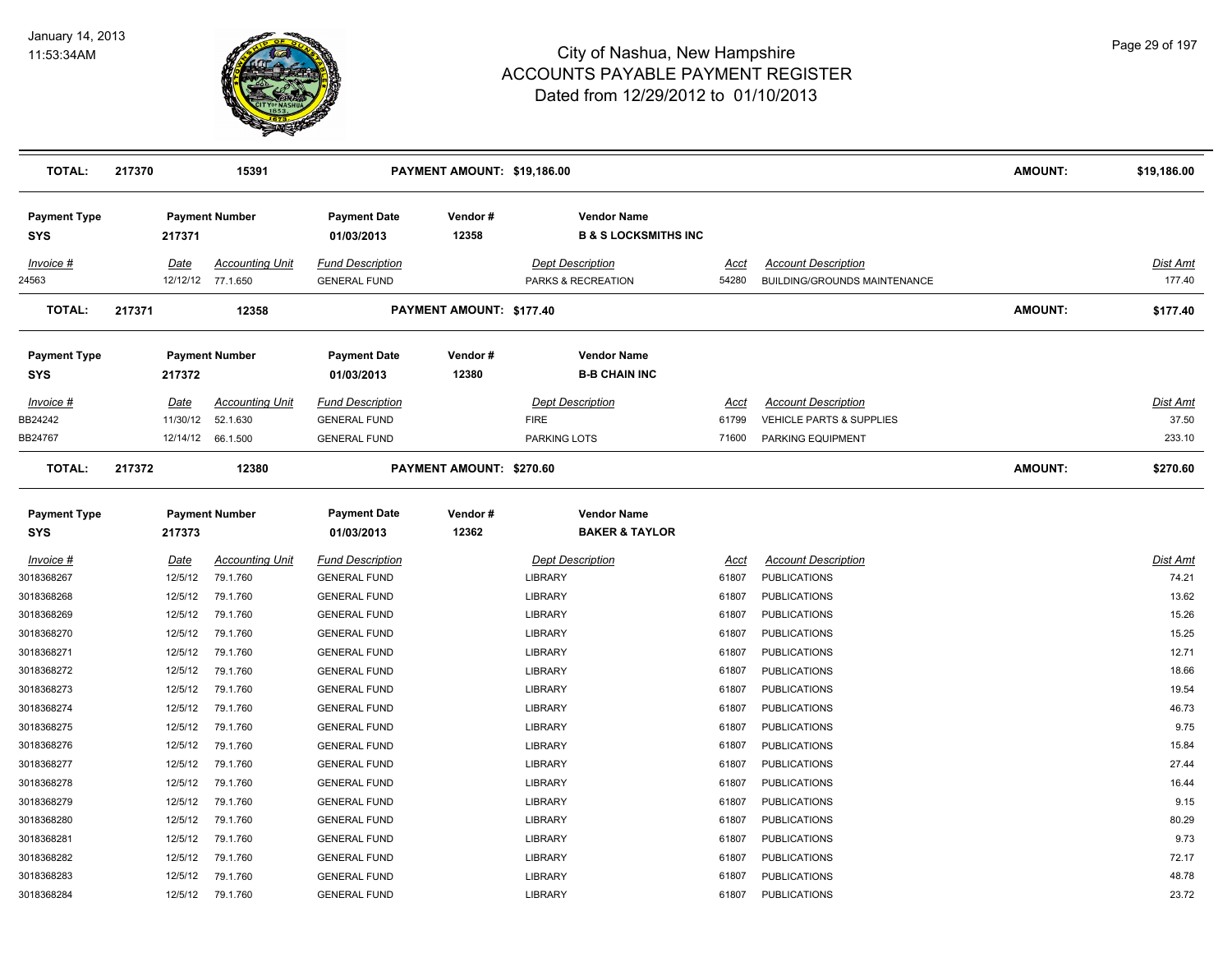

| 3018368285           |        | 12/5/12     | 79.1.760               | <b>GENERAL FUND</b>     |                          | <b>LIBRARY</b>          | 61807                                 | <b>PUBLICATIONS</b>               |                | 23.76           |
|----------------------|--------|-------------|------------------------|-------------------------|--------------------------|-------------------------|---------------------------------------|-----------------------------------|----------------|-----------------|
| 3018368286           |        | 12/5/12     | 79.1.760               | <b>GENERAL FUND</b>     |                          | LIBRARY                 | 61807                                 | <b>PUBLICATIONS</b>               |                | 13.42           |
| 3018368287           |        | 12/5/12     | 79.1.760               | <b>GENERAL FUND</b>     |                          | LIBRARY                 | 61807                                 | <b>PUBLICATIONS</b>               |                | 14.63           |
| 3018368288           |        | 12/5/12     | 79.1.760               | <b>GENERAL FUND</b>     |                          | LIBRARY                 | 61807                                 | <b>PUBLICATIONS</b>               |                | 5.19            |
| 3018368289           |        | 12/5/12     | 79.1.760               | <b>GENERAL FUND</b>     |                          | LIBRARY                 | 61807                                 | <b>PUBLICATIONS</b>               |                | 14.77           |
| 3018368290           |        | 12/5/12     | 79.1.760               | <b>GENERAL FUND</b>     |                          | LIBRARY                 | 61807                                 | <b>PUBLICATIONS</b>               |                | 5.19            |
| 3018368291           |        | 12/5/12     | 79.1.760               | <b>GENERAL FUND</b>     |                          | <b>LIBRARY</b>          | 61807                                 | <b>PUBLICATIONS</b>               |                | 9.75            |
| 3018368292           |        | 12/5/12     | 79.1.760               | <b>GENERAL FUND</b>     |                          | LIBRARY                 | 61807                                 | <b>PUBLICATIONS</b>               |                | 11.91           |
| 3018368292           |        | 12/5/12     | 79.1.760               | <b>GENERAL FUND</b>     |                          | <b>LIBRARY</b>          | 61807                                 | <b>PUBLICATIONS</b>               |                | $-0.01$         |
| <b>TOTAL:</b>        | 217373 |             | 12362                  |                         | PAYMENT AMOUNT: \$627.90 |                         |                                       |                                   | <b>AMOUNT:</b> | \$627.90        |
| <b>Payment Type</b>  |        |             | <b>Payment Number</b>  | <b>Payment Date</b>     | Vendor#                  | <b>Vendor Name</b>      |                                       |                                   |                |                 |
| <b>SYS</b>           |        | 217374      |                        | 01/03/2013              | 12366                    |                         | <b>BANNER SYSTEMS OF MASSACHUSETT</b> |                                   |                |                 |
| Invoice #            |        | <u>Date</u> | <b>Accounting Unit</b> | <u>Fund Description</u> |                          | <b>Dept Description</b> | <u>Acct</u>                           | <b>Account Description</b>        |                | Dist Amt        |
| 52334                |        |             | 12/26/12 61.1.670      | <b>GENERAL FUND</b>     |                          | <b>STREETS</b>          | 61428                                 | <b>JANITORIAL SUPPLIES</b>        |                | 162.02          |
| <b>TOTAL:</b>        | 217374 |             | 12366                  |                         | PAYMENT AMOUNT: \$162.02 |                         |                                       |                                   | <b>AMOUNT:</b> | \$162.02        |
|                      |        |             |                        |                         |                          |                         |                                       |                                   |                |                 |
| <b>Payment Type</b>  |        |             | <b>Payment Number</b>  | <b>Payment Date</b>     | Vendor#                  | <b>Vendor Name</b>      |                                       |                                   |                |                 |
| SYS                  |        | 217375      |                        | 01/03/2013              | 12379                    | <b>BATTERIES PLUS</b>   |                                       |                                   |                |                 |
| Invoice #            |        | Date        | <b>Accounting Unit</b> | <b>Fund Description</b> |                          | <b>Dept Description</b> | Acct                                  | <b>Account Description</b>        |                | <b>Dist Amt</b> |
| 400-101271-01        |        | 12/12/12    | 52.1.625               | <b>GENERAL FUND</b>     |                          | <b>FIRE</b>             | 71400                                 | <b>EMERGENCY RESCUE EQUIPMENT</b> |                | 84.50           |
| 400-231022           |        | 12/4/12     | 52.1.620               | <b>GENERAL FUND</b>     |                          | <b>FIRE</b>             | 61699                                 | <b>EQUIPMENT MAINT SUPPLIES</b>   |                | 17.94           |
| <b>TOTAL:</b>        | 217375 |             | 12379                  |                         | PAYMENT AMOUNT: \$102.44 |                         |                                       |                                   | <b>AMOUNT:</b> | \$102.44        |
| <b>Payment Type</b>  |        |             | <b>Payment Number</b>  | <b>Payment Date</b>     | Vendor#                  | <b>Vendor Name</b>      |                                       |                                   |                |                 |
| SYS                  |        | 217376      |                        | 01/03/2013              | 11609                    |                         | <b>CYNTHIA BAUTISTA</b>               |                                   |                |                 |
|                      |        |             |                        |                         |                          |                         |                                       |                                   |                |                 |
| Invoice #            |        | <b>Date</b> | <b>Accounting Unit</b> | <b>Fund Description</b> |                          | <b>Dept Description</b> | <u>Acct</u>                           | <b>Account Description</b>        |                | <b>Dist Amt</b> |
| 33236A 01/03/13 DCAP |        | 1/2/13      | <b>BS1000</b>          | <b>GENERAL FUND</b>     |                          | <b>GENERAL FUND</b>     | 21460                                 | 125 DEPENDENT CARE                |                | 225.00          |
| TOTAL:               | 217376 |             | 11609                  |                         | PAYMENT AMOUNT: \$225.00 |                         |                                       |                                   | <b>AMOUNT:</b> | \$225.00        |
| <b>Payment Type</b>  |        |             | <b>Payment Number</b>  | <b>Payment Date</b>     | Vendor#                  | <b>Vendor Name</b>      |                                       |                                   |                |                 |
| SYS                  |        | 217377      |                        | 01/03/2013              | 12391                    | <b>BELLETETES INC</b>   |                                       |                                   |                |                 |
| Invoice #            |        | Date        | <b>Accounting Unit</b> | <b>Fund Description</b> |                          | <b>Dept Description</b> | Acct                                  | <b>Account Description</b>        |                | <b>Dist Amt</b> |
| 4612500              |        | 12/4/12     | 61.1.670               | <b>GENERAL FUND</b>     |                          | <b>STREETS</b>          | 61299                                 | MISCELLANEOUS SUPPLIES            |                | 98.27           |
| 4612501              |        | 12/4/12     | 61.1.670               | <b>GENERAL FUND</b>     |                          | <b>STREETS</b>          | 61299                                 | MISCELLANEOUS SUPPLIES            |                | 1.78            |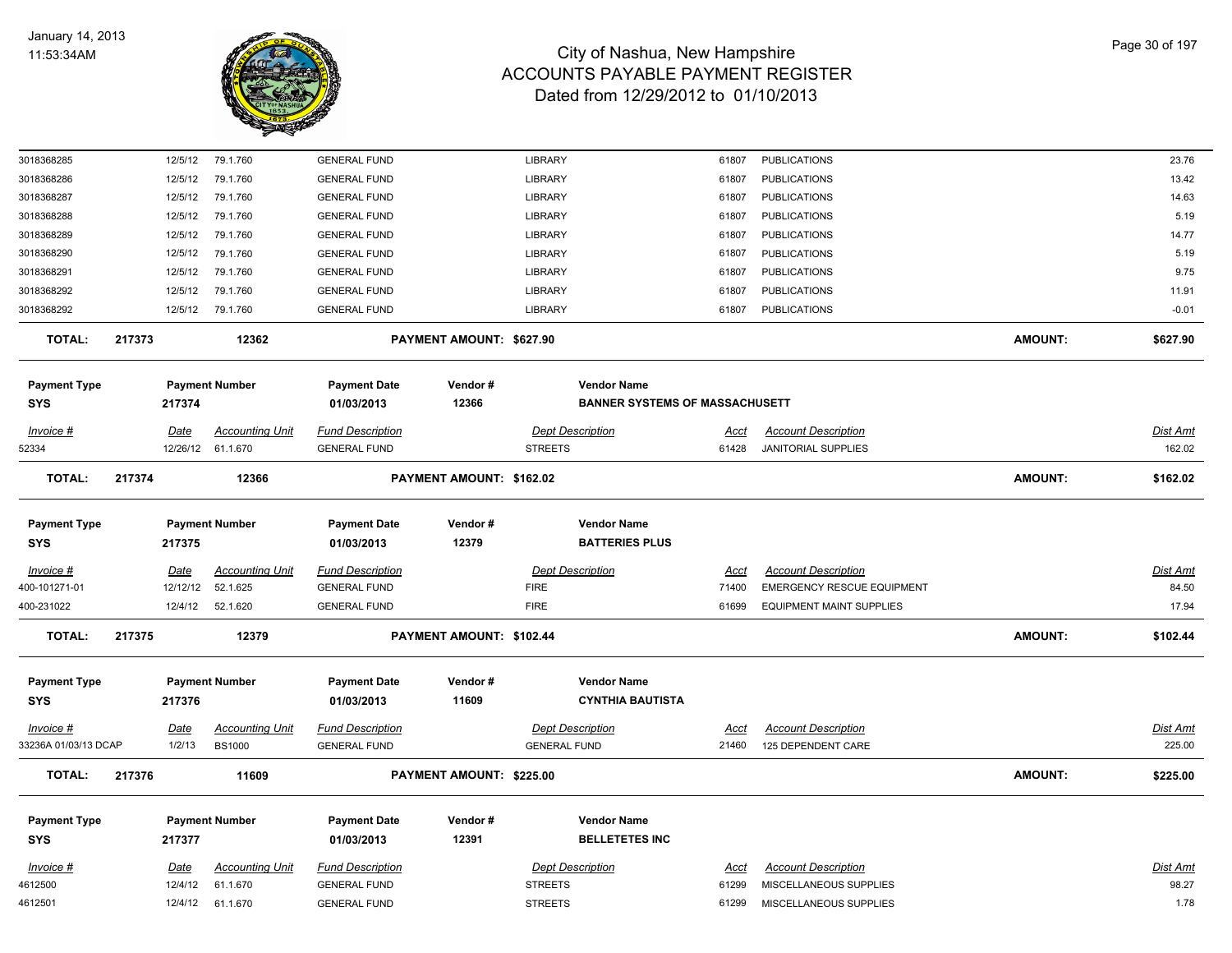

| 4612538                           | 12/4/12     | 61.1.670               | <b>GENERAL FUND</b>               |                          | <b>STREETS</b>                              | 61299 | MISCELLANEOUS SUPPLIES                        |                | 42.19           |
|-----------------------------------|-------------|------------------------|-----------------------------------|--------------------------|---------------------------------------------|-------|-----------------------------------------------|----------------|-----------------|
| 4612788                           | 12/5/12     | 61.1.670               | <b>GENERAL FUND</b>               |                          | <b>STREETS</b>                              | 61299 | MISCELLANEOUS SUPPLIES                        |                | 53.40           |
| 4612980                           | 12/6/12     | 52.1.720               | <b>GENERAL FUND</b>               |                          | <b>FIRE</b>                                 | 54280 | <b>BUILDING/GROUNDS MAINTENANCE</b>           |                | 3.99            |
| 4613101                           | 12/7/12     | 61.1.670               | <b>GENERAL FUND</b>               |                          | <b>STREETS</b>                              | 61299 | MISCELLANEOUS SUPPLIES                        |                | 11.68           |
| 4613549                           | 12/10/12    | 61.1.670               | <b>GENERAL FUND</b>               |                          | <b>STREETS</b>                              | 61299 | MISCELLANEOUS SUPPLIES                        |                | 97.91           |
| 4613592                           |             | 12/10/12 61.1.670      | <b>GENERAL FUND</b>               |                          | <b>STREETS</b>                              | 61299 | MISCELLANEOUS SUPPLIES                        |                | 29.50           |
| 4613723                           |             | 12/11/12 61.1.670      | <b>GENERAL FUND</b>               |                          | <b>STREETS</b>                              | 61299 | MISCELLANEOUS SUPPLIES                        |                | 14.55           |
| 4613739                           | 12/11/12    | 61.1.670               | <b>GENERAL FUND</b>               |                          | <b>STREETS</b>                              | 61299 | MISCELLANEOUS SUPPLIES                        |                | 51.69           |
| 4614001                           | 12/12/12    | 61.1.670               | <b>GENERAL FUND</b>               |                          | <b>STREETS</b>                              | 61299 | MISCELLANEOUS SUPPLIES                        |                | 19.22           |
| 4614021                           | 12/12/12    | 61.1.685               | <b>GENERAL FUND</b>               |                          | <b>STREETS</b>                              | 61560 | <b>CONSTRUCTION MATERIALS</b>                 |                | 44.58           |
| 4614124                           |             | 12/13/12 61.1.670      | <b>GENERAL FUND</b>               |                          | <b>STREETS</b>                              | 61299 | MISCELLANEOUS SUPPLIES                        |                | 2.95            |
| 4614154                           |             | 12/20/12 50.1.500      | <b>GENERAL FUND</b>               |                          | POLICE                                      | 61428 | JANITORIAL SUPPLIES                           |                | 19.00           |
| 4614258                           |             | 12/13/12 52.1.720      | <b>GENERAL FUND</b>               |                          | <b>FIRE</b>                                 | 54280 | <b>BUILDING/GROUNDS MAINTENANCE</b>           |                | 26.95           |
| 4615020                           | 12/18/12    | 52.1.630               | <b>GENERAL FUND</b>               |                          | <b>FIRE</b>                                 | 61799 | VEHICLE PARTS & SUPPLIES                      |                | 120.60          |
| 4615684                           | 12/21/12    | 52.1.720               | <b>GENERAL FUND</b>               |                          | <b>FIRE</b>                                 | 54280 | <b>BUILDING/GROUNDS MAINTENANCE</b>           |                | 30.00           |
| 4616007                           |             | 12/24/12 52.1.720      | <b>GENERAL FUND</b>               |                          | <b>FIRE</b>                                 | 54280 | BUILDING/GROUNDS MAINTENANCE                  |                | 35.71           |
| <b>TOTAL:</b>                     | 217377      | 12391                  |                                   | PAYMENT AMOUNT: \$703.97 |                                             |       |                                               | <b>AMOUNT:</b> | \$703.97        |
| <b>Payment Type</b><br><b>SYS</b> | 217378      | <b>Payment Number</b>  | <b>Payment Date</b><br>01/03/2013 | Vendor#<br>12395         | <b>Vendor Name</b><br><b>BENS UNIFORMS</b>  |       |                                               |                |                 |
| Invoice #                         | <u>Date</u> | <b>Accounting Unit</b> | <b>Fund Description</b>           |                          | <b>Dept Description</b>                     | Acct  | <b>Account Description</b>                    |                | <b>Dist Amt</b> |
| 33252                             | 12/6/12     | 50.1.500               | <b>GENERAL FUND</b>               |                          | <b>POLICE</b>                               | 61107 | <b>CLOTHING &amp; UNIFORMS</b>                |                | 74.00           |
| 33291                             | 12/11/12    | 50.1.500               | <b>GENERAL FUND</b>               |                          | POLICE                                      | 61107 | <b>CLOTHING &amp; UNIFORMS</b>                |                | 110.00          |
| 41882                             |             | 11/29/12 50.1.500      | <b>GENERAL FUND</b>               |                          | POLICE                                      | 61107 | <b>CLOTHING &amp; UNIFORMS</b>                |                | 116.99          |
| <b>TOTAL:</b>                     | 217378      | 12395                  |                                   | PAYMENT AMOUNT: \$300.99 |                                             |       |                                               | <b>AMOUNT:</b> | \$300.99        |
| <b>Payment Type</b>               |             | <b>Payment Number</b>  | <b>Payment Date</b>               | Vendor#                  | <b>Vendor Name</b>                          |       |                                               |                |                 |
| <b>SYS</b>                        | 217379      |                        | 01/03/2013                        | 14032                    | <b>BOBCAT OF NEW HAMPSHIRE</b>              |       |                                               |                |                 |
|                                   |             |                        |                                   |                          |                                             |       |                                               |                |                 |
| $Invoice$ #                       | <u>Date</u> | <b>Accounting Unit</b> | <b>Fund Description</b>           |                          | <b>Dept Description</b>                     | Acct  | <b>Account Description</b>                    |                | Dist Amt        |
| E20899                            | 12/28/12    | 66.1.500               | <b>GENERAL FUND</b>               |                          | PARKING LOTS                                | 54487 | <b>EQUIPMENT REPAIRS &amp;</b><br>MAINTENANCE |                | 261.02          |
| <b>TOTAL:</b>                     | 217379      | 14032                  |                                   | PAYMENT AMOUNT: \$261.02 |                                             |       |                                               | <b>AMOUNT:</b> | \$261.02        |
| <b>Payment Type</b>               |             | <b>Payment Number</b>  | <b>Payment Date</b>               | Vendor#                  | <b>Vendor Name</b>                          |       |                                               |                |                 |
| <b>SYS</b>                        | 217380      |                        | 01/03/2013                        | 14055                    | <b>LOUISE BROWN</b>                         |       |                                               |                |                 |
| Invoice #                         | Date        | <b>Accounting Unit</b> | <b>Fund Description</b>           |                          | <b>Dept Description</b>                     | Acct  | <b>Account Description</b>                    |                | <b>Dist Amt</b> |
| TUITION REIMB DEC13               |             | 12/27/12 TF11.7020     | UAW EDUCATIONAL ASSISTANCE        |                          | <b>UAW EDUCATIONAL</b><br><b>ASSISTANCE</b> | 51607 | EDUCATIONAL INCENTIVE                         |                | 472.50          |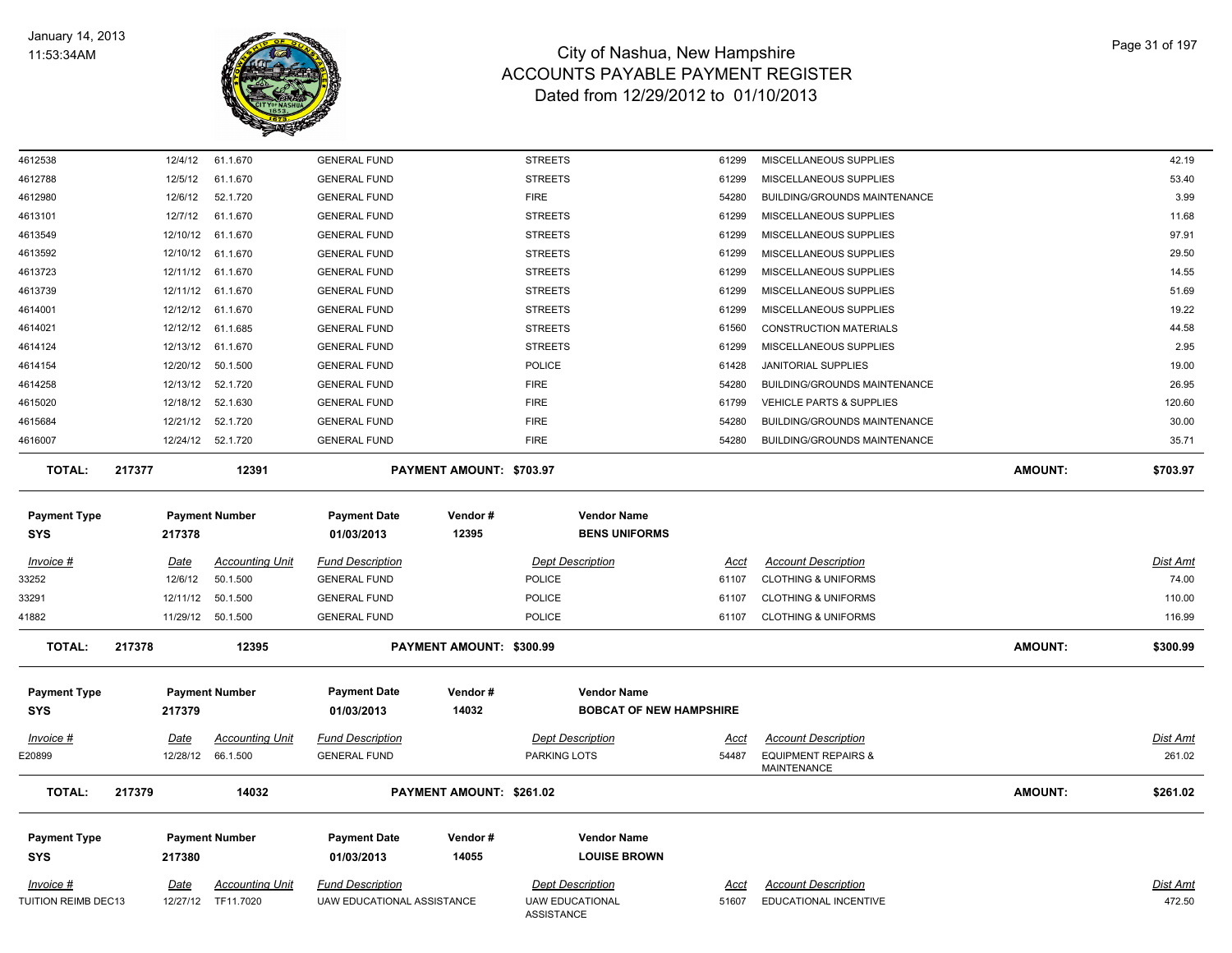

| <b>TOTAL:</b>                     | 217380 |                 | 14055                                 |                                             | PAYMENT AMOUNT: \$472.50        |                                                             |               |                                                           | <b>AMOUNT:</b> | \$472.50                  |
|-----------------------------------|--------|-----------------|---------------------------------------|---------------------------------------------|---------------------------------|-------------------------------------------------------------|---------------|-----------------------------------------------------------|----------------|---------------------------|
| <b>Payment Type</b><br>SYS        |        | 217381          | <b>Payment Number</b>                 | <b>Payment Date</b><br>01/03/2013           | Vendor#<br>15773                | <b>Vendor Name</b><br><b>BUSINESS AND INDUSTRY ASSOC OF</b> |               |                                                           |                |                           |
| Invoice #<br>1202                 |        | Date<br>5/23/12 | <b>Accounting Unit</b><br>68.6000.500 | <b>Fund Description</b><br>SOLID WASTE FUND |                                 | <b>Dept Description</b><br><b>SOLID WASTE</b>               | Acct<br>55200 | <b>Account Description</b><br><b>DUES AND MEMBERSHIPS</b> |                | <b>Dist Amt</b><br>260.00 |
| <b>TOTAL:</b>                     | 217381 |                 | 15773                                 |                                             | <b>PAYMENT AMOUNT: \$260.00</b> |                                                             |               |                                                           | <b>AMOUNT:</b> | \$260.00                  |
| <b>Payment Type</b><br><b>SYS</b> |        | 217382          | <b>Payment Number</b>                 | <b>Payment Date</b><br>01/03/2013           | Vendor#<br>12470                | <b>Vendor Name</b><br><b>CAREER CONNECTIONS</b>             |               |                                                           |                |                           |
| Invoice #                         |        | Date            | <b>Accounting Unit</b>                | <b>Fund Description</b>                     |                                 | <b>Dept Description</b>                                     | Acct          | <b>Account Description</b>                                | Activity       | <b>Dist Amt</b>           |
| 36187                             |        | 12/11/12        | 22.5010                               | CAP PROJECTS-INFO<br><b>TECHNOLOGY</b>      |                                 | CAPITAL PROJECTS-INFO TECH                                  | 81342         | COMPUTER SOFTWARE &<br><b>HARDWARE</b>                    | 1010.22.01.30  | 820.56                    |
| 36220                             |        | 12/18/12        | 22.5010                               | CAP PROJECTS-INFO<br><b>TECHNOLOGY</b>      |                                 | CAPITAL PROJECTS-INFO TECH                                  | 81342         | <b>COMPUTER SOFTWARE &amp;</b><br><b>HARDWARE</b>         | 1010.22.01.30  | 820.56                    |
| <b>TOTAL:</b>                     | 217382 |                 | 12470                                 |                                             | PAYMENT AMOUNT: \$1,641.12      |                                                             |               |                                                           | <b>AMOUNT:</b> | \$1,641.12                |
| <b>Payment Type</b><br><b>SYS</b> |        | 217383          | <b>Payment Number</b>                 | <b>Payment Date</b><br>01/03/2013           | Vendor#<br>12476                | <b>Vendor Name</b><br><b>CARPARTS OF NASHUA</b>             |               |                                                           |                |                           |
| Invoice #                         |        | <u>Date</u>     | <b>Accounting Unit</b>                | <b>Fund Description</b>                     |                                 | <b>Dept Description</b>                                     | <u>Acct</u>   | <b>Account Description</b>                                |                | <b>Dist Amt</b>           |
| C62360                            |        | 11/27/12        | 50.1.500                              | <b>GENERAL FUND</b>                         |                                 | POLICE                                                      | 61799         | <b>VEHICLE PARTS &amp; SUPPLIES</b>                       |                | $-7.01$                   |
| C62387                            |        | 11/28/12        | 50.1.500                              | <b>GENERAL FUND</b>                         |                                 | POLICE                                                      | 61799         | <b>VEHICLE PARTS &amp; SUPPLIES</b>                       |                | $-14.02$                  |
| C62449                            |        | 11/30/12        | 26.4005                               | <b>TRAFFIC VIOLATIONS FUND</b>              |                                 | <b>TRAFFIC VIOLATIONS</b>                                   | 61799         | VEHICLE PARTS & SUPPLIES                                  |                | $-46.02$                  |
| C62450                            |        | 11/30/12        | 26,4005                               | <b>TRAFFIC VIOLATIONS FUND</b>              |                                 | <b>TRAFFIC VIOLATIONS</b>                                   | 61799         | <b>VEHICLE PARTS &amp; SUPPLIES</b>                       |                | $-74.31$                  |
| D567358                           |        | 11/15/12        | 77.1.690                              | <b>GENERAL FUND</b>                         |                                 | PARKS & RECREATION                                          | 61799         | <b>VEHICLE PARTS &amp; SUPPLIES</b>                       |                | 6.42                      |
| D568756                           |        | 11/27/12        | 50.1.500                              | <b>GENERAL FUND</b>                         |                                 | <b>POLICE</b>                                               | 61799         | VEHICLE PARTS & SUPPLIES                                  |                | 4.26                      |
| D569709                           |        | 12/3/12         | 50.1.500                              | <b>GENERAL FUND</b>                         |                                 | <b>POLICE</b>                                               | 61799         | <b>VEHICLE PARTS &amp; SUPPLIES</b>                       |                | 51.70                     |
| D569902                           |        | 12/4/12         | 44.1.720                              | <b>GENERAL FUND</b>                         |                                 | EDGEWOOD CEMETERY                                           | 61799         | <b>VEHICLE PARTS &amp; SUPPLIES</b>                       |                | 26.35                     |
| D569959                           |        | 12/5/12         | 44.1.720                              | <b>GENERAL FUND</b>                         |                                 | EDGEWOOD CEMETERY                                           | 61799         | <b>VEHICLE PARTS &amp; SUPPLIES</b>                       |                | 5.25                      |
| D570913                           |        | 12/11/12        | 44.1.720                              | <b>GENERAL FUND</b>                         |                                 | EDGEWOOD CEMETERY                                           | 54600         | <b>VEHICLE REPAIRS &amp; MAINTENANCE</b>                  |                | 5.17                      |
| D571238                           |        | 12/13/12        | 50.1.500                              | <b>GENERAL FUND</b>                         |                                 | <b>POLICE</b>                                               | 61799         | <b>VEHICLE PARTS &amp; SUPPLIES</b>                       |                | 5.58                      |
| D572038                           |        | 12/19/12        | 26.4005                               | <b>TRAFFIC VIOLATIONS FUND</b>              |                                 | <b>TRAFFIC VIOLATIONS</b>                                   | 61799         | <b>VEHICLE PARTS &amp; SUPPLIES</b>                       |                | 24.15                     |
| D572268                           |        | 12/21/12        | 50.1.500                              | <b>GENERAL FUND</b>                         |                                 | <b>POLICE</b>                                               | 61799         | VEHICLE PARTS & SUPPLIES                                  |                | 51.89                     |
| D572269                           |        |                 | 12/21/12 50.1.500                     | <b>GENERAL FUND</b>                         |                                 | <b>POLICE</b>                                               | 61799         | <b>VEHICLE PARTS &amp; SUPPLIES</b>                       |                | 9.56                      |
| <b>TOTAL:</b>                     | 217383 |                 | 12476                                 |                                             | <b>PAYMENT AMOUNT: \$48.97</b>  |                                                             |               |                                                           | <b>AMOUNT:</b> | \$48.97                   |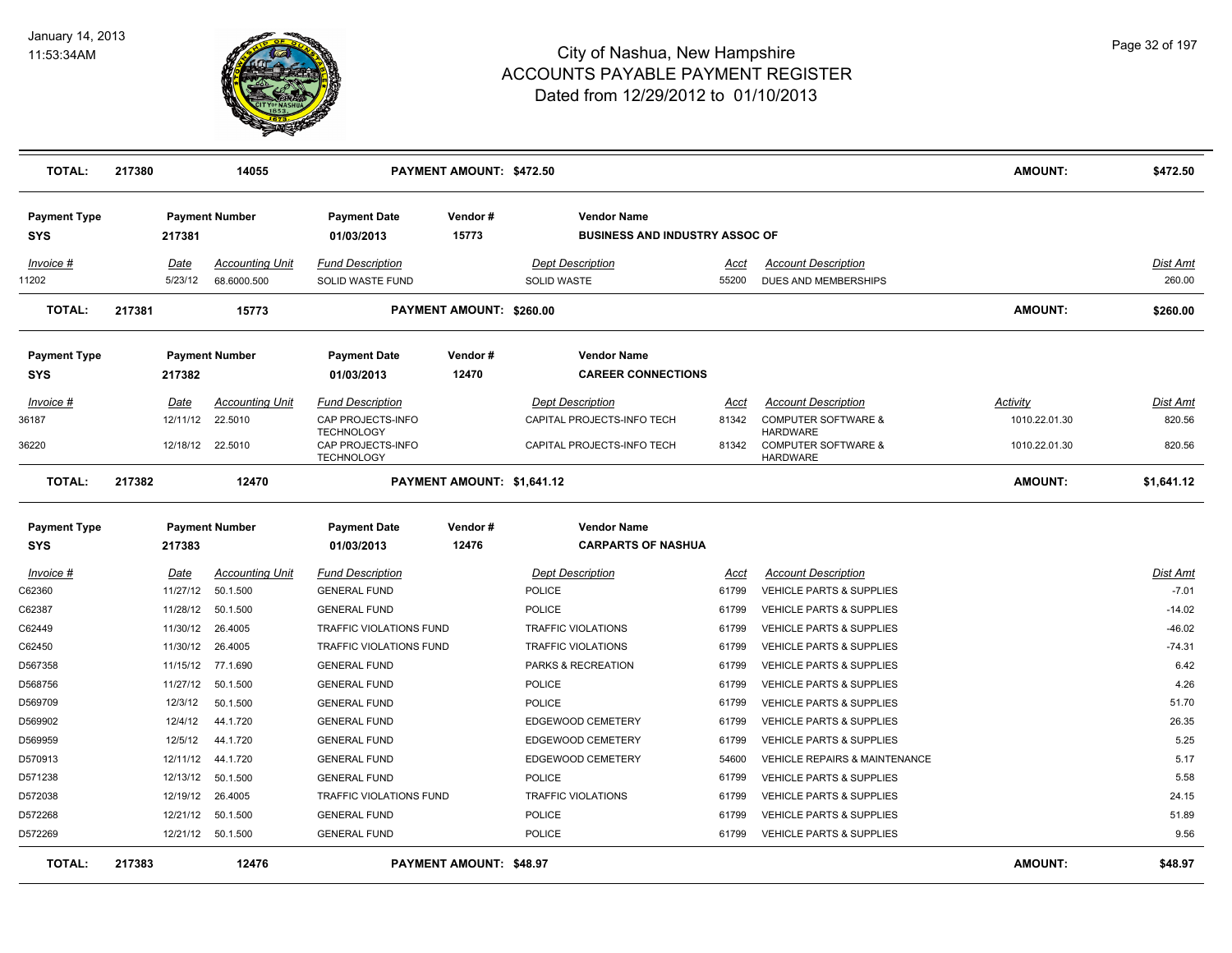

| <b>Payment Type</b>     |        |                         | <b>Payment Number</b>              | <b>Payment Date</b>                                 | Vendor#                        | <b>Vendor Name</b>                     |               |                                                                             |                        |                           |
|-------------------------|--------|-------------------------|------------------------------------|-----------------------------------------------------|--------------------------------|----------------------------------------|---------------|-----------------------------------------------------------------------------|------------------------|---------------------------|
| <b>SYS</b>              |        | 217384                  |                                    | 01/03/2013                                          | 12493                          | <b>CENTRAL PAPER PRODUCTS CO</b>       |               |                                                                             |                        |                           |
| Invoice #               |        | Date                    | <b>Accounting Unit</b>             | <b>Fund Description</b>                             |                                | <b>Dept Description</b>                | Acct          | <b>Account Description</b>                                                  | Activity               | Dist Amt                  |
| 1220831                 |        | 12/10/12                | 86.3120                            | <b>TRANSIT GRANTS</b>                               |                                | <b>TRANSPORTATION</b>                  | 61299         | MISCELLANEOUS SUPPLIES                                                      | 86.800.13.40.01        | 339.02                    |
| <b>TOTAL:</b>           | 217384 |                         | 12493                              |                                                     | PAYMENT AMOUNT: \$339.02       |                                        |               |                                                                             | <b>AMOUNT:</b>         | \$339.02                  |
| <b>Payment Type</b>     |        |                         | <b>Payment Number</b>              | <b>Payment Date</b>                                 | Vendor#                        | <b>Vendor Name</b>                     |               |                                                                             | Payee Name             |                           |
| <b>SYS</b>              |        | 217385                  |                                    | 01/03/2013                                          | 10332                          | <b>CINTAS FIRE PROTECTION</b>          |               |                                                                             | <b>CINTAS FAS</b>      |                           |
| Invoice #<br>OF95004338 |        | <b>Date</b><br>11/30/12 | <b>Accounting Unit</b><br>52.1.620 | <b>Fund Description</b><br><b>GENERAL FUND</b>      |                                | <b>Dept Description</b><br><b>FIRE</b> | Acct<br>54487 | <b>Account Description</b><br><b>EQUIPMENT REPAIRS &amp;</b><br>MAINTENANCE |                        | <b>Dist Amt</b><br>241.00 |
| <b>TOTAL:</b>           | 217385 |                         | 10332                              |                                                     | PAYMENT AMOUNT: \$241.00       |                                        |               |                                                                             | <b>AMOUNT:</b>         | \$241.00                  |
| <b>Payment Type</b>     |        |                         | <b>Payment Number</b>              | <b>Payment Date</b>                                 | Vendor#                        | <b>Vendor Name</b>                     |               |                                                                             | Payee Name             |                           |
| <b>SYS</b>              |        | 217386                  |                                    | 01/03/2013                                          | 14106                          | <b>CINTAS</b>                          |               |                                                                             | <b>CINTAS UNIFORMS</b> |                           |
| $Invoice$ #             |        | <u>Date</u>             | <b>Accounting Unit</b>             | <b>Fund Description</b>                             |                                | <b>Dept Description</b>                | <u>Acct</u>   | <b>Account Description</b>                                                  | <b>Activity</b>        | <u>Dist Amt</u>           |
| 016183733               |        |                         | 12/17/12 86.3120                   | <b>TRANSIT GRANTS</b>                               |                                | <b>TRANSPORTATION</b>                  | 55699         | OTHER CONTRACTED SERVICES                                                   | 86.800.13.40.01        | 62.03                     |
| <b>TOTAL:</b>           | 217386 |                         | 14106                              |                                                     | <b>PAYMENT AMOUNT: \$62.03</b> |                                        |               |                                                                             | <b>AMOUNT:</b>         | \$62.03                   |
| <b>Payment Type</b>     |        |                         | <b>Payment Number</b>              | <b>Payment Date</b>                                 | Vendor#                        | <b>Vendor Name</b>                     |               |                                                                             |                        |                           |
| <b>SYS</b>              |        | 217387                  |                                    | 01/03/2013                                          | 12540                          | <b>COMPUTER HUT dba IT INSIDERS</b>    |               |                                                                             |                        |                           |
| $Invoice$ #             |        | Date                    | <b>Accounting Unit</b>             | <b>Fund Description</b>                             |                                | <b>Dept Description</b>                | <u>Acct</u>   | <b>Account Description</b>                                                  |                        | Dist Amt                  |
| 83962                   |        | 12/14/12                | 22.2505                            | <b>GOVT &amp; EDUCATION CHANNELS</b><br><b>FUND</b> |                                | <b>GOV'T &amp; EDUCATION CHANNELS</b>  | 81100         | CAPITAL IMPROVEMENTS                                                        |                        | 459.95                    |
| 84004                   |        |                         | 12/18/12 52.1.720                  | <b>GENERAL FUND</b>                                 |                                | <b>FIRE</b>                            | 54414         | HARDWARE MAINTENANCE                                                        |                        | 199.95                    |
| <b>TOTAL:</b>           | 217387 |                         | 12540                              |                                                     | PAYMENT AMOUNT: \$659.90       |                                        |               |                                                                             | <b>AMOUNT:</b>         | \$659.90                  |
| <b>Payment Type</b>     |        |                         | <b>Payment Number</b>              | <b>Payment Date</b>                                 | Vendor#                        | <b>Vendor Name</b>                     |               |                                                                             |                        |                           |
| <b>SYS</b>              |        | 217388                  |                                    | 01/03/2013                                          | 12560                          | <b>CORRIVEAU ROUTHIER INC</b>          |               |                                                                             |                        |                           |
| Invoice #               |        | Date                    | <b>Accounting Unit</b>             | <b>Fund Description</b>                             |                                | <b>Dept Description</b>                | Acct          | <b>Account Description</b>                                                  | Activity               | Dist Amt                  |
| 267665                  |        | 10/26/12                | 61.1.675                           | <b>GENERAL FUND</b>                                 |                                | <b>STREETS</b>                         | 61299         | MISCELLANEOUS SUPPLIES                                                      |                        | 45.54                     |
| 268392                  |        | 12/1/12                 | 69.6200.540                        | <b>WASTEWATER FUND</b>                              |                                | WASTEWATER                             | 54300         | SEWER MAINTENANCE                                                           |                        | 31.74                     |
| 268473                  |        | 12/5/12                 | 61.1010                            | <b>GF-PRIOR YEAR ESCROWS</b>                        |                                | STREETS-PRIOR YEAR                     | 81100         | CAPITAL IMPROVEMENTS                                                        | 1000                   | 53.64                     |
| 268490                  |        | 12/5/12                 | 61.1010                            | <b>GF-PRIOR YEAR ESCROWS</b>                        |                                | STREETS-PRIOR YEAR                     | 81100         | CAPITAL IMPROVEMENTS                                                        | 1000                   | $-13.41$                  |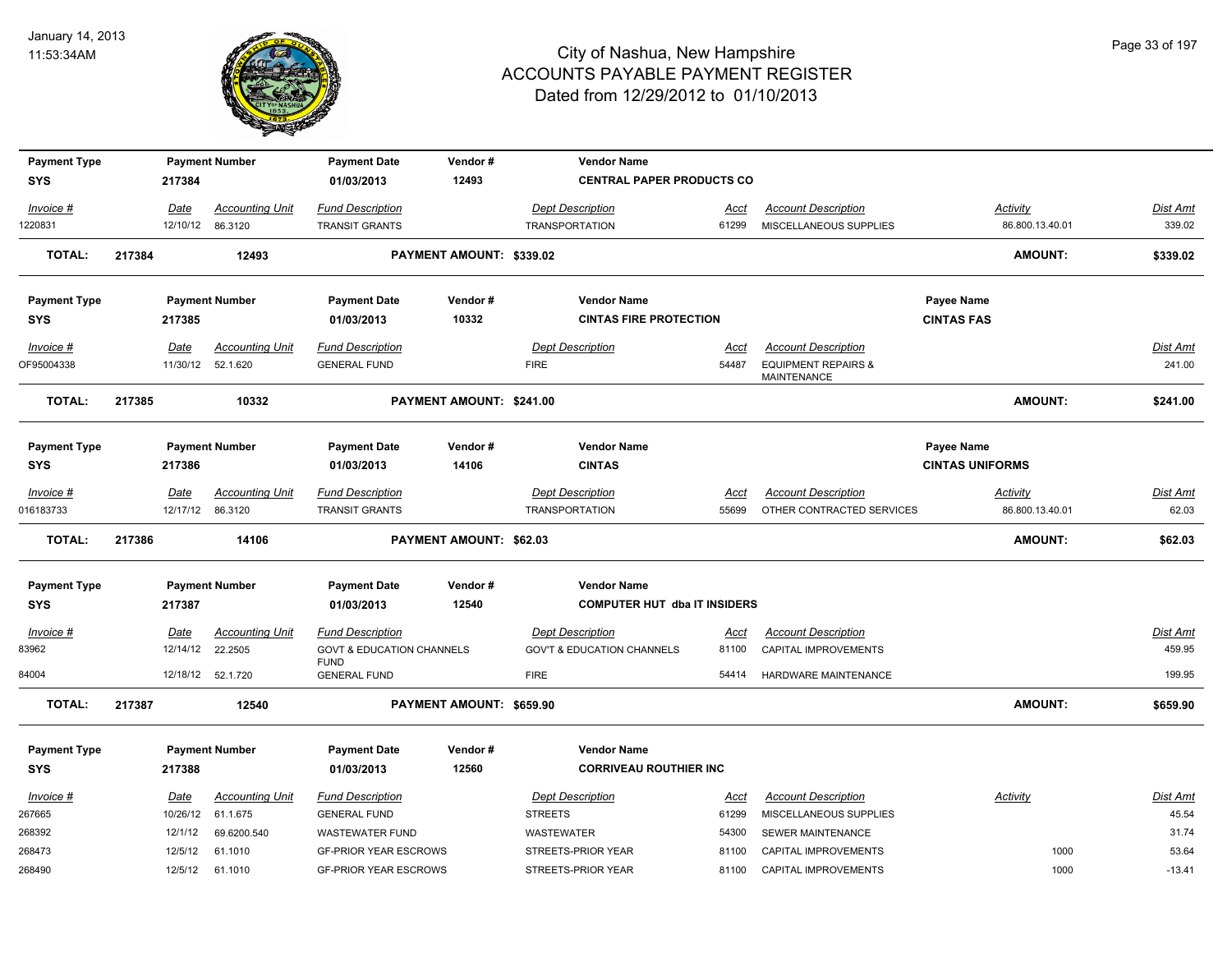

| TOTAL:                            | 217388 |             | 12560                  |                                   | PAYMENT AMOUNT: \$117.51       |                                                    |             |                                     | <b>AMOUNT:</b>                                    | \$117.51        |
|-----------------------------------|--------|-------------|------------------------|-----------------------------------|--------------------------------|----------------------------------------------------|-------------|-------------------------------------|---------------------------------------------------|-----------------|
| <b>Payment Type</b><br>SYS        |        | 217389      | <b>Payment Number</b>  | <b>Payment Date</b><br>01/03/2013 | Vendor#<br>15769               | <b>Vendor Name</b><br><b>STEPHEN P CRAVOTT</b>     |             |                                     |                                                   |                 |
| Invoice #                         |        | Date        | <b>Accounting Unit</b> | <b>Fund Description</b>           |                                | <b>Dept Description</b>                            | Acct        | <b>Account Description</b>          |                                                   | Dist Amt        |
| STORM; 12/27/12                   |        |             | 12/27/12 61.1.685      | <b>GENERAL FUND</b>               |                                | <b>STREETS</b>                                     | 54207       | SNOW PLOWING SERVICES               |                                                   | 54.38           |
| <b>TOTAL:</b>                     | 217389 |             | 15769                  |                                   | <b>PAYMENT AMOUNT: \$54.38</b> |                                                    |             |                                     | <b>AMOUNT:</b>                                    | \$54.38         |
| <b>Payment Type</b><br>SYS        |        | 217390      | <b>Payment Number</b>  | <b>Payment Date</b><br>01/03/2013 | Vendor#<br>10520               | <b>Vendor Name</b><br><b>CREATIVE SIGNS LLC</b>    |             |                                     |                                                   |                 |
| Invoice #                         |        | Date        | <b>Accounting Unit</b> | <b>Fund Description</b>           |                                | <b>Dept Description</b>                            | Acct        | <b>Account Description</b>          |                                                   | Dist Amt        |
| 8506                              |        | 12/14/12    | 50.1.500               | <b>GENERAL FUND</b>               |                                | POLICE                                             | 61799       | <b>VEHICLE PARTS &amp; SUPPLIES</b> |                                                   | 60.00           |
| <b>TOTAL:</b>                     | 217390 |             | 10520                  |                                   | <b>PAYMENT AMOUNT: \$60.00</b> |                                                    |             |                                     | <b>AMOUNT:</b>                                    | \$60.00         |
| <b>Payment Type</b>               |        |             | <b>Payment Number</b>  | <b>Payment Date</b>               | Vendor#                        | <b>Vendor Name</b>                                 |             |                                     |                                                   |                 |
| SYS                               |        | 217391      |                        | 01/03/2013                        | 11448                          | <b>CRISP CONTRACTING LLC</b>                       |             |                                     |                                                   |                 |
| $Invoice$ #                       |        | <u>Date</u> | <b>Accounting Unit</b> | <u>Fund Description</u>           |                                | <b>Dept Description</b>                            | <u>Acct</u> | <b>Account Description</b>          |                                                   | <b>Dist Amt</b> |
| STORM: 12/27/2012                 |        |             | 12/27/12 61.1.685      | <b>GENERAL FUND</b>               |                                | <b>STREETS</b>                                     | 54207       | SNOW PLOWING SERVICES               |                                                   | 1,553.75        |
| <b>TOTAL:</b>                     | 217391 |             | 11448                  |                                   | PAYMENT AMOUNT: \$1,553.75     |                                                    |             |                                     | <b>AMOUNT:</b>                                    | \$1,553.75      |
| <b>Payment Type</b><br><b>SYS</b> |        | 217392      | <b>Payment Number</b>  | <b>Payment Date</b><br>01/03/2013 | Vendor#<br>12588               | <b>Vendor Name</b><br><b>CUMMINS NORTHEAST INC</b> |             |                                     | <b>Payee Name</b><br><b>CUMMINS NORTHEAST LLC</b> |                 |
| Invoice #                         |        | Date        | <b>Accounting Unit</b> | <b>Fund Description</b>           |                                | <b>Dept Description</b>                            | Acct        | <b>Account Description</b>          | <b>Activity</b>                                   | <b>Dist Amt</b> |
| 100-7346                          |        | 11/30/12    | 86.3120                | <b>TRANSIT GRANTS</b>             |                                | <b>TRANSPORTATION</b>                              | 61799       | <b>VEHICLE PARTS &amp; SUPPLIES</b> | 86.800.13.30.01                                   | $-390.00$       |
| 100-8254                          |        | 12/6/12     | 86.3120                | <b>TRANSIT GRANTS</b>             |                                | <b>TRANSPORTATION</b>                              | 61799       | <b>VEHICLE PARTS &amp; SUPPLIES</b> | 86.800.13.30.01                                   | 83.52           |
| 100-8400                          |        | 12/7/12     | 86.3120                | <b>TRANSIT GRANTS</b>             |                                | <b>TRANSPORTATION</b>                              | 61799       | <b>VEHICLE PARTS &amp; SUPPLIES</b> | 86.800.13.30.01                                   | 302.92          |
| 100-8513                          |        | 12/7/12     | 86.3120                | <b>TRANSIT GRANTS</b>             |                                | <b>TRANSPORTATION</b>                              | 61799       | <b>VEHICLE PARTS &amp; SUPPLIES</b> | 86.800.13.30.01                                   | 1,345.03        |
| 100-9230                          |        | 12/13/12    | 86.3120                | <b>TRANSIT GRANTS</b>             |                                | <b>TRANSPORTATION</b>                              | 61799       | <b>VEHICLE PARTS &amp; SUPPLIES</b> | 86.800.13.30.01                                   | 190.30          |
| 200-57252                         |        | 12/6/12     | 86.3120                | <b>TRANSIT GRANTS</b>             |                                | <b>TRANSPORTATION</b>                              | 61799       | <b>VEHICLE PARTS &amp; SUPPLIES</b> | 86.800.13.30.01                                   | 41.26           |
| 200-57489                         |        | 12/10/12    | 86.3120                | <b>TRANSIT GRANTS</b>             |                                | <b>TRANSPORTATION</b>                              | 61799       | VEHICLE PARTS & SUPPLIES            | 86.800.13.30.01                                   | 282.73          |
| <b>TOTAL:</b>                     | 217392 |             | 12588                  |                                   | PAYMENT AMOUNT: \$1,855.76     |                                                    |             |                                     | <b>AMOUNT:</b>                                    | \$1,855.76      |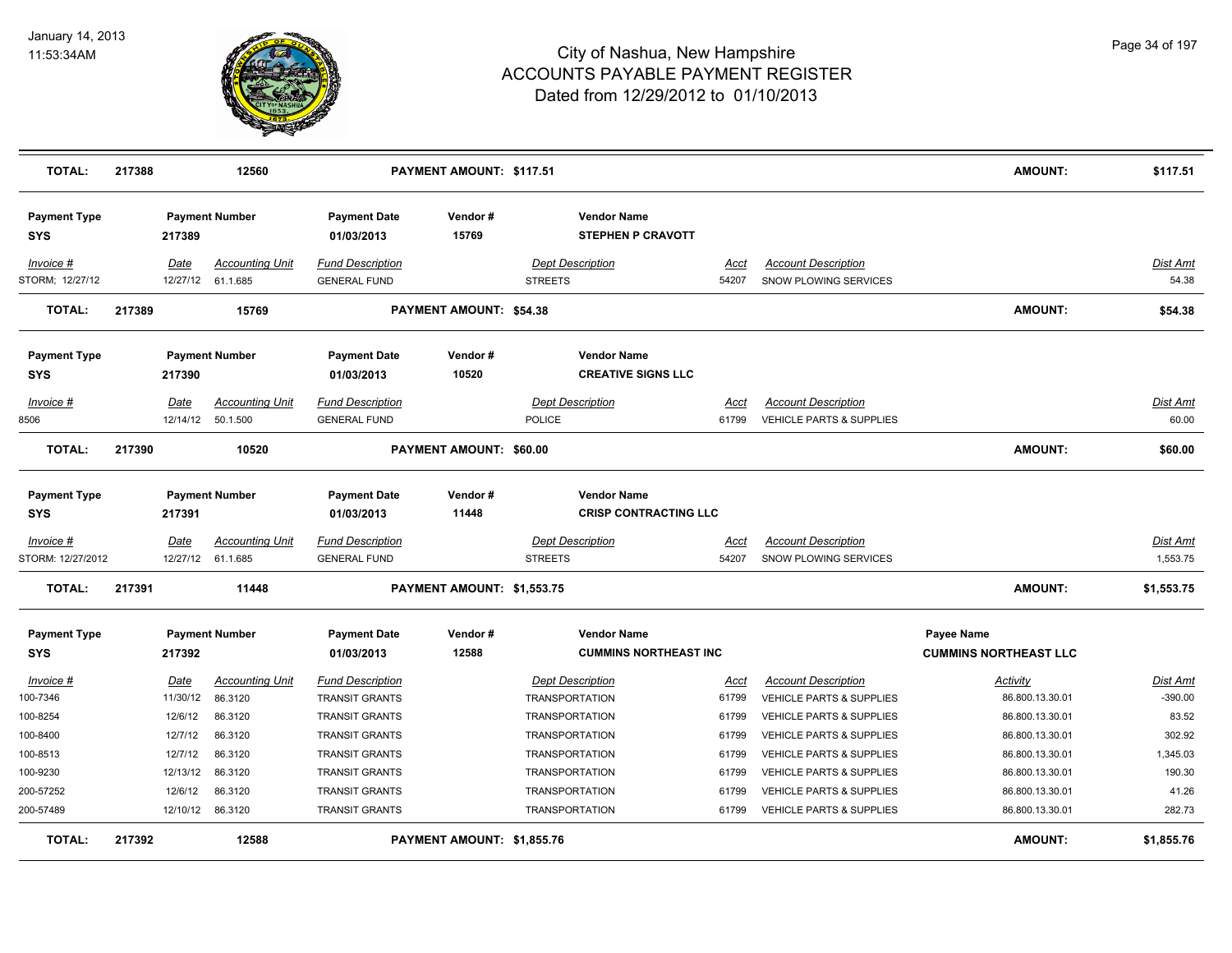

| <b>Payment Type</b> |             | <b>Payment Number</b>  | <b>Payment Date</b>     | Vendor#                     | <b>Vendor Name</b>          |             |                            |                |                 |
|---------------------|-------------|------------------------|-------------------------|-----------------------------|-----------------------------|-------------|----------------------------|----------------|-----------------|
| <b>SYS</b>          | 217393      |                        | 01/03/2013              | 10446                       | <b>CUMMINS-ALLISON CORP</b> |             |                            |                |                 |
| Invoice #           | Date        | <b>Accounting Unit</b> | <b>Fund Description</b> |                             | <b>Dept Description</b>     | <b>Acct</b> | <b>Account Description</b> |                | Dist Amt        |
| 4104899             |             | 12/12/12 66.1.500      | <b>GENERAL FUND</b>     |                             | PARKING LOTS                | 71600       | PARKING EQUIPMENT          |                | 72.00           |
| TOTAL:              | 217393      | 10446                  |                         | PAYMENT AMOUNT: \$72.00     |                             |             |                            | <b>AMOUNT:</b> | \$72.00         |
| <b>Payment Type</b> |             | <b>Payment Number</b>  | <b>Payment Date</b>     | Vendor#                     | <b>Vendor Name</b>          |             |                            |                |                 |
| <b>SYS</b>          | 217394      |                        | 01/03/2013              | 12609                       | <b>DELL MARKETING LP</b>    |             |                            |                |                 |
| Invoice #           | Date        | <b>Accounting Unit</b> | <b>Fund Description</b> |                             | <b>Dept Description</b>     | Acct        | <b>Account Description</b> |                | Dist Amt        |
| XJ25N2KF9           |             | 12/18/12 22.1.500      | <b>GENERAL FUND</b>     |                             | INFORMATION TECHNOLOGY      | 71221       | <b>COMPUTER EQUIPMENT</b>  |                | 82.49           |
| <b>TOTAL:</b>       | 217394      | 12609                  |                         | PAYMENT AMOUNT: \$82.49     |                             |             |                            | <b>AMOUNT:</b> | \$82.49         |
| <b>Payment Type</b> |             | <b>Payment Number</b>  | <b>Payment Date</b>     | Vendor#                     | <b>Vendor Name</b>          |             |                            |                |                 |
| <b>SYS</b>          | 217395      |                        | 01/03/2013              | 10588                       | <b>DENNIS K BURKE INC</b>   |             |                            |                |                 |
| Invoice #           | <b>Date</b> | <b>Accounting Unit</b> | <b>Fund Description</b> |                             | <b>Dept Description</b>     | Acct        | <b>Account Description</b> |                | Dist Amt        |
| 0108810             |             | 12/18/12 61.1.700      | <b>GENERAL FUND</b>     |                             | <b>STREETS</b>              | 61300       | FUEL, UNLEADED             |                | 13,791.45       |
| <b>TOTAL:</b>       | 217395      | 10588                  |                         | PAYMENT AMOUNT: \$13,791.45 |                             |             |                            | <b>AMOUNT:</b> | \$13,791.45     |
| <b>Payment Type</b> |             | <b>Payment Number</b>  | <b>Payment Date</b>     | Vendor#                     | <b>Vendor Name</b>          |             |                            |                |                 |
| <b>SYS</b>          | 217396      |                        | 01/03/2013              | 10588                       | <b>DENNIS K BURKE INC</b>   |             |                            |                |                 |
| $Invoice$ #         | <u>Date</u> | <b>Accounting Unit</b> | <b>Fund Description</b> |                             | <b>Dept Description</b>     | <u>Acct</u> | <b>Account Description</b> |                | <b>Dist Amt</b> |
| 0106019             |             | 12/10/12 61.1.700      | <b>GENERAL FUND</b>     |                             | <b>STREETS</b>              | 61300       | FUEL, UNLEADED             |                | 16,436.08       |
| TOTAL:              | 217396      | 10588                  |                         | PAYMENT AMOUNT: \$16,436.08 |                             |             |                            | <b>AMOUNT:</b> | \$16,436.08     |
| <b>Payment Type</b> |             | <b>Payment Number</b>  | <b>Payment Date</b>     | Vendor#                     | <b>Vendor Name</b>          |             |                            |                |                 |
| <b>SYS</b>          | 217397      |                        | 01/03/2013              | 12655                       | <b>KENT R DUMAIS</b>        |             |                            |                |                 |
| Invoice #           | Date        | <b>Accounting Unit</b> | <b>Fund Description</b> |                             | <b>Dept Description</b>     | Acct        | <b>Account Description</b> |                | Dist Amt        |
| STORM; 12/27/2012   |             | 12/27/12 61.1.685      | <b>GENERAL FUND</b>     |                             | <b>STREETS</b>              | 54207       | SNOW PLOWING SERVICES      |                | 646.25          |
| <b>TOTAL:</b>       | 217397      | 12655                  |                         | PAYMENT AMOUNT: \$646.25    |                             |             |                            | <b>AMOUNT:</b> | \$646.25        |
| <b>Payment Type</b> |             | <b>Payment Number</b>  | <b>Payment Date</b>     | Vendor#                     | <b>Vendor Name</b>          |             |                            |                |                 |
| <b>SYS</b>          | 217398      |                        | 01/03/2013              | 12660                       | THE DURKIN CO INC           |             |                            |                |                 |
| Invoice #           | Date        | <b>Accounting Unit</b> | <b>Fund Description</b> |                             | <b>Dept Description</b>     | Acct        | <b>Account Description</b> |                | Dist Amt        |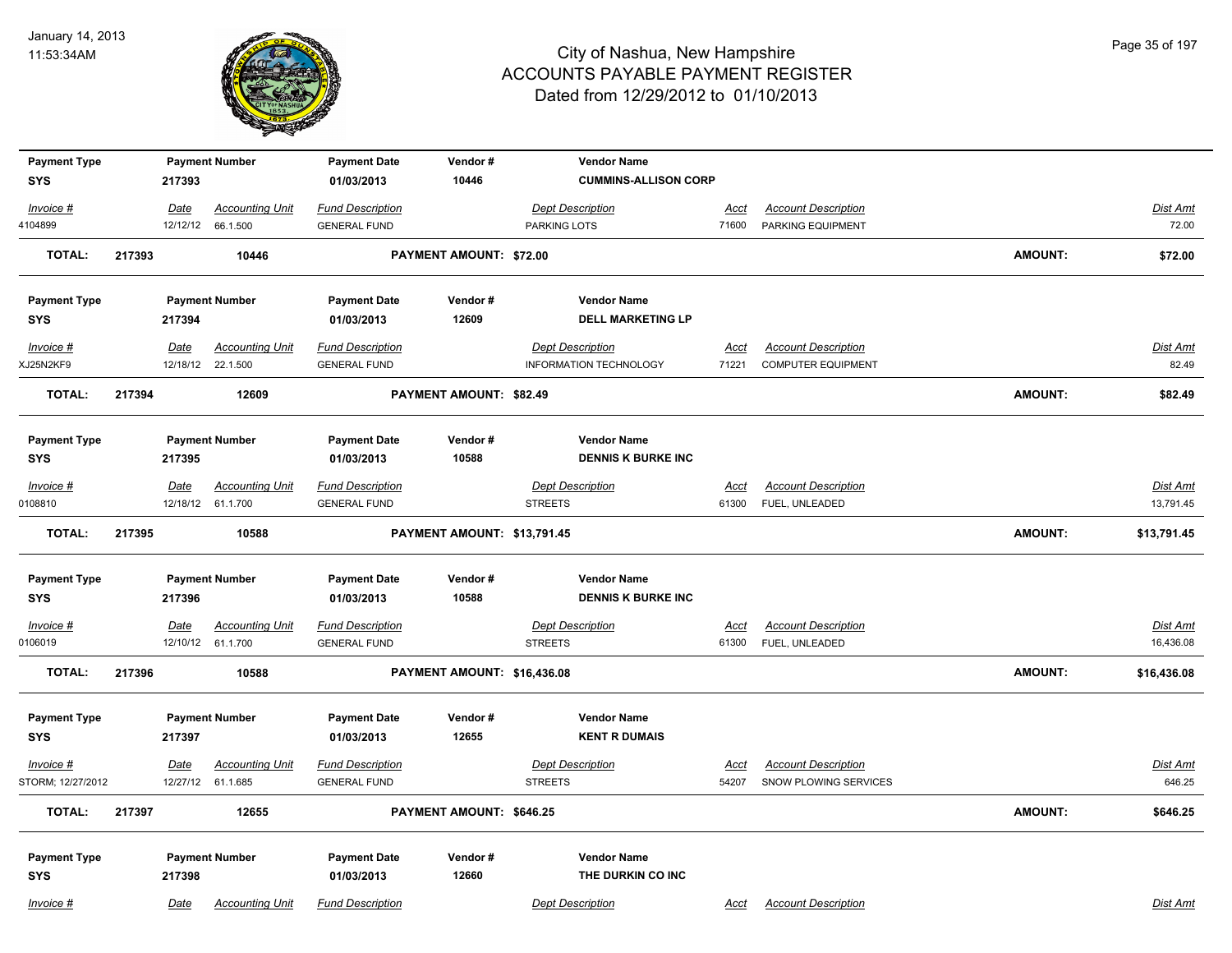

| 0072205-IN                        |        |             | 12/6/12  50.1.500      | <b>GENERAL FUND</b>     |                             | POLICE                                                              | 61428       | <b>JANITORIAL SUPPLIES</b> |                                  | 527.66          |
|-----------------------------------|--------|-------------|------------------------|-------------------------|-----------------------------|---------------------------------------------------------------------|-------------|----------------------------|----------------------------------|-----------------|
| <b>TOTAL:</b>                     | 217398 |             | 12660                  |                         | PAYMENT AMOUNT: \$527.66    |                                                                     |             |                            | <b>AMOUNT:</b>                   | \$527.66        |
| <b>Payment Type</b>               |        |             | <b>Payment Number</b>  | <b>Payment Date</b>     | Vendor#                     | <b>Vendor Name</b>                                                  |             |                            | Payee Name                       |                 |
| <b>SYS</b>                        |        | 217399      |                        | 01/03/2013              | 13103                       | <b>MILLIPORE CORPORATION</b>                                        |             |                            | <b>EMD MILLIPORE CORPORATION</b> |                 |
| Invoice #                         |        | Date        | <b>Accounting Unit</b> | <b>Fund Description</b> |                             | <b>Dept Description</b>                                             | <u>Acct</u> | <b>Account Description</b> |                                  | <u>Dist Amt</u> |
| 6252778                           |        | 11/30/12    | 73.1.500               | <b>GENERAL FUND</b>     |                             | ENVIRONMENTAL HEALTH                                                | 61149       | <b>LABORATORY SUPPLIES</b> |                                  | 38.00           |
| 6253840                           |        |             | 11/30/12 73.1.500      | <b>GENERAL FUND</b>     |                             | ENVIRONMENTAL HEALTH                                                | 61149       | <b>LABORATORY SUPPLIES</b> |                                  | 1,390.26        |
| <b>TOTAL:</b>                     | 217399 |             | 13103                  |                         | PAYMENT AMOUNT: \$1,428.26  |                                                                     |             |                            | <b>AMOUNT:</b>                   | \$1,428.26      |
| <b>Payment Type</b>               |        |             | <b>Payment Number</b>  | <b>Payment Date</b>     | Vendor#                     | <b>Vendor Name</b>                                                  |             |                            |                                  |                 |
| <b>SYS</b>                        |        | 217400      |                        | 01/03/2013              | 14210                       | <b>ENERGYNORTH PROPANE</b>                                          |             |                            |                                  |                 |
| Invoice #                         |        | Date        | <b>Accounting Unit</b> | <b>Fund Description</b> |                             | <b>Dept Description</b>                                             | Acct        | <b>Account Description</b> |                                  | Dist Amt        |
| 183090                            |        |             | 11/26/12 68.6000.692   | SOLID WASTE FUND        |                             | SOLID WASTE                                                         | 54114       | <b>HEATING GAS</b>         |                                  | 1,150.09        |
| <b>TOTAL:</b>                     | 217400 |             | 14210                  |                         | PAYMENT AMOUNT: \$1,150.09  |                                                                     |             |                            | AMOUNT:                          | \$1,150.09      |
|                                   |        |             |                        | <b>Payment Date</b>     | Vendor#                     | <b>Vendor Name</b>                                                  |             |                            |                                  |                 |
| <b>Payment Type</b><br><b>SYS</b> |        | 217401      | <b>Payment Number</b>  | 01/03/2013              | 15274                       | <b>FIL-TEK INC</b>                                                  |             |                            |                                  |                 |
| Invoice #                         |        | <b>Date</b> | <b>Accounting Unit</b> | <b>Fund Description</b> |                             | <b>Dept Description</b>                                             | <u>Acct</u> | <b>Account Description</b> |                                  | Dist Amt        |
| F00-11903                         |        | 12/6/12     | 50.1.635               | <b>GENERAL FUND</b>     |                             | <b>POLICE</b>                                                       | 71999       | MISCELLANEOUS EQUIPMENT    |                                  | 2,263.70        |
| <b>TOTAL:</b>                     | 217401 |             | 15274                  |                         | PAYMENT AMOUNT: \$2,263.70  |                                                                     |             |                            | <b>AMOUNT:</b>                   | \$2,263.70      |
|                                   |        |             | <b>Payment Number</b>  | <b>Payment Date</b>     | Vendor#                     | <b>Vendor Name</b>                                                  |             |                            |                                  |                 |
| <b>Payment Type</b><br><b>SYS</b> |        | 217402      |                        | 01/03/2013              | 12719                       | <b>FIREMATIC SUPPLY CO INC</b>                                      |             |                            |                                  |                 |
| Invoice #                         |        | Date        | <b>Accounting Unit</b> | <b>Fund Description</b> |                             | <b>Dept Description</b>                                             | Acct        | <b>Account Description</b> |                                  | Dist Amt        |
| 294147                            |        |             | 12/14/12 52.1.625      | <b>GENERAL FUND</b>     |                             | <b>FIRE</b>                                                         | 71432       | FIRE APPARATUS EQUIPMENT   |                                  | 12,207.89       |
| <b>TOTAL:</b>                     | 217402 |             | 12719                  |                         | PAYMENT AMOUNT: \$12,207.89 |                                                                     |             |                            | <b>AMOUNT:</b>                   | \$12,207.89     |
| <b>Payment Type</b>               |        |             | <b>Payment Number</b>  | <b>Payment Date</b>     | Vendor#                     | <b>Vendor Name</b>                                                  |             |                            |                                  |                 |
| <b>SYS</b>                        |        | 217403      |                        | 01/03/2013              | 12739                       | <b>FORESTRY SUPPLIERS INC</b>                                       |             |                            |                                  |                 |
| Invoice #                         |        | Date        | <b>Accounting Unit</b> | <b>Fund Description</b> |                             | <b>Dept Description</b>                                             | <u>Acct</u> | <b>Account Description</b> |                                  | <u>Dist Amt</u> |
| 406017-00                         |        | 12/17/12    | 60.1.665               | <b>GENERAL FUND</b>     |                             | <b>PUBLIC</b>                                                       | 61299       | MISCELLANEOUS SUPPLIES     |                                  | 95.40           |
| 406017-00                         |        |             | 12/17/12 60.1.665      | <b>GENERAL FUND</b>     |                             | WORKS-ADMIN/ENGINEERING<br><b>PUBLIC</b><br>WORKS-ADMIN/ENGINEERING | 61299       | MISCELLANEOUS SUPPLIES     |                                  | 13.93           |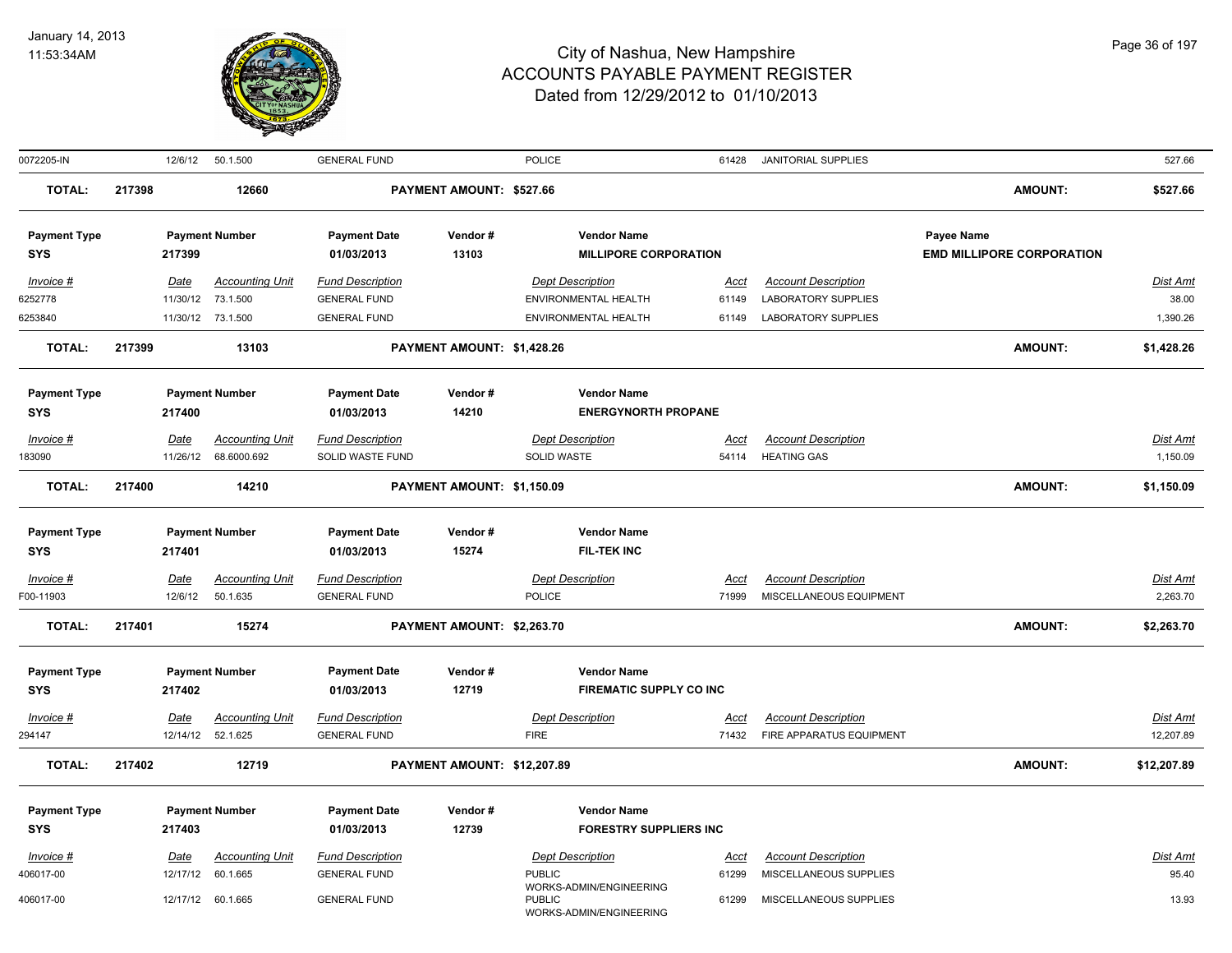

| <b>TOTAL:</b>                        | 217403      |                                | 12739                                                               |                                                                                               | PAYMENT AMOUNT: \$109.33       |                                                                                        |                                 |                                                                                                        |                                     | <b>AMOUNT:</b>  | \$109.33                                 |
|--------------------------------------|-------------|--------------------------------|---------------------------------------------------------------------|-----------------------------------------------------------------------------------------------|--------------------------------|----------------------------------------------------------------------------------------|---------------------------------|--------------------------------------------------------------------------------------------------------|-------------------------------------|-----------------|------------------------------------------|
| <b>Payment Type</b><br><b>SYS</b>    |             | 217404                         | <b>Payment Number</b>                                               | <b>Payment Date</b><br>01/03/2013                                                             | Vendor#<br>14241               | <b>Vendor Name</b><br><b>GALE GROUP INC</b>                                            |                                 |                                                                                                        | <b>Payee Name</b><br><b>GALE</b>    |                 |                                          |
| Invoice #<br>98073803                | Date        |                                | <b>Accounting Unit</b><br>12/13/12 79.1.760                         | <b>Fund Description</b><br><b>GENERAL FUND</b>                                                |                                | <b>Dept Description</b><br>LIBRARY                                                     | Acct<br>61807                   | <b>Account Description</b><br>PUBLICATIONS                                                             |                                     |                 | <b>Dist Amt</b><br>28.89                 |
| <b>TOTAL:</b>                        | 217404      |                                | 14241                                                               |                                                                                               | <b>PAYMENT AMOUNT: \$28.89</b> |                                                                                        |                                 |                                                                                                        |                                     | <b>AMOUNT:</b>  | \$28.89                                  |
| <b>Payment Type</b><br><b>SYS</b>    |             | 217405                         | <b>Payment Number</b>                                               | <b>Payment Date</b><br>01/03/2013                                                             | Vendor#<br>12762               | <b>Vendor Name</b><br><b>GATE CITY FENCE CO INC</b>                                    |                                 |                                                                                                        |                                     |                 |                                          |
| Invoice #<br>36992<br>37082<br>37105 | Date        | 11/8/12<br>11/29/12<br>12/3/12 | <b>Accounting Unit</b><br>61.1001<br>77.1.720.8191<br>77.1.720.8191 | <b>Fund Description</b><br>CAPITAL IMPROVEMENTS<br><b>GENERAL FUND</b><br><b>GENERAL FUND</b> |                                | <b>Dept Description</b><br>STREETS-CAP IMP<br>PARKS & RECREATION<br>PARKS & RECREATION | Acct<br>81100<br>54283<br>54283 | <b>Account Description</b><br>CAPITAL IMPROVEMENTS<br>BASKETBALL COURT REHAB<br>BASKETBALL COURT REHAB | Activity                            | 1000            | Dist Amt<br>6,735.00<br>900.00<br>900.00 |
| <b>TOTAL:</b>                        | 217405      |                                | 12762                                                               |                                                                                               | PAYMENT AMOUNT: \$8,535.00     |                                                                                        |                                 |                                                                                                        |                                     | <b>AMOUNT:</b>  | \$8,535.00                               |
| <b>Payment Type</b><br><b>SYS</b>    |             | 217406                         | <b>Payment Number</b>                                               | <b>Payment Date</b><br>01/03/2013                                                             | Vendor#<br>14248               | <b>Vendor Name</b><br><b>GATE CITY MONUMENT INC</b>                                    |                                 |                                                                                                        |                                     |                 |                                          |
| $Invoice$ #<br>12/12 32X36 CUT       | <u>Date</u> | 12/12/12                       | <b>Accounting Unit</b><br>61.1001                                   | <u>Fund Description</u><br>CAPITAL IMPROVEMENTS                                               |                                | <b>Dept Description</b><br>STREETS-CAP IMP                                             | <u>Acct</u><br>81100            | <b>Account Description</b><br>CAPITAL IMPROVEMENTS                                                     | <b>Activity</b>                     | 1000            | <b>Dist Amt</b><br>460.00                |
| <b>TOTAL:</b>                        | 217406      |                                | 14248                                                               |                                                                                               | PAYMENT AMOUNT: \$460.00       |                                                                                        |                                 |                                                                                                        |                                     | <b>AMOUNT:</b>  | \$460.00                                 |
| <b>Payment Type</b><br><b>SYS</b>    | 217407      |                                | <b>Payment Number</b>                                               | <b>Payment Date</b><br>01/03/2013                                                             | Vendor#<br>12237               | <b>Vendor Name</b><br><b>GHD AMERICA</b>                                               |                                 |                                                                                                        | <b>Payee Name</b><br><b>GHD INC</b> |                 |                                          |
| Invoice #<br>8614360                 | Date        | 11/30/12                       | <b>Accounting Unit</b><br>69.6200.670                               | <b>Fund Description</b><br><b>WASTEWATER FUND</b>                                             |                                | <b>Dept Description</b><br>WASTEWATER                                                  | <u>Acct</u><br>53107            | <b>Account Description</b><br>ARCHITECT/ENGINEERING<br><b>SERVICES</b>                                 |                                     |                 | <b>Dist Amt</b><br>7,246.42              |
| 8614360                              |             | 11/30/12                       | 69.6200.670                                                         | <b>WASTEWATER FUND</b>                                                                        |                                | <b>WASTEWATER</b>                                                                      | 53107                           | ARCHITECT/ENGINEERING<br><b>SERVICES</b>                                                               |                                     |                 | 180.00                                   |
| <b>TOTAL:</b>                        | 217407      |                                | 12237                                                               |                                                                                               | PAYMENT AMOUNT: \$7,426.42     |                                                                                        |                                 |                                                                                                        |                                     | <b>AMOUNT:</b>  | \$7,426.42                               |
| <b>Payment Type</b><br><b>SYS</b>    | 217408      |                                | <b>Payment Number</b>                                               | <b>Payment Date</b><br>01/03/2013                                                             | Vendor#<br>12776               | <b>Vendor Name</b><br><b>GILLIG LLC</b>                                                |                                 |                                                                                                        |                                     |                 |                                          |
| Invoice #<br>4869176                 | Date        | 12/5/12                        | <b>Accounting Unit</b><br>86.3120                                   | <b>Fund Description</b><br><b>TRANSIT GRANTS</b>                                              |                                | <b>Dept Description</b><br><b>TRANSPORTATION</b>                                       | Acct<br>61799                   | <b>Account Description</b><br><b>VEHICLE PARTS &amp; SUPPLIES</b>                                      | Activity                            | 86.800.13.30.01 | Dist Amt<br>93.36                        |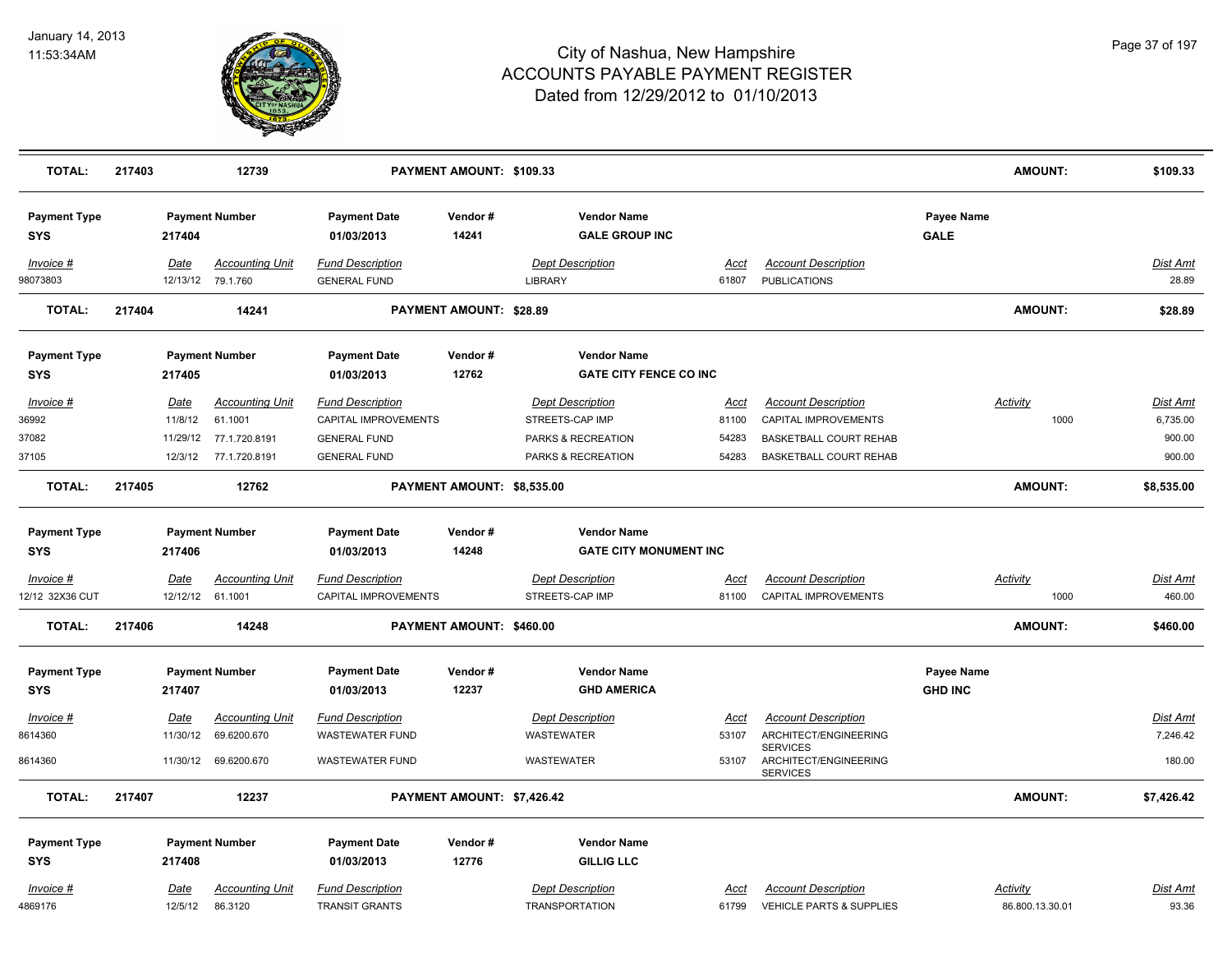

| 4869177                |        | 12/5/12     | 86.3120                | <b>TRANSIT GRANTS</b>   |                                | <b>TRANSPORTATION</b>               | 61799       | VEHICLE PARTS & SUPPLIES   | 86.800.13.30.01 | 52.82           |
|------------------------|--------|-------------|------------------------|-------------------------|--------------------------------|-------------------------------------|-------------|----------------------------|-----------------|-----------------|
| 4870978                |        |             | 12/12/12 86.3120       | <b>TRANSIT GRANTS</b>   |                                | <b>TRANSPORTATION</b>               | 61799       | VEHICLE PARTS & SUPPLIES   | 86.800.13.30.01 | 53.56           |
| <b>TOTAL:</b>          | 217408 |             | 12776                  |                         | PAYMENT AMOUNT: \$199.74       |                                     |             |                            | <b>AMOUNT:</b>  | \$199.74        |
| <b>Payment Type</b>    |        |             | <b>Payment Number</b>  | <b>Payment Date</b>     | Vendor#                        | <b>Vendor Name</b>                  |             |                            |                 |                 |
| <b>SYS</b>             |        | 217409      |                        | 01/03/2013              | 11370                          | <b>KAREN GLEASON</b>                |             |                            |                 |                 |
| $Invoice$ #            |        | <u>Date</u> | <b>Accounting Unit</b> | <b>Fund Description</b> |                                | <b>Dept Description</b>             | <u>Acct</u> | <b>Account Description</b> |                 | Dist Amt        |
| 33248A 01/03/2013 DCAP |        | 1/2/13      | <b>BS1000</b>          | <b>GENERAL FUND</b>     |                                | <b>GENERAL FUND</b>                 | 21460       | 125 DEPENDENT CARE         |                 | 120.00          |
| TOTAL:                 | 217409 |             | 11370                  |                         | PAYMENT AMOUNT: \$120.00       |                                     |             |                            | <b>AMOUNT:</b>  | \$120.00        |
| <b>Payment Type</b>    |        |             | <b>Payment Number</b>  | <b>Payment Date</b>     | Vendor#                        | <b>Vendor Name</b>                  |             |                            |                 |                 |
| <b>SYS</b>             |        | 217410      |                        | 01/03/2013              | 12791                          | <b>DONNA GRAHAM</b>                 |             |                            |                 |                 |
| Invoice #              |        | <u>Date</u> | <b>Accounting Unit</b> | <b>Fund Description</b> |                                | <b>Dept Description</b>             | Acct        | <b>Account Description</b> |                 | Dist Amt        |
| CNSR CM 12/18/12       |        | 12/18/12    | 02.1.500               | <b>GENERAL FUND</b>     |                                | <b>BOARD OF ALDERMEN</b>            | 53428       | STENOGRAPHIC SERVICES      |                 | 85.00           |
| <b>TOTAL:</b>          | 217410 |             | 12791                  |                         | <b>PAYMENT AMOUNT: \$85.00</b> |                                     |             |                            | <b>AMOUNT:</b>  | \$85.00         |
| <b>Payment Type</b>    |        |             | <b>Payment Number</b>  | <b>Payment Date</b>     | Vendor#                        | <b>Vendor Name</b>                  |             |                            |                 |                 |
| <b>SYS</b>             |        | 217411      |                        | 01/03/2013              | 10795                          | <b>GRANITE CITY ELECTRIC SUPPLY</b> |             |                            |                 |                 |
| Invoice #              |        | <u>Date</u> | <u>Accounting Unit</u> | <b>Fund Description</b> |                                | <b>Dept Description</b>             | <u>Acct</u> | <b>Account Description</b> |                 | <u>Dist Amt</u> |
| S4290943.001           |        | 12/4/12     | 52.1.620               | <b>GENERAL FUND</b>     |                                | <b>FIRE</b>                         | 61299       | MISCELLANEOUS SUPPLIES     |                 | 175.45          |
| <b>TOTAL:</b>          | 217411 |             | 10795                  |                         | PAYMENT AMOUNT: \$175.45       |                                     |             |                            | <b>AMOUNT:</b>  | \$175.45        |
| <b>Payment Type</b>    |        |             | <b>Payment Number</b>  | <b>Payment Date</b>     | Vendor#                        | <b>Vendor Name</b>                  |             |                            |                 |                 |
| <b>SYS</b>             |        | 217412      |                        | 01/03/2013              | 10860                          | <b>GRANITE STATE MINERAL INC</b>    |             |                            |                 |                 |
| Invoice #              |        | <u>Date</u> | Accounting Unit        | <b>Fund Description</b> |                                | <b>Dept Description</b>             | Acct        | <b>Account Description</b> |                 | Dist Amt        |
| 3011009                |        |             | 12/10/12 61.1.685      | <b>GENERAL FUND</b>     |                                | <b>STREETS</b>                      | 61514 SALT  |                            |                 | 18,785.86       |
| <b>TOTAL:</b>          | 217412 |             | 10860                  |                         | PAYMENT AMOUNT: \$18,785.86    |                                     |             |                            | <b>AMOUNT:</b>  | \$18,785.86     |
| <b>Payment Type</b>    |        |             | <b>Payment Number</b>  | <b>Payment Date</b>     | Vendor#                        | <b>Vendor Name</b>                  |             |                            |                 |                 |
| <b>SYS</b>             |        | 217413      |                        | 01/03/2013              | 12800                          | <b>GRANITE STATE STAMPS INC</b>     |             |                            |                 |                 |
| Invoice #              |        | Date        | <b>Accounting Unit</b> | <b>Fund Description</b> |                                | <b>Dept Description</b>             | Acct        | <b>Account Description</b> |                 | Dist Amt        |
| 431317                 |        |             | 12/10/12 50.1.500      | <b>GENERAL FUND</b>     |                                | POLICE                              | 61100       | OFFICE SUPPLIES            |                 | 76.65           |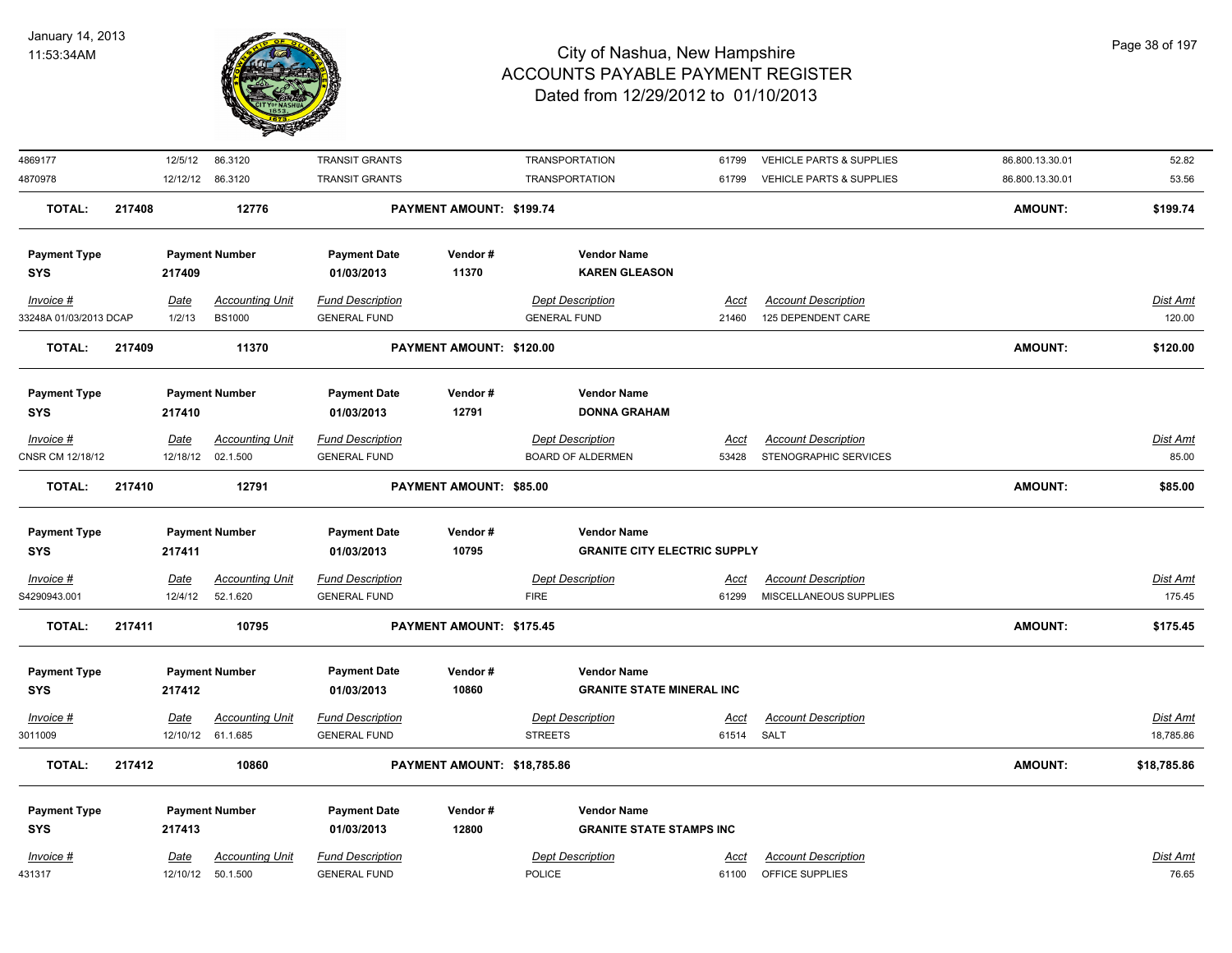

| <b>TOTAL:</b>                     | 217413      |          | 12800                              |                                                | <b>PAYMENT AMOUNT: \$76.65</b> |                 |                                                       |               |                                                         | <b>AMOUNT:</b> | \$76.65                   |
|-----------------------------------|-------------|----------|------------------------------------|------------------------------------------------|--------------------------------|-----------------|-------------------------------------------------------|---------------|---------------------------------------------------------|----------------|---------------------------|
| <b>Payment Type</b><br><b>SYS</b> |             | 217414   | <b>Payment Number</b>              | <b>Payment Date</b><br>01/03/2013              | Vendor#<br>12800               |                 | <b>Vendor Name</b><br><b>GRANITE STATE STAMPS INC</b> |               |                                                         |                |                           |
| Invoice #                         | <u>Date</u> |          | <b>Accounting Unit</b>             | <b>Fund Description</b>                        |                                |                 | <b>Dept Description</b>                               | <u>Acct</u>   | <b>Account Description</b>                              |                | <b>Dist Amt</b>           |
| 431594                            |             | 12/19/12 | 50.1.500                           | <b>GENERAL FUND</b>                            |                                | POLICE          |                                                       | 61100         | OFFICE SUPPLIES                                         |                | 31.74                     |
| 431667                            |             |          | 12/21/12 50.1.500                  | <b>GENERAL FUND</b>                            |                                | POLICE          |                                                       | 61100         | OFFICE SUPPLIES                                         |                | 40.18                     |
| <b>TOTAL:</b>                     | 217414      |          | 12800                              |                                                | PAYMENT AMOUNT: \$71.92        |                 |                                                       |               |                                                         | <b>AMOUNT:</b> | \$71.92                   |
| <b>Payment Type</b>               |             |          | <b>Payment Number</b>              | <b>Payment Date</b>                            | Vendor#                        |                 | <b>Vendor Name</b>                                    |               |                                                         |                |                           |
| <b>SYS</b>                        |             | 217415   |                                    | 01/03/2013                                     | 14268                          |                 | <b>GRAPPONE AUTOMOTIVE GROUP</b>                      |               |                                                         |                |                           |
| Invoice #                         | Date        |          | <b>Accounting Unit</b>             | <b>Fund Description</b>                        |                                |                 | <b>Dept Description</b>                               | Acct          | <b>Account Description</b>                              |                | Dist Amt                  |
| 354594F                           |             | 12/12/12 | 50.1.500                           | <b>GENERAL FUND</b>                            |                                | POLICE          |                                                       | 61799         | VEHICLE PARTS & SUPPLIES                                |                | 54.65                     |
| 354925F                           |             |          | 12/14/12  50.1.500                 | <b>GENERAL FUND</b>                            |                                | <b>POLICE</b>   |                                                       | 61799         | VEHICLE PARTS & SUPPLIES                                |                | 13.18                     |
| <b>TOTAL:</b>                     | 217415      |          | 14268                              |                                                | PAYMENT AMOUNT: \$67.83        |                 |                                                       |               |                                                         | <b>AMOUNT:</b> | \$67.83                   |
| <b>Payment Type</b>               |             |          | <b>Payment Number</b>              | <b>Payment Date</b>                            | Vendor#                        |                 | <b>Vendor Name</b>                                    |               |                                                         |                |                           |
| <b>SYS</b>                        |             | 217416   |                                    | 01/03/2013                                     | 10248                          |                 | <b>HAGE HODES PA</b>                                  |               |                                                         |                |                           |
| $Invoice$ #                       | Date        |          | <b>Accounting Unit</b>             | <b>Fund Description</b>                        |                                |                 | <b>Dept Description</b>                               | <u>Acct</u>   | <b>Account Description</b>                              |                | <b>Dist Amt</b>           |
| 125545                            |             | 11/5/12  | 95.1010                            | <b>GF-PRIOR YEAR ESCROWS</b>                   |                                |                 | <b>OVERLAY-PRIOR YEAR</b>                             | 94100         | PRIOR YEAR ENCUMBRANCES                                 |                | 175.00                    |
| <b>TOTAL:</b>                     | 217416      |          | 10248                              |                                                | PAYMENT AMOUNT: \$175.00       |                 |                                                       |               |                                                         | <b>AMOUNT:</b> | \$175.00                  |
| <b>Payment Type</b>               |             |          | <b>Payment Number</b>              | <b>Payment Date</b>                            | Vendor#                        |                 | <b>Vendor Name</b>                                    |               |                                                         |                |                           |
| <b>SYS</b>                        | 217417      |          |                                    | 01/03/2013                                     | 12827                          |                 | <b>HARDY DORIC INC</b>                                |               |                                                         |                |                           |
| Invoice #                         | Date        |          | <b>Accounting Unit</b>             | <b>Fund Description</b>                        |                                |                 | <b>Dept Description</b>                               | Acct          | <b>Account Description</b>                              |                | <u>Dist Amt</u>           |
| 8483                              |             | 12/5/12  | TF42.7506                          | ETF CONTRIB-WOODLAWN<br><b>CEMETERY</b>        |                                | <b>CEMETERY</b> | ETF CONTRIB-WOODLAWN                                  | 61299         | MISCELLANEOUS SUPPLIES                                  |                | 780.00                    |
| <b>TOTAL:</b>                     | 217417      |          | 12827                              |                                                | PAYMENT AMOUNT: \$780.00       |                 |                                                       |               |                                                         | <b>AMOUNT:</b> | \$780.00                  |
| <b>Payment Type</b>               |             |          | <b>Payment Number</b>              | <b>Payment Date</b>                            | Vendor#                        |                 | <b>Vendor Name</b>                                    |               |                                                         |                |                           |
| <b>SYS</b>                        |             | 217418   |                                    | 01/03/2013                                     | 12830                          |                 | <b>HARRIS TROPHY</b>                                  |               |                                                         |                |                           |
| Invoice #<br>33805                | Date        | 12/5/12  | <b>Accounting Unit</b><br>50.1.500 | <b>Fund Description</b><br><b>GENERAL FUND</b> |                                | POLICE          | <b>Dept Description</b>                               | Acct<br>55699 | <b>Account Description</b><br>OTHER CONTRACTED SERVICES |                | <u>Dist Amt</u><br>145.40 |
|                                   |             |          |                                    |                                                |                                |                 |                                                       |               |                                                         |                |                           |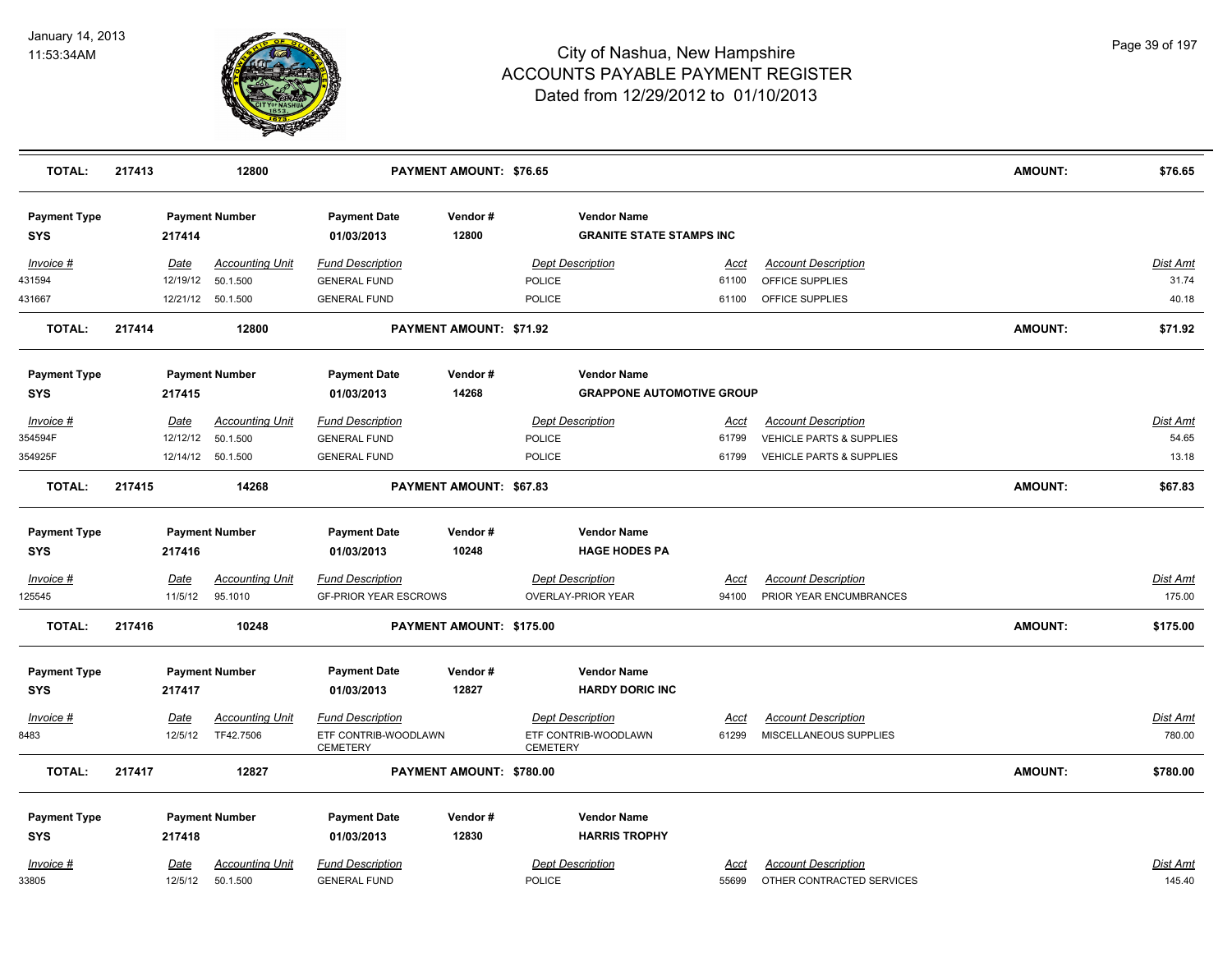

| <b>TOTAL:</b>                     | 217418 |                        | 12830                                             |                                                        | PAYMENT AMOUNT: \$145.40       |                                                        |                      |                                                                      | <b>AMOUNT:</b> | \$145.40                    |
|-----------------------------------|--------|------------------------|---------------------------------------------------|--------------------------------------------------------|--------------------------------|--------------------------------------------------------|----------------------|----------------------------------------------------------------------|----------------|-----------------------------|
| <b>Payment Type</b><br><b>SYS</b> |        | 217419                 | <b>Payment Number</b>                             | <b>Payment Date</b><br>01/03/2013                      | Vendor#<br>10599               | <b>Vendor Name</b><br><b>HARVARD UNIVERSITY</b>        |                      |                                                                      |                |                             |
| Invoice #<br>HCL00004448          |        | Date<br>5/15/12        | <b>Accounting Unit</b><br>79.4090                 | <b>Fund Description</b><br>LIB-LOST/DAMAGED BOOK FINES |                                | <b>Dept Description</b><br>LIB-LOST/DAMAGED BOOK FINES | Acct<br>61875        | <b>Account Description</b><br><b>BOOKS</b>                           |                | Dist Amt<br>25.00           |
| <b>TOTAL:</b>                     | 217419 |                        | 10599                                             |                                                        | <b>PAYMENT AMOUNT: \$25.00</b> |                                                        |                      |                                                                      | <b>AMOUNT:</b> | \$25.00                     |
| <b>Payment Type</b><br><b>SYS</b> |        | 217420                 | <b>Payment Number</b>                             | <b>Payment Date</b><br>01/03/2013                      | Vendor#<br>12845               | <b>Vendor Name</b><br><b>HEALTH STOP INC</b>           |                      |                                                                      |                |                             |
| Invoice #<br>207600               | Date   | 12/7/12                | <b>Accounting Unit</b><br>11.1.500                | <b>Fund Description</b><br><b>GENERAL FUND</b>         |                                | <b>Dept Description</b><br><b>HUMAN RESOURCES</b>      | Acct<br>55425        | <b>Account Description</b><br>EMPLOYMENT BACKGROUND<br><b>CHECKS</b> |                | <b>Dist Amt</b><br>94.00    |
| <b>TOTAL:</b>                     | 217420 |                        | 12845                                             |                                                        | PAYMENT AMOUNT: \$94.00        |                                                        |                      |                                                                      | <b>AMOUNT:</b> | \$94.00                     |
| <b>Payment Type</b><br><b>SYS</b> |        | 217421                 | <b>Payment Number</b>                             | <b>Payment Date</b><br>01/03/2013                      | Vendor#<br>14616               | <b>Vendor Name</b><br><b>HESS CORPORATION</b>          |                      |                                                                      |                |                             |
| Invoice #<br>H12331027            | Date   |                        | <b>Accounting Unit</b><br>12/18/12  52.1.720.8174 | <b>Fund Description</b><br><b>GENERAL FUND</b>         |                                | <b>Dept Description</b><br><b>FIRE</b>                 | Acct<br>54114        | <b>Account Description</b><br><b>HEATING GAS</b>                     |                | <b>Dist Amt</b><br>359.74   |
| <b>TOTAL:</b>                     | 217421 |                        | 14616                                             |                                                        | PAYMENT AMOUNT: \$359.74       |                                                        |                      |                                                                      | <b>AMOUNT:</b> | \$359.74                    |
| <b>Payment Type</b><br><b>SYS</b> |        | 217422                 | <b>Payment Number</b>                             | <b>Payment Date</b><br>01/03/2013                      | Vendor#<br>14300               | <b>Vendor Name</b><br><b>HIGHLAND POWER</b>            |                      |                                                                      |                |                             |
| $Invoice$ #<br>7144               |        | <b>Date</b><br>8/16/12 | <b>Accounting Unit</b><br>69.6200.670             | <b>Fund Description</b><br><b>WASTEWATER FUND</b>      |                                | <b>Dept Description</b><br>WASTEWATER                  | <u>Acct</u><br>54487 | <b>Account Description</b><br><b>EQUIPMENT REPAIRS &amp;</b>         |                | <b>Dist Amt</b><br>1,260.00 |
| 7293                              |        | 11/30/12               | 69.6200.670                                       | <b>WASTEWATER FUND</b>                                 |                                | WASTEWATER                                             | 54487                | MAINTENANCE<br><b>EQUIPMENT REPAIRS &amp;</b><br>MAINTENANCE         |                | 1,249.17                    |
| 7317CR                            |        | 12/4/12                | 69.6200.670                                       | <b>WASTEWATER FUND</b>                                 |                                | WASTEWATER                                             | 54487                | <b>EQUIPMENT REPAIRS &amp;</b><br><b>MAINTENANCE</b>                 |                | $-1,260.00$                 |
| <b>TOTAL:</b>                     | 217422 |                        | 14300                                             |                                                        | PAYMENT AMOUNT: \$1,249.17     |                                                        |                      |                                                                      | <b>AMOUNT:</b> | \$1,249.17                  |
| <b>Payment Type</b><br><b>SYS</b> |        | 217423                 | <b>Payment Number</b>                             | <b>Payment Date</b><br>01/03/2013                      | Vendor#<br>15718               | <b>Vendor Name</b><br>HILLSBOROUGH COUNTY SHERIFF'S    |                      |                                                                      |                |                             |
| Invoice #<br>12-15551-CP          |        | Date<br>12/6/12        | <b>Accounting Unit</b><br>52.1.640                | <b>Fund Description</b><br><b>GENERAL FUND</b>         |                                | <b>Dept Description</b><br><b>FIRE</b>                 | Acct<br>68335        | <b>Account Description</b><br>ARSON INVESTIGATION EXPENSES           |                | Dist Amt<br>41.00           |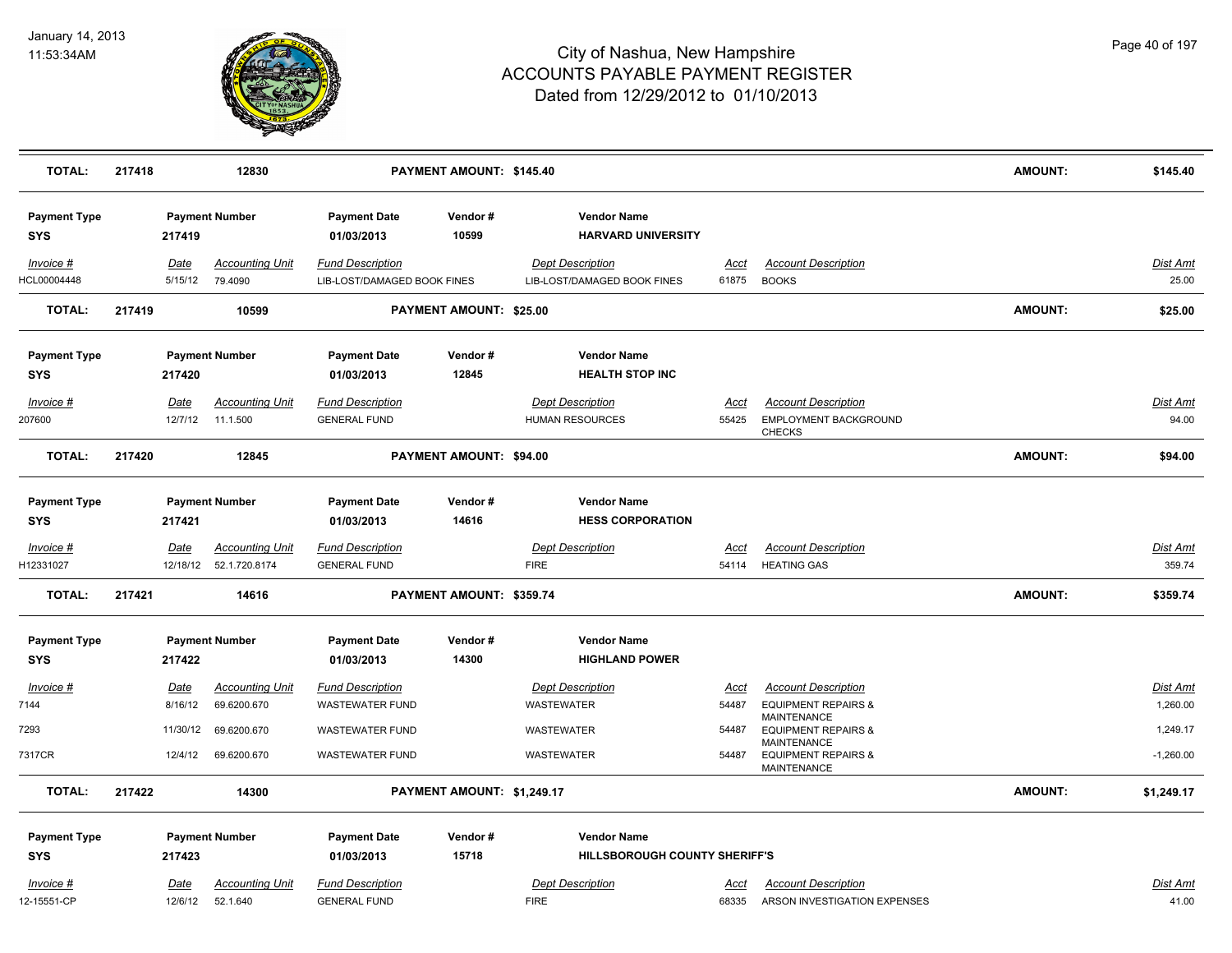

| 12-15552-CP                       |        | 12/6/12     | 52.1.640               | <b>GENERAL FUND</b>               |                                | <b>FIRE</b>                        | 68335       | ARSON INVESTIGATION EXPENSES        |                                       | 37.00           |
|-----------------------------------|--------|-------------|------------------------|-----------------------------------|--------------------------------|------------------------------------|-------------|-------------------------------------|---------------------------------------|-----------------|
| <b>TOTAL:</b>                     | 217423 |             | 15718                  |                                   | <b>PAYMENT AMOUNT: \$78.00</b> |                                    |             |                                     | <b>AMOUNT:</b>                        | \$78.00         |
| <b>Payment Type</b>               |        |             | <b>Payment Number</b>  | <b>Payment Date</b>               | Vendor#                        | <b>Vendor Name</b>                 |             |                                     | Payee Name                            |                 |
| <b>SYS</b>                        |        | 217424      |                        | 01/03/2013                        | 14309                          | <b>HOME DEPOT CREDIT SERVICES</b>  |             |                                     | <b>HOME DEPOT CREDIT SERVICE 3065</b> |                 |
| Invoice #                         |        | Date        | <b>Accounting Unit</b> | <b>Fund Description</b>           |                                | <b>Dept Description</b>            | Acct        | <b>Account Description</b>          | Activity                              | Dist Amt        |
| 1017006                           |        | 12/14/12    | 77.1.650               | <b>GENERAL FUND</b>               |                                | PARKS & RECREATION                 | 54280       | BUILDING/GROUNDS MAINTENANCE        |                                       | 91.92           |
| 1201694                           |        |             | 12/14/12 77.1.650      | <b>GENERAL FUND</b>               |                                | PARKS & RECREATION                 | 54280       | <b>BUILDING/GROUNDS MAINTENANCE</b> |                                       | $-1.87$         |
| 1301488                           |        |             | 12/14/12 77.1.650      | <b>GENERAL FUND</b>               |                                | PARKS & RECREATION                 | 54280       | BUILDING/GROUNDS MAINTENANCE        |                                       | 21.96           |
| 2023107                           |        |             | 12/13/12 77.1.650      | <b>GENERAL FUND</b>               |                                | PARKS & RECREATION                 | 54280       | BUILDING/GROUNDS MAINTENANCE        |                                       | 86.61           |
| 2023123                           |        | 12/13/12    | 77.1.650               | <b>GENERAL FUND</b>               |                                | PARKS & RECREATION                 | 54280       | BUILDING/GROUNDS MAINTENANCE        |                                       | 1.87            |
| 2301478                           |        | 12/13/12    | 77.1.650               | <b>GENERAL FUND</b>               |                                | PARKS & RECREATION                 | 54280       | <b>BUILDING/GROUNDS MAINTENANCE</b> |                                       | 138.94          |
| 5024784                           |        | 10/31/12    | 52.1.720               | <b>GENERAL FUND</b>               |                                | <b>FIRE</b>                        | 54280       | BUILDING/GROUNDS MAINTENANCE        |                                       | 61.10           |
| 5971019                           |        | 10/11/12    | 52.1.625               | <b>GENERAL FUND</b>               |                                | <b>FIRE</b>                        | 71025       | <b>SMALL TOOLS</b>                  |                                       | 178.26          |
| 5992724                           |        | 12/20/12    | 86.3120                | <b>TRANSIT GRANTS</b>             |                                | <b>TRANSPORTATION</b>              | 61799       | <b>VEHICLE PARTS &amp; SUPPLIES</b> | 86.800.13.30.04                       | 89.29           |
| 6023852                           |        |             | 12/19/12 86.3120       | <b>TRANSIT GRANTS</b>             |                                | <b>TRANSPORTATION</b>              | 61299       | MISCELLANEOUS SUPPLIES              | 86.800.13.40.01                       | 19.90           |
| <b>TOTAL:</b>                     | 217424 |             | 14309                  |                                   | PAYMENT AMOUNT: \$687.98       |                                    |             |                                     | <b>AMOUNT:</b>                        | \$687.98        |
| <b>Payment Type</b>               |        |             | <b>Payment Number</b>  | <b>Payment Date</b>               | Vendor#                        | <b>Vendor Name</b>                 |             |                                     | Payee Name                            |                 |
| <b>SYS</b>                        |        | 217425      |                        | 01/03/2013                        | 14309                          | HOME DEPOT CREDIT SERVICES         |             |                                     | <b>HOME DEPOT CREDIT SERVICE 3073</b> |                 |
| Invoice #                         |        | Date        | <b>Accounting Unit</b> | <b>Fund Description</b>           |                                | <b>Dept Description</b>            | Acct        | <b>Account Description</b>          |                                       | <u>Dist Amt</u> |
| 2016841                           |        | 12/13/12    | 50.1.500               | <b>GENERAL FUND</b>               |                                | POLICE                             | 61799       | VEHICLE PARTS & SUPPLIES            |                                       | 62.90           |
| 9213585                           |        |             | 12/26/12  50.1.500     | <b>GENERAL FUND</b>               |                                | <b>POLICE</b>                      | 61799       | <b>VEHICLE PARTS &amp; SUPPLIES</b> |                                       | $-23.48$        |
| <b>TOTAL:</b>                     | 217425 |             | 14309                  |                                   | <b>PAYMENT AMOUNT: \$39.42</b> |                                    |             |                                     | <b>AMOUNT:</b>                        | \$39.42         |
|                                   |        |             |                        |                                   |                                | <b>Vendor Name</b>                 |             |                                     |                                       |                 |
| <b>Payment Type</b><br><b>SYS</b> |        | 217426      | <b>Payment Number</b>  | <b>Payment Date</b><br>01/03/2013 | Vendor#<br>12891               | <b>INFORMATION MANAGEMENT CORP</b> |             |                                     |                                       |                 |
| $Invoice$ #                       |        | <u>Date</u> | <b>Accounting Unit</b> | <b>Fund Description</b>           |                                | <b>Dept Description</b>            | <u>Acct</u> | <b>Account Description</b>          |                                       | <u>Dist Amt</u> |
| 53359                             |        | 1/1/13      | 22.1.535               | <b>GENERAL FUND</b>               |                                | INFORMATION TECHNOLOGY             | 54407       | SOFTWARE MAINTENANCE                |                                       | 22,655.00       |
|                                   | 217426 |             |                        |                                   |                                |                                    |             |                                     |                                       |                 |
| <b>TOTAL:</b>                     |        |             | 12891                  |                                   | PAYMENT AMOUNT: \$22,655.00    |                                    |             |                                     | <b>AMOUNT:</b>                        | \$22,655.00     |
| <b>Payment Type</b>               |        |             | <b>Payment Number</b>  | <b>Payment Date</b>               | Vendor#                        | <b>Vendor Name</b>                 |             |                                     |                                       |                 |
| <b>SYS</b>                        |        | 217427      |                        | 01/03/2013                        | 12893                          | <b>INGRAM LIBRARY SERVICES</b>     |             |                                     |                                       |                 |
| Invoice #                         |        | Date        | <b>Accounting Unit</b> | <b>Fund Description</b>           |                                | <b>Dept Description</b>            | Acct        | <b>Account Description</b>          |                                       | <b>Dist Amt</b> |
| 08058174                          |        | 12/2/12     | 79.1.760               | <b>GENERAL FUND</b>               |                                | LIBRARY                            | 61807       | <b>PUBLICATIONS</b>                 |                                       | 19.46           |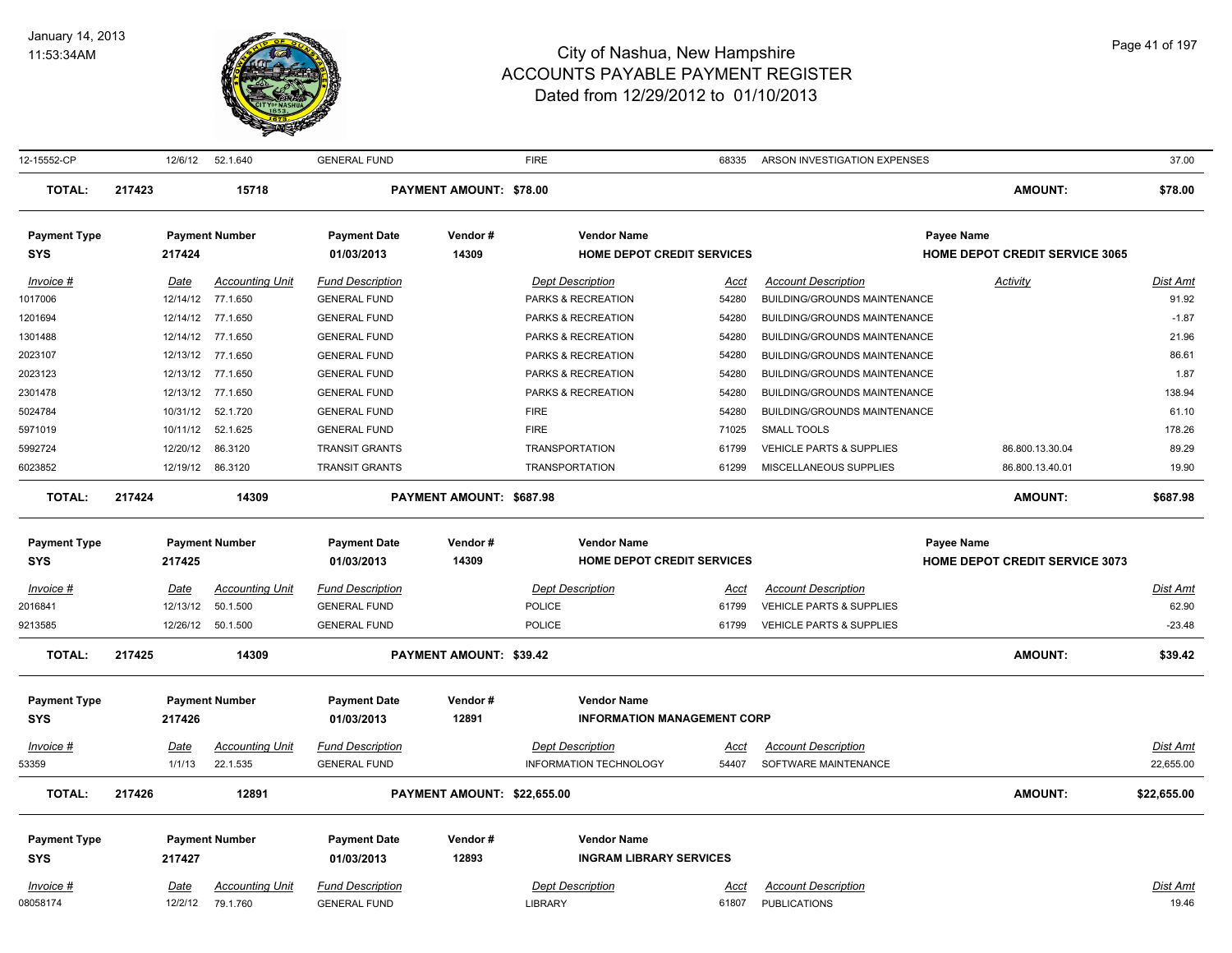

| 08100888            |        |             | 12/4/12 79.1.760       | <b>GENERAL FUND</b>                    |                             | <b>LIBRARY</b>            |                             |             | 61807 PUBLICATIONS           |                 | 1,000.77        |
|---------------------|--------|-------------|------------------------|----------------------------------------|-----------------------------|---------------------------|-----------------------------|-------------|------------------------------|-----------------|-----------------|
| <b>TOTAL:</b>       | 217427 |             | 12893                  |                                        | PAYMENT AMOUNT: \$1,020.23  |                           |                             |             |                              | <b>AMOUNT:</b>  | \$1,020.23      |
| <b>Payment Type</b> |        |             | <b>Payment Number</b>  | <b>Payment Date</b>                    | Vendor#                     |                           | <b>Vendor Name</b>          |             |                              |                 |                 |
| <b>SYS</b>          |        | 217428      |                        | 01/03/2013                             | 12902                       |                           | <b>INTERSTATE ARMS CORP</b> |             |                              |                 |                 |
| Invoice #           |        | Date        | <b>Accounting Unit</b> | <b>Fund Description</b>                |                             | <b>Dept Description</b>   |                             | <b>Acct</b> | <b>Account Description</b>   |                 | <b>Dist Amt</b> |
| 425007              |        |             | 11/13/12 50.1.635      | <b>GENERAL FUND</b>                    |                             | <b>POLICE</b>             |                             | 71407       | <b>FIREARMS</b>              |                 | 8,222.22        |
| TOTAL:              | 217428 |             | 12902                  |                                        | PAYMENT AMOUNT: \$8,222.22  |                           |                             |             |                              | <b>AMOUNT:</b>  | \$8,222.22      |
| <b>Payment Type</b> |        |             | <b>Payment Number</b>  | <b>Payment Date</b>                    | Vendor#                     |                           | <b>Vendor Name</b>          |             |                              |                 |                 |
| <b>SYS</b>          |        | 217429      |                        | 01/03/2013                             | 11572                       |                           | <b>IRWIN MOTORS</b>         |             |                              |                 |                 |
| Invoice #           |        | Date        | <b>Accounting Unit</b> | <b>Fund Description</b>                |                             | <b>Dept Description</b>   |                             | <u>Acct</u> | <b>Account Description</b>   | <b>Activity</b> | Dist Amt        |
| 80140               |        |             | 11/30/12 95.1.500      | <b>GENERAL FUND</b>                    |                             |                           | CERF EQUIPMENT PURCHASES    | 81500       | <b>VEHICLES</b>              | CERF50.12       | 23,506.86       |
| <b>TOTAL:</b>       | 217429 |             | 11572                  |                                        | PAYMENT AMOUNT: \$23,506.86 |                           |                             |             |                              | <b>AMOUNT:</b>  | \$23,506.86     |
| <b>Payment Type</b> |        |             | <b>Payment Number</b>  | <b>Payment Date</b>                    | Vendor#                     |                           | <b>Vendor Name</b>          |             |                              |                 |                 |
| <b>SYS</b>          |        | 217430      |                        | 01/03/2013                             | 12906                       |                           | J LAWRENCE HALL INC         |             |                              |                 |                 |
| $Invoice$ #         |        | Date        | <b>Accounting Unit</b> | <b>Fund Description</b>                |                             | <b>Dept Description</b>   |                             | <u>Acct</u> | <b>Account Description</b>   |                 | <b>Dist Amt</b> |
| 57359               |        | 12/3/12     | TF42.7506              | ETF CONTRIB-WOODLAWN                   |                             |                           | ETF CONTRIB-WOODLAWN        | 54280       | BUILDING/GROUNDS MAINTENANCE |                 | 1,900.00        |
| 57442               |        | 12/5/12     | 50.1.500               | <b>CEMETERY</b><br><b>GENERAL FUND</b> |                             | <b>CEMETERY</b><br>POLICE |                             | 54243       | <b>HVAC MAINTENANCE</b>      |                 | 547.50          |
| TOTAL:              | 217430 |             | 12906                  |                                        | PAYMENT AMOUNT: \$2,447.50  |                           |                             |             |                              | <b>AMOUNT:</b>  | \$2,447.50      |
| <b>Payment Type</b> |        |             | <b>Payment Number</b>  | <b>Payment Date</b>                    | Vendor#                     |                           | <b>Vendor Name</b>          |             |                              |                 |                 |
| <b>SYS</b>          |        | 217431      |                        | 01/03/2013                             | 12907                       |                           | <b>JP PEST SERVICES</b>     |             |                              |                 |                 |
| $Invoice$ #         |        | <b>Date</b> | <b>Accounting Unit</b> | <b>Fund Description</b>                |                             | <b>Dept Description</b>   |                             | <u>Acct</u> | <b>Account Description</b>   |                 | <b>Dist Amt</b> |
| 1093128             |        | 12/5/12     | 52.1.720               | <b>GENERAL FUND</b>                    |                             | <b>FIRE</b>               |                             | 54228       | PEST CONTROL SERVICES        |                 | 85.00           |
| 1102368             |        |             | 12/12/12 52.1.720      | <b>GENERAL FUND</b>                    |                             | <b>FIRE</b>               |                             | 54228       | PEST CONTROL SERVICES        |                 | 85.00           |
| <b>TOTAL:</b>       | 217431 |             | 12907                  |                                        | PAYMENT AMOUNT: \$170.00    |                           |                             |             |                              | <b>AMOUNT:</b>  | \$170.00        |
| <b>Payment Type</b> |        |             | <b>Payment Number</b>  | <b>Payment Date</b>                    | Vendor#                     |                           | <b>Vendor Name</b>          |             |                              |                 |                 |
| <b>SYS</b>          |        | 217432      |                        | 01/03/2013                             | 14337                       |                           | <b>JACK YOUNG CO INC</b>    |             |                              |                 |                 |
| <b>Invoice #</b>    |        | <u>Date</u> | <b>Accounting Unit</b> | <b>Fund Description</b>                |                             | <b>Dept Description</b>   |                             | Acct        | <b>Account Description</b>   |                 | Dist Amt        |
| 228470              |        |             | 11/30/12 52.1.630      | <b>GENERAL FUND</b>                    |                             | <b>FIRE</b>               |                             | 61799       | VEHICLE PARTS & SUPPLIES     |                 | 456.73          |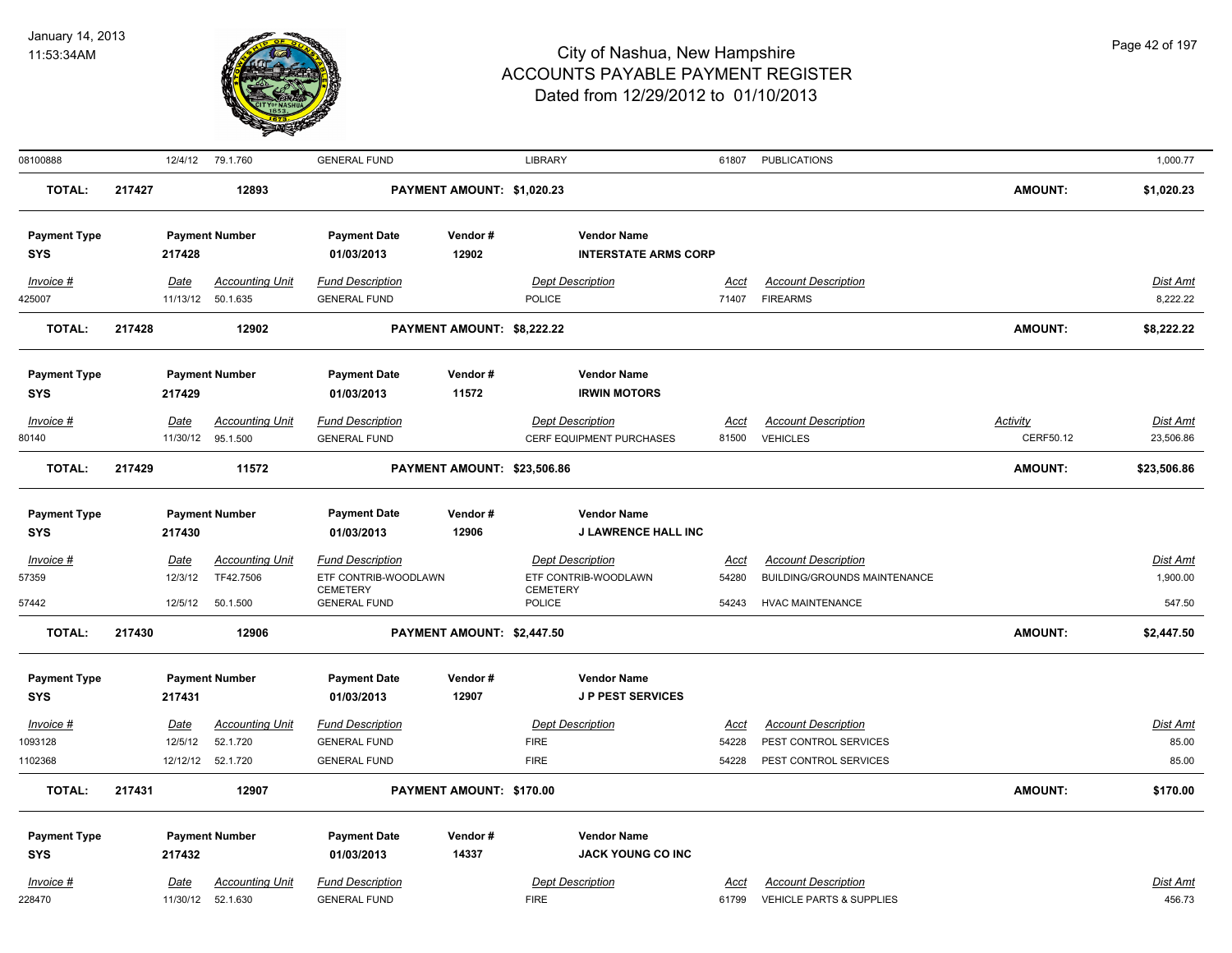

| 231892                 |             | 12/11/12 52.1.630       | <b>GENERAL FUND</b>     |                            | <b>FIRE</b>                              | 54600       | VEHICLE REPAIRS & MAINTENANCE |                | 165.59          |
|------------------------|-------------|-------------------------|-------------------------|----------------------------|------------------------------------------|-------------|-------------------------------|----------------|-----------------|
| 233440                 |             | 12/14/12 52.1.630       | <b>GENERAL FUND</b>     |                            | <b>FIRE</b>                              | 61799       | VEHICLE PARTS & SUPPLIES      |                | 114.70          |
| <b>TOTAL:</b>          | 217432      | 14337                   |                         | PAYMENT AMOUNT: \$737.02   |                                          |             |                               | <b>AMOUNT:</b> | \$737.02        |
| <b>Payment Type</b>    |             | <b>Payment Number</b>   | <b>Payment Date</b>     | Vendor#                    | <b>Vendor Name</b>                       |             |                               |                |                 |
| <b>SYS</b>             | 217433      |                         | 01/03/2013              | 11040                      | JCI JONES CHEMICALS INC                  |             |                               |                |                 |
| Invoice #              | Date        | <b>Accounting Unit</b>  | <b>Fund Description</b> |                            | <b>Dept Description</b>                  | Acct        | <b>Account Description</b>    |                | Dist Amt        |
| 567321                 |             | 11/30/12<br>69.6200.670 | <b>WASTEWATER FUND</b>  |                            | <b>WASTEWATER</b>                        | 61156       | <b>CHEMICALS</b>              |                | 2,549.62        |
| <b>TOTAL:</b>          | 217433      | 11040                   |                         | PAYMENT AMOUNT: \$2,549.62 |                                          |             |                               | <b>AMOUNT:</b> | \$2,549.62      |
| <b>Payment Type</b>    |             | <b>Payment Number</b>   | <b>Payment Date</b>     | Vendor#                    | <b>Vendor Name</b>                       |             |                               |                |                 |
| <b>SYS</b>             | 217434      |                         | 01/03/2013              | 13056                      | <b>JOHN MARINO</b>                       |             |                               |                |                 |
| Invoice #              | Date        | <b>Accounting Unit</b>  | <b>Fund Description</b> |                            | <b>Dept Description</b>                  | Acct        | <b>Account Description</b>    |                | Dist Amt        |
| STORM: 12/27/2012      |             | 12/27/12 61.1.685       | <b>GENERAL FUND</b>     |                            | <b>STREETS</b>                           | 54207       | SNOW PLOWING SERVICES         |                | 826.00          |
| <b>TOTAL:</b>          | 217434      | 13056                   |                         | PAYMENT AMOUNT: \$826.00   |                                          |             |                               | <b>AMOUNT:</b> | \$826.00        |
| <b>Payment Type</b>    |             | <b>Payment Number</b>   | <b>Payment Date</b>     | Vendor#                    | <b>Vendor Name</b>                       |             |                               |                |                 |
| <b>SYS</b>             | 217435      |                         | 01/03/2013              | 12927                      | JOHNSONS ELECTRIC INC                    |             |                               |                |                 |
| $Invoice$ #            | <b>Date</b> | <b>Accounting Unit</b>  | <b>Fund Description</b> |                            | <b>Dept Description</b>                  | <u>Acct</u> | <b>Account Description</b>    |                | <b>Dist Amt</b> |
| 1428                   |             | 12/8/12<br>77.1.650     | <b>GENERAL FUND</b>     |                            | PARKS & RECREATION                       | 54280       | BUILDING/GROUNDS MAINTENANCE  |                | 78.00           |
| 1430                   |             | 12/8/12<br>77.1.650     | <b>GENERAL FUND</b>     |                            | PARKS & RECREATION                       | 54280       | BUILDING/GROUNDS MAINTENANCE  |                | 208.38          |
| 1437                   |             | 12/8/12 77.1.650        | <b>GENERAL FUND</b>     |                            | PARKS & RECREATION                       | 54280       | BUILDING/GROUNDS MAINTENANCE  |                | 108.00          |
| <b>TOTAL:</b>          | 217435      | 12927                   |                         | PAYMENT AMOUNT: \$394.38   |                                          |             |                               | <b>AMOUNT:</b> | \$394.38        |
| <b>Payment Type</b>    |             | <b>Payment Number</b>   | <b>Payment Date</b>     | Vendor#                    | <b>Vendor Name</b>                       |             |                               |                |                 |
| <b>SYS</b>             | 217436      |                         | 01/03/2013              | 12955                      | <b>KERRYS POOL &amp; SPA SPECIALISTS</b> |             |                               |                |                 |
| $Invoice$ #            | Date        | <b>Accounting Unit</b>  | <b>Fund Description</b> |                            | <b>Dept Description</b>                  | <u>Acct</u> | <b>Account Description</b>    |                | <b>Dist Amt</b> |
| STORM: 12/27/2012      |             | 12/27/12 61.1.685       | <b>GENERAL FUND</b>     |                            | <b>STREETS</b>                           | 54207       | SNOW PLOWING SERVICES         |                | 826.00          |
| <b>TOTAL:</b>          | 217436      | 12955                   |                         | PAYMENT AMOUNT: \$826.00   |                                          |             |                               | <b>AMOUNT:</b> | \$826.00        |
| <b>Payment Type</b>    |             | <b>Payment Number</b>   | <b>Payment Date</b>     | Vendor#                    | <b>Vendor Name</b>                       |             |                               |                |                 |
| <b>SYS</b>             | 217437      |                         | 01/03/2013              | 14364                      | <b>JAMES W KIRK</b>                      |             |                               |                |                 |
| Invoice #              | Date        | <b>Accounting Unit</b>  | <b>Fund Description</b> |                            | <b>Dept Description</b>                  | Acct        | <b>Account Description</b>    |                | <b>Dist Amt</b> |
| 20190A 01/03/2013 DCAP |             | 1/2/13<br><b>BS1000</b> | <b>GENERAL FUND</b>     |                            | <b>GENERAL FUND</b>                      | 21460       | 125 DEPENDENT CARE            |                | 67.30           |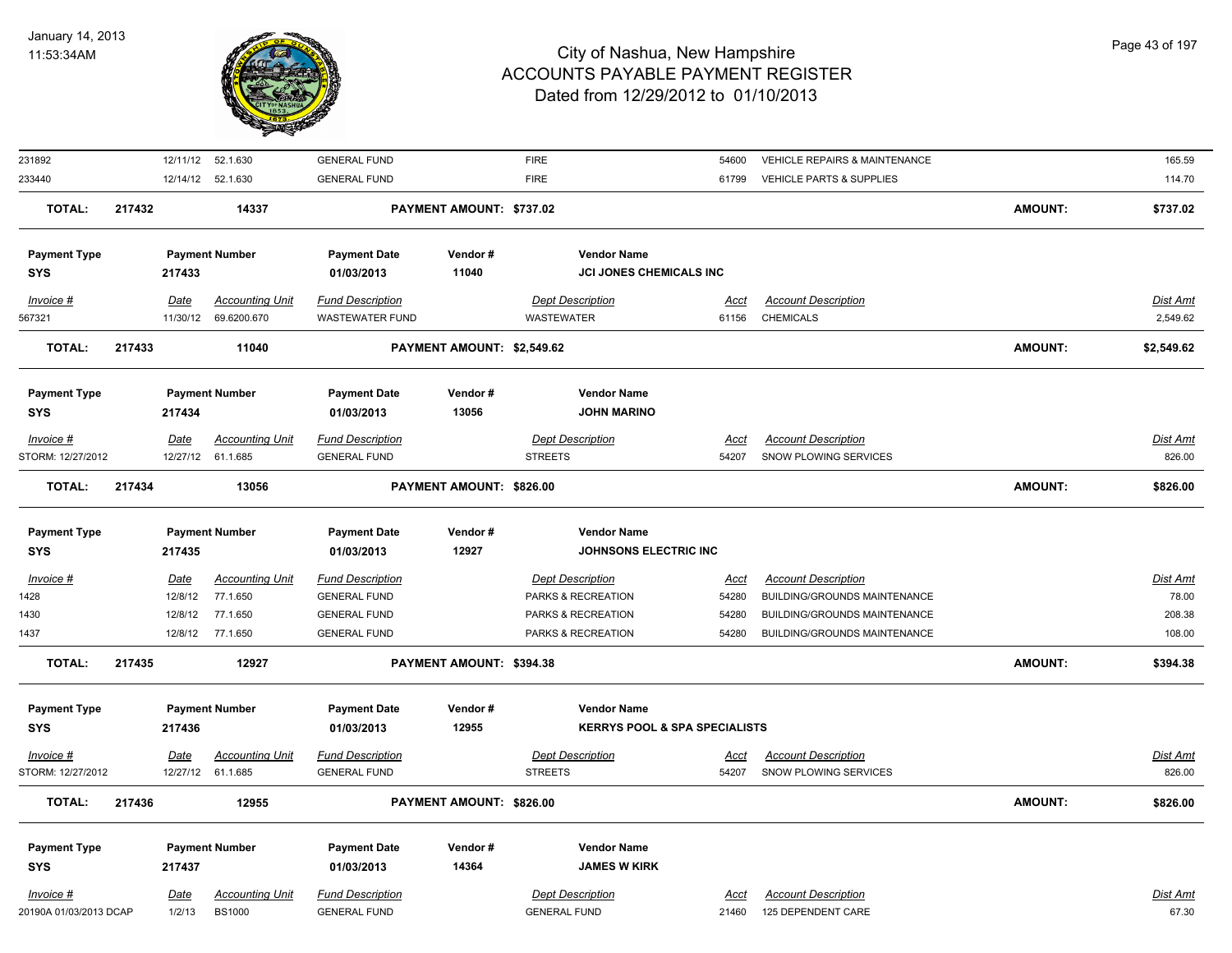

| <b>TOTAL:</b>                       | 217437 |                         | 14364                                       |                                                | PAYMENT AMOUNT: \$67.30    |                                                      |                                                      |                                                                             |                                    | <b>AMOUNT:</b>               | \$67.30                     |
|-------------------------------------|--------|-------------------------|---------------------------------------------|------------------------------------------------|----------------------------|------------------------------------------------------|------------------------------------------------------|-----------------------------------------------------------------------------|------------------------------------|------------------------------|-----------------------------|
| <b>Payment Type</b><br><b>SYS</b>   |        | 217438                  | <b>Payment Number</b>                       | <b>Payment Date</b><br>01/03/2013              | Vendor#<br>14371           |                                                      | <b>Vendor Name</b><br><b>ALLISON KRONES</b>          |                                                                             |                                    |                              |                             |
| Invoice #<br>30678A/01/03/2013 DCAP |        | Date<br>1/2/13          | <b>Accounting Unit</b><br><b>BS1000</b>     | <b>Fund Description</b><br><b>GENERAL FUND</b> |                            | <b>Dept Description</b><br><b>GENERAL FUND</b>       | Acct<br>21460                                        | <b>Account Description</b><br>125 DEPENDENT CARE                            |                                    |                              | <b>Dist Amt</b><br>2,749.80 |
| <b>TOTAL:</b>                       | 217438 |                         | 14371                                       |                                                | PAYMENT AMOUNT: \$2,749.80 |                                                      |                                                      |                                                                             |                                    | <b>AMOUNT:</b>               | \$2,749.80                  |
| <b>Payment Type</b><br><b>SYS</b>   |        | 217439                  | <b>Payment Number</b>                       | <b>Payment Date</b><br>01/03/2013              | Vendor#<br>12974           |                                                      | <b>Vendor Name</b><br>L W BILLS CO (ALARM ENGINEERIN |                                                                             | Payee Name                         | L W BILLS (ALARM ENGINEERING |                             |
| <b>Invoice #</b><br>9395            |        | Date<br>12/13/12        | <b>Accounting Unit</b><br>52.1.620          | <b>Fund Description</b><br><b>GENERAL FUND</b> |                            | <b>Dept Description</b><br><b>FIRE</b>               | <u>Acct</u><br>61699                                 | <b>Account Description</b><br><b>EQUIPMENT MAINT SUPPLIES</b>               |                                    |                              | <b>Dist Amt</b><br>118.00   |
| <b>TOTAL:</b>                       | 217439 |                         | 12974                                       |                                                | PAYMENT AMOUNT: \$118.00   |                                                      |                                                      |                                                                             |                                    | <b>AMOUNT:</b>               | \$118.00                    |
| <b>Payment Type</b><br><b>SYS</b>   |        | 217440                  | <b>Payment Number</b>                       | <b>Payment Date</b><br>01/03/2013              | Vendor#<br>14806           |                                                      | <b>Vendor Name</b><br><b>LANDTEC NORTH AMERICA</b>   |                                                                             |                                    |                              |                             |
| $Invoice$ #<br>0107514-IN           |        | <u>Date</u><br>11/21/12 | <b>Accounting Unit</b><br>68.6000.692       | <b>Fund Description</b><br>SOLID WASTE FUND    |                            | <b>Dept Description</b><br><b>SOLID WASTE</b>        | <u>Acct</u><br>54487                                 | <b>Account Description</b><br><b>EQUIPMENT REPAIRS &amp;</b><br>MAINTENANCE |                                    |                              | <b>Dist Amt</b><br>343.27   |
| <b>TOTAL:</b>                       | 217440 |                         | 14806                                       |                                                | PAYMENT AMOUNT: \$343.27   |                                                      |                                                      |                                                                             |                                    | <b>AMOUNT:</b>               | \$343.27                    |
| <b>Payment Type</b><br><b>SYS</b>   |        | 217441                  | <b>Payment Number</b>                       | <b>Payment Date</b><br>01/03/2013              | Vendor#<br>12982           |                                                      | <b>Vendor Name</b><br><b>LANGUAGE LINE SERVICES</b>  |                                                                             |                                    |                              |                             |
| $Invoice$ #<br>3061595              |        | <b>Date</b><br>11/30/12 | <b>Accounting Unit</b><br>20.1.555          | <b>Fund Description</b><br><b>GENERAL FUND</b> |                            | <b>Dept Description</b><br><b>TELECOMMUNICATIONS</b> | <u>Acct</u><br>55109                                 | <b>Account Description</b><br>TELEPHONE-VOICE                               |                                    |                              | <u>Dist Amt</u><br>77.77    |
| <b>TOTAL:</b>                       | 217441 |                         | 12982                                       |                                                | PAYMENT AMOUNT: \$77.77    |                                                      |                                                      |                                                                             |                                    | <b>AMOUNT:</b>               | \$77.77                     |
| <b>Payment Type</b><br><b>SYS</b>   |        | 217442                  | <b>Payment Number</b>                       | <b>Payment Date</b><br>01/03/2013              | Vendor#<br>14415           | <b>LOWES</b>                                         | <b>Vendor Name</b>                                   |                                                                             | Payee Name<br><b>LOWE'S - 3502</b> |                              |                             |
| Invoice #<br>23595                  |        | Date                    | <b>Accounting Unit</b><br>12/20/12 79.1.720 | <b>Fund Description</b><br><b>GENERAL FUND</b> |                            | <b>Dept Description</b><br><b>LIBRARY</b>            | <u>Acct</u><br>54280                                 | <b>Account Description</b><br><b>BUILDING/GROUNDS MAINTENANCE</b>           |                                    |                              | <b>Dist Amt</b><br>80.80    |
| <b>TOTAL:</b>                       | 217442 |                         | 14415                                       |                                                | PAYMENT AMOUNT: \$80.80    |                                                      |                                                      |                                                                             |                                    | <b>AMOUNT:</b>               | \$80.80                     |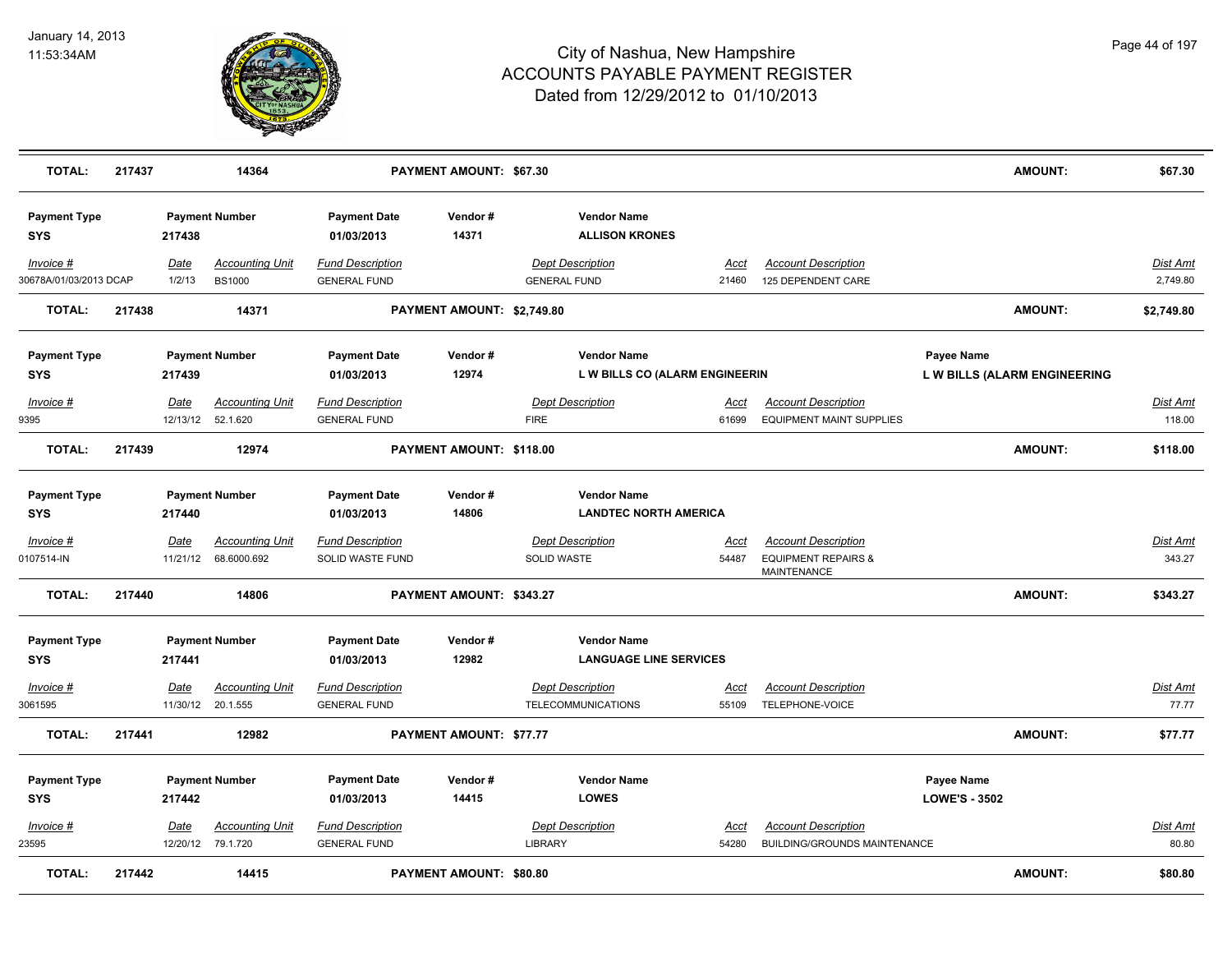

| <b>Payment Type</b>    |             | <b>Payment Number</b>  | <b>Payment Date</b>      | Vendor#<br>11209               | <b>Vendor Name</b><br><b>JOHN LYONS</b> |             |                                       |                |                 |
|------------------------|-------------|------------------------|--------------------------|--------------------------------|-----------------------------------------|-------------|---------------------------------------|----------------|-----------------|
| <b>SYS</b>             | 217443      |                        | 01/03/2013               |                                |                                         |             |                                       |                |                 |
| Invoice #              | <u>Date</u> | <b>Accounting Unit</b> | <b>Fund Description</b>  |                                | Dept Description                        | <u>Acct</u> | <b>Account Description</b>            |                | <u>Dist Amt</u> |
| 32172A 01/03/2013 DCAP | 1/2/13      | <b>BS1000</b>          | <b>GENERAL FUND</b>      |                                | <b>GENERAL FUND</b>                     | 21460       | 125 DEPENDENT CARE                    |                | 96.15           |
| <b>TOTAL:</b>          | 217443      | 11209                  |                          | <b>PAYMENT AMOUNT: \$96.15</b> |                                         |             |                                       | <b>AMOUNT:</b> | \$96.15         |
| <b>Payment Type</b>    |             | <b>Payment Number</b>  | <b>Payment Date</b>      | Vendor#                        | <b>Vendor Name</b>                      |             |                                       |                |                 |
| <b>SYS</b>             | 217444      |                        | 01/03/2013               | 15066                          | M & M LEAD INSPECTIONAL SERVIC          |             |                                       |                |                 |
| Invoice #              | Date        | <b>Accounting Unit</b> | <b>Fund Description</b>  |                                | <b>Dept Description</b>                 | Acct        | <b>Account Description</b>            | Activity       | Dist Amt        |
| 1917                   | 12/18/12    | 84.3090                | URBAN PROGRAM GRANTS     |                                | <b>URBAN PROGRAM GRANTS</b>             | 54225       | <b>INSPECTION SERVICES</b>            | 1092.84.10.50  | 2,785.00        |
| <b>TOTAL:</b>          | 217444      | 15066                  |                          | PAYMENT AMOUNT: \$2,785.00     |                                         |             |                                       | <b>AMOUNT:</b> | \$2,785.00      |
| <b>Payment Type</b>    |             | <b>Payment Number</b>  | <b>Payment Date</b>      | Vendor#                        | <b>Vendor Name</b>                      |             |                                       |                |                 |
| <b>SYS</b>             | 217445      |                        | 01/03/2013               | 13036                          | <b>M &amp; N SPORTS LLC</b>             |             |                                       |                |                 |
| Invoice #              | Date        | <b>Accounting Unit</b> | <b>Fund Description</b>  |                                | <b>Dept Description</b>                 | Acct        | <b>Account Description</b>            |                | Dist Amt        |
| 18515                  | 12/17/12    | 77.1.650               | <b>GENERAL FUND</b>      |                                | PARKS & RECREATION                      | 61107       | <b>CLOTHING &amp; UNIFORMS</b>        |                | 908.50          |
| 18516                  |             | 12/17/12 77.1.655      | <b>GENERAL FUND</b>      |                                | PARKS & RECREATION                      | 61107       | <b>CLOTHING &amp; UNIFORMS</b>        |                | 973.85          |
| <b>TOTAL:</b>          | 217445      | 13036                  |                          | PAYMENT AMOUNT: \$1,882.35     |                                         |             |                                       | <b>AMOUNT:</b> | \$1,882.35      |
| <b>Payment Type</b>    |             | <b>Payment Number</b>  | <b>Payment Date</b>      | Vendor#                        | <b>Vendor Name</b>                      |             |                                       |                |                 |
| <b>SYS</b>             | 217446      |                        | 01/03/2013               | 13039                          | MAC MULKIN CHEVROLET INC                |             |                                       |                |                 |
| $Invoice$ #            | Date        | <b>Accounting Unit</b> | <b>Fund Description</b>  |                                | <b>Dept Description</b>                 | Acct        | <b>Account Description</b>            |                | Dist Amt        |
| 384002                 | 12/17/12    | 50.1.500               | <b>GENERAL FUND</b>      |                                | POLICE                                  | 61799       | VEHICLE PARTS & SUPPLIES              |                | 65.39           |
| 384413                 | 12/26/12    | 50.1.500               | <b>GENERAL FUND</b>      |                                | <b>POLICE</b>                           | 61799       | <b>VEHICLE PARTS &amp; SUPPLIES</b>   |                | 17.24           |
| 488312                 |             | 12/13/12  50.1.500     | <b>GENERAL FUND</b>      |                                | POLICE                                  | 54600       | VEHICLE REPAIRS & MAINTENANCE         |                | 84.96           |
| <b>TOTAL:</b>          | 217446      | 13039                  |                          | PAYMENT AMOUNT: \$167.59       |                                         |             |                                       | <b>AMOUNT:</b> | \$167.59        |
| <b>Payment Type</b>    |             | <b>Payment Number</b>  | <b>Payment Date</b>      | Vendor#                        | <b>Vendor Name</b>                      |             |                                       |                |                 |
| <b>SYS</b>             | 217447      |                        | 01/03/2013               | 14965                          | <b>MAILINGS UNLIMITED</b>               |             |                                       |                |                 |
| Invoice #              | Date        | <b>Accounting Unit</b> | <b>Fund Description</b>  |                                | <b>Dept Description</b>                 | <u>Acct</u> | <b>Account Description</b>            |                | <u>Dist Amt</u> |
| 54348                  | 12/14/12    | 26.1.580               | <b>GENERAL FUND</b>      |                                | <b>FINANCIAL SERVICES</b>               | 53467       | <b>BILLING &amp; MAILING SERVICES</b> |                | 792.05          |
| 54348                  | 12/14/12    | 26.1.585               | <b>GENERAL FUND</b>      |                                | <b>FINANCIAL SERVICES</b>               | 55607       | POSTAGE & DELIVERY                    |                | $-10.03$        |
| 54348                  |             | 12/14/12 26.4010       | MOTOR VEHICLE ADMIN FUND |                                | MOTOR VEHICLE ADMIN FUND                | 53467       | <b>BILLING &amp; MAILING SERVICES</b> |                | 139.77          |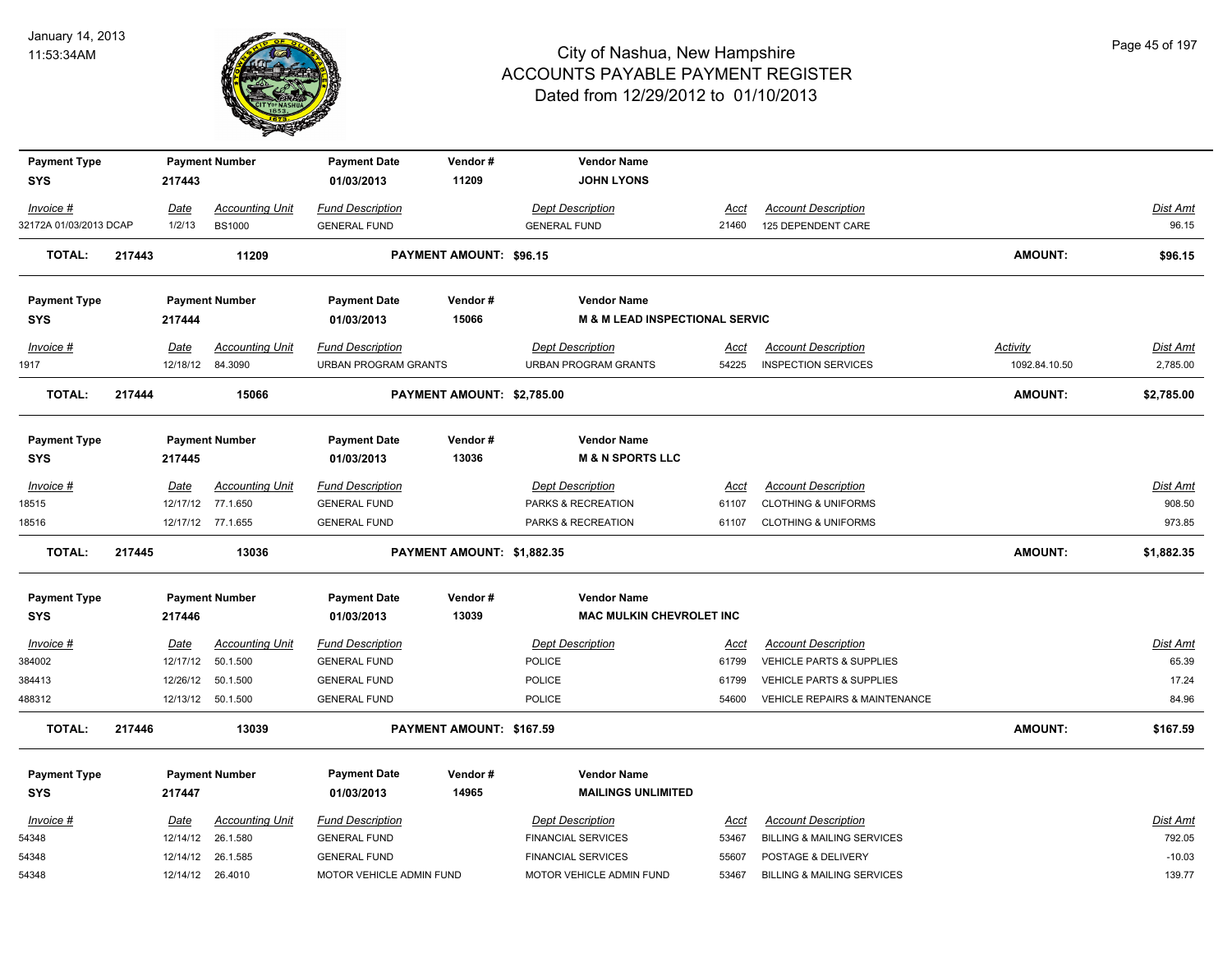

| <b>TOTAL:</b>                     | 217447 |                         | 14965                                       |                                                | <b>PAYMENT AMOUNT: \$921.79</b> |                                           |                                  |              |                                                     | <b>AMOUNT:</b>                 | \$921.79           |
|-----------------------------------|--------|-------------------------|---------------------------------------------|------------------------------------------------|---------------------------------|-------------------------------------------|----------------------------------|--------------|-----------------------------------------------------|--------------------------------|--------------------|
| <b>Payment Type</b><br>SYS        |        | 217448                  | <b>Payment Number</b>                       | <b>Payment Date</b><br>01/03/2013              | Vendor#<br>13051                | <b>Vendor Name</b>                        | <b>RONALD MANN</b>               |              |                                                     |                                |                    |
| Invoice #<br>STORM: 12/27/2012    |        | Date                    | <b>Accounting Unit</b><br>12/27/12 61.1.685 | <b>Fund Description</b><br><b>GENERAL FUND</b> |                                 | <b>Dept Description</b><br><b>STREETS</b> | <u>Acct</u><br>54207             |              | <b>Account Description</b><br>SNOW PLOWING SERVICES |                                | Dist Amt<br>811.25 |
| <b>TOTAL:</b>                     | 217448 |                         | 13051                                       |                                                | PAYMENT AMOUNT: \$811.25        |                                           |                                  |              |                                                     | <b>AMOUNT:</b>                 | \$811.25           |
| <b>Payment Type</b><br><b>SYS</b> |        | 217449                  | <b>Payment Number</b>                       | <b>Payment Date</b><br>01/03/2013              | Vendor#<br>14436                | <b>Vendor Name</b>                        | <b>MANSFIELD WILLIAM R</b>       |              |                                                     |                                |                    |
| Invoice #                         |        | <u>Date</u>             | <b>Accounting Unit</b>                      | <b>Fund Description</b>                        |                                 | <b>Dept Description</b>                   | Acct                             |              | <b>Account Description</b>                          |                                | <b>Dist Amt</b>    |
| 00384A 01/03/2013 DCAP            |        | 1/2/13                  | <b>BS1000</b>                               | <b>GENERAL FUND</b>                            |                                 | <b>GENERAL FUND</b>                       | 21460                            |              | 125 DEPENDENT CARE                                  |                                | 65.73              |
| <b>TOTAL:</b>                     | 217449 |                         | 14436                                       |                                                | <b>PAYMENT AMOUNT: \$65.73</b>  |                                           |                                  |              |                                                     | <b>AMOUNT:</b>                 | \$65.73            |
| <b>Payment Type</b>               |        |                         | <b>Payment Number</b>                       | <b>Payment Date</b>                            | Vendor#                         | <b>Vendor Name</b>                        |                                  |              |                                                     | Payee Name                     |                    |
| SYS                               |        | 217450                  |                                             | 01/03/2013                                     | 13008                           |                                           | <b>LEXISNEXIS MATTHEW BENDER</b> |              |                                                     | <b>MATTHEW BENDER &amp; CO</b> |                    |
| Invoice #<br>38094711             |        | <u>Date</u><br>10/24/12 | <b>Accounting Unit</b><br>32.1.600          | <b>Fund Description</b><br><b>GENERAL FUND</b> |                                 | <b>Dept Description</b><br>ASSESSING      | <u>Acct</u><br>61830             |              | <b>Account Description</b><br><b>SUBSCRIPTIONS</b>  |                                | Dist Amt<br>38.49  |
| 40560600                          |        | 12/11/12                | 79.1.760                                    | <b>GENERAL FUND</b>                            |                                 | LIBRARY                                   | 61807                            |              | <b>PUBLICATIONS</b>                                 |                                | 68.89              |
| 40579417                          |        | 12/11/12                | 03.1.500                                    | <b>GENERAL FUND</b>                            |                                 | LEGAL                                     | 61807                            |              | <b>PUBLICATIONS</b>                                 |                                | 83.89              |
| 40725677                          |        |                         | 12/13/12 03.1.500                           | <b>GENERAL FUND</b>                            |                                 | <b>LEGAL</b>                              | 61807                            |              | <b>PUBLICATIONS</b>                                 |                                | 73.89              |
| <b>TOTAL:</b>                     | 217450 |                         | 13008                                       |                                                | PAYMENT AMOUNT: \$265.16        |                                           |                                  |              |                                                     | <b>AMOUNT:</b>                 | \$265.16           |
| <b>Payment Type</b>               |        |                         | <b>Payment Number</b>                       | <b>Payment Date</b>                            | Vendor#                         | <b>Vendor Name</b>                        |                                  |              |                                                     |                                |                    |
| <b>SYS</b>                        |        | 217451                  |                                             | 01/03/2013                                     | 13067                           |                                           | <b>MAYNARD &amp; LESIEUR INC</b> |              |                                                     |                                |                    |
| Invoice #                         |        | Date                    | <b>Accounting Unit</b>                      | <b>Fund Description</b>                        |                                 | <b>Dept Description</b>                   | Acct                             |              | <b>Account Description</b>                          |                                | Dist Amt           |
| 54300                             |        | 12/22/12                | 50.1.500                                    | <b>GENERAL FUND</b>                            |                                 | <b>POLICE</b>                             | 61705                            | <b>TIRES</b> |                                                     |                                | 482.50             |
| <b>TOTAL:</b>                     | 217451 |                         | 13067                                       |                                                | PAYMENT AMOUNT: \$482.50        |                                           |                                  |              |                                                     | <b>AMOUNT:</b>                 | \$482.50           |
| <b>Payment Type</b>               |        |                         | <b>Payment Number</b>                       | <b>Payment Date</b>                            | Vendor#                         | <b>Vendor Name</b>                        |                                  |              |                                                     |                                |                    |
| SYS                               |        | 217452                  |                                             | 01/03/2013                                     | 13067                           |                                           | <b>MAYNARD &amp; LESIEUR INC</b> |              |                                                     |                                |                    |
|                                   |        |                         |                                             |                                                |                                 |                                           |                                  |              |                                                     |                                |                    |
| Invoice #<br>52502                |        | Date<br>11/30/12        | <b>Accounting Unit</b><br>52.1.630          | <b>Fund Description</b><br><b>GENERAL FUND</b> |                                 | <b>Dept Description</b><br><b>FIRE</b>    | Acct<br>61705                    | <b>TIRES</b> | <b>Account Description</b>                          |                                | Dist Amt<br>40.00  |
| 52818                             |        | 12/4/12                 | 52.1.630                                    | <b>GENERAL FUND</b>                            |                                 | <b>FIRE</b>                               | 61705                            | <b>TIRES</b> |                                                     |                                | 41.50              |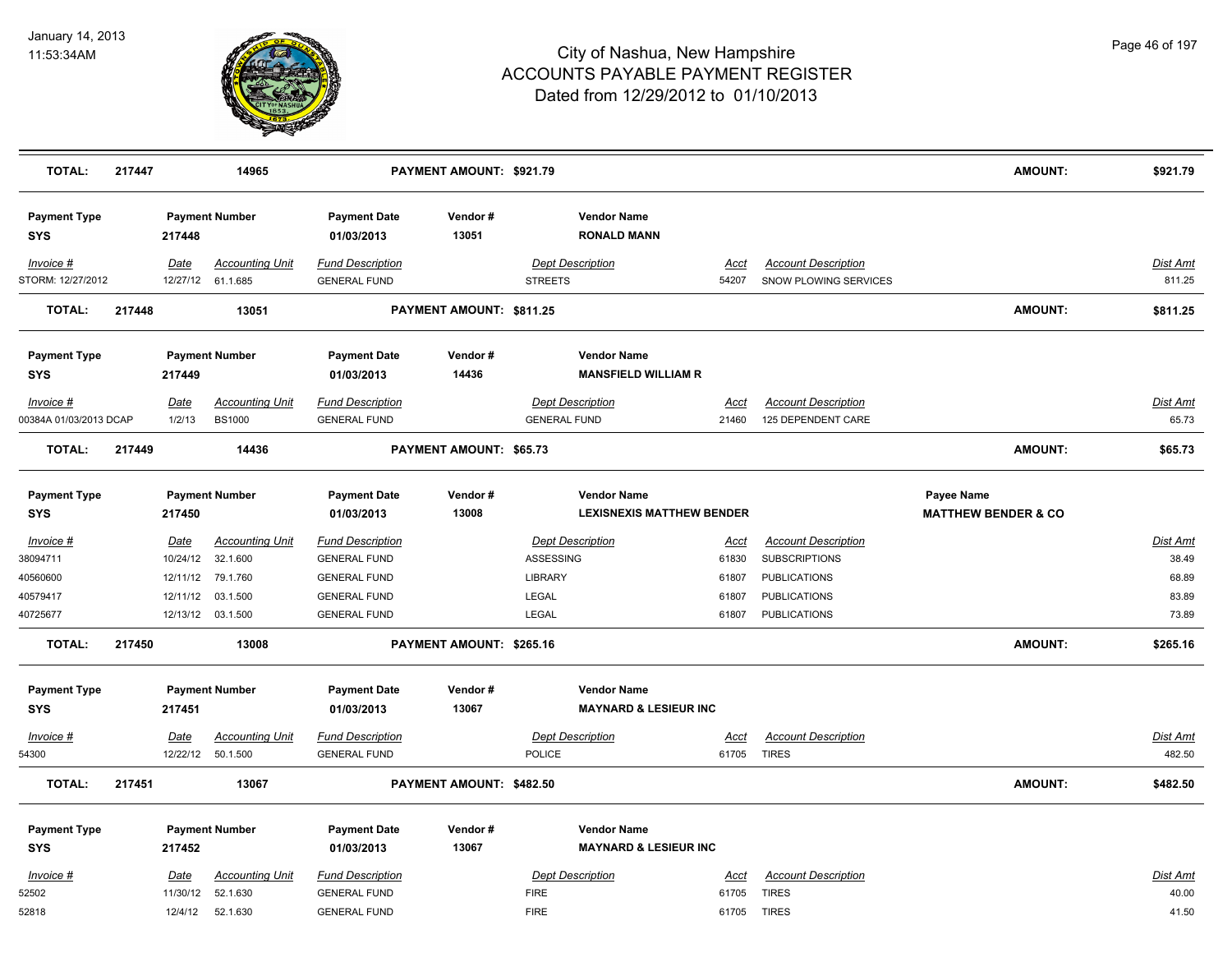

| 53612                             |        |                        | 12/14/12 52.1.630                 | <b>GENERAL FUND</b>                              |                             | <b>FIRE</b>                                      |                                   | 61705 TIRES                                   |                             | 186.00               |
|-----------------------------------|--------|------------------------|-----------------------------------|--------------------------------------------------|-----------------------------|--------------------------------------------------|-----------------------------------|-----------------------------------------------|-----------------------------|----------------------|
| <b>TOTAL:</b>                     | 217452 |                        | 13067                             |                                                  | PAYMENT AMOUNT: \$267.50    |                                                  |                                   |                                               | <b>AMOUNT:</b>              | \$267.50             |
| <b>Payment Type</b>               |        |                        | <b>Payment Number</b>             | <b>Payment Date</b>                              | Vendor#                     | <b>Vendor Name</b>                               |                                   |                                               |                             |                      |
| <b>SYS</b>                        |        | 217453                 |                                   | 01/03/2013                                       | 13067                       | <b>MAYNARD &amp; LESIEUR INC</b>                 |                                   |                                               |                             |                      |
| Invoice #<br>52958                |        | <u>Date</u><br>12/5/12 | <b>Accounting Unit</b><br>86.3120 | <b>Fund Description</b><br><b>TRANSIT GRANTS</b> |                             | <b>Dept Description</b><br><b>TRANSPORTATION</b> | Acct<br>61705                     | <b>Account Description</b><br><b>TIRES</b>    | Activity<br>86.800.13.20.01 | Dist Amt<br>1,480.00 |
| 52959                             |        | 12/5/12                | 86.3120                           | <b>TRANSIT GRANTS</b>                            |                             | <b>TRANSPORTATION</b>                            | 55699                             | OTHER CONTRACTED SERVICES                     | 86.800.13.10.10             | 400.00               |
| 52959                             |        | 12/5/12                | 86.3120                           | <b>TRANSIT GRANTS</b>                            |                             | <b>TRANSPORTATION</b>                            | 61799                             | VEHICLE PARTS & SUPPLIES                      | 86.800.13.30.01             | 44.00                |
| 54052                             |        | 12/19/12               | 86.3120                           | <b>TRANSIT GRANTS</b>                            |                             | <b>TRANSPORTATION</b>                            | 55699                             | OTHER CONTRACTED SERVICES                     | 86.800.13.10.10             | 240.00               |
| 54052                             |        | 12/19/12               | 86.3120                           | <b>TRANSIT GRANTS</b>                            |                             | <b>TRANSPORTATION</b>                            | 61799                             | <b>VEHICLE PARTS &amp; SUPPLIES</b>           | 86.800.13.30.01             | 44.00                |
| 54053                             |        |                        | 12/19/12 86.3120                  | <b>TRANSIT GRANTS</b>                            |                             | <b>TRANSPORTATION</b>                            | 61705                             | <b>TIRES</b>                                  | 86.800.13.20.01             | 2,960.00             |
| <b>TOTAL:</b>                     | 217453 |                        | 13067                             |                                                  | PAYMENT AMOUNT: \$5,168.00  |                                                  |                                   |                                               | <b>AMOUNT:</b>              | \$5,168.00           |
|                                   |        |                        |                                   |                                                  | Vendor#                     | <b>Vendor Name</b>                               |                                   |                                               |                             |                      |
| <b>Payment Type</b><br><b>SYS</b> |        | 217454                 | <b>Payment Number</b>             | <b>Payment Date</b><br>01/03/2013                | 14457                       | <b>MCLAUGHLIN OIL CO</b>                         |                                   |                                               |                             |                      |
|                                   |        |                        |                                   |                                                  |                             |                                                  |                                   |                                               |                             |                      |
| Invoice #                         |        | <u>Date</u>            | <b>Accounting Unit</b>            | <b>Fund Description</b>                          |                             | <b>Dept Description</b>                          | Acct                              | <b>Account Description</b>                    |                             | Dist Amt             |
| 78332                             |        | 12/12/12               | 42.1.720                          | <b>GENERAL FUND</b>                              |                             | WOODLAWN CEMETERY                                | 54107                             | <b>HEATING OIL</b>                            |                             | 859.56               |
| 78515                             |        |                        | 12/26/12  42.1.720                | <b>GENERAL FUND</b>                              |                             | WOODLAWN CEMETERY                                | 54107                             | <b>HEATING OIL</b>                            |                             | 498.83               |
| <b>TOTAL:</b>                     | 217454 |                        | 14457                             |                                                  | PAYMENT AMOUNT: \$1,358.39  |                                                  |                                   |                                               | <b>AMOUNT:</b>              | \$1,358.39           |
| <b>Payment Type</b>               |        |                        | <b>Payment Number</b>             | <b>Payment Date</b>                              | Vendor#                     | <b>Vendor Name</b>                               |                                   |                                               | Payee Name                  |                      |
| <b>SYS</b>                        |        | 217455                 |                                   | 01/03/2013                                       | 13081                       |                                                  | <b>MCMASTER CARR SUPPLY CO</b>    |                                               | <b>MCMASTER-CARR</b>        |                      |
| Invoice #                         |        | <u>Date</u>            | <b>Accounting Unit</b>            | <b>Fund Description</b>                          |                             | <b>Dept Description</b>                          | <u>Acct</u>                       | <b>Account Description</b>                    |                             | <b>Dist Amt</b>      |
| 42001369                          |        | 12/4/12                | 69.6200.670                       | <b>WASTEWATER FUND</b>                           |                             | <b>WASTEWATER</b>                                | 54487                             | <b>EQUIPMENT REPAIRS &amp;</b><br>MAINTENANCE |                             | 146.31               |
| <b>TOTAL:</b>                     | 217455 |                        | 13081                             |                                                  | PAYMENT AMOUNT: \$146.31    |                                                  | <b>DISCOUNT:</b>                  | 2.93                                          | <b>AMOUNT:</b>              | \$146.31             |
| <b>Payment Type</b>               |        |                        | <b>Payment Number</b>             | <b>Payment Date</b>                              | Vendor#                     | <b>Vendor Name</b>                               |                                   |                                               |                             |                      |
| <b>SYS</b>                        |        | 217456                 |                                   | 01/03/2013                                       | 13088                       |                                                  | <b>MELANSON HEATH &amp; CO PC</b> |                                               |                             |                      |
| Invoice #                         |        | <u>Date</u>            | <b>Accounting Unit</b>            | <b>Fund Description</b>                          |                             | <b>Dept Description</b>                          | Acct                              | <b>Account Description</b>                    |                             | <u>Dist Amt</u>      |
| 519966                            |        |                        | 12/17/12 26.1.500                 | <b>GENERAL FUND</b>                              |                             | <b>FINANCIAL SERVICES</b>                        | 53114                             | ACCOUNTING/AUDITING SERVICES                  |                             | 20,000.00            |
| <b>TOTAL:</b>                     | 217456 |                        | 13088                             |                                                  | PAYMENT AMOUNT: \$20,000.00 |                                                  |                                   |                                               | <b>AMOUNT:</b>              | \$20,000.00          |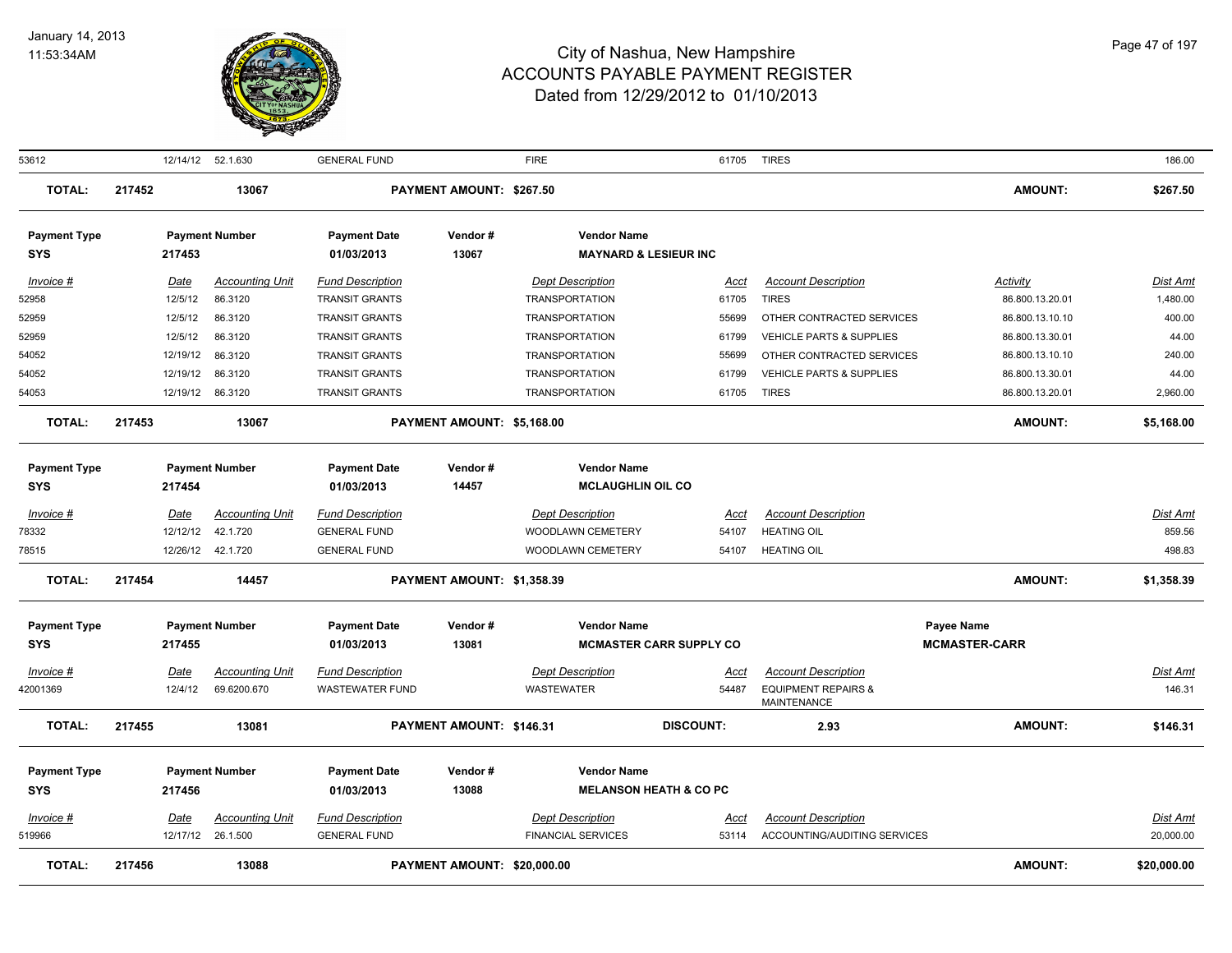

| <b>Payment Type</b> |          | <b>Payment Number</b>  | <b>Payment Date</b>     | Vendor#                    |                | <b>Vendor Name</b>            |                  |                                          |                     |                |                 |
|---------------------|----------|------------------------|-------------------------|----------------------------|----------------|-------------------------------|------------------|------------------------------------------|---------------------|----------------|-----------------|
| <b>SYS</b>          | 217457   |                        | 01/03/2013              | 10952                      |                | THE METRO GROUP               |                  |                                          |                     |                |                 |
| Invoice #           | Date     | <b>Accounting Unit</b> | <b>Fund Description</b> |                            |                | <b>Dept Description</b>       | Acct             | <b>Account Description</b>               |                     |                | <b>Dist Amt</b> |
| PI 336635           | 11/30/12 | 50.1.500               | <b>GENERAL FUND</b>     |                            | <b>POLICE</b>  |                               | 54280            | BUILDING/GROUNDS MAINTENANCE             |                     |                | 183.00          |
| <b>TOTAL:</b>       | 217457   | 10952                  |                         | PAYMENT AMOUNT: \$183.00   |                |                               | <b>DISCOUNT:</b> | 1.83                                     |                     | AMOUNT:        | \$183.00        |
| <b>Payment Type</b> |          | <b>Payment Number</b>  | <b>Payment Date</b>     | Vendor#                    |                | <b>Vendor Name</b>            |                  |                                          |                     |                |                 |
| <b>SYS</b>          | 217458   |                        | 01/03/2013              | 14471                      |                | <b>MHQ MUNICIPAL VEHICLES</b> |                  |                                          |                     |                |                 |
| Invoice #           | Date     | <b>Accounting Unit</b> | <b>Fund Description</b> |                            |                | <b>Dept Description</b>       | Acct             | <b>Account Description</b>               |                     |                | <u>Dist Amt</u> |
| MV-082521           | 12/3/12  | 50.1.500               | <b>GENERAL FUND</b>     |                            | <b>POLICE</b>  |                               | 61799            | <b>VEHICLE PARTS &amp; SUPPLIES</b>      |                     |                | 247.40          |
| <b>TOTAL:</b>       | 217458   | 14471                  |                         | PAYMENT AMOUNT: \$247.40   |                |                               |                  |                                          |                     | AMOUNT:        | \$247.40        |
| <b>Payment Type</b> |          | <b>Payment Number</b>  | <b>Payment Date</b>     | Vendor#                    |                | <b>Vendor Name</b>            |                  |                                          | Payee Name          |                |                 |
| <b>SYS</b>          | 217459   |                        | 01/03/2013              | 10861                      |                | <b>MIDWEST TAPE LLC</b>       |                  |                                          | <b>MIDWEST TAPE</b> |                |                 |
| Invoice #           | Date     | <b>Accounting Unit</b> | <b>Fund Description</b> |                            |                | <b>Dept Description</b>       | Acct             | <b>Account Description</b>               |                     |                | Dist Amt        |
| 90581486            | 11/30/12 | 79.1.755               | <b>GENERAL FUND</b>     |                            | <b>LIBRARY</b> |                               | 61814            | <b>MEDIA</b>                             |                     |                | 30.88           |
| 90581488            | 11/30/12 | 79.1.755               | <b>GENERAL FUND</b>     |                            | LIBRARY        |                               | 61814            | <b>MEDIA</b>                             |                     |                | 706.89          |
| 90589742            | 12/3/12  | 79.1.755               | <b>GENERAL FUND</b>     |                            | LIBRARY        |                               | 61814            | <b>MEDIA</b>                             |                     |                | 39.99           |
| 90590082            | 12/3/12  | 79.1.755               | <b>GENERAL FUND</b>     |                            | LIBRARY        |                               | 61814            | <b>MEDIA</b>                             |                     |                | 74.36           |
| 90600420            | 12/6/12  | 79.1.755               | <b>GENERAL FUND</b>     |                            | LIBRARY        |                               | 61814            | <b>MEDIA</b>                             |                     |                | 254.40          |
| <b>TOTAL:</b>       | 217459   | 10861                  |                         | PAYMENT AMOUNT: \$1,106.52 |                |                               |                  |                                          |                     | <b>AMOUNT:</b> | \$1,106.52      |
| <b>Payment Type</b> |          | <b>Payment Number</b>  | <b>Payment Date</b>     | Vendor#                    |                | <b>Vendor Name</b>            |                  |                                          |                     |                |                 |
| <b>SYS</b>          | 217460   |                        | 01/03/2013              | 13102                      |                | <b>MILL METALS CORP</b>       |                  |                                          |                     |                |                 |
| $Invoice$ #         | Date     | <b>Accounting Unit</b> | <b>Fund Description</b> |                            |                | <b>Dept Description</b>       | <u>Acct</u>      | <b>Account Description</b>               |                     |                | Dist Amt        |
| 20380258            | 12/4/12  | 61.1.700               | <b>GENERAL FUND</b>     |                            | <b>STREETS</b> |                               | 61299            | MISCELLANEOUS SUPPLIES                   |                     |                | 970.00          |
| <b>TOTAL:</b>       | 217460   | 13102                  |                         | PAYMENT AMOUNT: \$970.00   |                |                               |                  |                                          |                     | AMOUNT:        | \$970.00        |
| <b>Payment Type</b> |          | <b>Payment Number</b>  | <b>Payment Date</b>     | Vendor#                    |                | <b>Vendor Name</b>            |                  |                                          |                     |                |                 |
| <b>SYS</b>          | 217461   |                        | 01/03/2013              | 13106                      |                | <b>MINUTEMAN TRUCKS INC</b>   |                  |                                          |                     |                |                 |
| Invoice #           | Date     | <b>Accounting Unit</b> | <b>Fund Description</b> |                            |                | <b>Dept Description</b>       | Acct             | <b>Account Description</b>               |                     |                | Dist Amt        |
| 947523              | 11/28/12 | 52.1.630               | <b>GENERAL FUND</b>     |                            | <b>FIRE</b>    |                               | 54600            | <b>VEHICLE REPAIRS &amp; MAINTENANCE</b> |                     |                | 193.43          |
| 948294              | 12/5/12  | 52.1.630               | <b>GENERAL FUND</b>     |                            | <b>FIRE</b>    |                               | 61799            | VEHICLE PARTS & SUPPLIES                 |                     |                | 52.40           |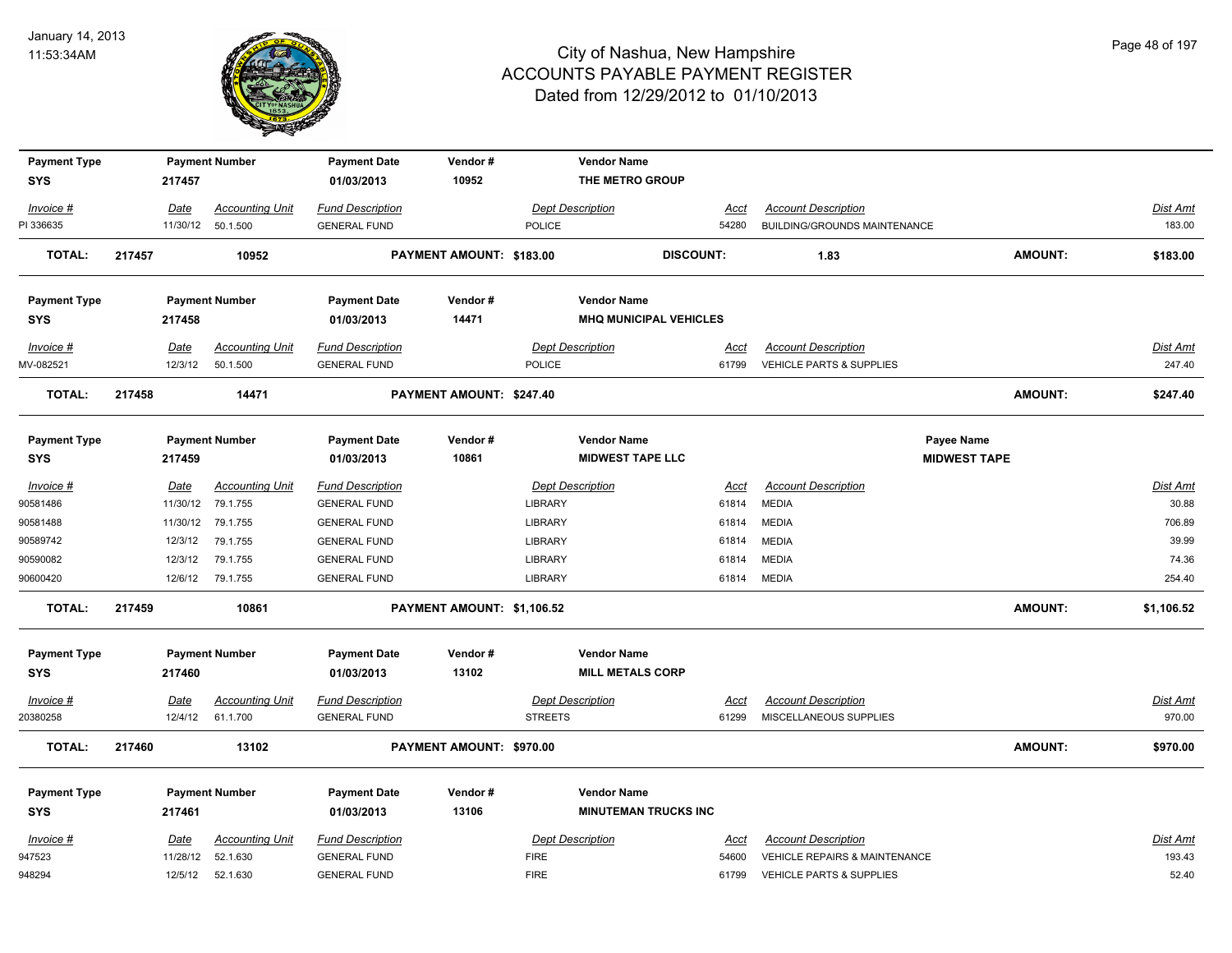

| <b>TOTAL:</b>                       | 217461 |                            | 13106                                          |                                                                       | PAYMENT AMOUNT: \$245.83        |                                                                |                        |                                                                       | <b>AMOUNT:</b>                     | \$245.83                    |
|-------------------------------------|--------|----------------------------|------------------------------------------------|-----------------------------------------------------------------------|---------------------------------|----------------------------------------------------------------|------------------------|-----------------------------------------------------------------------|------------------------------------|-----------------------------|
| <b>Payment Type</b><br><b>SYS</b>   |        | 217462                     | <b>Payment Number</b>                          | <b>Payment Date</b><br>01/03/2013                                     | Vendor#<br>11210                | <b>Vendor Name</b><br><b>ARCHIE S MOBLEY III</b>               |                        |                                                                       |                                    |                             |
| Invoice #<br>32368A 01/03/2013 DCAP |        | Date<br>1/2/13             | <b>Accounting Unit</b><br><b>BS1000</b>        | <b>Fund Description</b><br><b>GENERAL FUND</b>                        |                                 | <b>Dept Description</b><br><b>GENERAL FUND</b>                 | Acct<br>21460          | <b>Account Description</b><br>125 DEPENDENT CARE                      |                                    | Dist Amt<br>96.15           |
| <b>TOTAL:</b>                       | 217462 |                            | 11210                                          |                                                                       | <b>PAYMENT AMOUNT: \$96.15</b>  |                                                                |                        |                                                                       | <b>AMOUNT:</b>                     | \$96.15                     |
| <b>Payment Type</b><br><b>SYS</b>   |        | 217463                     | <b>Payment Number</b>                          | <b>Payment Date</b><br>01/03/2013                                     | Vendor#<br>14478                | <b>Vendor Name</b><br><b>MOLLY CORPORATION</b>                 |                        |                                                                       |                                    |                             |
| Invoice #<br>8884                   |        | Date                       | <b>Accounting Unit</b><br>11/30/12 86.3120     | <b>Fund Description</b><br>TRANSIT GRANTS                             |                                 | <b>Dept Description</b><br><b>TRANSPORTATION</b>               | Acct<br>61799          | <b>Account Description</b><br><b>VEHICLE PARTS &amp; SUPPLIES</b>     | <b>Activity</b><br>86.800.13.30.03 | Dist Amt<br>106.46          |
| <b>TOTAL:</b>                       | 217463 |                            | 14478                                          |                                                                       | PAYMENT AMOUNT: \$106.46        |                                                                |                        |                                                                       | <b>AMOUNT:</b>                     | \$106.46                    |
| <b>Payment Type</b><br><b>SYS</b>   |        | 217464                     | <b>Payment Number</b>                          | <b>Payment Date</b><br>01/03/2013                                     | Vendor#<br>10309                | <b>Vendor Name</b><br><b>STEPHAN MORIN</b>                     |                        |                                                                       |                                    |                             |
| $Invoice$ #<br>STORM: 12/27/2012    |        | Date<br>12/27/12           | <b>Accounting Unit</b><br>61.1.685             | <b>Fund Description</b><br><b>GENERAL FUND</b>                        |                                 | <b>Dept Description</b><br><b>STREETS</b>                      | <b>Acct</b><br>54207   | <b>Account Description</b><br>SNOW PLOWING SERVICES                   |                                    | <b>Dist Amt</b><br>876.38   |
| <b>TOTAL:</b>                       | 217464 |                            | 10309                                          |                                                                       | <b>PAYMENT AMOUNT: \$876.38</b> |                                                                |                        |                                                                       | <b>AMOUNT:</b>                     | \$876.38                    |
| <b>Payment Type</b><br><b>SYS</b>   |        | 217465                     | <b>Payment Number</b>                          | <b>Payment Date</b><br>01/03/2013                                     | Vendor#<br>13120                | <b>Vendor Name</b><br><b>MULTICULTURAL BOOKS &amp; VIDEOS</b>  |                        |                                                                       |                                    |                             |
| Invoice #<br>6850A                  |        | Date<br>12/3/12            | <b>Accounting Unit</b><br>79.1.755             | <b>Fund Description</b><br><b>GENERAL FUND</b>                        |                                 | <b>Dept Description</b><br>LIBRARY                             | Acct<br>61814          | <b>Account Description</b><br><b>MEDIA</b>                            |                                    | Dist Amt<br>107.75          |
| <b>TOTAL:</b>                       | 217465 |                            | 13120                                          |                                                                       | PAYMENT AMOUNT: \$107.75        |                                                                |                        |                                                                       | <b>AMOUNT:</b>                     | \$107.75                    |
| <b>Payment Type</b><br><b>SYS</b>   |        | 217466                     | <b>Payment Number</b>                          | <b>Payment Date</b><br>01/03/2013                                     | Vendor#<br>13122                | <b>Vendor Name</b><br><b>MUNICIPAL SUPPLY SALES CO</b>         |                        |                                                                       |                                    |                             |
| Invoice #<br>6454<br>6454           |        | Date<br>12/3/12<br>12/3/12 | <b>Accounting Unit</b><br>66.1.500<br>66.1.500 | <b>Fund Description</b><br><b>GENERAL FUND</b><br><b>GENERAL FUND</b> |                                 | <b>Dept Description</b><br>PARKING LOTS<br><b>PARKING LOTS</b> | Acct<br>55607<br>71600 | <b>Account Description</b><br>POSTAGE & DELIVERY<br>PARKING EQUIPMENT |                                    | Dist Amt<br>17.25<br>385.00 |
| <b>TOTAL:</b>                       | 217466 |                            | 13122                                          |                                                                       | PAYMENT AMOUNT: \$402.25        |                                                                |                        |                                                                       | <b>AMOUNT:</b>                     | \$402.25                    |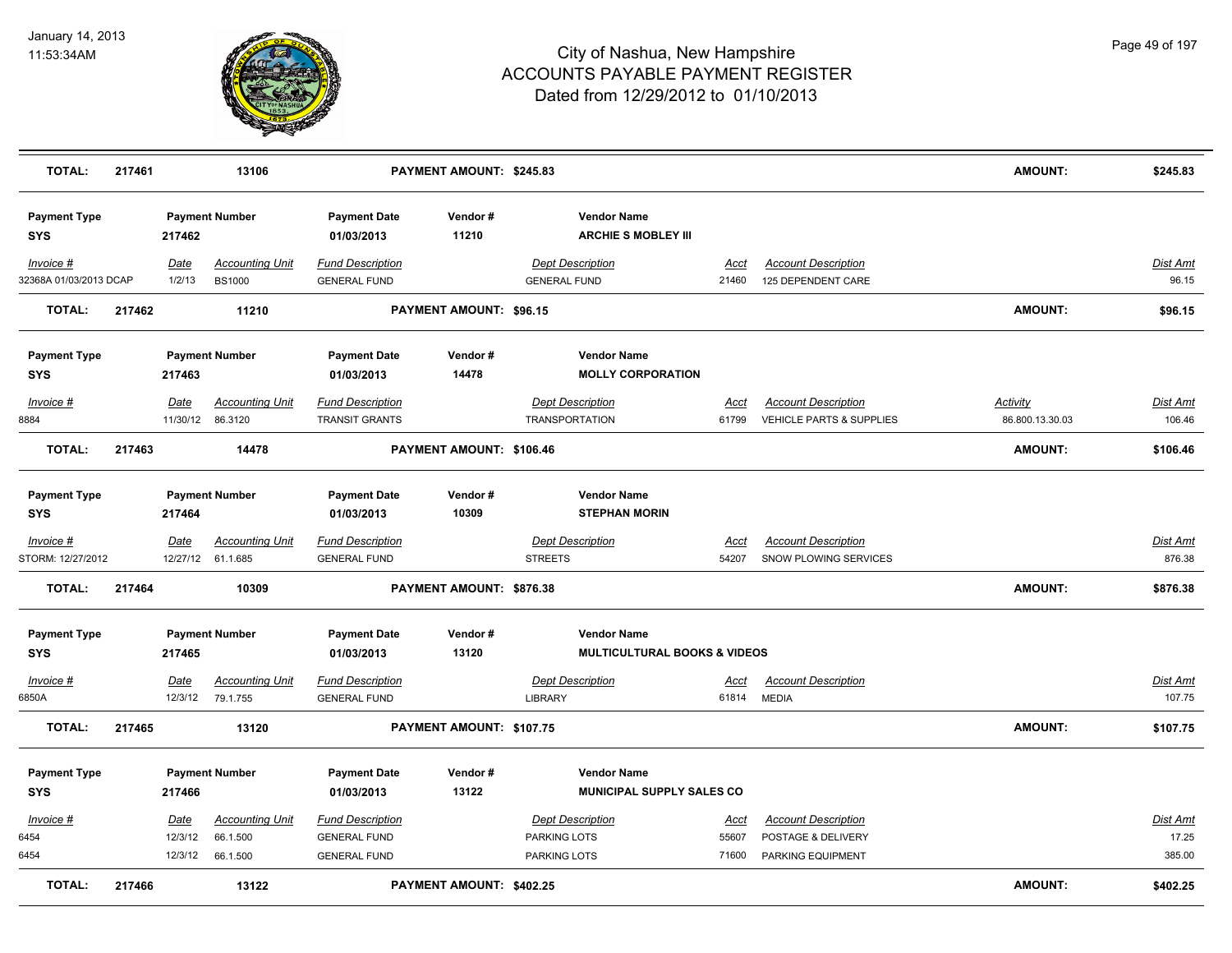

| <b>Payment Type</b><br><b>SYS</b> |        | 217467                 | <b>Payment Number</b>              | <b>Payment Date</b><br>01/03/2013                      | Vendor#<br>15036           | <b>Vendor Name</b><br><b>MYRON CORP</b>                |                      |                                                            |                                    |                             |
|-----------------------------------|--------|------------------------|------------------------------------|--------------------------------------------------------|----------------------------|--------------------------------------------------------|----------------------|------------------------------------------------------------|------------------------------------|-----------------------------|
| Invoice #                         |        | Date                   | <b>Accounting Unit</b>             | <b>Fund Description</b>                                |                            | <b>Dept Description</b>                                | Acct                 | <b>Account Description</b>                                 |                                    | <b>Dist Amt</b>             |
| 82789793                          |        | 11/28/12               | 69.6200.670                        | <b>WASTEWATER FUND</b>                                 |                            | <b>WASTEWATER</b>                                      | 61100                | OFFICE SUPPLIES                                            |                                    | 578.35                      |
| <b>TOTAL:</b>                     | 217467 |                        | 15036                              |                                                        | PAYMENT AMOUNT: \$578.35   |                                                        |                      |                                                            | <b>AMOUNT:</b>                     | \$578.35                    |
| <b>Payment Type</b>               |        |                        | <b>Payment Number</b>              | <b>Payment Date</b>                                    | Vendor#                    | <b>Vendor Name</b>                                     |                      |                                                            |                                    |                             |
| SYS                               |        | 217468                 |                                    | 01/03/2013                                             | 13131                      | <b>NAPA AUTO PARTS</b>                                 |                      |                                                            |                                    |                             |
| Invoice #<br>860685               |        | Date<br>11/27/12       | <b>Accounting Unit</b><br>86.3120  | <b>Fund Description</b><br><b>TRANSIT GRANTS</b>       |                            | <b>Dept Description</b><br><b>TRANSPORTATION</b>       | Acct<br>61799        | <b>Account Description</b><br>VEHICLE PARTS & SUPPLIES     | <b>Activity</b><br>86.800.13.30.05 | Dist Amt<br>36.03           |
| 861651                            |        | 12/4/12                | 86.3120                            | <b>TRANSIT GRANTS</b>                                  |                            | <b>TRANSPORTATION</b>                                  | 61799                | VEHICLE PARTS & SUPPLIES                                   | 86.800.13.30.05                    | 87.76                       |
| 861693                            |        | 12/5/12                | 86.3120                            | <b>TRANSIT GRANTS</b>                                  |                            | <b>TRANSPORTATION</b>                                  | 61799                | VEHICLE PARTS & SUPPLIES                                   | 86.800.13.30.05                    | 113.98                      |
| 861696                            |        | 12/5/12                | 86.3120                            | <b>TRANSIT GRANTS</b>                                  |                            | <b>TRANSPORTATION</b>                                  | 61799                | VEHICLE PARTS & SUPPLIES                                   | 86.800.13.30.05                    | 58.92                       |
| 861953                            |        | 12/6/12                | 86.3120                            | <b>TRANSIT GRANTS</b>                                  |                            | <b>TRANSPORTATION</b>                                  | 61799                | VEHICLE PARTS & SUPPLIES                                   | 86.800.13.30.04                    | 21.76                       |
| 862865                            |        | 12/13/12               | 86.3120                            | TRANSIT GRANTS                                         |                            | <b>TRANSPORTATION</b>                                  | 61799                | VEHICLE PARTS & SUPPLIES                                   | 86.800.13.30.02                    | 40.38                       |
| 862938                            |        | 12/14/12               | 86.3120                            | <b>TRANSIT GRANTS</b>                                  |                            | <b>TRANSPORTATION</b>                                  | 61799                | <b>VEHICLE PARTS &amp; SUPPLIES</b>                        | 86.800.13.30.03                    | 16.00                       |
| <b>TOTAL:</b>                     | 217468 |                        | 13131                              |                                                        | PAYMENT AMOUNT: \$374.83   |                                                        |                      |                                                            | <b>AMOUNT:</b>                     | \$374.83                    |
| <b>Payment Type</b>               |        |                        | <b>Payment Number</b>              | <b>Payment Date</b>                                    | Vendor#                    | <b>Vendor Name</b>                                     |                      |                                                            | Payee Name                         |                             |
| <b>SYS</b>                        |        | 217469                 |                                    | 01/03/2013                                             | 13330                      | <b>PM MACKAY GROUP</b>                                 |                      |                                                            | <b>NASHUA CHILDRENS HOME AND</b>   |                             |
| $Invoice$ #<br>REQ 01 120117-000  |        | <b>Date</b><br>12/7/12 | <b>Accounting Unit</b><br>84.3090  | <b>Fund Description</b><br><b>URBAN PROGRAM GRANTS</b> |                            | <b>Dept Description</b><br><b>URBAN PROGRAM GRANTS</b> | <u>Acct</u><br>69010 | <b>Account Description</b><br>PUBLIC FACILITY IMPROVEMENTS | <b>Activity</b><br>8400.13.20.203  | <b>Dist Amt</b><br>3,985.00 |
| <b>TOTAL:</b>                     | 217469 |                        | 13330                              |                                                        | PAYMENT AMOUNT: \$3,985.00 |                                                        |                      |                                                            | <b>AMOUNT:</b>                     | \$3,985.00                  |
| <b>Payment Type</b><br><b>SYS</b> |        | 217470                 | <b>Payment Number</b>              | <b>Payment Date</b><br>01/03/2013                      | Vendor#<br>13143           | <b>Vendor Name</b><br><b>NASHUA LUMBER CO INC</b>      |                      |                                                            |                                    |                             |
| $Invoice$ #                       |        | Date                   | <b>Accounting Unit</b>             | <b>Fund Description</b>                                |                            | <b>Dept Description</b>                                | Acct                 | <b>Account Description</b>                                 |                                    | <b>Dist Amt</b>             |
| 104597                            |        | 10/23/12               | 52.1.720                           | <b>GENERAL FUND</b>                                    |                            | <b>FIRE</b>                                            | 61499                | <b>GENERAL BUILDING SUPPLIES</b>                           |                                    | 151.15                      |
| <b>TOTAL:</b>                     | 217470 |                        | 13143                              |                                                        | PAYMENT AMOUNT: \$151.15   |                                                        |                      |                                                            | <b>AMOUNT:</b>                     | \$151.15                    |
| <b>Payment Type</b>               |        |                        | <b>Payment Number</b>              | <b>Payment Date</b>                                    | Vendor#                    | <b>Vendor Name</b>                                     |                      |                                                            |                                    |                             |
| SYS                               |        | 217471                 |                                    | 01/03/2013                                             | 999001180                  | <b>NELLIE'S MART &amp; DELI</b>                        |                      |                                                            |                                    |                             |
| Invoice #<br>PERMIT REFUND        |        | Date<br>12/15/12       | <b>Accounting Unit</b><br>53.1.730 | <b>Fund Description</b><br><b>GENERAL FUND</b>         |                            | <b>Dept Description</b><br><b>BUILDING INSPECTION</b>  | Acct<br>42314        | <b>Account Description</b><br><b>MECHANICAL PERMITS</b>    |                                    | <b>Dist Amt</b><br>49.50    |
|                                   |        |                        |                                    |                                                        |                            |                                                        |                      |                                                            |                                    |                             |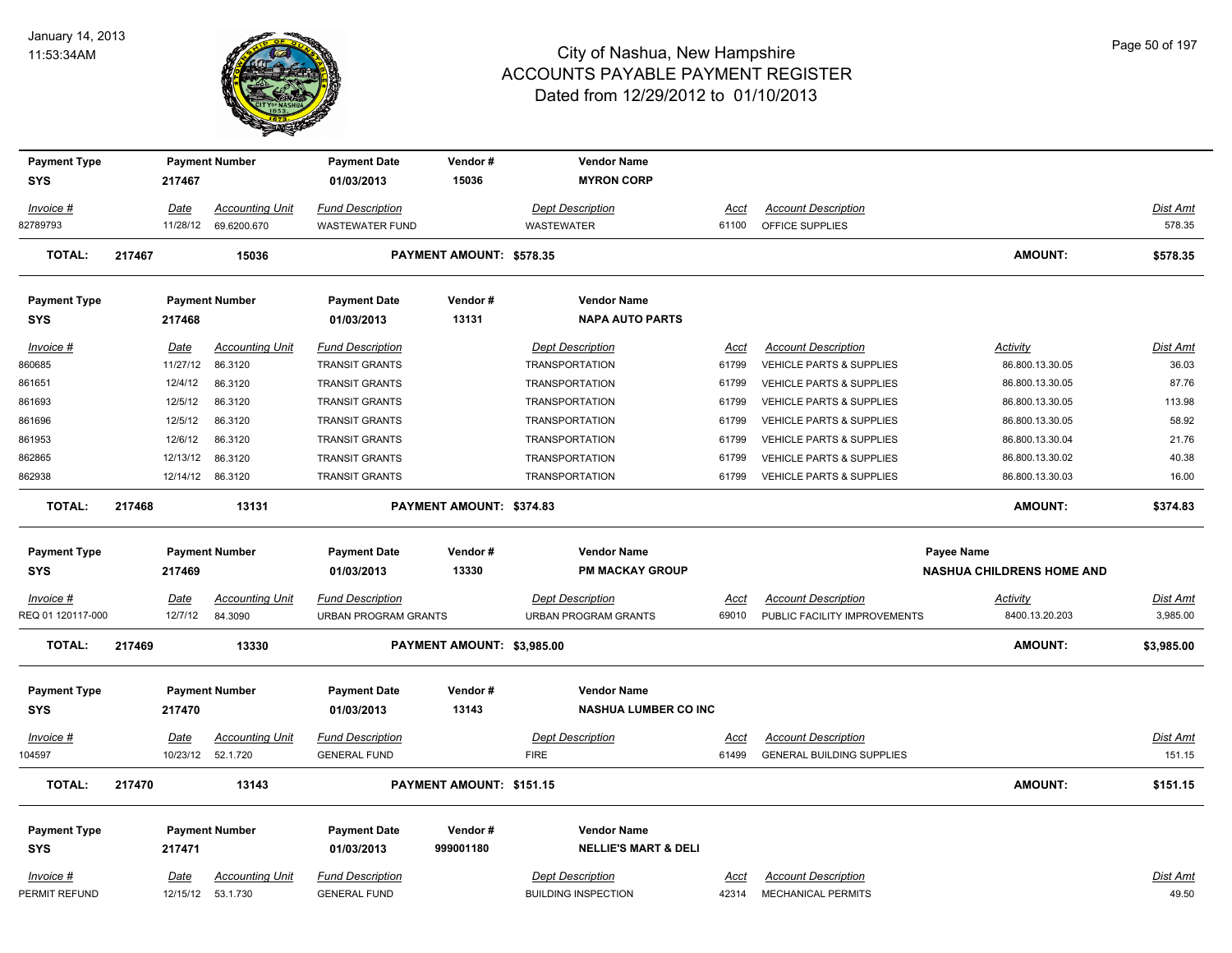

| <b>TOTAL:</b>                     | 217471 |             | 999001180              |                                   | PAYMENT AMOUNT: \$49.50    |                |                                                             |             |                              | <b>AMOUNT:</b> | \$49.50         |
|-----------------------------------|--------|-------------|------------------------|-----------------------------------|----------------------------|----------------|-------------------------------------------------------------|-------------|------------------------------|----------------|-----------------|
| <b>Payment Type</b><br><b>SYS</b> |        | 217472      | <b>Payment Number</b>  | <b>Payment Date</b><br>01/03/2013 | Vendor#<br>11473           |                | <b>Vendor Name</b><br><b>NEW ENGLAND PAPER &amp; SUPPLY</b> |             |                              |                |                 |
| Invoice #                         |        | Date        | <b>Accounting Unit</b> | <b>Fund Description</b>           |                            |                | Dept Description                                            | <u>Acct</u> | <b>Account Description</b>   |                | Dist Amt        |
| 11919                             |        | 11/30/12    | 52.1.720               | <b>GENERAL FUND</b>               |                            | <b>FIRE</b>    |                                                             | 61428       | JANITORIAL SUPPLIES          |                | 42.75           |
| 11939                             |        | 12/5/12     | 52.1.720               | <b>GENERAL FUND</b>               |                            | <b>FIRE</b>    |                                                             | 61428       | <b>JANITORIAL SUPPLIES</b>   |                | 160.49          |
| 11940                             |        | 12/5/12     | 52.1.720               | <b>GENERAL FUND</b>               |                            | <b>FIRE</b>    |                                                             | 61428       | <b>JANITORIAL SUPPLIES</b>   |                | 211.68          |
| <b>TOTAL:</b>                     | 217472 |             | 11473                  |                                   | PAYMENT AMOUNT: \$414.92   |                |                                                             |             |                              | <b>AMOUNT:</b> | \$414.92        |
| <b>Payment Type</b>               |        |             | <b>Payment Number</b>  | <b>Payment Date</b>               | Vendor#                    |                | <b>Vendor Name</b>                                          |             |                              |                |                 |
| <b>SYS</b>                        |        | 217473      |                        | 01/03/2013                        | 10865                      |                | <b>NEW ENGLAND PARTS WAREHOUSE</b>                          |             |                              |                |                 |
| Invoice #                         |        | <u>Date</u> | <b>Accounting Unit</b> | <b>Fund Description</b>           |                            |                | <b>Dept Description</b>                                     | Acct        | <b>Account Description</b>   |                | Dist Amt        |
| 5-713802                          |        |             | 12/18/12 50.1.500      | <b>GENERAL FUND</b>               |                            | <b>POLICE</b>  |                                                             | 61799       | VEHICLE PARTS & SUPPLIES     |                | 114.61          |
| <b>TOTAL:</b>                     | 217473 |             | 10865                  |                                   | PAYMENT AMOUNT: \$114.61   |                |                                                             |             |                              | <b>AMOUNT:</b> | \$114.61        |
| <b>Payment Type</b>               |        |             | <b>Payment Number</b>  | <b>Payment Date</b>               | Vendor#                    |                | <b>Vendor Name</b>                                          |             |                              |                |                 |
| SYS                               |        | 217474      |                        | 01/03/2013                        | 10416                      |                | <b>NEWSPAPER ARCHIVE INC</b>                                |             |                              |                |                 |
| $Invoice$ #                       |        | <u>Date</u> | <b>Accounting Unit</b> | <b>Fund Description</b>           |                            |                | <b>Dept Description</b>                                     | <u>Acct</u> | <b>Account Description</b>   |                | <u>Dist Amt</u> |
| 101006                            |        | 12/4/12     | 79.1.770               | <b>GENERAL FUND</b>               |                            | LIBRARY        |                                                             | 61830       | <b>SUBSCRIPTIONS</b>         |                | 1,000.00        |
| <b>TOTAL:</b>                     | 217474 |             | 10416                  |                                   | PAYMENT AMOUNT: \$1,000.00 |                |                                                             |             |                              | <b>AMOUNT:</b> | \$1,000.00      |
| <b>Payment Type</b>               |        |             | <b>Payment Number</b>  | <b>Payment Date</b>               | Vendor#                    |                | <b>Vendor Name</b>                                          |             |                              |                |                 |
| <b>SYS</b>                        |        | 217475      |                        | 01/03/2013                        | 14537                      |                | <b>NH SAFE &amp; LOCK CO INC</b>                            |             |                              |                |                 |
| Invoice #                         |        | <u>Date</u> | <b>Accounting Unit</b> | <b>Fund Description</b>           |                            |                | <b>Dept Description</b>                                     | Acct        | <b>Account Description</b>   |                | Dist Amt        |
| 94687                             |        | 12/3/12     | 61.1.670               | <b>GENERAL FUND</b>               |                            | <b>STREETS</b> |                                                             | 54280       | BUILDING/GROUNDS MAINTENANCE |                | 172.50          |
| <b>TOTAL:</b>                     | 217475 |             | 14537                  |                                   | PAYMENT AMOUNT: \$172.50   |                |                                                             |             |                              | <b>AMOUNT:</b> | \$172.50        |
| <b>Payment Type</b>               |        |             | <b>Payment Number</b>  | <b>Payment Date</b>               | Vendor#                    |                | <b>Vendor Name</b>                                          |             |                              |                |                 |
| SYS                               |        | 217476      |                        | 01/03/2013                        | 13193                      |                | <b>NORTHEAST RESCUE SYSTEMS</b>                             |             |                              |                |                 |
| Invoice #                         |        | <u>Date</u> | <b>Accounting Unit</b> | <b>Fund Description</b>           |                            |                | <b>Dept Description</b>                                     | <u>Acct</u> | <b>Account Description</b>   |                | Dist Amt        |
| 20124398                          |        | 12/6/12     | 52.1.625               | <b>GENERAL FUND</b>               |                            | <b>FIRE</b>    |                                                             | 61110       | PROTECTIVE CLOTHING          |                | 17.980.00       |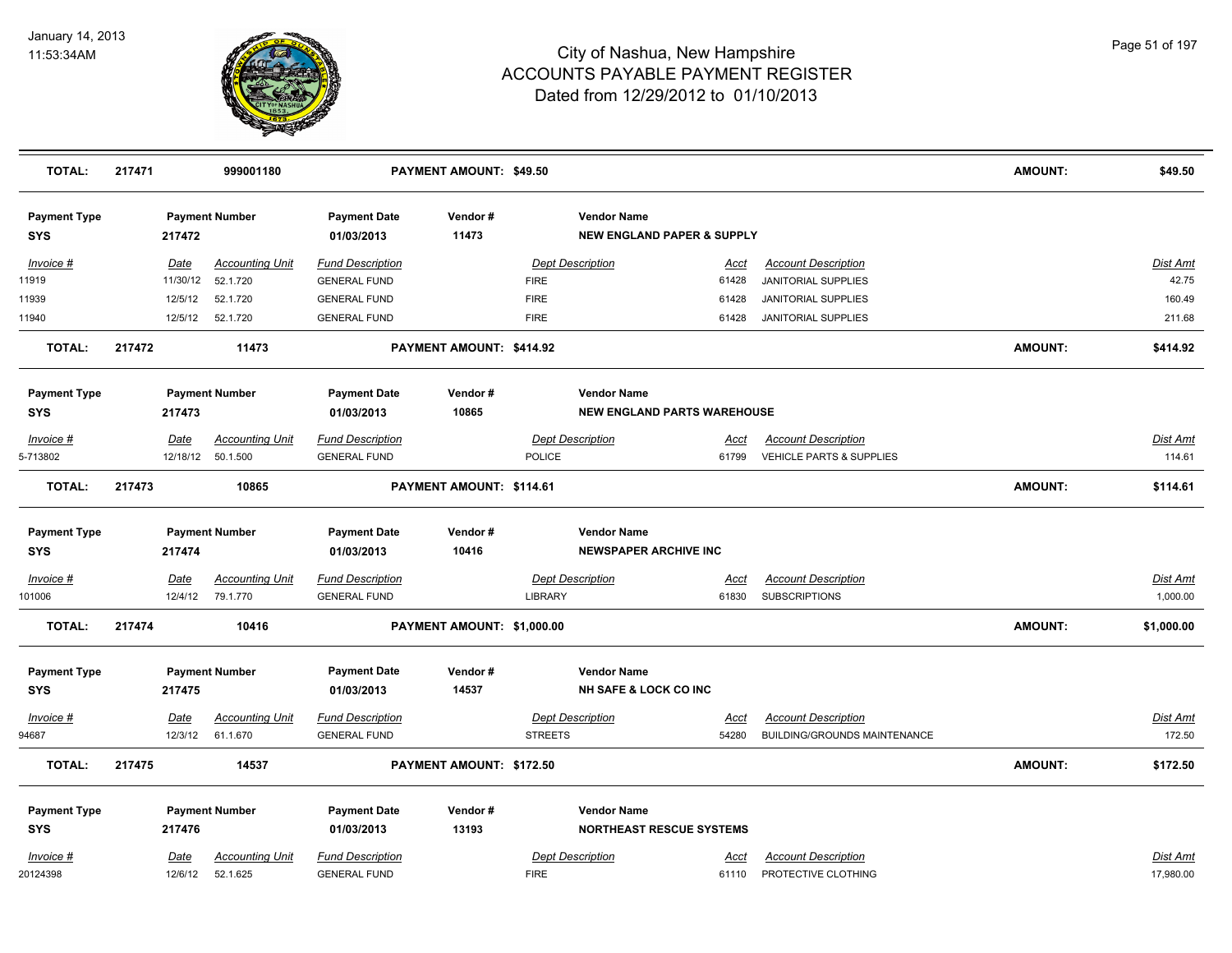

| <b>TOTAL:</b>                     | 217476 |                 | 13193                              |                                   | PAYMENT AMOUNT: \$17,980.00 |                                                             |                      |                                     | <b>AMOUNT:</b>            | \$17,980.00        |
|-----------------------------------|--------|-----------------|------------------------------------|-----------------------------------|-----------------------------|-------------------------------------------------------------|----------------------|-------------------------------------|---------------------------|--------------------|
| <b>Payment Type</b><br>SYS        |        | 217477          | <b>Payment Number</b>              | <b>Payment Date</b><br>01/03/2013 | Vendor#<br>13195            | <b>Vendor Name</b><br><b>NORTHERN BUS SALES INC</b>         |                      |                                     |                           |                    |
| Invoice #                         |        | <u>Date</u>     | <b>Accounting Unit</b>             | <b>Fund Description</b>           |                             | <b>Dept Description</b>                                     | Acct                 | <b>Account Description</b>          | <b>Activity</b>           | Dist Amt           |
| 013708-11206                      |        | 12/14/12        | 86.3120                            | <b>TRANSIT GRANTS</b>             |                             | <b>TRANSPORTATION</b>                                       | 61799                | <b>VEHICLE PARTS &amp; SUPPLIES</b> | 86.800.13.30.02           | 52.93              |
| 013752-11106                      |        | 12/19/12        | 86.3120                            | <b>TRANSIT GRANTS</b>             |                             | <b>TRANSPORTATION</b>                                       | 61799                | VEHICLE PARTS & SUPPLIES            | 86.800.13.30.02           | 8.75               |
| 013767-11006                      |        | 12/20/12        | 86.3120                            | TRANSIT GRANTS                    |                             | <b>TRANSPORTATION</b>                                       | 61799                | VEHICLE PARTS & SUPPLIES            | 86.800.13.30.01           | 52.48              |
| 013767-11006                      |        | 12/20/12        | 86.3120                            | <b>TRANSIT GRANTS</b>             |                             | <b>TRANSPORTATION</b>                                       | 61799                | <b>VEHICLE PARTS &amp; SUPPLIES</b> | 86.800.13.30.02           | 24.00              |
| <b>TOTAL:</b>                     | 217477 |                 | 13195                              |                                   | PAYMENT AMOUNT: \$138.16    |                                                             |                      |                                     | <b>AMOUNT:</b>            | \$138.16           |
| <b>Payment Type</b>               |        |                 | <b>Payment Number</b>              | <b>Payment Date</b>               | Vendor#                     | <b>Vendor Name</b>                                          |                      |                                     |                           |                    |
| <b>SYS</b>                        |        | 217478          |                                    | 01/03/2013                        | 13196                       | <b>NORTHERN FOREIGN CAR PARTS INC</b>                       |                      |                                     |                           |                    |
| Invoice #                         |        | Date            | <b>Accounting Unit</b>             | <b>Fund Description</b>           |                             | <b>Dept Description</b>                                     | Acct                 | <b>Account Description</b>          |                           | Dist Amt           |
| 248188                            |        |                 | 12/21/12 50.1.500                  | <b>GENERAL FUND</b>               |                             | POLICE                                                      | 61799                | <b>VEHICLE PARTS &amp; SUPPLIES</b> |                           | 373.45             |
| 248202                            |        |                 | 12/21/12 50.1.500                  | <b>GENERAL FUND</b>               |                             | POLICE                                                      | 61799                | <b>VEHICLE PARTS &amp; SUPPLIES</b> |                           | 39.52              |
| <b>TOTAL:</b>                     | 217478 |                 | 13196                              |                                   | PAYMENT AMOUNT: \$412.97    |                                                             |                      |                                     | <b>AMOUNT:</b>            | \$412.97           |
|                                   |        |                 |                                    |                                   |                             |                                                             |                      |                                     |                           |                    |
| <b>Payment Type</b><br><b>SYS</b> |        | 217479          | <b>Payment Number</b>              | <b>Payment Date</b><br>01/03/2013 | Vendor#<br>13204            | <b>Vendor Name</b><br><b>NRRA (NORTHEAST RESOURCE RECOV</b> |                      |                                     |                           |                    |
|                                   |        |                 |                                    |                                   |                             |                                                             |                      |                                     |                           |                    |
| <b>Invoice #</b>                  |        | <u>Date</u>     | <b>Accounting Unit</b>             | <b>Fund Description</b>           |                             | <b>Dept Description</b>                                     | <u>Acct</u><br>55699 | <b>Account Description</b>          |                           | <b>Dist Amt</b>    |
| 23280                             |        | 9/7/12          | 68.6000.695                        | SOLID WASTE FUND                  |                             | SOLID WASTE                                                 |                      | OTHER CONTRACTED SERVICES           |                           | 221.50             |
| <b>TOTAL:</b>                     | 217479 |                 | 13204                              |                                   | PAYMENT AMOUNT: \$221.50    |                                                             |                      |                                     | <b>AMOUNT:</b>            | \$221.50           |
| <b>Payment Type</b>               |        |                 | <b>Payment Number</b>              | <b>Payment Date</b>               | Vendor#                     | <b>Vendor Name</b>                                          |                      |                                     |                           |                    |
| <b>SYS</b>                        |        | 217480          |                                    | 01/03/2013                        | 10870                       | <b>PAPER THERMOMETER CO</b>                                 |                      |                                     |                           |                    |
| Invoice #                         |        | Date            | <b>Accounting Unit</b>             | <b>Fund Description</b>           |                             | <b>Dept Description</b>                                     | Acct                 | <b>Account Description</b>          |                           | Dist Amt           |
| 1204550-1                         |        |                 | 12/20/12 73.1.500                  | <b>GENERAL FUND</b>               |                             | ENVIRONMENTAL HEALTH                                        | 61149                | <b>LABORATORY SUPPLIES</b>          |                           | 1.00               |
| <b>TOTAL:</b>                     | 217480 |                 | 10870                              |                                   | PAYMENT AMOUNT: \$1.00      |                                                             |                      |                                     | <b>AMOUNT:</b>            | \$1.00             |
| <b>Payment Type</b>               |        |                 | <b>Payment Number</b>              | <b>Payment Date</b>               | Vendor#                     | <b>Vendor Name</b>                                          |                      |                                     | Payee Name                |                    |
| <b>SYS</b>                        |        | 217481          |                                    | 01/03/2013                        | 13300                       | PETERSONS NELNET LLC                                        |                      |                                     | PETERSON'S NELNET COMPANY |                    |
|                                   |        |                 |                                    | <b>Fund Description</b>           |                             | <b>Dept Description</b>                                     |                      | <b>Account Description</b>          |                           |                    |
| Invoice #<br>4594329              |        | Date<br>12/5/12 | <b>Accounting Unit</b><br>79.1.760 | <b>GENERAL FUND</b>               |                             | LIBRARY                                                     | Acct<br>61807        | <b>PUBLICATIONS</b>                 |                           | Dist Amt<br>241.21 |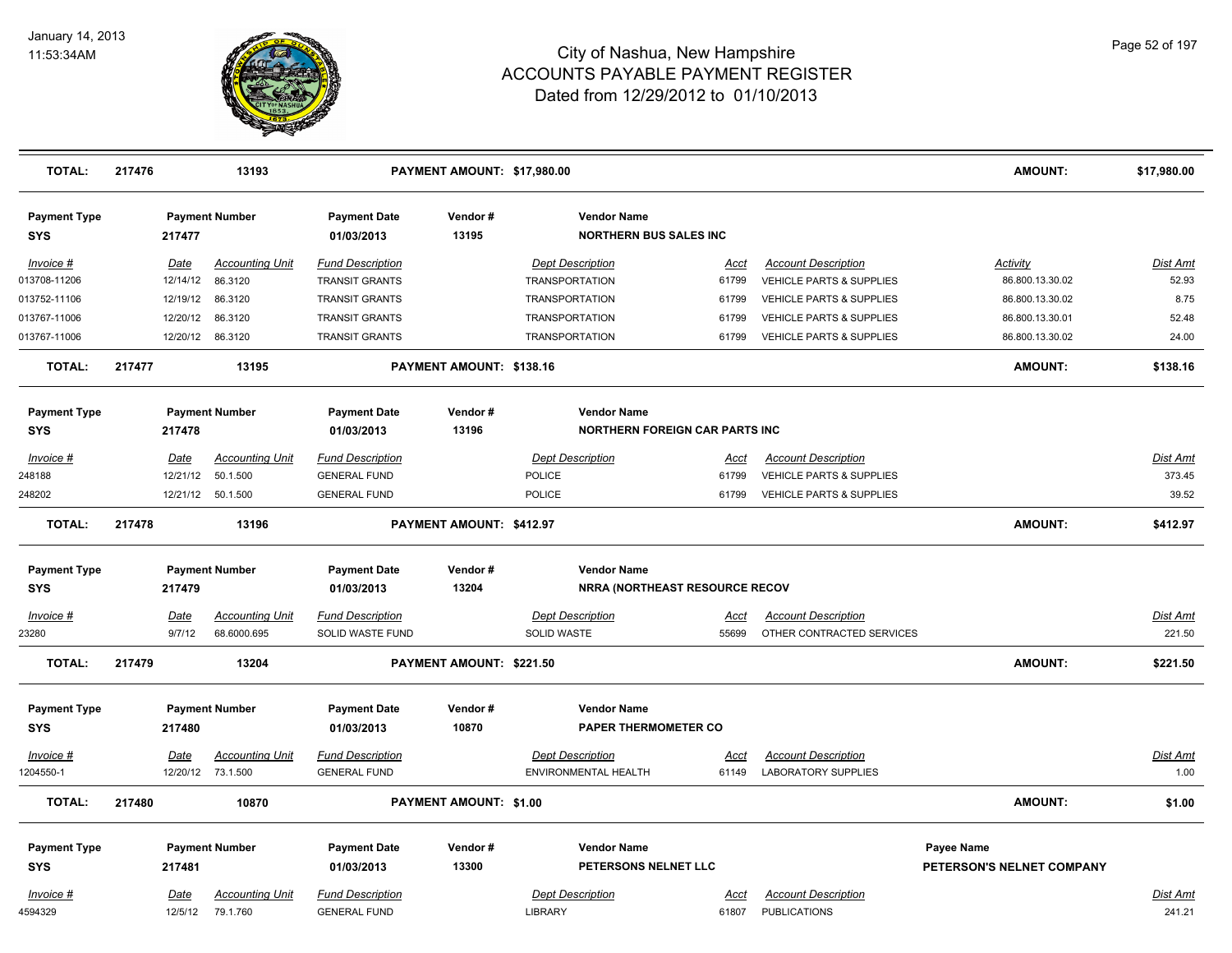

| <b>TOTAL:</b>                     | 217481 |             | 13300                  |                                   | PAYMENT AMOUNT: \$241.21    |                         |                                                    |                  |                              | AMOUNT:        | \$241.21        |
|-----------------------------------|--------|-------------|------------------------|-----------------------------------|-----------------------------|-------------------------|----------------------------------------------------|------------------|------------------------------|----------------|-----------------|
| <b>Payment Type</b><br><b>SYS</b> |        | 217482      | <b>Payment Number</b>  | <b>Payment Date</b><br>01/03/2013 | Vendor#<br>13322            |                         | <b>Vendor Name</b><br>PITNEY BOWES GLOBAL FIN SRVS |                  |                              |                |                 |
| Invoice #                         |        | <b>Date</b> | <b>Accounting Unit</b> | <b>Fund Description</b>           |                             | <b>Dept Description</b> |                                                    | <u>Acct</u>      | <b>Account Description</b>   |                | Dist Amt        |
| 1435249-DC12                      |        | 12/13/12    | 22.1.535               | <b>GENERAL FUND</b>               |                             |                         | INFORMATION TECHNOLOGY                             | 54407            | SOFTWARE MAINTENANCE         |                | 323.58          |
| 1435249-DC12                      |        |             | 12/13/12 69.6200.540   | <b>WASTEWATER FUND</b>            |                             | <b>WASTEWATER</b>       |                                                    | 71228            | <b>COMPUTER SOFTWARE</b>     |                | 323.58          |
| <b>TOTAL:</b>                     | 217482 |             | 13322                  |                                   | PAYMENT AMOUNT: \$647.16    |                         |                                                    |                  |                              | <b>AMOUNT:</b> | \$647.16        |
| <b>Payment Type</b>               |        |             | <b>Payment Number</b>  | <b>Payment Date</b>               | Vendor#                     |                         | <b>Vendor Name</b>                                 |                  |                              |                |                 |
| SYS                               |        | 217483      |                        | 01/03/2013                        | 13379                       |                         | <b>PWM CONTRACTING LLC</b>                         |                  |                              |                |                 |
| Invoice #                         |        | Date        | <b>Accounting Unit</b> | <b>Fund Description</b>           |                             | <b>Dept Description</b> |                                                    | Acct             | <b>Account Description</b>   |                | Dist Amt        |
| STORM: 12/27/2012                 |        |             | 12/27/12 61.1.685      | <b>GENERAL FUND</b>               |                             | <b>STREETS</b>          |                                                    | 54207            | SNOW PLOWING SERVICES        |                | 2,080.75        |
| <b>TOTAL:</b>                     | 217483 |             | 13379                  |                                   | PAYMENT AMOUNT: \$2,080.75  |                         |                                                    |                  |                              | <b>AMOUNT:</b> | \$2,080.75      |
| <b>Payment Type</b>               |        |             | <b>Payment Number</b>  | <b>Payment Date</b>               | Vendor#                     |                         | <b>Vendor Name</b>                                 |                  |                              |                |                 |
| <b>SYS</b>                        |        | 217484      |                        | 01/03/2013                        | 13397                       |                         | <b>RANDOM HOUSE INC</b>                            |                  |                              |                |                 |
| Invoice #                         |        | <u>Date</u> | <b>Accounting Unit</b> | <b>Fund Description</b>           |                             | <b>Dept Description</b> |                                                    | <u>Acct</u>      | <b>Account Description</b>   |                | <u>Dist Amt</u> |
| 1085807873                        |        | 12/5/12     | 79.1.760               | <b>GENERAL FUND</b>               |                             | <b>LIBRARY</b>          |                                                    | 61807            | <b>PUBLICATIONS</b>          |                | 170.00          |
| 1085815331                        |        |             | 12/3/12 79.1.760       | <b>GENERAL FUND</b>               |                             | <b>LIBRARY</b>          |                                                    | 61807            | <b>PUBLICATIONS</b>          |                | 22.00           |
| <b>TOTAL:</b>                     | 217484 |             | 13397                  |                                   | PAYMENT AMOUNT: \$192.00    |                         |                                                    |                  |                              | <b>AMOUNT:</b> | \$192.00        |
| <b>Payment Type</b>               |        |             | <b>Payment Number</b>  | <b>Payment Date</b>               | Vendor#                     |                         | <b>Vendor Name</b>                                 |                  |                              |                |                 |
| <b>SYS</b>                        |        | 217485      |                        | 01/03/2013                        | 13431                       |                         | <b>RESOURCE MANAGEMENT INC</b>                     |                  |                              |                |                 |
| Invoice #                         |        | Date        | <b>Accounting Unit</b> | <b>Fund Description</b>           |                             | <b>Dept Description</b> |                                                    | Acct             | <b>Account Description</b>   |                | Dist Amt        |
| 15767                             |        | 11/30/12    | 69.6200.670            | <b>WASTEWATER FUND</b>            |                             | <b>WASTEWATER</b>       |                                                    | 54221            | <b>DISPOSAL SERVICES</b>     |                | 19,054.87       |
| <b>TOTAL:</b>                     | 217485 |             | 13431                  |                                   | PAYMENT AMOUNT: \$19,054.87 |                         |                                                    | <b>DISCOUNT:</b> | 190.55                       | <b>AMOUNT:</b> | \$19,054.87     |
| <b>Payment Type</b>               |        |             | <b>Payment Number</b>  | <b>Payment Date</b>               | Vendor#                     |                         | <b>Vendor Name</b>                                 |                  |                              |                |                 |
| <b>SYS</b>                        |        | 217486      |                        | 01/03/2013                        | 13483                       |                         | <b>ROBERT W CHAMPAGNE</b>                          |                  |                              |                |                 |
| Invoice #                         |        | <u>Date</u> | Accounting Unit        | <b>Fund Description</b>           |                             | <b>Dept Description</b> |                                                    | Acct             | <b>Account Description</b>   |                | Dist Amt        |
| STORM: 12/27/2012                 |        |             | 12/27/12 61.1.685      | <b>GENERAL FUND</b>               |                             | <b>STREETS</b>          |                                                    | 54207            | <b>SNOW PLOWING SERVICES</b> |                | 1,143.75        |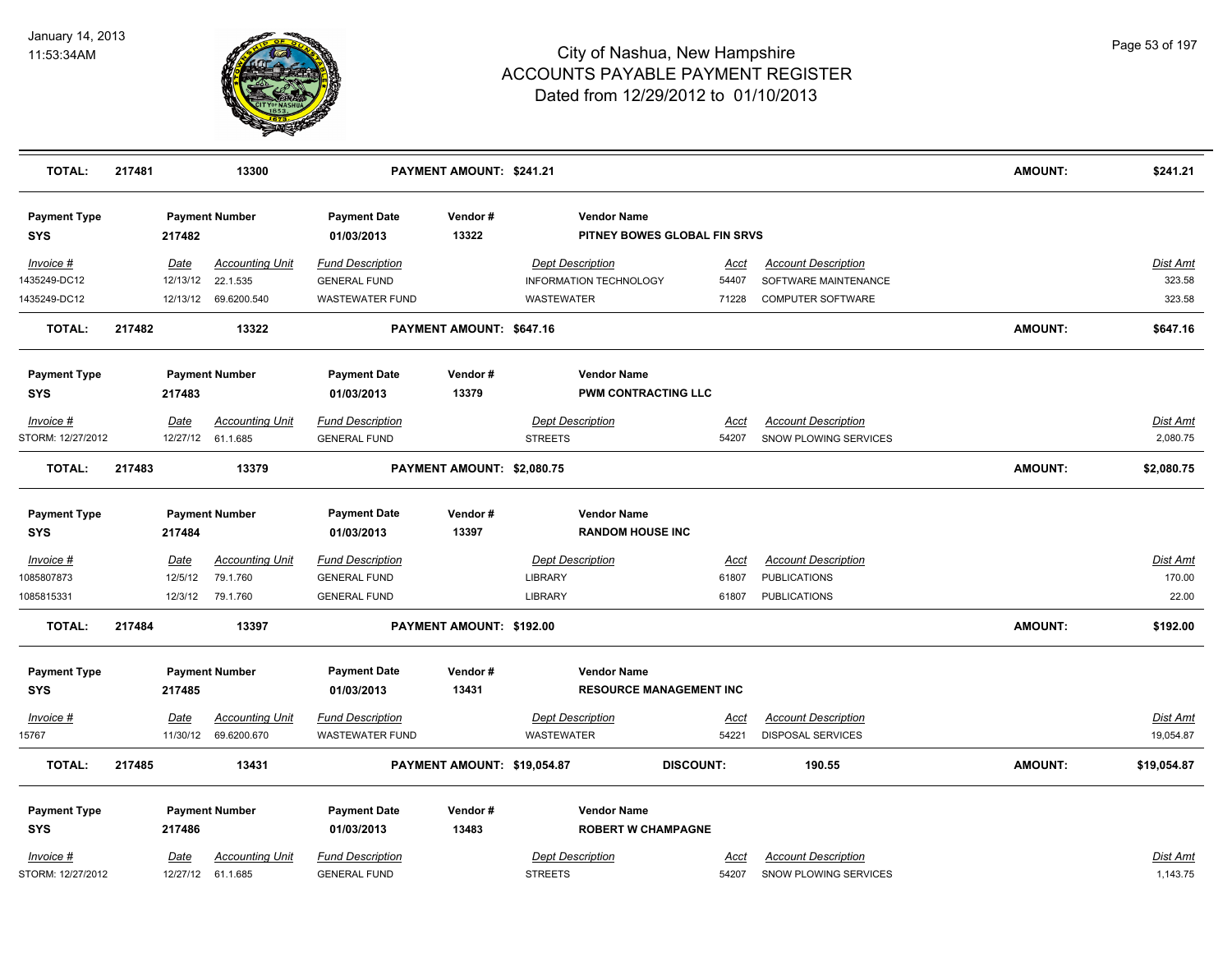

| <b>TOTAL:</b>                     | 217486      | 13483                                       |                                                | PAYMENT AMOUNT: \$1,143.75  |                            |                                                           |                      |                                                   | <b>AMOUNT:</b>  | \$1,143.75               |
|-----------------------------------|-------------|---------------------------------------------|------------------------------------------------|-----------------------------|----------------------------|-----------------------------------------------------------|----------------------|---------------------------------------------------|-----------------|--------------------------|
| <b>Payment Type</b><br><b>SYS</b> | 217487      | <b>Payment Number</b>                       | <b>Payment Date</b><br>01/03/2013              | Vendor#<br>13502            |                            | <b>Vendor Name</b><br><b>SANBORN HEAD &amp; ASSOC INC</b> |                      |                                                   |                 |                          |
| Invoice #                         | <u>Date</u> | <b>Accounting Unit</b>                      | <b>Fund Description</b>                        |                             |                            | <b>Dept Description</b>                                   | Acct                 | <b>Account Description</b>                        | <b>Activity</b> | Dist Amt                 |
| 0033159                           | 11/9/12     | 60.5700                                     | CAP PROJECTS-BROAD ST PKWY                     |                             |                            | CAP PROJECTS-BROAD ST                                     | 81700                | <b>INFRASTRUCTURE</b>                             | 1061.60.05.65   | 28,271.24                |
| 0033159                           | 11/9/12     | 60.5700                                     | CAP PROJECTS-BROAD ST PKWY                     |                             | <b>PKWY</b><br><b>PKWY</b> | CAP PROJECTS-BROAD ST                                     | 81700                | <b>INFRASTRUCTURE</b>                             | 1061.60.10.70   | 2,836.72                 |
| <b>TOTAL:</b>                     | 217487      | 13502                                       |                                                | PAYMENT AMOUNT: \$31,107.96 |                            |                                                           |                      |                                                   | <b>AMOUNT:</b>  | \$31,107.96              |
| <b>Payment Type</b>               |             | <b>Payment Number</b>                       | <b>Payment Date</b>                            | Vendor#                     |                            | <b>Vendor Name</b>                                        |                      |                                                   |                 |                          |
| <b>SYS</b>                        | 217488      |                                             | 01/03/2013                                     | 13504                       |                            | <b>SANEL AUTO PARTS CO</b>                                |                      |                                                   |                 |                          |
| Invoice #                         | Date        | <b>Accounting Unit</b>                      | <b>Fund Description</b>                        |                             |                            | <b>Dept Description</b>                                   | Acct                 | <b>Account Description</b>                        |                 | Dist Amt                 |
| 01QA8438                          | 12/14/12    | 52.1.630                                    | <b>GENERAL FUND</b>                            |                             | <b>FIRE</b>                |                                                           | 61799                | <b>VEHICLE PARTS &amp; SUPPLIES</b>               |                 | 8.95                     |
| 02PV1100                          | 2/4/12      | 52.1.630                                    | <b>GENERAL FUND</b>                            |                             | <b>FIRE</b>                |                                                           | 61799                | <b>VEHICLE PARTS &amp; SUPPLIES</b>               |                 | 29.66                    |
| 02PV6456                          | 12/4/12     | 52.1.630                                    | <b>GENERAL FUND</b>                            |                             | <b>FIRE</b>                |                                                           | 61799                | VEHICLE PARTS & SUPPLIES                          |                 | 7.30                     |
| 02PZ2526                          | 12/12/12    | 52.1.630                                    | <b>GENERAL FUND</b>                            |                             | <b>FIRE</b>                |                                                           | 61799                | <b>VEHICLE PARTS &amp; SUPPLIES</b>               |                 | 3.80                     |
| 02PZ3181                          | 12/12/12    | 52.1.630                                    | <b>GENERAL FUND</b>                            |                             | <b>FIRE</b>                |                                                           | 54600                | <b>VEHICLE REPAIRS &amp; MAINTENANCE</b>          |                 | 63.89                    |
| 02PZ5561                          | 12/12/12    | 52.1.630                                    | <b>GENERAL FUND</b>                            |                             | <b>FIRE</b>                |                                                           | 61799                | <b>VEHICLE PARTS &amp; SUPPLIES</b>               |                 | 11.04                    |
| 02QA8768                          |             | 12/14/12 52.1.630                           | <b>GENERAL FUND</b>                            |                             | <b>FIRE</b>                |                                                           | 54600                | <b>VEHICLE REPAIRS &amp; MAINTENANCE</b>          |                 | 4.48                     |
| <b>TOTAL:</b>                     | 217488      | 13504                                       |                                                | PAYMENT AMOUNT: \$129.12    |                            |                                                           | <b>DISCOUNT:</b>     | 0.74                                              | <b>AMOUNT:</b>  | \$129.12                 |
| <b>Payment Type</b><br>SYS        | 217489      | <b>Payment Number</b>                       | <b>Payment Date</b><br>01/03/2013              | Vendor#<br>13575            |                            | <b>Vendor Name</b><br><b>SIMON &amp; SCHUSTER</b>         |                      |                                                   |                 |                          |
| Invoice #<br>014362784            | <b>Date</b> | <b>Accounting Unit</b><br>12/14/12 79.1.760 | <b>Fund Description</b><br><b>GENERAL FUND</b> |                             | LIBRARY                    | <b>Dept Description</b>                                   | <u>Acct</u><br>61807 | <b>Account Description</b><br><b>PUBLICATIONS</b> |                 | <u>Dist Amt</u><br>31.64 |
| <b>TOTAL:</b>                     | 217489      | 13575                                       |                                                | PAYMENT AMOUNT: \$31.64     |                            |                                                           |                      |                                                   | <b>AMOUNT:</b>  | \$31.64                  |
| <b>Payment Type</b><br><b>SYS</b> | 217490      | <b>Payment Number</b>                       | <b>Payment Date</b><br>01/03/2013              | Vendor#<br>14689            |                            | <b>Vendor Name</b><br><b>SMITH &amp; WESSON</b>           |                      |                                                   |                 |                          |
| Invoice #                         | Date        | <b>Accounting Unit</b>                      | <b>Fund Description</b>                        |                             |                            | <b>Dept Description</b>                                   | Acct                 | <b>Account Description</b>                        |                 | Dist Amt                 |
| 1815339                           | 10/29/12    | 50.1.635                                    | <b>GENERAL FUND</b>                            |                             | POLICE                     |                                                           | 61121                | AMMUNITION                                        |                 | 567.27                   |
| <b>TOTAL:</b>                     | 217490      | 14689                                       |                                                | PAYMENT AMOUNT: \$567.27    |                            |                                                           |                      |                                                   | <b>AMOUNT:</b>  | \$567.27                 |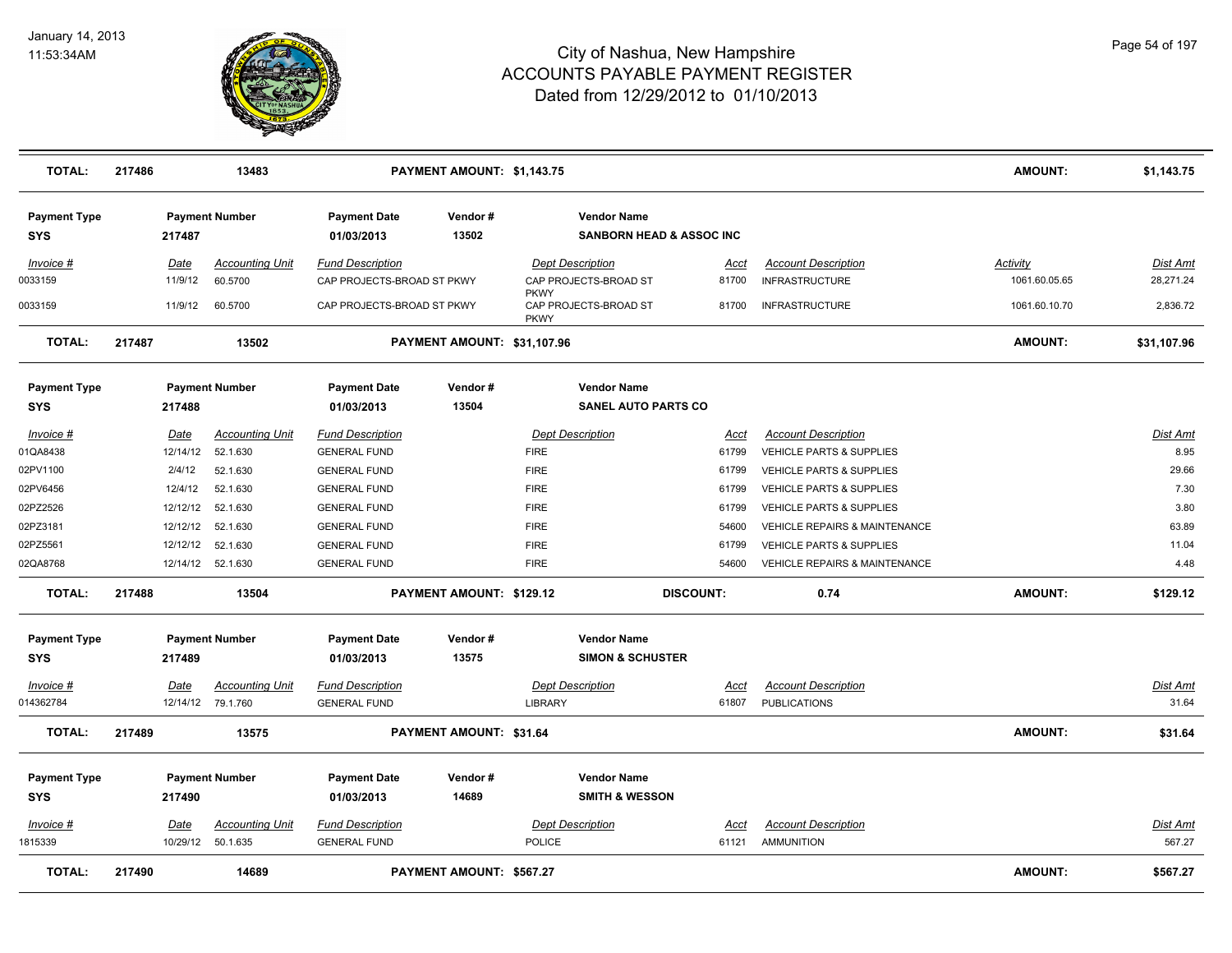

| <b>Payment Type</b><br><b>SYS</b> | 217491   | <b>Payment Number</b>  | <b>Payment Date</b><br>01/03/2013 | Vendor#<br>14930           | <b>Vendor Name</b><br><b>SNO BANDIT</b> |       |                              |                 |                 |
|-----------------------------------|----------|------------------------|-----------------------------------|----------------------------|-----------------------------------------|-------|------------------------------|-----------------|-----------------|
|                                   |          |                        |                                   |                            |                                         |       |                              |                 |                 |
| $Invoice$ #                       | Date     | <b>Accounting Unit</b> | <b>Fund Description</b>           |                            | <b>Dept Description</b>                 | Acct  | <b>Account Description</b>   |                 | Dist Amt        |
| 10122                             | 12/2/12  | 61.1.685               | <b>GENERAL FUND</b>               |                            | <b>STREETS</b>                          | 71000 | <b>EQUIPMENT</b>             |                 | 1,100.00        |
| <b>TOTAL:</b>                     | 217491   | 14930                  |                                   | PAYMENT AMOUNT: \$1,100.00 |                                         |       |                              | <b>AMOUNT:</b>  | \$1,100.00      |
| <b>Payment Type</b>               |          | <b>Payment Number</b>  | <b>Payment Date</b>               | Vendor#                    | <b>Vendor Name</b>                      |       |                              |                 |                 |
| <b>SYS</b>                        | 217492   |                        | 01/03/2013                        | 13643                      | <b>STANLEY ELEVATOR CO INC</b>          |       |                              |                 |                 |
| Invoice #                         | Date     | <b>Accounting Unit</b> | <b>Fund Description</b>           |                            | <b>Dept Description</b>                 | Acct  | <b>Account Description</b>   |                 | <b>Dist Amt</b> |
| SRV000201510                      | 12/6/12  | 79.1.720               | <b>GENERAL FUND</b>               |                            | LIBRARY                                 | 54280 | BUILDING/GROUNDS MAINTENANCE |                 | 249.00          |
| SRV000201848                      | 1/1/13   | 28.6500.500            | PROPERTY & CASUALTY FUND          |                            | <b>RISK MANAGEMENT</b>                  | 54267 | ELEVATOR MAINTENANCE         |                 | 4,151.28        |
| <b>TOTAL:</b>                     | 217492   | 13643                  |                                   | PAYMENT AMOUNT: \$4,400.28 |                                         |       |                              | <b>AMOUNT:</b>  | \$4,400.28      |
| <b>Payment Type</b>               |          | <b>Payment Number</b>  | <b>Payment Date</b>               | Vendor#                    | <b>Vendor Name</b>                      |       |                              |                 |                 |
| <b>SYS</b>                        | 217493   |                        | 01/03/2013                        | 11963                      | <b>STAPLES BUSINESS ADVANTAGE</b>       |       |                              |                 |                 |
| Invoice #                         | Date     | <b>Accounting Unit</b> | <b>Fund Description</b>           |                            | <b>Dept Description</b>                 | Acct  | <b>Account Description</b>   | Activity        | <b>Dist Amt</b> |
| 3184178306                        | 10/17/12 | 68.6000.500            | SOLID WASTE FUND                  |                            | SOLID WASTE                             | 61100 | OFFICE SUPPLIES              |                 | 64.99           |
| 3187210089                        | 11/30/12 | 81.1.500               | <b>GENERAL FUND</b>               |                            | COMMUNITY DEVELOPMENT                   | 61100 | OFFICE SUPPLIES              |                 | 19.99           |
| 3187210090                        | 11/30/12 | 26.1.500               | <b>GENERAL FUND</b>               |                            | <b>FINANCIAL SERVICES</b>               | 61100 | OFFICE SUPPLIES              |                 | 76.54           |
| 3187532972                        | 12/4/12  | 77.1.500               | <b>GENERAL FUND</b>               |                            | PARKS & RECREATION                      | 61100 | OFFICE SUPPLIES              |                 | 31.92           |
| 3187532975                        | 12/4/12  | 86.3120                | <b>TRANSIT GRANTS</b>             |                            | <b>TRANSPORTATION</b>                   | 61299 | MISCELLANEOUS SUPPLIES       | 86.800.13.10.10 | 165.84          |
| 3187573681                        | 12/5/12  | 81.1.500               | <b>GENERAL FUND</b>               |                            | COMMUNITY DEVELOPMENT                   | 61100 | OFFICE SUPPLIES              |                 | 195.00          |
| 3187573689                        | 12/5/12  | 50.1.500               | <b>GENERAL FUND</b>               |                            | <b>POLICE</b>                           | 61100 | OFFICE SUPPLIES              |                 | 12.51           |
| 3187614045                        | 12/6/12  | 18.1.500               | <b>GENERAL FUND</b>               |                            | OTHER GENERAL GOV'T                     | 45960 | <b>VENDOR DISCOUNTS</b>      |                 | $-67.33$        |
| 3187614045                        | 12/6/12  | 50.1.500               | <b>GENERAL FUND</b>               |                            | <b>POLICE</b>                           | 61100 | OFFICE SUPPLIES              |                 | 1,628.58        |
| 3187614045                        | 12/6/12  | 50.1.500               | <b>GENERAL FUND</b>               |                            | <b>POLICE</b>                           | 61650 | <b>COPIER SUPPLIES</b>       |                 | 615.60          |
| 3187614052                        | 12/6/12  | 18.1.500               | <b>GENERAL FUND</b>               |                            | OTHER GENERAL GOV'T                     | 45960 | <b>VENDOR DISCOUNTS</b>      |                 | $-12.19$        |
| 3187614052                        | 12/6/12  | 26.1.570               | <b>GENERAL FUND</b>               |                            | <b>FINANCIAL SERVICES</b>               | 61100 | OFFICE SUPPLIES              |                 | 64.80           |
| 3187614052                        | 12/6/12  | 26.1.580               | <b>GENERAL FUND</b>               |                            | <b>FINANCIAL SERVICES</b>               | 61100 | OFFICE SUPPLIES              |                 | 127.75          |
| 3187614052                        | 12/6/12  | 68.6000.500            | SOLID WASTE FUND                  |                            | SOLID WASTE                             | 61100 | OFFICE SUPPLIES              |                 | 106.92          |
| 3187614052                        | 12/6/12  | 69.6200.540            | <b>WASTEWATER FUND</b>            |                            | <b>WASTEWATER</b>                       | 61100 | OFFICE SUPPLIES              |                 | 106.92          |
| 3187931447                        | 12/11/12 | 18.1.500               | <b>GENERAL FUND</b>               |                            | OTHER GENERAL GOV'T                     | 45960 | <b>VENDOR DISCOUNTS</b>      |                 | $-7.61$         |
| 3187931447                        | 12/11/12 | 28.6500.500            | PROPERTY & CASUALTY FUND          |                            | <b>RISK MANAGEMENT</b>                  | 61100 | OFFICE SUPPLIES              |                 | 264.67          |
| 3188057942                        | 12/14/12 | 77.1.500               | <b>GENERAL FUND</b>               |                            | PARKS & RECREATION                      | 61100 | OFFICE SUPPLIES              |                 | $-31.92$        |
| 3188326105                        | 12/15/12 | 79.1.770               | <b>GENERAL FUND</b>               |                            | <b>LIBRARY</b>                          | 61299 | MISCELLANEOUS SUPPLIES       |                 | 139.63          |
| 3188326106                        |          | 12/15/12 52.1.500      | <b>GENERAL FUND</b>               |                            | <b>FIRE</b>                             | 61650 | <b>COPIER SUPPLIES</b>       |                 | $-9.48$         |
| 3188326109                        |          | 12/15/12 05.1.500      | <b>GENERAL FUND</b>               |                            | CITI-STAT                               | 61100 | OFFICE SUPPLIES              |                 | 146.06          |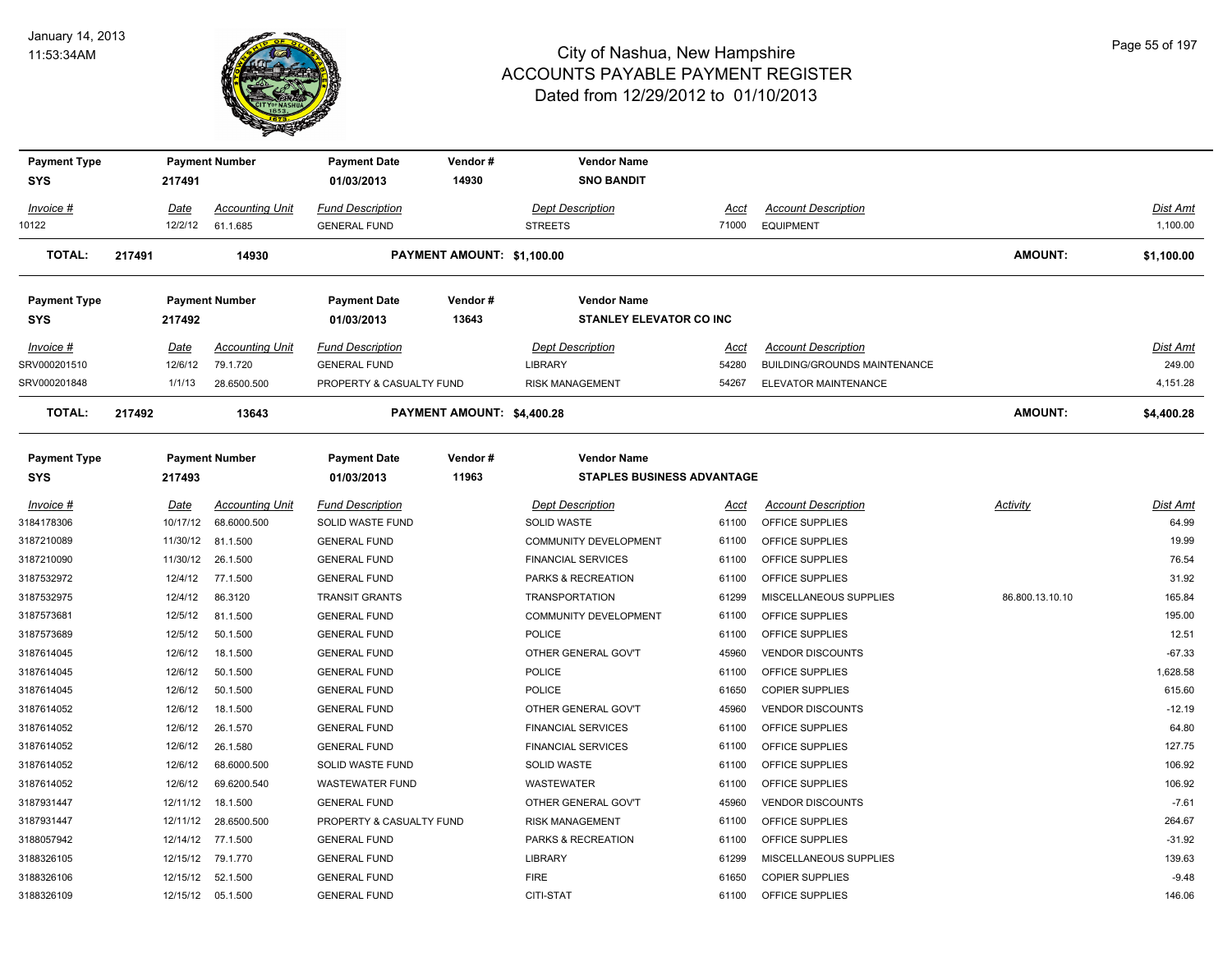

| 3188353378          | 12/18/12    | 42.1.720               | <b>GENERAL FUND</b>      |                            | WOODLAWN CEMETERY               | 61100            | OFFICE SUPPLIES                                      |                 | 11.00           |
|---------------------|-------------|------------------------|--------------------------|----------------------------|---------------------------------|------------------|------------------------------------------------------|-----------------|-----------------|
| 3188353386          | 12/18/12    | 81.1.500               | <b>GENERAL FUND</b>      |                            | COMMUNITY DEVELOPMENT           | 61100            | OFFICE SUPPLIES                                      |                 | 64.45           |
| 3188388822          | 12/19/12    | 28.6500.500            | PROPERTY & CASUALTY FUND |                            | <b>RISK MANAGEMENT</b>          | 61192            | SAFETY SUPPLIES                                      |                 | 179.95          |
| 3188436092          | 12/20/12    | 86.3120                | <b>TRANSIT GRANTS</b>    |                            | <b>TRANSPORTATION</b>           | 61299            | MISCELLANEOUS SUPPLIES                               | 86.800.13.10.10 | 31.95           |
| 3188436092          | 12/20/12    | 86.3120                | <b>TRANSIT GRANTS</b>    |                            | <b>TRANSPORTATION</b>           | 61299            | MISCELLANEOUS SUPPLIES                               | 86.800.13.20.01 | 17.49           |
| 3188436093          | 12/20/12    | 81.1.500               | <b>GENERAL FUND</b>      |                            | COMMUNITY DEVELOPMENT           | 61100            | OFFICE SUPPLIES                                      |                 | 15.98           |
| 3188436094          | 12/20/12    | 55.1.740               | <b>GENERAL FUND</b>      |                            | <b>CODE ENFORCEMENT</b>         | 61299            | MISCELLANEOUS SUPPLIES                               |                 | 122.97          |
| 3188436095          | 12/20/12    | 81.1.500               | <b>GENERAL FUND</b>      |                            | <b>COMMUNITY DEVELOPMENT</b>    | 61100            | OFFICE SUPPLIES                                      |                 | 68.80           |
| <b>TOTAL:</b>       | 217493      | 11963                  |                          | PAYMENT AMOUNT: \$4,147.41 |                                 | <b>DISCOUNT:</b> | 95.23                                                | <b>AMOUNT:</b>  | \$4,151.78      |
| <b>Payment Type</b> |             | <b>Payment Number</b>  | <b>Payment Date</b>      | Vendor#                    | <b>Vendor Name</b>              |                  |                                                      |                 |                 |
| <b>SYS</b>          | 217494      |                        | 01/03/2013               | 15382                      | <b>STRATHAM TIRE</b>            |                  |                                                      |                 |                 |
| Invoice #           | Date        | <b>Accounting Unit</b> | <b>Fund Description</b>  |                            | <b>Dept Description</b>         | <u>Acct</u>      | <b>Account Description</b>                           | Activity        | Dist Amt        |
| 3025999             | 12/5/12     | 86.3120                | <b>TRANSIT GRANTS</b>    |                            | <b>TRANSPORTATION</b>           |                  | 61705 TIRES                                          | 86.800.13.20.03 | 264.58          |
| <b>TOTAL:</b>       | 217494      | 15382                  |                          | PAYMENT AMOUNT: \$264.58   |                                 |                  |                                                      | <b>AMOUNT:</b>  | \$264.58        |
| <b>Payment Type</b> |             | <b>Payment Number</b>  | <b>Payment Date</b>      | Vendor#                    | <b>Vendor Name</b>              |                  |                                                      |                 |                 |
| <b>SYS</b>          | 217495      |                        | 01/03/2013               | 12106                      | <b>SUNNY COMMUNICATIONS INC</b> |                  |                                                      |                 |                 |
| Invoice #           | Date        | <b>Accounting Unit</b> | <b>Fund Description</b>  |                            | <b>Dept Description</b>         | <u>Acct</u>      | <b>Account Description</b>                           |                 | Dist Amt        |
| 30834               | 10/25/12    | 57.1.620               | <b>GENERAL FUND</b>      |                            | CITYWIDE COMMUNICATIONS         | 54487            | <b>EQUIPMENT REPAIRS &amp;</b><br><b>MAINTENANCE</b> |                 | 9,595.00        |
| <b>TOTAL:</b>       | 217495      | 12106                  |                          | PAYMENT AMOUNT: \$9,595.00 |                                 |                  |                                                      | AMOUNT:         | \$9,595.00      |
| <b>Payment Type</b> |             | <b>Payment Number</b>  | <b>Payment Date</b>      | Vendor#                    | <b>Vendor Name</b>              |                  |                                                      |                 |                 |
| <b>SYS</b>          | 217496      |                        | 01/03/2013               | 13757                      | <b>TOWERS MOTOR PARTS CORP</b>  |                  |                                                      |                 |                 |
| Invoice #           | <u>Date</u> | <b>Accounting Unit</b> | <b>Fund Description</b>  |                            | <b>Dept Description</b>         | <u>Acct</u>      | <b>Account Description</b>                           |                 | <b>Dist Amt</b> |
| 699679              | 12/13/12    | 50.1.500               | <b>GENERAL FUND</b>      |                            | <b>POLICE</b>                   | 61799            | VEHICLE PARTS & SUPPLIES                             |                 | 39.99           |
| 699705              |             | 12/13/12 50.1.500      | <b>GENERAL FUND</b>      |                            | POLICE                          | 61428            | JANITORIAL SUPPLIES                                  |                 | 5.70            |
| <b>TOTAL:</b>       | 217496      | 13757                  |                          | PAYMENT AMOUNT: \$45.69    |                                 |                  |                                                      | AMOUNT:         | \$45.69         |
| <b>Payment Type</b> |             | <b>Payment Number</b>  | <b>Payment Date</b>      | Vendor#                    | <b>Vendor Name</b>              |                  |                                                      |                 |                 |
| <b>SYS</b>          | 217497      |                        | 01/03/2013               | 13784                      | <b>TURNER GLASS</b>             |                  |                                                      |                 |                 |
| $Invoice$ #         | Date        | <b>Accounting Unit</b> | <b>Fund Description</b>  |                            | <b>Dept Description</b>         | <u>Acct</u>      | <b>Account Description</b>                           |                 | <b>Dist Amt</b> |
| 4613                |             | 12/18/12  42.1.720     | <b>GENERAL FUND</b>      |                            | <b>WOODLAWN CEMETERY</b>        | 61799            | <b>VEHICLE PARTS &amp; SUPPLIES</b>                  |                 | 220.00          |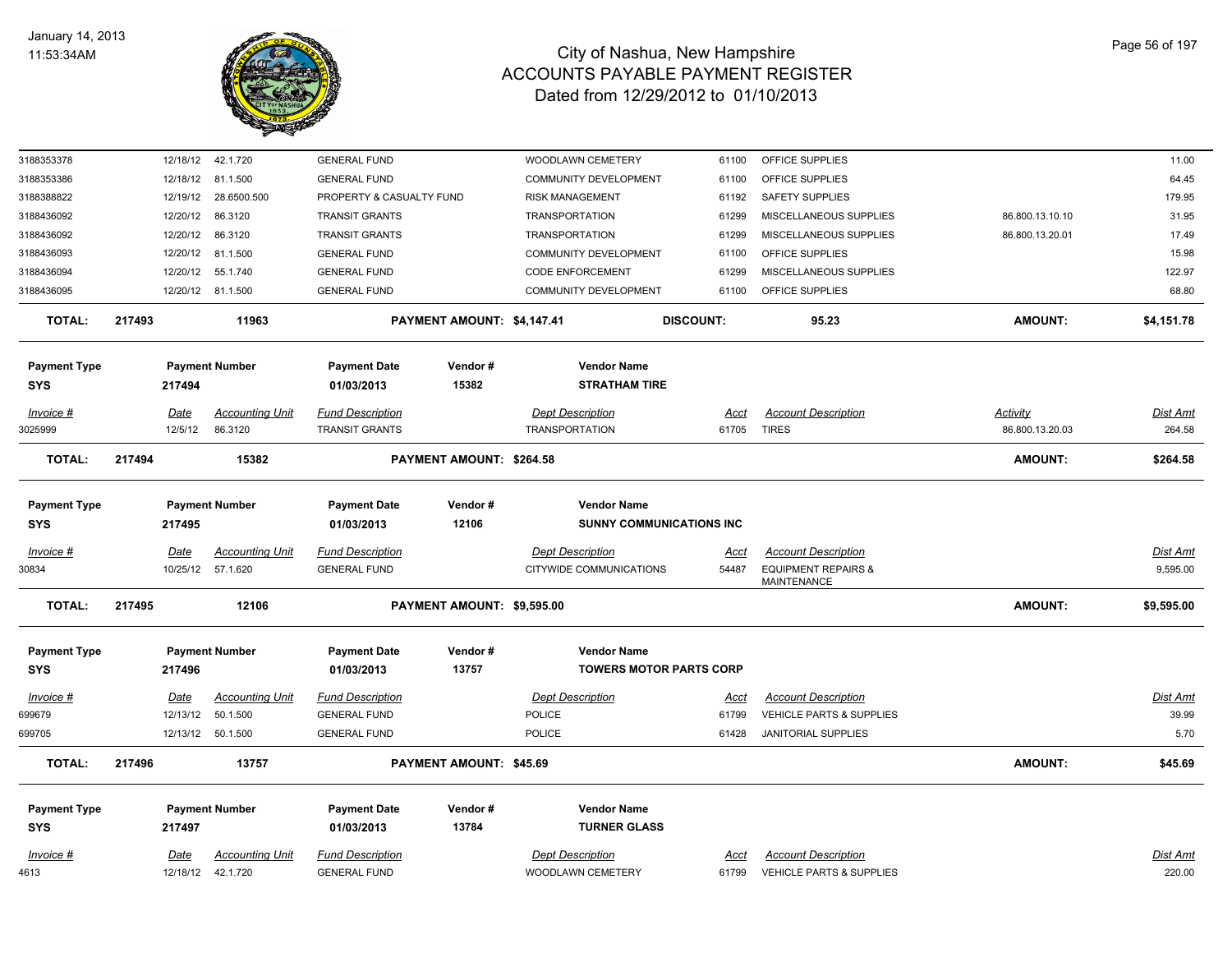

| <b>TOTAL:</b>              | 217497 |             | 13784                  |                                   | PAYMENT AMOUNT: \$220.00   |                                                      |             |                                | <b>AMOUNT:</b>                  | \$220.00        |
|----------------------------|--------|-------------|------------------------|-----------------------------------|----------------------------|------------------------------------------------------|-------------|--------------------------------|---------------------------------|-----------------|
| <b>Payment Type</b><br>SYS |        | 217498      | <b>Payment Number</b>  | <b>Payment Date</b><br>01/03/2013 | Vendor#<br>13797           | <b>Vendor Name</b><br><b>UNIFIRST CORPORATION</b>    |             |                                |                                 |                 |
| Invoice #                  |        | Date        | <b>Accounting Unit</b> | <b>Fund Description</b>           |                            | <b>Dept Description</b>                              | Acct        | <b>Account Description</b>     |                                 | Dist Amt        |
| 044 4077445                |        | 11/30/12    | 61.1.670               | <b>GENERAL FUND</b>               |                            | <b>STREETS</b>                                       | 61107       | <b>CLOTHING &amp; UNIFORMS</b> |                                 | 313.38          |
| 044 4080401                |        | 12/7/12     | 61.1.670               | <b>GENERAL FUND</b>               |                            | <b>STREETS</b>                                       | 61107       | <b>CLOTHING &amp; UNIFORMS</b> |                                 | 289.89          |
| 044 4083605                |        | 12/14/12    | 61.1.670               | <b>GENERAL FUND</b>               |                            | <b>STREETS</b>                                       | 61107       | <b>CLOTHING &amp; UNIFORMS</b> |                                 | 289.89          |
| 044 4083828                |        | 12/14/12    | 61.1.670               | <b>GENERAL FUND</b>               |                            | <b>STREETS</b>                                       | 61107       | <b>CLOTHING &amp; UNIFORMS</b> |                                 | 295.50          |
| 044 4086085                |        | 12/20/12    | 69.6200.540            | <b>WASTEWATER FUND</b>            |                            | <b>WASTEWATER</b>                                    | 61107       | <b>CLOTHING &amp; UNIFORMS</b> |                                 | 43.04           |
| 044 4086085                |        | 12/20/12    | 69.6200.670            | <b>WASTEWATER FUND</b>            |                            | WASTEWATER                                           | 61107       | <b>CLOTHING &amp; UNIFORMS</b> |                                 | 275.06          |
| 044 4086771                |        | 12/21/12    | 61.1.670               | <b>GENERAL FUND</b>               |                            | <b>STREETS</b>                                       | 61107       | <b>CLOTHING &amp; UNIFORMS</b> |                                 | 289.89          |
| <b>TOTAL:</b>              | 217498 |             | 13797                  |                                   | PAYMENT AMOUNT: \$1,796.65 |                                                      |             |                                | <b>AMOUNT:</b>                  | \$1,796.65      |
| <b>Payment Type</b><br>SYS |        | 217499      | <b>Payment Number</b>  | <b>Payment Date</b><br>01/03/2013 | Vendor#<br>13799           | <b>Vendor Name</b><br>UNIQUE MANAGEMENT SERVICES INC |             |                                |                                 |                 |
| Invoice #                  |        | Date        | <b>Accounting Unit</b> | <b>Fund Description</b>           |                            | <b>Dept Description</b>                              | <u>Acct</u> | <b>Account Description</b>     |                                 | Dist Amt        |
| 231603                     |        | 12/1/12     | 79.4090                | LIB-LOST/DAMAGED BOOK FINES       |                            | LIB-LOST/DAMAGED BOOK FINES                          | 45440       | <b>LIBRARY BOOK FINES</b>      |                                 | 796.55          |
| <b>TOTAL:</b>              | 217499 |             | 13799                  |                                   | PAYMENT AMOUNT: \$796.55   |                                                      |             |                                | <b>AMOUNT:</b>                  | \$796.55        |
| <b>Payment Type</b><br>SYS |        | 217500      | <b>Payment Number</b>  | <b>Payment Date</b><br>01/03/2013 | Vendor#<br>12122           | <b>Vendor Name</b><br><b>US POSTAL SERVICES</b>      |             |                                |                                 |                 |
| Invoice #                  |        | <u>Date</u> | <b>Accounting Unit</b> | <b>Fund Description</b>           |                            | <b>Dept Description</b>                              | <u>Acct</u> | <b>Account Description</b>     |                                 | <b>Dist Amt</b> |
| <b>STAMPS</b>              |        | 1/3/13      | <b>BS1000</b>          | <b>GENERAL FUND</b>               |                            | <b>GENERAL FUND</b>                                  | 14300       | <b>INVENTORY OF SUPPLIES</b>   |                                 | 450.00          |
| <b>TOTAL:</b>              | 217500 |             | 12122                  |                                   | PAYMENT AMOUNT: \$450.00   |                                                      |             |                                | <b>AMOUNT:</b>                  | \$450.00        |
| <b>Payment Type</b>        |        |             | <b>Payment Number</b>  | <b>Payment Date</b>               | Vendor#                    | <b>Vendor Name</b>                                   |             |                                | <b>Payee Name</b>               |                 |
| SYS                        |        | 217501      |                        | 01/03/2013                        | 12157                      | <b>VWR SCIENTIFIC PRODUCTS</b>                       |             |                                | <b><i>VWR INTERNATIONAL</i></b> |                 |
| Invoice #                  |        | Date        | <b>Accounting Unit</b> | <b>Fund Description</b>           |                            | <b>Dept Description</b>                              | Acct        | <b>Account Description</b>     |                                 | Dist Amt        |
| 8052404974                 |        | 12/5/12     | 69.6200.670            | <b>WASTEWATER FUND</b>            |                            | WASTEWATER                                           | 61149       | <b>LABORATORY SUPPLIES</b>     |                                 | 246.04          |
| 8052404976                 |        | 12/5/12     | 69.6200.670            | <b>WASTEWATER FUND</b>            |                            | WASTEWATER                                           | 61149       | <b>LABORATORY SUPPLIES</b>     |                                 | 369.68          |
| <b>TOTAL:</b>              | 217501 |             | 12157                  |                                   | PAYMENT AMOUNT: \$615.72   |                                                      |             |                                | <b>AMOUNT:</b>                  | \$615.72        |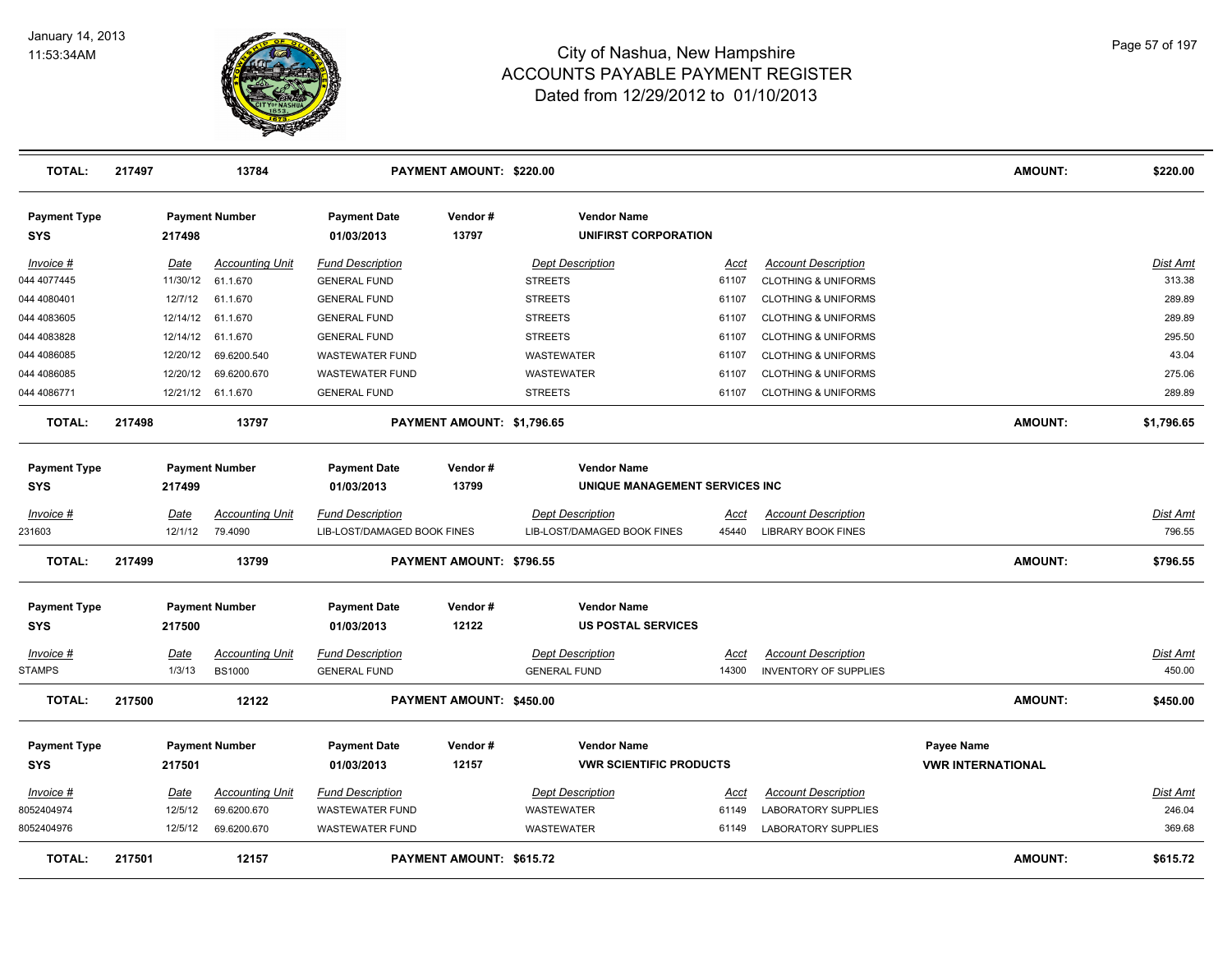

| <b>Payment Type</b> |         | <b>Payment Number</b>  | <b>Payment Date</b>     | Vendor#                    | <b>Vendor Name</b>      |                                    |                                          |                        |                 |
|---------------------|---------|------------------------|-------------------------|----------------------------|-------------------------|------------------------------------|------------------------------------------|------------------------|-----------------|
| <b>SYS</b>          | 217502  |                        | 01/03/2013              | 12157                      |                         | <b>VWR SCIENTIFIC PRODUCTS</b>     |                                          |                        |                 |
| Invoice #           | Date    | <b>Accounting Unit</b> | <b>Fund Description</b> |                            | <b>Dept Description</b> | Acct                               | <b>Account Description</b>               |                        | Dist Amt        |
| 8052404975          | 12/5/12 | 69.6200.670            | WASTEWATER FUND         |                            | <b>WASTEWATER</b>       | 61149                              | <b>LABORATORY SUPPLIES</b>               |                        | 319.48          |
| <b>TOTAL:</b>       | 217502  | 12157                  |                         | PAYMENT AMOUNT: \$319.48   |                         |                                    |                                          | <b>AMOUNT:</b>         | \$319.48        |
| <b>Payment Type</b> |         | <b>Payment Number</b>  | <b>Payment Date</b>     | Vendor#                    | <b>Vendor Name</b>      |                                    |                                          | Payee Name             |                 |
| <b>SYS</b>          | 217503  |                        | 01/03/2013              | 11782                      |                         | <b>HUNTS PHOTO AND VIDEO</b>       |                                          | <b>W B HUNT CO INC</b> |                 |
| Invoice #           | Date    | <b>Accounting Unit</b> | <b>Fund Description</b> |                            | <b>Dept Description</b> | Acct                               | <b>Account Description</b>               |                        | Dist Amt        |
| MANCE73488-0        | 12/5/12 | 50.1.500               | <b>GENERAL FUND</b>     |                            | <b>POLICE</b>           | 61185                              | CRIME SCENE/EVIDENCE SUPPLIES            |                        | 259.80          |
| <b>TOTAL:</b>       | 217503  | 11782                  |                         | PAYMENT AMOUNT: \$259.80   |                         |                                    |                                          | <b>AMOUNT:</b>         | \$259.80        |
| <b>Payment Type</b> |         | <b>Payment Number</b>  | <b>Payment Date</b>     | Vendor#                    | <b>Vendor Name</b>      |                                    |                                          |                        |                 |
| <b>SYS</b>          | 217504  |                        | 01/03/2013              | 13863                      | <b>JASON WAYE</b>       |                                    |                                          |                        |                 |
| Invoice #           | Date    | <b>Accounting Unit</b> | <b>Fund Description</b> |                            | <b>Dept Description</b> | Acct                               | <b>Account Description</b>               |                        | Dist Amt        |
| STORM: 12/27/2012   |         | 12/27/12 61.1.685      | <b>GENERAL FUND</b>     |                            | <b>STREETS</b>          | 54207                              | SNOW PLOWING SERVICES                    |                        | 632.50          |
| <b>TOTAL:</b>       | 217504  | 13863                  |                         | PAYMENT AMOUNT: \$632.50   |                         |                                    |                                          | <b>AMOUNT:</b>         | \$632.50        |
| <b>Payment Type</b> |         | <b>Payment Number</b>  | <b>Payment Date</b>     | Vendor#                    | <b>Vendor Name</b>      |                                    |                                          |                        |                 |
| <b>SYS</b>          | 217505  |                        | 01/03/2013              | 13889                      |                         | <b>WILLARDS AUTO RADIATOR SHOP</b> |                                          |                        |                 |
| $Invoice$ #         | Date    | <b>Accounting Unit</b> | <b>Fund Description</b> |                            | <b>Dept Description</b> | <u>Acct</u>                        | <b>Account Description</b>               |                        | <b>Dist Amt</b> |
| 16022               |         | 11/23/12 61.1.700      | <b>GENERAL FUND</b>     |                            | <b>STREETS</b>          | 54600                              | <b>VEHICLE REPAIRS &amp; MAINTENANCE</b> |                        | 1,345.00        |
| TOTAL:              | 217505  | 13889                  |                         | PAYMENT AMOUNT: \$1,345.00 |                         |                                    |                                          | <b>AMOUNT:</b>         | \$1,345.00      |
| <b>Payment Type</b> |         | <b>Payment Number</b>  | <b>Payment Date</b>     | Vendor#                    | <b>Vendor Name</b>      |                                    |                                          |                        |                 |
| <b>SYS</b>          | 217506  |                        | 01/03/2013              | 10881                      |                         | THE WIPER CONNECTION               |                                          |                        |                 |
| Invoice #           | Date    | <b>Accounting Unit</b> | <b>Fund Description</b> |                            | <b>Dept Description</b> | <u>Acct</u>                        | <b>Account Description</b>               |                        | Dist Amt        |
| 00052691            | 12/4/12 | 29.1.720.8162          | <b>GENERAL FUND</b>     |                            | CITY BUILDINGS          | 61428                              | <b>JANITORIAL SUPPLIES</b>               |                        | 220.10          |
| <b>TOTAL:</b>       | 217506  | 10881                  |                         | PAYMENT AMOUNT: \$220.10   |                         |                                    |                                          | <b>AMOUNT:</b>         | \$220.10        |
| <b>Payment Type</b> |         | <b>Payment Number</b>  | <b>Payment Date</b>     | Vendor#                    | <b>Vendor Name</b>      |                                    |                                          |                        |                 |
| <b>SYS</b>          | 217507  |                        | 01/03/2013              | 13911                      |                         | <b>WORK N GEAR LLC</b>             |                                          |                        |                 |
| Invoice #           | Date    | <b>Accounting Unit</b> | <b>Fund Description</b> |                            | <b>Dept Description</b> | Acct                               | <b>Account Description</b>               |                        | Dist Amt        |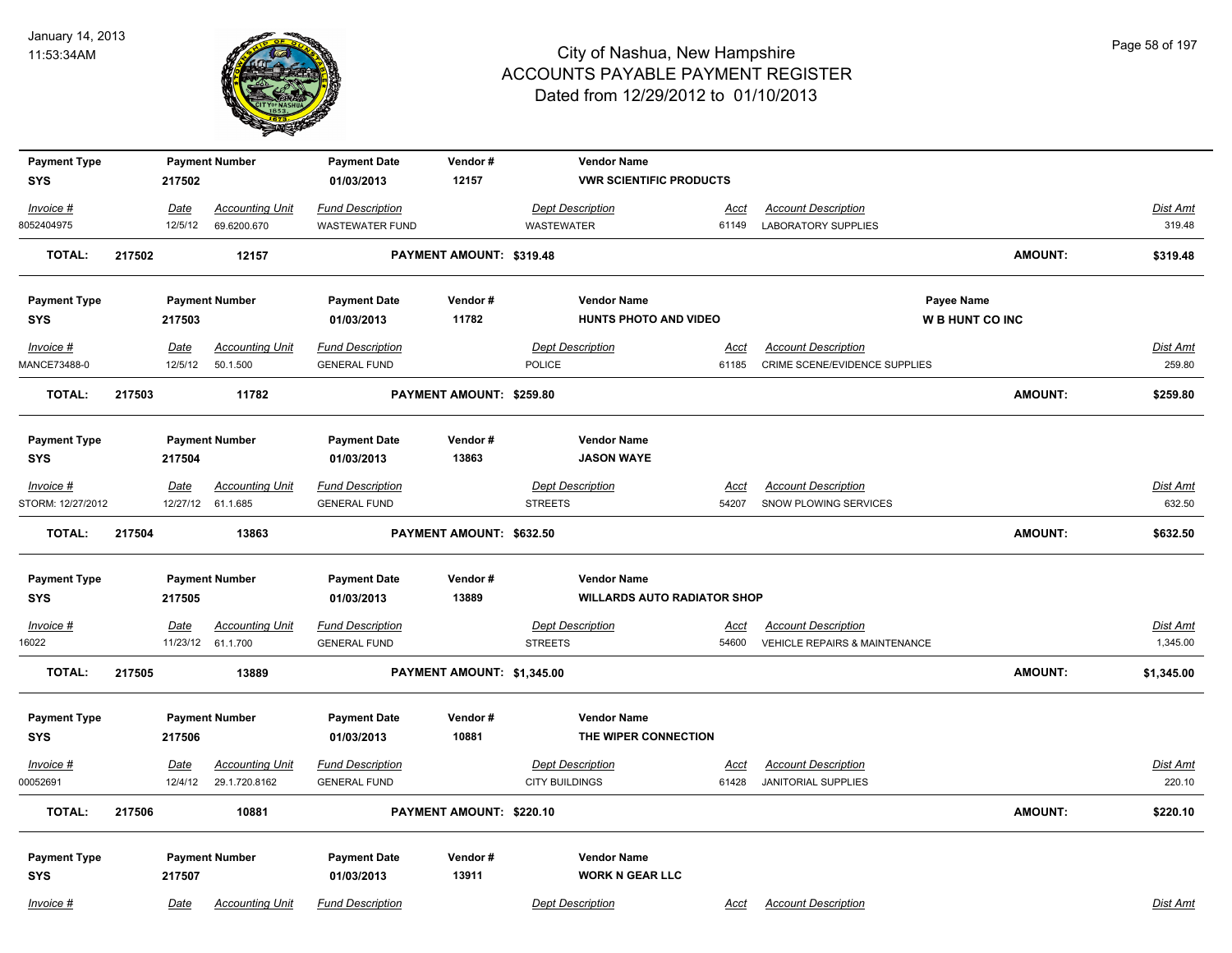

| HA5482               |        |             | 12/7/12 79.1.720       | <b>GENERAL FUND</b>     |                            | <b>LIBRARY</b> |                                 | 61107       | <b>CLOTHING &amp; UNIFORMS</b> |                | 103.92          |
|----------------------|--------|-------------|------------------------|-------------------------|----------------------------|----------------|---------------------------------|-------------|--------------------------------|----------------|-----------------|
| <b>TOTAL:</b>        | 217507 |             | 13911                  |                         | PAYMENT AMOUNT: \$103.92   |                |                                 |             |                                | <b>AMOUNT:</b> | \$103.92        |
| <b>Payment Type</b>  |        |             | <b>Payment Number</b>  | <b>Payment Date</b>     | Vendor#                    |                | <b>Vendor Name</b>              |             |                                |                |                 |
| <b>SYS</b>           |        | 217508      |                        | 01/03/2013              | 14702                      |                | <b>LIBERTY UTILITIES</b>        |             |                                |                |                 |
| Invoice #            |        | Date        | <b>Accounting Unit</b> | <b>Fund Description</b> |                            |                | <b>Dept Description</b>         | Acct        | <b>Account Description</b>     |                | Dist Amt        |
| 310DEC               |        | 12/19/12    | 91.1.132621            | <b>GENERAL FUND</b>     |                            | <b>SCHOOL</b>  |                                 | 54114       | <b>HEATING GAS</b>             |                | 1,004.10        |
| 49144DEC             |        | 12/19/12    | 91.1.182621            | <b>GENERAL FUND</b>     |                            | <b>SCHOOL</b>  |                                 | 54114       | <b>HEATING GAS</b>             |                | 841.59          |
| 605704DEC            |        | 12/17/12    | 91.1.192621            | <b>GENERAL FUND</b>     |                            | <b>SCHOOL</b>  |                                 | 54114       | <b>HEATING GAS</b>             |                | 1,094.13        |
| 611135DEC            |        | 12/19/12    | 91.1.092621            | <b>GENERAL FUND</b>     |                            | <b>SCHOOL</b>  |                                 | 54114       | <b>HEATING GAS</b>             |                | 1,144.64        |
| <b>TOTAL:</b>        | 217508 |             | 14702                  |                         | PAYMENT AMOUNT: \$4,084.46 |                |                                 |             |                                | <b>AMOUNT:</b> | \$4,084.46      |
| <b>Payment Type</b>  |        |             | <b>Payment Number</b>  | <b>Payment Date</b>     | Vendor#                    |                | <b>Vendor Name</b>              |             |                                |                |                 |
| <b>SYS</b>           |        | 217509      |                        | 01/03/2013              | 13291                      |                | PENNICHUCK WATER WORKS INC      |             |                                |                |                 |
| Invoice #            |        | Date        | <b>Accounting Unit</b> | <b>Fund Description</b> |                            |                | <b>Dept Description</b>         | Acct        | <b>Account Description</b>     |                | Dist Amt        |
| 31505959NOV          |        | 12/20/12    | 91.1.052621            | <b>GENERAL FUND</b>     |                            | <b>SCHOOL</b>  |                                 | 54141       | WATER & SEWER                  |                | 216.47          |
| 31550503NOV          |        | 12/20/12    | 91.1.062621            | <b>GENERAL FUND</b>     |                            | <b>SCHOOL</b>  |                                 | 54141       | WATER & SEWER                  |                | 447.47          |
| 31592028NOV          |        |             | 12/20/12 91.1.202621   | <b>GENERAL FUND</b>     |                            | <b>SCHOOL</b>  |                                 | 54141       | WATER & SEWER                  |                | 541.24          |
| 31886598NOV          |        | 12/20/12    | 91.1.152621            | <b>GENERAL FUND</b>     |                            | <b>SCHOOL</b>  |                                 | 54141       | WATER & SEWER                  |                | 541.24          |
| 49739743NOV          |        | 12/20/12    | 91.1.052621            | <b>GENERAL FUND</b>     |                            | <b>SCHOOL</b>  |                                 | 54141       | WATER & SEWER                  |                | 45.78           |
| 60019172NOV          |        |             | 12/20/12 91.1.102621   | <b>GENERAL FUND</b>     |                            | <b>SCHOOL</b>  |                                 | 54141       | WATER & SEWER                  |                | 585.53          |
| 60030936NOV          |        | 12/20/12    | 91.1.162621            | <b>GENERAL FUND</b>     |                            | <b>SCHOOL</b>  |                                 | 54141       | WATER & SEWER                  |                | 508.24          |
| 60258680NOV          |        |             | 12/20/12 91.1.142621   | <b>GENERAL FUND</b>     |                            | <b>SCHOOL</b>  |                                 | 54141       | WATER & SEWER                  |                | 348.47          |
| 60425372NOV          |        | 12/20/12    | 91.1.012621            | <b>GENERAL FUND</b>     |                            | <b>SCHOOL</b>  |                                 | 54141       | WATER & SEWER                  |                | 272.35          |
| 70138172NOV          |        | 12/20/12    | 91.1.052621            | <b>GENERAL FUND</b>     |                            | <b>SCHOOL</b>  |                                 | 54141       | WATER & SEWER                  |                | 912.29          |
| <b>ARLINGNOV</b>     |        |             | 12/20/12 91.1.142621   | <b>GENERAL FUND</b>     |                            | <b>SCHOOL</b>  |                                 | 54141       | WATER & SEWER                  |                | 93.77           |
| <b>CLEVELDNOV</b>    |        |             | 12/20/12 91.1.062621   | <b>GENERAL FUND</b>     |                            | <b>SCHOOL</b>  |                                 | 54141       | <b>WATER &amp; SEWER</b>       |                | 138.06          |
| <b>TOTAL:</b>        | 217509 |             | 13291                  |                         | PAYMENT AMOUNT: \$4,650.91 |                |                                 |             |                                | <b>AMOUNT:</b> | \$4,650.91      |
| <b>Payment Type</b>  |        |             | <b>Payment Number</b>  | <b>Payment Date</b>     | Vendor#                    |                | <b>Vendor Name</b>              |             |                                |                |                 |
| <b>SYS</b>           |        | 217510      |                        | 01/03/2013              | 14216                      |                | <b>FAIRPOINT COMMUNICATIONS</b> |             |                                |                |                 |
| $Invoice$ #          |        | <u>Date</u> | <b>Accounting Unit</b> | <b>Fund Description</b> |                            |                | <b>Dept Description</b>         | <u>Acct</u> | <b>Account Description</b>     |                | <u>Dist Amt</u> |
| DEC-12-6038860963899 |        | 12/21/12    | 91.1.052621            | <b>GENERAL FUND</b>     |                            | <b>SCHOOL</b>  |                                 | 55109       | TELEPHONE-VOICE                |                | 30.21           |
| DEC-12-6038891241983 |        | 12/21/12    | 91.1.042621            | <b>GENERAL FUND</b>     |                            | <b>SCHOOL</b>  |                                 | 55109       | TELEPHONE-VOICE                |                | 30.21           |
| DEC-12-6038891684953 |        |             | 12/21/12 91.1.032621   | <b>GENERAL FUND</b>     |                            | <b>SCHOOL</b>  |                                 | 55109       | TELEPHONE-VOICE                |                | 33.18           |
| DEC-12-6038897529583 |        |             | 12/21/12 91.1.012621   | <b>GENERAL FUND</b>     |                            | <b>SCHOOL</b>  |                                 | 55109       | TELEPHONE-VOICE                |                | 30.21           |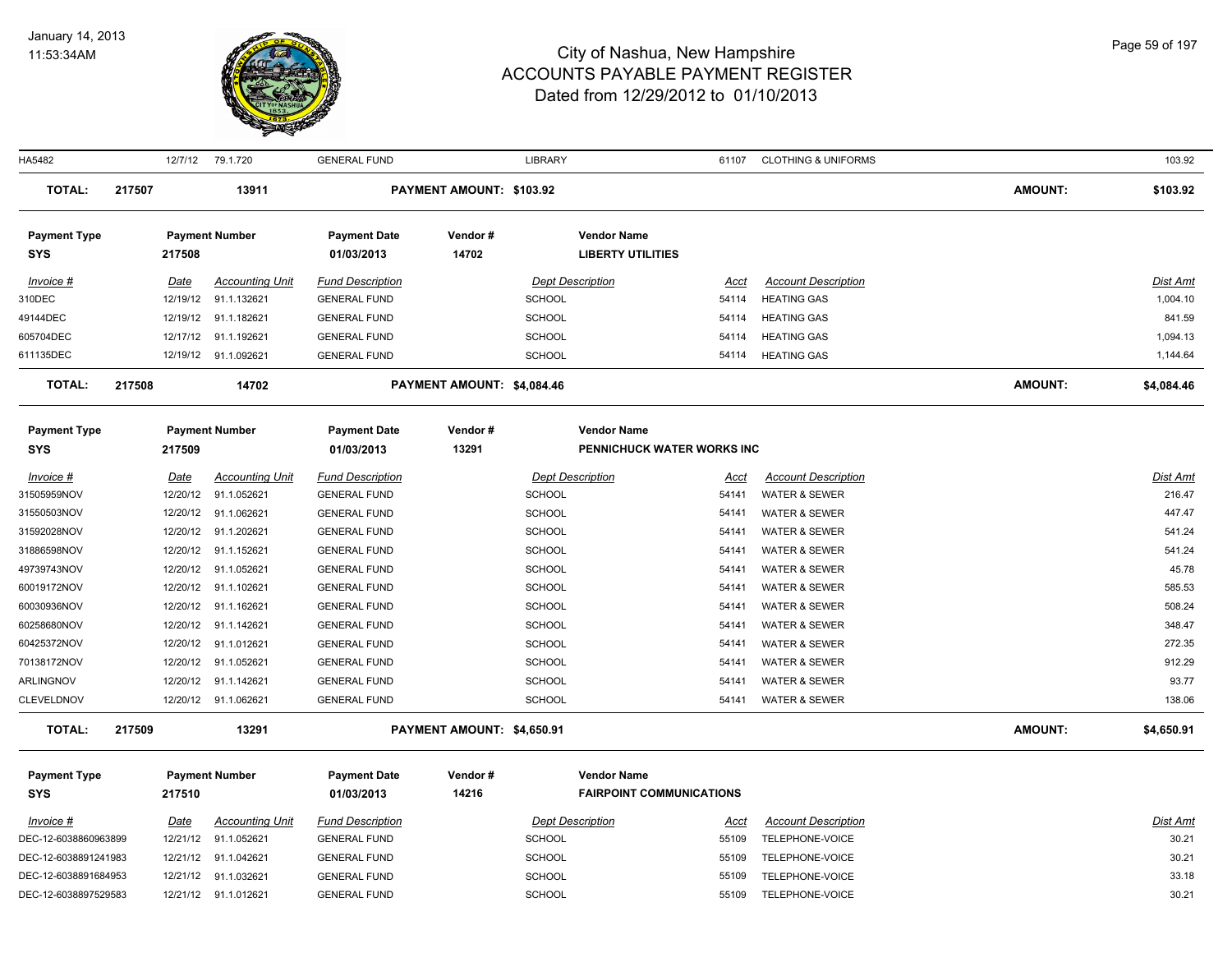

| <b>TOTAL:</b>                     | 217510      | 14216                                          |                                                | PAYMENT AMOUNT: \$123.81   |               |                                            |                      |                                                              | <b>AMOUNT:</b>  | \$123.81             |
|-----------------------------------|-------------|------------------------------------------------|------------------------------------------------|----------------------------|---------------|--------------------------------------------|----------------------|--------------------------------------------------------------|-----------------|----------------------|
| <b>Payment Type</b><br><b>SYS</b> | 217511      | <b>Payment Number</b>                          | <b>Payment Date</b><br>01/03/2013              | Vendor#<br>13372           |               | <b>Vendor Name</b><br><b>PSNH</b>          |                      |                                                              |                 |                      |
| Invoice #<br>S59146593            | Date        | <b>Accounting Unit</b><br>12/20/12 91.1.142621 | <b>Fund Description</b><br><b>GENERAL FUND</b> |                            | <b>SCHOOL</b> | <b>Dept Description</b>                    | <u>Acct</u><br>54100 | <b>Account Description</b><br><b>ELECTRICITY</b>             |                 | Dist Amt<br>3,682.72 |
| <b>TOTAL:</b>                     | 217511      | 13372                                          |                                                | PAYMENT AMOUNT: \$3,682.72 |               |                                            |                      |                                                              | <b>AMOUNT:</b>  | \$3,682.72           |
| <b>Payment Type</b><br><b>SYS</b> | 217512      | <b>Payment Number</b>                          | <b>Payment Date</b><br>01/03/2013              | Vendor#<br>12532           |               | <b>Vendor Name</b><br>A - Z QUALITY REPAIR |                      |                                                              |                 |                      |
| Invoice #                         | <u>Date</u> | <b>Accounting Unit</b>                         | <b>Fund Description</b>                        |                            |               | <b>Dept Description</b>                    | Acct                 | <b>Account Description</b>                                   |                 | <b>Dist Amt</b>      |
| 1024                              | 12/11/12    | 91.1.222620                                    | <b>GENERAL FUND</b>                            |                            | <b>SCHOOL</b> |                                            | 54487                | <b>EQUIPMENT REPAIRS &amp;</b>                               |                 | 450.45               |
| 1025                              |             | 12/24/12 91.1.222620                           | <b>GENERAL FUND</b>                            |                            | <b>SCHOOL</b> |                                            | 54487                | MAINTENANCE<br><b>EQUIPMENT REPAIRS &amp;</b><br>MAINTENANCE |                 | 137.00               |
| <b>TOTAL:</b>                     | 217512      | 12532                                          |                                                | PAYMENT AMOUNT: \$587.45   |               |                                            |                      |                                                              | <b>AMOUNT:</b>  | \$587.45             |
| <b>Payment Type</b>               |             | <b>Payment Number</b>                          | <b>Payment Date</b>                            | Vendor#                    |               | <b>Vendor Name</b>                         |                      |                                                              |                 |                      |
| <b>SYS</b>                        | 217513      |                                                | 01/03/2013                                     | 12295                      |               | <b>AIREX FILTER CORPORATION</b>            |                      |                                                              |                 |                      |
| <u> Invoice #</u>                 | <u>Date</u> | <b>Accounting Unit</b>                         | <b>Fund Description</b>                        |                            |               | <b>Dept Description</b>                    | <u>Acct</u>          | <b>Account Description</b>                                   |                 | Dist Amt             |
| 190527                            | 12/19/12    | 91.1.222620                                    | <b>GENERAL FUND</b>                            |                            | <b>SCHOOL</b> |                                            | 61421                | SUPPLIES, HVAC                                               |                 | 197.75               |
| 190528                            | 12/19/12    | 91.1.222620                                    | <b>GENERAL FUND</b>                            |                            | <b>SCHOOL</b> |                                            | 61421                | SUPPLIES, HVAC                                               |                 | 147.17               |
| 190529                            | 12/19/12    | 91.1.222620                                    | <b>GENERAL FUND</b>                            |                            | <b>SCHOOL</b> |                                            | 61421                | SUPPLIES, HVAC                                               |                 | 252.81               |
| 190530                            |             | 12/19/12 91.1.222620                           | <b>GENERAL FUND</b>                            |                            | <b>SCHOOL</b> |                                            | 61421                | SUPPLIES, HVAC                                               |                 | 547.17               |
| <b>TOTAL:</b>                     | 217513      | 12295                                          |                                                | PAYMENT AMOUNT: \$1,144.90 |               |                                            |                      |                                                              | <b>AMOUNT:</b>  | \$1,144.90           |
| <b>Payment Type</b>               |             | <b>Payment Number</b>                          | <b>Payment Date</b>                            | Vendor#                    |               | <b>Vendor Name</b>                         |                      |                                                              |                 |                      |
| <b>SYS</b>                        | 217514      |                                                | 01/03/2013                                     | 15472                      |               | <b>JEFFREY ARBOGAST</b>                    |                      |                                                              |                 |                      |
| Invoice #                         | Date        | <b>Accounting Unit</b>                         | <b>Fund Description</b>                        |                            |               | <b>Dept Description</b>                    | Acct                 | <b>Account Description</b>                                   | Activity        | <b>Dist Amt</b>      |
| PV-110912                         |             | 11/19/12 91.3800.042219                        | SCHOOL GRANTS FUND                             |                            | <b>SCHOOL</b> |                                            | 55300                | <b>TRAVEL</b>                                                | 91.03471.042219 | 112.87               |
| <b>TOTAL:</b>                     | 217514      | 15472                                          |                                                | PAYMENT AMOUNT: \$112.87   |               |                                            |                      |                                                              | <b>AMOUNT:</b>  | \$112.87             |
| <b>Payment Type</b>               |             | <b>Payment Number</b>                          | <b>Payment Date</b>                            | Vendor#                    |               | <b>Vendor Name</b>                         |                      |                                                              |                 |                      |
| <b>SYS</b>                        | 217515      |                                                | 01/03/2013                                     | 13983                      |               | <b>JANICE ARCARO</b>                       |                      |                                                              |                 |                      |
| Invoice #                         | Date        | <b>Accounting Unit</b>                         | <b>Fund Description</b>                        |                            |               | <b>Dept Description</b>                    | Acct                 | <b>Account Description</b>                                   |                 | Dist Amt             |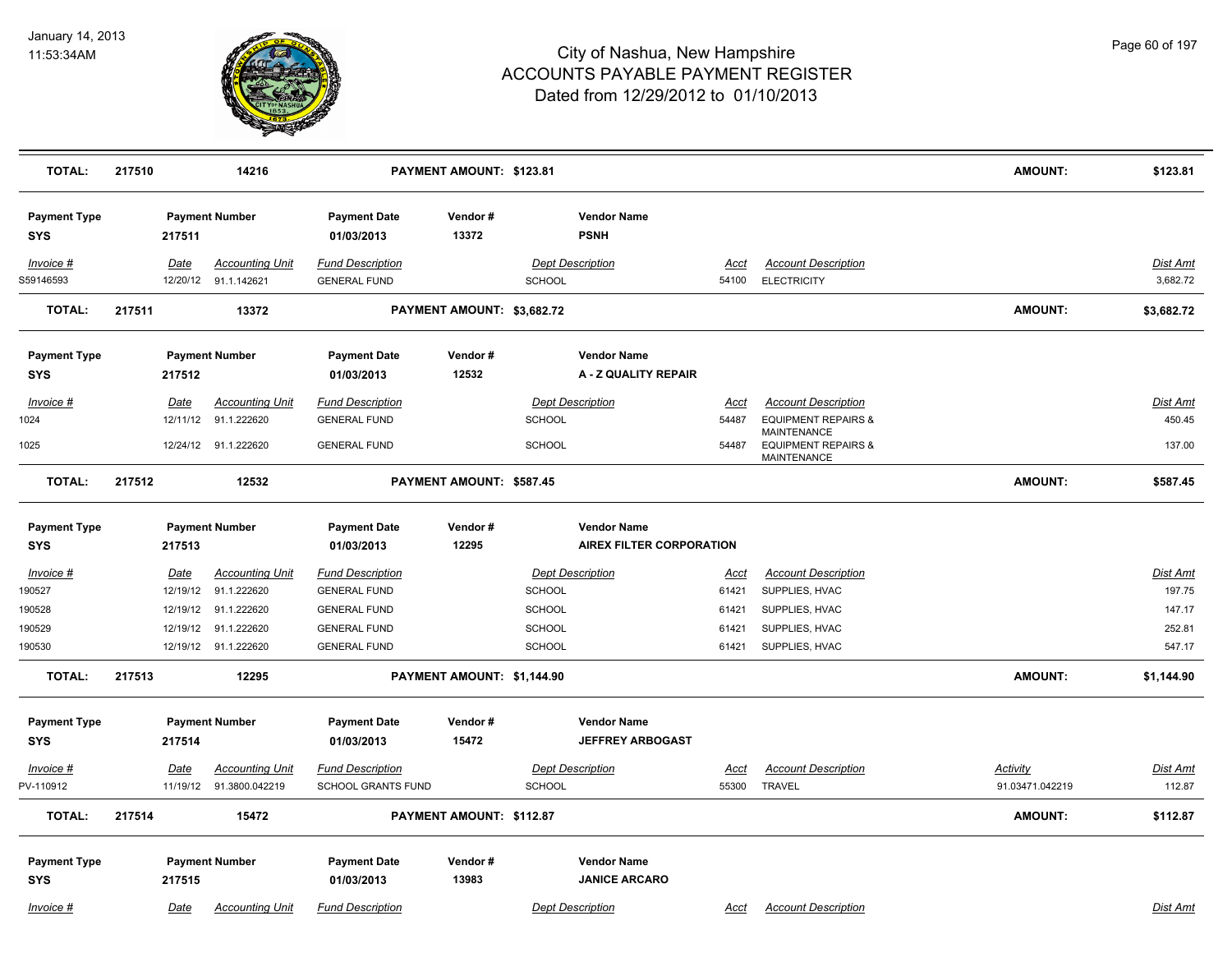

| MILES-DEC           |             |          | 12/21/12 91.1.012320    | <b>GENERAL FUND</b>       |                            | <b>SCHOOL</b> |                                 | 55307       | MILEAGE REIMBURSEMENTS              |                 | 92.13           |
|---------------------|-------------|----------|-------------------------|---------------------------|----------------------------|---------------|---------------------------------|-------------|-------------------------------------|-----------------|-----------------|
| <b>TOTAL:</b>       | 217515      |          | 13983                   |                           | PAYMENT AMOUNT: \$92.13    |               |                                 |             |                                     | <b>AMOUNT:</b>  | \$92.13         |
| <b>Payment Type</b> |             |          | <b>Payment Number</b>   | <b>Payment Date</b>       | Vendor#                    |               | <b>Vendor Name</b>              |             |                                     |                 |                 |
| <b>SYS</b>          |             | 217516   |                         | 01/03/2013                | 15051                      |               | <b>ANGELA AVERY</b>             |             |                                     |                 |                 |
| $Invoice$ #         | Date        |          | <b>Accounting Unit</b>  | <b>Fund Description</b>   |                            |               | <b>Dept Description</b>         | <b>Acct</b> | <b>Account Description</b>          |                 | Dist Amt        |
| ESPED5014           |             |          | 12/28/12 91.1.991160    | <b>GENERAL FUND</b>       |                            | <b>SCHOOL</b> |                                 | 52800       | EDUCATIONAL ASSISTANCE              |                 | 1,320.00        |
| TOTAL:              | 217516      |          | 15051                   |                           | PAYMENT AMOUNT: \$1,320.00 |               |                                 |             |                                     | <b>AMOUNT:</b>  | \$1,320.00      |
| <b>Payment Type</b> |             |          | <b>Payment Number</b>   | <b>Payment Date</b>       | Vendor#                    |               | <b>Vendor Name</b>              |             |                                     |                 |                 |
| <b>SYS</b>          |             | 217517   |                         | 01/03/2013                | 12358                      |               | <b>B &amp; S LOCKSMITHS INC</b> |             |                                     |                 |                 |
| Invoice #           | <b>Date</b> |          | <b>Accounting Unit</b>  | <b>Fund Description</b>   |                            |               | <b>Dept Description</b>         | <b>Acct</b> | <b>Account Description</b>          |                 | Dist Amt        |
| 24599               |             | 12/17/12 | 91.1.222620             | <b>GENERAL FUND</b>       |                            | <b>SCHOOL</b> |                                 | 54280       | <b>BUILDING/GROUNDS MAINTENANCE</b> |                 | 95.24           |
| 24605               |             |          | 12/17/12 91.1.222620    | <b>GENERAL FUND</b>       |                            | <b>SCHOOL</b> |                                 | 54280       | <b>BUILDING/GROUNDS MAINTENANCE</b> |                 | 139.68          |
| 24641               |             | 12/20/12 | 91.1.222620             | <b>GENERAL FUND</b>       |                            | <b>SCHOOL</b> |                                 | 54280       | <b>BUILDING/GROUNDS MAINTENANCE</b> |                 | 34.99           |
| <b>TOTAL:</b>       | 217517      |          | 12358                   |                           | PAYMENT AMOUNT: \$269.91   |               |                                 |             |                                     | <b>AMOUNT:</b>  | \$269.91        |
| <b>Payment Type</b> |             |          | <b>Payment Number</b>   | <b>Payment Date</b>       | Vendor#                    |               | <b>Vendor Name</b>              |             |                                     |                 |                 |
| <b>SYS</b>          |             | 217518   |                         | 01/03/2013                | 11995                      |               | <b>ELIZABETH BALA</b>           |             |                                     |                 |                 |
| Invoice #           | <u>Date</u> |          | <b>Accounting Unit</b>  | <b>Fund Description</b>   |                            |               | <b>Dept Description</b>         | <u>Acct</u> | <b>Account Description</b>          |                 | Dist Amt        |
| MILES-NOVDEC        |             |          | 12/21/12 91.1.992322    | <b>GENERAL FUND</b>       |                            | <b>SCHOOL</b> |                                 | 55307       | MILEAGE REIMBURSEMENTS              |                 | 86.31           |
| <b>TOTAL:</b>       | 217518      |          | 11995                   |                           | PAYMENT AMOUNT: \$86.31    |               |                                 |             |                                     | <b>AMOUNT:</b>  | \$86.31         |
| <b>Payment Type</b> |             |          | <b>Payment Number</b>   | <b>Payment Date</b>       | Vendor#                    |               | <b>Vendor Name</b>              |             |                                     |                 |                 |
| <b>SYS</b>          |             | 217519   |                         | 01/03/2013                | 12369                      |               | <b>BARNES &amp; NOBLE INC</b>   |             |                                     |                 |                 |
| $Invoice$ #         | <b>Date</b> |          | <b>Accounting Unit</b>  | <b>Fund Description</b>   |                            |               | <b>Dept Description</b>         | <u>Acct</u> | <b>Account Description</b>          | <b>Activity</b> | <u>Dist Amt</u> |
| 2455638             |             | 11/28/12 | 91.3800.992210          | <b>SCHOOL GRANTS FUND</b> |                            | <b>SCHOOL</b> |                                 | 61875       | <b>BOOKS</b>                        | 91.03502.992210 | 379.50          |
| 2467229             |             | 12/13/12 | 91.1.061260             | <b>GENERAL FUND</b>       |                            | <b>SCHOOL</b> |                                 | 61135       | <b>EDUCATIONAL SUPPLIES</b>         |                 | 68.22           |
| 2467230             |             |          | 12/13/12 91.3800.151271 | <b>SCHOOL GRANTS FUND</b> |                            | <b>SCHOOL</b> |                                 |             | 61875 BOOKS                         | 91.03763.151271 | 70.59           |
| <b>TOTAL:</b>       | 217519      |          | 12369                   |                           | PAYMENT AMOUNT: \$518.31   |               |                                 |             |                                     | <b>AMOUNT:</b>  | \$518.31        |
| <b>Payment Type</b> |             |          | <b>Payment Number</b>   | <b>Payment Date</b>       | Vendor#                    |               | <b>Vendor Name</b>              |             |                                     |                 |                 |
| <b>SYS</b>          |             | 217520   |                         | 01/03/2013                | 12391                      |               | <b>BELLETETES INC</b>           |             |                                     |                 |                 |
| Invoice #           | Date        |          | <b>Accounting Unit</b>  | <b>Fund Description</b>   |                            |               | <b>Dept Description</b>         | Acct        | <b>Account Description</b>          |                 | Dist Amt        |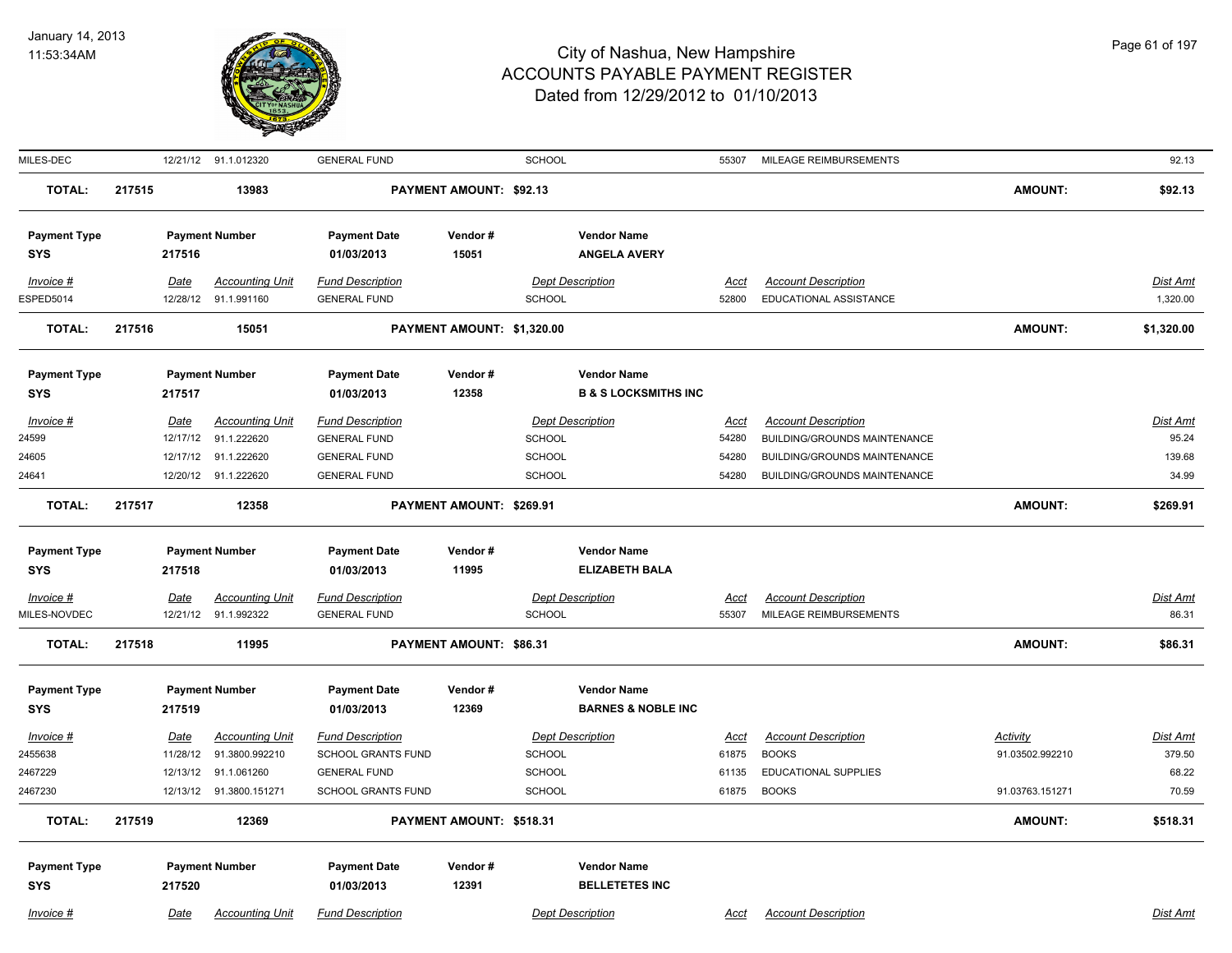

| <b>TOTAL:</b>              | 217523                  | 11563                                    |                                                      | PAYMENT AMOUNT: \$59.87  |                                                |                      |                                                          | <b>AMOUNT:</b>                           | \$59.87                  |
|----------------------------|-------------------------|------------------------------------------|------------------------------------------------------|--------------------------|------------------------------------------------|----------------------|----------------------------------------------------------|------------------------------------------|--------------------------|
| $Invoice$ #<br>PV-121312   | <u>Date</u><br>12/17/12 | <b>Accounting Unit</b><br>91.3800.042219 | <b>Fund Description</b><br><b>SCHOOL GRANTS FUND</b> | <b>SCHOOL</b>            | <b>Dept Description</b>                        | <u>Acct</u><br>55300 | <b>Account Description</b><br><b>TRAVEL</b>              | <u>Activity</u><br>91.03468.042219       | <u>Dist Amt</u><br>59.87 |
| <b>Payment Type</b><br>SYS | 217523                  | <b>Payment Number</b>                    | <b>Payment Date</b><br>01/03/2013                    | Vendor#<br>11563         | <b>Vendor Name</b><br><b>ESTHER BRODEUR</b>    |                      |                                                          |                                          |                          |
| <b>TOTAL:</b>              | 217522                  | 13990                                    |                                                      | PAYMENT AMOUNT: \$39.90  |                                                |                      |                                                          | <b>AMOUNT:</b>                           | \$39.90                  |
| 190301                     |                         | 12/31/12 91.1.222620                     | <b>GENERAL FUND</b>                                  | <b>SCHOOL</b>            |                                                | 61299                | MISCELLANEOUS SUPPLIES                                   |                                          | 7.98                     |
| 190293                     | 12/31/12                | 91.1.222620                              | <b>GENERAL FUND</b>                                  | <b>SCHOOL</b>            |                                                | 61299                | MISCELLANEOUS SUPPLIES                                   |                                          | 31.92                    |
| Invoice #                  | Date                    | <b>Accounting Unit</b>                   | <b>Fund Description</b>                              |                          | <b>Dept Description</b>                        | Acct                 | <b>Account Description</b>                               |                                          | <u>Dist Amt</u>          |
| <b>Payment Type</b><br>SYS | 217522                  | <b>Payment Number</b>                    | <b>Payment Date</b><br>01/03/2013                    | Vendor#<br>13990         | <b>Vendor Name</b><br><b>AUBUCHON HARDWARE</b> |                      |                                                          | Payee Name<br><b>BLUE TARP FINANCIAL</b> |                          |
| <b>TOTAL:</b>              | 217521                  | 12405                                    |                                                      | PAYMENT AMOUNT: \$373.96 |                                                |                      |                                                          | <b>AMOUNT:</b>                           | \$373.96                 |
| 03638221683                | 11/5/12                 | 91.2100.033120                           | <b>FOOD SERVICES</b>                                 | <b>SCHOOL</b>            |                                                | 61214                | FOOD, FOOD SERVICE PROGRAM                               |                                          | 133.00                   |
| 03637911966                | 12/17/12                | 91.2100.093120                           | <b>FOOD SERVICES</b>                                 | <b>SCHOOL</b>            |                                                | 61214                | FOOD, FOOD SERVICE PROGRAM                               |                                          | 59.25                    |
| 03637911964                | 12/17/12                | 91.2100.123120                           | <b>FOOD SERVICES</b>                                 | <b>SCHOOL</b>            |                                                | 61214                | FOOD, FOOD SERVICE PROGRAM                               |                                          | 63.60                    |
| 03637911142                | 11/5/12                 | 91.2100.103120                           | <b>FOOD SERVICES</b>                                 | <b>SCHOOL</b>            |                                                | 61214                | FOOD, FOOD SERVICE PROGRAM                               |                                          | 39.42                    |
| 03637911141                | 11/5/12                 | 91.2100.193120                           | <b>FOOD SERVICES</b>                                 | <b>SCHOOL</b>            |                                                | 61214                | FOOD, FOOD SERVICE PROGRAM                               |                                          | 35.30                    |
| Invoice #<br>03637817051   | Date<br>12/17/12        | <b>Accounting Unit</b><br>91.2100.063120 | <b>Fund Description</b><br><b>FOOD SERVICES</b>      | <b>SCHOOL</b>            | <b>Dept Description</b>                        | Acct<br>61214        | <b>Account Description</b><br>FOOD, FOOD SERVICE PROGRAM |                                          | Dist Amt<br>43.39        |
| SYS                        | 217521                  |                                          | 01/03/2013                                           | 12405                    | <b>BIMBO FOODS BAKERIES INC</b>                |                      |                                                          |                                          |                          |
| <b>Payment Type</b>        |                         | <b>Payment Number</b>                    | <b>Payment Date</b>                                  | Vendor#                  | <b>Vendor Name</b>                             |                      |                                                          |                                          |                          |
| <b>TOTAL:</b>              | 217520                  | 12391                                    |                                                      | PAYMENT AMOUNT: \$384.02 |                                                |                      |                                                          | <b>AMOUNT:</b>                           | \$384.02                 |
| 4616128                    |                         | 12/26/12 91.1.222620                     | <b>GENERAL FUND</b>                                  | <b>SCHOOL</b>            |                                                | 61299                | MISCELLANEOUS SUPPLIES                                   |                                          | 37.99                    |
| 4616006                    | 12/24/12                | 91.1.222620                              | <b>GENERAL FUND</b>                                  | <b>SCHOOL</b>            |                                                | 61299                | MISCELLANEOUS SUPPLIES                                   |                                          | 46.27                    |
| 4615959                    | 12/24/12                | 91.1.222620                              | <b>GENERAL FUND</b>                                  | <b>SCHOOL</b>            |                                                | 61299                | MISCELLANEOUS SUPPLIES                                   |                                          | 31.12                    |
| 4615299                    | 12/19/12                | 91.1.222620                              | <b>GENERAL FUND</b>                                  | <b>SCHOOL</b>            |                                                | 61299                | MISCELLANEOUS SUPPLIES                                   |                                          | 41.72                    |
| 4615223                    | 12/19/12                | 91.1.222620                              | <b>GENERAL FUND</b>                                  | <b>SCHOOL</b>            |                                                | 61299                | MISCELLANEOUS SUPPLIES                                   |                                          | 10.79                    |
| 4615192                    | 12/19/12                | 91.1.222620                              | <b>GENERAL FUND</b>                                  | <b>SCHOOL</b>            |                                                | 61299                | MISCELLANEOUS SUPPLIES                                   |                                          | 32.03                    |
| 4615113                    |                         | 12/18/12 91.1.222620                     | <b>GENERAL FUND</b>                                  | <b>SCHOOL</b>            |                                                | 61299                | MISCELLANEOUS SUPPLIES                                   |                                          | 6.55                     |
| 4614935                    | 12/17/12                | 91.1.041370                              | <b>GENERAL FUND</b>                                  | <b>SCHOOL</b>            |                                                | 61135                | <b>EDUCATIONAL SUPPLIES</b>                              |                                          | 77.69                    |
| 4614933                    |                         | 12/17/12 91.1.041370                     | <b>GENERAL FUND</b>                                  | <b>SCHOOL</b>            |                                                | 61135                | EDUCATIONAL SUPPLIES                                     |                                          | 99.86                    |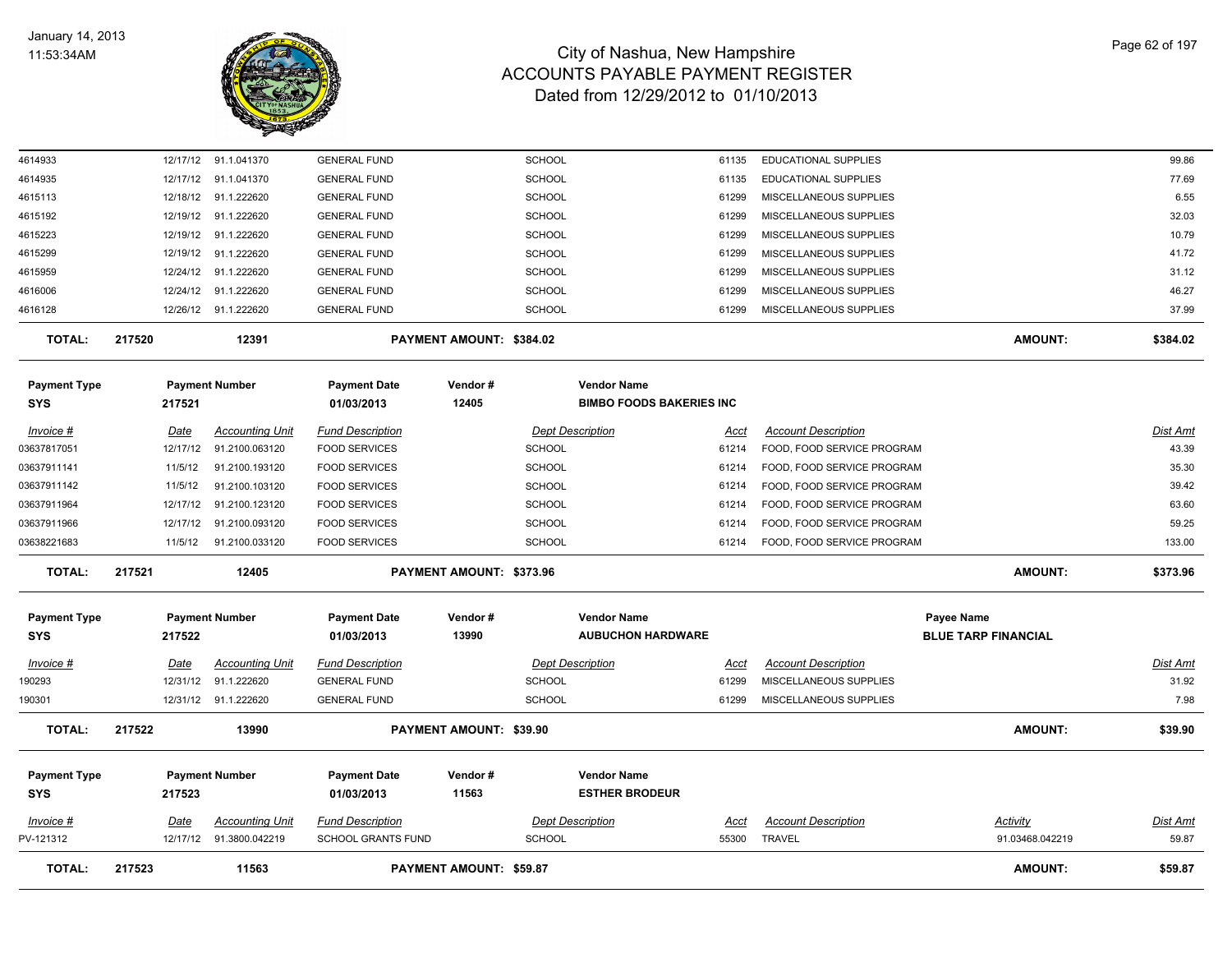

| <b>Payment Type</b>               |        |          | <b>Payment Number</b>   | <b>Payment Date</b>               | Vendor#                        |               | <b>Vendor Name</b>                        |             |                             |                 |                 |
|-----------------------------------|--------|----------|-------------------------|-----------------------------------|--------------------------------|---------------|-------------------------------------------|-------------|-----------------------------|-----------------|-----------------|
| <b>SYS</b>                        |        | 217524   |                         | 01/03/2013                        | 15364                          |               | <b>LAURA BROWN</b>                        |             |                             |                 |                 |
| Invoice #                         |        | Date     | <b>Accounting Unit</b>  | <b>Fund Description</b>           |                                |               | Dept Description                          | Acct        | <b>Account Description</b>  | <b>Activity</b> | <b>Dist Amt</b> |
| PV-110912                         |        | 12/14/12 | 91.3800.032219          | <b>SCHOOL GRANTS FUND</b>         |                                | <b>SCHOOL</b> |                                           | 55300       | <b>TRAVEL</b>               | 91.03471.032219 | 89.91           |
| <b>TOTAL:</b>                     | 217524 |          | 15364                   |                                   | PAYMENT AMOUNT: \$89.91        |               |                                           |             |                             | <b>AMOUNT:</b>  | \$89.91         |
| <b>Payment Type</b>               |        |          | <b>Payment Number</b>   | <b>Payment Date</b>               | Vendor#                        |               | <b>Vendor Name</b>                        |             |                             |                 |                 |
| <b>SYS</b>                        |        | 217525   |                         | 01/03/2013                        | 14056                          |               | <b>LYNNE BROWN</b>                        |             |                             |                 |                 |
| Invoice #                         |        | Date     | <b>Accounting Unit</b>  | <b>Fund Description</b>           |                                |               | <b>Dept Description</b>                   | Acct        | <b>Account Description</b>  |                 | <b>Dist Amt</b> |
| <b>DEC-12</b>                     |        | 12/12/12 | 91.1.041160             | <b>GENERAL FUND</b>               |                                | <b>SCHOOL</b> |                                           | 61135       | <b>EDUCATIONAL SUPPLIES</b> |                 | 5.00            |
| MILES-DEC                         |        |          | 12/21/12 91.1.041160    | <b>GENERAL FUND</b>               |                                | <b>SCHOOL</b> |                                           | 55307       | MILEAGE REIMBURSEMENTS      |                 | 11.10           |
| <b>TOTAL:</b>                     | 217525 |          | 14056                   |                                   | <b>PAYMENT AMOUNT: \$16.10</b> |               |                                           |             |                             | <b>AMOUNT:</b>  | \$16.10         |
| <b>Payment Type</b><br><b>SYS</b> |        | 217526   | <b>Payment Number</b>   | <b>Payment Date</b><br>01/03/2013 | Vendor#<br>14999               |               | <b>Vendor Name</b><br><b>NATHAN BURNS</b> |             |                             |                 |                 |
| Invoice #                         |        | Date     | <b>Accounting Unit</b>  | <b>Fund Description</b>           |                                |               | <b>Dept Description</b>                   | Acct        | <b>Account Description</b>  | Activity        | <u>Dist Amt</u> |
| PV-120312                         |        | 12/11/12 | 91.3800.042219          | SCHOOL GRANTS FUND                |                                | <b>SCHOOL</b> |                                           | 55300       | <b>TRAVEL</b>               | 91.03468.042219 | 40.10           |
| PV-121312                         |        |          | 12/21/12 91.3800.042219 | <b>SCHOOL GRANTS FUND</b>         |                                | <b>SCHOOL</b> |                                           | 55300       | <b>TRAVEL</b>               | 91.03468.042219 | 43.62           |
| <b>TOTAL:</b>                     | 217526 |          | 14999                   |                                   | PAYMENT AMOUNT: \$83.72        |               |                                           |             |                             | <b>AMOUNT:</b>  | \$83.72         |
| <b>Payment Type</b>               |        |          | <b>Payment Number</b>   | <b>Payment Date</b>               | Vendor#                        |               | <b>Vendor Name</b>                        |             |                             |                 |                 |
| <b>SYS</b>                        |        | 217527   |                         | 01/03/2013                        | 11235                          |               | <b>MARIANNE BUSTEED</b>                   |             |                             |                 |                 |
| Invoice #                         |        | Date     | <b>Accounting Unit</b>  | <b>Fund Description</b>           |                                |               | <b>Dept Description</b>                   | <u>Acct</u> | <b>Account Description</b>  | <b>Activity</b> | <u>Dist Amt</u> |
| PV-121312                         |        | 12/26/12 | 91.3800.042219          | <b>SCHOOL GRANTS FUND</b>         |                                | <b>SCHOOL</b> |                                           | 55300       | <b>TRAVEL</b>               | 91.03468.042219 | 71.91           |
| <b>TOTAL:</b>                     | 217527 |          | 11235                   |                                   | PAYMENT AMOUNT: \$71.91        |               |                                           |             |                             | <b>AMOUNT:</b>  | \$71.91         |
| <b>Payment Type</b>               |        |          | <b>Payment Number</b>   | <b>Payment Date</b>               | Vendor#                        |               | <b>Vendor Name</b>                        |             |                             |                 |                 |
| <b>SYS</b>                        |        | 217528   |                         | 01/03/2013                        | 14070                          |               | <b>RANDY CALHOUN</b>                      |             |                             |                 |                 |
| $Invoice$ #                       |        | Date     | <b>Accounting Unit</b>  | <b>Fund Description</b>           |                                |               | <b>Dept Description</b>                   | Acct        | <b>Account Description</b>  |                 | Dist Amt        |
| ED851                             |        |          | 12/28/12 91.1.991160    | <b>GENERAL FUND</b>               |                                | <b>SCHOOL</b> |                                           | 52800       | EDUCATIONAL ASSISTANCE      |                 | 1,600.00        |
| <b>TOTAL:</b>                     | 217528 |          | 14070                   |                                   | PAYMENT AMOUNT: \$1,600.00     |               |                                           |             |                             | <b>AMOUNT:</b>  | \$1,600.00      |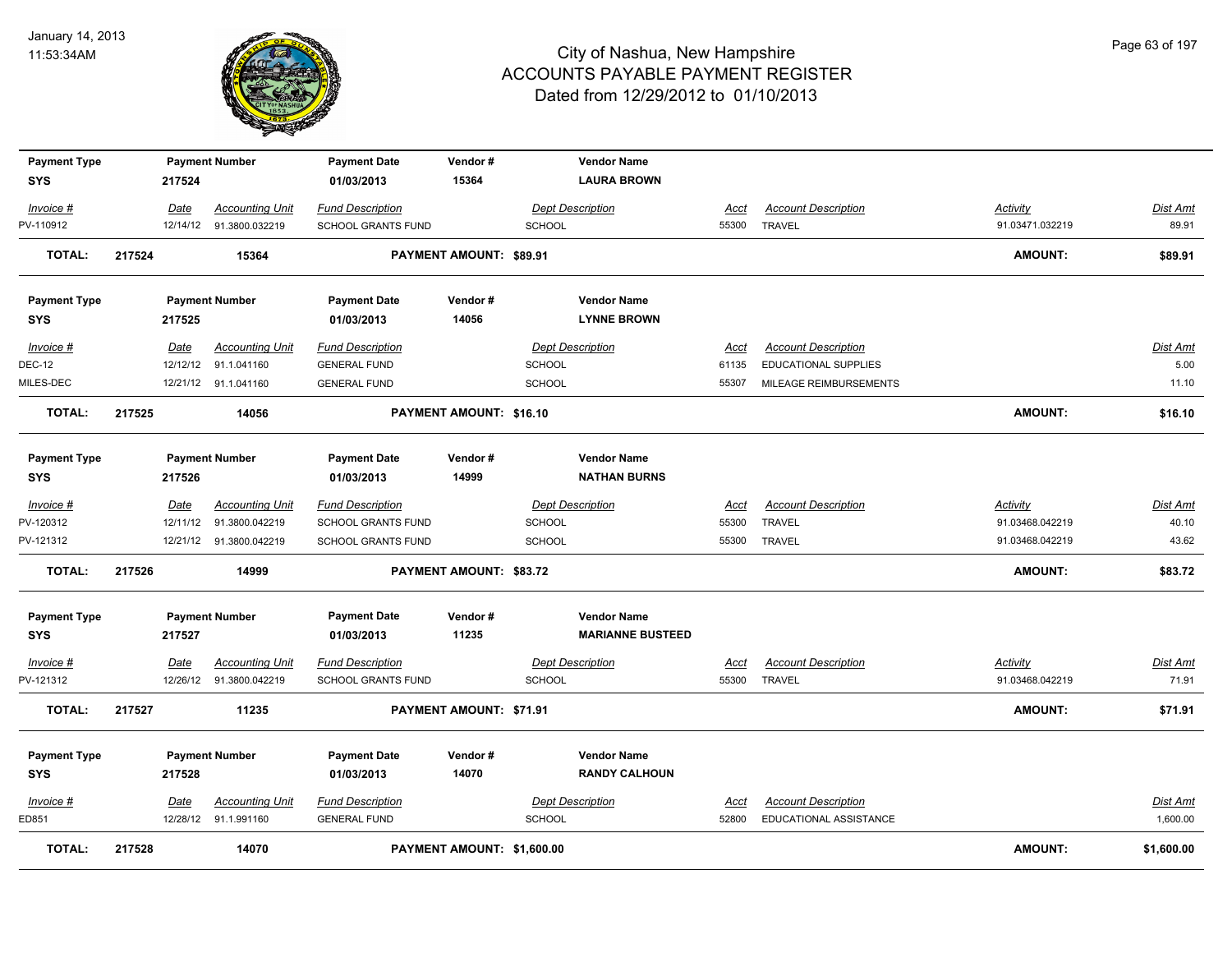

| <b>Payment Type</b> |          | <b>Payment Number</b>   | <b>Payment Date</b>      | Vendor#                        | <b>Vendor Name</b>               |       |                                           |                   |                 |                 |
|---------------------|----------|-------------------------|--------------------------|--------------------------------|----------------------------------|-------|-------------------------------------------|-------------------|-----------------|-----------------|
| <b>SYS</b>          | 217529   |                         | 01/03/2013               | 14077                          | <b>BRAD CANFIELD</b>             |       |                                           |                   |                 |                 |
| Invoice #           | Date     | <b>Accounting Unit</b>  | <b>Fund Description</b>  |                                | <b>Dept Description</b>          | Acct  | <b>Account Description</b>                |                   |                 | Dist Amt        |
| MILES-DEC           | 12/31/12 | 91.1.992700             | <b>GENERAL FUND</b>      |                                | <b>SCHOOL</b>                    | 55690 | REGULAR TRANSPORTATION<br><b>SERVICES</b> |                   |                 | 832.50          |
| TOTAL:              | 217529   | 14077                   |                          | PAYMENT AMOUNT: \$832.50       |                                  |       |                                           |                   | <b>AMOUNT:</b>  | \$832.50        |
| <b>Payment Type</b> |          | <b>Payment Number</b>   | <b>Payment Date</b>      | Vendor#                        | <b>Vendor Name</b>               |       |                                           | <b>Payee Name</b> |                 |                 |
| <b>SYS</b>          | 217530   |                         | 01/03/2013               | 12467                          | <b>CAPP USA</b>                  |       |                                           | <b>CAPP INC</b>   |                 |                 |
| <i>Invoice</i> #    | Date     | <b>Accounting Unit</b>  | <b>Fund Description</b>  |                                | <b>Dept Description</b>          | Acct  | <b>Account Description</b>                |                   |                 | <u>Dist Amt</u> |
| S1328749.001        | 12/14/12 | 91.1.222620             | <b>GENERAL FUND</b>      |                                | <b>SCHOOL</b>                    | 61421 | SUPPLIES, HVAC                            |                   |                 | 270.00          |
| TOTAL:              | 217530   | 12467                   |                          | PAYMENT AMOUNT: \$270.00       |                                  |       |                                           |                   | <b>AMOUNT:</b>  | \$270.00        |
| <b>Payment Type</b> |          | <b>Payment Number</b>   | <b>Payment Date</b>      | Vendor#                        | <b>Vendor Name</b>               |       |                                           |                   |                 |                 |
| <b>SYS</b>          | 217531   |                         | 01/03/2013               | 12477                          | <b>CARTRIDGE WORLD NASHUA</b>    |       |                                           |                   |                 |                 |
| Invoice #           | Date     | <b>Accounting Unit</b>  | <b>Fund Description</b>  |                                | <b>Dept Description</b>          | Acct  | <b>Account Description</b>                |                   |                 | <u>Dist Amt</u> |
| 53134               | 12/21/12 | 91.1.071160             | <b>GENERAL FUND</b>      |                                | <b>SCHOOL</b>                    | 61135 | <b>EDUCATIONAL SUPPLIES</b>               |                   |                 | 27.98           |
| <b>TOTAL:</b>       | 217531   | 12477                   |                          | <b>PAYMENT AMOUNT: \$27.98</b> |                                  |       |                                           |                   | <b>AMOUNT:</b>  | \$27.98         |
| <b>Payment Type</b> |          | <b>Payment Number</b>   | <b>Payment Date</b>      | Vendor#                        | <b>Vendor Name</b>               |       |                                           |                   |                 |                 |
| <b>SYS</b>          | 217532   |                         | 01/03/2013               | 12493                          | <b>CENTRAL PAPER PRODUCTS CO</b> |       |                                           |                   |                 |                 |
| Invoice #           | Date     | <b>Accounting Unit</b>  | <b>Fund Description</b>  |                                | <b>Dept Description</b>          | Acct  | <b>Account Description</b>                | Activity          |                 | Dist Amt        |
| 220585              | 12/7/12  | 91.3810.183120          | FOOD SERVICE GRANTS FUND |                                | SCHOOL DOE GRANTS FUND           | 61299 | MISCELLANEOUS SUPPLIES                    |                   | 91.03093.183120 | 116.49          |
| 1221575             | 12/12/12 | 91.3810.163120          | FOOD SERVICE GRANTS FUND |                                | SCHOOL DOE GRANTS FUND           | 61299 | MISCELLANEOUS SUPPLIES                    |                   | 91.03093.163120 | 55.36           |
| 1221584             | 12/12/12 | 91.3810.153120          | FOOD SERVICE GRANTS FUND |                                | SCHOOL DOE GRANTS FUND           | 61299 | MISCELLANEOUS SUPPLIES                    |                   | 91.03093.153120 | 49.84           |
| 222299              | 12/14/12 | 91.1.161160             | <b>GENERAL FUND</b>      |                                | <b>SCHOOL</b>                    | 61100 | OFFICE SUPPLIES                           |                   |                 | 116.14          |
| 1223870             | 12/21/12 | 91.2100.093120          | <b>FOOD SERVICES</b>     |                                | <b>SCHOOL</b>                    | 61299 | MISCELLANEOUS SUPPLIES                    |                   |                 | 8.99            |
| 1223873             | 12/21/12 | 91.2100.033120          | <b>FOOD SERVICES</b>     |                                | SCHOOL                           | 61299 | MISCELLANEOUS SUPPLIES                    |                   |                 | 951.40          |
| 1223874             | 12/21/12 | 91.1.222620             | <b>GENERAL FUND</b>      |                                | <b>SCHOOL</b>                    | 61428 | <b>JANITORIAL SUPPLIES</b>                |                   |                 | 2,136.00        |
| 1223879             | 12/21/12 | 91.3810.153120          | FOOD SERVICE GRANTS FUND |                                | SCHOOL DOE GRANTS FUND           | 61299 | MISCELLANEOUS SUPPLIES                    |                   | 91.03093.153120 | 106.52          |
| 1223886             | 12/21/12 | 91.2100.203120          | <b>FOOD SERVICES</b>     |                                | <b>SCHOOL</b>                    | 61299 | MISCELLANEOUS SUPPLIES                    |                   |                 | 911.82          |
| 1223887             | 1/1/13   | 91.3810.203120          | FOOD SERVICE GRANTS FUND |                                | SCHOOL DOE GRANTS FUND           | 61299 | MISCELLANEOUS SUPPLIES                    |                   | 91.03093.203120 | 22.18           |
| 1223890             | 12/21/12 | 91.2100.043120          | <b>FOOD SERVICES</b>     |                                | <b>SCHOOL</b>                    | 61299 | MISCELLANEOUS SUPPLIES                    |                   |                 | 24.24           |
| 1224061 CM          | 12/21/12 | 91.2100.093120          | <b>FOOD SERVICES</b>     |                                | <b>SCHOOL</b>                    | 61299 | MISCELLANEOUS SUPPLIES                    |                   |                 | $-8.99$         |
| 1224062 CM          | 12/21/12 | 91.2100.043120          | <b>FOOD SERVICES</b>     |                                | <b>SCHOOL</b>                    | 61299 | MISCELLANEOUS SUPPLIES                    |                   |                 | $-24.24$        |
| 1224063 CM          |          | 12/21/12 91.2100.193120 | <b>FOOD SERVICES</b>     |                                | SCHOOL                           | 61299 | MISCELLANEOUS SUPPLIES                    |                   |                 | $-8.99$         |
|                     |          |                         |                          |                                |                                  |       |                                           |                   |                 |                 |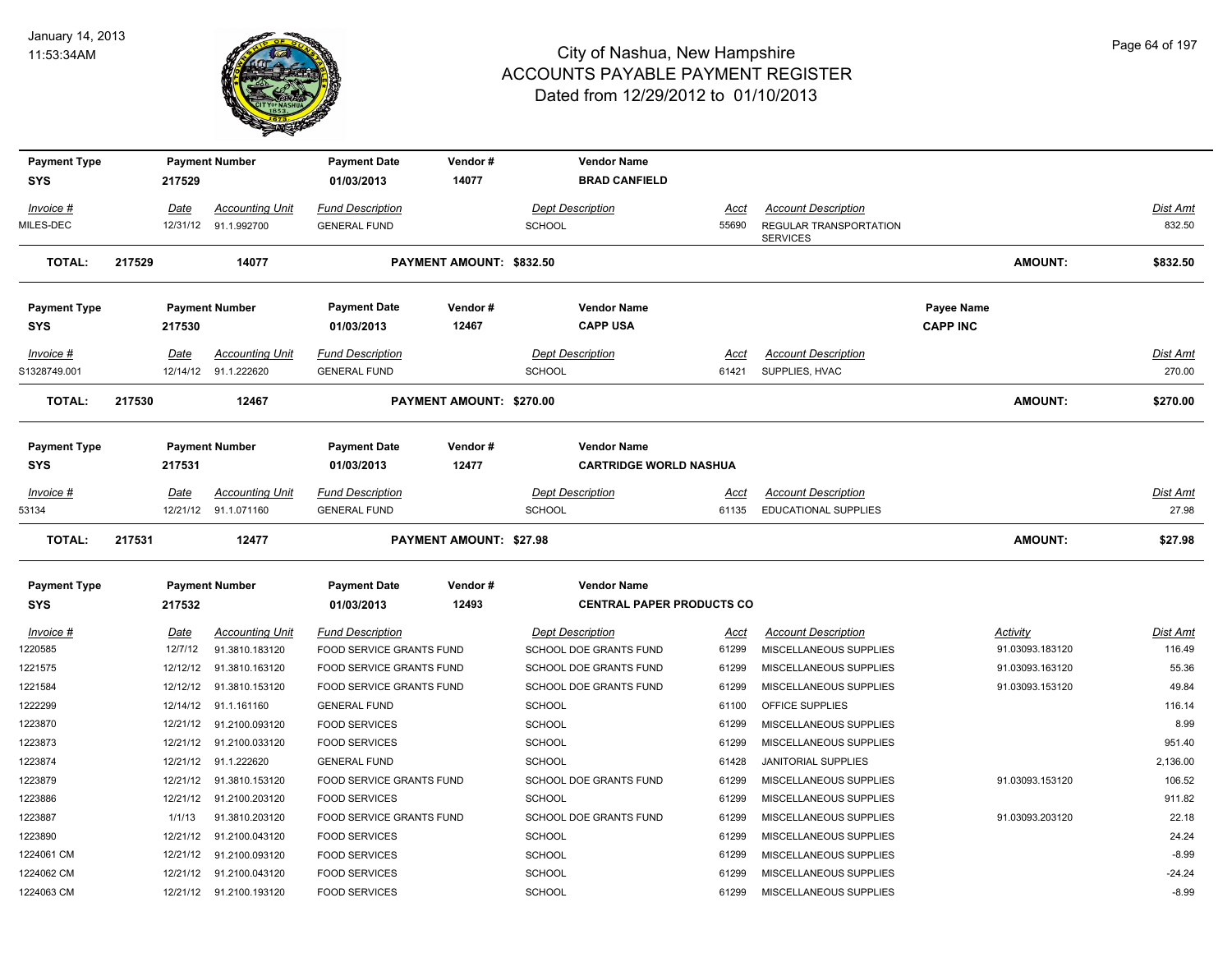

| <b>TOTAL:</b>              | 217532 |             | 12493                    |                                 | PAYMENT AMOUNT: \$4,456.76     |               |                                                           |             |                                     | <b>AMOUNT:</b>  | \$4,456.76      |
|----------------------------|--------|-------------|--------------------------|---------------------------------|--------------------------------|---------------|-----------------------------------------------------------|-------------|-------------------------------------|-----------------|-----------------|
| <b>Payment Type</b><br>SYS |        | 217533      | <b>Payment Number</b>    | Payment Date<br>01/03/2013      | Vendor#<br>12540               |               | <b>Vendor Name</b><br><b>COMPUTER HUT dba IT INSIDERS</b> |             |                                     |                 |                 |
| Invoice #                  |        | Date        | <b>Accounting Unit</b>   | <b>Fund Description</b>         |                                |               | <b>Dept Description</b>                                   | Acct        | <b>Account Description</b>          | Activity        | Dist Amt        |
| 83964                      |        | 12/14/12    | 91.1.031300              | <b>GENERAL FUND</b>             |                                | <b>SCHOOL</b> |                                                           | 61135       | <b>EDUCATIONAL SUPPLIES</b>         |                 | 305.60          |
| 83965                      |        | 12/14/12    | 91.1.992225              | <b>GENERAL FUND</b>             |                                | <b>SCHOOL</b> |                                                           | 71999       | MISCELLANEOUS EQUIPMENT             |                 | 699.95          |
| 84018                      |        |             | 12/19/12  91.3800.041300 | SCHOOL GRANTS FUND              |                                | <b>SCHOOL</b> |                                                           | 71221       | <b>COMPUTER EQUIPMENT</b>           | 91.03903.041300 | 16,798.80       |
| <b>TOTAL:</b>              | 217533 |             | 12540                    |                                 | PAYMENT AMOUNT: \$17,804.35    |               |                                                           |             |                                     | <b>AMOUNT:</b>  | \$17,804.35     |
| <b>Payment Type</b>        |        |             | <b>Payment Number</b>    | <b>Payment Date</b>             | Vendor#                        |               | <b>Vendor Name</b>                                        |             |                                     |                 |                 |
| SYS                        |        | 217534      |                          | 01/03/2013                      | 12560                          |               | <b>CORRIVEAU ROUTHIER INC</b>                             |             |                                     |                 |                 |
| Invoice #                  |        | Date        | <b>Accounting Unit</b>   | <b>Fund Description</b>         |                                |               | <b>Dept Description</b>                                   | Acct        | <b>Account Description</b>          |                 | Dist Amt        |
| 268648                     |        |             | 12/13/12 91.1.222630     | <b>GENERAL FUND</b>             |                                | <b>SCHOOL</b> |                                                           | 61599       | <b>GROUNDS MAINTENANCE SUPPLIES</b> |                 | 89.70           |
| <b>TOTAL:</b>              | 217534 |             | 12560                    |                                 | <b>PAYMENT AMOUNT: \$89.70</b> |               |                                                           |             |                                     | <b>AMOUNT:</b>  | \$89.70         |
| <b>Payment Type</b>        |        |             | <b>Payment Number</b>    | <b>Payment Date</b>             | Vendor#                        |               | <b>Vendor Name</b>                                        |             |                                     |                 |                 |
| <b>SYS</b>                 |        | 217535      |                          | 01/03/2013                      | 14138                          |               | <b>COSTA FRUIT &amp; PRODUCE CO INC</b>                   |             |                                     |                 |                 |
| <b>Invoice #</b>           |        | <u>Date</u> | <b>Accounting Unit</b>   | <b>Fund Description</b>         |                                |               | <b>Dept Description</b>                                   | <u>Acct</u> | <b>Account Description</b>          | <u>Activity</u> | <u>Dist Amt</u> |
| 2815750                    |        | 11/16/12    | 91.3810.113120           | FOOD SERVICE GRANTS FUND        |                                |               | SCHOOL DOE GRANTS FUND                                    | 61299       | MISCELLANEOUS SUPPLIES              | 91.03093.113120 | 87.21           |
| 2815750                    |        | 11/16/12    | 91.3810.143120           | <b>FOOD SERVICE GRANTS FUND</b> |                                |               | <b>SCHOOL DOE GRANTS FUND</b>                             | 61299       | <b>MISCELLANEOUS SUPPLIES</b>       | 91.03093.143120 | 29.07           |
| 2815750                    |        | 11/16/12    | 91.3810.153120           | <b>FOOD SERVICE GRANTS FUND</b> |                                |               | SCHOOL DOE GRANTS FUND                                    | 61299       | MISCELLANEOUS SUPPLIES              | 91.03093.153120 | 29.07           |
| 2827393                    |        | 12/7/12     | 91.3810.143120           | <b>FOOD SERVICE GRANTS FUND</b> |                                |               | <b>SCHOOL DOE GRANTS FUND</b>                             | 61299       | <b>MISCELLANEOUS SUPPLIES</b>       | 91.03093.143120 | 29.07           |
| 2827393                    |        | 12/7/12     | 91.3810.183120           | FOOD SERVICE GRANTS FUND        |                                |               | SCHOOL DOE GRANTS FUND                                    | 61299       | MISCELLANEOUS SUPPLIES              | 91.03093.183120 | 29.07           |
| 2832921                    |        | 12/14/12    | 91.3810.143120           | FOOD SERVICE GRANTS FUND        |                                |               | SCHOOL DOE GRANTS FUND                                    | 61299       | MISCELLANEOUS SUPPLIES              | 91.03093.143120 | 29.07           |
| 2832921                    |        | 12/14/12    | 91.3810.153120           | FOOD SERVICE GRANTS FUND        |                                |               | SCHOOL DOE GRANTS FUND                                    | 61299       | MISCELLANEOUS SUPPLIES              | 91.03093.153120 | 29.07           |
| 2832921                    |        | 12/14/12    | 91.3810.203120           | FOOD SERVICE GRANTS FUND        |                                |               | SCHOOL DOE GRANTS FUND                                    | 61299       | MISCELLANEOUS SUPPLIES              | 91.03093.203120 | 29.07           |
| 2837644                    |        | 12/21/12    | 91.3810.093120           | <b>FOOD SERVICE GRANTS FUND</b> |                                |               | SCHOOL DOE GRANTS FUND                                    | 61299       | MISCELLANEOUS SUPPLIES              | 91.03093.093120 | 29.07           |
| 2837644                    |        | 12/21/12    | 91.3810.143120           | FOOD SERVICE GRANTS FUND        |                                |               | SCHOOL DOE GRANTS FUND                                    | 61299       | MISCELLANEOUS SUPPLIES              | 91.03093.143120 | 29.07           |
| 2837644                    |        | 12/21/12    | 91.3810.163120           | FOOD SERVICE GRANTS FUND        |                                |               | SCHOOL DOE GRANTS FUND                                    | 61299       | MISCELLANEOUS SUPPLIES              | 91.03093.163120 | 29.07           |
| 2838719                    |        |             | 12/21/12 91.2100.063120  | <b>FOOD SERVICES</b>            |                                | <b>SCHOOL</b> |                                                           | 61214       | FOOD, FOOD SERVICE PROGRAM          |                 | 1,215.07        |
| <b>TOTAL:</b>              | 217535 |             | 14138                    |                                 | PAYMENT AMOUNT: \$1,592.98     |               |                                                           |             |                                     | <b>AMOUNT:</b>  | \$1,592.98      |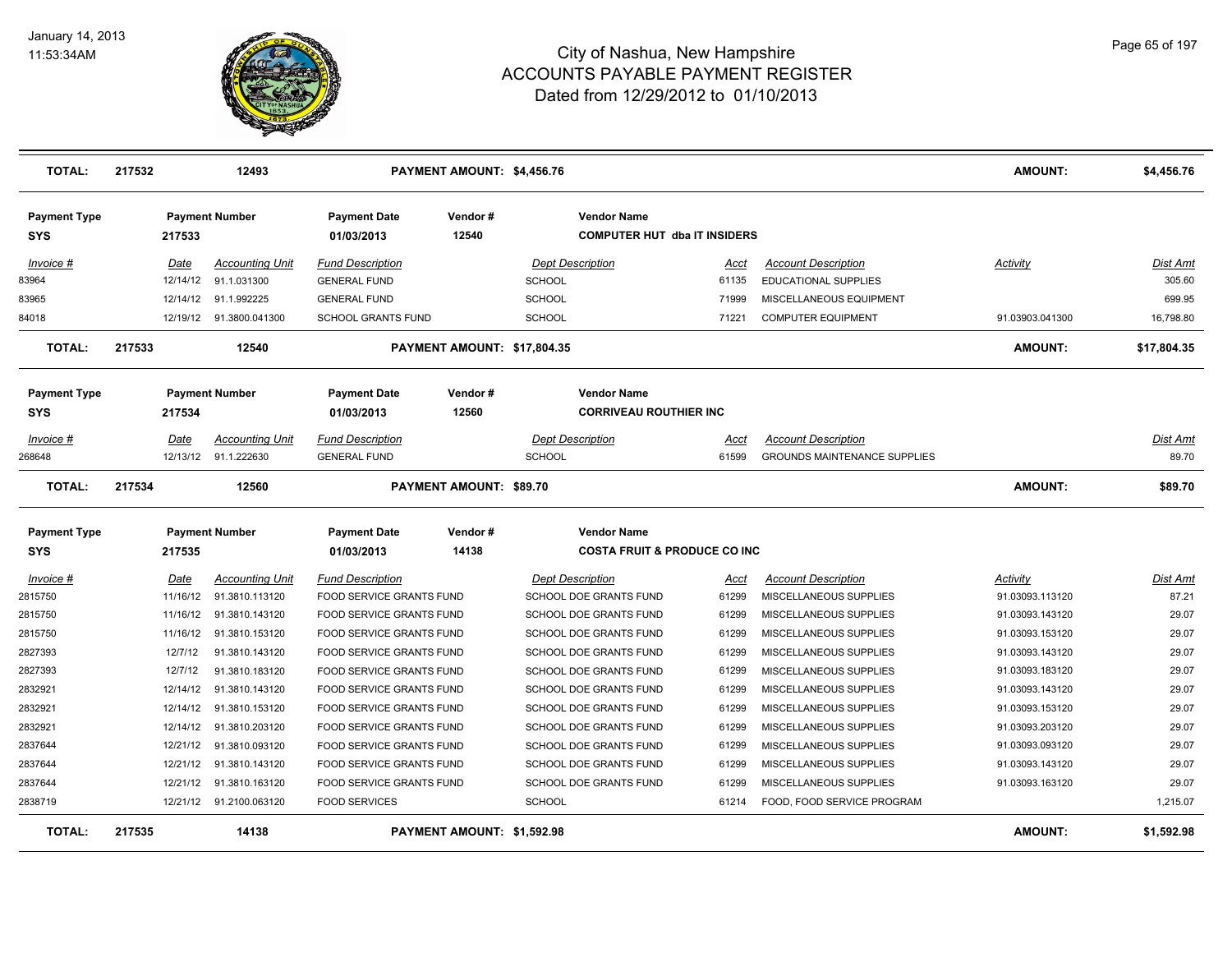

| <b>Payment Type</b>      |             | <b>Payment Number</b>                             | <b>Payment Date</b>                                  | Vendor#                 | <b>Vendor Name</b>                       |                      |                                             |                                    |                          |
|--------------------------|-------------|---------------------------------------------------|------------------------------------------------------|-------------------------|------------------------------------------|----------------------|---------------------------------------------|------------------------------------|--------------------------|
| <b>SYS</b>               | 217536      |                                                   | 01/03/2013                                           | 15754                   | <b>DANA DARROW</b>                       |                      |                                             |                                    |                          |
| Invoice #                | Date        | <b>Accounting Unit</b>                            | <b>Fund Description</b>                              |                         | <b>Dept Description</b>                  | <b>Acct</b>          | <b>Account Description</b>                  | <b>Activity</b>                    | <b>Dist Amt</b>          |
| PV-121312                |             | 12/20/12 91.3800.042219                           | SCHOOL GRANTS FUND                                   |                         | <b>SCHOOL</b>                            | 55300                | <b>TRAVEL</b>                               | 91.03468.042219                    | 67.03                    |
| <b>TOTAL:</b>            | 217536      | 15754                                             |                                                      | PAYMENT AMOUNT: \$67.03 |                                          |                      |                                             | <b>AMOUNT:</b>                     | \$67.03                  |
| <b>Payment Type</b>      |             | <b>Payment Number</b>                             | <b>Payment Date</b>                                  | Vendor#                 | <b>Vendor Name</b>                       |                      |                                             |                                    |                          |
| <b>SYS</b>               | 217537      |                                                   | 01/03/2013                                           | 11378                   | <b>JUDITH DIAZ</b>                       |                      |                                             |                                    |                          |
| Invoice #                | Date        | <b>Accounting Unit</b>                            | <b>Fund Description</b>                              |                         | <b>Dept Description</b>                  | <u>Acct</u>          | <b>Account Description</b>                  |                                    | <b>Dist Amt</b>          |
| <b>NOV-12</b>            |             | 11/29/12 91.1.012320                              | <b>GENERAL FUND</b>                                  |                         | <b>SCHOOL</b>                            | 61100                | OFFICE SUPPLIES                             |                                    | 69.80                    |
| <b>TOTAL:</b>            | 217537      | 11378                                             |                                                      | PAYMENT AMOUNT: \$69.80 |                                          |                      |                                             | AMOUNT:                            | \$69.80                  |
| <b>Payment Type</b>      |             | <b>Payment Number</b>                             | <b>Payment Date</b>                                  | Vendor#                 | <b>Vendor Name</b>                       |                      |                                             |                                    |                          |
| <b>SYS</b>               | 217538      |                                                   | 01/03/2013                                           | 15755                   | <b>WENDY DUFOE</b>                       |                      |                                             |                                    |                          |
| $Invoice$ #<br>PV-121312 | Date        | <b>Accounting Unit</b><br>12/21/12 91.3800.042219 | <b>Fund Description</b><br><b>SCHOOL GRANTS FUND</b> |                         | <b>Dept Description</b><br><b>SCHOOL</b> | <b>Acct</b><br>55300 | <b>Account Description</b><br><b>TRAVEL</b> | <b>Activity</b><br>91.03468.042219 | <b>Dist Amt</b><br>75.64 |
| TOTAL:                   | 217538      | 15755                                             |                                                      | PAYMENT AMOUNT: \$75.64 |                                          |                      |                                             | <b>AMOUNT:</b>                     | \$75.64                  |
| <b>Payment Type</b>      |             | <b>Payment Number</b>                             | <b>Payment Date</b>                                  | Vendor#                 | <b>Vendor Name</b>                       |                      |                                             |                                    |                          |
| <b>SYS</b>               | 217539      |                                                   | 01/03/2013                                           | 11717                   | <b>JASON W DUFOE</b>                     |                      |                                             |                                    |                          |
| $Invoice$ #              | <u>Date</u> | <b>Accounting Unit</b>                            | <b>Fund Description</b>                              |                         | <b>Dept Description</b>                  | <u>Acct</u>          | <b>Account Description</b>                  | <b>Activity</b>                    | Dist Amt                 |
| PV-121312                | 12/21/12    | 91.3800.042219                                    | SCHOOL GRANTS FUND                                   |                         | <b>SCHOOL</b>                            | 55300                | <b>TRAVEL</b>                               | 91.03468.042219                    | 28.34                    |
| <b>TOTAL:</b>            | 217539      | 11717                                             |                                                      | PAYMENT AMOUNT: \$28.34 |                                          |                      |                                             | AMOUNT:                            | \$28.34                  |
| <b>Payment Type</b>      |             | <b>Payment Number</b>                             | <b>Payment Date</b>                                  | Vendor#                 | <b>Vendor Name</b>                       |                      |                                             |                                    |                          |
| <b>SYS</b>               | 217540      |                                                   | 01/03/2013                                           | 15756                   | <b>MAURA FINNERAL</b>                    |                      |                                             |                                    |                          |
| $Invoice$ #              | Date        | <b>Accounting Unit</b>                            | <b>Fund Description</b>                              |                         | <b>Dept Description</b>                  | <u>Acct</u>          | <b>Account Description</b>                  | Activity                           | Dist Amt                 |
| PV-121312                |             | 12/21/12  91.3800.042219                          | SCHOOL GRANTS FUND                                   |                         | <b>SCHOOL</b>                            |                      | 55300 TRAVEL                                | 91.03468.042219                    | 52.18                    |
| <b>TOTAL:</b>            | 217540      | 15756                                             |                                                      | PAYMENT AMOUNT: \$52.18 |                                          |                      |                                             | <b>AMOUNT:</b>                     | \$52.18                  |
| <b>Payment Type</b>      |             | <b>Payment Number</b>                             | <b>Payment Date</b>                                  | Vendor#                 | <b>Vendor Name</b>                       |                      |                                             |                                    |                          |
| <b>SYS</b>               | 217541      |                                                   | 01/03/2013                                           | 14227                   | FIRST STUDENT INC                        |                      |                                             |                                    |                          |
| $Invoice$ #              | <u>Date</u> | <b>Accounting Unit</b>                            | <b>Fund Description</b>                              |                         | <b>Dept Description</b>                  | Acct                 | <b>Account Description</b>                  | Activity                           | <b>Dist Amt</b>          |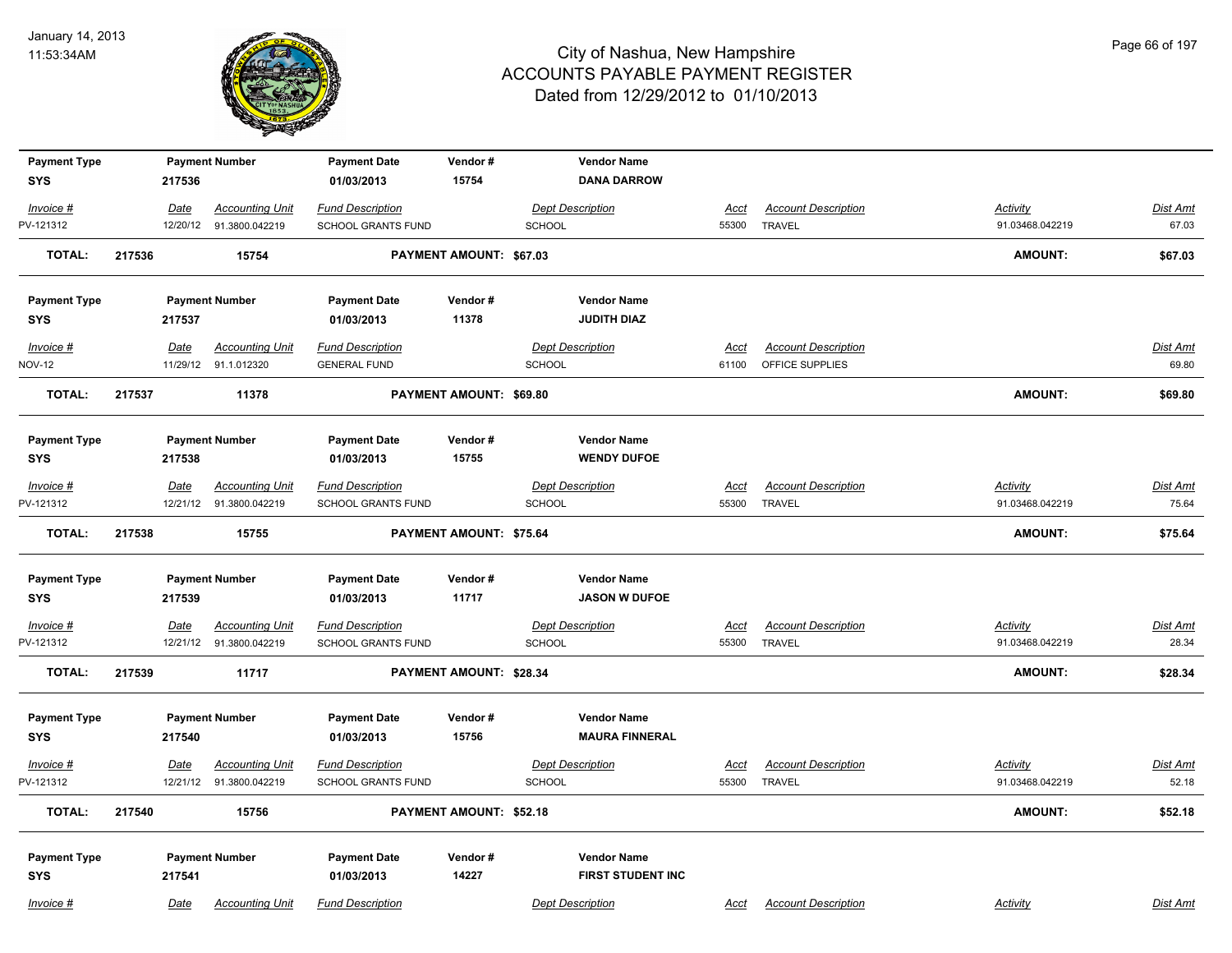

| 17747539                          |        |             | 12/11/12  91.3800.991260 | <b>SCHOOL GRANTS FUND</b>         |                          | SCHOOL                  |                                                     | 55690       | REGULAR TRANSPORTATION<br><b>SERVICES</b> | 91.03772.991260 | 73.32           |
|-----------------------------------|--------|-------------|--------------------------|-----------------------------------|--------------------------|-------------------------|-----------------------------------------------------|-------------|-------------------------------------------|-----------------|-----------------|
| <b>TOTAL:</b>                     | 217541 |             | 14227                    |                                   | PAYMENT AMOUNT: \$73.32  |                         |                                                     |             |                                           | <b>AMOUNT:</b>  | \$73.32         |
| <b>Payment Type</b><br><b>SYS</b> |        | 217542      | <b>Payment Number</b>    | <b>Payment Date</b><br>01/03/2013 | Vendor#<br>15522         |                         | <b>Vendor Name</b><br><b>FREE SPIRIT PUBLISHING</b> |             |                                           |                 |                 |
|                                   |        |             |                          |                                   |                          |                         |                                                     |             |                                           |                 |                 |
| Invoice #                         |        | Date        | <b>Accounting Unit</b>   | <b>Fund Description</b>           |                          | <b>Dept Description</b> |                                                     | <u>Acct</u> | <b>Account Description</b>                |                 | Dist Amt        |
| 538735.1                          |        |             | 12/11/12 91.1.051160     | <b>GENERAL FUND</b>               |                          | <b>SCHOOL</b>           |                                                     | 61135       | <b>EDUCATIONAL SUPPLIES</b>               |                 | 160.33          |
| <b>TOTAL:</b>                     | 217542 |             | 15522                    |                                   | PAYMENT AMOUNT: \$160.33 |                         |                                                     |             |                                           | <b>AMOUNT:</b>  | \$160.33        |
| <b>Payment Type</b>               |        |             | <b>Payment Number</b>    | <b>Payment Date</b>               | Vendor#                  |                         | <b>Vendor Name</b>                                  |             |                                           |                 |                 |
| SYS                               |        | 217543      |                          | 01/03/2013                        | 14247                    |                         | <b>GARELICK FARMS LYNN</b>                          |             |                                           |                 |                 |
| $Invoice$ #                       |        | <u>Date</u> | <b>Accounting Unit</b>   | <b>Fund Description</b>           |                          | <b>Dept Description</b> |                                                     | <u>Acct</u> | <b>Account Description</b>                |                 | <b>Dist Amt</b> |
| 9930393                           |        | 12/8/12     | 91.2100.093120           | <b>FOOD SERVICES</b>              |                          | <b>SCHOOL</b>           |                                                     | 61214       | FOOD, FOOD SERVICE PROGRAM                |                 | 92.71           |
| 9930393                           |        | 12/8/12     | 91.2100.103120           | <b>FOOD SERVICES</b>              |                          | <b>SCHOOL</b>           |                                                     | 61214       | FOOD, FOOD SERVICE PROGRAM                |                 | 108.54          |
| 9930393                           |        | 12/8/12     | 91.2100.113120           | <b>FOOD SERVICES</b>              |                          | <b>SCHOOL</b>           |                                                     | 61214       | FOOD, FOOD SERVICE PROGRAM                |                 | 99.18           |
| 9930393                           |        | 12/8/12     | 91.2100.123120           | <b>FOOD SERVICES</b>              |                          | <b>SCHOOL</b>           |                                                     | 61214       | FOOD, FOOD SERVICE PROGRAM                |                 | 72.11           |
| 9930393                           |        | 12/8/12     | 91.2100.133120           | <b>FOOD SERVICES</b>              |                          | <b>SCHOOL</b>           |                                                     | 61214       | FOOD, FOOD SERVICE PROGRAM                |                 | 99.94           |
| 9930393                           |        | 12/8/12     | 91.2100.143120           | <b>FOOD SERVICES</b>              |                          | <b>SCHOOL</b>           |                                                     | 61214       | FOOD, FOOD SERVICE PROGRAM                |                 | 137.76          |
| 9930393                           |        | 12/8/12     | 91.2100.153120           | <b>FOOD SERVICES</b>              |                          | <b>SCHOOL</b>           |                                                     | 61214       | FOOD, FOOD SERVICE PROGRAM                |                 | 162.43          |
| 9930393                           |        | 12/8/12     | 91.2100.163120           | <b>FOOD SERVICES</b>              |                          | <b>SCHOOL</b>           |                                                     | 61214       | FOOD, FOOD SERVICE PROGRAM                |                 | 148.26          |
| 9930393                           |        | 12/8/12     | 91.2100.173120           | <b>FOOD SERVICES</b>              |                          | <b>SCHOOL</b>           |                                                     | 61214       | FOOD, FOOD SERVICE PROGRAM                |                 | 97.78           |
| 9930393                           |        | 12/8/12     | 91.2100.183120           | <b>FOOD SERVICES</b>              |                          | <b>SCHOOL</b>           |                                                     | 61214       | FOOD, FOOD SERVICE PROGRAM                |                 | 85.64           |
| 9930393                           |        | 12/8/12     | 91.2100.193120           | <b>FOOD SERVICES</b>              |                          | <b>SCHOOL</b>           |                                                     | 61214       | FOOD, FOOD SERVICE PROGRAM                |                 | 74.00           |
| 9930393                           |        | 12/8/12     | 91.2100.203120           | <b>FOOD SERVICES</b>              |                          | <b>SCHOOL</b>           |                                                     | 61214       | FOOD, FOOD SERVICE PROGRAM                |                 | 86.65           |
| 9944924                           |        | 12/15/12    | 91.2100.033120           | <b>FOOD SERVICES</b>              |                          | <b>SCHOOL</b>           |                                                     | 61214       | FOOD, FOOD SERVICE PROGRAM                |                 | 1,419.83        |
| 9944925                           |        | 12/15/12    | 91.2100.133120           | <b>FOOD SERVICES</b>              |                          | <b>SCHOOL</b>           |                                                     | 61214       | FOOD, FOOD SERVICE PROGRAM                |                 | 447.89          |
| 9944926                           |        | 12/15/12    | 91.2100.113120           | <b>FOOD SERVICES</b>              |                          | <b>SCHOOL</b>           |                                                     | 61214       | FOOD, FOOD SERVICE PROGRAM                |                 | 430.17          |
| 9944927                           |        | 12/15/12    | 91.2100.123120           | <b>FOOD SERVICES</b>              |                          | <b>SCHOOL</b>           |                                                     | 61214       | FOOD, FOOD SERVICE PROGRAM                |                 | 306.51          |
| 9944928                           |        | 12/15/12    | 91.2100.183120           | <b>FOOD SERVICES</b>              |                          | <b>SCHOOL</b>           |                                                     | 61214       | FOOD, FOOD SERVICE PROGRAM                |                 | 367.63          |
| 9944929                           |        | 12/15/12    | 91.2100.093120           | <b>FOOD SERVICES</b>              |                          | <b>SCHOOL</b>           |                                                     | 61214       | FOOD, FOOD SERVICE PROGRAM                |                 | 333.49          |
| 9944930                           |        | 12/15/12    | 91.2100.143120           | <b>FOOD SERVICES</b>              |                          | <b>SCHOOL</b>           |                                                     | 61214       | FOOD, FOOD SERVICE PROGRAM                |                 | 717.57          |
| 9944931                           |        |             | 12/15/12 91.2100.153120  | <b>FOOD SERVICES</b>              |                          | <b>SCHOOL</b>           |                                                     | 61214       | FOOD, FOOD SERVICE PROGRAM                |                 | 818.33          |
| 9944932                           |        |             | 12/15/12 91.2100.063120  | <b>FOOD SERVICES</b>              |                          | <b>SCHOOL</b>           |                                                     | 61214       | FOOD, FOOD SERVICE PROGRAM                |                 | 1,051.60        |
| 9944933                           |        |             | 12/15/12 91.2100.193120  | <b>FOOD SERVICES</b>              |                          | <b>SCHOOL</b>           |                                                     | 61214       | FOOD, FOOD SERVICE PROGRAM                |                 | 588.66          |
| 9944934                           |        | 12/15/12    | 91.2100.163120           | <b>FOOD SERVICES</b>              |                          | <b>SCHOOL</b>           |                                                     | 61214       | FOOD, FOOD SERVICE PROGRAM                |                 | 726.73          |
| 9944935                           |        | 12/15/12    | 91.2100.203120           | <b>FOOD SERVICES</b>              |                          | <b>SCHOOL</b>           |                                                     | 61214       | FOOD, FOOD SERVICE PROGRAM                |                 | 569.69          |
| 9944936                           |        |             | 12/15/12 91.2100.053120  | <b>FOOD SERVICES</b>              |                          | <b>SCHOOL</b>           |                                                     | 61214       | FOOD, FOOD SERVICE PROGRAM                |                 | 1,391.84        |
| 9944937                           |        |             | 12/15/12 91.2100.043120  | <b>FOOD SERVICES</b>              |                          | SCHOOL                  |                                                     | 61214       | FOOD, FOOD SERVICE PROGRAM                |                 | 1,529.15        |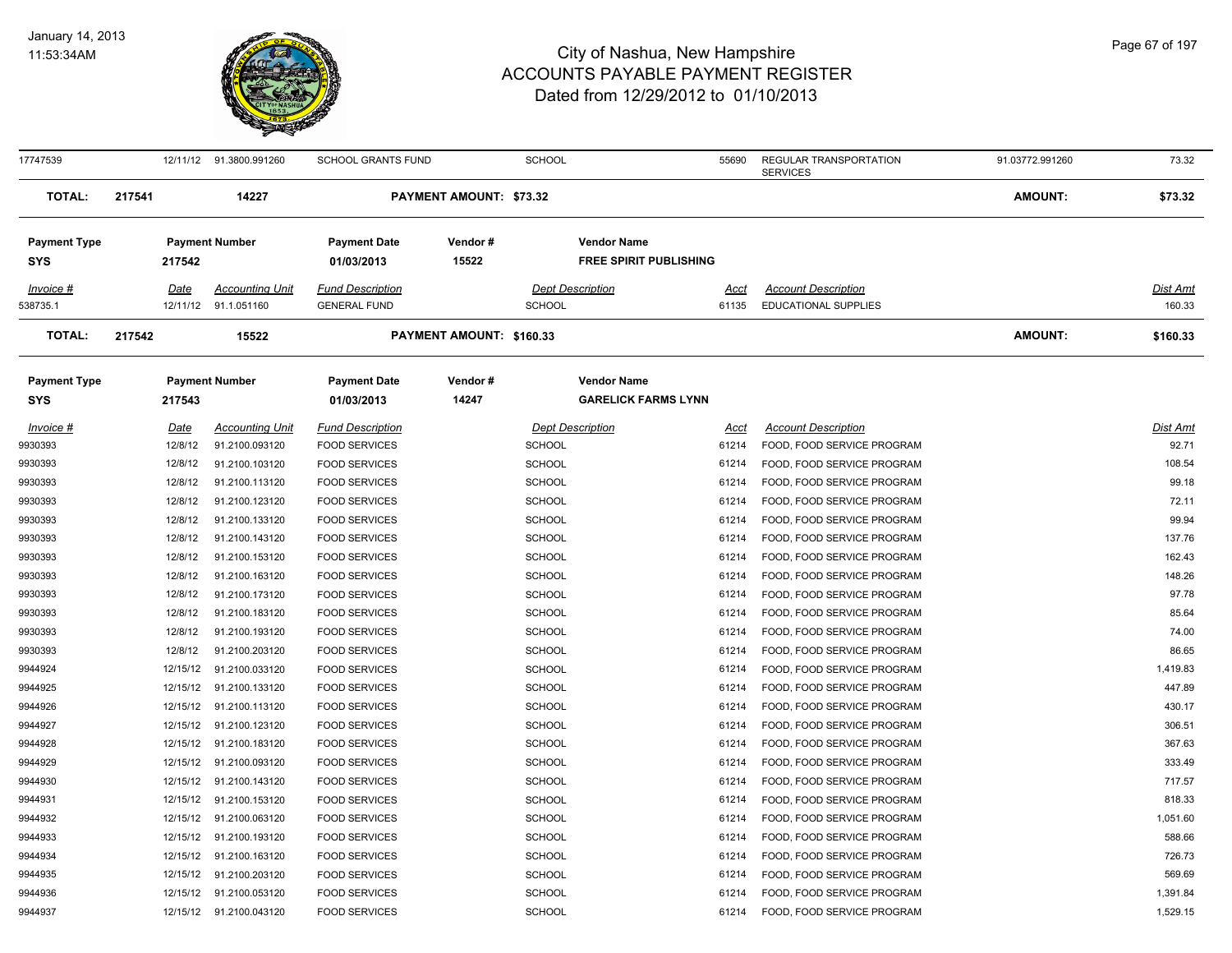

| TOTAL:                            | 217545               | 14259                            |                                              | <b>PAYMENT AMOUNT: \$84.92</b> |                                |                                             |                |                                                          | <b>AMOUNT:</b> | \$84.92         |
|-----------------------------------|----------------------|----------------------------------|----------------------------------------------|--------------------------------|--------------------------------|---------------------------------------------|----------------|----------------------------------------------------------|----------------|-----------------|
| MILES-OCT                         |                      | 10/31/12 91.1.992322             | <b>GENERAL FUND</b>                          |                                | <b>SCHOOL</b>                  |                                             | 55307          | MILEAGE REIMBURSEMENTS                                   |                | 26.92           |
| MILES-NOV                         | 11/30/12             | 91.1.992322                      | <b>GENERAL FUND</b>                          |                                | <b>SCHOOL</b>                  |                                             | 55307          | MILEAGE REIMBURSEMENTS                                   |                | 33.86           |
| MILES-DEC                         | 12/29/12             | 91.1.992322                      | <b>GENERAL FUND</b>                          |                                | <b>SCHOOL</b>                  |                                             | 55307          | MILEAGE REIMBURSEMENTS                                   |                | 24.14           |
| Invoice #                         | Date                 | <b>Accounting Unit</b>           | <b>Fund Description</b>                      |                                | <b>Dept Description</b>        |                                             | Acct           | <b>Account Description</b>                               |                | Dist Amt        |
| <b>SYS</b>                        | 217545               |                                  | 01/03/2013                                   | 14259                          |                                | <b>JENNIFER GOODWIN</b>                     |                |                                                          |                |                 |
| <b>Payment Type</b>               |                      | <b>Payment Number</b>            | <b>Payment Date</b>                          | Vendor#                        |                                | <b>Vendor Name</b>                          |                |                                                          |                |                 |
| <b>TOTAL:</b>                     | 217544               | 14255                            |                                              | PAYMENT AMOUNT: \$501.70       |                                |                                             |                |                                                          | <b>AMOUNT:</b> | \$501.70        |
| 6399                              | 12/14/12             | 91.2100.063120                   | <b>FOOD SERVICES</b>                         |                                | <b>SCHOOL</b>                  |                                             | 61214          | FOOD, FOOD SERVICE PROGRAM                               |                | 501.70          |
| Invoice #                         | Date                 | <b>Accounting Unit</b>           | <b>Fund Description</b>                      |                                | <b>Dept Description</b>        |                                             | <u>Acct</u>    | <b>Account Description</b>                               |                | <u>Dist Amt</u> |
| <b>Payment Type</b><br><b>SYS</b> | 217544               | <b>Payment Number</b>            | <b>Payment Date</b><br>01/03/2013            | Vendor#<br>14255               |                                | <b>Vendor Name</b><br><b>GILLS PIZZA CO</b> |                |                                                          |                |                 |
|                                   |                      |                                  |                                              |                                |                                |                                             |                |                                                          |                |                 |
| TOTAL:                            | 217543               | 14247                            |                                              | PAYMENT AMOUNT: \$16,912.99    |                                |                                             |                |                                                          | <b>AMOUNT:</b> | \$16,912.99     |
| 9944947                           |                      | 12/15/12 91.2100.203120          | <b>FOOD SERVICES</b>                         |                                | <b>SCHOOL</b>                  |                                             | 61214          | FOOD, FOOD SERVICE PROGRAM                               |                | 69.19           |
| 9944947                           | 12/15/12             | 91.2100.193120                   | <b>FOOD SERVICES</b>                         |                                | <b>SCHOOL</b>                  |                                             | 61214          | FOOD, FOOD SERVICE PROGRAM                               |                | 59.09           |
| 9944947                           |                      | 12/15/12 91.2100.183120          | <b>FOOD SERVICES</b>                         |                                | <b>SCHOOL</b>                  |                                             | 61214          | FOOD, FOOD SERVICE PROGRAM                               |                | 68.38           |
| 9944947<br>9944947                | 12/15/12<br>12/15/12 | 91.2100.163120<br>91.2100.173120 | <b>FOOD SERVICES</b><br><b>FOOD SERVICES</b> |                                | <b>SCHOOL</b><br><b>SCHOOL</b> |                                             | 61214<br>61214 | FOOD, FOOD SERVICE PROGRAM<br>FOOD, FOOD SERVICE PROGRAM |                | 118.38<br>78.08 |
| 9944947                           |                      | 12/15/12 91.2100.153120          | <b>FOOD SERVICES</b>                         |                                | <b>SCHOOL</b>                  |                                             | 61214          | FOOD, FOOD SERVICE PROGRAM                               |                | 129.70          |
| 9944947                           |                      | 12/15/12 91.2100.143120          | <b>FOOD SERVICES</b>                         |                                | <b>SCHOOL</b>                  |                                             | 61214          | FOOD, FOOD SERVICE PROGRAM                               |                | 110.00          |
| 9944947                           |                      | 12/15/12 91.2100.133120          | <b>FOOD SERVICES</b>                         |                                | <b>SCHOOL</b>                  |                                             | 61214          | FOOD, FOOD SERVICE PROGRAM                               |                | 79.80           |
| 9944947                           |                      | 12/15/12 91.2100.123120          | <b>FOOD SERVICES</b>                         |                                | <b>SCHOOL</b>                  |                                             | 61214          | FOOD, FOOD SERVICE PROGRAM                               |                | 57.58           |
| 9944947                           |                      | 12/15/12 91.2100.113120          | <b>FOOD SERVICES</b>                         |                                | <b>SCHOOL</b>                  |                                             | 61214          | FOOD, FOOD SERVICE PROGRAM                               |                | 79.19           |
| 9944947                           |                      | 12/15/12 91.2100.103120          | <b>FOOD SERVICES</b>                         |                                | <b>SCHOOL</b>                  |                                             | 61214          | FOOD, FOOD SERVICE PROGRAM                               |                | 86.67           |
| 9944947                           |                      | 12/15/12 91.2100.093120          | <b>FOOD SERVICES</b>                         |                                | <b>SCHOOL</b>                  |                                             | 61214          | FOOD, FOOD SERVICE PROGRAM                               |                | 74.04           |
| 9944946                           |                      | 12/15/12 91.2100.033120          | <b>FOOD SERVICES</b>                         |                                | SCHOOL                         |                                             | 61214          | FOOD, FOOD SERVICE PROGRAM                               |                | 294.00          |
| 9944945                           |                      | 12/15/12 91.2100.053120          | <b>FOOD SERVICES</b>                         |                                | <b>SCHOOL</b>                  |                                             | 61214          | FOOD, FOOD SERVICE PROGRAM                               |                | 259.00          |
| 9944944                           |                      | 12/15/12 91.2100.043120          | <b>FOOD SERVICES</b>                         |                                | <b>SCHOOL</b>                  |                                             | 61214          | FOOD, FOOD SERVICE PROGRAM                               |                | 1,264.20        |
| 9944943                           |                      | 12/15/12 91.2100.073120          | <b>FOOD SERVICES</b>                         |                                | <b>SCHOOL</b>                  |                                             | 61214          | FOOD, FOOD SERVICE PROGRAM                               |                | 1,183.37        |
| 9944942                           | 12/15/12             | 91.2100.173120                   | <b>FOOD SERVICES</b>                         |                                | <b>SCHOOL</b>                  |                                             | 61214          | FOOD, FOOD SERVICE PROGRAM                               |                | 415.14          |
| 9944941                           | 12/15/12             | 91.2100.103120                   | <b>FOOD SERVICES</b>                         |                                | <b>SCHOOL</b>                  |                                             | 61214          | FOOD, FOOD SERVICE PROGRAM                               |                | 523.09          |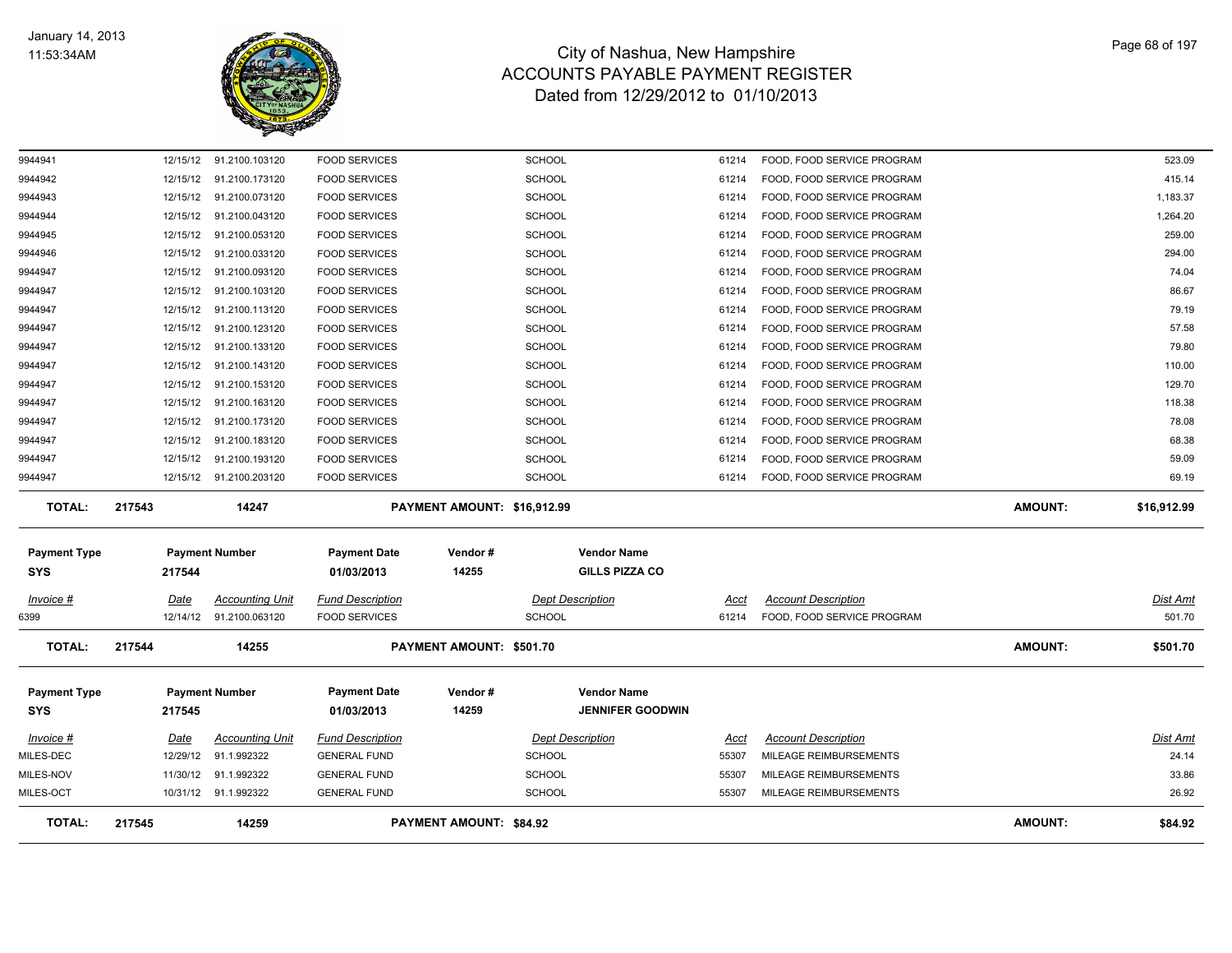

| <b>Payment Type</b>   |             | <b>Payment Number</b>                          | <b>Payment Date</b>                            | Vendor#                    |               | <b>Vendor Name</b>                  |               |                                                  |                                |                      |
|-----------------------|-------------|------------------------------------------------|------------------------------------------------|----------------------------|---------------|-------------------------------------|---------------|--------------------------------------------------|--------------------------------|----------------------|
| <b>SYS</b>            | 217546      |                                                | 01/03/2013                                     | 12849                      |               | <b>HEINEMANN</b>                    |               |                                                  |                                |                      |
| Invoice #             | Date        | <b>Accounting Unit</b>                         | <b>Fund Description</b>                        |                            |               | <b>Dept Description</b>             | Acct          | <b>Account Description</b>                       | <b>Activity</b>                | Dist Amt             |
| 6148932               |             | 12/14/12 91.3800.151271                        | <b>SCHOOL GRANTS FUND</b>                      |                            | <b>SCHOOL</b> |                                     | 61875         | <b>BOOKS</b>                                     | 91.03763.151271                | 2,316.60             |
| <b>TOTAL:</b>         | 217546      | 12849                                          |                                                | PAYMENT AMOUNT: \$2,316.60 |               |                                     |               |                                                  | <b>AMOUNT:</b>                 | \$2,316.60           |
| <b>Payment Type</b>   |             | <b>Payment Number</b>                          | <b>Payment Date</b>                            | Vendor#                    |               | <b>Vendor Name</b>                  |               |                                                  | Payee Name                     |                      |
| <b>SYS</b>            | 217547      |                                                | 01/03/2013                                     | 11454                      |               | <b>HEWLETT PACKARD GOV/ED SALES</b> |               |                                                  | <b>HEWLETT PACKARD COMPANY</b> |                      |
| Invoice #<br>52165162 | Date        | <b>Accounting Unit</b><br>12/13/12 91.1.992225 | <b>Fund Description</b><br><b>GENERAL FUND</b> |                            | <b>SCHOOL</b> | <b>Dept Description</b>             | Acct<br>71221 | <b>Account Description</b><br>COMPUTER EQUIPMENT |                                | Dist Amt<br>4,050.00 |
| <b>TOTAL:</b>         | 217547      | 11454                                          |                                                | PAYMENT AMOUNT: \$4,050.00 |               |                                     |               |                                                  | <b>AMOUNT:</b>                 | \$4,050.00           |
| <b>Payment Type</b>   |             | <b>Payment Number</b>                          | <b>Payment Date</b>                            | Vendor#                    |               | <b>Vendor Name</b>                  |               |                                                  |                                |                      |
| <b>SYS</b>            | 217548      |                                                | 01/03/2013                                     | 14309                      |               | <b>HOME DEPOT CREDIT SERVICES</b>   |               |                                                  |                                |                      |
| Invoice #             | Date        | <b>Accounting Unit</b>                         | <b>Fund Description</b>                        |                            |               | <b>Dept Description</b>             | Acct          | <b>Account Description</b>                       |                                | Dist Amt             |
| 2050362               |             | 12/13/12 91.1.222620                           | <b>GENERAL FUND</b>                            |                            | SCHOOL        |                                     | 61299         | MISCELLANEOUS SUPPLIES                           |                                | 156.58               |
| 21916                 | 12/5/12     | 91.1.222620                                    | <b>GENERAL FUND</b>                            |                            | <b>SCHOOL</b> |                                     | 61299         | MISCELLANEOUS SUPPLIES                           |                                | 119.36               |
| 999179                |             | 12/5/12 91.1.222620                            | <b>GENERAL FUND</b>                            |                            | <b>SCHOOL</b> |                                     | 61299         | MISCELLANEOUS SUPPLIES                           |                                | 79.94                |
| TOTAL:                | 217548      | 14309                                          |                                                | PAYMENT AMOUNT: \$355.88   |               |                                     |               |                                                  | <b>AMOUNT:</b>                 | \$355.88             |
| <b>Payment Type</b>   |             | <b>Payment Number</b>                          | <b>Payment Date</b>                            | Vendor#                    |               | <b>Vendor Name</b>                  |               |                                                  |                                |                      |
| <b>SYS</b>            | 217549      |                                                | 01/03/2013                                     | 14322                      |               | <b>TIFFANY HYATT</b>                |               |                                                  |                                |                      |
| $Invoice$ #           | <b>Date</b> | <b>Accounting Unit</b>                         | <b>Fund Description</b>                        |                            |               | <b>Dept Description</b>             | <u>Acct</u>   | <b>Account Description</b>                       |                                | <b>Dist Amt</b>      |
| ED608                 |             | 12/31/12 91.1.991160                           | <b>GENERAL FUND</b>                            |                            | <b>SCHOOL</b> |                                     | 52800         | EDUCATIONAL ASSISTANCE                           |                                | 1,000.00             |
| <b>TOTAL:</b>         | 217549      | 14322                                          |                                                | PAYMENT AMOUNT: \$1,000.00 |               |                                     |               |                                                  | <b>AMOUNT:</b>                 | \$1,000.00           |
| <b>Payment Type</b>   |             | <b>Payment Number</b>                          | <b>Payment Date</b>                            | Vendor#                    |               | <b>Vendor Name</b>                  |               |                                                  |                                |                      |
| <b>SYS</b>            | 217550      |                                                | 01/03/2013                                     | 15089                      |               | <b>CHERYL JACOBS</b>                |               |                                                  |                                |                      |
| Invoice #             | Date        | <b>Accounting Unit</b>                         | <b>Fund Description</b>                        |                            |               | <b>Dept Description</b>             | Acct          | <b>Account Description</b>                       |                                | Dist Amt             |
| MILES-DEC             |             | 12/19/12 91.1.992322                           | <b>GENERAL FUND</b>                            |                            | <b>SCHOOL</b> |                                     | 55307         | MILEAGE REIMBURSEMENTS                           |                                | 25.39                |
| MILES-OCTNOV          |             | 11/20/12 91.1.992322                           | <b>GENERAL FUND</b>                            |                            | <b>SCHOOL</b> |                                     | 55307         | MILEAGE REIMBURSEMENTS                           |                                | 57.16                |
| <b>TOTAL:</b>         | 217550      | 15089                                          |                                                | PAYMENT AMOUNT: \$82.55    |               |                                     |               |                                                  | AMOUNT:                        | \$82.55              |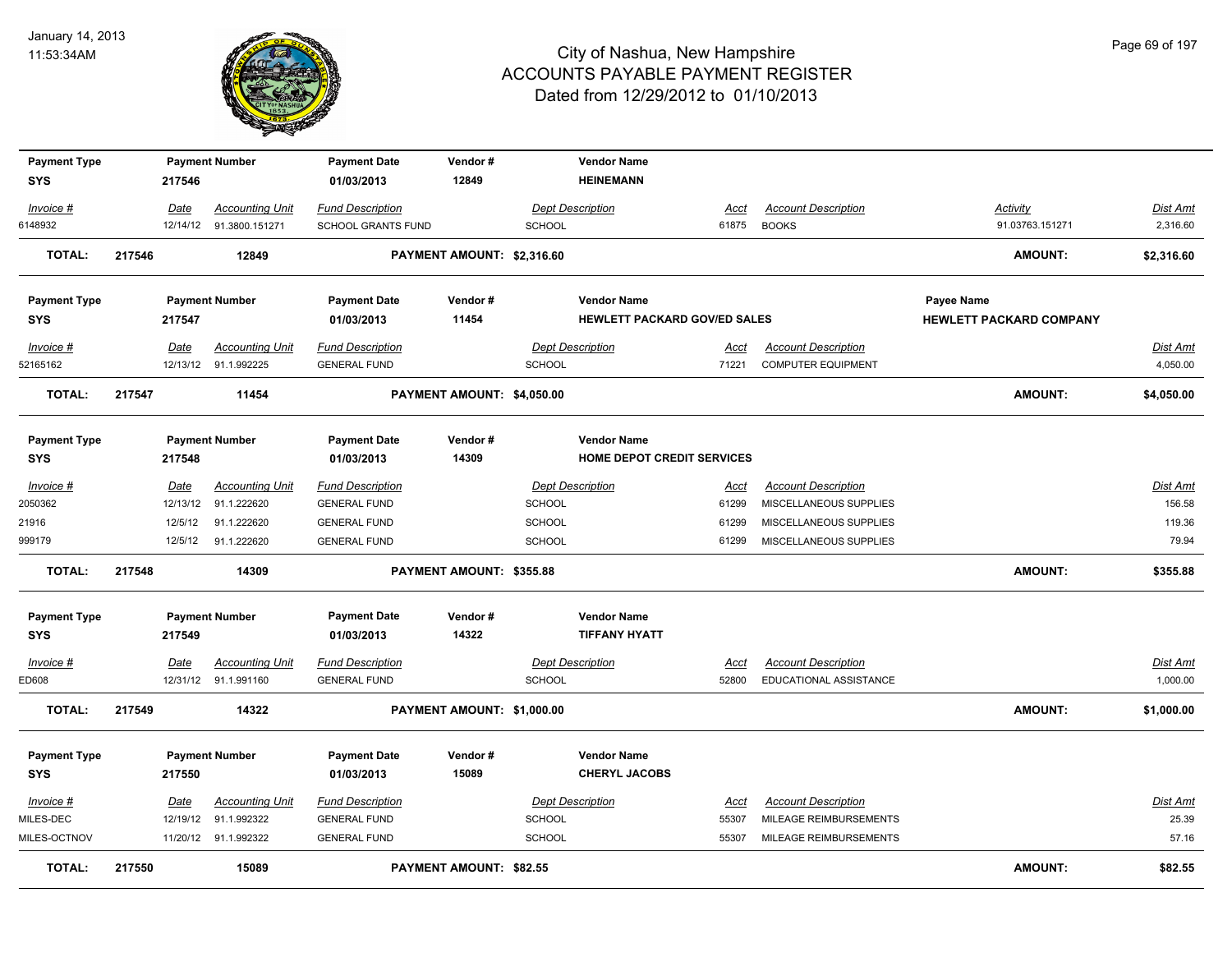

| <b>Payment Type</b>    |             | <b>Payment Number</b>                          | <b>Payment Date</b>                            | Vendor#                  |                                          | <b>Vendor Name</b>             |                      |                                                      |                 |                   |
|------------------------|-------------|------------------------------------------------|------------------------------------------------|--------------------------|------------------------------------------|--------------------------------|----------------------|------------------------------------------------------|-----------------|-------------------|
| <b>SYS</b>             | 217551      |                                                | 01/03/2013                                     | 15753                    |                                          | <b>KATHERINE JOHNSON</b>       |                      |                                                      |                 |                   |
| Invoice #              | Date        | <b>Accounting Unit</b>                         | <b>Fund Description</b>                        |                          | <b>Dept Description</b>                  |                                | Acct                 | <b>Account Description</b>                           | <b>Activity</b> | Dist Amt          |
| PV-121312              |             | 12/20/12 91.3800.042219                        | SCHOOL GRANTS FUND                             |                          | <b>SCHOOL</b>                            |                                | 55300                | <b>TRAVEL</b>                                        | 91.03468.042219 | 44.62             |
| <b>TOTAL:</b>          | 217551      | 15753                                          |                                                | PAYMENT AMOUNT: \$44.62  |                                          |                                |                      |                                                      | <b>AMOUNT:</b>  | \$44.62           |
| <b>Payment Type</b>    |             | <b>Payment Number</b>                          | <b>Payment Date</b>                            | Vendor#                  |                                          | <b>Vendor Name</b>             |                      |                                                      |                 |                   |
| <b>SYS</b>             | 217552      |                                                | 01/03/2013                                     | 15757                    |                                          | <b>SYLVAIN LABELLE</b>         |                      |                                                      |                 |                   |
| Invoice #              | Date        | <b>Accounting Unit</b>                         | <b>Fund Description</b>                        |                          | <b>Dept Description</b>                  |                                | Acct                 | <b>Account Description</b>                           |                 | Dist Amt          |
| 12812-03               | 12/8/12     | 91.1.031446                                    | <b>GENERAL FUND</b>                            |                          | <b>SCHOOL</b>                            |                                | 55642                | <b>GAME OFFICIALS</b>                                |                 | 80.00             |
| <b>TOTAL:</b>          | 217552      | 15757                                          |                                                | PAYMENT AMOUNT: \$80.00  |                                          |                                |                      |                                                      | <b>AMOUNT:</b>  | \$80.00           |
| <b>Payment Type</b>    |             | <b>Payment Number</b>                          | <b>Payment Date</b>                            | Vendor#                  |                                          | <b>Vendor Name</b>             |                      |                                                      |                 |                   |
| <b>SYS</b>             | 217553      |                                                | 01/03/2013                                     | 15686                    |                                          | <b>NICOLE LECLAIRE</b>         |                      |                                                      |                 |                   |
| Invoice #              | Date        | <b>Accounting Unit</b>                         | <b>Fund Description</b>                        |                          | <b>Dept Description</b>                  |                                | <u>Acct</u>          | <b>Account Description</b>                           | <b>Activity</b> | <b>Dist Amt</b>   |
| PV-121912              | 12/21/12    | 91.3800.042219                                 | <b>SCHOOL GRANTS FUND</b>                      |                          | <b>SCHOOL</b>                            |                                | 55300                | <b>TRAVEL</b>                                        | 91.03471.042219 | 123.86            |
| <b>TOTAL:</b>          | 217553      | 15686                                          |                                                | PAYMENT AMOUNT: \$123.86 |                                          |                                |                      |                                                      | <b>AMOUNT:</b>  | \$123.86          |
| <b>Payment Type</b>    |             | <b>Payment Number</b>                          | <b>Payment Date</b>                            | Vendor#                  |                                          | <b>Vendor Name</b>             |                      |                                                      |                 |                   |
| <b>SYS</b>             | 217554      |                                                | 01/03/2013                                     | 11561                    |                                          | <b>JACALYN LESSER</b>          |                      |                                                      |                 |                   |
| <b>Invoice #</b>       | <u>Date</u> | <b>Accounting Unit</b>                         | <b>Fund Description</b>                        |                          | <b>Dept Description</b>                  |                                | <u>Acct</u>          | <b>Account Description</b>                           | <b>Activity</b> | <b>Dist Amt</b>   |
| PV-110512              | 11/15/12    | 91.3800.042219                                 | <b>SCHOOL GRANTS FUND</b>                      |                          | <b>SCHOOL</b>                            |                                | 55300                | <b>TRAVEL</b>                                        | 91.03468.042219 | 98.18             |
| <b>TOTAL:</b>          | 217554      | 11561                                          |                                                | PAYMENT AMOUNT: \$98.18  |                                          |                                |                      |                                                      | <b>AMOUNT:</b>  | \$98.18           |
| <b>Payment Type</b>    |             | <b>Payment Number</b>                          | <b>Payment Date</b>                            | Vendor#                  |                                          | <b>Vendor Name</b>             |                      |                                                      |                 |                   |
| <b>SYS</b>             | 217555      |                                                | 01/03/2013                                     | 14417                    |                                          | <b>MARK LUCAS</b>              |                      |                                                      |                 |                   |
| Invoice #<br>MILES-DEC | Date        | <b>Accounting Unit</b><br>12/30/12 91.1.012320 | <b>Fund Description</b><br><b>GENERAL FUND</b> |                          | <b>Dept Description</b><br><b>SCHOOL</b> |                                | <b>Acct</b><br>55307 | <b>Account Description</b><br>MILEAGE REIMBURSEMENTS |                 | Dist Amt<br>23.03 |
|                        |             |                                                |                                                |                          |                                          |                                |                      |                                                      |                 |                   |
| <b>TOTAL:</b>          | 217555      | 14417                                          |                                                | PAYMENT AMOUNT: \$23.03  |                                          |                                |                      |                                                      | <b>AMOUNT:</b>  | \$23.03           |
| <b>Payment Type</b>    |             | <b>Payment Number</b>                          | <b>Payment Date</b>                            | Vendor#                  |                                          | <b>Vendor Name</b>             |                      |                                                      |                 |                   |
| <b>SYS</b>             | 217556      |                                                | 01/03/2013                                     | 13035                    |                                          | M & M ELECTRICAL SUPPLY CO INC |                      |                                                      |                 |                   |
| Invoice #              | Date        | <b>Accounting Unit</b>                         | <b>Fund Description</b>                        |                          | <b>Dept Description</b>                  |                                | Acct                 | <b>Account Description</b>                           |                 | Dist Amt          |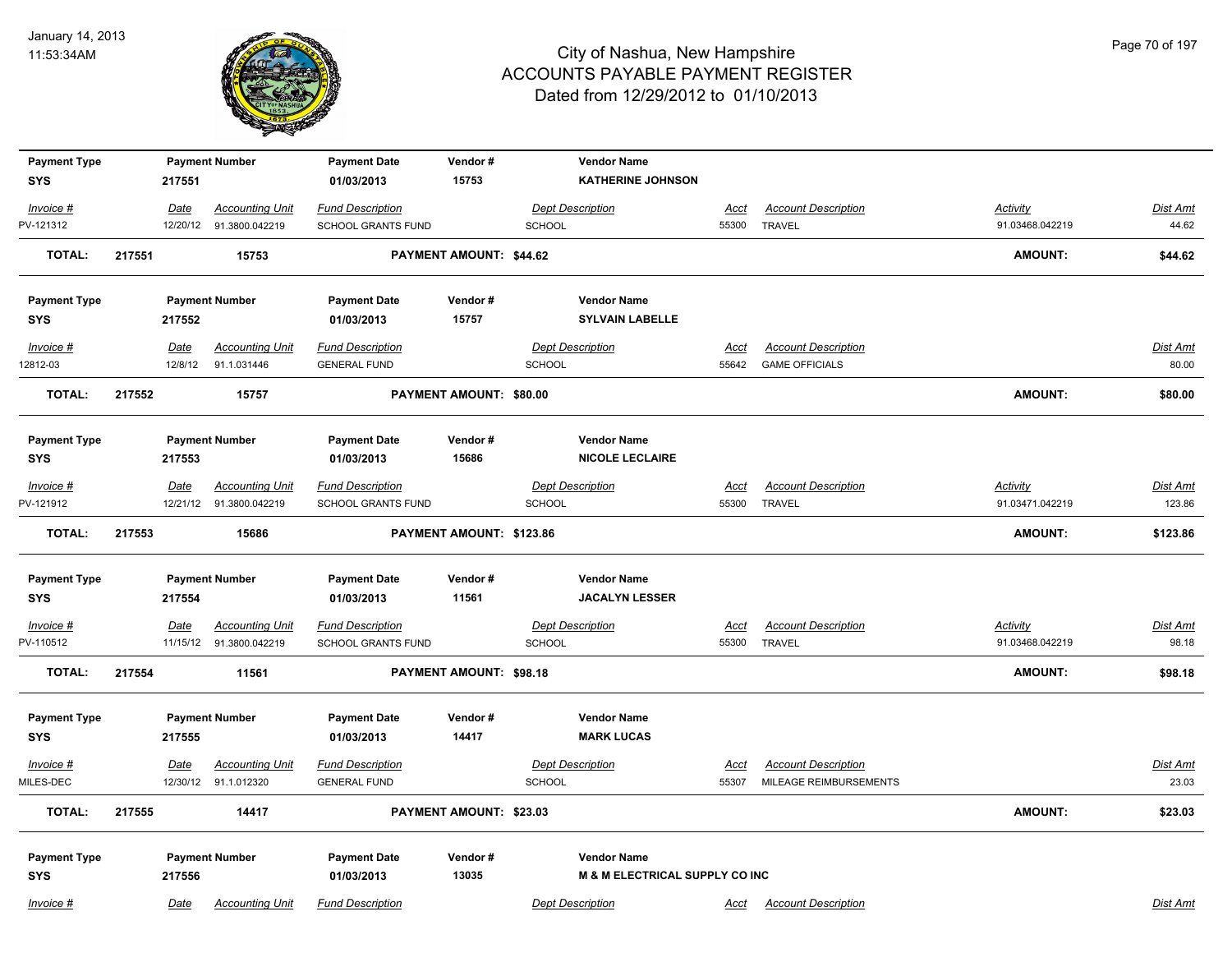#### January 14, 2013 11:53:34AM



| 31383               |          | 12/14/12 91.1.222620    | <b>GENERAL FUND</b>             |                          | <b>SCHOOL</b>                 | 61407 | SUPPLIES, ELECTRICAL       |                 | 38.60    |
|---------------------|----------|-------------------------|---------------------------------|--------------------------|-------------------------------|-------|----------------------------|-----------------|----------|
| 31633               |          | 12/14/12 91.1.222620    | <b>GENERAL FUND</b>             |                          | <b>SCHOOL</b>                 | 61407 | SUPPLIES, ELECTRICAL       |                 | 53.85    |
| 31663               |          | 12/14/12 91.1.222620    | <b>GENERAL FUND</b>             |                          | <b>SCHOOL</b>                 | 61407 | SUPPLIES, ELECTRICAL       |                 | 9.70     |
| <b>TOTAL:</b>       | 217556   | 13035                   |                                 | PAYMENT AMOUNT: \$102.15 |                               |       |                            | <b>AMOUNT:</b>  | \$102.15 |
| <b>Payment Type</b> |          | <b>Payment Number</b>   | <b>Payment Date</b>             | Vendor#                  | <b>Vendor Name</b>            |       |                            |                 |          |
| <b>SYS</b>          | 217557   |                         | 01/03/2013                      | 14420                    | <b>M SAUNDERS INC</b>         |       |                            |                 |          |
| Invoice #           | Date     | <b>Accounting Unit</b>  | <b>Fund Description</b>         |                          | <b>Dept Description</b>       | Acct  | <b>Account Description</b> | Activity        | Dist Amt |
| 665050 - 1922       | 12/3/12  | 91.3810.153120          | FOOD SERVICE GRANTS FUND        |                          | SCHOOL DOE GRANTS FUND        | 61214 | FOOD, FOOD SERVICE PROGRAM | 91.03093.153120 | 400.30   |
| 665051 - 2192       | 12/3/12  | 91.3810.203120          | FOOD SERVICE GRANTS FUND        |                          | SCHOOL DOE GRANTS FUND        | 61214 | FOOD, FOOD SERVICE PROGRAM | 91.03093.203120 | 312.45   |
| 665581 - 2120       | 12/5/12  | 91.3810.113120          | FOOD SERVICE GRANTS FUND        |                          | SCHOOL DOE GRANTS FUND        | 61214 | FOOD, FOOD SERVICE PROGRAM | 91.03093.113120 | 176.25   |
| 665806 - 1921       | 12/3/12  | 91.3810.163120          | FOOD SERVICE GRANTS FUND        |                          | SCHOOL DOE GRANTS FUND        | 61214 | FOOD, FOOD SERVICE PROGRAM | 91.03093.163120 | 261.00   |
| 665828 - 1919       | 12/3/12  | 91.3810.183120          | FOOD SERVICE GRANTS FUND        |                          | SCHOOL DOE GRANTS FUND        | 61214 | FOOD, FOOD SERVICE PROGRAM | 91.03093.183120 | 161.60   |
| 665829 - 1918       | 12/3/12  | 91.3810.093120          | <b>FOOD SERVICE GRANTS FUND</b> |                          | <b>SCHOOL DOE GRANTS FUND</b> | 61214 | FOOD. FOOD SERVICE PROGRAM | 91.03093.093120 | 185.95   |
| 666109 - 1922       | 12/7/12  | 91.3810.153120          | FOOD SERVICE GRANTS FUND        |                          | SCHOOL DOE GRANTS FUND        | 61214 | FOOD, FOOD SERVICE PROGRAM | 91.03093.153120 | 143.80   |
| 666111 - 2192       | 12/7/12  | 91.3810.203120          | FOOD SERVICE GRANTS FUND        |                          | SCHOOL DOE GRANTS FUND        | 61214 | FOOD, FOOD SERVICE PROGRAM | 91.03093.203120 | 107.85   |
| 666112 - 1922       | 12/10/12 | 91.3810.153120          | <b>FOOD SERVICE GRANTS FUND</b> |                          | <b>SCHOOL DOE GRANTS FUND</b> | 61214 | FOOD, FOOD SERVICE PROGRAM | 91.03093.153120 | 297.50   |
| 666113 - 2192       | 12/10/12 | 91.3810.203120          | FOOD SERVICE GRANTS FUND        |                          | SCHOOL DOE GRANTS FUND        | 61214 | FOOD, FOOD SERVICE PROGRAM | 91.03093.203120 | 214.60   |
| 666155 - 1920       | 12/4/12  | 91.3810.143120          | <b>FOOD SERVICE GRANTS FUND</b> |                          | SCHOOL DOE GRANTS FUND        | 61214 | FOOD, FOOD SERVICE PROGRAM | 91.03093.143120 | 234.60   |
| 666302 - 1918       | 12/5/12  | 91.3810.093120          | FOOD SERVICE GRANTS FUND        |                          | SCHOOL DOE GRANTS FUND        | 61214 | FOOD, FOOD SERVICE PROGRAM | 91.03093.093120 | 77.90    |
| 666468 - 1920       | 12/6/12  | 91.3810.143120          | FOOD SERVICE GRANTS FUND        |                          | SCHOOL DOE GRANTS FUND        | 61214 | FOOD, FOOD SERVICE PROGRAM | 91.03093.143120 | 214.65   |
| 666469 - 1921       | 12/11/12 | 91.3810.163120          | <b>FOOD SERVICE GRANTS FUND</b> |                          | SCHOOL DOE GRANTS FUND        | 61214 | FOOD, FOOD SERVICE PROGRAM | 91.03093.163120 | 256.60   |
| 666484 - 1921       | 12/6/12  | 91.3810.163120          | FOOD SERVICE GRANTS FUND        |                          | SCHOOL DOE GRANTS FUND        | 61214 | FOOD, FOOD SERVICE PROGRAM | 91.03093.163120 | 162.51   |
| 666670 - 1919       | 12/10/12 | 91.3810.183120          | FOOD SERVICE GRANTS FUND        |                          | SCHOOL DOE GRANTS FUND        | 61214 | FOOD, FOOD SERVICE PROGRAM | 91.03093.183120 | 464.45   |
| 666672 - 1918       | 12/10/12 | 91.3810.093120          | FOOD SERVICE GRANTS FUND        |                          | SCHOOL DOE GRANTS FUND        | 61214 | FOOD, FOOD SERVICE PROGRAM | 91.03093.093120 | 502.00   |
| 666684 - 2120       | 12/10/12 | 91.3810.113120          | FOOD SERVICE GRANTS FUND        |                          | SCHOOL DOE GRANTS FUND        | 61214 | FOOD, FOOD SERVICE PROGRAM | 91.03093.113120 | 158.65   |
| 666685 - 2120       | 12/11/12 | 91.3810.113120          | FOOD SERVICE GRANTS FUND        |                          | SCHOOL DOE GRANTS FUND        | 61214 | FOOD, FOOD SERVICE PROGRAM | 91.03093.113120 | 479.00   |
| 666686 - 2120       | 12/12/12 | 91.3810.113120          | FOOD SERVICE GRANTS FUND        |                          | SCHOOL DOE GRANTS FUND        | 61214 | FOOD, FOOD SERVICE PROGRAM | 91.03093.113120 | 265.10   |
| 666904 - 1921       | 12/10/12 | 91.3810.163120          | FOOD SERVICE GRANTS FUND        |                          | SCHOOL DOE GRANTS FUND        | 61214 | FOOD, FOOD SERVICE PROGRAM | 91.03093.163120 | 364.25   |
| 667233 - 1086       | 12/17/12 | 91.2100.063120          | <b>FOOD SERVICES</b>            |                          | <b>SCHOOL</b>                 | 61214 | FOOD, FOOD SERVICE PROGRAM |                 | 242.81   |
| 667577 - 1922       | 12/14/12 | 91.3810.153120          | <b>FOOD SERVICE GRANTS FUND</b> |                          | SCHOOL DOE GRANTS FUND        | 61214 | FOOD, FOOD SERVICE PROGRAM | 91.03093.153120 | 73.90    |
| 667578 - 2192       | 12/14/12 | 91.3810.203120          | FOOD SERVICE GRANTS FUND        |                          | SCHOOL DOE GRANTS FUND        | 61214 | FOOD, FOOD SERVICE PROGRAM | 91.03093.203120 | 73.90    |
| 667579 - 1922       | 12/17/12 | 91.3810.153120          | FOOD SERVICE GRANTS FUND        |                          | SCHOOL DOE GRANTS FUND        | 61214 | FOOD, FOOD SERVICE PROGRAM | 91.03093.153120 | 596.95   |
| 667580 - 2192       | 12/17/12 | 91.3810.203120          | <b>FOOD SERVICE GRANTS FUND</b> |                          | <b>SCHOOL DOE GRANTS FUND</b> | 61214 | FOOD, FOOD SERVICE PROGRAM | 91.03093.203120 | 544.05   |
| 667589 - 1920       | 12/13/12 | 91.3810.143120          | FOOD SERVICE GRANTS FUND        |                          | SCHOOL DOE GRANTS FUND        | 61214 | FOOD, FOOD SERVICE PROGRAM | 91.03093.143120 | 478.30   |
| 667590 - 1920       | 12/14/12 | 91.3810.143120          | <b>FOOD SERVICE GRANTS FUND</b> |                          | SCHOOL DOE GRANTS FUND        | 61214 | FOOD, FOOD SERVICE PROGRAM | 91.03093.143120 | 175.70   |
| 668011 - 1921       | 12/18/12 | 91.3810.163120          | FOOD SERVICE GRANTS FUND        |                          | SCHOOL DOE GRANTS FUND        | 61214 | FOOD, FOOD SERVICE PROGRAM | 91.03093.163120 | 622.70   |
| 668021 - 1090       | 12/18/12 | 91.2100.123120          | <b>FOOD SERVICES</b>            |                          | <b>SCHOOL</b>                 | 61214 | FOOD, FOOD SERVICE PROGRAM |                 | 13.50    |
| 668022 - 2120       |          | 12/17/12 91.3810.113120 | <b>FOOD SERVICE GRANTS FUND</b> |                          | <b>SCHOOL DOE GRANTS FUND</b> | 61214 | FOOD, FOOD SERVICE PROGRAM | 91.03093.113120 | 330.50   |
|                     |          |                         |                                 |                          |                               |       |                            |                 |          |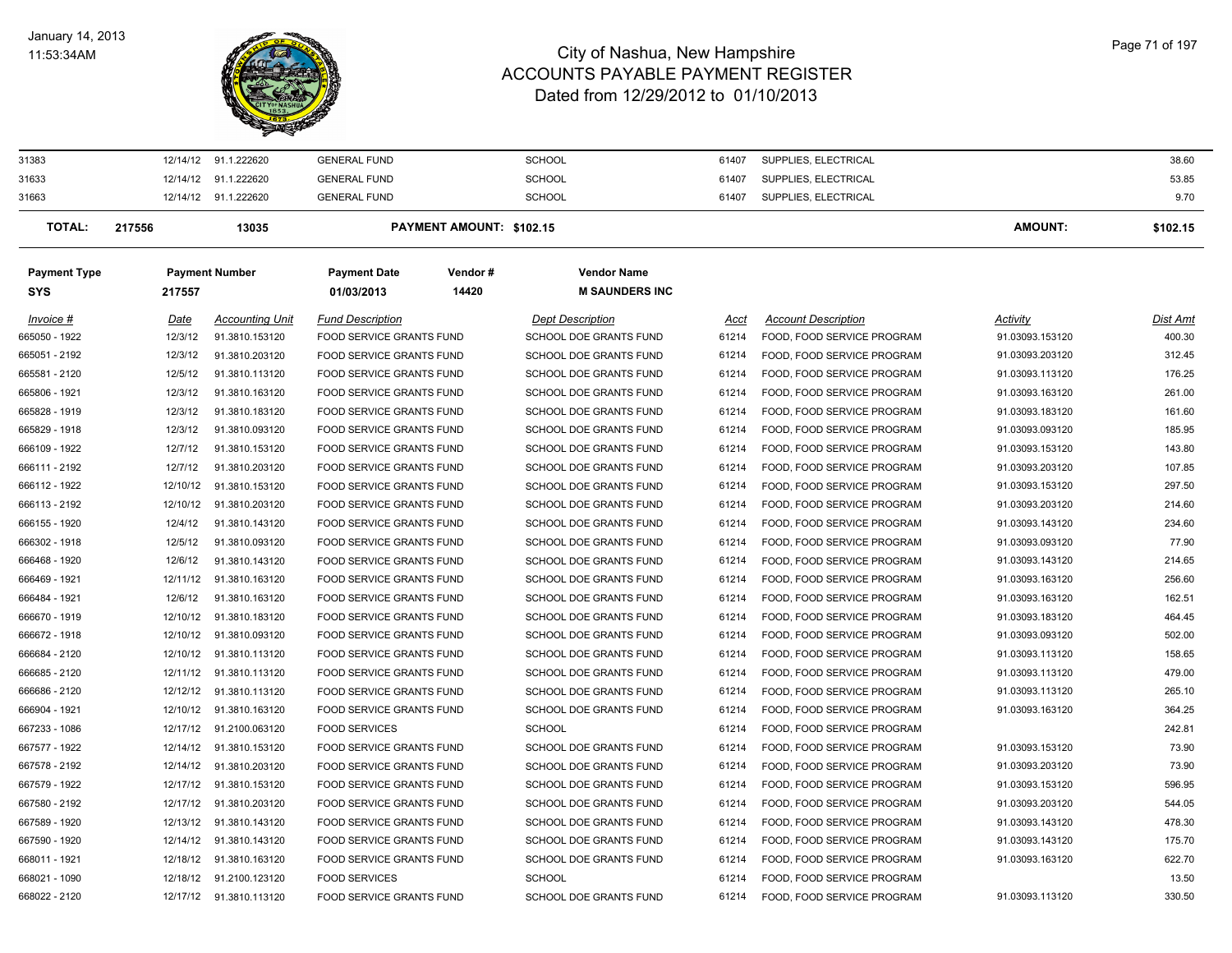

| 668029 - 1919       |             | 12/17/12 91.3810.183120 | FOOD SERVICE GRANTS FUND |                                | SCHOOL DOE GRANTS FUND            | 61214       | FOOD, FOOD SERVICE PROGRAM | 91.03093.183120 | 184.10          |
|---------------------|-------------|-------------------------|--------------------------|--------------------------------|-----------------------------------|-------------|----------------------------|-----------------|-----------------|
| 668032 - 1918       | 12/17/12    | 91.3810.093120          | FOOD SERVICE GRANTS FUND |                                | SCHOOL DOE GRANTS FUND            | 61214       | FOOD, FOOD SERVICE PROGRAM | 91.03093.093120 | 155.55          |
| 668033 - 1919       | 12/18/12    | 91.3810.183120          | FOOD SERVICE GRANTS FUND |                                | SCHOOL DOE GRANTS FUND            | 61214       | FOOD, FOOD SERVICE PROGRAM | 91.03093.183120 | 239.50          |
| 668034 - 1918       | 12/18/12    | 91.3810.093120          | FOOD SERVICE GRANTS FUND |                                | SCHOOL DOE GRANTS FUND            | 61214       | FOOD, FOOD SERVICE PROGRAM | 91.03093.093120 | 191.60          |
| 668494 - 1920       | 12/19/12    | 91.3810.143120          | FOOD SERVICE GRANTS FUND |                                | SCHOOL DOE GRANTS FUND            | 61214       | FOOD, FOOD SERVICE PROGRAM | 91.03093.143120 | 140.80          |
| 668666 - 1086       | 12/20/12    | 91.2100.063120          | <b>FOOD SERVICES</b>     |                                | <b>SCHOOL</b>                     | 61214       | FOOD, FOOD SERVICE PROGRAM |                 | 14.99           |
| 668704 - 2120       |             | 12/20/12 91.3810.113120 | FOOD SERVICE GRANTS FUND |                                | SCHOOL DOE GRANTS FUND            | 61214       | FOOD, FOOD SERVICE PROGRAM | 91.03093.113120 | 95.80           |
| <b>TOTAL:</b>       | 217557      | 14420                   |                          | PAYMENT AMOUNT: \$9,615.66     |                                   |             |                            | <b>AMOUNT:</b>  | \$9,615.66      |
| <b>Payment Type</b> |             | <b>Payment Number</b>   | <b>Payment Date</b>      | Vendor#                        | <b>Vendor Name</b>                |             |                            |                 |                 |
| SYS                 | 217558      |                         | 01/03/2013               | 11280                          | <b>MARKET BASKET ACCT 2589096</b> |             |                            |                 |                 |
| Invoice #           | Date        | <b>Accounting Unit</b>  | <b>Fund Description</b>  |                                | <b>Dept Description</b>           | Acct        | <b>Account Description</b> |                 | Dist Amt        |
| 149868-138          | 12/19/12    | 91.1.051345             | <b>GENERAL FUND</b>      |                                | <b>SCHOOL</b>                     | 61135       | EDUCATIONAL SUPPLIES       |                 | 78.26           |
| 149912-131          |             | 12/17/12 91.1.041300    | <b>GENERAL FUND</b>      |                                | SCHOOL                            | 61135       | EDUCATIONAL SUPPLIES       |                 | 22.50           |
| 183173-095          |             | 12/17/12 91.1.061345    | <b>GENERAL FUND</b>      |                                | <b>SCHOOL</b>                     | 61135       | EDUCATIONAL SUPPLIES       |                 | 79.80           |
| <b>TOTAL:</b>       | 217558      | 11280                   |                          | PAYMENT AMOUNT: \$180.56       |                                   |             |                            | <b>AMOUNT:</b>  | \$180.56        |
| <b>Payment Type</b> |             | <b>Payment Number</b>   | <b>Payment Date</b>      | Vendor#                        | <b>Vendor Name</b>                |             |                            |                 |                 |
| <b>SYS</b>          | 217559      |                         | 01/03/2013               | 15644                          | <b>MICRO ENTERPRISES</b>          |             |                            |                 |                 |
| $Invoice$ #         | Date        | <b>Accounting Unit</b>  | <b>Fund Description</b>  |                                | <b>Dept Description</b>           | <u>Acct</u> | <b>Account Description</b> |                 | <u>Dist Amt</u> |
| 204413              |             | 12/13/12 91.1.191160    | <b>GENERAL FUND</b>      |                                | <b>SCHOOL</b>                     | 61135       | EDUCATIONAL SUPPLIES       |                 | 39.95           |
| <b>TOTAL:</b>       | 217559      | 15644                   |                          | <b>PAYMENT AMOUNT: \$39.95</b> |                                   |             |                            | <b>AMOUNT:</b>  | \$39.95         |
| <b>Payment Type</b> |             | <b>Payment Number</b>   | <b>Payment Date</b>      | Vendor#                        | <b>Vendor Name</b>                |             |                            |                 |                 |
| <b>SYS</b>          | 217560      |                         | 01/03/2013               | 13108                          | <b>MOORE MEDICAL LLC</b>          |             |                            |                 |                 |
| $Invoice$ #         | <u>Date</u> | <b>Accounting Unit</b>  | <b>Fund Description</b>  |                                | <b>Dept Description</b>           | <u>Acct</u> | <b>Account Description</b> |                 | <u>Dist Amt</u> |
| 97541159            |             | 12/12/12 91.1.031300    | <b>GENERAL FUND</b>      |                                | <b>SCHOOL</b>                     | 61135       | EDUCATIONAL SUPPLIES       |                 | 43.76           |
| <b>TOTAL:</b>       | 217560      | 13108                   |                          | <b>PAYMENT AMOUNT: \$43.76</b> |                                   |             |                            | <b>AMOUNT:</b>  | \$43.76         |
| <b>Payment Type</b> |             | <b>Payment Number</b>   | <b>Payment Date</b>      | Vendor#                        | <b>Vendor Name</b>                |             |                            |                 |                 |
| <b>SYS</b>          | 217561      |                         | 01/03/2013               | 13108                          | <b>MOORE MEDICAL LLC</b>          |             |                            |                 |                 |
| Invoice #           | Date        | <b>Accounting Unit</b>  | <b>Fund Description</b>  |                                | <b>Dept Description</b>           | Acct        | <b>Account Description</b> |                 | Dist Amt        |
| 97539703            |             | 12/11/12 91.1.031300    | <b>GENERAL FUND</b>      |                                | <b>SCHOOL</b>                     | 61135       | EDUCATIONAL SUPPLIES       |                 | 242.23          |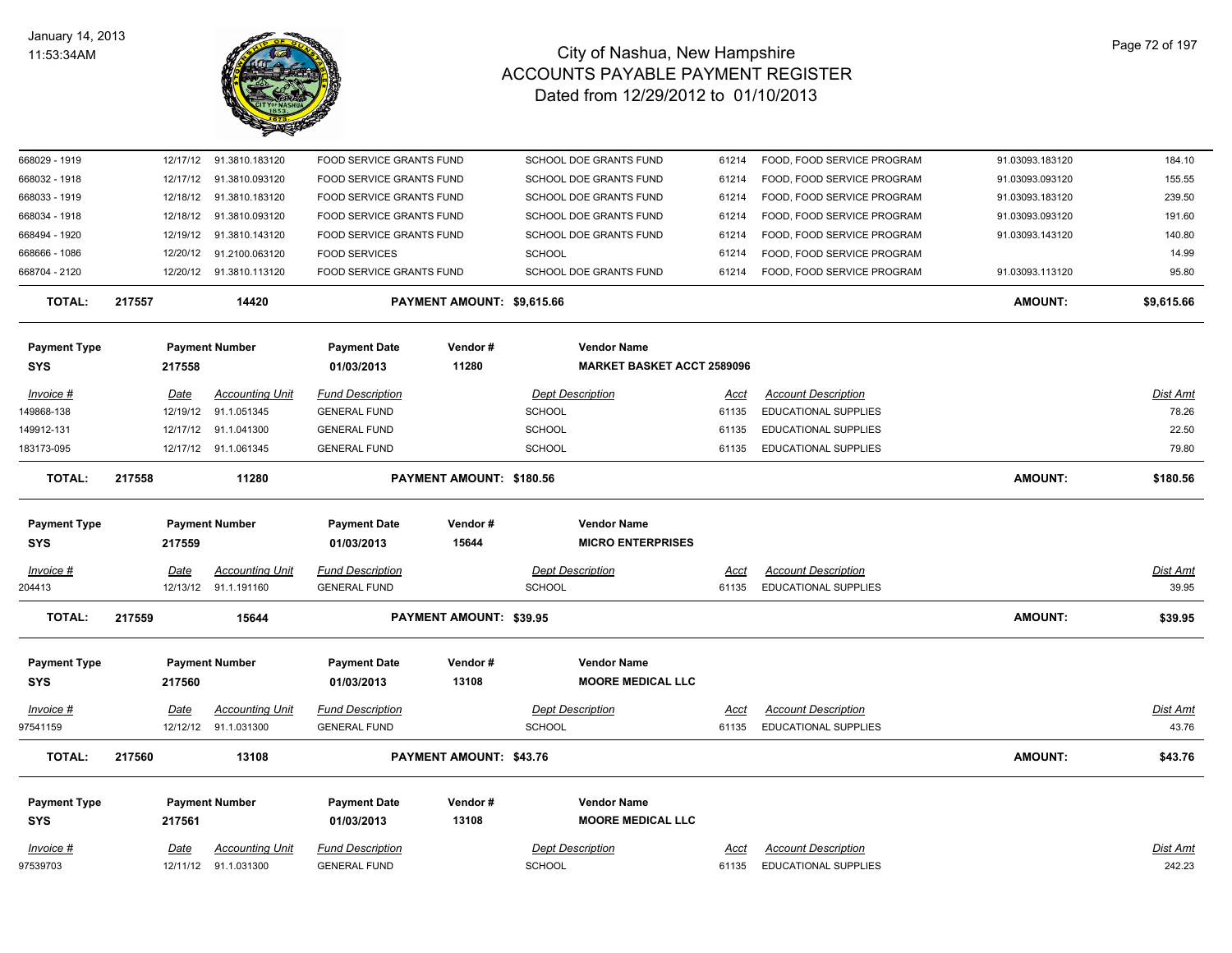

| <b>TOTAL:</b>                        | 217561 |             | 13108                   |                                   | PAYMENT AMOUNT: \$242.23   |               |                                                             |                      |                                                        | <b>AMOUNT:</b>  | \$242.23        |
|--------------------------------------|--------|-------------|-------------------------|-----------------------------------|----------------------------|---------------|-------------------------------------------------------------|----------------------|--------------------------------------------------------|-----------------|-----------------|
| <b>Payment Type</b><br>SYS           |        | 217562      | <b>Payment Number</b>   | <b>Payment Date</b><br>01/03/2013 | Vendor#<br>14513           |               | <b>Vendor Name</b><br><b>NATIONWIDE SALES &amp; SERVICE</b> |                      |                                                        |                 |                 |
| <b>Invoice #</b>                     |        | <u>Date</u> | <b>Accounting Unit</b>  | <b>Fund Description</b>           |                            |               | <b>Dept Description</b>                                     | Acct                 | <b>Account Description</b>                             |                 | Dist Amt        |
| 184202                               |        |             | 12/17/12 91.1.222620    | <b>GENERAL FUND</b>               |                            | SCHOOL        |                                                             | 61428                | JANITORIAL SUPPLIES                                    |                 | 164.29          |
| <b>TOTAL:</b>                        | 217562 |             | 14513                   |                                   | PAYMENT AMOUNT: \$164.29   |               |                                                             |                      |                                                        | <b>AMOUNT:</b>  | \$164.29        |
| <b>Payment Type</b><br>SYS           |        | 217563      | <b>Payment Number</b>   | <b>Payment Date</b><br>01/03/2013 | Vendor#<br>11028           |               | <b>Vendor Name</b><br><b>TREASURER STATE OF NH</b>          |                      |                                                        |                 |                 |
| Invoice #                            |        | Date        | <b>Accounting Unit</b>  | <b>Fund Description</b>           |                            |               | <b>Dept Description</b>                                     | <u>Acct</u>          | <b>Account Description</b>                             |                 | <b>Dist Amt</b> |
| C412439                              |        |             | 12/13/12 91.1.222620    | <b>GENERAL FUND</b>               |                            | <b>SCHOOL</b> |                                                             | 61299                | MISCELLANEOUS SUPPLIES                                 |                 | 27.44           |
| <b>TOTAL:</b>                        | 217563 |             | 11028                   |                                   | PAYMENT AMOUNT: \$27.44    |               |                                                             |                      |                                                        | <b>AMOUNT:</b>  | \$27.44         |
| <b>Payment Type</b><br><b>SYS</b>    |        | 217564      | <b>Payment Number</b>   | <b>Payment Date</b><br>01/03/2013 | Vendor#<br>13185           |               | <b>Vendor Name</b><br><b>NHSAA</b>                          |                      |                                                        |                 |                 |
|                                      |        | Date        | <b>Accounting Unit</b>  | <b>Fund Description</b>           |                            |               | <b>Dept Description</b>                                     |                      |                                                        |                 | <b>Dist Amt</b> |
| <b>Invoice #</b><br>PV112712-CAMPION |        |             | 11/27/12 91.1.992225    | <b>GENERAL FUND</b>               |                            | <b>SCHOOL</b> |                                                             | <u>Acct</u><br>55400 | <b>Account Description</b><br>CONFERENCES AND SEMINARS |                 | 280.00          |
| PV112712-CAMPION                     |        |             | 11/27/12 91.1.992225    | <b>GENERAL FUND</b>               |                            | <b>SCHOOL</b> |                                                             | 55400                | CONFERENCES AND SEMINARS                               |                 | $-20.00$        |
| <b>TOTAL:</b>                        | 217564 |             | 13185                   |                                   | PAYMENT AMOUNT: \$260.00   |               |                                                             |                      |                                                        | <b>AMOUNT:</b>  | \$260.00        |
| <b>Payment Type</b>                  |        |             | <b>Payment Number</b>   | <b>Payment Date</b>               | Vendor#                    |               | <b>Vendor Name</b>                                          |                      |                                                        |                 |                 |
| SYS                                  |        | 217565      |                         | 01/03/2013                        | 14556                      |               | NORTHEAST FOOD SVC EQUIPMENT                                |                      |                                                        |                 |                 |
| Invoice #                            |        | Date        | <b>Accounting Unit</b>  | <b>Fund Description</b>           |                            |               | <b>Dept Description</b>                                     | Acct                 | <b>Account Description</b>                             | Activity        | Dist Amt        |
| 423597                               |        | 12/17/12    | 91.3800.041300          | SCHOOL GRANTS FUND                |                            | <b>SCHOOL</b> |                                                             | 71999                | MISCELLANEOUS EQUIPMENT                                | 91.03903.041300 | 4,184.00        |
| 423797                               |        |             | 12/21/12 91.2100.073120 | <b>FOOD SERVICES</b>              |                            | <b>SCHOOL</b> |                                                             | 71000                | <b>EQUIPMENT</b>                                       |                 | 7.10            |
| 423798                               |        |             | 12/21/12 91.2100.173120 | <b>FOOD SERVICES</b>              |                            | <b>SCHOOL</b> |                                                             | 71000                | <b>EQUIPMENT</b>                                       |                 | 44.10           |
| <b>TOTAL:</b>                        | 217565 |             | 14556                   |                                   | PAYMENT AMOUNT: \$4,235.20 |               |                                                             |                      |                                                        | <b>AMOUNT:</b>  | \$4,235.20      |
| <b>Payment Type</b>                  |        |             | <b>Payment Number</b>   | <b>Void Date</b>                  | Vendor#                    |               | <b>Vendor Name</b>                                          |                      |                                                        |                 |                 |
| <b>SYS</b>                           |        | 217566      |                         | 01/03/2013                        | 13276                      |               | PEABODY SUPPLY CO                                           |                      |                                                        |                 |                 |
| Invoice #                            |        | Date        | <b>Accounting Unit</b>  | <b>Fund Description</b>           |                            |               | <b>Dept Description</b>                                     | Acct                 | <b>Account Description</b>                             |                 | Dist Amt        |
| 57121                                |        |             | 12/14/12 91.1.222620    | <b>GENERAL FUND</b>               |                            | <b>SCHOOL</b> |                                                             | 61414                | SUPPLIES, PLUMBING                                     |                 | 126.23          |
| 57123                                |        |             | 12/14/12 91.1.222620    | <b>GENERAL FUND</b>               |                            | <b>SCHOOL</b> |                                                             | 61414                | SUPPLIES, PLUMBING                                     |                 | 103.91          |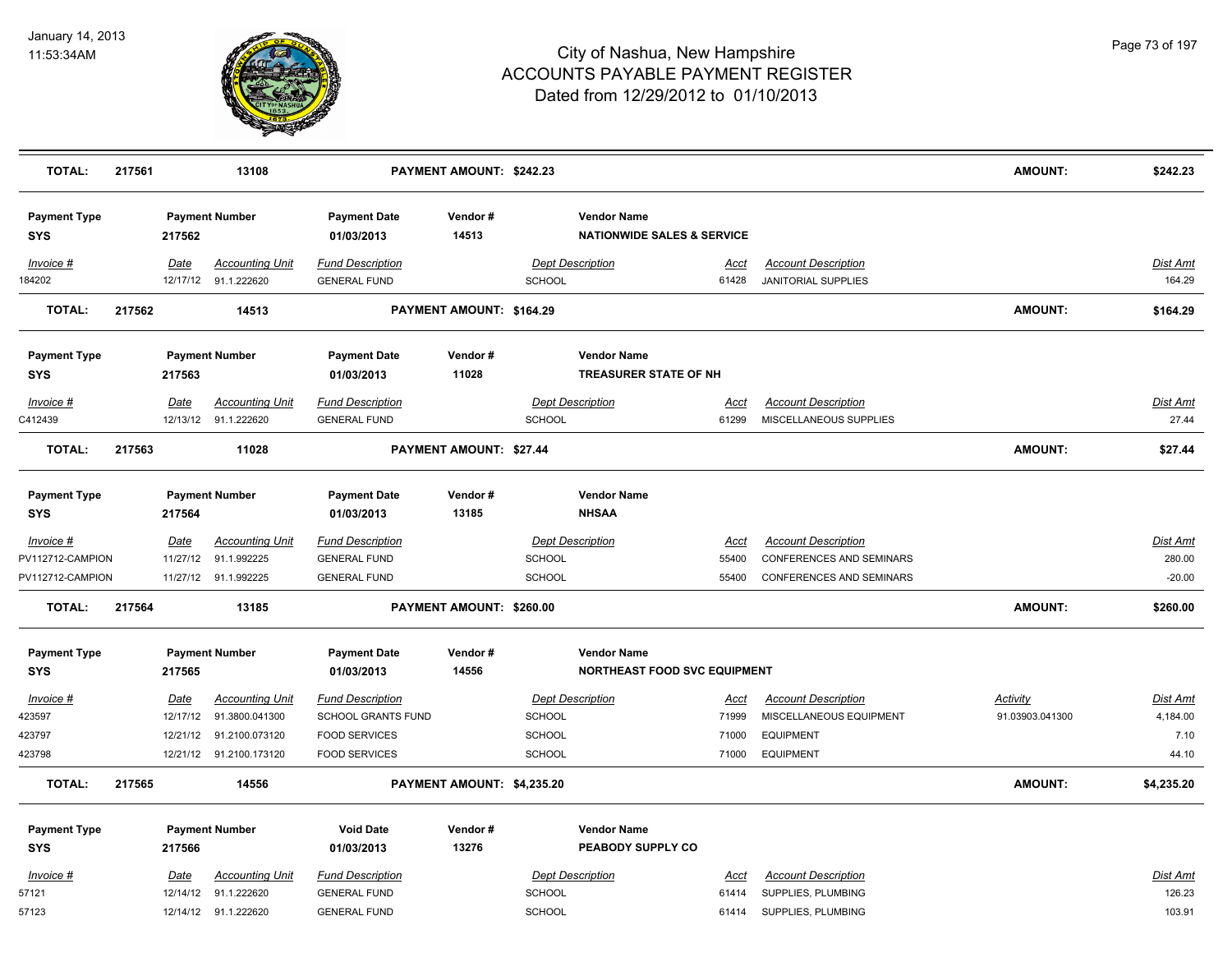

| 57125               |        |             | 12/14/12 91.1.222620   | <b>GENERAL FUND</b>       |                            | <b>SCHOOL</b> |                               | 61414       | SUPPLIES, PLUMBING         |              |                 | 3.64            |
|---------------------|--------|-------------|------------------------|---------------------------|----------------------------|---------------|-------------------------------|-------------|----------------------------|--------------|-----------------|-----------------|
| 57692               |        |             | 12/17/12 91.1.222620   | <b>GENERAL FUND</b>       |                            | SCHOOL        |                               | 61414       | SUPPLIES, PLUMBING         |              |                 | 25.64           |
| <b>TOTAL:</b>       | 217566 |             | 13276                  |                           | PAYMENT AMOUNT: \$259.42   |               |                               |             |                            |              | AMOUNT:         | \$259.42        |
| <b>Payment Type</b> |        |             | <b>Payment Number</b>  | <b>Payment Date</b>       | Vendor#                    |               | <b>Vendor Name</b>            |             |                            |              |                 |                 |
| <b>SYS</b>          |        | 217567      |                        | 01/03/2013                | 13355                      |               | <b>PRO AV SYSTEMS INC</b>     |             |                            |              |                 |                 |
| Invoice #           |        | Date        | <b>Accounting Unit</b> | <b>Fund Description</b>   |                            |               | <b>Dept Description</b>       | Acct        | <b>Account Description</b> |              |                 | <b>Dist Amt</b> |
| 17863               |        | 12/12/12    | 91.1.992225            | <b>GENERAL FUND</b>       |                            | <b>SCHOOL</b> |                               | 53628       | <b>CONTRACT SERVICES</b>   |              |                 | 210.00          |
| 17865               |        |             | 12/12/12 91.1.992225   | <b>GENERAL FUND</b>       |                            | SCHOOL        |                               | 53628       | <b>CONTRACT SERVICES</b>   |              |                 | 245.00          |
| 17873               |        |             | 12/18/12 91.1.992225   | <b>GENERAL FUND</b>       |                            | SCHOOL        |                               | 53628       | <b>CONTRACT SERVICES</b>   |              |                 | 361.00          |
| <b>TOTAL:</b>       | 217567 |             | 13355                  |                           | PAYMENT AMOUNT: \$816.00   |               |                               |             |                            |              | AMOUNT:         | \$816.00        |
| <b>Payment Type</b> |        |             | <b>Payment Number</b>  | <b>Payment Date</b>       | Vendor#                    |               | <b>Vendor Name</b>            |             |                            |              |                 |                 |
| <b>SYS</b>          |        | 217568      |                        | 01/03/2013                | 15158                      |               | PYRAMID EDUCATIONAL CONSULTS. |             |                            |              |                 |                 |
| Invoice #           |        | Date        | <b>Accounting Unit</b> | <b>Fund Description</b>   |                            |               | <b>Dept Description</b>       | Acct        | <b>Account Description</b> |              | Activity        | <b>Dist Amt</b> |
| 71392               |        | 11/2/12     | 91.3800.021210         | <b>SCHOOL GRANTS FUND</b> |                            | SCHOOL        |                               | 61299       | MISCELLANEOUS SUPPLIES     |              | 91.03953.021210 | 63.00           |
| 71392               |        | 11/2/12     | 91.3800.021210         | SCHOOL GRANTS FUND        |                            | SCHOOL        |                               | 61299       | MISCELLANEOUS SUPPLIES     |              | 91.03953.021210 | 1.00            |
| <b>TOTAL:</b>       | 217568 |             | 15158                  |                           | PAYMENT AMOUNT: \$64.00    |               |                               |             |                            |              | AMOUNT:         | \$64.00         |
| <b>Payment Type</b> |        |             | <b>Payment Number</b>  | <b>Payment Date</b>       | Vendor#                    |               | <b>Vendor Name</b>            |             |                            |              |                 |                 |
| <b>SYS</b>          |        | 217569      |                        | 01/03/2013                | 10342                      |               | <b>REALITYWORKS INC</b>       |             |                            |              |                 |                 |
| Invoice #           |        | <b>Date</b> | <b>Accounting Unit</b> | <b>Fund Description</b>   |                            |               | <b>Dept Description</b>       | <u>Acct</u> | <b>Account Description</b> |              |                 | Dist Amt        |
| 37987               |        |             | 12/12/12 91.1.031300   | <b>GENERAL FUND</b>       |                            | <b>SCHOOL</b> |                               | 71999       | MISCELLANEOUS EQUIPMENT    |              |                 | 2,071.30        |
| <b>TOTAL:</b>       | 217569 |             | 10342                  |                           | PAYMENT AMOUNT: \$2,071.30 |               |                               |             |                            |              | AMOUNT:         | \$2,071.30      |
| <b>Payment Type</b> |        |             | <b>Payment Number</b>  | <b>Payment Date</b>       | Vendor#                    |               | <b>Vendor Name</b>            |             |                            | Payee Name   |                 |                 |
| <b>SYS</b>          |        | 217570      |                        | 01/03/2013                | 11764                      |               | <b>REXEL CLS</b>              |             |                            | <b>REXEL</b> |                 |                 |
| Invoice #           |        | Date        | <b>Accounting Unit</b> | <b>Fund Description</b>   |                            |               | <b>Dept Description</b>       | Acct        | <b>Account Description</b> |              |                 | <b>Dist Amt</b> |
| S103940323.001      |        |             | 12/11/12 91.1.222620   | <b>GENERAL FUND</b>       |                            | <b>SCHOOL</b> |                               | 61407       | SUPPLIES, ELECTRICAL       |              |                 | 118.33          |
| <b>TOTAL:</b>       | 217570 |             | 11764                  |                           | PAYMENT AMOUNT: \$118.33   |               |                               |             |                            |              | AMOUNT:         | \$118.33        |
| <b>Payment Type</b> |        |             | <b>Payment Number</b>  | <b>Payment Date</b>       | Vendor#                    |               | <b>Vendor Name</b>            |             |                            |              |                 |                 |
| <b>SYS</b>          |        | 217571      |                        | 01/03/2013                | 13476                      |               | <b>SUSAN ROURKE</b>           |             |                            |              |                 |                 |
| Invoice #           |        | Date        | <b>Accounting Unit</b> | <b>Fund Description</b>   |                            |               | <b>Dept Description</b>       | Acct        | <b>Account Description</b> |              | Activity        | <b>Dist Amt</b> |
|                     |        |             |                        |                           |                            |               |                               |             |                            |              |                 |                 |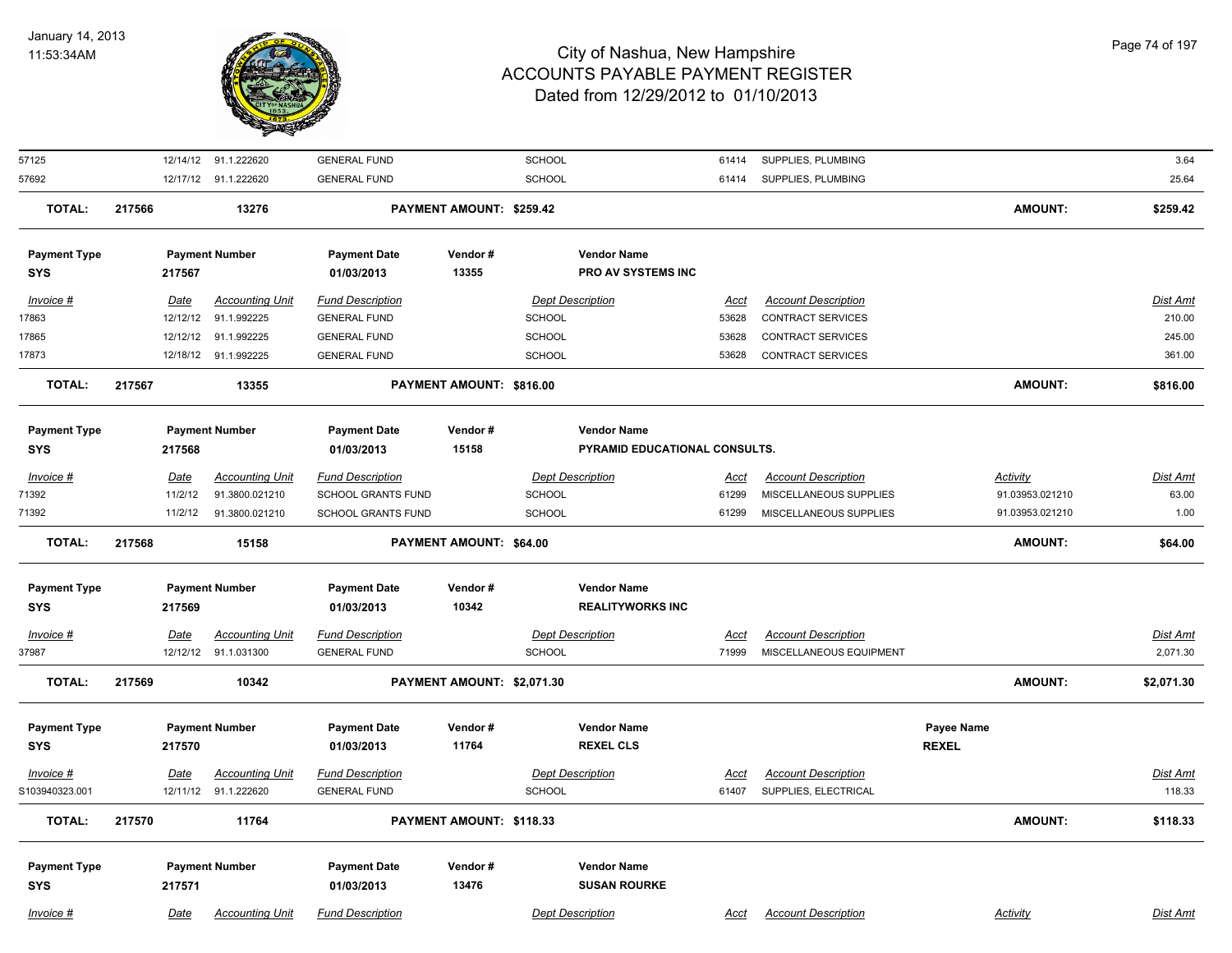

| PV-121312           |        |             | 12/20/12 91.3800.042219 | <b>SCHOOL GRANTS FUND</b> |                          | <b>SCHOOL</b>              |       | 55300 TRAVEL                             | 91.03468.042219 | 67.15           |
|---------------------|--------|-------------|-------------------------|---------------------------|--------------------------|----------------------------|-------|------------------------------------------|-----------------|-----------------|
| <b>TOTAL:</b>       | 217571 |             | 13476                   |                           | PAYMENT AMOUNT: \$67.15  |                            |       |                                          | <b>AMOUNT:</b>  | \$67.15         |
| <b>Payment Type</b> |        |             | <b>Payment Number</b>   | <b>Payment Date</b>       | Vendor#                  | <b>Vendor Name</b>         |       |                                          |                 |                 |
| <b>SYS</b>          |        | 217572      |                         | 01/03/2013                | 13503                    | <b>SANE</b>                |       |                                          |                 |                 |
| Invoice #           |        | Date        | <b>Accounting Unit</b>  | <b>Fund Description</b>   |                          | <b>Dept Description</b>    | Acct  | <b>Account Description</b>               |                 | Dist Amt        |
| 66917               |        |             | 12/12/12 91.1.031340    | <b>GENERAL FUND</b>       |                          | <b>SCHOOL</b>              | 61135 | <b>EDUCATIONAL SUPPLIES</b>              |                 | 136.45          |
| <b>TOTAL:</b>       | 217572 |             | 13503                   |                           | PAYMENT AMOUNT: \$136.45 |                            |       |                                          | <b>AMOUNT:</b>  | \$136.45        |
| <b>Payment Type</b> |        |             | <b>Payment Number</b>   | <b>Payment Date</b>       | Vendor#                  | <b>Vendor Name</b>         |       |                                          |                 |                 |
| <b>SYS</b>          |        | 217573      |                         | 01/03/2013                | 13504                    | <b>SANEL AUTO PARTS CO</b> |       |                                          |                 |                 |
| $Invoice$ #         |        | Date        | <b>Accounting Unit</b>  | <b>Fund Description</b>   |                          | <b>Dept Description</b>    | Acct  | <b>Account Description</b>               |                 | Dist Amt        |
| 2QC2191             |        |             | 12/18/12 91.1.222620    | <b>GENERAL FUND</b>       |                          | <b>SCHOOL</b>              | 54600 | <b>VEHICLE REPAIRS &amp; MAINTENANCE</b> |                 | 25.94           |
| <b>TOTAL:</b>       | 217573 |             | 13504                   |                           | PAYMENT AMOUNT: \$25.94  |                            |       |                                          | <b>AMOUNT:</b>  | \$25.94         |
| <b>Payment Type</b> |        |             | <b>Payment Number</b>   | <b>Payment Date</b>       | Vendor#                  | <b>Vendor Name</b>         |       |                                          |                 |                 |
| <b>SYS</b>          |        | 217574      |                         | 01/03/2013                | 13523                    | <b>SCHOOL HEALTH CORP</b>  |       |                                          |                 |                 |
| Invoice #           |        | <u>Date</u> | <b>Accounting Unit</b>  | <b>Fund Description</b>   |                          | <b>Dept Description</b>    | Acct  | <b>Account Description</b>               |                 | <b>Dist Amt</b> |
| 2607576-00          |        | 11/8/12     | 91.1.152130             | <b>GENERAL FUND</b>       |                          | <b>SCHOOL</b>              | 61142 | <b>MEDICAL SUPPLIES</b>                  |                 | 585.75          |
| 2619811-00          |        |             | 12/12/12 91.1.042130    | <b>GENERAL FUND</b>       |                          | <b>SCHOOL</b>              | 61142 | MEDICAL SUPPLIES                         |                 | 215.12          |
| <b>TOTAL:</b>       | 217574 |             | 13523                   |                           | PAYMENT AMOUNT: \$800.87 |                            |       |                                          | <b>AMOUNT:</b>  | \$800.87        |
| <b>Payment Type</b> |        |             | <b>Payment Number</b>   | <b>Payment Date</b>       | Vendor#                  | <b>Vendor Name</b>         |       |                                          |                 |                 |
| <b>SYS</b>          |        | 217575      |                         | 01/03/2013                | 13526                    | <b>SCHOOL SPECIALTY</b>    |       |                                          |                 |                 |
| Invoice #           |        | Date        | <b>Accounting Unit</b>  | <b>Fund Description</b>   |                          | <b>Dept Description</b>    | Acct  | <b>Account Description</b>               |                 | Dist Amt        |
| 208109613808        |        | 12/12/12    | 91.1.101102             | <b>GENERAL FUND</b>       |                          | SCHOOL                     | 61135 | <b>EDUCATIONAL SUPPLIES</b>              |                 | 64.72           |
| 208109618701        |        | 12/12/12    | 91.1.101102             | <b>GENERAL FUND</b>       |                          | SCHOOL                     | 61135 | <b>EDUCATIONAL SUPPLIES</b>              |                 | 320.86          |
| 208109618708        |        | 12/12/12    | 91.1.061102             | <b>GENERAL FUND</b>       |                          | <b>SCHOOL</b>              | 61135 | EDUCATIONAL SUPPLIES                     |                 | 115.68          |
| 208109618710        |        |             | 12/12/12 91.1.111124    | <b>GENERAL FUND</b>       |                          | <b>SCHOOL</b>              | 61135 | EDUCATIONAL SUPPLIES                     |                 | 191.67          |
| 208109618714        |        | 12/12/12    | 91.1.071160             | <b>GENERAL FUND</b>       |                          | <b>SCHOOL</b>              | 61135 | EDUCATIONAL SUPPLIES                     |                 | 50.40           |
| 208109618720        |        | 12/12/12    | 91.1.041160             | <b>GENERAL FUND</b>       |                          | <b>SCHOOL</b>              | 61135 | EDUCATIONAL SUPPLIES                     |                 | 83.64           |
| 208109618722        |        | 12/12/12    | 91.1.051160             | <b>GENERAL FUND</b>       |                          | <b>SCHOOL</b>              | 61135 | EDUCATIONAL SUPPLIES                     |                 | 24.04           |
| 208109627635        |        | 12/13/12    | 91.1.101102             | <b>GENERAL FUND</b>       |                          | <b>SCHOOL</b>              | 61135 | EDUCATIONAL SUPPLIES                     |                 | 29.36           |
| 208109632784        |        | 12/14/12    | 91.1.111102             | <b>GENERAL FUND</b>       |                          | <b>SCHOOL</b>              | 61135 | EDUCATIONAL SUPPLIES                     |                 | 127.20          |
| 208109632785        |        |             | 12/14/12 91.1.131160    | <b>GENERAL FUND</b>       |                          | SCHOOL                     | 61135 | <b>EDUCATIONAL SUPPLIES</b>              |                 | 17.79           |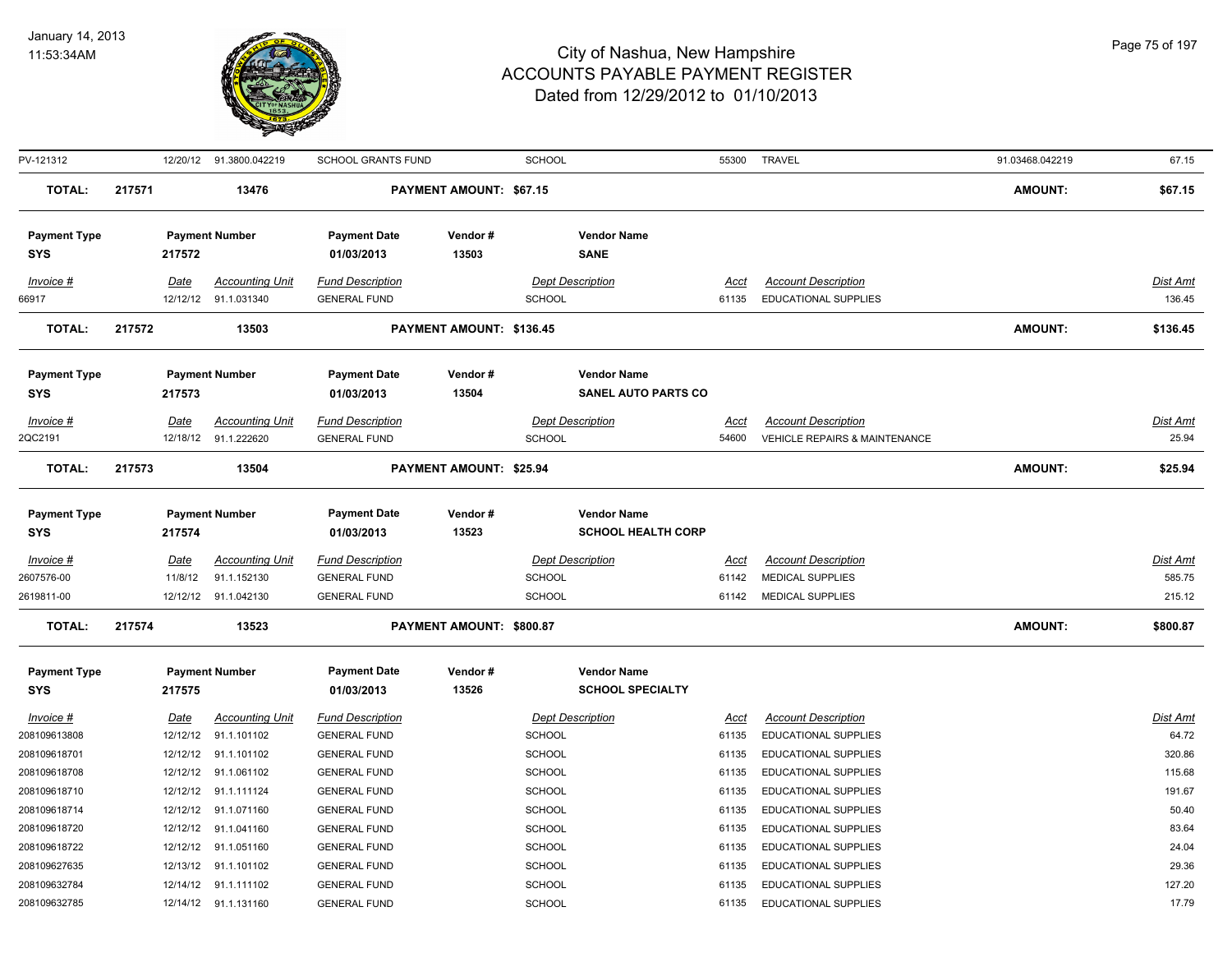

| 208109632787                      |        |             | 12/14/12 91.1.051160    | <b>GENERAL FUND</b>               |                            | <b>SCHOOL</b> |                                            | 61135       | <b>EDUCATIONAL SUPPLIES</b>     |                | 341.62     |
|-----------------------------------|--------|-------------|-------------------------|-----------------------------------|----------------------------|---------------|--------------------------------------------|-------------|---------------------------------|----------------|------------|
| <b>TOTAL:</b>                     | 217575 |             | 13526                   |                                   | PAYMENT AMOUNT: \$1,366.98 |               |                                            |             |                                 | <b>AMOUNT:</b> | \$1,366.98 |
| <b>Payment Type</b><br><b>SYS</b> |        | 217576      | <b>Payment Number</b>   | <b>Payment Date</b><br>01/03/2013 | Vendor#<br>13589           |               | <b>Vendor Name</b><br><b>ODETTE SLOSEK</b> |             |                                 |                |            |
| Invoice #                         |        | Date        | <b>Accounting Unit</b>  | <b>Fund Description</b>           |                            |               | <b>Dept Description</b>                    | Acct        | <b>Account Description</b>      |                | Dist Amt   |
| DEC MILE                          |        | 12/31/12    | 91.2100.053120          | <b>FOOD SERVICES</b>              |                            | <b>SCHOOL</b> |                                            | 55307       | MILEAGE REIMBURSEMENTS          |                | 20.30      |
| DEC MILE                          |        |             | 12/31/12 91.2100.153120 | <b>FOOD SERVICES</b>              |                            | <b>SCHOOL</b> |                                            | 55307       | MILEAGE REIMBURSEMENTS          |                | 20.29      |
| DEC MILE                          |        | 12/31/12    | 91.2100.193120          | <b>FOOD SERVICES</b>              |                            | <b>SCHOOL</b> |                                            | 55307       | MILEAGE REIMBURSEMENTS          |                | 20.29      |
| DEC MILE                          |        |             | 12/31/12 91.2100.203120 | <b>FOOD SERVICES</b>              |                            | <b>SCHOOL</b> |                                            | 55307       | MILEAGE REIMBURSEMENTS          |                | 20.29      |
| <b>TOTAL:</b>                     | 217576 |             | 13589                   |                                   | PAYMENT AMOUNT: \$81.17    |               |                                            |             |                                 | <b>AMOUNT:</b> | \$81.17    |
| <b>Payment Type</b>               |        |             | <b>Payment Number</b>   | <b>Payment Date</b>               | Vendor#                    |               | <b>Vendor Name</b>                         |             |                                 |                |            |
| <b>SYS</b>                        |        | 217577      |                         | 01/03/2013                        | 11132                      |               | <b>MICHELE SMITH</b>                       |             |                                 |                |            |
| Invoice #                         |        | Date        | <b>Accounting Unit</b>  | <b>Fund Description</b>           |                            |               | <b>Dept Description</b>                    | Acct        | <b>Account Description</b>      |                | Dist Amt   |
| <b>EDU547</b>                     |        | 12/28/12    | 91.1.991160             | <b>GENERAL FUND</b>               |                            | <b>SCHOOL</b> |                                            | 52800       | EDUCATIONAL ASSISTANCE          |                | 540.00     |
| <b>TOTAL:</b>                     | 217577 |             | 11132                   |                                   | PAYMENT AMOUNT: \$540.00   |               |                                            |             |                                 | <b>AMOUNT:</b> | \$540.00   |
|                                   |        |             |                         |                                   |                            |               |                                            |             |                                 |                |            |
| <b>Payment Type</b>               |        |             | <b>Payment Number</b>   | <b>Payment Date</b>               | Vendor#                    |               | <b>Vendor Name</b>                         |             |                                 |                |            |
| <b>SYS</b>                        |        | 217578      |                         | 01/03/2013                        | 13594                      |               | <b>SNA LOCKBOX CREDENTIALING</b>           |             |                                 |                |            |
| Invoice #                         |        | <u>Date</u> | <b>Accounting Unit</b>  | <b>Fund Description</b>           |                            |               | <b>Dept Description</b>                    | <u>Acct</u> | <b>Account Description</b>      |                | Dist Amt   |
| SNA#179592 DUES                   |        | 1/2/13      | 91.2100.993120          | <b>FOOD SERVICES</b>              |                            | <b>SCHOOL</b> |                                            | 55400       | <b>CONFERENCES AND SEMINARS</b> |                | 107.25     |
| SNA#413605 DUES                   |        | 1/2/13      | 91.2100.993120          | <b>FOOD SERVICES</b>              |                            | <b>SCHOOL</b> |                                            | 55400       | CONFERENCES AND SEMINARS        |                | 8.00       |
| <b>TOTAL:</b>                     | 217578 |             | 13594                   |                                   | PAYMENT AMOUNT: \$115.25   |               |                                            |             |                                 | <b>AMOUNT:</b> | \$115.25   |
| <b>Payment Type</b>               |        |             | <b>Payment Number</b>   | <b>Payment Date</b>               | Vendor#                    |               | <b>Vendor Name</b>                         |             |                                 |                |            |
| <b>SYS</b>                        |        | 217579      |                         | 01/03/2013                        | 11963                      |               | <b>STAPLES BUSINESS ADVANTAGE</b>          |             |                                 |                |            |
| Invoice #                         |        | Date        | <b>Accounting Unit</b>  | <b>Fund Description</b>           |                            |               | <b>Dept Description</b>                    | Acct        | <b>Account Description</b>      | Activity       | Dist Amt   |
| 3187573667                        |        | 12/5/12     | 91.1.061160             | <b>GENERAL FUND</b>               |                            | <b>SCHOOL</b> |                                            | 61135       | EDUCATIONAL SUPPLIES            |                | 744.74     |
| 3187573667                        |        | 12/5/12     | 91.1.061160             | <b>GENERAL FUND</b>               |                            | <b>SCHOOL</b> |                                            | 61135       | <b>EDUCATIONAL SUPPLIES</b>     |                | $-7.44$    |
| 3187966743                        |        | 12/12/12    | 91.1.052130             | <b>GENERAL FUND</b>               |                            | <b>SCHOOL</b> |                                            | 61100       | OFFICE SUPPLIES                 |                | 89.99      |
| 3187966744                        |        | 12/12/12    | 91.1.041300             | <b>GENERAL FUND</b>               |                            | <b>SCHOOL</b> |                                            | 61135       | EDUCATIONAL SUPPLIES            |                | 111.47     |
| 3188005819                        |        | 12/13/12    | 91.1.031160             | <b>GENERAL FUND</b>               |                            | <b>SCHOOL</b> |                                            | 61100       | OFFICE SUPPLIES                 |                | $-6.27$    |
| 3188005820                        |        |             | 12/13/12 91.1.031160    | <b>GENERAL FUND</b>               |                            | <b>SCHOOL</b> |                                            | 61100       | OFFICE SUPPLIES                 |                | 4.99       |
| 3188005823                        |        |             | 12/13/12 91.1.012320    | <b>GENERAL FUND</b>               |                            | <b>SCHOOL</b> |                                            | 61100       | OFFICE SUPPLIES                 |                | 383.77     |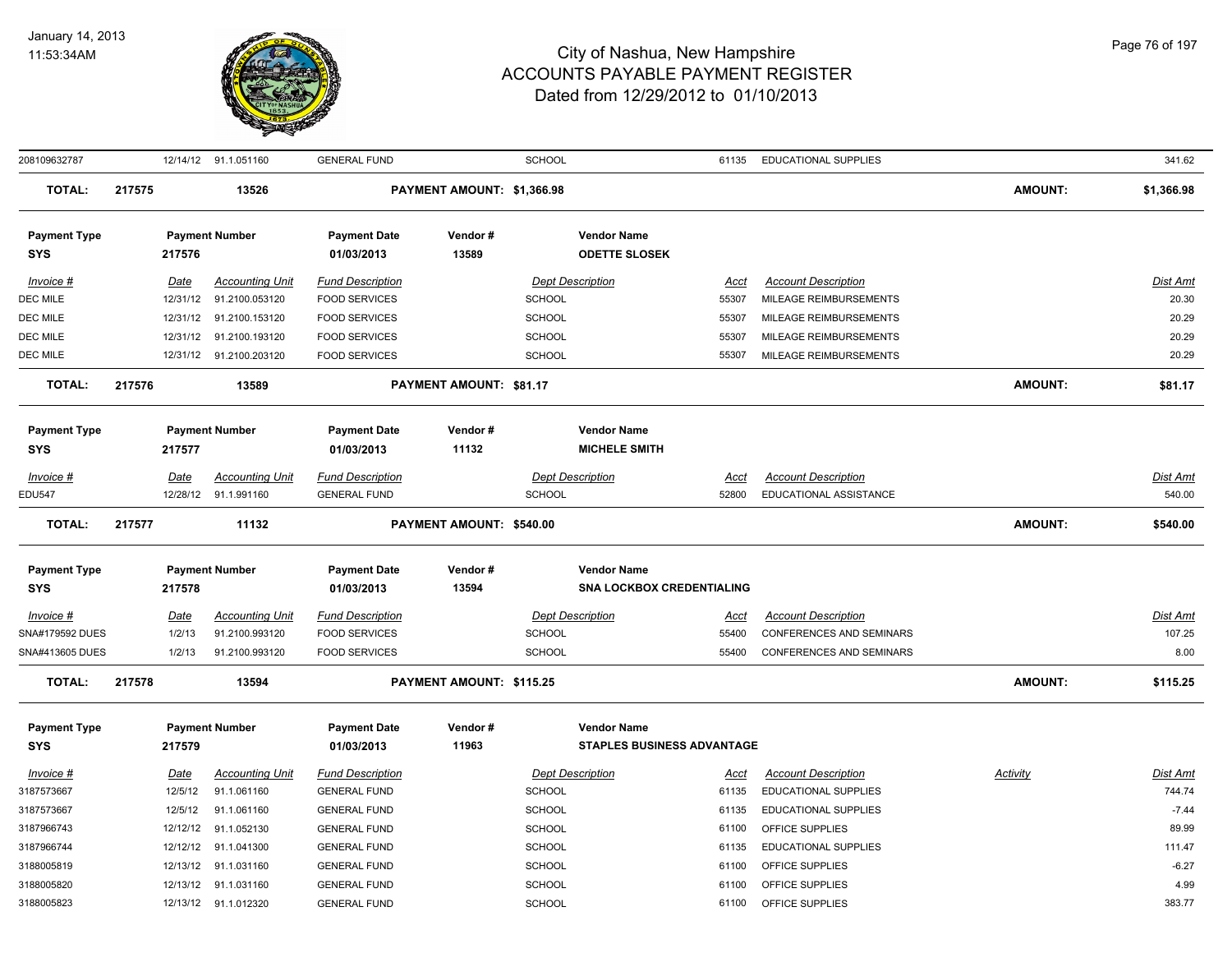

| 3188005823          |        |             | 12/13/12 91.1.021210    | <b>GENERAL FUND</b>       |                                | SCHOOL        |                                     | 61299       | MISCELLANEOUS SUPPLIES      |                 | 14.50           |
|---------------------|--------|-------------|-------------------------|---------------------------|--------------------------------|---------------|-------------------------------------|-------------|-----------------------------|-----------------|-----------------|
| 3188057941          |        |             | 12/14/12 91.1.072410    | <b>GENERAL FUND</b>       |                                | SCHOOL        |                                     | 61100       | OFFICE SUPPLIES             |                 | 4.83            |
| 3188326100          |        |             | 12/15/12 91.3800.161271 | SCHOOL GRANTS FUND        |                                | SCHOOL        |                                     | 61135       | EDUCATIONAL SUPPLIES        | 91.03763.161271 | 96.13           |
| 3188326101          |        |             | 12/15/12 91.1.012320    | <b>GENERAL FUND</b>       |                                | SCHOOL        |                                     | 61100       | OFFICE SUPPLIES             |                 | 273.75          |
| 3188326102          |        |             | 12/15/12 91.2100.993120 | <b>FOOD SERVICES</b>      |                                | SCHOOL        |                                     | 61100       | OFFICE SUPPLIES             |                 | 264.23          |
| 3188326102          |        | 12/15/12    | 91.2100.993120          | <b>FOOD SERVICES</b>      |                                | SCHOOL        |                                     | 61100       | OFFICE SUPPLIES             |                 | $-7.35$         |
| 3188326103          |        |             | 12/15/12 91.1.101102    | <b>GENERAL FUND</b>       |                                | SCHOOL        |                                     | 61135       | <b>EDUCATIONAL SUPPLIES</b> |                 | 141.91          |
| <b>TOTAL:</b>       | 217579 |             | 11963                   |                           | PAYMENT AMOUNT: \$2,109.25     |               |                                     |             |                             | <b>AMOUNT:</b>  | \$2,109.25      |
| <b>Payment Type</b> |        |             | <b>Payment Number</b>   | <b>Payment Date</b>       | Vendor#                        |               | <b>Vendor Name</b>                  |             |                             |                 |                 |
| <b>SYS</b>          |        | 217580      |                         | 01/03/2013                | 13648                          |               | <b>STATE OF NH CRIMINAL RECORDS</b> |             |                             |                 |                 |
| Invoice #           |        | Date        | <b>Accounting Unit</b>  | <b>Fund Description</b>   |                                |               | <b>Dept Description</b>             | Acct        | <b>Account Description</b>  |                 | <b>Dist Amt</b> |
| FP-122812           |        |             | 12/28/12 91.1.012320    | <b>GENERAL FUND</b>       |                                | SCHOOL        |                                     | 53628       | CONTRACT SERVICES           |                 | 306.00          |
| <b>TOTAL:</b>       | 217580 |             | 13648                   |                           | PAYMENT AMOUNT: \$306.00       |               |                                     |             |                             | <b>AMOUNT:</b>  | \$306.00        |
|                     |        |             |                         |                           |                                |               |                                     |             |                             |                 |                 |
| <b>Payment Type</b> |        |             | <b>Payment Number</b>   | Payment Date              | Vendor#                        |               | <b>Vendor Name</b>                  |             |                             |                 |                 |
| SYS                 |        | 217581      |                         | 01/03/2013                | 13663                          |               | <b>HALLIE STONE</b>                 |             |                             |                 |                 |
| Invoice #           |        | <u>Date</u> | <b>Accounting Unit</b>  | <b>Fund Description</b>   |                                |               | <b>Dept Description</b>             | Acct        | <b>Account Description</b>  |                 | Dist Amt        |
| EDDU9134            |        |             | 12/31/12 91.1.991160    | <b>GENERAL FUND</b>       |                                | <b>SCHOOL</b> |                                     | 52800       | EDUCATIONAL ASSISTANCE      |                 | 556.00          |
| <b>TOTAL:</b>       | 217581 |             | 13663                   |                           | PAYMENT AMOUNT: \$556.00       |               |                                     |             |                             | <b>AMOUNT:</b>  | \$556.00        |
| <b>Payment Type</b> |        |             | <b>Payment Number</b>   | <b>Payment Date</b>       | Vendor#                        |               | <b>Vendor Name</b>                  |             |                             |                 |                 |
| <b>SYS</b>          |        | 217582      |                         | 01/03/2013                | 12212                          |               | <b>HELAYNE TALBOTT</b>              |             |                             |                 |                 |
| <u>Invoice #</u>    |        | <u>Date</u> | <b>Accounting Unit</b>  | <b>Fund Description</b>   |                                |               | <b>Dept Description</b>             | <u>Acct</u> | <b>Account Description</b>  | <b>Activity</b> | <u>Dist Amt</u> |
| PV-121312           |        | 1/2/13      | 91.3800.042219          | <b>SCHOOL GRANTS FUND</b> |                                | <b>SCHOOL</b> |                                     | 55300       | <b>TRAVEL</b>               | 91.03471.042219 | 32.30           |
| <b>TOTAL:</b>       | 217582 |             | 12212                   |                           | <b>PAYMENT AMOUNT: \$32.30</b> |               |                                     |             |                             | <b>AMOUNT:</b>  | \$32.30         |
|                     |        |             |                         |                           |                                |               |                                     |             |                             |                 |                 |
| <b>Payment Type</b> |        |             | <b>Payment Number</b>   | <b>Payment Date</b>       | Vendor#                        |               | <b>Vendor Name</b>                  |             |                             |                 |                 |
| <b>SYS</b>          |        | 217583      |                         | 01/03/2013                | 15759                          |               | <b>JOEL THONE</b>                   |             |                             |                 |                 |
| Invoice #           |        | Date        | <b>Accounting Unit</b>  | <b>Fund Description</b>   |                                |               | <b>Dept Description</b>             | Acct        | <b>Account Description</b>  |                 | <u>Dist Amt</u> |
| 22212-03            |        |             | 12/22/12 91.1.031464    | <b>GENERAL FUND</b>       |                                | SCHOOL        |                                     | 55642       | <b>GAME OFFICIALS</b>       |                 | 254.87          |
| <b>TOTAL:</b>       | 217583 |             | 15759                   |                           | PAYMENT AMOUNT: \$254.87       |               |                                     |             |                             | <b>AMOUNT:</b>  | \$254.87        |
|                     |        |             |                         |                           |                                |               |                                     |             |                             |                 |                 |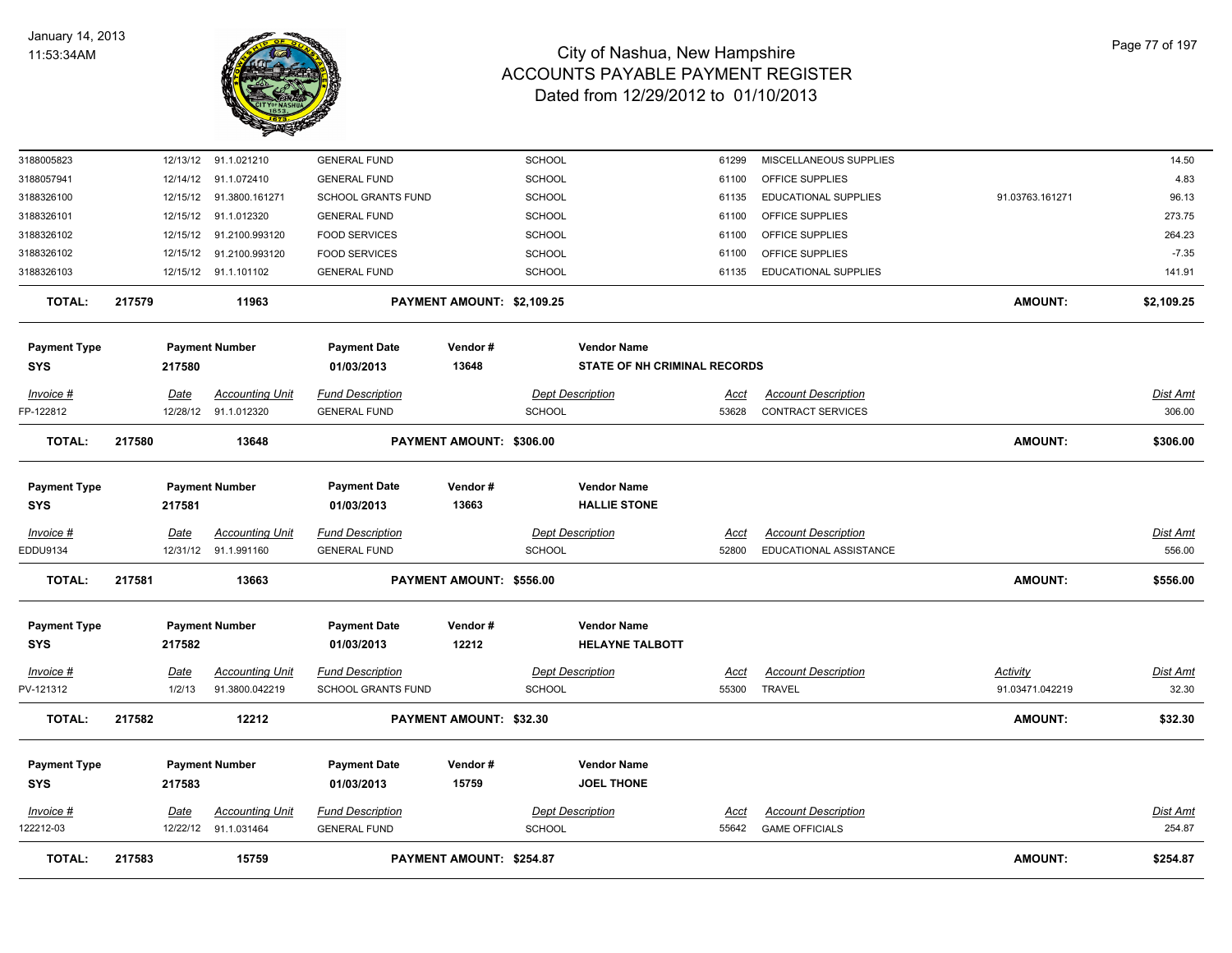

| <b>Payment Type</b>       |                  | <b>Payment Number</b>                 | <b>Payment Date</b>                            | Vendor#                    |                                          | <b>Vendor Name</b>                   |               |                                               | <b>Payee Name</b>          |                      |
|---------------------------|------------------|---------------------------------------|------------------------------------------------|----------------------------|------------------------------------------|--------------------------------------|---------------|-----------------------------------------------|----------------------------|----------------------|
| <b>SYS</b>                | 217584           |                                       | 01/03/2013                                     | 13808                      |                                          | UNUM LIFE INSURANCE CO OF AMER       |               |                                               | <b>UNUM LIFE INSURANCE</b> |                      |
| Invoice #<br>E0372920-DEC | Date<br>12/31/12 | <b>Accounting Unit</b><br>91.1.992322 | <b>Fund Description</b><br><b>GENERAL FUND</b> |                            | <b>Dept Description</b><br><b>SCHOOL</b> |                                      | Acct<br>52300 | <b>Account Description</b><br><b>BENEFITS</b> |                            | Dist Amt<br>1,429.37 |
| <b>TOTAL:</b>             | 217584           | 13808                                 |                                                | PAYMENT AMOUNT: \$1,429.37 |                                          |                                      |               |                                               | <b>AMOUNT:</b>             | \$1,429.37           |
| <b>Payment Type</b>       |                  | <b>Payment Number</b>                 | <b>Payment Date</b>                            | Vendor#                    |                                          | <b>Vendor Name</b>                   |               |                                               |                            |                      |
| <b>SYS</b>                | 217585           |                                       | 01/03/2013                                     | 15590                      |                                          | <b>VALLEY COMMUNICATIONS SYSTEMS</b> |               |                                               |                            |                      |
| Invoice #                 | Date             | <b>Accounting Unit</b>                | <b>Fund Description</b>                        |                            | <b>Dept Description</b>                  |                                      | Acct          | <b>Account Description</b>                    |                            | Dist Amt             |
| 614352                    |                  | 12/18/12 91.1.992225                  | <b>GENERAL FUND</b>                            |                            | SCHOOL                                   |                                      | 54487         | <b>EQUIPMENT REPAIRS &amp;</b><br>MAINTENANCE |                            | 177.96               |
| <b>TOTAL:</b>             | 217585           | 15590                                 |                                                | PAYMENT AMOUNT: \$177.96   |                                          |                                      |               |                                               | <b>AMOUNT:</b>             | \$177.96             |
| <b>Payment Type</b>       |                  | <b>Payment Number</b>                 | <b>Payment Date</b>                            | Vendor#                    |                                          | <b>Vendor Name</b>                   |               |                                               |                            |                      |
| <b>SYS</b>                | 217586           |                                       | 01/03/2013                                     | 13835                      |                                          | <b>MICHELE VERLEY</b>                |               |                                               |                            |                      |
| $Invoice$ #               | <b>Date</b>      | <b>Accounting Unit</b>                | <b>Fund Description</b>                        |                            | <b>Dept Description</b>                  |                                      | <u>Acct</u>   | <b>Account Description</b>                    |                            | Dist Amt             |
| MILES-DEC                 | 12/14/12         | 91.1.041300                           | <b>GENERAL FUND</b>                            |                            | <b>SCHOOL</b>                            |                                      | 55307         | MILEAGE REIMBURSEMENTS                        |                            | 21.65                |
| MILES-NOV                 |                  | 11/23/12 91.1.041300                  | <b>GENERAL FUND</b>                            |                            | <b>SCHOOL</b>                            |                                      | 55307         | MILEAGE REIMBURSEMENTS                        |                            | 31.08                |
| <b>TOTAL:</b>             | 217586           | 13835                                 |                                                | PAYMENT AMOUNT: \$52.73    |                                          |                                      |               |                                               | <b>AMOUNT:</b>             | \$52.73              |
| <b>Payment Type</b>       |                  | <b>Payment Number</b>                 | <b>Payment Date</b>                            | Vendor#                    |                                          | <b>Vendor Name</b>                   |               |                                               |                            |                      |
| <b>SYS</b>                | 217587           |                                       | 01/03/2013                                     | 13864                      |                                          | <b>WB MASON CO INC</b>               |               |                                               |                            |                      |
| Invoice #                 | Date             | <b>Accounting Unit</b>                | <b>Fund Description</b>                        |                            | <b>Dept Description</b>                  |                                      | Acct          | <b>Account Description</b>                    |                            | Dist Amt             |
| 8884332                   |                  | 12/14/12 91.1.091160                  | <b>GENERAL FUND</b>                            |                            | <b>SCHOOL</b>                            |                                      |               | 61100 OFFICE SUPPLIES                         |                            | 290.30               |
| <b>TOTAL:</b>             | 217587           | 13864                                 |                                                | PAYMENT AMOUNT: \$290.30   |                                          |                                      |               |                                               | <b>AMOUNT:</b>             | \$290.30             |
| <b>Payment Type</b>       |                  | <b>Payment Number</b>                 | <b>Payment Date</b>                            | Vendor#                    |                                          | <b>Vendor Name</b>                   |               |                                               | Payee Name                 |                      |
| <b>SYS</b>                | 217588           |                                       | 01/03/2013                                     | 15669                      |                                          | <b>ADRIEN J OUELLET</b>              |               |                                               | <b>ADRIEN OUELLETT</b>     |                      |
| $Invoice$ #               | Date             | <b>Accounting Unit</b>                | <b>Fund Description</b>                        |                            | <b>Dept Description</b>                  |                                      | <u>Acct</u>   | <b>Account Description</b>                    |                            | <u>Dist Amt</u>      |
| 41865-6908964             |                  | 12/13/12 75.1.500                     | <b>GENERAL FUND</b>                            |                            | <b>WELFARE ASSISTANCE</b>                |                                      | 55810         | RENTAL ASSISTANCE                             |                            | 525.00               |
| <b>TOTAL:</b>             | 217588           | 15669                                 |                                                | PAYMENT AMOUNT: \$525.00   |                                          |                                      |               |                                               | <b>AMOUNT:</b>             | \$525.00             |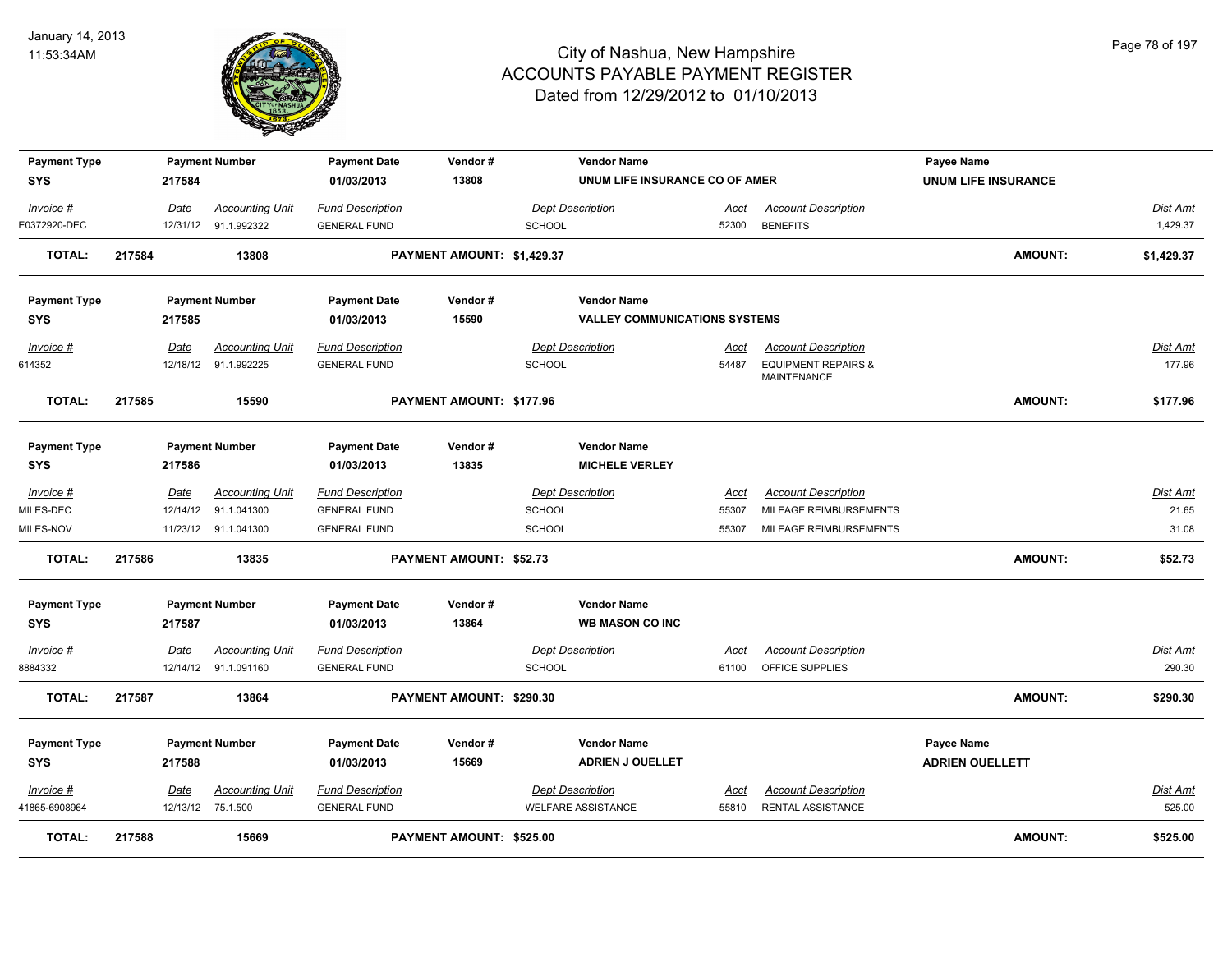

| <b>Payment Type</b>        |        |             | <b>Payment Number</b>                       | <b>Payment Date</b>                            | Vendor#                    | <b>Vendor Name</b>                                   |               |                                                        |                |                    |
|----------------------------|--------|-------------|---------------------------------------------|------------------------------------------------|----------------------------|------------------------------------------------------|---------------|--------------------------------------------------------|----------------|--------------------|
| <b>SYS</b>                 |        | 217589      |                                             | 01/03/2013                                     | 12765                      | <b>GAUTHIER REALTY</b>                               |               |                                                        |                |                    |
| Invoice #                  |        | Date        | <b>Accounting Unit</b>                      | <b>Fund Description</b>                        |                            | <b>Dept Description</b>                              | Acct          | <b>Account Description</b>                             |                | <u>Dist Amt</u>    |
| 40305-5908625              |        |             | 12/19/12 75.1.500                           | <b>GENERAL FUND</b>                            |                            | <b>WELFARE ASSISTANCE</b>                            | 55810         | <b>RENTAL ASSISTANCE</b>                               |                | 476.76             |
| <b>TOTAL:</b>              | 217589 |             | 12765                                       |                                                | PAYMENT AMOUNT: \$476.76   |                                                      |               |                                                        | <b>AMOUNT:</b> | \$476.76           |
| <b>Payment Type</b>        |        |             | <b>Payment Number</b>                       | <b>Payment Date</b>                            | Vendor#                    | <b>Vendor Name</b>                                   |               |                                                        |                |                    |
| <b>SYS</b>                 |        | 217590      |                                             | 01/03/2013                                     | 15732                      | <b>JEAN MARC PARENT</b>                              |               |                                                        |                |                    |
| Invoice #<br>41775-7901552 |        | Date        | <b>Accounting Unit</b><br>12/21/12 75.1.500 | <b>Fund Description</b><br><b>GENERAL FUND</b> |                            | <b>Dept Description</b><br><b>WELFARE ASSISTANCE</b> | Acct<br>55810 | <b>Account Description</b><br><b>RENTAL ASSISTANCE</b> |                | Dist Amt<br>280.00 |
| <b>TOTAL:</b>              | 217590 |             | 15732                                       |                                                | PAYMENT AMOUNT: \$280.00   |                                                      |               |                                                        | <b>AMOUNT:</b> | \$280.00           |
| <b>Payment Type</b>        |        |             | <b>Payment Number</b>                       | <b>Payment Date</b>                            | Vendor#                    | <b>Vendor Name</b>                                   |               |                                                        |                |                    |
| <b>SYS</b>                 |        | 217591      |                                             | 01/03/2013                                     | 13114                      | <b>MOTEL 6</b>                                       |               |                                                        |                |                    |
| Invoice #                  |        | <u>Date</u> | <b>Accounting Unit</b>                      | <b>Fund Description</b>                        |                            | <b>Dept Description</b>                              | Acct          | <b>Account Description</b>                             |                | Dist Amt           |
| 35440-6908915              |        | 10/31/12    | 75.1.500                                    | <b>GENERAL FUND</b>                            |                            | <b>WELFARE ASSISTANCE</b>                            | 55810         | RENTAL ASSISTANCE                                      |                | 319.00             |
| 35440-6908921              |        | 11/7/12     | 75.1.500                                    | <b>GENERAL FUND</b>                            |                            | <b>WELFARE ASSISTANCE</b>                            | 55810         | <b>RENTAL ASSISTANCE</b>                               |                | 91.14              |
| 35993-7901487              |        | 10/30/12    | 75.1.500                                    | <b>GENERAL FUND</b>                            |                            | <b>WELFARE ASSISTANCE</b>                            | 55810         | RENTAL ASSISTANCE                                      |                | 256.26             |
| 35993-7901494              |        | 11/5/12     | 75.1.500                                    | <b>GENERAL FUND</b>                            |                            | <b>WELFARE ASSISTANCE</b>                            | 55810         | RENTAL ASSISTANCE                                      |                | 341.68             |
| 37059-1946829              |        | 11/8/12     | 75.1.500                                    | <b>GENERAL FUND</b>                            |                            | <b>WELFARE ASSISTANCE</b>                            | 55810         | RENTAL ASSISTANCE                                      |                | 42.71              |
| 40089-5908555              |        | 11/2/12     | 75.1.500                                    | <b>GENERAL FUND</b>                            |                            | <b>WELFARE ASSISTANCE</b>                            | 55810         | RENTAL ASSISTANCE                                      |                | 298.99             |
| 41278-6908922              |        |             | 11/7/12 75.1.500                            | <b>GENERAL FUND</b>                            |                            | <b>WELFARE ASSISTANCE</b>                            | 55810         | <b>RENTAL ASSISTANCE</b>                               |                | 55.99              |
| <b>TOTAL:</b>              | 217591 |             | 13114                                       |                                                | PAYMENT AMOUNT: \$1,405.77 |                                                      |               |                                                        | <b>AMOUNT:</b> | \$1,405.77         |
| <b>Payment Type</b>        |        |             | <b>Payment Number</b>                       | <b>Payment Date</b>                            | Vendor#                    | <b>Vendor Name</b>                                   |               |                                                        |                |                    |
| <b>SYS</b>                 |        | 217592      |                                             | 01/03/2013                                     | 10577                      | <b>PALM SQUARE LLC</b>                               |               |                                                        |                |                    |
| $Invoice$ #                |        | Date        | <b>Accounting Unit</b>                      | <b>Fund Description</b>                        |                            | <b>Dept Description</b>                              | <b>Acct</b>   | <b>Account Description</b>                             |                | Dist Amt           |
| 23042-6908982              |        |             | 12/26/12 75.1.500                           | <b>GENERAL FUND</b>                            |                            | <b>WELFARE ASSISTANCE</b>                            | 55810         | <b>RENTAL ASSISTANCE</b>                               |                | 800.00             |
| <b>TOTAL:</b>              | 217592 |             | 10577                                       |                                                | PAYMENT AMOUNT: \$800.00   |                                                      |               |                                                        | <b>AMOUNT:</b> | \$800.00           |
| <b>Payment Type</b>        |        |             | <b>Payment Number</b>                       | <b>Payment Date</b>                            | Vendor#                    | <b>Vendor Name</b>                                   |               |                                                        |                |                    |
| <b>SYS</b>                 |        | 217593      |                                             | 01/03/2013                                     | 10788                      | <b>WEST HOLLIS TRUST</b>                             |               |                                                        |                |                    |
| Invoice #                  |        | Date        | <b>Accounting Unit</b>                      | <b>Fund Description</b>                        |                            | <b>Dept Description</b>                              | Acct          | <b>Account Description</b>                             |                | Dist Amt           |
| 40044-6908970              |        |             | 12/17/12 75.1.500                           | <b>GENERAL FUND</b>                            |                            | <b>WELFARE ASSISTANCE</b>                            | 55810         | <b>RENTAL ASSISTANCE</b>                               |                | 665.00             |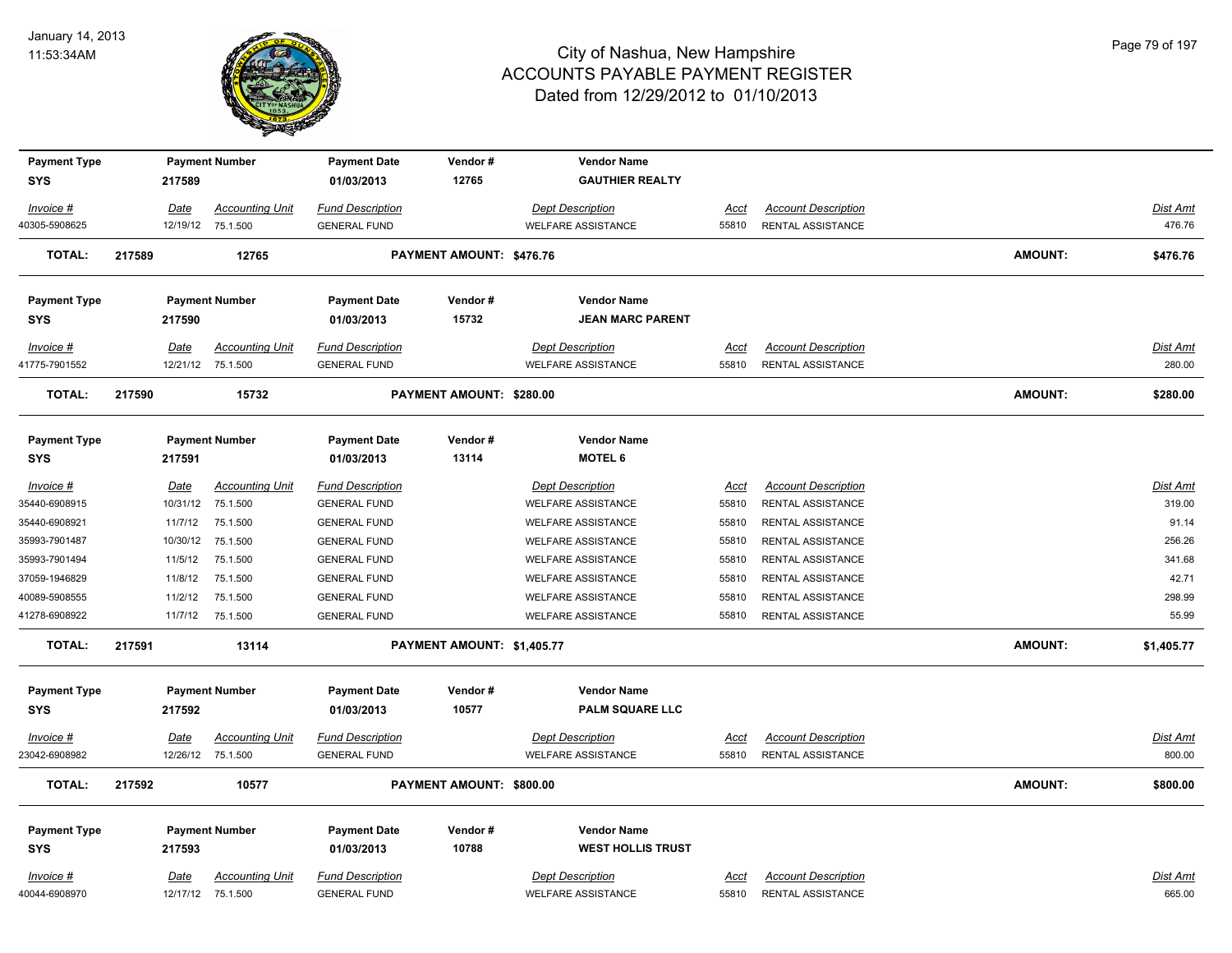

| <b>TOTAL:</b>                     | 217593 |                       | 10788                                 |                                                     | PAYMENT AMOUNT: \$665.00   |                                                      |                      |                                                               | <b>AMOUNT:</b> | \$665.00           |
|-----------------------------------|--------|-----------------------|---------------------------------------|-----------------------------------------------------|----------------------------|------------------------------------------------------|----------------------|---------------------------------------------------------------|----------------|--------------------|
| <b>Payment Type</b><br><b>SYS</b> |        | 217594                | <b>Payment Number</b>                 | <b>Payment Date</b><br>01/03/2013                   | Vendor#<br>15748           | <b>Vendor Name</b><br><b>CHERYL LINDNER</b>          |                      |                                                               |                |                    |
| Invoice #<br>REIMBURSEMENT        |        | Date<br>12/28/12      | <b>Accounting Unit</b><br>28.6500.890 | <b>Fund Description</b><br>PROPERTY & CASUALTY FUND |                            | <b>Dept Description</b><br><b>RISK MANAGEMENT</b>    | Acct<br>59225        | <b>Account Description</b><br><b>GENERAL LIABILITY CLAIMS</b> |                | Dist Amt<br>208.06 |
| <b>TOTAL:</b>                     | 217594 |                       | 15748                                 |                                                     | PAYMENT AMOUNT: \$208.06   |                                                      |                      |                                                               | <b>AMOUNT:</b> | \$208.06           |
| <b>Payment Type</b><br><b>SYS</b> |        | 217595                | <b>Payment Number</b>                 | <b>Payment Date</b><br>01/03/2013                   | Vendor#<br>13212           | <b>Vendor Name</b><br>OCCUPATIONAL HEALTH CTRS SOUTH |                      |                                                               |                |                    |
| Invoice #                         |        | Date                  | <b>Accounting Unit</b>                | <b>Fund Description</b>                             |                            | <b>Dept Description</b>                              | Acct                 | <b>Account Description</b>                                    |                | Dist Amt           |
| 134-1255177608 19471              |        | 12/16/12              | 28.6500.890                           | PROPERTY & CASUALTY FUND                            |                            | <b>RISK MANAGEMENT</b>                               | 59207                | WORKERS COMPENSATION CLAIMS                                   |                | 117.30             |
| I34-1255177608 19472              |        | 12/15/12              | 28.6500.890                           | PROPERTY & CASUALTY FUND                            |                            | <b>RISK MANAGEMENT</b>                               | 59207                | <b>WORKERS COMPENSATION CLAIMS</b>                            |                | 194.41             |
| I34-1255177608 19473              |        |                       | 12/16/12 28.6500.890                  | PROPERTY & CASUALTY FUND                            |                            | <b>RISK MANAGEMENT</b>                               | 59207                | <b>WORKERS COMPENSATION CLAIMS</b>                            |                | 242.88             |
| <b>TOTAL:</b>                     | 217595 |                       | 13212                                 |                                                     | PAYMENT AMOUNT: \$554.59   |                                                      |                      |                                                               | <b>AMOUNT:</b> | \$554.59           |
| <b>Payment Type</b>               |        |                       | <b>Payment Number</b>                 | <b>Payment Date</b>                                 | Vendor#                    | <b>Vendor Name</b>                                   |                      |                                                               |                |                    |
| <b>SYS</b>                        |        | 217596                |                                       | 01/03/2013                                          | 13597                      | SO NH REGIONAL MEDICAL CENTER                        |                      |                                                               |                |                    |
| $Invoice$ #                       |        | <b>Date</b>           | <b>Accounting Unit</b>                | <b>Fund Description</b>                             |                            | <b>Dept Description</b>                              | <u>Acct</u>          | <b>Account Description</b>                                    |                | <b>Dist Amt</b>    |
| SRN2605413                        |        | 12/17/12              | 28.6500.890                           | PROPERTY & CASUALTY FUND                            |                            | <b>RISK MANAGEMENT</b>                               | 59207                | WORKERS COMPENSATION CLAIMS                                   |                | 842.35             |
| SRN2605462                        |        | 12/17/12              | 28.6500.890                           | PROPERTY & CASUALTY FUND                            |                            | <b>RISK MANAGEMENT</b>                               | 59207                | <b>WORKERS COMPENSATION CLAIMS</b>                            |                | 383.75             |
| <b>TOTAL:</b>                     | 217596 |                       | 13597                                 |                                                     | PAYMENT AMOUNT: \$1,226.10 |                                                      |                      |                                                               | AMOUNT:        | \$1,226.10         |
| <b>Payment Type</b>               |        |                       | <b>Payment Number</b>                 | <b>Payment Date</b>                                 | Vendor#                    | <b>Vendor Name</b>                                   |                      |                                                               |                |                    |
| <b>SYS</b>                        |        | 217597                |                                       | 01/03/2013                                          | 12712                      | <b>JOHN FERLAN</b>                                   |                      |                                                               |                |                    |
| Invoice #                         |        | Date                  | <b>Accounting Unit</b>                | <b>Fund Description</b>                             |                            | <b>Dept Description</b>                              | Acct                 | <b>Account Description</b>                                    |                | Dist Amt           |
| 12/7/12-12/14/12                  |        | 1/2/13                | 77.1.655                              | <b>GENERAL FUND</b>                                 |                            | PARKS & RECREATION                                   | 55642                | <b>GAME OFFICIALS</b>                                         |                | 100.00             |
|                                   |        |                       |                                       |                                                     |                            |                                                      |                      |                                                               |                |                    |
| <b>TOTAL:</b>                     | 217597 |                       | 12712                                 |                                                     | PAYMENT AMOUNT: \$100.00   |                                                      |                      |                                                               | AMOUNT:        | \$100.00           |
| <b>Payment Type</b>               |        |                       | <b>Payment Number</b>                 | <b>Payment Date</b>                                 | Vendor#                    | <b>Vendor Name</b>                                   |                      |                                                               |                |                    |
| <b>SYS</b>                        |        | 217598                |                                       | 01/03/2013                                          | 12755                      | <b>GERALD GADBOIS</b>                                |                      |                                                               |                |                    |
|                                   |        |                       |                                       |                                                     |                            |                                                      |                      |                                                               |                |                    |
| Invoice #<br>12/7/12-12/21/12     |        | <u>Date</u><br>1/2/13 | <b>Accounting Unit</b><br>77.1.655    | <b>Fund Description</b><br><b>GENERAL FUND</b>      |                            | <b>Dept Description</b><br>PARKS & RECREATION        | <u>Acct</u><br>55642 | <b>Account Description</b><br><b>GAME OFFICIALS</b>           |                | Dist Amt<br>548.00 |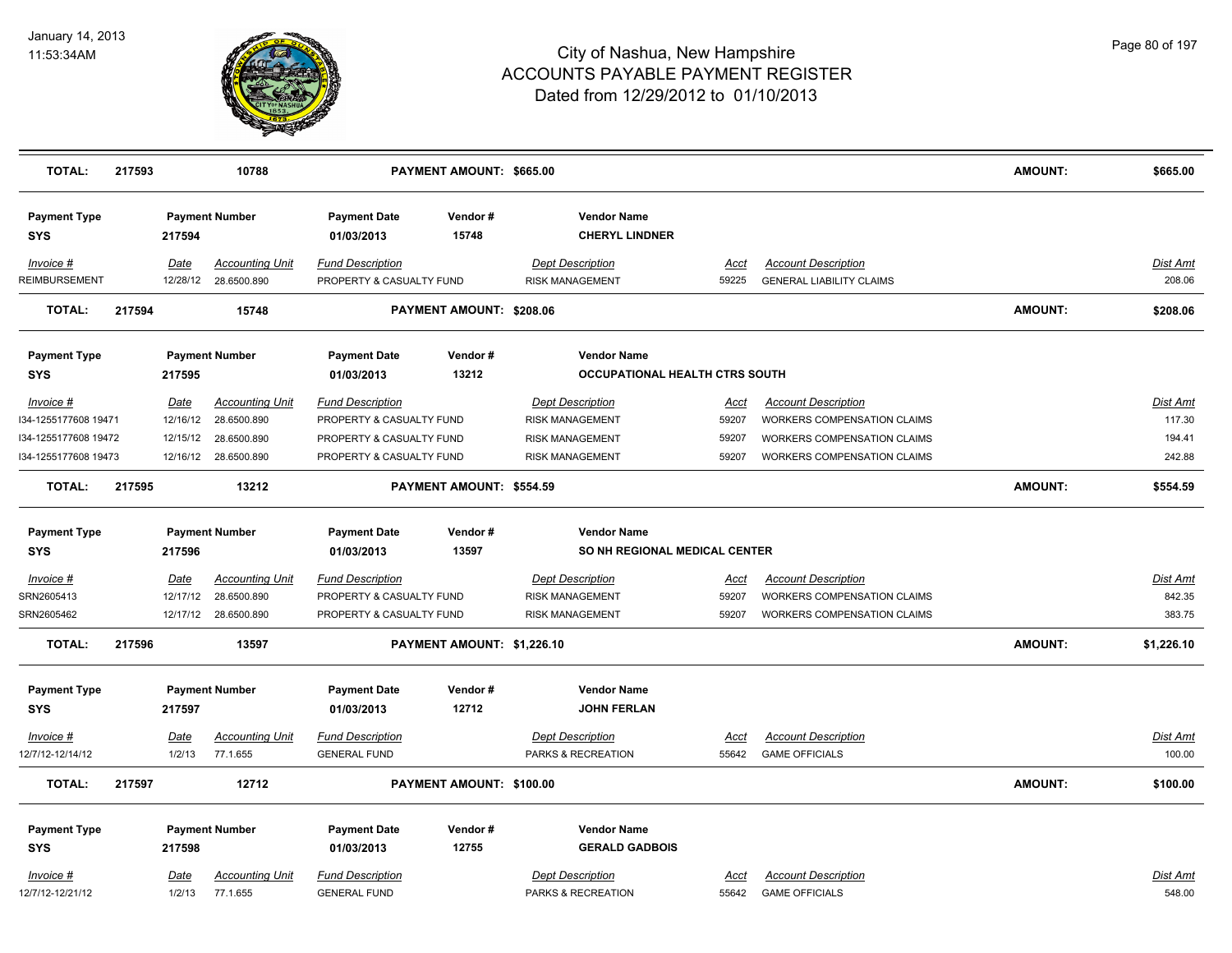

| <b>TOTAL:</b>                     | 217598 |                | 12755                              |                                                | PAYMENT AMOUNT: \$548.00 |                                               |                      |                                                     | <b>AMOUNT:</b> | \$548.00           |
|-----------------------------------|--------|----------------|------------------------------------|------------------------------------------------|--------------------------|-----------------------------------------------|----------------------|-----------------------------------------------------|----------------|--------------------|
| <b>Payment Type</b><br><b>SYS</b> |        | 217599         | <b>Payment Number</b>              | <b>Payment Date</b><br>01/03/2013              | Vendor#<br>10358         | <b>Vendor Name</b><br><b>TIMOTHY KLEIN</b>    |                      |                                                     |                |                    |
| Invoice #<br>12/8/12-12/17/12     |        | Date<br>1/2/13 | <b>Accounting Unit</b><br>77.1.655 | <b>Fund Description</b><br><b>GENERAL FUND</b> |                          | <b>Dept Description</b><br>PARKS & RECREATION | <u>Acct</u><br>55642 | <b>Account Description</b><br><b>GAME OFFICIALS</b> |                | Dist Amt<br>182.00 |
| <b>TOTAL:</b>                     | 217599 |                | 10358                              |                                                | PAYMENT AMOUNT: \$182.00 |                                               |                      |                                                     | <b>AMOUNT:</b> | \$182.00           |
| <b>Payment Type</b>               |        |                | <b>Payment Number</b>              | <b>Payment Date</b>                            | Vendor#                  | <b>Vendor Name</b>                            |                      |                                                     |                |                    |
| <b>SYS</b>                        |        | 217600         |                                    | 01/03/2013                                     | 10359                    | <b>SEAN-MICHAEL LANG</b>                      |                      |                                                     |                |                    |
| Invoice #<br>12/14/12-12/17/12    |        | Date<br>1/2/13 | <b>Accounting Unit</b><br>77.1.655 | <b>Fund Description</b><br><b>GENERAL FUND</b> |                          | <b>Dept Description</b><br>PARKS & RECREATION | Acct<br>55642        | <b>Account Description</b><br><b>GAME OFFICIALS</b> |                | Dist Amt<br>182.00 |
| <b>TOTAL:</b>                     | 217600 |                | 10359                              |                                                | PAYMENT AMOUNT: \$182.00 |                                               |                      |                                                     | AMOUNT:        | \$182.00           |
| <b>Payment Type</b>               |        |                | <b>Payment Number</b>              | <b>Payment Date</b>                            | Vendor#                  | <b>Vendor Name</b>                            |                      |                                                     |                |                    |
| <b>SYS</b>                        |        | 217601         |                                    | 01/03/2013                                     | 13053                    | <b>DAVE MANSOR</b>                            |                      |                                                     |                |                    |
| $Invoice$ #                       |        | <u>Date</u>    | <b>Accounting Unit</b>             | <b>Fund Description</b>                        |                          | <b>Dept Description</b>                       | <u>Acct</u>          | <b>Account Description</b>                          |                | <b>Dist Amt</b>    |
| 12/7/12-12/201/12                 |        | 1/2/13         | 77.1.655                           | <b>GENERAL FUND</b>                            |                          | PARKS & RECREATION                            | 55642                | <b>GAME OFFICIALS</b>                               |                | 556.00             |
| <b>TOTAL:</b>                     | 217601 |                | 13053                              |                                                | PAYMENT AMOUNT: \$556.00 |                                               |                      |                                                     | AMOUNT:        | \$556.00           |
| <b>Payment Type</b>               |        |                | <b>Payment Number</b>              | <b>Payment Date</b>                            | Vendor#                  | <b>Vendor Name</b>                            |                      |                                                     |                |                    |
| <b>SYS</b>                        |        | 217602         |                                    | 01/03/2013                                     | 15076                    | <b>SAN PHAM</b>                               |                      |                                                     |                |                    |
| Invoice #                         |        | Date           | <b>Accounting Unit</b>             | <b>Fund Description</b>                        |                          | <b>Dept Description</b>                       | Acct                 | <b>Account Description</b>                          |                | Dist Amt           |
| CHEERLEADING<br>CAMP-09/1         |        | 9/19/12        | 77.2503                            | PARKS & REC PROGRAMS FUND                      |                          | PARKS & REC PROGRAMS                          | 51400                | WAGES TEMP-SEASONAL                                 |                | 450.00             |
| <b>TOTAL:</b>                     | 217602 |                | 15076                              |                                                | PAYMENT AMOUNT: \$450.00 |                                               |                      |                                                     | <b>AMOUNT:</b> | \$450.00           |
| <b>Payment Type</b>               |        |                | <b>Payment Number</b>              | <b>Payment Date</b>                            | Vendor#                  | <b>Vendor Name</b>                            |                      |                                                     |                |                    |
| <b>SYS</b>                        |        | 217603         |                                    | 01/03/2013                                     | 13461                    | <b>ROBERT A ROCHELEAU</b>                     |                      |                                                     |                |                    |
| Invoice #<br>12/11/12-12/18/12    |        | Date<br>1/2/13 | <b>Accounting Unit</b><br>77.1.655 | <b>Fund Description</b><br><b>GENERAL FUND</b> |                          | <b>Dept Description</b><br>PARKS & RECREATION | <u>Acct</u><br>55642 | <b>Account Description</b><br><b>GAME OFFICIALS</b> |                | Dist Amt<br>132.00 |
| <b>TOTAL:</b>                     | 217603 |                | 13461                              |                                                | PAYMENT AMOUNT: \$132.00 |                                               |                      |                                                     | AMOUNT:        | \$132.00           |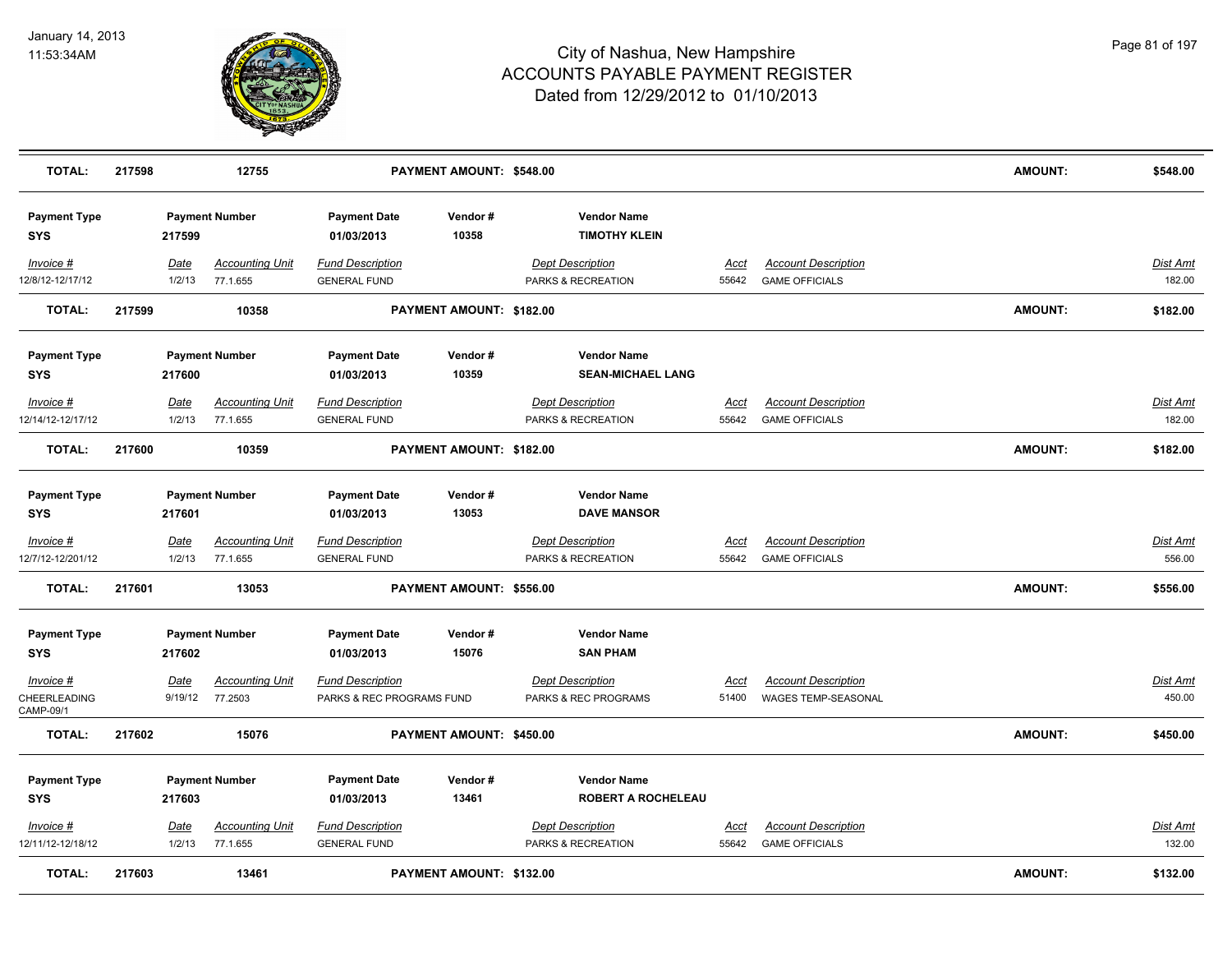

| <b>Payment Type</b><br><b>SYS</b> |        | 217604                | <b>Payment Number</b>              | <b>Payment Date</b><br>01/03/2013              | Vendor#<br>15775         | <b>Vendor Name</b><br><b>DENNIS ROCHELEAU</b> |                      |                                                     |                |                           |
|-----------------------------------|--------|-----------------------|------------------------------------|------------------------------------------------|--------------------------|-----------------------------------------------|----------------------|-----------------------------------------------------|----------------|---------------------------|
| Invoice #                         |        | Date                  | <b>Accounting Unit</b>             | <b>Fund Description</b>                        |                          | <b>Dept Description</b>                       | <u>Acct</u>          | <b>Account Description</b>                          |                | Dist Amt                  |
| 12/11/12-12/18/12                 |        | 1/2/13                | 77.1.655                           | <b>GENERAL FUND</b>                            |                          | PARKS & RECREATION                            | 55642                | <b>GAME OFFICIALS</b>                               |                | 132.00                    |
| <b>TOTAL:</b>                     | 217604 |                       | 15775                              |                                                | PAYMENT AMOUNT: \$132.00 |                                               |                      |                                                     | <b>AMOUNT:</b> | \$132.00                  |
| <b>Payment Type</b>               |        |                       | <b>Payment Number</b>              | <b>Payment Date</b>                            | Vendor#                  | <b>Vendor Name</b>                            |                      |                                                     |                |                           |
| <b>SYS</b>                        |        | 217605                |                                    | 01/03/2013                                     | 15764                    | <b>KENNETH W SINCLAIR</b>                     |                      |                                                     |                |                           |
| Invoice #                         |        | <u>Date</u>           | <b>Accounting Unit</b>             | <b>Fund Description</b>                        |                          | <b>Dept Description</b>                       | <u>Acct</u>          | <b>Account Description</b>                          |                | <b>Dist Amt</b>           |
| 12/11/12-12/19/12                 |        | 1/2/13                | 77.1.655                           | <b>GENERAL FUND</b>                            |                          | PARKS & RECREATION                            | 55642                | <b>GAME OFFICIALS</b>                               |                | 264.00                    |
| <b>TOTAL:</b>                     | 217605 |                       | 15764                              |                                                | PAYMENT AMOUNT: \$264.00 |                                               |                      |                                                     | <b>AMOUNT:</b> | \$264.00                  |
| <b>Payment Type</b>               |        |                       | <b>Payment Number</b>              | <b>Payment Date</b>                            | Vendor#                  | <b>Vendor Name</b>                            |                      |                                                     |                |                           |
| <b>SYS</b>                        |        | 217606                |                                    | 01/03/2013                                     | 13873                    | <b>RON WELLIVER</b>                           |                      |                                                     |                |                           |
| Invoice #<br>12/11/12-12/18/12    |        | Date<br>1/2/13        | <b>Accounting Unit</b><br>77.1.655 | <b>Fund Description</b><br><b>GENERAL FUND</b> |                          | <b>Dept Description</b><br>PARKS & RECREATION | Acct<br>55642        | <b>Account Description</b><br><b>GAME OFFICIALS</b> |                | Dist Amt<br>99.00         |
| <b>TOTAL:</b>                     | 217606 |                       | 13873                              |                                                | PAYMENT AMOUNT: \$99.00  |                                               |                      |                                                     | <b>AMOUNT:</b> | \$99.00                   |
| <b>Payment Type</b>               |        |                       | <b>Payment Number</b>              | <b>Payment Date</b>                            | Vendor#                  | <b>Vendor Name</b>                            |                      |                                                     |                |                           |
| <b>SYS</b>                        |        | 217607                |                                    | 01/03/2013                                     | 13882                    | <b>DOUG WHEELER</b>                           |                      |                                                     |                |                           |
| Invoice #                         |        | <u>Date</u>           | <b>Accounting Unit</b>             | <b>Fund Description</b>                        |                          | <b>Dept Description</b>                       | <u>Acct</u>          | <b>Account Description</b>                          |                | Dist Amt                  |
| 12/7/12-12/15/12                  |        | 1/2/13                | 77.1.655                           | <b>GENERAL FUND</b>                            |                          | PARKS & RECREATION                            | 55642                | <b>GAME OFFICIALS</b>                               |                | 294.00                    |
| <b>TOTAL:</b>                     | 217607 |                       | 13882                              |                                                | PAYMENT AMOUNT: \$294.00 |                                               |                      |                                                     | <b>AMOUNT:</b> | \$294.00                  |
| <b>Payment Type</b>               |        |                       | <b>Payment Number</b>              | <b>Payment Date</b>                            | Vendor#                  | <b>Vendor Name</b>                            |                      |                                                     |                |                           |
| <b>SYS</b>                        |        | 217608                |                                    | 01/03/2013                                     | 15776                    | <b>BRAD ZAPENAS</b>                           |                      |                                                     |                |                           |
| $Invoice$ #<br>12/8/12-12/20/12   |        | <u>Date</u><br>1/2/13 | <b>Accounting Unit</b><br>77.1.655 | <b>Fund Description</b><br><b>GENERAL FUND</b> |                          | <b>Dept Description</b><br>PARKS & RECREATION | <u>Acct</u><br>55642 | <b>Account Description</b><br><b>GAME OFFICIALS</b> |                | <b>Dist Amt</b><br>455.00 |
| <b>TOTAL:</b>                     | 217608 |                       | 15776                              |                                                | PAYMENT AMOUNT: \$455.00 |                                               |                      |                                                     | AMOUNT:        | \$455.00                  |
| <b>Payment Type</b>               |        |                       | <b>Payment Number</b>              | <b>Payment Date</b>                            | Vendor#                  | <b>Vendor Name</b>                            |                      |                                                     |                |                           |
| <b>SYS</b>                        |        | 217609                |                                    | 01/03/2013                                     | 12267                    | <b>AMY MCCARTNEY</b>                          |                      |                                                     |                |                           |
| Invoice #                         |        | Date                  | <b>Accounting Unit</b>             | <b>Fund Description</b>                        |                          | <b>Dept Description</b>                       | Acct                 | <b>Account Description</b>                          |                | Dist Amt                  |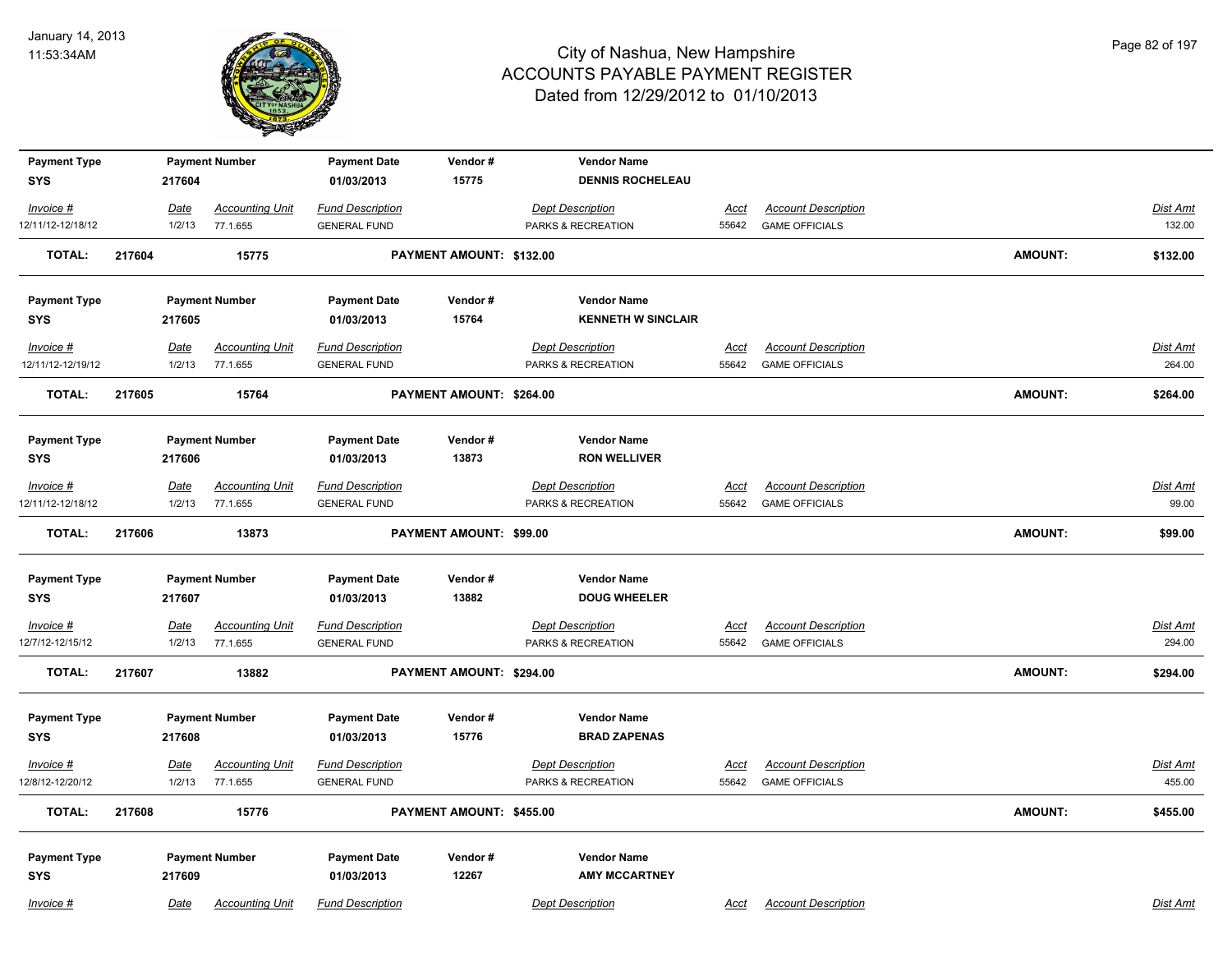

| DEC16-2012             |        |             | 12/16/12 91.1.022160   | <b>GENERAL FUND</b>     |                            | <b>SCHOOL</b>                  | 53614       | PUPIL SUPPORT SERVICES     |                | 7,868.25        |
|------------------------|--------|-------------|------------------------|-------------------------|----------------------------|--------------------------------|-------------|----------------------------|----------------|-----------------|
| <b>TOTAL:</b>          | 217609 |             | 12267                  |                         | PAYMENT AMOUNT: \$7,868.25 |                                |             |                            | <b>AMOUNT:</b> | \$7,868.25      |
| <b>Payment Type</b>    |        |             | <b>Payment Number</b>  | <b>Payment Date</b>     | Vendor#                    | <b>Vendor Name</b>             |             |                            |                |                 |
| <b>SYS</b>             |        | 217610      |                        | 01/03/2013              | 10009                      | AMERICAN FEDERATION OF TEACHER |             |                            |                |                 |
| Invoice #              |        | <u>Date</u> | <b>Accounting Unit</b> | <b>Fund Description</b> |                            | <b>Dept Description</b>        | Acct        | <b>Account Description</b> |                | Dist Amt        |
| 20130103-DEDUCTIONS    |        | 1/3/13      | <b>BS1000</b>          | <b>GENERAL FUND</b>     |                            | <b>GENERAL FUND</b>            | 21485       | UNION DUES & AGENCY FEES   |                | 198.00          |
| <b>TOTAL:</b>          | 217610 |             | 10009                  |                         | PAYMENT AMOUNT: \$198.00   |                                |             |                            | <b>AMOUNT:</b> | \$198.00        |
| <b>Payment Type</b>    |        |             | <b>Payment Number</b>  | <b>Payment Date</b>     | Vendor#                    | <b>Vendor Name</b>             |             |                            |                |                 |
| <b>SYS</b>             |        | 217611      |                        | 01/03/2013              | 10012                      | <b>WAGE ASSIGNMENT</b>         |             |                            |                |                 |
| Invoice #              |        | <b>Date</b> | <b>Accounting Unit</b> | <b>Fund Description</b> |                            | <b>Dept Description</b>        | <b>Acct</b> | <b>Account Description</b> |                | Dist Amt        |
| 0000016551301031556270 |        | 1/3/13      | <b>BS1000</b>          | <b>GENERAL FUND</b>     |                            | <b>GENERAL FUND</b>            | 21495       | <b>WAGE ASSIGNMENTS</b>    |                | 125.07          |
| 0000016861301031556270 |        | 1/3/13      | <b>BS1000</b>          | <b>GENERAL FUND</b>     |                            | <b>GENERAL FUND</b>            | 21495       | <b>WAGE ASSIGNMENTS</b>    |                | 420.00          |
| 0000019071301031556270 |        | 1/3/13      | <b>BS1000</b>          | <b>GENERAL FUND</b>     |                            | <b>GENERAL FUND</b>            | 21495       | <b>WAGE ASSIGNMENTS</b>    |                | 110.00          |
| 0000021511301031556270 |        | 1/3/13      | <b>BS1000</b>          | <b>GENERAL FUND</b>     |                            | <b>GENERAL FUND</b>            | 21495       | <b>WAGE ASSIGNMENTS</b>    |                | 56.25           |
| <b>TOTAL:</b>          | 217611 |             | 10012                  |                         | PAYMENT AMOUNT: \$711.32   |                                |             |                            | <b>AMOUNT:</b> | \$711.32        |
| <b>Payment Type</b>    |        |             | <b>Payment Number</b>  | <b>Payment Date</b>     | Vendor#                    | <b>Vendor Name</b>             |             |                            |                |                 |
| <b>SYS</b>             |        | 217612      |                        | 01/03/2013              | 10027                      | <b>WAGE ASSIGNMENT</b>         |             |                            |                |                 |
| $Invoice$ #            |        | <u>Date</u> | <b>Accounting Unit</b> | <b>Fund Description</b> |                            | <b>Dept Description</b>        | <u>Acct</u> | <b>Account Description</b> |                | <b>Dist Amt</b> |
| 0000026521301031556270 |        | 1/3/13      | <b>BS1000</b>          | <b>GENERAL FUND</b>     |                            | <b>GENERAL FUND</b>            | 21495       | <b>WAGE ASSIGNMENTS</b>    |                | 343.40          |
| <b>TOTAL:</b>          | 217612 |             | 10027                  |                         | PAYMENT AMOUNT: \$343.40   |                                |             |                            | <b>AMOUNT:</b> | \$343.40        |
| <b>Payment Type</b>    |        |             | <b>Payment Number</b>  | <b>Payment Date</b>     | Vendor#                    | <b>Vendor Name</b>             |             |                            |                |                 |
| <b>SYS</b>             |        | 217613      |                        | 01/03/2013              | 10041                      | <b>WAGE ASSIGNMENT</b>         |             |                            |                |                 |
| Invoice #              |        | <b>Date</b> | <b>Accounting Unit</b> | <b>Fund Description</b> |                            | <b>Dept Description</b>        | Acct        | <b>Account Description</b> |                | Dist Amt        |
| 0000017021301031556270 |        | 1/3/13      | <b>BS1000</b>          | <b>GENERAL FUND</b>     |                            | <b>GENERAL FUND</b>            | 21495       | <b>WAGE ASSIGNMENTS</b>    |                | 125.61          |
| 0000022231301031556270 |        | 1/3/13      | <b>BS1000</b>          | <b>GENERAL FUND</b>     |                            | <b>GENERAL FUND</b>            | 21495       | <b>WAGE ASSIGNMENTS</b>    |                | 282.96          |
| <b>TOTAL:</b>          | 217613 |             | 10041                  |                         | PAYMENT AMOUNT: \$408.57   |                                |             |                            | <b>AMOUNT:</b> | \$408.57        |
| <b>Payment Type</b>    |        |             | <b>Payment Number</b>  | <b>Payment Date</b>     | Vendor#                    | <b>Vendor Name</b>             |             |                            |                |                 |
| <b>SYS</b>             |        | 217614      |                        | 01/03/2013              | 10042                      | <b>WAGE ASSIGNMENT</b>         |             |                            |                |                 |
| Invoice #              |        | Date        | <b>Accounting Unit</b> | <b>Fund Description</b> |                            | <b>Dept Description</b>        | Acct        | <b>Account Description</b> |                | Dist Amt        |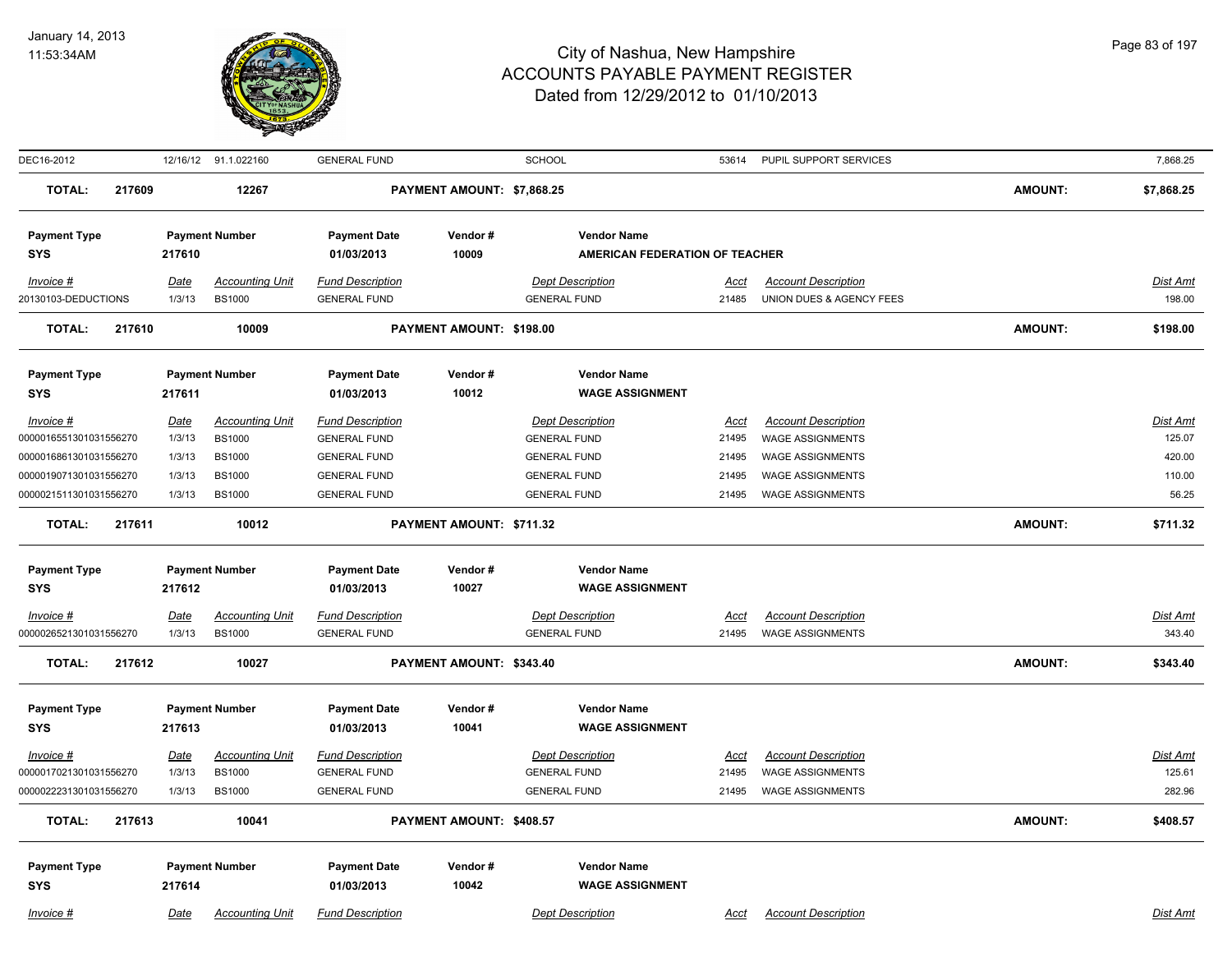

| 0000012721301031556270     | 1/3/13      | <b>BS1000</b>          | <b>GENERAL FUND</b>               |                            | <b>GENERAL FUND</b>                          | 21495       | <b>WAGE ASSIGNMENTS</b>    |                                            | 104.00          |
|----------------------------|-------------|------------------------|-----------------------------------|----------------------------|----------------------------------------------|-------------|----------------------------|--------------------------------------------|-----------------|
| 0000015381301031556270     | 1/3/13      | <b>BS1000</b>          | <b>GENERAL FUND</b>               |                            | <b>GENERAL FUND</b>                          | 21495       | <b>WAGE ASSIGNMENTS</b>    |                                            | 270.43          |
| 0000018811301031556270     | 1/3/13      | <b>BS1000</b>          | <b>GENERAL FUND</b>               |                            | <b>GENERAL FUND</b>                          | 21495       | WAGE ASSIGNMENTS           |                                            | 226.42          |
| 0000020311301031556270     | 1/3/13      | <b>BS1000</b>          | <b>GENERAL FUND</b>               |                            | <b>GENERAL FUND</b>                          | 21495       | <b>WAGE ASSIGNMENTS</b>    |                                            | 278.00          |
| 0000020551301031556270     | 1/3/13      | <b>BS1000</b>          | <b>GENERAL FUND</b>               |                            | <b>GENERAL FUND</b>                          | 21495       | <b>WAGE ASSIGNMENTS</b>    |                                            | 146.00          |
| 0000030311301031556270     | 1/3/13      | <b>BS1000</b>          | <b>GENERAL FUND</b>               |                            | <b>GENERAL FUND</b>                          | 21495       | <b>WAGE ASSIGNMENTS</b>    |                                            | 50.00           |
| 0000043891301031556270     | 1/3/13      | <b>BS1000</b>          | <b>GENERAL FUND</b>               |                            | <b>GENERAL FUND</b>                          | 21495       | <b>WAGE ASSIGNMENTS</b>    |                                            | 80.00           |
| 0000047571301031556270     | 1/3/13      | <b>BS1000</b>          | <b>GENERAL FUND</b>               |                            | <b>GENERAL FUND</b>                          | 21495       | <b>WAGE ASSIGNMENTS</b>    |                                            | 25.00           |
| 0000055191301031556270     | 1/3/13      | <b>BS1000</b>          | <b>GENERAL FUND</b>               |                            | <b>GENERAL FUND</b>                          | 21495       | <b>WAGE ASSIGNMENTS</b>    |                                            | 135.00          |
| <b>TOTAL:</b><br>217614    |             | 10042                  |                                   | PAYMENT AMOUNT: \$1,314.85 |                                              |             |                            | <b>AMOUNT:</b>                             | \$1,314.85      |
| <b>Payment Type</b><br>SYS | 217615      | <b>Payment Number</b>  | <b>Payment Date</b><br>01/03/2013 | Vendor #<br>10044          | <b>Vendor Name</b><br><b>WAGE ASSIGNMENT</b> |             |                            | Payee Name<br>NYS CHILD SUPPORT OSWEGO SCU |                 |
| Invoice #                  | <u>Date</u> | <b>Accounting Unit</b> | <b>Fund Description</b>           |                            | <b>Dept Description</b>                      | Acct        | <b>Account Description</b> |                                            | Dist Amt        |
| 0000045461301031556270     | 1/3/13      | <b>BS1000</b>          | <b>GENERAL FUND</b>               |                            | <b>GENERAL FUND</b>                          | 21495       | <b>WAGE ASSIGNMENTS</b>    |                                            | 11.54           |
| <b>TOTAL:</b><br>217615    |             | 10044                  |                                   | PAYMENT AMOUNT: \$11.54    |                                              |             |                            | <b>AMOUNT:</b>                             | \$11.54         |
| <b>Payment Type</b>        |             | <b>Payment Number</b>  | <b>Payment Date</b>               | Vendor#                    | <b>Vendor Name</b>                           |             |                            | Payee Name                                 |                 |
| SYS                        | 217616      |                        | 01/03/2013                        | 10044                      | <b>WAGE ASSIGNMENT</b>                       |             |                            | NYS CHILD SUPPORT SUFFOLK SCU              |                 |
| Invoice #                  | <u>Date</u> | <b>Accounting Unit</b> | <b>Fund Description</b>           |                            | <b>Dept Description</b>                      | Acct        | <b>Account Description</b> |                                            | Dist Amt        |
| 0000014931301031556270     | 1/3/13      | <b>BS1000</b>          | <b>GENERAL FUND</b>               |                            | <b>GENERAL FUND</b>                          | 21495       | <b>WAGE ASSIGNMENTS</b>    |                                            | 103.50          |
| <b>TOTAL:</b><br>217616    |             | 10044                  |                                   | PAYMENT AMOUNT: \$103.50   |                                              |             |                            | <b>AMOUNT:</b>                             | \$103.50        |
|                            |             |                        |                                   |                            |                                              |             |                            |                                            |                 |
| <b>Payment Type</b>        |             | <b>Payment Number</b>  | <b>Payment Date</b>               | Vendor#                    | <b>Vendor Name</b>                           |             |                            |                                            |                 |
| SYS                        | 217617      |                        | 01/03/2013                        | 10083                      | <b>WAGE ASSIGNMENT</b>                       |             |                            |                                            |                 |
| $Invoice$ #                | <u>Date</u> | <u>Accounting Unit</u> | <u>Fund Description</u>           |                            | <b>Dept Description</b>                      | <u>Acct</u> | <b>Account Description</b> |                                            | <u>Dist Amt</u> |
| 0000051741301031556270     | 1/3/13      | <b>BS1000</b>          | <b>GENERAL FUND</b>               |                            | <b>GENERAL FUND</b>                          | 21495       | <b>WAGE ASSIGNMENTS</b>    |                                            | 430.10          |
| <b>TOTAL:</b><br>217617    |             | 10083                  |                                   | PAYMENT AMOUNT: \$430.10   |                                              |             |                            | <b>AMOUNT:</b>                             | \$430.10        |
| <b>Payment Type</b>        |             | <b>Payment Number</b>  | <b>Payment Date</b>               | Vendor #                   | <b>Vendor Name</b>                           |             |                            |                                            |                 |
| <b>SYS</b>                 | 217618      |                        | 01/03/2013                        | 10033                      | <b>WAGE ASSIGNMENT</b>                       |             |                            |                                            |                 |
|                            |             |                        |                                   |                            |                                              |             |                            |                                            |                 |
| Invoice #                  | Date        | <b>Accounting Unit</b> | <b>Fund Description</b>           |                            | <b>Dept Description</b>                      | Acct        | <b>Account Description</b> |                                            | Dist Amt        |
| 0000015771301031556270     | 1/3/13      | <b>BS1000</b>          | <b>GENERAL FUND</b>               |                            | <b>GENERAL FUND</b>                          | 21495       | <b>WAGE ASSIGNMENTS</b>    |                                            | 237.00          |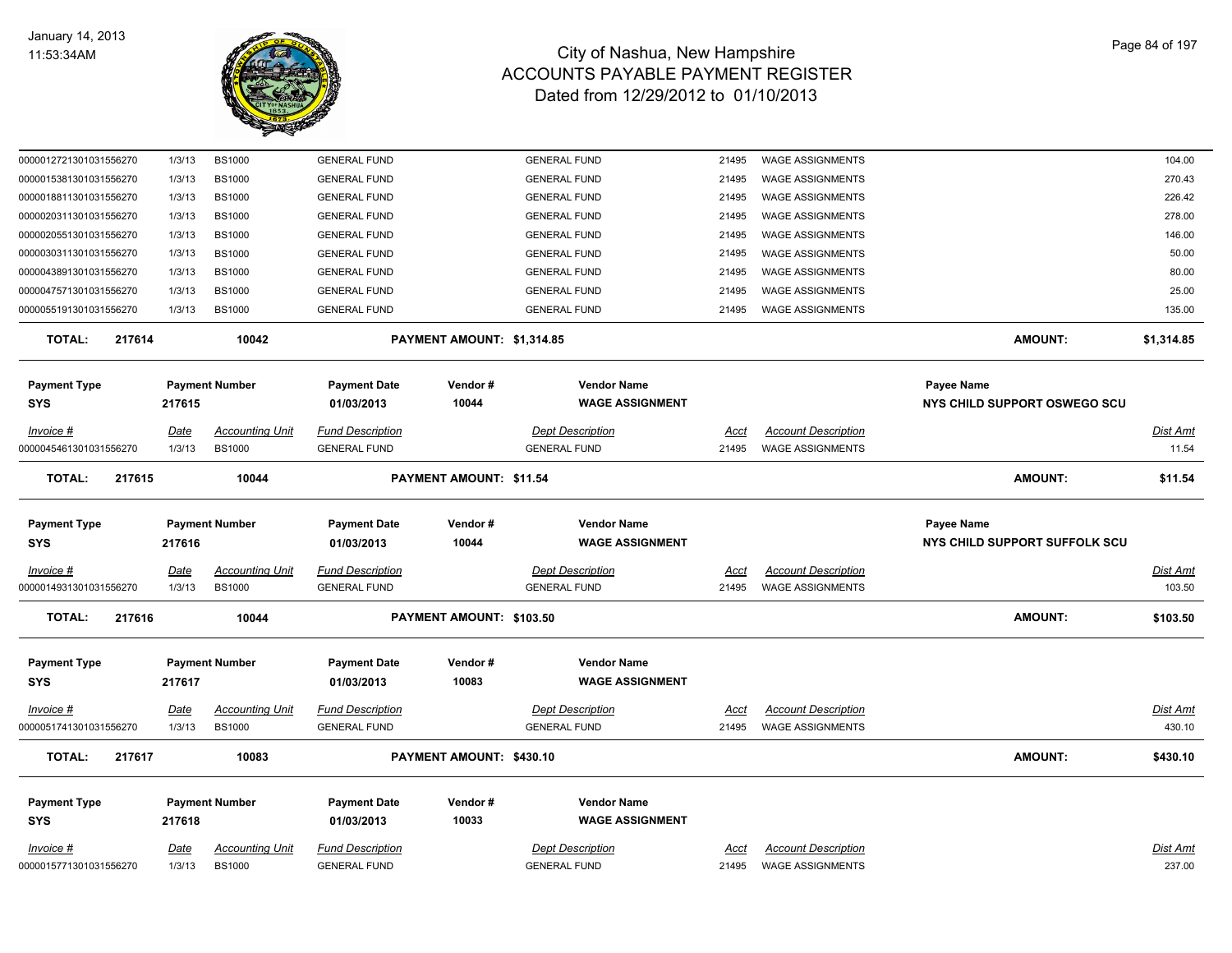

| <b>TOTAL:</b>                     | 217618 |             | 10033                  |                                   | PAYMENT AMOUNT: \$237.00       |                                                    |             |                            | <b>AMOUNT:</b> | \$237.00        |
|-----------------------------------|--------|-------------|------------------------|-----------------------------------|--------------------------------|----------------------------------------------------|-------------|----------------------------|----------------|-----------------|
| <b>Payment Type</b><br><b>SYS</b> |        | 217619      | <b>Payment Number</b>  | <b>Payment Date</b><br>01/03/2013 | Vendor#<br>10062               | <b>Vendor Name</b><br>UNITED WAY OF GREATER NASHUA |             |                            |                |                 |
| Invoice #                         |        | Date        | <b>Accounting Unit</b> | <b>Fund Description</b>           |                                | <b>Dept Description</b>                            | <u>Acct</u> | <b>Account Description</b> |                | Dist Amt        |
| 20130103-DEDUCTIONS               |        | 1/3/13      | <b>BS1000</b>          | <b>GENERAL FUND</b>               |                                | <b>GENERAL FUND</b>                                | 21490       | UNITED WAY CONTRIBUTIONS   |                | 861.00          |
| <b>TOTAL:</b>                     | 217619 |             | 10062                  |                                   | PAYMENT AMOUNT: \$861.00       |                                                    |             |                            | <b>AMOUNT:</b> | \$861.00        |
| <b>Payment Type</b>               |        |             | <b>Payment Number</b>  | <b>Payment Date</b>               | Vendor#                        | <b>Vendor Name</b>                                 |             |                            |                |                 |
| <b>SYS</b>                        |        | 217620      |                        | 01/03/2013                        | 10065                          | <b>WAGE ASSIGNMENT</b>                             |             |                            |                |                 |
| Invoice #                         |        | Date        | <b>Accounting Unit</b> | <b>Fund Description</b>           |                                | <b>Dept Description</b>                            | Acct        | <b>Account Description</b> |                | Dist Amt        |
| 0000024151301031556270            |        | 1/3/13      | <b>BS1000</b>          | <b>GENERAL FUND</b>               |                                | <b>GENERAL FUND</b>                                | 21495       | <b>WAGE ASSIGNMENTS</b>    |                | 212.46          |
| <b>TOTAL:</b>                     | 217620 |             | 10065                  |                                   | PAYMENT AMOUNT: \$212.46       |                                                    |             |                            | <b>AMOUNT:</b> | \$212.46        |
| <b>Payment Type</b>               |        |             | <b>Payment Number</b>  | <b>Payment Date</b>               | Vendor#                        | <b>Vendor Name</b>                                 |             |                            |                |                 |
| <b>SYS</b>                        |        | 217621      |                        | 01/03/2013                        | 10022                          | <b>FIREFIGHTERS LOCAL 789</b>                      |             |                            |                |                 |
| $Invoice$ #                       |        | <b>Date</b> | <b>Accounting Unit</b> | <b>Fund Description</b>           |                                | <b>Dept Description</b>                            | <u>Acct</u> | <b>Account Description</b> |                | <u>Dist Amt</u> |
| 20130103-DEDUCTIONS               |        | 1/3/13      | <b>BS1000</b>          | <b>GENERAL FUND</b>               |                                | <b>GENERAL FUND</b>                                | 21485       | UNION DUES & AGENCY FEES   |                | 3,464.94        |
| <b>TOTAL:</b>                     | 217621 |             | 10022                  |                                   | PAYMENT AMOUNT: \$3,464.94     |                                                    |             |                            | <b>AMOUNT:</b> | \$3,464.94      |
| <b>Payment Type</b>               |        |             | <b>Payment Number</b>  | <b>Payment Date</b>               | Vendor#                        | <b>Vendor Name</b>                                 |             |                            |                |                 |
| <b>SYS</b>                        |        | 217622      |                        | 01/03/2013                        | 15713                          | <b>WAGE ASSIGNMENT</b>                             |             |                            |                |                 |
| Invoice #                         |        | Date        | <b>Accounting Unit</b> | <b>Fund Description</b>           |                                | <b>Dept Description</b>                            | Acct        | <b>Account Description</b> |                | Dist Amt        |
| 0000071181301031556270            |        | 1/3/13      | <b>BS1000</b>          | <b>GENERAL FUND</b>               |                                | <b>GENERAL FUND</b>                                | 21495       | <b>WAGE ASSIGNMENTS</b>    |                | 137.67          |
| <b>TOTAL:</b>                     | 217622 |             | 15713                  |                                   | PAYMENT AMOUNT: \$137.67       |                                                    |             |                            | AMOUNT:        | \$137.67        |
| <b>Payment Type</b>               |        |             | <b>Payment Number</b>  | <b>Payment Date</b>               | Vendor#                        | <b>Vendor Name</b>                                 |             |                            |                |                 |
| <b>SYS</b>                        |        | 217623      |                        | 01/03/2013                        | 15711                          | <b>WAGE ASSIGNMENT</b>                             |             |                            |                |                 |
| Invoice #                         |        | Date        | <b>Accounting Unit</b> | <b>Fund Description</b>           |                                | <b>Dept Description</b>                            | <u>Acct</u> | <b>Account Description</b> |                | Dist Amt        |
| 0000012641301031556270            |        | 1/3/13      | <b>BS1000</b>          | <b>GENERAL FUND</b>               |                                | <b>GENERAL FUND</b>                                | 21495       | <b>WAGE ASSIGNMENTS</b>    |                | 87.52           |
| <b>TOTAL:</b>                     | 217623 |             | 15711                  |                                   | <b>PAYMENT AMOUNT: \$87.52</b> |                                                    |             |                            | <b>AMOUNT:</b> | \$87.52         |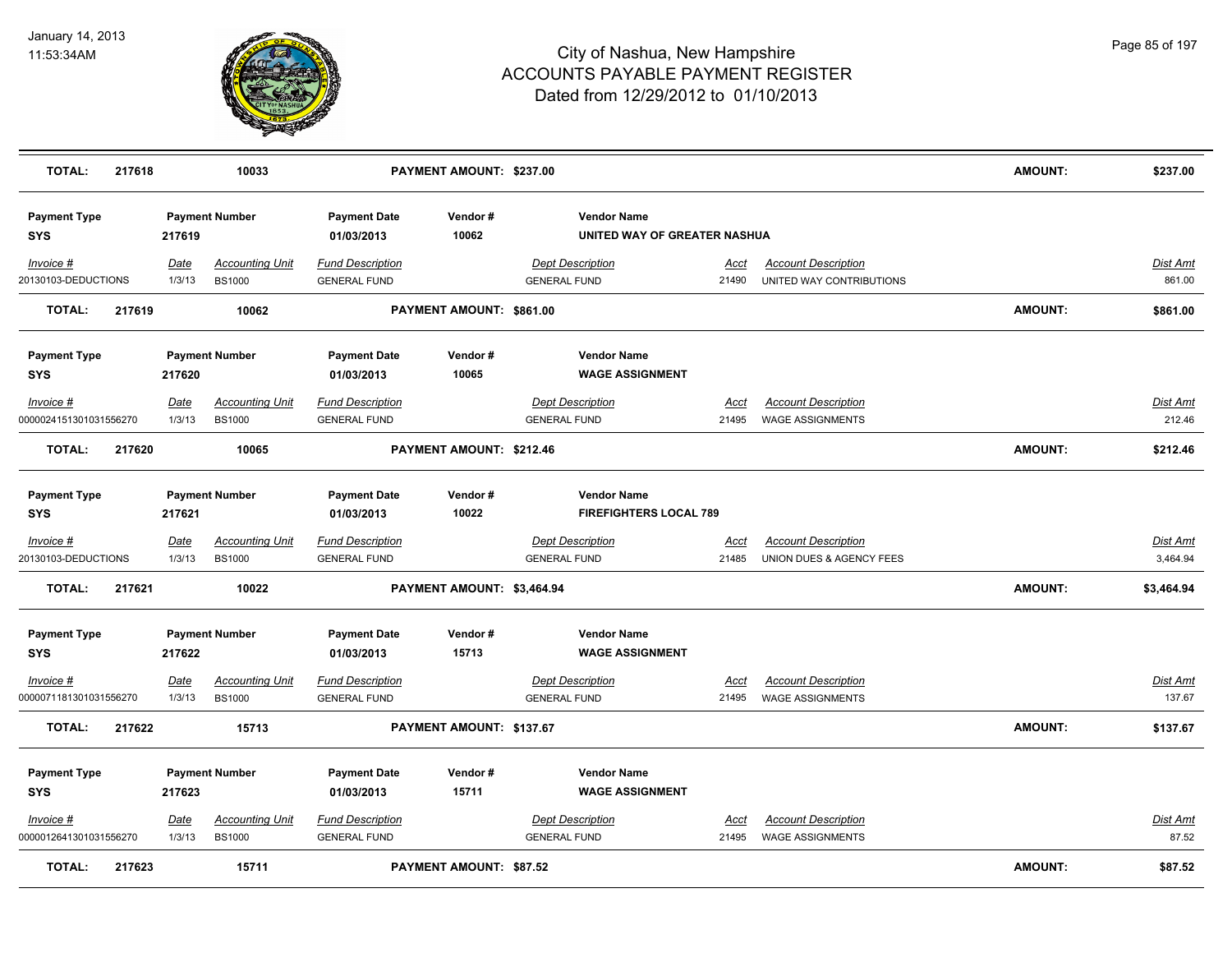

| <b>Payment Type</b>     |             | <b>Payment Number</b>  | <b>Payment Date</b>                    | Vendor #                        | <b>Vendor Name</b>                       |             |                                                   |                |                 |
|-------------------------|-------------|------------------------|----------------------------------------|---------------------------------|------------------------------------------|-------------|---------------------------------------------------|----------------|-----------------|
| <b>SYS</b>              | 217624      |                        | 01/07/2013                             | 13303                           | <b>PETTY CASH</b>                        |             |                                                   |                |                 |
| Invoice #               | Date        | <b>Accounting Unit</b> | <b>Fund Description</b>                |                                 | <b>Dept Description</b>                  | Acct        | <b>Account Description</b>                        | Activity       | Dist Amt        |
| PETTYCASHSLIPS010413    | 1/4/13      | 01.1.500               | <b>GENERAL FUND</b>                    |                                 | <b>MAYOR</b>                             | 61299       | MISCELLANEOUS SUPPLIES                            |                | 53.00           |
| PETTYCASHSLIPS010413    | 1/4/13      | 07.1.565               | <b>GENERAL FUND</b>                    |                                 | <b>CITY CLERK</b>                        | 55699       | OTHER CONTRACTED SERVICES                         |                | 40.00           |
| PETTYCASHSLIPS010413    | 1/4/13      | 07.1.565               | <b>GENERAL FUND</b>                    |                                 | <b>CITY CLERK</b>                        | 61100       | OFFICE SUPPLIES                                   |                | 18.96           |
| PETTYCASHSLIPS010413    | 1/4/13      | 22.1.535               | <b>GENERAL FUND</b>                    |                                 | INFORMATION TECHNOLOGY                   | 71221       | <b>COMPUTER EQUIPMENT</b>                         |                | 12.80           |
| PETTYCASHSLIPS010413    | 1/4/13      | 22.5010                | CAP PROJECTS-INFO<br><b>TECHNOLOGY</b> |                                 | CAPITAL PROJECTS-INFO TECH               | 81342       | <b>COMPUTER SOFTWARE &amp;</b><br><b>HARDWARE</b> | 1010.22.01.30  | 47.30           |
| PETTYCASHSLIPS010413    | 1/4/13      | 26.1.500               | <b>GENERAL FUND</b>                    |                                 | <b>FINANCIAL SERVICES</b>                | 61100       | OFFICE SUPPLIES                                   |                | 4.00            |
| PETTYCASHSLIPS010413    | 1/4/13      | 26,4010                | MOTOR VEHICLE ADMIN FUND               |                                 | <b>MOTOR VEHICLE ADMIN FUND</b>          | 55699       | OTHER CONTRACTED SERVICES                         |                | 30.05           |
| PETTYCASHSLIPS010413    | 1/4/13      | 53.1.730               | <b>GENERAL FUND</b>                    |                                 | <b>BUILDING INSPECTION</b>               | 55307       | MILEAGE REIMBURSEMENTS                            |                | 42.18           |
| PETTYCASHSLIPS010413    | 1/4/13      | 60.1.500               | <b>GENERAL FUND</b>                    |                                 | <b>PUBLIC</b><br>WORKS-ADMIN/ENGINEERING | 61299       | MISCELLANEOUS SUPPLIES                            |                | 34.24           |
| PETTYCASHSLIPS010413    | 1/4/13      | 60.1.665               | <b>GENERAL FUND</b>                    |                                 | <b>PUBLIC</b><br>WORKS-ADMIN/ENGINEERING | 55307       | MILEAGE REIMBURSEMENTS                            |                | 1.00            |
| PETTYCASHSLIPS010413    | 1/4/13      | 60.1.665               | <b>GENERAL FUND</b>                    |                                 | <b>PUBLIC</b><br>WORKS-ADMIN/ENGINEERING | 61299       | MISCELLANEOUS SUPPLIES                            |                | 29.00           |
| PETTYCASHSLIPS010413    | 1/4/13      | 61.1.670               | <b>GENERAL FUND</b>                    |                                 | <b>STREETS</b>                           | 55400       | CONFERENCES AND SEMINARS                          |                | 24.57           |
| PETTYCASHSLIPS010413    | 1/4/13      | 61.1.670               | <b>GENERAL FUND</b>                    |                                 | <b>STREETS</b>                           | 61299       | MISCELLANEOUS SUPPLIES                            |                | 43.38           |
| PETTYCASHSLIPS010413    | 1/4/13      | 61.1.685               | <b>GENERAL FUND</b>                    |                                 | <b>STREETS</b>                           | 61900       | <b>MEALS</b>                                      |                | 98.04           |
| PETTYCASHSLIPS010413    | 1/4/13      | 61.1.700               | <b>GENERAL FUND</b>                    |                                 | <b>STREETS</b>                           | 61299       | MISCELLANEOUS SUPPLIES                            |                | 24.00           |
| PETTYCASHSLIPS010413    | 1/4/13      | 61.1.700               | <b>GENERAL FUND</b>                    |                                 | <b>STREETS</b>                           | 61307       | <b>FUEL, DIESEL</b>                               |                | 10.00           |
| PETTYCASHSLIPS010413    | 1/4/13      | 68.6000.500            | <b>SOLID WASTE FUND</b>                |                                 | <b>SOLID WASTE</b>                       | 61910       | <b>MEALS - FUNCTIONS</b>                          |                | 150.79          |
| PETTYCASHSLIPS010413    | 1/4/13      | 68.6000.692            | <b>SOLID WASTE FUND</b>                |                                 | <b>SOLID WASTE</b>                       | 71000       | <b>EQUIPMENT</b>                                  |                | 29.97           |
| PETTYCASHSLIPS010413    | 1/4/13      | 69.6200.670            | <b>WASTEWATER FUND</b>                 |                                 | <b>WASTEWATER</b>                        | 55400       | <b>CONFERENCES AND SEMINARS</b>                   |                | 10.00           |
| PETTYCASHSLIPS010413    | 1/4/13      | 69.6200.670            | <b>WASTEWATER FUND</b>                 |                                 | <b>WASTEWATER</b>                        | 55607       | POSTAGE & DELIVERY                                |                | 14.40           |
| PETTYCASHSLIPS010413    | 1/4/13      | 69.6200.670            | <b>WASTEWATER FUND</b>                 |                                 | <b>WASTEWATER</b>                        | 61300       | FUEL, UNLEADED                                    |                | 10.00           |
| PETTYCASHSLIPS010413    | 1/4/13      | 82.1.500               | <b>GENERAL FUND</b>                    |                                 | PLANNING & ZONING                        | 55307       | MILEAGE REIMBURSEMENTS                            |                | 65.50           |
| PETTYCASHSLIPS010413    | 1/4/13      | 82.1.500               | <b>GENERAL FUND</b>                    |                                 | PLANNING & ZONING                        | 61910       | <b>MEALS - FUNCTIONS</b>                          |                | 29.60           |
| PETTYCASHSLIPS010413    | 1/4/13      | TF44.8676              | EDGEWOOD-CAMILLE M COTE                |                                 | EDGEWOOD-CAMILLE M COTE                  | 61299       | MISCELLANEOUS SUPPLIES                            |                | 50.00           |
| <b>TOTAL:</b><br>217624 |             | 13303                  |                                        | <b>PAYMENT AMOUNT: \$872.78</b> |                                          |             |                                                   | <b>AMOUNT:</b> | \$872.78        |
| <b>Payment Type</b>     |             | <b>Payment Number</b>  | <b>Payment Date</b>                    | Vendor#                         | <b>Vendor Name</b>                       |             |                                                   |                |                 |
| <b>SYS</b>              | 217625      |                        | 01/03/2013                             | 10009                           | AMERICAN FEDERATION OF TEACHER           |             |                                                   |                |                 |
| $Invoice$ #             | <b>Date</b> | <u>Accounting Unit</u> | <b>Fund Description</b>                |                                 | <b>Dept Description</b>                  | <u>Acct</u> | <b>Account Description</b>                        |                | <u>Dist Amt</u> |
| UPCP130110140552700 0   | 1/10/13     | <b>BS1000</b>          | <b>GENERAL FUND</b>                    |                                 | <b>GENERAL FUND</b>                      | 21485       | UNION DUES & AGENCY FEES                          |                | 15.50           |
| 217625<br><b>TOTAL:</b> |             | 10009                  |                                        | <b>PAYMENT AMOUNT: \$15.50</b>  |                                          |             |                                                   | <b>AMOUNT:</b> | \$15.50         |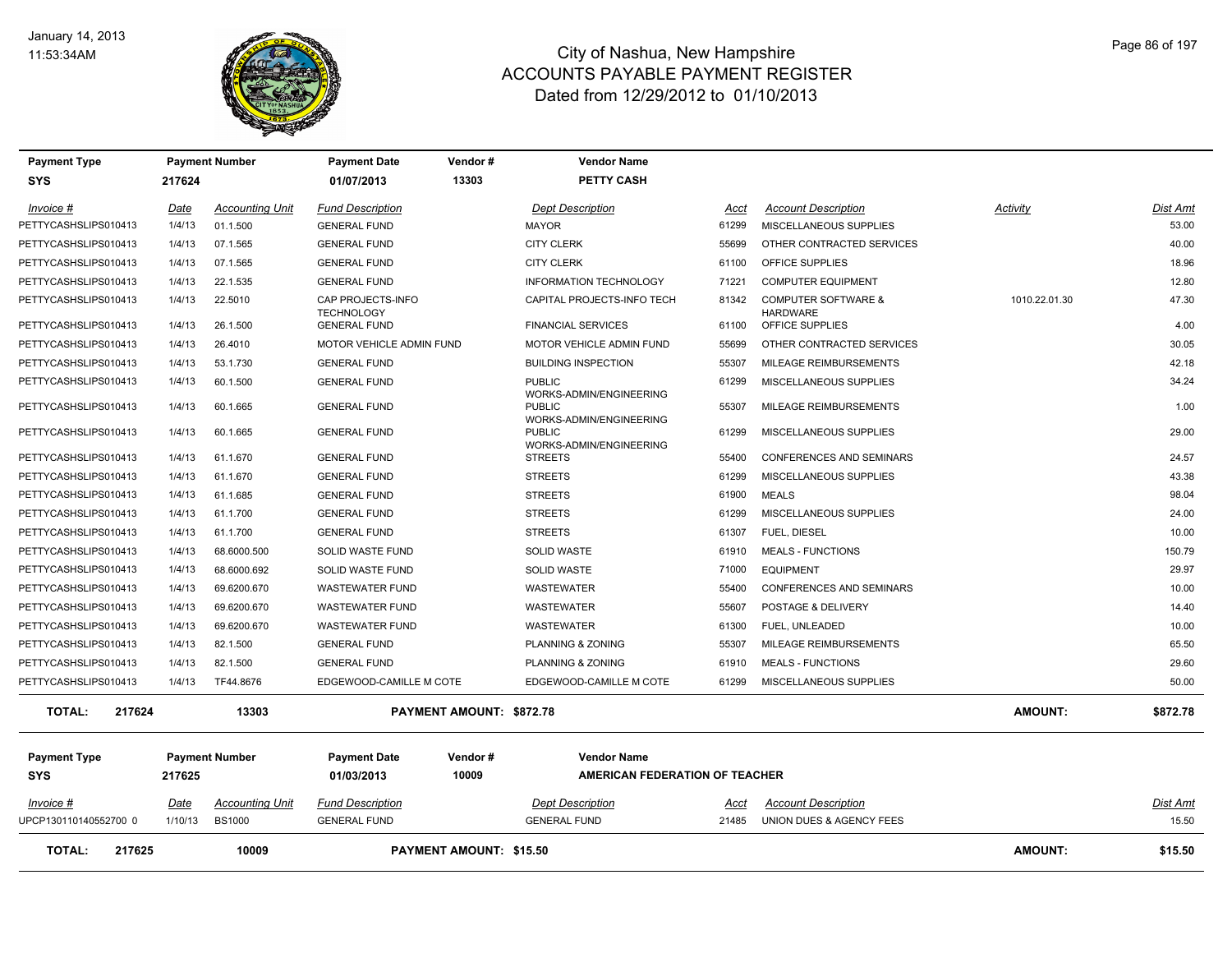

| <b>Payment Type</b>        |             | <b>Payment Number</b>  | <b>Payment Date</b>               | Vendor#                  | <b>Vendor Name</b>                           |             |                            |                         |                 |
|----------------------------|-------------|------------------------|-----------------------------------|--------------------------|----------------------------------------------|-------------|----------------------------|-------------------------|-----------------|
| <b>SYS</b>                 | 217626      |                        | 01/03/2013                        | 10012                    | <b>WAGE ASSIGNMENT</b>                       |             |                            |                         |                 |
| Invoice #                  | <u>Date</u> | <b>Accounting Unit</b> | <b>Fund Description</b>           |                          | <b>Dept Description</b>                      | <u>Acct</u> | <b>Account Description</b> |                         | <b>Dist Amt</b> |
| 0000016551301101405520     | 1/10/13     | <b>BS1000</b>          | <b>GENERAL FUND</b>               |                          | <b>GENERAL FUND</b>                          | 21495       | <b>WAGE ASSIGNMENTS</b>    |                         | 125.07          |
| 0000016861301101405520     | 1/10/13     | <b>BS1000</b>          | <b>GENERAL FUND</b>               |                          | <b>GENERAL FUND</b>                          | 21495       | <b>WAGE ASSIGNMENTS</b>    |                         | 420.00          |
| 0000019071301101405520     | 1/10/13     | <b>BS1000</b>          | <b>GENERAL FUND</b>               |                          | <b>GENERAL FUND</b>                          | 21495       | <b>WAGE ASSIGNMENTS</b>    |                         | 110.00          |
| 0000021511301101405520     | 1/10/13     | <b>BS1000</b>          | <b>GENERAL FUND</b>               |                          | <b>GENERAL FUND</b>                          | 21495       | <b>WAGE ASSIGNMENTS</b>    |                         | 56.25           |
| 0000040831301101405520     | 1/10/13     | <b>BS1000</b>          | <b>GENERAL FUND</b>               |                          | <b>GENERAL FUND</b>                          | 21495       | <b>WAGE ASSIGNMENTS</b>    |                         | 38.43           |
| 0000043441301101405520     | 1/10/13     | <b>BS1000</b>          | <b>GENERAL FUND</b>               |                          | <b>GENERAL FUND</b>                          | 21495       | <b>WAGE ASSIGNMENTS</b>    |                         | 23.69           |
| 0000072241301101405520     | 1/10/13     | <b>BS1000</b>          | <b>GENERAL FUND</b>               |                          | <b>GENERAL FUND</b>                          | 21495       | <b>WAGE ASSIGNMENTS</b>    |                         | 121.00          |
| <b>TOTAL:</b><br>217626    |             | 10012                  |                                   | PAYMENT AMOUNT: \$894.44 |                                              |             |                            | <b>AMOUNT:</b>          | \$894.44        |
| <b>Payment Type</b><br>SYS | 217627      | <b>Payment Number</b>  | <b>Payment Date</b><br>01/03/2013 | Vendor#<br>10013         | <b>Vendor Name</b><br><b>WAGE ASSIGNMENT</b> |             |                            |                         |                 |
| Invoice #                  | Date        | <b>Accounting Unit</b> | <b>Fund Description</b>           |                          | <b>Dept Description</b>                      | Acct        | <b>Account Description</b> |                         | <u>Dist Amt</u> |
| 0000044341301101405520     | 1/10/13     | <b>BS1000</b>          | <b>GENERAL FUND</b>               |                          | <b>GENERAL FUND</b>                          | 21495       | <b>WAGE ASSIGNMENTS</b>    |                         | 1.15            |
| <b>TOTAL:</b><br>217627    |             | 10013                  |                                   | PAYMENT AMOUNT: \$1.15   |                                              |             |                            | <b>AMOUNT:</b>          | \$1.15          |
| <b>Payment Type</b>        |             | <b>Payment Number</b>  | <b>Payment Date</b>               | Vendor#                  | <b>Vendor Name</b>                           |             |                            | Payee Name              |                 |
| SYS                        | 217628      |                        | 01/03/2013                        | 10042                    | <b>WAGE ASSIGNMENT</b>                       |             |                            | DHHS REIMBURSEMENT UNIT |                 |
| Invoice #                  | <b>Date</b> | <b>Accounting Unit</b> | <b>Fund Description</b>           |                          | <b>Dept Description</b>                      | Acct        | <b>Account Description</b> |                         | Dist Amt        |
| 0000047571301101405520     | 1/10/13     | <b>BS1000</b>          | <b>GENERAL FUND</b>               |                          | <b>GENERAL FUND</b>                          | 21495       | <b>WAGE ASSIGNMENTS</b>    |                         | 25.00           |
| <b>TOTAL:</b><br>217628    |             | 10042                  |                                   | PAYMENT AMOUNT: \$25.00  |                                              |             |                            | <b>AMOUNT:</b>          | \$25.00         |
| <b>Payment Type</b>        |             | <b>Payment Number</b>  | <b>Payment Date</b>               | Vendor#                  | <b>Vendor Name</b>                           |             |                            |                         |                 |
| <b>SYS</b>                 | 217629      |                        | 01/03/2013                        | 10082                    | <b>WAGE ASSIGNMENT</b>                       |             |                            |                         |                 |
| $Invoice$ #                | <u>Date</u> | <u>Accounting Unit</u> | <b>Fund Description</b>           |                          | <b>Dept Description</b>                      | <u>Acct</u> | <b>Account Description</b> |                         | <b>Dist Amt</b> |
| 0000043141301101405520     | 1/10/13     | <b>BS1000</b>          | <b>GENERAL FUND</b>               |                          | <b>GENERAL FUND</b>                          | 21495       | <b>WAGE ASSIGNMENTS</b>    |                         | 58.83           |
| <b>TOTAL:</b><br>217629    |             | 10082                  |                                   | PAYMENT AMOUNT: \$58.83  |                                              |             |                            | <b>AMOUNT:</b>          | \$58.83         |
| <b>Payment Type</b>        |             | <b>Payment Number</b>  | <b>Payment Date</b>               | Vendor#                  | <b>Vendor Name</b>                           |             |                            |                         |                 |
| SYS                        | 217630      |                        | 01/03/2013                        | 10020                    | <b>WAGE ASSIGNMENT</b>                       |             |                            |                         |                 |
| $Invoice$ #                | <u>Date</u> | <b>Accounting Unit</b> | <b>Fund Description</b>           |                          | <b>Dept Description</b>                      | <u>Acct</u> | <b>Account Description</b> |                         | <u>Dist Amt</u> |
| 0000035491301101405520     | 1/10/13     | <b>BS1000</b>          | <b>GENERAL FUND</b>               |                          | <b>GENERAL FUND</b>                          | 21495       | <b>WAGE ASSIGNMENTS</b>    |                         | 41.54           |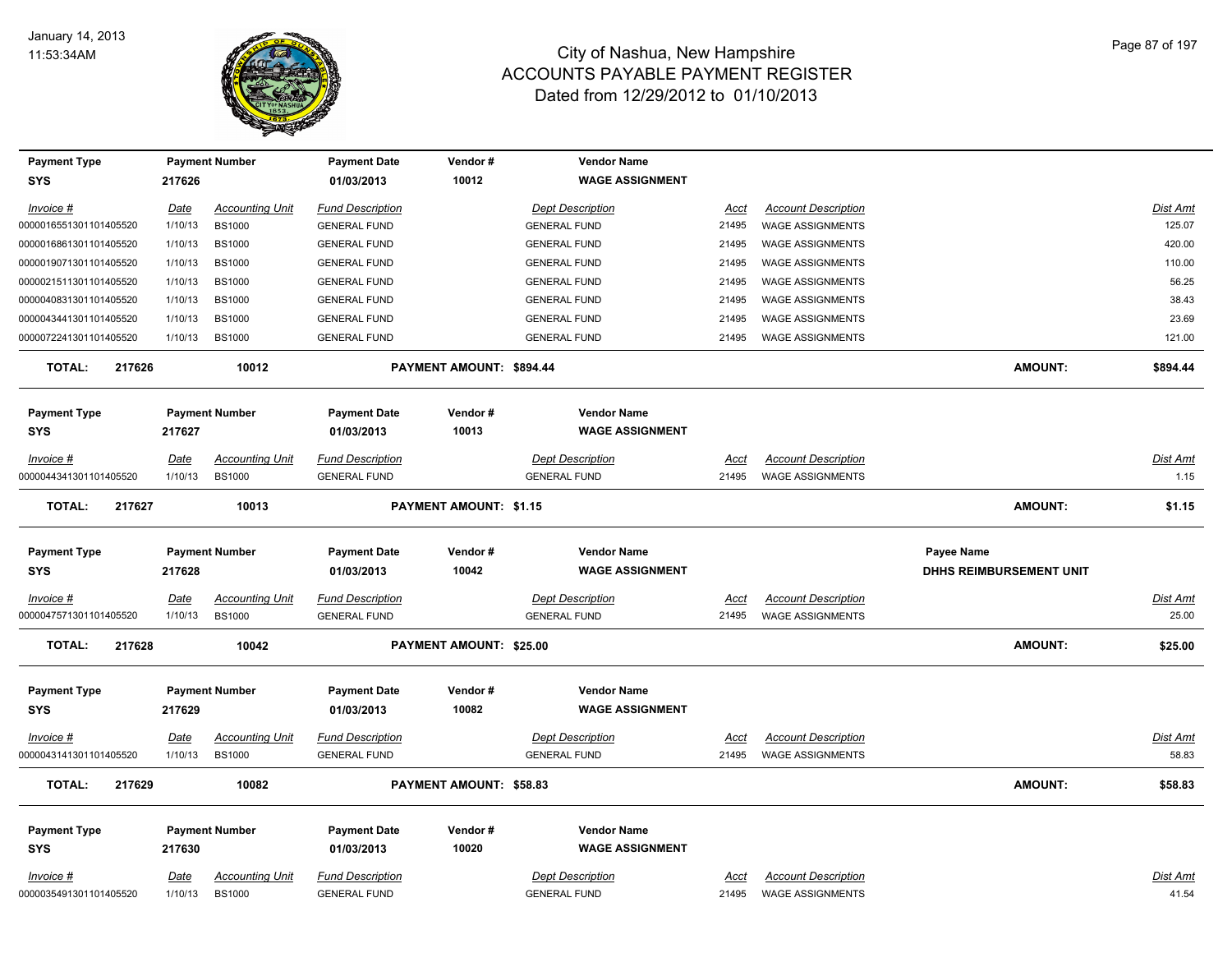

| <b>TOTAL:</b><br>217630           |             | 10020                  |                                   | <b>PAYMENT AMOUNT: \$41.54</b> |                                              |             |                            | <b>AMOUNT:</b>                             | \$41.54         |
|-----------------------------------|-------------|------------------------|-----------------------------------|--------------------------------|----------------------------------------------|-------------|----------------------------|--------------------------------------------|-----------------|
| <b>Payment Type</b><br><b>SYS</b> | 217631      | <b>Payment Number</b>  | <b>Payment Date</b><br>01/03/2013 | Vendor#<br>10041               | <b>Vendor Name</b><br><b>WAGE ASSIGNMENT</b> |             |                            |                                            |                 |
| Invoice #                         | <b>Date</b> | <b>Accounting Unit</b> | <b>Fund Description</b>           |                                | <b>Dept Description</b>                      | Acct        | <b>Account Description</b> |                                            | Dist Amt        |
| 0000017021301101405520            | 1/10/13     | <b>BS1000</b>          | <b>GENERAL FUND</b>               |                                | <b>GENERAL FUND</b>                          | 21495       | <b>WAGE ASSIGNMENTS</b>    |                                            | 126.01          |
| <b>TOTAL:</b><br>217631           |             | 10041                  |                                   | PAYMENT AMOUNT: \$126.01       |                                              |             |                            | <b>AMOUNT:</b>                             | \$126.01        |
| <b>Payment Type</b><br><b>SYS</b> | 217632      | <b>Payment Number</b>  | <b>Payment Date</b><br>01/03/2013 | Vendor#<br>10042               | <b>Vendor Name</b><br><b>WAGE ASSIGNMENT</b> |             |                            |                                            |                 |
| Invoice #                         | Date        | <b>Accounting Unit</b> | <b>Fund Description</b>           |                                | <b>Dept Description</b>                      | Acct        | <b>Account Description</b> |                                            | Dist Amt        |
| 0000012721301101405520            | 1/10/13     | <b>BS1000</b>          | <b>GENERAL FUND</b>               |                                | <b>GENERAL FUND</b>                          | 21495       | <b>WAGE ASSIGNMENTS</b>    |                                            | 104.00          |
| 0000015381301101405520            | 1/10/13     | <b>BS1000</b>          | <b>GENERAL FUND</b>               |                                | <b>GENERAL FUND</b>                          | 21495       | <b>WAGE ASSIGNMENTS</b>    |                                            | 270.43          |
| 0000018811301101405520            | 1/10/13     | <b>BS1000</b>          | <b>GENERAL FUND</b>               |                                | <b>GENERAL FUND</b>                          | 21495       | <b>WAGE ASSIGNMENTS</b>    |                                            | 226.42          |
| 0000020311301101405520            | 1/10/13     | <b>BS1000</b>          | <b>GENERAL FUND</b>               |                                | <b>GENERAL FUND</b>                          | 21495       | WAGE ASSIGNMENTS           |                                            | 278.00          |
| 0000020551301101405520            | 1/10/13     | <b>BS1000</b>          | <b>GENERAL FUND</b>               |                                | <b>GENERAL FUND</b>                          | 21495       | <b>WAGE ASSIGNMENTS</b>    |                                            | 146.00          |
| 0000043441301101405520            | 1/10/13     | <b>BS1000</b>          | <b>GENERAL FUND</b>               |                                | <b>GENERAL FUND</b>                          | 21495       | WAGE ASSIGNMENTS           |                                            | 24.36           |
| 0000043891301101405520            | 1/10/13     | <b>BS1000</b>          | <b>GENERAL FUND</b>               |                                | <b>GENERAL FUND</b>                          | 21495       | <b>WAGE ASSIGNMENTS</b>    |                                            | 80.00           |
| 0000055191301101405520            | 1/10/13     | <b>BS1000</b>          | <b>GENERAL FUND</b>               |                                | <b>GENERAL FUND</b>                          | 21495       | <b>WAGE ASSIGNMENTS</b>    |                                            | 135.00          |
| <b>TOTAL:</b><br>217632           |             | 10042                  |                                   | PAYMENT AMOUNT: \$1,264.21     |                                              |             |                            | AMOUNT:                                    | \$1,264.21      |
| <b>Payment Type</b>               |             | <b>Payment Number</b>  | <b>Payment Date</b>               | Vendor#                        | <b>Vendor Name</b>                           |             |                            |                                            |                 |
| <b>SYS</b>                        | 217633      |                        | 01/03/2013                        | 15711                          | <b>WAGE ASSIGNMENT</b>                       |             |                            |                                            |                 |
| <u>Invoice #</u>                  | <b>Date</b> | <b>Accounting Unit</b> | <b>Fund Description</b>           |                                | <b>Dept Description</b>                      | <u>Acct</u> | <b>Account Description</b> |                                            | <u>Dist Amt</u> |
| 0000012641301031405520            | 1/3/13      | <b>BS1000</b>          | <b>GENERAL FUND</b>               |                                | <b>GENERAL FUND</b>                          | 21495       | <b>WAGE ASSIGNMENTS</b>    |                                            | 22.49           |
| 0000012641301101405521            | 1/10/13     | <b>BS1000</b>          | <b>GENERAL FUND</b>               |                                | <b>GENERAL FUND</b>                          | 21495       | <b>WAGE ASSIGNMENTS</b>    |                                            | 119.45          |
| <b>TOTAL:</b><br>217633           |             | 15711                  |                                   | PAYMENT AMOUNT: \$141.94       |                                              |             |                            | <b>AMOUNT:</b>                             | \$141.94        |
| <b>Payment Type</b><br><b>SYS</b> | 217634      | <b>Payment Number</b>  | <b>Payment Date</b><br>01/03/2013 | Vendor#<br>10044               | <b>Vendor Name</b><br><b>WAGE ASSIGNMENT</b> |             |                            | Payee Name<br>NYS CHILD SUPPORT OSWEGO SCU |                 |
| Invoice #                         | Date        | <b>Accounting Unit</b> | <b>Fund Description</b>           |                                | <b>Dept Description</b>                      | Acct        | <b>Account Description</b> |                                            | Dist Amt        |
| 0000045461301101405520            | 1/10/13     | <b>BS1000</b>          | <b>GENERAL FUND</b>               |                                | <b>GENERAL FUND</b>                          | 21495       | <b>WAGE ASSIGNMENTS</b>    |                                            | 11.54           |
| <b>TOTAL:</b><br>217634           |             | 10044                  |                                   | PAYMENT AMOUNT: \$11.54        |                                              |             |                            | <b>AMOUNT:</b>                             | \$11.54         |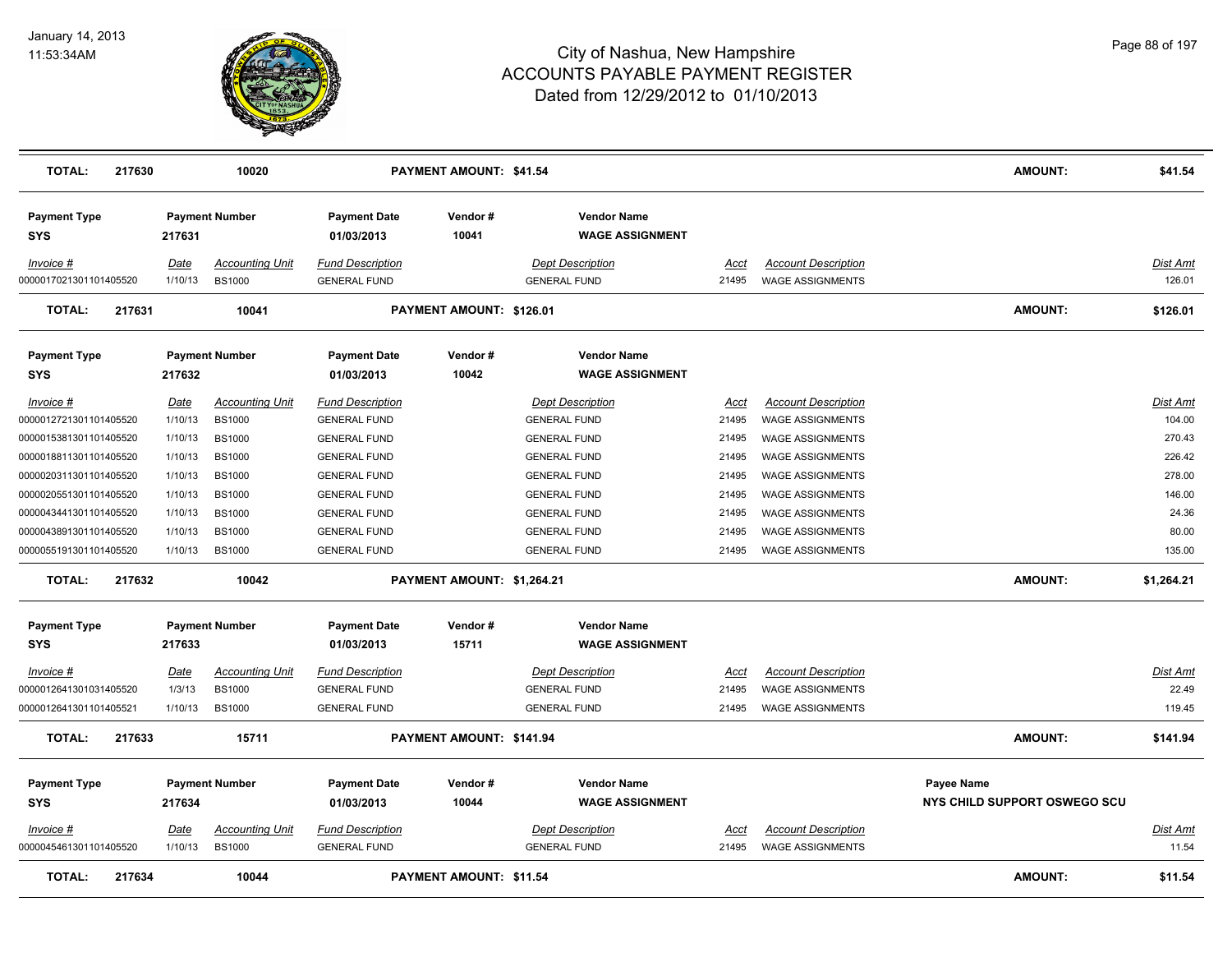

| <b>Payment Type</b>     |                        | <b>Payment Number</b>  | <b>Payment Date</b>     | Vendor#                         | <b>Vendor Name</b>           |               |                            | <b>Payee Name</b>             |                 |
|-------------------------|------------------------|------------------------|-------------------------|---------------------------------|------------------------------|---------------|----------------------------|-------------------------------|-----------------|
| <b>SYS</b>              | 217635                 |                        | 01/03/2013              | 10044                           | <b>WAGE ASSIGNMENT</b>       |               |                            | NYS CHILD SUPPORT SUFFOLK SCU |                 |
| Invoice #               | <u>Date</u>            | <b>Accounting Unit</b> | <b>Fund Description</b> |                                 | <b>Dept Description</b>      | Acct          | <b>Account Description</b> |                               | <b>Dist Amt</b> |
| 0000014931301101405520  | 1/10/13                | <b>BS1000</b>          | <b>GENERAL FUND</b>     |                                 | <b>GENERAL FUND</b>          | 21495         | <b>WAGE ASSIGNMENTS</b>    |                               | 103.50          |
| <b>TOTAL:</b><br>217635 |                        | 10044                  |                         | <b>PAYMENT AMOUNT: \$103.50</b> |                              |               |                            | <b>AMOUNT:</b>                | \$103.50        |
| <b>Payment Type</b>     |                        | <b>Payment Number</b>  | <b>Payment Date</b>     | Vendor#                         | <b>Vendor Name</b>           |               |                            |                               |                 |
| <b>SYS</b>              | 217636                 |                        | 01/03/2013              | 10033                           | <b>WAGE ASSIGNMENT</b>       |               |                            |                               |                 |
| Invoice #               | <b>Date</b>            | <b>Accounting Unit</b> | <b>Fund Description</b> |                                 | <b>Dept Description</b>      | Acct          | <b>Account Description</b> |                               | Dist Amt        |
| 0000015771301101405520  | 1/10/13                | <b>BS1000</b>          | <b>GENERAL FUND</b>     |                                 | <b>GENERAL FUND</b>          | 21495         | <b>WAGE ASSIGNMENTS</b>    |                               | 237.00          |
| <b>TOTAL:</b><br>217636 |                        | 10033                  |                         | PAYMENT AMOUNT: \$237.00        |                              |               |                            | <b>AMOUNT:</b>                | \$237.00        |
| <b>Payment Type</b>     |                        | <b>Payment Number</b>  | <b>Payment Date</b>     | Vendor#                         | <b>Vendor Name</b>           |               |                            |                               |                 |
| SYS                     | 217637                 |                        | 01/03/2013              | 10062                           | UNITED WAY OF GREATER NASHUA |               |                            |                               |                 |
| Invoice #               |                        | <b>Accounting Unit</b> | <b>Fund Description</b> |                                 | <b>Dept Description</b>      |               | <b>Account Description</b> |                               | Dist Amt        |
| MUWY130110140552100 0   | <u>Date</u><br>1/10/13 | <b>BS1000</b>          | <b>GENERAL FUND</b>     |                                 | <b>GENERAL FUND</b>          | Acct<br>21490 | UNITED WAY CONTRIBUTIONS   |                               | 16.00           |
| MUWY130110140552105 0   | 1/10/13                | <b>BS1000</b>          | <b>GENERAL FUND</b>     |                                 | <b>GENERAL FUND</b>          | 21490         | UNITED WAY CONTRIBUTIONS   |                               | 18.50           |
| MUWY130110140552110 0   | 1/10/13                | <b>BS1000</b>          | <b>GENERAL FUND</b>     |                                 | <b>GENERAL FUND</b>          | 21490         | UNITED WAY CONTRIBUTIONS   |                               | 10.00           |
| MUWY130110140552125 0   | 1/10/13                | <b>BS1000</b>          | <b>GENERAL FUND</b>     |                                 | <b>GENERAL FUND</b>          | 21490         | UNITED WAY CONTRIBUTIONS   |                               | 8.00            |
| MUWY130110140552130 0   | 1/10/13                | <b>BS1000</b>          | <b>GENERAL FUND</b>     |                                 | <b>GENERAL FUND</b>          | 21490         | UNITED WAY CONTRIBUTIONS   |                               | 3.00            |
| MUWY130110140552135 0   | 1/10/13                | <b>BS1000</b>          | <b>GENERAL FUND</b>     |                                 | <b>GENERAL FUND</b>          | 21490         | UNITED WAY CONTRIBUTIONS   |                               | 2.00            |
| MUWY130110140552145 0   | 1/10/13                | <b>BS1000</b>          | <b>GENERAL FUND</b>     |                                 | <b>GENERAL FUND</b>          | 21490         | UNITED WAY CONTRIBUTIONS   |                               | 14.00           |
| MUWY130110140552150 0   | 1/10/13                | <b>BS1000</b>          | <b>GENERAL FUND</b>     |                                 | <b>GENERAL FUND</b>          | 21490         | UNITED WAY CONTRIBUTIONS   |                               | 19.00           |
| MUWY130110140552155 0   | 1/10/13                | <b>BS1000</b>          | <b>GENERAL FUND</b>     |                                 | <b>GENERAL FUND</b>          | 21490         | UNITED WAY CONTRIBUTIONS   |                               | 49.56           |
| MUWY130110140552160 0   | 1/10/13                | <b>BS1000</b>          | <b>GENERAL FUND</b>     |                                 | <b>GENERAL FUND</b>          | 21490         | UNITED WAY CONTRIBUTIONS   |                               | 37.50           |
| MUWY130110140552165 0   | 1/10/13                | <b>BS1000</b>          | <b>GENERAL FUND</b>     |                                 | <b>GENERAL FUND</b>          | 21490         | UNITED WAY CONTRIBUTIONS   |                               | 18.00           |
| MUWY130110140552170 0   | 1/10/13                | <b>BS1000</b>          | <b>GENERAL FUND</b>     |                                 | <b>GENERAL FUND</b>          | 21490         | UNITED WAY CONTRIBUTIONS   |                               | 5.00            |
| MUWY130110140552700 0   | 1/10/13                | <b>BS1000</b>          | <b>GENERAL FUND</b>     |                                 | <b>GENERAL FUND</b>          | 21490         | UNITED WAY CONTRIBUTIONS   |                               | 53.00           |
| <b>TOTAL:</b><br>217637 |                        | 10062                  |                         | PAYMENT AMOUNT: \$253.56        |                              |               |                            | <b>AMOUNT:</b>                | \$253.56        |
| <b>Payment Type</b>     |                        | <b>Payment Number</b>  | <b>Payment Date</b>     | Vendor#                         | <b>Vendor Name</b>           |               |                            |                               |                 |
| SYS                     | 217638                 |                        | 01/03/2013              | 10059                           | <b>WAGE ASSIGNMENT</b>       |               |                            |                               |                 |
| $Invoice$ #             | <u>Date</u>            | <b>Accounting Unit</b> | <b>Fund Description</b> |                                 | <b>Dept Description</b>      | <u>Acct</u>   | <b>Account Description</b> |                               | Dist Amt        |
| 0000044761301101405520  | 1/10/13                | <b>BS1000</b>          | <b>GENERAL FUND</b>     |                                 | <b>GENERAL FUND</b>          | 21495         | <b>WAGE ASSIGNMENTS</b>    |                               | 50.25           |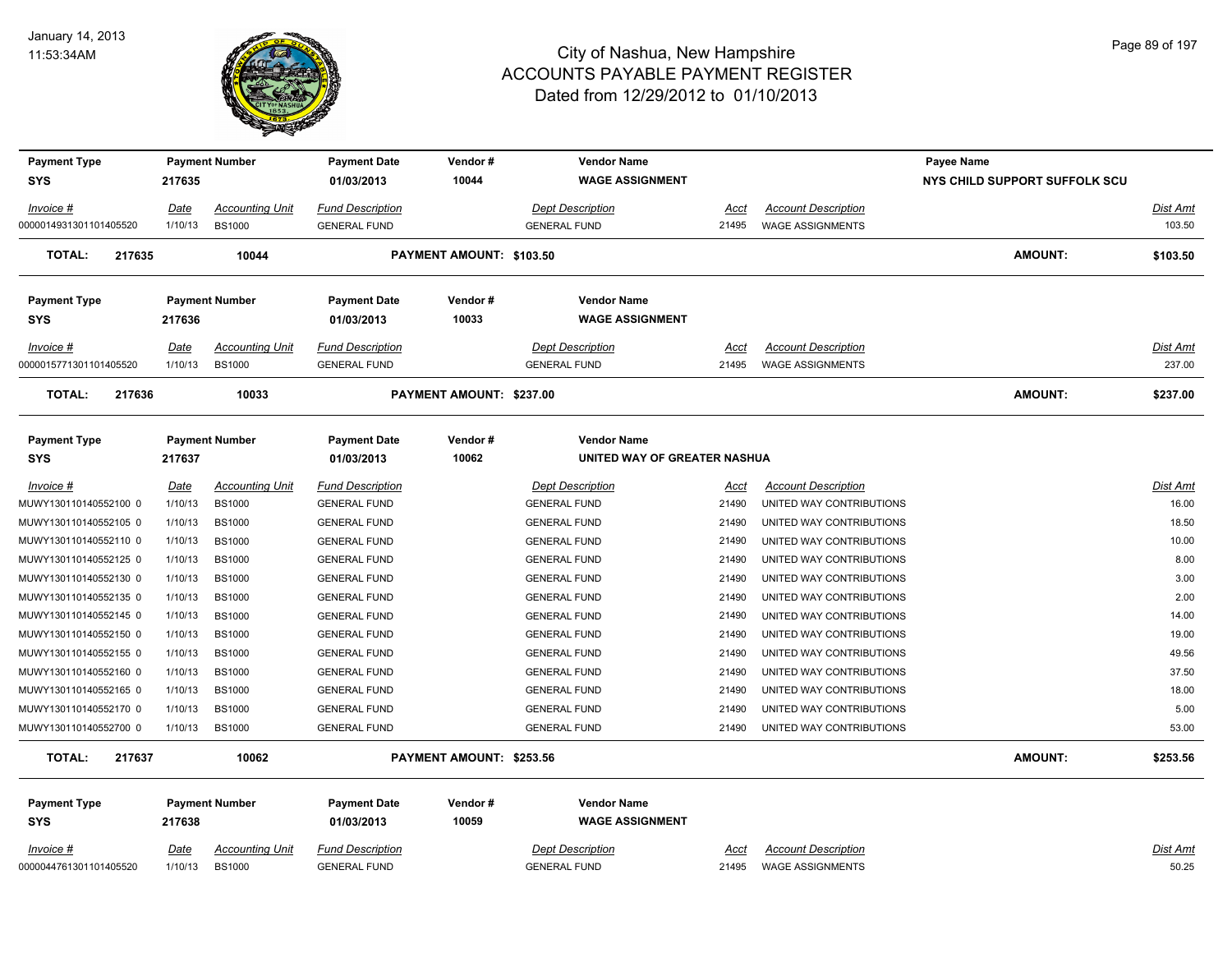

| <b>TOTAL:</b>                     | 217638 |          | 10059                  |                                   | <b>PAYMENT AMOUNT: \$50.25</b> |                                                     |       |                            | <b>AMOUNT:</b> | \$50.25         |
|-----------------------------------|--------|----------|------------------------|-----------------------------------|--------------------------------|-----------------------------------------------------|-------|----------------------------|----------------|-----------------|
| <b>Payment Type</b><br>SYS        |        | 217639   | <b>Payment Number</b>  | <b>Payment Date</b><br>01/10/2013 | Vendor#<br>14011               | <b>Vendor Name</b><br><b>BAYRING COMMUNICATIONS</b> |       |                            |                |                 |
| Invoice #                         |        | Date     | <b>Accounting Unit</b> | <b>Fund Description</b>           |                                | <b>Dept Description</b>                             | Acct  | <b>Account Description</b> |                | Dist Amt        |
| 1/1/2013                          |        | 1/1/13   | 91.1.012621            | <b>GENERAL FUND</b>               | <b>SCHOOL</b>                  |                                                     | 55109 | TELEPHONE-VOICE            |                | 78.00           |
| 1/1/2013                          |        | 1/1/13   | 91.1.032621            | <b>GENERAL FUND</b>               | <b>SCHOOL</b>                  |                                                     | 55109 | TELEPHONE-VOICE            |                | 156.00          |
| 1/1/2013                          |        | 1/1/13   | 91.1.042621            | <b>GENERAL FUND</b>               | <b>SCHOOL</b>                  |                                                     | 55109 | TELEPHONE-VOICE            |                | 136.50          |
| 1/1/2013                          |        | 1/1/13   | 91.1.052621            | <b>GENERAL FUND</b>               | <b>SCHOOL</b>                  | 55109                                               |       | TELEPHONE-VOICE            |                | 176.05          |
| 1/1/2013                          |        | 1/1/13   | 91.1.062621            | <b>GENERAL FUND</b>               | <b>SCHOOL</b>                  |                                                     | 55109 | TELEPHONE-VOICE            |                | 180.63          |
| 1/1/2013                          |        | 1/1/13   | 91.1.072621            | <b>GENERAL FUND</b>               | <b>SCHOOL</b>                  |                                                     | 55109 | TELEPHONE-VOICE            |                | 156.00          |
| 1/1/2013                          |        | 1/1/13   | 91.1.092621            | <b>GENERAL FUND</b>               | <b>SCHOOL</b>                  |                                                     | 55109 | TELEPHONE-VOICE            |                | 161.53          |
| 1/1/2013                          |        | 1/1/13   | 91.1.102621            | <b>GENERAL FUND</b>               | <b>SCHOOL</b>                  |                                                     | 55109 | TELEPHONE-VOICE            |                | 156.57          |
| 1/1/2013                          |        | 1/1/13   | 91.1.112621            | <b>GENERAL FUND</b>               | <b>SCHOOL</b>                  |                                                     | 55109 | TELEPHONE-VOICE            |                | 98.25           |
| 1/1/2013                          |        | 1/1/13   | 91.1.122621            | <b>GENERAL FUND</b>               | <b>SCHOOL</b>                  |                                                     | 55109 | TELEPHONE-VOICE            |                | 81.03           |
| 1/1/2013                          |        | 1/1/13   | 91.1.132621            | <b>GENERAL FUND</b>               | <b>SCHOOL</b>                  |                                                     | 55109 | TELEPHONE-VOICE            |                | 80.28           |
| 1/1/2013                          |        | 1/1/13   | 91.1.142621            | <b>GENERAL FUND</b>               | <b>SCHOOL</b>                  | 55109                                               |       | TELEPHONE-VOICE            |                | 156.60          |
| 1/1/2013                          |        | 1/1/13   | 91.1.152621            | <b>GENERAL FUND</b>               | <b>SCHOOL</b>                  | 55109                                               |       | TELEPHONE-VOICE            |                | 80.28           |
| 1/1/2013                          |        | 1/1/13   | 91.1.162621            | <b>GENERAL FUND</b>               | <b>SCHOOL</b>                  |                                                     | 55109 | TELEPHONE-VOICE            |                | 39.00           |
| 1/1/2013                          |        | 1/1/13   | 91.1.172621            | <b>GENERAL FUND</b>               | <b>SCHOOL</b>                  |                                                     | 55109 | TELEPHONE-VOICE            |                | 123.28          |
| 1/1/2013                          |        | 1/1/13   | 91.1.192621            | <b>GENERAL FUND</b>               | <b>SCHOOL</b>                  |                                                     | 55109 | TELEPHONE-VOICE            |                | 137.25          |
| 1/1/2013                          |        | 1/1/13   | 91.1.202621            | <b>GENERAL FUND</b>               | <b>SCHOOL</b>                  |                                                     | 55109 | TELEPHONE-VOICE            |                | 195.00          |
| 1/1/2013                          |        | 1/1/13   | 91.1.222621            | <b>GENERAL FUND</b>               | <b>SCHOOL</b>                  |                                                     | 55109 | TELEPHONE-VOICE            |                | 60.21           |
| <b>TOTAL:</b>                     | 217639 |          | 14011                  |                                   | PAYMENT AMOUNT: \$2,252.46     |                                                     |       |                            | <b>AMOUNT:</b> | \$2,252.46      |
| <b>Payment Type</b><br><b>SYS</b> |        | 217640   | <b>Payment Number</b>  | <b>Payment Date</b><br>01/10/2013 | Vendor#<br>13291               | <b>Vendor Name</b><br>PENNICHUCK WATER WORKS INC    |       |                            |                |                 |
| Invoice #                         |        | Date     | <b>Accounting Unit</b> | <b>Fund Description</b>           |                                | <b>Dept Description</b>                             | Acct  | <b>Account Description</b> |                | <b>Dist Amt</b> |
| 31954425DEC                       |        | 12/27/12 | 91.1.192621            | <b>GENERAL FUND</b>               | <b>SCHOOL</b>                  |                                                     | 54141 | <b>WATER &amp; SEWER</b>   |                | 574.24          |
| 60109723DEC                       |        | 12/27/12 | 91.1.172621            | <b>GENERAL FUND</b>               | <b>SCHOOL</b>                  | 54141                                               |       | <b>WATER &amp; SEWER</b>   |                | 651.53          |
| 61607611DEC                       |        | 12/27/12 | 91.1.222621            | <b>GENERAL FUND</b>               | <b>SCHOOL</b>                  | 54141                                               |       | <b>WATER &amp; SEWER</b>   |                | 63.66           |
| 70093754DEC                       |        |          | 12/27/12 91.1.032621   | <b>GENERAL FUND</b>               | <b>SCHOOL</b>                  |                                                     | 54141 | <b>WATER &amp; SEWER</b>   |                | 1,658.63        |
| <b>TOTAL:</b>                     | 217640 |          | 13291                  |                                   | PAYMENT AMOUNT: \$2,948.06     |                                                     |       |                            | <b>AMOUNT:</b> | \$2,948.06      |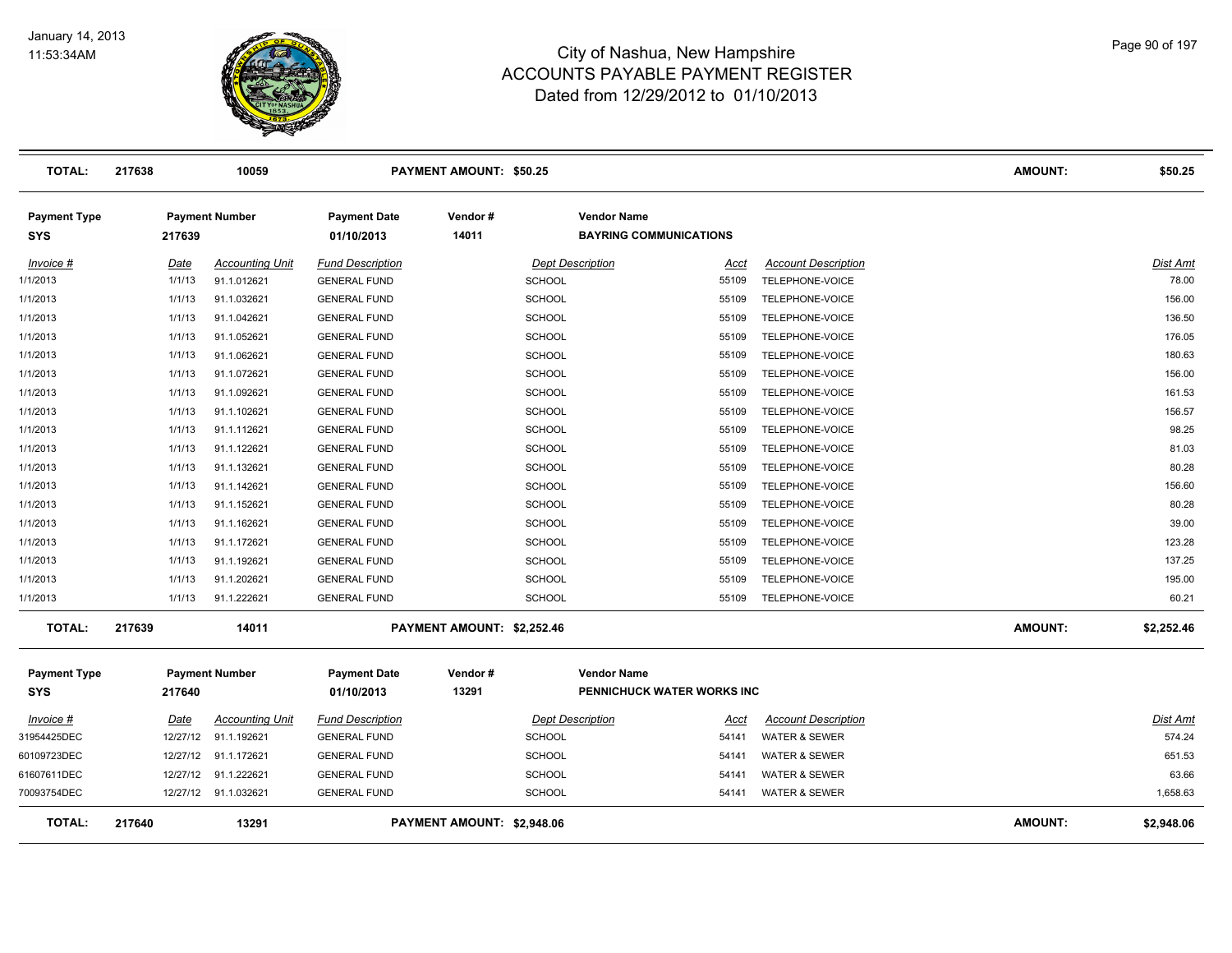

| <b>Payment Type</b> |             | <b>Payment Number</b>  | <b>Payment Date</b>     | Vendor#                    | <b>Vendor Name</b>              |                            |                |            |
|---------------------|-------------|------------------------|-------------------------|----------------------------|---------------------------------|----------------------------|----------------|------------|
| SYS                 | 217641      |                        | 01/10/2013              | 13372                      | <b>PSNH</b>                     |                            |                |            |
| Invoice #           | <u>Date</u> | <b>Accounting Unit</b> | <b>Fund Description</b> |                            | <b>Dept Description</b><br>Acct | <b>Account Description</b> |                | Dist Amt   |
| G15012118DEC        | 12/18/12    | 91.1.052621            | <b>GENERAL FUND</b>     | <b>SCHOOL</b>              | 54100                           | <b>ELECTRICITY</b>         |                | 378.99     |
| G20519295DEC        | 12/4/12     | 91.1.202621            | <b>GENERAL FUND</b>     | <b>SCHOOL</b>              | 54100                           | <b>ELECTRICITY</b>         |                | 16.26      |
| G45746069DEC        | 12/26/12    | 91.1.222621            | <b>GENERAL FUND</b>     | <b>SCHOOL</b>              | 54100                           | <b>ELECTRICITY</b>         |                | 739.15     |
| G57831274DEC        | 12/26/12    | 91.1.062621            | <b>GENERAL FUND</b>     | <b>SCHOOL</b>              | 54100                           | <b>ELECTRICITY</b>         |                | 14.04      |
| G72165264DEC        | 12/13/12    | 91.1.162621            | <b>GENERAL FUND</b>     | <b>SCHOOL</b>              | 54100                           | <b>ELECTRICITY</b>         |                | 14.90      |
| G80097783DEC        | 12/11/12    | 91.1.102621            | <b>GENERAL FUND</b>     | <b>SCHOOL</b>              | 54100                           | <b>ELECTRICITY</b>         |                | 15.75      |
| S24898725DEC        | 12/4/12     | 91.1.202621            | <b>GENERAL FUND</b>     | <b>SCHOOL</b>              | 54100                           | <b>ELECTRICITY</b>         |                | 15.92      |
| S27767499DEC        | 12/26/12    | 91.1.152621            | <b>GENERAL FUND</b>     | <b>SCHOOL</b>              | 54100                           | <b>ELECTRICITY</b>         |                | 73.82      |
| S41770458DEC        | 12/10/12    | 91.1.042621            | <b>GENERAL FUND</b>     | <b>SCHOOL</b>              | 54100                           | <b>ELECTRICITY</b>         |                | 14.55      |
| S64577438DEC        | 12/20/12    | 91.1.142621            | <b>GENERAL FUND</b>     | <b>SCHOOL</b>              | 54100                           | <b>ELECTRICITY</b>         |                | 15.92      |
| S82722697DEC        | 12/13/12    | 91.1.162621            | <b>GENERAL FUND</b>     | <b>SCHOOL</b>              | 54100                           | <b>ELECTRICITY</b>         |                | 15.92      |
| S87003128DEC        | 12/26/12    | 91.1.072621            | <b>GENERAL FUND</b>     | <b>SCHOOL</b>              | 54100                           | <b>ELECTRICITY</b>         |                | 198.00     |
| W01615867DEC        | 12/26/12    | 91.1.072621            | <b>GENERAL FUND</b>     | <b>SCHOOL</b>              | 54100                           | <b>ELECTRICITY</b>         |                | 28.39      |
| W57545405DEC        | 12/3/12     | 91.1.092621            | <b>GENERAL FUND</b>     | <b>SCHOOL</b>              | 54100                           | <b>ELECTRICITY</b>         |                | 14.71      |
| W60800486DEC        | 12/10/12    | 91.1.122621            | <b>GENERAL FUND</b>     | <b>SCHOOL</b>              | 54100                           | <b>ELECTRICITY</b>         |                | 16.61      |
| W71970670DEC        | 12/26/12    | 91.1.032621            | <b>GENERAL FUND</b>     | <b>SCHOOL</b>              | 54100                           | <b>ELECTRICITY</b>         |                | 28.06      |
| <b>TOTAL:</b>       | 217641      | 13372                  |                         | PAYMENT AMOUNT: \$1,600.99 |                                 |                            | <b>AMOUNT:</b> | \$1,600.99 |

| <b>Payment Type</b><br>SYS | 217642      | <b>Payment Number</b>  | <b>Payment Date</b><br>01/10/2013 | Vendor#<br>10969 | <b>Vendor Name</b><br><b>EARTHLINK BUSINESS</b> |       |                            |          |          |
|----------------------------|-------------|------------------------|-----------------------------------|------------------|-------------------------------------------------|-------|----------------------------|----------|----------|
| Invoice #                  | <u>Date</u> | <b>Accounting Unit</b> | <b>Fund Description</b>           |                  | <b>Dept Description</b>                         | Acct  | <b>Account Description</b> | Activity | Dist Amt |
| 12/12/2012                 | 12/10/12    | 91.1.012621            | <b>GENERAL FUND</b>               |                  | <b>SCHOOL</b>                                   | 55109 | TELEPHONE-VOICE            |          | 826.59   |
| 12/12/2012                 | 12/10/12    | 91.1.032621            | <b>GENERAL FUND</b>               |                  | <b>SCHOOL</b>                                   | 55109 | TELEPHONE-VOICE            |          | 742.04   |
| 12/12/2012                 | 12/10/12    | 91.1.042621            | <b>GENERAL FUND</b>               |                  | <b>SCHOOL</b>                                   | 55109 | TELEPHONE-VOICE            |          | 705.12   |
| 12/12/2012                 | 12/10/12    | 91.1.052621            | <b>GENERAL FUND</b>               |                  | <b>SCHOOL</b>                                   | 55109 | <b>TELEPHONE-VOICE</b>     |          | 86.72    |
| 12/12/2012                 | 12/10/12    | 91.1.062621            | <b>GENERAL FUND</b>               |                  | <b>SCHOOL</b>                                   | 55109 | <b>TELEPHONE-VOICE</b>     |          | 82.70    |
| 12/12/2012                 | 12/10/12    | 91.1.072621            | <b>GENERAL FUND</b>               |                  | <b>SCHOOL</b>                                   | 55109 | TELEPHONE-VOICE            |          | 56.98    |
| 12/12/2012                 | 12/10/12    | 91.1.092621            | <b>GENERAL FUND</b>               |                  | <b>SCHOOL</b>                                   | 55109 | TELEPHONE-VOICE            |          | 51.41    |
| 12/12/2012                 | 12/10/12    | 91.1.102621            | <b>GENERAL FUND</b>               |                  | <b>SCHOOL</b>                                   | 55109 | TELEPHONE-VOICE            |          | 66.47    |
| 12/12/2012                 | 12/10/12    | 91.1.112621            | <b>GENERAL FUND</b>               |                  | <b>SCHOOL</b>                                   | 55109 | TELEPHONE-VOICE            |          | 53.23    |
| 12/12/2012                 | 12/10/12    | 91.1.122621            | <b>GENERAL FUND</b>               |                  | <b>SCHOOL</b>                                   | 55109 | TELEPHONE-VOICE            |          | 43.34    |
| 12/12/2012                 | 12/10/12    | 91.1.132621            | <b>GENERAL FUND</b>               |                  | <b>SCHOOL</b>                                   | 55109 | TELEPHONE-VOICE            |          | 33.01    |
| 12/12/2012                 | 12/10/12    | 91.1.142621            | <b>GENERAL FUND</b>               |                  | <b>SCHOOL</b>                                   | 55109 | TELEPHONE-VOICE            |          | 49.77    |
| 12/12/2012                 | 12/10/12    | 91.1.152621            | <b>GENERAL FUND</b>               |                  | <b>SCHOOL</b>                                   | 55109 | TELEPHONE-VOICE            |          | 34.25    |
| 12/12/2012                 | 12/10/12    | 91.1.162621            | <b>GENERAL FUND</b>               |                  | <b>SCHOOL</b>                                   | 55109 | TELEPHONE-VOICE            |          | 28.53    |
| 12/12/2012                 | 12/10/12    | 91.1.172621            | <b>GENERAL FUND</b>               |                  | <b>SCHOOL</b>                                   | 55109 | TELEPHONE-VOICE            |          | 54.56    |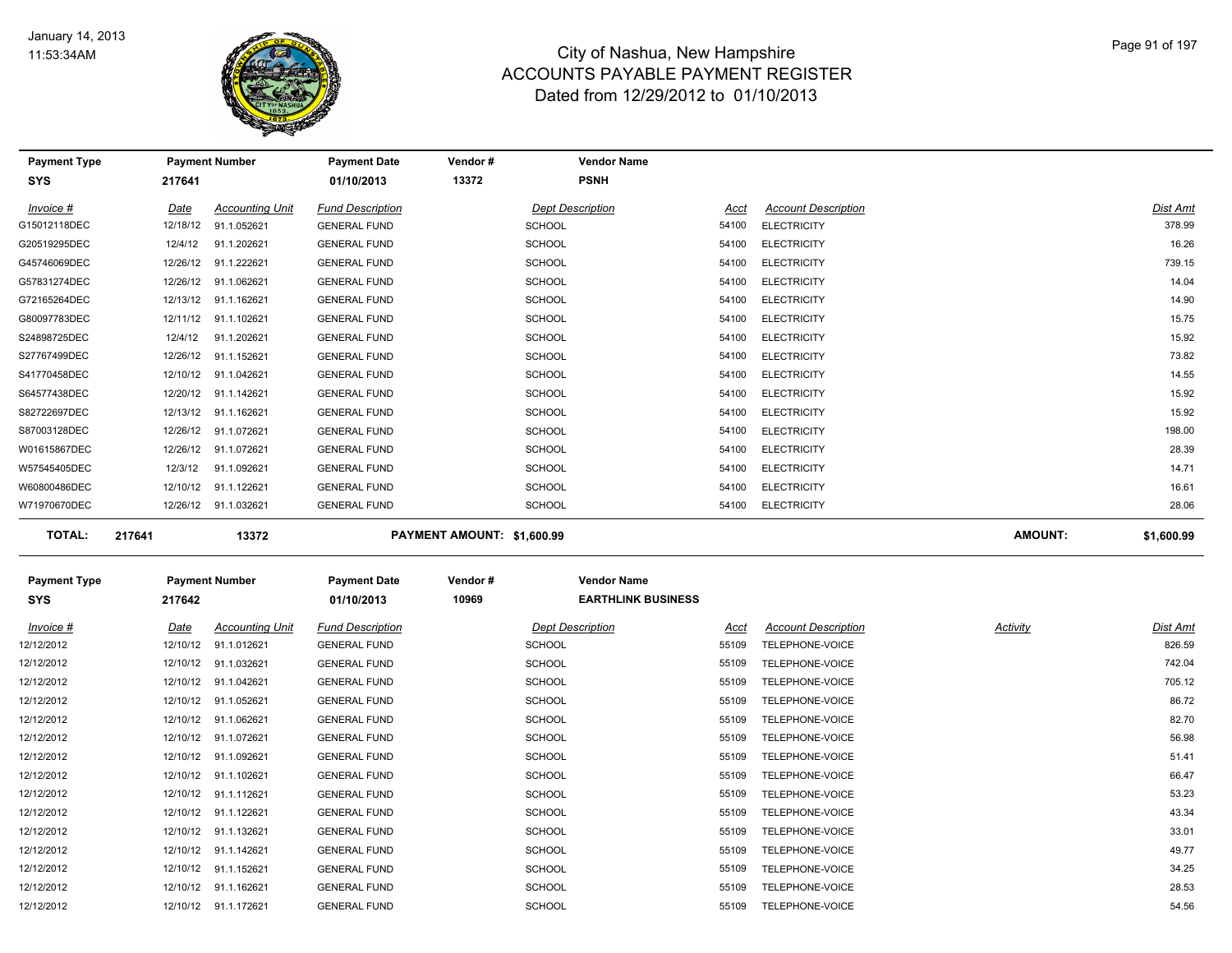

| <b>TOTAL:</b>                     | 217646 |                  | 13627                                           |                                                  | PAYMENT AMOUNT: \$626.00    |                                |                                                       |                      |                                                  | <b>AMOUNT:</b>  | \$626.00                 |
|-----------------------------------|--------|------------------|-------------------------------------------------|--------------------------------------------------|-----------------------------|--------------------------------|-------------------------------------------------------|----------------------|--------------------------------------------------|-----------------|--------------------------|
| Invoice #<br>483100423-110        |        | Date<br>1/5/13   | <b>Accounting Unit</b><br>91.1.012621           | <b>Fund Description</b><br><b>GENERAL FUND</b>   |                             | <b>SCHOOL</b>                  | <b>Dept Description</b>                               | Acct<br>55109        | <b>Account Description</b><br>TELEPHONE-VOICE    |                 | Dist Amt<br>626.00       |
| <b>Payment Type</b><br><b>SYS</b> |        | 217646           | <b>Payment Number</b>                           | <b>Payment Date</b><br>01/10/2013                | Vendor#<br>13627            |                                | <b>Vendor Name</b><br><b>SPRINT NEXTEL</b>            |                      |                                                  |                 |                          |
| <b>TOTAL:</b>                     | 217645 |                  | 13626                                           |                                                  | PAYMENT AMOUNT: \$13.09     |                                |                                                       |                      |                                                  | <b>AMOUNT:</b>  | \$13.09                  |
| $Invoice$ #<br>DEC-12-635426250   |        | <u>Date</u>      | <b>Accounting Unit</b><br>12/25/12 91.1.012621  | <b>Fund Description</b><br><b>GENERAL FUND</b>   |                             | <b>SCHOOL</b>                  | <b>Dept Description</b>                               | <u>Acct</u><br>55109 | <b>Account Description</b><br>TELEPHONE-VOICE    |                 | <u>Dist Amt</u><br>13.09 |
| <b>Payment Type</b><br>SYS        |        | 217645           | <b>Payment Number</b>                           | <b>Payment Date</b><br>01/10/2013                | Vendor#<br>13626            |                                | <b>Vendor Name</b><br><b>SPRINT</b>                   |                      |                                                  |                 |                          |
| <b>TOTAL:</b>                     | 217644 |                  | 15738                                           |                                                  | PAYMENT AMOUNT: \$276.00    |                                |                                                       |                      |                                                  | <b>AMOUNT:</b>  | \$276.00                 |
| <b>DEC-12</b>                     |        |                  | 12/31/12 91.1.041300                            | <b>GENERAL FUND</b>                              |                             | SCHOOL                         |                                                       | 55200                | DUES AND MEMBERSHIPS                             |                 | 276.00                   |
| Invoice #                         |        | <b>Date</b>      | <b>Accounting Unit</b>                          | <b>Fund Description</b>                          |                             |                                | <b>Dept Description</b>                               | <u>Acct</u>          | <b>Account Description</b>                       |                 | Dist Amt                 |
| <b>Payment Type</b><br>SYS        |        | 217644           | <b>Payment Number</b>                           | <b>Payment Date</b><br>01/10/2013                | Vendor#<br>15738            |                                | <b>Vendor Name</b><br><b>SOCIETY OF MFG ENGINEERS</b> |                      |                                                  |                 |                          |
| <b>TOTAL:</b>                     | 217643 |                  | 13372                                           |                                                  | PAYMENT AMOUNT: \$12,268.37 |                                |                                                       |                      |                                                  | <b>AMOUNT:</b>  | \$12,268.37              |
| S61415217                         |        |                  | 12/28/12 91.1.132621                            | <b>GENERAL FUND</b>                              |                             | SCHOOL                         |                                                       | 54100                | <b>ELECTRICITY</b>                               |                 | 3,449.77                 |
| S44816939                         |        | 12/28/12         | 91.1.172621                                     | <b>GENERAL FUND</b>                              |                             | SCHOOL                         |                                                       | 54100                | <b>ELECTRICITY</b>                               |                 | 4,475.10                 |
| Invoice #<br>S40993326DEC         |        | Date<br>12/26/12 | <b>Accounting Unit</b><br>91.1.152621           | <b>Fund Description</b><br><b>GENERAL FUND</b>   |                             | <b>SCHOOL</b>                  | <b>Dept Description</b>                               | Acct<br>54100        | <b>Account Description</b><br><b>ELECTRICITY</b> |                 | Dist Amt<br>4,343.50     |
| <b>Payment Type</b><br><b>SYS</b> |        | 217643           | <b>Payment Number</b>                           | <b>Payment Date</b><br>01/10/2013                | Vendor#<br>13372            |                                | <b>Vendor Name</b><br><b>PSNH</b>                     |                      |                                                  |                 |                          |
|                                   |        |                  |                                                 |                                                  |                             |                                |                                                       |                      |                                                  |                 |                          |
| <b>TOTAL:</b>                     | 217642 |                  | 10969                                           |                                                  | PAYMENT AMOUNT: \$3,076.38  |                                |                                                       |                      |                                                  | <b>AMOUNT:</b>  | \$3,076.38               |
| 12/12/2012<br>12/12/2012          |        |                  | 12/10/12 91.1.222621<br>12/10/12 91.3800.231240 | <b>GENERAL FUND</b><br><b>SCHOOL GRANTS FUND</b> |                             | <b>SCHOOL</b><br><b>SCHOOL</b> |                                                       | 55109<br>55109       | TELEPHONE-VOICE<br>TELEPHONE-VOICE               | 91.03763.231240 | 23.01<br>4.29            |
| 12/12/2012                        |        |                  | 12/10/12 91.1.202621                            | <b>GENERAL FUND</b>                              |                             | SCHOOL                         |                                                       | 55109                | TELEPHONE-VOICE                                  |                 | 30.91                    |
| 12/12/2012                        |        |                  | 12/10/12 91.1.192621                            | <b>GENERAL FUND</b>                              |                             | SCHOOL                         |                                                       | 55109                | TELEPHONE-VOICE                                  |                 | 63.01                    |
| 12/12/2012                        |        |                  | 12/10/12 91.1.182621                            | <b>GENERAL FUND</b>                              |                             | SCHOOL                         |                                                       | 55109                | TELEPHONE-VOICE                                  |                 | 40.44                    |
|                                   |        |                  |                                                 |                                                  |                             |                                |                                                       |                      |                                                  |                 |                          |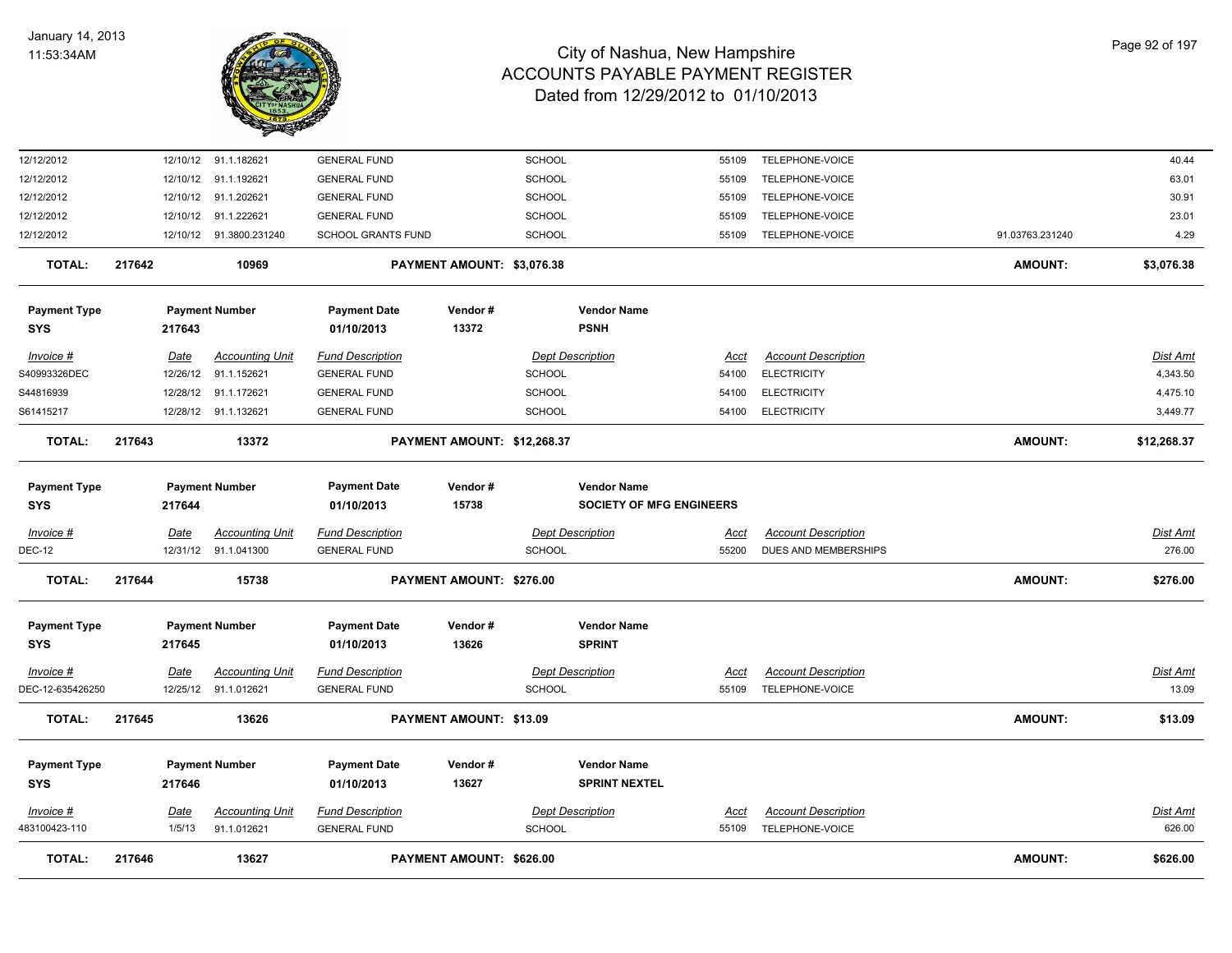

| <b>Payment Type</b> |             | <b>Payment Number</b>   | <b>Payment Date</b>       | Vendor#                     |                         | <b>Vendor Name</b>           |             |                                               |                        |                 |
|---------------------|-------------|-------------------------|---------------------------|-----------------------------|-------------------------|------------------------------|-------------|-----------------------------------------------|------------------------|-----------------|
| <b>SYS</b>          | 217647      |                         | 01/10/2013                | 13718                       |                         | THE TELEGRAPH                |             |                                               |                        |                 |
| Invoice #           | Date        | <b>Accounting Unit</b>  | <b>Fund Description</b>   |                             | <b>Dept Description</b> |                              | Acct        | <b>Account Description</b>                    |                        | <b>Dist Amt</b> |
| <b>JAN-12</b>       |             | 12/26/12 91.1.012320    | <b>GENERAL FUND</b>       |                             | <b>SCHOOL</b>           |                              | 61821       | PERIODICALS                                   |                        | 195.50          |
| <b>TOTAL:</b>       | 217647      | 13718                   |                           | PAYMENT AMOUNT: \$195.50    |                         |                              |             |                                               | <b>AMOUNT:</b>         | \$195.50        |
| <b>Payment Type</b> |             | <b>Payment Number</b>   | <b>Payment Date</b>       | Vendor#                     |                         | <b>Vendor Name</b>           |             |                                               | Payee Name             |                 |
| <b>SYS</b>          | 217648      |                         | 01/10/2013                | 13861                       |                         | <b>WATER CHEMICALS INC</b>   |             |                                               | <b>METRO GROUP INC</b> |                 |
| Invoice #           | Date        | <b>Accounting Unit</b>  | <b>Fund Description</b>   |                             | <b>Dept Description</b> |                              | Acct        | <b>Account Description</b>                    |                        | <b>Dist Amt</b> |
| PI339164            | 12/31/12    | 91.1.222620             | <b>GENERAL FUND</b>       |                             | <b>SCHOOL</b>           |                              | 53628       | <b>CONTRACT SERVICES</b>                      |                        | 1,169.00        |
| <b>TOTAL:</b>       | 217648      | 13861                   |                           | PAYMENT AMOUNT: \$1,169.00  |                         |                              |             |                                               | <b>AMOUNT:</b>         | \$1,169.00      |
| <b>Payment Type</b> |             | <b>Payment Number</b>   | <b>Payment Date</b>       | Vendor#                     |                         | <b>Vendor Name</b>           |             |                                               |                        |                 |
| <b>SYS</b>          | 217649      |                         | 01/10/2013                | 12532                       |                         | A - Z QUALITY REPAIR         |             |                                               |                        |                 |
| Invoice #           | Date        | <b>Accounting Unit</b>  | <b>Fund Description</b>   |                             | <b>Dept Description</b> |                              | Acct        | <b>Account Description</b>                    |                        | Dist Amt        |
| 1026                |             | 12/25/12 91.1.222620    | <b>GENERAL FUND</b>       |                             | <b>SCHOOL</b>           |                              | 54487       | <b>EQUIPMENT REPAIRS &amp;</b><br>MAINTENANCE |                        | 652.20          |
| TOTAL:              | 217649      | 12532                   |                           | PAYMENT AMOUNT: \$652.20    |                         |                              |             |                                               | <b>AMOUNT:</b>         | \$652.20        |
| <b>Payment Type</b> |             | <b>Payment Number</b>   | <b>Payment Date</b>       | Vendor#                     |                         | <b>Vendor Name</b>           |             |                                               |                        |                 |
| <b>SYS</b>          | 217650      |                         | 01/10/2013                | 13946                       |                         | <b>AC MOORE INC</b>          |             |                                               |                        |                 |
| Invoice #           | Date        | <b>Accounting Unit</b>  | <b>Fund Description</b>   |                             | <b>Dept Description</b> |                              | <u>Acct</u> | <b>Account Description</b>                    | <b>Activity</b>        | <u>Dist Amt</u> |
| 2536                | 12/31/12    | 91.3800.991490          | <b>SCHOOL GRANTS FUND</b> |                             | <b>SCHOOL</b>           |                              | 61299       | MISCELLANEOUS SUPPLIES                        | 91.03463.991490        | 14.82           |
| 2708                | 12/31/12    | 91.2222.991490          | AFTER SCHOOL PROGRAM      |                             | <b>SCHOOL</b>           |                              | 61299       | MISCELLANEOUS SUPPLIES                        |                        | 13.99           |
| 8643                | 12/18/12    | 91.2222.991490          | AFTER SCHOOL PROGRAM      |                             | <b>SCHOOL</b>           |                              | 61299       | MISCELLANEOUS SUPPLIES                        |                        | 14.40           |
| 9061                |             | 12/20/12 91.2222.991490 | AFTER SCHOOL PROGRAM      |                             | <b>SCHOOL</b>           |                              | 61299       | MISCELLANEOUS SUPPLIES                        |                        | 7.21            |
| <b>TOTAL:</b>       | 217650      | 13946                   |                           | PAYMENT AMOUNT: \$50.42     |                         |                              |             |                                               | <b>AMOUNT:</b>         | \$50.42         |
| <b>Payment Type</b> |             | <b>Payment Number</b>   | <b>Payment Date</b>       | Vendor#                     |                         | <b>Vendor Name</b>           |             |                                               |                        |                 |
| <b>SYS</b>          | 217651      |                         | 01/10/2013                | 13956                       |                         | <b>ADULT LEARNING CENTER</b> |             |                                               |                        |                 |
| $Invoice$ #         | <u>Date</u> | <b>Accounting Unit</b>  | <b>Fund Description</b>   |                             | <b>Dept Description</b> |                              | <u>Acct</u> | <b>Account Description</b>                    |                        | <b>Dist Amt</b> |
| <b>DEC-12</b>       |             | 12/31/12 91.1.991110    | <b>GENERAL FUND</b>       |                             | <b>SCHOOL</b>           |                              | 53600       | <b>INSTRUCTION SERVICES</b>                   |                        | 27,810.00       |
| <b>TOTAL:</b>       | 217651      | 13956                   |                           | PAYMENT AMOUNT: \$27,810.00 |                         |                              |             |                                               | <b>AMOUNT:</b>         | \$27,810.00     |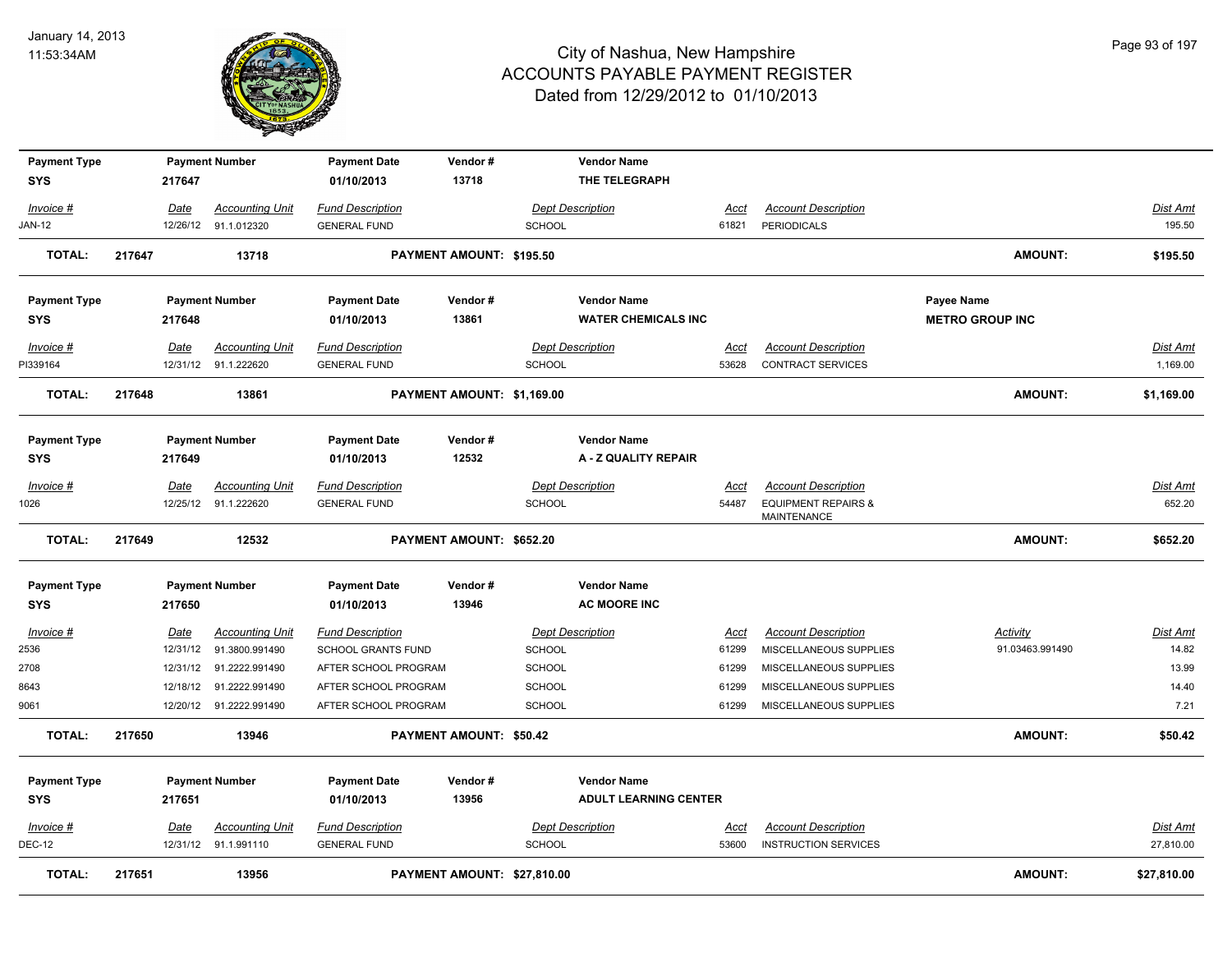

| <b>Payment Type</b> |          | <b>Payment Number</b>  | <b>Payment Date</b>       | Vendor#                        |               | <b>Vendor Name</b>                    |             |                              |                 |                 |
|---------------------|----------|------------------------|---------------------------|--------------------------------|---------------|---------------------------------------|-------------|------------------------------|-----------------|-----------------|
| <b>SYS</b>          | 217652   |                        | 01/10/2013                | 12295                          |               | AIREX FILTER CORPORATION              |             |                              |                 |                 |
| Invoice #           | Date     | <b>Accounting Unit</b> | <b>Fund Description</b>   |                                |               | <b>Dept Description</b>               | Acct        | <b>Account Description</b>   |                 | Dist Amt        |
| 190531              |          | 12/19/12 91.1.222620   | <b>GENERAL FUND</b>       |                                | <b>SCHOOL</b> |                                       | 61421       | SUPPLIES, HVAC               |                 | 396.26          |
| <b>TOTAL:</b>       | 217652   | 12295                  |                           | PAYMENT AMOUNT: \$396.26       |               |                                       |             |                              | <b>AMOUNT:</b>  | \$396.26        |
| <b>Payment Type</b> |          | <b>Payment Number</b>  | <b>Payment Date</b>       | Vendor#                        |               | <b>Vendor Name</b>                    |             |                              |                 |                 |
| <b>SYS</b>          | 217653   |                        | 01/10/2013                | 13964                          |               | <b>SUSAN ALMEIDA</b>                  |             |                              |                 |                 |
| Invoice #           | Date     | <b>Accounting Unit</b> | <b>Fund Description</b>   |                                |               | <b>Dept Description</b>               | Acct        | <b>Account Description</b>   | Activity        | Dist Amt        |
| JAN-13              | 1/2/13   | 91.3800.991490         | <b>SCHOOL GRANTS FUND</b> |                                | SCHOOL        |                                       | 61299       | MISCELLANEOUS SUPPLIES       | 91.03463.991490 | 17.97           |
| <b>TOTAL:</b>       | 217653   | 13964                  |                           | <b>PAYMENT AMOUNT: \$17.97</b> |               |                                       |             |                              | <b>AMOUNT:</b>  | \$17.97         |
| <b>Payment Type</b> |          | <b>Payment Number</b>  | <b>Payment Date</b>       | Vendor#                        |               | <b>Vendor Name</b>                    |             |                              |                 |                 |
| <b>SYS</b>          | 217654   |                        | 01/10/2013                | 12307                          |               | ALPHA ACADEMIC SERVICES INC           |             |                              |                 |                 |
| Invoice #           | Date     | <b>Accounting Unit</b> | <b>Fund Description</b>   |                                |               | <b>Dept Description</b>               | <u>Acct</u> | <b>Account Description</b>   | <b>Activity</b> | Dist Amt        |
| $1 - 1 - 13$        | 1/1/13   | 91.3800.991271         | <b>SCHOOL GRANTS FUND</b> |                                | <b>SCHOOL</b> |                                       | 53600       | <b>INSTRUCTION SERVICES</b>  | 91.03763.991271 | 5,031.00        |
| <b>TOTAL:</b>       | 217654   | 12307                  |                           | PAYMENT AMOUNT: \$5,031.00     |               |                                       |             |                              | <b>AMOUNT:</b>  | \$5,031.00      |
| <b>Payment Type</b> |          | <b>Payment Number</b>  | <b>Payment Date</b>       | Vendor#                        |               | <b>Vendor Name</b>                    |             |                              |                 |                 |
| <b>SYS</b>          | 217655   |                        | 01/10/2013                | 12309                          |               | <b>ALTERNATIVE COMMUNICATIONS SVC</b> |             |                              |                 |                 |
| $Invoice$ #         | Date     | <b>Accounting Unit</b> | <b>Fund Description</b>   |                                |               | <b>Dept Description</b>               | <u>Acct</u> | <b>Account Description</b>   |                 | <b>Dist Amt</b> |
| 42906               | 12/10/12 | 91.1.222620            | <b>GENERAL FUND</b>       |                                | <b>SCHOOL</b> |                                       | 54280       | BUILDING/GROUNDS MAINTENANCE |                 | 100.00          |
| 42907               |          | 12/10/12 91.1.222620   | <b>GENERAL FUND</b>       |                                | <b>SCHOOL</b> |                                       | 54280       | BUILDING/GROUNDS MAINTENANCE |                 | 250.00          |
| <b>TOTAL:</b>       | 217655   | 12309                  |                           | PAYMENT AMOUNT: \$350.00       |               |                                       |             |                              | <b>AMOUNT:</b>  | \$350.00        |
| <b>Payment Type</b> |          | <b>Payment Number</b>  | <b>Payment Date</b>       | Vendor#                        |               | <b>Vendor Name</b>                    |             |                              |                 |                 |
| SYS                 | 217656   |                        | 01/10/2013                | 13974                          |               | <b>ROBERT ANASTAS</b>                 |             |                              |                 |                 |
| Invoice #           | Date     | <b>Accounting Unit</b> | <b>Fund Description</b>   |                                |               | <b>Dept Description</b>               | <u>Acct</u> | <b>Account Description</b>   |                 | Dist Amt        |
| MILES-DEC           | 1/8/13   | 91.1.222610            | <b>GENERAL FUND</b>       |                                | <b>SCHOOL</b> |                                       | 55307       | MILEAGE REIMBURSEMENTS       |                 | 19.84           |
| <b>TOTAL:</b>       | 217656   | 13974                  |                           | <b>PAYMENT AMOUNT: \$19.84</b> |               |                                       |             |                              | <b>AMOUNT:</b>  | \$19.84         |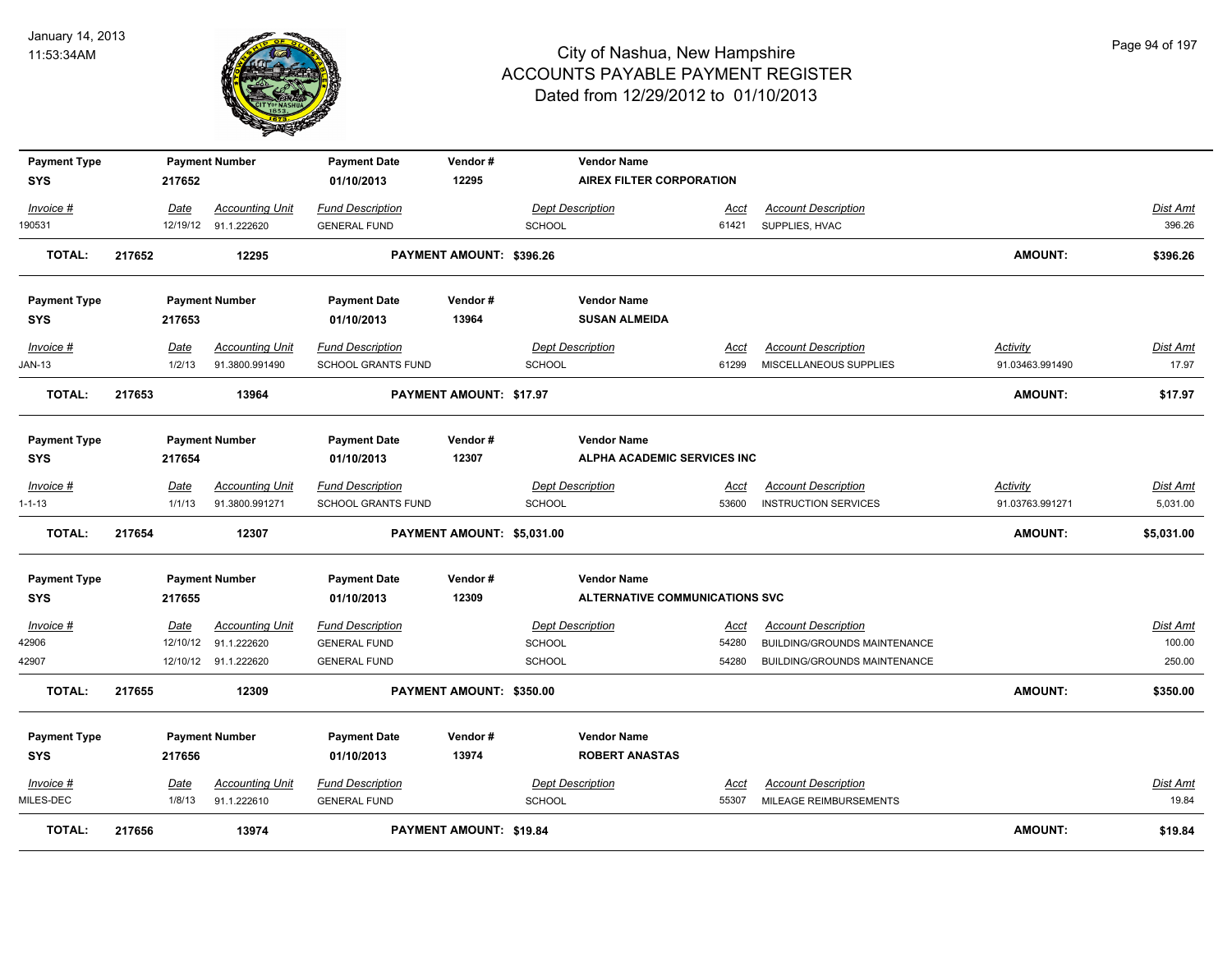

| <b>Payment Type</b><br><b>SYS</b> |        | 217657                | <b>Payment Number</b>                 | <b>Payment Date</b><br>01/10/2013              | Vendor#<br>15774         |               | <b>Vendor Name</b><br><b>SCOTT ANDERSON</b> |                      |                                                      |                |                 |
|-----------------------------------|--------|-----------------------|---------------------------------------|------------------------------------------------|--------------------------|---------------|---------------------------------------------|----------------------|------------------------------------------------------|----------------|-----------------|
|                                   |        |                       |                                       |                                                |                          |               |                                             |                      |                                                      |                | Dist Amt        |
| Invoice #<br>MILES-AUG11-JUN12    |        | <u>Date</u><br>1/2/13 | <b>Accounting Unit</b><br>91.1.031160 | <b>Fund Description</b><br><b>GENERAL FUND</b> |                          | <b>SCHOOL</b> | <b>Dept Description</b>                     | <u>Acct</u><br>55307 | <b>Account Description</b><br>MILEAGE REIMBURSEMENTS |                | 217.01          |
| MILES-AUG11-JUN12                 |        | 1/2/13                | 91.1.041160                           | <b>GENERAL FUND</b>                            |                          | <b>SCHOOL</b> |                                             | 55307                | MILEAGE REIMBURSEMENTS                               |                | 217.00          |
|                                   |        |                       |                                       |                                                |                          |               |                                             |                      |                                                      |                |                 |
| <b>TOTAL:</b>                     | 217657 |                       | 15774                                 |                                                | PAYMENT AMOUNT: \$434.01 |               |                                             |                      |                                                      | <b>AMOUNT:</b> | \$434.01        |
| <b>Payment Type</b>               |        |                       | <b>Payment Number</b>                 | <b>Payment Date</b>                            | Vendor#                  |               | <b>Vendor Name</b>                          |                      |                                                      |                |                 |
| <b>SYS</b>                        |        | 217658                |                                       | 01/10/2013                                     | 13995                    |               | <b>EVA AXNE</b>                             |                      |                                                      |                |                 |
| Invoice #                         |        | <u>Date</u>           | <b>Accounting Unit</b>                | <b>Fund Description</b>                        |                          |               | <b>Dept Description</b>                     | Acct                 | <b>Account Description</b>                           |                | Dist Amt        |
| DEC MILE                          |        | 12/21/12              | 91.2100.063120                        | <b>FOOD SERVICES</b>                           |                          | <b>SCHOOL</b> |                                             | 55307                | MILEAGE REIMBURSEMENTS                               |                | 18.13           |
| DEC MILE                          |        |                       | 12/21/12 91.2100.143120               | <b>FOOD SERVICES</b>                           |                          | <b>SCHOOL</b> |                                             | 55307                | MILEAGE REIMBURSEMENTS                               |                | 18.13           |
| DEC MILE                          |        |                       | 12/21/12 91.2100.173120               | <b>FOOD SERVICES</b>                           |                          | <b>SCHOOL</b> |                                             | 55307                | MILEAGE REIMBURSEMENTS                               |                | 18.13           |
| <b>TOTAL:</b>                     | 217658 |                       | 13995                                 |                                                | PAYMENT AMOUNT: \$54.39  |               |                                             |                      |                                                      | <b>AMOUNT:</b> | \$54.39         |
| <b>Payment Type</b>               |        |                       | <b>Payment Number</b>                 | <b>Payment Date</b>                            | Vendor#                  |               | <b>Vendor Name</b>                          |                      |                                                      |                |                 |
| SYS                               |        | 217659                |                                       | 01/10/2013                                     | 12358                    |               | <b>B &amp; S LOCKSMITHS INC</b>             |                      |                                                      |                |                 |
| Invoice #                         |        | Date                  | <b>Accounting Unit</b>                | <b>Fund Description</b>                        |                          |               | <b>Dept Description</b>                     | Acct                 | <b>Account Description</b>                           |                | <b>Dist Amt</b> |
| 24617                             |        |                       | 12/18/12 91.1.222620                  | <b>GENERAL FUND</b>                            |                          | <b>SCHOOL</b> |                                             | 54280                | BUILDING/GROUNDS MAINTENANCE                         |                | 83.92           |
| 24651                             |        |                       | 12/21/12 91.1.222620                  | <b>GENERAL FUND</b>                            |                          | <b>SCHOOL</b> |                                             | 54280                | <b>BUILDING/GROUNDS MAINTENANCE</b>                  |                | 115.89          |
| <b>TOTAL:</b>                     | 217659 |                       | 12358                                 |                                                | PAYMENT AMOUNT: \$199.81 |               |                                             |                      |                                                      | <b>AMOUNT:</b> | \$199.81        |
| <b>Payment Type</b>               |        |                       | <b>Payment Number</b>                 | <b>Payment Date</b>                            | Vendor#                  |               | <b>Vendor Name</b>                          |                      |                                                      |                |                 |
| SYS                               |        | 217660                |                                       | 01/10/2013                                     | 12378                    |               | <b>BASSETT SERVICES CORPORATION</b>         |                      |                                                      |                |                 |
| $Invoice$ #                       |        | Date                  | <u>Accounting Unit</u>                | <b>Fund Description</b>                        |                          |               | <b>Dept Description</b>                     | <u>Acct</u>          | <b>Account Description</b>                           |                | Dist Amt        |
| 28728                             |        |                       | 12/17/12 91.2100.993120               | <b>FOOD SERVICES</b>                           |                          | <b>SCHOOL</b> |                                             | 54487                | <b>EQUIPMENT REPAIRS &amp;</b><br><b>MAINTENANCE</b> |                | 90.50           |
| <b>TOTAL:</b>                     | 217660 |                       | 12378                                 |                                                | PAYMENT AMOUNT: \$90.50  |               |                                             |                      |                                                      | <b>AMOUNT:</b> | \$90.50         |
| <b>Payment Type</b>               |        |                       | <b>Payment Number</b>                 | <b>Payment Date</b>                            | Vendor#                  |               | <b>Vendor Name</b>                          |                      |                                                      |                |                 |
| <b>SYS</b>                        |        | 217661                |                                       | 01/10/2013                                     | 12384                    |               | <b>DOUGLAS E BEALS</b>                      |                      |                                                      |                |                 |
| $Invoice$ #                       |        | <u>Date</u>           | <b>Accounting Unit</b>                | <b>Fund Description</b>                        |                          |               | <b>Dept Description</b>                     | <u>Acct</u>          | <b>Account Description</b>                           |                | <b>Dist Amt</b> |
| MILES-DEC                         |        | 1/2/13                | 91.1.041300                           | <b>GENERAL FUND</b>                            |                          | <b>SCHOOL</b> |                                             | 55307                | MILEAGE REIMBURSEMENTS                               |                | 9.99            |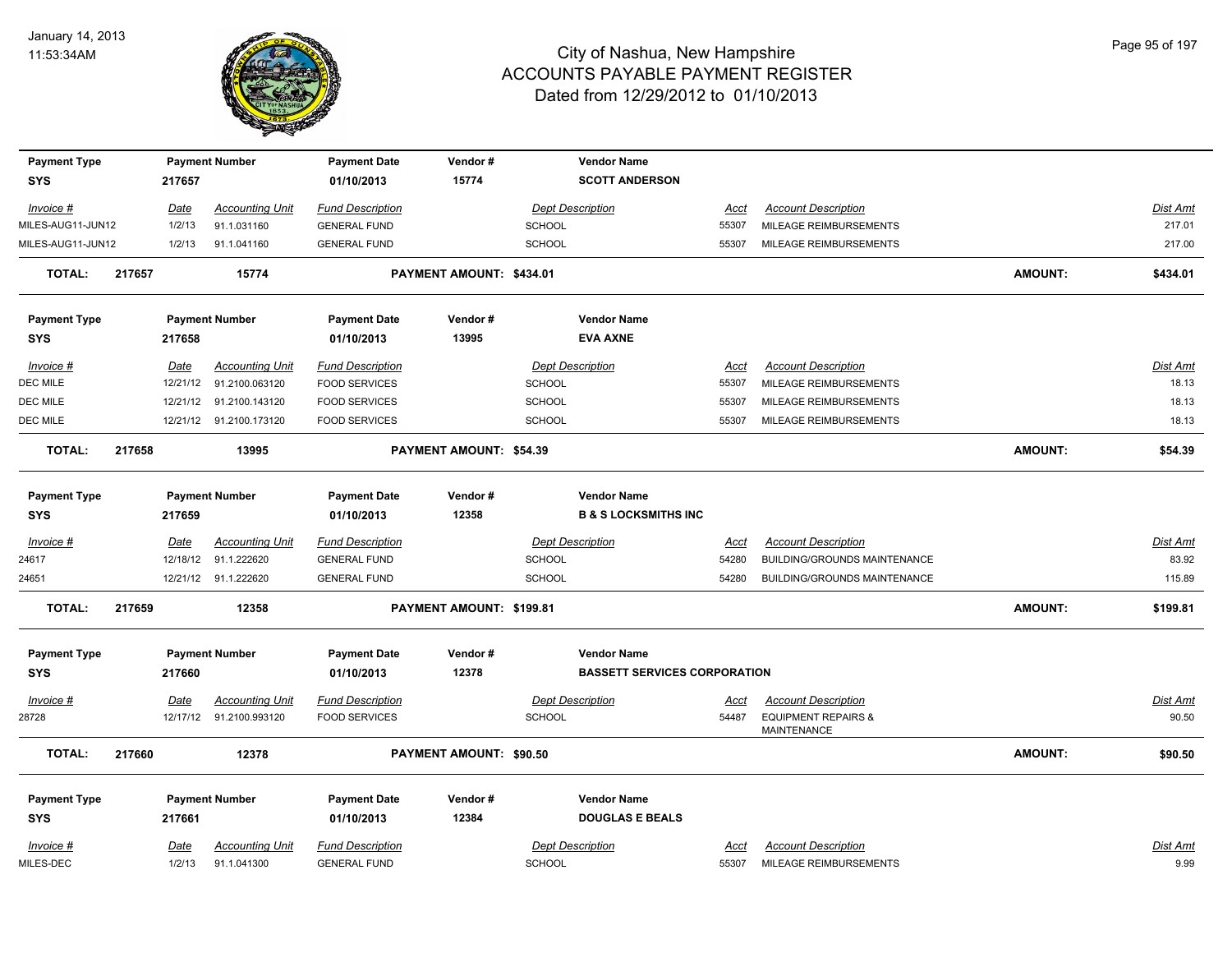

| <b>TOTAL:</b>              | 217661                | 12384                                          |                                                | <b>PAYMENT AMOUNT: \$9.99</b> |                                                       |                      |                                                      | <b>AMOUNT:</b> | \$9.99                   |
|----------------------------|-----------------------|------------------------------------------------|------------------------------------------------|-------------------------------|-------------------------------------------------------|----------------------|------------------------------------------------------|----------------|--------------------------|
| <b>Payment Type</b><br>SYS | 217662                | <b>Payment Number</b>                          | <b>Payment Date</b><br>01/10/2013              | Vendor#<br>15804              | <b>Vendor Name</b><br><b>SHANE BELANGER</b>           |                      |                                                      |                |                          |
| Invoice #<br>10213-03      | <u>Date</u><br>1/2/13 | <b>Accounting Unit</b><br>91.1.031446          | <b>Fund Description</b><br><b>GENERAL FUND</b> |                               | <b>Dept Description</b><br>SCHOOL                     | Acct<br>55642        | <b>Account Description</b><br><b>GAME OFFICIALS</b>  |                | <u>Dist Amt</u><br>80.00 |
| <b>TOTAL:</b>              | 217662                | 15804                                          |                                                | PAYMENT AMOUNT: \$80.00       |                                                       |                      |                                                      | <b>AMOUNT:</b> | \$80.00                  |
| <b>Payment Type</b><br>SYS | 217663                | <b>Payment Number</b>                          | <b>Payment Date</b><br>01/10/2013              | Vendor#<br>12391              | <b>Vendor Name</b><br><b>BELLETETES INC</b>           |                      |                                                      |                |                          |
| $Invoice$ #<br>4615603     | <u>Date</u>           | <b>Accounting Unit</b><br>12/21/12 91.1.222620 | <b>Fund Description</b><br><b>GENERAL FUND</b> |                               | <b>Dept Description</b><br>SCHOOL                     | <u>Acct</u><br>61299 | <b>Account Description</b><br>MISCELLANEOUS SUPPLIES |                | <u>Dist Amt</u><br>1.40  |
| <b>TOTAL:</b>              | 217663                | 12391                                          |                                                | <b>PAYMENT AMOUNT: \$1.40</b> |                                                       |                      |                                                      | <b>AMOUNT:</b> | \$1.40                   |
| <b>Payment Type</b><br>SYS | 217664                | <b>Payment Number</b>                          | <b>Payment Date</b><br>01/10/2013              | Vendor#<br>12405              | <b>Vendor Name</b><br><b>BIMBO FOODS BAKERIES INC</b> |                      |                                                      |                |                          |
| <b>Invoice #</b>           | <u>Date</u>           | <b>Accounting Unit</b>                         | <b>Fund Description</b>                        |                               | <b>Dept Description</b>                               | Acct                 | <b>Account Description</b>                           |                | <u>Dist Amt</u>          |
| 03637816316                | 11/19/12              | 91.2100.053120                                 | <b>FOOD SERVICES</b>                           |                               | <b>SCHOOL</b>                                         | 61214                | FOOD, FOOD SERVICE PROGRAM                           |                | 65.75                    |
| 03637817433                | 1/2/13                | 91.2100.143120                                 | <b>FOOD SERVICES</b>                           |                               | <b>SCHOOL</b>                                         | 61214                | FOOD, FOOD SERVICE PROGRAM                           |                | 80.15                    |
| 03637817434                | 1/2/13                | 91.2100.203120                                 | <b>FOOD SERVICES</b>                           |                               | <b>SCHOOL</b>                                         | 61214                | FOOD, FOOD SERVICE PROGRAM                           |                | 124.45                   |
| 03637817439                | 1/2/13                | 91.2100.053120                                 | <b>FOOD SERVICES</b>                           |                               | <b>SCHOOL</b>                                         | 61214                | FOOD, FOOD SERVICE PROGRAM                           |                | 64.25                    |
| 03637817440                | 1/2/13                | 91.2100.063120                                 | <b>FOOD SERVICES</b>                           |                               | <b>SCHOOL</b>                                         | 61214                | FOOD, FOOD SERVICE PROGRAM                           |                | 39.79                    |
| 03637817441                | 1/2/13                | 91.2100.153120                                 | <b>FOOD SERVICES</b>                           |                               | <b>SCHOOL</b>                                         | 61214                | FOOD, FOOD SERVICE PROGRAM                           |                | 133.40                   |
| 03637817557                | 1/7/13                | 91.2100.143120                                 | <b>FOOD SERVICES</b>                           |                               | <b>SCHOOL</b>                                         | 61214                | FOOD, FOOD SERVICE PROGRAM                           |                | 114.60                   |
| 03637817558                | 1/7/13                | 91.2100.203120                                 | <b>FOOD SERVICES</b>                           |                               | SCHOOL                                                | 61214                | FOOD, FOOD SERVICE PROGRAM                           |                | 137.83                   |
| 03637817563                | 1/7/13                | 91.2100.053120                                 | <b>FOOD SERVICES</b>                           |                               | <b>SCHOOL</b>                                         | 61214                | FOOD, FOOD SERVICE PROGRAM                           |                | 111.55                   |
| 03637817565                | 1/7/13                | 91.2100.153120                                 | <b>FOOD SERVICES</b>                           |                               | <b>SCHOOL</b>                                         | 61214                | FOOD, FOOD SERVICE PROGRAM                           |                | 120.10                   |
| 03637911163 CM             | 11/5/12               | 91.2100.113120                                 | <b>FOOD SERVICES</b>                           |                               | <b>SCHOOL</b>                                         | 61214                | FOOD, FOOD SERVICE PROGRAM                           |                | $-17.00$                 |
| 03637911471                | 11/20/12              | 91.2100.183120                                 | <b>FOOD SERVICES</b>                           |                               | <b>SCHOOL</b>                                         | 61214                | FOOD, FOOD SERVICE PROGRAM                           |                | 20.85                    |
| 03637911969                | 12/17/12              | 91.2100.173120                                 | <b>FOOD SERVICES</b>                           |                               | <b>SCHOOL</b>                                         | 61214                | FOOD, FOOD SERVICE PROGRAM                           |                | 69.10                    |
| 03637912176                | 1/2/13                | 91.2100.033120                                 | <b>FOOD SERVICES</b>                           |                               | <b>SCHOOL</b>                                         | 61214                | FOOD, FOOD SERVICE PROGRAM                           |                | 274.70                   |
| 03637912177                | 1/2/13                | 91.2100.073120                                 | <b>FOOD SERVICES</b>                           |                               | <b>SCHOOL</b>                                         | 61214                | FOOD, FOOD SERVICE PROGRAM                           |                | 45.10                    |
| 03637912178                | 1/2/13                | 91.2100.043120                                 | <b>FOOD SERVICES</b>                           |                               | SCHOOL                                                | 61214                | FOOD, FOOD SERVICE PROGRAM                           |                | 245.09                   |
| 03637912179                | 1/2/13                | 91.2100.113120                                 | <b>FOOD SERVICES</b>                           |                               | <b>SCHOOL</b>                                         | 61214                | FOOD, FOOD SERVICE PROGRAM                           |                | 81.00                    |
| 03637912180                | 1/2/13                | 91.2100.123120                                 | <b>FOOD SERVICES</b>                           |                               | SCHOOL                                                | 61214                | FOOD, FOOD SERVICE PROGRAM                           |                | 60.20                    |
| 03637912181                | 1/2/13                | 91.2100.133120                                 | <b>FOOD SERVICES</b>                           |                               | SCHOOL                                                | 61214                | FOOD, FOOD SERVICE PROGRAM                           |                | 39.80                    |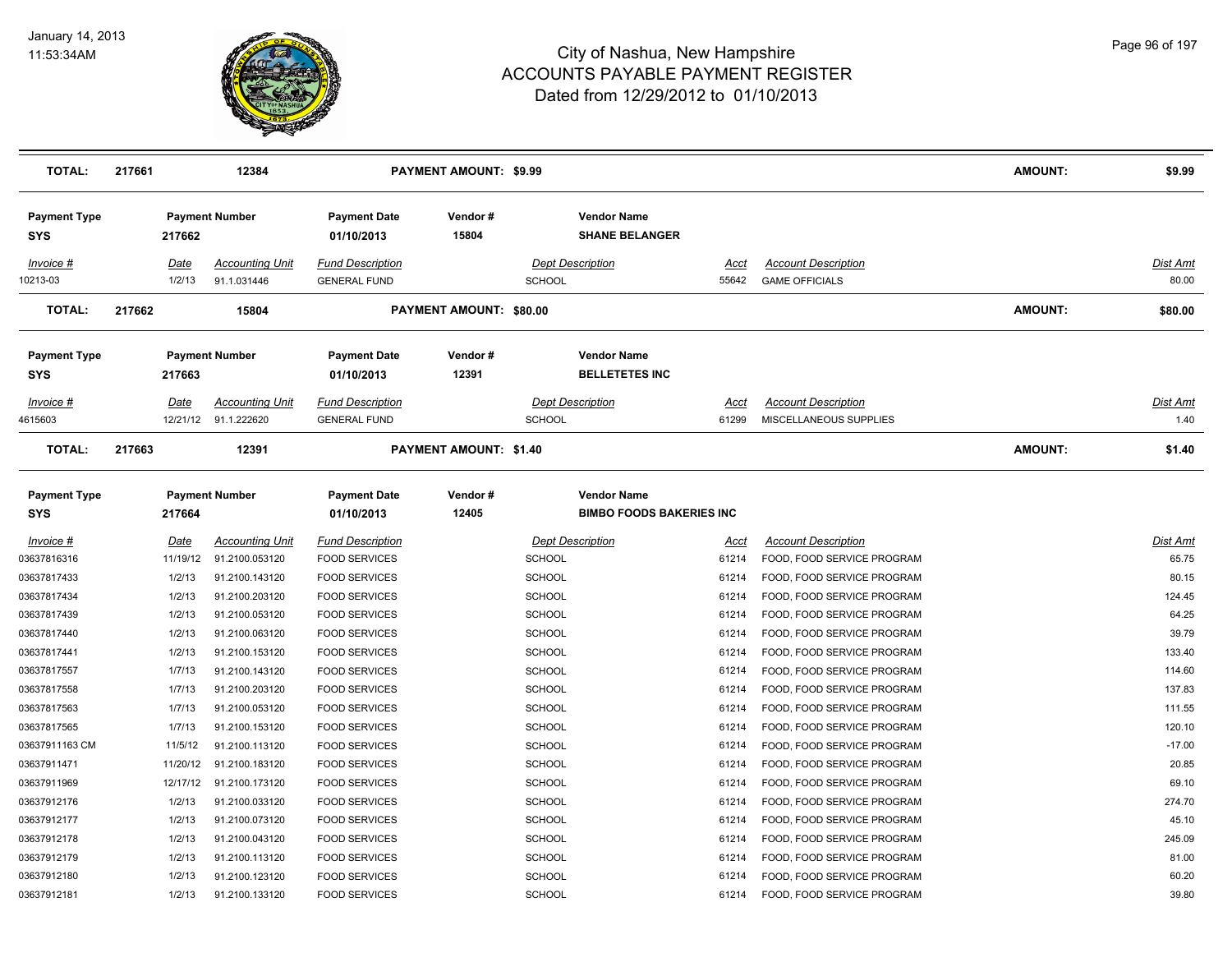

| <b>TOTAL:</b>                     | 217667 |                       | 15803                                    |                                                      | <b>PAYMENT AMOUNT: \$80.00</b> |                         |                                                 |                      |                                                           | <b>AMOUNT:</b>                     | \$80.00                  |
|-----------------------------------|--------|-----------------------|------------------------------------------|------------------------------------------------------|--------------------------------|-------------------------|-------------------------------------------------|----------------------|-----------------------------------------------------------|------------------------------------|--------------------------|
| <u>Invoice #</u><br>10513-03      |        | <u>Date</u><br>1/5/13 | <b>Accounting Unit</b><br>91.1.031446    | <b>Fund Description</b><br><b>GENERAL FUND</b>       |                                | <b>SCHOOL</b>           | <b>Dept Description</b>                         | <u>Acct</u><br>55642 | <b>Account Description</b><br><b>GAME OFFICIALS</b>       |                                    | <u>Dist Amt</u><br>80.00 |
| <b>Payment Type</b><br><b>SYS</b> |        | 217667                | <b>Payment Number</b>                    | <b>Payment Date</b><br>01/10/2013                    | Vendor #<br>15803              |                         | <b>Vendor Name</b><br><b>MICHAEL BONTATIBUS</b> |                      |                                                           |                                    |                          |
| <b>TOTAL:</b>                     | 217666 |                       | 12414                                    |                                                      | PAYMENT AMOUNT: \$1,900.00     |                         |                                                 |                      |                                                           | <b>AMOUNT:</b>                     | \$1,900.00               |
| Invoice #<br>11/14-12/5           |        | Date<br>12/6/12       | <b>Accounting Unit</b><br>91.3800.022200 | <b>Fund Description</b><br><b>SCHOOL GRANTS FUND</b> |                                | <b>SCHOOL</b>           | <b>Dept Description</b>                         | Acct<br>53628        | <b>Account Description</b><br><b>CONTRACT SERVICES</b>    | Activity<br>91.03953.022200        | Dist Amt<br>1,900.00     |
| <b>Payment Type</b><br><b>SYS</b> |        | 217666                | <b>Payment Number</b>                    | <b>Payment Date</b><br>01/10/2013                    | Vendor#<br>12414               |                         | <b>Vendor Name</b><br><b>TERESA BOLICK PHD</b>  |                      |                                                           |                                    |                          |
| <b>TOTAL:</b>                     | 217665 |                       | 12412                                    |                                                      | PAYMENT AMOUNT: \$200.00       |                         |                                                 |                      |                                                           | <b>AMOUNT:</b>                     | \$200.00                 |
| Invoice #<br>101145               |        | Date<br>1/4/13        | <b>Accounting Unit</b><br>91.3800.231249 | <b>Fund Description</b><br><b>SCHOOL GRANTS FUND</b> |                                | <b>SCHOOL</b>           | <b>Dept Description</b>                         | Acct<br>53600        | <b>Account Description</b><br><b>INSTRUCTION SERVICES</b> | <b>Activity</b><br>91.03763.231249 | Dist Amt<br>200.00       |
| <b>Payment Type</b><br><b>SYS</b> |        | 217665                | <b>Payment Number</b>                    | <b>Payment Date</b><br>01/10/2013                    | Vendor#<br>12412               |                         | <b>Vendor Name</b><br><b>STEVE BLUNT</b>        |                      |                                                           |                                    |                          |
| <b>TOTAL:</b>                     | 217664 |                       | 12405                                    |                                                      | PAYMENT AMOUNT: \$2,996.49     |                         |                                                 |                      |                                                           | <b>AMOUNT:</b>                     | \$2,996.49               |
| 03637912283                       |        | 1/8/13                | 91.2100.033120                           | <b>FOOD SERVICES</b>                                 |                                | <b>SCHOOL</b>           |                                                 | 61214                | FOOD, FOOD SERVICE PROGRAM                                |                                    | 222.50                   |
| 03637912263                       |        | 1/7/13                | 91.2100.033120                           | <b>FOOD SERVICES</b>                                 |                                | SCHOOL                  |                                                 | 61214                | FOOD, FOOD SERVICE PROGRAM                                |                                    | 121.65                   |
| 03637912262                       |        | 1/7/13                | 91.2100.113120                           | <b>FOOD SERVICES</b>                                 |                                | <b>SCHOOL</b>           |                                                 | 61214                | FOOD, FOOD SERVICE PROGRAM                                |                                    | 85.45                    |
| 03637912258<br>03637912261        |        | 1/7/13<br>1/7/13      | 91.2100.073120<br>91.2100.193120         | <b>FOOD SERVICES</b><br><b>FOOD SERVICES</b>         |                                | SCHOOL<br><b>SCHOOL</b> |                                                 | 61214<br>61214       | FOOD, FOOD SERVICE PROGRAM<br>FOOD, FOOD SERVICE PROGRAM  |                                    | 112.80<br>50.20          |
| 03637912254                       |        | 1/7/13                | 91.2100.073120                           | <b>FOOD SERVICES</b>                                 |                                | <b>SCHOOL</b>           |                                                 | 61214                | FOOD, FOOD SERVICE PROGRAM                                |                                    | 77.80                    |
| 03637912251                       |        | 1/7/13                | 91.2100.043120                           | <b>FOOD SERVICES</b>                                 |                                | <b>SCHOOL</b>           |                                                 | 61214                | FOOD, FOOD SERVICE PROGRAM                                |                                    | 143.48                   |
| 03637912187                       |        | 1/2/13                | 91.2100.103120                           | <b>FOOD SERVICES</b>                                 |                                | <b>SCHOOL</b>           |                                                 | 61214                | FOOD, FOOD SERVICE PROGRAM                                |                                    | 22.10                    |
| 03637912186                       |        | 1/2/13                | 91.2100.193120                           | <b>FOOD SERVICES</b>                                 |                                | <b>SCHOOL</b>           |                                                 | 61214                | FOOD, FOOD SERVICE PROGRAM                                |                                    | 53.65                    |
| 03637912185                       |        | 1/2/13                | 91.2100.173120                           | <b>FOOD SERVICES</b>                                 |                                | <b>SCHOOL</b>           |                                                 | 61214                | FOOD, FOOD SERVICE PROGRAM                                |                                    | 81.05                    |
| 03637912184                       |        | 1/2/13                | 91.2100.163120                           | <b>FOOD SERVICES</b>                                 |                                | <b>SCHOOL</b>           |                                                 | 61214                | FOOD, FOOD SERVICE PROGRAM                                |                                    | 92.00                    |
| 03637912183                       |        | 1/2/13                | 91.2100.183120                           | <b>FOOD SERVICES</b>                                 |                                | <b>SCHOOL</b>           |                                                 | 61214                | FOOD, FOOD SERVICE PROGRAM                                |                                    | 60.15                    |
| 03637912182                       |        | 1/2/13                | 91.2100.093120                           | <b>FOOD SERVICES</b>                                 |                                | <b>SCHOOL</b>           |                                                 | 61214                | FOOD, FOOD SERVICE PROGRAM                                |                                    | 62.95                    |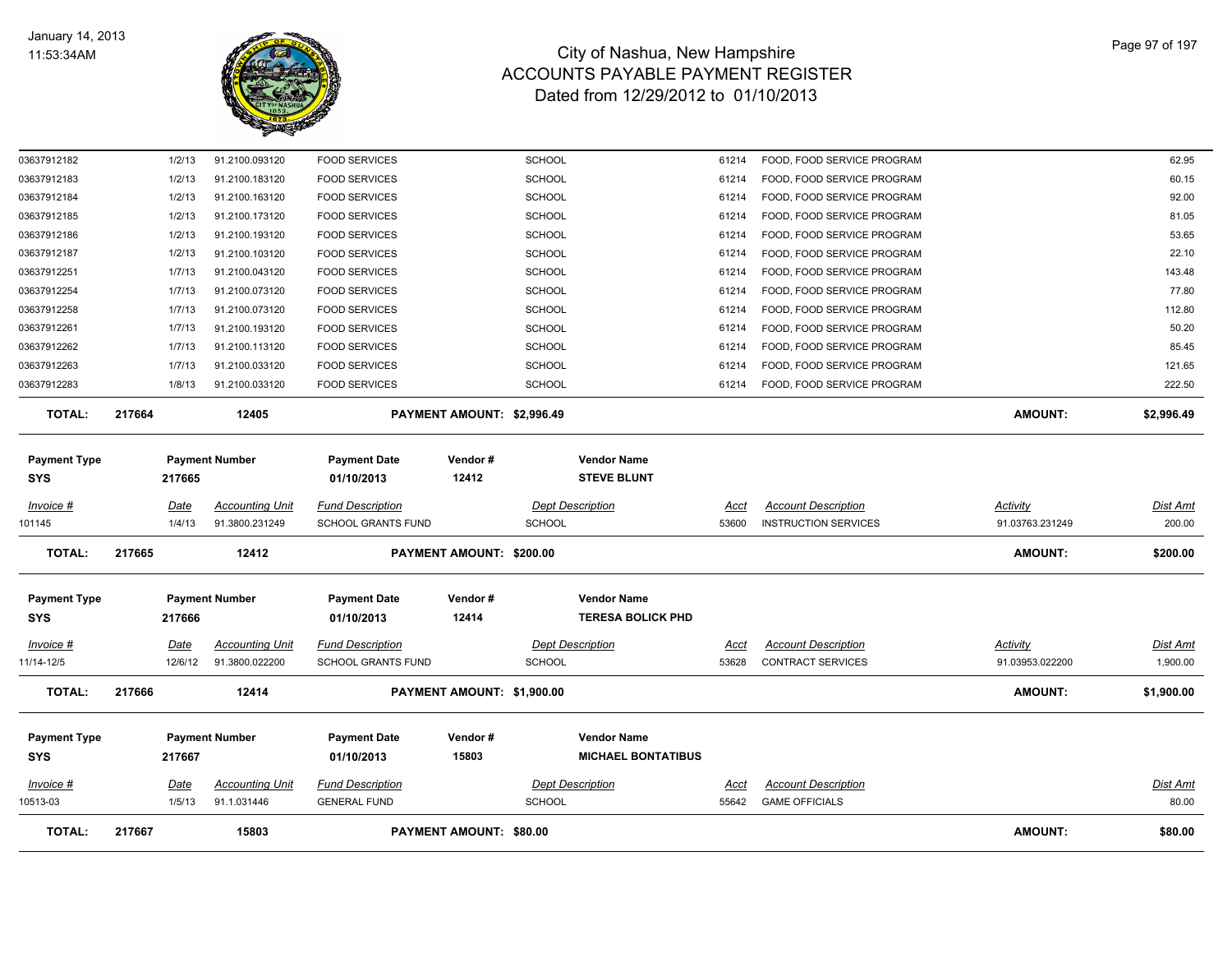

| <b>Payment Type</b><br><b>SYS</b> | 217668      | <b>Payment Number</b>   | <b>Payment Date</b><br>01/10/2013 | Vendor#<br>10968               |                         | <b>Vendor Name</b><br><b>BOOTHBY THERAPY SERVICES LLC</b> |             |                            |                 |                 |
|-----------------------------------|-------------|-------------------------|-----------------------------------|--------------------------------|-------------------------|-----------------------------------------------------------|-------------|----------------------------|-----------------|-----------------|
|                                   |             |                         |                                   |                                |                         |                                                           |             |                            |                 |                 |
| Invoice #                         | Date        | <b>Accounting Unit</b>  | <b>Fund Description</b>           |                                | <b>Dept Description</b> |                                                           | Acct        | <b>Account Description</b> | <b>Activity</b> | <b>Dist Amt</b> |
| DEC 13, 2012                      |             | 12/13/12 91.3800.022190 | <b>SCHOOL GRANTS FUND</b>         |                                | <b>SCHOOL</b>           |                                                           | 53628       | <b>CONTRACT SERVICES</b>   | 91.03953.022190 | 701.36          |
| <b>TOTAL:</b>                     | 217668      | 10968                   |                                   | PAYMENT AMOUNT: \$701.36       |                         |                                                           |             |                            | <b>AMOUNT:</b>  | \$701.36        |
| <b>Payment Type</b>               |             | <b>Payment Number</b>   | <b>Payment Date</b>               | Vendor#                        |                         | <b>Vendor Name</b>                                        |             |                            |                 |                 |
| <b>SYS</b>                        | 217669      |                         | 01/10/2013                        | 15802                          |                         | <b>BRUCE LANCTOT</b>                                      |             |                            |                 |                 |
| $Invoice$ #                       | <u>Date</u> | <b>Accounting Unit</b>  | <b>Fund Description</b>           |                                | <b>Dept Description</b> |                                                           | <u>Acct</u> | <b>Account Description</b> | <b>Activity</b> | <b>Dist Amt</b> |
| PVR-120312                        | 12/5/12     | 91.3800.042219          | <b>SCHOOL GRANTS FUND</b>         |                                | <b>SCHOOL</b>           |                                                           | 55300       | <b>TRAVEL</b>              | 91.03468.042219 | 39.96           |
| TOTAL:                            | 217669      | 15802                   |                                   | <b>PAYMENT AMOUNT: \$39.96</b> |                         |                                                           |             |                            | <b>AMOUNT:</b>  | \$39.96         |
| <b>Payment Type</b>               |             | <b>Payment Number</b>   | <b>Payment Date</b>               | Vendor#                        |                         | <b>Vendor Name</b>                                        |             |                            |                 |                 |
| <b>SYS</b>                        | 217670      |                         | 01/10/2013                        | 15782                          |                         | <b>SALLY A. BUCHANAN</b>                                  |             |                            |                 |                 |
| Invoice #                         | Date        | <b>Accounting Unit</b>  | <b>Fund Description</b>           |                                | <b>Dept Description</b> |                                                           | Acct        | <b>Account Description</b> |                 | Dist Amt        |
| 122012-04                         |             | 12/20/12 91.1.041445    | <b>GENERAL FUND</b>               |                                | SCHOOL                  |                                                           | 55642       | <b>GAME OFFICIALS</b>      |                 | 92.00           |
| <b>TOTAL:</b>                     | 217670      | 15782                   |                                   | PAYMENT AMOUNT: \$92.00        |                         |                                                           |             |                            | <b>AMOUNT:</b>  | \$92.00         |
| <b>Payment Type</b>               |             | <b>Payment Number</b>   | <b>Payment Date</b>               | Vendor#                        |                         | <b>Vendor Name</b>                                        |             |                            |                 |                 |
| <b>SYS</b>                        | 217671      |                         | 01/10/2013                        | 10978                          |                         | <b>MARK BUDA</b>                                          |             |                            |                 |                 |
| Invoice #                         | <u>Date</u> | <b>Accounting Unit</b>  | <b>Fund Description</b>           |                                | <b>Dept Description</b> |                                                           | <u>Acct</u> | <b>Account Description</b> |                 | <u>Dist Amt</u> |
| 10713-03                          | 1/7/13      | 91.1.031436             | <b>GENERAL FUND</b>               |                                | SCHOOL                  |                                                           | 55642       | <b>GAME OFFICIALS</b>      |                 | 60.00           |
| <b>TOTAL:</b>                     | 217671      | 10978                   |                                   | PAYMENT AMOUNT: \$60.00        |                         |                                                           |             |                            | <b>AMOUNT:</b>  | \$60.00         |
| <b>Payment Type</b>               |             | <b>Payment Number</b>   | <b>Payment Date</b>               | Vendor#                        |                         | <b>Vendor Name</b>                                        |             |                            |                 |                 |
| <b>SYS</b>                        | 217672      |                         | 01/10/2013                        | 11344                          |                         | <b>SHERRI BULLUCK</b>                                     |             |                            |                 |                 |
| Invoice #                         | Date        | <b>Accounting Unit</b>  | <b>Fund Description</b>           |                                | <b>Dept Description</b> |                                                           | <u>Acct</u> | <b>Account Description</b> | <b>Activity</b> | <b>Dist Amt</b> |
| <b>DEC-12</b>                     | 1/4/13      | 91.3800.991490          | <b>SCHOOL GRANTS FUND</b>         |                                | <b>SCHOOL</b>           |                                                           | 61299       | MISCELLANEOUS SUPPLIES     | 91.03463.991490 | 70.43           |
| <b>TOTAL:</b>                     | 217672      | 11344                   |                                   | PAYMENT AMOUNT: \$70.43        |                         |                                                           |             |                            | AMOUNT:         | \$70.43         |
| <b>Payment Type</b>               |             | <b>Payment Number</b>   | <b>Payment Date</b>               | Vendor#                        |                         | <b>Vendor Name</b>                                        |             |                            |                 |                 |
| <b>SYS</b>                        | 217673      |                         | 01/10/2013                        | 15081                          |                         | <b>CHERYL CAISSE</b>                                      |             |                            |                 |                 |
| Invoice #                         | Date        | <b>Accounting Unit</b>  | <b>Fund Description</b>           |                                | <b>Dept Description</b> |                                                           | Acct        | <b>Account Description</b> |                 | Dist Amt        |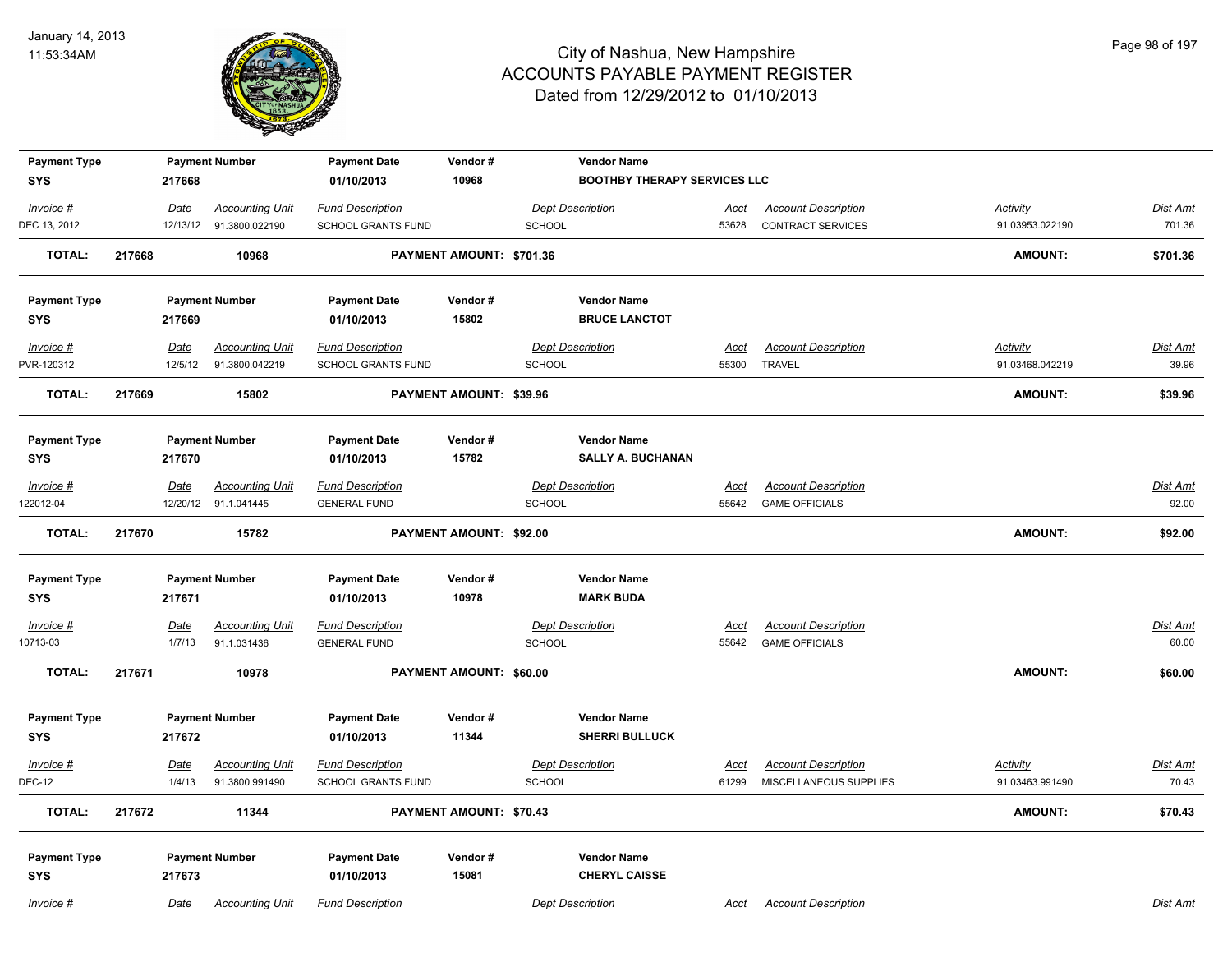

| DEC-12              |        |             | 12/12/12 91.1.041160   | <b>GENERAL FUND</b>     |                            | <b>SCHOOL</b> |                                      |             | 61135 EDUCATIONAL SUPPLIES |                | 29.79           |
|---------------------|--------|-------------|------------------------|-------------------------|----------------------------|---------------|--------------------------------------|-------------|----------------------------|----------------|-----------------|
| <b>TOTAL:</b>       | 217673 |             | 15081                  |                         | PAYMENT AMOUNT: \$29.79    |               |                                      |             |                            | <b>AMOUNT:</b> | \$29.79         |
| <b>Payment Type</b> |        |             | <b>Payment Number</b>  | <b>Payment Date</b>     | Vendor#                    |               | <b>Vendor Name</b>                   |             |                            |                |                 |
| <b>SYS</b>          |        | 217674      |                        | 01/10/2013              | 14070                      |               | <b>RANDY CALHOUN</b>                 |             |                            |                |                 |
| Invoice #           |        | Date        | <b>Accounting Unit</b> | <b>Fund Description</b> |                            |               | <b>Dept Description</b>              | Acct        | <b>Account Description</b> |                | Dist Amt        |
| <b>JAN-13</b>       |        | 1/3/13      | 91.1.111160            | <b>GENERAL FUND</b>     |                            | <b>SCHOOL</b> |                                      |             | 61875 BOOKS                |                | 107.83          |
| <b>TOTAL:</b>       | 217674 |             | 14070                  |                         | PAYMENT AMOUNT: \$107.83   |               |                                      |             |                            | <b>AMOUNT:</b> | \$107.83        |
| <b>Payment Type</b> |        |             | <b>Payment Number</b>  | <b>Payment Date</b>     | Vendor#                    |               | <b>Vendor Name</b>                   |             |                            |                |                 |
| <b>SYS</b>          |        | 217675      |                        | 01/10/2013              | 12474                      |               | <b>CAROLINA BIOLOGICAL SUPPLY CO</b> |             |                            |                |                 |
| Invoice #           |        | <u>Date</u> | <b>Accounting Unit</b> | <b>Fund Description</b> |                            |               | <b>Dept Description</b>              | <u>Acct</u> | <b>Account Description</b> |                | Dist Amt        |
| 48248017 RI         |        |             | 12/17/12 91.1.041300   | <b>GENERAL FUND</b>     |                            | <b>SCHOOL</b> |                                      | 61135       | EDUCATIONAL SUPPLIES       |                | 129.95          |
| <b>TOTAL:</b>       | 217675 |             | 12474                  |                         | PAYMENT AMOUNT: \$129.95   |               |                                      |             |                            | <b>AMOUNT:</b> | \$129.95        |
| <b>Payment Type</b> |        |             | <b>Payment Number</b>  | <b>Payment Date</b>     | Vendor#                    |               | <b>Vendor Name</b>                   |             |                            |                |                 |
| <b>SYS</b>          |        | 217676      |                        | 01/10/2013              | 12477                      |               | <b>CARTRIDGE WORLD NASHUA</b>        |             |                            |                |                 |
| $Invoice$ #         |        | <b>Date</b> | <b>Accounting Unit</b> | <b>Fund Description</b> |                            |               | <b>Dept Description</b>              | Acct        | <b>Account Description</b> |                | <b>Dist Amt</b> |
| 53315               |        | 1/7/12      | 91.2207.991600         | ADULT ED/CONTINUING ED  |                            | <b>SCHOOL</b> |                                      | 61135       | EDUCATIONAL SUPPLIES       |                | 63.46           |
| <b>TOTAL:</b>       | 217676 |             | 12477                  |                         | PAYMENT AMOUNT: \$63.46    |               |                                      |             |                            | <b>AMOUNT:</b> | \$63.46         |
| <b>Payment Type</b> |        |             | <b>Payment Number</b>  | <b>Payment Date</b>     | Vendor#                    |               | <b>Vendor Name</b>                   |             |                            |                |                 |
| <b>SYS</b>          |        | 217677      |                        | 01/10/2013              | 12493                      |               | <b>CENTRAL PAPER PRODUCTS CO</b>     |             |                            |                |                 |
| Invoice #           |        | Date        | <b>Accounting Unit</b> | <b>Fund Description</b> |                            |               | <b>Dept Description</b>              | Acct        | <b>Account Description</b> |                | Dist Amt        |
| 1223871             |        | 12/21/12    | 91.2100.133120         | <b>FOOD SERVICES</b>    |                            | <b>SCHOOL</b> |                                      | 61299       | MISCELLANEOUS SUPPLIES     |                | 244.32          |
| 1225767             |        | 1/4/13      | 91.2100.053120         | <b>FOOD SERVICES</b>    |                            | <b>SCHOOL</b> |                                      | 61299       | MISCELLANEOUS SUPPLIES     |                | 426.91          |
| 1225768             |        | 1/4/13      | 91.2100.063120         | <b>FOOD SERVICES</b>    |                            | <b>SCHOOL</b> |                                      | 61299       | MISCELLANEOUS SUPPLIES     |                | 771.99          |
| 1225776             |        | 1/4/13      | 91.2100.103120         | <b>FOOD SERVICES</b>    |                            | <b>SCHOOL</b> |                                      | 61299       | MISCELLANEOUS SUPPLIES     |                | 227.32          |
| 1225789             |        | 1/4/13      | 91.2100.043120         | <b>FOOD SERVICES</b>    |                            | <b>SCHOOL</b> |                                      | 61299       | MISCELLANEOUS SUPPLIES     |                | 496.71          |
| 1226170             |        | 1/7/13      | 91.2100.073120         | <b>FOOD SERVICES</b>    |                            | <b>SCHOOL</b> |                                      | 61299       | MISCELLANEOUS SUPPLIES     |                | 606.05          |
| 1226173             |        | 1/7/13      | 91.2100.033120         | <b>FOOD SERVICES</b>    |                            | <b>SCHOOL</b> |                                      | 61299       | MISCELLANEOUS SUPPLIES     |                | 468.55          |
| 1226653 CM          |        | 1/8/13      | 91.2100.063120         | <b>FOOD SERVICES</b>    |                            | <b>SCHOOL</b> |                                      | 61299       | MISCELLANEOUS SUPPLIES     |                | $-335.28$       |
| <b>TOTAL:</b>       | 217677 |             | 12493                  |                         | PAYMENT AMOUNT: \$2,906.57 |               |                                      |             |                            | <b>AMOUNT:</b> | \$2,906.57      |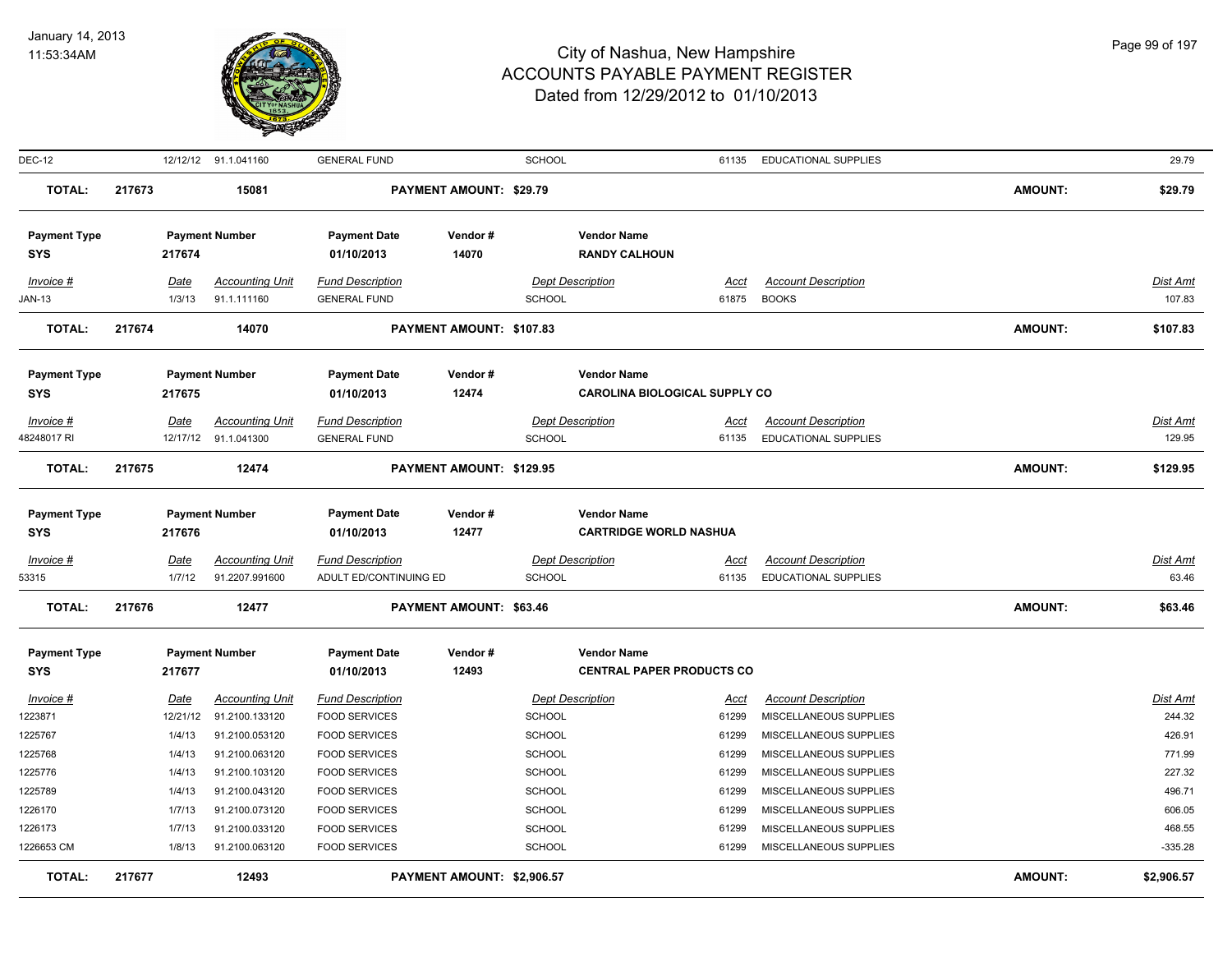

| <b>Payment Type</b> |        |                         | <b>Payment Number</b>                 | <b>Payment Date</b>                            | Vendor#                    |               | <b>Vendor Name</b>                  |                      |                                                      |                |                           |
|---------------------|--------|-------------------------|---------------------------------------|------------------------------------------------|----------------------------|---------------|-------------------------------------|----------------------|------------------------------------------------------|----------------|---------------------------|
| <b>SYS</b>          |        | 217678                  |                                       | 01/10/2013                                     | 12522                      |               | PHILIP CLINTON                      |                      |                                                      |                |                           |
| Invoice #           |        | Date                    | <b>Accounting Unit</b>                | <b>Fund Description</b>                        |                            |               | <b>Dept Description</b>             | Acct                 | <b>Account Description</b>                           |                | Dist Amt                  |
| 121712-05-1         |        |                         | 12/17/12 91.1.051435                  | <b>GENERAL FUND</b>                            |                            | <b>SCHOOL</b> |                                     | 55642                | <b>GAME OFFICIALS</b>                                |                | 60.00                     |
| <b>TOTAL:</b>       | 217678 |                         | 12522                                 |                                                | PAYMENT AMOUNT: \$60.00    |               |                                     |                      |                                                      | <b>AMOUNT:</b> | \$60.00                   |
| <b>Payment Type</b> |        |                         | <b>Payment Number</b>                 | <b>Payment Date</b>                            | Vendor#                    |               | <b>Vendor Name</b>                  |                      |                                                      |                |                           |
| <b>SYS</b>          |        | 217679                  |                                       | 01/10/2013                                     | 10146                      |               | <b>WILLIAM R CLOSS III</b>          |                      |                                                      |                |                           |
| Invoice #           |        | Date                    | <b>Accounting Unit</b>                | <b>Fund Description</b>                        |                            |               | <b>Dept Description</b>             | Acct                 | <b>Account Description</b>                           |                | Dist Amt                  |
| 10213-03            |        | 1/2/13                  | 91.1.031408                           | <b>GENERAL FUND</b>                            |                            | <b>SCHOOL</b> |                                     | 53628                | CONTRACT SERVICES                                    |                | 60.00                     |
| <b>TOTAL:</b>       | 217679 |                         | 10146                                 |                                                | PAYMENT AMOUNT: \$60.00    |               |                                     |                      |                                                      | <b>AMOUNT:</b> | \$60.00                   |
| <b>Payment Type</b> |        |                         | <b>Payment Number</b>                 | <b>Payment Date</b>                            | Vendor#                    |               | <b>Vendor Name</b>                  |                      |                                                      |                |                           |
| <b>SYS</b>          |        | 217680                  |                                       | 01/10/2013                                     | 14116                      |               | <b>COCA COLA BOTTLING CO</b>        |                      |                                                      |                |                           |
| Invoice #           |        | Date                    | <b>Accounting Unit</b>                | <b>Fund Description</b>                        |                            |               | <b>Dept Description</b>             | Acct                 | <b>Account Description</b>                           |                | Dist Amt                  |
| 0012556335          |        | 1/7/13                  | 91.2100.043120                        | <b>FOOD SERVICES</b>                           |                            | <b>SCHOOL</b> |                                     | 61214                | FOOD, FOOD SERVICE PROGRAM                           |                | 270.00                    |
| 0012727556          |        | 1/2/13                  | 91.2100.043120                        | <b>FOOD SERVICES</b>                           |                            | <b>SCHOOL</b> |                                     | 61214                | FOOD, FOOD SERVICE PROGRAM                           |                | 411.50                    |
| <b>TOTAL:</b>       | 217680 |                         | 14116                                 |                                                | PAYMENT AMOUNT: \$681.50   |               |                                     |                      |                                                      | <b>AMOUNT:</b> | \$681.50                  |
| <b>Payment Type</b> |        |                         | <b>Payment Number</b>                 | <b>Payment Date</b>                            | Vendor#                    |               | <b>Vendor Name</b>                  |                      |                                                      |                |                           |
| <b>SYS</b>          |        | 217681                  |                                       | 01/10/2013                                     | 12538                      |               | <b>COMPASSIONATE STAFFING LLC</b>   |                      |                                                      |                |                           |
| Invoice #<br>203    |        | <u>Date</u><br>12/24/12 | <b>Accounting Unit</b><br>91.1.992130 | <b>Fund Description</b><br><b>GENERAL FUND</b> |                            | <b>SCHOOL</b> | <b>Dept Description</b>             | <u>Acct</u><br>53614 | <b>Account Description</b><br>PUPIL SUPPORT SERVICES |                | <u>Dist Amt</u><br>562.50 |
| <b>TOTAL:</b>       | 217681 |                         | 12538                                 |                                                | PAYMENT AMOUNT: \$562.50   |               |                                     |                      |                                                      | <b>AMOUNT:</b> | \$562.50                  |
| <b>Payment Type</b> |        |                         | <b>Payment Number</b>                 | <b>Payment Date</b>                            | Vendor#                    |               | <b>Vendor Name</b>                  |                      |                                                      |                |                           |
| <b>SYS</b>          |        | 217682                  |                                       | 01/10/2013                                     | 12540                      |               | <b>COMPUTER HUT dba IT INSIDERS</b> |                      |                                                      |                |                           |
| Invoice #           |        | Date                    | <b>Accounting Unit</b>                | <b>Fund Description</b>                        |                            |               | <b>Dept Description</b>             | Acct                 | <b>Account Description</b>                           |                | Dist Amt                  |
| 83563               |        | 10/26/12                | 91.1.031300                           | <b>GENERAL FUND</b>                            |                            | <b>SCHOOL</b> |                                     | 61135                | EDUCATIONAL SUPPLIES                                 |                | 365.23                    |
| 83564               |        | 10/26/12                | 91.1.992225                           | <b>GENERAL FUND</b>                            |                            | <b>SCHOOL</b> |                                     | 54487                | <b>EQUIPMENT REPAIRS &amp;</b>                       |                | 49.99                     |
| 84044               |        |                         | 12/21/12 91.1.061160                  | <b>GENERAL FUND</b>                            |                            | <b>SCHOOL</b> |                                     | 71221                | MAINTENANCE<br><b>COMPUTER EQUIPMENT</b>             |                | 1,596.00                  |
| <b>TOTAL:</b>       | 217682 |                         | 12540                                 |                                                | PAYMENT AMOUNT: \$2,011.22 |               |                                     |                      |                                                      | <b>AMOUNT:</b> | \$2,011.22                |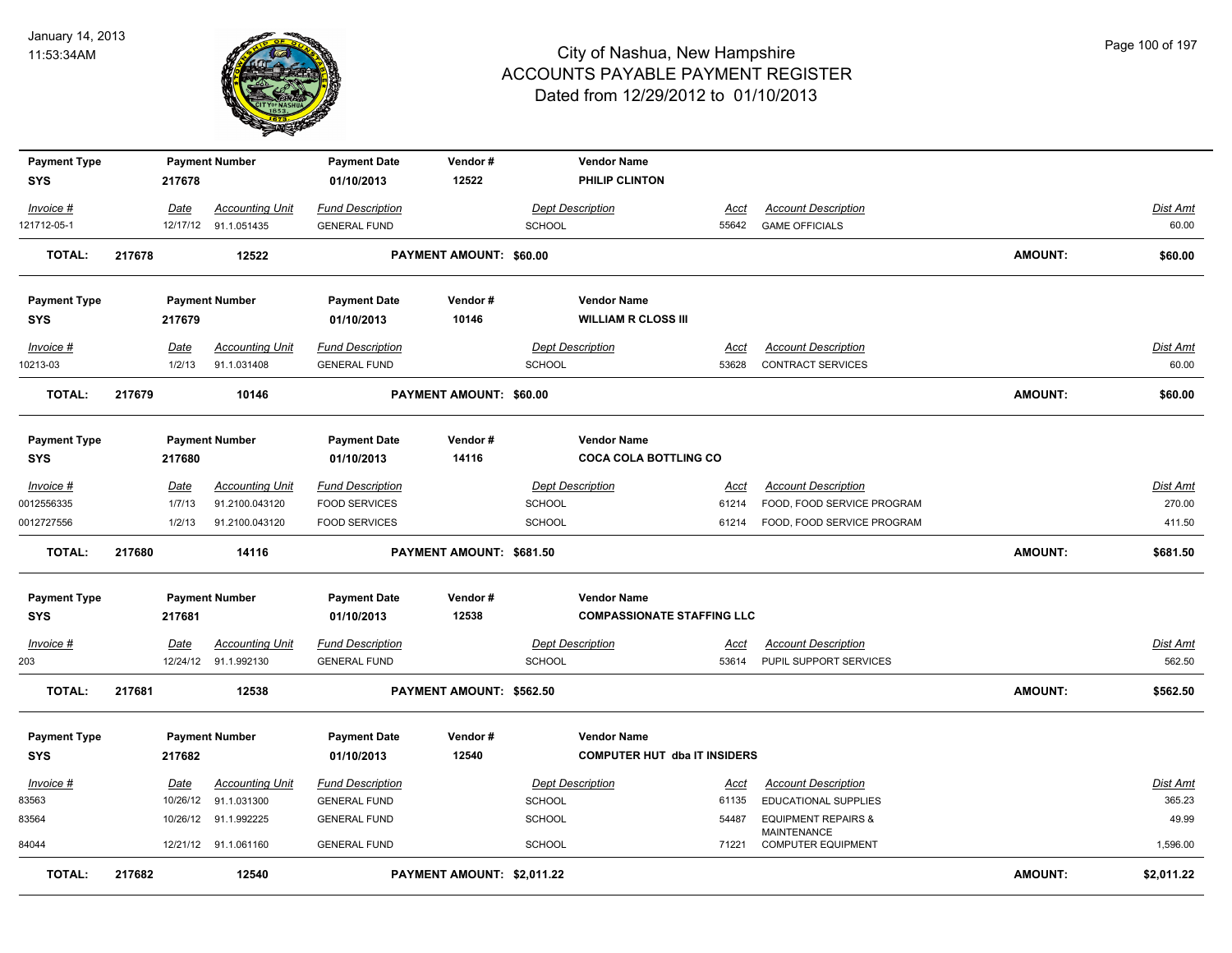

| <b>Payment Type</b> |                | <b>Payment Number</b>  | <b>Payment Date</b>       | Vendor#                    |               | <b>Vendor Name</b>                      |               |                            |                                    |                 |
|---------------------|----------------|------------------------|---------------------------|----------------------------|---------------|-----------------------------------------|---------------|----------------------------|------------------------------------|-----------------|
| <b>SYS</b>          | 217683         |                        | 01/10/2013                | 12547                      |               | <b>DONNA CONNOLLY</b>                   |               |                            |                                    |                 |
| Invoice #           |                | <b>Accounting Unit</b> | <b>Fund Description</b>   |                            |               | <b>Dept Description</b>                 |               | <b>Account Description</b> |                                    | <b>Dist Amt</b> |
| 12/10-1/3           | Date<br>1/3/12 | 91.3800.042210         | <b>SCHOOL GRANTS FUND</b> |                            | <b>SCHOOL</b> |                                         | Acct<br>53607 | PROGRAM IMPROVEMENT        | <b>Activity</b><br>91.03903.042210 | 525.00          |
|                     |                |                        |                           |                            |               |                                         |               | <b>SERVICES</b>            |                                    |                 |
| <b>TOTAL:</b>       | 217683         | 12547                  |                           | PAYMENT AMOUNT: \$525.00   |               |                                         |               |                            | AMOUNT:                            | \$525.00        |
| <b>Payment Type</b> |                | <b>Payment Number</b>  | <b>Payment Date</b>       | Vendor#                    |               | <b>Vendor Name</b>                      |               |                            |                                    |                 |
| <b>SYS</b>          | 217684         |                        | 01/10/2013                | 14133                      |               | <b>MARK CONRAD</b>                      |               |                            |                                    |                 |
| Invoice #           | Date           | <b>Accounting Unit</b> | <b>Fund Description</b>   |                            |               | <b>Dept Description</b>                 | Acct          | <b>Account Description</b> |                                    | <b>Dist Amt</b> |
| MILES-DEC           | 1/8/13         | 91.1.012320            | <b>GENERAL FUND</b>       |                            | <b>SCHOOL</b> |                                         | 55307         | MILEAGE REIMBURSEMENTS     |                                    | 101.48          |
| NOV-12-1            | 1/8/13         | 91.1.012320            | <b>GENERAL FUND</b>       |                            | <b>SCHOOL</b> |                                         | 55300         | <b>TRAVEL</b>              |                                    | 5.25            |
| NOV-12-1            | 1/8/13         | 91.1.012320            | <b>GENERAL FUND</b>       |                            | <b>SCHOOL</b> |                                         | 61299         | MISCELLANEOUS SUPPLIES     |                                    | 21.99           |
| <b>TOTAL:</b>       | 217684         | 14133                  |                           | PAYMENT AMOUNT: \$128.72   |               |                                         |               |                            | AMOUNT:                            | \$128.72        |
| <b>Payment Type</b> |                | <b>Payment Number</b>  | <b>Payment Date</b>       | Vendor#                    |               | <b>Vendor Name</b>                      |               |                            |                                    |                 |
| <b>SYS</b>          | 217685         |                        | 01/10/2013                | 12552                      |               | <b>CONTROL TECHNOLOGIES INC</b>         |               |                            |                                    |                 |
| Invoice #           | <b>Date</b>    | <b>Accounting Unit</b> | <b>Fund Description</b>   |                            |               | <b>Dept Description</b>                 | <u>Acct</u>   | <b>Account Description</b> |                                    | <u>Dist Amt</u> |
| 76196               | 12/15/12       | 91.1.222620            | <b>GENERAL FUND</b>       |                            | <b>SCHOOL</b> |                                         | 54243         | <b>HVAC MAINTENANCE</b>    |                                    | 1,021.00        |
| <b>TOTAL:</b>       | 217685         | 12552                  |                           | PAYMENT AMOUNT: \$1,021.00 |               |                                         |               |                            | AMOUNT:                            | \$1,021.00      |
| <b>Payment Type</b> |                | <b>Payment Number</b>  | <b>Payment Date</b>       | Vendor#                    |               | <b>Vendor Name</b>                      |               |                            |                                    |                 |
| SYS                 | 217686         |                        | 01/10/2013                | 14138                      |               | <b>COSTA FRUIT &amp; PRODUCE CO INC</b> |               |                            |                                    |                 |
| Invoice #           | Date           | <b>Accounting Unit</b> | <b>Fund Description</b>   |                            |               | <b>Dept Description</b>                 | Acct          | <b>Account Description</b> |                                    | <b>Dist Amt</b> |
| 2827376             | 1/4/13         | 91.2100.093120         | <b>FOOD SERVICES</b>      |                            | <b>SCHOOL</b> |                                         | 61214         | FOOD, FOOD SERVICE PROGRAM |                                    | 830.42          |
| 2827376             | 1/4/13         | 91.2100.103120         | <b>FOOD SERVICES</b>      |                            | <b>SCHOOL</b> |                                         | 61214         | FOOD, FOOD SERVICE PROGRAM |                                    | 896.61          |
| 2827376             | 1/4/13         | 91.2100.113120         | <b>FOOD SERVICES</b>      |                            | <b>SCHOOL</b> |                                         | 61214         | FOOD, FOOD SERVICE PROGRAM |                                    | 804.35          |
| 2827376             | 1/4/13         | 91.2100.123120         | <b>FOOD SERVICES</b>      |                            | <b>SCHOOL</b> |                                         | 61214         | FOOD, FOOD SERVICE PROGRAM |                                    | 593.76          |
| 2827376             | 1/4/13         | 91.2100.133120         | <b>FOOD SERVICES</b>      |                            | <b>SCHOOL</b> |                                         | 61214         | FOOD, FOOD SERVICE PROGRAM |                                    | 586.16          |
| 2827376             | 1/4/13         | 91.2100.143120         | <b>FOOD SERVICES</b>      |                            | <b>SCHOOL</b> |                                         | 61214         | FOOD, FOOD SERVICE PROGRAM |                                    | 1,192.95        |
| 2827376             | 1/4/13         | 91.2100.153120         | <b>FOOD SERVICES</b>      |                            | <b>SCHOOL</b> |                                         | 61214         | FOOD, FOOD SERVICE PROGRAM |                                    | 1,484.95        |
| 2827376             | 1/4/13         | 91.2100.163120         | <b>FOOD SERVICES</b>      |                            | <b>SCHOOL</b> |                                         | 61214         | FOOD, FOOD SERVICE PROGRAM |                                    | 1,398.11        |
| 2827376             | 1/4/13         | 91.2100.173120         | <b>FOOD SERVICES</b>      |                            | <b>SCHOOL</b> |                                         | 61214         | FOOD, FOOD SERVICE PROGRAM |                                    | 809.77          |
| 2827376             | 1/4/13         | 91.2100.183120         | <b>FOOD SERVICES</b>      |                            | <b>SCHOOL</b> |                                         | 61214         | FOOD, FOOD SERVICE PROGRAM |                                    | 878.16          |
| 2827376             | 1/4/13         | 91.2100.193120         | <b>FOOD SERVICES</b>      |                            | <b>SCHOOL</b> |                                         | 61214         | FOOD, FOOD SERVICE PROGRAM |                                    | 673.00          |
| 2827376             | 1/4/13         | 91.2100.203120         | <b>FOOD SERVICES</b>      |                            | <b>SCHOOL</b> |                                         | 61214         | FOOD, FOOD SERVICE PROGRAM |                                    | 706.65          |
| 2837501             | 12/21/12       | 91.2100.053120         | <b>FOOD SERVICES</b>      |                            | <b>SCHOOL</b> |                                         | 61214         | FOOD, FOOD SERVICE PROGRAM |                                    | 942.45          |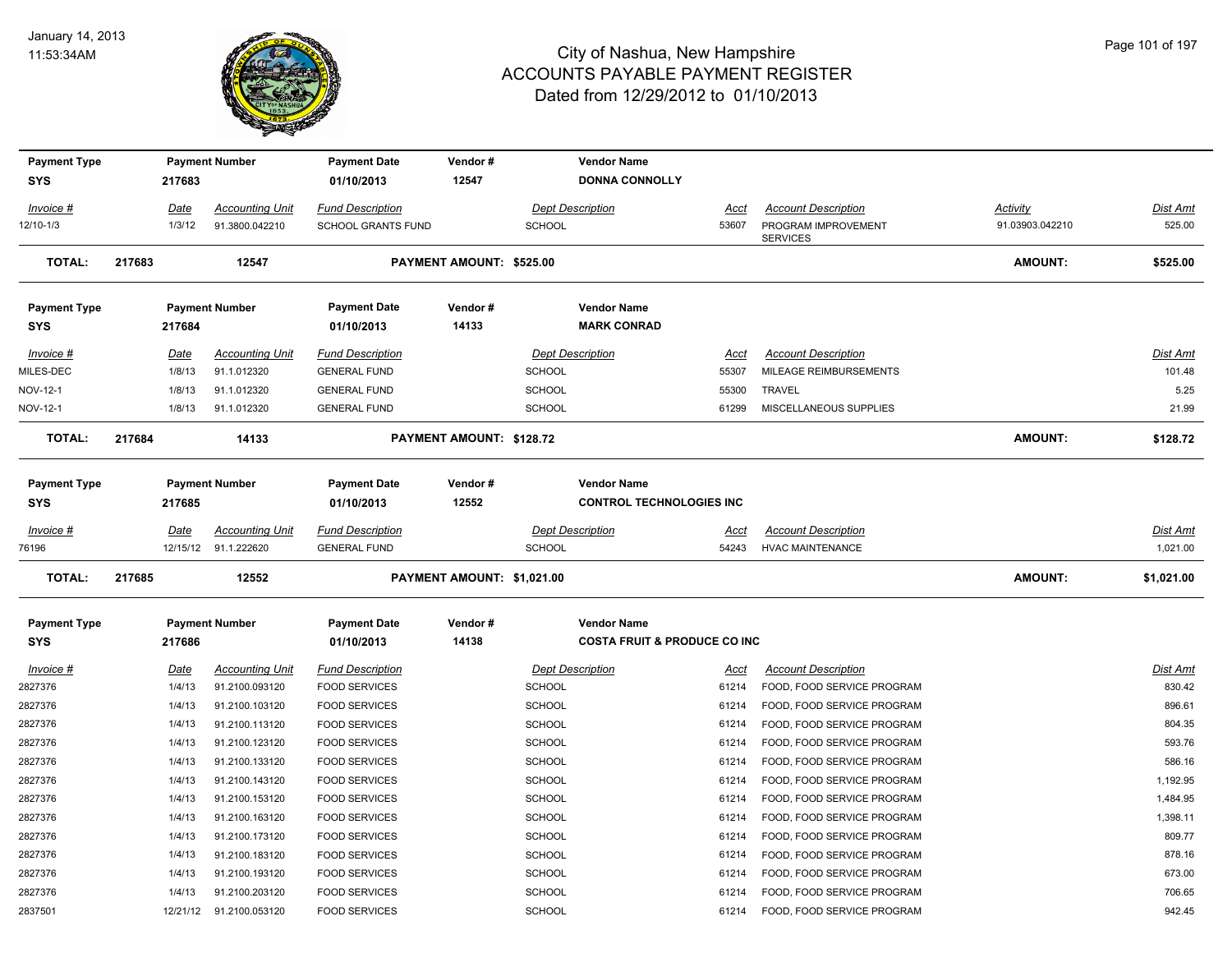

| <b>TOTAL:</b>                     | 217688           | 12592                                 |                                                | PAYMENT AMOUNT: \$480.00       |                                                 |                |                                                            | <b>AMOUNT:</b>  | \$480.00                  |
|-----------------------------------|------------------|---------------------------------------|------------------------------------------------|--------------------------------|-------------------------------------------------|----------------|------------------------------------------------------------|-----------------|---------------------------|
| Invoice #<br>10612                | Date<br>10/6/12  | <b>Accounting Unit</b><br>91.1.222620 | <b>Fund Description</b><br><b>GENERAL FUND</b> |                                | <b>Dept Description</b><br><b>SCHOOL</b>        | Acct<br>54280  | <b>Account Description</b><br>BUILDING/GROUNDS MAINTENANCE |                 | <u>Dist Amt</u><br>480.00 |
| <b>Payment Type</b><br><b>SYS</b> | 217688           | <b>Payment Number</b>                 | <b>Payment Date</b><br>01/10/2013              | Vendor#<br>12592               | <b>Vendor Name</b><br><b>D &amp; M STRIPING</b> |                |                                                            |                 |                           |
| <b>TOTAL:</b>                     | 217687           | 14143                                 |                                                | <b>PAYMENT AMOUNT: \$59.89</b> |                                                 |                |                                                            | AMOUNT:         | \$59.89                   |
| MILES-DEC                         | 1/7/13           | 91.3800.992212                        | <b>SCHOOL GRANTS FUND</b>                      |                                | <b>SCHOOL</b>                                   | 55300          | TRAVEL                                                     | 91.03263.992212 | 59.89                     |
| <b>SYS</b><br>Invoice #           | 217687<br>Date   | <b>Accounting Unit</b>                | 01/10/2013<br><b>Fund Description</b>          | 14143                          | <b>MARIE COTE</b><br><b>Dept Description</b>    | Acct           | <b>Account Description</b>                                 | Activity        | <u>Dist Amt</u>           |
| <b>Payment Type</b>               |                  | <b>Payment Number</b>                 | <b>Payment Date</b>                            | Vendor#                        | <b>Vendor Name</b>                              |                |                                                            |                 |                           |
| <b>TOTAL:</b>                     | 217686           | 14138                                 |                                                | PAYMENT AMOUNT: \$30,333.93    |                                                 |                |                                                            | <b>AMOUNT:</b>  | \$30,333.93               |
| CM746107                          | 12/21/12         | 91.2100.033120                        | <b>FOOD SERVICES</b>                           |                                | <b>SCHOOL</b>                                   | 61214          | FOOD, FOOD SERVICE PROGRAM                                 |                 | $-20.74$                  |
| 2847364                           | 1/8/13           | 91.2100.033120                        | <b>FOOD SERVICES</b>                           |                                | <b>SCHOOL</b>                                   | 61214          | FOOD, FOOD SERVICE PROGRAM                                 |                 | 1,663.07                  |
| 2845955                           | 1/8/13           | 91.2100.203120                        | <b>FOOD SERVICES</b>                           |                                | <b>SCHOOL</b>                                   | 61214          | FOOD, FOOD SERVICE PROGRAM                                 |                 | 14.90                     |
| 2845955                           | 1/8/13           | 91.2100.193120                        | <b>FOOD SERVICES</b>                           |                                | <b>SCHOOL</b>                                   | 61214          | FOOD, FOOD SERVICE PROGRAM                                 |                 | 14.19                     |
| 2845955                           | 1/8/13           | 91.2100.183120                        | <b>FOOD SERVICES</b>                           |                                | <b>SCHOOL</b>                                   | 61214          | FOOD, FOOD SERVICE PROGRAM                                 |                 | 18.52                     |
| 2845955                           | 1/8/13           | 91.2100.173120                        | <b>FOOD SERVICES</b>                           |                                | <b>SCHOOL</b>                                   | 61214          | FOOD, FOOD SERVICE PROGRAM                                 |                 | 17.07                     |
| 2845955<br>2845955                | 1/8/13<br>1/8/13 | 91.2100.153120<br>91.2100.163120      | <b>FOOD SERVICES</b><br><b>FOOD SERVICES</b>   |                                | <b>SCHOOL</b><br><b>SCHOOL</b>                  | 61214<br>61214 | FOOD, FOOD SERVICE PROGRAM<br>FOOD, FOOD SERVICE PROGRAM   |                 | 31.31<br>29.48            |
| 2845955                           | 1/8/13           | 91.2100.143120                        | <b>FOOD SERVICES</b>                           |                                | <b>SCHOOL</b>                                   | 61214          | FOOD, FOOD SERVICE PROGRAM                                 |                 | 25.15                     |
| 2845955                           | 1/8/13           | 91.2100.133120                        | <b>FOOD SERVICES</b>                           |                                | <b>SCHOOL</b>                                   | 61214          | FOOD, FOOD SERVICE PROGRAM                                 |                 | 12.36                     |
| 2845955                           | 1/8/13           | 91.2100.123120                        | <b>FOOD SERVICES</b>                           |                                | <b>SCHOOL</b>                                   | 61214          | FOOD, FOOD SERVICE PROGRAM                                 |                 | 12.52                     |
| 2845955                           | 1/8/13           | 91.2100.113120                        | <b>FOOD SERVICES</b>                           |                                | <b>SCHOOL</b>                                   | 61214          | FOOD, FOOD SERVICE PROGRAM                                 |                 | 16.96                     |
| 2845955                           | 1/8/13           | 91.2100.103120                        | <b>FOOD SERVICES</b>                           |                                | <b>SCHOOL</b>                                   | 61214          | FOOD, FOOD SERVICE PROGRAM                                 |                 | 18.90                     |
| 2845955                           | 1/8/13           | 91.2100.093120                        | <b>FOOD SERVICES</b>                           |                                | <b>SCHOOL</b>                                   | 61214          | FOOD, FOOD SERVICE PROGRAM                                 |                 | 17.51                     |
| 2845276                           | 1/4/13           | 91.2100.033120                        | <b>FOOD SERVICES</b>                           |                                | <b>SCHOOL</b>                                   | 61214          | FOOD, FOOD SERVICE PROGRAM                                 |                 | 5,772.53                  |
| 2845241                           | 1/4/13           | 91.2100.043120                        | <b>FOOD SERVICES</b>                           |                                | <b>SCHOOL</b>                                   | 61214          | FOOD, FOOD SERVICE PROGRAM                                 |                 | 3,608.22                  |
| 2845221                           | 1/4/13           | 91.2100.043120                        | <b>FOOD SERVICES</b>                           |                                | <b>SCHOOL</b>                                   | 61214          | FOOD, FOOD SERVICE PROGRAM                                 |                 | 266.36                    |
| 2845195                           | 1/4/13           | 91.2100.073120                        | <b>FOOD SERVICES</b>                           |                                | <b>SCHOOL</b>                                   | 61214          | FOOD, FOOD SERVICE PROGRAM                                 |                 | 1,003.92                  |
| 2845047                           | 1/4/13           | 91.2100.053120                        | <b>FOOD SERVICES</b>                           |                                | <b>SCHOOL</b>                                   | 61214          | FOOD, FOOD SERVICE PROGRAM                                 |                 | 2,305.16                  |
| 2844984                           | 1/4/13           | 91.2100.063120                        | <b>FOOD SERVICES</b>                           |                                | <b>SCHOOL</b>                                   | 61214          | FOOD, FOOD SERVICE PROGRAM                                 |                 | 1,545.59                  |
| 2838996                           | 12/21/12         | 91.2100.043120                        | <b>FOOD SERVICES</b>                           |                                | SCHOOL                                          | 61214          | FOOD, FOOD SERVICE PROGRAM                                 |                 | 1,400.68                  |
| 2838890                           |                  | 12/21/12 91.2100.073120               | <b>FOOD SERVICES</b>                           |                                | <b>SCHOOL</b>                                   | 61214          | FOOD, FOOD SERVICE PROGRAM                                 |                 | 762.93                    |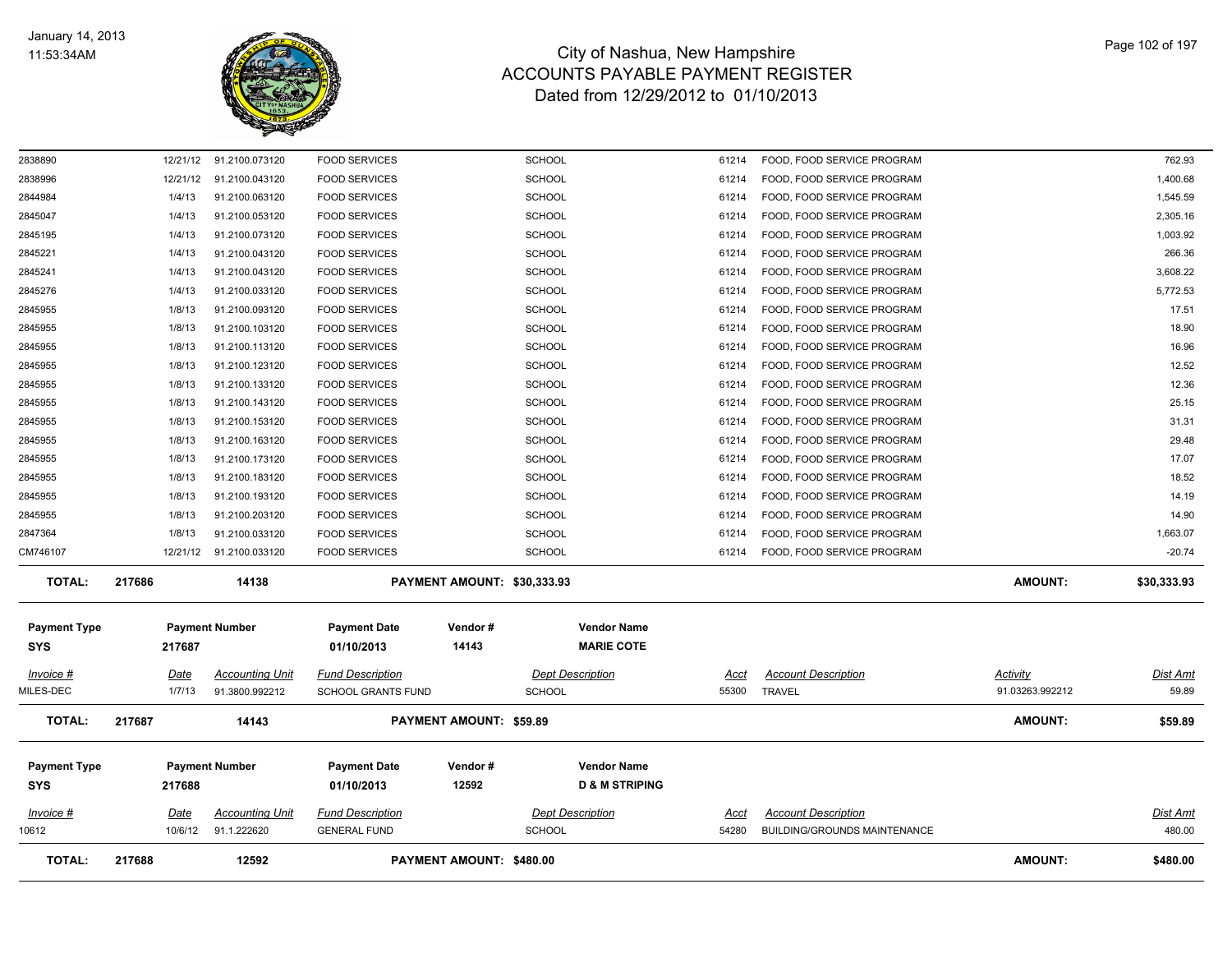

| <b>Payment Type</b> |             | <b>Payment Number</b>  | <b>Payment Date</b>     | Vendor#                  | <b>Vendor Name</b>      |             |                            |                |                 |
|---------------------|-------------|------------------------|-------------------------|--------------------------|-------------------------|-------------|----------------------------|----------------|-----------------|
| <b>SYS</b>          | 217689      |                        | 01/10/2013              | 11378                    | <b>JUDITH DIAZ</b>      |             |                            |                |                 |
| Invoice #           | <u>Date</u> | <b>Accounting Unit</b> | <b>Fund Description</b> |                          | <b>Dept Description</b> | <u>Acct</u> | <b>Account Description</b> |                | Dist Amt        |
| NHDIV               | 1/2/13      | 91.1.012320            | <b>GENERAL FUND</b>     |                          | <b>SCHOOL</b>           | 55300       | <b>TRAVEL</b>              |                | 280.00          |
| <b>TOTAL:</b>       | 217689      | 11378                  |                         | PAYMENT AMOUNT: \$280.00 |                         |             |                            | <b>AMOUNT:</b> | \$280.00        |
| <b>Payment Type</b> |             | <b>Payment Number</b>  | <b>Payment Date</b>     | Vendor#                  | <b>Vendor Name</b>      |             |                            |                |                 |
| <b>SYS</b>          | 217690      |                        | 01/10/2013              | 14174                    | <b>ALLAN DICHARD</b>    |             |                            |                |                 |
| $Invoice$ #         | <u>Date</u> | <b>Accounting Unit</b> | <b>Fund Description</b> |                          | <b>Dept Description</b> | <u>Acct</u> | <b>Account Description</b> |                | <b>Dist Amt</b> |
| MILES-DEC           |             | 12/31/12 91.1.222610   | <b>GENERAL FUND</b>     |                          | <b>SCHOOL</b>           | 55307       | MILEAGE REIMBURSEMENTS     |                | 138.61          |
| <b>TOTAL:</b>       | 217690      | 14174                  |                         | PAYMENT AMOUNT: \$138.61 |                         |             |                            | <b>AMOUNT:</b> | \$138.61        |
| <b>Payment Type</b> |             | <b>Payment Number</b>  | <b>Payment Date</b>     | Vendor#                  | <b>Vendor Name</b>      |             |                            |                |                 |
| <b>SYS</b>          | 217691      |                        | 01/10/2013              | 11967                    | <b>CLAUDIA DIONNE</b>   |             |                            |                |                 |
| Invoice #           | Date        | <b>Accounting Unit</b> | <b>Fund Description</b> |                          | <b>Dept Description</b> | Acct        | <b>Account Description</b> |                | Dist Amt        |
| MILES-SEPT/JAN      | 1/7/13      | 91.1.122410            | <b>GENERAL FUND</b>     |                          | <b>SCHOOL</b>           | 55307       | MILEAGE REIMBURSEMENTS     |                | 22.13           |
| <b>TOTAL:</b>       | 217691      | 11967                  |                         | PAYMENT AMOUNT: \$22.13  |                         |             |                            | <b>AMOUNT:</b> | \$22.13         |
| <b>Payment Type</b> |             | <b>Payment Number</b>  | <b>Payment Date</b>     | Vendor#                  | <b>Vendor Name</b>      |             |                            |                |                 |
| <b>SYS</b>          | 217692      |                        | 01/10/2013              | 14184                    | <b>DANIEL DONOVAN</b>   |             |                            |                |                 |
| Invoice #           | <u>Date</u> | <b>Accounting Unit</b> | <b>Fund Description</b> |                          | <b>Dept Description</b> | <u>Acct</u> | <b>Account Description</b> |                | <b>Dist Amt</b> |
| MILES-DEC           | 1/7/13      | 91.1.012320            | <b>GENERAL FUND</b>     |                          | <b>SCHOOL</b>           | 55307       | MILEAGE REIMBURSEMENTS     |                | 21.98           |
| <b>TOTAL:</b>       | 217692      | 14184                  |                         | PAYMENT AMOUNT: \$21.98  |                         |             |                            | <b>AMOUNT:</b> | \$21.98         |
| <b>Payment Type</b> |             | <b>Payment Number</b>  | <b>Payment Date</b>     | Vendor#                  | <b>Vendor Name</b>      |             |                            |                |                 |
| <b>SYS</b>          | 217693      |                        | 01/10/2013              | 15791                    | <b>JOHN W DONOVAN</b>   |             |                            |                |                 |
| Invoice #           | Date        | <b>Accounting Unit</b> | <b>Fund Description</b> |                          | <b>Dept Description</b> | <u>Acct</u> | <b>Account Description</b> |                | Dist Amt        |
| 122212-04           |             | 12/22/12 91.1.041446   | <b>GENERAL FUND</b>     |                          | <b>SCHOOL</b>           | 55642       | <b>GAME OFFICIALS</b>      |                | 92.00           |
| <b>TOTAL:</b>       | 217693      | 15791                  |                         | PAYMENT AMOUNT: \$92.00  |                         |             |                            | <b>AMOUNT:</b> | \$92.00         |
| <b>Payment Type</b> |             | <b>Payment Number</b>  | <b>Payment Date</b>     | Vendor#                  | <b>Vendor Name</b>      |             |                            |                |                 |
| <b>SYS</b>          | 217694      |                        | 01/10/2013              | 14197                    | <b>MARIANNE DUSTIN</b>  |             |                            |                |                 |
| Invoice #           | Date        | <b>Accounting Unit</b> | <b>Fund Description</b> |                          | <b>Dept Description</b> | Acct        | <b>Account Description</b> |                | Dist Amt        |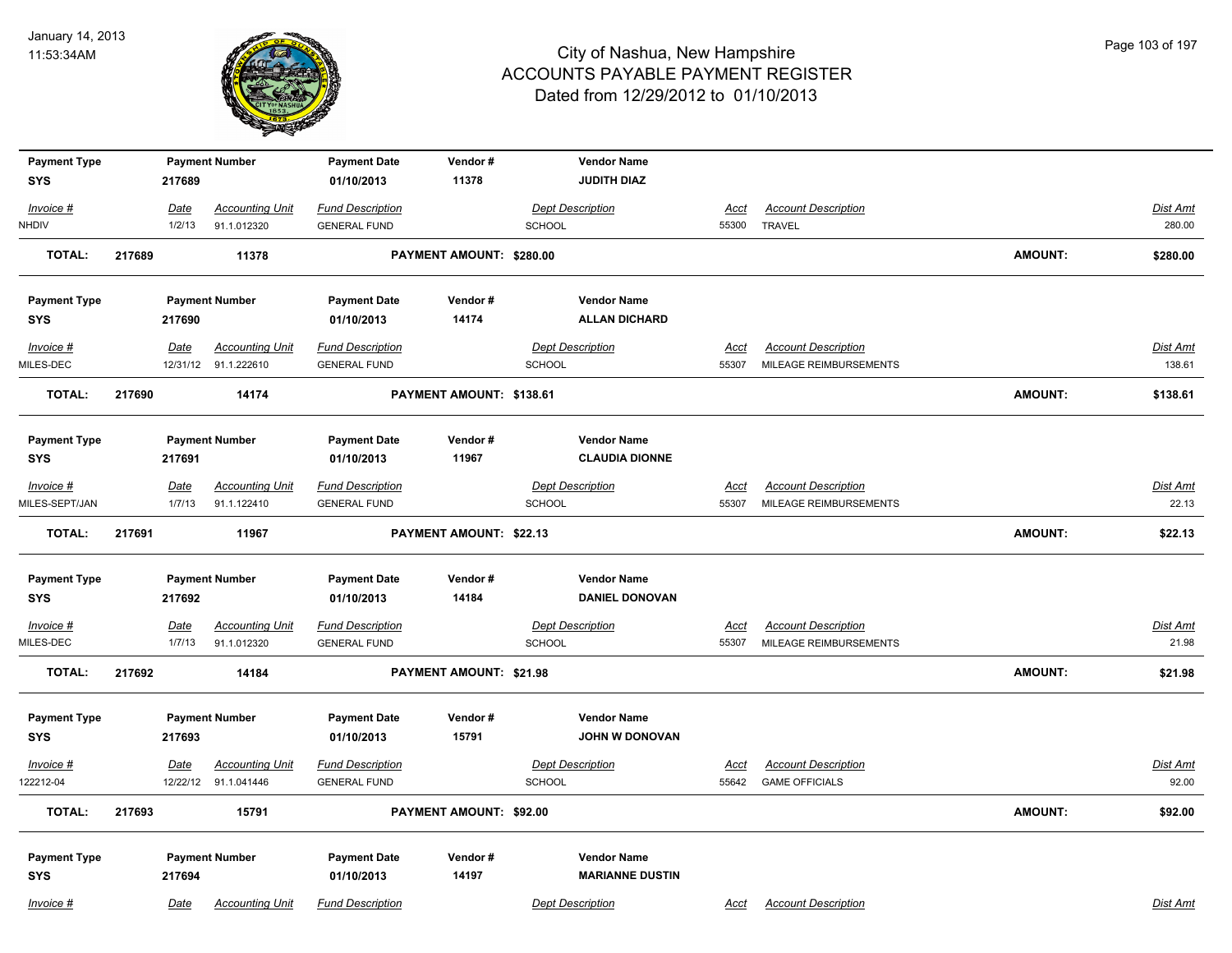

| MILES-DEC                         |        |             | 12/31/12 91.1.041300   | <b>GENERAL FUND</b>               |                          | <b>SCHOOL</b>           |                                             | 55307       | MILEAGE REIMBURSEMENTS                                              |                | 36.08           |
|-----------------------------------|--------|-------------|------------------------|-----------------------------------|--------------------------|-------------------------|---------------------------------------------|-------------|---------------------------------------------------------------------|----------------|-----------------|
| <b>TOTAL:</b>                     | 217694 |             | 14197                  |                                   | PAYMENT AMOUNT: \$36.08  |                         |                                             |             |                                                                     | <b>AMOUNT:</b> | \$36.08         |
| <b>Payment Type</b><br><b>SYS</b> |        | 217695      | <b>Payment Number</b>  | <b>Payment Date</b><br>01/10/2013 | Vendor#<br>14995         |                         | <b>Vendor Name</b><br><b>EVERBIND BOOKS</b> |             |                                                                     |                |                 |
| Invoice #                         |        | Date        | <b>Accounting Unit</b> | <b>Fund Description</b>           |                          | <b>Dept Description</b> |                                             | Acct        | <b>Account Description</b>                                          |                | Dist Amt        |
| 180570                            |        | 11/30/12    | 91.1.041160            | <b>GENERAL FUND</b>               |                          | <b>SCHOOL</b>           |                                             | 61875       | <b>BOOKS</b>                                                        |                | 670.99          |
| 180570                            |        |             | 11/30/12 91.1.041160   | <b>GENERAL FUND</b>               |                          | <b>SCHOOL</b>           |                                             |             | 61875 BOOKS                                                         |                | 0.79            |
| <b>TOTAL:</b>                     | 217695 |             | 14995                  |                                   | PAYMENT AMOUNT: \$671.78 |                         |                                             |             |                                                                     | <b>AMOUNT:</b> | \$671.78        |
| <b>Payment Type</b>               |        |             | <b>Payment Number</b>  | <b>Payment Date</b>               | Vendor#                  |                         | <b>Vendor Name</b>                          |             |                                                                     |                |                 |
| <b>SYS</b>                        |        | 217696      |                        | 01/10/2013                        | 14222                    |                         | <b>FASTENAL CO</b>                          |             |                                                                     |                |                 |
| Invoice #                         |        | Date        | <b>Accounting Unit</b> | <b>Fund Description</b>           |                          | <b>Dept Description</b> |                                             | Acct        | <b>Account Description</b>                                          |                | Dist Amt        |
| 89264                             |        |             | 12/11/12 91.1.222620   | <b>GENERAL FUND</b>               |                          | <b>SCHOOL</b>           |                                             | 61299       | MISCELLANEOUS SUPPLIES                                              |                | 66.95           |
| <b>TOTAL:</b>                     | 217696 |             | 14222                  |                                   | PAYMENT AMOUNT: \$66.95  |                         |                                             |             |                                                                     | <b>AMOUNT:</b> | \$66.95         |
| <b>Payment Type</b><br><b>SYS</b> |        | 217697      | <b>Payment Number</b>  | <b>Payment Date</b><br>01/10/2013 | Vendor#<br>12713         |                         | <b>Vendor Name</b><br><b>DON FERNANDES</b>  |             |                                                                     |                |                 |
| $Invoice$ #                       |        | <u>Date</u> | <b>Accounting Unit</b> | <b>Fund Description</b>           |                          | <b>Dept Description</b> |                                             | <u>Acct</u> | <b>Account Description</b>                                          |                | <b>Dist Amt</b> |
| 10213-04                          |        | 1/2/13      | 91.1.041436            | <b>GENERAL FUND</b>               |                          | <b>SCHOOL</b>           |                                             | 55642       | <b>GAME OFFICIALS</b>                                               |                | 60.00           |
| 122112-04                         |        |             | 12/21/12 91.1.041436   | <b>GENERAL FUND</b>               |                          | <b>SCHOOL</b>           |                                             | 55642       | <b>GAME OFFICIALS</b>                                               |                | 60.00           |
| <b>TOTAL:</b>                     | 217697 |             | 12713                  |                                   | PAYMENT AMOUNT: \$120.00 |                         |                                             |             |                                                                     | <b>AMOUNT:</b> | \$120.00        |
| <b>Payment Type</b>               |        |             | <b>Payment Number</b>  | <b>Payment Date</b>               | Vendor#                  |                         | <b>Vendor Name</b>                          |             |                                                                     |                |                 |
| <b>SYS</b>                        |        | 217698      |                        | 01/10/2013                        | 14227                    |                         | <b>FIRST STUDENT INC</b>                    |             |                                                                     |                |                 |
| $Invoice$ #                       |        | <u>Date</u> | <b>Accounting Unit</b> | <b>Fund Description</b>           |                          | <b>Dept Description</b> |                                             | <u>Acct</u> | <b>Account Description</b>                                          |                | <b>Dist Amt</b> |
| 17747597                          |        |             | 12/18/12 91.1.061434   | <b>GENERAL FUND</b>               |                          | <b>SCHOOL</b>           |                                             | 55690       | REGULAR TRANSPORTATION<br><b>SERVICES</b>                           |                | 24.98           |
| 17747597                          |        |             | 12/18/12 91.1.061435   | <b>GENERAL FUND</b>               |                          | <b>SCHOOL</b>           |                                             | 55690       | REGULAR TRANSPORTATION                                              |                | 24.98           |
| 17747627                          |        |             | 12/18/12 91.1.031433   | <b>GENERAL FUND</b>               |                          | <b>SCHOOL</b>           |                                             | 55690       | <b>SERVICES</b><br>REGULAR TRANSPORTATION                           |                | 134.45          |
| 17747627                          |        | 12/18/12    | 91.1.031437            | <b>GENERAL FUND</b>               |                          | <b>SCHOOL</b>           |                                             | 55690       | <b>SERVICES</b><br>REGULAR TRANSPORTATION                           |                | 134.45          |
| 17747628                          |        |             | 12/18/12 91.1.031446   | <b>GENERAL FUND</b>               |                          | <b>SCHOOL</b>           |                                             | 55690       | <b>SERVICES</b><br>REGULAR TRANSPORTATION                           |                | 134.90          |
| 17747629                          |        |             | 12/18/12 91.1.031437   | <b>GENERAL FUND</b>               |                          | <b>SCHOOL</b>           |                                             | 55690       | <b>SERVICES</b><br>REGULAR TRANSPORTATION                           |                | 145.23          |
| 17747630                          |        |             | 12/18/12 91.1.031464   | <b>GENERAL FUND</b>               |                          | <b>SCHOOL</b>           |                                             | 55690       | <b>SERVICES</b><br><b>REGULAR TRANSPORTATION</b><br><b>SERVICES</b> |                | 136.63          |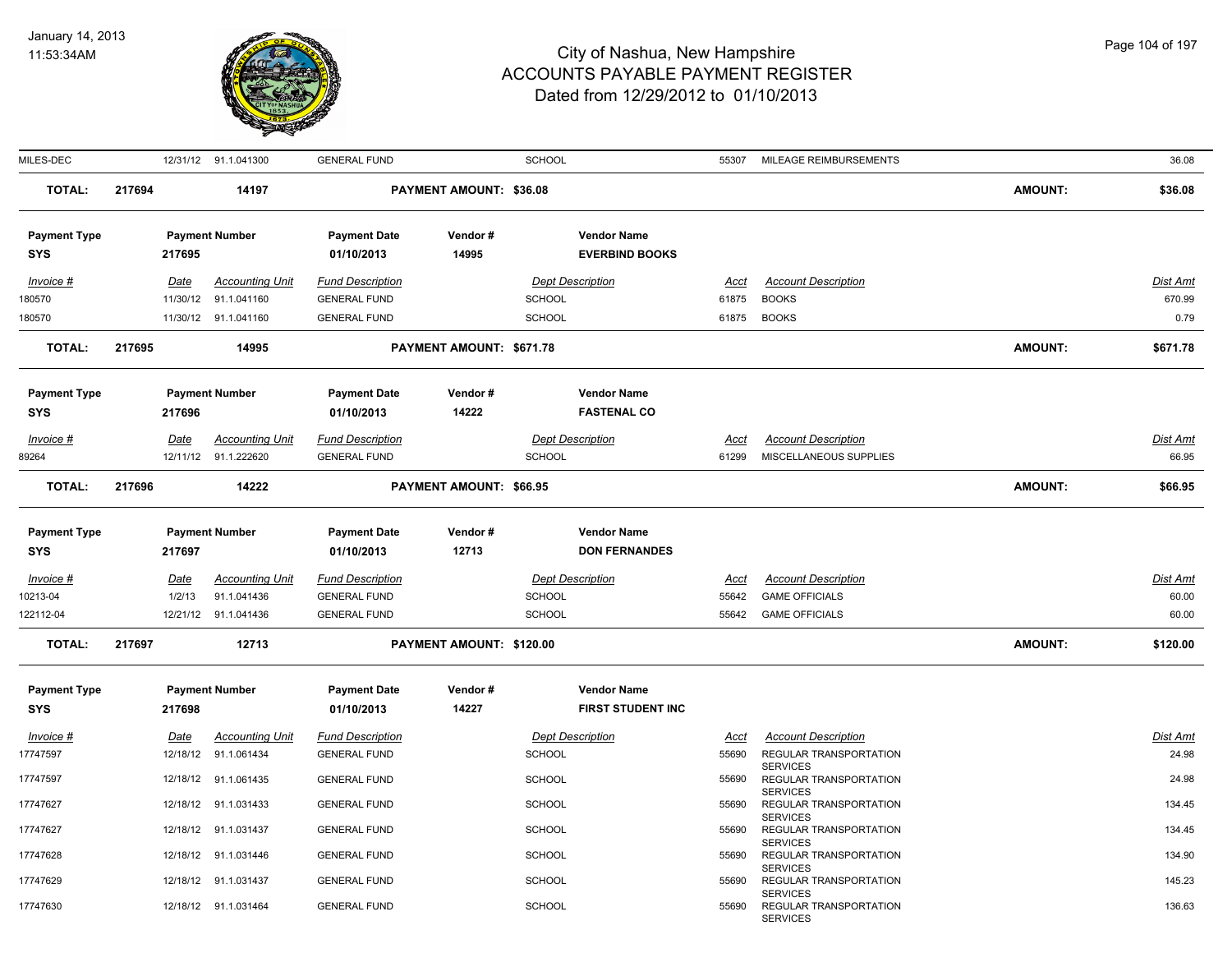

| 17747631                          |        |             | 12/18/12 91.1.031433    | <b>GENERAL FUND</b>               |                            | <b>SCHOOL</b> |                                            | 55690       | REGULAR TRANSPORTATION                    |                 | 132.13          |
|-----------------------------------|--------|-------------|-------------------------|-----------------------------------|----------------------------|---------------|--------------------------------------------|-------------|-------------------------------------------|-----------------|-----------------|
| 17747631                          |        |             | 12/18/12 91.1.031437    | <b>GENERAL FUND</b>               |                            | <b>SCHOOL</b> |                                            | 55690       | <b>SERVICES</b><br>REGULAR TRANSPORTATION |                 | 132.13          |
| 17747632                          |        |             | 12/18/12 91.1.031464    | <b>GENERAL FUND</b>               |                            | <b>SCHOOL</b> |                                            | 55690       | <b>SERVICES</b><br>REGULAR TRANSPORTATION |                 | 156.86          |
| 17747633                          |        |             | 12/18/12 91.1.031446    | <b>GENERAL FUND</b>               |                            | <b>SCHOOL</b> |                                            | 55690       | <b>SERVICES</b><br>REGULAR TRANSPORTATION |                 | 241.52          |
| 17747634                          |        |             | 12/18/12 91.1.031447    | <b>GENERAL FUND</b>               |                            | <b>SCHOOL</b> |                                            | 55690       | <b>SERVICES</b><br>REGULAR TRANSPORTATION |                 | 236.22          |
|                                   |        |             |                         |                                   |                            |               |                                            |             | <b>SERVICES</b>                           |                 |                 |
| 17747635                          |        |             | 12/18/12 91.1.031459    | <b>GENERAL FUND</b>               |                            | <b>SCHOOL</b> |                                            | 55690       | REGULAR TRANSPORTATION<br><b>SERVICES</b> |                 | 175.29          |
| 17747635                          |        |             | 12/18/12 91.1.031468    | <b>GENERAL FUND</b>               |                            | <b>SCHOOL</b> |                                            | 55690       | REGULAR TRANSPORTATION<br><b>SERVICES</b> |                 | 175.30          |
| <b>TOTAL:</b>                     | 217698 |             | 14227                   |                                   | PAYMENT AMOUNT: \$1,985.07 |               |                                            |             |                                           | <b>AMOUNT:</b>  | \$1,985.07      |
| <b>Payment Type</b><br><b>SYS</b> |        | 217699      | <b>Payment Number</b>   | <b>Payment Date</b><br>01/10/2013 | Vendor#<br>12725           |               | <b>Vendor Name</b><br><b>FLAGHOUSE INC</b> |             |                                           |                 |                 |
| Invoice #                         |        | Date        | <b>Accounting Unit</b>  | <b>Fund Description</b>           |                            |               | <b>Dept Description</b>                    | Acct        | <b>Account Description</b>                | Activity        | Dist Amt        |
| P05168350101                      |        | 10/18/12    | 91.3800.021210          | <b>SCHOOL GRANTS FUND</b>         |                            | <b>SCHOOL</b> |                                            | 71999       | MISCELLANEOUS EQUIPMENT                   | 91.03953.021210 | 109.00          |
| <b>TOTAL:</b>                     | 217699 |             | 12725                   |                                   | PAYMENT AMOUNT: \$109.00   |               |                                            |             |                                           | <b>AMOUNT:</b>  | \$109.00        |
| <b>Payment Type</b>               |        |             | <b>Payment Number</b>   | <b>Payment Date</b>               | Vendor#                    |               | <b>Vendor Name</b>                         |             |                                           |                 |                 |
| SYS                               |        | 217700      |                         | 01/10/2013                        | 12735                      |               | <b>FOLLETT LIBRARY RESOURCES</b>           |             |                                           |                 |                 |
| $Invoice$ #                       |        | <u>Date</u> | <b>Accounting Unit</b>  | <b>Fund Description</b>           |                            |               | <b>Dept Description</b>                    | <u>Acct</u> | <b>Account Description</b>                |                 | <b>Dist Amt</b> |
| 721699-4                          |        | 12/14/12    | 91.1.072220             | <b>GENERAL FUND</b>               |                            | SCHOOL        |                                            | 61814       | <b>MEDIA</b>                              |                 | 2,998.32        |
| <b>TOTAL:</b>                     | 217700 |             | 12735                   |                                   | PAYMENT AMOUNT: \$2,998.32 |               |                                            |             |                                           | <b>AMOUNT:</b>  | \$2,998.32      |
| <b>Payment Type</b>               |        |             | <b>Payment Number</b>   | <b>Payment Date</b>               | Vendor#                    |               | <b>Vendor Name</b>                         |             |                                           |                 |                 |
| SYS                               |        | 217701      |                         | 01/10/2013                        | 15513                      |               | AMERICAN AUTOMOBILE ASSC. INC              |             |                                           |                 |                 |
| Invoice #                         |        | Date        | <b>Accounting Unit</b>  | <b>Fund Description</b>           |                            |               | <b>Dept Description</b>                    | <u>Acct</u> | <b>Account Description</b>                |                 | Dist Amt        |
| 1485001                           |        |             | 12/14/12 91.2201.041490 | DRIVERS EDUCATION                 |                            | SCHOOL        |                                            | 61875       | <b>BOOKS</b>                              |                 | 1,226.54        |
| <b>TOTAL:</b>                     | 217701 |             | 15513                   |                                   | PAYMENT AMOUNT: \$1,226.54 |               |                                            |             |                                           | <b>AMOUNT:</b>  | \$1,226.54      |
| <b>Payment Type</b>               |        |             | <b>Payment Number</b>   | <b>Payment Date</b>               | Vendor#                    |               | <b>Vendor Name</b>                         |             |                                           |                 |                 |
| <b>SYS</b>                        |        | 217702      |                         | 01/10/2013                        | 15082                      |               | <b>KEITH FRONK</b>                         |             |                                           |                 |                 |
| Invoice #                         |        | Date        | <b>Accounting Unit</b>  | <b>Fund Description</b>           |                            |               | <b>Dept Description</b>                    | Acct        | <b>Account Description</b>                |                 | Dist Amt        |
| 22012-04                          |        |             | 12/20/12 91.1.041432    | <b>GENERAL FUND</b>               |                            | <b>SCHOOL</b> |                                            | 55642       | <b>GAME OFFICIALS</b>                     |                 | 80.00           |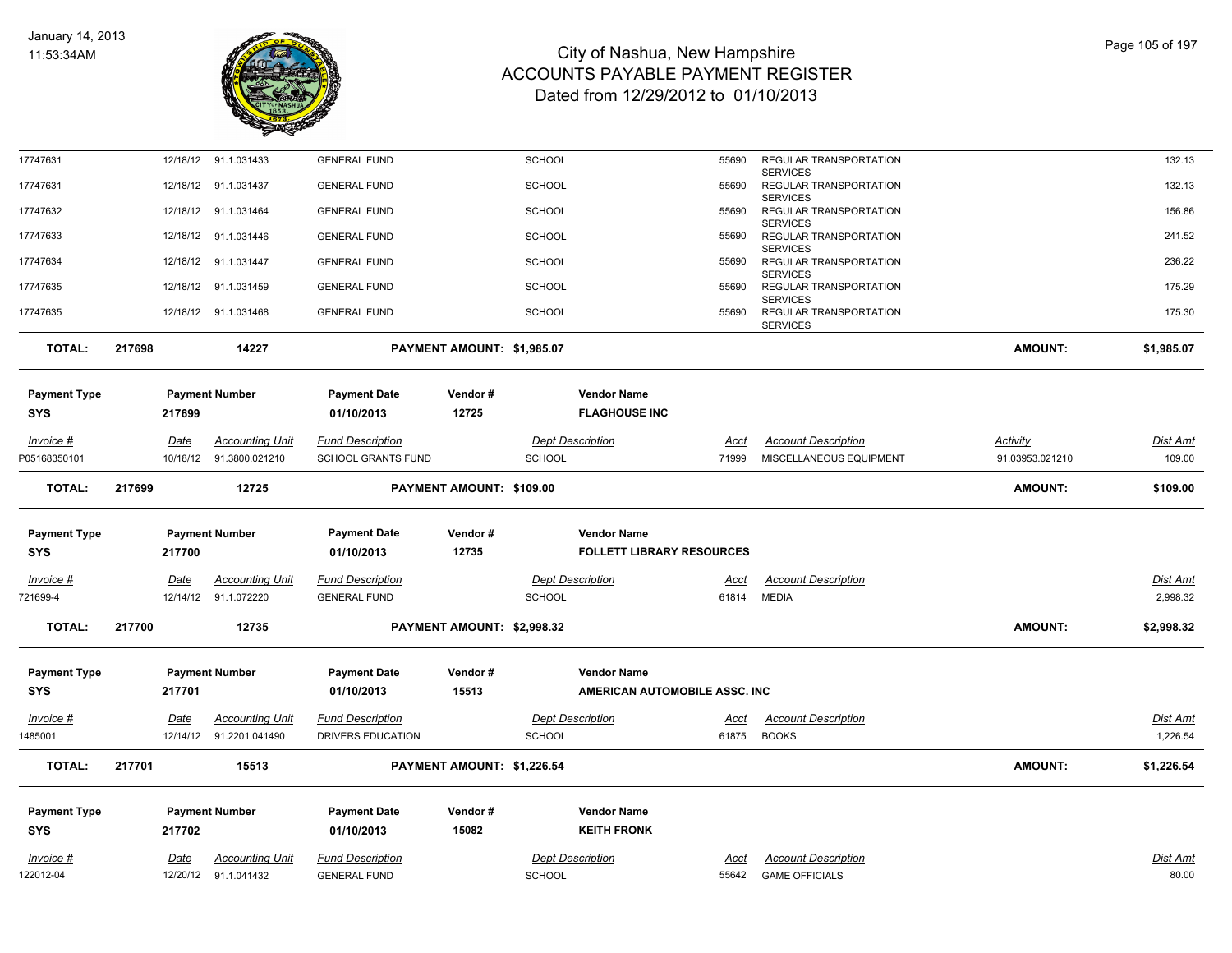

| <b>TOTAL:</b>                     | 217702               | 15082                                    |                                                 | PAYMENT AMOUNT: \$80.00    |                                |                                                    |                |                                                           | <b>AMOUNT:</b>            | \$80.00               |
|-----------------------------------|----------------------|------------------------------------------|-------------------------------------------------|----------------------------|--------------------------------|----------------------------------------------------|----------------|-----------------------------------------------------------|---------------------------|-----------------------|
| <b>Payment Type</b><br><b>SYS</b> | 217703               | <b>Payment Number</b>                    | <b>Payment Date</b><br>01/10/2013               | Vendor#<br>12754           |                                | <b>Vendor Name</b><br><b>GH PHILBRICK SONS INC</b> |                |                                                           |                           |                       |
| Invoice #<br>8319                 | Date<br>12/20/12     | <b>Accounting Unit</b><br>91.1001.994600 | <b>Fund Description</b><br>CAPITAL IMPROVEMENTS |                            | <b>SCHOOL</b>                  | <b>Dept Description</b>                            | Acct<br>81100  | <b>Account Description</b><br><b>CAPITAL IMPROVEMENTS</b> | Activity<br>1075.91.13.01 | Dist Amt<br>19,500.00 |
| <b>TOTAL:</b>                     | 217703               | 12754                                    |                                                 |                            | PAYMENT AMOUNT: \$19,500.00    |                                                    |                |                                                           | <b>AMOUNT:</b>            | \$19,500.00           |
| <b>Payment Type</b><br>SYS        | 217704               | <b>Payment Number</b>                    | <b>Payment Date</b><br>01/10/2013               | Vendor#<br>10222           |                                | <b>Vendor Name</b><br><b>GALE ASSOCIATES INC</b>   |                |                                                           |                           |                       |
| Invoice #                         | Date                 | <b>Accounting Unit</b>                   | <b>Fund Description</b>                         |                            |                                | <b>Dept Description</b>                            | Acct           | <b>Account Description</b>                                | Activity                  | Dist Amt              |
| 1211337                           | 12/14/12             | 91.1001.994600                           | CAPITAL IMPROVEMENTS                            |                            | <b>SCHOOL</b>                  |                                                    | 81100          | CAPITAL IMPROVEMENTS                                      | 1075.91.13.01             | 9,308.00              |
| <b>TOTAL:</b>                     | 217704               | 10222                                    |                                                 | PAYMENT AMOUNT: \$9,308.00 |                                |                                                    |                |                                                           | <b>AMOUNT:</b>            | \$9,308.00            |
| <b>Payment Type</b><br>SYS        | 217705               | <b>Payment Number</b>                    | <b>Payment Date</b><br>01/10/2013               | Vendor#<br>14247           |                                | <b>Vendor Name</b><br><b>GARELICK FARMS LYNN</b>   |                |                                                           |                           |                       |
| $Invoice$ #                       | <u>Date</u>          | <b>Accounting Unit</b>                   | <b>Fund Description</b>                         |                            |                                | <b>Dept Description</b>                            | <u>Acct</u>    | <b>Account Description</b>                                | <b>Activity</b>           | <u>Dist Amt</u>       |
| 9944938<br>9959823                | 12/15/12<br>12/22/12 | 91.2222.991490<br>91.2100.033120         | AFTER SCHOOL PROGRAM<br><b>FOOD SERVICES</b>    |                            | <b>SCHOOL</b><br><b>SCHOOL</b> |                                                    | 61299<br>61214 | MISCELLANEOUS SUPPLIES<br>FOOD, FOOD SERVICE PROGRAM      |                           | 41.76<br>1,581.33     |
| 9959824                           | 12/22/12             | 91.2100.133120                           | <b>FOOD SERVICES</b>                            |                            | <b>SCHOOL</b>                  |                                                    | 61214          | FOOD, FOOD SERVICE PROGRAM                                |                           | 322.69                |
| 9959825                           | 12/22/12             | 91.2100.113120                           | <b>FOOD SERVICES</b>                            |                            | <b>SCHOOL</b>                  |                                                    | 61214          | FOOD, FOOD SERVICE PROGRAM                                |                           | 405.32                |
| 9959826                           | 12/22/12             | 91.2100.123120                           | <b>FOOD SERVICES</b>                            |                            | <b>SCHOOL</b>                  |                                                    | 61214          | FOOD, FOOD SERVICE PROGRAM                                |                           | 337.13                |
| 9959827                           | 12/22/12             | 91.2100.183120                           | <b>FOOD SERVICES</b>                            |                            | <b>SCHOOL</b>                  |                                                    | 61214          | FOOD, FOOD SERVICE PROGRAM                                |                           | 476.60                |
| 9959828                           | 12/22/12             | 91.2100.093120                           | <b>FOOD SERVICES</b>                            |                            | <b>SCHOOL</b>                  |                                                    | 61214          | FOOD, FOOD SERVICE PROGRAM                                |                           | 424.25                |
| 9959829                           | 12/22/12             | 91.2100.143120                           | <b>FOOD SERVICES</b>                            |                            | <b>SCHOOL</b>                  |                                                    | 61214          | FOOD, FOOD SERVICE PROGRAM                                |                           | 400.02                |
| 9959830                           | 12/22/12             | 91.2100.153120                           | <b>FOOD SERVICES</b>                            |                            | <b>SCHOOL</b>                  |                                                    | 61214          | FOOD, FOOD SERVICE PROGRAM                                |                           | 739.18                |
| 9959831                           | 12/22/12             | 91.2100.063120                           | <b>FOOD SERVICES</b>                            |                            | SCHOOL                         |                                                    | 61214          | FOOD, FOOD SERVICE PROGRAM                                |                           | 457.56                |
| 9959832                           | 12/22/12             | 91.2100.193120                           | <b>FOOD SERVICES</b>                            |                            | <b>SCHOOL</b>                  |                                                    | 61214          | FOOD, FOOD SERVICE PROGRAM                                |                           | 254.66                |
| 9959833                           | 12/22/12             | 91.2100.163120                           | <b>FOOD SERVICES</b>                            |                            | <b>SCHOOL</b>                  |                                                    | 61214          | FOOD, FOOD SERVICE PROGRAM                                |                           | 565.04                |
| 9959834                           | 12/22/12             | 91.2100.203120                           | <b>FOOD SERVICES</b>                            |                            | <b>SCHOOL</b>                  |                                                    | 61214          | FOOD, FOOD SERVICE PROGRAM                                |                           | 244.91                |
| 9959835                           | 12/22/12             | 91.2100.053120                           | <b>FOOD SERVICES</b>                            |                            | <b>SCHOOL</b>                  |                                                    | 61214          | FOOD, FOOD SERVICE PROGRAM                                |                           | 1,142.13              |
| 9959836                           | 12/22/12             | 91.2100.043120                           | <b>FOOD SERVICES</b>                            |                            | <b>SCHOOL</b>                  |                                                    | 61214          | FOOD, FOOD SERVICE PROGRAM                                |                           | 1,589.00              |
| 9959838                           | 12/22/12             | 91.2100.103120                           | <b>FOOD SERVICES</b>                            |                            | <b>SCHOOL</b>                  |                                                    | 61214          | FOOD, FOOD SERVICE PROGRAM                                |                           | 286.42                |
| 9959839                           | 12/22/12             | 91.2100.173120                           | <b>FOOD SERVICES</b>                            |                            | <b>SCHOOL</b>                  |                                                    | 61214          | FOOD, FOOD SERVICE PROGRAM                                |                           | 263.38                |
| 9959840                           | 12/22/12             | 91.2100.073120                           | <b>FOOD SERVICES</b>                            |                            | SCHOOL                         |                                                    | 61214          | FOOD, FOOD SERVICE PROGRAM                                |                           | 1,083.42              |
| 9959842                           |                      | 12/22/12 91.2100.053120                  | <b>FOOD SERVICES</b>                            |                            | SCHOOL                         |                                                    | 61214          | FOOD, FOOD SERVICE PROGRAM                                |                           | 466.20                |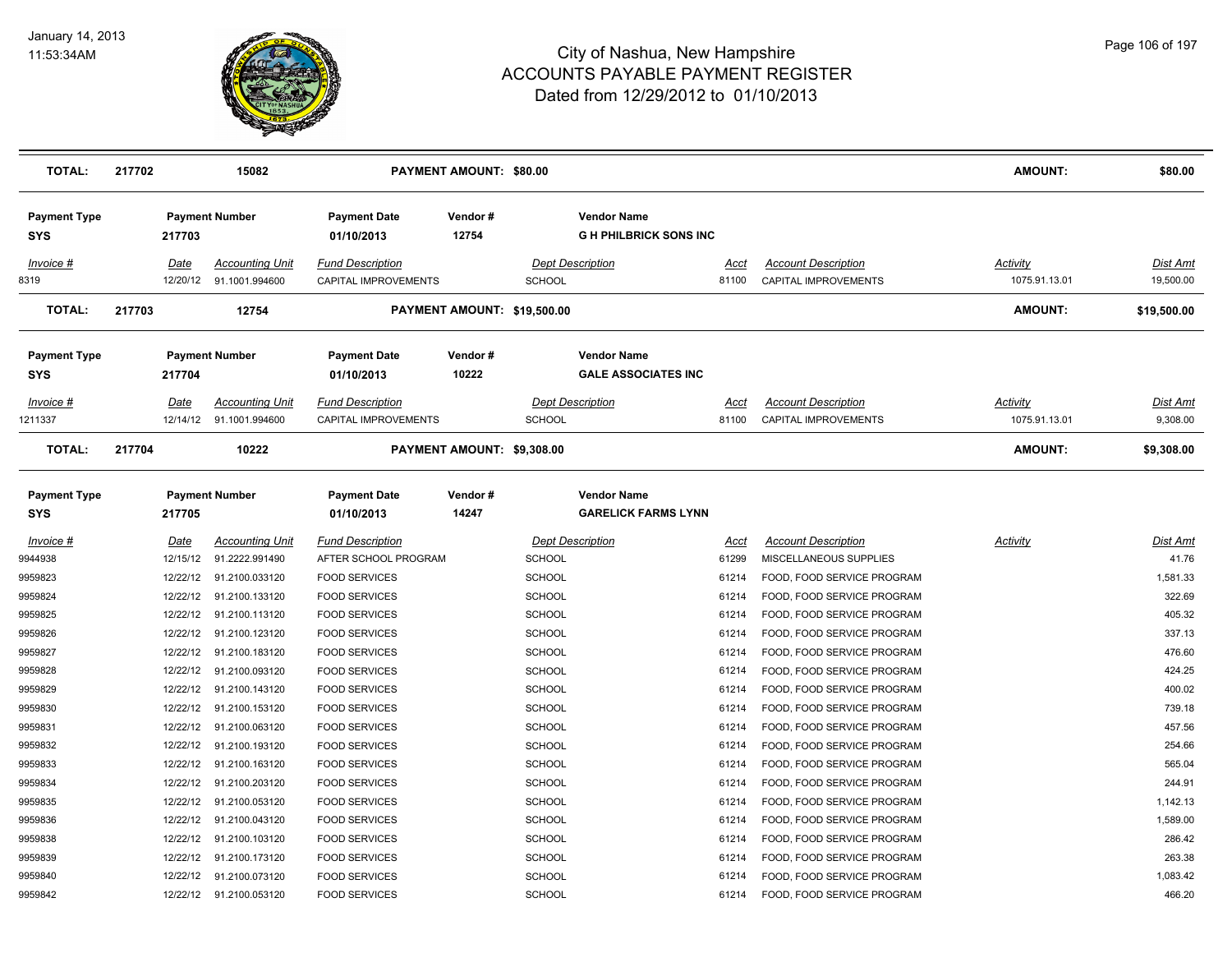

| <b>TOTAL:</b> | 217705   | 14247          |                           | PAYMENT AMOUNT: \$15,127.45 |       |                            | <b>AMOUNT:</b>  | \$15,127.45 |
|---------------|----------|----------------|---------------------------|-----------------------------|-------|----------------------------|-----------------|-------------|
| 9973290       | 12/29/12 | 91.2100.073120 | <b>FOOD SERVICES</b>      | <b>SCHOOL</b>               | 61214 | FOOD, FOOD SERVICE PROGRAM |                 | 286.72      |
| 9973289       | 12/29/12 | 91.2100.173120 | <b>FOOD SERVICES</b>      | <b>SCHOOL</b>               | 61214 | FOOD, FOOD SERVICE PROGRAM |                 | 174.11      |
| 9973288       | 12/29/12 | 91.2100.103120 | <b>FOOD SERVICES</b>      | <b>SCHOOL</b>               | 61214 | FOOD, FOOD SERVICE PROGRAM |                 | 83.12       |
| 9973286       | 12/29/12 | 91.2100.043120 | <b>FOOD SERVICES</b>      | <b>SCHOOL</b>               | 61214 | FOOD, FOOD SERVICE PROGRAM |                 | 421.32      |
| 9973285       | 12/29/12 | 91.2100.203120 | <b>FOOD SERVICES</b>      | <b>SCHOOL</b>               | 61214 | FOOD, FOOD SERVICE PROGRAM |                 | 243.49      |
| 9973284       | 12/29/12 | 91.2100.163120 | <b>FOOD SERVICES</b>      | <b>SCHOOL</b>               | 61214 | FOOD, FOOD SERVICE PROGRAM |                 | 238.38      |
| 9973283       | 12/29/12 | 91.2100.193120 | <b>FOOD SERVICES</b>      | <b>SCHOOL</b>               | 61214 | FOOD, FOOD SERVICE PROGRAM |                 | 231.72      |
| 9973282       | 12/29/12 | 91.2100.063120 | <b>FOOD SERVICES</b>      | <b>SCHOOL</b>               | 61214 | FOOD, FOOD SERVICE PROGRAM |                 | 521.62      |
| 9973281       | 12/29/12 | 91.2100.153120 | <b>FOOD SERVICES</b>      | <b>SCHOOL</b>               | 61214 | FOOD, FOOD SERVICE PROGRAM |                 | 368.29      |
| 9973280       | 12/29/12 | 91.2100.143120 | <b>FOOD SERVICES</b>      | <b>SCHOOL</b>               | 61214 | FOOD, FOOD SERVICE PROGRAM |                 | 264.22      |
| 9973279       | 12/29/12 | 91.2100.093120 | <b>FOOD SERVICES</b>      | <b>SCHOOL</b>               | 61214 | FOOD, FOOD SERVICE PROGRAM |                 | 196.44      |
| 9973278       | 12/29/12 | 91.2100.183120 | <b>FOOD SERVICES</b>      | <b>SCHOOL</b>               | 61214 | FOOD, FOOD SERVICE PROGRAM |                 | 144.28      |
| 9973277       | 12/29/12 | 91.2100.123120 | <b>FOOD SERVICES</b>      | <b>SCHOOL</b>               | 61214 | FOOD, FOOD SERVICE PROGRAM |                 | 185.22      |
| 9973276       | 12/29/12 | 91.2100.113120 | <b>FOOD SERVICES</b>      | <b>SCHOOL</b>               | 61214 | FOOD, FOOD SERVICE PROGRAM |                 | 210.69      |
| 9973275       | 12/29/12 | 91.2100.033120 | <b>FOOD SERVICES</b>      | <b>SCHOOL</b>               | 61214 | FOOD, FOOD SERVICE PROGRAM |                 | 466.08      |
| 9959844       | 12/22/12 | 91.3800.991490 | <b>SCHOOL GRANTS FUND</b> | <b>SCHOOL</b>               | 61299 | MISCELLANEOUS SUPPLIES     | 91.03463.991490 | 10.75       |

| <b>Payment Type</b><br>SYS                   | 217706   | <b>Payment Number</b>  | <b>Payment Date</b><br>01/10/2013 | Vendor#<br>14255           | <b>Vendor Name</b><br><b>GILLS PIZZA CO</b> |                            |                |            |
|----------------------------------------------|----------|------------------------|-----------------------------------|----------------------------|---------------------------------------------|----------------------------|----------------|------------|
| Invoice #                                    | Date     | <b>Accounting Unit</b> | <b>Fund Description</b>           |                            | <b>Dept Description</b><br>Acct             | <b>Account Description</b> |                | Dist Amt   |
| 6478                                         | 12/21/12 | 91.2100.033120         | <b>FOOD SERVICES</b>              | <b>SCHOOL</b>              | 61214                                       | FOOD, FOOD SERVICE PROGRAM |                | 325.50     |
| 6479                                         | 12/21/12 | 91.2100.043120         | <b>FOOD SERVICES</b>              | <b>SCHOOL</b>              | 61214                                       | FOOD, FOOD SERVICE PROGRAM |                | 660.40     |
| 6481                                         | 12/21/12 | 91.2100.063120         | <b>FOOD SERVICES</b>              | <b>SCHOOL</b>              | 61214                                       | FOOD, FOOD SERVICE PROGRAM |                | 544.20     |
| 6482                                         | 12/21/12 | 91.2100.053120         | <b>FOOD SERVICES</b>              | <b>SCHOOL</b>              | 61214                                       | FOOD, FOOD SERVICE PROGRAM |                | 909.40     |
| 6483                                         | 12/21/12 | 91.2100.113120         | <b>FOOD SERVICES</b>              | <b>SCHOOL</b>              | 61214                                       | FOOD, FOOD SERVICE PROGRAM |                | 265.20     |
| 6484                                         | 12/21/12 | 91.2100.123120         | <b>FOOD SERVICES</b>              | <b>SCHOOL</b>              | 61214                                       | FOOD, FOOD SERVICE PROGRAM |                | 161.20     |
| 6537                                         | 1/4/13   | 91.2100.043120         | <b>FOOD SERVICES</b>              | <b>SCHOOL</b>              | 61214                                       | FOOD, FOOD SERVICE PROGRAM |                | 452.40     |
| 6540                                         | 1/4/13   | 91.2100.053120         | <b>FOOD SERVICES</b>              | <b>SCHOOL</b>              | 61214                                       | FOOD, FOOD SERVICE PROGRAM |                | 1,092.00   |
| 6541                                         | 1/4/13   | 91.2100.073120         | <b>FOOD SERVICES</b>              | <b>SCHOOL</b>              | 61214                                       | FOOD, FOOD SERVICE PROGRAM |                | 445.10     |
| 6542                                         | 1/4/13   | 91.2100.163120         | <b>FOOD SERVICES</b>              | <b>SCHOOL</b>              | 61214                                       | FOOD, FOOD SERVICE PROGRAM |                | 286.00     |
| 6544                                         | 1/4/13   | 91.2100.113120         | <b>FOOD SERVICES</b>              | <b>SCHOOL</b>              | 61214                                       | FOOD, FOOD SERVICE PROGRAM |                | 260.00     |
| 6545                                         | 1/4/13   | 91.2100.033120         | <b>FOOD SERVICES</b>              | <b>SCHOOL</b>              | 61214                                       | FOOD, FOOD SERVICE PROGRAM |                | 301.00     |
| <b>TOTAL:</b>                                | 217706   | 14255                  |                                   | PAYMENT AMOUNT: \$5,702.40 |                                             |                            | <b>AMOUNT:</b> | \$5,702.40 |
| <b>Payment Number</b><br><b>Payment Type</b> |          | <b>Payment Date</b>    | Vendor#                           | <b>Vendor Name</b>         |                                             |                            |                |            |

**SYS 01/10/2013**

 **15138 LISA GINGRAS**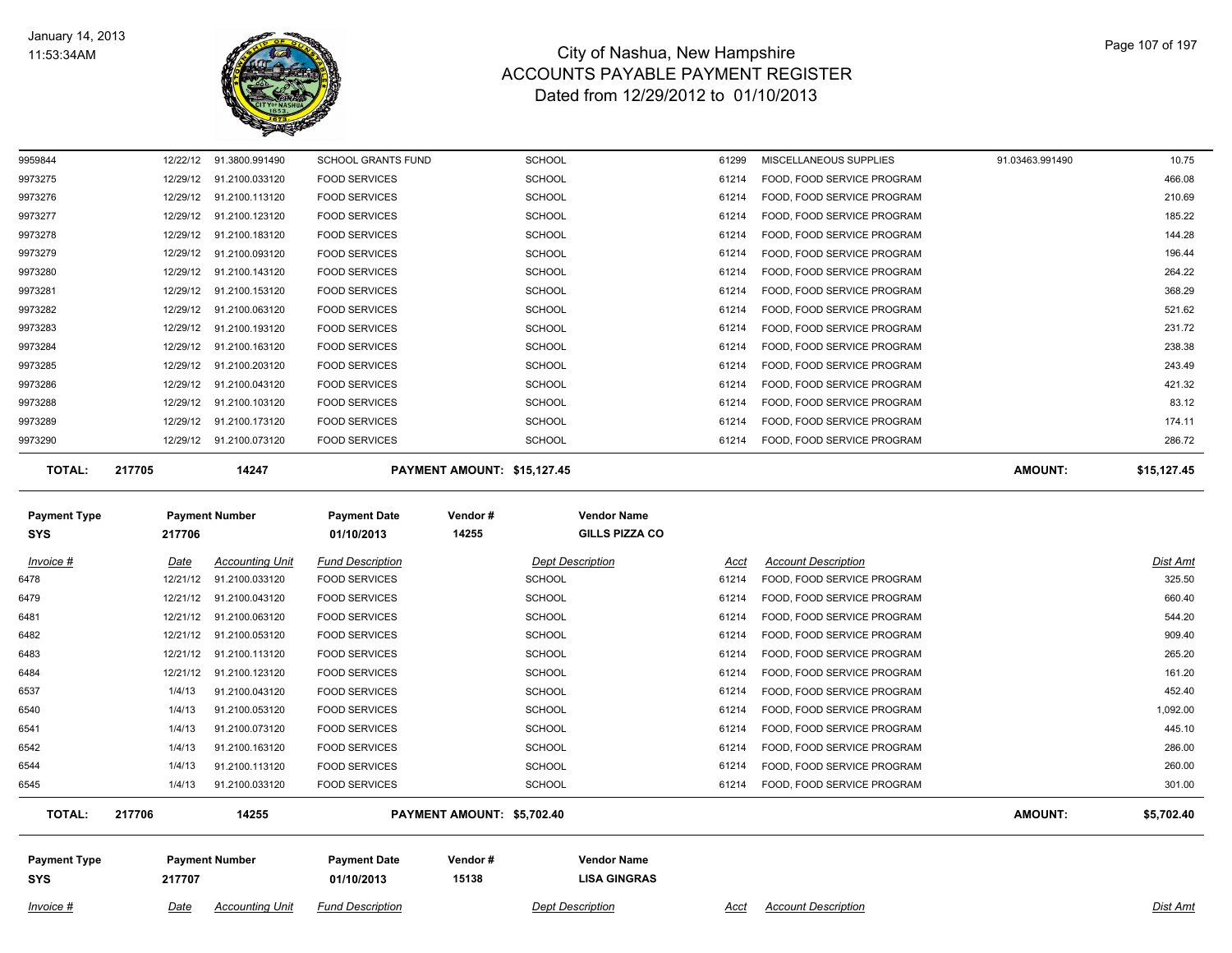

| MILES-DEC           |             | 12/21/12 91.1.992322   | <b>GENERAL FUND</b>      |                                | <b>SCHOOL</b>           | 55307                                | MILEAGE REIMBURSEMENTS     |                | 14.99           |
|---------------------|-------------|------------------------|--------------------------|--------------------------------|-------------------------|--------------------------------------|----------------------------|----------------|-----------------|
| <b>TOTAL:</b>       | 217707      | 15138                  | PAYMENT AMOUNT: \$14.99  |                                |                         |                                      |                            | <b>AMOUNT:</b> | \$14.99         |
| <b>Payment Type</b> |             | <b>Payment Number</b>  | <b>Payment Date</b>      | Vendor#                        |                         | <b>Vendor Name</b>                   |                            |                |                 |
| <b>SYS</b>          | 217708      |                        | 01/10/2013               | 12798                          |                         | <b>GRANITE STATE SHUTTLE SERVICE</b> |                            |                |                 |
| Invoice #           | Date        | <b>Accounting Unit</b> | <b>Fund Description</b>  |                                | <b>Dept Description</b> | Acct                                 | <b>Account Description</b> |                | Dist Amt        |
| 601212              | 1/1/13      | 91.1.012320            | <b>GENERAL FUND</b>      |                                | <b>SCHOOL</b>           | 53628                                | <b>CONTRACT SERVICES</b>   |                | 120.00          |
| <b>TOTAL:</b>       | 217708      | 12798                  | PAYMENT AMOUNT: \$120.00 |                                |                         |                                      | <b>AMOUNT:</b>             | \$120.00       |                 |
| <b>Payment Type</b> |             | <b>Payment Number</b>  | <b>Payment Date</b>      | Vendor#                        |                         | <b>Vendor Name</b>                   |                            |                |                 |
| <b>SYS</b>          | 217709      |                        | 01/10/2013               | 14271                          |                         | <b>GREAT STATE BEVERAGES INC</b>     |                            |                |                 |
| $Invoice$ #         | Date        | <b>Accounting Unit</b> | <b>Fund Description</b>  |                                | <b>Dept Description</b> | Acct                                 | <b>Account Description</b> |                | <b>Dist Amt</b> |
| 0506224             | 1/4/13      | 91.2100.033120         | <b>FOOD SERVICES</b>     |                                | <b>SCHOOL</b>           | 61214                                | FOOD, FOOD SERVICE PROGRAM |                | 84.00           |
| <b>TOTAL:</b>       | 217709      | 14271                  |                          | PAYMENT AMOUNT: \$84.00        |                         |                                      |                            | <b>AMOUNT:</b> | \$84.00         |
| <b>Payment Type</b> |             | <b>Payment Number</b>  | <b>Payment Date</b>      | Vendor#                        |                         | <b>Vendor Name</b>                   |                            |                |                 |
| <b>SYS</b>          | 217710      |                        | 01/10/2013               | 12809                          |                         | <b>STEVE GREENWOOD</b>               |                            |                |                 |
| $Invoice$ #         | <b>Date</b> | <b>Accounting Unit</b> | <b>Fund Description</b>  |                                | <b>Dept Description</b> | <u>Acct</u>                          | <b>Account Description</b> |                | <b>Dist Amt</b> |
| 10213-04            | 1/2/13      | 91.1.041436            | <b>GENERAL FUND</b>      |                                | <b>SCHOOL</b>           | 55642                                | <b>GAME OFFICIALS</b>      |                | 60.00           |
| <b>TOTAL:</b>       | 217710      | 12809                  | PAYMENT AMOUNT: \$60.00  |                                |                         |                                      |                            | <b>AMOUNT:</b> | \$60.00         |
| <b>Payment Type</b> |             | <b>Payment Number</b>  | <b>Payment Date</b>      | Vendor#                        |                         | <b>Vendor Name</b>                   |                            |                |                 |
| <b>SYS</b>          | 217711      |                        | 01/10/2013               | 14280                          |                         | <b>KAREN GUSTIN</b>                  |                            |                |                 |
| $Invoice$ #         | Date        | <b>Accounting Unit</b> | <b>Fund Description</b>  |                                | <b>Dept Description</b> | Acct                                 | <b>Account Description</b> |                | <b>Dist Amt</b> |
| <b>GLOVES</b>       | 1/4/13      | 91.2100.993120         | <b>FOOD SERVICES</b>     |                                | <b>SCHOOL</b>           | 61100                                | OFFICE SUPPLIES            |                | 29.99           |
| <b>TOTAL:</b>       | 217711      | 14280                  |                          | <b>PAYMENT AMOUNT: \$29.99</b> |                         |                                      |                            | <b>AMOUNT:</b> | \$29.99         |
| <b>Payment Type</b> |             | <b>Payment Number</b>  | <b>Payment Date</b>      | Vendor#                        |                         | <b>Vendor Name</b>                   |                            |                |                 |
| <b>SYS</b>          | 217712      |                        | 01/10/2013               | 15778                          |                         | <b>PAUL HAGEN</b>                    |                            |                |                 |
| Invoice #           | <u>Date</u> | <b>Accounting Unit</b> | <b>Fund Description</b>  |                                | <b>Dept Description</b> | Acct                                 | <b>Account Description</b> |                | Dist Amt        |
| 121912-04           |             | 12/19/12 91.1.041459   | <b>GENERAL FUND</b>      |                                | <b>SCHOOL</b>           | 55642                                | <b>GAME OFFICIALS</b>      |                | 40.00           |
| 121912-04           |             | 12/19/12 91.1.041468   | <b>GENERAL FUND</b>      |                                | SCHOOL                  | 55642                                | <b>GAME OFFICIALS</b>      |                | 40.00           |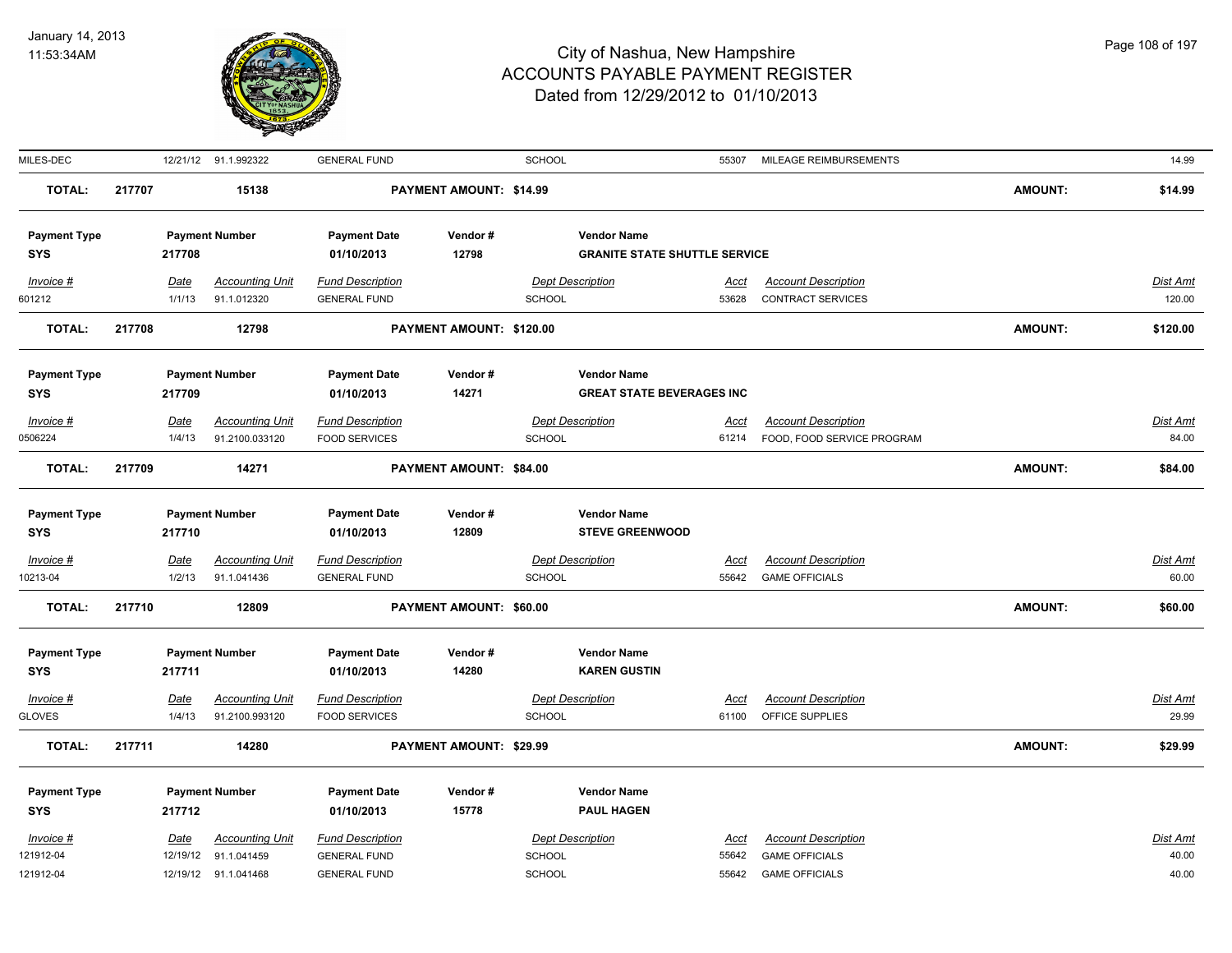

| <b>TOTAL:</b>                     | 217712 |                       | 15778                                          |                                                      | PAYMENT AMOUNT: \$80.00  |               |                                                            |                      |                                                                      | <b>AMOUNT:</b>                     | \$80.00                   |
|-----------------------------------|--------|-----------------------|------------------------------------------------|------------------------------------------------------|--------------------------|---------------|------------------------------------------------------------|----------------------|----------------------------------------------------------------------|------------------------------------|---------------------------|
| <b>Payment Type</b><br><b>SYS</b> |        | 217713                | <b>Payment Number</b>                          | <b>Payment Date</b><br>01/10/2013                    | Vendor#<br>11231         |               | <b>Vendor Name</b><br><b>JEANNA HAMILTON</b>               |                      |                                                                      |                                    |                           |
| Invoice #<br>12-20-12             |        | Date<br>12/21/12      | <b>Accounting Unit</b><br>91.3800.021500       | <b>Fund Description</b><br>SCHOOL GRANTS FUND        |                          | SCHOOL        | <b>Dept Description</b>                                    | Acct<br>53628        | <b>Account Description</b><br>CONTRACT SERVICES                      | Activity<br>91.03953.021500        | Dist Amt<br>37.50         |
| <b>TOTAL:</b>                     | 217713 |                       | 11231                                          |                                                      | PAYMENT AMOUNT: \$37.50  |               |                                                            |                      |                                                                      | AMOUNT:                            | \$37.50                   |
| <b>Payment Type</b><br><b>SYS</b> |        | 217714                | <b>Payment Number</b>                          | <b>Payment Date</b><br>01/10/2013                    | Vendor#<br>14287         |               | <b>Vendor Name</b><br><b>HANNAFORD</b>                     |                      |                                                                      |                                    |                           |
| Invoice #<br>50252611             |        | Date                  | <b>Accounting Unit</b><br>12/12/12 91.1.031340 | <b>Fund Description</b><br><b>GENERAL FUND</b>       |                          | <b>SCHOOL</b> | <b>Dept Description</b>                                    | <u>Acct</u><br>61135 | <b>Account Description</b><br><b>EDUCATIONAL SUPPLIES</b>            |                                    | <b>Dist Amt</b><br>49.50  |
| <b>TOTAL:</b>                     | 217714 |                       | 14287                                          |                                                      | PAYMENT AMOUNT: \$49.50  |               |                                                            |                      |                                                                      | AMOUNT:                            | \$49.50                   |
| <b>Payment Type</b><br><b>SYS</b> |        | 217715                | <b>Payment Number</b>                          | <b>Payment Date</b><br>01/10/2013                    | Vendor#<br>12839         |               | <b>Vendor Name</b><br><b>TARA L HASBROUCK</b>              |                      |                                                                      |                                    |                           |
| $Invoice$ #<br>12/10-1/3          |        | <u>Date</u><br>1/3/12 | <b>Accounting Unit</b><br>91.3800.042210       | <b>Fund Description</b><br><b>SCHOOL GRANTS FUND</b> |                          | SCHOOL        | <b>Dept Description</b>                                    | <u>Acct</u><br>53607 | <b>Account Description</b><br>PROGRAM IMPROVEMENT<br><b>SERVICES</b> | <b>Activity</b><br>91.03903.042210 | <b>Dist Amt</b><br>612.50 |
| <b>TOTAL:</b>                     | 217715 |                       | 12839                                          |                                                      | PAYMENT AMOUNT: \$612.50 |               |                                                            |                      |                                                                      | AMOUNT:                            | \$612.50                  |
| <b>Payment Type</b><br><b>SYS</b> |        | 217716                | <b>Payment Number</b>                          | <b>Payment Date</b><br>01/10/2013                    | Vendor#<br>12846         |               | <b>Vendor Name</b><br><b>HEATING SPECIALTIES OF NH INC</b> |                      |                                                                      |                                    |                           |
| $Invoice$ #<br>B 48773            |        | Date<br>12/19/12      | <b>Accounting Unit</b><br>91.1.222620          | <b>Fund Description</b><br><b>GENERAL FUND</b>       |                          | SCHOOL        | <b>Dept Description</b>                                    | <u>Acct</u><br>61421 | <b>Account Description</b><br>SUPPLIES, HVAC                         |                                    | <b>Dist Amt</b><br>40.15  |
| <b>TOTAL:</b>                     | 217716 |                       | 12846                                          |                                                      | PAYMENT AMOUNT: \$40.15  |               |                                                            |                      |                                                                      | AMOUNT:                            | \$40.15                   |
| <b>Payment Type</b><br><b>SYS</b> |        | 217717                | <b>Payment Number</b>                          | <b>Payment Date</b><br>01/10/2013                    | Vendor#<br>12849         |               | <b>Vendor Name</b><br><b>HEINEMANN</b>                     |                      |                                                                      |                                    |                           |
| Invoice #<br>6150811              |        | Date<br>12/21/12      | <b>Accounting Unit</b><br>91.3800.141271       | <b>Fund Description</b><br><b>SCHOOL GRANTS FUND</b> |                          | SCHOOL        | <b>Dept Description</b>                                    | <u>Acct</u><br>61135 | <b>Account Description</b><br><b>EDUCATIONAL SUPPLIES</b>            | <b>Activity</b><br>91.03763.141271 | <b>Dist Amt</b><br>214.52 |
| <b>TOTAL:</b>                     | 217717 |                       | 12849                                          |                                                      | PAYMENT AMOUNT: \$214.52 |               |                                                            |                      |                                                                      | <b>AMOUNT:</b>                     | \$214.52                  |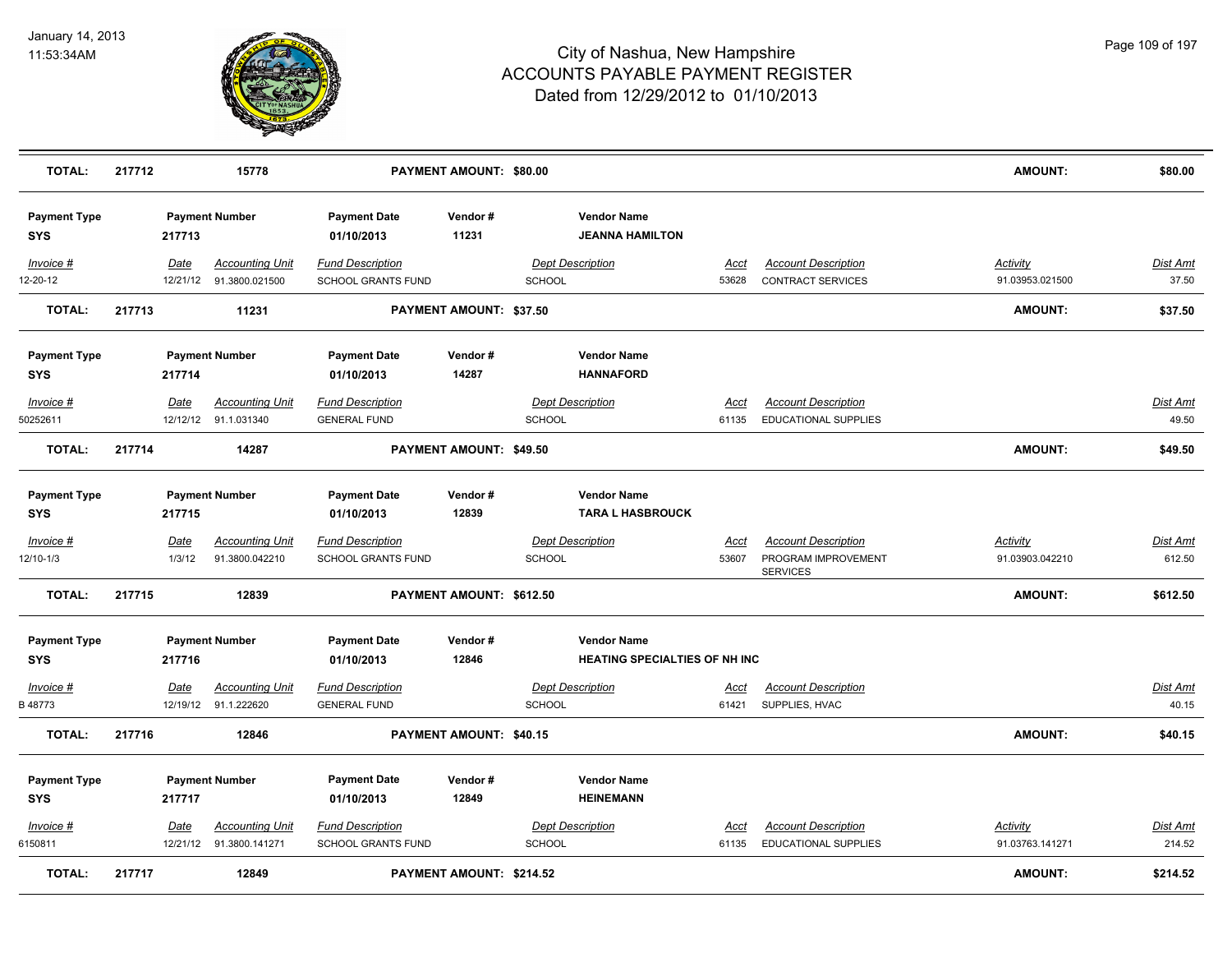

| <b>Payment Type</b> |        |             | <b>Payment Number</b>  | <b>Payment Date</b>     | Vendor#                    |                         | <b>Vendor Name</b>                |             |                             |                                  |                 |
|---------------------|--------|-------------|------------------------|-------------------------|----------------------------|-------------------------|-----------------------------------|-------------|-----------------------------|----------------------------------|-----------------|
| SYS                 |        | 217718      |                        | 01/10/2013              | 14616                      |                         | <b>HESS CORPORATION</b>           |             |                             |                                  |                 |
| Invoice #           |        | Date        | <b>Accounting Unit</b> | <b>Fund Description</b> |                            |                         | <b>Dept Description</b>           | Acct        | <b>Account Description</b>  |                                  | <b>Dist Amt</b> |
| H12310964           |        | 12/11/12    | 91.1.032621            | <b>GENERAL FUND</b>     |                            | <b>SCHOOL</b>           |                                   | 54114       | <b>HEATING GAS</b>          |                                  | $-1,325.42$     |
| H12310965SEPT       |        |             | 12/11/12 91.1.052621   | <b>GENERAL FUND</b>     |                            | <b>SCHOOL</b>           |                                   | 54114       | <b>HEATING GAS</b>          |                                  | $-265.10$       |
| H12331026           |        |             | 12/18/12 91.1.102621   | <b>GENERAL FUND</b>     |                            | <b>SCHOOL</b>           |                                   | 54114       | <b>HEATING GAS</b>          |                                  | 2,660.26        |
| TOTAL:              | 217718 |             | 14616                  |                         | PAYMENT AMOUNT: \$1,069.74 |                         |                                   |             |                             | <b>AMOUNT:</b>                   | \$1,069.74      |
| <b>Payment Type</b> |        |             | <b>Payment Number</b>  | <b>Payment Date</b>     | Vendor#                    |                         | <b>Vendor Name</b>                |             |                             |                                  |                 |
| SYS                 |        | 217719      |                        | 01/10/2013              | 14616                      |                         | <b>HESS CORPORATION</b>           |             |                             |                                  |                 |
| Invoice #           |        | Date        | <b>Accounting Unit</b> | <b>Fund Description</b> |                            |                         | <b>Dept Description</b>           | Acct        | <b>Account Description</b>  |                                  | Dist Amt        |
| H12337441           |        | 12/20/12    | 91.1.192621            | <b>GENERAL FUND</b>     |                            | <b>SCHOOL</b>           |                                   | 54114       | <b>HEATING GAS</b>          |                                  | 2,386.52        |
| <b>TOTAL:</b>       | 217719 |             | 14616                  |                         | PAYMENT AMOUNT: \$2,386.52 |                         |                                   |             |                             | <b>AMOUNT:</b>                   | \$2,386.52      |
| <b>Payment Type</b> |        |             | <b>Payment Number</b>  | <b>Payment Date</b>     | Vendor#                    |                         | <b>Vendor Name</b>                |             |                             |                                  |                 |
| SYS                 |        | 217720      |                        | 01/10/2013              | 12861                      |                         | <b>ROBERT HOLEWA</b>              |             |                             |                                  |                 |
| Invoice #           |        | Date        | <b>Accounting Unit</b> | <b>Fund Description</b> |                            | <b>Dept Description</b> |                                   | Acct        | <b>Account Description</b>  |                                  | Dist Amt        |
| 121512-04           |        |             | 12/15/12 91.1.041437   | <b>GENERAL FUND</b>     |                            | <b>SCHOOL</b>           |                                   | 55642       | <b>GAME OFFICIALS</b>       |                                  | 60.00           |
| <b>TOTAL:</b>       | 217720 |             | 12861                  |                         | PAYMENT AMOUNT: \$60.00    |                         |                                   |             |                             | <b>AMOUNT:</b>                   | \$60.00         |
| <b>Payment Type</b> |        |             | <b>Payment Number</b>  | <b>Payment Date</b>     | Vendor#                    |                         | <b>Vendor Name</b>                |             |                             | Payee Name                       |                 |
| SYS                 |        | 217721      |                        | 01/10/2013              | 14309                      |                         | <b>HOME DEPOT CREDIT SERVICES</b> |             |                             | <b>HOME DEPOT CREDIT SERVICE</b> |                 |
| Invoice #           |        | <u>Date</u> | <b>Accounting Unit</b> | <b>Fund Description</b> |                            | <b>Dept Description</b> |                                   | <u>Acct</u> | <b>Account Description</b>  |                                  | <b>Dist Amt</b> |
| 1012274             |        | 1/3/13      | 91.1.051375            | <b>GENERAL FUND</b>     |                            | <b>SCHOOL</b>           |                                   | 61135       | <b>EDUCATIONAL SUPPLIES</b> |                                  | 198.43          |
| 1025244             |        | 1/3/13      | 91.1.041370            | <b>GENERAL FUND</b>     |                            | <b>SCHOOL</b>           |                                   | 61135       | EDUCATIONAL SUPPLIES        |                                  | 88.68           |
| 2050308             |        | 12/13/12    | 91.1.041370            | <b>GENERAL FUND</b>     |                            | <b>SCHOOL</b>           |                                   | 61135       | EDUCATIONAL SUPPLIES        |                                  | 261.76          |
| 30654/5021149       |        |             | 11/30/12 91.1.041370   | <b>GENERAL FUND</b>     |                            | <b>SCHOOL</b>           |                                   | 61135       | EDUCATIONAL SUPPLIES        |                                  | 37.42           |
| 30654/5021149       |        | 11/30/12    | 91.1.041370            | <b>GENERAL FUND</b>     |                            | SCHOOL                  |                                   | 61135       | EDUCATIONAL SUPPLIES        |                                  | 55.04           |
| 3212357             |        | 12/12/12    | 91.1.051375            | <b>GENERAL FUND</b>     |                            | <b>SCHOOL</b>           |                                   | 61135       | EDUCATIONAL SUPPLIES        |                                  | 46.00           |
| 7014146             |        | 11/28/12    | 91.1.041370            | <b>GENERAL FUND</b>     |                            | <b>SCHOOL</b>           |                                   | 61135       | <b>EDUCATIONAL SUPPLIES</b> |                                  | 39.73           |
| 7014146             |        | 11/28/12    | 91.1.041370            | <b>GENERAL FUND</b>     |                            | <b>SCHOOL</b>           |                                   | 61135       | EDUCATIONAL SUPPLIES        |                                  | 58.46           |
| 7212915             |        |             | 12/18/12 91.1.041370   | <b>GENERAL FUND</b>     |                            | <b>SCHOOL</b>           |                                   | 61135       | <b>EDUCATIONAL SUPPLIES</b> |                                  | $-39.96$        |
| <b>TOTAL:</b>       | 217721 |             | 14309                  |                         | PAYMENT AMOUNT: \$745.56   |                         |                                   |             |                             | <b>AMOUNT:</b>                   | \$745.56        |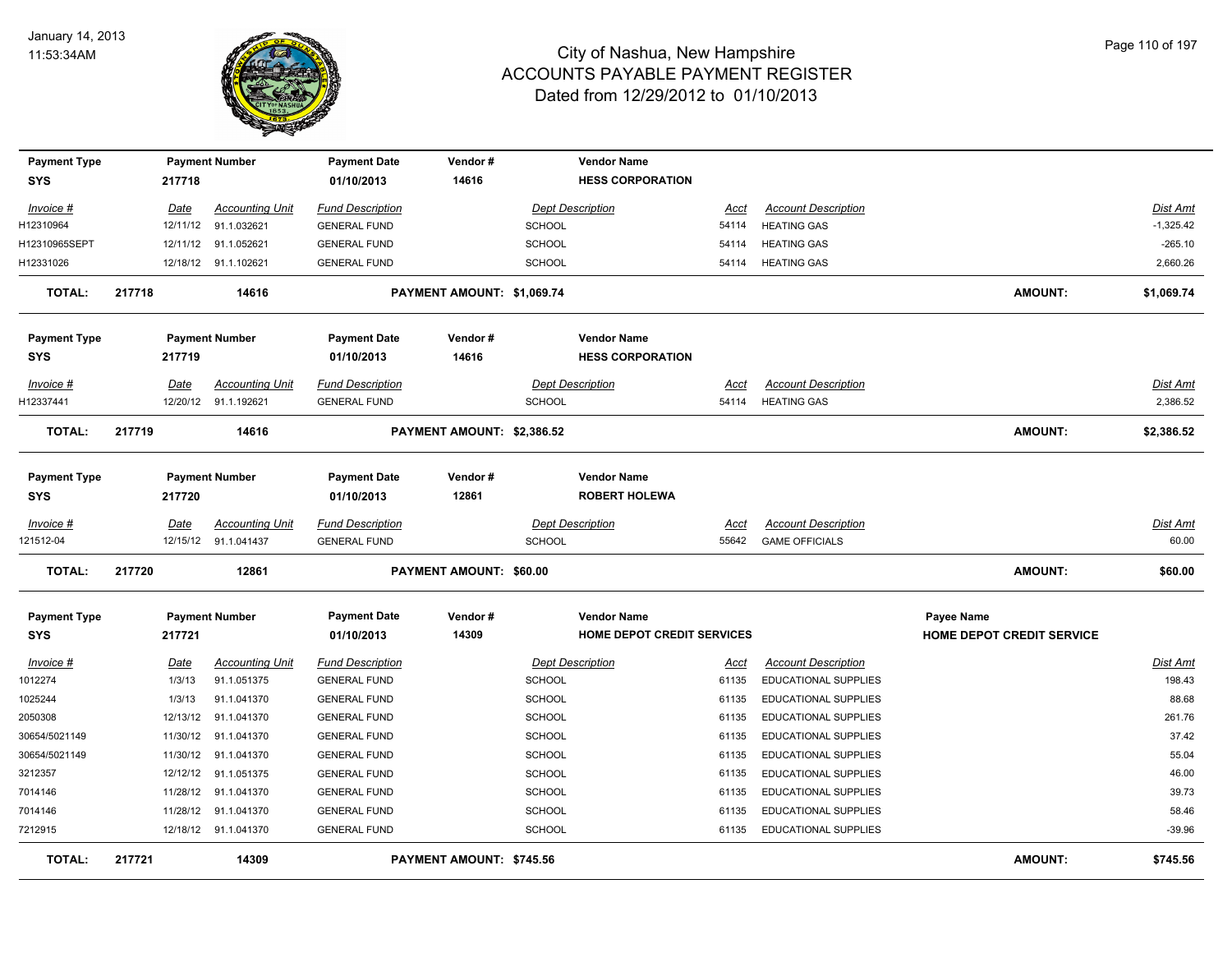

| <b>Payment Type</b>               |             | <b>Payment Number</b>   | <b>Payment Date</b>               | Vendor#                    |               | <b>Vendor Name</b>                       |             |                            |                 |                 |
|-----------------------------------|-------------|-------------------------|-----------------------------------|----------------------------|---------------|------------------------------------------|-------------|----------------------------|-----------------|-----------------|
| <b>SYS</b>                        | 217722      |                         | 01/10/2013                        | 14309                      |               | <b>HOME DEPOT CREDIT SERVICES</b>        |             |                            |                 |                 |
| Invoice #                         | Date        | <b>Accounting Unit</b>  | <b>Fund Description</b>           |                            |               | <b>Dept Description</b>                  | Acct        | <b>Account Description</b> |                 | Dist Amt        |
| 56281                             | 1/4/13      | 91.1.222620             | <b>GENERAL FUND</b>               |                            | <b>SCHOOL</b> |                                          | 61299       | MISCELLANEOUS SUPPLIES     |                 | 22.46           |
| <b>TOTAL:</b>                     | 217722      | 14309                   |                                   | PAYMENT AMOUNT: \$22.46    |               |                                          |             |                            | <b>AMOUNT:</b>  | \$22.46         |
|                                   |             |                         |                                   |                            |               |                                          |             |                            |                 |                 |
| <b>Payment Type</b>               |             | <b>Payment Number</b>   | <b>Payment Date</b>               | Vendor#                    |               | <b>Vendor Name</b>                       |             |                            |                 |                 |
| <b>SYS</b>                        | 217723      |                         | 01/10/2013                        | 12879                      |               | <b>DONALD HURLEY</b>                     |             |                            |                 |                 |
| Invoice #                         | Date        | <b>Accounting Unit</b>  | <b>Fund Description</b>           |                            |               | <b>Dept Description</b>                  | Acct        | <b>Account Description</b> |                 | <u>Dist Amt</u> |
| 10713-03                          | 1/7/13      | 91.1.031436             | <b>GENERAL FUND</b>               |                            | <b>SCHOOL</b> |                                          | 55642       | <b>GAME OFFICIALS</b>      |                 | 60.00           |
| <b>TOTAL:</b>                     | 217723      | 12879                   |                                   | PAYMENT AMOUNT: \$60.00    |               |                                          |             |                            | <b>AMOUNT:</b>  | \$60.00         |
|                                   |             |                         |                                   |                            |               |                                          |             |                            |                 |                 |
| <b>Payment Type</b><br><b>SYS</b> | 217724      | <b>Payment Number</b>   | <b>Payment Date</b><br>01/10/2013 | Vendor#<br>14323           |               | <b>Vendor Name</b><br><b>STACY HYNES</b> |             |                            |                 |                 |
|                                   |             |                         |                                   |                            |               |                                          |             |                            |                 |                 |
| Invoice #                         | Date        | <b>Accounting Unit</b>  | <b>Fund Description</b>           |                            |               | <b>Dept Description</b>                  | Acct        | <b>Account Description</b> |                 | Dist Amt        |
| MILES-DEC                         | 1/8/13      | 91.1.012320             | <b>GENERAL FUND</b>               |                            | <b>SCHOOL</b> |                                          | 55307       | MILEAGE REIMBURSEMENTS     |                 | 66.05           |
| <b>TOTAL:</b>                     | 217724      | 14323                   |                                   | PAYMENT AMOUNT: \$66.05    |               |                                          |             |                            | <b>AMOUNT:</b>  | \$66.05         |
| <b>Payment Type</b>               |             | <b>Payment Number</b>   | <b>Payment Date</b>               | Vendor#                    |               | <b>Vendor Name</b>                       |             |                            |                 |                 |
| <b>SYS</b>                        | 217725      |                         | 01/10/2013                        | 12899                      |               | <b>INTERIM HEALTH CARE</b>               |             |                            |                 |                 |
| $Invoice$ #                       | <b>Date</b> | <b>Accounting Unit</b>  | <b>Fund Description</b>           |                            |               | <b>Dept Description</b>                  | <u>Acct</u> | <b>Account Description</b> | <b>Activity</b> | <u>Dist Amt</u> |
| 4300401                           | 11/16/12    | 91.3800.022190          | SCHOOL GRANTS FUND                |                            | SCHOOL        |                                          | 53628       | <b>CONTRACT SERVICES</b>   | 91.03953.022190 | 147.00          |
| 4326696                           | 11/30/12    | 91.3800.022190          | <b>SCHOOL GRANTS FUND</b>         |                            | <b>SCHOOL</b> |                                          | 53628       | <b>CONTRACT SERVICES</b>   | 91.03953.022190 | 1,729.00        |
| 4342142                           | 12/7/12     | 91.3800.022190          | SCHOOL GRANTS FUND                |                            | SCHOOL        |                                          | 53628       | <b>CONTRACT SERVICES</b>   | 91.03953.022190 | 379.75          |
| 4342143                           | 12/7/12     | 91.3800.022190          | <b>SCHOOL GRANTS FUND</b>         |                            | SCHOOL        |                                          | 53628       | CONTRACT SERVICES          | 91.03953.022190 | 1,775.00        |
| 4342144                           | 12/7/12     | 91.3800.022190          | SCHOOL GRANTS FUND                |                            | <b>SCHOOL</b> |                                          | 53628       | <b>CONTRACT SERVICES</b>   | 91.03953.022190 | 343.00          |
| 4356142                           |             | 12/14/12 91.3800.022190 | <b>SCHOOL GRANTS FUND</b>         |                            | <b>SCHOOL</b> |                                          | 53628       | <b>CONTRACT SERVICES</b>   | 91.03953.022190 | 416.50          |
| <b>TOTAL:</b>                     | 217725      | 12899                   |                                   | PAYMENT AMOUNT: \$4,790.25 |               |                                          |             |                            | <b>AMOUNT:</b>  | \$4,790.25      |
| <b>Payment Type</b>               |             | <b>Payment Number</b>   | <b>Payment Date</b>               | Vendor#                    |               | <b>Vendor Name</b>                       |             |                            |                 |                 |
| <b>SYS</b>                        | 217726      |                         | 01/10/2013                        | 12926                      |               | <b>EVAN JOHNSON</b>                      |             |                            |                 |                 |
| Invoice #                         | Date        | <b>Accounting Unit</b>  | <b>Fund Description</b>           |                            |               | Dept Description                         | Acct        | <b>Account Description</b> |                 | Dist Amt        |
| 10313-03                          | 1/3/12      | 91.1.031437             | <b>GENERAL FUND</b>               |                            | <b>SCHOOL</b> |                                          | 55642       | <b>GAME OFFICIALS</b>      |                 | 60.00           |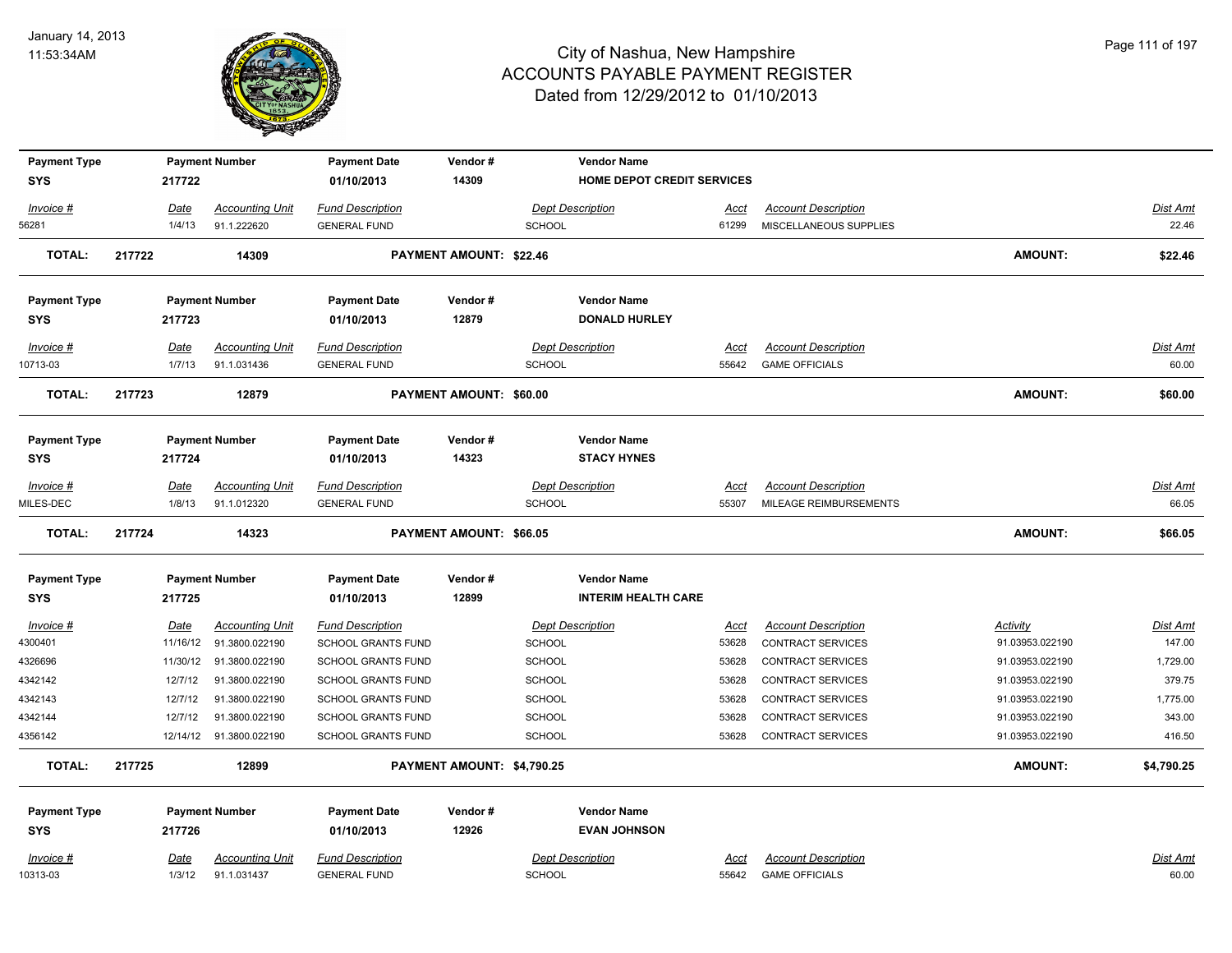

| <b>TOTAL:</b>                     | 217726 |                       | 12926                                          |                                                      | PAYMENT AMOUNT: \$60.00        |               |                                                    |                      |                                                           |                            | <b>AMOUNT:</b>                     | \$60.00                  |
|-----------------------------------|--------|-----------------------|------------------------------------------------|------------------------------------------------------|--------------------------------|---------------|----------------------------------------------------|----------------------|-----------------------------------------------------------|----------------------------|------------------------------------|--------------------------|
| <b>Payment Type</b><br><b>SYS</b> |        | 217727                | <b>Payment Number</b>                          | <b>Payment Date</b><br>01/10/2013                    | Vendor#<br>15800               |               | <b>Vendor Name</b><br><b>ELAINE JUBINVILLE</b>     |                      |                                                           |                            |                                    |                          |
| Invoice #<br>PVR-110212           |        | Date<br>1/3/13        | <b>Accounting Unit</b><br>91.3800.451500       | <b>Fund Description</b><br>SCHOOL GRANTS FUND        |                                | <b>SCHOOL</b> | <b>Dept Description</b>                            | Acct<br>55300        | <b>Account Description</b><br><b>TRAVEL</b>               |                            | <b>Activity</b><br>91.03502.451500 | Dist Amt<br>220.00       |
| <b>TOTAL:</b>                     | 217727 |                       | 15800                                          |                                                      | PAYMENT AMOUNT: \$220.00       |               |                                                    |                      |                                                           |                            | <b>AMOUNT:</b>                     | \$220.00                 |
| <b>Payment Type</b><br>SYS        |        | 217728                | <b>Payment Number</b>                          | <b>Payment Date</b><br>01/10/2013                    | Vendor#<br>15589               |               | <b>Vendor Name</b><br><b>KAPCO BOOK PROTECTION</b> |                      |                                                           | Payee Name<br><b>KAPCO</b> |                                    |                          |
| Invoice #<br>1192176              |        | Date<br>1/17/12       | <b>Accounting Unit</b><br>91.2201.041490       | <b>Fund Description</b><br>DRIVERS EDUCATION         |                                | SCHOOL        | <b>Dept Description</b>                            | Acct<br>61875        | <b>Account Description</b><br><b>BOOKS</b>                |                            |                                    | Dist Amt<br>171.58       |
| <b>TOTAL:</b>                     | 217728 |                       | 15589                                          |                                                      | PAYMENT AMOUNT: \$171.58       |               |                                                    |                      |                                                           |                            | <b>AMOUNT:</b>                     | \$171.58                 |
| <b>Payment Type</b><br>SYS        |        | 217729                | <b>Payment Number</b>                          | <b>Payment Date</b><br>01/10/2013                    | Vendor#<br>14365               |               | <b>Vendor Name</b><br><b>KEITH KLAWES</b>          |                      |                                                           |                            |                                    |                          |
| Invoice #<br>PVR-12712            |        | <b>Date</b><br>1/2/13 | <b>Accounting Unit</b><br>91.3800.042210       | <b>Fund Description</b><br><b>SCHOOL GRANTS FUND</b> |                                | SCHOOL        | <b>Dept Description</b>                            | <u>Acct</u><br>55300 | <b>Account Description</b><br><b>TRAVEL</b>               |                            | <b>Activity</b><br>91.03903.042210 | <u>Dist Amt</u><br>38.85 |
| <b>TOTAL:</b>                     | 217729 |                       | 14365                                          |                                                      | <b>PAYMENT AMOUNT: \$38.85</b> |               |                                                    |                      |                                                           |                            | <b>AMOUNT:</b>                     | \$38.85                  |
| <b>Payment Type</b><br><b>SYS</b> |        | 217730                | <b>Payment Number</b>                          | <b>Payment Date</b><br>01/10/2013                    | Vendor#<br>14367               |               | <b>Vendor Name</b><br><b>KLOCKIT</b>               |                      |                                                           |                            |                                    |                          |
| $Invoice$ #<br>3238265            |        | Date                  | <b>Accounting Unit</b><br>12/18/12 91.1.051375 | <b>Fund Description</b><br><b>GENERAL FUND</b>       |                                | SCHOOL        | <b>Dept Description</b>                            | <u>Acct</u><br>61135 | <b>Account Description</b><br><b>EDUCATIONAL SUPPLIES</b> |                            |                                    | Dist Amt<br>234.25       |
| <b>TOTAL:</b>                     | 217730 |                       | 14367                                          |                                                      | PAYMENT AMOUNT: \$234.25       |               |                                                    |                      |                                                           |                            | AMOUNT:                            | \$234.25                 |
| <b>Payment Type</b><br><b>SYS</b> |        | 217731                | <b>Payment Number</b>                          | <b>Payment Date</b><br>01/10/2013                    | Vendor#<br>12968               |               | <b>Vendor Name</b><br><b>GARY KUBA</b>             |                      |                                                           |                            |                                    |                          |
| $Invoice$ #<br>10313-03           |        | <b>Date</b><br>1/3/13 | <b>Accounting Unit</b><br>91.1.031436          | <b>Fund Description</b><br><b>GENERAL FUND</b>       |                                | SCHOOL        | <b>Dept Description</b>                            | <u>Acct</u><br>55642 | <b>Account Description</b><br><b>GAME OFFICIALS</b>       |                            |                                    | Dist Amt<br>60.00        |
| <b>TOTAL:</b>                     | 217731 |                       | 12968                                          |                                                      | PAYMENT AMOUNT: \$60.00        |               |                                                    |                      |                                                           |                            | <b>AMOUNT:</b>                     | \$60.00                  |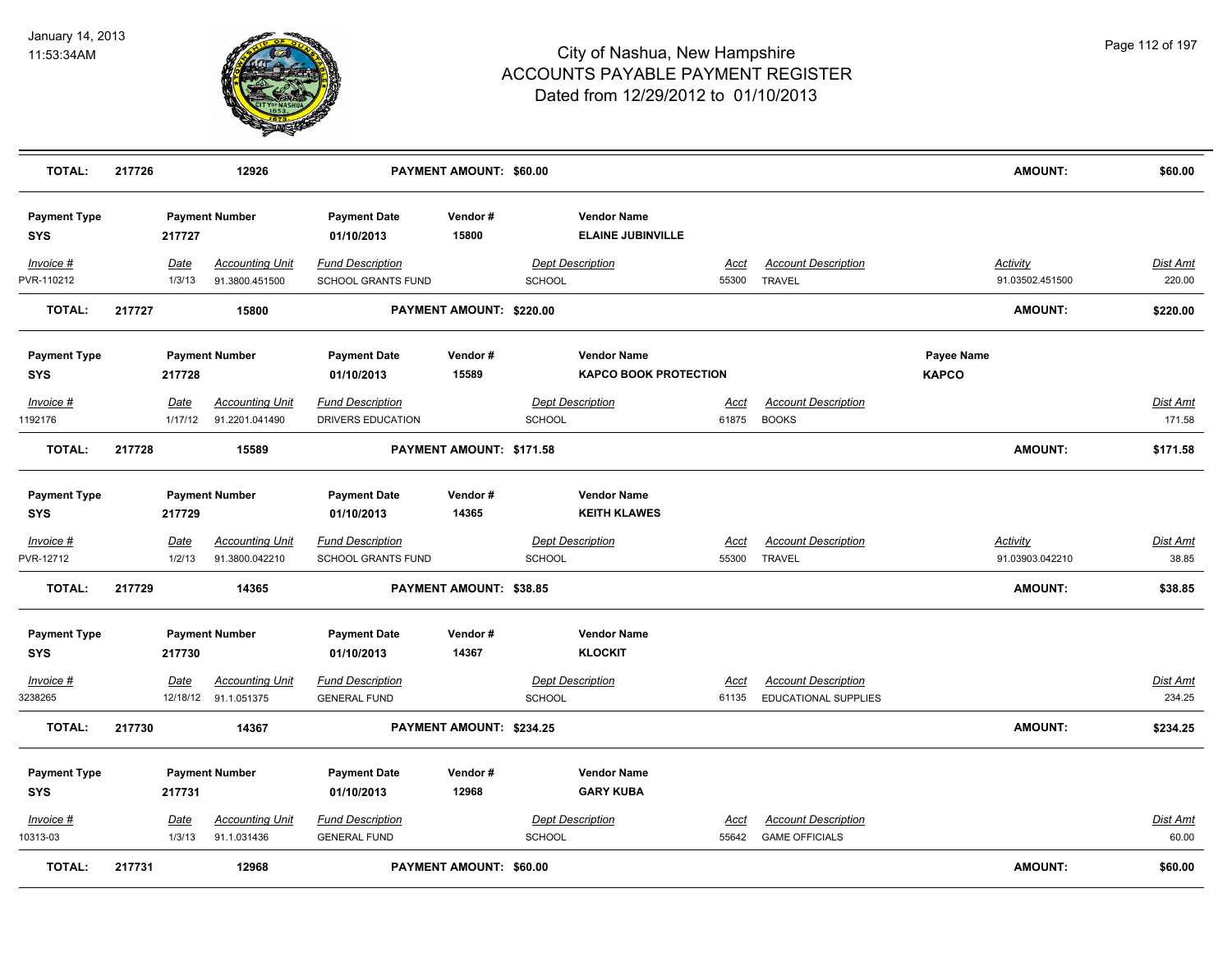

| <b>Payment Type</b>        |                         | <b>Payment Number</b>                    | <b>Payment Date</b>                                  | Vendor#                        | <b>Vendor Name</b>                       |                      |                                                     |                                    |                          |
|----------------------------|-------------------------|------------------------------------------|------------------------------------------------------|--------------------------------|------------------------------------------|----------------------|-----------------------------------------------------|------------------------------------|--------------------------|
| <b>SYS</b>                 | 217732                  |                                          | 01/10/2013                                           | 12972                          | <b>DAVID KUZMICH</b>                     |                      |                                                     |                                    |                          |
| Invoice #                  | Date                    | <b>Accounting Unit</b>                   | <b>Fund Description</b>                              |                                | <b>Dept Description</b>                  | Acct                 | <b>Account Description</b>                          |                                    | Dist Amt                 |
| 10313-03                   | 1/3/13                  | 91.1.031437                              | <b>GENERAL FUND</b>                                  |                                | <b>SCHOOL</b>                            |                      | 55642 GAME OFFICIALS                                |                                    | 60.00                    |
| <b>TOTAL:</b>              | 217732                  | 12972                                    |                                                      | <b>PAYMENT AMOUNT: \$60.00</b> |                                          |                      |                                                     | <b>AMOUNT:</b>                     | \$60.00                  |
| <b>Payment Type</b>        |                         | <b>Payment Number</b>                    | <b>Payment Date</b>                                  | Vendor#                        | <b>Vendor Name</b>                       |                      |                                                     |                                    |                          |
| <b>SYS</b>                 | 217733                  |                                          | 01/10/2013                                           | 12987                          | <b>FREDERICK LATHAM</b>                  |                      |                                                     |                                    |                          |
| Invoice #<br>10413-04      | Date<br>1/4/13          | <b>Accounting Unit</b><br>91.1.041433    | <b>Fund Description</b><br><b>GENERAL FUND</b>       |                                | <b>Dept Description</b><br><b>SCHOOL</b> | Acct<br>55642        | <b>Account Description</b><br><b>GAME OFFICIALS</b> |                                    | <b>Dist Amt</b><br>80.00 |
| TOTAL:                     | 217733                  | 12987                                    |                                                      | PAYMENT AMOUNT: \$80.00        |                                          |                      |                                                     | <b>AMOUNT:</b>                     | \$80.00                  |
| <b>Payment Type</b>        |                         | <b>Payment Number</b>                    | <b>Payment Date</b>                                  | Vendor#                        | <b>Vendor Name</b>                       |                      |                                                     |                                    |                          |
| <b>SYS</b>                 | 217734                  |                                          | 01/10/2013                                           | 15790                          | <b>LANCE LAVERRIERE</b>                  |                      |                                                     |                                    |                          |
| Invoice #                  | Date                    | <b>Accounting Unit</b>                   | <b>Fund Description</b>                              |                                | <b>Dept Description</b>                  | Acct                 | <b>Account Description</b>                          |                                    | Dist Amt                 |
| 122212-04                  |                         | 12/22/12 91.1.041446                     | <b>GENERAL FUND</b>                                  |                                | <b>SCHOOL</b>                            |                      | 55642 GAME OFFICIALS                                |                                    | 80.00                    |
| <b>TOTAL:</b>              | 217734                  | 15790                                    |                                                      | PAYMENT AMOUNT: \$80.00        |                                          |                      |                                                     | <b>AMOUNT:</b>                     | \$80.00                  |
| <b>Payment Type</b>        |                         | <b>Payment Number</b>                    | <b>Payment Date</b>                                  | Vendor#                        | <b>Vendor Name</b>                       |                      |                                                     |                                    |                          |
| <b>SYS</b>                 | 217735                  |                                          | 01/10/2013                                           | 11232                          | <b>HOLLY LAVINE</b>                      |                      |                                                     |                                    |                          |
| $Invoice$ #<br>12/18-12/20 | <b>Date</b><br>12/21/12 | <b>Accounting Unit</b><br>91.3800.021500 | <b>Fund Description</b><br><b>SCHOOL GRANTS FUND</b> |                                | <b>Dept Description</b><br>SCHOOL        | <u>Acct</u><br>53628 | <b>Account Description</b><br>CONTRACT SERVICES     | <b>Activity</b><br>91.03953.021500 | <u>Dist Amt</u><br>50.00 |
| TOTAL:                     | 217735                  | 11232                                    |                                                      | <b>PAYMENT AMOUNT: \$50.00</b> |                                          |                      |                                                     | <b>AMOUNT:</b>                     | \$50.00                  |
| <b>Payment Type</b>        |                         | <b>Payment Number</b>                    | <b>Payment Date</b>                                  | Vendor#                        | <b>Vendor Name</b>                       |                      |                                                     |                                    |                          |
| <b>SYS</b>                 | 217736                  |                                          | 01/10/2013                                           | 15777                          | <b>DAVID LEBLANC</b>                     |                      |                                                     |                                    |                          |
| Invoice #                  | Date                    | <b>Accounting Unit</b>                   | <b>Fund Description</b>                              |                                | <b>Dept Description</b>                  | <u>Acct</u>          | <b>Account Description</b>                          |                                    | <b>Dist Amt</b>          |
| 121312-07                  | 12/13/12                | 91.1.071434                              | <b>GENERAL FUND</b>                                  |                                | <b>SCHOOL</b>                            | 55642                | <b>GAME OFFICIALS</b>                               |                                    | 30.00                    |
| 121312-07                  | 12/13/12                | 91.1.071435                              | <b>GENERAL FUND</b>                                  |                                | <b>SCHOOL</b>                            | 55642                | <b>GAME OFFICIALS</b>                               |                                    | 30.00                    |
| 122012-04                  |                         | 12/20/12 91.1.041436                     | <b>GENERAL FUND</b>                                  |                                | <b>SCHOOL</b>                            |                      | 55642 GAME OFFICIALS                                |                                    | 60.00                    |
| <b>TOTAL:</b>              | 217736                  | 15777                                    |                                                      | PAYMENT AMOUNT: \$120.00       |                                          |                      |                                                     | <b>AMOUNT:</b>                     | \$120.00                 |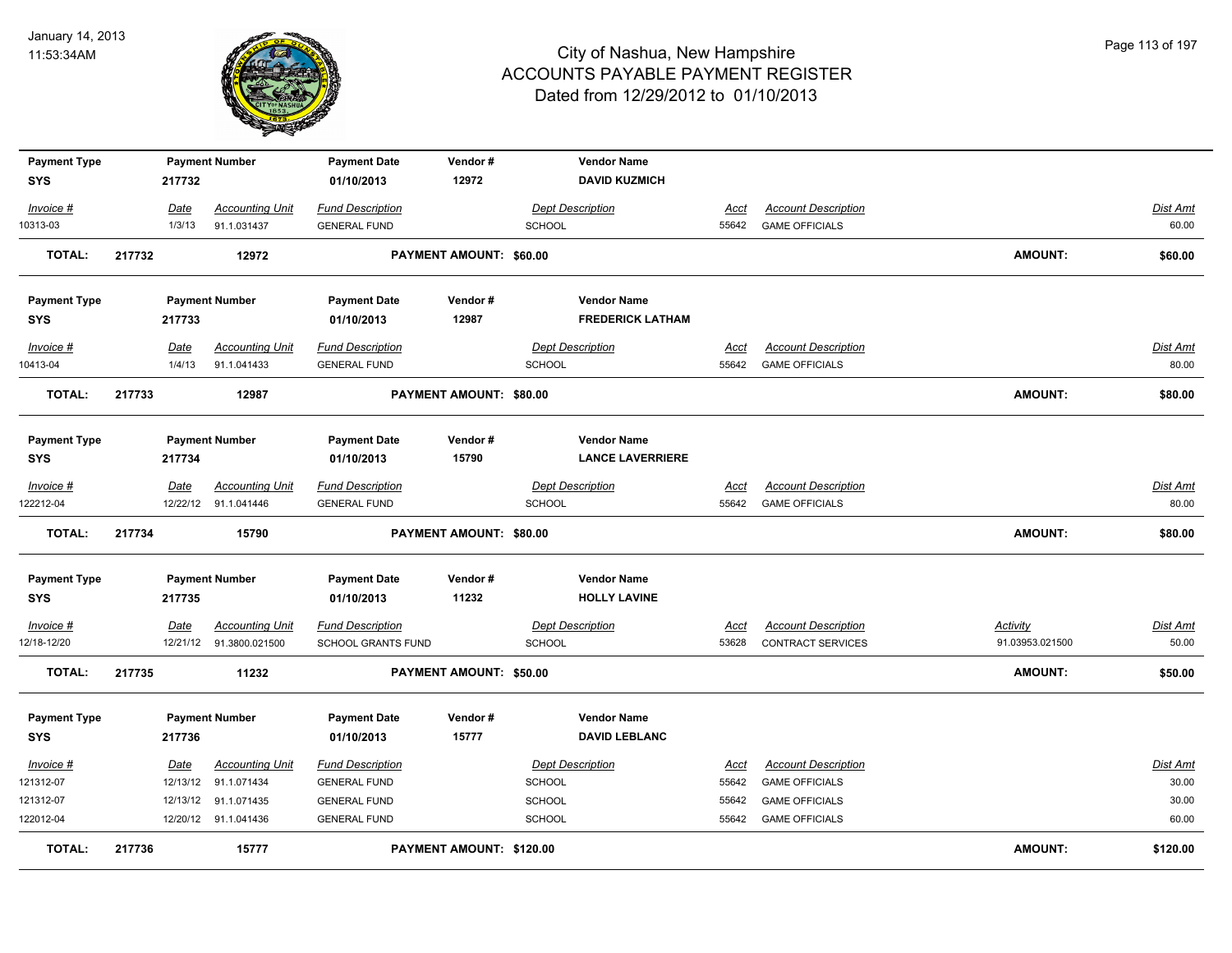

| <b>Payment Type</b> |          | <b>Payment Number</b>  | <b>Payment Date</b>     | Vendor#                    | <b>Vendor Name</b>                        |       |                            |                |            |
|---------------------|----------|------------------------|-------------------------|----------------------------|-------------------------------------------|-------|----------------------------|----------------|------------|
| <b>SYS</b>          | 217737   |                        | 01/10/2013              | 13033                      | <b>LUTHERAN COMMUNITY SERVICES SH</b>     |       |                            |                |            |
| Invoice #           | Date     | <b>Accounting Unit</b> | <b>Fund Description</b> |                            | <b>Dept Description</b>                   | Acct  | <b>Account Description</b> |                | Dist Amt   |
| 1112-407            | 11/30/12 | 91.1.991260            | <b>GENERAL FUND</b>     |                            | <b>SCHOOL</b>                             | 55300 | <b>TRAVEL</b>              |                | 90.00      |
| 1212-195            | 12/20/12 | 91.1.991260            | <b>GENERAL FUND</b>     |                            | <b>SCHOOL</b>                             | 55300 | <b>TRAVEL</b>              |                | 213.75     |
| 1212-82             | 12/20/12 | 91.1.991260            | <b>GENERAL FUND</b>     |                            | <b>SCHOOL</b>                             | 55300 | <b>TRAVEL</b>              |                | 90.00      |
| <b>TOTAL:</b>       | 217737   | 13033                  |                         | PAYMENT AMOUNT: \$393.75   |                                           |       |                            | <b>AMOUNT:</b> | \$393.75   |
| <b>Payment Type</b> |          | <b>Payment Number</b>  | <b>Payment Date</b>     | Vendor#                    | <b>Vendor Name</b>                        |       |                            |                |            |
| <b>SYS</b>          | 217738   |                        | 01/10/2013              | 13035                      | <b>M &amp; M ELECTRICAL SUPPLY CO INC</b> |       |                            |                |            |
| Invoice #           | Date     | <b>Accounting Unit</b> | <b>Fund Description</b> |                            | <b>Dept Description</b>                   | Acct  | <b>Account Description</b> |                | Dist Amt   |
| 30579               | 11/30/12 | 91.1.222620            | <b>GENERAL FUND</b>     |                            | <b>SCHOOL</b>                             | 61407 | SUPPLIES, ELECTRICAL       |                | 585.20     |
| 31207               | 12/4/12  | 91.1.222620            | <b>GENERAL FUND</b>     |                            | SCHOOL                                    | 61407 | SUPPLIES, ELECTRICAL       |                | 2,175.20   |
| 31267               | 12/5/12  | 91.1.222620            | <b>GENERAL FUND</b>     |                            | <b>SCHOOL</b>                             | 61407 | SUPPLIES, ELECTRICAL       |                | 321.60     |
| 31726               |          | 12/18/12 91.1.222620   | <b>GENERAL FUND</b>     |                            | <b>SCHOOL</b>                             | 61407 | SUPPLIES, ELECTRICAL       |                | 64.44      |
| <b>TOTAL:</b>       | 217738   | 13035                  |                         | PAYMENT AMOUNT: \$3,146.44 |                                           |       |                            | <b>AMOUNT:</b> | \$3,146.44 |
| <b>Payment Type</b> |          | <b>Payment Number</b>  | <b>Payment Date</b>     | Vendor#                    | <b>Vendor Name</b>                        |       |                            |                |            |
| <b>SYS</b>          | 217739   |                        | 01/10/2013              | 14420                      | <b>M SAUNDERS INC</b>                     |       |                            |                |            |
| Invoice #           | Date     | <b>Accounting Unit</b> | <b>Fund Description</b> |                            | <b>Dept Description</b>                   | Acct  | <b>Account Description</b> |                | Dist Amt   |
| 668072 - 1080       | 12/17/12 | 91.2100.173120         | <b>FOOD SERVICES</b>    |                            | <b>SCHOOL</b>                             | 61214 | FOOD, FOOD SERVICE PROGRAM |                | 163.38     |
| 668340 - 1086       | 12/31/12 | 91.2100.063120         | <b>FOOD SERVICES</b>    |                            | <b>SCHOOL</b>                             | 61214 | FOOD, FOOD SERVICE PROGRAM |                | 501.59     |
| 668473 - 1080       | 12/19/12 | 91.2100.173120         | <b>FOOD SERVICES</b>    |                            | <b>SCHOOL</b>                             | 61214 | FOOD, FOOD SERVICE PROGRAM |                | 4.00       |
| 668677 - 1087       | 1/2/13   | 91.2100.153120         | <b>FOOD SERVICES</b>    |                            | <b>SCHOOL</b>                             | 61214 | FOOD, FOOD SERVICE PROGRAM |                | 342.68     |
| 668678 - 1077       | 1/2/13   | 91.2100.053120         | <b>FOOD SERVICES</b>    |                            | <b>SCHOOL</b>                             | 61214 | FOOD, FOOD SERVICE PROGRAM |                | 472.90     |
| 668679 - 1089       | 1/2/13   | 91.2100.193120         | <b>FOOD SERVICES</b>    |                            | <b>SCHOOL</b>                             | 61214 | FOOD, FOOD SERVICE PROGRAM |                | 216.35     |
| 668680 - 1075       | 1/2/13   | 91.2100.203120         | <b>FOOD SERVICES</b>    |                            | <b>SCHOOL</b>                             | 61214 | FOOD, FOOD SERVICE PROGRAM |                | 157.33     |
| 668835 - 1071       | 1/2/13   | 91.2100.033120         | <b>FOOD SERVICES</b>    |                            | <b>SCHOOL</b>                             | 61214 | FOOD, FOOD SERVICE PROGRAM |                | 445.35     |
| 668954 - 1084       | 1/2/13   | 91.2100.163120         | <b>FOOD SERVICES</b>    |                            | <b>SCHOOL</b>                             | 61214 | FOOD, FOOD SERVICE PROGRAM |                | 137.67     |
| 669000 - 1072       | 12/28/12 | 91.2100.043120         | <b>FOOD SERVICES</b>    |                            | <b>SCHOOL</b>                             | 61214 | FOOD, FOOD SERVICE PROGRAM |                | 621.04     |
| 669001 - 1090       | 12/28/12 | 91.2100.123120         | <b>FOOD SERVICES</b>    |                            | <b>SCHOOL</b>                             | 61214 | FOOD, FOOD SERVICE PROGRAM |                | 113.60     |
| 669002 - 1076       | 12/28/12 | 91.2100.113120         | <b>FOOD SERVICES</b>    |                            | <b>SCHOOL</b>                             | 61214 | FOOD, FOOD SERVICE PROGRAM |                | 244.67     |
| 669026 - 1083       | 1/2/13   | 91.2100.073120         | <b>FOOD SERVICES</b>    |                            | <b>SCHOOL</b>                             | 61214 | FOOD, FOOD SERVICE PROGRAM |                | 370.74     |
| 669027 - 1074       | 1/2/13   | 91.2100.093120         | <b>FOOD SERVICES</b>    |                            | <b>SCHOOL</b>                             | 61214 | FOOD, FOOD SERVICE PROGRAM |                | 192.66     |
| 669029 - 1082       | 1/2/13   | 91.2100.133120         | <b>FOOD SERVICES</b>    |                            | <b>SCHOOL</b>                             | 61214 | FOOD, FOOD SERVICE PROGRAM |                | 176.66     |
| 669032 - 1085       | 1/2/13   | 91.2100.183120         | <b>FOOD SERVICES</b>    |                            | <b>SCHOOL</b>                             | 61214 | FOOD, FOOD SERVICE PROGRAM |                | 203.08     |
| 669043 - 1073       | 1/2/13   | 91.2100.143120         | <b>FOOD SERVICES</b>    |                            | SCHOOL                                    | 61214 | FOOD, FOOD SERVICE PROGRAM |                | 343.98     |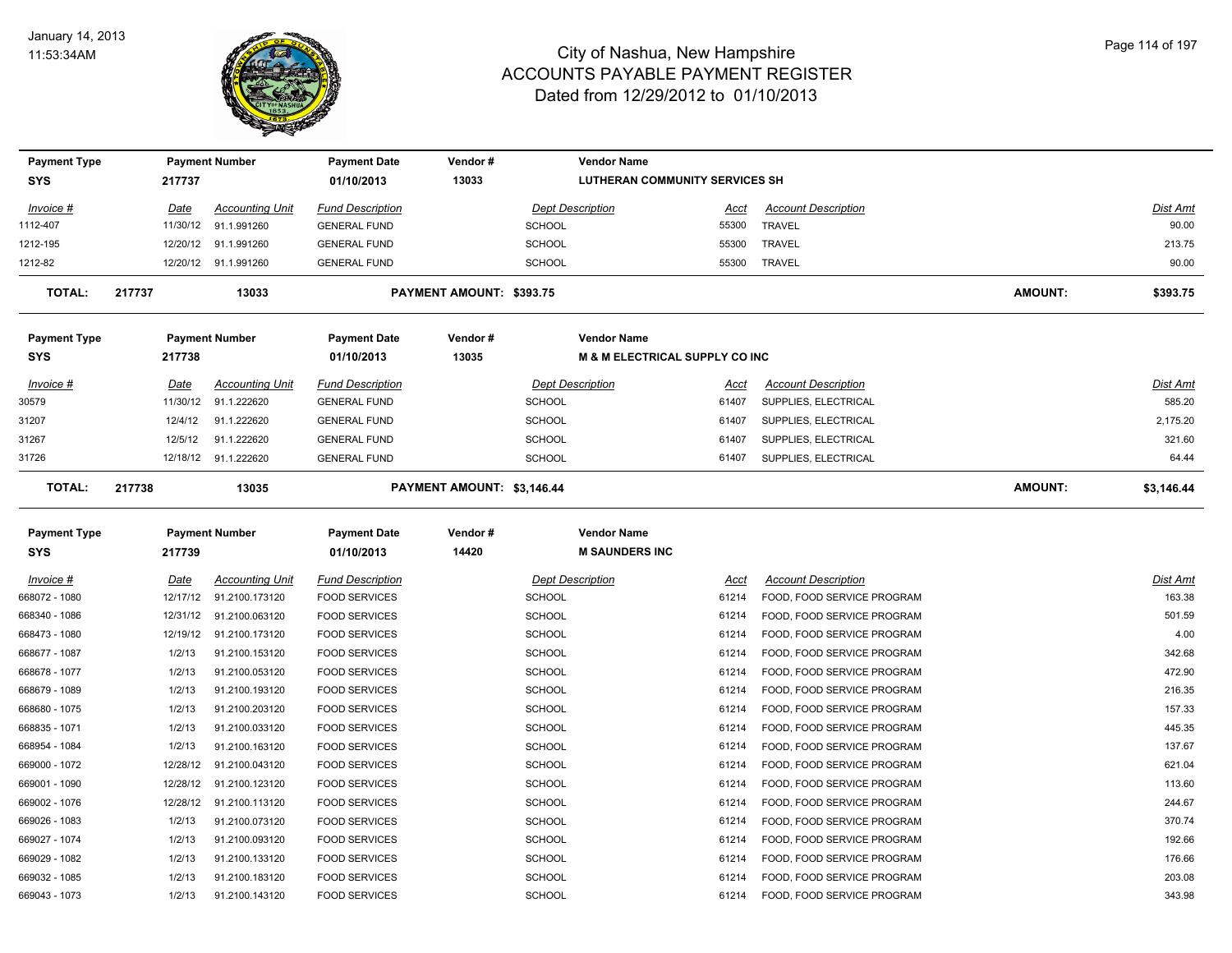

| <u>Invoice #</u><br>12/10-12/21   | Date<br>1/3/12   | <b>Accounting Unit</b><br>91.3800.042210          | <b>Fund Description</b><br><b>SCHOOL GRANTS FUND</b> | SCHOOL                         | <b>Dept Description</b><br><u>Acci</u><br>53607       | <b>Account Description</b><br>PROGRAM IMPROVEMENT<br><b>SERVICES</b> | <b>Activity</b><br>91.03903.042210 | <u>Dist Amt</u><br>525.00 |
|-----------------------------------|------------------|---------------------------------------------------|------------------------------------------------------|--------------------------------|-------------------------------------------------------|----------------------------------------------------------------------|------------------------------------|---------------------------|
| <b>Payment Type</b><br><b>SYS</b> | 217741           | <b>Payment Number</b>                             | <b>Payment Date</b><br>01/10/2013                    | Vendor#<br>13050               | <b>Vendor Name</b><br>AMY B MANHEIM ZIMMERMAN         |                                                                      |                                    |                           |
| <b>TOTAL:</b>                     | 217740           | 13039                                             |                                                      | PAYMENT AMOUNT: \$524.22       |                                                       |                                                                      | <b>AMOUNT:</b>                     | \$524.22                  |
| Invoice #<br>489136               | Date             | <b>Accounting Unit</b><br>12/24/12 91.2201.041490 | <b>Fund Description</b><br>DRIVERS EDUCATION         | <b>SCHOOL</b>                  | <b>Dept Description</b><br>Acct<br>61799              | <b>Account Description</b><br><b>VEHICLE PARTS &amp; SUPPLIES</b>    |                                    | <u>Dist Amt</u><br>524.22 |
| <b>Payment Type</b><br><b>SYS</b> | 217740           | <b>Payment Number</b>                             | <b>Payment Date</b><br>01/10/2013                    | Vendor#<br>13039               | <b>Vendor Name</b><br><b>MAC MULKIN CHEVROLET INC</b> |                                                                      |                                    |                           |
| <b>TOTAL:</b>                     | 217739           | 14420                                             |                                                      | PAYMENT AMOUNT: \$9,687.16     |                                                       |                                                                      | <b>AMOUNT:</b>                     | \$9,687.16                |
| 670946 - 1084                     | 1/8/13           | 91.2100.163120                                    | <b>FOOD SERVICES</b>                                 | <b>SCHOOL</b>                  | 61214                                                 | FOOD, FOOD SERVICE PROGRAM                                           |                                    | 9.50                      |
| 670945 - 1083                     | 1/8/13           | 91.2100.073120                                    | <b>FOOD SERVICES</b>                                 | <b>SCHOOL</b>                  | 61214                                                 | FOOD, FOOD SERVICE PROGRAM                                           |                                    | 186.60                    |
| 670905 - 1072                     | 1/8/13           | 91.2100.043120                                    | <b>FOOD SERVICES</b>                                 | <b>SCHOOL</b>                  | 61214                                                 | FOOD, FOOD SERVICE PROGRAM                                           |                                    | 412.45                    |
| 670633 - 1073                     | 1/7/13           | 91.2100.143120                                    | <b>FOOD SERVICES</b>                                 | <b>SCHOOL</b>                  | 61214                                                 | FOOD, FOOD SERVICE PROGRAM                                           |                                    | 476.54                    |
| 670603 - 1083                     | 1/7/13           | 91.2100.073120                                    | <b>FOOD SERVICES</b>                                 | SCHOOL                         | 61214                                                 | FOOD, FOOD SERVICE PROGRAM                                           |                                    | 260.82                    |
| 670585 - 1078                     | 1/7/13           | 91.2100.113120                                    | <b>FOOD SERVICES</b>                                 | <b>SCHOOL</b>                  | 61214                                                 | FOOD, FOOD SERVICE PROGRAM                                           |                                    | 209.05                    |
| 670577 - 1071                     | 1/7/13           | 91.2100.033120                                    | <b>FOOD SERVICES</b>                                 | <b>SCHOOL</b>                  | 61214                                                 | FOOD, FOOD SERVICE PROGRAM                                           |                                    | 90.99                     |
| 670538 - 1084                     | 1/7/13           | 91.2100.163120                                    | <b>FOOD SERVICES</b>                                 | <b>SCHOOL</b>                  | 61214                                                 | FOOD, FOOD SERVICE PROGRAM                                           |                                    | 229.86                    |
| 670399 - 1083<br>670400 - 1083    | 1/4/13<br>1/7/13 | 91.2100.073120<br>91.2100.073120                  | <b>FOOD SERVICES</b><br><b>FOOD SERVICES</b>         | <b>SCHOOL</b><br><b>SCHOOL</b> | 61214<br>61214                                        | FOOD, FOOD SERVICE PROGRAM<br>FOOD, FOOD SERVICE PROGRAM             |                                    | 100.85<br>17.90           |
| 670373 - 1072                     | 1/4/12           | 91.2100.043120                                    | <b>FOOD SERVICES</b>                                 | <b>SCHOOL</b>                  | 61214                                                 | FOOD, FOOD SERVICE PROGRAM                                           |                                    | 515.85                    |
| 670372 - 1090                     | 1/4/13           | 91.2100.123120                                    | <b>FOOD SERVICES</b>                                 | <b>SCHOOL</b>                  | 61214                                                 | FOOD, FOOD SERVICE PROGRAM                                           |                                    | 281.23                    |
| 670371 - 1076                     | 1/4/13           | 91.2100.113120                                    | <b>FOOD SERVICES</b>                                 | <b>SCHOOL</b>                  | 61214                                                 | FOOD, FOOD SERVICE PROGRAM                                           |                                    | 234.55                    |
| 670350 - 1071                     | 1/4/13           | 91.2100.033120                                    | <b>FOOD SERVICES</b>                                 | SCHOOL                         | 61214                                                 | FOOD, FOOD SERVICE PROGRAM                                           |                                    | 329.05                    |
| 670347 - 1086                     | 1/4/13           | 91.2100.063120                                    | <b>FOOD SERVICES</b>                                 | <b>SCHOOL</b>                  | 61214                                                 | FOOD, FOOD SERVICE PROGRAM                                           |                                    | 19.51                     |
| 670329 - 1077                     | 1/4/13           | 91.2100.053120                                    | <b>FOOD SERVICES</b>                                 | <b>SCHOOL</b>                  | 61214                                                 | FOOD, FOOD SERVICE PROGRAM                                           |                                    | 260.29                    |
| 670232 - 1075                     | 1/3/13           | 91.2100.203120                                    | <b>FOOD SERVICES</b>                                 | <b>SCHOOL</b>                  | 61214                                                 | FOOD, FOOD SERVICE PROGRAM                                           |                                    | 36.95                     |
| 670231 - 1083                     | 1/3/13           | 91.2100.073120                                    | <b>FOOD SERVICES</b>                                 | <b>SCHOOL</b>                  | 61214                                                 | FOOD, FOOD SERVICE PROGRAM                                           |                                    | 73.59                     |
| 670204 - 1072                     | 1/3/12           | 91.2100.043120                                    | <b>FOOD SERVICES</b>                                 | <b>SCHOOL</b>                  | 61214                                                 | FOOD, FOOD SERVICE PROGRAM                                           |                                    | 197.00                    |
| 670194 - 1077                     | 1/3/13           | 91.2100.053120                                    | <b>FOOD SERVICES</b>                                 | <b>SCHOOL</b>                  | 61214                                                 | FOOD, FOOD SERVICE PROGRAM                                           |                                    | 24.95                     |
| 670155 - 1089                     | 1/8/13           | 91.2100.193120                                    | <b>FOOD SERVICES</b>                                 | <b>SCHOOL</b>                  | 61214                                                 | FOOD, FOOD SERVICE PROGRAM                                           |                                    | 300.91                    |
| 670153 - 1077                     | 1/7/13           | 91.2100.053120                                    | <b>FOOD SERVICES</b>                                 | <b>SCHOOL</b>                  | 61214                                                 | FOOD, FOOD SERVICE PROGRAM                                           |                                    | 515.96                    |
| 670119 - 1086                     | 1/2/13           | 91.2100.063120                                    | <b>FOOD SERVICES</b>                                 | SCHOOL                         | 61214                                                 | FOOD, FOOD SERVICE PROGRAM                                           |                                    | 45.90                     |
| 669057 - 1080                     | 1/2/13           | 91.2100.173120                                    | <b>FOOD SERVICES</b>                                 | <b>SCHOOL</b>                  | 61214                                                 | FOOD, FOOD SERVICE PROGRAM                                           |                                    | 149.18                    |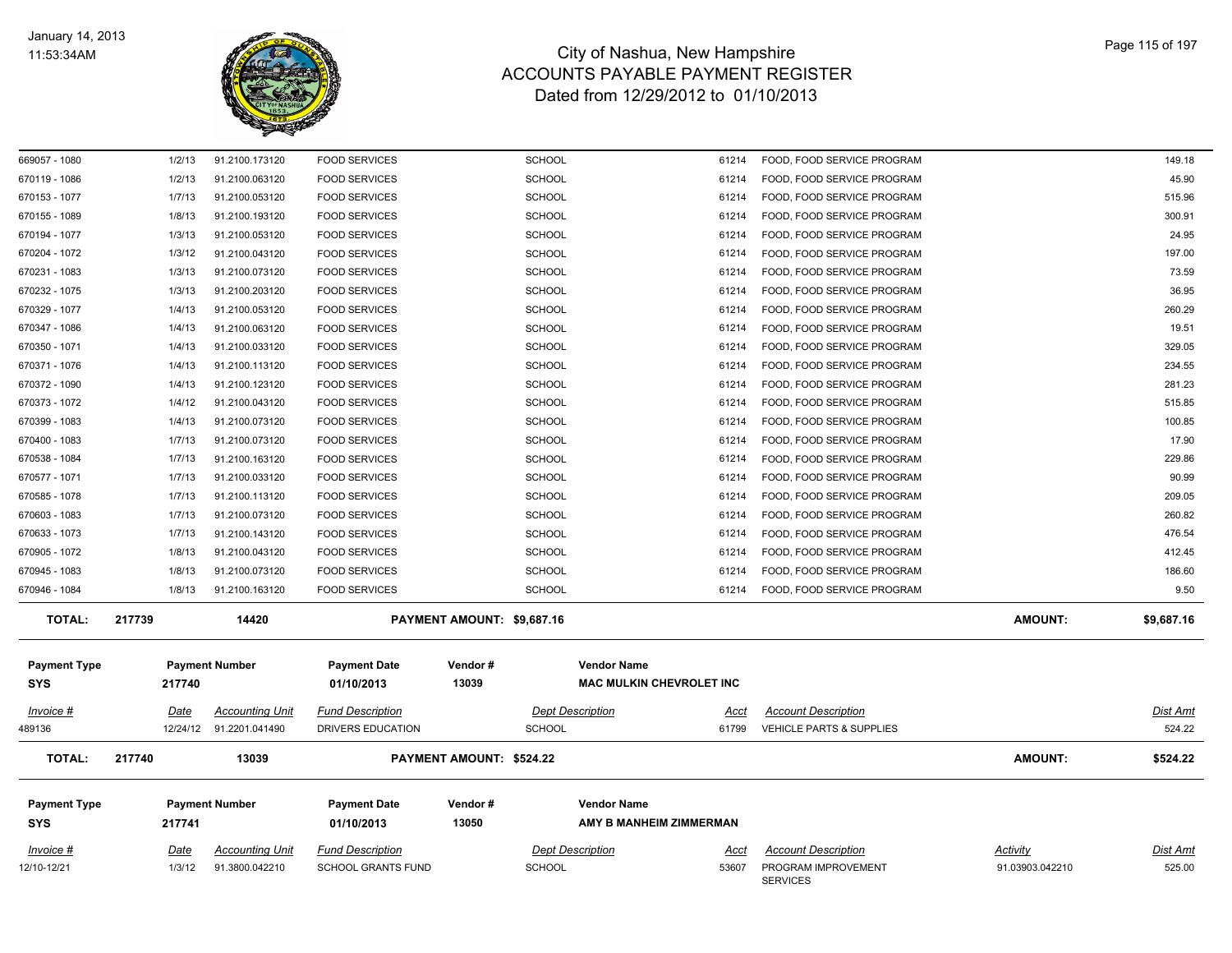

| <b>TOTAL:</b>                     | 217741 |             | 13050                  |                                   | PAYMENT AMOUNT: \$525.00 |               |                                                         |             |                                          | <b>AMOUNT:</b>  | \$525.00        |
|-----------------------------------|--------|-------------|------------------------|-----------------------------------|--------------------------|---------------|---------------------------------------------------------|-------------|------------------------------------------|-----------------|-----------------|
| <b>Payment Type</b><br><b>SYS</b> |        | 217742      | <b>Payment Number</b>  | <b>Payment Date</b><br>01/10/2013 | Vendor#<br>11280         |               | <b>Vendor Name</b><br><b>MARKET BASKET ACCT 2589096</b> |             |                                          |                 |                 |
| Invoice #                         |        | Date        | <b>Accounting Unit</b> | <b>Fund Description</b>           |                          |               | <b>Dept Description</b>                                 | Acct        | <b>Account Description</b>               | <b>Activity</b> | Dist Amt        |
| 123402-152                        |        | 12/19/12    | 91.3800.991490         | SCHOOL GRANTS FUND                |                          | SCHOOL        |                                                         | 61299       | MISCELLANEOUS SUPPLIES                   | 91.03463.991490 | 22.46           |
| 126096-152                        |        | 12/20/12    | 91.3800.991490         | SCHOOL GRANTS FUND                |                          | <b>SCHOOL</b> |                                                         | 61299       | MISCELLANEOUS SUPPLIES                   | 91.03463.991490 | 21.88           |
| 138574-103                        |        | 12/18/12    | 91.2222.991490         | AFTER SCHOOL PROGRAM              |                          | <b>SCHOOL</b> |                                                         | 61299       | MISCELLANEOUS SUPPLIES                   |                 | 26.93           |
| 140624-103                        |        | 12/20/12    | 91.2222.991490         | AFTER SCHOOL PROGRAM              |                          | <b>SCHOOL</b> |                                                         | 61299       | MISCELLANEOUS SUPPLIES                   |                 | 17.58           |
| 145105-116                        |        | 12/19/12    | 91.2222.991490         | AFTER SCHOOL PROGRAM              |                          | SCHOOL        |                                                         | 61299       | MISCELLANEOUS SUPPLIES                   |                 | 19.40           |
| 148777-151                        |        | 12/21/12    | 91.3800.991490         | <b>SCHOOL GRANTS FUND</b>         |                          | <b>SCHOOL</b> |                                                         | 61299       | MISCELLANEOUS SUPPLIES                   | 91.03463.991490 | 27.62           |
| 149949-124                        |        | 12/19/12    | 91.1.031340            | <b>GENERAL FUND</b>               |                          | <b>SCHOOL</b> |                                                         | 61135       | EDUCATIONAL SUPPLIES                     |                 | 25.85           |
| 158893-138                        |        | 1/2/13      | 91.1.051345            | <b>GENERAL FUND</b>               |                          | <b>SCHOOL</b> |                                                         | 61135       | EDUCATIONAL SUPPLIES                     |                 | 66.79           |
| 170360-124                        |        | 1/2/12      | 91.1.031340            | <b>GENERAL FUND</b>               |                          | <b>SCHOOL</b> |                                                         | 61135       | EDUCATIONAL SUPPLIES                     |                 | 134.93          |
| 172831-118                        |        | 1/4/13      | 91.1.031300            | <b>GENERAL FUND</b>               |                          | <b>SCHOOL</b> |                                                         | 61135       | <b>EDUCATIONAL SUPPLIES</b>              |                 | 25.83           |
| <b>TOTAL:</b>                     | 217742 |             | 11280                  |                                   | PAYMENT AMOUNT: \$389.27 |               |                                                         |             |                                          | <b>AMOUNT:</b>  | \$389.27        |
| <b>Payment Type</b>               |        |             | <b>Payment Number</b>  | <b>Payment Date</b>               | Vendor#                  |               | <b>Vendor Name</b>                                      |             |                                          |                 |                 |
| <b>SYS</b>                        |        | 217743      |                        | 01/10/2013                        | 13062                    |               | <b>PAUL MARTINEAU</b>                                   |             |                                          |                 |                 |
| Invoice #                         |        | Date        | <b>Accounting Unit</b> | <b>Fund Description</b>           |                          |               | <b>Dept Description</b>                                 | Acct        | <b>Account Description</b>               |                 | Dist Amt        |
| 10413-03                          |        | 1/4/13      | 91.1.031436            | <b>GENERAL FUND</b>               |                          | <b>SCHOOL</b> |                                                         | 55642       | <b>GAME OFFICIALS</b>                    |                 | 60.00           |
| 122012-04                         |        | 12/20/12    | 91.1.041436            | <b>GENERAL FUND</b>               |                          | SCHOOL        |                                                         | 55642       | <b>GAME OFFICIALS</b>                    |                 | 60.00           |
| <b>TOTAL:</b>                     | 217743 |             | 13062                  |                                   | PAYMENT AMOUNT: \$120.00 |               |                                                         |             |                                          | <b>AMOUNT:</b>  | \$120.00        |
| <b>Payment Type</b>               |        |             | <b>Payment Number</b>  | <b>Payment Date</b>               | Vendor#                  |               | <b>Vendor Name</b>                                      |             |                                          |                 |                 |
| <b>SYS</b>                        |        | 217744      |                        | 01/10/2013                        | 13067                    |               | <b>MAYNARD &amp; LESIEUR INC</b>                        |             |                                          |                 |                 |
| $Invoice$ #                       |        | <u>Date</u> | <b>Accounting Unit</b> | <b>Fund Description</b>           |                          |               | <b>Dept Description</b>                                 | <u>Acct</u> | <b>Account Description</b>               |                 | <u>Dist Amt</u> |
| 52930                             |        | 12/5/12     | 91.1.222620            | <b>GENERAL FUND</b>               |                          | SCHOOL        |                                                         | 54600       | <b>VEHICLE REPAIRS &amp; MAINTENANCE</b> |                 | 107.58          |
| 54129                             |        |             | 12/20/12 91.1.222620   | <b>GENERAL FUND</b>               |                          | SCHOOL        |                                                         | 54600       | <b>VEHICLE REPAIRS &amp; MAINTENANCE</b> |                 | 9.00            |
| <b>TOTAL:</b>                     | 217744 |             | 13067                  |                                   | PAYMENT AMOUNT: \$116.58 |               |                                                         |             |                                          | <b>AMOUNT:</b>  | \$116.58        |
| <b>Payment Type</b>               |        |             | <b>Payment Number</b>  | <b>Payment Date</b>               | Vendor#                  |               | <b>Vendor Name</b>                                      |             |                                          |                 |                 |
| <b>SYS</b>                        |        | 217745      |                        | 01/10/2013                        | 15783                    |               | <b>PATRICK MCCARTHY</b>                                 |             |                                          |                 |                 |
| Invoice #                         |        | Date        | <b>Accounting Unit</b> | <b>Fund Description</b>           |                          |               | <b>Dept Description</b>                                 | Acct        | <b>Account Description</b>               |                 | <b>Dist Amt</b> |
| 122012-04                         |        |             | 12/20/12 91.1.041432   | <b>GENERAL FUND</b>               |                          | <b>SCHOOL</b> |                                                         | 55642       | <b>GAME OFFICIALS</b>                    |                 | 80.00           |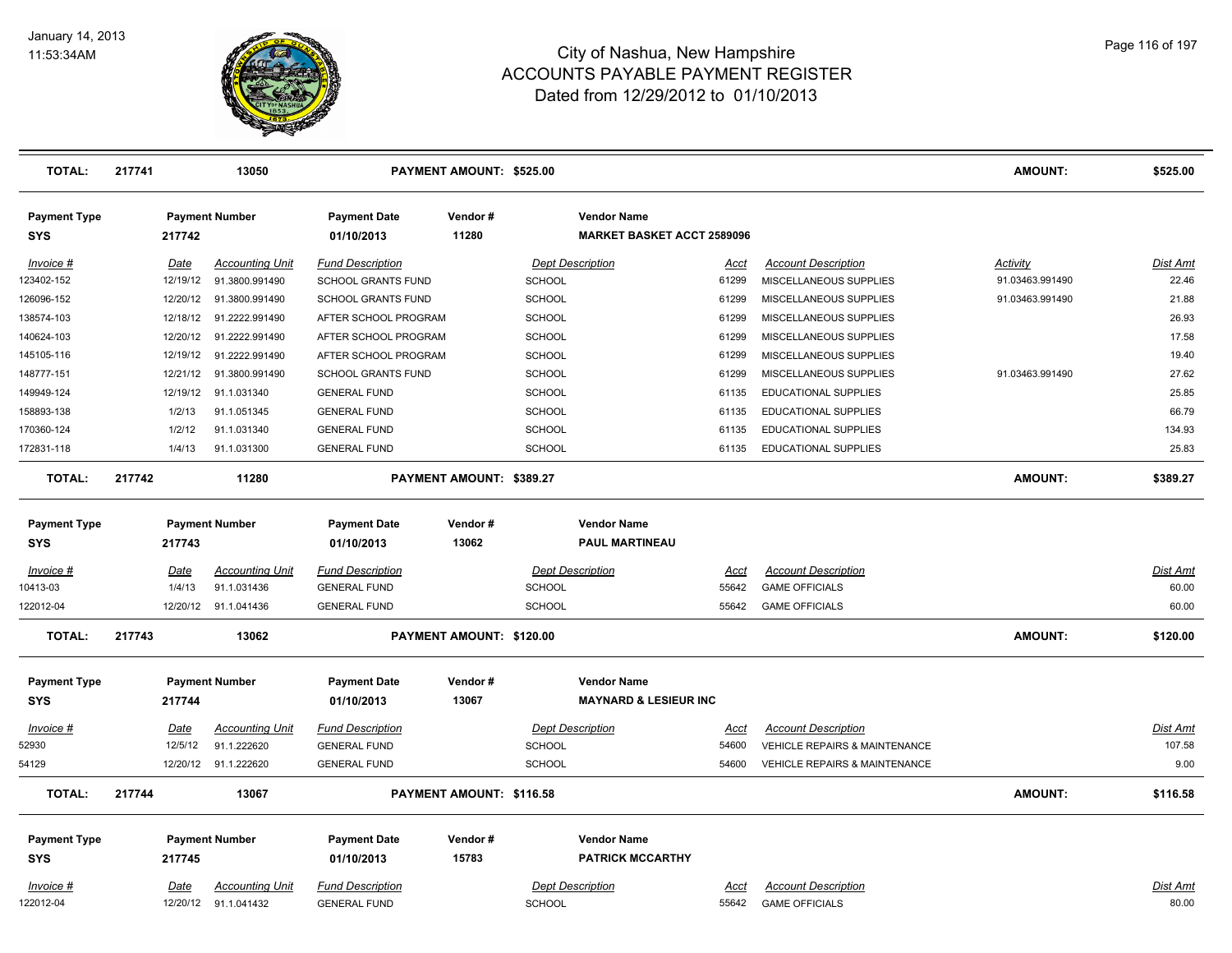

| <b>TOTAL:</b>                                                         | 217745 |                                                                              | 15783                                                                                                            |                                                                                                                                                                   | PAYMENT AMOUNT: \$80.00    |                                                                                             |                                                              |                                                            |                                                                                                                                                                                                                                                                   | <b>AMOUNT:</b>                     | \$80.00                                                                        |
|-----------------------------------------------------------------------|--------|------------------------------------------------------------------------------|------------------------------------------------------------------------------------------------------------------|-------------------------------------------------------------------------------------------------------------------------------------------------------------------|----------------------------|---------------------------------------------------------------------------------------------|--------------------------------------------------------------|------------------------------------------------------------|-------------------------------------------------------------------------------------------------------------------------------------------------------------------------------------------------------------------------------------------------------------------|------------------------------------|--------------------------------------------------------------------------------|
| <b>Payment Type</b><br><b>SYS</b>                                     |        | 217746                                                                       | <b>Payment Number</b>                                                                                            | <b>Payment Date</b><br>01/10/2013                                                                                                                                 | Vendor#<br>12267           |                                                                                             | <b>Vendor Name</b><br><b>AMY MCCARTNEY</b>                   |                                                            |                                                                                                                                                                                                                                                                   |                                    |                                                                                |
| Invoice #<br>DEC30-2012                                               |        | Date                                                                         | <b>Accounting Unit</b><br>12/30/12 91.1.022160                                                                   | <b>Fund Description</b><br><b>GENERAL FUND</b>                                                                                                                    |                            | <b>SCHOOL</b>                                                                               | <b>Dept Description</b>                                      | <u>Acct</u><br>53614                                       | <b>Account Description</b><br>PUPIL SUPPORT SERVICES                                                                                                                                                                                                              |                                    | <b>Dist Amt</b><br>4,095.00                                                    |
| <b>TOTAL:</b>                                                         | 217746 |                                                                              | 12267                                                                                                            |                                                                                                                                                                   | PAYMENT AMOUNT: \$4,095.00 |                                                                                             |                                                              |                                                            |                                                                                                                                                                                                                                                                   | <b>AMOUNT:</b>                     | \$4,095.00                                                                     |
| <b>Payment Type</b><br>SYS                                            |        | 217747                                                                       | <b>Payment Number</b>                                                                                            | <b>Payment Date</b><br>01/10/2013                                                                                                                                 | Vendor#<br>14453           |                                                                                             | <b>Vendor Name</b><br><b>MCINTIRE BUSINESS PRODUCTS INC.</b> |                                                            |                                                                                                                                                                                                                                                                   |                                    |                                                                                |
| Invoice #<br>ARIN038910                                               |        | Date                                                                         | <b>Accounting Unit</b><br>12/21/12 91.1.151160                                                                   | <b>Fund Description</b><br><b>GENERAL FUND</b>                                                                                                                    |                            | SCHOOL                                                                                      | <b>Dept Description</b>                                      | Acct<br>61135                                              | <b>Account Description</b><br>EDUCATIONAL SUPPLIES                                                                                                                                                                                                                |                                    | <b>Dist Amt</b><br>459.80                                                      |
| <b>TOTAL:</b>                                                         | 217747 |                                                                              | 14453                                                                                                            |                                                                                                                                                                   | PAYMENT AMOUNT: \$459.80   |                                                                                             |                                                              |                                                            |                                                                                                                                                                                                                                                                   | <b>AMOUNT:</b>                     | \$459.80                                                                       |
| <b>Payment Type</b><br>SYS                                            |        | 217748                                                                       | <b>Payment Number</b>                                                                                            | <b>Payment Date</b><br>01/10/2013                                                                                                                                 | Vendor#<br>11090           |                                                                                             | <b>Vendor Name</b><br><b>ALYSON MILLER</b>                   |                                                            |                                                                                                                                                                                                                                                                   |                                    |                                                                                |
| Invoice #<br>PVR-121312                                               |        | <u>Date</u><br>12/21/12                                                      | <u>Accounting Unit</u><br>91.3800.042219                                                                         | <b>Fund Description</b><br><b>SCHOOL GRANTS FUND</b>                                                                                                              |                            | <b>SCHOOL</b>                                                                               | <b>Dept Description</b>                                      | Acct<br>55300                                              | <b>Account Description</b><br><b>TRAVEL</b>                                                                                                                                                                                                                       | <b>Activity</b><br>91.03468.042219 | <b>Dist Amt</b><br>54.40                                                       |
| <b>TOTAL:</b>                                                         | 217748 |                                                                              | 11090                                                                                                            |                                                                                                                                                                   | PAYMENT AMOUNT: \$54.40    |                                                                                             |                                                              |                                                            |                                                                                                                                                                                                                                                                   | <b>AMOUNT:</b>                     | \$54.40                                                                        |
| <b>Payment Type</b><br><b>SYS</b>                                     |        | 217749                                                                       | <b>Payment Number</b>                                                                                            | <b>Payment Date</b><br>01/10/2013                                                                                                                                 | Vendor#<br>13131           |                                                                                             | <b>Vendor Name</b><br><b>NAPA AUTO PARTS</b>                 |                                                            |                                                                                                                                                                                                                                                                   |                                    |                                                                                |
| Invoice #<br>859699<br>863665<br>863858<br>863913<br>864297<br>864370 |        | Date<br>11/19/12<br>12/19/12<br>12/20/12<br>12/21/12<br>12/26/12<br>12/26/12 | <b>Accounting Unit</b><br>91.1.222620<br>91.1.222620<br>91.1.222620<br>91.1.222620<br>91.1.222620<br>91.1.222620 | <b>Fund Description</b><br><b>GENERAL FUND</b><br><b>GENERAL FUND</b><br><b>GENERAL FUND</b><br><b>GENERAL FUND</b><br><b>GENERAL FUND</b><br><b>GENERAL FUND</b> |                            | SCHOOL<br><b>SCHOOL</b><br><b>SCHOOL</b><br><b>SCHOOL</b><br><b>SCHOOL</b><br><b>SCHOOL</b> | <b>Dept Description</b>                                      | Acct<br>54600<br>54600<br>54600<br>54600<br>54600<br>54600 | <b>Account Description</b><br><b>VEHICLE REPAIRS &amp; MAINTENANCE</b><br><b>VEHICLE REPAIRS &amp; MAINTENANCE</b><br>VEHICLE REPAIRS & MAINTENANCE<br>VEHICLE REPAIRS & MAINTENANCE<br>VEHICLE REPAIRS & MAINTENANCE<br><b>VEHICLE REPAIRS &amp; MAINTENANCE</b> |                                    | <b>Dist Amt</b><br>$-316.94$<br>110.53<br>33.48<br>68.06<br>135.93<br>$-15.00$ |
| 865480<br>865829                                                      |        | 1/4/13<br>1/7/12                                                             | 91.1.222620<br>91.1.222620                                                                                       | <b>GENERAL FUND</b><br><b>GENERAL FUND</b>                                                                                                                        |                            | <b>SCHOOL</b><br><b>SCHOOL</b>                                                              |                                                              | 54600<br>54600                                             | <b>VEHICLE REPAIRS &amp; MAINTENANCE</b><br><b>VEHICLE REPAIRS &amp; MAINTENANCE</b>                                                                                                                                                                              |                                    | 39.45<br>76.03                                                                 |
| <b>TOTAL:</b>                                                         | 217749 |                                                                              | 13131                                                                                                            |                                                                                                                                                                   | PAYMENT AMOUNT: \$131.54   |                                                                                             |                                                              |                                                            |                                                                                                                                                                                                                                                                   | <b>AMOUNT:</b>                     | \$131.54                                                                       |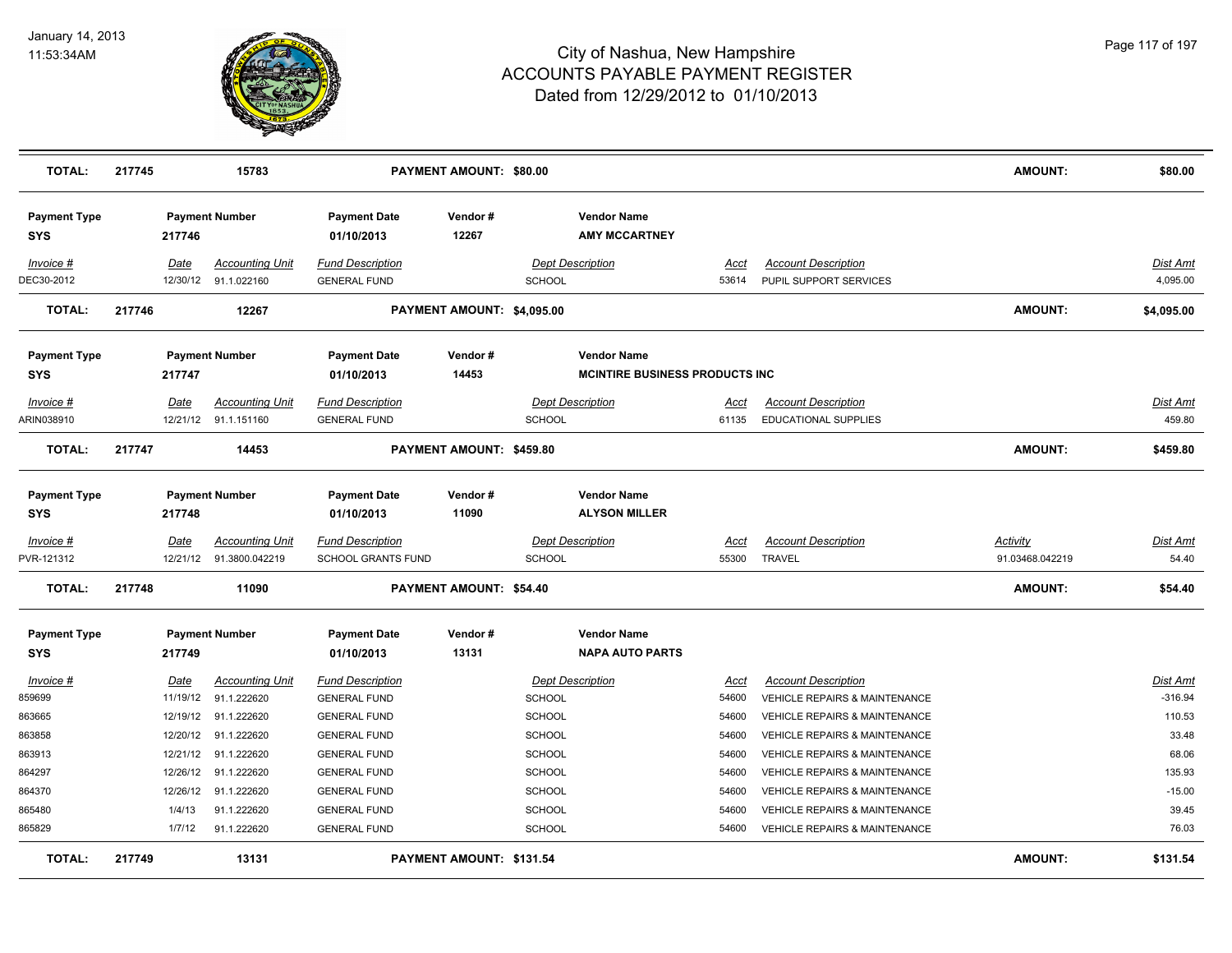

| <b>Payment Type</b> |             | <b>Payment Number</b>   | <b>Payment Date</b>       | Vendor#                       |               | <b>Vendor Name</b>                    |             |                                     |                    |                 |
|---------------------|-------------|-------------------------|---------------------------|-------------------------------|---------------|---------------------------------------|-------------|-------------------------------------|--------------------|-----------------|
| <b>SYS</b>          | 217750      |                         | 01/10/2013                | 13144                         |               | NASHUA OUTDOOR POWER EQUIPMENT        |             |                                     |                    |                 |
| Invoice #           | Date        | <b>Accounting Unit</b>  | <b>Fund Description</b>   |                               |               | Dept Description                      | Acct        | <b>Account Description</b>          |                    | Dist Amt        |
| 387590              |             | 12/22/12 91.1.222630    | <b>GENERAL FUND</b>       |                               | <b>SCHOOL</b> |                                       | 61599       | <b>GROUNDS MAINTENANCE SUPPLIES</b> |                    | 5.57            |
| <b>TOTAL:</b>       | 217750      | 13144                   |                           | <b>PAYMENT AMOUNT: \$5.57</b> |               |                                       |             |                                     | <b>AMOUNT:</b>     | \$5.57          |
| <b>Payment Type</b> |             | <b>Payment Number</b>   | <b>Payment Date</b>       | Vendor#                       |               | <b>Vendor Name</b>                    |             |                                     |                    |                 |
| <b>SYS</b>          | 217751      |                         | 01/10/2013                | 14513                         |               | <b>NATIONWIDE SALES &amp; SERVICE</b> |             |                                     |                    |                 |
| Invoice #           | Date        | <b>Accounting Unit</b>  | <b>Fund Description</b>   |                               |               | <b>Dept Description</b>               | Acct        | <b>Account Description</b>          |                    | Dist Amt        |
| 182809              | 11/16/12    | 91.1.222620             | <b>GENERAL FUND</b>       |                               | SCHOOL        |                                       | 61428       | JANITORIAL SUPPLIES                 |                    | 2,852.02        |
| 184379              |             | 12/19/12 91.1.222620    | <b>GENERAL FUND</b>       |                               | <b>SCHOOL</b> |                                       | 61428       | <b>JANITORIAL SUPPLIES</b>          |                    | 5,410.50        |
| <b>TOTAL:</b>       | 217751      | 14513                   |                           | PAYMENT AMOUNT: \$8,262.52    |               |                                       |             |                                     | <b>AMOUNT:</b>     | \$8,262.52      |
| <b>Payment Type</b> |             | <b>Payment Number</b>   | <b>Payment Date</b>       | Vendor#                       |               | <b>Vendor Name</b>                    |             |                                     | Payee Name         |                 |
| <b>SYS</b>          | 217752      |                         | 01/10/2013                | 11474                         |               | <b>PEARSON ASSESSMENTS</b>            |             |                                     | <b>NCS PEARSON</b> |                 |
| Invoice #           | Date        | <b>Accounting Unit</b>  | <b>Fund Description</b>   |                               |               | <b>Dept Description</b>               | Acct        | <b>Account Description</b>          |                    | <b>Dist Amt</b> |
| 3858653             |             | 12/18/12 91.1.061210    | <b>GENERAL FUND</b>       |                               | <b>SCHOOL</b> |                                       | 61135       | EDUCATIONAL SUPPLIES                |                    | 264.47          |
| <b>TOTAL:</b>       | 217752      | 11474                   |                           | PAYMENT AMOUNT: \$264.47      |               |                                       |             |                                     | AMOUNT:            | \$264.47        |
| <b>Payment Type</b> |             | <b>Payment Number</b>   | <b>Payment Date</b>       | Vendor#                       |               | <b>Vendor Name</b>                    |             |                                     |                    |                 |
| <b>SYS</b>          | 217753      |                         | 01/10/2013                | 14521                         |               | <b>NEW ENGLAND ICE CREAM</b>          |             |                                     |                    |                 |
| Invoice #           | <b>Date</b> | <b>Accounting Unit</b>  | <b>Fund Description</b>   |                               |               | <b>Dept Description</b>               | <u>Acct</u> | <b>Account Description</b>          | <b>Activity</b>    | <b>Dist Amt</b> |
| 2300234             | 12/20/12    | 91.2222.991490          | AFTER SCHOOL PROGRAM      |                               | <b>SCHOOL</b> |                                       | 61299       | MISCELLANEOUS SUPPLIES              |                    | 119.14          |
| 2300235             |             | 12/20/12 91.2222.991490 | AFTER SCHOOL PROGRAM      |                               | <b>SCHOOL</b> |                                       | 61299       | MISCELLANEOUS SUPPLIES              |                    | 119.14          |
| 2300237             |             | 12/20/12 91.2222.991490 | AFTER SCHOOL PROGRAM      |                               | SCHOOL        |                                       | 61299       | MISCELLANEOUS SUPPLIES              |                    | 119.14          |
| 2300238             |             | 12/20/12 91.2222.991490 | AFTER SCHOOL PROGRAM      |                               | SCHOOL        |                                       | 61299       | MISCELLANEOUS SUPPLIES              |                    | 119.14          |
| 2300240             |             | 12/20/12 91.3800.991490 | <b>SCHOOL GRANTS FUND</b> |                               | <b>SCHOOL</b> |                                       | 61299       | MISCELLANEOUS SUPPLIES              | 91.03463.991490    | 119.14          |
| 2300241             | 12/20/12    | 91.3800.991490          | <b>SCHOOL GRANTS FUND</b> |                               | <b>SCHOOL</b> |                                       | 61299       | MISCELLANEOUS SUPPLIES              | 91.03463.991490    | 119.14          |
| 332                 | 1/3/13      | 91.2100.063120          | <b>FOOD SERVICES</b>      |                               | <b>SCHOOL</b> |                                       | 61214       | FOOD, FOOD SERVICE PROGRAM          |                    | 380.16          |
| <b>TOTAL:</b>       | 217753      | 14521                   |                           | PAYMENT AMOUNT: \$1,095.00    |               |                                       |             |                                     | AMOUNT:            | \$1,095.00      |
| <b>Payment Type</b> |             | <b>Payment Number</b>   | <b>Payment Date</b>       | Vendor#                       |               | <b>Vendor Name</b>                    |             |                                     |                    |                 |
| <b>SYS</b>          | 217754      |                         | 01/10/2013                | 15779                         |               | <b>RICHARD NOLAN</b>                  |             |                                     |                    |                 |
| Invoice #           | Date        | <b>Accounting Unit</b>  | <b>Fund Description</b>   |                               |               | <b>Dept Description</b>               | <b>Acct</b> | <b>Account Description</b>          |                    | <b>Dist Amt</b> |
| 121812-04           |             | 12/18/12 91.1.041459    | <b>GENERAL FUND</b>       |                               | <b>SCHOOL</b> |                                       | 55642       | <b>GAME OFFICIALS</b>               |                    | 40.00           |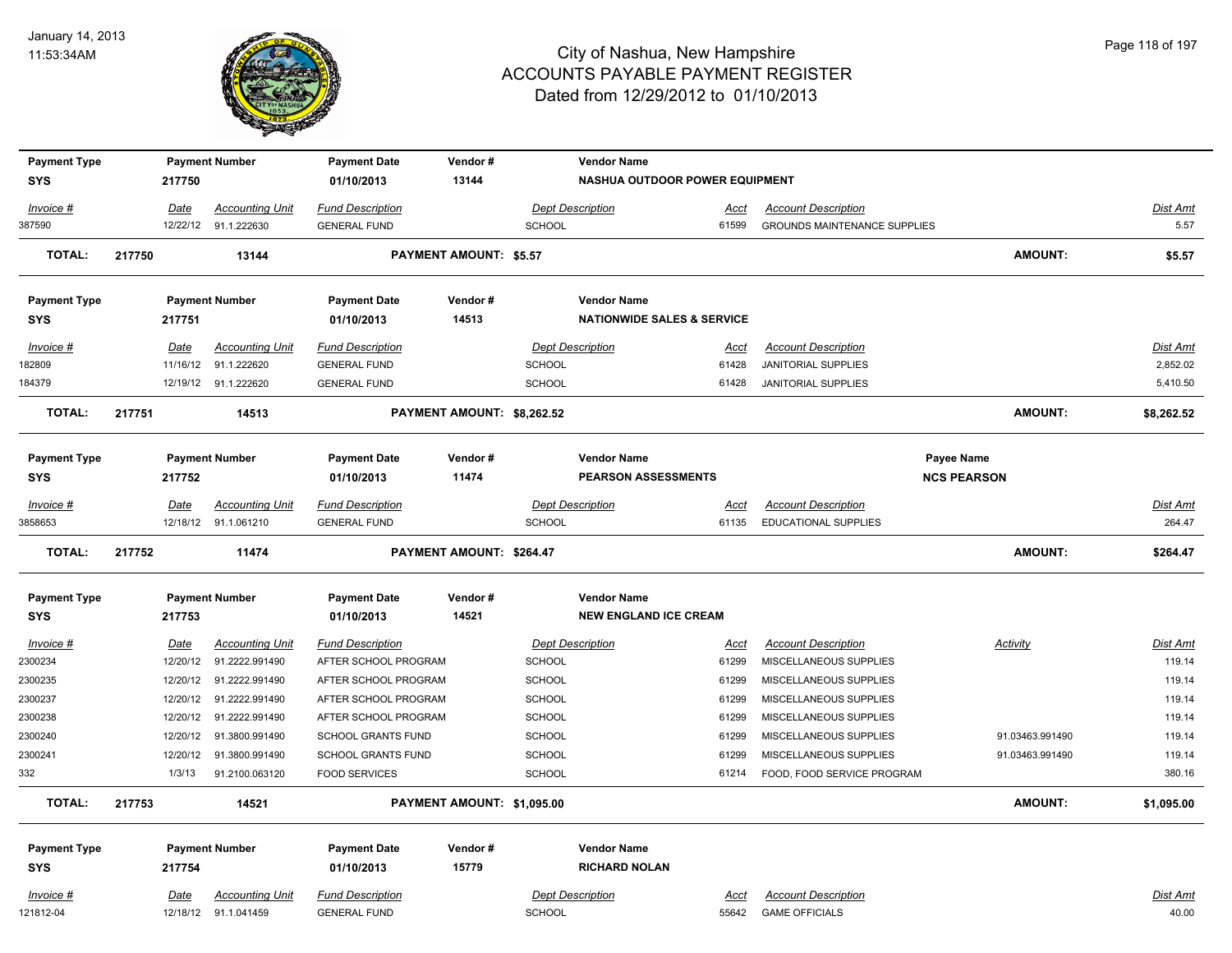

| 121812-04           |        |             | 12/18/12 91.1.041468   | <b>GENERAL FUND</b>       |                          | <b>SCHOOL</b> |                                  | 55642       | <b>GAME OFFICIALS</b>       |                            | 40.00           |
|---------------------|--------|-------------|------------------------|---------------------------|--------------------------|---------------|----------------------------------|-------------|-----------------------------|----------------------------|-----------------|
| <b>TOTAL:</b>       | 217754 |             | 15779                  |                           | PAYMENT AMOUNT: \$80.00  |               |                                  |             |                             | AMOUNT:                    | \$80.00         |
| <b>Payment Type</b> |        |             | <b>Payment Number</b>  | <b>Payment Date</b>       | Vendor#                  |               | <b>Vendor Name</b>               |             |                             |                            |                 |
| <b>SYS</b>          |        | 217755      |                        | 01/10/2013                | 14554                    |               | <b>NORTH CENTER FOOD SERVICE</b> |             |                             |                            |                 |
| Invoice #           |        | Date        | <b>Accounting Unit</b> | <b>Fund Description</b>   |                          |               | <b>Dept Description</b>          | Acct        | <b>Account Description</b>  |                            | Dist Amt        |
| 3881565             |        | 11/7/12     | 91.2247.041387         | <b>CULINARY ARTS</b>      |                          | <b>SCHOOL</b> |                                  | 61135       | <b>EDUCATIONAL SUPPLIES</b> |                            | 503.94          |
| <b>TOTAL:</b>       | 217755 |             | 14554                  |                           | PAYMENT AMOUNT: \$503.94 |               |                                  |             |                             | <b>AMOUNT:</b>             | \$503.94        |
| <b>Payment Type</b> |        |             | <b>Payment Number</b>  | <b>Payment Date</b>       | Vendor#                  |               | <b>Vendor Name</b>               |             |                             | Payee Name                 |                 |
| <b>SYS</b>          |        | 217756      |                        | 01/10/2013                | 13226                    |               | ORIENTAL TRADING CO INC          |             |                             | <b>ORIENTAL TRADING CO</b> |                 |
| Invoice #           |        | Date        | <b>Accounting Unit</b> | <b>Fund Description</b>   |                          |               | <b>Dept Description</b>          | Acct        | <b>Account Description</b>  |                            | <b>Dist Amt</b> |
| 655085021-02        |        | 12/14/12    | 91.1.161117            | <b>GENERAL FUND</b>       |                          | <b>SCHOOL</b> |                                  | 61135       | <b>EDUCATIONAL SUPPLIES</b> |                            | 52.99           |
| 655085935-01        |        |             | 12/14/12 91.1.161120   | <b>GENERAL FUND</b>       |                          | <b>SCHOOL</b> |                                  | 61135       | EDUCATIONAL SUPPLIES        |                            | 58.00           |
| <b>TOTAL:</b>       | 217756 |             | 13226                  |                           | PAYMENT AMOUNT: \$110.99 |               |                                  |             |                             | <b>AMOUNT:</b>             | \$110.99        |
| <b>Payment Type</b> |        |             | <b>Payment Number</b>  | <b>Payment Date</b>       | Vendor#                  |               | <b>Vendor Name</b>               |             |                             |                            |                 |
| <b>SYS</b>          |        | 217757      |                        | 01/10/2013                | 12195                    |               | <b>JULIE OTA</b>                 |             |                             |                            |                 |
| Invoice #           |        | <b>Date</b> | <b>Accounting Unit</b> | <b>Fund Description</b>   |                          |               | <b>Dept Description</b>          | <u>Acct</u> | <b>Account Description</b>  | <b>Activity</b>            | Dist Amt        |
| 12/18-12/21         |        | 12/22/12    | 91.3800.021500         | <b>SCHOOL GRANTS FUND</b> |                          | <b>SCHOOL</b> |                                  | 53628       | <b>CONTRACT SERVICES</b>    | 91.03953.021500            | 100.00          |
| <b>TOTAL:</b>       | 217757 |             | 12195                  |                           | PAYMENT AMOUNT: \$100.00 |               |                                  |             |                             | <b>AMOUNT:</b>             | \$100.00        |
| <b>Payment Type</b> |        |             | <b>Payment Number</b>  | <b>Payment Date</b>       | Vendor#                  |               | <b>Vendor Name</b>               |             |                             |                            |                 |
| <b>SYS</b>          |        | 217758      |                        | 01/10/2013                | 13241                    |               | P J CURRIER LUMBER CO            |             |                             |                            |                 |
| Invoice #           |        | <b>Date</b> | <b>Accounting Unit</b> | <b>Fund Description</b>   |                          |               | <b>Dept Description</b>          | <u>Acct</u> | <b>Account Description</b>  |                            | <b>Dist Amt</b> |
| 82894               |        |             | 12/18/12 91.1.051375   | <b>GENERAL FUND</b>       |                          | <b>SCHOOL</b> |                                  | 61135       | <b>EDUCATIONAL SUPPLIES</b> |                            | 706.97          |
| <b>TOTAL:</b>       | 217758 |             | 13241                  |                           | PAYMENT AMOUNT: \$706.97 |               |                                  |             |                             | <b>AMOUNT:</b>             | \$706.97        |
| <b>Payment Type</b> |        |             | <b>Payment Number</b>  | <b>Payment Date</b>       | Vendor#                  |               | <b>Vendor Name</b>               |             |                             |                            |                 |
| <b>SYS</b>          |        | 217759      |                        | 01/10/2013                | 13243                    |               | <b>KATHY PAETZOLD</b>            |             |                             |                            |                 |
| Invoice #           |        | Date        | <b>Accounting Unit</b> | <b>Fund Description</b>   |                          |               | <b>Dept Description</b>          | Acct        | <b>Account Description</b>  |                            | Dist Amt        |
| <b>DEC-12</b>       |        |             | 12/19/12 91.1.101160   | <b>GENERAL FUND</b>       |                          | <b>SCHOOL</b> |                                  | 61135       | <b>EDUCATIONAL SUPPLIES</b> |                            | 102.69          |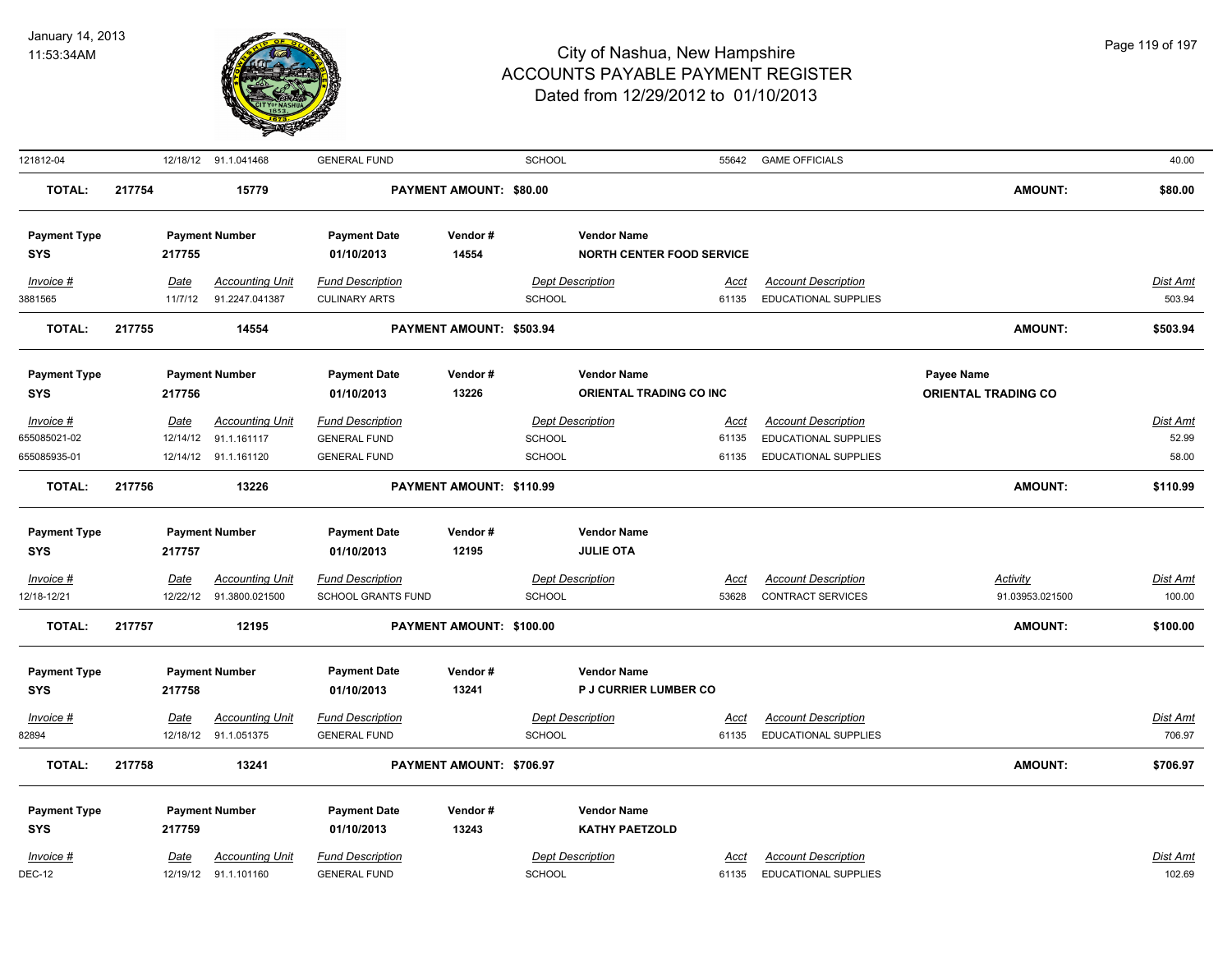

| <b>TOTAL:</b>                     | 217759      | 13243                  |                                   | PAYMENT AMOUNT: \$102.69 |               |                                          |             |                            | <b>AMOUNT:</b>               | \$102.69        |
|-----------------------------------|-------------|------------------------|-----------------------------------|--------------------------|---------------|------------------------------------------|-------------|----------------------------|------------------------------|-----------------|
| <b>Payment Type</b><br><b>SYS</b> | 217760      | <b>Payment Number</b>  | <b>Payment Date</b><br>01/10/2013 | Vendor#<br>13251         |               | <b>Vendor Name</b><br>PAULA PAPANICOLAOU |             |                            |                              |                 |
| $Invoice$ #                       | Date        | <b>Accounting Unit</b> | <b>Fund Description</b>           |                          |               | <b>Dept Description</b>                  | <u>Acct</u> | <b>Account Description</b> |                              | Dist Amt        |
| MILES-DEC                         |             | 12/21/12 91.1.992322   | <b>GENERAL FUND</b>               |                          | <b>SCHOOL</b> |                                          | 55307       | MILEAGE REIMBURSEMENTS     |                              | 50.92           |
| <b>TOTAL:</b>                     | 217760      | 13251                  |                                   | PAYMENT AMOUNT: \$50.92  |               |                                          |             |                            | <b>AMOUNT:</b>               | \$50.92         |
| <b>Payment Type</b>               |             | <b>Payment Number</b>  | <b>Payment Date</b>               | Vendor#                  |               | <b>Vendor Name</b>                       |             |                            |                              |                 |
| <b>SYS</b>                        | 217761      |                        | 01/10/2013                        | 13276                    |               | PEABODY SUPPLY CO                        |             |                            |                              |                 |
| Invoice #                         | Date        | <b>Accounting Unit</b> | <b>Fund Description</b>           |                          |               | <b>Dept Description</b>                  | Acct        | <b>Account Description</b> |                              | Dist Amt        |
| 59901                             | 12/19/12    | 91.1.222620            | <b>GENERAL FUND</b>               |                          | <b>SCHOOL</b> |                                          | 61414       | SUPPLIES, PLUMBING         |                              | 33.59           |
| 60777                             | 12/21/12    | 91.1.222620            | <b>GENERAL FUND</b>               |                          | SCHOOL        |                                          | 61414       | SUPPLIES, PLUMBING         |                              | 6.14            |
| 61599                             |             | 12/26/12 91.1.222620   | <b>GENERAL FUND</b>               |                          | SCHOOL        |                                          | 61414       | SUPPLIES, PLUMBING         |                              | 33.24           |
| <b>TOTAL:</b>                     | 217761      | 13276                  |                                   | PAYMENT AMOUNT: \$72.97  |               |                                          |             |                            | <b>AMOUNT:</b>               | \$72.97         |
| <b>Payment Type</b>               |             | <b>Payment Number</b>  | <b>Payment Date</b>               | Vendor#                  |               | <b>Vendor Name</b>                       |             |                            |                              |                 |
| <b>SYS</b>                        | 217762      |                        | 01/10/2013                        | 12077                    |               | PEARSON - TEACHER EDUC. & DEV.           |             |                            |                              |                 |
| <u>Invoice #</u>                  | <u>Date</u> | <b>Accounting Unit</b> | <b>Fund Description</b>           |                          |               | <b>Dept Description</b>                  | <u>Acct</u> | <b>Account Description</b> | <u>Activity</u>              | <u>Dist Amt</u> |
| 7021973578                        | 12/20/12    | 91.3800.142210         | <b>SCHOOL GRANTS FUND</b>         |                          | <b>SCHOOL</b> |                                          | 55300       | <b>TRAVEL</b>              | 91.03362.142210              | 250.00          |
| <b>TOTAL:</b>                     | 217762      | 12077                  |                                   | PAYMENT AMOUNT: \$250.00 |               |                                          |             |                            | <b>AMOUNT:</b>               | \$250.00        |
| <b>Payment Type</b>               |             | <b>Payment Number</b>  | <b>Payment Date</b>               | Vendor#                  |               | <b>Vendor Name</b>                       |             |                            | Payee Name                   |                 |
| <b>SYS</b>                        | 217763      |                        | 01/10/2013                        | 13282                    |               | PEARSON SCOTT FORESMAN                   |             |                            | <b>PEARSON EDUCATION INC</b> |                 |
| Invoice #                         | <b>Date</b> | <b>Accounting Unit</b> | <b>Fund Description</b>           |                          |               | <b>Dept Description</b>                  | <u>Acct</u> | <b>Account Description</b> |                              | <u>Dist Amt</u> |
| 4022002900                        |             | 12/11/12 91.1.131160   | <b>GENERAL FUND</b>               |                          | SCHOOL        |                                          | 61135       | EDUCATIONAL SUPPLIES       |                              | 506.92          |
| <b>TOTAL:</b>                     | 217763      | 13282                  |                                   | PAYMENT AMOUNT: \$506.92 |               |                                          |             |                            | <b>AMOUNT:</b>               | \$506.92        |
| <b>Payment Type</b>               |             | <b>Payment Number</b>  | <b>Payment Date</b>               | Vendor#                  |               | <b>Vendor Name</b>                       |             |                            |                              |                 |
| <b>SYS</b>                        | 217764      |                        | 01/10/2013                        | 13286                    |               | <b>DAVID PELLETIER</b>                   |             |                            |                              |                 |
| Invoice #                         | Date        | <b>Accounting Unit</b> | <b>Fund Description</b>           |                          |               | <b>Dept Description</b>                  | Acct        | <b>Account Description</b> |                              | Dist Amt        |
| 10413-04                          | 1/4/13      | 91.1.041437            | <b>GENERAL FUND</b>               |                          | <b>SCHOOL</b> |                                          | 55642       | <b>GAME OFFICIALS</b>      |                              | 60.00           |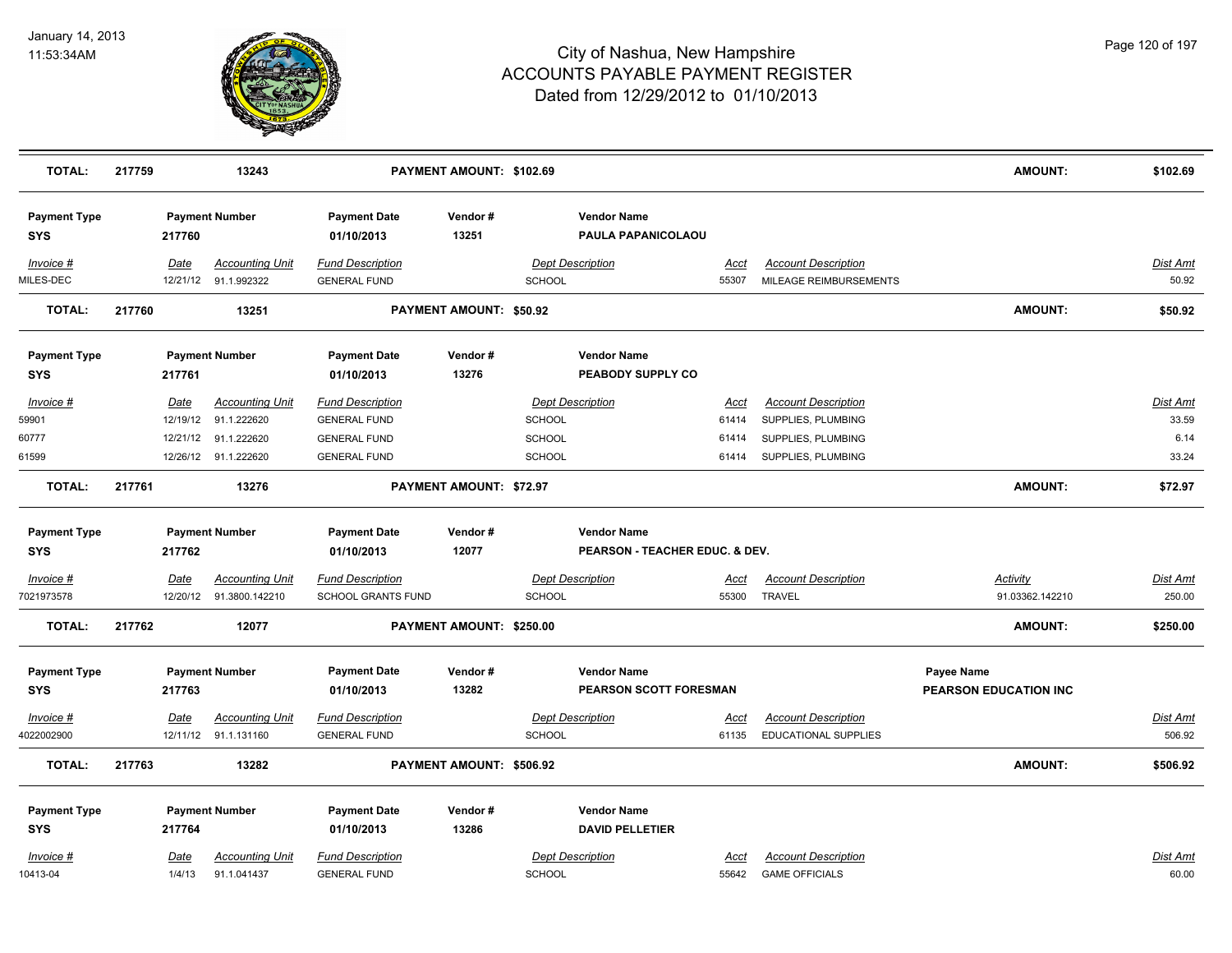

| <b>TOTAL:</b>                     | 217764 |          | 13286                  |                                   | PAYMENT AMOUNT: \$60.00     |               |                                             |             |                            | <b>AMOUNT:</b> | \$60.00         |
|-----------------------------------|--------|----------|------------------------|-----------------------------------|-----------------------------|---------------|---------------------------------------------|-------------|----------------------------|----------------|-----------------|
| <b>Payment Type</b><br><b>SYS</b> |        | 217765   | <b>Payment Number</b>  | <b>Payment Date</b><br>01/10/2013 | Vendor#<br>10365            |               | <b>Vendor Name</b><br><b>ADAM PELLETIER</b> |             |                            |                |                 |
| Invoice #                         |        | Date     | <b>Accounting Unit</b> | <b>Fund Description</b>           |                             |               | <b>Dept Description</b>                     | Acct        | <b>Account Description</b> |                | Dist Amt        |
| 10413-03                          |        | 1/4/13   | 91.1.031436            | <b>GENERAL FUND</b>               |                             | <b>SCHOOL</b> |                                             | 55642       | <b>GAME OFFICIALS</b>      |                | 60.00           |
| TOTAL:                            | 217765 |          | 10365                  |                                   | PAYMENT AMOUNT: \$60.00     |               |                                             |             |                            | <b>AMOUNT:</b> | \$60.00         |
| <b>Payment Type</b><br><b>SYS</b> |        | 217766   | <b>Payment Number</b>  | <b>Payment Date</b><br>01/10/2013 | Vendor#<br>13296            |               | <b>Vendor Name</b><br>PERFORMANCE REHAB INC |             |                            |                |                 |
| Invoice #                         |        | Date     | <b>Accounting Unit</b> | <b>Fund Description</b>           |                             |               | <b>Dept Description</b>                     | Acct        | <b>Account Description</b> |                | Dist Amt        |
| 233                               |        | 12/31/12 | 91.1.031408            | <b>GENERAL FUND</b>               |                             | <b>SCHOOL</b> |                                             | 53628       | <b>CONTRACT SERVICES</b>   |                | 2,712.20        |
| 233                               |        |          | 12/31/12 91.1.041408   | <b>GENERAL FUND</b>               |                             | <b>SCHOOL</b> |                                             | 53628       | <b>CONTRACT SERVICES</b>   |                | 2,712.20        |
| <b>TOTAL:</b>                     | 217766 |          | 13296                  |                                   | PAYMENT AMOUNT: \$5,424.40  |               |                                             |             |                            | <b>AMOUNT:</b> | \$5,424.40      |
| <b>Payment Type</b>               |        |          | <b>Payment Number</b>  | <b>Payment Date</b>               | Vendor#                     |               | <b>Vendor Name</b>                          |             |                            |                |                 |
| <b>SYS</b>                        |        | 217767   |                        | 01/10/2013                        | 15805                       |               | <b>DOUGLAS PLACE</b>                        |             |                            |                |                 |
| $Invoice$ #                       |        | Date     | <b>Accounting Unit</b> | <b>Fund Description</b>           |                             |               | <b>Dept Description</b>                     | <u>Acct</u> | <b>Account Description</b> |                | <b>Dist Amt</b> |
| 10213-03                          |        | 1/2/13   | 91.1.031446            | <b>GENERAL FUND</b>               |                             | <b>SCHOOL</b> |                                             | 55642       | <b>GAME OFFICIALS</b>      |                | 80.00           |
| TOTAL:                            | 217767 |          | 15805                  |                                   | PAYMENT AMOUNT: \$80.00     |               |                                             |             |                            | <b>AMOUNT:</b> | \$80.00         |
| <b>Payment Type</b>               |        |          | <b>Payment Number</b>  | <b>Payment Date</b>               | Vendor#                     |               | <b>Vendor Name</b>                          |             |                            |                |                 |
| <b>SYS</b>                        |        | 217768   |                        | 01/10/2013                        | 13376                       |               | PUBLIC SERVICE OF NH                        |             |                            |                |                 |
| Invoice #                         |        | Date     | <b>Accounting Unit</b> | <b>Fund Description</b>           |                             |               | <b>Dept Description</b>                     | Acct        | <b>Account Description</b> |                | <u>Dist Amt</u> |
| G36425421DEC                      |        | 12/26/12 | 91.1.072621            | <b>GENERAL FUND</b>               |                             | <b>SCHOOL</b> |                                             | 54100       | <b>ELECTRICITY</b>         |                | 8,027.21        |
| G82053321DEC                      |        |          | 12/26/12 91.1.062621   | <b>GENERAL FUND</b>               |                             | SCHOOL        |                                             | 54100       | <b>ELECTRICITY</b>         |                | 8,107.15        |
| <b>TOTAL:</b>                     | 217768 |          | 13376                  |                                   | PAYMENT AMOUNT: \$16,134.36 |               |                                             |             |                            | <b>AMOUNT:</b> | \$16,134.36     |
| <b>Payment Type</b>               |        |          | <b>Payment Number</b>  | <b>Payment Date</b>               | Vendor#                     |               | <b>Vendor Name</b>                          |             |                            |                |                 |
| <b>SYS</b>                        |        | 217769   |                        | 01/10/2013                        | 13409                       |               | <b>READYNURSE STAFFING SERVICES</b>         |             |                            |                |                 |
| Invoice #                         |        | Date     | <b>Accounting Unit</b> | <b>Fund Description</b>           |                             |               | <b>Dept Description</b>                     | Acct        | <b>Account Description</b> |                | Dist Amt        |
| 24126-156699                      |        | 12/2/12  | 91.1.992130            | <b>GENERAL FUND</b>               |                             | <b>SCHOOL</b> |                                             | 53614       | PUPIL SUPPORT SERVICES     |                | 349.09          |
| 24126-158834                      |        |          | 12/23/12 91.1.992130   | <b>GENERAL FUND</b>               |                             | <b>SCHOOL</b> |                                             | 53614       | PUPIL SUPPORT SERVICES     |                | 1,047.27        |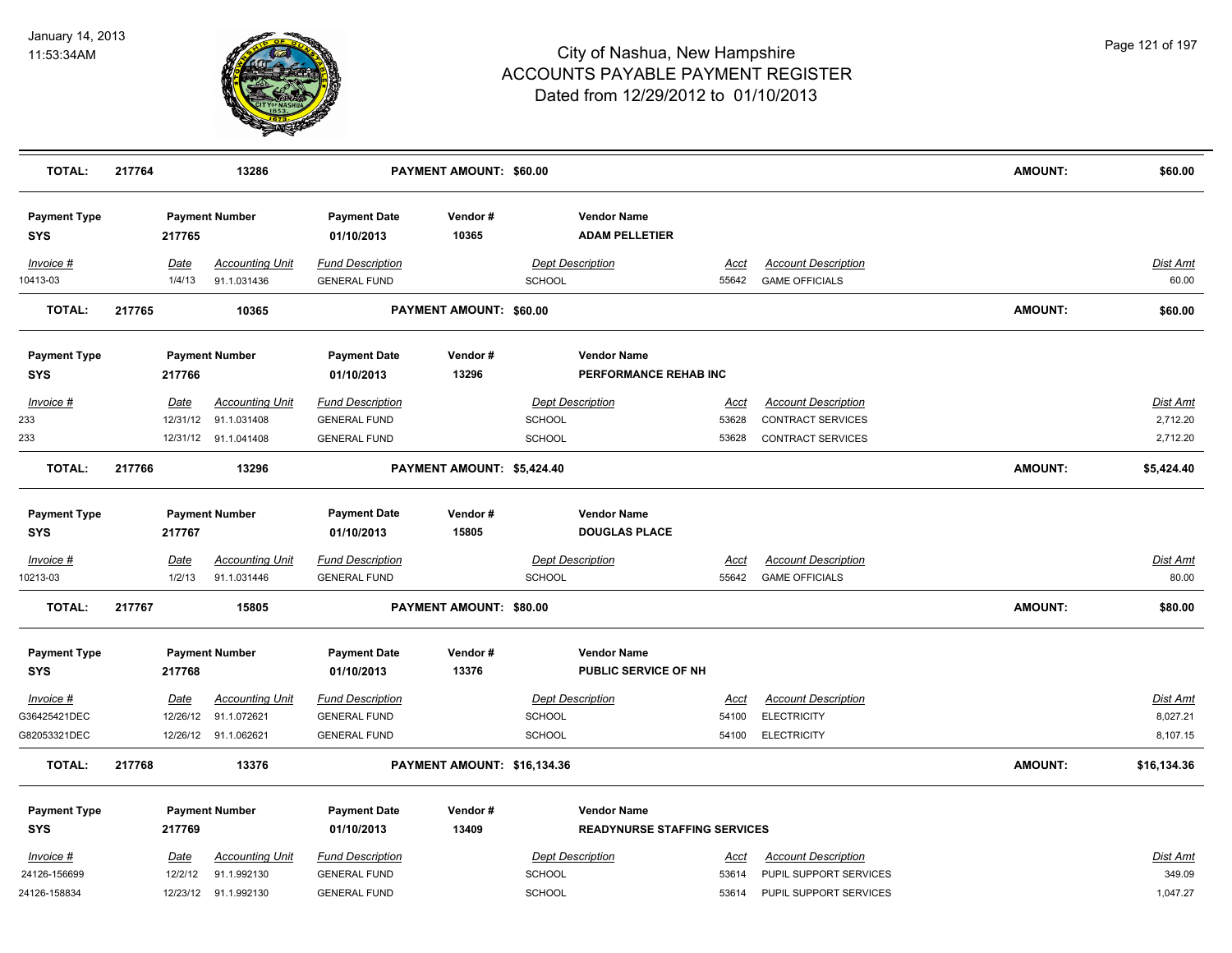

| <b>TOTAL:</b>                     | 217769 |                       | 13409                                          |                                                 | PAYMENT AMOUNT: \$1,396.36      |               |                                                        |                      |                                                           |                            | AMOUNT:        | \$1,396.36                |
|-----------------------------------|--------|-----------------------|------------------------------------------------|-------------------------------------------------|---------------------------------|---------------|--------------------------------------------------------|----------------------|-----------------------------------------------------------|----------------------------|----------------|---------------------------|
| <b>Payment Type</b><br><b>SYS</b> |        | 217770                | <b>Payment Number</b>                          | <b>Payment Date</b><br>01/10/2013               | Vendor#<br>13410                |               | <b>Vendor Name</b><br><b>REALLY GOOD STUFF INC</b>     |                      |                                                           |                            |                |                           |
| Invoice #<br>4163601              |        | Date                  | <b>Accounting Unit</b><br>12/18/12 91.1.131160 | <b>Fund Description</b><br><b>GENERAL FUND</b>  |                                 | SCHOOL        | <b>Dept Description</b>                                | Acct<br>61135        | <b>Account Description</b><br><b>EDUCATIONAL SUPPLIES</b> |                            |                | <b>Dist Amt</b><br>25.45  |
| <b>TOTAL:</b>                     | 217770 |                       | 13410                                          |                                                 | PAYMENT AMOUNT: \$25.45         |               |                                                        |                      |                                                           |                            | AMOUNT:        | \$25.45                   |
| <b>Payment Type</b><br><b>SYS</b> |        | 217771                | <b>Payment Number</b>                          | <b>Payment Date</b><br>01/10/2013               | Vendor#<br>11764                |               | <b>Vendor Name</b><br><b>REXEL CLS</b>                 |                      |                                                           | Payee Name<br><b>REXEL</b> |                |                           |
| Invoice #<br>S103993700.001       |        | Date                  | <b>Accounting Unit</b><br>12/19/12 91.1.222620 | <b>Fund Description</b><br><b>GENERAL FUND</b>  |                                 | SCHOOL        | <b>Dept Description</b>                                | <u>Acct</u><br>61407 | <b>Account Description</b><br>SUPPLIES, ELECTRICAL        |                            |                | <u>Dist Amt</u><br>58.18  |
| <b>TOTAL:</b>                     | 217771 |                       | 11764                                          |                                                 | PAYMENT AMOUNT: \$58.18         |               |                                                        |                      |                                                           |                            | AMOUNT:        | \$58.18                   |
| <b>Payment Type</b><br><b>SYS</b> |        | 217772                | <b>Payment Number</b>                          | <b>Payment Date</b><br>01/10/2013               | Vendor#<br>13501                |               | <b>Vendor Name</b><br><b>SAM'S CLUB</b>                |                      |                                                           |                            |                |                           |
| Invoice #<br>260                  |        | <u>Date</u><br>1/2/13 | <b>Accounting Unit</b><br>91.2222.991490       | <b>Fund Description</b><br>AFTER SCHOOL PROGRAM |                                 | <b>SCHOOL</b> | <b>Dept Description</b>                                | <u>Acct</u><br>61299 | <b>Account Description</b><br>MISCELLANEOUS SUPPLIES      |                            |                | <u>Dist Amt</u><br>134.25 |
| <b>TOTAL:</b>                     | 217772 |                       | 13501                                          |                                                 | PAYMENT AMOUNT: \$134.25        |               |                                                        |                      |                                                           |                            | <b>AMOUNT:</b> | \$134.25                  |
| <b>Payment Type</b><br><b>SYS</b> |        | 217773                | <b>Payment Number</b>                          | <b>Payment Date</b><br>01/10/2013               | Vendor#<br>13518                |               | <b>Vendor Name</b><br><b>SCHOLASTIC BOOK CLUBS INC</b> |                      |                                                           |                            |                |                           |
| Invoice #<br><b>DEC-12</b>        |        | Date<br>12/5/12       | <b>Accounting Unit</b><br>91.1.061105          | <b>Fund Description</b><br><b>GENERAL FUND</b>  |                                 | <b>SCHOOL</b> | <b>Dept Description</b>                                | Acct<br>61135        | <b>Account Description</b><br><b>EDUCATIONAL SUPPLIES</b> |                            |                | <b>Dist Amt</b><br>97.90  |
| <b>TOTAL:</b>                     | 217773 |                       | 13518                                          |                                                 | PAYMENT AMOUNT: \$97.90         |               |                                                        |                      |                                                           |                            | <b>AMOUNT:</b> | \$97.90                   |
| <b>Payment Type</b><br><b>SYS</b> |        | 217774                | <b>Payment Number</b>                          | <b>Payment Date</b><br>01/10/2013               | Vendor#<br>13525                |               | <b>Vendor Name</b><br><b>SCHOOL OUTFITTERS</b>         |                      |                                                           |                            |                |                           |
| Invoice #<br>11089295             |        | <u>Date</u>           | <b>Accounting Unit</b><br>12/19/12 91.1.012320 | <b>Fund Description</b><br><b>GENERAL FUND</b>  |                                 | SCHOOL        | <b>Dept Description</b>                                | <u>Acct</u><br>61100 | <b>Account Description</b><br>OFFICE SUPPLIES             |                            |                | <b>Dist Amt</b><br>876.88 |
| <b>TOTAL:</b>                     | 217774 |                       | 13525                                          |                                                 | <b>PAYMENT AMOUNT: \$876.88</b> |               |                                                        |                      |                                                           |                            | <b>AMOUNT:</b> | \$876.88                  |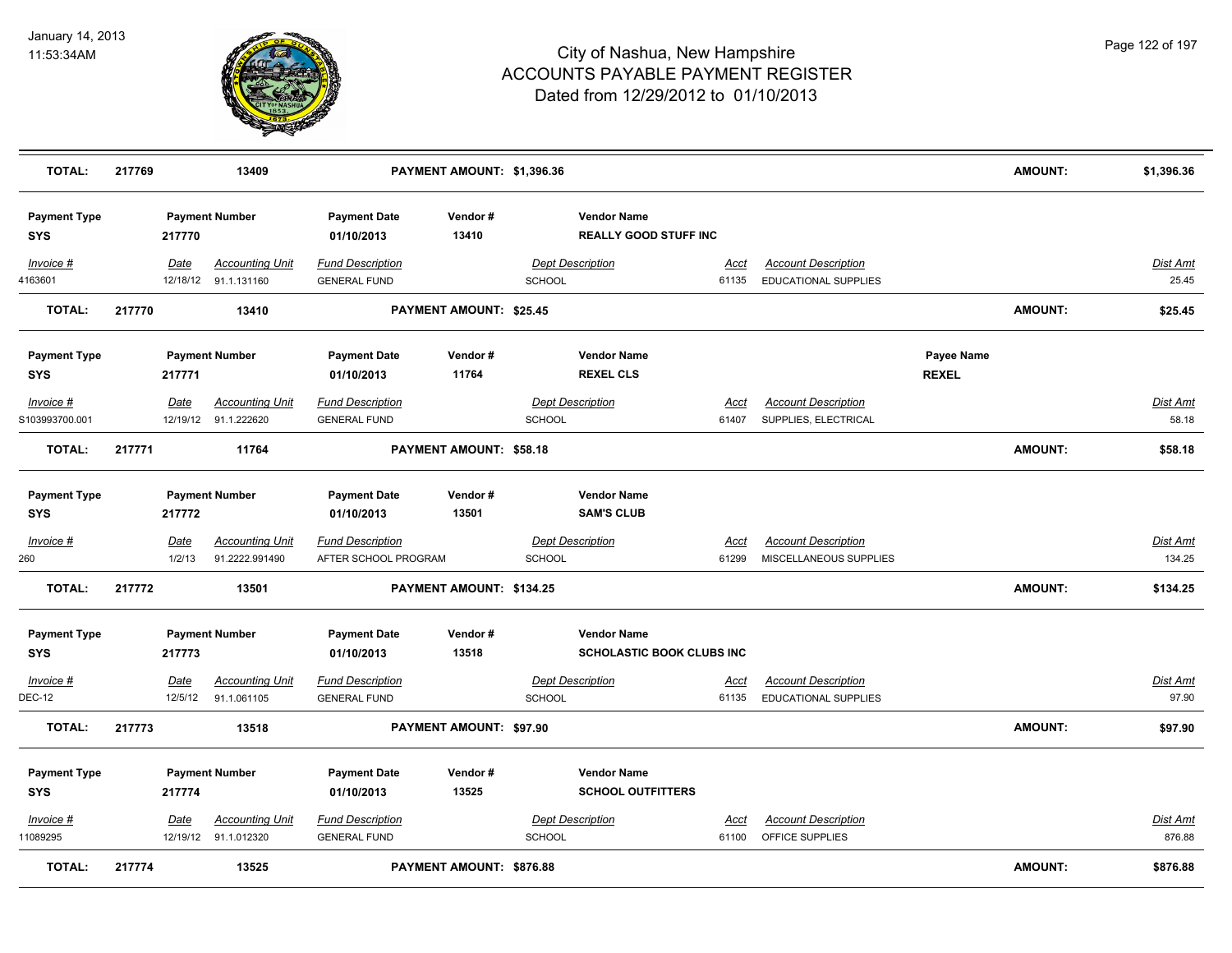

| <b>Payment Type</b>               |             | <b>Payment Number</b>  | <b>Payment Date</b>               | Vendor #                   | Vendor Name                                   |             |                             |                         |                 |
|-----------------------------------|-------------|------------------------|-----------------------------------|----------------------------|-----------------------------------------------|-------------|-----------------------------|-------------------------|-----------------|
| <b>SYS</b>                        | 217775      |                        | 01/10/2013                        | 13526                      | <b>SCHOOL SPECIALTY</b>                       |             |                             |                         |                 |
| Invoice #                         | Date        | <b>Accounting Unit</b> | <b>Fund Description</b>           |                            | <b>Dept Description</b>                       | Acct        | <b>Account Description</b>  | Activity                | <u>Dist Amt</u> |
| 208109632779                      | 12/14/12    | 91.1.101124            | <b>GENERAL FUND</b>               | <b>SCHOOL</b>              |                                               | 61135       | <b>EDUCATIONAL SUPPLIES</b> |                         | 103.94          |
| 208109632782                      | 12/14/12    | 91.3800.151271         | <b>SCHOOL GRANTS FUND</b>         | <b>SCHOOL</b>              |                                               | 61135       | <b>EDUCATIONAL SUPPLIES</b> | 91.03763.151271         | 15.38           |
| 208109632783                      | 12/14/12    | 91.1.061102            | <b>GENERAL FUND</b>               | <b>SCHOOL</b>              |                                               | 61135       | EDUCATIONAL SUPPLIES        |                         | 1,007.81        |
| 208109644319                      | 12/17/12    | 91.1.101124            | <b>GENERAL FUND</b>               | <b>SCHOOL</b>              |                                               | 61135       | EDUCATIONAL SUPPLIES        |                         | 24.91           |
| 208109644323                      | 12/17/12    | 91.3800.151271         | <b>SCHOOL GRANTS FUND</b>         | <b>SCHOOL</b>              |                                               | 61135       | <b>EDUCATIONAL SUPPLIES</b> | 91.03763.151271         | 9.33            |
| 208109644326                      | 12/17/12    | 91.1.031300            | <b>GENERAL FUND</b>               | <b>SCHOOL</b>              |                                               | 61135       | <b>EDUCATIONAL SUPPLIES</b> |                         | 59.61           |
| 208109644334                      | 12/17/12    | 91.1.111102            | <b>GENERAL FUND</b>               | <b>SCHOOL</b>              |                                               | 61135       | <b>EDUCATIONAL SUPPLIES</b> |                         | 27.14           |
| 208109644338                      | 12/17/12    | 91.1.041300            | <b>GENERAL FUND</b>               | <b>SCHOOL</b>              |                                               | 61135       | <b>EDUCATIONAL SUPPLIES</b> |                         | 54.95           |
| 208109657156                      | 12/19/12    | 91.1.111102            | <b>GENERAL FUND</b>               | <b>SCHOOL</b>              |                                               | 61135       | <b>EDUCATIONAL SUPPLIES</b> |                         | 5.31            |
| 208109664903                      |             | 12/21/12 91.1.131160   | <b>GENERAL FUND</b>               | <b>SCHOOL</b>              |                                               | 61135       | <b>EDUCATIONAL SUPPLIES</b> |                         | 17.78           |
| <b>TOTAL:</b>                     | 217775      | 13526                  |                                   | PAYMENT AMOUNT: \$1,326.16 |                                               |             |                             | AMOUNT:                 | \$1,326.16      |
| <b>Payment Type</b><br><b>SYS</b> | 217776      | <b>Payment Number</b>  | <b>Payment Date</b><br>01/10/2013 | Vendor#<br>13537           | <b>Vendor Name</b><br><b>SDE REGISTRATION</b> |             |                             |                         |                 |
| Invoice #                         | Date        | Accounting Unit        | <b>Fund Description</b>           |                            | <b>Dept Description</b>                       | Acct        | <b>Account Description</b>  | <b>Activity</b>         | <u>Dist Amt</u> |
| REG-1312506                       | 12/28/12    | 91.3800.042219         | <b>SCHOOL GRANTS FUND</b>         | <b>SCHOOL</b>              |                                               | 55300       | <b>TRAVEL</b>               | 91.03468.042219         | 297.00          |
| <b>TOTAL:</b>                     | 217776      | 13537                  |                                   | PAYMENT AMOUNT: \$297.00   |                                               |             |                             | <b>AMOUNT:</b>          | \$297.00        |
| <b>Payment Type</b><br><b>SYS</b> | 217777      | <b>Payment Number</b>  | <b>Payment Date</b><br>01/10/2013 | Vendor#<br>11345           | <b>Vendor Name</b><br><b>JENNIFER SEUSING</b> |             |                             |                         |                 |
| $Invoice$ #                       | Date        | <b>Accounting Unit</b> | <b>Fund Description</b>           |                            | <b>Dept Description</b>                       | Acct        | <b>Account Description</b>  |                         | <u>Dist Amt</u> |
| MILES-DEC                         | 1/7/13      | 91.1.012320            | <b>GENERAL FUND</b>               | <b>SCHOOL</b>              |                                               | 55307       | MILEAGE REIMBURSEMENTS      |                         | 84.92           |
| MILES-OCT/NOV                     | 1/7/13      | 91.1.012320            | <b>GENERAL FUND</b>               | <b>SCHOOL</b>              |                                               | 55307       | MILEAGE REIMBURSEMENTS      |                         | 60.89           |
| MILES-SEPT/OCT                    | 1/7/13      | 91.1.012320            | <b>GENERAL FUND</b>               | <b>SCHOOL</b>              |                                               | 55307       | MILEAGE REIMBURSEMENTS      |                         | 124.83          |
| <b>TOTAL:</b>                     | 217777      | 11345                  |                                   | PAYMENT AMOUNT: \$270.64   |                                               |             |                             | <b>AMOUNT:</b>          | \$270.64        |
| <b>Payment Type</b>               |             | <b>Payment Number</b>  | <b>Payment Date</b>               | Vendor#                    | <b>Vendor Name</b>                            |             |                             | Payee Name              |                 |
| <b>SYS</b>                        | 217778      |                        | 01/10/2013                        | 11287                      | <b>NURSES PRN INC</b>                         |             |                             | <b>SILVER TOUCH HHC</b> |                 |
| $Invoice$ #                       | <u>Date</u> | <b>Accounting Unit</b> | <b>Fund Description</b>           |                            | <b>Dept Description</b>                       | <u>Acct</u> | <b>Account Description</b>  | <u>Activity</u>         | <u>Dist Amt</u> |
| 451473                            | 12/9/12     | 91.3800.022190         | <b>SCHOOL GRANTS FUND</b>         | <b>SCHOOL</b>              |                                               | 53628       | CONTRACT SERVICES           | 91.03953.022190         | 540.00          |
| 451587                            | 12/16/12    | 91.3800.022190         | <b>SCHOOL GRANTS FUND</b>         | <b>SCHOOL</b>              |                                               | 53628       | <b>CONTRACT SERVICES</b>    | 91.03953.022190         | 405.00          |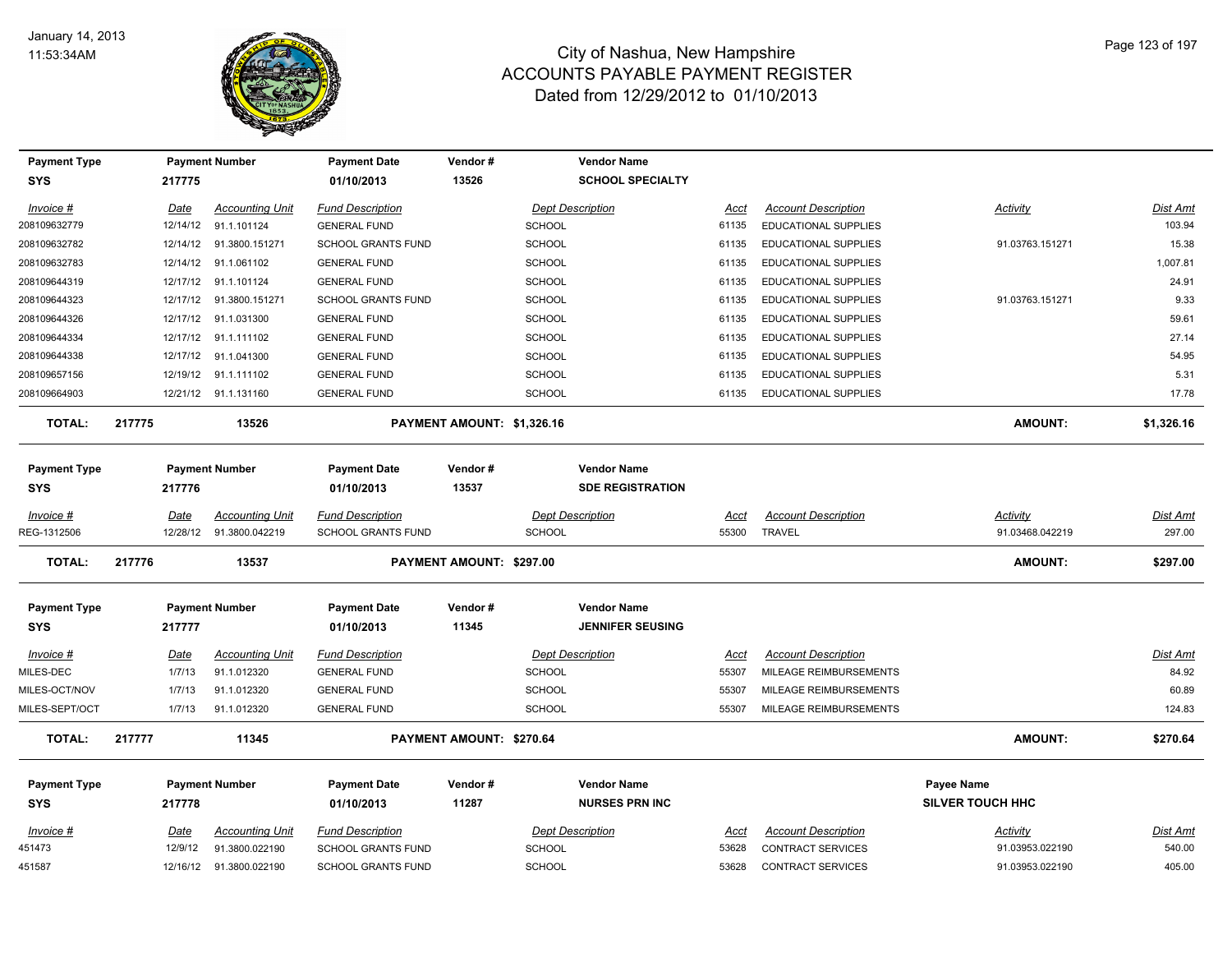

| <b>TOTAL:</b>                     | 217778 |             | 11287                  |                                   | PAYMENT AMOUNT: \$945.00    |               |                                             |             |                              | <b>AMOUNT:</b> | \$945.00        |
|-----------------------------------|--------|-------------|------------------------|-----------------------------------|-----------------------------|---------------|---------------------------------------------|-------------|------------------------------|----------------|-----------------|
| <b>Payment Type</b><br><b>SYS</b> |        | 217779      | <b>Payment Number</b>  | <b>Payment Date</b><br>01/10/2013 | Vendor#<br>15621            |               | <b>Vendor Name</b><br><b>KEVIN SIMONEAU</b> |             |                              |                |                 |
| Invoice #                         |        | Date        | <b>Accounting Unit</b> | <b>Fund Description</b>           |                             |               | Dept Description                            | <u>Acct</u> | <b>Account Description</b>   |                | <b>Dist Amt</b> |
| 122112-04                         |        |             | 12/21/12 91.1.041436   | <b>GENERAL FUND</b>               |                             | <b>SCHOOL</b> |                                             | 55642       | <b>GAME OFFICIALS</b>        |                | 60.00           |
| <b>TOTAL:</b>                     | 217779 |             | 15621                  |                                   | PAYMENT AMOUNT: \$60.00     |               |                                             |             |                              | <b>AMOUNT:</b> | \$60.00         |
| <b>Payment Type</b>               |        |             | <b>Payment Number</b>  | <b>Payment Date</b>               | Vendor#                     |               | <b>Vendor Name</b>                          |             |                              |                |                 |
| <b>SYS</b>                        |        | 217780      |                        | 01/10/2013                        | 15620                       |               | <b>DAVID SINCLAIR</b>                       |             |                              |                |                 |
| Invoice #                         |        | Date        | <b>Accounting Unit</b> | <b>Fund Description</b>           |                             |               | <b>Dept Description</b>                     | Acct        | <b>Account Description</b>   |                | Dist Amt        |
| 10413-04                          |        | 1/4/13      | 91.1.041437            | <b>GENERAL FUND</b>               |                             | <b>SCHOOL</b> |                                             | 55642       | <b>GAME OFFICIALS</b>        |                | 60.00           |
| <b>TOTAL:</b>                     | 217780 |             | 15620                  |                                   | PAYMENT AMOUNT: \$60.00     |               |                                             |             |                              | <b>AMOUNT:</b> | \$60.00         |
| <b>Payment Type</b>               |        |             | <b>Payment Number</b>  | <b>Payment Date</b>               | Vendor#                     |               | <b>Vendor Name</b>                          |             |                              |                |                 |
| <b>SYS</b>                        |        | 217781      |                        | 01/10/2013                        | 15799                       |               | <b>ROBERT SINCLAIR</b>                      |             |                              |                |                 |
| $Invoice$ #                       |        | Date        | <b>Accounting Unit</b> | <b>Fund Description</b>           |                             |               | <b>Dept Description</b>                     | <u>Acct</u> | <b>Account Description</b>   |                | <u>Dist Amt</u> |
| 122212-03                         |        |             | 12/22/12 91.1.031464   | <b>GENERAL FUND</b>               |                             | <b>SCHOOL</b> |                                             | 55642       | <b>GAME OFFICIALS</b>        |                | 236.29          |
| <b>TOTAL:</b>                     | 217781 |             | 15799                  |                                   | PAYMENT AMOUNT: \$236.29    |               |                                             |             |                              | <b>AMOUNT:</b> | \$236.29        |
| <b>Payment Type</b>               |        |             | <b>Payment Number</b>  | <b>Payment Date</b>               | Vendor#                     |               | <b>Vendor Name</b>                          |             |                              |                |                 |
| SYS                               |        | 217782      |                        | 01/10/2013                        | 15813                       |               | <b>SKILLS USA</b>                           |             |                              |                |                 |
| $Invoice$ #                       |        | <u>Date</u> | <b>Accounting Unit</b> | <b>Fund Description</b>           |                             |               | <b>Dept Description</b>                     | Acct        | <b>Account Description</b>   |                | <b>Dist Amt</b> |
| REFUND NASHUA HIGH<br>NOR         |        | 1/9/13      | TF91.7565.04           | SCHOOL RELATED<br>PROGRAMS-ETF    |                             | SCHOOL        |                                             | 45814       | MISCELLANEOUS CONTRIBUTIONS  |                | 10,000.00       |
| <b>TOTAL:</b>                     | 217782 |             | 15813                  |                                   | PAYMENT AMOUNT: \$10,000.00 |               |                                             |             |                              | <b>AMOUNT:</b> | \$10,000.00     |
| <b>Payment Type</b>               |        |             | <b>Payment Number</b>  | <b>Payment Date</b>               | Vendor#                     |               | <b>Vendor Name</b>                          |             |                              |                |                 |
| <b>SYS</b>                        |        | 217783      |                        | 01/10/2013                        | 11126                       |               | SPECIALIZED PURCHASING CONSULT              |             |                              |                |                 |
| Invoice #                         |        | Date        | <b>Accounting Unit</b> | <b>Fund Description</b>           |                             |               | <b>Dept Description</b>                     | Acct        | <b>Account Description</b>   |                | Dist Amt        |
| 4475                              |        | 12/27/12    | 91.1.012320            | <b>GENERAL FUND</b>               |                             | <b>SCHOOL</b> |                                             | 54421       | COPIER MAINTENANCE CONTRACTS |                | 5,188.97        |
| 4504                              |        |             | 12/31/12 91.1.012320   | <b>GENERAL FUND</b>               |                             | SCHOOL        |                                             | 54421       | COPIER MAINTENANCE CONTRACTS |                | 925.36          |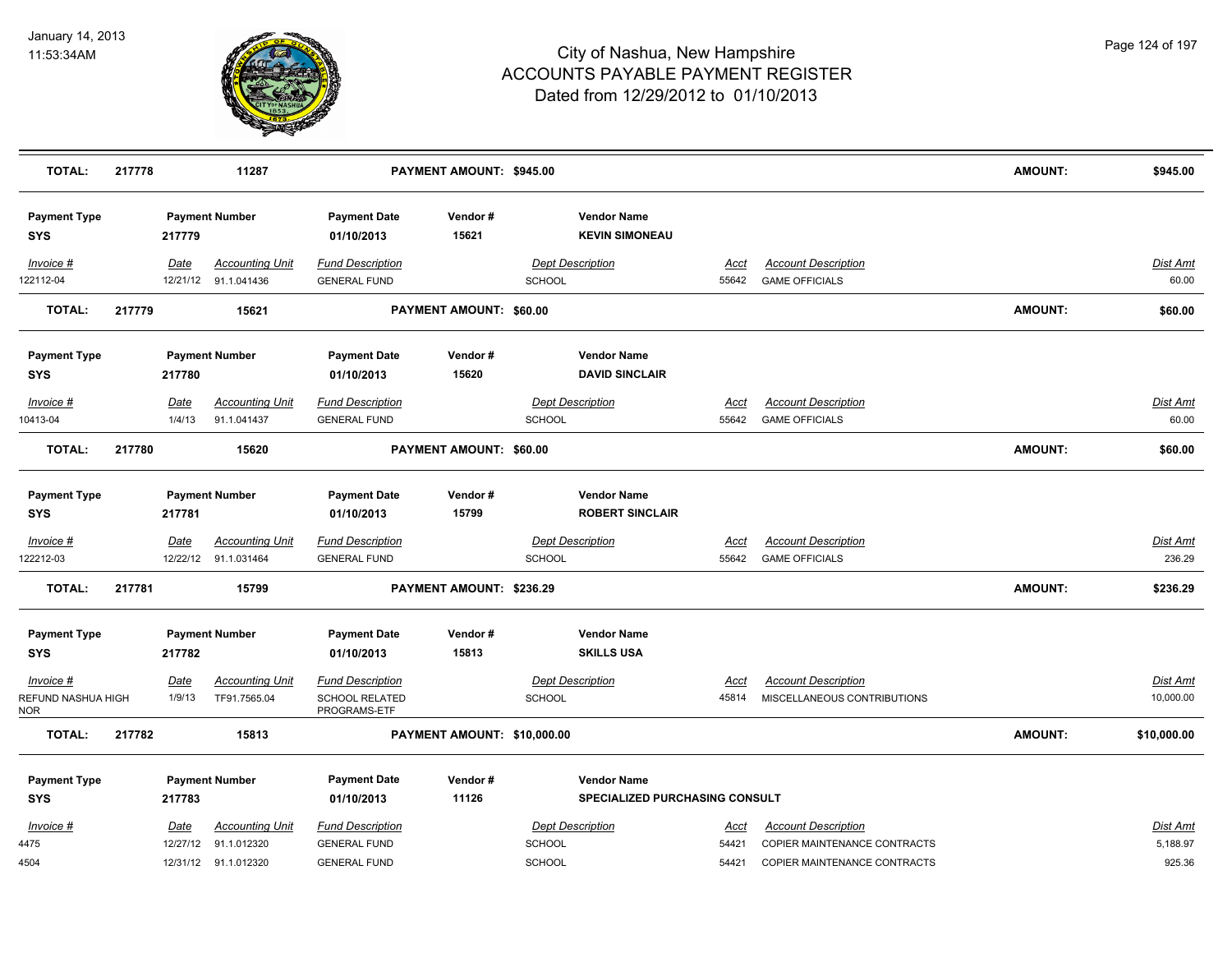

| TOTAL:                            | 217783   | 11126                  |                                   | PAYMENT AMOUNT: \$6,114.33     |                                                  |                                   |                             |                                      | <b>AMOUNT:</b>  | \$6,114.33      |
|-----------------------------------|----------|------------------------|-----------------------------------|--------------------------------|--------------------------------------------------|-----------------------------------|-----------------------------|--------------------------------------|-----------------|-----------------|
| <b>Payment Type</b><br><b>SYS</b> | 217784   | <b>Payment Number</b>  | <b>Payment Date</b><br>01/10/2013 | Vendor #<br>11963              | <b>Vendor Name</b>                               | <b>STAPLES BUSINESS ADVANTAGE</b> |                             |                                      |                 |                 |
| Invoice #                         | Date     | <b>Accounting Unit</b> | <b>Fund Description</b>           |                                | <b>Dept Description</b>                          | Acct                              | <b>Account Description</b>  |                                      |                 | Dist Amt        |
| 3188005821-1                      | 12/13/12 | 91.1.031300            | <b>GENERAL FUND</b>               |                                | <b>SCHOOL</b>                                    | 61135                             | EDUCATIONAL SUPPLIES        |                                      |                 | 94.58           |
| 3188005822-1                      | 12/13/12 | 91.1.031300            | <b>GENERAL FUND</b>               |                                | <b>SCHOOL</b>                                    | 61135                             | EDUCATIONAL SUPPLIES        |                                      |                 | 19.99           |
| 3188057940                        | 12/14/12 | 91.1.031300            | <b>GENERAL FUND</b>               |                                | <b>SCHOOL</b>                                    | 61135                             | EDUCATIONAL SUPPLIES        |                                      |                 | 1,543.69        |
| 3188388819                        | 12/19/12 | 91.1.051375            | <b>GENERAL FUND</b>               |                                | <b>SCHOOL</b>                                    | 61135                             | EDUCATIONAL SUPPLIES        |                                      |                 | 82.98           |
| 3188388820                        | 12/19/12 | 91.1.181160            | <b>GENERAL FUND</b>               |                                | <b>SCHOOL</b>                                    | 61135                             | EDUCATIONAL SUPPLIES        |                                      |                 | 67.95           |
| 3188436088                        | 12/20/12 | 91.1.191160            | <b>GENERAL FUND</b>               |                                | <b>SCHOOL</b>                                    | 61100                             | OFFICE SUPPLIES             |                                      |                 | 14.57           |
| 3188436089                        | 12/20/12 | 91.1.222620            | <b>GENERAL FUND</b>               |                                | <b>SCHOOL</b>                                    | 61299                             | MISCELLANEOUS SUPPLIES      |                                      |                 | 320.04          |
| 3188436090                        | 12/20/12 | 91.1.161160            | <b>GENERAL FUND</b>               |                                | <b>SCHOOL</b>                                    | 61100                             | OFFICE SUPPLIES             |                                      |                 | 173.78          |
| 3188436091                        | 12/20/12 | 91.1.012320            | <b>GENERAL FUND</b>               |                                | <b>SCHOOL</b>                                    | 61100                             | OFFICE SUPPLIES             |                                      |                 | 104.86          |
| 3188485136                        | 12/21/12 | 91.1.031300            | <b>GENERAL FUND</b>               |                                | <b>SCHOOL</b>                                    | 61135                             | EDUCATIONAL SUPPLIES        |                                      |                 | $-114.57$       |
| 3188690560                        | 12/22/12 | 91.1.041160            | <b>GENERAL FUND</b>               |                                | <b>SCHOOL</b>                                    | 61135                             | <b>EDUCATIONAL SUPPLIES</b> |                                      |                 | 97.35           |
| 3188690562                        | 12/22/12 | 91.1.051160            | <b>GENERAL FUND</b>               |                                | <b>SCHOOL</b>                                    | 61100                             | OFFICE SUPPLIES             |                                      |                 | 132.99          |
| 3188690563                        | 12/22/12 | 91.1.051113            | <b>GENERAL FUND</b>               |                                | <b>SCHOOL</b>                                    | 61135                             | EDUCATIONAL SUPPLIES        |                                      |                 | 89.99           |
| 3188690564                        | 12/22/12 | 91.1.992225            | <b>GENERAL FUND</b>               |                                | <b>SCHOOL</b>                                    | 61299                             | MISCELLANEOUS SUPPLIES      |                                      |                 | $-29.99$        |
| 3188690566                        | 12/22/12 | 91.1.992225            | <b>GENERAL FUND</b>               |                                | <b>SCHOOL</b>                                    | 61299                             | MISCELLANEOUS SUPPLIES      |                                      |                 | 44.68           |
| 3188690567                        | 12/22/12 | 91.1.992225            | <b>GENERAL FUND</b>               |                                | <b>SCHOOL</b>                                    | 61299                             | MISCELLANEOUS SUPPLIES      |                                      |                 | 73.99           |
| <b>TOTAL:</b>                     | 217784   | 11963                  |                                   | PAYMENT AMOUNT: \$2,716.88     |                                                  |                                   |                             |                                      | <b>AMOUNT:</b>  | \$2,716.88      |
| <b>Payment Type</b><br><b>SYS</b> | 217785   | <b>Payment Number</b>  | <b>Payment Date</b><br>01/10/2013 | Vendor #<br>13685              | <b>Vendor Name</b><br><b>SUNDANCE PUBLISHING</b> |                                   |                             | <b>Payee Name</b><br><b>SUNDANCE</b> |                 |                 |
| Invoice #                         | Date     | <b>Accounting Unit</b> | <b>Fund Description</b>           |                                | <b>Dept Description</b>                          | Acct                              | <b>Account Description</b>  |                                      | Activity        | Dist Amt        |
| IV469912                          | 12/17/12 | 91.3800.151271         | <b>SCHOOL GRANTS FUND</b>         |                                | SCHOOL                                           | 61875                             | <b>BOOKS</b>                |                                      | 91.03763.151271 | 170.28          |
| <b>TOTAL:</b>                     | 217785   | 13685                  |                                   | PAYMENT AMOUNT: \$170.28       |                                                  |                                   |                             |                                      | <b>AMOUNT:</b>  | \$170.28        |
| <b>Payment Type</b>               |          | <b>Payment Number</b>  | <b>Payment Date</b>               | Vendor #                       | <b>Vendor Name</b>                               |                                   |                             |                                      |                 |                 |
| <b>SYS</b>                        | 217786   |                        | 01/10/2013                        | 13701                          | <b>LORNE SWINDELL</b>                            |                                   |                             |                                      |                 |                 |
| Invoice #                         | Date     | <b>Accounting Unit</b> | <b>Fund Description</b>           |                                | <b>Dept Description</b>                          | <u>Acct</u>                       | <b>Account Description</b>  |                                      |                 | <b>Dist Amt</b> |
| MILES-DEC                         | 1/1/13   | 91.1.222610            | <b>GENERAL FUND</b>               |                                | <b>SCHOOL</b>                                    | 55307                             | MILEAGE REIMBURSEMENTS      |                                      |                 | 94.90           |
| <b>TOTAL:</b>                     | 217786   | 13701                  |                                   | <b>PAYMENT AMOUNT: \$94.90</b> |                                                  |                                   |                             |                                      | <b>AMOUNT:</b>  | \$94.90         |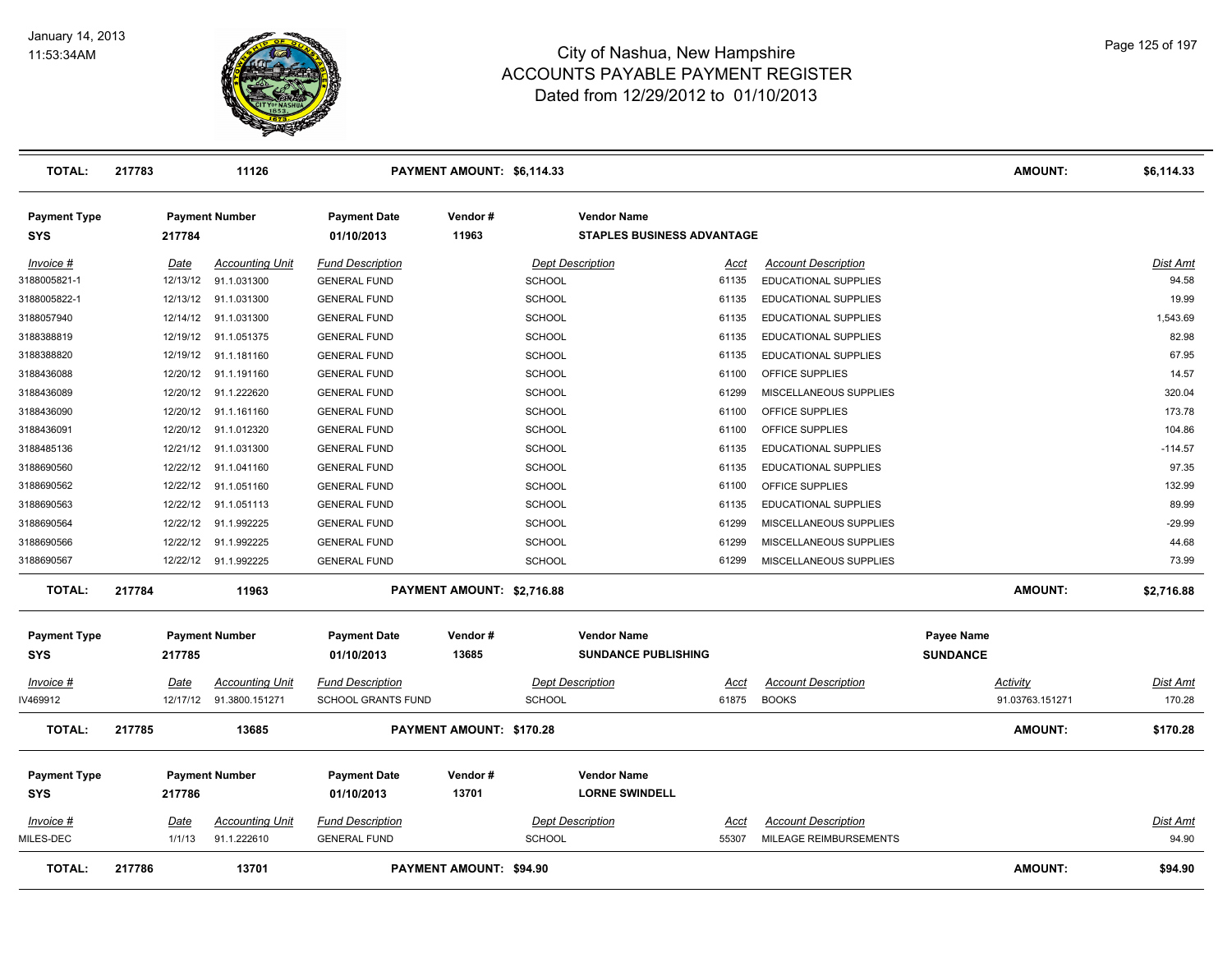

| <b>Payment Type</b> |        |             | <b>Payment Number</b>  | <b>Payment Date</b>                   | Vendor#                  |               | <b>Vendor Name</b>             |             |                             | <b>Payee Name</b>             |                 |
|---------------------|--------|-------------|------------------------|---------------------------------------|--------------------------|---------------|--------------------------------|-------------|-----------------------------|-------------------------------|-----------------|
| <b>SYS</b>          |        | 217787      |                        | 01/10/2013                            | 15400                    |               | DRAPHIX LLC DBA TEACHER DIRECT |             |                             | <b>TEACHER DIRECT</b>         |                 |
| Invoice #           |        | Date        | <b>Accounting Unit</b> | <b>Fund Description</b>               |                          |               | <b>Dept Description</b>        | Acct        | <b>Account Description</b>  |                               | Dist Amt        |
| P450052400018       |        | 12/18/12    | TF91.7565.17           | <b>SCHOOL RELATED</b><br>PROGRAMS-ETF |                          | <b>SCHOOL</b> |                                | 71999       | MISCELLANEOUS EQUIPMENT     |                               | 715.52          |
| <b>TOTAL:</b>       | 217787 |             | 15400                  |                                       | PAYMENT AMOUNT: \$715.52 |               |                                |             |                             | <b>AMOUNT:</b>                | \$715.52        |
| <b>Payment Type</b> |        |             | <b>Payment Number</b>  | <b>Payment Date</b>                   | Vendor#                  |               | <b>Vendor Name</b>             |             |                             |                               |                 |
| <b>SYS</b>          |        | 217788      |                        | 01/10/2013                            | 13742                    |               | <b>TIME FOR KIDS</b>           |             |                             |                               |                 |
| Invoice #           |        | <u>Date</u> | <b>Accounting Unit</b> | <b>Fund Description</b>               |                          |               | <b>Dept Description</b>        | <u>Acct</u> | <b>Account Description</b>  | <b>Activity</b>               | Dist Amt        |
| JAN-12              |        | 1/1/13      | 91.3800.161271         | SCHOOL GRANTS FUND                    |                          | <b>SCHOOL</b> |                                | 61830       | <b>SUBSCRIPTIONS</b>        | 91.03763.161271               | 708.44          |
| <b>TOTAL:</b>       | 217788 |             | 13742                  |                                       | PAYMENT AMOUNT: \$708.44 |               |                                |             |                             | <b>AMOUNT:</b>                | \$708.44        |
| <b>Payment Type</b> |        |             | <b>Payment Number</b>  | <b>Payment Date</b>                   | Vendor#                  |               | <b>Vendor Name</b>             |             |                             |                               |                 |
| <b>SYS</b>          |        | 217789      |                        | 01/10/2013                            | 13753                    |               | TOTAL AIR SUPPLY INC           |             |                             |                               |                 |
| $Invoice$ #         |        | Date        | <b>Accounting Unit</b> | <b>Fund Description</b>               |                          |               | <b>Dept Description</b>        | <u>Acct</u> | <b>Account Description</b>  |                               | <b>Dist Amt</b> |
| 24136               |        |             | 12/20/12 91.1.222620   | <b>GENERAL FUND</b>                   |                          | SCHOOL        |                                | 61414       | SUPPLIES, PLUMBING          |                               | 34.00           |
| <b>TOTAL:</b>       | 217789 |             | 13753                  |                                       | PAYMENT AMOUNT: \$34.00  |               |                                |             |                             | <b>AMOUNT:</b>                | \$34.00         |
| <b>Payment Type</b> |        |             | <b>Payment Number</b>  | <b>Payment Date</b>                   | Vendor#                  |               | <b>Vendor Name</b>             |             |                             | <b>Payee Name</b>             |                 |
| <b>SYS</b>          |        | 217790      |                        | 01/10/2013                            | 12126                    |               | <b>UNH</b>                     |             |                             | <b>UNH - PICTURING WRTING</b> |                 |
| Invoice #           |        | Date        | <b>Accounting Unit</b> | <b>Fund Description</b>               |                          |               | <b>Dept Description</b>        | Acct        | <b>Account Description</b>  |                               | Dist Amt        |
| 4092                |        | 12/20/12    | 91.1.111119            | <b>GENERAL FUND</b>                   |                          | SCHOOL        |                                | 61135       | EDUCATIONAL SUPPLIES        |                               | 43.20           |
| 4092                |        |             | 12/20/12 91.1.111121   | <b>GENERAL FUND</b>                   |                          | SCHOOL        |                                | 61135       | EDUCATIONAL SUPPLIES        |                               | 43.20           |
| <b>TOTAL:</b>       | 217790 |             | 12126                  |                                       | PAYMENT AMOUNT: \$86,40  |               |                                |             |                             | <b>AMOUNT:</b>                | \$86.40         |
| <b>Payment Type</b> |        |             | <b>Payment Number</b>  | <b>Payment Date</b>                   | Vendor#                  |               | <b>Vendor Name</b>             |             |                             |                               |                 |
| <b>SYS</b>          |        | 217791      |                        | 01/10/2013                            | 13809                    |               | <b>UPSTART</b>                 |             |                             |                               |                 |
| Invoice #           |        | <b>Date</b> | <b>Accounting Unit</b> | <b>Fund Description</b>               |                          |               | <b>Dept Description</b>        | <u>Acct</u> | <b>Account Description</b>  | <u>Activity</u>               | <u>Dist Amt</u> |
| 4832562             |        | 12/21/12    | 91.3800.141271         | <b>SCHOOL GRANTS FUND</b>             |                          | <b>SCHOOL</b> |                                | 61135       | <b>EDUCATIONAL SUPPLIES</b> | 91.03763.141271               | 103.97          |
| <b>TOTAL:</b>       | 217791 |             | 13809                  |                                       | PAYMENT AMOUNT: \$103.97 |               |                                |             |                             | <b>AMOUNT:</b>                | \$103.97        |

Page 126 of 197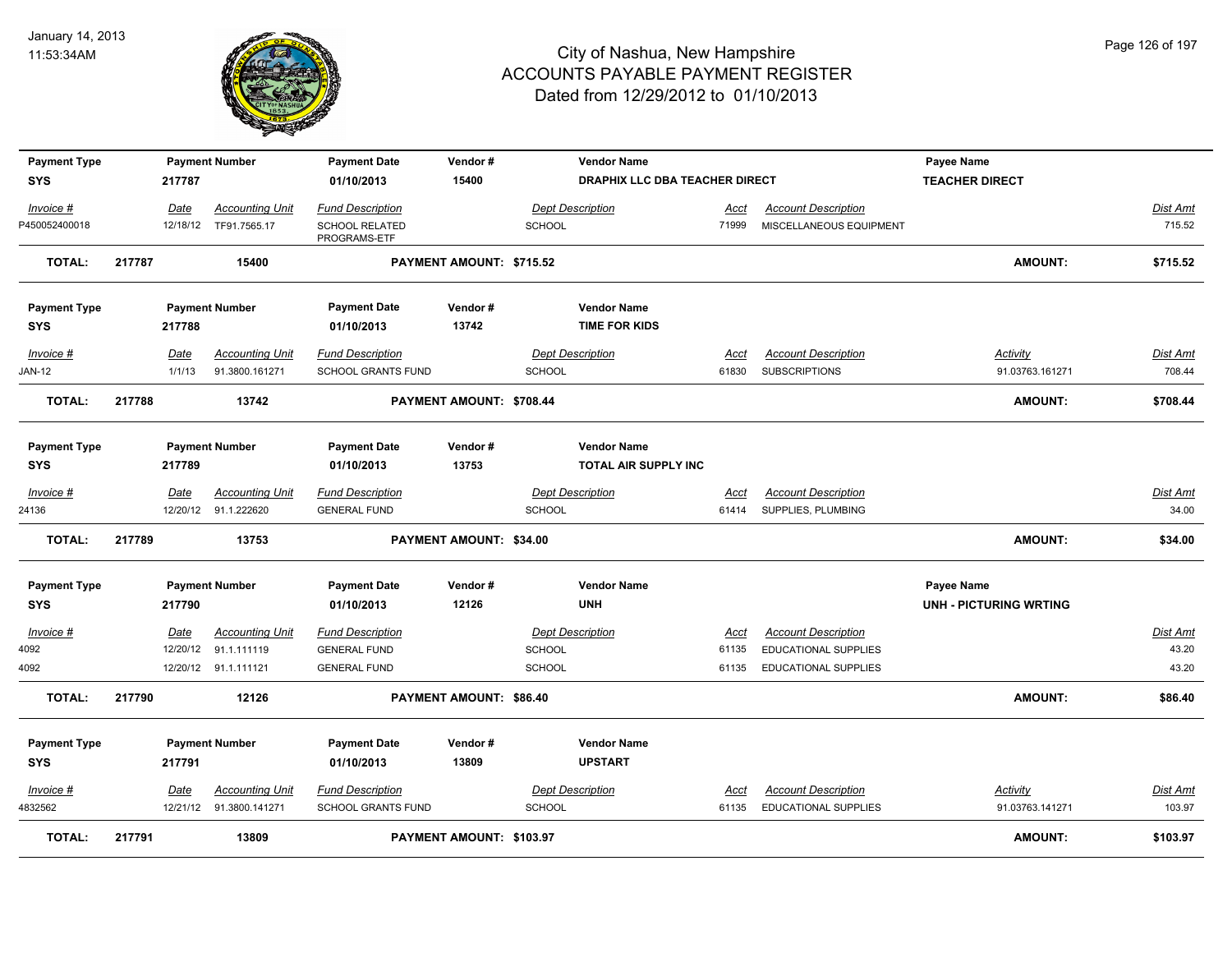

| <b>Payment Type</b><br><b>SYS</b> | 217792 | <b>Payment Number</b>  | <b>Payment Date</b><br>01/10/2013 | Vendor#<br>13185           |                         | <b>Vendor Name</b><br><b>USA MOBILITY WIRELESS INC</b> |             |                                 |                 |                 |
|-----------------------------------|--------|------------------------|-----------------------------------|----------------------------|-------------------------|--------------------------------------------------------|-------------|---------------------------------|-----------------|-----------------|
| Invoice #                         | Date   | <b>Accounting Unit</b> | <b>Fund Description</b>           |                            | <b>Dept Description</b> |                                                        | Acct        | <b>Account Description</b>      |                 | <b>Dist Amt</b> |
| DIFFERENT-2012-1                  |        | 12/10/12 91.1.041160   | <b>GENERAL FUND</b>               |                            | <b>SCHOOL</b>           |                                                        | 55400       | <b>CONFERENCES AND SEMINARS</b> |                 | 140.00          |
| <b>TOTAL:</b>                     | 217792 | 13815                  |                                   | PAYMENT AMOUNT: \$140.00   |                         |                                                        |             |                                 | <b>AMOUNT:</b>  | \$140.00        |
| <b>Payment Type</b>               |        | <b>Payment Number</b>  | <b>Payment Date</b>               | Vendor#                    |                         | <b>Vendor Name</b>                                     |             |                                 |                 |                 |
| <b>SYS</b>                        | 217793 |                        | 01/10/2013                        | 13823                      |                         | <b>DENNIS VAN ERON</b>                                 |             |                                 |                 |                 |
| Invoice #                         | Date   | <b>Accounting Unit</b> | <b>Fund Description</b>           |                            | <b>Dept Description</b> |                                                        | Acct        | <b>Account Description</b>      |                 | <b>Dist Amt</b> |
| 122112-04                         |        | 12/21/12 91.1.041437   | <b>GENERAL FUND</b>               |                            | <b>SCHOOL</b>           |                                                        | 55642       | <b>GAME OFFICIALS</b>           |                 | 60.00           |
| <b>TOTAL:</b>                     | 217793 | 13823                  |                                   | PAYMENT AMOUNT: \$60.00    |                         |                                                        |             |                                 | <b>AMOUNT:</b>  | \$60.00         |
| <b>Payment Type</b>               |        | <b>Payment Number</b>  | <b>Payment Date</b>               | Vendor#                    |                         | <b>Vendor Name</b>                                     |             |                                 |                 |                 |
| <b>SYS</b>                        | 217794 |                        | 01/10/2013                        | 13857                      |                         | <b>WAL-MART</b>                                        |             |                                 |                 |                 |
| Invoice #                         | Date   | <b>Accounting Unit</b> | <b>Fund Description</b>           |                            | <b>Dept Description</b> |                                                        | Acct        | <b>Account Description</b>      |                 | <b>Dist Amt</b> |
| 9221                              |        | 12/12/12 91.1.061113   | <b>GENERAL FUND</b>               |                            | <b>SCHOOL</b>           |                                                        | 61135       | EDUCATIONAL SUPPLIES            |                 | 18.28           |
| <b>TOTAL:</b>                     | 217794 | 13857                  |                                   | PAYMENT AMOUNT: \$18.28    |                         |                                                        |             |                                 | <b>AMOUNT:</b>  | \$18.28         |
| <b>Payment Type</b>               |        | <b>Payment Number</b>  | <b>Payment Date</b>               | Vendor#                    |                         | <b>Vendor Name</b>                                     |             |                                 |                 |                 |
| <b>SYS</b>                        | 217795 |                        | 01/10/2013                        | 13857                      |                         | <b>WAL-MART</b>                                        |             |                                 |                 |                 |
| Invoice #                         | Date   | <b>Accounting Unit</b> | <b>Fund Description</b>           |                            | <b>Dept Description</b> |                                                        | <u>Acct</u> | <b>Account Description</b>      | <b>Activity</b> | Dist Amt        |
| 3891                              | 1/4/13 | 91.3800.991600         | SCHOOL GRANTS FUND                |                            | <b>SCHOOL</b>           |                                                        | 61299       | MISCELLANEOUS SUPPLIES          | 91.03533.991600 | 156.90          |
| <b>TOTAL:</b>                     | 217795 | 13857                  |                                   | PAYMENT AMOUNT: \$156.90   |                         |                                                        |             |                                 | <b>AMOUNT:</b>  | \$156.90        |
| <b>Payment Type</b><br><b>SYS</b> | 217796 | <b>Payment Number</b>  | <b>Payment Date</b><br>01/10/2013 | Vendor#<br>13864           |                         | <b>Vendor Name</b><br><b>WB MASON CO INC</b>           |             |                                 |                 |                 |
| Invoice #                         | Date   | <b>Accounting Unit</b> | <b>Fund Description</b>           |                            | <b>Dept Description</b> |                                                        | Acct        | <b>Account Description</b>      |                 | <b>Dist Amt</b> |
| 8888908                           |        | 12/17/12 91.1.031160   | <b>GENERAL FUND</b>               |                            | <b>SCHOOL</b>           |                                                        | 61100       | OFFICE SUPPLIES                 |                 | 2,903.00        |
| 8900666                           |        | 12/17/12 91.1.191160   | <b>GENERAL FUND</b>               |                            | <b>SCHOOL</b>           |                                                        | 61100       | OFFICE SUPPLIES                 |                 | 1,016.05        |
| 8900822                           |        | 12/17/12 91.1.012320   | <b>GENERAL FUND</b>               |                            | <b>SCHOOL</b>           |                                                        | 61100       | OFFICE SUPPLIES                 |                 | 4.99            |
| 8951947                           |        | 12/19/12 91.1.161160   | <b>GENERAL FUND</b>               |                            | <b>SCHOOL</b>           |                                                        | 61100       | OFFICE SUPPLIES                 |                 | 1,451.50        |
| <b>TOTAL:</b>                     | 217796 | 13864                  |                                   | PAYMENT AMOUNT: \$5,375.54 |                         |                                                        |             |                                 | <b>AMOUNT:</b>  | \$5,375.54      |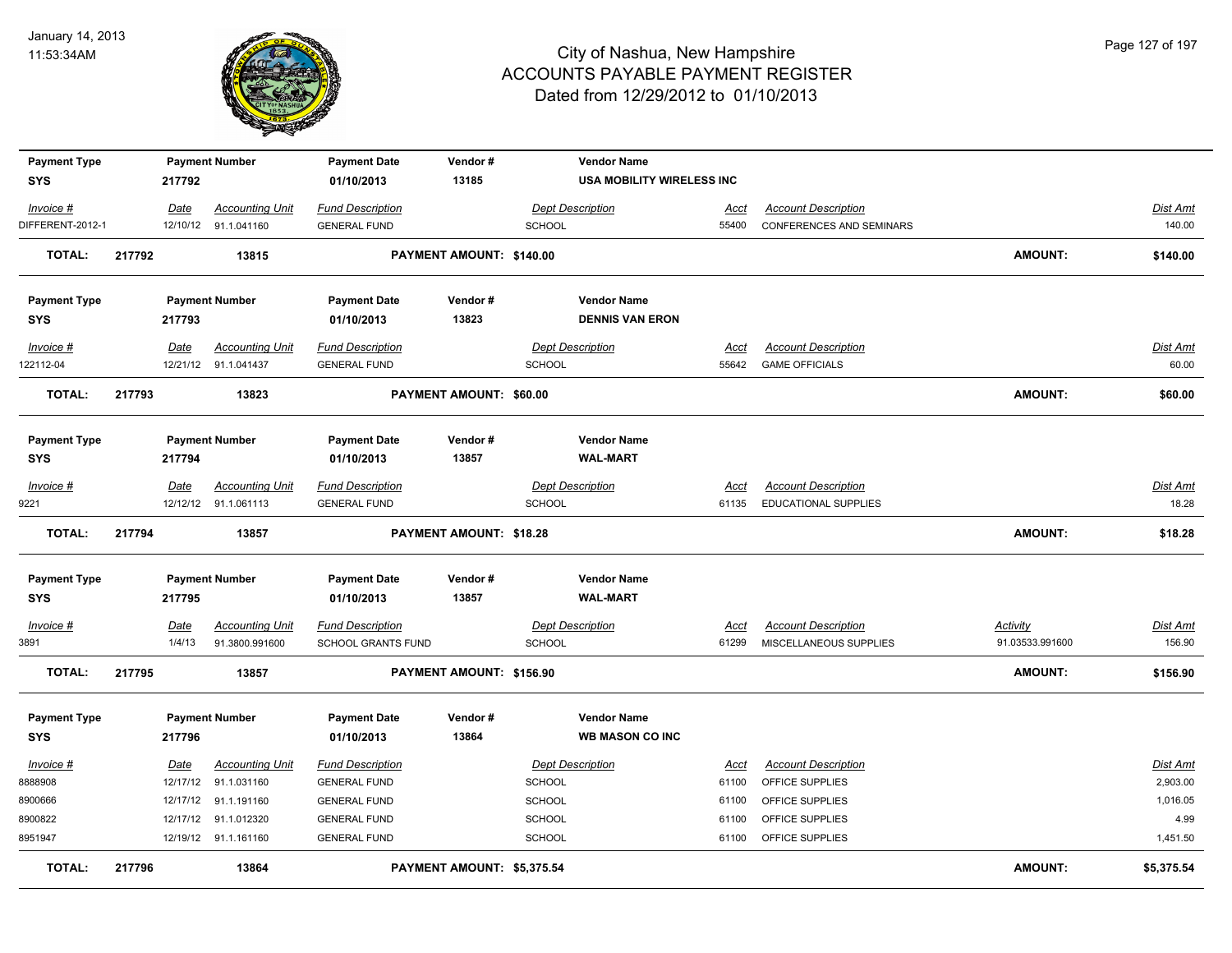

| <b>Payment Type</b> |        |             | <b>Payment Number</b>  | <b>Payment Date</b>     | Vendor#                    |                     | <b>Vendor Name</b>                              |             |                              |                |                 |
|---------------------|--------|-------------|------------------------|-------------------------|----------------------------|---------------------|-------------------------------------------------|-------------|------------------------------|----------------|-----------------|
| <b>SYS</b>          |        | 217797      |                        | 01/10/2013              | 15808                      |                     | <b>PATTY WHITNEY</b>                            |             |                              |                |                 |
| Invoice #           |        | Date        | <b>Accounting Unit</b> | <b>Fund Description</b> |                            |                     | <b>Dept Description</b>                         | <u>Acct</u> | <b>Account Description</b>   |                | <b>Dist Amt</b> |
| <b>JONATHAN</b>     |        | 1/2/13      | 91.2100.04             | <b>FOOD SERVICES</b>    |                            | SCHOOL              |                                                 | 44503       | <b>LUNCH SALES</b>           |                | 8.00            |
| <b>TOTAL:</b>       | 217797 |             | 15808                  |                         | PAYMENT AMOUNT: \$8.00     |                     |                                                 |             |                              | <b>AMOUNT:</b> | \$8.00          |
|                     |        |             |                        |                         |                            |                     |                                                 |             |                              |                |                 |
| <b>Payment Type</b> |        |             | <b>Payment Number</b>  | <b>Payment Date</b>     | Vendor#                    |                     | <b>Vendor Name</b>                              |             |                              |                |                 |
| <b>SYS</b>          |        | 217798      |                        | 01/10/2013              | 13935                      |                     | <b>DAVE ZWICKER</b>                             |             |                              |                |                 |
| Invoice #           |        | Date        | <b>Accounting Unit</b> | <b>Fund Description</b> |                            |                     | <b>Dept Description</b>                         | Acct        | <b>Account Description</b>   |                | <b>Dist Amt</b> |
| 10313-03            |        | 1/3/13      | 91.1.031436            | <b>GENERAL FUND</b>     |                            | <b>SCHOOL</b>       |                                                 | 55642       | <b>GAME OFFICIALS</b>        |                | 60.00           |
| <b>TOTAL:</b>       | 217798 |             | 13935                  |                         | PAYMENT AMOUNT: \$60.00    |                     |                                                 |             |                              | <b>AMOUNT:</b> | \$60.00         |
|                     |        |             |                        |                         |                            |                     |                                                 |             |                              |                |                 |
| <b>Payment Type</b> |        |             | <b>Payment Number</b>  | <b>Payment Date</b>     | Vendor#<br>13945           |                     | <b>Vendor Name</b><br><b>ABSOLUTE TITLE LLC</b> |             |                              |                |                 |
| <b>SYS</b>          |        | 217799      |                        | 01/10/2013              |                            |                     |                                                 |             |                              |                |                 |
| Invoice #           |        | Date        | <b>Accounting Unit</b> | <b>Fund Description</b> |                            |                     | <b>Dept Description</b>                         | Acct        | <b>Account Description</b>   |                | Dist Amt        |
| TAX REFUND 7470     |        | 1/7/13      | <b>BS1000</b>          | <b>GENERAL FUND</b>     |                            | <b>GENERAL FUND</b> |                                                 | 11200       | PROPERTY TAX RECEIVABLE 2012 |                | 1,799.82        |
| <b>TOTAL:</b>       | 217799 |             | 13945                  |                         | PAYMENT AMOUNT: \$1,799.82 |                     |                                                 |             |                              | <b>AMOUNT:</b> | \$1,799.82      |
| <b>Payment Type</b> |        |             | <b>Payment Number</b>  | <b>Payment Date</b>     | Vendor#                    |                     | <b>Vendor Name</b>                              |             |                              |                |                 |
| <b>SYS</b>          |        | 217800      |                        | 01/10/2013              | 13947                      |                     | <b>ACCESS CLOSING TITLE SERVICES</b>            |             |                              |                |                 |
| $Invoice$ #         |        | <u>Date</u> | <b>Accounting Unit</b> | <b>Fund Description</b> |                            |                     | <b>Dept Description</b>                         | <u>Acct</u> | <b>Account Description</b>   |                | <b>Dist Amt</b> |
| TAX REFUND 3322     |        | 1/7/13      | <b>BS1000</b>          | <b>GENERAL FUND</b>     |                            | <b>GENERAL FUND</b> |                                                 | 11200       | PROPERTY TAX RECEIVABLE 2012 |                | 4,585.09        |
| <b>TOTAL:</b>       | 217800 |             | 13947                  |                         | PAYMENT AMOUNT: \$4,585.09 |                     |                                                 |             |                              | <b>AMOUNT:</b> | \$4,585.09      |
|                     |        |             |                        |                         |                            |                     |                                                 |             |                              |                |                 |
| <b>Payment Type</b> |        |             | <b>Payment Number</b>  | <b>Payment Date</b>     | Vendor#                    |                     | <b>Vendor Name</b>                              |             |                              |                |                 |
| <b>SYS</b>          |        | 217801      |                        | 01/10/2013              | 999001181                  |                     | <b>ANNE-MARIE MESSIER</b>                       |             |                              |                |                 |
| Invoice #           |        | Date        | <b>Accounting Unit</b> | <b>Fund Description</b> |                            |                     | <b>Dept Description</b>                         | Acct        | <b>Account Description</b>   |                | Dist Amt        |
| TAX REFUND 9,424    |        | 1/7/13      | <b>BS1000</b>          | <b>GENERAL FUND</b>     |                            | <b>GENERAL FUND</b> |                                                 | 11200       | PROPERTY TAX RECEIVABLE 2012 |                | 3,148.29        |
| <b>TOTAL:</b>       | 217801 |             | 999001181              |                         | PAYMENT AMOUNT: \$3,148.29 |                     |                                                 |             |                              | <b>AMOUNT:</b> | \$3,148.29      |
|                     |        |             |                        |                         |                            |                     |                                                 |             |                              |                |                 |
| <b>Payment Type</b> |        |             | <b>Payment Number</b>  | <b>Payment Date</b>     | Vendor#                    |                     | <b>Vendor Name</b>                              |             |                              |                |                 |
| <b>SYS</b>          |        | 217802      |                        | 01/10/2013              | 14016                      |                     | <b>BENCHMARK TITLE SERVICES</b>                 |             |                              |                |                 |
| Invoice #           |        | Date        | <b>Accounting Unit</b> | <b>Fund Description</b> |                            |                     | <b>Dept Description</b>                         | Acct        | <b>Account Description</b>   |                | Dist Amt        |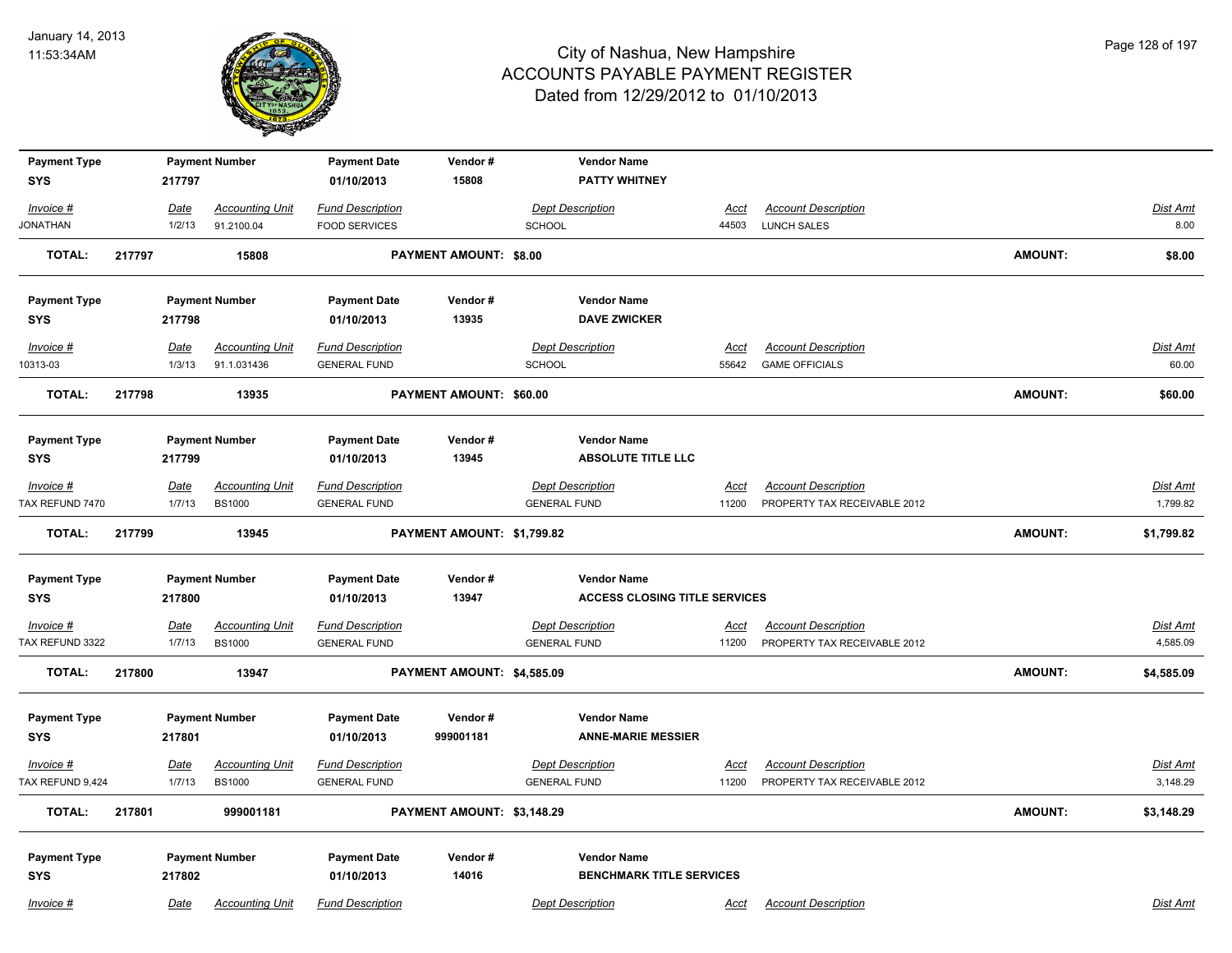

| TAX REFUND 15720    |        | 1/7/13      | <b>BS1000</b>          | <b>GENERAL FUND</b>     |                            | <b>GENERAL FUND</b>       | 11200                                 | PROPERTY TAX RECEIVABLE 2012 |                | 10.00           |
|---------------------|--------|-------------|------------------------|-------------------------|----------------------------|---------------------------|---------------------------------------|------------------------------|----------------|-----------------|
| <b>TOTAL:</b>       | 217802 |             | 14016                  |                         | PAYMENT AMOUNT: \$10.00    |                           |                                       |                              | <b>AMOUNT:</b> | \$10.00         |
| <b>Payment Type</b> |        |             | <b>Payment Number</b>  | <b>Payment Date</b>     | Vendor#                    | <b>Vendor Name</b>        |                                       |                              |                |                 |
| <b>SYS</b>          |        | 217803      |                        | 01/10/2013              | 999001182                  |                           | <b>BRADFORD &amp; RENEE NICHOLS</b>   |                              |                |                 |
| Invoice #           |        | Date        | <b>Accounting Unit</b> | <b>Fund Description</b> |                            | <b>Dept Description</b>   | <u>Acct</u>                           | <b>Account Description</b>   |                | Dist Amt        |
| TAX REFUND 40198    |        | 1/7/13      | <b>BS1000</b>          | <b>GENERAL FUND</b>     |                            | <b>GENERAL FUND</b>       | 11200                                 | PROPERTY TAX RECEIVABLE 2012 |                | 3,946.39        |
| <b>TOTAL:</b>       | 217803 |             | 999001182              |                         | PAYMENT AMOUNT: \$3,946.39 |                           |                                       |                              | <b>AMOUNT:</b> | \$3,946.39      |
| <b>Payment Type</b> |        |             | <b>Payment Number</b>  | <b>Payment Date</b>     | Vendor#                    | <b>Vendor Name</b>        |                                       |                              |                |                 |
| <b>SYS</b>          |        | 217804      |                        | 01/10/2013              | 999001183                  |                           | CHANDU PRABHALA & LAKSHMI PRAB        |                              |                |                 |
| Invoice #           |        | Date        | <b>Accounting Unit</b> | <b>Fund Description</b> |                            | <b>Dept Description</b>   | Acct                                  | <b>Account Description</b>   |                | Dist Amt        |
| TAX REFUND 51564    |        | 1/7/13      | <b>BS1000</b>          | <b>GENERAL FUND</b>     |                            | <b>GENERAL FUND</b>       | 11200                                 | PROPERTY TAX RECEIVABLE 2012 |                | 3,201.21        |
| <b>TOTAL:</b>       | 217804 |             | 999001183              |                         | PAYMENT AMOUNT: \$3,201.21 |                           |                                       |                              | <b>AMOUNT:</b> | \$3,201.21      |
| <b>Payment Type</b> |        |             | <b>Payment Number</b>  | <b>Payment Date</b>     | Vendor#                    | <b>Vendor Name</b>        |                                       |                              |                |                 |
| <b>SYS</b>          |        | 217805      |                        | 01/10/2013              | 999001184                  |                           | <b>CREDENTIALS TITLE &amp; ESCROW</b> |                              |                |                 |
| $Invoice$ #         |        | Date        | <b>Accounting Unit</b> | <b>Fund Description</b> |                            | <b>Dept Description</b>   | <u>Acct</u>                           | <b>Account Description</b>   |                | <b>Dist Amt</b> |
| TAX REFUND 35,582   |        | 1/7/13      | <b>BS1000</b>          | <b>GENERAL FUND</b>     |                            | <b>GENERAL FUND</b>       | 11200                                 | PROPERTY TAX RECEIVABLE 2012 |                | 2,601.58        |
| <b>TOTAL:</b>       | 217805 |             | 999001184              |                         | PAYMENT AMOUNT: \$2,601.58 |                           |                                       |                              | <b>AMOUNT:</b> | \$2,601.58      |
| <b>Payment Type</b> |        |             | <b>Payment Number</b>  | <b>Payment Date</b>     | Vendor#                    | <b>Vendor Name</b>        |                                       |                              |                |                 |
| <b>SYS</b>          |        | 217806      |                        | 01/10/2013              | 999001185                  |                           | DAVID A KEELE ATTORNEY AT LAW         |                              |                |                 |
| Invoice #           |        | <u>Date</u> | <b>Accounting Unit</b> | <b>Fund Description</b> |                            | <b>Dept Description</b>   | <u>Acct</u>                           | <b>Account Description</b>   |                | Dist Amt        |
| TAX REFUND 45063    |        | 1/7/13      | <b>BS1000</b>          | <b>GENERAL FUND</b>     |                            | <b>GENERAL FUND</b>       | 11200                                 | PROPERTY TAX RECEIVABLE 2012 |                | 43.12           |
| <b>TOTAL:</b>       | 217806 |             | 999001185              |                         | PAYMENT AMOUNT: \$43.12    |                           |                                       |                              | <b>AMOUNT:</b> | \$43.12         |
| <b>Payment Type</b> |        |             | <b>Payment Number</b>  | <b>Payment Date</b>     | Vendor#                    | <b>Vendor Name</b>        |                                       |                              |                |                 |
| <b>SYS</b>          |        | 217807      |                        | 01/10/2013              | 999001186                  | <b>DEBRA ANN ROSSELLI</b> |                                       |                              |                |                 |
| Invoice #           |        | Date        | <b>Accounting Unit</b> | <b>Fund Description</b> |                            | <b>Dept Description</b>   | <u>Acct</u>                           | <b>Account Description</b>   |                | Dist Amt        |
| TAX REFUND 21,112   |        | 1/7/13      | <b>BS1000</b>          | <b>GENERAL FUND</b>     |                            | <b>GENERAL FUND</b>       | 11200                                 | PROPERTY TAX RECEIVABLE 2012 |                | 111.96          |
| <b>TOTAL:</b>       | 217807 |             | 999001186              |                         | PAYMENT AMOUNT: \$111.96   |                           |                                       |                              | <b>AMOUNT:</b> | \$111.96        |
|                     |        |             |                        |                         |                            |                           |                                       |                              |                |                 |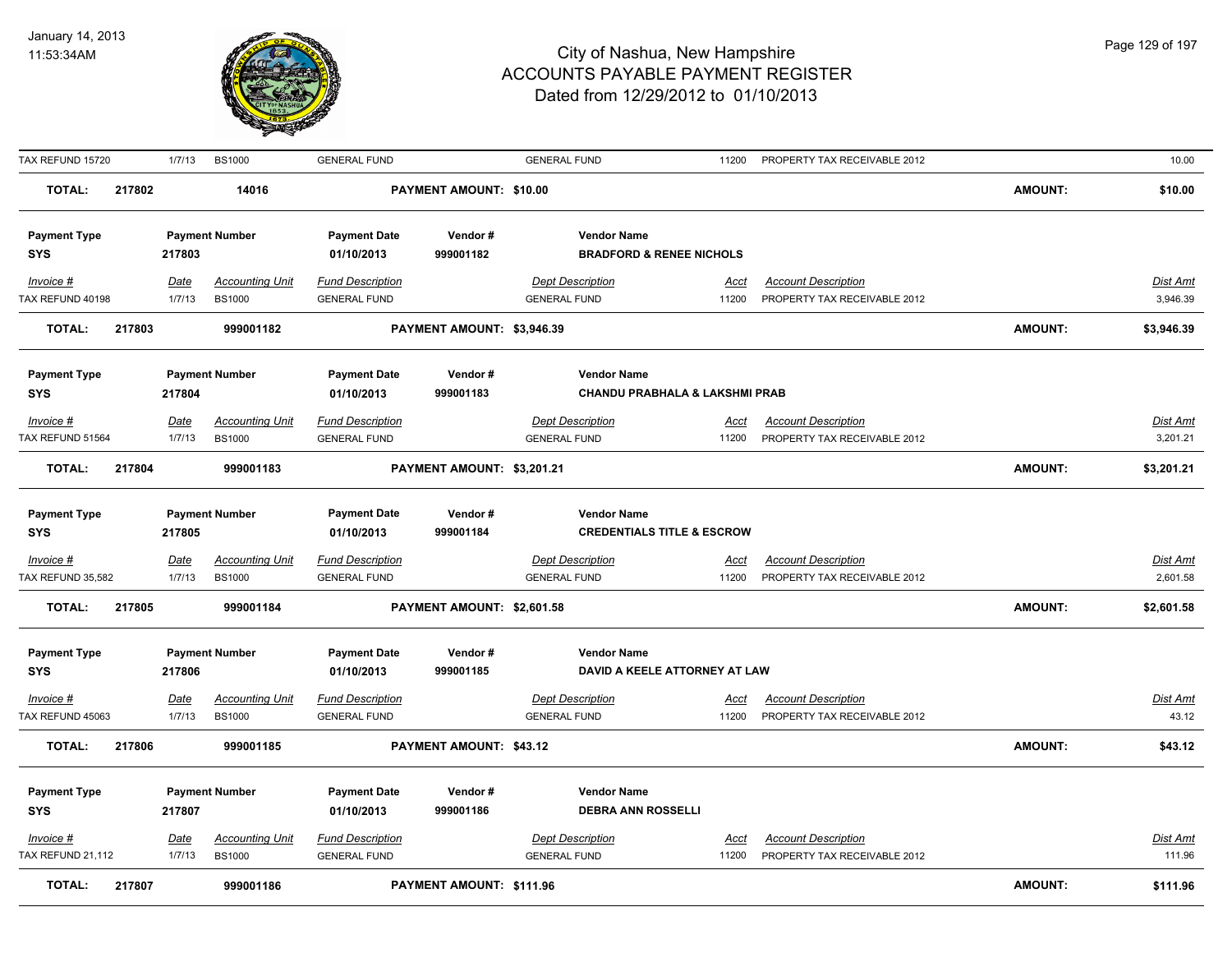

| <b>Payment Type</b> |        |        | <b>Payment Number</b>  | <b>Payment Date</b>     | Vendor#                    | <b>Vendor Name</b>               |             |                              |                |            |
|---------------------|--------|--------|------------------------|-------------------------|----------------------------|----------------------------------|-------------|------------------------------|----------------|------------|
| <b>SYS</b>          |        | 217808 |                        | 01/10/2013              | 999001187                  | <b>FELICIA MACONI</b>            |             |                              |                |            |
| Invoice #           |        | Date   | <b>Accounting Unit</b> | <b>Fund Description</b> |                            | <b>Dept Description</b>          | Acct        | <b>Account Description</b>   |                | Dist Amt   |
| TAX REFUND 28136    |        | 1/7/13 | <b>BS1000</b>          | <b>GENERAL FUND</b>     |                            | <b>GENERAL FUND</b>              | 11200       | PROPERTY TAX RECEIVABLE 2012 |                | 2,647.62   |
| <b>TOTAL:</b>       | 217808 |        | 999001187              |                         | PAYMENT AMOUNT: \$2,647.62 |                                  |             |                              | <b>AMOUNT:</b> | \$2,647.62 |
| <b>Payment Type</b> |        |        | <b>Payment Number</b>  | <b>Payment Date</b>     | Vendor#                    | <b>Vendor Name</b>               |             |                              |                |            |
| <b>SYS</b>          |        | 217809 |                        | 01/10/2013              | 999001188                  | FIDELITY NATIONAL TITLE CO.      |             |                              |                |            |
| Invoice #           |        | Date   | <b>Accounting Unit</b> | <b>Fund Description</b> |                            | <b>Dept Description</b>          | Acct        | <b>Account Description</b>   |                | Dist Amt   |
| TAX REFUND 45823    |        | 1/7/13 | <b>BS1000</b>          | <b>GENERAL FUND</b>     |                            | <b>GENERAL FUND</b>              | 11200       | PROPERTY TAX RECEIVABLE 2012 |                | 441.55     |
| <b>TOTAL:</b>       | 217809 |        | 999001188              |                         | PAYMENT AMOUNT: \$441.55   |                                  |             |                              | <b>AMOUNT:</b> | \$441.55   |
| <b>Payment Type</b> |        |        | <b>Payment Number</b>  | <b>Payment Date</b>     | Vendor#                    | <b>Vendor Name</b>               |             |                              |                |            |
| <b>SYS</b>          |        | 217810 |                        | 01/10/2013              | 12729                      | <b>FLEGAL LAW OFFICES</b>        |             |                              |                |            |
| Invoice #           |        | Date   | <b>Accounting Unit</b> | <b>Fund Description</b> |                            | <b>Dept Description</b>          | Acct        | <b>Account Description</b>   |                | Dist Amt   |
| WW REFUND 00645103  |        | 1/7/13 | <b>BS6200</b>          | <b>WASTEWATER FUND</b>  |                            | <b>WASTEWATER</b>                | 21775       | <b>BILLING OVERPAYMENTS</b>  |                | 185.87     |
| <b>TOTAL:</b>       | 217810 |        | 12729                  |                         | PAYMENT AMOUNT: \$185.87   |                                  |             |                              | <b>AMOUNT:</b> | \$185.87   |
| <b>Payment Type</b> |        |        | <b>Payment Number</b>  | <b>Payment Date</b>     | Vendor#                    | <b>Vendor Name</b>               |             |                              |                |            |
| <b>SYS</b>          |        | 217811 |                        | 01/10/2013              | 14270                      | <b>GREAT EAST TITLE SERVICES</b> |             |                              |                |            |
| $Invoice$ #         |        | Date   | <b>Accounting Unit</b> | <b>Fund Description</b> |                            | <b>Dept Description</b>          | <u>Acct</u> | <b>Account Description</b>   |                | Dist Amt   |
| WW REFUND 02108101  |        | 1/7/13 | <b>BS6200</b>          | <b>WASTEWATER FUND</b>  |                            | <b>WASTEWATER</b>                | 21775       | <b>BILLING OVERPAYMENTS</b>  |                | 56.43      |
| <b>TOTAL:</b>       | 217811 |        | 14270                  |                         | PAYMENT AMOUNT: \$56.43    |                                  |             |                              | <b>AMOUNT:</b> | \$56.43    |
| <b>Payment Type</b> |        |        | <b>Payment Number</b>  | <b>Payment Date</b>     | Vendor#                    | <b>Vendor Name</b>               |             |                              |                |            |
| <b>SYS</b>          |        | 217812 |                        | 01/10/2013              | 999001189                  | <b>HAZEL PRUNIER</b>             |             |                              |                |            |
| Invoice #           |        | Date   | <b>Accounting Unit</b> | <b>Fund Description</b> |                            | <b>Dept Description</b>          | Acct        | <b>Account Description</b>   |                | Dist Amt   |
| LP REFUND 484       |        | 1/7/13 | <b>BS1000</b>          | <b>GENERAL FUND</b>     |                            | <b>GENERAL FUND</b>              | 12421       | A/R LEASED PARKING           |                | 45.00      |
| <b>TOTAL:</b>       | 217812 |        | 999001189              |                         | PAYMENT AMOUNT: \$45.00    |                                  |             |                              | <b>AMOUNT:</b> | \$45.00    |
| <b>Payment Type</b> |        |        | <b>Payment Number</b>  | <b>Payment Date</b>     | Vendor#                    | <b>Vendor Name</b>               |             |                              |                |            |
| <b>SYS</b>          |        | 217813 |                        | 01/10/2013              | 999001190                  | <b>ING DIRECT</b>                |             |                              |                |            |
| Invoice #           |        | Date   | <b>Accounting Unit</b> | <b>Fund Description</b> |                            | <b>Dept Description</b>          | Acct        | <b>Account Description</b>   |                | Dist Amt   |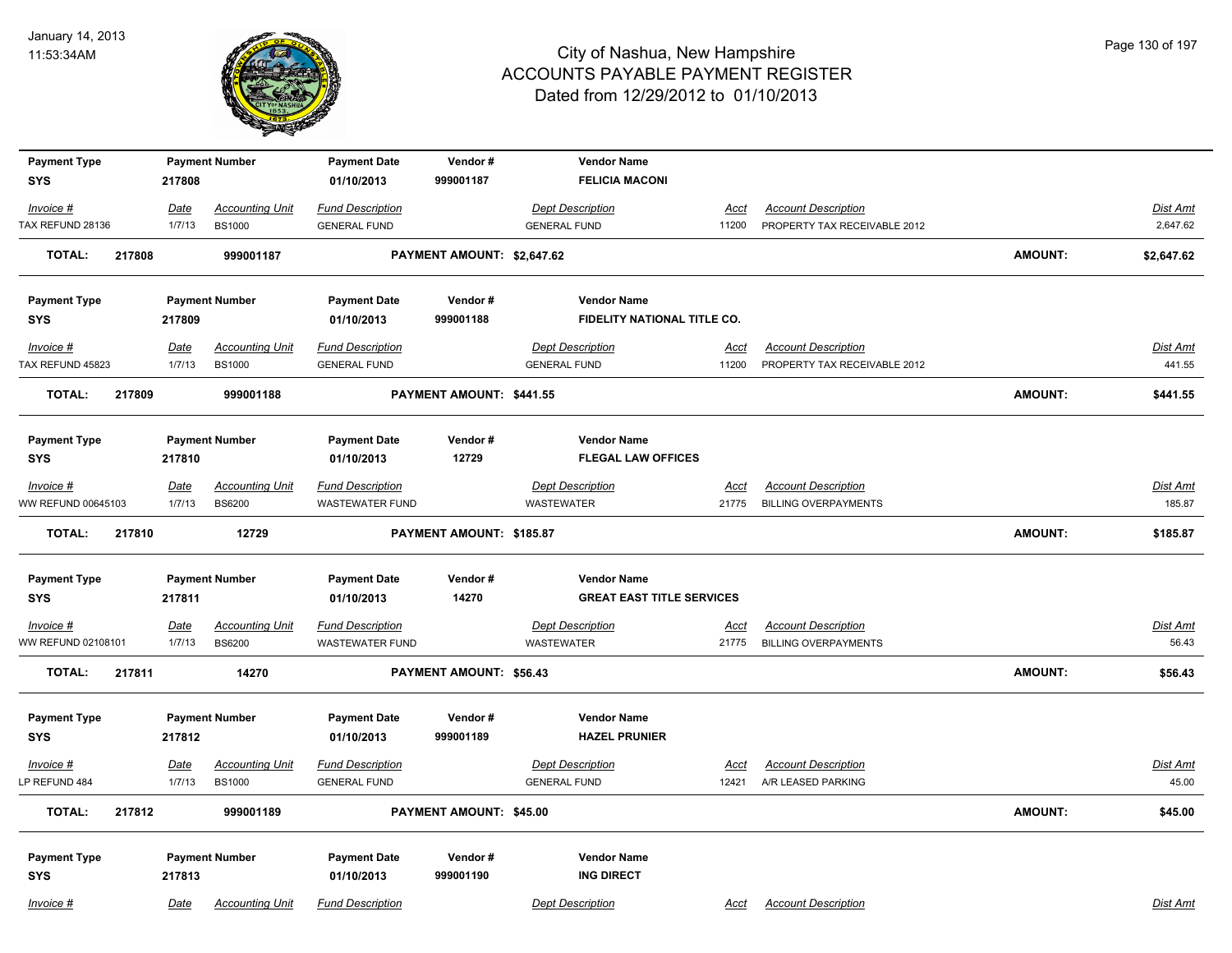

| TAX REFUND 38434                  |        | 1/7/13      | <b>BS1000</b>          | <b>GENERAL FUND</b>               |                            | <b>GENERAL FUND</b>                                 | 11200       | PROPERTY TAX RECEIVABLE 2012 |                | 114.10          |
|-----------------------------------|--------|-------------|------------------------|-----------------------------------|----------------------------|-----------------------------------------------------|-------------|------------------------------|----------------|-----------------|
| <b>TOTAL:</b>                     | 217813 |             | 999001190              |                                   | PAYMENT AMOUNT: \$114.10   |                                                     |             |                              | <b>AMOUNT:</b> | \$114.10        |
| <b>Payment Type</b>               |        |             | <b>Payment Number</b>  | <b>Payment Date</b>               | Vendor#                    | <b>Vendor Name</b>                                  |             |                              |                |                 |
| <b>SYS</b>                        |        | 217814      |                        | 01/10/2013                        | 999001191                  | <b>JEAN R GRENIER</b>                               |             |                              |                |                 |
| Invoice #                         |        | Date        | <b>Accounting Unit</b> | <b>Fund Description</b>           |                            | <b>Dept Description</b>                             | Acct        | <b>Account Description</b>   |                | Dist Amt        |
| TAX REFUND 14544                  |        | 1/7/13      | <b>BS1000</b>          | <b>GENERAL FUND</b>               |                            | <b>GENERAL FUND</b>                                 | 11200       | PROPERTY TAX RECEIVABLE 2012 |                | 2,311.05        |
| <b>TOTAL:</b>                     | 217814 |             | 999001191              |                                   | PAYMENT AMOUNT: \$2,311.05 |                                                     |             |                              | <b>AMOUNT:</b> | \$2,311.05      |
| <b>Payment Type</b>               |        |             | <b>Payment Number</b>  | <b>Payment Date</b>               | Vendor#                    | <b>Vendor Name</b>                                  |             |                              |                |                 |
| <b>SYS</b>                        |        | 217815      |                        | 01/10/2013                        | 999001192                  | <b>LAW OFFICE OF NICOSIA &amp; ASSOCI</b>           |             |                              |                |                 |
| Invoice #                         |        | Date        | <b>Accounting Unit</b> | <b>Fund Description</b>           |                            | <b>Dept Description</b>                             | Acct        | <b>Account Description</b>   |                | Dist Amt        |
| TAX REFUND 49693                  |        | 1/7/13      | <b>BS1000</b>          | <b>GENERAL FUND</b>               |                            | <b>GENERAL FUND</b>                                 | 11200       | PROPERTY TAX RECEIVABLE 2012 |                | 3,061.59        |
| <b>TOTAL:</b>                     | 217815 |             | 999001192              |                                   | PAYMENT AMOUNT: \$3,061.59 |                                                     |             |                              | AMOUNT:        | \$3,061.59      |
|                                   |        |             |                        |                                   |                            |                                                     |             |                              |                |                 |
| <b>Payment Type</b><br><b>SYS</b> |        | 217816      | <b>Payment Number</b>  | <b>Payment Date</b><br>01/10/2013 | Vendor#<br>999001193       | <b>Vendor Name</b><br>LAW OFFICES OF JOSEPH A TORRA |             |                              |                |                 |
| $Invoice$ #                       |        | <u>Date</u> | <b>Accounting Unit</b> | <b>Fund Description</b>           |                            | <b>Dept Description</b>                             | <u>Acct</u> | <b>Account Description</b>   |                | <b>Dist Amt</b> |
| TAX REFUND 34296                  |        | 1/7/13      | <b>BS1000</b>          | <b>GENERAL FUND</b>               |                            | <b>GENERAL FUND</b>                                 | 11200       | PROPERTY TAX RECEIVABLE 2012 |                | 3,055.55        |
| <b>TOTAL:</b>                     | 217816 |             | 999001193              |                                   | PAYMENT AMOUNT: \$3,055.55 |                                                     |             |                              | <b>AMOUNT:</b> | \$3,055.55      |
| <b>Payment Type</b>               |        |             | <b>Payment Number</b>  | <b>Payment Date</b>               | Vendor#                    | <b>Vendor Name</b>                                  |             |                              |                |                 |
| <b>SYS</b>                        |        | 217817      |                        | 01/10/2013                        | 15796                      | <b>LINEAR TITLE &amp; CLOSING</b>                   |             |                              |                |                 |
| Invoice #                         |        | <u>Date</u> | <b>Accounting Unit</b> | <b>Fund Description</b>           |                            | <b>Dept Description</b>                             | <u>Acct</u> | <b>Account Description</b>   |                | <u>Dist Amt</u> |
| TAX REFUND 46212                  |        | 1/7/13      | <b>BS1000</b>          | <b>GENERAL FUND</b>               |                            | <b>GENERAL FUND</b>                                 | 11200       | PROPERTY TAX RECEIVABLE 2012 |                | 289.17          |
| TAX REFUND 51655                  |        | 1/7/13      | <b>BS1000</b>          | <b>GENERAL FUND</b>               |                            | <b>GENERAL FUND</b>                                 | 11200       | PROPERTY TAX RECEIVABLE 2012 |                | 56.64           |
| <b>TOTAL:</b>                     | 217817 |             | 15796                  |                                   | PAYMENT AMOUNT: \$345.81   |                                                     |             |                              | <b>AMOUNT:</b> | \$345.81        |
| <b>Payment Type</b>               |        |             | <b>Payment Number</b>  | <b>Payment Date</b>               | Vendor#                    | <b>Vendor Name</b>                                  |             |                              |                |                 |
| <b>SYS</b>                        |        | 217818      |                        | 01/10/2013                        | 999001194                  | MET GENERAL CONTRACTING, INC.                       |             |                              |                |                 |
| Invoice #                         |        | <u>Date</u> | <b>Accounting Unit</b> | <b>Fund Description</b>           |                            | <b>Dept Description</b>                             | Acct        | <b>Account Description</b>   |                | <b>Dist Amt</b> |
| WW REFUND 01926901                |        | 1/7/13      | <b>BS6200</b>          | <b>WASTEWATER FUND</b>            |                            | WASTEWATER                                          | 21775       | <b>BILLING OVERPAYMENTS</b>  |                | 43.26           |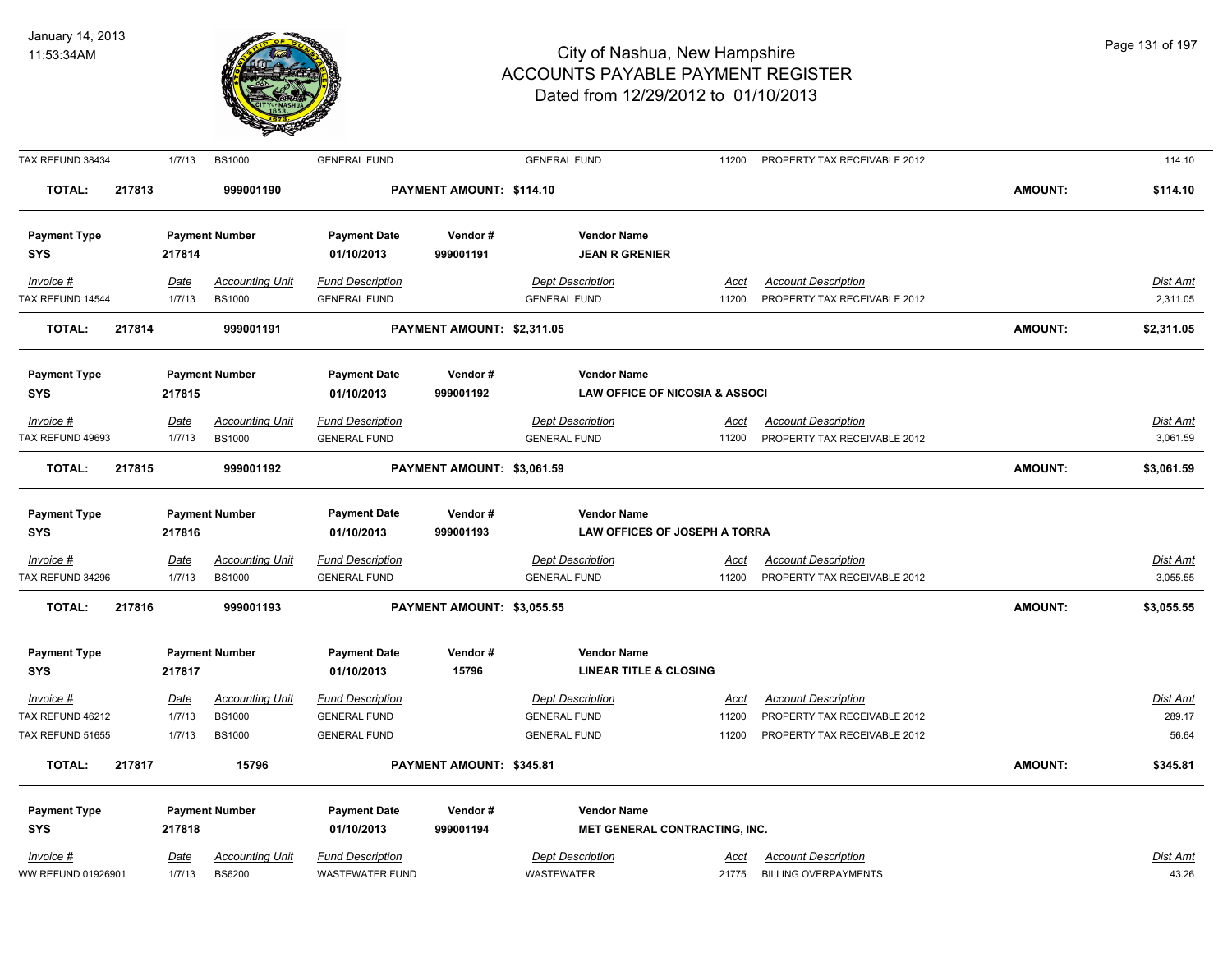

| <b>TOTAL:</b>                     | 217818 |             | 999001194              |                                   | PAYMENT AMOUNT: \$43.26    |                                             |             |                              | <b>AMOUNT:</b> | \$43.26         |
|-----------------------------------|--------|-------------|------------------------|-----------------------------------|----------------------------|---------------------------------------------|-------------|------------------------------|----------------|-----------------|
| <b>Payment Type</b><br><b>SYS</b> |        | 217819      | <b>Payment Number</b>  | <b>Payment Date</b><br>01/10/2013 | Vendor#<br>999001195       | <b>Vendor Name</b><br><b>MICHAEL JUSTER</b> |             |                              |                |                 |
| Invoice #                         |        | Date        | <b>Accounting Unit</b> | <b>Fund Description</b>           |                            | <b>Dept Description</b>                     | Acct        | <b>Account Description</b>   |                | Dist Amt        |
| TAX REFUND 38335                  |        | 1/7/13      | <b>BS1000</b>          | <b>GENERAL FUND</b>               |                            | <b>GENERAL FUND</b>                         | 11200       | PROPERTY TAX RECEIVABLE 2012 |                | 200.00          |
| <b>TOTAL:</b>                     | 217819 |             | 999001195              |                                   | PAYMENT AMOUNT: \$200.00   |                                             |             |                              | <b>AMOUNT:</b> | \$200.00        |
| <b>Payment Type</b>               |        |             | <b>Payment Number</b>  | <b>Payment Date</b>               | Vendor#                    | <b>Vendor Name</b>                          |             |                              |                |                 |
| <b>SYS</b>                        |        | 217820      |                        | 01/10/2013                        | 999001196                  | <b>MONIQUE LAPLANTE</b>                     |             |                              |                |                 |
| Invoice #                         |        | <b>Date</b> | <b>Accounting Unit</b> | <b>Fund Description</b>           |                            | <b>Dept Description</b>                     | <u>Acct</u> | <b>Account Description</b>   |                | Dist Amt        |
| WW REFUND 00358701                |        | 1/7/13      | <b>BS6200</b>          | <b>WASTEWATER FUND</b>            |                            | <b>WASTEWATER</b>                           | 21775       | <b>BILLING OVERPAYMENTS</b>  |                | 18.94           |
| <b>TOTAL:</b>                     | 217820 |             | 999001196              |                                   | PAYMENT AMOUNT: \$18.94    |                                             |             |                              | <b>AMOUNT:</b> | \$18.94         |
| <b>Payment Type</b>               |        |             | <b>Payment Number</b>  | <b>Payment Date</b>               | Vendor#                    | <b>Vendor Name</b>                          |             |                              |                |                 |
| <b>SYS</b>                        |        | 217821      |                        | 01/10/2013                        | 999001197                  | <b>OCWEN LOAN SERVICING LLC</b>             |             |                              |                |                 |
| $Invoice$ #                       |        | <u>Date</u> | <b>Accounting Unit</b> | <b>Fund Description</b>           |                            | <b>Dept Description</b>                     | <u>Acct</u> | <b>Account Description</b>   |                | <u>Dist Amt</u> |
| TAX REFUND 51506                  |        | 1/7/13      | <b>BS1000</b>          | <b>GENERAL FUND</b>               |                            | <b>GENERAL FUND</b>                         | 11200       | PROPERTY TAX RECEIVABLE 2012 |                | 2,466.22        |
| <b>TOTAL:</b>                     | 217821 |             | 999001197              |                                   | PAYMENT AMOUNT: \$2,466.22 |                                             |             |                              | <b>AMOUNT:</b> | \$2,466.22      |
| <b>Payment Type</b>               |        |             | <b>Payment Number</b>  | <b>Payment Date</b>               | Vendor#                    | <b>Vendor Name</b>                          |             |                              |                |                 |
| <b>SYS</b>                        |        | 217822      |                        | 01/10/2013                        | 999001198                  | <b>RAYMOND A MC EVOY</b>                    |             |                              |                |                 |
| Invoice #                         |        | Date        | <b>Accounting Unit</b> | <b>Fund Description</b>           |                            | <b>Dept Description</b>                     | Acct        | <b>Account Description</b>   |                | Dist Amt        |
| TAX REFUND 22846                  |        | 1/7/13      | <b>BS1000</b>          | <b>GENERAL FUND</b>               |                            | <b>GENERAL FUND</b>                         | 11200       | PROPERTY TAX RECEIVABLE 2012 |                | 2,856.89        |
| <b>TOTAL:</b>                     | 217822 |             | 999001198              |                                   | PAYMENT AMOUNT: \$2,856.89 |                                             |             |                              | <b>AMOUNT:</b> | \$2,856.89      |
| <b>Payment Type</b>               |        |             | <b>Payment Number</b>  | <b>Payment Date</b>               | Vendor#                    | <b>Vendor Name</b>                          |             |                              |                |                 |
| <b>SYS</b>                        |        | 217823      |                        | 01/10/2013                        | 12021                      | <b>LILIBETH SEQUERA</b>                     |             |                              |                |                 |
| Invoice #                         |        | <b>Date</b> | <b>Accounting Unit</b> | <b>Fund Description</b>           |                            | <b>Dept Description</b>                     | Acct        | <b>Account Description</b>   |                | Dist Amt        |
| TAX REFUND 46033                  |        | 1/7/13      | <b>BS1000</b>          | <b>GENERAL FUND</b>               |                            | <b>GENERAL FUND</b>                         | 11200       | PROPERTY TAX RECEIVABLE 2012 |                | 1,257.87        |
| <b>TOTAL:</b>                     | 217823 |             | 12021                  |                                   | PAYMENT AMOUNT: \$1,257.87 |                                             |             |                              | <b>AMOUNT:</b> | \$1,257.87      |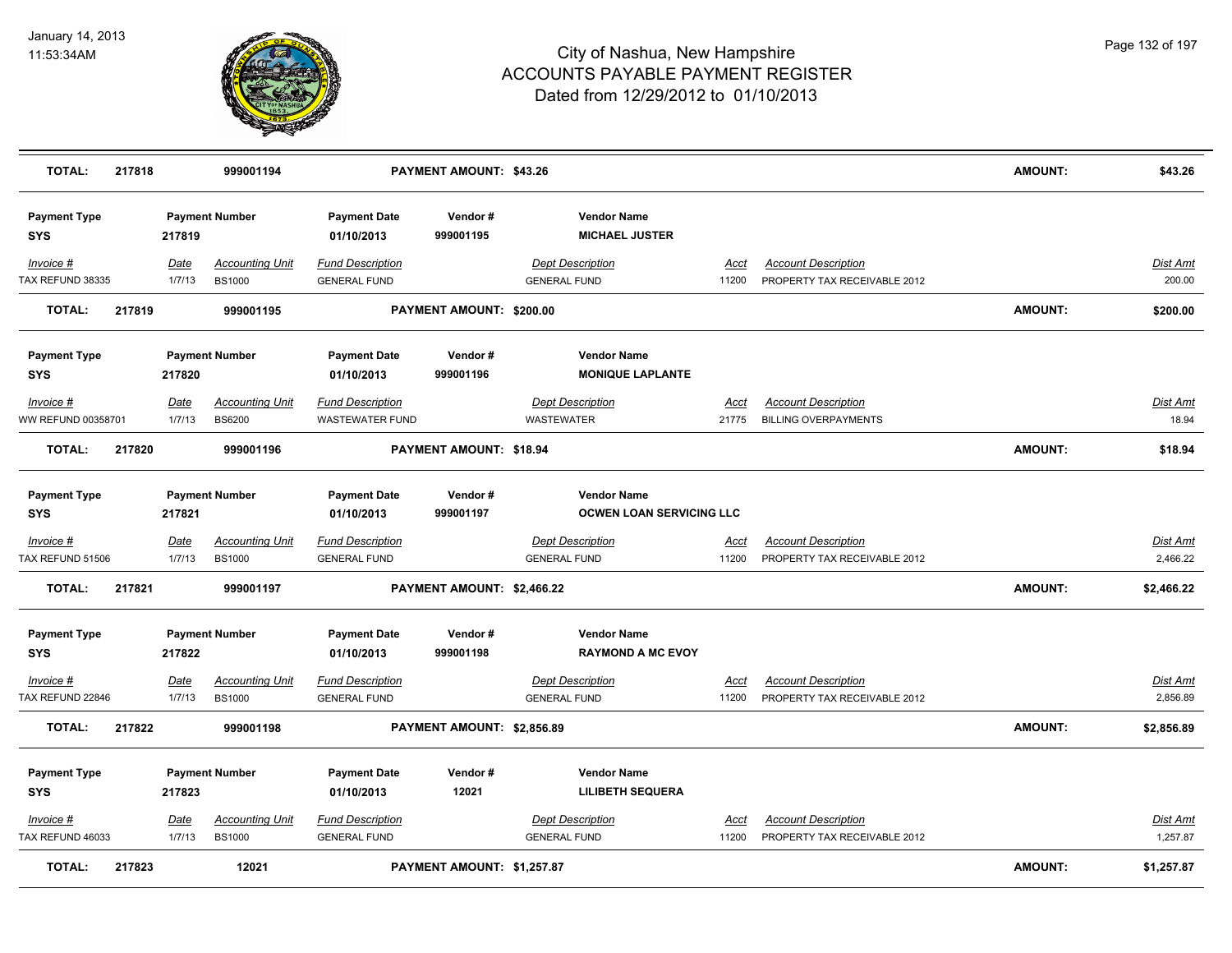

| <b>Payment Type</b>               |                       | <b>Payment Number</b>                   | <b>Payment Date</b>                            | Vendor#                    | <b>Vendor Name</b>                                    |                      |                                                            |                |                           |
|-----------------------------------|-----------------------|-----------------------------------------|------------------------------------------------|----------------------------|-------------------------------------------------------|----------------------|------------------------------------------------------------|----------------|---------------------------|
| <b>SYS</b>                        | 217824                |                                         | 01/10/2013                                     | 999001199                  | SERGIU & VERONICA MUSTEATA                            |                      |                                                            |                |                           |
| Invoice #                         | Date                  | <b>Accounting Unit</b>                  | <b>Fund Description</b>                        |                            | <b>Dept Description</b>                               | <u>Acct</u>          | <b>Account Description</b>                                 |                | Dist Amt                  |
| TAX REFUND 44457                  | 1/7/13                | <b>BS1000</b>                           | <b>GENERAL FUND</b>                            |                            | <b>GENERAL FUND</b>                                   | 11200                | PROPERTY TAX RECEIVABLE 2012                               |                | 2,188.89                  |
| <b>TOTAL:</b>                     | 217824                | 999001199                               |                                                | PAYMENT AMOUNT: \$2,188.89 |                                                       |                      |                                                            | <b>AMOUNT:</b> | \$2,188.89                |
| <b>Payment Type</b>               |                       | <b>Payment Number</b>                   | <b>Payment Date</b>                            | Vendor#                    | <b>Vendor Name</b>                                    |                      |                                                            |                |                           |
| <b>SYS</b>                        | 217825                |                                         | 01/10/2013                                     | 999001200                  | <b>SOVEREIGN BANK</b>                                 |                      |                                                            |                |                           |
| Invoice #<br>TAX REFUND 42812     | Date<br>1/7/13        | <b>Accounting Unit</b><br><b>BS1000</b> | <b>Fund Description</b><br><b>GENERAL FUND</b> |                            | <b>Dept Description</b><br><b>GENERAL FUND</b>        | <u>Acct</u><br>11200 | <b>Account Description</b><br>PROPERTY TAX RECEIVABLE 2012 |                | Dist Amt<br>1,700.09      |
| <b>TOTAL:</b>                     | 217825                | 999001200                               |                                                | PAYMENT AMOUNT: \$1,700.09 |                                                       |                      |                                                            | <b>AMOUNT:</b> | \$1,700.09                |
|                                   |                       |                                         |                                                |                            |                                                       |                      |                                                            |                |                           |
| <b>Payment Type</b><br><b>SYS</b> | 217826                | <b>Payment Number</b>                   | <b>Payment Date</b><br>01/10/2013              | Vendor#<br>999001075       | <b>Vendor Name</b><br><b>ST MARY'S TITLE SERVICES</b> |                      |                                                            |                |                           |
|                                   |                       |                                         |                                                |                            |                                                       |                      |                                                            |                |                           |
| Invoice #                         | <b>Date</b>           | <b>Accounting Unit</b>                  | <b>Fund Description</b>                        |                            | <b>Dept Description</b>                               | <u>Acct</u>          | <b>Account Description</b>                                 |                | <u>Dist Amt</u><br>239.18 |
| TAX REFUND 1910                   | 1/7/13                | <b>BS1000</b>                           | <b>GENERAL FUND</b>                            |                            | <b>GENERAL FUND</b>                                   | 11200                | PROPERTY TAX RECEIVABLE 2012                               |                |                           |
| <b>TOTAL:</b>                     | 217826                | 999001075                               |                                                | PAYMENT AMOUNT: \$239.18   |                                                       |                      |                                                            | <b>AMOUNT:</b> | \$239.18                  |
| <b>Payment Type</b>               |                       | <b>Payment Number</b>                   | <b>Payment Date</b>                            | Vendor#                    | <b>Vendor Name</b>                                    |                      |                                                            |                |                           |
| <b>SYS</b>                        | 217827                |                                         | 01/10/2013                                     | 999001201                  | STEVE RHEAUME & JULIE MAHEUX                          |                      |                                                            |                |                           |
| $Invoice$ #<br>TAX REFUND 36326   | <b>Date</b><br>1/7/13 | <b>Accounting Unit</b><br><b>BS1000</b> | <b>Fund Description</b><br><b>GENERAL FUND</b> |                            | <b>Dept Description</b><br><b>GENERAL FUND</b>        | <u>Acct</u><br>11200 | <b>Account Description</b><br>PROPERTY TAX RECEIVABLE 2012 |                | <b>Dist Amt</b><br>166.27 |
| <b>TOTAL:</b>                     | 217827                | 999001201                               |                                                | PAYMENT AMOUNT: \$166.27   |                                                       |                      |                                                            | <b>AMOUNT:</b> | \$166.27                  |
|                                   |                       |                                         |                                                |                            |                                                       |                      |                                                            |                |                           |
| <b>Payment Type</b>               |                       | <b>Payment Number</b>                   | <b>Payment Date</b>                            | Vendor#<br>13681           | <b>Vendor Name</b><br><b>SUMMIT TITLE SERVICES</b>    |                      |                                                            |                |                           |
| <b>SYS</b>                        | 217828                |                                         | 01/10/2013                                     |                            |                                                       |                      |                                                            |                |                           |
| Invoice #                         | <b>Date</b>           | <b>Accounting Unit</b>                  | <b>Fund Description</b>                        |                            | <b>Dept Description</b>                               | <u>Acct</u>          | <b>Account Description</b>                                 |                | Dist Amt                  |
| TAX REFUND 12598                  | 1/7/13                | <b>BS1000</b>                           | <b>GENERAL FUND</b>                            |                            | <b>GENERAL FUND</b>                                   | 11200                | PROPERTY TAX RECEIVABLE 2012                               |                | 4,321.66                  |
| <b>TOTAL:</b>                     | 217828                | 13681                                   |                                                | PAYMENT AMOUNT: \$4,321.66 |                                                       |                      |                                                            | <b>AMOUNT:</b> | \$4,321.66                |
| <b>Payment Type</b>               |                       | <b>Payment Number</b>                   | <b>Payment Date</b>                            | Vendor#                    | <b>Vendor Name</b>                                    |                      |                                                            |                |                           |
| <b>SYS</b>                        | 217829                |                                         | 01/10/2013                                     | 999001202                  | THE ORIGINAL HONEY BAKED HAM C                        |                      |                                                            |                |                           |
| Invoice #                         | Date                  | <b>Accounting Unit</b>                  | <b>Fund Description</b>                        |                            | <b>Dept Description</b>                               |                      | <b>Acct</b> Account Description                            |                | Dist Amt                  |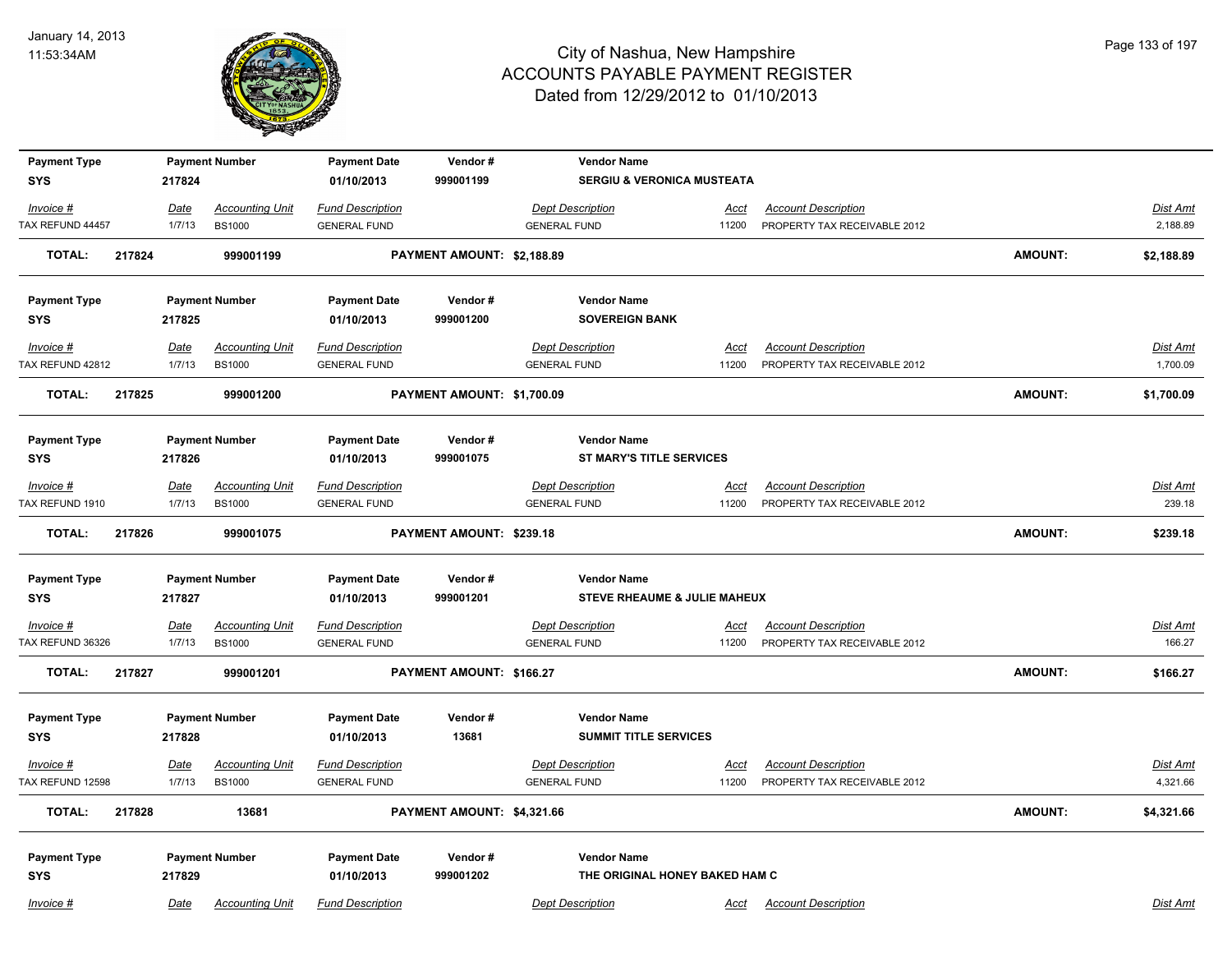

| TAX REFUND 50126    |        | 1/7/13      | <b>BS1000</b>          | <b>GENERAL FUND</b>     |                            | <b>GENERAL FUND</b>                | 11200       | PROPERTY TAX RECEIVABLE 2012 |                | 2,274.73        |
|---------------------|--------|-------------|------------------------|-------------------------|----------------------------|------------------------------------|-------------|------------------------------|----------------|-----------------|
| <b>TOTAL:</b>       | 217829 |             | 999001202              |                         | PAYMENT AMOUNT: \$2,274.73 |                                    |             |                              | <b>AMOUNT:</b> | \$2,274.73      |
| <b>Payment Type</b> |        |             | <b>Payment Number</b>  | <b>Payment Date</b>     | Vendor#                    | <b>Vendor Name</b>                 |             |                              |                |                 |
| <b>SYS</b>          |        | 217830      |                        | 01/10/2013              | 999001203                  | <b>WALTER &amp; MOIRA CONLEY</b>   |             |                              |                |                 |
| Invoice #           |        | <u>Date</u> | <b>Accounting Unit</b> | <b>Fund Description</b> |                            | <b>Dept Description</b>            | Acct        | <b>Account Description</b>   |                | Dist Amt        |
| TAX REFUND 51161    |        | 1/7/13      | <b>BS1000</b>          | <b>GENERAL FUND</b>     |                            | <b>GENERAL FUND</b>                | 11200       | PROPERTY TAX RECEIVABLE 2012 |                | 153.13          |
| <b>TOTAL:</b>       | 217830 |             | 999001203              |                         | PAYMENT AMOUNT: \$153.13   |                                    |             |                              | <b>AMOUNT:</b> | \$153.13        |
| <b>Payment Type</b> |        |             | <b>Payment Number</b>  | <b>Payment Date</b>     | Vendor#                    | <b>Vendor Name</b>                 |             |                              |                |                 |
| <b>SYS</b>          |        | 217831      |                        | 01/10/2013              | 13372                      | <b>PSNH</b>                        |             |                              |                |                 |
| Invoice #           |        | Date        | <b>Accounting Unit</b> | <b>Fund Description</b> |                            | <b>Dept Description</b>            | Acct        | <b>Account Description</b>   |                | Dist Amt        |
| 34876-4945350       |        |             | 12/21/12 75.1.500      | <b>GENERAL FUND</b>     |                            | <b>WELFARE ASSISTANCE</b>          | 55800       | <b>GENERAL ASSISTANCE</b>    |                | 189.00          |
| <b>TOTAL:</b>       | 217831 |             | 13372                  |                         | PAYMENT AMOUNT: \$189.00   |                                    |             |                              | <b>AMOUNT:</b> | \$189.00        |
|                     |        |             |                        |                         |                            |                                    |             |                              |                |                 |
| <b>Payment Type</b> |        |             | <b>Payment Number</b>  | <b>Payment Date</b>     | Vendor#                    | <b>Vendor Name</b>                 |             |                              |                |                 |
| <b>SYS</b>          |        | 217832      |                        | 01/10/2013              | 12254                      | 23 TO 25 TEMPLE ST REALTY LLC      |             |                              |                |                 |
| <u>Invoice #</u>    |        | <u>Date</u> | <b>Accounting Unit</b> | <b>Fund Description</b> |                            | <b>Dept Description</b>            | <u>Acct</u> | <b>Account Description</b>   |                | <u>Dist Amt</u> |
| 39593-7901550       |        | 12/20/12    | 75.1.500               | <b>GENERAL FUND</b>     |                            | <b>WELFARE ASSISTANCE</b>          | 55810       | RENTAL ASSISTANCE            |                | 240.00          |
| 41954-6908994       |        | 1/3/13      | 75.1.500               | <b>GENERAL FUND</b>     |                            | <b>WELFARE ASSISTANCE</b>          | 55810       | RENTAL ASSISTANCE            |                | 400.00          |
| <b>TOTAL:</b>       | 217832 |             | 12254                  |                         | PAYMENT AMOUNT: \$640.00   |                                    |             |                              | <b>AMOUNT:</b> | \$640.00        |
| <b>Payment Type</b> |        |             | <b>Payment Number</b>  | <b>Payment Date</b>     | Vendor#                    | <b>Vendor Name</b>                 |             |                              |                |                 |
| <b>SYS</b>          |        | 217833      |                        | 01/10/2013              | 15403                      | <b>ALEX C ARUN</b>                 |             |                              |                |                 |
| Invoice #           |        | <b>Date</b> | <b>Accounting Unit</b> | <b>Fund Description</b> |                            | <b>Dept Description</b>            | Acct        | <b>Account Description</b>   |                | Dist Amt        |
| 40620-5908633       |        | 1/2/13      | 75.1.500               | <b>GENERAL FUND</b>     |                            | <b>WELFARE ASSISTANCE</b>          | 55810       | <b>RENTAL ASSISTANCE</b>     |                | 612.73          |
| <b>TOTAL:</b>       | 217833 |             | 15403                  |                         | PAYMENT AMOUNT: \$612.73   |                                    |             |                              | <b>AMOUNT:</b> | \$612.73        |
| <b>Payment Type</b> |        |             | <b>Payment Number</b>  | <b>Payment Date</b>     | Vendor#                    | <b>Vendor Name</b>                 |             |                              |                |                 |
| <b>SYS</b>          |        | 217834      |                        | 01/10/2013              | 12407                      | <b>BISHOP REAL ESTATE MGMT INC</b> |             |                              |                |                 |
| Invoice #           |        | Date        | <b>Accounting Unit</b> | <b>Fund Description</b> |                            | <b>Dept Description</b>            | Acct        | <b>Account Description</b>   |                | Dist Amt        |
| 29484-6908971       |        | 12/17/12    | 75.1.500               | <b>GENERAL FUND</b>     |                            | <b>WELFARE ASSISTANCE</b>          | 55810       | RENTAL ASSISTANCE            |                | 275.00          |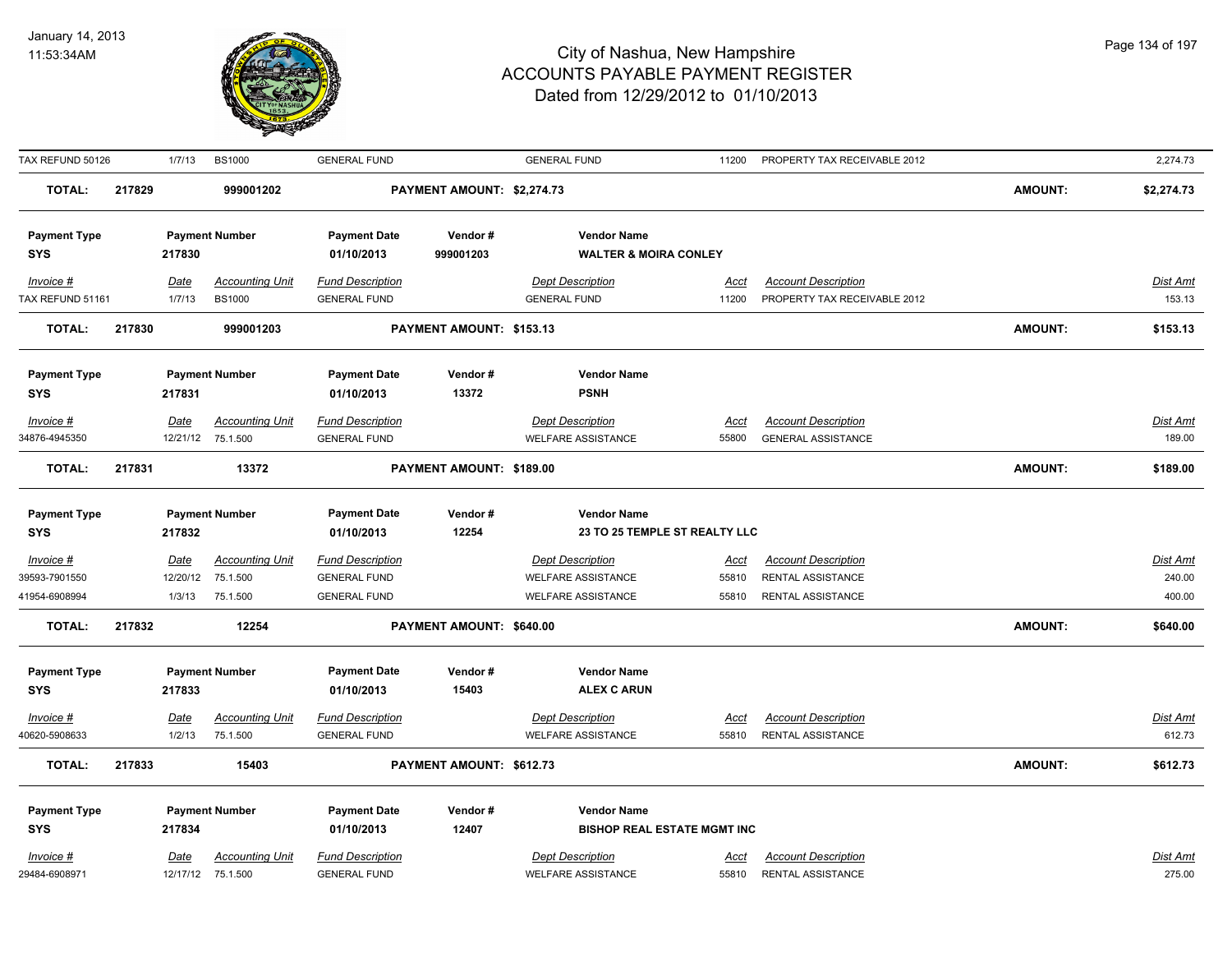

| <b>TOTAL:</b>                     | 217834 |             | 12407                  |                                   | PAYMENT AMOUNT: \$275.00 |                                                 |             |                            | AMOUNT:        | \$275.00        |
|-----------------------------------|--------|-------------|------------------------|-----------------------------------|--------------------------|-------------------------------------------------|-------------|----------------------------|----------------|-----------------|
| <b>Payment Type</b><br><b>SYS</b> |        | 217835      | <b>Payment Number</b>  | <b>Payment Date</b><br>01/10/2013 | Vendor#<br>12563         | <b>Vendor Name</b><br><b>COUNTRY BARN MOTEL</b> |             |                            |                |                 |
| Invoice #                         |        | Date        | <b>Accounting Unit</b> | <b>Fund Description</b>           |                          | <b>Dept Description</b>                         | Acct        | <b>Account Description</b> |                | Dist Amt        |
| 41507-6908966                     |        |             | 12/14/12 75.1.500      | <b>GENERAL FUND</b>               |                          | <b>WELFARE ASSISTANCE</b>                       | 55810       | RENTAL ASSISTANCE          |                | 273.00          |
| <b>TOTAL:</b>                     | 217835 |             | 12563                  |                                   | PAYMENT AMOUNT: \$273.00 |                                                 |             |                            | <b>AMOUNT:</b> | \$273.00        |
| <b>Payment Type</b>               |        |             | <b>Payment Number</b>  | <b>Payment Date</b>               | Vendor#                  | <b>Vendor Name</b>                              |             |                            |                |                 |
| <b>SYS</b>                        |        | 217836      |                        | 01/10/2013                        | 12603                    | <b>DAVIS FUNERAL HOME</b>                       |             |                            |                |                 |
| Invoice #                         |        | Date        | <b>Accounting Unit</b> | <b>Fund Description</b>           |                          | <b>Dept Description</b>                         | <u>Acct</u> | <b>Account Description</b> |                | <b>Dist Amt</b> |
| 38916-1946839                     |        | 12/26/12    | 75.1.500               | <b>GENERAL FUND</b>               |                          | <b>WELFARE ASSISTANCE</b>                       | 55800       | <b>GENERAL ASSISTANCE</b>  |                | 750.00          |
| <b>TOTAL:</b>                     | 217836 |             | 12603                  |                                   | PAYMENT AMOUNT: \$750.00 |                                                 |             |                            | <b>AMOUNT:</b> | \$750.00        |
| <b>Payment Type</b>               |        |             | <b>Payment Number</b>  | <b>Payment Date</b>               | Vendor #                 | <b>Vendor Name</b>                              |             |                            |                |                 |
| <b>SYS</b>                        |        | 217837      |                        | 01/10/2013                        | 12759                    | <b>GANDER PROP MANAGEMENT LLC</b>               |             |                            |                |                 |
| Invoice #                         |        | Date        | <b>Accounting Unit</b> | <b>Fund Description</b>           |                          | <b>Dept Description</b>                         | <u>Acct</u> | <b>Account Description</b> |                | Dist Amt        |
| 41819-4945353                     |        |             | 12/28/12 75.1.500      | <b>GENERAL FUND</b>               |                          | <b>WELFARE ASSISTANCE</b>                       | 55810       | <b>RENTAL ASSISTANCE</b>   |                | 750.00          |
| <b>TOTAL:</b>                     | 217837 |             | 12759                  |                                   | PAYMENT AMOUNT: \$750.00 |                                                 |             |                            | <b>AMOUNT:</b> | \$750.00        |
| <b>Payment Type</b>               |        |             | <b>Payment Number</b>  | <b>Payment Date</b>               | Vendor#                  | <b>Vendor Name</b>                              |             |                            |                |                 |
| <b>SYS</b>                        |        | 217838      |                        | 01/10/2013                        | 12774                    | <b>THERESA R GERLACH</b>                        |             |                            |                |                 |
| Invoice #                         |        | Date        | <b>Accounting Unit</b> | <b>Fund Description</b>           |                          | <b>Dept Description</b>                         | Acct        | <b>Account Description</b> |                | <u>Dist Amt</u> |
| 41916-5908626                     |        |             | 12/20/12 75.1.500      | <b>GENERAL FUND</b>               |                          | <b>WELFARE ASSISTANCE</b>                       | 55810       | <b>RENTAL ASSISTANCE</b>   |                | 780.00          |
| <b>TOTAL:</b>                     | 217838 |             | 12774                  |                                   | PAYMENT AMOUNT: \$780.00 |                                                 |             |                            | AMOUNT:        | \$780.00        |
| <b>Payment Type</b>               |        |             | <b>Payment Number</b>  | <b>Payment Date</b>               | Vendor#                  | <b>Vendor Name</b>                              |             |                            |                |                 |
| <b>SYS</b>                        |        | 217839      |                        | 01/10/2013                        | 12983                    | <b>LAPOINTE OLIVER MARIE GABE &amp; D</b>       |             |                            |                |                 |
| <i>Invoice</i> #                  |        | <u>Date</u> | <b>Accounting Unit</b> | <b>Fund Description</b>           |                          | <b>Dept Description</b>                         | <u>Acct</u> | <b>Account Description</b> |                | <u>Dist Amt</u> |
| 41697-6908993                     |        | 1/2/13      | 75.1.500               | <b>GENERAL FUND</b>               |                          | <b>WELFARE ASSISTANCE</b>                       | 55810       | RENTAL ASSISTANCE          |                | 791.00          |
| <b>TOTAL:</b>                     | 217839 |             | 12983                  |                                   | PAYMENT AMOUNT: \$791.00 |                                                 |             |                            | AMOUNT:        | \$791.00        |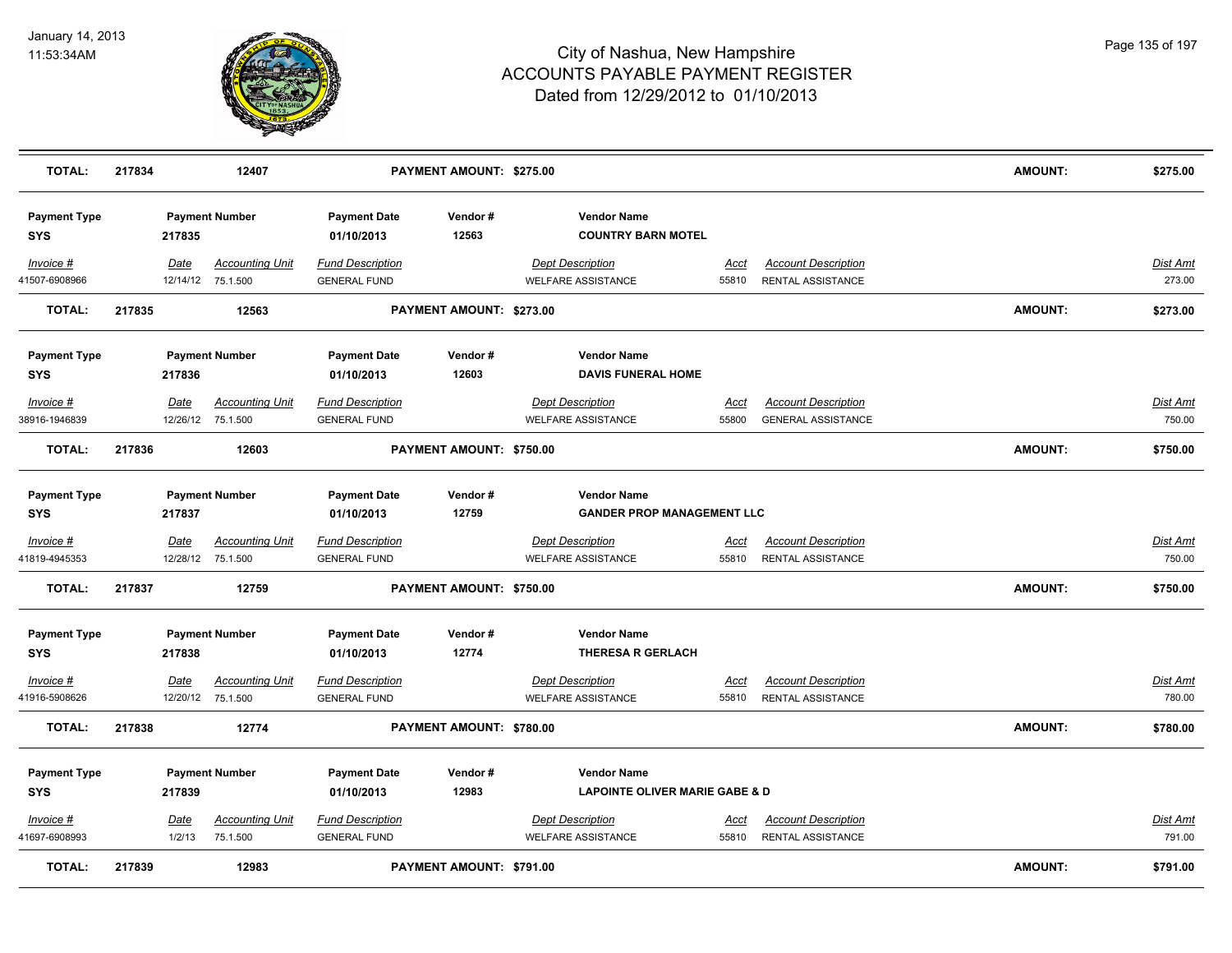

| <b>Payment Type</b> |             | <b>Payment Number</b>  | <b>Payment Date</b>     | Vendor#                    | <b>Vendor Name</b>           |             |                            |                |                 |
|---------------------|-------------|------------------------|-------------------------|----------------------------|------------------------------|-------------|----------------------------|----------------|-----------------|
| <b>SYS</b>          | 217840      |                        | 01/10/2013              | 14643                      | <b>SAMUEL K MWANIKI</b>      |             |                            |                |                 |
| $Invoice$ #         | <u>Date</u> | <b>Accounting Unit</b> | <b>Fund Description</b> |                            | <b>Dept Description</b>      | <u>Acct</u> | <b>Account Description</b> |                | <b>Dist Amt</b> |
| 40470-4945355       |             | 12/31/12 75.1.500      | <b>GENERAL FUND</b>     |                            | <b>WELFARE ASSISTANCE</b>    | 55810       | <b>RENTAL ASSISTANCE</b>   |                | 150.00          |
| <b>TOTAL:</b>       | 217840      | 14643                  |                         | PAYMENT AMOUNT: \$150.00   |                              |             |                            | <b>AMOUNT:</b> | \$150.00        |
| <b>Payment Type</b> |             | <b>Payment Number</b>  | <b>Payment Date</b>     | Vendor#                    | <b>Vendor Name</b>           |             |                            |                |                 |
| <b>SYS</b>          | 217841      |                        | 01/10/2013              | 14793                      | OFP REALTY LLC               |             |                            |                |                 |
| $Invoice$ #         | <u>Date</u> | <b>Accounting Unit</b> | <b>Fund Description</b> |                            | <b>Dept Description</b>      | Acct        | <b>Account Description</b> |                | Dist Amt        |
| 36938-5908620       |             | 12/18/12 75.1.500      | <b>GENERAL FUND</b>     |                            | <b>WELFARE ASSISTANCE</b>    | 55810       | <b>RENTAL ASSISTANCE</b>   |                | 1,140.00        |
| <b>TOTAL:</b>       | 217841      | 14793                  |                         | PAYMENT AMOUNT: \$1,140.00 |                              |             |                            | <b>AMOUNT:</b> | \$1,140.00      |
| <b>Payment Type</b> |             | <b>Payment Number</b>  | <b>Payment Date</b>     | Vendor#                    | <b>Vendor Name</b>           |             |                            |                |                 |
| <b>SYS</b>          | 217842      |                        | 01/10/2013              | 13371                      | <b>WILLIAM PSALEDAKIS</b>    |             |                            |                |                 |
| Invoice #           | Date        | <b>Accounting Unit</b> | <b>Fund Description</b> |                            | <b>Dept Description</b>      | Acct        | <b>Account Description</b> |                | Dist Amt        |
| 41943-5908632       |             | 12/31/12 75.1.500      | <b>GENERAL FUND</b>     |                            | <b>WELFARE ASSISTANCE</b>    | 55810       | <b>RENTAL ASSISTANCE</b>   |                | 785.87          |
| <b>TOTAL:</b>       | 217842      | 13371                  |                         | PAYMENT AMOUNT: \$785.87   |                              |             |                            | <b>AMOUNT:</b> | \$785.87        |
| <b>Payment Type</b> |             | <b>Payment Number</b>  | <b>Payment Date</b>     | Vendor#                    | <b>Vendor Name</b>           |             |                            |                |                 |
| <b>SYS</b>          | 217843      |                        | 01/10/2013              | 13636                      | <b>ST JOSEPHS PHARMACY</b>   |             |                            |                |                 |
| $Invoice$ #         | <u>Date</u> | <b>Accounting Unit</b> | <b>Fund Description</b> |                            | <b>Dept Description</b>      | <u>Acct</u> | <b>Account Description</b> |                | <u>Dist Amt</u> |
| 36924-4945351       |             | 12/27/12 75.1.500      | <b>GENERAL FUND</b>     |                            | <b>WELFARE ASSISTANCE</b>    | 55800       | <b>GENERAL ASSISTANCE</b>  |                | 44.55           |
| <b>TOTAL:</b>       | 217843      | 13636                  |                         | PAYMENT AMOUNT: \$44.55    |                              |             |                            | <b>AMOUNT:</b> | \$44.55         |
| <b>Payment Type</b> |             | <b>Payment Number</b>  | <b>Payment Date</b>     | Vendor#                    | <b>Vendor Name</b>           |             |                            |                |                 |
| <b>SYS</b>          | 217844      |                        | 01/10/2013              | 10788                      | <b>WEST HOLLIS TRUST</b>     |             |                            |                |                 |
| Invoice #           | <u>Date</u> | <b>Accounting Unit</b> | <b>Fund Description</b> |                            | <b>Dept Description</b>      | <u>Acct</u> | <b>Account Description</b> |                | Dist Amt        |
| 37014-6908998       | 1/3/13      | 75.1.500               | <b>GENERAL FUND</b>     |                            | <b>WELFARE ASSISTANCE</b>    | 55810       | <b>RENTAL ASSISTANCE</b>   |                | 641.20          |
| <b>TOTAL:</b>       | 217844      | 10788                  |                         | PAYMENT AMOUNT: \$641.20   |                              |             |                            | <b>AMOUNT:</b> | \$641.20        |
| <b>Payment Type</b> |             | <b>Payment Number</b>  | <b>Payment Date</b>     | Vendor#                    | <b>Vendor Name</b>           |             |                            |                |                 |
| <b>SYS</b>          | 217845      |                        | 01/10/2013              | 13898                      | <b>WINGATES PHARMACY INC</b> |             |                            |                |                 |
| Invoice #           | Date        | <b>Accounting Unit</b> | <b>Fund Description</b> |                            | <b>Dept Description</b>      | Acct        | <b>Account Description</b> |                | Dist Amt        |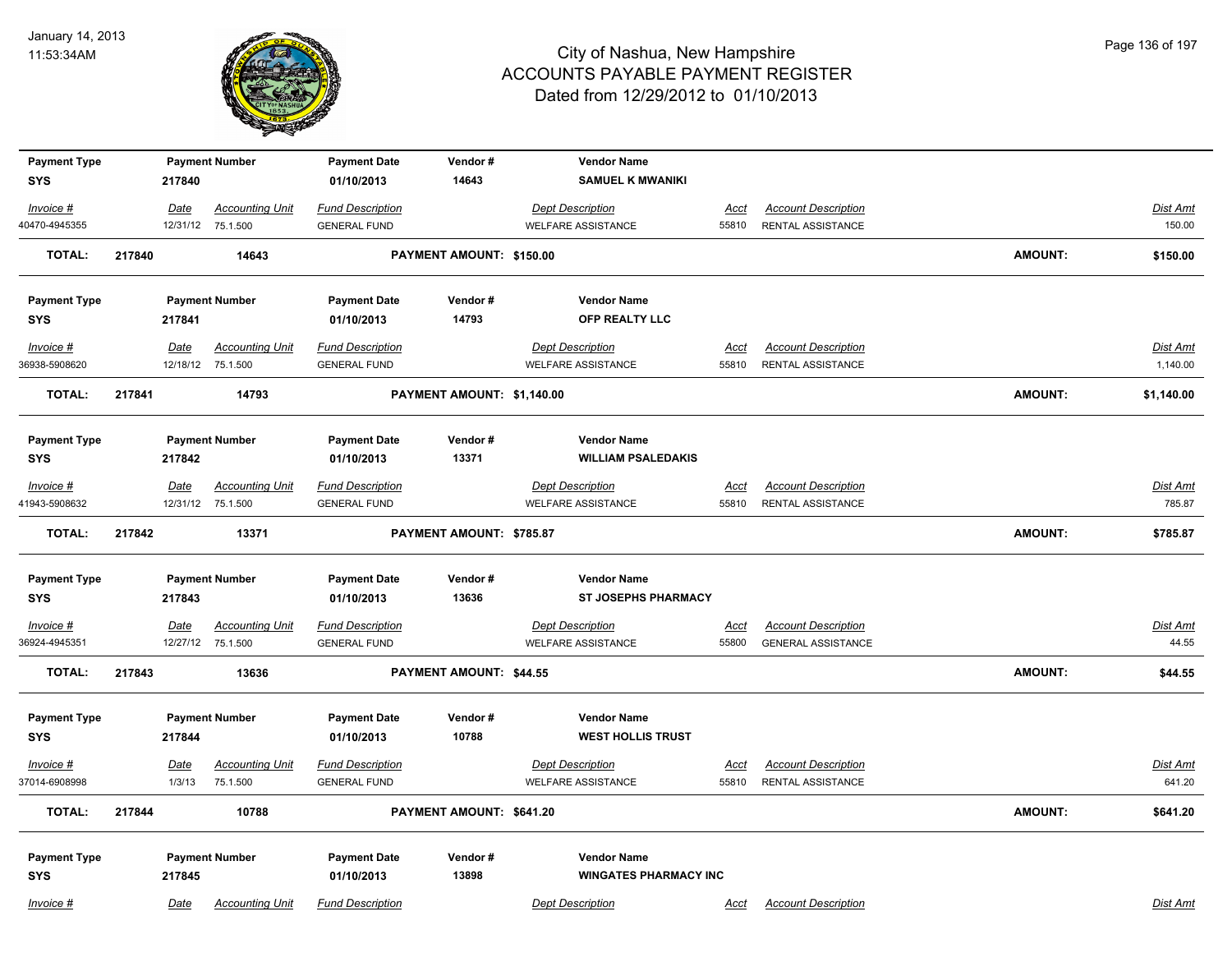

| 31775-5908611 |          | 12/11/12 75.1.500 | <b>GENERAL FUND</b> | <b>WELFARE ASSISTANCE</b> | 55800 | <b>GENERAL ASSISTANCE</b> | 32.41  |
|---------------|----------|-------------------|---------------------|---------------------------|-------|---------------------------|--------|
| 31775-5908621 | 12/18/12 | 75.1.500          | <b>GENERAL FUND</b> | <b>WELFARE ASSISTANCE</b> | 55800 | <b>GENERAL ASSISTANCE</b> | 27.63  |
| 36154-5908616 | 12/17/12 | 75.1.500          | <b>GENERAL FUND</b> | <b>WELFARE ASSISTANCE</b> | 55800 | <b>GENERAL ASSISTANCE</b> | 437.62 |
| 36154-5908617 | 12/17/12 | 75.1.500          | <b>GENERAL FUND</b> | <b>WELFARE ASSISTANCE</b> | 55800 | <b>GENERAL ASSISTANCE</b> | 94.95  |
| 36154-5908618 | 12/17/12 | 75.1.500          | <b>GENERAL FUND</b> | <b>WELFARE ASSISTANCE</b> | 55800 | <b>GENERAL ASSISTANCE</b> | 54.87  |
| 36370-7901536 |          | 12/11/12 75.1.500 | <b>GENERAL FUND</b> | <b>WELFARE ASSISTANCE</b> | 55800 | <b>GENERAL ASSISTANCE</b> | 12.87  |
| 37408-6908961 |          | 12/10/12 75.1.500 | <b>GENERAL FUND</b> | <b>WELFARE ASSISTANCE</b> | 55800 | <b>GENERAL ASSISTANCE</b> | 61.06  |
| 37625-4945331 | 12/4/12  | 75.1.500          | <b>GENERAL FUND</b> | <b>WELFARE ASSISTANCE</b> | 55800 | <b>GENERAL ASSISTANCE</b> | 57.49  |
| 38047-6908979 | 12/20/12 | 75.1.500          | <b>GENERAL FUND</b> | <b>WELFARE ASSISTANCE</b> | 55800 | <b>GENERAL ASSISTANCE</b> | 12.17  |
| 38332-6908957 | 12/6/12  | 75.1.500          | <b>GENERAL FUND</b> | <b>WELFARE ASSISTANCE</b> | 55800 | <b>GENERAL ASSISTANCE</b> | 51.46  |
| 38332-6908975 | 12/18/12 | 75.1.500          | <b>GENERAL FUND</b> | <b>WELFARE ASSISTANCE</b> | 55800 | <b>GENERAL ASSISTANCE</b> | 31.80  |
| 39021-5908614 | 12/14/12 | 75.1.500          | <b>GENERAL FUND</b> | <b>WELFARE ASSISTANCE</b> | 55800 | <b>GENERAL ASSISTANCE</b> | 26.30  |
| 39207-4945346 | 12/13/12 | 75.1.500          | <b>GENERAL FUND</b> | <b>WELFARE ASSISTANCE</b> | 55800 | <b>GENERAL ASSISTANCE</b> | 21.03  |
| 40049-5908613 |          | 12/12/12 75.1.500 | <b>GENERAL FUND</b> | <b>WELFARE ASSISTANCE</b> | 55800 | <b>GENERAL ASSISTANCE</b> | 21.05  |
| 40051-5908604 | 12/7/12  | 75.1.500          | <b>GENERAL FUND</b> | <b>WELFARE ASSISTANCE</b> | 55800 | <b>GENERAL ASSISTANCE</b> | 57.35  |
| 40377-5908599 | 12/7/12  | 75.1.500          | <b>GENERAL FUND</b> | <b>WELFARE ASSISTANCE</b> | 55800 | <b>GENERAL ASSISTANCE</b> | 7.00   |
| 40550-7901548 | 12/20/12 | 75.1.500          | <b>GENERAL FUND</b> | <b>WELFARE ASSISTANCE</b> | 55800 | <b>GENERAL ASSISTANCE</b> | 32.43  |
| 40591-6908985 | 12/28/12 | 75.1.500          | <b>GENERAL FUND</b> | <b>WELFARE ASSISTANCE</b> | 55800 | <b>GENERAL ASSISTANCE</b> | 16.26  |
| 40949-7901529 | 12/4/12  | 75.1.500          | <b>GENERAL FUND</b> | <b>WELFARE ASSISTANCE</b> | 55800 | <b>GENERAL ASSISTANCE</b> | 11.38  |
| 40949-7901553 | 12/26/12 | 75.1.500          | <b>GENERAL FUND</b> | <b>WELFARE ASSISTANCE</b> | 55800 | <b>GENERAL ASSISTANCE</b> | 20.42  |
| 41254-6908962 | 12/11/12 | 75.1.500          | <b>GENERAL FUND</b> | <b>WELFARE ASSISTANCE</b> | 55800 | <b>GENERAL ASSISTANCE</b> | 10.37  |
| 41254-6908968 |          | 12/14/12 75.1.500 | <b>GENERAL FUND</b> | <b>WELFARE ASSISTANCE</b> | 55800 | <b>GENERAL ASSISTANCE</b> | 10.37  |
| 41254-6908980 |          | 12/26/12 75.1.500 | <b>GENERAL FUND</b> | <b>WELFARE ASSISTANCE</b> | 55800 | <b>GENERAL ASSISTANCE</b> | 10.74  |
| 41254-7901547 |          | 12/20/12 75.1.500 | <b>GENERAL FUND</b> | <b>WELFARE ASSISTANCE</b> | 55800 | <b>GENERAL ASSISTANCE</b> | 10.37  |
| 41535-7901537 | 12/11/12 | 75.1.500          | <b>GENERAL FUND</b> | <b>WELFARE ASSISTANCE</b> | 55800 | <b>GENERAL ASSISTANCE</b> | 75.65  |
| 41560-7901530 | 12/4/12  | 75.1.500          | <b>GENERAL FUND</b> | <b>WELFARE ASSISTANCE</b> | 55800 | <b>GENERAL ASSISTANCE</b> | 185.79 |
| 41719-5908619 | 12/17/12 | 75.1.500          | <b>GENERAL FUND</b> | <b>WELFARE ASSISTANCE</b> | 55800 | <b>GENERAL ASSISTANCE</b> | 16.84  |
| 41775-6908977 | 12/19/12 | 75.1.500          | <b>GENERAL FUND</b> | <b>WELFARE ASSISTANCE</b> | 55800 | <b>GENERAL ASSISTANCE</b> | 24.96  |
| 41827-1946834 |          | 11/27/12 75.1.500 | <b>GENERAL FUND</b> | <b>WELFARE ASSISTANCE</b> | 55800 | <b>GENERAL ASSISTANCE</b> | 69.95  |
| 41827-4945342 | 12/7/12  | 75.1.500          | <b>GENERAL FUND</b> | <b>WELFARE ASSISTANCE</b> | 55800 | <b>GENERAL ASSISTANCE</b> | 45.34  |
| 41827-5908629 |          | 12/28/12 75.1.500 | <b>GENERAL FUND</b> | <b>WELFARE ASSISTANCE</b> | 55800 | <b>GENERAL ASSISTANCE</b> | 112.74 |
| 41827-5908630 |          | 12/28/12 75.1.500 | <b>GENERAL FUND</b> | <b>WELFARE ASSISTANCE</b> | 55800 | <b>GENERAL ASSISTANCE</b> | 140.50 |
| 41922-4945344 | 12/11/12 | 75.1.500          | <b>GENERAL FUND</b> | <b>WELFARE ASSISTANCE</b> | 55800 | <b>GENERAL ASSISTANCE</b> | 10.72  |
| 41926-7901539 | 12/14/12 | 75.1.500          | <b>GENERAL FUND</b> | <b>WELFARE ASSISTANCE</b> | 55800 | <b>GENERAL ASSISTANCE</b> | 35.03  |
| 41931-7901541 | 12/14/12 | 75.1.500          | <b>GENERAL FUND</b> | <b>WELFARE ASSISTANCE</b> | 55800 | <b>GENERAL ASSISTANCE</b> | 11.57  |
| 41933-1946838 | 12/17/12 | 75.1.500          | <b>GENERAL FUND</b> | <b>WELFARE ASSISTANCE</b> | 55800 | <b>GENERAL ASSISTANCE</b> | 21.05  |
| 41938-5908627 |          | 12/20/12 75.1.500 | <b>GENERAL FUND</b> | <b>WELFARE ASSISTANCE</b> | 55800 | <b>GENERAL ASSISTANCE</b> | 32.05  |
| 41939-7901551 | 12/20/12 | 75.1.500          | <b>GENERAL FUND</b> | <b>WELFARE ASSISTANCE</b> | 55800 | <b>GENERAL ASSISTANCE</b> | 38.60  |
| 7797-6908955  | 12/6/12  | 75.1.500          | <b>GENERAL FUND</b> | <b>WELFARE ASSISTANCE</b> | 55800 | <b>GENERAL ASSISTANCE</b> | 102.90 |
| 7797-6908956  | 12/6/12  | 75.1.500          | <b>GENERAL FUND</b> | <b>WELFARE ASSISTANCE</b> | 55800 | <b>GENERAL ASSISTANCE</b> | 56.31  |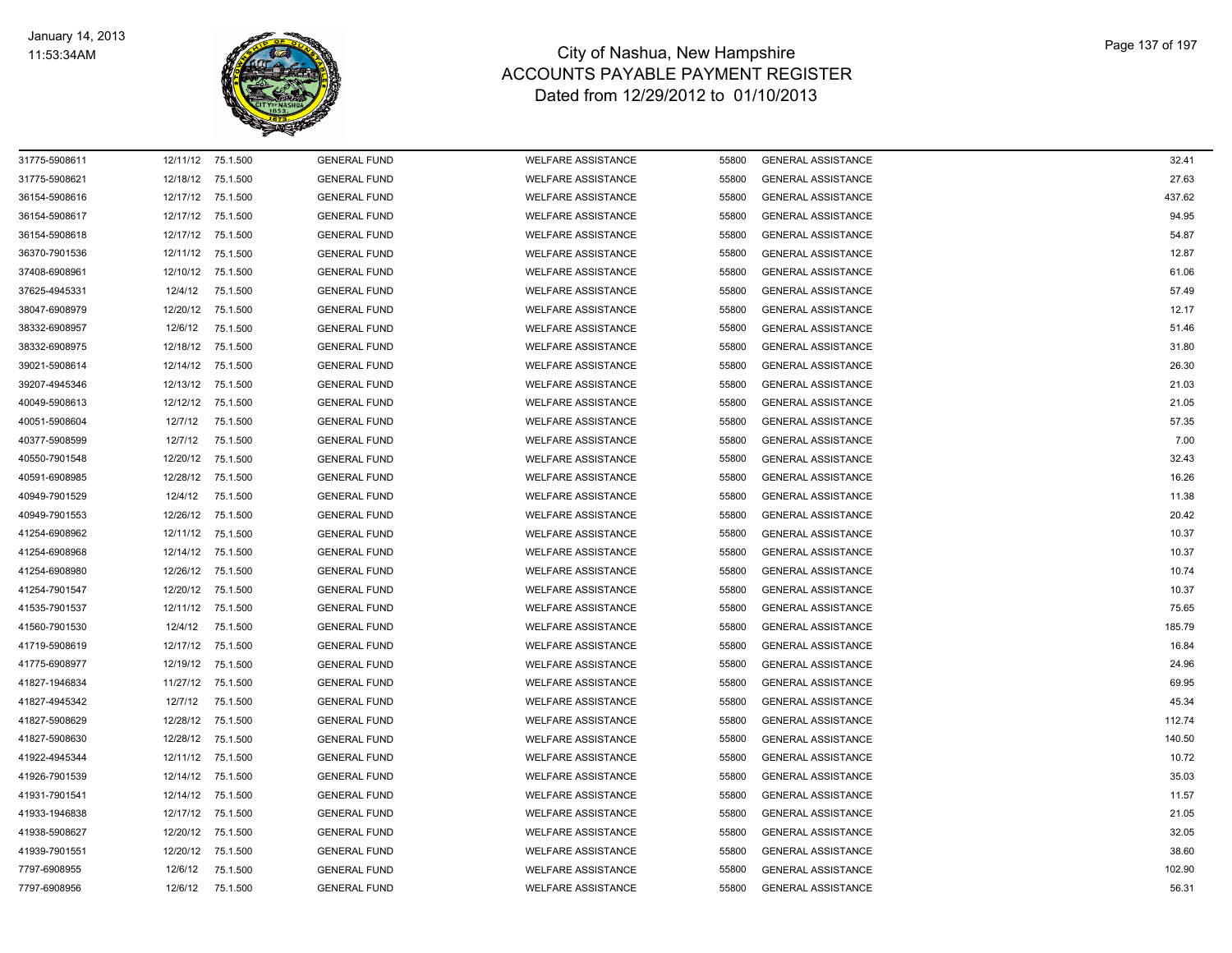

| <b>TOTAL:</b>                     | 217845 |                  | 13898                                       |                                                     | PAYMENT AMOUNT: \$2,109.40 |                                                              |                      |                                                        | AMOUNT:        | \$2,109.40                  |
|-----------------------------------|--------|------------------|---------------------------------------------|-----------------------------------------------------|----------------------------|--------------------------------------------------------------|----------------------|--------------------------------------------------------|----------------|-----------------------------|
| <b>Payment Type</b><br>SYS        |        | 217846           | <b>Payment Number</b>                       | <b>Payment Date</b><br>01/10/2013                   | Vendor#<br>13916           | <b>Vendor Name</b><br><b>WRN REAL ESTATE LLC</b>             |                      |                                                        |                |                             |
| Invoice #<br>41874-4945352        |        | Date             | <b>Accounting Unit</b><br>12/27/12 75.1.500 | <b>Fund Description</b><br><b>GENERAL FUND</b>      |                            | <b>Dept Description</b><br><b>WELFARE ASSISTANCE</b>         | Acct<br>55810        | <b>Account Description</b><br>RENTAL ASSISTANCE        |                | Dist Amt<br>342.50          |
| <b>TOTAL:</b>                     | 217846 |                  | 13916                                       |                                                     | PAYMENT AMOUNT: \$342.50   |                                                              |                      |                                                        | <b>AMOUNT:</b> | \$342.50                    |
| <b>Payment Type</b><br><b>SYS</b> |        | 217847           | <b>Payment Number</b>                       | <b>Payment Date</b><br>01/10/2013                   | Vendor#<br>12622           | <b>Vendor Name</b><br><b>DEVINE MILLIMET &amp; BRANCH PA</b> |                      |                                                        |                |                             |
| Invoice #                         |        | <b>Date</b>      | <b>Accounting Unit</b>                      | <b>Fund Description</b>                             |                            | <b>Dept Description</b>                                      | <u>Acct</u>          | <b>Account Description</b>                             |                | <b>Dist Amt</b>             |
| 375004                            |        | 12/12/12         | 28.6500.895                                 | PROPERTY & CASUALTY FUND                            |                            | <b>RISK MANAGEMENT</b>                                       | 59207                | <b>WORKERS COMPENSATION CLAIMS</b>                     |                | 1,678.44                    |
| <b>TOTAL:</b>                     | 217847 |                  | 12622                                       |                                                     | PAYMENT AMOUNT: \$1,678.44 |                                                              |                      |                                                        | <b>AMOUNT:</b> | \$1,678.44                  |
| <b>Payment Type</b><br>SYS        |        | 217848           | <b>Payment Number</b>                       | <b>Payment Date</b><br>01/10/2013                   | Vendor#<br>12887           | <b>Vendor Name</b><br><b>ILLG AUTOMOTIVE CORP</b>            |                      |                                                        |                |                             |
| $Invoice$ #<br>3974               |        | Date<br>11/28/12 | <b>Accounting Unit</b><br>28.6500.890       | <b>Fund Description</b><br>PROPERTY & CASUALTY FUND |                            | <b>Dept Description</b><br><b>RISK MANAGEMENT</b>            | <u>Acct</u><br>59275 | <b>Account Description</b><br><b>AUTOMOBILE CLAIMS</b> |                | <b>Dist Amt</b><br>1,373.63 |
| <b>TOTAL:</b>                     | 217848 |                  | 12887                                       |                                                     | PAYMENT AMOUNT: \$1,373.63 |                                                              |                      |                                                        | <b>AMOUNT:</b> | \$1,373.63                  |
| <b>Payment Type</b><br><b>SYS</b> |        | 217849           | <b>Payment Number</b>                       | <b>Payment Date</b><br>01/10/2013                   | Vendor#<br>13063           | <b>Vendor Name</b><br><b>MARVELL PLATE GLASS INC</b>         |                      |                                                        |                |                             |
|                                   |        |                  |                                             |                                                     |                            |                                                              |                      |                                                        |                |                             |
| Invoice #<br>3963                 |        | Date<br>12/12/12 | <b>Accounting Unit</b><br>28.6500.890       | <b>Fund Description</b><br>PROPERTY & CASUALTY FUND |                            | <b>Dept Description</b><br><b>RISK MANAGEMENT</b>            | <u>Acct</u><br>59250 | <b>Account Description</b><br>PROPERTY CLAIMS          |                | <b>Dist Amt</b><br>286.58   |
| 3973                              |        | 12/14/12         | 28.6500.890                                 | PROPERTY & CASUALTY FUND                            |                            | <b>RISK MANAGEMENT</b>                                       | 59250                | PROPERTY CLAIMS                                        |                | 322.10                      |
| 3985                              |        | 12/20/12         | 28.6500.890                                 | PROPERTY & CASUALTY FUND                            |                            | <b>RISK MANAGEMENT</b>                                       | 59250                | PROPERTY CLAIMS                                        |                | 625.99                      |
| <b>TOTAL:</b>                     | 217849 |                  | 13063                                       |                                                     | PAYMENT AMOUNT: \$1,234.67 |                                                              |                      |                                                        | AMOUNT:        | \$1,234.67                  |
|                                   |        |                  |                                             |                                                     |                            |                                                              |                      |                                                        |                |                             |
| <b>Payment Type</b><br><b>SYS</b> |        | 217850           | <b>Payment Number</b>                       | <b>Payment Date</b><br>01/10/2013                   | Vendor#<br>13212           | <b>Vendor Name</b><br>OCCUPATIONAL HEALTH CTRS SOUTH         |                      |                                                        |                |                             |
|                                   |        |                  |                                             |                                                     |                            |                                                              |                      |                                                        |                |                             |
| $Invoice$ #                       |        | <u>Date</u>      | <b>Accounting Unit</b>                      | <b>Fund Description</b>                             |                            | <b>Dept Description</b>                                      | Acct                 | <b>Account Description</b>                             |                | Dist Amt                    |
| 134-1255177608 19481              |        | 12/3/12          | 28.6500.890                                 | PROPERTY & CASUALTY FUND                            |                            | <b>RISK MANAGEMENT</b>                                       | 59207                | WORKERS COMPENSATION CLAIMS                            |                | 220.75                      |
| I34-1255177608 19482              |        | 12/19/12         | 28.6500.890                                 | PROPERTY & CASUALTY FUND                            |                            | <b>RISK MANAGEMENT</b>                                       | 59207                | <b>WORKERS COMPENSATION CLAIMS</b>                     |                | 141.56                      |
| I34-1255177608 19483              |        |                  | 12/19/12 28.6500.890                        | PROPERTY & CASUALTY FUND                            |                            | <b>RISK MANAGEMENT</b>                                       | 59207                | WORKERS COMPENSATION CLAIMS                            |                | 242.88                      |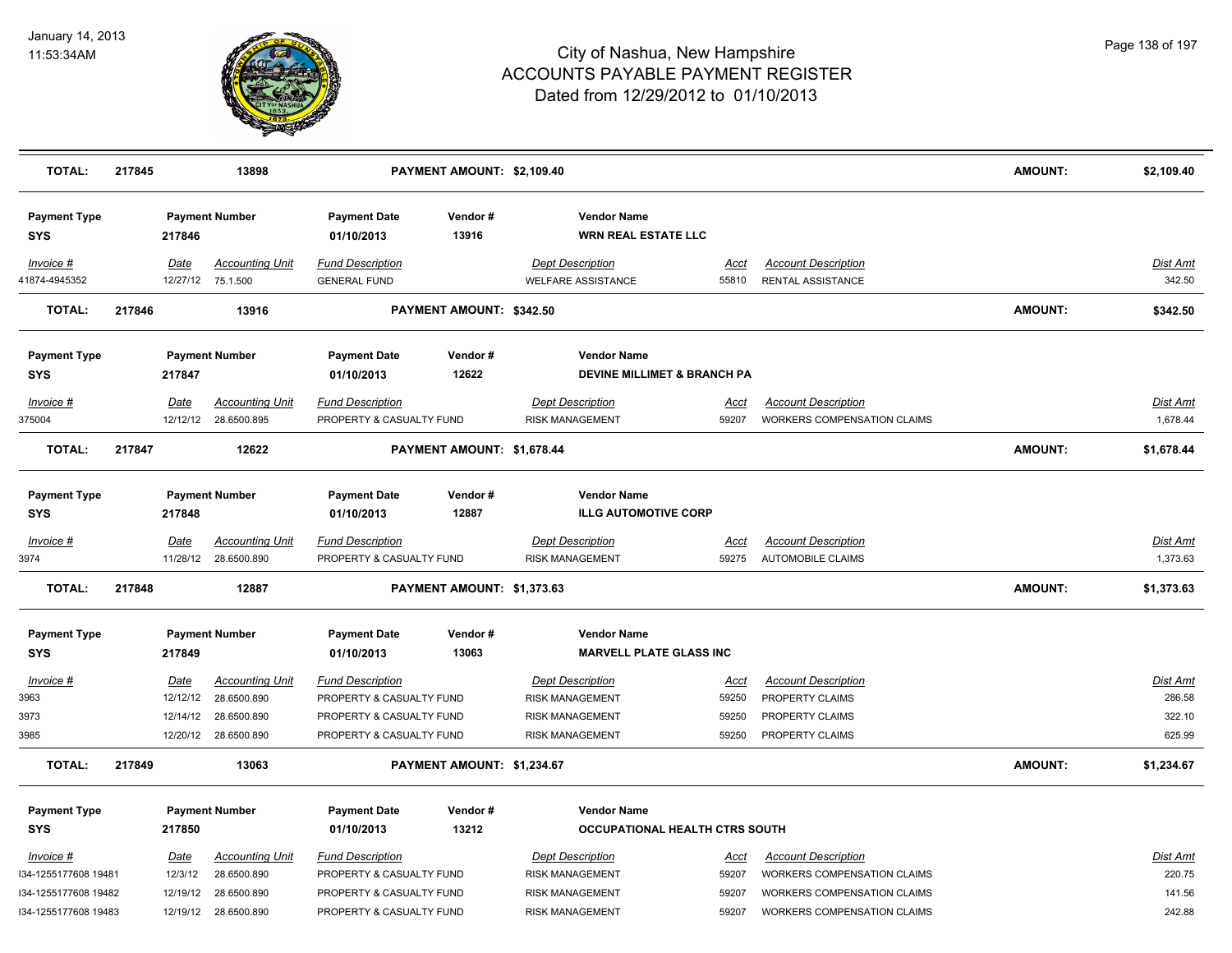

| <b>TOTAL:</b>                     | 217853                  | 14014                              |                                                      | PAYMENT AMOUNT: \$100.00   |                                                  |                      |                                                                          | <b>AMOUNT:</b>                                       | \$100.00                  |
|-----------------------------------|-------------------------|------------------------------------|------------------------------------------------------|----------------------------|--------------------------------------------------|----------------------|--------------------------------------------------------------------------|------------------------------------------------------|---------------------------|
| $Invoice$ #<br>DICKS SPORT REIMB  | <u>Date</u><br>12/31/12 | <b>Accounting Unit</b><br>50.1.500 | <b>Fund Description</b><br><b>GENERAL FUND</b>       |                            | <b>Dept Description</b><br><b>POLICE</b>         | <u>Acct</u><br>61107 | <b>Account Description</b><br><b>CLOTHING &amp; UNIFORMS</b>             |                                                      | <u>Dist Amt</u><br>100.00 |
| <b>Payment Type</b><br><b>SYS</b> | 217853                  | <b>Payment Number</b>              | <b>Payment Date</b><br>01/10/2013                    | Vendor#<br>14014           | <b>Vendor Name</b><br><b>AARON BELANGER</b>      |                      |                                                                          |                                                      |                           |
| <b>TOTAL:</b>                     | 217852                  | 13635                              |                                                      | PAYMENT AMOUNT: \$123.00   |                                                  |                      |                                                                          | <b>AMOUNT:</b>                                       | \$123.00                  |
| 29562                             | 12/5/12                 | 28.6500.890                        | PROPERTY & CASUALTY FUND                             |                            | <b>RISK MANAGEMENT</b>                           | 59225                | <b>GENERAL LIABILITY CLAIMS</b>                                          |                                                      | 123.00                    |
| Invoice #                         | Date                    | <b>Accounting Unit</b>             | <b>Fund Description</b>                              |                            | <b>Dept Description</b>                          | Acct                 | <b>Account Description</b>                                               |                                                      | <u>Dist Amt</u>           |
| <b>Payment Type</b><br><b>SYS</b> | 217852                  | <b>Payment Number</b>              | <b>Payment Date</b><br>01/10/2013                    | Vendor#<br>13635           | <b>Vendor Name</b><br><b>ST JOSEPHS HOSPITAL</b> |                      |                                                                          | Payee Name<br><b>ST JOSEPH BUSINESS &amp; HEALTH</b> |                           |
| <b>TOTAL:</b>                     | 217851                  | 13246                              |                                                      | PAYMENT AMOUNT: \$6,800.00 |                                                  |                      |                                                                          | <b>AMOUNT:</b>                                       | \$6,800.00                |
| 030856                            | 12/18/12                | 28.6500.895                        | PROPERTY & CASUALTY FUND                             |                            | <b>RISK MANAGEMENT</b>                           | 59207                | <b>WORKERS COMPENSATION CLAIMS</b>                                       |                                                      | 1,300.00                  |
| 030503                            | 12/6/12                 | 28.6500.895                        | PROPERTY & CASUALTY FUND                             |                            | <b>RISK MANAGEMENT</b>                           | 59207                | <b>WORKERS COMPENSATION CLAIMS</b>                                       |                                                      | 300.00                    |
| 029582                            | 11/14/12                | 28.6500.895                        | PROPERTY & CASUALTY FUND                             |                            | RISK MANAGEMENT                                  | 59207                | WORKERS COMPENSATION CLAIMS                                              |                                                      | 1,000.00                  |
| 029058                            | 11/1/12                 | 28.6500.895                        | PROPERTY & CASUALTY FUND                             |                            | RISK MANAGEMENT                                  | 59207                | WORKERS COMPENSATION CLAIMS                                              |                                                      | 200.00                    |
| 024300                            | 6/14/12                 | 28.6500.895                        | PROPERTY & CASUALTY FUND                             |                            | <b>RISK MANAGEMENT</b>                           | 59207                | WORKERS COMPENSATION CLAIMS                                              |                                                      | 200.00                    |
| 021688                            | 3/29/12                 | 28.6500.895                        | PROPERTY & CASUALTY FUND                             |                            | <b>RISK MANAGEMENT</b>                           | 59207                | WORKERS COMPENSATION CLAIMS                                              |                                                      | 200.00                    |
| 020863                            | 3/6/12                  | 28.6500.895                        | PROPERTY & CASUALTY FUND                             |                            | RISK MANAGEMENT                                  | 59207                | WORKERS COMPENSATION CLAIMS                                              |                                                      | 1,000.00                  |
| 020314                            | 2/16/12                 | 28.6500.895                        | PROPERTY & CASUALTY FUND                             |                            | RISK MANAGEMENT                                  | 59207                | WORKERS COMPENSATION CLAIMS                                              |                                                      | 300.00                    |
| 019569<br>019741                  | 1/26/12<br>2/1/12       | 28.6500.895<br>28.6500.895         | PROPERTY & CASUALTY FUND<br>PROPERTY & CASUALTY FUND |                            | <b>RISK MANAGEMENT</b><br><b>RISK MANAGEMENT</b> | 59207<br>59207       | <b>WORKERS COMPENSATION CLAIMS</b><br><b>WORKERS COMPENSATION CLAIMS</b> |                                                      | 300.00<br>1,000.00        |
| 018922                            | 1/5/12                  | 28.6500.895                        | PROPERTY & CASUALTY FUND                             |                            | <b>RISK MANAGEMENT</b>                           | 59207                | <b>WORKERS COMPENSATION CLAIMS</b>                                       |                                                      | 1,000.00                  |
| Invoice #                         | <b>Date</b>             | <b>Accounting Unit</b>             | <b>Fund Description</b>                              |                            | <b>Dept Description</b>                          | Acct                 | <b>Account Description</b>                                               |                                                      | Dist Amt                  |
| <b>Payment Type</b><br><b>SYS</b> | 217851                  | <b>Payment Number</b>              | <b>Payment Date</b><br>01/10/2013                    | Vendor#<br>13246           | <b>Vendor Name</b><br><b>PAIN SOLUTIONS PLLC</b> |                      |                                                                          |                                                      |                           |
| <b>TOTAL:</b>                     | 217850                  | 13212                              |                                                      | PAYMENT AMOUNT: \$1,531.82 |                                                  |                      |                                                                          | <b>AMOUNT:</b>                                       | \$1,531.82                |
| I34-1255178672                    |                         | 12/19/12 28.6500.890               | PROPERTY & CASUALTY FUND                             |                            | <b>RISK MANAGEMENT</b>                           | 59207                | <b>WORKERS COMPENSATION CLAIMS</b>                                       |                                                      | 535.82                    |
| I34-1255177608 19485              | 12/26/12                | 28.6500.890                        | PROPERTY & CASUALTY FUND                             |                            | <b>RISK MANAGEMENT</b>                           | 59207                | <b>WORKERS COMPENSATION CLAIMS</b>                                       |                                                      | 249.25                    |
| I34-1255177608 19484              | 12/23/12                | 28.6500.890                        | PROPERTY & CASUALTY FUND                             |                            | <b>RISK MANAGEMENT</b>                           | 59207                | <b>WORKERS COMPENSATION CLAIMS</b>                                       |                                                      | 141.56                    |
|                                   |                         |                                    |                                                      |                            |                                                  |                      |                                                                          |                                                      |                           |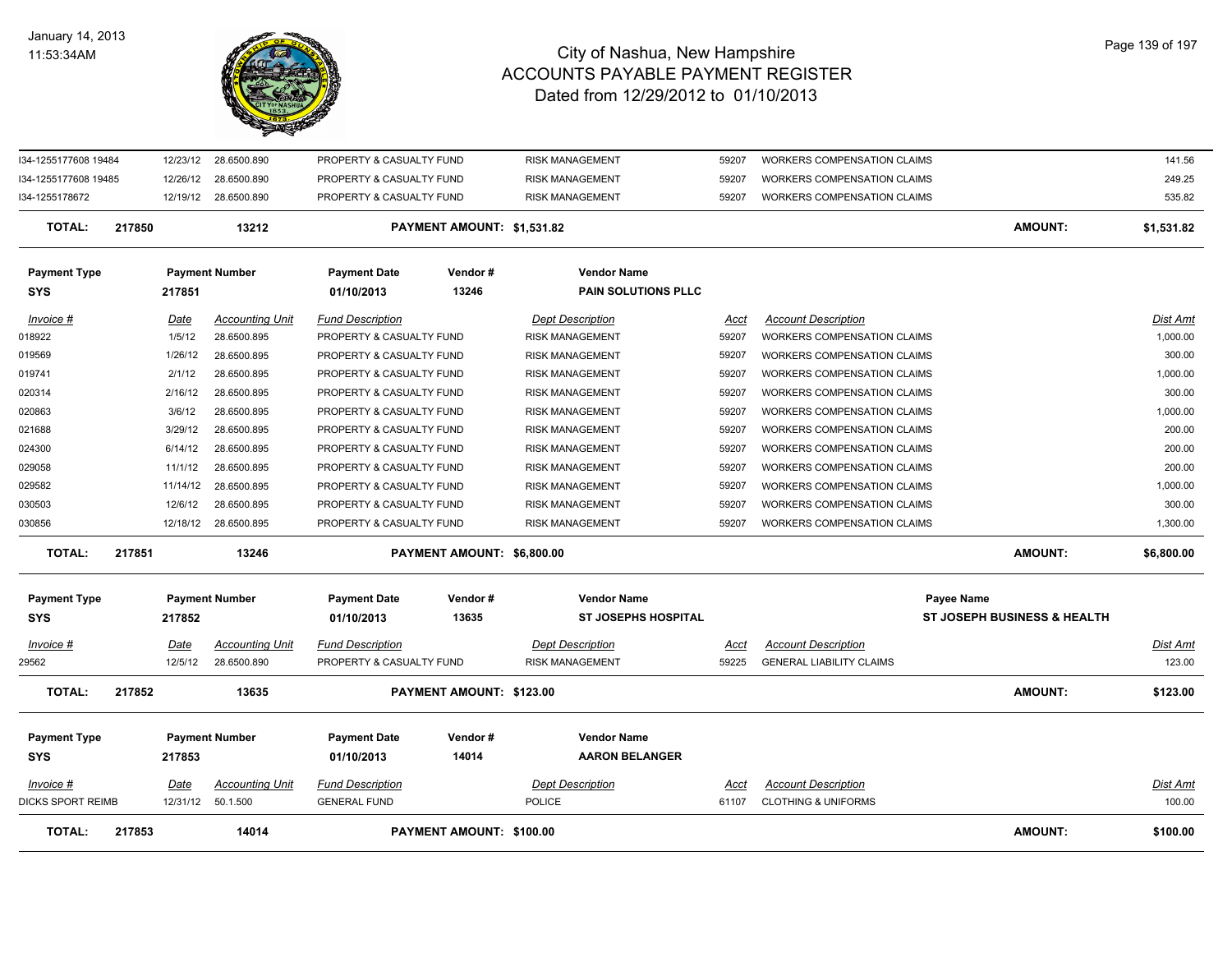

| <b>Payment Type</b><br><b>SYS</b> | 217854      | <b>Payment Number</b>  | <b>Payment Date</b><br>01/10/2013 | Vendor#<br>14036               | <b>Vendor Name</b><br><b>THOMAS BOLTON</b>                          |             |                                 |                |                 |
|-----------------------------------|-------------|------------------------|-----------------------------------|--------------------------------|---------------------------------------------------------------------|-------------|---------------------------------|----------------|-----------------|
| Invoice #                         | <u>Date</u> | <b>Accounting Unit</b> | <b>Fund Description</b>           |                                | <b>Dept Description</b>                                             | <u>Acct</u> | <b>Account Description</b>      |                | Dist Amt        |
| READINGS RESEARCH<br>REIM         | 1/4/13      | 50.1.635               | <b>GENERAL FUND</b>               |                                | <b>POLICE</b>                                                       | 52800       | EDUCATIONAL ASSISTANCE          |                | 900.00          |
| TOTAL:<br>217854                  |             | 14036                  |                                   | PAYMENT AMOUNT: \$900.00       |                                                                     |             |                                 | <b>AMOUNT:</b> | \$900.00        |
| <b>Payment Type</b>               |             | <b>Payment Number</b>  | <b>Payment Date</b>               | Vendor#                        | <b>Vendor Name</b>                                                  |             |                                 |                |                 |
| <b>SYS</b>                        | 217855      |                        | 01/10/2013                        | 15825                          | THE CHANGING POINT                                                  |             |                                 |                |                 |
| Invoice #                         | Date        | <b>Accounting Unit</b> | <b>Fund Description</b>           |                                | <b>Dept Description</b>                                             | Acct        | <b>Account Description</b>      |                | Dist Amt        |
| 01/10/13 EVENT                    | 1/3/13      | 60.1.500               | <b>GENERAL FUND</b>               |                                | <b>PUBLIC</b>                                                       | 55400       | CONFERENCES AND SEMINARS        |                | 100.00          |
| 01/10/13 EVENT                    | 1/3/13      | 60.1.665               | <b>GENERAL FUND</b>               |                                | WORKS-ADMIN/ENGINEERING<br><b>PUBLIC</b><br>WORKS-ADMIN/ENGINEERING | 55400       | <b>CONFERENCES AND SEMINARS</b> |                | 200.00          |
| 01/10/13 EVENT                    | 1/3/13      | 61.1.670               | <b>GENERAL FUND</b>               |                                | <b>STREETS</b>                                                      | 55400       | <b>CONFERENCES AND SEMINARS</b> |                | 200.00          |
| 01/10/13 EVENT                    | 1/3/13      | 68.6000.540            | SOLID WASTE FUND                  |                                | SOLID WASTE                                                         | 55400       | <b>CONFERENCES AND SEMINARS</b> |                | 500.00          |
| 01/10/13 EVENT                    | 1/3/13      | 69.6200.540            | <b>WASTEWATER FUND</b>            |                                | WASTEWATER                                                          | 55400       | CONFERENCES AND SEMINARS        |                | 550.00          |
| 01/10/13 EVENT                    | 1/3/13      | 77.1.500               | <b>GENERAL FUND</b>               |                                | PARKS & RECREATION                                                  | 55400       | <b>CONFERENCES AND SEMINARS</b> |                | 200.00          |
| <b>TOTAL:</b><br>217855           |             | 15825                  |                                   | PAYMENT AMOUNT: \$1,750.00     |                                                                     |             |                                 | <b>AMOUNT:</b> | \$1,750.00      |
| <b>Payment Type</b>               |             | <b>Payment Number</b>  | <b>Payment Date</b>               | Vendor#                        | <b>Vendor Name</b>                                                  |             |                                 |                |                 |
| <b>SYS</b>                        | 217856      |                        | 01/10/2013                        | 11407                          | <b>JOHN CINELLI</b>                                                 |             |                                 |                |                 |
| <b>Invoice #</b>                  | <u>Date</u> | <b>Accounting Unit</b> | <b>Fund Description</b>           |                                | <b>Dept Description</b>                                             | <u>Acct</u> | <b>Account Description</b>      |                | <u>Dist Amt</u> |
| APPLIED STATS REIMB               | 1/4/13      | 50.1.635               | <b>GENERAL FUND</b>               |                                | <b>POLICE</b>                                                       | 52800       | EDUCATIONAL ASSISTANCE          |                | 480.00          |
| <b>TOTAL:</b><br>217856           |             | 11407                  |                                   | PAYMENT AMOUNT: \$480.00       |                                                                     |             |                                 | <b>AMOUNT:</b> | \$480.00        |
| <b>Payment Type</b>               |             | <b>Payment Number</b>  | <b>Payment Date</b>               | Vendor#                        | <b>Vendor Name</b>                                                  |             |                                 |                |                 |
| <b>SYS</b>                        | 217857      |                        | 01/10/2013                        | 14105                          | PETER CINFO                                                         |             |                                 |                |                 |
| Invoice #                         | <u>Date</u> | <b>Accounting Unit</b> | <b>Fund Description</b>           |                                | <b>Dept Description</b>                                             | <u>Acct</u> | <b>Account Description</b>      |                | Dist Amt        |
| 12/30/12-1/29/13                  |             | 12/28/12 50.1.500      | <b>GENERAL FUND</b>               |                                | <b>POLICE</b>                                                       | 54849       | TELEPHONE LEASE                 |                | 45.96           |
| <b>TOTAL:</b><br>217857           |             | 14105                  |                                   | <b>PAYMENT AMOUNT: \$45.96</b> |                                                                     |             |                                 | AMOUNT:        | \$45.96         |
| <b>Payment Type</b>               |             | <b>Payment Number</b>  | <b>Payment Date</b>               | Vendor#                        | <b>Vendor Name</b>                                                  |             |                                 |                |                 |
| <b>SYS</b>                        | 217858      |                        | 01/10/2013                        | 11857                          | <b>KEVIN COLLINS</b>                                                |             |                                 |                |                 |
| Invoice #                         | Date        | <b>Accounting Unit</b> | <b>Fund Description</b>           |                                | <b>Dept Description</b>                                             | Acct        | <b>Account Description</b>      |                | <b>Dist Amt</b> |
| KOHLS REIMB                       | 12/9/12     | 50.1.500               | <b>GENERAL FUND</b>               |                                | <b>POLICE</b>                                                       | 61107       | <b>CLOTHING &amp; UNIFORMS</b>  |                | 61.58           |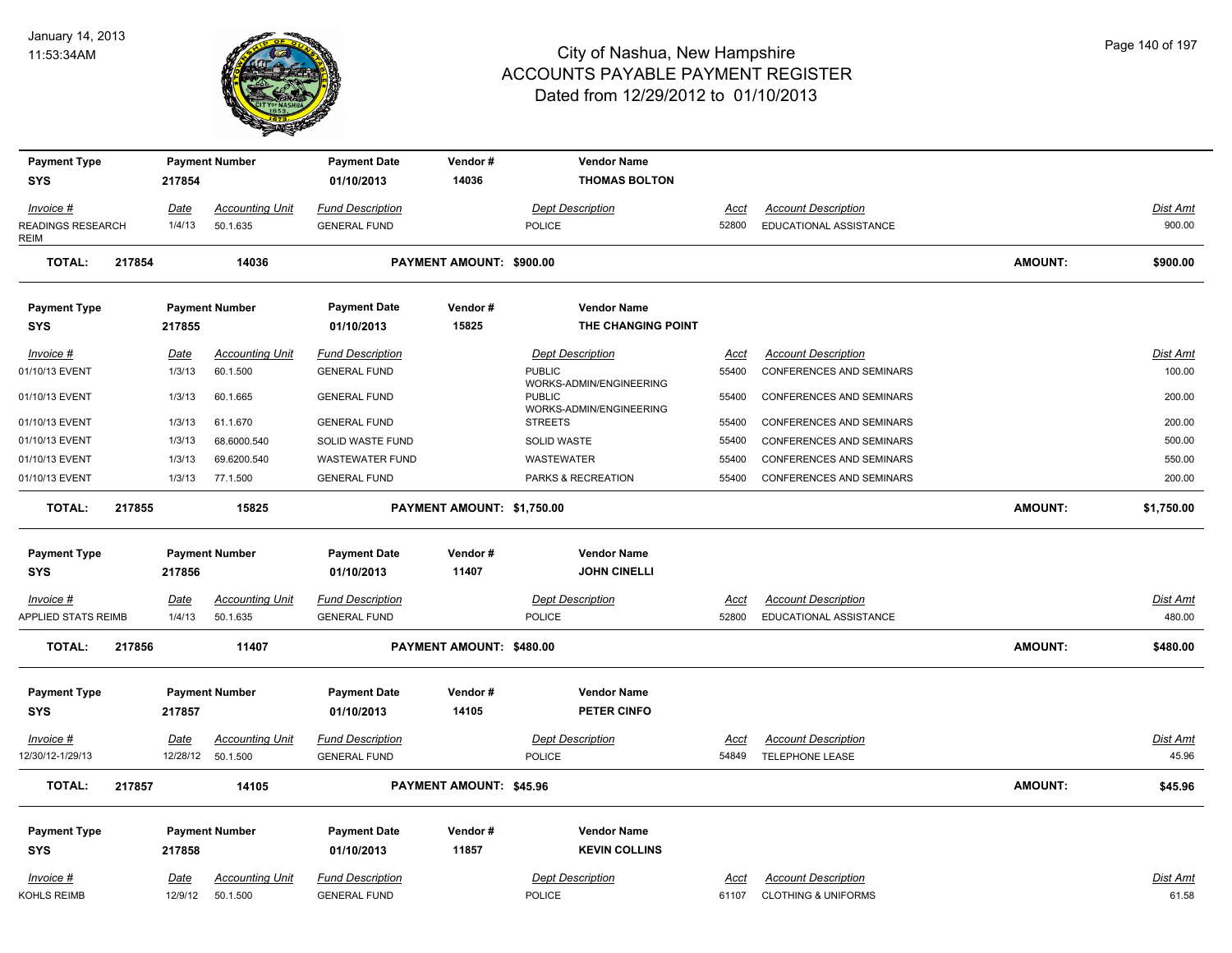

| <b>TOTAL:</b>                      | 217858 |                | 11857                                       |                                                | <b>PAYMENT AMOUNT: \$61.58</b>  |                                                             |                      |                                                           | <b>AMOUNT:</b> | \$61.58                      |
|------------------------------------|--------|----------------|---------------------------------------------|------------------------------------------------|---------------------------------|-------------------------------------------------------------|----------------------|-----------------------------------------------------------|----------------|------------------------------|
| <b>Payment Type</b><br><b>SYS</b>  |        | 217859         | <b>Payment Number</b>                       | <b>Payment Date</b><br>01/10/2013              | Vendor#<br>10153                | <b>Vendor Name</b><br><b>COMMUNITY MEDIA SERVICES GRP L</b> |                      |                                                           |                |                              |
| Invoice #<br>1235                  |        | Date           | <b>Accounting Unit</b><br>12/31/12 09.1.510 | <b>Fund Description</b><br><b>GENERAL FUND</b> |                                 | <b>Dept Description</b><br>CIVIC & COMMUNITY ACTIVITIES     | <u>Acct</u><br>56250 | <b>Account Description</b><br>CABLE PUBLIC ACCESS CHANNEL |                | <b>Dist Amt</b><br>21,250.00 |
| <b>TOTAL:</b>                      | 217859 |                | 10153                                       |                                                | PAYMENT AMOUNT: \$21,250.00     |                                                             |                      |                                                           | <b>AMOUNT:</b> | \$21,250.00                  |
| <b>Payment Type</b>                |        |                | <b>Payment Number</b>                       | <b>Payment Date</b>                            | Vendor#                         | <b>Vendor Name</b>                                          |                      |                                                           |                |                              |
| <b>SYS</b>                         |        | 217860         |                                             | 01/10/2013                                     | 14163                           | <b>DOUGLAS DAME</b>                                         |                      |                                                           |                |                              |
| Invoice #<br>12/2-12/15/12 MILEAGE |        | Date<br>1/2/13 | <b>Accounting Unit</b><br>32.1.600          | <b>Fund Description</b><br><b>GENERAL FUND</b> |                                 | <b>Dept Description</b><br>ASSESSING                        | Acct<br>55307        | <b>Account Description</b><br>MILEAGE REIMBURSEMENTS      |                | Dist Amt<br>11.10            |
|                                    |        |                |                                             |                                                |                                 |                                                             |                      |                                                           |                |                              |
| <b>TOTAL:</b>                      | 217860 |                | 14163                                       |                                                | PAYMENT AMOUNT: \$11.10         |                                                             |                      |                                                           | <b>AMOUNT:</b> | \$11.10                      |
| <b>Payment Type</b>                |        |                | <b>Payment Number</b>                       | <b>Payment Date</b>                            | Vendor#                         | <b>Vendor Name</b>                                          |                      |                                                           |                |                              |
| <b>SYS</b>                         |        | 217861         |                                             | 01/10/2013                                     | 14237                           | <b>DAVID FREDETTE</b>                                       |                      |                                                           |                |                              |
| Invoice #                          |        | <b>Date</b>    | <b>Accounting Unit</b>                      | <b>Fund Description</b>                        |                                 | <b>Dept Description</b>                                     | <u>Acct</u>          | <b>Account Description</b>                                |                | <u>Dist Amt</u>              |
| 11/30/12-REIMB                     |        | 11/30/12       | 26.4005                                     | TRAFFIC VIOLATIONS FUND                        |                                 | <b>TRAFFIC VIOLATIONS</b>                                   | 61910                | <b>MEALS - FUNCTIONS</b>                                  |                | 286.12                       |
| <b>TOTAL:</b>                      | 217861 |                | 14237                                       |                                                | <b>PAYMENT AMOUNT: \$286.12</b> |                                                             |                      |                                                           | <b>AMOUNT:</b> | \$286.12                     |
| <b>Payment Type</b>                |        |                | <b>Payment Number</b>                       | <b>Payment Date</b>                            | Vendor#                         | <b>Vendor Name</b>                                          |                      |                                                           |                |                              |
| <b>SYS</b>                         |        | 217862         |                                             | 01/10/2013                                     | 15810                           | <b>MONTE FREIRE</b>                                         |                      |                                                           |                |                              |
| Invoice #                          |        | Date           | <b>Accounting Unit</b>                      | <b>Fund Description</b>                        |                                 | <b>Dept Description</b>                                     | Acct                 | <b>Account Description</b>                                |                | <b>Dist Amt</b>              |
| 1/9/2013-REIMB                     |        | 1/9/13         | 77.1.650                                    | <b>GENERAL FUND</b>                            |                                 | PARKS & RECREATION                                          | 61107                | <b>CLOTHING &amp; UNIFORMS</b>                            |                | 145.96                       |
| <b>TOTAL:</b>                      | 217862 |                | 15810                                       |                                                | PAYMENT AMOUNT: \$145.96        |                                                             |                      |                                                           | <b>AMOUNT:</b> | \$145.96                     |
| <b>Payment Type</b>                |        |                | <b>Payment Number</b>                       | <b>Payment Date</b>                            | Vendor#                         | <b>Vendor Name</b>                                          |                      |                                                           |                |                              |
| <b>SYS</b>                         |        | 217863         |                                             | 01/10/2013                                     | 14288                           | <b>PATRICK HANNON</b>                                       |                      |                                                           |                |                              |
| Invoice #                          |        | Date           | <b>Accounting Unit</b>                      | <b>Fund Description</b>                        |                                 | <b>Dept Description</b>                                     | Acct                 | <b>Account Description</b>                                |                | Dist Amt                     |
| KOHLS REIMB                        |        | 12/30/12       | 50.1.500                                    | <b>GENERAL FUND</b>                            |                                 | <b>POLICE</b>                                               | 61107                | <b>CLOTHING &amp; UNIFORMS</b>                            |                | 122.00                       |
| <b>TOTAL:</b>                      | 217863 |                | 14288                                       |                                                | <b>PAYMENT AMOUNT: \$122.00</b> |                                                             |                      |                                                           | <b>AMOUNT:</b> | \$122.00                     |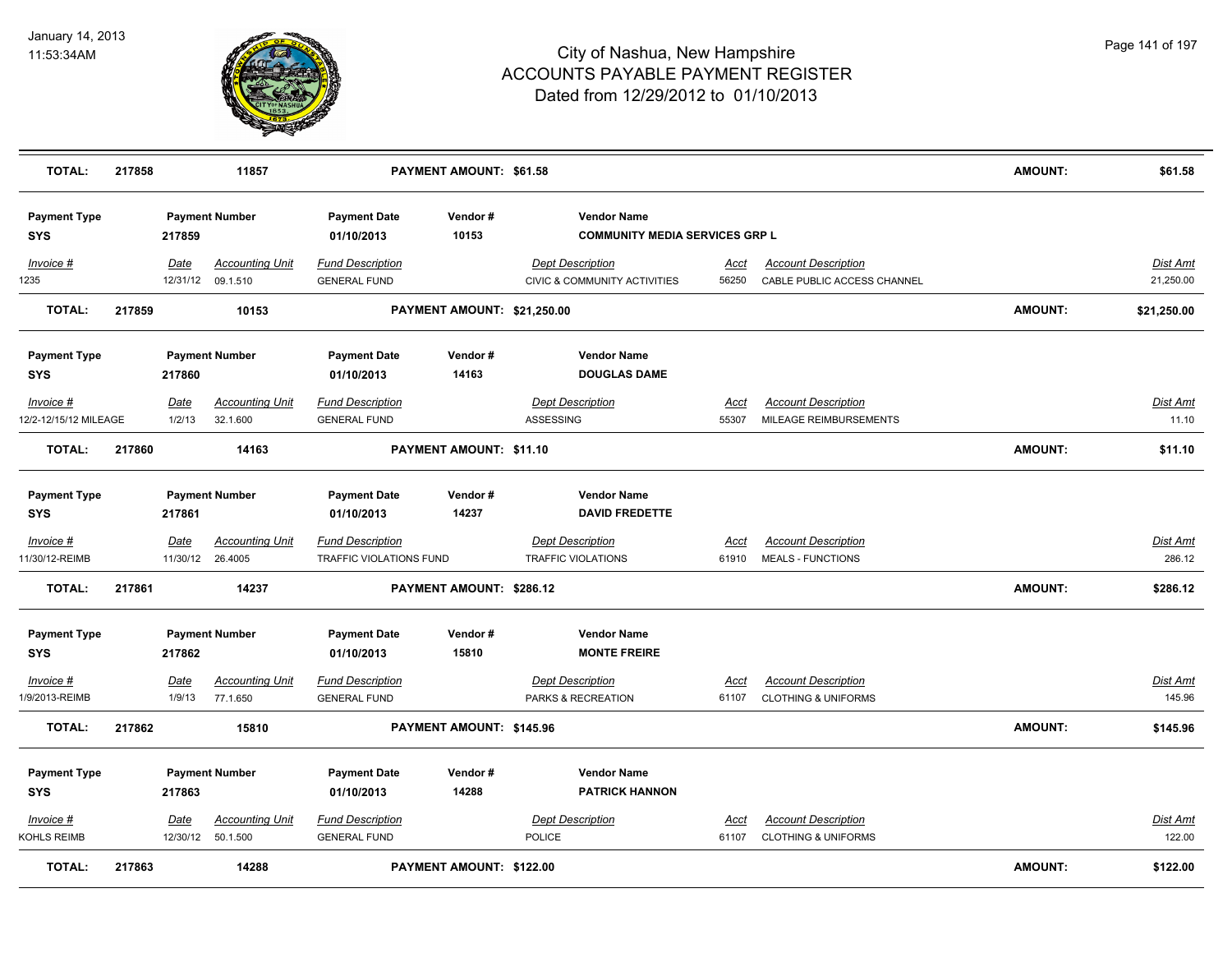

| <b>Payment Type</b>    |        |        | <b>Payment Number</b>  | <b>Payment Date</b>     | Vendor#                        | <b>Vendor Name</b>         |             |                                |                |                 |
|------------------------|--------|--------|------------------------|-------------------------|--------------------------------|----------------------------|-------------|--------------------------------|----------------|-----------------|
| <b>SYS</b>             |        | 217864 |                        | 01/10/2013              | 12081                          | <b>THOMAS J KEEFE</b>      |             |                                |                |                 |
| $Invoice$ #            |        | Date   | <b>Accounting Unit</b> | <b>Fund Description</b> |                                | <b>Dept Description</b>    | <u>Acct</u> | <b>Account Description</b>     |                | Dist Amt        |
| ADJUSTMENT             |        | 1/7/13 | <b>BS1000</b>          | <b>GENERAL FUND</b>     |                                | <b>GENERAL FUND</b>        | 21942       | CONTINGENCY PAYROLL CHECKS     |                | 52.46           |
| <b>TOTAL:</b>          | 217864 |        | 12081                  |                         | <b>PAYMENT AMOUNT: \$52.46</b> |                            |             |                                | <b>AMOUNT:</b> | \$52.46         |
| <b>Payment Type</b>    |        |        | <b>Payment Number</b>  | <b>Payment Date</b>     | Vendor#                        | <b>Vendor Name</b>         |             |                                |                |                 |
| <b>SYS</b>             |        | 217865 |                        | 01/10/2013              | 15814                          | <b>JILL LAVIN</b>          |             |                                |                |                 |
| $Invoice$ #            |        | Date   | <b>Accounting Unit</b> | <b>Fund Description</b> |                                | <b>Dept Description</b>    | <u>Acct</u> | <b>Account Description</b>     |                | <b>Dist Amt</b> |
| <b>STAPLES REIMB</b>   |        | 1/9/13 | 68.6000.500            | SOLID WASTE FUND        |                                | SOLID WASTE                | 61100       | OFFICE SUPPLIES                |                | 117.97          |
| <b>TOTAL:</b>          | 217865 |        | 15814                  |                         | PAYMENT AMOUNT: \$117.97       |                            |             |                                | <b>AMOUNT:</b> | \$117.97        |
| <b>Payment Type</b>    |        |        | <b>Payment Number</b>  | <b>Payment Date</b>     | Vendor#                        | <b>Vendor Name</b>         |             |                                |                |                 |
| <b>SYS</b>             |        | 217866 |                        | 01/10/2013              | 14437                          | <b>RUSS MARCUM</b>         |             |                                |                |                 |
| Invoice #              |        | Date   | <b>Accounting Unit</b> | <b>Fund Description</b> |                                | <b>Dept Description</b>    | Acct        | <b>Account Description</b>     |                | Dist Amt        |
| DEC MILEAGE REIMB      |        | 1/3/13 | 53.1.730               | <b>GENERAL FUND</b>     |                                | <b>BUILDING INSPECTION</b> | 55307       | MILEAGE REIMBURSEMENTS         |                | 405.04          |
| <b>TOTAL:</b>          | 217866 |        | 14437                  |                         | PAYMENT AMOUNT: \$405.04       |                            |             |                                | <b>AMOUNT:</b> | \$405.04        |
| <b>Payment Type</b>    |        |        | <b>Payment Number</b>  | <b>Payment Date</b>     | Vendor#                        | <b>Vendor Name</b>         |             |                                |                |                 |
| <b>SYS</b>             |        | 217867 |                        | 01/10/2013              | 14439                          | <b>ANGELO MARINO</b>       |             |                                |                |                 |
| Invoice #              |        | Date   | <b>Accounting Unit</b> | <b>Fund Description</b> |                                | <b>Dept Description</b>    | <u>Acct</u> | <b>Account Description</b>     |                | Dist Amt        |
| 11/18-12/15/12 MILEAGE |        | 1/3/13 | 32.1.600               | <b>GENERAL FUND</b>     |                                | ASSESSING                  | 55307       | MILEAGE REIMBURSEMENTS         |                | 65.15           |
| <b>TOTAL:</b>          | 217867 |        | 14439                  |                         | PAYMENT AMOUNT: \$65.15        |                            |             |                                | <b>AMOUNT:</b> | \$65.15         |
| <b>Payment Type</b>    |        |        | <b>Payment Number</b>  | <b>Payment Date</b>     | Vendor#                        | <b>Vendor Name</b>         |             |                                |                |                 |
| <b>SYS</b>             |        | 217868 |                        | 01/10/2013              | 14477                          | <b>JOSEPH MOLINARI</b>     |             |                                |                |                 |
| Invoice #              |        | Date   | <b>Accounting Unit</b> | <b>Fund Description</b> |                                | <b>Dept Description</b>    | Acct        | <b>Account Description</b>     |                | <u>Dist Amt</u> |
| OLYMPIA SPORTS REIMB   |        | 1/4/13 | 50.1.500               | <b>GENERAL FUND</b>     |                                | <b>POLICE</b>              | 61107       | <b>CLOTHING &amp; UNIFORMS</b> |                | 119.98          |
| <b>TOTAL:</b>          | 217868 |        | 14477                  |                         | PAYMENT AMOUNT: \$119.98       |                            |             |                                | <b>AMOUNT:</b> | \$119.98        |
| <b>Payment Type</b>    |        |        | <b>Payment Number</b>  | <b>Payment Date</b>     | Vendor#                        | <b>Vendor Name</b>         |             |                                |                |                 |
| <b>SYS</b>             |        | 217869 |                        | 01/10/2013              | 13303                          | <b>PETTY CASH</b>          |             |                                |                |                 |
| Invoice #              |        | Date   | <b>Accounting Unit</b> | <b>Fund Description</b> |                                | <b>Dept Description</b>    | Acct        | <b>Account Description</b>     |                | Dist Amt        |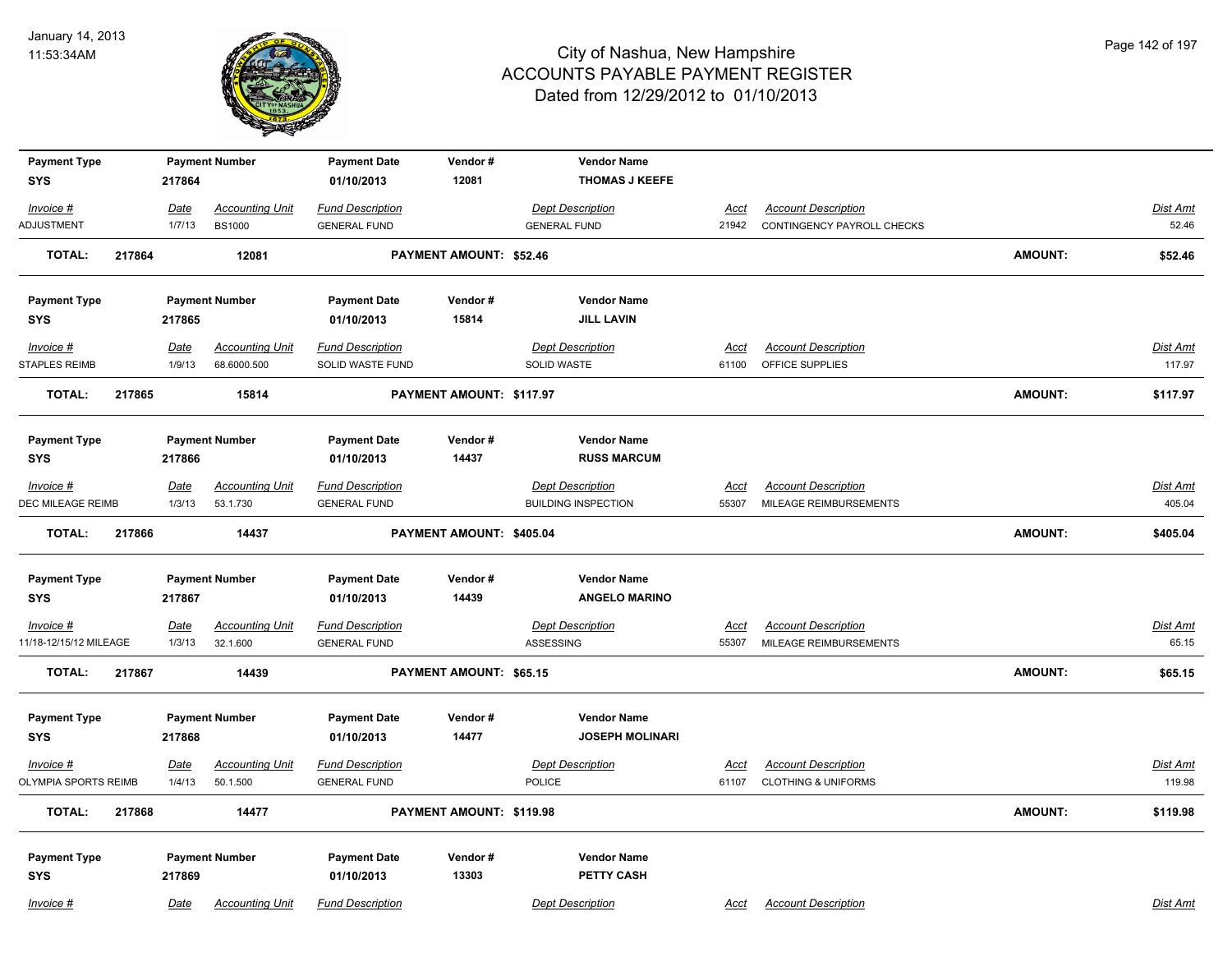

| PETTYCASHPS01/08/2013             | 1/8/13      | 50.1.500               | <b>GENERAL FUND</b>               |                          | POLICE                                  | 53999       | OTHER PROFESSIONAL SERVICES     |                 | 108.24          |
|-----------------------------------|-------------|------------------------|-----------------------------------|--------------------------|-----------------------------------------|-------------|---------------------------------|-----------------|-----------------|
| PETTYCASHPS01/08/2013             | 1/8/13      | 50.1.500               | <b>GENERAL FUND</b>               |                          | POLICE                                  | 61110       | PROTECTIVE CLOTHING             |                 | 6.98            |
| <b>TOTAL:</b><br>217869           |             | 13303                  |                                   | PAYMENT AMOUNT: \$115.22 |                                         |             |                                 | <b>AMOUNT:</b>  | \$115.22        |
|                                   |             |                        |                                   |                          |                                         |             |                                 |                 |                 |
| <b>Payment Type</b><br><b>SYS</b> | 217870      | <b>Payment Number</b>  | <b>Payment Date</b><br>01/10/2013 | Vendor#<br>13303         | <b>Vendor Name</b><br><b>PETTY CASH</b> |             |                                 |                 |                 |
|                                   |             |                        |                                   |                          |                                         |             |                                 |                 |                 |
| Invoice #                         | <u>Date</u> | <b>Accounting Unit</b> | <b>Fund Description</b>           |                          | <b>Dept Description</b>                 | <u>Acct</u> | <b>Account Description</b>      |                 | <u>Dist Amt</u> |
| PETTYCASHCEO01/08/13              | 1/8/13      | 50.1.500               | <b>GENERAL FUND</b>               |                          | POLICE                                  | 61299       | MISCELLANEOUS SUPPLIES          |                 | 106.88          |
| TOTAL:<br>217870                  |             | 13303                  |                                   | PAYMENT AMOUNT: \$106.88 |                                         |             |                                 | <b>AMOUNT:</b>  | \$106.88        |
| <b>Payment Type</b>               |             | <b>Payment Number</b>  | <b>Payment Date</b>               | Vendor#                  | <b>Vendor Name</b>                      |             |                                 |                 |                 |
| <b>SYS</b>                        | 217871      |                        | 01/10/2013                        | 13303                    | <b>PETTY CASH</b>                       |             |                                 |                 |                 |
| Invoice #                         | Date        | <b>Accounting Unit</b> | <b>Fund Description</b>           |                          | <b>Dept Description</b>                 | Acct        | <b>Account Description</b>      |                 | Dist Amt        |
| PETTYCASHFIN01/08/13              | 1/8/13      | 50.1.500               | <b>GENERAL FUND</b>               |                          | POLICE                                  | 55307       | MILEAGE REIMBURSEMENTS          |                 | 2.00            |
| PETTYCASHFIN01/08/13              | 1/8/13      | 50.1.500               | <b>GENERAL FUND</b>               |                          | <b>POLICE</b>                           | 61100       | OFFICE SUPPLIES                 |                 | 14.99           |
| PETTYCASHFIN01/08/13              | 1/8/13      | 50.1.500               | <b>GENERAL FUND</b>               |                          | POLICE                                  | 61299       | MISCELLANEOUS SUPPLIES          |                 | 26.50           |
| PETTYCASHFIN01/08/13              | 1/8/13      | 50.1.500               | <b>GENERAL FUND</b>               |                          | POLICE                                  | 61799       | VEHICLE PARTS & SUPPLIES        |                 | 23.00           |
| PETTYCASHFIN01/08/13              | 1/8/13      | 57.1.620               | <b>GENERAL FUND</b>               |                          | CITYWIDE COMMUNICATIONS                 | 55607       | POSTAGE & DELIVERY              |                 | 18.95           |
| PETTYCASHFIN01/08/13              | 1/8/13      | 57.1.620               | <b>GENERAL FUND</b>               |                          | CITYWIDE COMMUNICATIONS                 | 71207       | <b>COMMUNICATIONS EQUIPMENT</b> |                 | 19.99           |
| <b>TOTAL:</b><br>217871           |             | 13303                  |                                   | PAYMENT AMOUNT: \$105.43 |                                         |             |                                 | <b>AMOUNT:</b>  | \$105.43        |
| <b>Payment Type</b>               |             | <b>Payment Number</b>  | <b>Payment Date</b>               | Vendor#                  | <b>Vendor Name</b>                      |             |                                 |                 |                 |
| <b>SYS</b>                        | 217872      |                        | 01/10/2013                        | 13303                    | <b>PETTY CASH</b>                       |             |                                 |                 |                 |
| <b>Invoice #</b>                  | <u>Date</u> | <b>Accounting Unit</b> | <b>Fund Description</b>           |                          | <b>Dept Description</b>                 | <u>Acct</u> | <b>Account Description</b>      |                 | <u>Dist Amt</u> |
| PETTYCASHDET01/08/201             | 1/8/13      | 50.1.500               | <b>GENERAL FUND</b>               |                          | POLICE                                  | 55307       | MILEAGE REIMBURSEMENTS          |                 | 2.25            |
| PETTYCASHDET01/08/201             | 1/8/13      | 50.1.500               | <b>GENERAL FUND</b>               |                          | POLICE                                  | 61100       | OFFICE SUPPLIES                 |                 | 39.98           |
| PETTYCASHDET01/08/201             | 1/8/13      | 50.1.500               | <b>GENERAL FUND</b>               |                          | POLICE                                  | 61299       | MISCELLANEOUS SUPPLIES          |                 | 29.85           |
| PETTYCASHDET01/08/201<br>3        | 1/8/13      | 50.1.500               | <b>GENERAL FUND</b>               |                          | POLICE                                  | 61300       | FUEL, UNLEADED                  |                 | 55.00           |
| <b>TOTAL:</b><br>217872           |             | 13303                  |                                   | PAYMENT AMOUNT: \$127.08 |                                         |             |                                 | <b>AMOUNT:</b>  | \$127.08        |
| <b>Payment Type</b>               |             | <b>Payment Number</b>  | <b>Payment Date</b>               | Vendor#                  | <b>Vendor Name</b>                      |             |                                 |                 |                 |
| <b>SYS</b>                        | 217873      |                        | 01/10/2013                        | 15539                    | <b>RAMON W. LONG LLC AND DADS</b>       |             |                                 |                 |                 |
| Invoice #                         | <u>Date</u> | <b>Accounting Unit</b> | <b>Fund Description</b>           |                          | <b>Dept Description</b>                 | <u>Acct</u> | <b>Account Description</b>      | <b>Activity</b> | Dist Amt        |
| 158                               | 12/18/12    | 84.3090                | <b>URBAN PROGRAM GRANTS</b>       |                          | <b>URBAN PROGRAM GRANTS</b>             | 54210       | <b>CONSTRUCTION SERVICES</b>    | 1092.84.15.04   | 5,780.00        |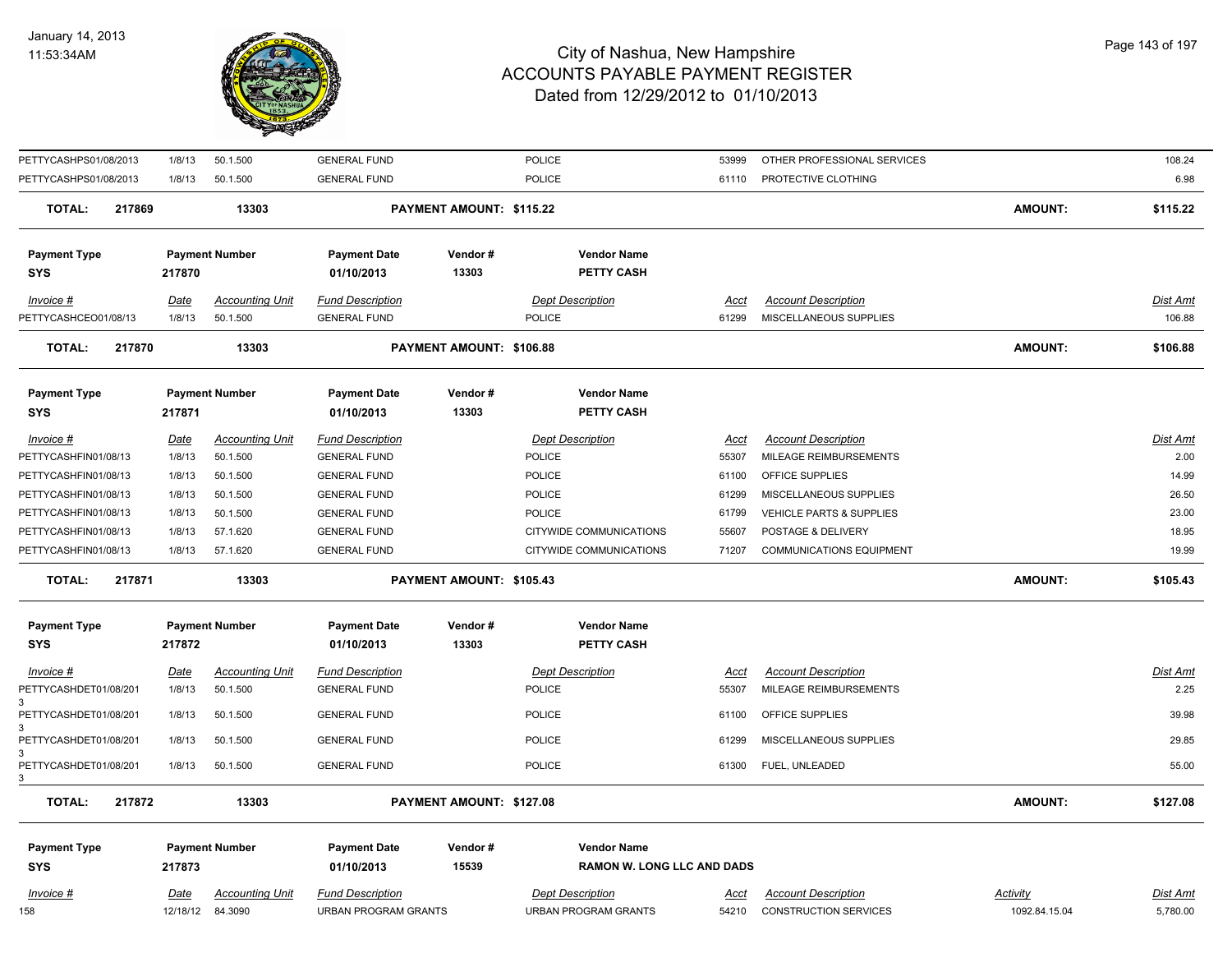

| <b>TOTAL:</b><br>217873               |                       | 15539                              |                                                | PAYMENT AMOUNT: \$5,780.00 |                                                      |                      |                                                                                  | <b>AMOUNT:</b>         | \$5,780.00                |
|---------------------------------------|-----------------------|------------------------------------|------------------------------------------------|----------------------------|------------------------------------------------------|----------------------|----------------------------------------------------------------------------------|------------------------|---------------------------|
| <b>Payment Type</b><br><b>SYS</b>     | 217874                | <b>Payment Number</b>              | <b>Payment Date</b><br>01/10/2013              | Vendor#<br>15548           | <b>Vendor Name</b><br>PIPER RUNNION-BAREFORD         |                      |                                                                                  |                        |                           |
| Invoice #<br><b>HOLIDAY MAGIC</b>     | Date<br>11/20/12      | <b>Accounting Unit</b><br>79.1.500 | <b>Fund Description</b><br><b>GENERAL FUND</b> |                            | <b>Dept Description</b><br>LIBRARY                   | Acct<br>55699        | <b>Account Description</b><br>OTHER CONTRACTED SERVICES                          |                        | <b>Dist Amt</b><br>200.00 |
| <b>TOTAL:</b><br>217874               |                       | 15548                              |                                                | PAYMENT AMOUNT: \$200.00   |                                                      |                      |                                                                                  | <b>AMOUNT:</b>         | \$200.00                  |
| <b>Payment Type</b><br><b>SYS</b>     | 217875                | <b>Payment Number</b>              | <b>Payment Date</b><br>01/10/2013              | Vendor#<br>13637           | <b>Vendor Name</b><br><b>JOSHUA ST ONGE</b>          |                      |                                                                                  |                        |                           |
| Invoice #<br>COMCAST 12/30-1/29/13    | Date<br>12/28/12      | <b>Accounting Unit</b><br>50.1.500 | <b>Fund Description</b><br><b>GENERAL FUND</b> |                            | <b>Dept Description</b><br>POLICE                    | <u>Acct</u><br>54849 | <b>Account Description</b><br><b>TELEPHONE LEASE</b>                             |                        | <u>Dist Amt</u><br>45.96  |
| <b>TOTAL:</b><br>217875               |                       | 13637                              |                                                | PAYMENT AMOUNT: \$45.96    |                                                      |                      |                                                                                  | <b>AMOUNT:</b>         | \$45.96                   |
| <b>Payment Type</b><br><b>SYS</b>     | 217876                | <b>Payment Number</b>              | <b>Payment Date</b><br>01/10/2013              | Vendor#<br>13782           | <b>Vendor Name</b><br><b>GREG TURGISS</b>            |                      |                                                                                  |                        |                           |
| $Invoice$ #<br>MILEAGE 12/2/12-1/5/13 | <u>Date</u><br>1/2/13 | <b>Accounting Unit</b><br>32.1.600 | <b>Fund Description</b><br><b>GENERAL FUND</b> |                            | <b>Dept Description</b><br>ASSESSING                 | <u>Acct</u><br>55307 | <b>Account Description</b><br>MILEAGE REIMBURSEMENTS                             |                        | <b>Dist Amt</b><br>125.99 |
| <b>TOTAL:</b><br>217876               |                       | 13782                              |                                                | PAYMENT AMOUNT: \$125.99   |                                                      |                      |                                                                                  | <b>AMOUNT:</b>         | \$125.99                  |
| <b>Payment Type</b><br><b>SYS</b>     | 217877                | <b>Payment Number</b>              | <b>Payment Date</b><br>01/10/2013              | Vendor#<br>13852           | <b>Vendor Name</b><br><b>WALGREEN CO</b>             |                      | Payee Name                                                                       | <b>WALGREENS STORE</b> |                           |
| Invoice #<br>GIFT CARDS/CHIP EVENT    | Date<br>1/8/13        | <b>Accounting Unit</b><br>71.1.500 | <b>Fund Description</b><br><b>GENERAL FUND</b> |                            | <b>Dept Description</b><br><b>COMMUNITY SERVICES</b> | Acct<br>68318        | <b>Account Description</b><br><b>COMMUNITY HEALTH IMPROVEMENT</b><br><b>PLAN</b> |                        | Dist Amt<br>200.00        |
| <b>TOTAL:</b><br>217877               |                       | 13852                              |                                                | PAYMENT AMOUNT: \$200.00   |                                                      |                      |                                                                                  | <b>AMOUNT:</b>         | \$200.00                  |
| <b>Payment Type</b><br><b>SYS</b>     | 217878                | <b>Payment Number</b>              | <b>Payment Date</b><br>01/10/2013              | Vendor#<br>11795           | <b>Vendor Name</b><br><b>HEATHER WEST</b>            |                      |                                                                                  |                        |                           |
| Invoice #<br>CLOTHINGREIMB01/07/13    | <b>Date</b><br>1/7/13 | <b>Accounting Unit</b><br>50.1.500 | <b>Fund Description</b><br><b>GENERAL FUND</b> |                            | <b>Dept Description</b><br>POLICE                    | <u>Acct</u><br>61107 | <b>Account Description</b><br><b>CLOTHING &amp; UNIFORMS</b>                     |                        | <b>Dist Amt</b><br>139.99 |
| <b>TOTAL:</b><br>217878               |                       | 11795                              |                                                | PAYMENT AMOUNT: \$139.99   |                                                      |                      |                                                                                  | <b>AMOUNT:</b>         | \$139.99                  |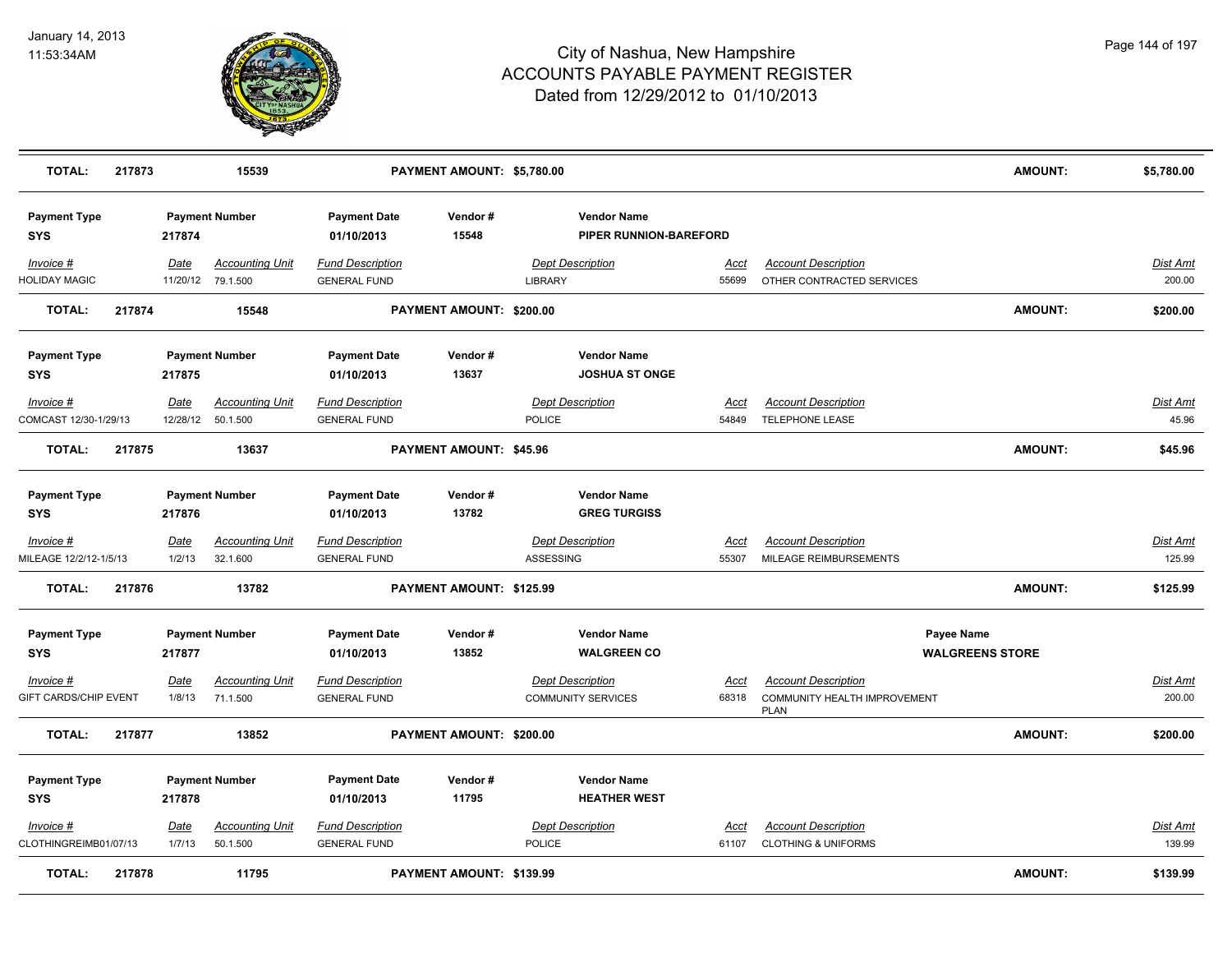#### January 14, 2013 11:53:34AM



| <b>Payment Type</b>     |          | <b>Payment Number</b>  | <b>Payment Date</b>     | Vendor #                 | <b>Vendor Name</b>           |       |                            |                   |          |
|-------------------------|----------|------------------------|-------------------------|--------------------------|------------------------------|-------|----------------------------|-------------------|----------|
| <b>SYS</b>              | 217879   |                        | 01/10/2013              | 15462                    | <b>WILLIAM THOMPSON</b>      |       |                            |                   |          |
| Invoice #               | Date     | <b>Accounting Unit</b> | <b>Fund Description</b> |                          | <b>Dept Description</b>      | Acct  | <b>Account Description</b> |                   | Dist Amt |
| FLY FISHING WHITE MTNS  | 11/9/12  | 79.1.500               | <b>GENERAL FUND</b>     |                          | <b>LIBRARY</b>               | 55699 | OTHER CONTRACTED SERVICES  |                   | 200.00   |
| <b>TOTAL:</b><br>217879 |          | 15462                  |                         | PAYMENT AMOUNT: \$200.00 |                              |       |                            | <b>AMOUNT:</b>    | \$200.00 |
| <b>Payment Type</b>     |          | <b>Payment Number</b>  | <b>Payment Date</b>     | Vendor#                  | <b>Vendor Name</b>           |       |                            | <b>Payee Name</b> |          |
| <b>SYS</b>              | 217880   |                        | 01/10/2013              | 13967                    | <b>AMAZON.COM</b>            |       |                            | <b>AMAZON</b>     |          |
| Invoice #               | Date     | <b>Accounting Unit</b> | <b>Fund Description</b> |                          | <b>Dept Description</b>      | Acct  | <b>Account Description</b> |                   | Dist Amt |
| 024626941374            | 11/12/12 | 22.1.500               | <b>GENERAL FUND</b>     |                          | INFORMATION TECHNOLOGY       | 71221 | <b>COMPUTER EQUIPMENT</b>  |                   | 34.99    |
| 088515510990            | 11/16/12 | 79.1.760               | <b>GENERAL FUND</b>     |                          | <b>LIBRARY</b>               | 61807 | <b>PUBLICATIONS</b>        |                   | 9.28     |
| 095102711977            | 11/30/12 | 79.1.760               | <b>GENERAL FUND</b>     |                          | <b>LIBRARY</b>               | 61807 | <b>PUBLICATIONS</b>        |                   | 16.33    |
| 095107173472            | 11/29/12 | 79.1.760               | <b>GENERAL FUND</b>     |                          | <b>LIBRARY</b>               | 61807 | <b>PUBLICATIONS</b>        |                   | 18.38    |
| 099158991194            | 11/30/12 | 79.1.760               | <b>GENERAL FUND</b>     |                          | <b>LIBRARY</b>               | 61807 | <b>PUBLICATIONS</b>        |                   | 32.21    |
| 116723845503            | 11/20/12 | 09.1.510               | <b>GENERAL FUND</b>     |                          | CIVIC & COMMUNITY ACTIVITIES | 56200 | <b>COMMUNITY FUND</b>      |                   | 299.99   |
| 119854994741            | 11/28/12 | 22.1.500               | <b>GENERAL FUND</b>     |                          | INFORMATION TECHNOLOGY       | 71221 | <b>COMPUTER EQUIPMENT</b>  |                   | 87.99    |
| 121509073042            | 11/23/12 | 79.1.760               | <b>GENERAL FUND</b>     |                          | <b>LIBRARY</b>               | 61807 | <b>PUBLICATIONS</b>        |                   | 4.00     |
| 154695300187            | 11/10/12 | 79.1.760               | <b>GENERAL FUND</b>     |                          | <b>LIBRARY</b>               | 61807 | <b>PUBLICATIONS</b>        |                   | 43.83    |
| 172373473430            | 11/30/12 | 22.1.500               | <b>GENERAL FUND</b>     |                          | INFORMATION TECHNOLOGY       | 71221 | <b>COMPUTER EQUIPMENT</b>  |                   | 149.95   |
| 172376330621            | 11/30/12 | 22.1.500               | <b>GENERAL FUND</b>     |                          | INFORMATION TECHNOLOGY       | 71221 | <b>COMPUTER EQUIPMENT</b>  |                   | 452.86   |
| 191362429310            | 11/13/12 | 79.1.760               | <b>GENERAL FUND</b>     |                          | <b>LIBRARY</b>               | 61807 | <b>PUBLICATIONS</b>        |                   | 18.98    |
| 195565522293            | 11/27/12 | 09.1.510               | <b>GENERAL FUND</b>     |                          | CIVIC & COMMUNITY ACTIVITIES | 56200 | <b>COMMUNITY FUND</b>      |                   | 47.95    |
| 195568691429            | 11/23/12 | 09.1.510               | <b>GENERAL FUND</b>     |                          | CIVIC & COMMUNITY ACTIVITIES | 56200 | <b>COMMUNITY FUND</b>      |                   | 388.99   |
| 203525356053            | 11/10/12 | 79.1.755               | <b>GENERAL FUND</b>     |                          | <b>LIBRARY</b>               | 61814 | <b>MEDIA</b>               |                   | 52.71    |
| 203525356053            | 11/10/12 | 79.1.760               | <b>GENERAL FUND</b>     |                          | <b>LIBRARY</b>               | 61807 | <b>PUBLICATIONS</b>        |                   | 22.61    |
| 203529905846            | 11/13/12 | 79.1.760               | <b>GENERAL FUND</b>     |                          | <b>LIBRARY</b>               | 61807 | <b>PUBLICATIONS</b>        |                   | 161.47   |
| 225080413198            | 11/13/12 | 79.1.760               | <b>GENERAL FUND</b>     |                          | <b>LIBRARY</b>               | 61807 | <b>PUBLICATIONS</b>        |                   | 44.98    |
| 225082320369            | 11/11/12 | 79.1.760               | <b>GENERAL FUND</b>     |                          | <b>LIBRARY</b>               | 61807 | <b>PUBLICATIONS</b>        |                   | 9.18     |
| 225082503676            | 11/12/12 | 79.1.760               | <b>GENERAL FUND</b>     |                          | LIBRARY                      | 61807 | <b>PUBLICATIONS</b>        |                   | 417.89   |
| 225083181041            | 11/11/12 | 79.1.760               | <b>GENERAL FUND</b>     |                          | LIBRARY                      | 61807 | <b>PUBLICATIONS</b>        |                   | 238.66   |
| 225087895324            | 11/10/12 | 79.1.760               | <b>GENERAL FUND</b>     |                          | <b>LIBRARY</b>               | 61807 | <b>PUBLICATIONS</b>        |                   | 16.52    |
| 230140351322            | 12/8/12  | 79.1.760               | <b>GENERAL FUND</b>     |                          | <b>LIBRARY</b>               | 61807 | <b>PUBLICATIONS</b>        |                   | 186.28   |
| 232869543635            | 11/12/12 | 22.1.500               | <b>GENERAL FUND</b>     |                          | INFORMATION TECHNOLOGY       | 71221 | <b>COMPUTER EQUIPMENT</b>  |                   | 68.13    |
| 249720943966            | 12/7/12  | 22.1.500               | <b>GENERAL FUND</b>     |                          | INFORMATION TECHNOLOGY       | 71221 | <b>COMPUTER EQUIPMENT</b>  |                   | 44.98    |
| 260050030417            | 11/29/12 | 79.1.760               | <b>GENERAL FUND</b>     |                          | LIBRARY                      | 61807 | <b>PUBLICATIONS</b>        |                   | 14.96    |
| 260052774591            | 11/15/12 | 79.1.760               | <b>GENERAL FUND</b>     |                          | <b>LIBRARY</b>               | 61807 | <b>PUBLICATIONS</b>        |                   | 39.95    |
| 260059543605            |          | 11/20/12 79.1.760      | <b>GENERAL FUND</b>     |                          | <b>LIBRARY</b>               | 61807 | <b>PUBLICATIONS</b>        |                   | 49.23    |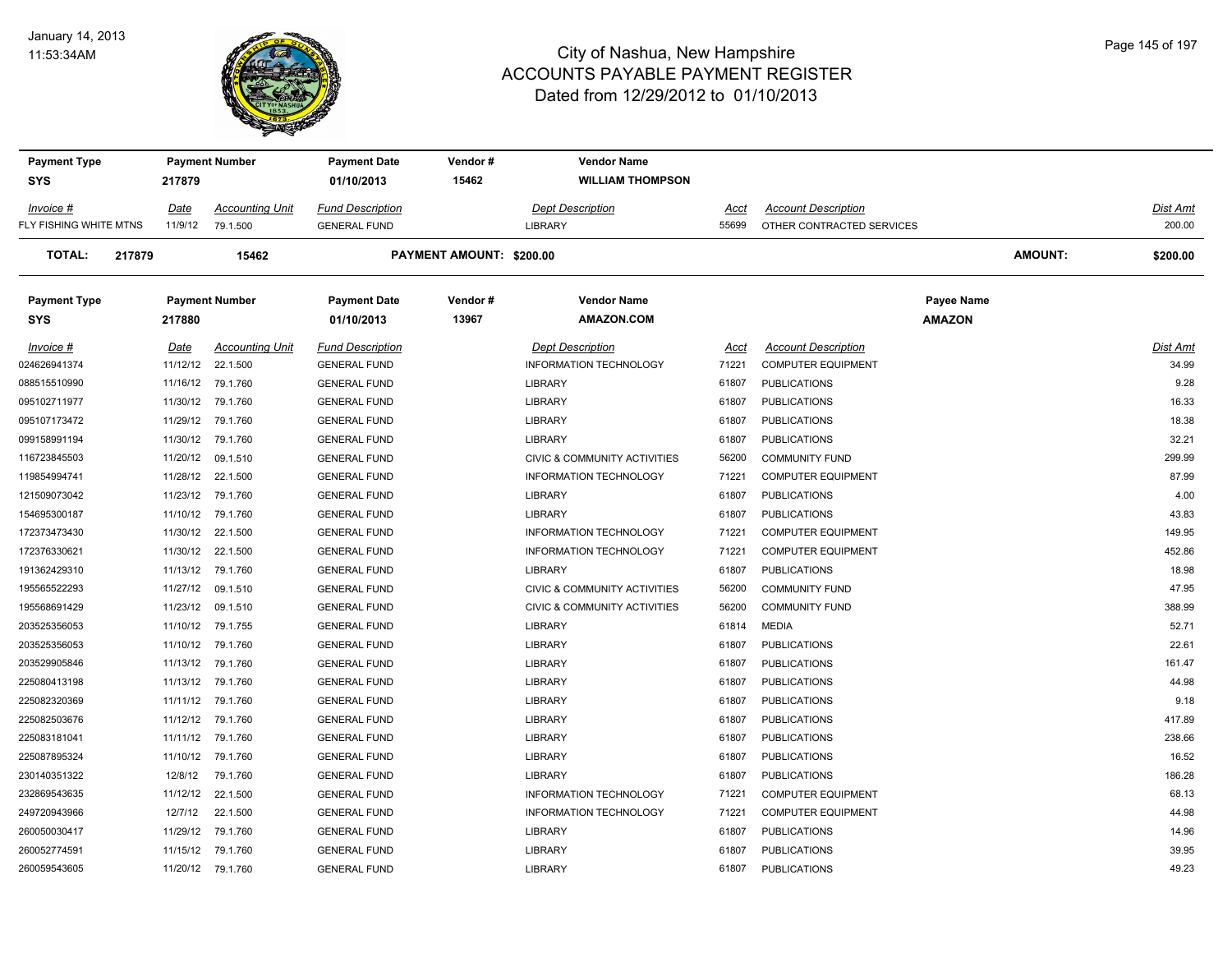

| <b>TOTAL:</b>              | 217880 |             | 13967                  |                                        | PAYMENT AMOUNT: \$2,973.28     |                                                             |             |                                                   | <b>AMOUNT:</b>  | \$2,973.28      |
|----------------------------|--------|-------------|------------------------|----------------------------------------|--------------------------------|-------------------------------------------------------------|-------------|---------------------------------------------------|-----------------|-----------------|
| <b>Payment Type</b><br>SYS |        | 217881      | <b>Payment Number</b>  | <b>Payment Date</b><br>01/10/2013      | Vendor#<br>12536               | <b>Vendor Name</b><br><b>COMCAST CABLE COMMUNICATIONS I</b> |             |                                                   |                 |                 |
| Invoice #                  |        | <u>Date</u> | <b>Accounting Unit</b> | <b>Fund Description</b>                |                                | <b>Dept Description</b>                                     | Acct        | <b>Account Description</b>                        |                 | <b>Dist Amt</b> |
| 8773200811012461 DEC13     |        | 12/14/12    | 68.6000.692            | SOLID WASTE FUND                       |                                | SOLID WASTE                                                 | 55109       | TELEPHONE-VOICE                                   |                 | 81.40           |
| 8773200811012461 NOV13     |        | 11/14/12    | 68.6000.692            | SOLID WASTE FUND                       |                                | <b>SOLID WASTE</b>                                          | 55109       | TELEPHONE-VOICE                                   |                 | 81.40           |
| 8773200811012461 OCT13     |        | 10/14/12    | 68.6000.692            | SOLID WASTE FUND                       |                                | <b>SOLID WASTE</b>                                          | 55109       | TELEPHONE-VOICE                                   |                 | 81.40           |
| 8773200811209679 DEC13     |        | 12/26/12    | 50.1.500               | <b>GENERAL FUND</b>                    |                                | POLICE                                                      | 54849       | <b>TELEPHONE LEASE</b>                            |                 | 216.90          |
| 8773200811354293 DEC13     |        | 12/22/12    | 50.4020                | POLICE DRUG ENFORCEMENT<br><b>FUND</b> |                                | POLICE DRUG ENFORCEMENT<br><b>FUND</b>                      | 55699       | OTHER CONTRACTED SERVICES                         |                 | 222.15          |
| <b>TOTAL:</b>              | 217881 |             | 12536                  |                                        | PAYMENT AMOUNT: \$683.25       |                                                             |             |                                                   | <b>AMOUNT:</b>  | \$683.25        |
| <b>Payment Type</b>        |        |             | <b>Payment Number</b>  | <b>Payment Date</b>                    | Vendor#                        | <b>Vendor Name</b>                                          |             |                                                   |                 |                 |
| <b>SYS</b>                 |        | 217882      |                        | 01/10/2013                             | 14216                          | <b>FAIRPOINT COMMUNICATIONS</b>                             |             |                                                   |                 |                 |
| $Invoice$ #                |        | <b>Date</b> | <b>Accounting Unit</b> | <b>Fund Description</b>                |                                | <b>Dept Description</b>                                     | <u>Acct</u> | <b>Account Description</b>                        | <b>Activity</b> | Dist Amt        |
| 603 401 7002 982-DEC13     |        | 12/21/12    | 86.3120                | <b>TRANSIT GRANTS</b>                  |                                | <b>TRANSPORTATION</b>                                       | 55109       | TELEPHONE-VOICE                                   | 86.800.13.10.10 | 50.00           |
| 603 886 9256 877-DEC13     |        |             | 12/21/12 50.1.500      | <b>GENERAL FUND</b>                    |                                | POLICE                                                      | 54849       | <b>TELEPHONE LEASE</b>                            |                 | 30.21           |
| <b>TOTAL:</b>              | 217882 |             | 14216                  |                                        | PAYMENT AMOUNT: \$80.21        |                                                             |             |                                                   | <b>AMOUNT:</b>  | \$80.21         |
| <b>Payment Type</b>        |        |             | <b>Payment Number</b>  | <b>Payment Date</b>                    | Vendor#                        | <b>Vendor Name</b>                                          |             |                                                   |                 |                 |
| <b>SYS</b>                 |        | 217883      |                        | 01/10/2013                             | 12707                          | <b>FEDEX</b>                                                |             |                                                   |                 |                 |
| Invoice #                  |        | <u>Date</u> | Accounting Unit        | <b>Fund Description</b>                |                                | <b>Dept Description</b>                                     | <u>Acct</u> | <b>Account Description</b>                        | <u>Activity</u> | <u>Dist Amt</u> |
| 2-114-20113                |        | 12/17/12    | 22.5010                | CAP PROJECTS-INFO<br><b>TECHNOLOGY</b> |                                | CAPITAL PROJECTS-INFO TECH                                  | 81342       | <b>COMPUTER SOFTWARE &amp;</b><br><b>HARDWARE</b> | 1010.22.01.30   | 29.32           |
| <b>TOTAL:</b>              | 217883 |             | 12707                  |                                        | <b>PAYMENT AMOUNT: \$29.32</b> |                                                             |             |                                                   | <b>AMOUNT:</b>  | \$29.32         |
| <b>Payment Type</b>        |        |             | <b>Payment Number</b>  | <b>Payment Date</b>                    | Vendor#                        | <b>Vendor Name</b>                                          |             |                                                   |                 |                 |
| <b>SYS</b>                 |        | 217884      |                        | 01/10/2013                             | 14702                          | <b>LIBERTY UTILITIES</b>                                    |             |                                                   |                 |                 |
| Invoice #                  |        | Date        | <b>Accounting Unit</b> | <b>Fund Description</b>                |                                | <b>Dept Description</b>                                     | Acct        | <b>Account Description</b>                        |                 | <b>Dist Amt</b> |
| 5733325300DEC13            |        |             | 12/31/12 79.1.720      | <b>GENERAL FUND</b>                    |                                | LIBRARY                                                     | 54114       | <b>HEATING GAS</b>                                |                 | 234.03          |
| <b>TOTAL:</b>              | 217884 |             | 14702                  |                                        | PAYMENT AMOUNT: \$234.03       |                                                             |             |                                                   | <b>AMOUNT:</b>  | \$234.03        |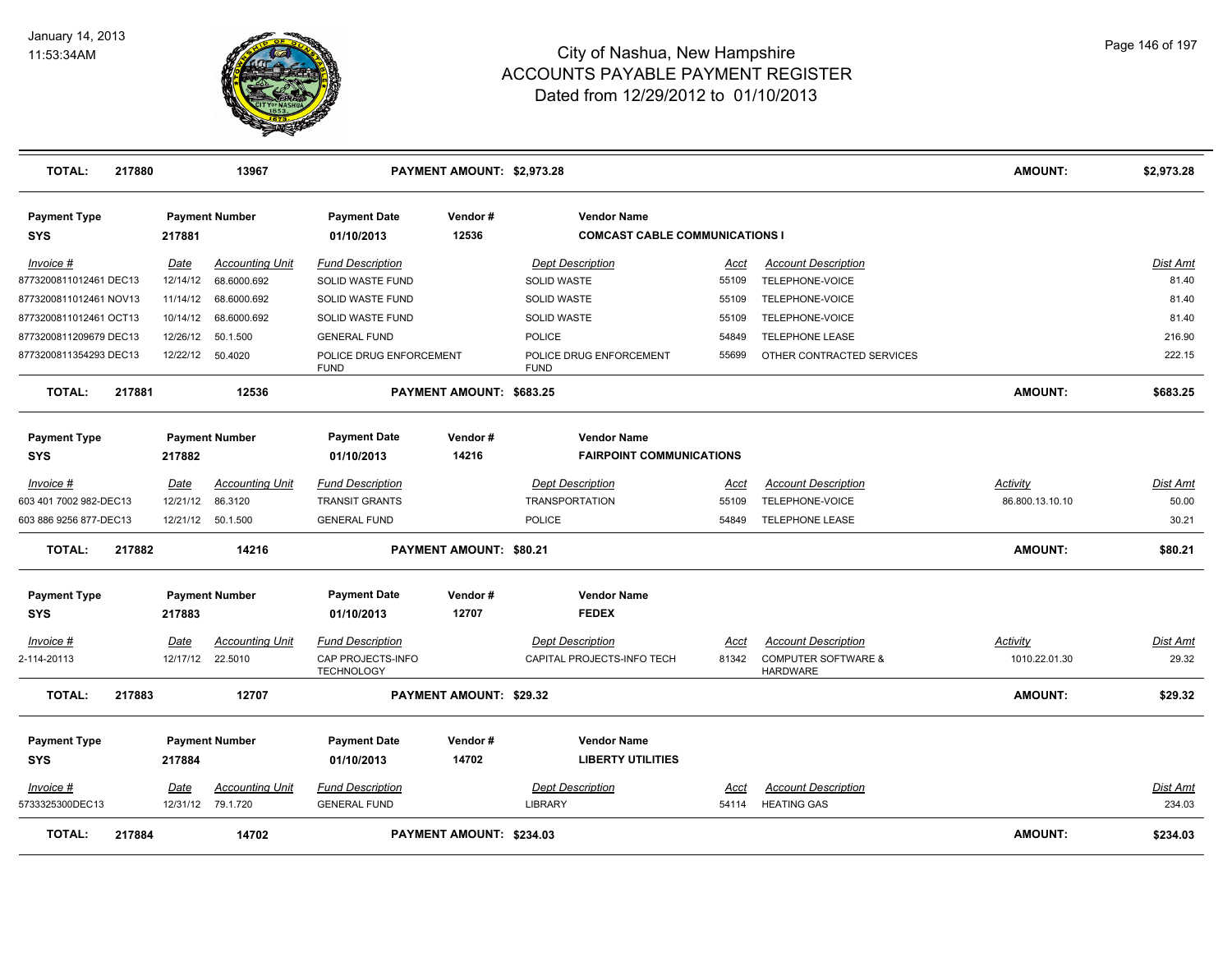

| <b>Payment Type</b>        |        |             | <b>Payment Number</b>  | <b>Payment Date</b>     | Vendor#                        | <b>Vendor Name</b>               |             |                                 |                    |                |                 |
|----------------------------|--------|-------------|------------------------|-------------------------|--------------------------------|----------------------------------|-------------|---------------------------------|--------------------|----------------|-----------------|
| <b>SYS</b>                 |        | 217885      |                        | 01/10/2013              | 14702                          | <b>LIBERTY UTILITIES</b>         |             |                                 |                    |                |                 |
| Invoice #                  |        | <b>Date</b> | <b>Accounting Unit</b> | <b>Fund Description</b> |                                | <b>Dept Description</b>          | Acct        | <b>Account Description</b>      |                    |                | <u>Dist Amt</u> |
| 5734017040 DEC13           |        | 12/31/12    | 52.1.720.8175          | <b>GENERAL FUND</b>     |                                | <b>FIRE</b>                      | 54114       | <b>HEATING GAS</b>              |                    |                | 629.89          |
| <b>TOTAL:</b>              | 217885 |             | 14702                  |                         | PAYMENT AMOUNT: \$629.89       |                                  |             |                                 |                    | <b>AMOUNT:</b> | \$629.89        |
| <b>Payment Type</b>        |        |             | <b>Payment Number</b>  | <b>Payment Date</b>     | Vendor#                        | <b>Vendor Name</b>               |             |                                 |                    |                |                 |
| <b>SYS</b>                 |        | 217886      |                        | 01/10/2013              | 14702                          | <b>LIBERTY UTILITIES</b>         |             |                                 |                    |                |                 |
| Invoice #                  |        | Date        | <b>Accounting Unit</b> | <b>Fund Description</b> |                                | <b>Dept Description</b>          | Acct        | <b>Account Description</b>      |                    |                | <b>Dist Amt</b> |
| 5733314742DEC13            |        |             | 12/31/12 29.1.720.8163 | <b>GENERAL FUND</b>     |                                | <b>CITY BUILDINGS</b>            |             | 54114 HEATING GAS               |                    |                | 680.40          |
| <b>TOTAL:</b>              | 217886 |             | 14702                  |                         | PAYMENT AMOUNT: \$680.40       |                                  |             |                                 |                    | <b>AMOUNT:</b> | \$680.40        |
| <b>Payment Type</b>        |        |             | <b>Payment Number</b>  | <b>Payment Date</b>     | Vendor#                        | <b>Vendor Name</b>               |             |                                 | Payee Name         |                |                 |
| <b>SYS</b>                 |        | 217887      |                        | 01/10/2013              | 10552                          | <b>NEW ENGLAND LIBRARY ASSOC</b> |             |                                 | <b>NELA OFFICE</b> |                |                 |
| Invoice #                  |        | Date        | <b>Accounting Unit</b> | <b>Fund Description</b> |                                | <b>Dept Description</b>          | Acct        | <b>Account Description</b>      |                    |                | Dist Amt        |
| <b>I HOSKING DUES 2013</b> |        | 1/7/13      | 79.1.500               | <b>GENERAL FUND</b>     |                                | LIBRARY                          | 55200       | DUES AND MEMBERSHIPS            |                    |                | 60.00           |
| <b>TOTAL:</b>              | 217887 |             | 10552                  |                         | PAYMENT AMOUNT: \$60.00        |                                  |             |                                 |                    | AMOUNT:        | \$60.00         |
| <b>Payment Type</b>        |        |             | <b>Payment Number</b>  | <b>Payment Date</b>     | Vendor#                        | <b>Vendor Name</b>               |             |                                 |                    |                |                 |
| <b>SYS</b>                 |        | 217888      |                        | 01/10/2013              | 15795                          | <b>NEW ENGLAND GROWS</b>         |             |                                 |                    |                |                 |
| $Invoice$ #                |        | <u>Date</u> | <b>Accounting Unit</b> | <b>Fund Description</b> |                                | <b>Dept Description</b>          | <u>Acct</u> | <b>Account Description</b>      |                    |                | <b>Dist Amt</b> |
| FAUTEUX 2/6-2/8/13         |        | 1/3/13      | 77.1.500               | <b>GENERAL FUND</b>     |                                | PARKS & RECREATION               | 55400       | CONFERENCES AND SEMINARS        |                    |                | 49.00           |
| N CAGGIANO 2/6-2/8/13      |        | 1/3/13      | 77.1.500               | <b>GENERAL FUND</b>     |                                | PARKS & RECREATION               | 55400       | <b>CONFERENCES AND SEMINARS</b> |                    |                | 49.00           |
| <b>TOTAL:</b>              | 217888 |             | 15795                  |                         | <b>PAYMENT AMOUNT: \$98.00</b> |                                  |             |                                 |                    | <b>AMOUNT:</b> | \$98.00         |
| <b>Payment Type</b>        |        |             | <b>Payment Number</b>  | <b>Payment Date</b>     | Vendor#                        | <b>Vendor Name</b>               |             |                                 |                    |                |                 |
| <b>SYS</b>                 |        | 217889      |                        | 01/10/2013              | 13178                          | <b>NFPA</b>                      |             |                                 |                    |                |                 |
| Invoice #                  |        | <b>Date</b> | <b>Accounting Unit</b> | <b>Fund Description</b> |                                | <b>Dept Description</b>          | Acct        | <b>Account Description</b>      |                    |                | Dist Amt        |
| 5701888Y                   |        | 12/8/12     | 52.1.640               | <b>GENERAL FUND</b>     |                                | <b>FIRE</b>                      | 61135       | <b>EDUCATIONAL SUPPLIES</b>     |                    |                | 82.75           |
| TOTAL:                     | 217889 |             | 13178                  |                         | <b>PAYMENT AMOUNT: \$82.75</b> |                                  |             |                                 |                    | <b>AMOUNT:</b> | \$82.75         |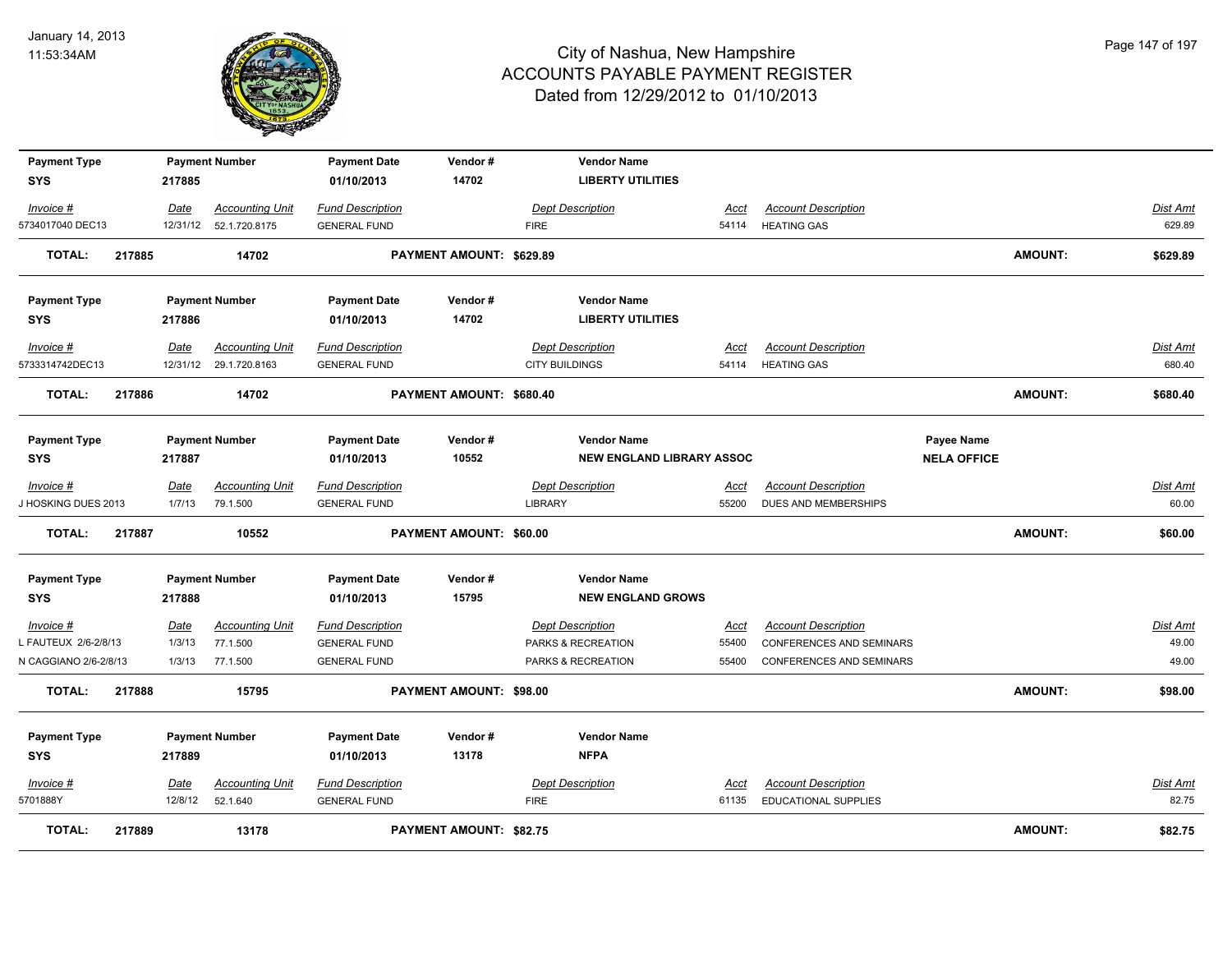

| <b>Payment Type</b>     |          | <b>Payment Number</b>  | <b>Payment Date</b>                                 | Vendor#<br>14546         | <b>Vendor Name</b><br><b>NHTLA</b>               |       |                            | Payee Name                   |            |
|-------------------------|----------|------------------------|-----------------------------------------------------|--------------------------|--------------------------------------------------|-------|----------------------------|------------------------------|------------|
| <b>SYS</b>              | 217890   |                        | 01/10/2013                                          |                          |                                                  |       |                            | <b>NHLA</b>                  |            |
| Invoice #               | Date     | <b>Accounting Unit</b> | <b>Fund Description</b>                             |                          | <b>Dept Description</b>                          | Acct  | <b>Account Description</b> |                              | Dist Amt   |
| TAGGERT DUES 2013       | 1/7/13   | 79.1.500               | <b>GENERAL FUND</b>                                 |                          | LIBRARY                                          | 55200 | DUES AND MEMBERSHIPS       |                              | 50.00      |
| <b>TOTAL:</b><br>217890 |          | 14546                  |                                                     | PAYMENT AMOUNT: \$50.00  |                                                  |       |                            | <b>AMOUNT:</b>               | \$50.00    |
| <b>Payment Type</b>     |          | <b>Payment Number</b>  | <b>Payment Date</b>                                 | Vendor#                  | <b>Vendor Name</b>                               |       |                            | Payee Name                   |            |
| <b>SYS</b>              | 217891   |                        | 01/10/2013                                          | 10955                    | <b>UCOM</b>                                      |       |                            | <b>NORTHEAST PAGING/UCOM</b> |            |
| Invoice #               | Date     | <b>Accounting Unit</b> | <b>Fund Description</b>                             |                          | <b>Dept Description</b>                          | Acct  | <b>Account Description</b> |                              | Dist Amt   |
| 1596594                 | 1/1/13   | 61.1.685               | <b>GENERAL FUND</b>                                 |                          | <b>STREETS</b>                                   | 55118 | TELEPHONE-CELLULAR         |                              | 333.40     |
| <b>TOTAL:</b><br>217891 |          | 10955                  |                                                     | PAYMENT AMOUNT: \$333.40 |                                                  |       |                            | <b>AMOUNT:</b>               | \$333.40   |
| <b>Payment Type</b>     |          | <b>Payment Number</b>  | <b>Payment Date</b>                                 | Vendor#                  | <b>Vendor Name</b>                               |       |                            |                              |            |
| <b>SYS</b>              | 217892   |                        | 01/10/2013                                          | 13291                    | <b>PENNICHUCK WATER WORKS INC</b>                |       |                            |                              |            |
| Invoice #               | Date     | <b>Accounting Unit</b> | <b>Fund Description</b>                             |                          | <b>Dept Description</b>                          | Acct  | <b>Account Description</b> | <b>Activity</b>              | Dist Amt   |
| 000001998-2371DEC13     | 1/3/13   | 52.1.720.8172          | <b>GENERAL FUND</b>                                 |                          | <b>FIRE</b>                                      | 54141 | <b>WATER &amp; SEWER</b>   |                              | 183.47     |
| 100000881-991DEC13      | 1/3/13   | 50.1.500               | <b>GENERAL FUND</b>                                 |                          | POLICE                                           | 54141 | <b>WATER &amp; SEWER</b>   |                              | 23.64      |
| 100009380-5329DEC13     | 12/27/12 | 77.1.650               | <b>GENERAL FUND</b>                                 |                          | PARKS & RECREATION                               | 54141 | <b>WATER &amp; SEWER</b>   |                              | 91.91      |
| 100011993-15303DEC13    | 12/27/12 | 22.2505                | <b>GOVT &amp; EDUCATION CHANNELS</b><br><b>FUND</b> |                          | <b>GOV'T &amp; EDUCATION CHANNELS</b>            | 54141 | <b>WATER &amp; SEWER</b>   |                              | 19.68      |
| 100011993-15303DEC13    | 12/27/12 | 60.1.500               | <b>GENERAL FUND</b>                                 |                          | <b>PUBLIC</b>                                    | 54141 | <b>WATER &amp; SEWER</b>   |                              | 72.18      |
| 100011993-15303DEC13    | 12/27/12 | 86.3120                | <b>TRANSIT GRANTS</b>                               |                          | WORKS-ADMIN/ENGINEERING<br><b>TRANSPORTATION</b> | 54141 | <b>WATER &amp; SEWER</b>   | 86.800.13.10.10              | 72.17      |
| 100012411-2241DEC13     | 1/3/13   | 52.1.720.8176          | <b>GENERAL FUND</b>                                 |                          | <b>FIRE</b>                                      | 54141 | WATER & SEWER              |                              | 99.96      |
| 100013049-74970DEC13    | 12/27/12 | 52.1.720.8178          | <b>GENERAL FUND</b>                                 |                          | <b>FIRE</b>                                      | 54141 | <b>WATER &amp; SEWER</b>   |                              | 183.47     |
| 100013367-5329DEC13     | 12/27/12 | 68.6000.692            | SOLID WASTE FUND                                    |                          | <b>SOLID WASTE</b>                               | 54141 | <b>WATER &amp; SEWER</b>   |                              | 73.56      |
| 100013415-5329DEC13     | 12/27/12 | 68.6000.692            | SOLID WASTE FUND                                    |                          | <b>SOLID WASTE</b>                               | 54141 | <b>WATER &amp; SEWER</b>   |                              | 138.06     |
| 100015628-20340DEC13    | 12/27/12 | 61.1.670               | <b>GENERAL FUND</b>                                 |                          | <b>STREETS</b>                                   | 54141 | <b>WATER &amp; SEWER</b>   |                              | 409.24     |
| 100017403-16735DEC13    | 12/27/12 | 50.1.500               | <b>GENERAL FUND</b>                                 |                          | POLICE                                           | 54141 | <b>WATER &amp; SEWER</b>   |                              | 409.24     |
| 100017736-23316DEC13    | 12/27/12 | 59.1.645               | <b>GENERAL FUND</b>                                 |                          | OTHER PUBLIC SAFETY                              | 54835 | FIRE HYDRANT RENTALS       |                              | 213,743.81 |
| 100017785-2371DEC13     | 1/8/13   | 69.6200.540            | <b>WASTEWATER FUND</b>                              |                          | WASTEWATER                                       | 54141 | <b>WATER &amp; SEWER</b>   |                              | 91.91      |
| 100019967-26649DEC13    | 12/27/12 | 69.6200.670            | <b>WASTEWATER FUND</b>                              |                          | WASTEWATER                                       | 54141 | <b>WATER &amp; SEWER</b>   |                              | 55.88      |
| 100020009-991DEC13      | 1/3/13   | 69.6200.540            | <b>WASTEWATER FUND</b>                              |                          | WASTEWATER                                       | 54141 | <b>WATER &amp; SEWER</b>   |                              | 55.88      |
| 100020198-27002JAN13    | 1/3/13   | 52.1.720.8175          | <b>GENERAL FUND</b>                                 |                          | <b>FIRE</b>                                      | 54141 | WATER & SEWER              |                              | 55.88      |
| 100020657-991DEC13      | 12/27/12 | 68.6000.692            | SOLID WASTE FUND                                    |                          | SOLID WASTE                                      | 54141 | <b>WATER &amp; SEWER</b>   |                              | 23.64      |
| 100021221-28285DEC13    | 1/3/13   | 77.1.650               | <b>GENERAL FUND</b>                                 |                          | PARKS & RECREATION                               | 54141 | <b>WATER &amp; SEWER</b>   |                              | 91.91      |
| 100021229-2241DEC13     | 1/3/13   | 52.1.720.8176          | <b>GENERAL FUND</b>                                 |                          | <b>FIRE</b>                                      | 54141 | WATER & SEWER              |                              | 55.88      |
| 100021268-28334DEC13    | 12/27/12 | 52.1.720.8178          | <b>GENERAL FUND</b>                                 |                          | <b>FIRE</b>                                      | 54141 | <b>WATER &amp; SEWER</b>   |                              | 55.88      |
| 100021275-4266DEC13     | 12/27/12 | 77.1.650               | <b>GENERAL FUND</b>                                 |                          | PARKS & RECREATION                               | 54141 | <b>WATER &amp; SEWER</b>   |                              | 91.91      |
|                         |          |                        |                                                     |                          |                                                  |       |                            |                              |            |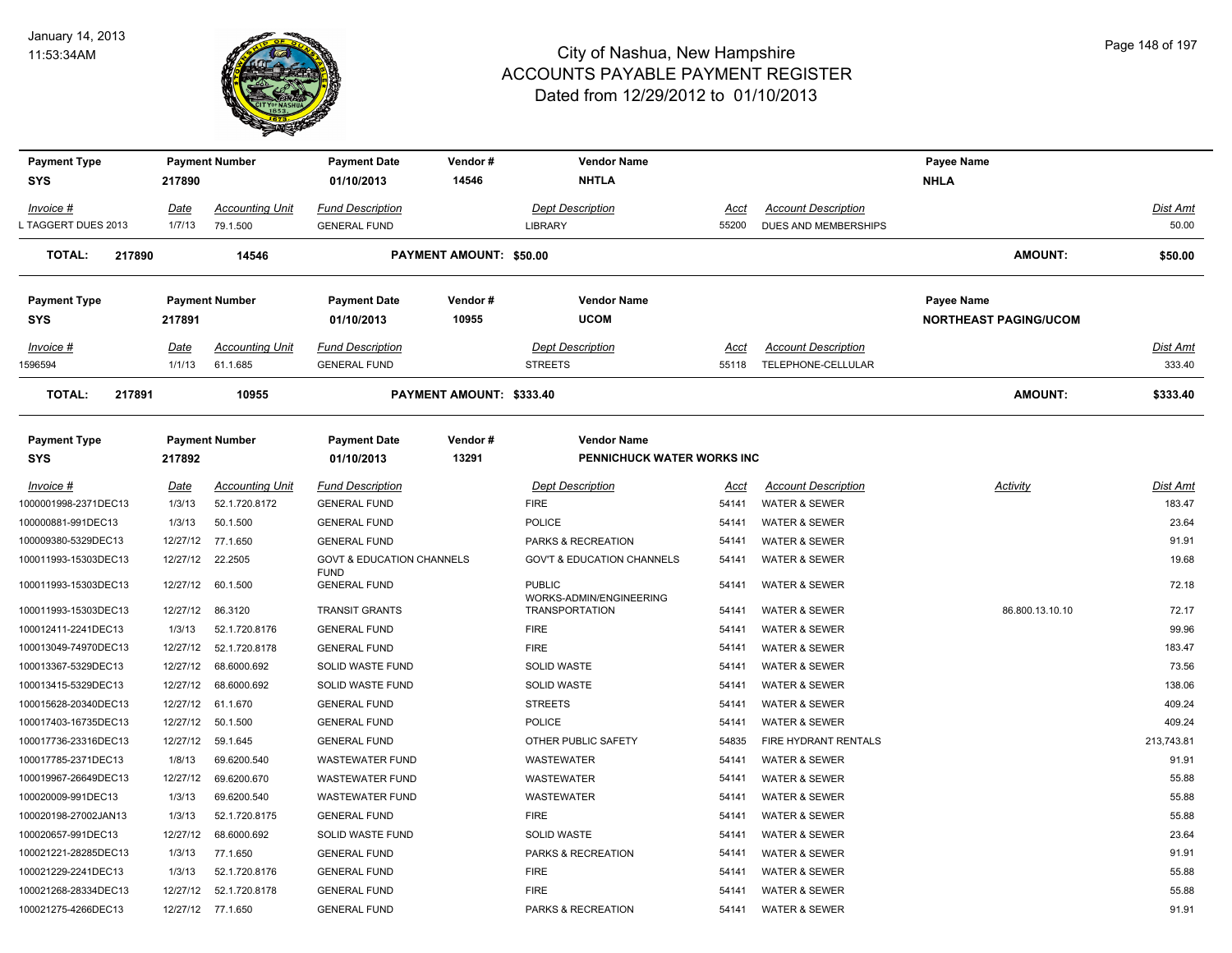

| 100023872-16735DEC13    | 12/27/12 | 50.1.500               | <b>GENERAL FUND</b>        |                              | POLICE                     | 54141 | <b>WATER &amp; SEWER</b>       |                 | 91.91        |
|-------------------------|----------|------------------------|----------------------------|------------------------------|----------------------------|-------|--------------------------------|-----------------|--------------|
| 100024230-32176DEC13    | 12/27/12 | 50.1.500               | <b>GENERAL FUND</b>        |                              | POLICE                     | 54141 | <b>WATER &amp; SEWER</b>       |                 | 20.34        |
| 100024331-32304DEC13    | 12/27/12 | 77.1.720.8192          | <b>GENERAL FUND</b>        |                              | PARKS & RECREATION         | 54141 | <b>WATER &amp; SEWER</b>       |                 | 183.47       |
| 100024452-32436 DEC13   | 1/3/13   | 77.1.720.8191          | <b>GENERAL FUND</b>        |                              | PARKS & RECREATION         | 54141 | <b>WATER &amp; SEWER</b>       |                 | 138.06       |
| 100024453-32436DEC13    | 1/3/13   | 77.1.720.8191          | <b>GENERAL FUND</b>        |                              | PARKS & RECREATION         | 54141 | <b>WATER &amp; SEWER</b>       |                 | 275.93       |
| 100024489-32436DEC13    | 1/3/13   | 77.1.650               | <b>GENERAL FUND</b>        |                              | PARKS & RECREATION         | 54141 | <b>WATER &amp; SEWER</b>       |                 | 23.64        |
| 100026297-66053DEC13    | 12/27/12 | 86.3120                | <b>TRANSIT GRANTS</b>      |                              | <b>TRANSPORTATION</b>      | 54141 | <b>WATER &amp; SEWER</b>       | 86.800.13.10.11 | 78.78        |
| 100026298-66053DEC13    | 12/27/12 | 86.3120                | <b>TRANSIT GRANTS</b>      |                              | <b>TRANSPORTATION</b>      | 54141 | <b>WATER &amp; SEWER</b>       | 86.800.13.10.11 | 93.77        |
| <b>TOTAL:</b><br>217892 |          | 13291                  |                            | PAYMENT AMOUNT: \$217,005.06 |                            |       |                                | <b>AMOUNT:</b>  | \$217,005.06 |
| <b>Payment Type</b>     |          | <b>Payment Number</b>  | <b>Payment Date</b>        | Vendor#                      | <b>Vendor Name</b>         |       |                                |                 |              |
| <b>SYS</b>              | 217893   |                        | 01/10/2013                 | 10939                        | PHOENIX SCREEN PRINTING    |       |                                |                 |              |
| Invoice #               | Date     | <b>Accounting Unit</b> | <b>Fund Description</b>    |                              | <b>Dept Description</b>    | Acct  | <b>Account Description</b>     |                 | Dist Amt     |
| 21154                   | 8/16/12  | 69.6200.670            | <b>WASTEWATER FUND</b>     |                              | WASTEWATER                 | 61107 | <b>CLOTHING &amp; UNIFORMS</b> |                 | 424.00       |
| <b>TOTAL:</b><br>217893 |          | 10939                  |                            | PAYMENT AMOUNT: \$424.00     |                            |       |                                | <b>AMOUNT:</b>  | \$424.00     |
| <b>Payment Type</b>     |          | <b>Payment Number</b>  | <b>Payment Date</b>        | Vendor#                      | <b>Vendor Name</b>         |       |                                |                 |              |
| <b>SYS</b>              | 217894   |                        | 01/10/2013                 | 13372                        | <b>PSNH</b>                |       |                                |                 |              |
| Invoice #               | Date     | <b>Accounting Unit</b> | <b>Fund Description</b>    |                              | <b>Dept Description</b>    | Acct  | <b>Account Description</b>     | Activity        | Dist Amt     |
| 56003941028 DEC13       | 12/31/12 | 29.1.720.8162          | <b>GENERAL FUND</b>        |                              | <b>CITY BUILDINGS</b>      | 54100 | <b>ELECTRICITY</b>             |                 | 39.18        |
| 56003941028 DEC13       | 12/31/12 | 29.1.720.8163          | <b>GENERAL FUND</b>        |                              | <b>CITY BUILDINGS</b>      | 54100 | <b>ELECTRICITY</b>             |                 | 2,501.34     |
| 56003941028 DEC13       | 12/31/12 | 29.1.720.8164          | <b>GENERAL FUND</b>        |                              | <b>CITY BUILDINGS</b>      | 54100 | <b>ELECTRICITY</b>             |                 | 288.19       |
| 56003941028 DEC13       | 12/31/12 | 29.1.720.8166          | <b>GENERAL FUND</b>        |                              | <b>CITY BUILDINGS</b>      | 54100 | <b>ELECTRICITY</b>             |                 | 40.12        |
| 56003941028 DEC13       | 12/31/12 | 31.2506                | HUNT BLDG FACILITY RENTALS |                              | HUNT BLDG FACILITY RENTALS | 54100 | <b>ELECTRICITY</b>             |                 | 334.52       |
| 56003941028 DEC13       | 12/31/12 | 42.1.720               | <b>GENERAL FUND</b>        |                              | WOODLAWN CEMETERY          | 54100 | <b>ELECTRICITY</b>             |                 | 168.60       |
| 56003941028 DEC13       | 12/31/12 | 44.1.720               | <b>GENERAL FUND</b>        |                              | EDGEWOOD CEMETERY          | 54100 | <b>ELECTRICITY</b>             |                 | 108.02       |
| 56003941028 DEC13       | 12/31/12 | 50.1.500               | <b>GENERAL FUND</b>        |                              | POLICE                     | 54100 | <b>ELECTRICITY</b>             |                 | 198.57       |
| 56003941028 DEC13       | 12/31/12 | 52.1.720.8163          | <b>GENERAL FUND</b>        |                              | <b>FIRE</b>                | 54100 | <b>ELECTRICITY</b>             |                 | 466.72       |
| 56003941028 DEC13       | 12/31/12 | 52.1.720.8173          | <b>GENERAL FUND</b>        |                              | <b>FIRE</b>                | 54100 | <b>ELECTRICITY</b>             |                 | 1,728.99     |
| 56003941028 DEC13       | 12/31/12 | 52.1.720.8174          | <b>GENERAL FUND</b>        |                              | <b>FIRE</b>                | 54100 | <b>ELECTRICITY</b>             |                 | 547.66       |
| 56003941028 DEC13       | 12/31/12 | 52.1.720.8175          | <b>GENERAL FUND</b>        |                              | <b>FIRE</b>                | 54100 | <b>ELECTRICITY</b>             |                 | 2,255.88     |
| 56003941028 DEC13       | 12/31/12 | 52.1.720.8176          | <b>GENERAL FUND</b>        |                              | <b>FIRE</b>                | 54100 | <b>ELECTRICITY</b>             |                 | 547.64       |
| 56003941028 DEC13       | 12/31/12 | 52.1.720.8178          | <b>GENERAL FUND</b>        |                              | <b>FIRE</b>                | 54100 | <b>ELECTRICITY</b>             |                 | 798.09       |
| 56003941028 DEC13       | 12/31/12 | 52.1.720.8182          | <b>GENERAL FUND</b>        |                              | <b>FIRE</b>                | 54100 | <b>ELECTRICITY</b>             |                 | 1,053.31     |
| 56003941028 DEC13       | 12/31/12 | 61.1.705               | <b>GENERAL FUND</b>        |                              | <b>STREETS</b>             | 54100 | <b>ELECTRICITY</b>             |                 | 64.78        |
| 56003941028 DEC13       | 12/31/12 | 86.3120                | TRANSIT GRANTS             |                              | <b>TRANSPORTATION</b>      | 54100 | <b>ELECTRICITY</b>             | 86.800.13.10.11 | 1,294.02     |
| 56003941028 DEC13       | 12/31/12 | 86.3120                | <b>TRANSIT GRANTS</b>      |                              | <b>TRANSPORTATION</b>      | 54100 | <b>ELECTRICITY</b>             | 86.800.13.10.12 | 272.67       |
| 56030121040DEC13        | 12/31/12 | 69.6200.540            | <b>WASTEWATER FUND</b>     |                              | <b>WASTEWATER</b>          | 54100 | <b>ELECTRICITY</b>             |                 | 1,702.80     |
|                         |          |                        |                            |                              |                            |       |                                |                 |              |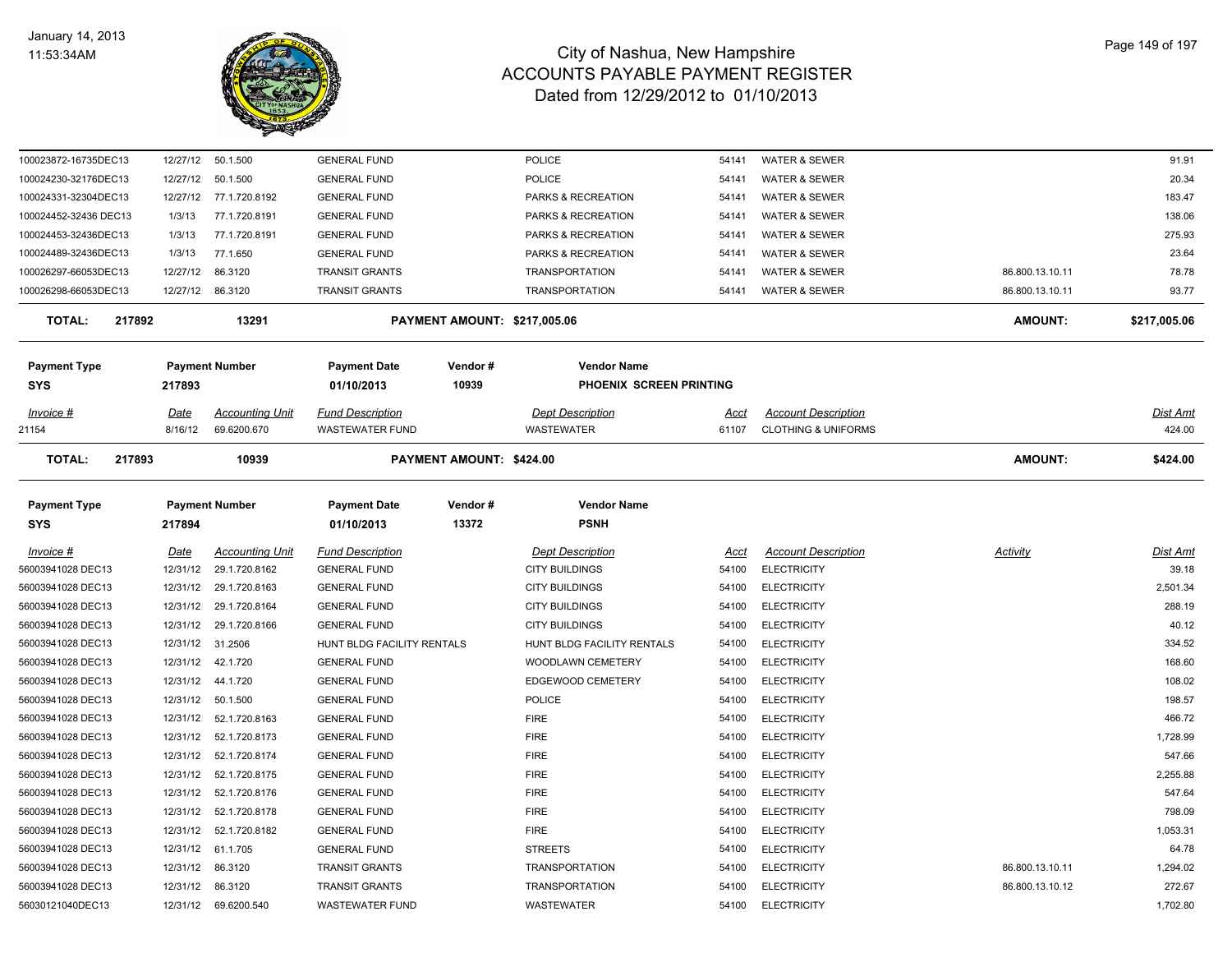

| 650190                               |                         | 12/21/12 68.6000.692                  | <b>SOLID WASTE FUND</b>                             |                             | <b>SOLID WASTE</b>                               | 61307                | FUEL, DIESEL                               |                 | 183.73                    |
|--------------------------------------|-------------------------|---------------------------------------|-----------------------------------------------------|-----------------------------|--------------------------------------------------|----------------------|--------------------------------------------|-----------------|---------------------------|
| $Invoice$ #<br>650190                | <u>Date</u><br>12/21/12 | <b>Accounting Unit</b><br>68.6000.540 | <b>Fund Description</b><br>SOLID WASTE FUND         |                             | <b>Dept Description</b><br>SOLID WASTE           | <u>Acct</u><br>61307 | <b>Account Description</b><br>FUEL, DIESEL |                 | <b>Dist Amt</b><br>159.76 |
| <b>SYS</b>                           | 217896                  |                                       | 01/10/2013                                          | 11887                       | <b>SHATTUCK MALONE OIL CO</b>                    |                      |                                            |                 |                           |
| <b>Payment Type</b>                  |                         | <b>Payment Number</b>                 | <b>Payment Date</b>                                 | Vendor#                     | <b>Vendor Name</b>                               |                      |                                            |                 |                           |
| <b>TOTAL:</b><br>217895              |                         | 13372                                 |                                                     | PAYMENT AMOUNT: \$88,302.00 |                                                  |                      |                                            | <b>AMOUNT:</b>  | \$88,302.00               |
| 8000966-01-6-0DEC13                  |                         | 12/31/12 62.1.710                     | <b>GENERAL FUND</b>                                 |                             | <b>STREET LIGHTING</b>                           | 54100                | <b>ELECTRICITY</b>                         |                 | 65,609.21                 |
| 8000184-01-4-1DEC13                  | 12/26/12                | 79.1.720                              | <b>GENERAL FUND</b>                                 |                             | LIBRARY                                          | 54100                | <b>ELECTRICITY</b>                         |                 | 5,431.75                  |
| 8000183-10-7-4                       |                         | 12/26/12 61.1.670                     | <b>GENERAL FUND</b>                                 |                             | <b>STREETS</b>                                   | 54100                | <b>ELECTRICITY</b>                         |                 | 2,847.98                  |
| 8000183-07-4-6DEC13                  |                         | 12/26/12 77.1.720.8192                | <b>GENERAL FUND</b>                                 |                             | PARKS & RECREATION                               | 54100                | <b>ELECTRICITY</b>                         |                 | 2,624.18                  |
| 8000183-03-2-4DEC13                  | 12/26/12                | 50.1.500                              | <b>GENERAL FUND</b>                                 |                             | <b>POLICE</b>                                    | 54100                | <b>ELECTRICITY</b>                         |                 | 11,788.88                 |
| Invoice #                            | Date                    | <b>Accounting Unit</b>                | <b>Fund Description</b>                             |                             | Dept Description                                 | Acct                 | <b>Account Description</b>                 |                 | Dist Amt                  |
| <b>Payment Type</b><br><b>SYS</b>    | 217895                  | <b>Payment Number</b>                 | <b>Payment Date</b><br>01/10/2013                   | Vendor#<br>13372            | <b>Vendor Name</b><br><b>PSNH</b>                |                      |                                            |                 |                           |
|                                      |                         |                                       |                                                     |                             |                                                  |                      |                                            |                 |                           |
| <b>TOTAL:</b><br>217894              |                         | 13372                                 |                                                     | PAYMENT AMOUNT: \$27,196.57 |                                                  |                      |                                            | <b>AMOUNT:</b>  | \$27,196.57               |
| 56693090037 DEC13                    | 1/2/13                  | 61.1.705                              | <b>GENERAL FUND</b>                                 |                             | <b>STREETS</b>                                   | 54100                | <b>ELECTRICITY</b>                         |                 | 1,132.54                  |
| 56326594090 DEC13                    | 1/2/13                  | 77.1.720.8191                         | <b>GENERAL FUND</b>                                 |                             | PARKS & RECREATION                               | 54100                | <b>ELECTRICITY</b>                         |                 | 1,169.38                  |
| 56326594090 DEC13                    | 1/2/13                  | 77.1.655                              | <b>GENERAL FUND</b>                                 |                             | PARKS & RECREATION                               | 54100                | <b>ELECTRICITY</b>                         |                 | 57.60                     |
| 56326594090 DEC13                    | 1/2/13                  | 77.1.650                              | <b>GENERAL FUND</b>                                 |                             | PARKS & RECREATION                               | 54100                | <b>ELECTRICITY</b>                         |                 | 2,192.77                  |
| 56276606084 JAN13                    | 1/3/13                  | 77.1.650                              | <b>GENERAL FUND</b>                                 |                             | PARKS & RECREATION                               | 54100                | <b>ELECTRICITY</b>                         |                 | 26.95                     |
| 56221051089 DEC13                    |                         | 12/27/12 77.1.655                     | <b>GENERAL FUND</b>                                 |                             | PARKS & RECREATION                               | 54100                | <b>ELECTRICITY</b>                         |                 | 157.56                    |
| 56221051089 DEC13                    |                         | 12/27/12 77.1.650                     | <b>GENERAL FUND</b>                                 |                             | PARKS & RECREATION                               | 54100                | <b>ELECTRICITY</b>                         |                 | 314.54                    |
| 56179326079DEC13                     | 12/26/12                | 86.3120                               | <b>TRANSIT GRANTS</b>                               |                             | WORKS-ADMIN/ENGINEERING<br><b>TRANSPORTATION</b> | 54100                | <b>ELECTRICITY</b>                         | 86.800.13.10.10 | 1,061.35                  |
| 56179326079DEC13<br>56179326079DEC13 | 12/26/12<br>12/26/12    | 50.1.500<br>60.1.500                  | <b>GENERAL FUND</b><br><b>GENERAL FUND</b>          |                             | <b>POLICE</b><br><b>PUBLIC</b>                   | 54100<br>54100       | <b>ELECTRICITY</b><br><b>ELECTRICITY</b>   |                 | 487.65<br>1,032.66        |
| 56179326079DEC13                     |                         | 12/26/12 22.2505                      | <b>GOVT &amp; EDUCATION CHANNELS</b><br><b>FUND</b> |                             | <b>GOV'T &amp; EDUCATION CHANNELS</b>            | 54100                | <b>ELECTRICITY</b>                         |                 | 286.85                    |
| 56131090086NOV13                     |                         | 12/24/12 61.1.705                     | <b>GENERAL FUND</b>                                 |                             | <b>STREETS</b>                                   | 54100                | <b>ELECTRICITY</b>                         |                 | 991.03                    |
| 56120141023 DEC13                    | 12/28/12                | 61.1.705                              | <b>GENERAL FUND</b>                                 |                             | <b>STREETS</b>                                   | 54100                | <b>ELECTRICITY</b>                         |                 | 1,209.15                  |
| 56066690017 DEC13                    | 12/26/12                | 62.1.710                              | <b>GENERAL FUND</b>                                 |                             | <b>STREET LIGHTING</b>                           | 54100                | <b>ELECTRICITY</b>                         |                 | 365.77                    |
| 56051190056 NOV13                    |                         | 12/28/12 61.1.705                     | <b>GENERAL FUND</b>                                 |                             | <b>STREETS</b>                                   | 54100                | <b>ELECTRICITY</b>                         |                 | 933.06                    |
| 56037601010 NOV13                    | 12/26/12                | TF79.7534                             | LIBRARY-CHANDLER MEM LIB<br><b>FUND</b>             |                             | LIBRARY-CHANDLER MEM LIB<br><b>FUND</b>          | 54100                | <b>ELECTRICITY</b>                         |                 | 61.99                     |
| 56037601010 NOV13                    | 12/26/12                | 68.6000.692                           | SOLID WASTE FUND                                    |                             | <b>SOLID WASTE</b>                               | 54100                | <b>ELECTRICITY</b>                         |                 | 547.52                    |
| 56037601010 NOV13                    |                         | 12/26/12 66.1.500                     | <b>GENERAL FUND</b>                                 |                             | <b>PARKING LOTS</b>                              | 54100                | <b>ELECTRICITY</b>                         |                 | 757.10                    |
|                                      |                         |                                       |                                                     |                             |                                                  |                      |                                            |                 |                           |

650190 12/21/12 68.6000.695 SOLID WASTE FUND SOLID WASTE 61307 FUEL, DIESEL 55.92 652998 12/24/12 68.6000.540 SOLID WASTE FUND SOLID WASTE SOLID WASTE 61307 FUEL, DIESEL 61307 FUEL, DIESEL 61307 FUEL, DIESEL 61307 FUEL, DIESEL 61307 FUEL, DIESEL 61307 FUEL, DIESEL 61307 FUEL, DIESEL 61307 FUEL, DIESEL 6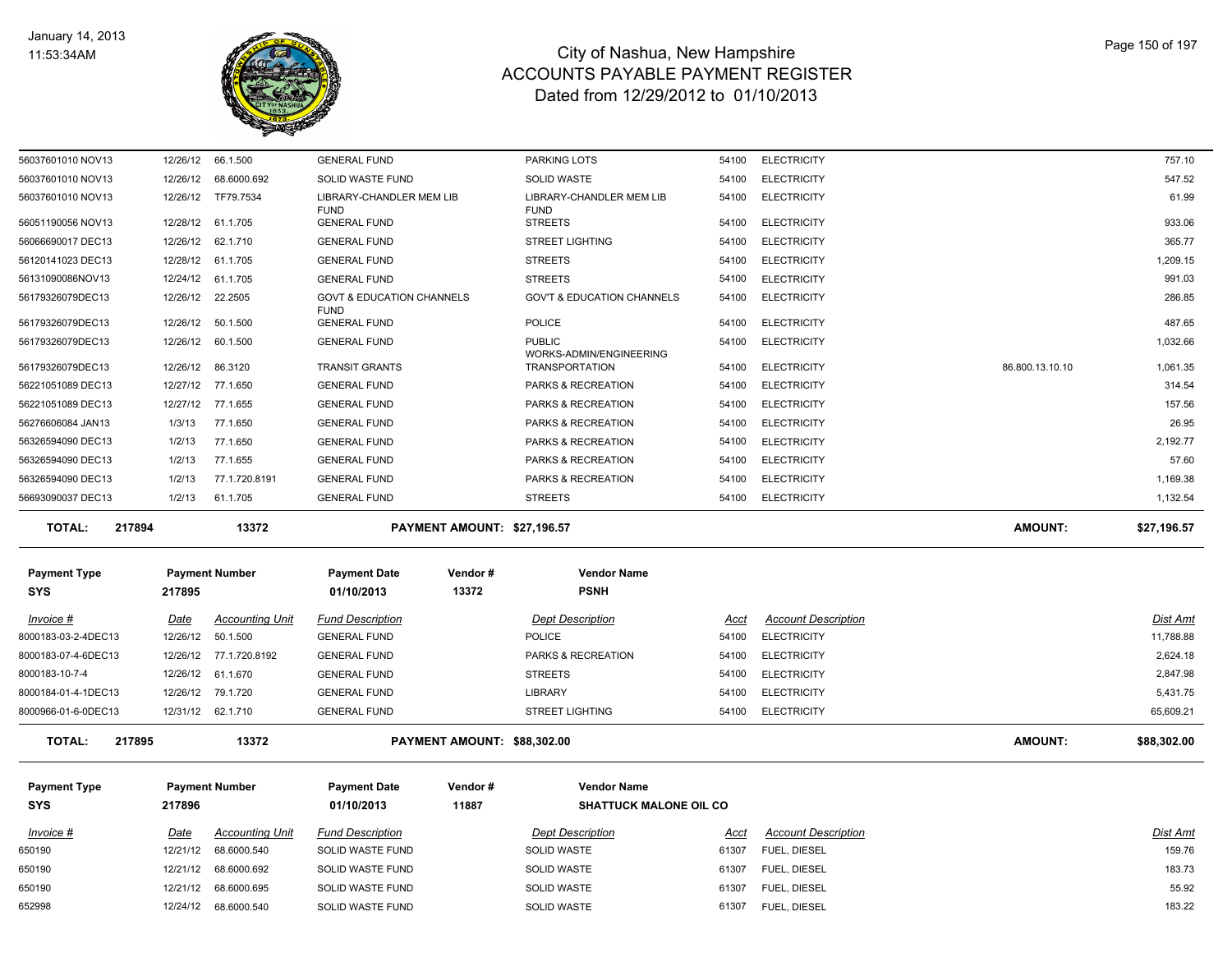

| 652998                             | 12/24/12    | 68.6000.692            | SOLID WASTE FUND         |                                     | SOLID WASTE                          | 61307       | FUEL, DIESEL                       |                | 210.70          |
|------------------------------------|-------------|------------------------|--------------------------|-------------------------------------|--------------------------------------|-------------|------------------------------------|----------------|-----------------|
| 652998                             | 12/24/12    | 68.6000.695            | SOLID WASTE FUND         |                                     | <b>SOLID WASTE</b>                   | 61307       | FUEL, DIESEL                       |                | 64.13           |
| 655094                             | 12/26/12    | 68.6000.540            | SOLID WASTE FUND         |                                     | <b>SOLID WASTE</b>                   | 61307       | FUEL, DIESEL                       |                | 263.52          |
| 655094                             | 12/26/12    | 68.6000.692            | SOLID WASTE FUND         |                                     | <b>SOLID WASTE</b>                   | 61307       | FUEL, DIESEL                       |                | 303.04          |
| 655094                             | 12/26/12    | 68.6000.695            | SOLID WASTE FUND         |                                     | SOLID WASTE                          | 61307       | FUEL, DIESEL                       |                | 92.23           |
| 657030                             | 12/28/12    | 68.6000.540            | SOLID WASTE FUND         |                                     | SOLID WASTE                          | 61307       | FUEL, DIESEL                       |                | 192.79          |
| 657030                             | 12/28/12    | 68.6000.692            | SOLID WASTE FUND         |                                     | SOLID WASTE                          | 61307       | FUEL, DIESEL                       |                | 221.71          |
| 657030                             | 12/28/12    | 68.6000.695            | SOLID WASTE FUND         |                                     | <b>SOLID WASTE</b>                   | 61307       | FUEL, DIESEL                       |                | 67.48           |
| TOTAL:                             | 217896      | 11887                  |                          | PAYMENT AMOUNT: \$1,998.23          |                                      |             |                                    | <b>AMOUNT:</b> | \$1,998.23      |
| <b>Payment Type</b>                |             | <b>Payment Number</b>  | <b>Payment Date</b>      | Vendor#                             | <b>Vendor Name</b>                   |             |                                    |                |                 |
| SYS                                | 217897      |                        | 01/10/2013               | 15797                               | <b>SPRINGHILL SUITES BY MARRIOTT</b> |             |                                    |                |                 |
| Invoice #                          | <u>Date</u> | <b>Accounting Unit</b> | <b>Fund Description</b>  |                                     | <b>Dept Description</b>              | <u>Acct</u> | <b>Account Description</b>         |                | <b>Dist Amt</b> |
| HDS B3:13                          | 1/6/13      | 50.4020                | POLICE DRUG ENFORCEMENT  |                                     | POLICE DRUG ENFORCEMENT              | 55400       | <b>CONFERENCES AND SEMINARS</b>    |                | 3,937.60        |
|                                    |             |                        | <b>FUND</b>              |                                     | <b>FUND</b>                          |             |                                    |                |                 |
| <b>TOTAL:</b>                      | 217897      | 15797                  |                          | PAYMENT AMOUNT: \$3,937.60          |                                      |             |                                    | <b>AMOUNT:</b> | \$3,937.60      |
| <b>Payment Type</b>                |             | <b>Payment Number</b>  | <b>Payment Date</b>      | Vendor#                             | <b>Vendor Name</b>                   |             |                                    |                |                 |
| <b>SYS</b>                         | 217898      |                        | 01/10/2013               | 10948                               | STATE OF NH DEPT OF SAFETY           |             |                                    |                |                 |
| $Invoice$ #                        | <u>Date</u> | <b>Accounting Unit</b> | <u>Fund Description</u>  |                                     | <b>Dept Description</b>              | <u>Acct</u> | <b>Account Description</b>         |                | <b>Dist Amt</b> |
| R15094                             | 12/17/12    | 50.1.500               | <b>GENERAL FUND</b>      |                                     | POLICE                               | 61807       | <b>PUBLICATIONS</b>                |                | 3,000.00        |
| <b>TOTAL:</b>                      | 217898      | 10948                  |                          | PAYMENT AMOUNT: \$3,000.00          |                                      |             |                                    | <b>AMOUNT:</b> | \$3,000.00      |
|                                    |             |                        |                          |                                     |                                      |             |                                    |                |                 |
| <b>Payment Type</b>                |             | <b>Payment Number</b>  | <b>Payment Date</b>      | Vendor#                             | <b>Vendor Name</b>                   |             |                                    |                |                 |
| SYS                                | 217899      |                        | 01/10/2013               | 13764                               | <b>TREASURER STATE OF NH</b>         |             |                                    |                |                 |
| $Invoice$ #                        | Date        | <b>Accounting Unit</b> | <b>Fund Description</b>  |                                     | <b>Dept Description</b>              | Acct        | <b>Account Description</b>         |                | <b>Dist Amt</b> |
| 000281047                          | 1/7/13      | 28.6500.895            | PROPERTY & CASUALTY FUND |                                     | <b>RISK MANAGEMENT</b>               | 59207       | <b>WORKERS COMPENSATION CLAIMS</b> |                | 116,787.51      |
| <b>TOTAL:</b>                      | 217899      | 13764                  |                          | <b>PAYMENT AMOUNT: \$116,787.51</b> |                                      |             |                                    | <b>AMOUNT:</b> | \$116,787.51    |
|                                    |             |                        |                          |                                     |                                      |             |                                    |                |                 |
| <b>Payment Type</b>                |             | <b>Payment Number</b>  | <b>Payment Date</b>      | Vendor#                             | <b>Vendor Name</b>                   |             |                                    |                |                 |
| <b>SYS</b>                         | 217900      |                        | 01/10/2013               | 13764                               | TREASURER STATE OF NH                |             |                                    |                |                 |
| Invoice #                          | <u>Date</u> | <b>Accounting Unit</b> | <b>Fund Description</b>  |                                     | <b>Dept Description</b>              | <u>Acct</u> | <b>Account Description</b>         |                | <b>Dist Amt</b> |
| CONVERSE K                         | 1/2/13      | 68.6000.500            | <b>SOLID WASTE FUND</b>  |                                     | <b>SOLID WASTE</b>                   | 55200       | DUES AND MEMBERSHIPS               |                | 50.00           |
| CERTIFICATE<br>LAFLUER CERTIFICATE | 1/2/13      | 68.6000.500            | SOLID WASTE FUND         |                                     | <b>SOLID WASTE</b>                   | 55200       | DUES AND MEMBERSHIPS               |                | 50.00           |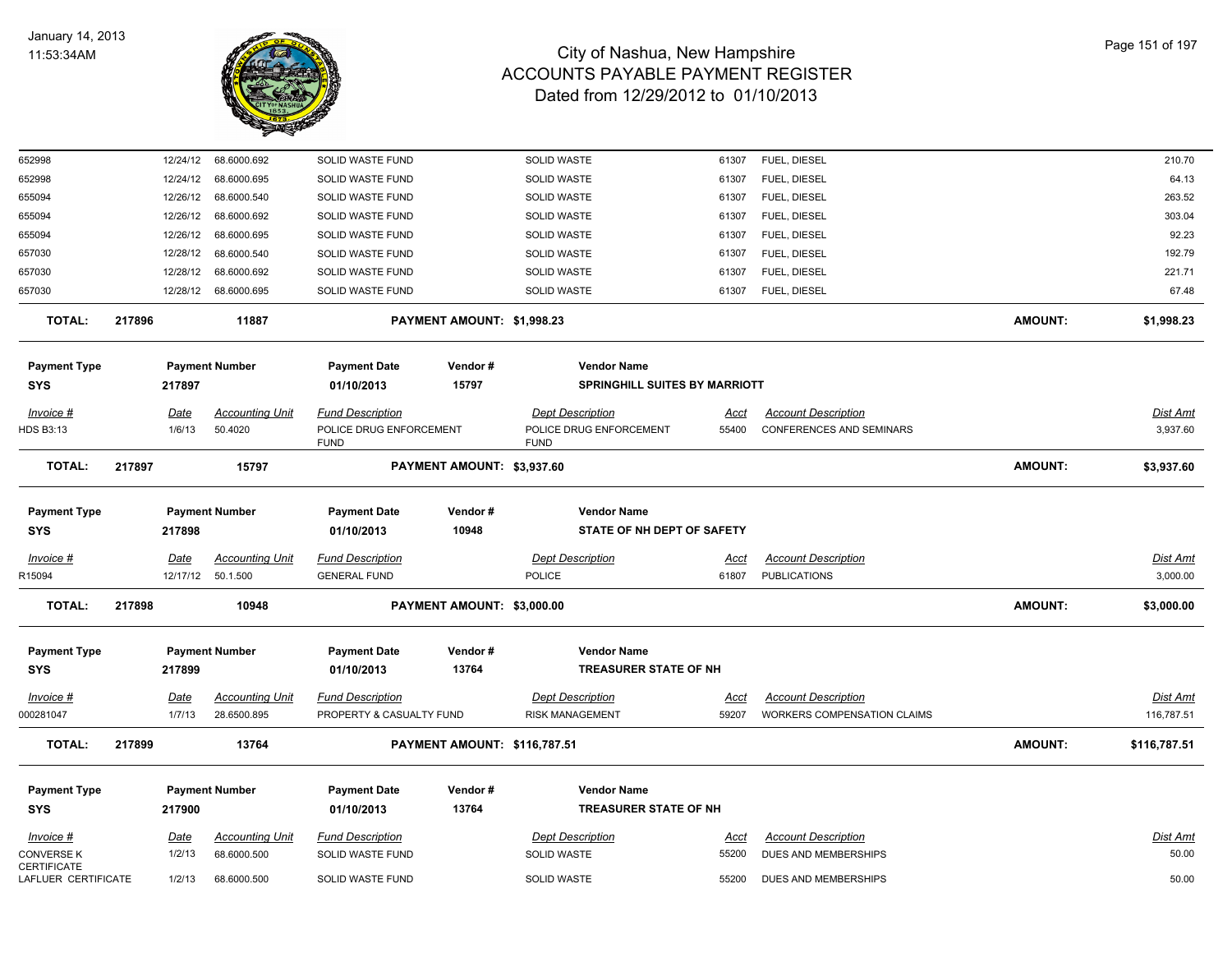

| <b>TOTAL:</b>                     | 217900 |                  | 13764                  |                                   | PAYMENT AMOUNT: \$100.00       |                                                |             |                            | <b>AMOUNT:</b>                   | \$100.00        |
|-----------------------------------|--------|------------------|------------------------|-----------------------------------|--------------------------------|------------------------------------------------|-------------|----------------------------|----------------------------------|-----------------|
| <b>Payment Type</b><br>SYS        |        | 217901           | <b>Payment Number</b>  | <b>Payment Date</b><br>01/10/2013 | Vendor#<br>13798               | <b>Vendor Name</b><br><b>UNION LEADER CORP</b> |             |                            |                                  |                 |
| Invoice #                         |        | Date             | <b>Accounting Unit</b> | <b>Fund Description</b>           |                                | <b>Dept Description</b>                        | Acct        | <b>Account Description</b> |                                  | Dist Amt        |
| 302200 19828 13050                |        | 11/2/12          | 30.1.500               | <b>GENERAL FUND</b>               |                                | <b>PURCHASING</b>                              | 55500       | <b>ADVERTISING</b>         |                                  | 141.34          |
| 302200 19828 13050                |        | 11/2/12          | 69.6200.670            | <b>WASTEWATER FUND</b>            |                                | <b>WASTEWATER</b>                              | 55500       | <b>ADVERTISING</b>         |                                  | 70.67           |
| 314750 19828 13053                |        | 11/11/12         | 30.1.500               | <b>GENERAL FUND</b>               |                                | <b>PURCHASING</b>                              | 55500       | ADVERTISING                |                                  | 89.48           |
| <b>TOTAL:</b>                     | 217901 |                  | 13798                  |                                   | PAYMENT AMOUNT: \$301.49       |                                                |             |                            | <b>AMOUNT:</b>                   | \$301.49        |
| <b>Payment Type</b>               |        |                  | <b>Payment Number</b>  | <b>Payment Date</b>               | Vendor#                        | <b>Vendor Name</b>                             |             |                            |                                  |                 |
| SYS                               |        | 217902           |                        | 01/10/2013                        | 13801                          | UNITED PARCEL SERVICE                          |             |                            |                                  |                 |
| Invoice #                         |        | <u>Date</u>      | <b>Accounting Unit</b> | <b>Fund Description</b>           |                                | <b>Dept Description</b>                        | Acct        | <b>Account Description</b> | <b>Activity</b>                  | <u>Dist Amt</u> |
| 00002A6E84492                     |        | 12/8/12          | 52.1.500               | <b>GENERAL FUND</b>               |                                | <b>FIRE</b>                                    | 55607       | POSTAGE & DELIVERY         |                                  | 3.57            |
| 00004924TT512                     |        | 12/22/12         | 57.1.620               | <b>GENERAL FUND</b>               |                                | CITYWIDE COMMUNICATIONS                        | 55607       | POSTAGE & DELIVERY         |                                  | 13.66           |
| 0000571YY8512                     |        | 12/22/12         | 50.1.500               | <b>GENERAL FUND</b>               |                                | <b>POLICE</b>                                  | 55607       | POSTAGE & DELIVERY         |                                  | 27.12           |
| 0000Y98099512                     |        | 12/22/12 86.3120 |                        | <b>TRANSIT GRANTS</b>             |                                | <b>TRANSPORTATION</b>                          | 55607       | POSTAGE & DELIVERY         | 86.800.13.10.10                  | 19.77           |
| <b>TOTAL:</b>                     | 217902 |                  | 13801                  |                                   | PAYMENT AMOUNT: \$64.12        |                                                |             |                            | AMOUNT:                          | \$64.12         |
| <b>Payment Type</b><br><b>SYS</b> |        | 217903           | <b>Payment Number</b>  | <b>Payment Date</b><br>01/10/2013 | Vendor#<br>13813               | <b>Vendor Name</b><br><b>US BANK</b>           |             |                            |                                  |                 |
| Invoice #                         |        | <u>Date</u>      | <b>Accounting Unit</b> | <b>Fund Description</b>           |                                | <b>Dept Description</b>                        | <u>Acct</u> | <b>Account Description</b> |                                  | Dist Amt        |
| 3267485                           |        | 11/23/12         | 93.1.900               | <b>GENERAL FUND</b>               |                                | <b>DEBT SERVICE</b>                            | 75200       | <b>INTEREST</b>            |                                  | 300.00          |
| <b>TOTAL:</b>                     | 217903 |                  | 13813                  |                                   | PAYMENT AMOUNT: \$300.00       |                                                |             |                            | <b>AMOUNT:</b>                   | \$300.00        |
| <b>Payment Type</b>               |        |                  | <b>Payment Number</b>  | <b>Payment Date</b>               | Vendor#                        | <b>Vendor Name</b>                             |             |                            | Payee Name                       |                 |
| <b>SYS</b>                        |        | 217904           |                        | 01/10/2013                        | 13788                          | <b>US BANK</b>                                 |             |                            | <b>US BANK EQUIPMENT FINANCE</b> |                 |
| Invoice #                         |        | Date             | <b>Accounting Unit</b> | <b>Fund Description</b>           |                                | <b>Dept Description</b>                        | Acct        | <b>Account Description</b> |                                  | Dist Amt        |
| 219261864                         |        | 12/29/12         | 26.1.500               | <b>GENERAL FUND</b>               |                                | <b>FINANCIAL SERVICES</b>                      | 54828       | PHOTOCOPIER LEASE          |                                  | 26.55           |
| 219261864                         |        | 12/29/12         | 68.6000.500            | SOLID WASTE FUND                  |                                | SOLID WASTE                                    | 54828       | PHOTOCOPIER LEASE          |                                  | 26.55           |
| 219261864                         |        | 12/29/12         | 69.6200.500            | WASTEWATER FUND                   |                                | <b>WASTEWATER</b>                              | 54828       | PHOTOCOPIER LEASE          |                                  | 26.55           |
| <b>TOTAL:</b>                     | 217904 |                  | 13788                  |                                   | <b>PAYMENT AMOUNT: \$79.65</b> |                                                |             |                            | <b>AMOUNT:</b>                   | \$79.65         |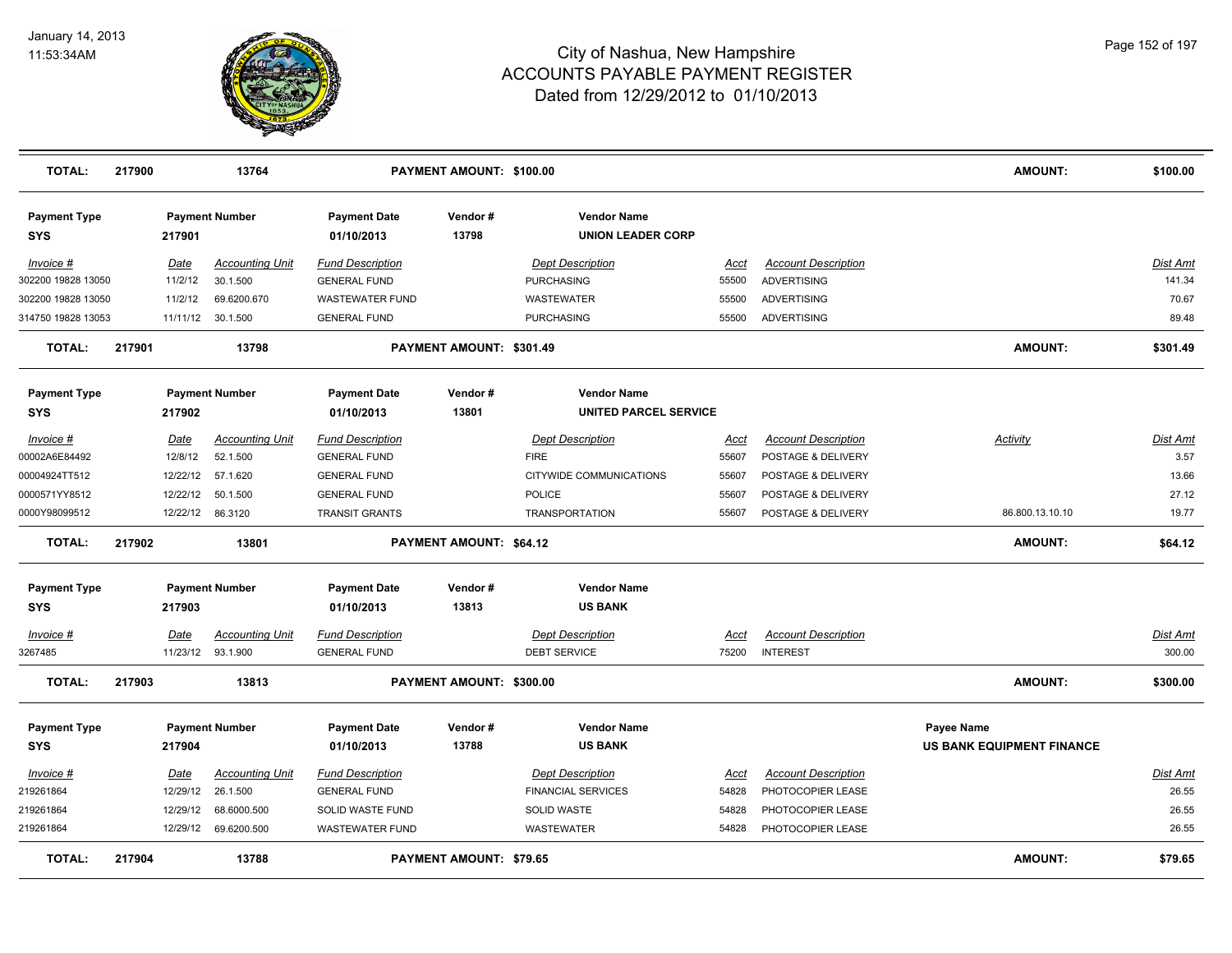

| <b>Payment Type</b> |             | <b>Payment Number</b>  | <b>Payment Date</b>                    | Vendor#                    | <b>Vendor Name</b>                     |             |                              | Payee Name                 |                 |
|---------------------|-------------|------------------------|----------------------------------------|----------------------------|----------------------------------------|-------------|------------------------------|----------------------------|-----------------|
| <b>SYS</b>          | 217905      |                        | 01/10/2013                             | 13833                      | <b>VERIZON WIRELESS</b>                |             |                              | VERIZON WIRELESS-785728687 |                 |
| Invoice #           | Date        | <b>Accounting Unit</b> | <b>Fund Description</b>                |                            | <b>Dept Description</b>                | Acct        | <b>Account Description</b>   |                            | Dist Amt        |
| 2843430919          | 12/13/12    | 50.4020                | POLICE DRUG ENFORCEMENT<br><b>FUND</b> |                            | POLICE DRUG ENFORCEMENT<br><b>FUND</b> | 55118       | TELEPHONE-CELLULAR           |                            | 598.47          |
| <b>TOTAL:</b>       | 217905      | 13833                  |                                        | PAYMENT AMOUNT: \$598.47   |                                        |             |                              | AMOUNT:                    | \$598.47        |
| <b>Payment Type</b> |             | <b>Payment Number</b>  | <b>Payment Date</b>                    | Vendor#                    | <b>Vendor Name</b>                     |             |                              | Payee Name                 |                 |
| <b>SYS</b>          | 217906      |                        | 01/10/2013                             | 13833                      | <b>VERIZON WIRELESS</b>                |             |                              | VERIZON WIRELESS-985557535 |                 |
| Invoice #           | Date        | <b>Accounting Unit</b> | <b>Fund Description</b>                |                            | <b>Dept Description</b>                | Acct        | <b>Account Description</b>   |                            | <u>Dist Amt</u> |
| 2847556460          |             | 12/21/12 22.1.500      | <b>GENERAL FUND</b>                    |                            | <b>INFORMATION TECHNOLOGY</b>          | 55118       | TELEPHONE-CELLULAR           |                            | 40.01           |
| <b>TOTAL:</b>       | 217906      | 13833                  |                                        | PAYMENT AMOUNT: \$40.01    |                                        |             |                              | <b>AMOUNT:</b>             | \$40.01         |
| <b>Payment Type</b> |             | <b>Payment Number</b>  | <b>Payment Date</b>                    | Vendor#                    | <b>Vendor Name</b>                     |             |                              | Payee Name                 |                 |
| <b>SYS</b>          | 217907      |                        | 01/10/2013                             | 13833                      | <b>VERIZON WIRELESS</b>                |             |                              | VERIZON WIRELESS-286546928 |                 |
| $Invoice$ #         | Date        | <b>Accounting Unit</b> | <b>Fund Description</b>                |                            | <b>Dept Description</b>                | Acct        | <b>Account Description</b>   |                            | <b>Dist Amt</b> |
| 2846861616          | 12/20/12    | 50.1.500               | <b>GENERAL FUND</b>                    |                            | <b>POLICE</b>                          | 54849       | <b>TELEPHONE LEASE</b>       |                            | 1,393.39        |
| <b>TOTAL:</b>       | 217907      | 13833                  |                                        | PAYMENT AMOUNT: \$1,393.39 |                                        |             |                              | <b>AMOUNT:</b>             | \$1,393.39      |
| <b>Payment Type</b> |             | <b>Payment Number</b>  | <b>Payment Date</b>                    | Vendor#                    | <b>Vendor Name</b>                     |             |                              |                            |                 |
| <b>SYS</b>          | 217908      |                        | 01/10/2013                             | 13957                      | AE MECHANICAL INC                      |             |                              |                            |                 |
| Invoice #           | Date        | <b>Accounting Unit</b> | <b>Fund Description</b>                |                            | <b>Dept Description</b>                | <u>Acct</u> | <b>Account Description</b>   |                            | <u>Dist Amt</u> |
| 32186               | 11/5/12     | 52.1.720               | <b>GENERAL FUND</b>                    |                            | <b>FIRE</b>                            | 54243       | HVAC MAINTENANCE             |                            | 1,798.75        |
| 32186               | 11/5/12     | 52.1.720               | <b>GENERAL FUND</b>                    |                            | <b>FIRE</b>                            | 54280       | BUILDING/GROUNDS MAINTENANCE |                            | 3,500.00        |
| 32442               |             | 12/17/12  52.1.720     | <b>GENERAL FUND</b>                    |                            | <b>FIRE</b>                            | 54280       | BUILDING/GROUNDS MAINTENANCE |                            | 936.25          |
| <b>TOTAL:</b>       | 217908      | 13957                  |                                        | PAYMENT AMOUNT: \$6,235.00 |                                        |             |                              | <b>AMOUNT:</b>             | \$6,235.00      |
| <b>Payment Type</b> |             | <b>Payment Number</b>  | <b>Payment Date</b>                    | Vendor#                    | <b>Vendor Name</b>                     |             |                              |                            |                 |
| <b>SYS</b>          | 217909      |                        | 01/10/2013                             | 12296                      | <b>AIRGAS EAST</b>                     |             |                              |                            |                 |
| Invoice #           | <u>Date</u> | <b>Accounting Unit</b> | <b>Fund Description</b>                |                            | <b>Dept Description</b>                | <u>Acct</u> | <b>Account Description</b>   |                            | <u>Dist Amt</u> |
| 116819148           | 11/9/12     | 61.1.700               | <b>GENERAL FUND</b>                    |                            | <b>STREETS</b>                         | 61166       | <b>GASES</b>                 |                            | 159.85          |
| 116819148           | 11/9/12     | 61.1.700               | <b>GENERAL FUND</b>                    |                            | <b>STREETS</b>                         | 61166       | <b>GASES</b>                 |                            | $-35.67$        |
| 116882244           | 11/28/12    | 61.1.700               | <b>GENERAL FUND</b>                    |                            | <b>STREETS</b>                         | 61166       | GASES                        |                            | 233.59          |
| 116882244           |             | 11/28/12 61.1.700      | <b>GENERAL FUND</b>                    |                            | <b>STREETS</b>                         | 61166       | <b>GASES</b>                 |                            | $-35.67$        |
| 116887920           |             | 11/29/12 61.1.700      | <b>GENERAL FUND</b>                    |                            | <b>STREETS</b>                         | 71999       | MISCELLANEOUS EQUIPMENT      |                            | 2,061.62        |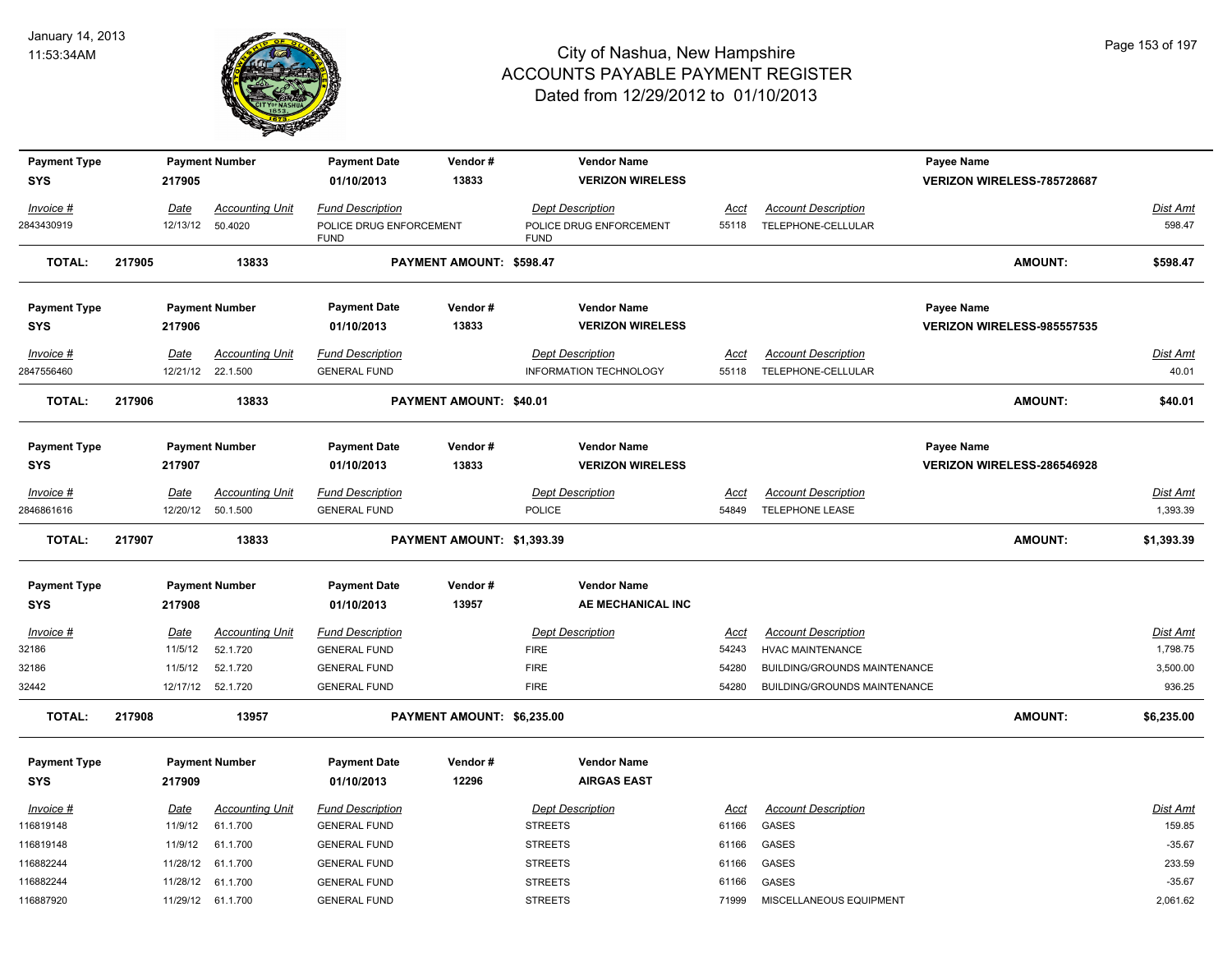

| <b>TOTAL:</b>                     | 217909 |                  | 12296                             |                                                        | PAYMENT AMOUNT: \$2,383.72 |                         |                                                     |               |                                                          | <b>AMOUNT:</b>                   | \$2,383.72           |
|-----------------------------------|--------|------------------|-----------------------------------|--------------------------------------------------------|----------------------------|-------------------------|-----------------------------------------------------|---------------|----------------------------------------------------------|----------------------------------|----------------------|
| <b>Payment Type</b><br><b>SYS</b> |        | 217910           | <b>Payment Number</b>             | <b>Payment Date</b><br>01/10/2013                      | Vendor#<br>12297           |                         | <b>Vendor Name</b><br><b>ALCHEMY LEAD MANAGMENT</b> |               |                                                          |                                  |                      |
| Invoice #<br>ALM-01-12-259        |        | Date<br>12/20/12 | <b>Accounting Unit</b><br>84.3090 | <b>Fund Description</b><br><b>URBAN PROGRAM GRANTS</b> |                            | <b>Dept Description</b> | <b>URBAN PROGRAM GRANTS</b>                         | Acct<br>54225 | <b>Account Description</b><br><b>INSPECTION SERVICES</b> | <b>Activity</b><br>1092.84.10.50 | Dist Amt<br>2,390.00 |
| <b>TOTAL:</b>                     | 217910 |                  | 12297                             |                                                        | PAYMENT AMOUNT: \$2,390.00 |                         |                                                     |               |                                                          | <b>AMOUNT:</b>                   | \$2,390.00           |
| <b>Payment Type</b><br><b>SYS</b> |        | 217911           | <b>Payment Number</b>             | <b>Payment Date</b><br>01/10/2013                      | Vendor#<br>12298           |                         | <b>Vendor Name</b><br>ALECS SHOE STORE INC          |               |                                                          |                                  |                      |
| Invoice #                         |        | Date             | <b>Accounting Unit</b>            | <b>Fund Description</b>                                |                            | <b>Dept Description</b> |                                                     | Acct          | <b>Account Description</b>                               |                                  | <b>Dist Amt</b>      |
| 49548                             |        | 10/11/12         | 68.6000.695                       | SOLID WASTE FUND                                       |                            | <b>SOLID WASTE</b>      |                                                     | 61107         | <b>CLOTHING &amp; UNIFORMS</b>                           |                                  | 109.95               |
| 51216                             |        | 11/8/12          | 61.1.670                          | <b>GENERAL FUND</b>                                    |                            | <b>STREETS</b>          |                                                     | 61107         | <b>CLOTHING &amp; UNIFORMS</b>                           |                                  | 110.00               |
| <b>TOTAL:</b>                     | 217911 |                  | 12298                             |                                                        | PAYMENT AMOUNT: \$219.95   |                         |                                                     |               |                                                          | <b>AMOUNT:</b>                   | \$219.95             |
| <b>Payment Type</b>               |        |                  | <b>Payment Number</b>             | <b>Payment Date</b>                                    | Vendor#                    |                         | <b>Vendor Name</b>                                  |               |                                                          |                                  |                      |
| <b>SYS</b>                        |        | 217912           |                                   | 01/10/2013                                             | 11120                      |                         | ALL GREEN COMMERCIAL JANITORS                       |               |                                                          |                                  |                      |
| $Invoice$ #                       |        | Date             | <b>Accounting Unit</b>            | <b>Fund Description</b>                                |                            | <b>Dept Description</b> |                                                     | <u>Acct</u>   | <b>Account Description</b>                               |                                  | Dist Amt             |
| 2688                              |        | 12/17/12         | 69.6200.670                       | <b>WASTEWATER FUND</b>                                 |                            | <b>WASTEWATER</b>       |                                                     | 54200         | <b>JANITORIAL SERVICES</b>                               |                                  | 693.33               |
| <b>TOTAL:</b>                     | 217912 |                  | 11120                             |                                                        | PAYMENT AMOUNT: \$693.33   |                         |                                                     |               |                                                          | <b>AMOUNT:</b>                   | \$693.33             |
| <b>Payment Type</b>               |        |                  | <b>Payment Number</b>             | <b>Payment Date</b>                                    | Vendor#                    |                         | <b>Vendor Name</b>                                  |               |                                                          |                                  |                      |
| <b>SYS</b>                        |        | 217913           |                                   | 01/10/2013                                             | 12300                      |                         | ALL SPORTS HEROES UNIFORMS                          |               |                                                          |                                  |                      |
| Invoice #                         |        | Date             | <b>Accounting Unit</b>            | <b>Fund Description</b>                                |                            | <b>Dept Description</b> |                                                     | Acct          | <b>Account Description</b>                               |                                  | Dist Amt             |
| 37244                             |        | 12/14/12         | 50.1.500                          | <b>GENERAL FUND</b>                                    |                            | POLICE                  |                                                     | 61107         | <b>CLOTHING &amp; UNIFORMS</b>                           |                                  | 51.50                |
| <b>TOTAL:</b>                     | 217913 |                  | 12300                             |                                                        | PAYMENT AMOUNT: \$51.50    |                         |                                                     |               |                                                          | <b>AMOUNT:</b>                   | \$51.50              |
| <b>Payment Type</b>               |        |                  | <b>Payment Number</b>             | <b>Payment Date</b>                                    | Vendor#                    |                         | <b>Vendor Name</b>                                  |               |                                                          |                                  |                      |
| <b>SYS</b>                        |        | 217914           |                                   | 01/10/2013                                             | 12319                      |                         | <b>AMHERST APPLIANCE REPAIR</b>                     |               |                                                          |                                  |                      |
| Invoice #                         |        | Date             | <b>Accounting Unit</b>            | <b>Fund Description</b>                                |                            | <b>Dept Description</b> |                                                     | Acct          | <b>Account Description</b>                               |                                  | Dist Amt             |
| 176                               |        | 12/20/12         | 68.6000.695                       | SOLID WASTE FUND                                       |                            | SOLID WASTE             |                                                     | 55699         | OTHER CONTRACTED SERVICES                                |                                  | 805.00               |
| <b>TOTAL:</b>                     | 217914 |                  | 12319                             |                                                        | PAYMENT AMOUNT: \$805.00   |                         |                                                     |               |                                                          | <b>AMOUNT:</b>                   | \$805.00             |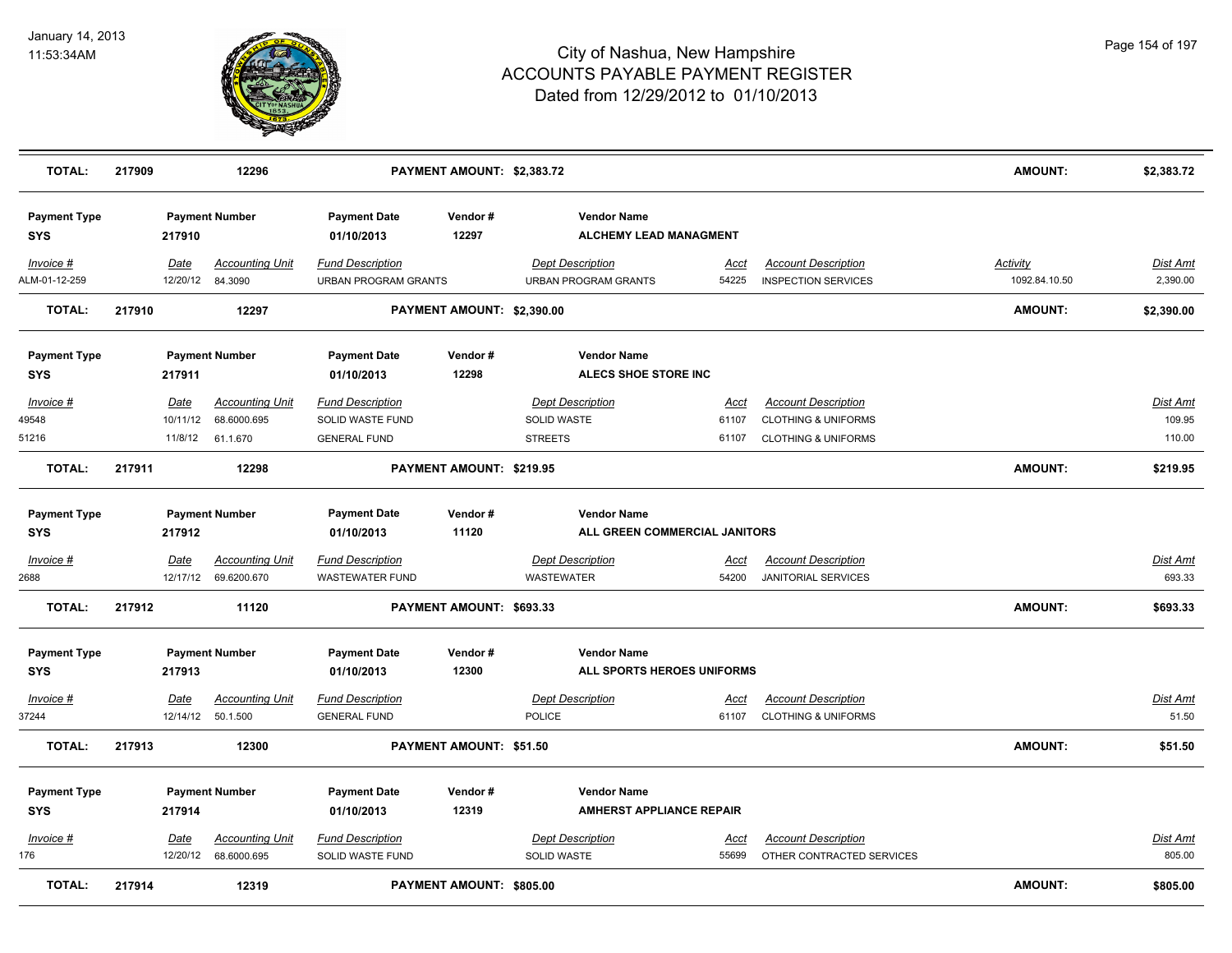

| <b>Payment Type</b>               |        |             | <b>Payment Number</b>                       | <b>Payment Date</b>                            | Vendor#                        | <b>Vendor Name</b>                     |                      |                                                             | Payee Name                 |                           |
|-----------------------------------|--------|-------------|---------------------------------------------|------------------------------------------------|--------------------------------|----------------------------------------|----------------------|-------------------------------------------------------------|----------------------------|---------------------------|
| <b>SYS</b>                        |        | 217915      |                                             | 01/10/2013                                     | 15785                          | <b>KELLY ANDERSON</b>                  |                      |                                                             | <b>ANDERSON KELLY</b>      |                           |
|                                   |        |             |                                             |                                                |                                |                                        |                      |                                                             |                            |                           |
| Invoice #                         |        | Date        | <b>Accounting Unit</b>                      | <b>Fund Description</b>                        |                                | <b>Dept Description</b>                | Acct                 | <b>Account Description</b>                                  |                            | Dist Amt                  |
| REFUND - BACKGROUND<br>СK         |        | 12/18/12    | 11.1.500                                    | <b>GENERAL FUND</b>                            |                                | <b>HUMAN RESOURCES</b>                 | 55425                | EMPLOYMENT BACKGROUND<br><b>CHECKS</b>                      |                            | 40.00                     |
| <b>TOTAL:</b>                     | 217915 |             | 15785                                       |                                                | PAYMENT AMOUNT: \$40.00        |                                        |                      |                                                             | <b>AMOUNT:</b>             | \$40.00                   |
| <b>Payment Type</b>               |        |             | <b>Payment Number</b>                       | <b>Payment Date</b>                            | Vendor#                        | <b>Vendor Name</b>                     |                      |                                                             |                            |                           |
| <b>SYS</b>                        |        | 217916      |                                             | 01/10/2013                                     | 12333                          | ANIMAL HOSPITAL OF NASHUA INC          |                      |                                                             |                            |                           |
| Invoice #                         |        | Date        | <b>Accounting Unit</b>                      | <b>Fund Description</b>                        |                                | <b>Dept Description</b>                | Acct                 | <b>Account Description</b>                                  |                            | <b>Dist Amt</b>           |
| 592661                            |        | 12/20/12    | 50.1.500                                    | <b>GENERAL FUND</b>                            |                                | POLICE                                 | 53149                | <b>VETERINARY SERVICES</b>                                  |                            | 15.30                     |
| <b>TOTAL:</b>                     | 217916 |             | 12333                                       |                                                | <b>PAYMENT AMOUNT: \$15.30</b> |                                        |                      |                                                             | <b>AMOUNT:</b>             | \$15.30                   |
|                                   |        |             |                                             |                                                |                                |                                        |                      |                                                             |                            |                           |
| <b>Payment Type</b>               |        |             | <b>Payment Number</b>                       | <b>Payment Date</b>                            | Vendor#                        | <b>Vendor Name</b>                     |                      |                                                             | Payee Name                 |                           |
| <b>SYS</b>                        |        | 217917      |                                             | 01/10/2013                                     | 13987                          | AT&T                                   |                      |                                                             | <b>AT &amp; T MOBILITY</b> |                           |
| $Invoice$ #                       |        | <u>Date</u> | <b>Accounting Unit</b>                      | <b>Fund Description</b>                        |                                | <b>Dept Description</b>                | <u>Acct</u>          | <b>Account Description</b>                                  | Activity                   | <b>Dist Amt</b>           |
| 287246586379X121512B              |        | 12/7/12     | 86.3120                                     | <b>TRANSIT GRANTS</b>                          |                                | <b>TRANSPORTATION</b>                  | 55699                | OTHER CONTRACTED SERVICES                                   | 86.800.13.40.01            | 752.68                    |
| <b>TOTAL:</b>                     | 217917 |             | 13987                                       |                                                | PAYMENT AMOUNT: \$752.68       |                                        |                      |                                                             | <b>AMOUNT:</b>             | \$752.68                  |
|                                   |        |             |                                             | <b>Payment Date</b>                            | Vendor#                        | <b>Vendor Name</b>                     |                      |                                                             |                            |                           |
| <b>Payment Type</b><br><b>SYS</b> |        | 217918      | <b>Payment Number</b>                       | 01/10/2013                                     | 15685                          | <b>AUTOMATION INC</b>                  |                      |                                                             |                            |                           |
|                                   |        |             |                                             |                                                |                                |                                        |                      |                                                             |                            |                           |
| Invoice #                         |        | Date        | <b>Accounting Unit</b>                      | <b>Fund Description</b>                        |                                | <b>Dept Description</b>                | Acct                 | <b>Account Description</b>                                  |                            | Dist Amt                  |
| $-80374-0$                        |        |             | 12/20/12 61.1.700                           | <b>GENERAL FUND</b>                            |                                | <b>STREETS</b>                         | 71025                | <b>SMALL TOOLS</b>                                          |                            | 585.00                    |
| <b>TOTAL:</b>                     | 217918 |             | 15685                                       |                                                | PAYMENT AMOUNT: \$585.00       |                                        |                      |                                                             | <b>AMOUNT:</b>             | \$585.00                  |
| <b>Payment Type</b>               |        |             | <b>Payment Number</b>                       | <b>Payment Date</b>                            | Vendor#                        | <b>Vendor Name</b>                     |                      |                                                             |                            |                           |
| <b>SYS</b>                        |        | 217919      |                                             | 01/10/2013                                     | 12357                          | <b>B &amp; H PHOTO VIDEO PRO AUDIO</b> |                      |                                                             |                            |                           |
|                                   |        |             |                                             |                                                |                                |                                        |                      |                                                             |                            |                           |
| $Invoice$ #<br>67058250           |        | <u>Date</u> | <b>Accounting Unit</b><br>12/17/12 50.1.500 | <b>Fund Description</b><br><b>GENERAL FUND</b> |                                | <b>Dept Description</b><br>POLICE      | <u>Acct</u><br>61185 | <b>Account Description</b><br>CRIME SCENE/EVIDENCE SUPPLIES |                            | <b>Dist Amt</b><br>258.15 |
|                                   |        |             |                                             |                                                |                                |                                        |                      |                                                             |                            |                           |
| <b>TOTAL:</b>                     | 217919 |             | 12357                                       |                                                | PAYMENT AMOUNT: \$258.15       |                                        |                      |                                                             | <b>AMOUNT:</b>             | \$258.15                  |
| <b>Payment Type</b>               |        |             | <b>Payment Number</b>                       | <b>Payment Date</b>                            | Vendor#                        | <b>Vendor Name</b>                     |                      |                                                             |                            |                           |
| <b>SYS</b>                        |        | 217920      |                                             | 01/10/2013                                     | 12364                          | <b>BALDWIN FILTERS</b>                 |                      |                                                             |                            |                           |
|                                   |        |             |                                             |                                                |                                |                                        |                      |                                                             |                            |                           |
| Invoice #                         |        | Date        | <b>Accounting Unit</b>                      | <b>Fund Description</b>                        |                                | <b>Dept Description</b>                | Acct                 | <b>Account Description</b>                                  | Activity                   | Dist Amt                  |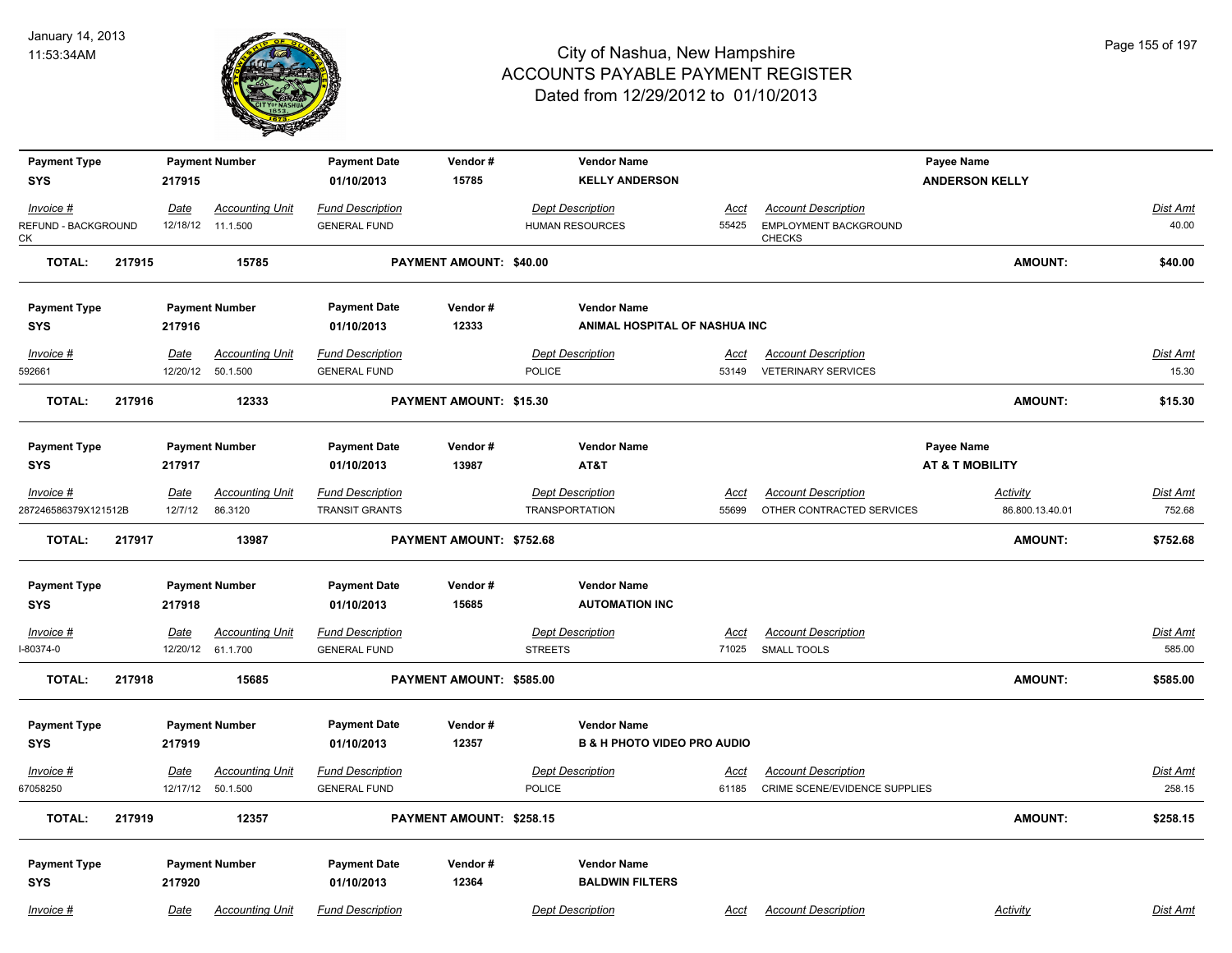

| 13006828            |             | 12/18/12 86.3120       | <b>TRANSIT GRANTS</b>   |                            | <b>TRANSPORTATION</b>                 | 61799       | VEHICLE PARTS & SUPPLIES            |                  | 86.800.13.30.01 | 503.04          |
|---------------------|-------------|------------------------|-------------------------|----------------------------|---------------------------------------|-------------|-------------------------------------|------------------|-----------------|-----------------|
| 13006828            | 12/18/12    | 86.3120                | <b>TRANSIT GRANTS</b>   |                            | <b>TRANSPORTATION</b>                 | 61799       | VEHICLE PARTS & SUPPLIES            |                  | 86.800.13.30.02 | 213.72          |
| 13006828            |             | 12/18/12 86.3120       | <b>TRANSIT GRANTS</b>   |                            | <b>TRANSPORTATION</b>                 | 61799       | <b>VEHICLE PARTS &amp; SUPPLIES</b> |                  | 86.800.13.30.03 | 374.16          |
| <b>TOTAL:</b>       | 217920      | 12364                  |                         | PAYMENT AMOUNT: \$1,090.92 |                                       |             |                                     |                  | <b>AMOUNT:</b>  | \$1,090.92      |
| <b>Payment Type</b> |             | <b>Payment Number</b>  | <b>Payment Date</b>     | Vendor#                    | <b>Vendor Name</b>                    |             |                                     |                  |                 |                 |
| <b>SYS</b>          | 217921      |                        | 01/10/2013              | 12366                      | <b>BANNER SYSTEMS OF MASSACHUSETT</b> |             |                                     |                  |                 |                 |
| Invoice #           | <b>Date</b> | <b>Accounting Unit</b> | <b>Fund Description</b> |                            | <b>Dept Description</b>               | Acct        | <b>Account Description</b>          |                  |                 | <u>Dist Amt</u> |
| 52144               |             | 12/18/12 61.1.670      | <b>GENERAL FUND</b>     |                            | <b>STREETS</b>                        | 61428       | JANITORIAL SUPPLIES                 |                  |                 | 81.01           |
| <b>TOTAL:</b>       | 217921      | 12366                  |                         | PAYMENT AMOUNT: \$81.01    |                                       |             |                                     |                  | AMOUNT:         | \$81.01         |
| <b>Payment Type</b> |             | <b>Payment Number</b>  | <b>Payment Date</b>     | Vendor#                    | <b>Vendor Name</b>                    |             |                                     | Payee Name       |                 |                 |
| <b>SYS</b>          | 217922      |                        | 01/10/2013              | 10184                      | <b>BASF CORPORATION</b>               |             |                                     | <b>BASF CORP</b> |                 |                 |
| Invoice #           | Date        | <b>Accounting Unit</b> | <b>Fund Description</b> |                            | <b>Dept Description</b>               | Acct        | <b>Account Description</b>          |                  |                 | Dist Amt        |
| 132381484           | 11/20/12    | 69.6200.670            | <b>WASTEWATER FUND</b>  |                            | <b>WASTEWATER</b>                     | 61156       | <b>CHEMICALS</b>                    |                  |                 | 4,739.04        |
| 132449594           | 12/18/12    | 69.6200.670            | WASTEWATER FUND         |                            | WASTEWATER                            | 61156       | <b>CHEMICALS</b>                    |                  |                 | 4,739.04        |
| <b>TOTAL:</b>       | 217922      | 10184                  |                         | PAYMENT AMOUNT: \$9,478.08 |                                       |             |                                     |                  | AMOUNT:         | \$9,478.08      |
| <b>Payment Type</b> |             | <b>Payment Number</b>  | <b>Payment Date</b>     | Vendor#                    | <b>Vendor Name</b>                    |             |                                     |                  |                 |                 |
| <b>SYS</b>          | 217923      |                        | 01/10/2013              | 12391                      | <b>BELLETETES INC</b>                 |             |                                     |                  |                 |                 |
| Invoice #           | <u>Date</u> | <b>Accounting Unit</b> | <b>Fund Description</b> |                            | <b>Dept Description</b>               | <u>Acct</u> | <b>Account Description</b>          |                  |                 | Dist Amt        |
| 4597464             | 9/17/12     | 61.1.670               | <b>GENERAL FUND</b>     |                            | <b>STREETS</b>                        | 61299       | MISCELLANEOUS SUPPLIES              |                  |                 | 5.52            |
| 4608677             | 11/14/12    | 61.1.670               | <b>GENERAL FUND</b>     |                            | <b>STREETS</b>                        | 61299       | MISCELLANEOUS SUPPLIES              |                  |                 | 6.28            |
| 4613763             | 12/11/12    | 68.6000.692            | SOLID WASTE FUND        |                            | SOLID WASTE                           | 54280       | BUILDING/GROUNDS MAINTENANCE        |                  |                 | 16.09           |
| 4614647             | 12/15/12    | 68.6000.692            | SOLID WASTE FUND        |                            | <b>SOLID WASTE</b>                    | 54280       | BUILDING/GROUNDS MAINTENANCE        |                  |                 | 120.13          |
| 4617041             | 1/3/13      | 77.1.650               | <b>GENERAL FUND</b>     |                            | PARKS & RECREATION                    | 54280       | BUILDING/GROUNDS MAINTENANCE        |                  |                 | 579.55          |
| 4617046             | 1/2/13      | 77.1.650               | <b>GENERAL FUND</b>     |                            | PARKS & RECREATION                    | 54280       | BUILDING/GROUNDS MAINTENANCE        |                  |                 | 82.97           |
| <b>TOTAL:</b>       | 217923      | 12391                  |                         | PAYMENT AMOUNT: \$810.54   |                                       |             |                                     |                  | <b>AMOUNT:</b>  | \$810.54        |
| <b>Payment Type</b> |             | <b>Payment Number</b>  | <b>Payment Date</b>     | Vendor#                    | <b>Vendor Name</b>                    |             |                                     |                  |                 |                 |
| <b>SYS</b>          | 217924      |                        | 01/10/2013              | 15827                      | <b>LYDIA E BELTRAN</b>                |             |                                     |                  |                 |                 |
| Invoice #           | <u>Date</u> | <b>Accounting Unit</b> | <b>Fund Description</b> |                            | <b>Dept Description</b>               | Acct        | <b>Account Description</b>          |                  |                 | Dist Amt        |
| STORM: 12/27/2012   |             | 12/27/12 61.1.685      | <b>GENERAL FUND</b>     |                            | <b>STREETS</b>                        | 54207       | SNOW PLOWING SERVICES               |                  |                 | 770.00          |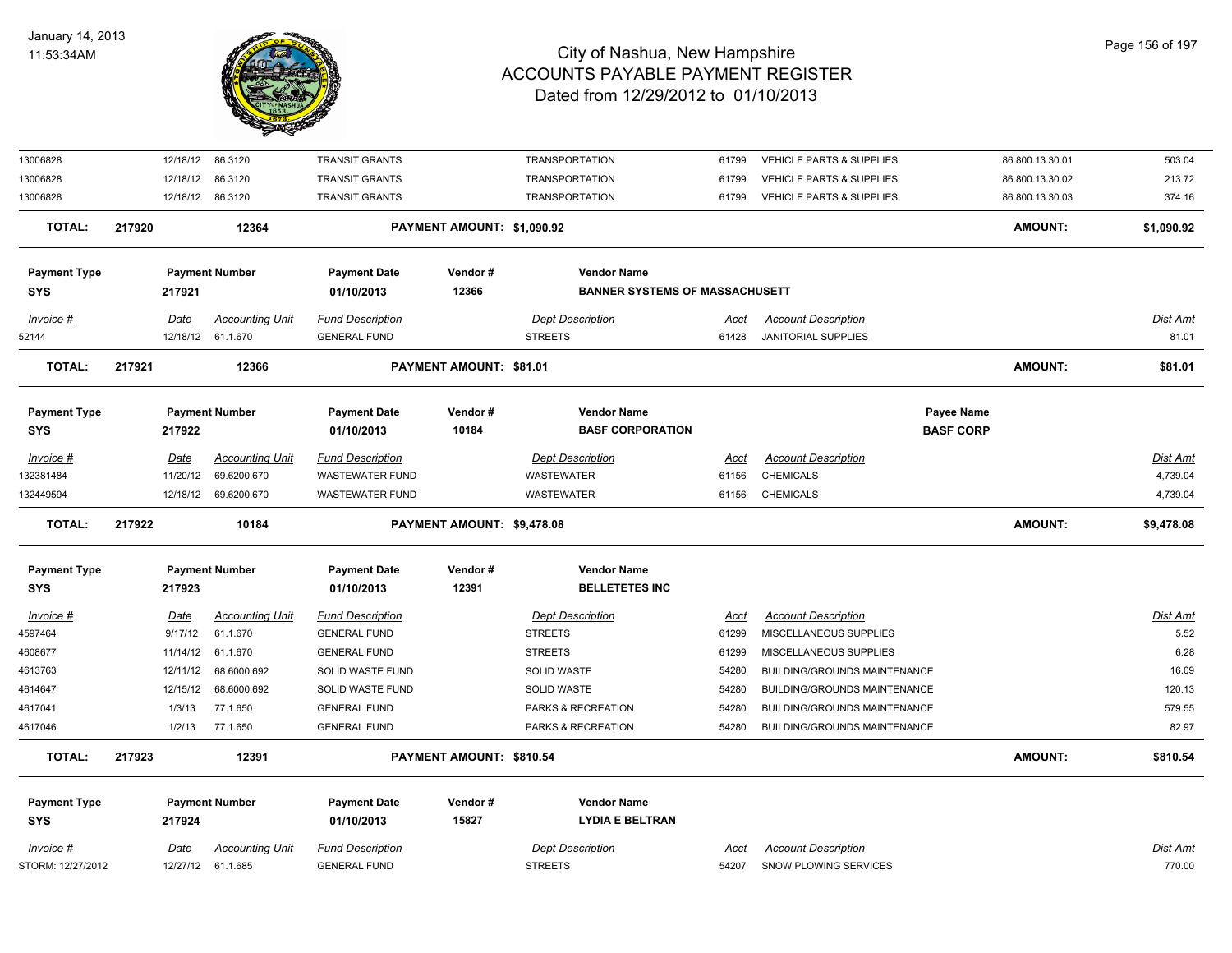

| <b>TOTAL:</b>              | 217924      | 15827                  |                                   | PAYMENT AMOUNT: \$770.00        |                                            |             |                                | <b>AMOUNT:</b> | \$770.00        |
|----------------------------|-------------|------------------------|-----------------------------------|---------------------------------|--------------------------------------------|-------------|--------------------------------|----------------|-----------------|
| <b>Payment Type</b><br>SYS | 217925      | <b>Payment Number</b>  | <b>Payment Date</b><br>01/10/2013 | Vendor#<br>12395                | <b>Vendor Name</b><br><b>BENS UNIFORMS</b> |             |                                |                |                 |
| Invoice #                  | Date        | <b>Accounting Unit</b> | <b>Fund Description</b>           |                                 | <b>Dept Description</b>                    | Acct        | <b>Account Description</b>     |                | Dist Amt        |
| 33261                      | 12/6/12     | 50.1.500               | <b>GENERAL FUND</b>               |                                 | <b>POLICE</b>                              | 61107       | <b>CLOTHING &amp; UNIFORMS</b> |                | 14.00           |
| 38685                      | 12/17/12    | 50.1.500               | <b>GENERAL FUND</b>               |                                 | POLICE                                     | 61110       | PROTECTIVE CLOTHING            |                | 80.00           |
| 39152                      | 12/7/12     | 50.1.500               | <b>GENERAL FUND</b>               |                                 | POLICE                                     | 61107       | <b>CLOTHING &amp; UNIFORMS</b> |                | 20.00           |
| 41933                      | 12/17/12    | 50.1.500               | <b>GENERAL FUND</b>               |                                 | <b>POLICE</b>                              | 61107       | <b>CLOTHING &amp; UNIFORMS</b> |                | 127.00          |
| 41934                      | 12/17/12    | 50.1.500               | <b>GENERAL FUND</b>               |                                 | <b>POLICE</b>                              | 61107       | <b>CLOTHING &amp; UNIFORMS</b> |                | 169.99          |
| 41961                      | 12/18/12    | 50.1.500               | <b>GENERAL FUND</b>               |                                 | POLICE                                     | 61107       | <b>CLOTHING &amp; UNIFORMS</b> |                | 28.00           |
| 41999                      | 12/20/12    | 50.1.500               | <b>GENERAL FUND</b>               |                                 | POLICE                                     | 61107       | <b>CLOTHING &amp; UNIFORMS</b> |                | 55.00           |
| 42000                      | 12/20/12    | 50.1.500               | <b>GENERAL FUND</b>               |                                 | POLICE                                     | 61107       | <b>CLOTHING &amp; UNIFORMS</b> |                | 40.00           |
| 42001                      | 12/20/12    | 50.1.500               | <b>GENERAL FUND</b>               |                                 | <b>POLICE</b>                              | 61110       | PROTECTIVE CLOTHING            |                | 175.00          |
| 42007                      | 12/20/12    | 50.1.500               | <b>GENERAL FUND</b>               |                                 | <b>POLICE</b>                              | 61107       | <b>CLOTHING &amp; UNIFORMS</b> |                | 227.00          |
| 42008                      | 12/20/12    | 50.1.500               | <b>GENERAL FUND</b>               |                                 | <b>POLICE</b>                              | 61107       | <b>CLOTHING &amp; UNIFORMS</b> |                | 55.00           |
| 42012                      | 12/20/12    | 50.1.500               | <b>GENERAL FUND</b>               |                                 | <b>POLICE</b>                              | 61107       | <b>CLOTHING &amp; UNIFORMS</b> |                | 169.00          |
| 42063                      | 12/28/12    | 50.1.500               | <b>GENERAL FUND</b>               |                                 | <b>POLICE</b>                              | 61107       | <b>CLOTHING &amp; UNIFORMS</b> |                | 736.00          |
| 42064                      | 12/28/12    | 50.1.500               | <b>GENERAL FUND</b>               |                                 | <b>POLICE</b>                              | 61107       | <b>CLOTHING &amp; UNIFORMS</b> |                | 162.00          |
| 42077                      | 12/28/12    | 50.1.500               | <b>GENERAL FUND</b>               |                                 | POLICE                                     | 61107       | <b>CLOTHING &amp; UNIFORMS</b> |                | 120.00          |
| <b>TOTAL:</b>              | 217925      | 12395                  |                                   | PAYMENT AMOUNT: \$2,177.99      |                                            |             |                                | AMOUNT:        | \$2,177.99      |
| <b>Payment Type</b>        |             | <b>Payment Number</b>  | <b>Payment Date</b>               | Vendor#                         | <b>Vendor Name</b>                         |             |                                |                |                 |
| <b>SYS</b>                 | 217926      |                        | 01/10/2013                        | 12402                           | <b>BEST FORD</b>                           |             |                                |                |                 |
| Invoice #                  | Date        | <b>Accounting Unit</b> | <b>Fund Description</b>           |                                 | <b>Dept Description</b>                    | Acct        | <b>Account Description</b>     |                | Dist Amt        |
| 6037039/1                  | 12/19/12    | 77.1.690               | <b>GENERAL FUND</b>               |                                 | PARKS & RECREATION                         | 61799       | VEHICLE PARTS & SUPPLIES       |                | 180.00          |
| 6037117/1                  |             | 12/21/12 77.1.690      | <b>GENERAL FUND</b>               |                                 | PARKS & RECREATION                         | 61799       | VEHICLE PARTS & SUPPLIES       |                | 120.60          |
| <b>TOTAL:</b>              | 217926      | 12402                  |                                   | PAYMENT AMOUNT: \$300.60        |                                            |             |                                | <b>AMOUNT:</b> | \$300.60        |
|                            |             |                        | <b>Payment Date</b>               | Vendor#                         | <b>Vendor Name</b>                         |             |                                |                |                 |
| <b>Payment Type</b><br>SYS | 217927      | <b>Payment Number</b>  | 01/10/2013                        | 12404                           | <b>BILLS WORLD CLASS CLEANING SER</b>      |             |                                |                |                 |
|                            |             |                        |                                   |                                 |                                            |             |                                |                |                 |
| $Invoice$ #                | <u>Date</u> | <b>Accounting Unit</b> | <b>Fund Description</b>           |                                 | <b>Dept Description</b>                    | <u>Acct</u> | <b>Account Description</b>     |                | <u>Dist Amt</u> |
| JANUARY 2013               | 1/1/13      | 68.6000.692            | SOLID WASTE FUND                  |                                 | <b>SOLID WASTE</b>                         | 54200       | <b>JANITORIAL SERVICES</b>     |                | 780.00          |
| <b>TOTAL:</b>              | 217927      | 12404                  |                                   | <b>PAYMENT AMOUNT: \$780.00</b> |                                            |             |                                | <b>AMOUNT:</b> | \$780.00        |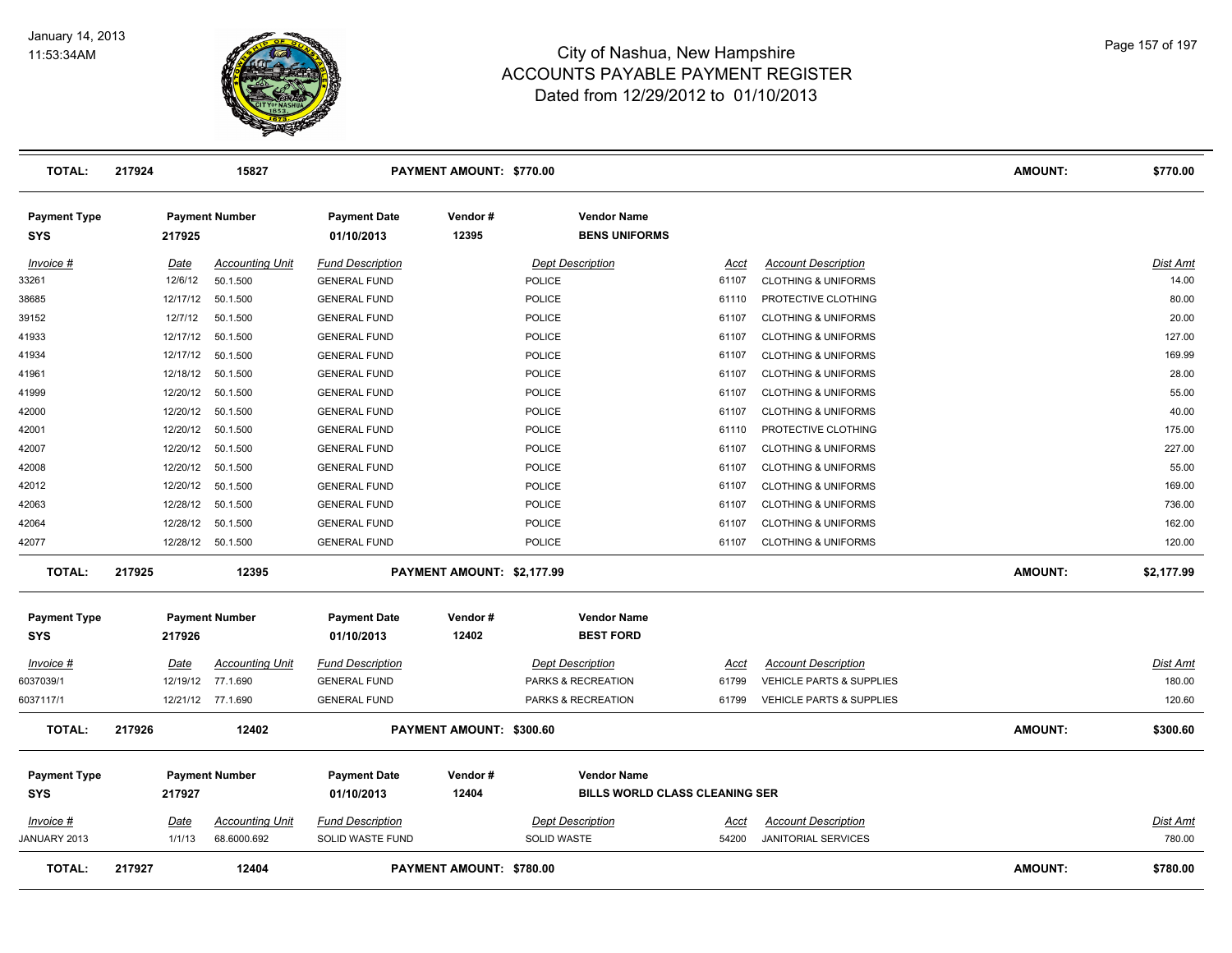

| <b>Payment Type</b><br><b>SYS</b>       |        | 217928      | <b>Payment Number</b>  | <b>Payment Date</b><br>01/10/2013      | Vendor#<br>14057               | <b>Vendor Name</b><br><b>BROX INDUSTRIES INC</b> |             |                                                   |                |                 |
|-----------------------------------------|--------|-------------|------------------------|----------------------------------------|--------------------------------|--------------------------------------------------|-------------|---------------------------------------------------|----------------|-----------------|
| Invoice #                               |        | Date        | <b>Accounting Unit</b> | <b>Fund Description</b>                |                                | <b>Dept Description</b>                          | Acct        | <b>Account Description</b>                        | Activity       | Dist Amt        |
| 359900-ADJ                              |        | 10/31/12    | 61.1.675               | <b>GENERAL FUND</b>                    |                                | <b>STREETS</b>                                   | 61507       | <b>ASPHALT</b>                                    |                | 5,783.72        |
| 359900-ADJ                              |        | 10/31/12    | 61.1001                | CAPITAL IMPROVEMENTS                   |                                | STREETS-CAP IMP                                  | 81100       | <b>CAPITAL IMPROVEMENTS</b>                       | 1000           | 282.10          |
| 359900-ADJ                              |        | 10/31/12    | 69.6200.540            | <b>WASTEWATER FUND</b>                 |                                | WASTEWATER                                       | 54300       | SEWER MAINTENANCE                                 |                | 71.40           |
| 360795-ADJ                              |        | 11/8/12     | 61.1.675               | <b>GENERAL FUND</b>                    |                                | <b>STREETS</b>                                   | 61507       | <b>ASPHALT</b>                                    |                | 610.80          |
| <b>TOTAL:</b>                           | 217928 |             | 14057                  |                                        | PAYMENT AMOUNT: \$6,748.02     |                                                  |             |                                                   | <b>AMOUNT:</b> | \$6,748.02      |
| <b>Payment Type</b>                     |        |             | <b>Payment Number</b>  | <b>Payment Date</b>                    | Vendor#                        | <b>Vendor Name</b>                               |             |                                                   |                |                 |
| <b>SYS</b>                              |        | 217929      |                        | 01/10/2013                             | 15798                          | <b>DAWN BURTON</b>                               |             |                                                   |                |                 |
| Invoice #                               |        | Date        | <b>Accounting Unit</b> | <b>Fund Description</b>                |                                | <b>Dept Description</b>                          | Acct        | <b>Account Description</b>                        |                | <b>Dist Amt</b> |
| <b>BACKGROUND CHECK</b><br><b>REFUN</b> |        | 1/3/13      | 11.1.500               | <b>GENERAL FUND</b>                    |                                | <b>HUMAN RESOURCES</b>                           | 55425       | <b>EMPLOYMENT BACKGROUND</b><br><b>CHECKS</b>     |                | 25.00           |
| <b>TOTAL:</b>                           | 217929 |             | 15798                  |                                        | <b>PAYMENT AMOUNT: \$25.00</b> |                                                  |             |                                                   | <b>AMOUNT:</b> | \$25.00         |
| <b>Payment Type</b>                     |        |             | <b>Payment Number</b>  | <b>Payment Date</b>                    | Vendor#                        | <b>Vendor Name</b>                               |             |                                                   |                |                 |
| SYS                                     |        | 217930      |                        | 01/10/2013                             | 12464                          | <b>CANAL ART &amp; FRAMING</b>                   |             |                                                   |                |                 |
| $Invoice$ #                             |        | <u>Date</u> | <b>Accounting Unit</b> | <b>Fund Description</b>                |                                | <b>Dept Description</b>                          | <u>Acct</u> | <b>Account Description</b>                        |                | <b>Dist Amt</b> |
| 121912 PD                               |        | 12/19/12    | 50.1.500               | <b>GENERAL FUND</b>                    |                                | POLICE                                           | 55699       | OTHER CONTRACTED SERVICES                         |                | 137.00          |
| 112712                                  |        | 11/27/12    | 50.1.500               | <b>GENERAL FUND</b>                    |                                | <b>POLICE</b>                                    | 55699       | OTHER CONTRACTED SERVICES                         |                | 137.00          |
| 121912                                  |        | 12/19/12    | 50.1.500               | <b>GENERAL FUND</b>                    |                                | <b>POLICE</b>                                    | 55699       | OTHER CONTRACTED SERVICES                         |                | 27.00           |
| <b>TOTAL:</b>                           | 217930 |             | 12464                  |                                        | PAYMENT AMOUNT: \$301.00       |                                                  |             |                                                   | <b>AMOUNT:</b> | \$301.00        |
| <b>Payment Type</b>                     |        |             | <b>Payment Number</b>  | <b>Payment Date</b>                    | Vendor#                        | <b>Vendor Name</b>                               |             |                                                   |                |                 |
| <b>SYS</b>                              |        | 217931      |                        | 01/10/2013                             | 12470                          | <b>CAREER CONNECTIONS</b>                        |             |                                                   |                |                 |
| Invoice #                               |        | Date        | <b>Accounting Unit</b> | <b>Fund Description</b>                |                                | <b>Dept Description</b>                          | Acct        | <b>Account Description</b>                        | Activity       | Dist Amt        |
| 36255                                   |        | 12/26/12    | 22.5010                | CAP PROJECTS-INFO<br><b>TECHNOLOGY</b> |                                | CAPITAL PROJECTS-INFO TECH                       | 81342       | <b>COMPUTER SOFTWARE &amp;</b><br><b>HARDWARE</b> | 1010.22.01.30  | 841.60          |
| 36290                                   |        | 1/2/13      | 22.5010                | CAP PROJECTS-INFO<br><b>TECHNOLOGY</b> |                                | CAPITAL PROJECTS-INFO TECH                       | 81342       | <b>COMPUTER SOFTWARE &amp;</b><br><b>HARDWARE</b> | 1010.22.01.30  | 504.96          |
| <b>TOTAL:</b>                           | 217931 |             | 12470                  |                                        | PAYMENT AMOUNT: \$1,346.56     |                                                  |             |                                                   | <b>AMOUNT:</b> | \$1,346.56      |
| <b>Payment Type</b>                     |        |             | <b>Payment Number</b>  | <b>Payment Date</b>                    | Vendor#                        | <b>Vendor Name</b>                               |             |                                                   |                |                 |
| SYS                                     |        | 217932      |                        | 01/10/2013                             | 12476                          | <b>CARPARTS OF NASHUA</b>                        |             |                                                   |                |                 |
| Invoice #                               |        | Date        | <b>Accounting Unit</b> | <b>Fund Description</b>                |                                | <b>Dept Description</b>                          | Acct        | <b>Account Description</b>                        |                | Dist Amt        |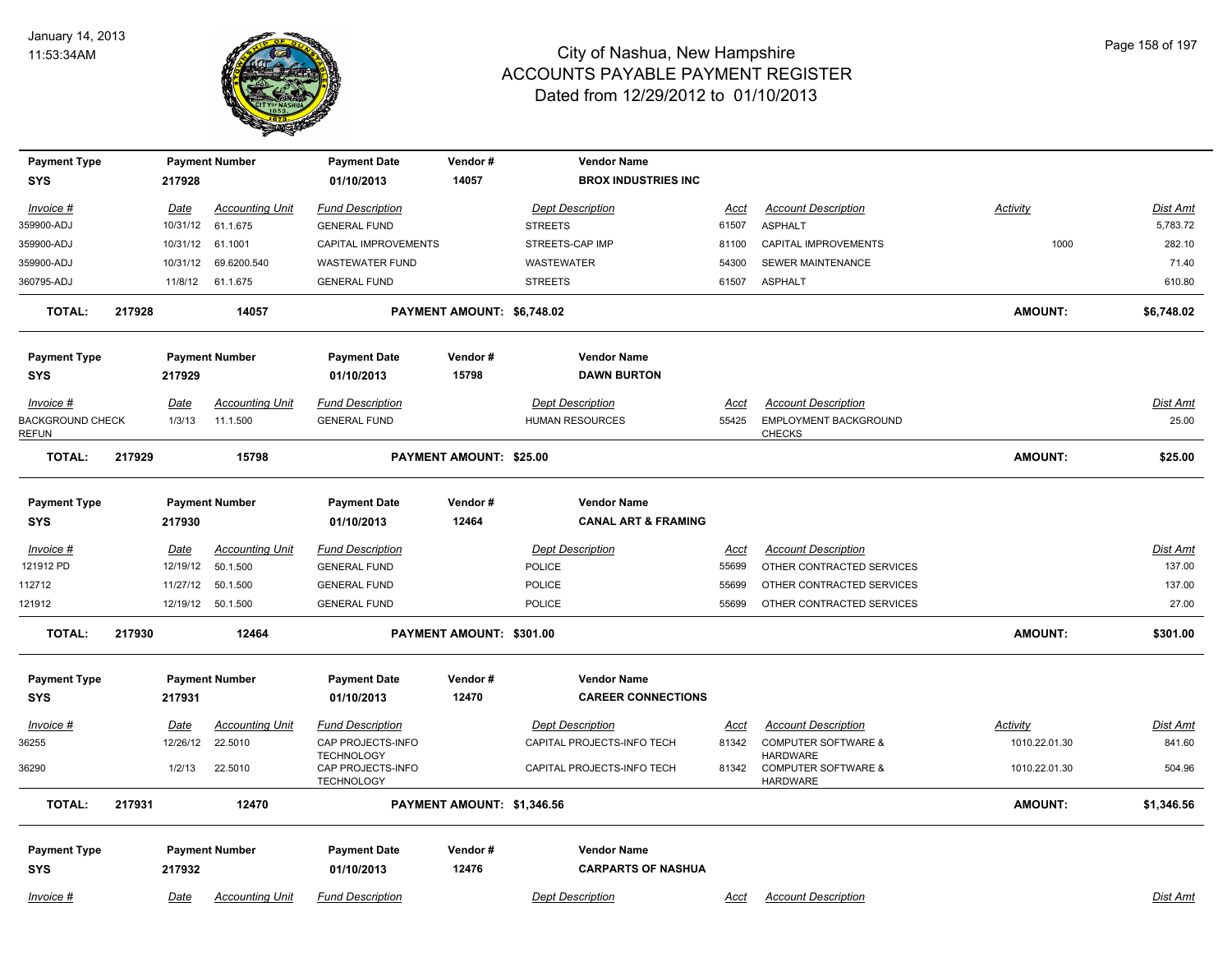

| D572523              |        |             | 12/26/12 77.1.690      | <b>GENERAL FUND</b>                                 |                            | PARKS & RECREATION                    | 61799       | VEHICLE PARTS & SUPPLIES                      |                        | 85.44           |
|----------------------|--------|-------------|------------------------|-----------------------------------------------------|----------------------------|---------------------------------------|-------------|-----------------------------------------------|------------------------|-----------------|
| D573724              |        | 1/7/13      | 77.1.690               | <b>GENERAL FUND</b>                                 |                            | PARKS & RECREATION                    | 61799       | <b>VEHICLE PARTS &amp; SUPPLIES</b>           |                        | 83.64           |
| <b>TOTAL:</b>        | 217932 |             | 12476                  |                                                     | PAYMENT AMOUNT: \$169.08   |                                       |             |                                               | <b>AMOUNT:</b>         | \$169.08        |
| <b>Payment Type</b>  |        |             | <b>Payment Number</b>  | <b>Payment Date</b>                                 | Vendor#                    | <b>Vendor Name</b>                    |             |                                               | Payee Name             |                 |
| <b>SYS</b>           |        | 217933      |                        | 01/10/2013                                          | 12489                      | <b>CDW GOVERNMENT INC</b>             |             |                                               | <b>CDW GOVERNMENT</b>  |                 |
| $Invoice$ #          |        | <u>Date</u> | <b>Accounting Unit</b> | <b>Fund Description</b>                             |                            | <b>Dept Description</b>               | <u>Acct</u> | <b>Account Description</b>                    |                        | Dist Amt        |
| V854054              |        |             | 12/29/12 79.1.770      | <b>GENERAL FUND</b>                                 |                            | LIBRARY                               | 71221       | <b>COMPUTER EQUIPMENT</b>                     |                        | 2,472.26        |
| <b>TOTAL:</b>        | 217933 |             | 12489                  |                                                     | PAYMENT AMOUNT: \$2,472.26 |                                       |             |                                               | <b>AMOUNT:</b>         | \$2,472.26      |
| <b>Payment Type</b>  |        |             | <b>Payment Number</b>  | <b>Payment Date</b>                                 | Vendor#                    | <b>Vendor Name</b>                    |             |                                               | Payee Name             |                 |
| <b>SYS</b>           |        | 217934      |                        | 01/10/2013                                          | 14106                      | <b>CINTAS</b>                         |             |                                               | <b>CINTAS UNIFORMS</b> |                 |
| Invoice #            |        | <u>Date</u> | <b>Accounting Unit</b> | <b>Fund Description</b>                             |                            | <b>Dept Description</b>               | Acct        | <b>Account Description</b>                    | <b>Activity</b>        | Dist Amt        |
| 016193870            |        | 12/24/12    | 86.3120                | <b>TRANSIT GRANTS</b>                               |                            | <b>TRANSPORTATION</b>                 | 55699       | OTHER CONTRACTED SERVICES                     | 86.800.13.40.01        | 62.03           |
| 016204015            |        |             | 12/31/12 86.3120       | <b>TRANSIT GRANTS</b>                               |                            | <b>TRANSPORTATION</b>                 | 55699       | OTHER CONTRACTED SERVICES                     | 86.800.13.40.01        | 62.03           |
| <b>TOTAL:</b>        | 217934 |             | 14106                  |                                                     | PAYMENT AMOUNT: \$124.06   |                                       |             |                                               | <b>AMOUNT:</b>         | \$124.06        |
| <b>Payment Type</b>  |        |             | <b>Payment Number</b>  | <b>Payment Date</b>                                 | Vendor#                    | <b>Vendor Name</b>                    |             |                                               |                        |                 |
| <b>SYS</b>           |        | 217935      |                        | 01/10/2013                                          | 12519                      | <b>CLEAR EDGE</b>                     |             |                                               |                        |                 |
| $Invoice$ #          |        | <u>Date</u> | <u>Accounting Unit</u> | <b>Fund Description</b>                             |                            | <b>Dept Description</b>               | <u>Acct</u> | <b>Account Description</b>                    |                        | <b>Dist Amt</b> |
| 168033               |        | 12/21/12    | 69.6200.670            | WASTEWATER FUND                                     |                            | <b>WASTEWATER</b>                     | 54487       | <b>EQUIPMENT REPAIRS &amp;</b><br>MAINTENANCE |                        | 1,599.00        |
| <b>TOTAL:</b>        | 217935 |             | 12519                  |                                                     | PAYMENT AMOUNT: \$1,599.00 |                                       |             |                                               | <b>AMOUNT:</b>         | \$1,599.00      |
| <b>Payment Type</b>  |        |             | <b>Payment Number</b>  | <b>Payment Date</b>                                 | Vendor#                    | <b>Vendor Name</b>                    |             |                                               |                        |                 |
| <b>SYS</b>           |        | 217936      |                        | 01/10/2013                                          | 12534                      | <b>JOHN COLLINS</b>                   |             |                                               |                        |                 |
| Invoice #            |        | <u>Date</u> | <u>Accounting Unit</u> | <b>Fund Description</b>                             |                            | <b>Dept Description</b>               | <u>Acct</u> | <b>Account Description</b>                    |                        | Dist Amt        |
| 12/26-1/4 - TAPING   |        | 1/8/13      | 22.2505                | <b>GOVT &amp; EDUCATION CHANNELS</b><br><b>FUND</b> |                            | <b>GOV'T &amp; EDUCATION CHANNELS</b> | 53470       | <b>VIDEOGRAPHY SERVICES</b>                   |                        | 500.00          |
| <b>TOTAL:</b>        | 217936 |             | 12534                  |                                                     | PAYMENT AMOUNT: \$500.00   |                                       |             |                                               | <b>AMOUNT:</b>         | \$500.00        |
| <b>Payment Type</b>  |        |             | <b>Payment Number</b>  | <b>Payment Date</b>                                 | Vendor#                    | <b>Vendor Name</b>                    |             |                                               |                        |                 |
| <b>SYS</b>           |        | 217937      |                        | 01/10/2013                                          | 14126                      | <b>CONCORD MONITOR</b>                |             |                                               |                        |                 |
| Invoice #            |        | Date        | <b>Accounting Unit</b> | <b>Fund Description</b>                             |                            | <b>Dept Description</b>               | <b>Acct</b> | <b>Account Description</b>                    |                        | Dist Amt        |
| 135560 1024795 13039 |        |             | 11/30/12 69.6200.670   | <b>WASTEWATER FUND</b>                              |                            | <b>WASTEWATER</b>                     | 55500       | <b>ADVERTISING</b>                            |                        | $-68.65$        |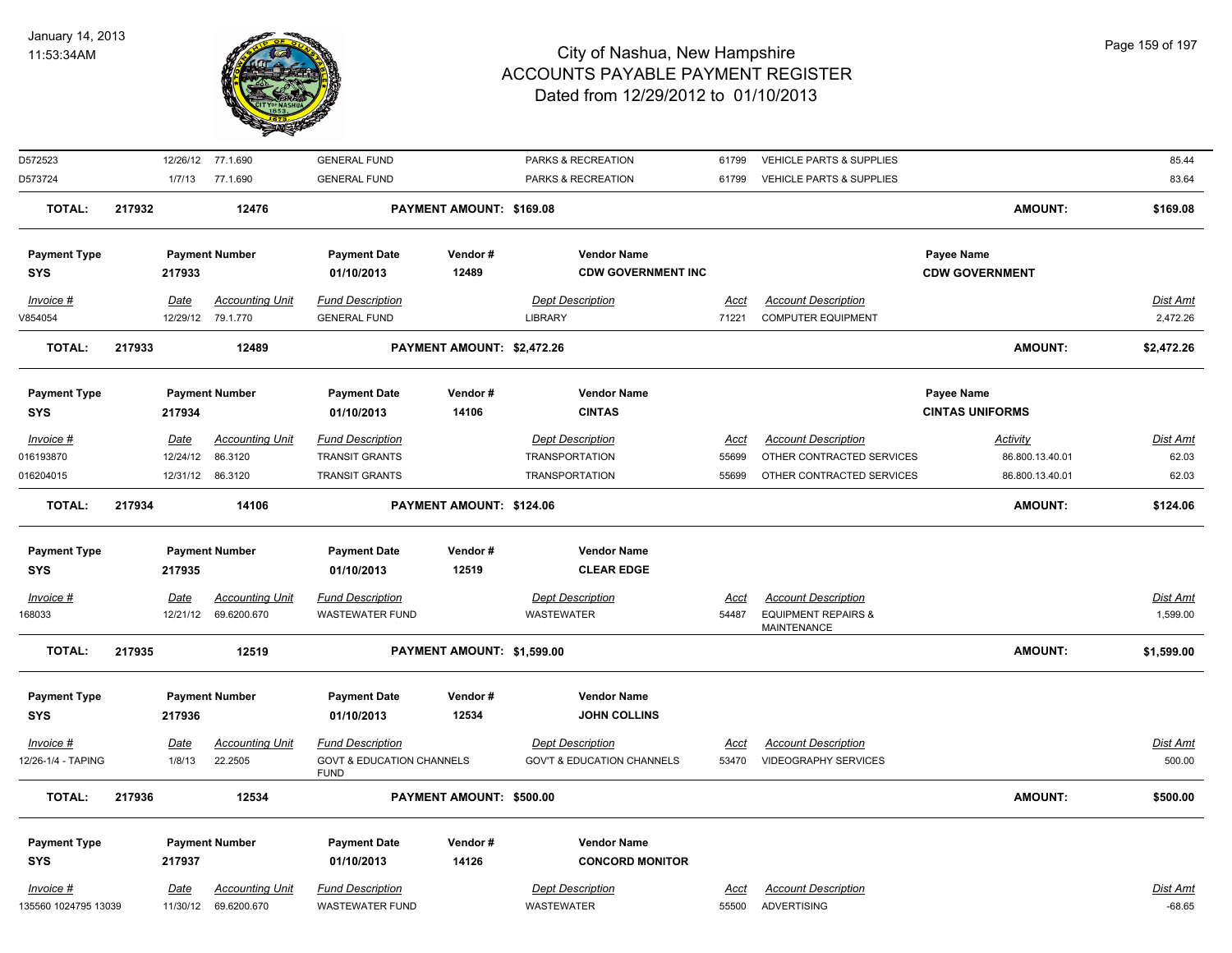

| 758833 1024795 13038    |        | 9/23/12                | 30.1.500                           | <b>GENERAL FUND</b>                            |                            | <b>PURCHASING</b>                         | 55500                | <b>ADVERTISING</b>                                          |                | 218.90                      |
|-------------------------|--------|------------------------|------------------------------------|------------------------------------------------|----------------------------|-------------------------------------------|----------------------|-------------------------------------------------------------|----------------|-----------------------------|
| 759130 1024795 13039    |        | 9/28/12                | 69.6200.670                        | <b>WASTEWATER FUND</b>                         |                            | WASTEWATER                                | 55500                | <b>ADVERTISING</b>                                          |                | 68.65                       |
| 759139 1024795 13039    |        | 9/29/12                | 69.6200.670                        | <b>WASTEWATER FUND</b>                         |                            | WASTEWATER                                | 55500                | ADVERTISING                                                 |                | 241.37                      |
| <b>TOTAL:</b>           | 217937 |                        | 14126                              |                                                | PAYMENT AMOUNT: \$460.27   |                                           |                      |                                                             | <b>AMOUNT:</b> | \$460.27                    |
| <b>Payment Type</b>     |        |                        | <b>Payment Number</b>              | <b>Payment Date</b>                            | Vendor#                    | <b>Vendor Name</b>                        |                      |                                                             |                |                             |
| <b>SYS</b>              |        | 217938                 |                                    | 01/10/2013                                     | 10490                      | <b>CONWAY OFFICE PRODUCTS LLC</b>         |                      |                                                             |                |                             |
| Invoice #               |        | <u>Date</u>            | <b>Accounting Unit</b>             | <b>Fund Description</b>                        |                            | <b>Dept Description</b>                   | Acct                 | <b>Account Description</b>                                  |                | Dist Amt                    |
| 050960                  |        | 10/9/12                | 22.1.500                           | <b>GENERAL FUND</b>                            |                            | <b>INFORMATION TECHNOLOGY</b>             | 61615                | <b>TECHNOLOGY EQUIP</b>                                     |                | 203.46                      |
| 092073                  |        |                        | 12/28/12 22.1.500                  | <b>GENERAL FUND</b>                            |                            | INFORMATION TECHNOLOGY                    | 61615                | CONSUMABLES<br><b>TECHNOLOGY EQUIP</b><br>CONSUMABLES       |                | 701.90                      |
| <b>TOTAL:</b>           | 217938 |                        | 10490                              |                                                | PAYMENT AMOUNT: \$905.36   |                                           |                      |                                                             | <b>AMOUNT:</b> | \$905.36                    |
| <b>Payment Type</b>     |        |                        | <b>Payment Number</b>              | <b>Payment Date</b>                            | Vendor#                    | <b>Vendor Name</b>                        |                      |                                                             |                |                             |
| <b>SYS</b>              |        | 217939                 |                                    | 01/10/2013                                     | 10758                      | <b>JAMES S COOPER</b>                     |                      |                                                             |                |                             |
| Invoice #               |        | Date                   | <b>Accounting Unit</b>             | <b>Fund Description</b>                        |                            | <b>Dept Description</b>                   | Acct                 | <b>Account Description</b>                                  |                | Dist Amt                    |
| <b>ARBITRATORS BILL</b> |        |                        | 12/26/12 61.1.670                  | <b>GENERAL FUND</b>                            |                            | <b>STREETS</b>                            | 55699                | OTHER CONTRACTED SERVICES                                   |                | 1,525.00                    |
| <b>TOTAL:</b>           | 217939 |                        | 10758                              |                                                | PAYMENT AMOUNT: \$1,525.00 |                                           |                      |                                                             | <b>AMOUNT:</b> | \$1,525.00                  |
| <b>Payment Type</b>     |        |                        | <b>Payment Number</b>              | <b>Payment Date</b>                            | Vendor#                    | <b>Vendor Name</b>                        |                      |                                                             |                |                             |
| <b>SYS</b>              |        | 217940                 |                                    | 01/10/2013                                     | 12560                      | <b>CORRIVEAU ROUTHIER INC</b>             |                      |                                                             |                |                             |
| $Invoice$ #<br>264042   |        | <u>Date</u><br>6/26/12 | <b>Accounting Unit</b><br>61.1.675 | <b>Fund Description</b><br><b>GENERAL FUND</b> |                            | <b>Dept Description</b><br><b>STREETS</b> | <u>Acct</u><br>61560 | <b>Account Description</b><br><b>CONSTRUCTION MATERIALS</b> |                | <u>Dist Amt</u><br>1,048.80 |
| <b>TOTAL:</b>           | 217940 |                        | 12560                              |                                                | PAYMENT AMOUNT: \$1,048.80 |                                           |                      |                                                             | <b>AMOUNT:</b> | \$1,048.80                  |
|                         |        |                        |                                    |                                                |                            |                                           |                      |                                                             |                |                             |
| <b>Payment Type</b>     |        |                        | <b>Payment Number</b>              | <b>Payment Date</b>                            | Vendor#                    | <b>Vendor Name</b>                        |                      |                                                             |                |                             |
| <b>SYS</b>              |        | 217941                 |                                    | 01/10/2013                                     | 12593                      | <b>D &amp; R TOWING INC</b>               |                      |                                                             |                |                             |
| Invoice #               |        | Date                   | <b>Accounting Unit</b>             | <b>Fund Description</b>                        |                            | <b>Dept Description</b>                   | <u>Acct</u>          | <b>Account Description</b>                                  |                | Dist Amt                    |
| 171286                  |        | 11/21/12               | 68.6000.695                        | SOLID WASTE FUND                               |                            | SOLID WASTE                               | 54625                | <b>TOWING SERVICES</b>                                      |                | 165.00                      |
| 172114                  |        |                        | 12/21/12 77.1.690                  | <b>GENERAL FUND</b>                            |                            | PARKS & RECREATION                        | 61799                | <b>VEHICLE PARTS &amp; SUPPLIES</b>                         |                | 105.00                      |
| 172194                  |        |                        | 12/14/12 50.1.500                  | <b>GENERAL FUND</b>                            |                            | POLICE                                    | 55699                | OTHER CONTRACTED SERVICES                                   |                | 95.00                       |
| 172206                  |        |                        | 12/14/12  50.1.500                 | <b>GENERAL FUND</b>                            |                            | POLICE                                    | 55699                | OTHER CONTRACTED SERVICES                                   |                | 95.00                       |
| 172207                  |        |                        | 12/14/12  50.1.500                 | <b>GENERAL FUND</b>                            |                            | POLICE                                    | 55699                | OTHER CONTRACTED SERVICES                                   |                | 95.00                       |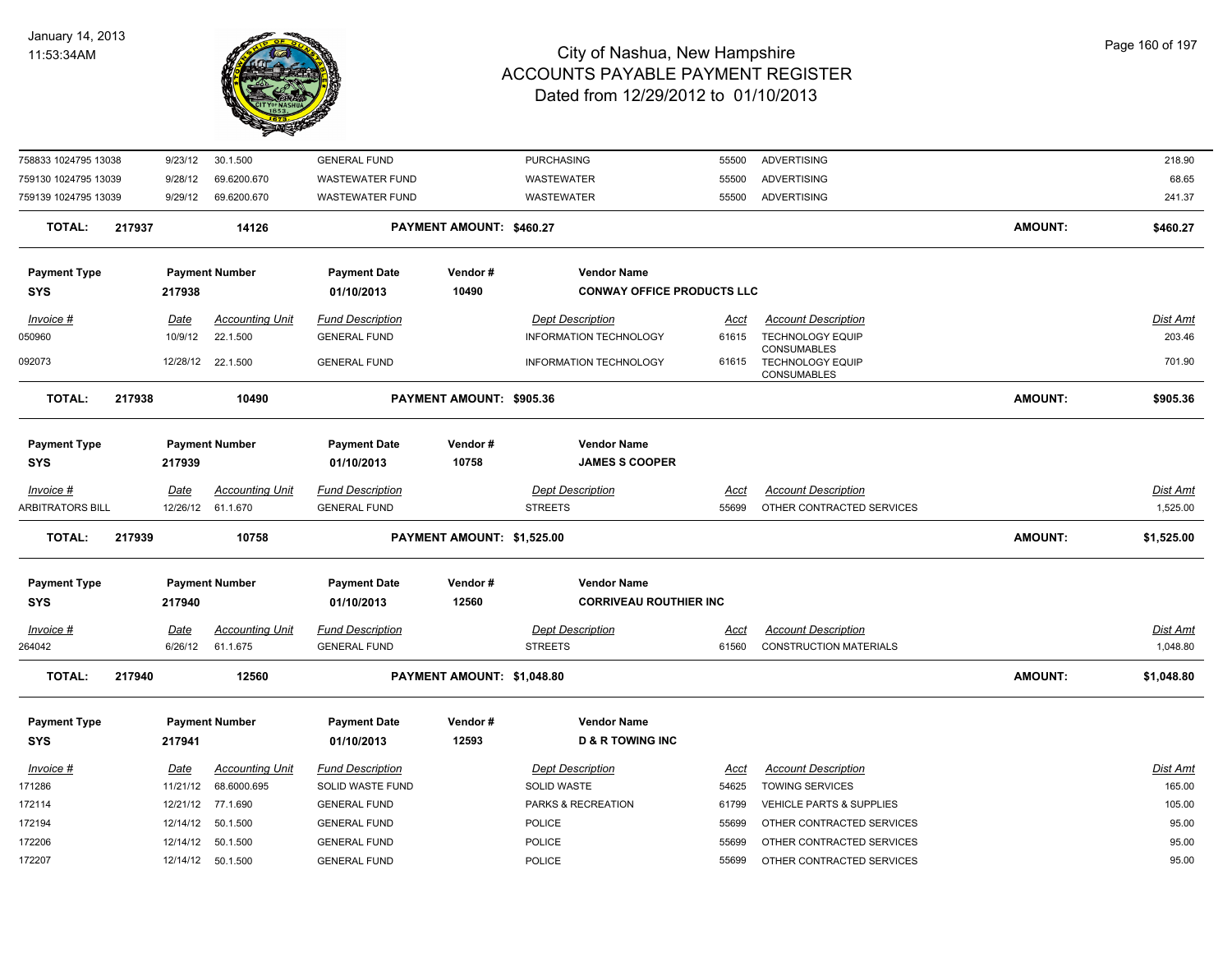

| <b>TOTAL:</b>                     | 217941 |             | 12593                  |                                   | PAYMENT AMOUNT: \$555.00   |                                                 |               |                            | <b>AMOUNT:</b> | \$555.00                  |
|-----------------------------------|--------|-------------|------------------------|-----------------------------------|----------------------------|-------------------------------------------------|---------------|----------------------------|----------------|---------------------------|
| <b>Payment Type</b><br><b>SYS</b> |        | 217942      | <b>Payment Number</b>  | <b>Payment Date</b><br>01/10/2013 | Vendor#<br>12609           | <b>Vendor Name</b><br><b>DELL MARKETING LP</b>  |               |                            |                |                           |
| Invoice #                         |        | Date        | <b>Accounting Unit</b> | <b>Fund Description</b>           |                            | <b>Dept Description</b>                         | Acct          | <b>Account Description</b> |                | <b>Dist Amt</b>           |
| XJ26TK98                          |        | 12/19/12    | 50.1.500               | <b>GENERAL FUND</b>               |                            | <b>POLICE</b>                                   | 71221         | <b>COMPUTER EQUIPMENT</b>  |                | 7,723.32                  |
| <b>TOTAL:</b>                     | 217942 |             | 12609                  |                                   | PAYMENT AMOUNT: \$7,723.32 |                                                 |               |                            | <b>AMOUNT:</b> | \$7,723.32                |
| <b>Payment Type</b><br><b>SYS</b> |        | 217943      | <b>Payment Number</b>  | <b>Payment Date</b><br>01/10/2013 | Vendor#<br>10588           | <b>Vendor Name</b><br><b>DENNIS K BURKE INC</b> |               |                            |                |                           |
|                                   |        |             |                        |                                   |                            |                                                 |               |                            |                |                           |
| Invoice #                         |        | Date        | <b>Accounting Unit</b> | <b>Fund Description</b>           |                            | <b>Dept Description</b>                         | Acct<br>61300 | <b>Account Description</b> |                | <b>Dist Amt</b><br>625.71 |
| 0114261                           |        | 12/12/12    | 42.1.720               | <b>GENERAL FUND</b>               |                            | WOODLAWN CEMETERY                               |               | FUEL, UNLEADED             |                |                           |
| <b>TOTAL:</b>                     | 217943 |             | 10588                  |                                   | PAYMENT AMOUNT: \$625.71   |                                                 |               |                            | <b>AMOUNT:</b> | \$625.71                  |
| <b>Payment Type</b>               |        |             | <b>Payment Number</b>  | <b>Payment Date</b>               | Vendor#                    | <b>Vendor Name</b>                              |               |                            |                |                           |
| <b>SYS</b>                        |        | 217944      |                        | 01/10/2013                        | 11724                      | <b>DONAHUE TUCKER &amp; CIANDELLA</b>           |               |                            |                |                           |
| $Invoice$ #                       |        | <u>Date</u> | <b>Accounting Unit</b> | <b>Fund Description</b>           |                            | <b>Dept Description</b>                         | <u>Acct</u>   | <b>Account Description</b> |                | <b>Dist Amt</b>           |
| 94537                             |        | 12/11/12    | <b>BS1000</b>          | <b>GENERAL FUND</b>               |                            | <b>GENERAL FUND</b>                             | 11500         | OVERLAY-OTHER              |                | 1,880.00                  |
| <b>TOTAL:</b>                     | 217944 |             | 11724                  |                                   | PAYMENT AMOUNT: \$1,880.00 |                                                 |               |                            | <b>AMOUNT:</b> | \$1,880.00                |
| <b>Payment Type</b>               |        |             | <b>Payment Number</b>  | <b>Payment Date</b>               | Vendor#                    | <b>Vendor Name</b>                              |               |                            |                |                           |
| <b>SYS</b>                        |        | 217945      |                        | 01/10/2013                        | 15751                      | THE DOTY GROUP INC                              |               |                            |                |                           |
| Invoice #                         |        | <u>Date</u> | <b>Accounting Unit</b> | <b>Fund Description</b>           |                            | <b>Dept Description</b>                         | <u>Acct</u>   | <b>Account Description</b> |                | Dist Amt                  |
| 6592                              |        | 12/31/12    | 66.1.500               | <b>GENERAL FUND</b>               |                            | PARKING LOTS                                    | 54207         | SNOW PLOWING SERVICES      |                | 675.00                    |
| 6593                              |        | 12/31/12    | 66.1.500               | <b>GENERAL FUND</b>               |                            | PARKING LOTS                                    | 54207         | SNOW PLOWING SERVICES      |                | 581.25                    |
| 6594                              |        | 12/31/12    | 66.1.500               | <b>GENERAL FUND</b>               |                            | PARKING LOTS                                    | 54207         | SNOW PLOWING SERVICES      |                | 825.00                    |
| 6595                              |        | 12/31/12    | 66.1.500               | <b>GENERAL FUND</b>               |                            | PARKING LOTS                                    | 54207         | SNOW PLOWING SERVICES      |                | 675.00                    |
| 6596                              |        | 12/31/12    | 66.1.500               | <b>GENERAL FUND</b>               |                            | PARKING LOTS                                    | 54207         | SNOW PLOWING SERVICES      |                | 750.00                    |
| 6597                              |        | 12/31/12    | 66.1.500               | <b>GENERAL FUND</b>               |                            | PARKING LOTS                                    | 54207         | SNOW PLOWING SERVICES      |                | 525.00                    |
| 6598                              |        |             | 12/31/12 66.1.500      | <b>GENERAL FUND</b>               |                            | PARKING LOTS                                    | 54207         | SNOW PLOWING SERVICES      |                | 356.25                    |
| <b>TOTAL:</b>                     | 217945 |             | 15751                  |                                   | PAYMENT AMOUNT: \$4,387.50 |                                                 |               |                            | <b>AMOUNT:</b> | \$4,387.50                |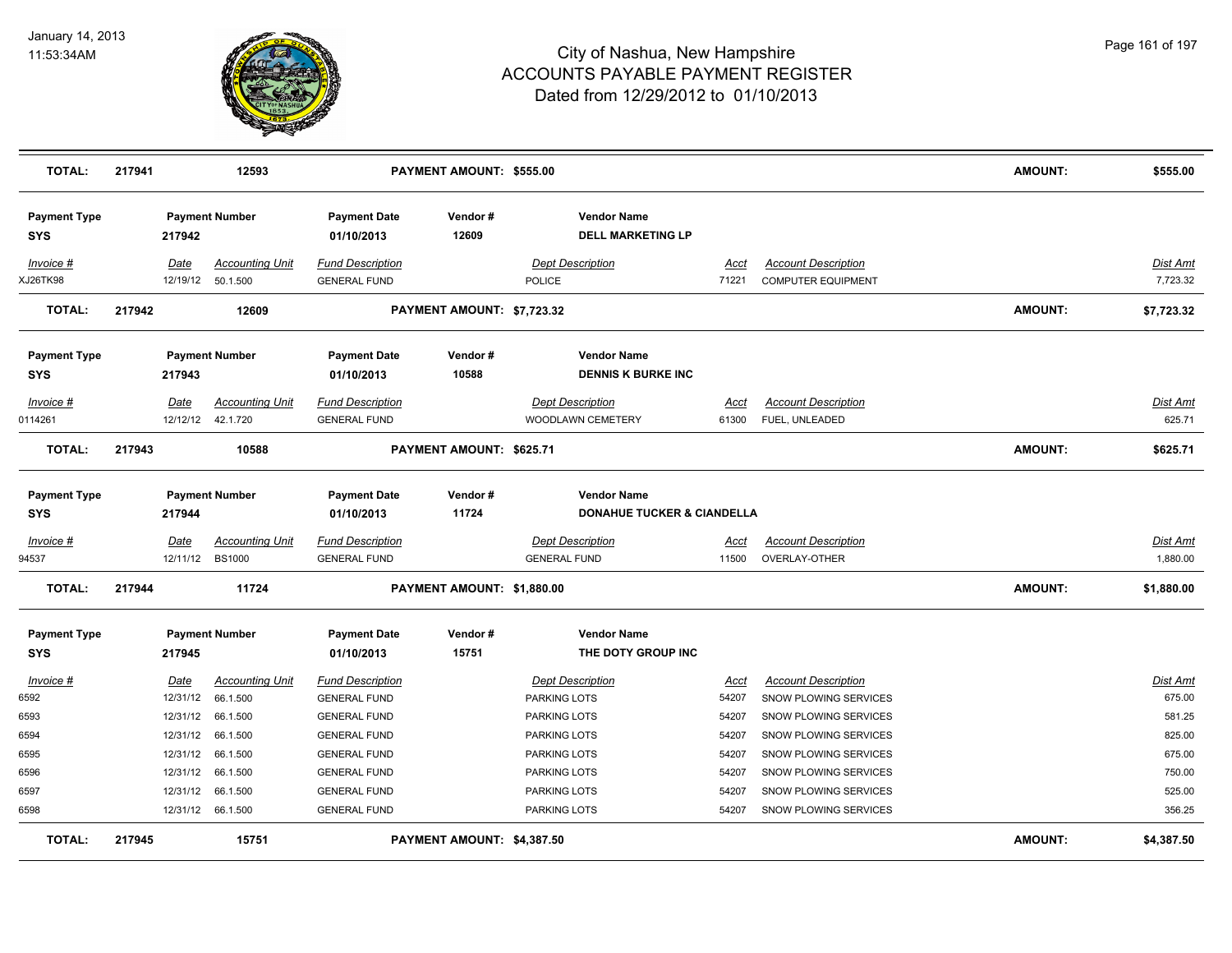

| <b>Payment Type</b> |        |          | <b>Payment Number</b>  | <b>Payment Date</b>     | Vendor#                     | <b>Vendor Name</b>                   |             |                                               |                                  |                 |
|---------------------|--------|----------|------------------------|-------------------------|-----------------------------|--------------------------------------|-------------|-----------------------------------------------|----------------------------------|-----------------|
| <b>SYS</b>          |        | 217946   |                        | 01/10/2013              | 12667                       | <b>EASTERN ANALYTICAL INC</b>        |             |                                               |                                  |                 |
| Invoice #           |        | Date     | <b>Accounting Unit</b> | <b>Fund Description</b> |                             | <b>Dept Description</b>              | Acct        | <b>Account Description</b>                    |                                  | <b>Dist Amt</b> |
| 118105              |        | 12/18/12 | 69.6200.670            | <b>WASTEWATER FUND</b>  |                             | WASTEWATER                           | 53107       | ARCHITECT/ENGINEERING<br><b>SERVICES</b>      |                                  | 247.00          |
| <b>TOTAL:</b>       | 217946 |          | 12667                  |                         | PAYMENT AMOUNT: \$247.00    |                                      |             |                                               | <b>AMOUNT:</b>                   | \$247.00        |
| <b>Payment Type</b> |        |          | <b>Payment Number</b>  | <b>Payment Date</b>     | Vendor#                     | <b>Vendor Name</b>                   |             |                                               |                                  |                 |
| <b>SYS</b>          |        | 217947   |                        | 01/10/2013              | 11894                       | <b>EASTERN INDUSTRIAL AUTOMATION</b> |             |                                               |                                  |                 |
| Invoice #           |        | Date     | <b>Accounting Unit</b> | <b>Fund Description</b> |                             | <b>Dept Description</b>              | Acct        | <b>Account Description</b>                    |                                  | Dist Amt        |
| 3793537             |        | 12/12/12 | 69.6200.670            | <b>WASTEWATER FUND</b>  |                             | WASTEWATER                           | 54487       | <b>EQUIPMENT REPAIRS &amp;</b><br>MAINTENANCE |                                  | 623.20          |
| <b>TOTAL:</b>       | 217947 |          | 11894                  |                         | PAYMENT AMOUNT: \$623.20    |                                      |             |                                               | <b>AMOUNT:</b>                   | \$623.20        |
| <b>Payment Type</b> |        |          | <b>Payment Number</b>  | <b>Payment Date</b>     | Vendor#                     | <b>Vendor Name</b>                   |             |                                               |                                  |                 |
| <b>SYS</b>          |        | 217948   |                        | 01/10/2013              | 14202                       | <b>EASTERN MINERAL INC</b>           |             |                                               |                                  |                 |
| Invoice #           |        | Date     | <b>Accounting Unit</b> | <b>Fund Description</b> |                             | <b>Dept Description</b>              | Acct        | <b>Account Description</b>                    |                                  | Dist Amt        |
| INV024861           |        | 12/19/12 | 61.1.685               | <b>GENERAL FUND</b>     |                             | <b>STREETS</b>                       | 61514       | <b>SALT</b>                                   |                                  | 5,710.62        |
| INV024933           |        |          | 12/21/12 61.1.685      | <b>GENERAL FUND</b>     |                             | <b>STREETS</b>                       | 61514 SALT  |                                               |                                  | 5,880.91        |
| <b>TOTAL:</b>       | 217948 |          | 14202                  |                         | PAYMENT AMOUNT: \$11,591.53 |                                      |             |                                               | <b>AMOUNT:</b>                   | \$11,591.53     |
| <b>Payment Type</b> |        |          | <b>Payment Number</b>  | <b>Payment Date</b>     | Vendor#                     | <b>Vendor Name</b>                   |             |                                               | <b>Payee Name</b>                |                 |
| <b>SYS</b>          |        | 217949   |                        | 01/10/2013              | 13103                       | <b>MILLIPORE CORPORATION</b>         |             |                                               | <b>EMD MILLIPORE CORPORATION</b> |                 |
| $Invoice$ #         |        | Date     | <b>Accounting Unit</b> | <b>Fund Description</b> |                             | <b>Dept Description</b>              | <u>Acct</u> | <b>Account Description</b>                    |                                  | <b>Dist Amt</b> |
| 6277972             |        |          | 12/27/12 73.1.500      | <b>GENERAL FUND</b>     |                             | ENVIRONMENTAL HEALTH                 | 53142       | <b>CONSULTING SERVICES</b>                    |                                  | 721.00          |
| <b>TOTAL:</b>       | 217949 |          | 13103                  |                         | PAYMENT AMOUNT: \$721.00    |                                      |             |                                               | <b>AMOUNT:</b>                   | \$721.00        |
| <b>Payment Type</b> |        |          | <b>Payment Number</b>  | <b>Payment Date</b>     | Vendor#                     | <b>Vendor Name</b>                   |             |                                               |                                  |                 |
| <b>SYS</b>          |        | 217950   |                        | 01/10/2013              | 12243                       | <b>ERRCO RECYCLING</b>               |             |                                               |                                  |                 |
| Invoice #           |        | Date     | <b>Accounting Unit</b> | <b>Fund Description</b> |                             | <b>Dept Description</b>              | Acct        | <b>Account Description</b>                    |                                  | <b>Dist Amt</b> |
| 1027451-IN          |        |          | 12/15/12 68.6000.695   | <b>SOLID WASTE FUND</b> |                             | <b>SOLID WASTE</b>                   | 55699       | OTHER CONTRACTED SERVICES                     |                                  | 9,834.92        |
| <b>TOTAL:</b>       | 217950 |          | 12243                  |                         | PAYMENT AMOUNT: \$9.834.92  |                                      |             |                                               | <b>AMOUNT:</b>                   | \$9.834.92      |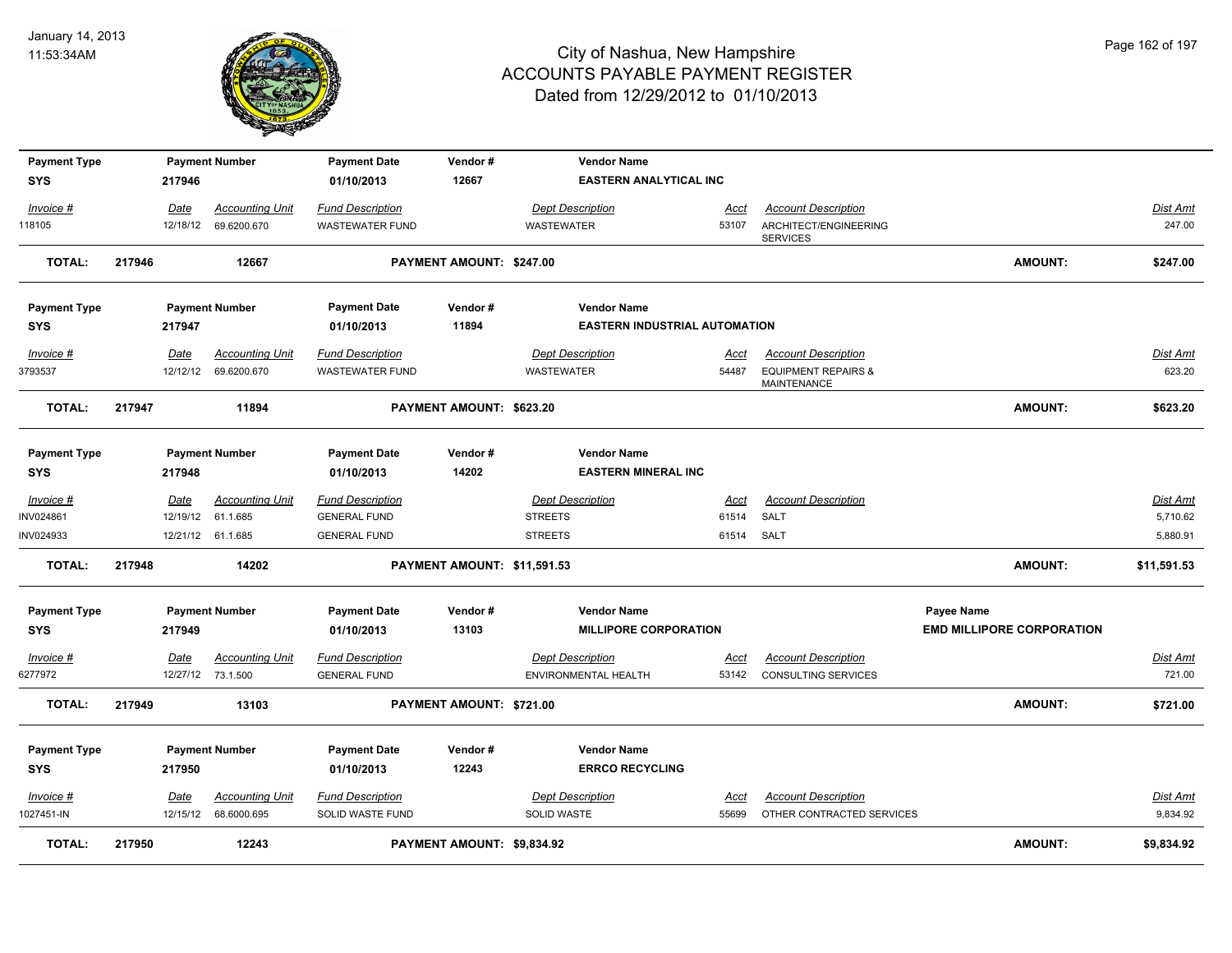

| <b>Payment Type</b><br><b>SYS</b>      | 217951               | <b>Payment Number</b>  | <b>Payment Date</b><br>01/10/2013            | Vendor#<br>12698               | <b>Vendor Name</b><br>F W WEBB CO    |                |                                                      |                                     |                 |
|----------------------------------------|----------------------|------------------------|----------------------------------------------|--------------------------------|--------------------------------------|----------------|------------------------------------------------------|-------------------------------------|-----------------|
|                                        |                      |                        |                                              |                                |                                      |                |                                                      |                                     |                 |
| Invoice #                              | <u>Date</u>          | <b>Accounting Unit</b> | <b>Fund Description</b>                      |                                | <b>Dept Description</b>              | Acct           | <b>Account Description</b>                           |                                     | Dist Amt        |
| 37159022                               | 8/16/12              | 50.1.500               | <b>GENERAL FUND</b>                          |                                | <b>POLICE</b>                        | 61428          | <b>JANITORIAL SUPPLIES</b>                           |                                     | 93.54           |
| 38309987                               | 12/5/12              | 61.1.700               | <b>GENERAL FUND</b>                          |                                | <b>STREETS</b>                       | 71025          | SMALL TOOLS                                          |                                     | 30.42           |
| <b>TOTAL:</b>                          | 217951               | 12698                  |                                              | PAYMENT AMOUNT: \$123.96       |                                      |                |                                                      | <b>AMOUNT:</b>                      | \$123.96        |
| <b>Payment Type</b>                    |                      | <b>Payment Number</b>  | <b>Payment Date</b>                          | Vendor#                        | <b>Vendor Name</b>                   |                |                                                      |                                     |                 |
| SYS                                    | 217952               |                        | 01/10/2013                                   | 14222                          | <b>FASTENAL CO</b>                   |                |                                                      |                                     |                 |
| Invoice #                              | Date                 | <b>Accounting Unit</b> | <b>Fund Description</b>                      |                                | <b>Dept Description</b>              | Acct           | <b>Account Description</b>                           | Activity                            | <u>Dist Amt</u> |
| <b>NHNAS88985</b>                      | 11/21/12             | 69.6200.670            | <b>WASTEWATER FUND</b>                       |                                | WASTEWATER                           | 54487          | <b>EQUIPMENT REPAIRS &amp;</b>                       |                                     | 5.99            |
| <b>NHNAS89087</b>                      | 11/29/12             | 69.6200.670            | WASTEWATER FUND                              |                                | WASTEWATER                           | 54487          | <b>MAINTENANCE</b><br><b>EQUIPMENT REPAIRS &amp;</b> |                                     | 31.44           |
|                                        |                      |                        |                                              |                                |                                      |                | <b>MAINTENANCE</b>                                   |                                     |                 |
| <b>NHNAS89295</b><br><b>NHNAS89389</b> | 12/13/12<br>12/20/12 | 86.3120<br>52.1.630    | <b>TRANSIT GRANTS</b><br><b>GENERAL FUND</b> |                                | <b>TRANSPORTATION</b><br><b>FIRE</b> | 61299<br>71025 | MISCELLANEOUS SUPPLIES<br>SMALL TOOLS                | 86.800.13.40.01                     | 2.18<br>286.53  |
|                                        |                      |                        |                                              |                                |                                      |                |                                                      |                                     |                 |
| <b>TOTAL:</b>                          | 217952               | 14222                  |                                              | PAYMENT AMOUNT: \$326.14       |                                      |                |                                                      | <b>AMOUNT:</b>                      | \$326.14        |
| <b>Payment Type</b>                    |                      | <b>Payment Number</b>  | <b>Payment Date</b>                          | Vendor#                        | <b>Vendor Name</b>                   |                |                                                      |                                     |                 |
| SYS                                    | 217953               |                        | 01/10/2013                                   | 12705                          | <b>FAY ELECTRIC MOTORS</b>           |                |                                                      |                                     |                 |
| Invoice #                              | <b>Date</b>          | <b>Accounting Unit</b> | <b>Fund Description</b>                      |                                | <b>Dept Description</b>              | <u>Acct</u>    | <b>Account Description</b>                           |                                     | Dist Amt        |
| 082096                                 | 12/29/12             | 69.6200.670            | <b>WASTEWATER FUND</b>                       |                                | WASTEWATER                           | 54487          | <b>EQUIPMENT REPAIRS &amp;</b><br>MAINTENANCE        |                                     | 85.00           |
| <b>TOTAL:</b>                          | 217953               | 12705                  |                                              | <b>PAYMENT AMOUNT: \$85.00</b> |                                      |                |                                                      | <b>AMOUNT:</b>                      | \$85.00         |
| <b>Payment Type</b>                    |                      | <b>Payment Number</b>  | <b>Payment Date</b>                          | Vendor#                        | <b>Vendor Name</b>                   |                |                                                      | <b>Payee Name</b>                   |                 |
| <b>SYS</b>                             | 217954               |                        | 01/10/2013                                   | 12706                          | FAY SPOFFORD & THORNDIKE LLC         |                |                                                      | <b>FAY SPOFFORD &amp; THORNDIKE</b> |                 |
| Invoice #                              | Date                 | <b>Accounting Unit</b> | <b>Fund Description</b>                      |                                | <b>Dept Description</b>              | Acct           | <b>Account Description</b>                           | <b>Activity</b>                     | Dist Amt        |
| 09-QN-066                              | 10/27/12             | 60.5700                | CAP PROJECTS-BROAD ST PKWY                   |                                | CAP PROJECTS-BROAD ST                | 81700          | <b>INFRASTRUCTURE</b>                                | 1061.60.04.25                       | 1,599.66        |
| 09-QN-066                              | 10/27/12             | 60.5700                | CAP PROJECTS-BROAD ST PKWY                   |                                | <b>PKWY</b><br>CAP PROJECTS-BROAD ST | 81700          | <b>INFRASTRUCTURE</b>                                | 1061.60.04.45                       | 4,798.96        |
|                                        |                      |                        |                                              |                                | <b>PKWY</b>                          |                |                                                      |                                     |                 |
| 09-QN-066                              | 10/27/12             | 60.5700                | CAP PROJECTS-BROAD ST PKWY                   |                                | CAP PROJECTS-BROAD ST<br><b>PKWY</b> | 81700          | <b>INFRASTRUCTURE</b>                                | 1061.60.04.55                       | 28,468.81       |
| 09-QN-066                              | 10/27/12             | 60.5700                | CAP PROJECTS-BROAD ST PKWY                   |                                | CAP PROJECTS-BROAD ST                | 81700          | <b>INFRASTRUCTURE</b>                                | 1061.60.04.60                       | 17,596.31       |
| 09-QN-066                              | 10/27/12             | 60.5700                | CAP PROJECTS-BROAD ST PKWY                   |                                | <b>PKWY</b><br>CAP PROJECTS-BROAD ST | 81700          | <b>INFRASTRUCTURE</b>                                | 1061.60.05.65                       | 858.37          |
| 10-QN-066                              | 11/24/12             | 60.5700                | CAP PROJECTS-BROAD ST PKWY                   |                                | <b>PKWY</b><br>CAP PROJECTS-BROAD ST | 81700          | <b>INFRASTRUCTURE</b>                                | 1061.60.04.50                       | $-29,327.18$    |
|                                        |                      |                        |                                              |                                | <b>PKWY</b>                          |                |                                                      |                                     |                 |
| 10-QN-066                              |                      | 11/24/12 60.5700       | CAP PROJECTS-BROAD ST PKWY                   |                                | CAP PROJECTS-BROAD ST<br><b>PKWY</b> | 81700          | <b>INFRASTRUCTURE</b>                                | 1061.60.04.55                       | 52,575.64       |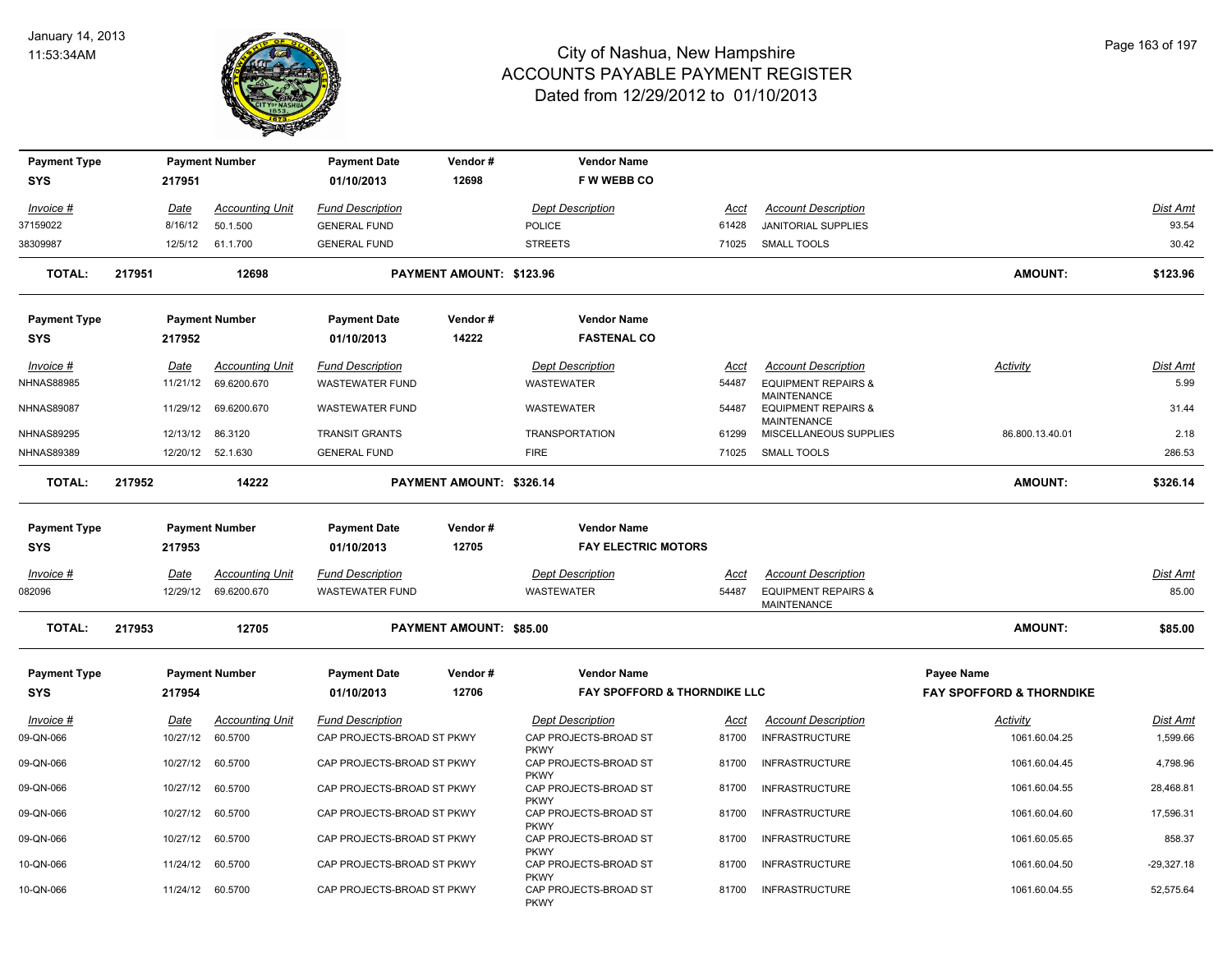

| 10-QN-066           |        | 11/24/12    | 60.5700                | CAP PROJECTS-BROAD ST PKWY |                              | CAP PROJECTS-BROAD ST                               | 81700       | <b>INFRASTRUCTURE</b>               | 1061.60.04.60  | 11,143.51       |
|---------------------|--------|-------------|------------------------|----------------------------|------------------------------|-----------------------------------------------------|-------------|-------------------------------------|----------------|-----------------|
| 10-QN-066           |        | 11/24/12    | 60.5700                | CAP PROJECTS-BROAD ST PKWY |                              | <b>PKWY</b><br>CAP PROJECTS-BROAD ST                | 81700       | <b>INFRASTRUCTURE</b>               | 1061.60.05.65  | 12,039.32       |
| 5-QN-066A           |        | 10/27/12    | 60.5700                | CAP PROJECTS-BROAD ST PKWY |                              | <b>PKWY</b><br>CAP PROJECTS-BROAD ST                | 81700       | <b>INFRASTRUCTURE</b>               | 1061.60.04.45  | 7,571.11        |
| 5-QN-066A           |        | 10/27/12    | 60.5700                | CAP PROJECTS-BROAD ST PKWY |                              | <b>PKWY</b><br>CAP PROJECTS-BROAD ST                | 81700       | <b>INFRASTRUCTURE</b>               | 1061.60.04.50  | 15,142.21       |
| 5-QN-066A           |        | 10/27/12    | 60.5700                | CAP PROJECTS-BROAD ST PKWY |                              | <b>PKWY</b><br>CAP PROJECTS-BROAD ST                | 81700       | <b>INFRASTRUCTURE</b>               | 1061.60.05.65  | 2,523.70        |
| 6-QN-066A           |        | 11/24/12    | 60.5700                | CAP PROJECTS-BROAD ST PKWY |                              | <b>PKWY</b><br>CAP PROJECTS-BROAD ST                | 81700       | <b>INFRASTRUCTURE</b>               | 1061.60.04.45  | 3,611.16        |
| 6-QN-066A           |        | 11/24/12    | 60.5700                | CAP PROJECTS-BROAD ST PKWY |                              | <b>PKWY</b><br>CAP PROJECTS-BROAD ST<br><b>PKWY</b> | 81700       | <b>INFRASTRUCTURE</b>               | 1061.60.04.50  | 20,463.25       |
| <b>TOTAL:</b>       | 217954 |             | 12706                  |                            | PAYMENT AMOUNT: \$149,064.83 |                                                     |             |                                     | <b>AMOUNT:</b> | \$149,064.83    |
| <b>Payment Type</b> |        |             | <b>Payment Number</b>  | <b>Payment Date</b>        | Vendor#                      | <b>Vendor Name</b>                                  |             |                                     |                |                 |
| <b>SYS</b>          |        | 217955      |                        | 01/10/2013                 | 12716                        | <b>FIMBEL PAUNET CORP</b>                           |             |                                     |                |                 |
| Invoice #           | Date   |             | <b>Accounting Unit</b> | Fund Description           |                              | <b>Dept Description</b>                             | <u>Acct</u> | <b>Account Description</b>          |                | <b>Dist Amt</b> |
| 76025               |        | 10/23/12    | 50.1.500               | <b>GENERAL FUND</b>        |                              | POLICE                                              | 54280       | <b>BUILDING/GROUNDS MAINTENANCE</b> |                | 150.00          |
| 76797               |        | 12/11/12    | 50.1.500               | <b>GENERAL FUND</b>        |                              | POLICE                                              | 54280       | <b>BUILDING/GROUNDS MAINTENANCE</b> |                | 578.00          |
| <b>TOTAL:</b>       | 217955 |             | 12716                  |                            | PAYMENT AMOUNT: \$728.00     |                                                     |             |                                     | <b>AMOUNT:</b> | \$728.00        |
| <b>Payment Type</b> |        |             | <b>Payment Number</b>  | <b>Payment Date</b>        | Vendor#                      | <b>Vendor Name</b>                                  |             |                                     |                |                 |
| <b>SYS</b>          |        | 217956      |                        | 01/10/2013                 | 15519                        | <b>FIRE SAFETY EDUCATION</b>                        |             |                                     |                |                 |
| $Invoice$ #         | Date   |             | <b>Accounting Unit</b> | <b>Fund Description</b>    |                              | <b>Dept Description</b>                             | <u>Acct</u> | <b>Account Description</b>          |                | <b>Dist Amt</b> |
| 25124               |        | 12/31/12    | 52.1.640               | <b>GENERAL FUND</b>        |                              | <b>FIRE</b>                                         | 61135       | <b>EDUCATIONAL SUPPLIES</b>         |                | 3,106.04        |
| <b>TOTAL:</b>       | 217956 |             | 15519                  |                            | PAYMENT AMOUNT: \$3,106.04   |                                                     |             |                                     | <b>AMOUNT:</b> | \$3,106.04      |
| <b>Payment Type</b> |        |             | <b>Payment Number</b>  | <b>Payment Date</b>        | Vendor#                      | <b>Vendor Name</b>                                  |             |                                     |                |                 |
| <b>SYS</b>          | 217957 |             |                        | 01/10/2013                 | 12718                        | FIRE TECH & SAFETY OF NEW ENGL                      |             |                                     |                |                 |
| Invoice #           | Date   |             | <b>Accounting Unit</b> | <b>Fund Description</b>    |                              | <b>Dept Description</b>                             | Acct        | <b>Account Description</b>          |                | <b>Dist Amt</b> |
| 129169              |        | 12/31/12    | 52.1.720               | <b>GENERAL FUND</b>        |                              | <b>FIRE</b>                                         | 54414       | HARDWARE MAINTENANCE                |                | 1,250.00        |
| 129185              |        |             | 12/31/12 52.1.625      | <b>GENERAL FUND</b>        |                              | <b>FIRE</b>                                         | 71432       | FIRE APPARATUS EQUIPMENT            |                | 4,100.00        |
| <b>TOTAL:</b>       | 217957 |             | 12718                  |                            | PAYMENT AMOUNT: \$5,350.00   |                                                     |             |                                     | <b>AMOUNT:</b> | \$5,350.00      |
| <b>Payment Type</b> |        |             | <b>Payment Number</b>  | <b>Payment Date</b>        | Vendor #                     | <b>Vendor Name</b>                                  |             |                                     |                |                 |
| <b>SYS</b>          |        | 217958      |                        | 01/10/2013                 | 10751                        | <b>FISHER SCIENTIFIC</b>                            |             |                                     |                |                 |
| Invoice #           |        | <b>Date</b> | <b>Accounting Unit</b> | <b>Fund Description</b>    |                              | <b>Dept Description</b>                             | Acct        | <b>Account Description</b>          |                | Dist Amt        |
| 1183148             |        |             | 11/27/12 73.1.500      | <b>GENERAL FUND</b>        |                              | ENVIRONMENTAL HEALTH                                | 61149       | <b>LABORATORY SUPPLIES</b>          |                | 257.69          |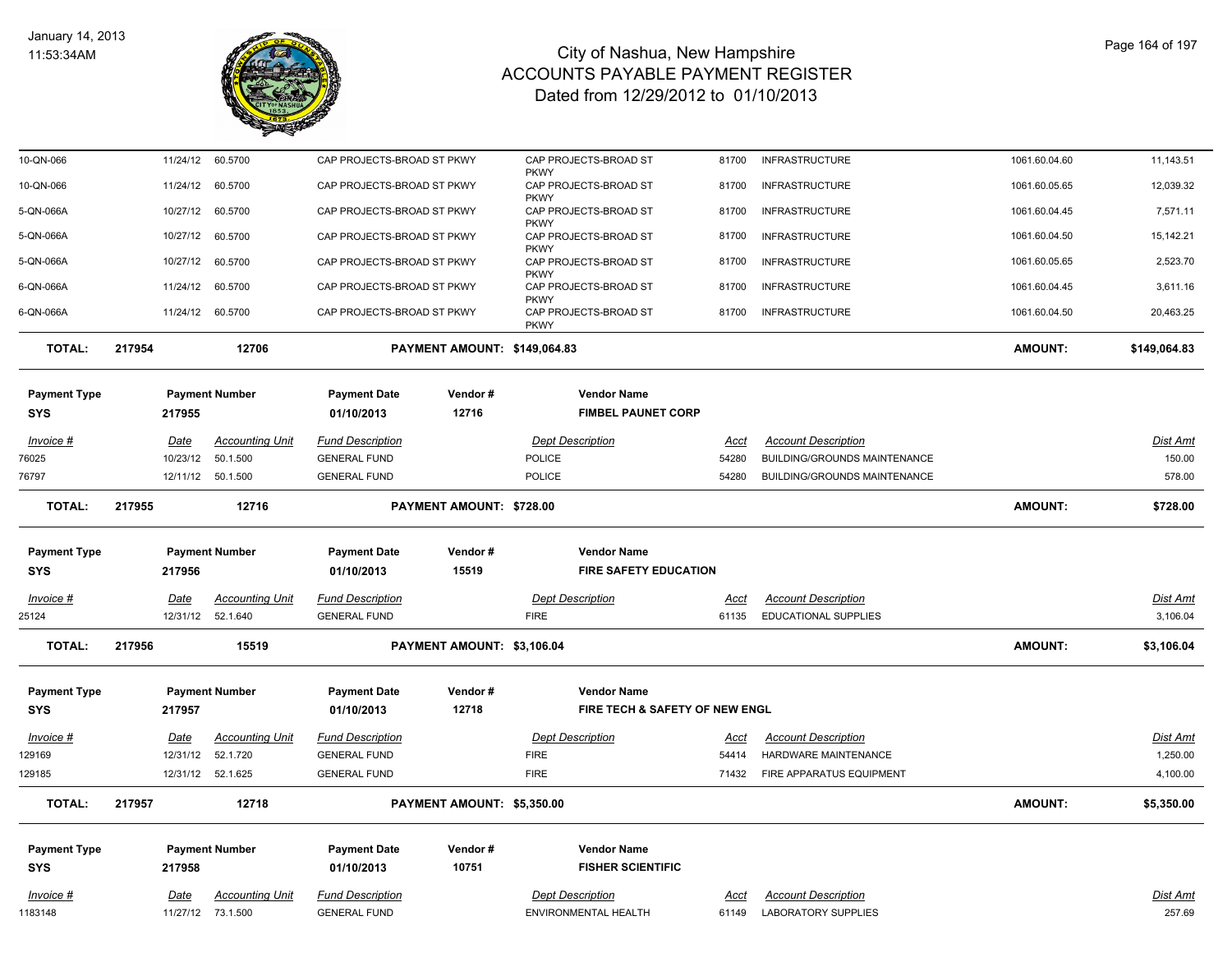

| 1183148             | 11/27/12 | 73.1.500               | <b>GENERAL FUND</b>     |                            | ENVIRONMENTAL HEALTH                      | 61149       | <b>LABORATORY SUPPLIES</b>                           |                 | 20.35           |
|---------------------|----------|------------------------|-------------------------|----------------------------|-------------------------------------------|-------------|------------------------------------------------------|-----------------|-----------------|
| 4822501             | 11/14/12 | 73.1.500               | <b>GENERAL FUND</b>     |                            | ENVIRONMENTAL HEALTH                      | 61149       | <b>LABORATORY SUPPLIES</b>                           |                 | 40.02           |
| 4822501             | 11/14/12 | 73.1.500               | <b>GENERAL FUND</b>     |                            | ENVIRONMENTAL HEALTH                      | 61149       | LABORATORY SUPPLIES                                  |                 | 14.00           |
| 4945123             | 1/7/13   | 73.1.500               | <b>GENERAL FUND</b>     |                            | ENVIRONMENTAL HEALTH                      | 61149       | <b>LABORATORY SUPPLIES</b>                           |                 | $-139.31$       |
| 6418650             | 11/19/12 | 73.1.500               | <b>GENERAL FUND</b>     |                            | ENVIRONMENTAL HEALTH                      | 61149       | <b>LABORATORY SUPPLIES</b>                           |                 | 288.07          |
| 6418650             | 11/19/12 | 73.1.500               | <b>GENERAL FUND</b>     |                            | ENVIRONMENTAL HEALTH                      | 61149       | <b>LABORATORY SUPPLIES</b>                           |                 | $-0.02$         |
| 7192369             | 11/20/12 | 73.1.500               | <b>GENERAL FUND</b>     |                            | ENVIRONMENTAL HEALTH                      | 61149       | <b>LABORATORY SUPPLIES</b>                           |                 | 45.28           |
| 7192369             |          | 11/20/12 73.1.500      | <b>GENERAL FUND</b>     |                            | ENVIRONMENTAL HEALTH                      | 61149       | <b>LABORATORY SUPPLIES</b>                           |                 | 11.71           |
| <b>TOTAL:</b>       | 217958   | 10751                  |                         | PAYMENT AMOUNT: \$537.79   |                                           |             |                                                      | <b>AMOUNT:</b>  | \$537.79        |
| <b>Payment Type</b> |          | <b>Payment Number</b>  | <b>Payment Date</b>     | Vendor#                    | <b>Vendor Name</b>                        |             |                                                      |                 |                 |
| SYS                 | 217959   |                        | 01/10/2013              | 12732                      | <b>FLOW ASSESSMENT SERVICES LLC</b>       |             |                                                      |                 |                 |
| Invoice #           | Date     | <b>Accounting Unit</b> | <b>Fund Description</b> |                            | <b>Dept Description</b>                   | Acct        | <b>Account Description</b>                           |                 | <u>Dist Amt</u> |
| 1998                | 12/10/12 | 69.6200.540            | <b>WASTEWATER FUND</b>  |                            | WASTEWATER                                | 53107       | ARCHITECT/ENGINEERING                                |                 | 8,583.32        |
|                     |          |                        |                         |                            |                                           |             | <b>SERVICES</b>                                      |                 |                 |
| <b>TOTAL:</b>       | 217959   | 12732                  |                         | PAYMENT AMOUNT: \$8,583.32 |                                           |             |                                                      | <b>AMOUNT:</b>  | \$8,583.32      |
| <b>Payment Type</b> |          | <b>Payment Number</b>  | <b>Payment Date</b>     | Vendor#                    | <b>Vendor Name</b>                        |             |                                                      |                 |                 |
| <b>SYS</b>          | 217960   |                        | 01/10/2013              | 11536                      | <b>FORCIER CONTRACTING &amp; BUILDING</b> |             |                                                      |                 |                 |
| $Invoice$ #         | Date     | <b>Accounting Unit</b> | <b>Fund Description</b> |                            | <b>Dept Description</b>                   | <u>Acct</u> | <b>Account Description</b>                           | <b>Activity</b> | <u>Dist Amt</u> |
| PARK 10/10/12       |          | 10/10/12 77.1001       | CAPITAL IMPROVEMENTS    |                            | PARKS & REC-CAP IMP                       | 81100       | CAPITAL IMPROVEMENTS                                 | 1071.77.01.30   | 5,100.00        |
| <b>TOTAL:</b>       | 217960   | 11536                  |                         | PAYMENT AMOUNT: \$5,100.00 |                                           |             |                                                      | <b>AMOUNT:</b>  | \$5,100.00      |
| <b>Payment Type</b> |          | <b>Payment Number</b>  | <b>Payment Date</b>     | Vendor#                    | <b>Vendor Name</b>                        |             |                                                      |                 |                 |
| SYS                 | 217961   |                        | 01/10/2013              | 10835                      | <b>FREDERICKSEAL INC</b>                  |             |                                                      |                 |                 |
|                     |          |                        |                         |                            |                                           |             |                                                      |                 |                 |
| Invoice #           | Date     | <b>Accounting Unit</b> | <b>Fund Description</b> |                            | <b>Dept Description</b>                   | Acct        | <b>Account Description</b>                           |                 | Dist Amt        |
| 38591               | 12/14/12 | 69.6200.670            | <b>WASTEWATER FUND</b>  |                            | <b>WASTEWATER</b>                         | 54487       | <b>EQUIPMENT REPAIRS &amp;</b><br><b>MAINTENANCE</b> |                 | 119.96          |
| <b>TOTAL:</b>       | 217961   | 10835                  |                         | PAYMENT AMOUNT: \$119.96   |                                           |             |                                                      | <b>AMOUNT:</b>  | \$119.96        |
| <b>Payment Type</b> |          | <b>Payment Number</b>  | <b>Payment Date</b>     | Vendor#                    | <b>Vendor Name</b>                        |             |                                                      |                 |                 |
| SYS                 | 217962   |                        | 01/10/2013              | 12749                      | <b>FREEDOM PRINTERS LLC</b>               |             |                                                      |                 |                 |
|                     |          |                        |                         |                            |                                           |             |                                                      |                 |                 |
| Invoice #           | Date     | <b>Accounting Unit</b> | <b>Fund Description</b> |                            | <b>Dept Description</b>                   | Acct        | <b>Account Description</b>                           |                 | Dist Amt        |
| 5645                | 12/26/12 | 26.1.575               | <b>GENERAL FUND</b>     |                            | <b>FINANCIAL SERVICES</b>                 | 61235       | <b>FORMS/BILLING SUPPLIES</b>                        |                 | 157.41          |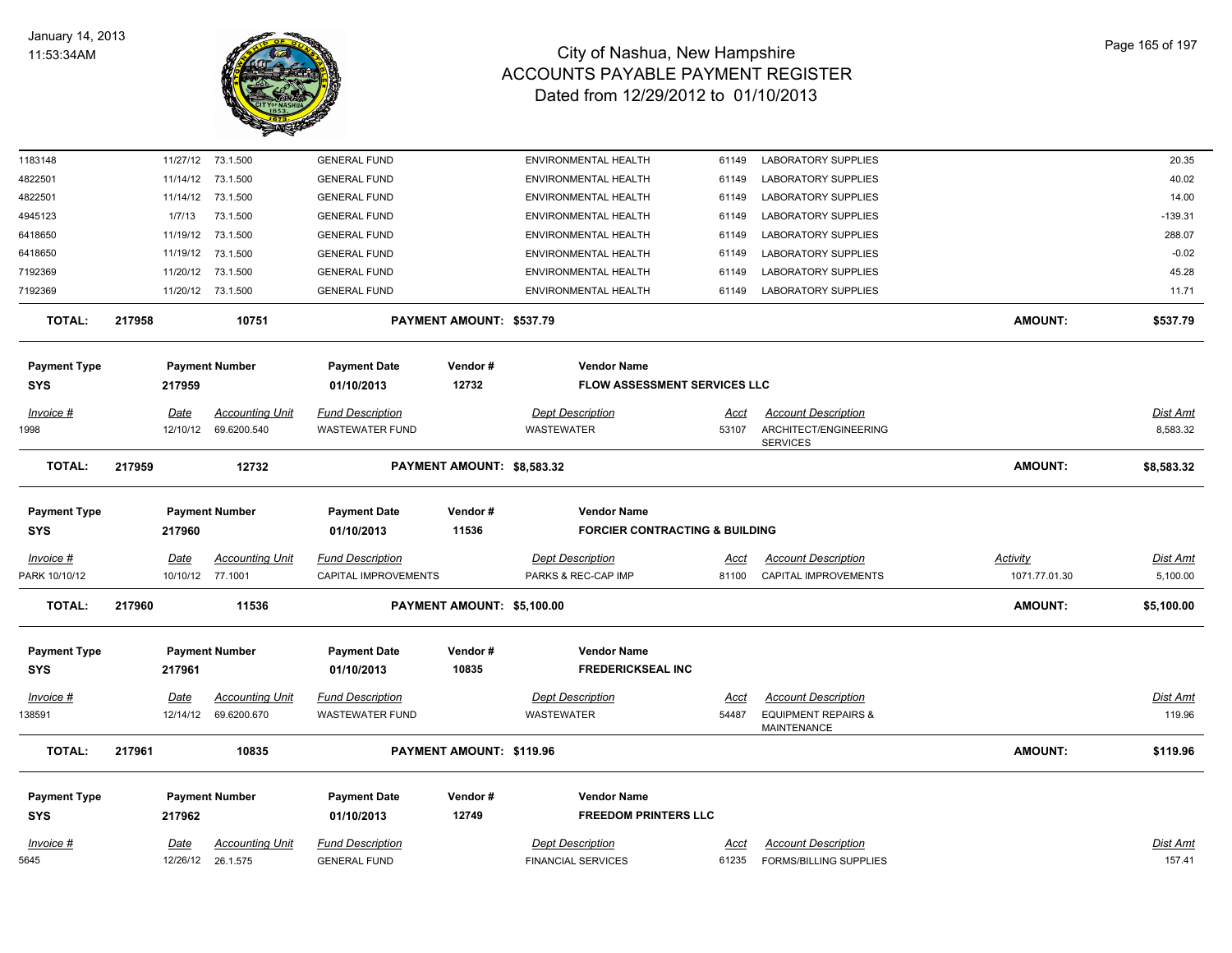

| <b>TOTAL:</b>                     | 217962      | 12749                                       |                                                | PAYMENT AMOUNT: \$157.41   |                                               |                      |                                                      | <b>AMOUNT:</b>  | \$157.41                 |
|-----------------------------------|-------------|---------------------------------------------|------------------------------------------------|----------------------------|-----------------------------------------------|----------------------|------------------------------------------------------|-----------------|--------------------------|
| <b>Payment Type</b><br>SYS        | 217963      | <b>Payment Number</b>                       | <b>Payment Date</b><br>01/10/2013              | Vendor#<br>15344           | <b>Vendor Name</b><br><b>FUTURE SUPPLY CO</b> |                      |                                                      |                 |                          |
| Invoice #                         | Date        | <b>Accounting Unit</b>                      | <b>Fund Description</b>                        |                            | <b>Dept Description</b>                       | Acct                 | <b>Account Description</b>                           |                 | Dist Amt                 |
| 1211305                           | 12/7/12     | 61.1.685                                    | <b>GENERAL FUND</b>                            |                            | <b>STREETS</b>                                | 61560                | <b>CONSTRUCTION MATERIALS</b>                        |                 | 909.50                   |
| 1211312                           |             | 12/21/12 61.1.670                           | <b>GENERAL FUND</b>                            |                            | <b>STREETS</b>                                | 61299                | MISCELLANEOUS SUPPLIES                               |                 | 603.04                   |
| <b>TOTAL:</b>                     | 217963      | 15344                                       |                                                | PAYMENT AMOUNT: \$1,512.54 |                                               |                      |                                                      | <b>AMOUNT:</b>  | \$1,512.54               |
| <b>Payment Type</b>               |             | <b>Payment Number</b>                       | <b>Payment Date</b>                            | Vendor#                    | <b>Vendor Name</b>                            |                      |                                                      |                 |                          |
| <b>SYS</b>                        | 217964      |                                             | 01/10/2013                                     | 12754                      | <b>GH PHILBRICK SONS INC</b>                  |                      |                                                      |                 |                          |
| $Invoice$ #                       | <u>Date</u> | <b>Accounting Unit</b>                      | <b>Fund Description</b>                        |                            | <b>Dept Description</b>                       | Acct                 | <b>Account Description</b>                           |                 | Dist Amt                 |
| 8312                              | 11/30/12    | 69.6200.670                                 | <b>WASTEWATER FUND</b>                         |                            | WASTEWATER                                    | 54487                | <b>EQUIPMENT REPAIRS &amp;</b>                       |                 | 2,495.00                 |
| 8316                              | 12/10/12    | 69.6200.670                                 | <b>WASTEWATER FUND</b>                         |                            | WASTEWATER                                    | 54487                | <b>MAINTENANCE</b><br><b>EQUIPMENT REPAIRS &amp;</b> |                 | 1,305.00                 |
| 8318                              |             | 12/17/12 61.1.670                           | <b>GENERAL FUND</b>                            |                            | <b>STREETS</b>                                | 54243                | MAINTENANCE<br><b>HVAC MAINTENANCE</b>               |                 | 1,850.00                 |
|                                   |             |                                             |                                                |                            |                                               |                      |                                                      |                 |                          |
| <b>TOTAL:</b>                     | 217964      | 12754                                       |                                                | PAYMENT AMOUNT: \$5,650.00 |                                               |                      |                                                      | <b>AMOUNT:</b>  | \$5,650.00               |
| <b>Payment Type</b><br><b>SYS</b> | 217965      | <b>Payment Number</b>                       | <b>Payment Date</b><br>01/10/2013              | Vendor#<br>12767           | <b>Vendor Name</b><br><b>GAYLORD BROS INC</b> |                      |                                                      |                 |                          |
|                                   |             |                                             |                                                |                            |                                               |                      |                                                      |                 |                          |
| $Invoice$ #<br>2122464            | <u>Date</u> | <b>Accounting Unit</b><br>12/21/12 79.1.770 | <b>Fund Description</b><br><b>GENERAL FUND</b> |                            | <b>Dept Description</b><br><b>LIBRARY</b>     | <u>Acct</u><br>61299 | <b>Account Description</b><br>MISCELLANEOUS SUPPLIES |                 | <u>Dist Amt</u><br>27.70 |
| <b>TOTAL:</b>                     | 217965      | 12767                                       |                                                | PAYMENT AMOUNT: \$27.70    |                                               |                      |                                                      | <b>AMOUNT:</b>  | \$27.70                  |
| <b>Payment Type</b>               |             | <b>Payment Number</b>                       | <b>Payment Date</b>                            | Vendor#                    | <b>Vendor Name</b>                            |                      |                                                      |                 |                          |
| <b>SYS</b>                        | 217966      |                                             | 01/10/2013                                     | 12776                      | <b>GILLIG LLC</b>                             |                      |                                                      |                 |                          |
| Invoice #                         | <u>Date</u> | <b>Accounting Unit</b>                      | <b>Fund Description</b>                        |                            | <b>Dept Description</b>                       | Acct                 | <b>Account Description</b>                           | <b>Activity</b> | <u>Dist Amt</u>          |
| 4872286                           | 12/17/12    | 86.3120                                     | <b>TRANSIT GRANTS</b>                          |                            | <b>TRANSPORTATION</b>                         | 61799                | VEHICLE PARTS & SUPPLIES                             | 86.800.13.30.01 | 1.31                     |
| 4872287                           | 12/17/12    | 86.3120                                     | TRANSIT GRANTS                                 |                            | <b>TRANSPORTATION</b>                         | 61799                | VEHICLE PARTS & SUPPLIES                             | 86.800.13.30.01 | 105.39                   |
| 4872698                           |             | 12/18/12 86.3120                            | <b>TRANSIT GRANTS</b>                          |                            | <b>TRANSPORTATION</b>                         | 61799                | <b>VEHICLE PARTS &amp; SUPPLIES</b>                  | 86.800.13.30.01 | 41.71                    |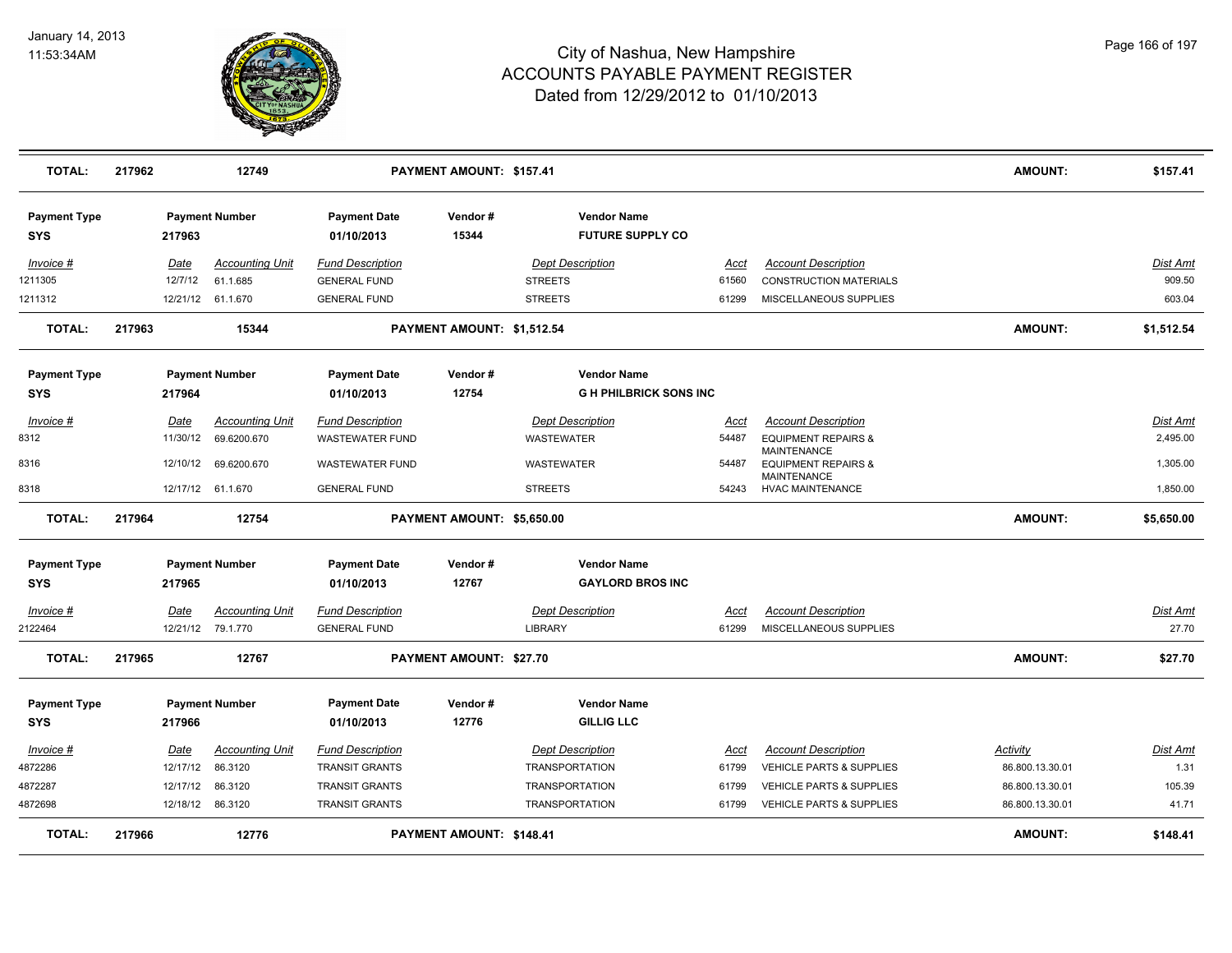

| 3011103                           |        |             | 12/24/12 61.1.685      | <b>GENERAL FUND</b>                                 |                          | <b>STREETS</b>                            | 61514       | SALT                          |                | 22,609.78       |
|-----------------------------------|--------|-------------|------------------------|-----------------------------------------------------|--------------------------|-------------------------------------------|-------------|-------------------------------|----------------|-----------------|
| Invoice #                         |        | Date        | <b>Accounting Unit</b> | <b>Fund Description</b>                             |                          | <b>Dept Description</b>                   | <u>Acct</u> | <b>Account Description</b>    |                | <b>Dist Amt</b> |
|                                   |        |             |                        |                                                     |                          |                                           |             |                               |                |                 |
| <b>SYS</b>                        |        | 217970      |                        | 01/10/2013                                          | 10860                    | <b>GRANITE STATE MINERAL INC</b>          |             |                               |                |                 |
| <b>Payment Type</b>               |        |             | <b>Payment Number</b>  | <b>Payment Date</b>                                 | Vendor#                  | <b>Vendor Name</b>                        |             |                               |                |                 |
| <b>TOTAL:</b>                     | 217969 |             | 10795                  |                                                     | PAYMENT AMOUNT: \$32.65  |                                           |             |                               | <b>AMOUNT:</b> | \$32.65         |
| S4291261.001                      |        |             | 12/13/12 52.1.625      | <b>GENERAL FUND</b>                                 |                          | <b>FIRE</b>                               | 71025       | <b>SMALL TOOLS</b>            |                | 32.65           |
| Invoice #                         |        | Date        | <b>Accounting Unit</b> | <b>Fund Description</b>                             |                          | <b>Dept Description</b>                   | <u>Acct</u> | <b>Account Description</b>    |                | <u>Dist Amt</u> |
| <b>SYS</b>                        |        | 217969      |                        | 01/10/2013                                          | 10795                    | <b>GRANITE CITY ELECTRIC SUPPLY</b>       |             |                               |                |                 |
| <b>Payment Type</b>               |        |             | <b>Payment Number</b>  | <b>Payment Date</b>                                 | Vendor#                  | <b>Vendor Name</b>                        |             |                               |                |                 |
| <b>TOTAL:</b>                     | 217968 |             | 12791                  |                                                     | PAYMENT AMOUNT: \$120.00 |                                           |             |                               | <b>AMOUNT:</b> | \$120.00        |
| CTAB MTG - 12/14/2012             |        | 1/6/13      | 22.2505                | <b>GOVT &amp; EDUCATION CHANNELS</b><br><b>FUND</b> |                          | <b>GOV'T &amp; EDUCATION CHANNELS</b>     | 53432       | <b>TRANSCRIPTION SERVICES</b> |                | 15.00           |
| CTAB MTG - 11/09/2012             |        | 11/11/12    | 22.2505                | <b>GOVT &amp; EDUCATION CHANNELS</b><br><b>FUND</b> |                          | <b>GOV'T &amp; EDUCATION CHANNELS</b>     | 53432       | <b>TRANSCRIPTION SERVICES</b> |                | 30.00           |
| CTAB MTG - 10/12/12               |        | 11/17/12    | 22.2505                | <b>GOVT &amp; EDUCATION CHANNELS</b><br><b>FUND</b> |                          | <b>GOV'T &amp; EDUCATION CHANNELS</b>     | 53432       | <b>TRANSCRIPTION SERVICES</b> |                | 75.00           |
| Invoice #                         |        | <b>Date</b> | <b>Accounting Unit</b> | <b>Fund Description</b>                             |                          | <b>Dept Description</b>                   | Acct        | <b>Account Description</b>    |                | <u>Dist Amt</u> |
| <b>Payment Type</b><br><b>SYS</b> |        | 217968      | <b>Payment Number</b>  | <b>Payment Date</b><br>01/10/2013                   | Vendor#<br>12791         | <b>Vendor Name</b><br><b>DONNA GRAHAM</b> |             |                               |                |                 |
|                                   |        |             |                        |                                                     |                          |                                           |             |                               |                |                 |
| <b>TOTAL:</b>                     | 217967 |             | 10071                  |                                                     | PAYMENT AMOUNT: \$87.63  |                                           |             |                               | <b>AMOUNT:</b> | \$87.63         |
| 105317002                         |        |             | 12/11/12 50.1.500      | <b>GENERAL FUND</b>                                 |                          | <b>POLICE</b>                             | 54280       | BUILDING/GROUNDS MAINTENANCE  |                | 87.63           |
| Invoice #                         |        | Date        | <b>Accounting Unit</b> | <b>Fund Description</b>                             |                          | <b>Dept Description</b>                   | <u>Acct</u> | <b>Account Description</b>    |                | Dist Amt        |
| <b>SYS</b>                        |        | 217967      |                        | 01/10/2013                                          | 10071                    | <b>GLOBAL INDUSTRIAL EQUIPMENT</b>        |             |                               |                |                 |
| <b>Payment Type</b>               |        |             | <b>Payment Number</b>  | <b>Payment Date</b>                                 | Vendor#                  | <b>Vendor Name</b>                        |             |                               |                |                 |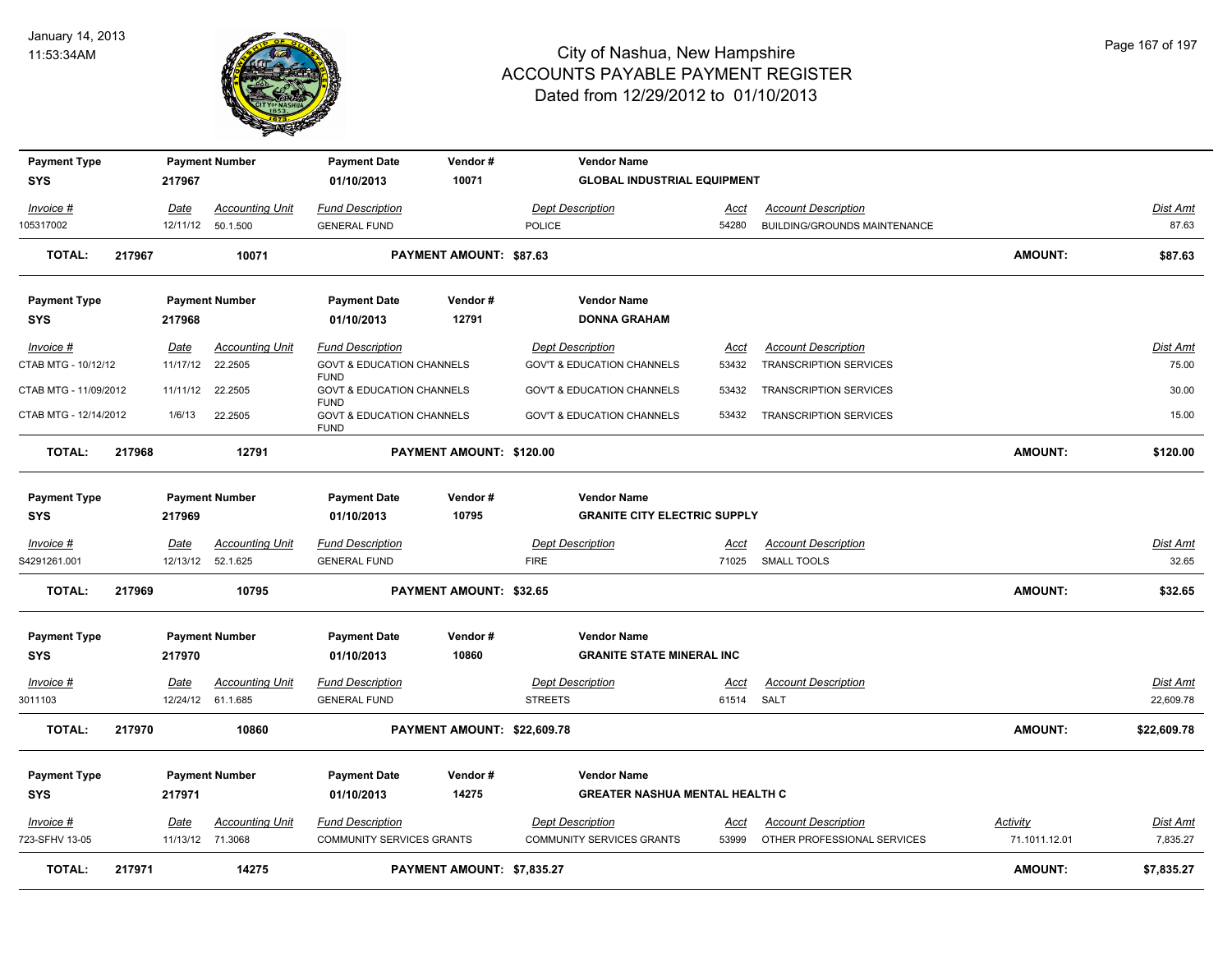

| <b>Payment Type</b>  |        |                  | <b>Payment Number</b>                          | <b>Payment Date</b>                               | Vendor#                     | <b>Vendor Name</b>                                  |                      |                                                          | Payee Name          |                           |
|----------------------|--------|------------------|------------------------------------------------|---------------------------------------------------|-----------------------------|-----------------------------------------------------|----------------------|----------------------------------------------------------|---------------------|---------------------------|
| <b>SYS</b>           |        | 217972           |                                                | 01/10/2013                                        | 10896                       | <b>HACH CO</b>                                      |                      |                                                          | <b>HACH COMPANY</b> |                           |
|                      |        |                  |                                                |                                                   |                             | <b>Dept Description</b>                             |                      |                                                          |                     |                           |
| Invoice #<br>8064283 |        | Date<br>12/10/12 | <b>Accounting Unit</b><br>69.6200.670          | <b>Fund Description</b><br><b>WASTEWATER FUND</b> |                             | <b>WASTEWATER</b>                                   | Acct<br>61149        | <b>Account Description</b><br><b>LABORATORY SUPPLIES</b> |                     | Dist Amt<br>690.15        |
|                      |        |                  |                                                |                                                   |                             |                                                     |                      |                                                          |                     |                           |
| <b>TOTAL:</b>        | 217972 |                  | 10896                                          |                                                   | PAYMENT AMOUNT: \$690.15    |                                                     |                      |                                                          | <b>AMOUNT:</b>      | \$690.15                  |
| <b>Payment Type</b>  |        |                  | <b>Payment Number</b>                          | <b>Payment Date</b>                               | Vendor#                     | <b>Vendor Name</b>                                  |                      |                                                          |                     |                           |
| SYS                  |        | 217973           |                                                | 01/10/2013                                        | 12827                       | <b>HARDY DORIC INC</b>                              |                      |                                                          |                     |                           |
| Invoice #            |        | Date             | <b>Accounting Unit</b>                         | <b>Fund Description</b>                           |                             | <b>Dept Description</b>                             | Acct                 | <b>Account Description</b>                               |                     | Dist Amt                  |
| 8494                 |        |                  | 12/19/12 TF44.7504                             | ETF CONTRIB EDGEWOOD-DEED                         |                             | ETF CONTRIB EDGEWOOD-DEED                           | 61299                | MISCELLANEOUS SUPPLIES                                   |                     | 585.00                    |
|                      |        |                  |                                                | <b>FUND</b>                                       |                             | <b>FUND</b>                                         |                      |                                                          |                     |                           |
| <b>TOTAL:</b>        | 217973 |                  | 12827                                          |                                                   | PAYMENT AMOUNT: \$585.00    |                                                     |                      |                                                          | <b>AMOUNT:</b>      | \$585.00                  |
| <b>Payment Type</b>  |        |                  | <b>Payment Number</b>                          | <b>Payment Date</b>                               | Vendor#                     | <b>Vendor Name</b>                                  |                      |                                                          |                     |                           |
| <b>SYS</b>           |        | 217974           |                                                | 01/10/2013                                        | 12841                       | <b>HAYNER SWANSON INC</b>                           |                      |                                                          |                     |                           |
| Invoice #            |        | <u>Date</u>      | <b>Accounting Unit</b>                         | <b>Fund Description</b>                           |                             | <b>Dept Description</b>                             | <u>Acct</u>          | <b>Account Description</b>                               | <b>Activity</b>     | Dist Amt                  |
| 10644                |        | 12/3/12          | 60.5700                                        | CAP PROJECTS-BROAD ST PKWY                        |                             | CAP PROJECTS-BROAD ST                               | 81700                | <b>INFRASTRUCTURE</b>                                    | 1061.60.05.65       | 3,145.00                  |
|                      |        |                  |                                                |                                                   |                             | <b>PKWY</b>                                         |                      |                                                          |                     |                           |
| 10645                |        | 12/3/12          | 60.5700                                        | CAP PROJECTS-BROAD ST PKWY                        |                             | CAP PROJECTS-BROAD ST<br><b>PKWY</b>                | 81700                | <b>INFRASTRUCTURE</b>                                    | 1061.60.02.10       | 22,127.94                 |
| 10646                |        | 12/3/12          | 60.5700                                        | CAP PROJECTS-BROAD ST PKWY                        |                             | CAP PROJECTS-BROAD ST                               | 81700                | <b>INFRASTRUCTURE</b>                                    | 1061.60.04.15       | 3,628.47                  |
| 10646                |        | 12/3/12          | 60.5700                                        | CAP PROJECTS-BROAD ST PKWY                        |                             | <b>PKWY</b><br>CAP PROJECTS-BROAD ST<br><b>PKWY</b> | 81700                | <b>INFRASTRUCTURE</b>                                    | 1061.60.05.65       | 37,655.86                 |
| <b>TOTAL:</b>        | 217974 |                  | 12841                                          |                                                   | PAYMENT AMOUNT: \$66,557.27 |                                                     |                      |                                                          | <b>AMOUNT:</b>      | \$66,557.27               |
| <b>Payment Type</b>  |        |                  | <b>Payment Number</b>                          | <b>Payment Date</b>                               | Vendor#                     | <b>Vendor Name</b>                                  |                      |                                                          |                     |                           |
| <b>SYS</b>           |        | 217975           |                                                | 01/10/2013                                        | 15545                       | <b>HEALTH &amp; SAFETY SVCS UNLIMITED</b>           |                      |                                                          |                     |                           |
|                      |        |                  |                                                |                                                   |                             |                                                     |                      |                                                          |                     |                           |
| Invoice #<br>3810    |        | <u>Date</u>      | <b>Accounting Unit</b><br>12/14/12 69.6200.670 | <b>Fund Description</b><br>WASTEWATER FUND        |                             | <b>Dept Description</b><br><b>WASTEWATER</b>        | <u>Acct</u><br>61149 | <b>Account Description</b><br><b>LABORATORY SUPPLIES</b> |                     | <u>Dist Amt</u><br>245.00 |
|                      |        |                  |                                                |                                                   |                             |                                                     |                      |                                                          |                     |                           |
| <b>TOTAL:</b>        | 217975 |                  | 15545                                          |                                                   | PAYMENT AMOUNT: \$245.00    |                                                     |                      |                                                          | <b>AMOUNT:</b>      | \$245.00                  |
| <b>Payment Type</b>  |        |                  | <b>Payment Number</b>                          | <b>Payment Date</b>                               | Vendor#                     | <b>Vendor Name</b>                                  |                      |                                                          |                     |                           |
| <b>SYS</b>           |        | 217976           |                                                | 01/10/2013                                        | 14616                       | <b>HESS CORPORATION</b>                             |                      |                                                          |                     |                           |
| Invoice #            |        | Date             | <b>Accounting Unit</b>                         | <b>Fund Description</b>                           |                             | <b>Dept Description</b>                             | Acct                 | <b>Account Description</b>                               |                     | Dist Amt                  |
| H13351933            |        | 1/2/13           | 79.1.720                                       | <b>GENERAL FUND</b>                               |                             | <b>LIBRARY</b>                                      | 54114                | <b>HEATING GAS</b>                                       |                     | 1,305.61                  |
| H13351934            |        | 1/2/13           | 52.1.720.8175                                  | <b>GENERAL FUND</b>                               |                             | <b>FIRE</b>                                         | 54114                | <b>HEATING GAS</b>                                       |                     | 1,088.89                  |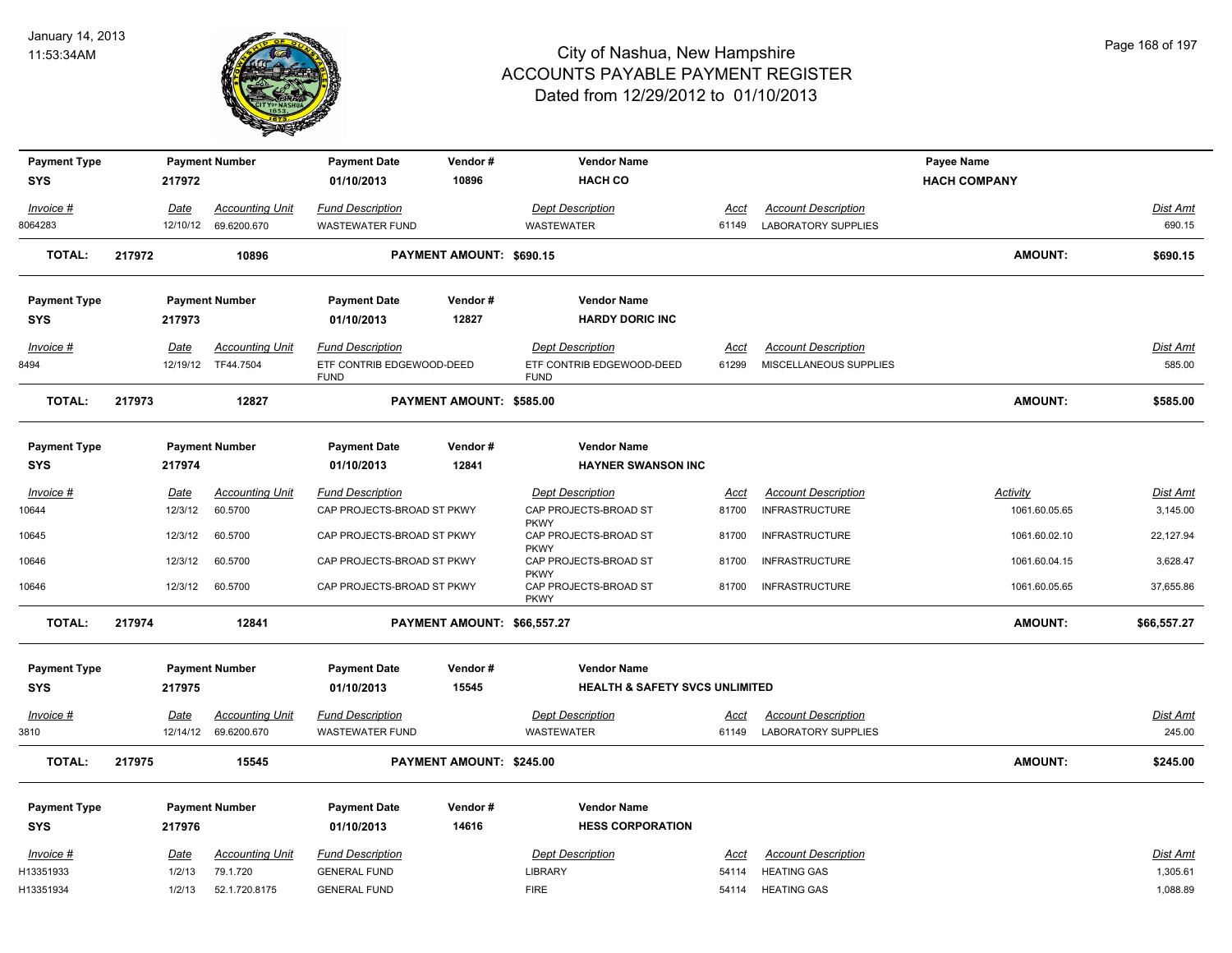

| <b>TOTAL:</b>                                | 217976 |                                | 14616                                          |                                                                          | PAYMENT AMOUNT: \$2,394.50 |                                                                           |                         |                                                                                                      | <b>AMOUNT:</b>                                      | \$2,394.50                         |
|----------------------------------------------|--------|--------------------------------|------------------------------------------------|--------------------------------------------------------------------------|----------------------------|---------------------------------------------------------------------------|-------------------------|------------------------------------------------------------------------------------------------------|-----------------------------------------------------|------------------------------------|
| <b>Payment Type</b><br>SYS                   |        | 217977                         | <b>Payment Number</b>                          | <b>Payment Date</b><br>01/10/2013                                        | Vendor#<br>14616           | <b>Vendor Name</b><br><b>HESS CORPORATION</b>                             |                         |                                                                                                      |                                                     |                                    |
| Invoice #<br>H13351932                       |        | Date<br>1/2/13                 | <b>Accounting Unit</b><br>29.1.720.8163        | <b>Fund Description</b><br><b>GENERAL FUND</b>                           |                            | <b>Dept Description</b><br><b>CITY BUILDINGS</b>                          | Acct<br>54114           | <b>Account Description</b><br><b>HEATING GAS</b>                                                     |                                                     | <b>Dist Amt</b><br>1,230.05        |
| <b>TOTAL:</b>                                | 217977 |                                | 14616                                          |                                                                          | PAYMENT AMOUNT: \$1,230.05 |                                                                           |                         |                                                                                                      | <b>AMOUNT:</b>                                      | \$1,230.05                         |
| <b>Payment Type</b><br>SYS                   |        | 217978                         | <b>Payment Number</b>                          | <b>Payment Date</b><br>01/10/2013                                        | Vendor#<br>14300           | <b>Vendor Name</b><br><b>HIGHLAND POWER</b>                               |                         |                                                                                                      |                                                     |                                    |
| Invoice #<br>7323                            |        | Date<br>11/30/12               | <b>Accounting Unit</b><br>69.6200.670          | <b>Fund Description</b><br><b>WASTEWATER FUND</b>                        |                            | <b>Dept Description</b><br><b>WASTEWATER</b>                              | Acct<br>54487           | <b>Account Description</b><br><b>EQUIPMENT REPAIRS &amp;</b><br>MAINTENANCE                          |                                                     | Dist Amt<br>1,358.52               |
| <b>TOTAL:</b>                                | 217978 |                                | 14300                                          |                                                                          | PAYMENT AMOUNT: \$1,358.52 |                                                                           |                         |                                                                                                      | <b>AMOUNT:</b>                                      | \$1,358.52                         |
| <b>Payment Type</b><br>SYS                   |        | 217979                         | <b>Payment Number</b>                          | <b>Payment Date</b><br>01/10/2013                                        | Vendor#<br>14303           | <b>Vendor Name</b><br>HILLSBOROUGH COUNTY REGISTRY O                      |                         |                                                                                                      | Payee Name<br><b>HILLSBOROUGH COUNTY REGISTRY</b>   |                                    |
| Invoice #<br>443 WW 1/2/13<br>578 TAX 1/2/13 |        | Date<br>1/2/13<br>1/2/13       | <b>Accounting Unit</b><br>69.6200<br>26.1.580  | <b>Fund Description</b><br><b>WASTEWATER FUND</b><br><b>GENERAL FUND</b> |                            | <b>Dept Description</b><br><b>WASTEWATER</b><br><b>FINANCIAL SERVICES</b> | Acct<br>44597<br>41307  | <b>Account Description</b><br><b>INTEREST ON LIENS</b><br>TAX REDEMPTIONS-INTEREST &<br><b>COSTS</b> |                                                     | <b>Dist Amt</b><br>118.45<br>57.80 |
| <b>TOTAL:</b>                                | 217979 |                                | 14303                                          |                                                                          | PAYMENT AMOUNT: \$176.25   |                                                                           |                         |                                                                                                      | <b>AMOUNT:</b>                                      | \$176.25                           |
| <b>Payment Type</b><br><b>SYS</b>            |        | 217980                         | <b>Payment Number</b>                          | <b>Void Date</b><br>01/10/2013                                           | Vendor#<br>14309           | <b>Vendor Name</b><br><b>HOME DEPOT CREDIT SERVICES</b>                   |                         |                                                                                                      | Payee Name<br><b>HOME DEPOT CREDIT SERVICE 3065</b> |                                    |
| Invoice #<br>1021600<br>1023708              |        | Date<br>10/25/12<br>9/5/12     | <b>Accounting Unit</b><br>77.1.650<br>77.1.650 | <b>Fund Description</b><br><b>GENERAL FUND</b><br><b>GENERAL FUND</b>    |                            | <b>Dept Description</b><br>PARKS & RECREATION<br>PARKS & RECREATION       | Acct<br>54280<br>54280  | <b>Account Description</b><br>BUILDING/GROUNDS MAINTENANCE<br>BUILDING/GROUNDS MAINTENANCE           | Activity                                            | Dist Amt<br>15.84<br>29.82         |
| 1056014<br>1153<br>11553                     |        | 1/3/13<br>11/15/12<br>11/15/12 | 86.3120<br>77.1.650<br>77.1.650                | <b>TRANSIT GRANTS</b><br><b>GENERAL FUND</b><br><b>GENERAL FUND</b>      |                            | <b>TRANSPORTATION</b><br>PARKS & RECREATION<br>PARKS & RECREATION         | 61299<br>54280<br>54280 | MISCELLANEOUS SUPPLIES<br>BUILDING/GROUNDS MAINTENANCE<br>BUILDING/GROUNDS MAINTENANCE               | 86.800.13.40.01                                     | 88.41<br>12.11<br>12.11            |
| 14299<br>2024985                             |        | 10/26/12<br>1/2/13             | 77.1.650<br>77.1.650                           | <b>GENERAL FUND</b><br><b>GENERAL FUND</b>                               |                            | PARKS & RECREATION<br>PARKS & RECREATION                                  | 54280<br>54280          | BUILDING/GROUNDS MAINTENANCE<br>BUILDING/GROUNDS MAINTENANCE                                         |                                                     | 114.94<br>68.42                    |
| 3053096<br>4010581<br>4010607                |        | 12/22/12<br>12/21/12           | 52.1.720<br>77.1.650<br>12/21/12 77.1.650      | <b>GENERAL FUND</b><br><b>GENERAL FUND</b><br><b>GENERAL FUND</b>        |                            | <b>FIRE</b><br>PARKS & RECREATION<br>PARKS & RECREATION                   | 54280<br>54280<br>54280 | BUILDING/GROUNDS MAINTENANCE<br>BUILDING/GROUNDS MAINTENANCE<br>BUILDING/GROUNDS MAINTENANCE         |                                                     | 93.50<br>42.83<br>284.00           |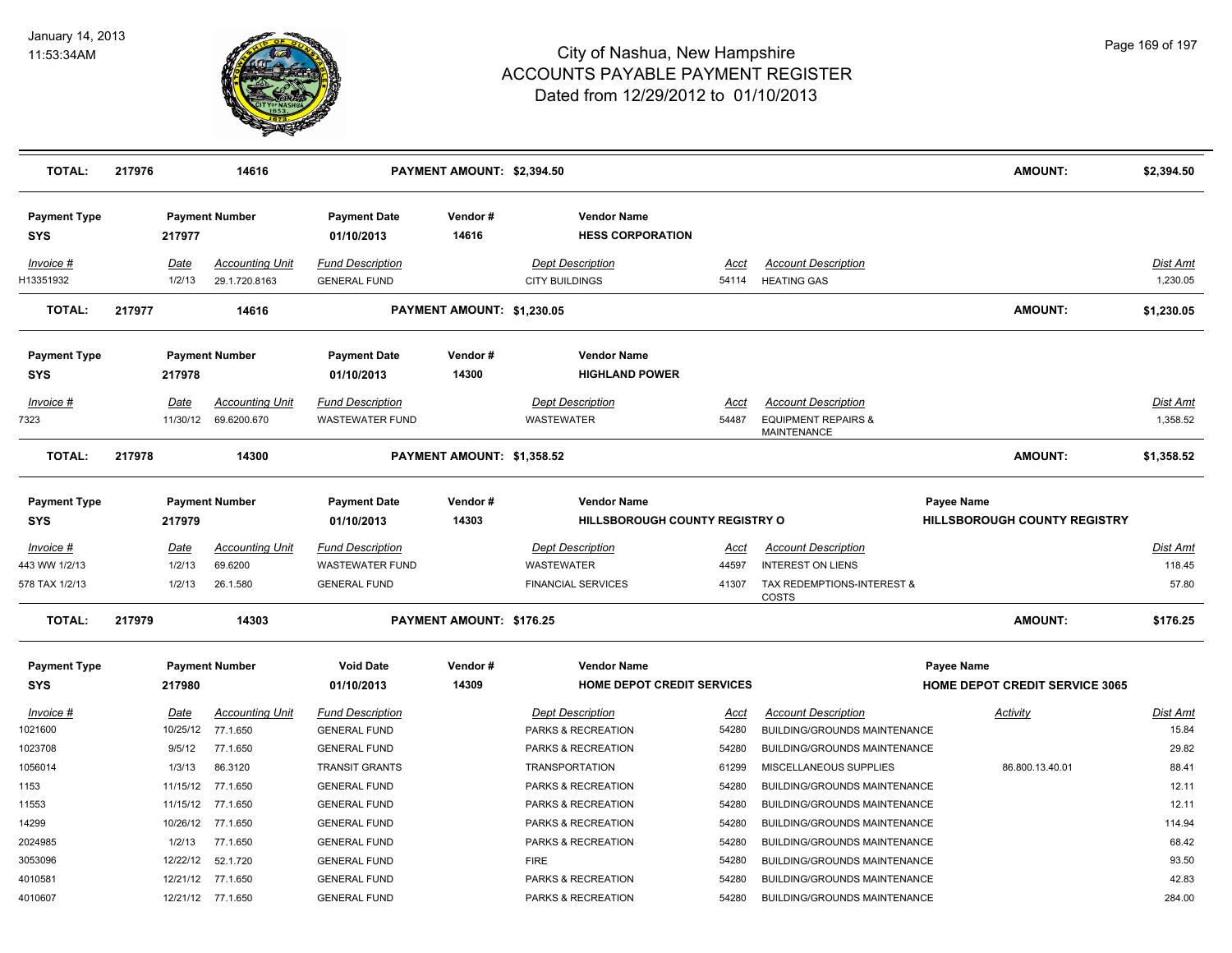

| 4011879             |        |                       | 12/31/12 77.1.650                  | <b>GENERAL FUND</b>                            |                            | PARKS & RECREATION                                      | 54280         | <b>BUILDING/GROUNDS MAINTENANCE</b>                  |                               |                              | 36.94                |
|---------------------|--------|-----------------------|------------------------------------|------------------------------------------------|----------------------------|---------------------------------------------------------|---------------|------------------------------------------------------|-------------------------------|------------------------------|----------------------|
| 4015213             |        |                       | 12/31/12 77.1.650                  | <b>GENERAL FUND</b>                            |                            | PARKS & RECREATION                                      | 54280         | <b>BUILDING/GROUNDS MAINTENANCE</b>                  |                               |                              | 59.76                |
| 4040040             |        | 11/21/12              | 86.3120                            | <b>TRANSIT GRANTS</b>                          |                            | <b>TRANSPORTATION</b>                                   | 61299         | MISCELLANEOUS SUPPLIES                               |                               | 86.800.13.10.10              | 87.76                |
| 4294819             |        |                       | 12/31/12 77.1.650                  | <b>GENERAL FUND</b>                            |                            | PARKS & RECREATION                                      | 54280         | BUILDING/GROUNDS MAINTENANCE                         |                               |                              | 35.94                |
| 4502950             |        | 11/1/12               | 52.1.625                           | <b>GENERAL FUND</b>                            |                            | <b>FIRE</b>                                             | 71025         | <b>SMALL TOOLS</b>                                   |                               |                              | 199.00               |
| 5024034             |        |                       | 12/20/12 77.1.650                  | <b>GENERAL FUND</b>                            |                            | PARKS & RECREATION                                      | 54280         | <b>BUILDING/GROUNDS MAINTENANCE</b>                  |                               |                              | 35.88                |
| 6010255             |        |                       | 12/19/12 77.1.650                  | <b>GENERAL FUND</b>                            |                            | PARKS & RECREATION                                      | 54280         | <b>BUILDING/GROUNDS MAINTENANCE</b>                  |                               |                              | 53.81                |
| 6992513             |        | 12/19/12              | 69.6200.670                        | <b>WASTEWATER FUND</b>                         |                            | WASTEWATER                                              | 54487         | <b>EQUIPMENT REPAIRS &amp;</b><br><b>MAINTENANCE</b> |                               |                              | 139.58               |
| 6994646             |        | 12/29/12              | 52.1.720                           | <b>GENERAL FUND</b>                            |                            | <b>FIRE</b>                                             | 54280         | <b>BUILDING/GROUNDS MAINTENANCE</b>                  |                               |                              | 21.48                |
| 7997581             |        | 10/19/12              | 77.1.650                           | <b>GENERAL FUND</b>                            |                            | PARKS & RECREATION                                      | 54280         | <b>BUILDING/GROUNDS MAINTENANCE</b>                  |                               |                              | 34.00                |
| 9011166             |        |                       | 12/26/12 77.1.650                  | <b>GENERAL FUND</b>                            |                            | PARKS & RECREATION                                      | 54280         | <b>BUILDING/GROUNDS MAINTENANCE</b>                  |                               |                              | 40.86                |
| 9011260             |        |                       | 12/26/12 77.1.650                  | <b>GENERAL FUND</b>                            |                            | PARKS & RECREATION                                      | 54280         | <b>BUILDING/GROUNDS MAINTENANCE</b>                  |                               |                              | 5.98                 |
| 9012316             |        |                       | 10/17/12 77.1.650                  | <b>GENERAL FUND</b>                            |                            | PARKS & RECREATION                                      | 54280         | <b>BUILDING/GROUNDS MAINTENANCE</b>                  |                               |                              | 16.40                |
| <b>TOTAL:</b>       | 217980 |                       | 14309                              |                                                | PAYMENT AMOUNT: \$1,529.37 |                                                         |               |                                                      |                               | <b>AMOUNT:</b>               | \$1,529.37           |
| <b>Payment Type</b> |        |                       | <b>Payment Number</b>              | <b>Payment Date</b>                            | Vendor#                    | <b>Vendor Name</b>                                      |               |                                                      | <b>Payee Name</b>             |                              |                      |
| <b>SYS</b>          |        | 217981                |                                    | 01/10/2013                                     | 15573                      | <b>SPEX FORENSICS</b>                                   |               |                                                      | <b>HORIBA INSTRUMENTS INC</b> |                              |                      |
|                     |        |                       |                                    |                                                |                            |                                                         |               |                                                      |                               |                              |                      |
| Invoice #           |        | Date                  | <b>Accounting Unit</b>             | <b>Fund Description</b>                        |                            | <b>Dept Description</b>                                 | Acct          | <b>Account Description</b>                           |                               |                              | Dist Amt             |
| 90419486            |        |                       | 12/18/12  50.1.500                 | <b>GENERAL FUND</b>                            |                            | <b>POLICE</b>                                           | 61185         | <b>CRIME SCENE/EVIDENCE SUPPLIES</b>                 |                               |                              | 140.56               |
| <b>TOTAL:</b>       | 217981 |                       | 15573                              |                                                | PAYMENT AMOUNT: \$140.56   |                                                         |               |                                                      |                               | <b>AMOUNT:</b>               | \$140.56             |
| <b>Payment Type</b> |        |                       | <b>Payment Number</b>              | <b>Payment Date</b>                            | Vendor#                    | <b>Vendor Name</b>                                      |               |                                                      |                               |                              |                      |
| <b>SYS</b>          |        | 217982                |                                    | 01/10/2013                                     | 14318                      | <b>HUDSON SMALL ENGINE</b>                              |               |                                                      |                               |                              |                      |
|                     |        |                       |                                    |                                                |                            |                                                         |               |                                                      |                               |                              |                      |
| Invoice #           |        | <u>Date</u>           | <b>Accounting Unit</b>             | <b>Fund Description</b>                        |                            | <b>Dept Description</b>                                 | <u>Acct</u>   | <b>Account Description</b>                           |                               |                              | <b>Dist Amt</b>      |
| 3285                |        |                       | 12/12/12 77.1.650                  | <b>GENERAL FUND</b>                            |                            | PARKS & RECREATION                                      | 54487         | <b>EQUIPMENT REPAIRS &amp;</b><br>MAINTENANCE        |                               |                              | 36.00                |
| 3286                |        |                       | 12/13/12 77.1.650                  | <b>GENERAL FUND</b>                            |                            | PARKS & RECREATION                                      | 54487         | <b>EQUIPMENT REPAIRS &amp;</b><br><b>MAINTENANCE</b> |                               |                              | 583.00               |
| 3288                |        |                       | 12/13/12 77.1.650                  | <b>GENERAL FUND</b>                            |                            | PARKS & RECREATION                                      | 54487         | <b>EQUIPMENT REPAIRS &amp;</b><br><b>MAINTENANCE</b> |                               |                              | 133.00               |
| 3290                |        |                       | 12/21/12 77.1.650                  | <b>GENERAL FUND</b>                            |                            | PARKS & RECREATION                                      | 54487         | <b>EQUIPMENT REPAIRS &amp;</b><br><b>MAINTENANCE</b> |                               |                              | 144.00               |
| <b>TOTAL:</b>       | 217982 |                       | 14318                              |                                                | PAYMENT AMOUNT: \$896.00   |                                                         |               |                                                      |                               | <b>AMOUNT:</b>               | \$896.00             |
| <b>Payment Type</b> |        |                       | <b>Payment Number</b>              | <b>Payment Date</b>                            | Vendor#                    | <b>Vendor Name</b>                                      |               |                                                      | <b>Payee Name</b>             |                              |                      |
| <b>SYS</b>          |        | 217983                |                                    | 01/10/2013                                     | 14319                      | HUMANE SOCIETY FOR GREATER                              |               |                                                      |                               | HUMANE SOC OF GREATER NASHUA |                      |
|                     |        |                       |                                    |                                                |                            |                                                         |               |                                                      |                               |                              |                      |
| Invoice #           |        | <u>Date</u><br>1/1/13 | <b>Accounting Unit</b><br>09.1.510 | <b>Fund Description</b><br><b>GENERAL FUND</b> |                            | <b>Dept Description</b><br>CIVIC & COMMUNITY ACTIVITIES | Acct<br>56214 | <b>Account Description</b><br><b>HUMANE SOCIETY</b>  |                               |                              | Dist Amt<br>8,256.75 |
| 313                 |        |                       |                                    |                                                |                            |                                                         |               |                                                      |                               |                              |                      |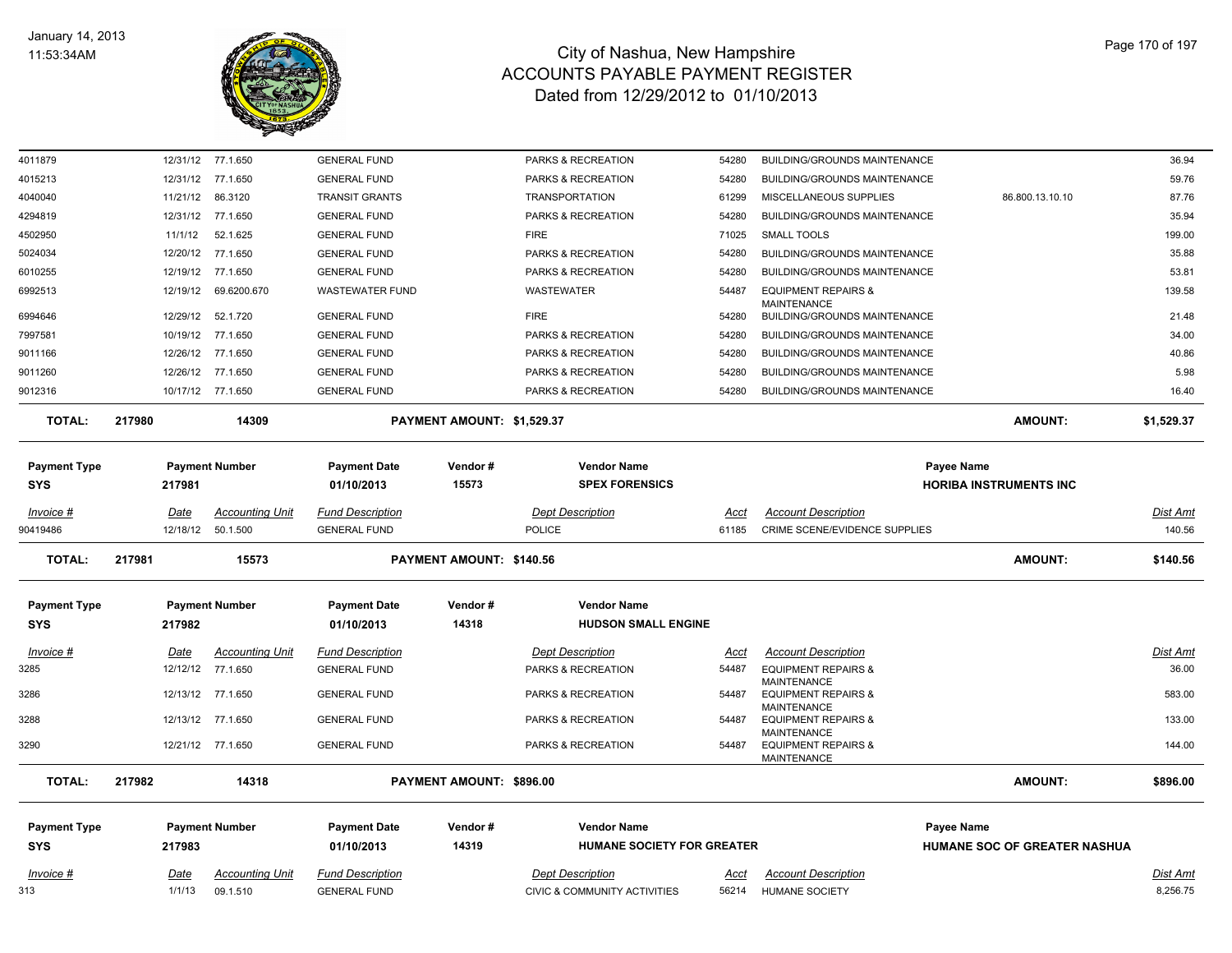

| <b>TOTAL:</b>                     | 217983 |                         | 14319                                 |                                                   | PAYMENT AMOUNT: \$8,256.75 |                                                             |                      |                                                     | <b>AMOUNT:</b>                   | \$8,256.75                |
|-----------------------------------|--------|-------------------------|---------------------------------------|---------------------------------------------------|----------------------------|-------------------------------------------------------------|----------------------|-----------------------------------------------------|----------------------------------|---------------------------|
| <b>Payment Type</b><br><b>SYS</b> |        | 217984                  | <b>Payment Number</b>                 | <b>Payment Date</b><br>01/10/2013                 | Vendor#<br>12888           | <b>Vendor Name</b><br><b>IMTEK REPROGRAPHICS INC</b>        |                      |                                                     |                                  |                           |
| Invoice #<br>1206-45349           |        | Date<br>12/8/12         | <b>Accounting Unit</b><br>69.6200.950 | <b>Fund Description</b><br><b>WASTEWATER FUND</b> |                            | <b>Dept Description</b><br><b>WASTEWATER</b>                | Acct<br>81700        | <b>Account Description</b><br><b>INFRASTRUCTURE</b> | <b>Activity</b><br>1046.69.01.30 | <b>Dist Amt</b><br>326.84 |
| <b>TOTAL:</b>                     | 217984 |                         | 12888                                 |                                                   | PAYMENT AMOUNT: \$326.84   |                                                             |                      |                                                     | <b>AMOUNT:</b>                   | \$326.84                  |
| <b>Payment Type</b><br>SYS        |        | 217985                  | <b>Payment Number</b>                 | <b>Payment Date</b><br>01/10/2013                 | Vendor#<br>12889           | <b>Vendor Name</b><br><b>INDUSTRIAL PROTECTION SERVICES</b> |                      |                                                     |                                  |                           |
| Invoice #                         |        | Date                    | <b>Accounting Unit</b>                | <b>Fund Description</b>                           |                            | <b>Dept Description</b>                                     | Acct                 | <b>Account Description</b>                          | <b>Activity</b>                  | Dist Amt                  |
| 108752-02                         |        | 12/11/12                | 52.3060                               | FIRE GRANTS FUND                                  |                            | <b>FIRE GRANTS FUND</b>                                     | 71000                | <b>EQUIPMENT</b>                                    | 52.1001.11.01                    | 2,536.00                  |
| <b>TOTAL:</b>                     | 217985 |                         | 12889                                 |                                                   | PAYMENT AMOUNT: \$2,536.00 |                                                             |                      |                                                     | AMOUNT:                          | \$2,536.00                |
| <b>Payment Type</b><br><b>SYS</b> |        | 217986                  | <b>Payment Number</b>                 | <b>Payment Date</b><br>01/10/2013                 | Vendor#<br>10769           | <b>Vendor Name</b><br>J P COOKE CO                          |                      |                                                     |                                  |                           |
| $Invoice$ #<br>214732             |        | <u>Date</u><br>12/26/12 | <b>Accounting Unit</b><br>07.1.565    | <b>Fund Description</b><br><b>GENERAL FUND</b>    |                            | <b>Dept Description</b><br><b>CITY CLERK</b>                | <u>Acct</u><br>55607 | <b>Account Description</b><br>POSTAGE & DELIVERY    |                                  | Dist Amt<br>44.60         |
| 214732                            |        | 12/26/12                | 07.1.565                              | <b>GENERAL FUND</b>                               |                            | <b>CITY CLERK</b>                                           | 61299                | MISCELLANEOUS SUPPLIES                              |                                  | 841.50                    |
| <b>TOTAL:</b>                     | 217986 |                         | 10769                                 |                                                   | PAYMENT AMOUNT: \$886.10   |                                                             |                      |                                                     | <b>AMOUNT:</b>                   | \$886.10                  |
| <b>Payment Type</b>               |        |                         | <b>Payment Number</b>                 | <b>Payment Date</b>                               | Vendor#                    | <b>Vendor Name</b>                                          |                      |                                                     |                                  |                           |
| <b>SYS</b>                        |        | 217987                  |                                       | 01/10/2013                                        | 12907                      | <b>JP PEST SERVICES</b>                                     |                      |                                                     |                                  |                           |
| Invoice #                         |        | Date                    | <b>Accounting Unit</b>                | <b>Fund Description</b>                           |                            | <b>Dept Description</b>                                     | <u>Acct</u>          | <b>Account Description</b>                          |                                  | Dist Amt                  |
| 1102256                           |        | 12/19/12                | 52.1.720                              | <b>GENERAL FUND</b>                               |                            | <b>FIRE</b>                                                 | 54228                | PEST CONTROL SERVICES                               |                                  | 150.00                    |
| <b>TOTAL:</b>                     | 217987 |                         | 12907                                 |                                                   | PAYMENT AMOUNT: \$150.00   |                                                             |                      |                                                     | <b>AMOUNT:</b>                   | \$150.00                  |
| <b>Payment Type</b>               |        |                         | <b>Payment Number</b>                 | <b>Payment Date</b>                               | Vendor#                    | <b>Vendor Name</b>                                          |                      |                                                     |                                  |                           |
| <b>SYS</b>                        |        | 217988                  |                                       | 01/10/2013                                        | 12911                      | JAN PRO CLEANING SYSTEMS NORTH                              |                      |                                                     |                                  |                           |
| Invoice #                         |        | Date                    | <b>Accounting Unit</b>                | <b>Fund Description</b>                           |                            | <b>Dept Description</b>                                     | Acct                 | <b>Account Description</b>                          |                                  | Dist Amt                  |
| 19234                             |        | 1/1/13                  | 77.1.650                              | <b>GENERAL FUND</b>                               |                            | PARKS & RECREATION                                          | 54280                | BUILDING/GROUNDS MAINTENANCE                        |                                  | 300.00                    |
| 19235                             |        | 1/1/13                  | 60.1.500                              | <b>GENERAL FUND</b>                               |                            | <b>PUBLIC</b>                                               | 55699                | OTHER CONTRACTED SERVICES                           |                                  | 665.00                    |
| 19236                             |        | 1/1/13                  | 61.1.670                              | <b>GENERAL FUND</b>                               |                            | WORKS-ADMIN/ENGINEERING<br><b>STREETS</b>                   | 54200                | <b>JANITORIAL SERVICES</b>                          |                                  | 855.00                    |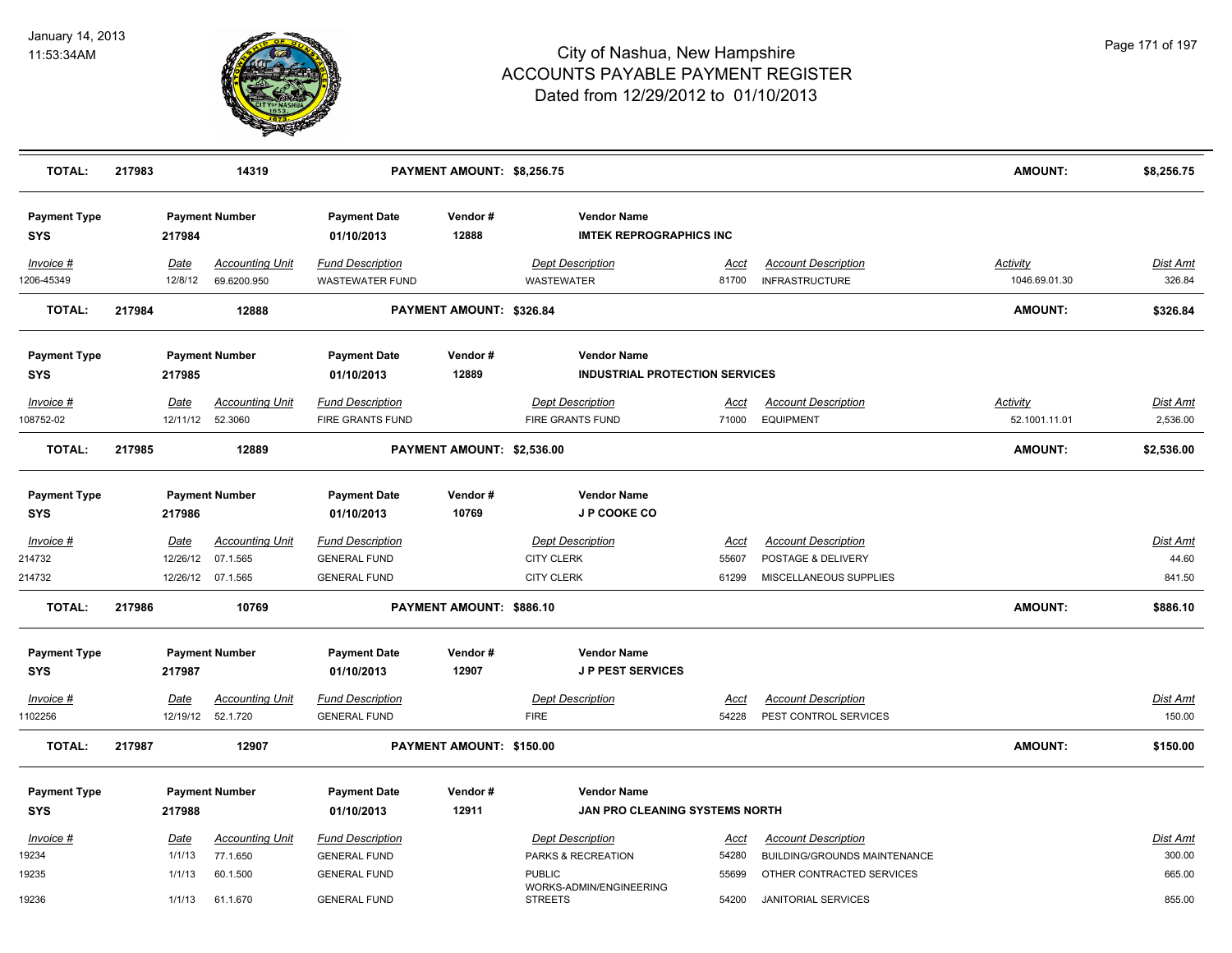

| <b>TOTAL:</b>                     | 217988 |                              | 12911                                                |                                                                                | PAYMENT AMOUNT: \$1,820.00     |                                                                  |                        |                                                                    | <b>AMOUNT:</b> | \$1,820.00                       |
|-----------------------------------|--------|------------------------------|------------------------------------------------------|--------------------------------------------------------------------------------|--------------------------------|------------------------------------------------------------------|------------------------|--------------------------------------------------------------------|----------------|----------------------------------|
| <b>Payment Type</b><br><b>SYS</b> |        | 217989                       | <b>Payment Number</b>                                | <b>Payment Date</b><br>01/10/2013                                              | Vendor#<br>15595               | <b>Vendor Name</b><br><b>JBM SILK SCREENING</b>                  |                        |                                                                    |                |                                  |
| Invoice #<br>EXPLORER PROGRAM     |        | Date<br>12/12/12             | <b>Accounting Unit</b><br>50.4032                    | <b>Fund Description</b><br>PISTOL PERMIT FEES                                  |                                | <b>Dept Description</b><br>PISTOL PERMIT FEES                    | Acct<br>55699          | <b>Account Description</b><br>OTHER CONTRACTED SERVICES            |                | <u>Dist Amt</u><br>1,242.00      |
| <b>TOTAL:</b>                     | 217989 |                              | 15595                                                |                                                                                | PAYMENT AMOUNT: \$1,242.00     |                                                                  |                        |                                                                    | <b>AMOUNT:</b> | \$1,242.00                       |
| <b>Payment Type</b><br><b>SYS</b> |        | 217990                       | <b>Payment Number</b>                                | <b>Payment Date</b><br>01/10/2013                                              | Vendor#<br>11040               | <b>Vendor Name</b><br><b>JCI JONES CHEMICALS INC</b>             |                        |                                                                    |                |                                  |
| Invoice #<br>568633<br>569433     |        | Date<br>12/13/12<br>12/27/12 | <b>Accounting Unit</b><br>69.6200.670<br>69.6200.670 | <b>Fund Description</b><br><b>WASTEWATER FUND</b><br><b>WASTEWATER FUND</b>    |                                | <b>Dept Description</b><br>WASTEWATER<br><b>WASTEWATER</b>       | Acct<br>61156<br>61156 | <b>Account Description</b><br><b>CHEMICALS</b><br><b>CHEMICALS</b> |                | Dist Amt<br>2,512.04<br>2,492.34 |
| <b>TOTAL:</b>                     | 217990 |                              | 11040                                                |                                                                                | PAYMENT AMOUNT: \$5,004.38     |                                                                  |                        |                                                                    | <b>AMOUNT:</b> | \$5,004.38                       |
| <b>Payment Type</b><br><b>SYS</b> |        | 217991                       | <b>Payment Number</b>                                | <b>Payment Date</b><br>01/10/2013                                              | Vendor#<br>12919               | <b>Vendor Name</b><br><b>MIKE JEYNES</b>                         |                        |                                                                    |                |                                  |
| $Invoice$ #<br>1/4-1/7/13 TAPING  |        | Date<br>1/8/13               | <b>Accounting Unit</b><br>22.2505                    | <b>Fund Description</b><br><b>GOVT &amp; EDUCATION CHANNELS</b><br><b>FUND</b> |                                | <b>Dept Description</b><br><b>GOV'T &amp; EDUCATION CHANNELS</b> | <u>Acct</u><br>53470   | <b>Account Description</b><br><b>VIDEOGRAPHY SERVICES</b>          |                | <u>Dist Amt</u><br>175.00        |
| <b>TOTAL:</b>                     | 217991 |                              | 12919                                                |                                                                                | PAYMENT AMOUNT: \$175.00       |                                                                  |                        |                                                                    | <b>AMOUNT:</b> | \$175.00                         |
| <b>Payment Type</b><br><b>SYS</b> |        | 217992                       | <b>Payment Number</b>                                | <b>Payment Date</b><br>01/10/2013                                              | Vendor#<br>999001204           | <b>Vendor Name</b><br><b>JOHN COBB</b>                           |                        |                                                                    |                |                                  |
| Invoice #<br>BENEFITS REFUND      |        | <u>Date</u><br>1/7/13        | <b>Accounting Unit</b><br>13.6600.890                | <b>Fund Description</b><br>BENEFITS SELF INSURANCE FUND                        |                                | <b>Dept Description</b><br>BENEFITS ADMINISTRATION               | <u>Acct</u><br>59525   | <b>Account Description</b><br>CLAIMS-DENTAL                        |                | <b>Dist Amt</b><br>82.16         |
| <b>TOTAL:</b>                     | 217992 |                              | 999001204                                            |                                                                                | <b>PAYMENT AMOUNT: \$82.16</b> |                                                                  |                        |                                                                    | <b>AMOUNT:</b> | \$82.16                          |
| <b>Payment Type</b><br><b>SYS</b> |        | 217993                       | <b>Payment Number</b>                                | <b>Payment Date</b><br>01/10/2013                                              | Vendor#<br>12922               | <b>Vendor Name</b><br>JOHN DEERE LANDSCAPES                      |                        |                                                                    |                |                                  |
| Invoice #<br>63434441             |        | <u>Date</u>                  | <b>Accounting Unit</b><br>12/14/12 77.1.720.8191     | <b>Fund Description</b><br><b>GENERAL FUND</b>                                 |                                | <b>Dept Description</b><br>PARKS & RECREATION                    | Acct<br>54280          | <b>Account Description</b><br>BUILDING/GROUNDS MAINTENANCE         |                | Dist Amt<br>873.38               |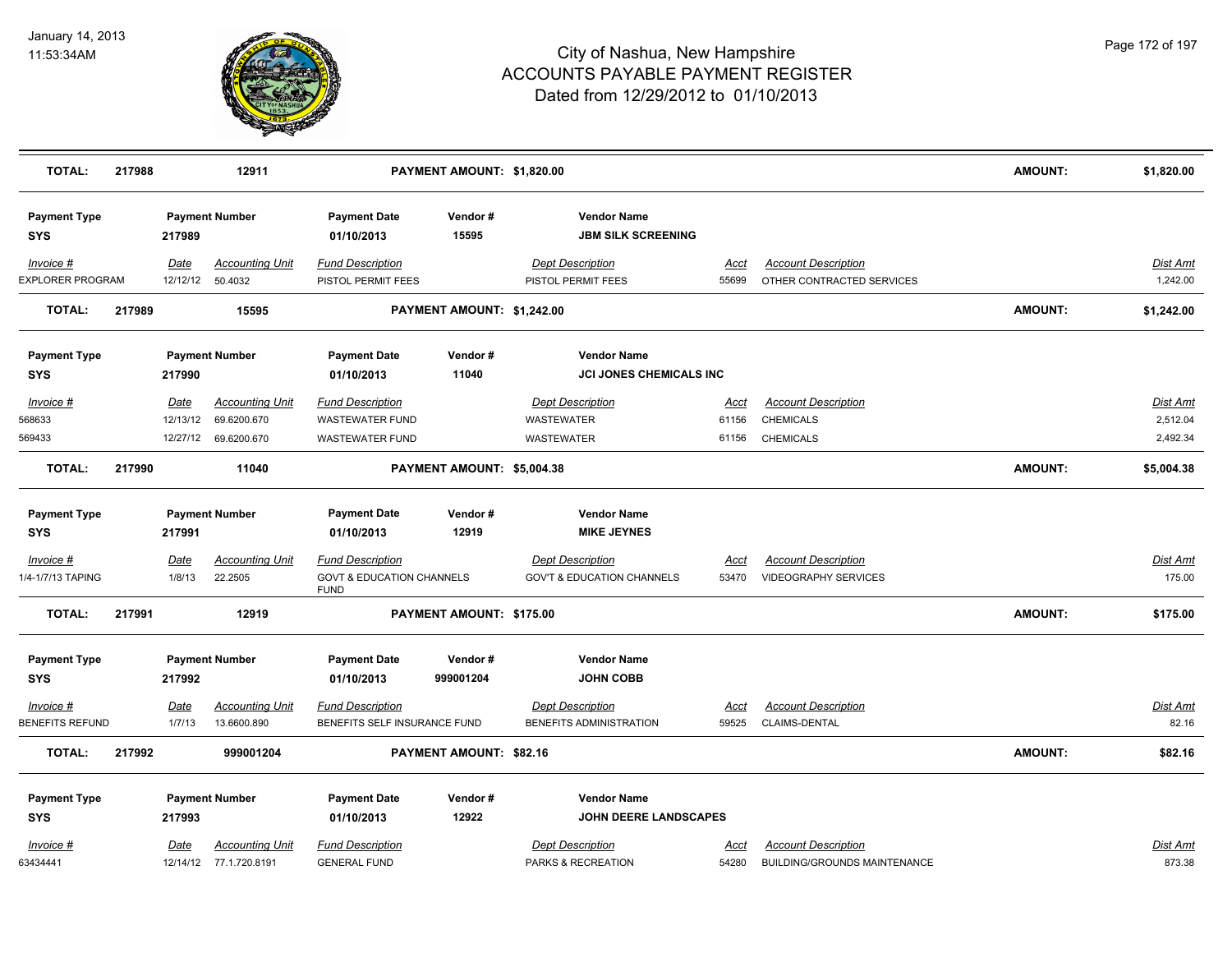

| <b>TOTAL:</b>                                                           | 217993                          | 12922                                                      |                                                                                                                     | PAYMENT AMOUNT: \$873.38       |                                                                                                           |                        |                                                                                                   | <b>AMOUNT:</b> | \$873.38                    |
|-------------------------------------------------------------------------|---------------------------------|------------------------------------------------------------|---------------------------------------------------------------------------------------------------------------------|--------------------------------|-----------------------------------------------------------------------------------------------------------|------------------------|---------------------------------------------------------------------------------------------------|----------------|-----------------------------|
| <b>Payment Type</b><br><b>SYS</b>                                       | 217994                          | <b>Payment Number</b>                                      | <b>Payment Date</b><br>01/10/2013                                                                                   | Vendor#<br>14665               | <b>Vendor Name</b><br>JOHNSON SUPPLY CO INC                                                               |                        |                                                                                                   |                |                             |
| Invoice #<br>207291                                                     | Date<br>12/7/12                 | <b>Accounting Unit</b><br>61.1.700                         | <b>Fund Description</b><br><b>GENERAL FUND</b>                                                                      |                                | <b>Dept Description</b><br><b>STREETS</b>                                                                 | Acct<br>61299          | <b>Account Description</b><br>MISCELLANEOUS SUPPLIES                                              |                | <b>Dist Amt</b><br>121.32   |
| TOTAL:                                                                  | 217994                          | 14665                                                      |                                                                                                                     | PAYMENT AMOUNT: \$121.32       |                                                                                                           |                        |                                                                                                   | <b>AMOUNT:</b> | \$121.32                    |
| <b>Payment Type</b><br><b>SYS</b>                                       | 217995                          | <b>Payment Number</b>                                      | <b>Payment Date</b><br>01/10/2013                                                                                   | Vendor#<br>12927               | <b>Vendor Name</b><br><b>JOHNSONS ELECTRIC INC</b>                                                        |                        |                                                                                                   |                |                             |
| Invoice #<br>1446<br>1461                                               | Date<br>12/15/12<br>12/15/12    | <b>Accounting Unit</b><br>77.1.650<br>77.1.650             | <b>Fund Description</b><br><b>GENERAL FUND</b><br><b>GENERAL FUND</b>                                               |                                | <b>Dept Description</b><br>PARKS & RECREATION<br>PARKS & RECREATION                                       | Acct<br>54280<br>54280 | <b>Account Description</b><br>BUILDING/GROUNDS MAINTENANCE<br><b>BUILDING/GROUNDS MAINTENANCE</b> |                | Dist Amt<br>32.16<br>664.03 |
| 1504<br><b>TOTAL:</b>                                                   | 217995                          | 12/27/12 77.1.650<br>12927                                 | <b>GENERAL FUND</b>                                                                                                 | PAYMENT AMOUNT: \$842.19       | PARKS & RECREATION                                                                                        | 54280                  | BUILDING/GROUNDS MAINTENANCE                                                                      | <b>AMOUNT:</b> | 146.00<br>\$842.19          |
| <b>Payment Type</b><br><b>SYS</b><br>$Invoice$ #<br>12/26-1/5/13 TAPING | 217996<br><u>Date</u><br>1/8/13 | <b>Payment Number</b><br><b>Accounting Unit</b><br>22.2505 | <b>Payment Date</b><br>01/10/2013<br><b>Fund Description</b><br><b>GOVT &amp; EDUCATION CHANNELS</b><br><b>FUND</b> | Vendor#<br>12958               | <b>Vendor Name</b><br><b>TOM KING</b><br><b>Dept Description</b><br><b>GOV'T &amp; EDUCATION CHANNELS</b> | <u>Acct</u><br>53470   | <b>Account Description</b><br><b>VIDEOGRAPHY SERVICES</b>                                         |                | <b>Dist Amt</b><br>400.00   |
| <b>TOTAL:</b>                                                           | 217996                          | 12958                                                      |                                                                                                                     | PAYMENT AMOUNT: \$400.00       |                                                                                                           |                        |                                                                                                   | <b>AMOUNT:</b> | \$400.00                    |
| <b>Payment Type</b><br><b>SYS</b>                                       | 217997                          | <b>Payment Number</b>                                      | <b>Payment Date</b><br>01/10/2013                                                                                   | Vendor#<br>15664               | <b>Vendor Name</b><br><b>LAW ENFORCEMENT SUPPLY INC</b>                                                   |                        |                                                                                                   |                |                             |
| $Invoice$ #<br>48742                                                    | <u>Date</u>                     | <b>Accounting Unit</b><br>12/18/12  50.1.500               | <b>Fund Description</b><br><b>GENERAL FUND</b>                                                                      |                                | <b>Dept Description</b><br><b>POLICE</b>                                                                  | <u>Acct</u><br>61299   | <b>Account Description</b><br>MISCELLANEOUS SUPPLIES                                              |                | <b>Dist Amt</b><br>95.21    |
| <b>TOTAL:</b>                                                           | 217997                          | 15664                                                      |                                                                                                                     | <b>PAYMENT AMOUNT: \$95.21</b> |                                                                                                           |                        |                                                                                                   | <b>AMOUNT:</b> | \$95.21                     |
| <b>Payment Type</b><br><b>SYS</b>                                       | 217998                          | <b>Payment Number</b>                                      | <b>Payment Date</b><br>01/10/2013                                                                                   | Vendor#<br>13012               | <b>Vendor Name</b><br><b>LIBERTY INTNL TRUCKS OF NH LLC</b>                                               |                        |                                                                                                   |                |                             |
| Invoice #<br>187016<br>187310                                           | Date<br>9/25/12<br>9/26/12      | <b>Accounting Unit</b><br>61.1.700<br>61.1.700             | <b>Fund Description</b><br><b>GENERAL FUND</b><br><b>GENERAL FUND</b>                                               |                                | <b>Dept Description</b><br><b>STREETS</b><br><b>STREETS</b>                                               | Acct<br>54600<br>61299 | <b>Account Description</b><br><b>VEHICLE REPAIRS &amp; MAINTENANCE</b><br>MISCELLANEOUS SUPPLIES  |                | Dist Amt<br>99.73<br>60.00  |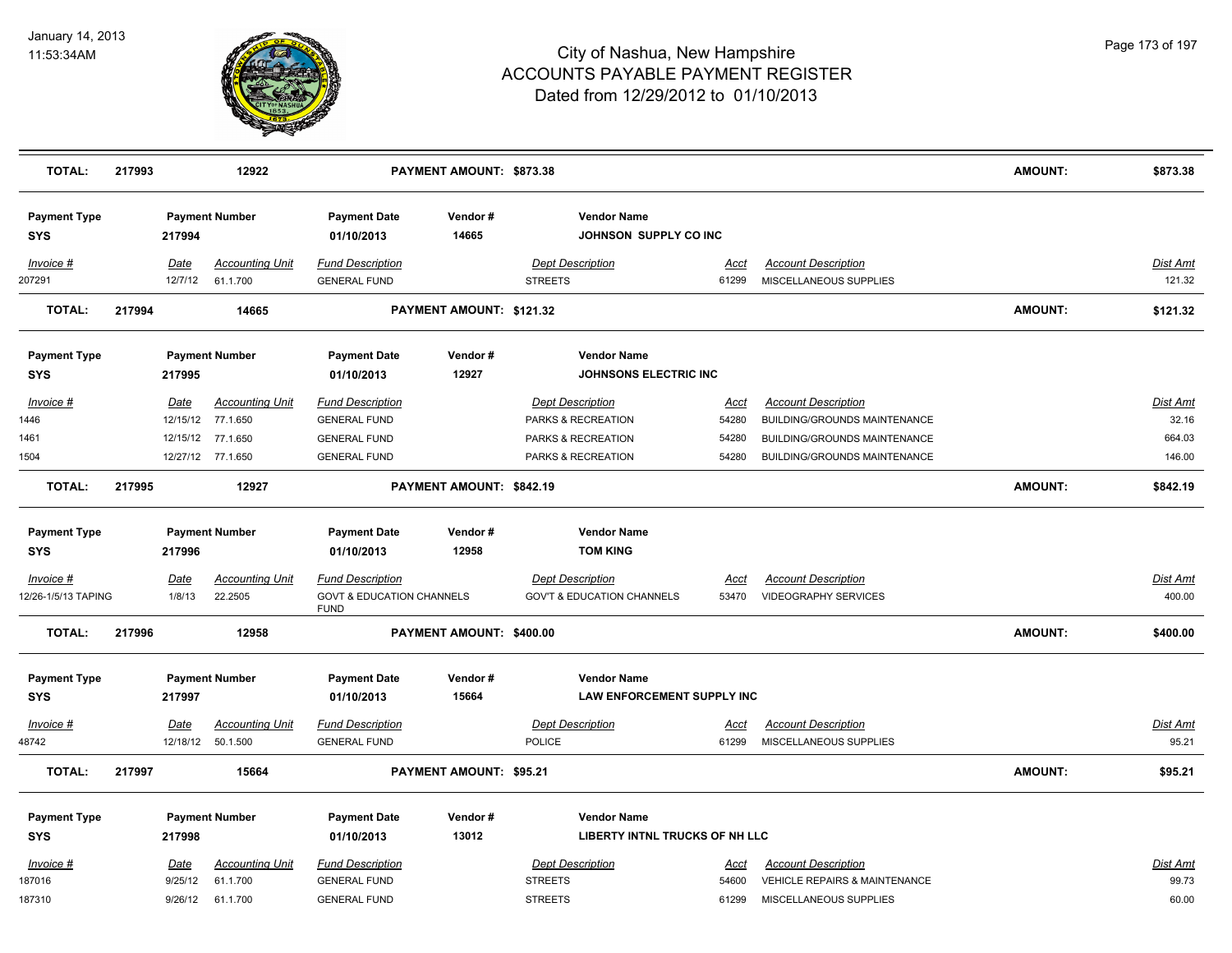

| <b>TOTAL:</b>                     | 218001                | 14415                              |                                                | <b>PAYMENT AMOUNT: \$18.15</b> |                                    |                            |                                                                | <b>AMOUNT:</b>                     | \$18.15                  |
|-----------------------------------|-----------------------|------------------------------------|------------------------------------------------|--------------------------------|------------------------------------|----------------------------|----------------------------------------------------------------|------------------------------------|--------------------------|
| Invoice #<br>12357                | <u>Date</u><br>1/3/13 | <b>Accounting Unit</b><br>79.1.720 | <b>Fund Description</b><br><b>GENERAL FUND</b> |                                | <b>Dept Description</b><br>LIBRARY | <u>Acct</u><br>61428       | <b>Account Description</b><br><b>JANITORIAL SUPPLIES</b>       |                                    | <b>Dist Amt</b><br>18.15 |
| <b>Payment Type</b><br><b>SYS</b> | 218001                | <b>Payment Number</b>              | <b>Payment Date</b><br>01/10/2013              | Vendor#<br>14415               | <b>Vendor Name</b><br><b>LOWES</b> |                            |                                                                | Payee Name<br><b>LOWE'S - 3502</b> |                          |
| <b>TOTAL:</b>                     | 218000                | 13023                              |                                                | PAYMENT AMOUNT: \$199.24       |                                    |                            |                                                                | <b>AMOUNT:</b>                     | \$199.24                 |
| 11176864                          |                       | 12/31/12 86.3120                   | <b>TRANSIT GRANTS</b>                          |                                | <b>TRANSPORTATION</b>              | 53999                      | OTHER PROFESSIONAL SERVICES                                    | 86.800.13.20.01                    | 160.77                   |
| 11176864                          | 12/31/12              | 66.1.500                           | <b>GENERAL FUND</b>                            |                                | PARKING LOTS                       | 55699                      | OTHER CONTRACTED SERVICES                                      |                                    | 38.47                    |
| Invoice #                         | Date                  | <b>Accounting Unit</b>             | <b>Fund Description</b>                        |                                | <b>Dept Description</b>            | Acct                       | <b>Account Description</b>                                     | Activity                           | Dist Amt                 |
| <b>SYS</b>                        | 218000                |                                    | 01/10/2013                                     | 13023                          | <b>LOOMIS FARGO &amp; CO</b>       |                            |                                                                | <b>LOOMIS</b>                      |                          |
| <b>Payment Type</b>               |                       | <b>Payment Number</b>              | <b>Payment Date</b>                            | Vendor#                        | <b>Vendor Name</b>                 |                            |                                                                | Payee Name                         |                          |
| <b>TOTAL:</b>                     | 217999                | 10518                              |                                                | PAYMENT AMOUNT: \$1,135.53     |                                    |                            |                                                                | <b>AMOUNT:</b>                     | \$1,135.53               |
| 0000177218                        | 12/8/12               | 68.6000.695                        | SOLID WASTE FUND                               |                                | SOLID WASTE                        | 55699                      | OTHER CONTRACTED SERVICES                                      |                                    | 1,135.53                 |
| Invoice #                         | <u>Date</u>           | <b>Accounting Unit</b>             | <b>Fund Description</b>                        |                                | <b>Dept Description</b>            | <u>Acct</u>                | <b>Account Description</b>                                     |                                    | Dist Amt                 |
| <b>SYS</b>                        | 217999                |                                    | 01/10/2013                                     | 10518                          |                                    | LIBERTY TIRE RECYCLING LLC |                                                                |                                    |                          |
| <b>Payment Type</b>               |                       | <b>Payment Number</b>              | <b>Payment Date</b>                            | Vendor#                        | <b>Vendor Name</b>                 |                            |                                                                |                                    |                          |
| <b>TOTAL:</b>                     | 217998                | 13012                              |                                                | PAYMENT AMOUNT: \$1,270.84     |                                    |                            |                                                                | <b>AMOUNT:</b>                     | \$1,270.84               |
| CM202817                          |                       | 12/20/12 61.1.700                  | <b>GENERAL FUND</b>                            |                                | <b>STREETS</b>                     | 54600                      | <b>VEHICLE REPAIRS &amp; MAINTENANCE</b>                       |                                    | $-295.00$                |
| CM202551                          | 12/27/12              | 61.1.700                           | <b>GENERAL FUND</b>                            |                                | <b>STREETS</b>                     | 54600                      | VEHICLE REPAIRS & MAINTENANCE                                  |                                    | $-152.84$                |
| CM201464                          | 12/19/12              | 61.1.700                           | <b>GENERAL FUND</b>                            |                                | <b>STREETS</b>                     | 61799                      | <b>VEHICLE PARTS &amp; SUPPLIES</b>                            |                                    | $-90.00$                 |
| CM201281                          | 12/20/12              | 61.1.700                           | <b>GENERAL FUND</b>                            |                                | <b>STREETS</b>                     | 61299                      | MISCELLANEOUS SUPPLIES                                         |                                    | $-250.00$                |
| CM200441                          | 12/19/12              | 61.1.700                           | <b>GENERAL FUND</b>                            |                                | <b>STREETS</b>                     | 54600                      | <b>VEHICLE REPAIRS &amp; MAINTENANCE</b>                       |                                    | $-250.00$                |
| 205150                            | 1/7/13                | 61.1.700                           | <b>GENERAL FUND</b>                            |                                | <b>STREETS</b>                     | 54600                      | VEHICLE REPAIRS & MAINTENANCE                                  |                                    | 190.00                   |
| 204449                            | 1/4/13                | 61.1.700                           | <b>GENERAL FUND</b>                            |                                | <b>STREETS</b>                     | 61799                      | VEHICLE PARTS & SUPPLIES                                       |                                    | 81.80                    |
| 204432                            | 1/2/13                | 61.1.700                           | <b>GENERAL FUND</b>                            |                                | <b>STREETS</b>                     | 61799                      | <b>VEHICLE PARTS &amp; SUPPLIES</b>                            |                                    | 190.00                   |
| 204431                            | 1/2/13                | 61.1.700                           | <b>GENERAL FUND</b>                            |                                | <b>STREETS</b>                     | 54600                      | <b>VEHICLE REPAIRS &amp; MAINTENANCE</b>                       |                                    | 182.94                   |
| 203325                            | 12/21/12              | 61.1.700                           | <b>GENERAL FUND</b>                            |                                | <b>STREETS</b>                     | 54600                      | <b>VEHICLE REPAIRS &amp; MAINTENANCE</b>                       |                                    | 50.70                    |
| 202551<br>202817                  | 12/18/12<br>12/19/12  | 61.1.700<br>61.1.700               | <b>GENERAL FUND</b><br><b>GENERAL FUND</b>     |                                | <b>STREETS</b><br><b>STREETS</b>   | 54600<br>54600             | VEHICLE REPAIRS & MAINTENANCE<br>VEHICLE REPAIRS & MAINTENANCE |                                    | 383.25<br>1,070.26       |
|                                   |                       |                                    |                                                |                                |                                    |                            |                                                                |                                    |                          |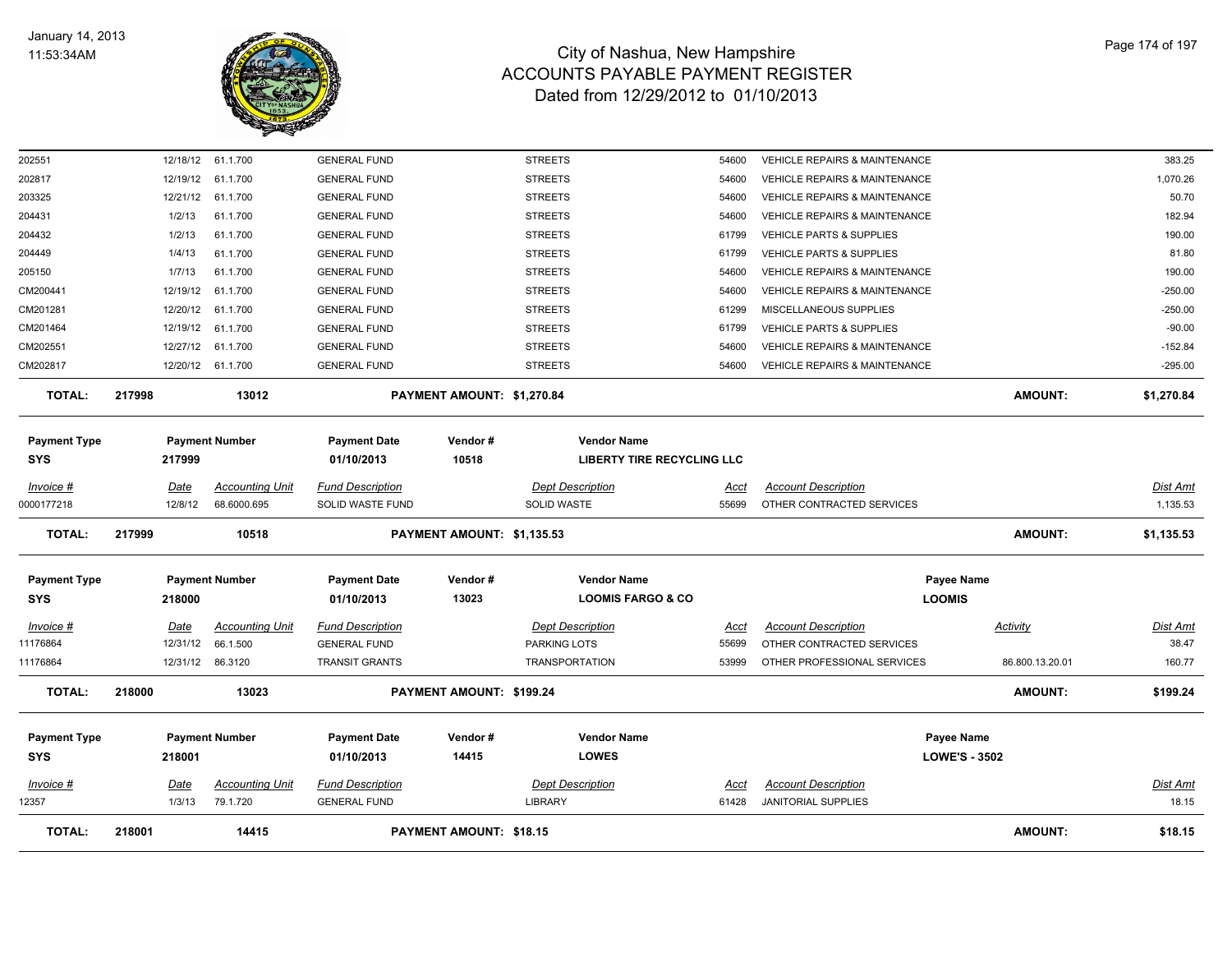

| <b>Payment Type</b> |        |             | <b>Payment Number</b>  | <b>Payment Date</b>     | Vendor#                       | <b>Vendor Name</b>                        |             |                                                              |                |                 |
|---------------------|--------|-------------|------------------------|-------------------------|-------------------------------|-------------------------------------------|-------------|--------------------------------------------------------------|----------------|-----------------|
| <b>SYS</b>          |        | 218002      |                        | 01/10/2013              | 13034                         | <b>M &amp; B MACHINING AND WELDING</b>    |             |                                                              |                |                 |
| Invoice #           |        | <u>Date</u> | <b>Accounting Unit</b> | <b>Fund Description</b> |                               | <b>Dept Description</b>                   | Acct        | <b>Account Description</b>                                   |                | Dist Amt        |
| 6137                |        | 12/9/12     | 69.6200.670            | <b>WASTEWATER FUND</b>  |                               | <b>WASTEWATER</b>                         | 54487       | <b>EQUIPMENT REPAIRS &amp;</b>                               |                | 425.00          |
| 6138                |        | 12/9/12     | 69.6200.670            | <b>WASTEWATER FUND</b>  |                               | WASTEWATER                                | 54487       | <b>MAINTENANCE</b><br><b>EQUIPMENT REPAIRS &amp;</b>         |                | 640.00          |
| 6140                |        | 12/16/12    | 69.6200.670            | <b>WASTEWATER FUND</b>  |                               | WASTEWATER                                | 54487       | MAINTENANCE<br><b>EQUIPMENT REPAIRS &amp;</b><br>MAINTENANCE |                | 966.00          |
| <b>TOTAL:</b>       | 218002 |             | 13034                  |                         | PAYMENT AMOUNT: \$2,031.00    |                                           |             |                                                              | <b>AMOUNT:</b> | \$2,031.00      |
| <b>Payment Type</b> |        |             | <b>Payment Number</b>  | <b>Payment Date</b>     | Vendor#                       | <b>Vendor Name</b>                        |             |                                                              |                |                 |
| SYS                 |        | 218003      |                        | 01/10/2013              | 13035                         | <b>M &amp; M ELECTRICAL SUPPLY CO INC</b> |             |                                                              |                |                 |
| Invoice #           |        | Date        | <b>Accounting Unit</b> | <b>Fund Description</b> |                               | <b>Dept Description</b>                   | Acct        | <b>Account Description</b>                                   |                | <b>Dist Amt</b> |
| 31237               |        | 12/11/12    | 69.6200.670            | <b>WASTEWATER FUND</b>  |                               | WASTEWATER                                | 54487       | <b>EQUIPMENT REPAIRS &amp;</b>                               |                | 787.20          |
| 31871               |        | 12/20/12    | 69.6200.670            | <b>WASTEWATER FUND</b>  |                               | <b>WASTEWATER</b>                         | 54487       | <b>MAINTENANCE</b><br><b>EQUIPMENT REPAIRS &amp;</b>         |                | 11.69           |
| R 30956             |        | 11/28/12    | 77.1.650               | <b>GENERAL FUND</b>     |                               | PARKS & RECREATION                        | 54280       | <b>MAINTENANCE</b><br><b>BUILDING/GROUNDS MAINTENANCE</b>    |                | 15.75           |
| R 31994             |        |             | 12/26/12 77.1.650      | <b>GENERAL FUND</b>     |                               | PARKS & RECREATION                        | 54280       | BUILDING/GROUNDS MAINTENANCE                                 |                | 16.20           |
| <b>TOTAL:</b>       | 218003 |             | 13035                  |                         | PAYMENT AMOUNT: \$830.84      |                                           |             |                                                              | <b>AMOUNT:</b> | \$830.84        |
| <b>Payment Type</b> |        |             | <b>Payment Number</b>  | <b>Payment Date</b>     | Vendor#                       | <b>Vendor Name</b>                        |             |                                                              |                |                 |
| <b>SYS</b>          |        | 218004      |                        | 01/10/2013              | 13036                         | <b>M &amp; N SPORTS LLC</b>               |             |                                                              |                |                 |
| Invoice #           |        | <u>Date</u> | <b>Accounting Unit</b> | <b>Fund Description</b> |                               | <b>Dept Description</b>                   | <u>Acct</u> | <b>Account Description</b>                                   |                | <b>Dist Amt</b> |
| 18523               |        | 12/21/12    | 91.2232.031320         | SOUTH STUDENT SHOP      |                               | SCHOOL                                    | 61135       | <b>EDUCATIONAL SUPPLIES</b>                                  |                | 676.65          |
| 18552               |        | 1/4/13      | 77.1.655               | <b>GENERAL FUND</b>     |                               | PARKS & RECREATION                        | 61128       | <b>RECREATIONAL SUPPLIES</b>                                 |                | 999.98          |
| <b>TOTAL:</b>       | 218004 |             | 13036                  |                         | PAYMENT AMOUNT: \$1,676.63    |                                           |             |                                                              | <b>AMOUNT:</b> | \$1,676.63      |
| <b>Payment Type</b> |        |             | <b>Payment Number</b>  | <b>Payment Date</b>     | Vendor#                       | <b>Vendor Name</b>                        |             |                                                              |                |                 |
| <b>SYS</b>          |        | 218005      |                        | 01/10/2013              | 13039                         | <b>MAC MULKIN CHEVROLET INC</b>           |             |                                                              |                |                 |
| Invoice #           |        | Date        | <b>Accounting Unit</b> | <b>Fund Description</b> |                               | <b>Dept Description</b>                   | Acct        | <b>Account Description</b>                                   |                | <b>Dist Amt</b> |
| 384171              |        | 12/27/12    | 50.1.500               | <b>GENERAL FUND</b>     |                               | POLICE                                    | 61799       | <b>VEHICLE PARTS &amp; SUPPLIES</b>                          |                | 3.73            |
| <b>TOTAL:</b>       | 218005 |             | 13039                  |                         | <b>PAYMENT AMOUNT: \$3.73</b> |                                           |             |                                                              | <b>AMOUNT:</b> | \$3.73          |
| <b>Payment Type</b> |        |             | <b>Payment Number</b>  | <b>Payment Date</b>     | Vendor#                       | <b>Vendor Name</b>                        |             |                                                              |                |                 |
| <b>SYS</b>          |        | 218006      |                        | 01/10/2013              | 13067                         | <b>MAYNARD &amp; LESIEUR INC</b>          |             |                                                              |                |                 |
| Invoice #           |        | Date        | <b>Accounting Unit</b> | <b>Fund Description</b> |                               | <b>Dept Description</b>                   | Acct        | <b>Account Description</b>                                   |                | Dist Amt        |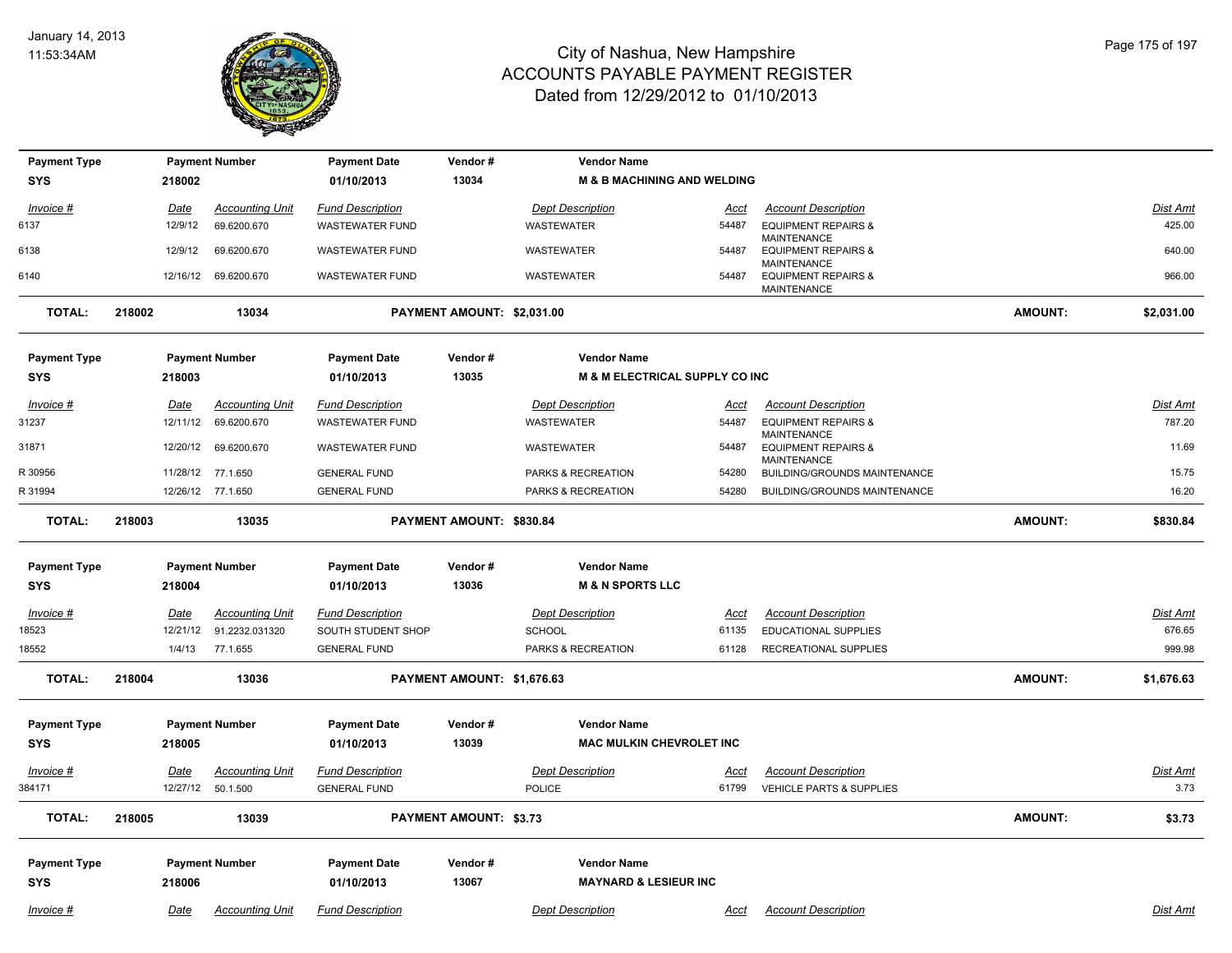

| <b>TOTAL:</b>                     | 218010 |                         | 13080                              |                                                     | PAYMENT AMOUNT: \$300.00   |                                                              |                      |                                               | <b>AMOUNT:</b>  | \$300.00                  |
|-----------------------------------|--------|-------------------------|------------------------------------|-----------------------------------------------------|----------------------------|--------------------------------------------------------------|----------------------|-----------------------------------------------|-----------------|---------------------------|
| 12/26-1/8/13 TAPING               |        | 1/8/13                  | 22.2505                            | <b>GOVT &amp; EDUCATION CHANNELS</b><br><b>FUND</b> |                            | <b>GOV'T &amp; EDUCATION CHANNELS</b>                        | 53470                | <b>VIDEOGRAPHY SERVICES</b>                   |                 | 300.00                    |
| Invoice #                         |        | <b>Date</b>             | <b>Accounting Unit</b>             | <b>Fund Description</b>                             |                            | <b>Dept Description</b>                                      | Acct                 | <b>Account Description</b>                    |                 | Dist Amt                  |
| <b>Payment Type</b><br><b>SYS</b> |        | 218010                  | <b>Payment Number</b>              | <b>Payment Date</b><br>01/10/2013                   | Vendor#<br>13080           | <b>Vendor Name</b><br><b>JIM MCLEAN</b>                      |                      |                                               |                 |                           |
| <b>TOTAL:</b>                     | 218009 |                         | 14453                              |                                                     | PAYMENT AMOUNT: \$143.47   |                                                              |                      |                                               | <b>AMOUNT:</b>  | \$143.47                  |
| $Invoice$ #<br>ARIN038636         |        | <u>Date</u><br>11/29/12 | Accounting Unit<br>50.1.500        | <b>Fund Description</b><br><b>GENERAL FUND</b>      |                            | <b>Dept Description</b><br><b>POLICE</b>                     | <u>Acct</u><br>61100 | <b>Account Description</b><br>OFFICE SUPPLIES |                 | <b>Dist Amt</b><br>143.47 |
| <b>Payment Type</b><br><b>SYS</b> |        | 218009                  | <b>Payment Number</b>              | <b>Payment Date</b><br>01/10/2013                   | Vendor#<br>14453           | <b>Vendor Name</b><br><b>MCINTIRE BUSINESS PRODUCTS INC.</b> |                      |                                               |                 |                           |
| <b>TOTAL:</b>                     | 218008 |                         | 13067                              |                                                     | PAYMENT AMOUNT: \$740.00   |                                                              |                      |                                               | <b>AMOUNT:</b>  | \$740.00                  |
| 54243                             |        | 12/21/12                | 86.3120                            | <b>TRANSIT GRANTS</b>                               |                            | <b>TRANSPORTATION</b>                                        | 61705                | <b>TIRES</b>                                  | 86.800.13.20.01 | 740.00                    |
| Invoice #                         |        | Date                    | <b>Accounting Unit</b>             | <b>Fund Description</b>                             |                            | <b>Dept Description</b>                                      | Acct                 | <b>Account Description</b>                    | <b>Activity</b> | Dist Amt                  |
| <b>Payment Type</b><br>SYS        |        | 218008                  | <b>Payment Number</b>              | <b>Payment Date</b><br>01/10/2013                   | Vendor #<br>13067          | <b>Vendor Name</b><br><b>MAYNARD &amp; LESIEUR INC</b>       |                      |                                               |                 |                           |
| <b>TOTAL:</b>                     | 218007 |                         | 13067                              |                                                     | PAYMENT AMOUNT: \$1,000.80 |                                                              |                      |                                               | <b>AMOUNT:</b>  | \$1,000.80                |
| 53094                             |        |                         | 12/7/12 77.1.690                   | <b>GENERAL FUND</b>                                 |                            | PARKS & RECREATION                                           | 61705 TIRES          |                                               |                 | 19.00                     |
| Invoice #<br>49233                |        | <u>Date</u><br>10/22/12 | <b>Accounting Unit</b><br>77.1.690 | <b>Fund Description</b><br><b>GENERAL FUND</b>      |                            | <b>Dept Description</b><br>PARKS & RECREATION                | Acct<br>61705        | <b>Account Description</b><br><b>TIRES</b>    |                 | Dist Amt<br>981.80        |
| <b>SYS</b>                        |        | 218007                  |                                    | 01/10/2013                                          | 13067                      | <b>MAYNARD &amp; LESIEUR INC</b>                             |                      |                                               |                 |                           |
| <b>Payment Type</b>               |        |                         | <b>Payment Number</b>              | <b>Payment Date</b>                                 | Vendor#                    | <b>Vendor Name</b>                                           |                      |                                               |                 |                           |
| <b>TOTAL:</b>                     | 218006 |                         | 13067                              |                                                     | PAYMENT AMOUNT: \$2,520.00 |                                                              |                      |                                               | <b>AMOUNT:</b>  | \$2,520.00                |
| 53533                             |        |                         | 12/13/12 68.6000.540               | SOLID WASTE FUND                                    |                            | SOLID WASTE                                                  | 61705                | <b>TIRES</b>                                  |                 | 350.00                    |
| 53439                             |        | 12/12/12                | 68.6000.540                        | SOLID WASTE FUND                                    |                            | SOLID WASTE                                                  | 61705                | <b>TIRES</b>                                  |                 | 525.00                    |
| 53241                             |        | 12/10/12                | 68.6000.540                        | SOLID WASTE FUND                                    |                            | SOLID WASTE                                                  | 61705                | <b>TIRES</b>                                  |                 | 175.00                    |
| 52910<br>52982                    |        | 12/5/12<br>12/6/12      | 68.6000.540<br>68.6000.540         | SOLID WASTE FUND<br>SOLID WASTE FUND                |                            | SOLID WASTE<br>SOLID WASTE                                   | 61705<br>61705       | <b>TIRES</b><br><b>TIRES</b>                  |                 | 560.00<br>560.00          |
| 52724                             |        | 12/3/12                 | 68.6000.540                        | SOLID WASTE FUND                                    |                            | SOLID WASTE                                                  | 61705                | <b>TIRES</b>                                  |                 | 350.00                    |
|                                   |        |                         |                                    |                                                     |                            |                                                              |                      |                                               |                 |                           |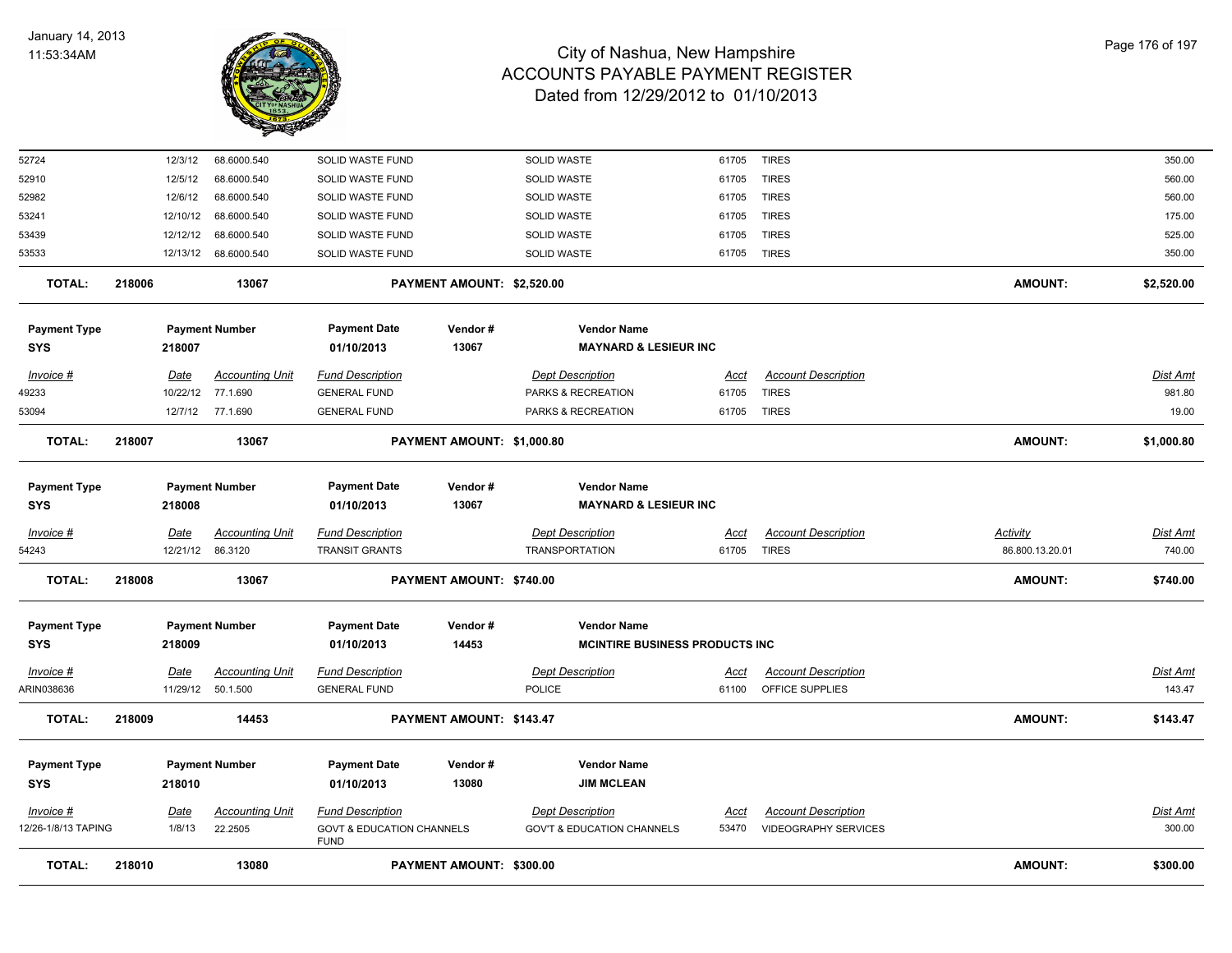

| <b>Payment Type</b>    |        |             | <b>Payment Number</b>  | <b>Payment Date</b>                    | Vendor#                    | <b>Vendor Name</b>                     |                                   |                                               | Payee Name           |                 |
|------------------------|--------|-------------|------------------------|----------------------------------------|----------------------------|----------------------------------------|-----------------------------------|-----------------------------------------------|----------------------|-----------------|
| <b>SYS</b>             |        | 218011      |                        | 01/10/2013                             | 13081                      |                                        | <b>MCMASTER CARR SUPPLY CO</b>    |                                               | <b>MCMASTER-CARR</b> |                 |
| Invoice #              |        | Date        | <b>Accounting Unit</b> | <b>Fund Description</b>                |                            | <b>Dept Description</b>                | Acct                              | <b>Account Description</b>                    |                      | Dist Amt        |
| 42373868               |        | 12/11/12    | 69.6200.670            | <b>WASTEWATER FUND</b>                 |                            | WASTEWATER                             | 54487                             | <b>EQUIPMENT REPAIRS &amp;</b><br>MAINTENANCE |                      | 186.78          |
| <b>TOTAL:</b>          | 218011 |             | 13081                  |                                        | PAYMENT AMOUNT: \$186.78   |                                        | <b>DISCOUNT:</b>                  | 3.74                                          | <b>AMOUNT:</b>       | \$186.78        |
| <b>Payment Type</b>    |        |             | <b>Payment Number</b>  | <b>Payment Date</b>                    | Vendor#                    | <b>Vendor Name</b>                     |                                   |                                               |                      |                 |
| <b>SYS</b>             |        | 218012      |                        | 01/10/2013                             | 14464                      | <b>PAUL MENARD</b>                     |                                   |                                               |                      |                 |
| Invoice #              |        | <u>Date</u> | <b>Accounting Unit</b> | <b>Fund Description</b>                |                            | <b>Dept Description</b>                | Acct                              | <b>Account Description</b>                    |                      | <b>Dist Amt</b> |
| 11227A 01/10/2013 DCAP |        | 1/9/13      | <b>BS1000</b>          | <b>GENERAL FUND</b>                    |                            | <b>GENERAL FUND</b>                    | 21460                             | 125 DEPENDENT CARE                            |                      | 160.00          |
| <b>TOTAL:</b>          | 218012 |             | 14464                  |                                        | PAYMENT AMOUNT: \$160.00   |                                        |                                   |                                               | <b>AMOUNT:</b>       | \$160.00        |
|                        |        |             |                        |                                        |                            |                                        |                                   |                                               |                      |                 |
| <b>Payment Type</b>    |        |             | <b>Payment Number</b>  | <b>Payment Date</b>                    | Vendor#                    | <b>Vendor Name</b>                     |                                   |                                               |                      |                 |
| <b>SYS</b>             |        | 218013      |                        | 01/10/2013                             | 10952                      | THE METRO GROUP                        |                                   |                                               |                      |                 |
| Invoice #              |        | <u>Date</u> | <b>Accounting Unit</b> | <b>Fund Description</b>                |                            | <b>Dept Description</b>                | <u>Acct</u>                       | <b>Account Description</b>                    |                      | <b>Dist Amt</b> |
| PI 339404              |        |             | 12/31/12 50.1.500      | <b>GENERAL FUND</b>                    |                            | <b>POLICE</b>                          | 54280                             | <b>BUILDING/GROUNDS MAINTENANCE</b>           |                      | 183.00          |
| <b>TOTAL:</b>          | 218013 |             | 10952                  |                                        | PAYMENT AMOUNT: \$183.00   |                                        |                                   |                                               | <b>AMOUNT:</b>       | \$183.00        |
| <b>Payment Type</b>    |        |             | <b>Payment Number</b>  | <b>Payment Date</b>                    | Vendor#                    | <b>Vendor Name</b>                     |                                   |                                               |                      |                 |
| SYS                    |        | 218014      |                        | 01/10/2013                             | 14471                      |                                        | <b>MHQ MUNICIPAL VEHICLES</b>     |                                               |                      |                 |
| Invoice #              |        | Date        | <b>Accounting Unit</b> | <b>Fund Description</b>                |                            | <b>Dept Description</b>                | Acct                              | <b>Account Description</b>                    |                      | Dist Amt        |
| MV-082016              |        | 11/16/12    | 50.4020                | POLICE DRUG ENFORCEMENT<br><b>FUND</b> |                            | POLICE DRUG ENFORCEMENT<br><b>FUND</b> | 71000                             | <b>EQUIPMENT</b>                              |                      | 1,053.00        |
| <b>TOTAL:</b>          | 218014 |             | 14471                  |                                        | PAYMENT AMOUNT: \$1,053.00 |                                        |                                   |                                               | <b>AMOUNT:</b>       | \$1,053.00      |
| <b>Payment Type</b>    |        |             | <b>Payment Number</b>  | <b>Payment Date</b>                    | Vendor#                    | <b>Vendor Name</b>                     |                                   |                                               |                      |                 |
| <b>SYS</b>             |        | 218015      |                        | 01/10/2013                             | 13097                      |                                        | <b>MICRO MARKETING ASSOCIATES</b> |                                               |                      |                 |
| $Invoice$ #            |        | <b>Date</b> | <b>Accounting Unit</b> | <b>Fund Description</b>                |                            | <b>Dept Description</b>                | Acct                              | <b>Account Description</b>                    |                      | Dist Amt        |
| 450454                 |        | 8/9/12      | 79.1.755               | <b>GENERAL FUND</b>                    |                            | <b>LIBRARY</b>                         | 61814                             | MEDIA                                         |                      | 449.03          |
| <b>TOTAL:</b>          | 218015 |             | 13097                  |                                        | PAYMENT AMOUNT: \$449.03   |                                        |                                   |                                               | <b>AMOUNT:</b>       | \$449.03        |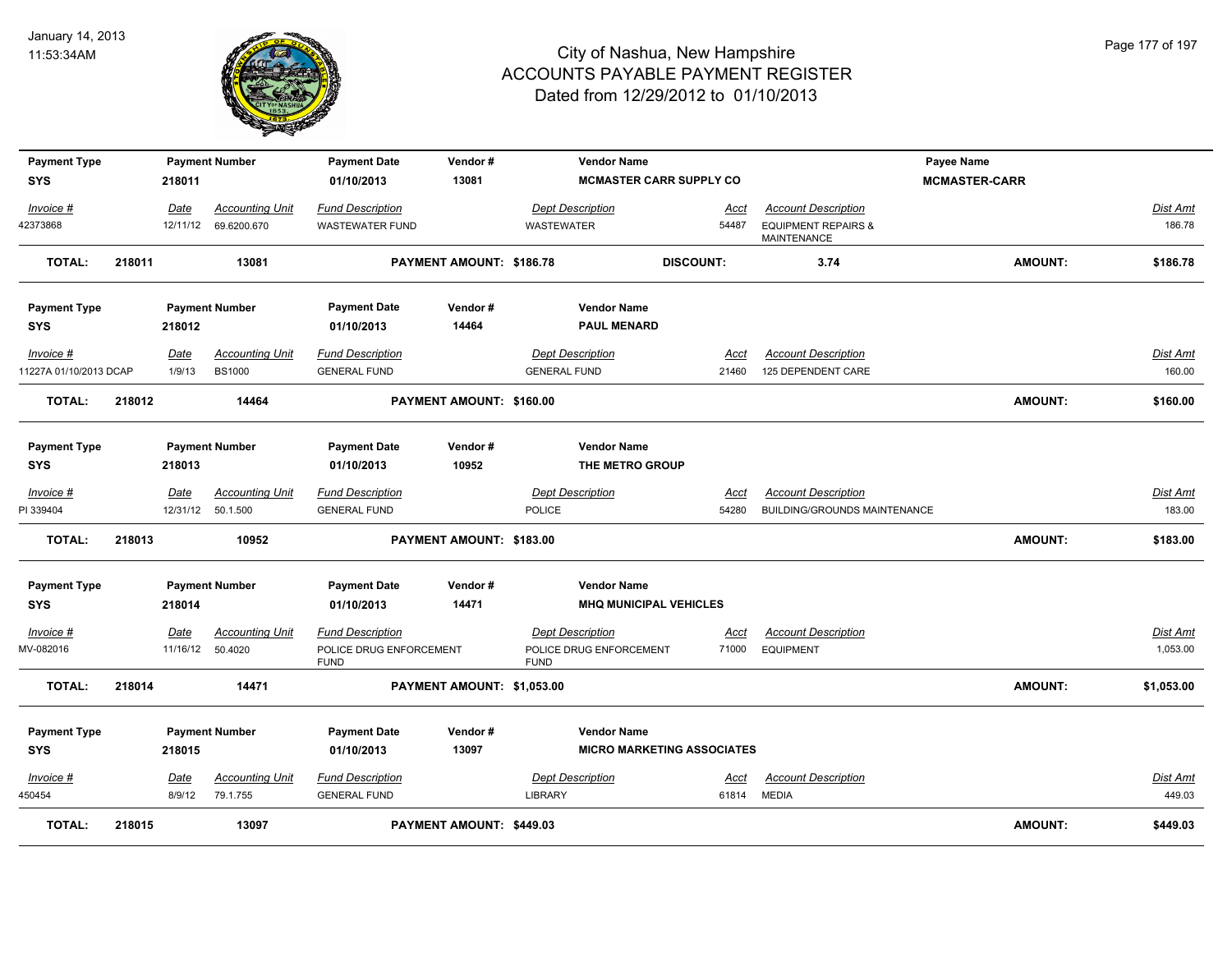

| <b>Payment Type</b> |        |             | <b>Payment Number</b>  | <b>Payment Date</b>     | Vendor#                     | <b>Vendor Name</b>            |             |                                 | Payee Name          |                 |
|---------------------|--------|-------------|------------------------|-------------------------|-----------------------------|-------------------------------|-------------|---------------------------------|---------------------|-----------------|
| <b>SYS</b>          |        | 218016      |                        | 01/10/2013              | 10861                       | <b>MIDWEST TAPE LLC</b>       |             |                                 | <b>MIDWEST TAPE</b> |                 |
| Invoice #           |        | Date        | <b>Accounting Unit</b> | <b>Fund Description</b> |                             | <b>Dept Description</b>       | <u>Acct</u> | <b>Account Description</b>      |                     | Dist Amt        |
| 90603078            |        | 12/7/12     | 79.1.755               | <b>GENERAL FUND</b>     |                             | LIBRARY                       | 61814       | <b>MEDIA</b>                    |                     | 27.44           |
| 90606017            |        | 12/8/12     | 79.1.755               | <b>GENERAL FUND</b>     |                             | LIBRARY                       | 61814       | <b>MEDIA</b>                    |                     | 29.99           |
| 90614113            |        | 12/12/12    | 79.1.755               | <b>GENERAL FUND</b>     |                             | LIBRARY                       | 61814       | <b>MEDIA</b>                    |                     | 15.44           |
| 90619005            |        |             | 12/13/12 79.1.755      | <b>GENERAL FUND</b>     |                             | LIBRARY                       | 61814       | <b>MEDIA</b>                    |                     | 207.76          |
| <b>TOTAL:</b>       | 218016 |             | 10861                  |                         | PAYMENT AMOUNT: \$280.63    |                               |             |                                 | <b>AMOUNT:</b>      | \$280.63        |
| <b>Payment Type</b> |        |             | <b>Payment Number</b>  | <b>Payment Date</b>     | Vendor#                     | <b>Vendor Name</b>            |             |                                 |                     |                 |
| <b>SYS</b>          |        | 218017      |                        | 01/10/2013              | 13106                       | <b>MINUTEMAN TRUCKS INC</b>   |             |                                 |                     |                 |
| <b>Invoice #</b>    |        | Date        | <b>Accounting Unit</b> | <b>Fund Description</b> |                             | <b>Dept Description</b>       | <u>Acct</u> | <b>Account Description</b>      |                     | Dist Amt        |
| 947824              |        |             | 11/30/12 52.1.630      | <b>GENERAL FUND</b>     |                             | <b>FIRE</b>                   | 61799       | VEHICLE PARTS & SUPPLIES        |                     | 271.20          |
| <b>TOTAL:</b>       | 218017 |             | 13106                  |                         | PAYMENT AMOUNT: \$271.20    |                               |             |                                 | <b>AMOUNT:</b>      | \$271.20        |
| <b>Payment Type</b> |        |             | <b>Payment Number</b>  | <b>Payment Date</b>     | Vendor#                     | <b>Vendor Name</b>            |             |                                 |                     |                 |
| <b>SYS</b>          |        | 218018      |                        | 01/10/2013              | 13108                       | <b>MOORE MEDICAL LLC</b>      |             |                                 |                     |                 |
| Invoice #           |        | Date        | <b>Accounting Unit</b> | <b>Fund Description</b> |                             | <b>Dept Description</b>       | Acct        | <b>Account Description</b>      |                     | <b>Dist Amt</b> |
| 97554311 RI         |        |             | 12/21/12 52.1.625      | <b>GENERAL FUND</b>     |                             | <b>FIRE</b>                   | 61142       | <b>MEDICAL SUPPLIES</b>         |                     | 807.13          |
| <b>TOTAL:</b>       | 218018 |             | 13108                  |                         | PAYMENT AMOUNT: \$807.13    |                               |             |                                 | <b>AMOUNT:</b>      | \$807.13        |
| <b>Payment Type</b> |        |             | <b>Payment Number</b>  | <b>Payment Date</b>     | Vendor#                     | <b>Vendor Name</b>            |             |                                 |                     |                 |
| <b>SYS</b>          |        | 218019      |                        | 01/10/2013              | 10930                       | <b>MOTOROLA SOLUTIONS INC</b> |             |                                 |                     |                 |
| <b>Invoice #</b>    |        | <u>Date</u> | <b>Accounting Unit</b> | <b>Fund Description</b> |                             | <b>Dept Description</b>       | <u>Acct</u> | <b>Account Description</b>      | <b>Activity</b>     | <u>Dist Amt</u> |
| 13928684            |        | 11/22/12    | 57.1.620               | <b>GENERAL FUND</b>     |                             | CITYWIDE COMMUNICATIONS       | 71207       | <b>COMMUNICATIONS EQUIPMENT</b> |                     | 3,526.00        |
| 13931005            |        |             | 12/7/12 57.1001        | CAPITAL IMPROVEMENTS    |                             | CITYWIDE COMM-CAP IMP         | 81100       | <b>CAPITAL IMPROVEMENTS</b>     | 2008.57.13.01       | 95,680.00       |
| <b>TOTAL:</b>       | 218019 |             | 10930                  |                         | PAYMENT AMOUNT: \$99,206.00 |                               |             |                                 | <b>AMOUNT:</b>      | \$99,206.00     |
| <b>Payment Type</b> |        |             | <b>Payment Number</b>  | <b>Payment Date</b>     | Vendor#                     | <b>Vendor Name</b>            |             |                                 |                     |                 |
| <b>SYS</b>          |        | 218020      |                        | 01/10/2013              | 999001205                   | <b>NANCY MELLIN</b>           |             |                                 |                     |                 |
| Invoice #           |        | Date        | <b>Accounting Unit</b> | <b>Fund Description</b> |                             | <b>Dept Description</b>       | Acct        | <b>Account Description</b>      |                     | <b>Dist Amt</b> |
| ADJUSTMENT          |        | 1/7/13      | <b>BS1000</b>          | <b>GENERAL FUND</b>     |                             | <b>GENERAL FUND</b>           | 21942       | CONTINGENCY PAYROLL CHECKS      |                     | 28.30           |
| <b>TOTAL:</b>       | 218020 |             | 999001205              |                         | PAYMENT AMOUNT: \$28.30     |                               |             |                                 | <b>AMOUNT:</b>      | \$28.30         |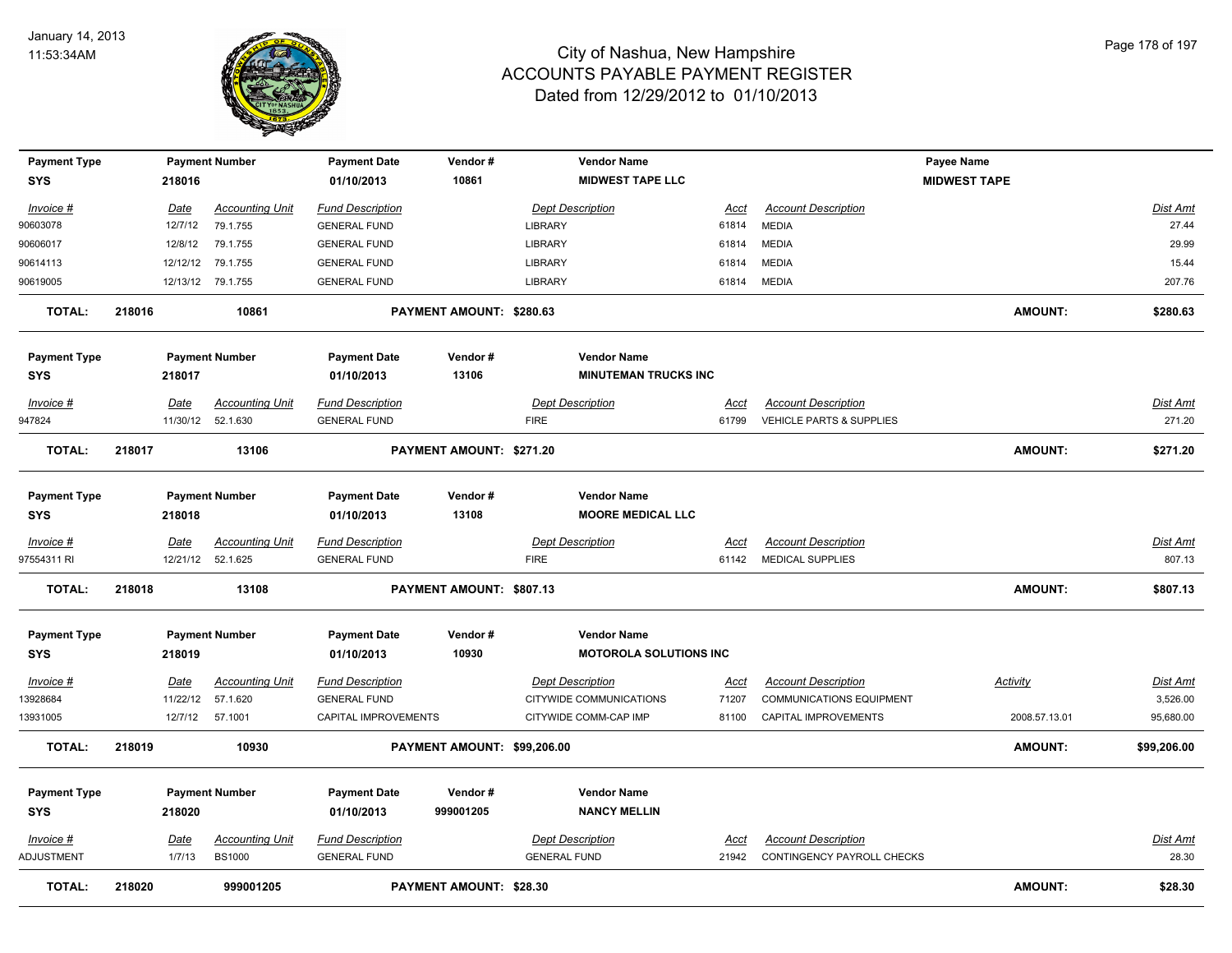

| <b>Payment Type</b> |             | <b>Payment Number</b>  | <b>Payment Date</b>     | Vendor#                        | <b>Vendor Name</b>      |             |                                          |                 |                 |
|---------------------|-------------|------------------------|-------------------------|--------------------------------|-------------------------|-------------|------------------------------------------|-----------------|-----------------|
| SYS                 | 218021      |                        | 01/10/2013              | 13131                          | <b>NAPA AUTO PARTS</b>  |             |                                          |                 |                 |
| Invoice #           | Date        | <b>Accounting Unit</b> | <b>Fund Description</b> |                                | <b>Dept Description</b> | Acct        | <b>Account Description</b>               |                 | Dist Amt        |
| 861730              | 12/5/12     | 68.6000.540            | SOLID WASTE FUND        |                                | <b>SOLID WASTE</b>      | 55699       | OTHER CONTRACTED SERVICES                |                 | 42.22           |
| 862056              | 12/7/12     | 68.6000.540            | SOLID WASTE FUND        |                                | SOLID WASTE             | 55699       | OTHER CONTRACTED SERVICES                |                 | 85.95           |
| 862273              | 12/10/12    | 68.6000.540            | SOLID WASTE FUND        |                                | <b>SOLID WASTE</b>      | 55699       | OTHER CONTRACTED SERVICES                |                 | 50.55           |
| 862320              | 12/10/12    | 68.6000.540            | SOLID WASTE FUND        |                                | <b>SOLID WASTE</b>      | 55699       | OTHER CONTRACTED SERVICES                |                 | 155.36          |
| 863494              | 12/18/12    | 68.6000.540            | <b>SOLID WASTE FUND</b> |                                | <b>SOLID WASTE</b>      | 55699       | OTHER CONTRACTED SERVICES                |                 | 317.96          |
| 863673              | 12/19/12    | 68.6000.540            | SOLID WASTE FUND        |                                | <b>SOLID WASTE</b>      | 55699       | OTHER CONTRACTED SERVICES                |                 | 106.02          |
| <b>TOTAL:</b>       | 218021      | 13131                  |                         | PAYMENT AMOUNT: \$758.06       |                         |             |                                          | <b>AMOUNT:</b>  | \$758.06        |
| <b>Payment Type</b> |             | <b>Payment Number</b>  | <b>Payment Date</b>     | Vendor#                        | <b>Vendor Name</b>      |             |                                          |                 |                 |
| SYS                 | 218022      |                        | 01/10/2013              | 13131                          | <b>NAPA AUTO PARTS</b>  |             |                                          |                 |                 |
| Invoice #           | Date        | <b>Accounting Unit</b> | <b>Fund Description</b> |                                | <b>Dept Description</b> | Acct        | <b>Account Description</b>               |                 | Dist Amt        |
| 862515              | 12/11/12    | 77.1.690               | <b>GENERAL FUND</b>     |                                | PARKS & RECREATION      | 61799       | <b>VEHICLE PARTS &amp; SUPPLIES</b>      |                 | 32.31           |
| <b>TOTAL:</b>       | 218022      | 13131                  |                         | <b>PAYMENT AMOUNT: \$32.31</b> |                         |             |                                          | <b>AMOUNT:</b>  | \$32.31         |
| <b>Payment Type</b> |             | <b>Payment Number</b>  | <b>Payment Date</b>     | Vendor#                        | <b>Vendor Name</b>      |             |                                          |                 |                 |
| SYS                 | 218023      |                        | 01/10/2013              | 13131                          | <b>NAPA AUTO PARTS</b>  |             |                                          |                 |                 |
| Invoice #           | Date        | <b>Accounting Unit</b> | <b>Fund Description</b> |                                | <b>Dept Description</b> | Acct        | <b>Account Description</b>               | Activity        | Dist Amt        |
| 863478              | 12/18/12    | 86.3120                | <b>TRANSIT GRANTS</b>   |                                | <b>TRANSPORTATION</b>   | 61799       | VEHICLE PARTS & SUPPLIES                 | 86.800.13.30.02 | 54.39           |
| 863556              | 12/18/12    | 86.3120                | <b>TRANSIT GRANTS</b>   |                                | <b>TRANSPORTATION</b>   | 61799       | <b>VEHICLE PARTS &amp; SUPPLIES</b>      | 86.800.13.30.04 | 14.87           |
| 863577              | 12/18/12    | 86.3120                | <b>TRANSIT GRANTS</b>   |                                | <b>TRANSPORTATION</b>   | 61799       | VEHICLE PARTS & SUPPLIES                 | 86.800.13.30.02 | 108.31          |
| 863588              | 12/18/12    | 86.3120                | <b>TRANSIT GRANTS</b>   |                                | <b>TRANSPORTATION</b>   | 61799       | VEHICLE PARTS & SUPPLIES                 | 86.800.13.30.02 | $-15.00$        |
| 863902              | 12/20/12    | 86.3120                | <b>TRANSIT GRANTS</b>   |                                | <b>TRANSPORTATION</b>   | 61799       | <b>VEHICLE PARTS &amp; SUPPLIES</b>      | 86.800.13.30.03 | 19.35           |
| 865147              | 1/2/13      | 86.3120                | <b>TRANSIT GRANTS</b>   |                                | <b>TRANSPORTATION</b>   | 61799       | VEHICLE PARTS & SUPPLIES                 | 86.800.13.30.03 | $-30.39$        |
| 865172              | 1/2/13      | 66.1.500               | <b>GENERAL FUND</b>     |                                | <b>PARKING LOTS</b>     | 54600       | <b>VEHICLE REPAIRS &amp; MAINTENANCE</b> |                 | 29.40           |
| 865175              | 1/2/13      | 66.1.500               | <b>GENERAL FUND</b>     |                                | <b>PARKING LOTS</b>     | 54600       | <b>VEHICLE REPAIRS &amp; MAINTENANCE</b> |                 | 16.51           |
| <b>TOTAL:</b>       | 218023      | 13131                  |                         | PAYMENT AMOUNT: \$197.44       |                         |             |                                          | <b>AMOUNT:</b>  | \$197.44        |
| <b>Payment Type</b> |             | <b>Payment Number</b>  | <b>Payment Date</b>     | Vendor#                        | <b>Vendor Name</b>      |             |                                          |                 |                 |
| SYS                 | 218024      |                        | 01/10/2013              | 13131                          | <b>NAPA AUTO PARTS</b>  |             |                                          |                 |                 |
| $Invoice$ #         | <u>Date</u> | <b>Accounting Unit</b> | <b>Fund Description</b> |                                | <b>Dept Description</b> | <u>Acct</u> | <b>Account Description</b>               |                 | <b>Dist Amt</b> |
| 862333              | 12/10/12    | 77.1.690               | <b>GENERAL FUND</b>     |                                | PARKS & RECREATION      | 61799       | <b>VEHICLE PARTS &amp; SUPPLIES</b>      |                 | 32.31           |
| 862514              | 12/11/12    | 77.1.690               | <b>GENERAL FUND</b>     |                                | PARKS & RECREATION      | 61799       | <b>VEHICLE PARTS &amp; SUPPLIES</b>      |                 | $-32.31$        |
| 865133              | 1/2/13      | 66.1.500               | <b>GENERAL FUND</b>     |                                | <b>PARKING LOTS</b>     | 54600       | <b>VEHICLE REPAIRS &amp; MAINTENANCE</b> |                 | 239.01          |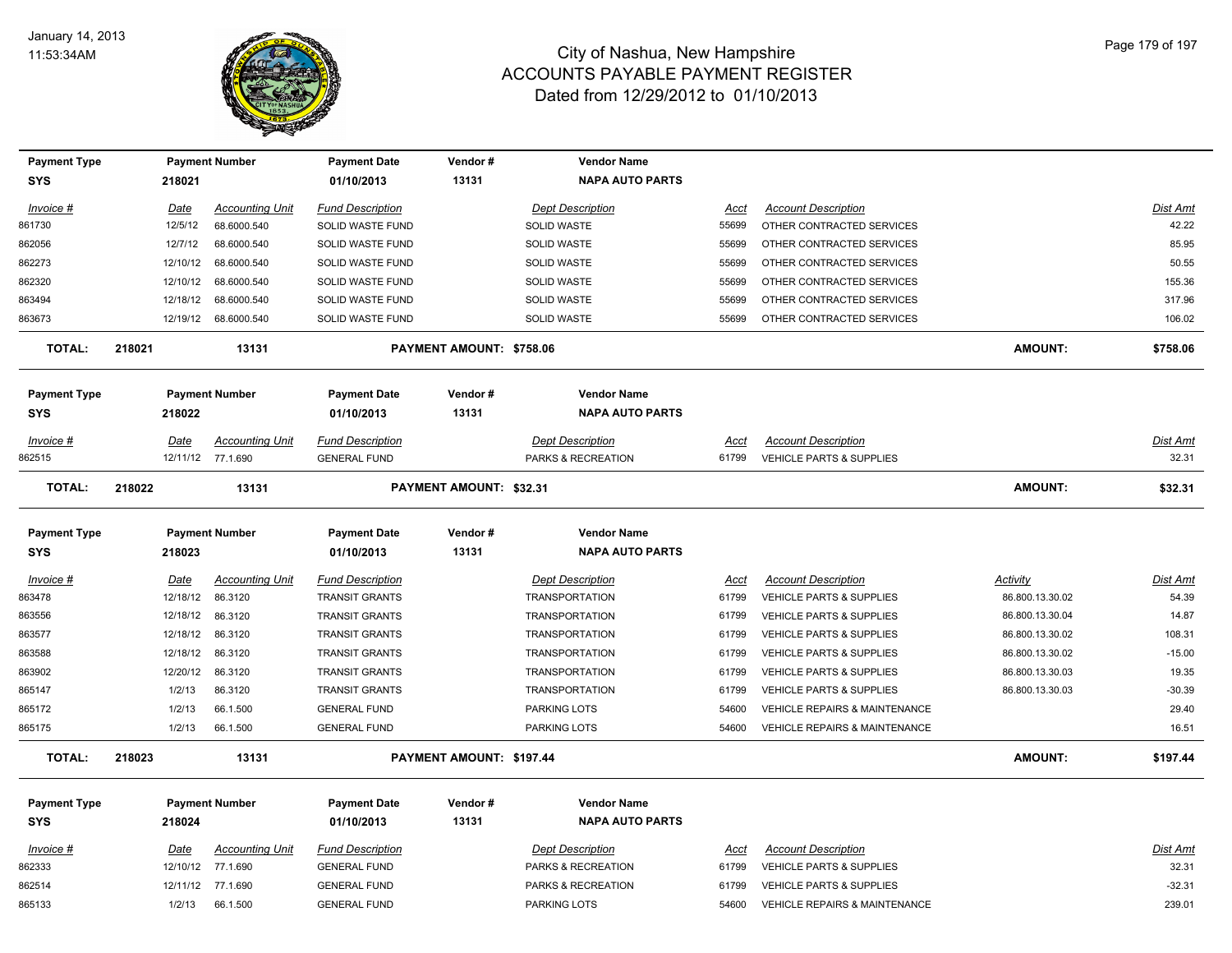

| <b>TOTAL:</b>                     | 218024         | 13131                              |                                                | PAYMENT AMOUNT: \$239.01   |                                                                    |                      |                                                           | <b>AMOUNT:</b> | \$239.01                    |
|-----------------------------------|----------------|------------------------------------|------------------------------------------------|----------------------------|--------------------------------------------------------------------|----------------------|-----------------------------------------------------------|----------------|-----------------------------|
| <b>Payment Type</b><br><b>SYS</b> | 218025         | <b>Payment Number</b>              | <b>Payment Date</b><br>01/10/2013              | Vendor#<br>14500           | <b>Vendor Name</b><br>NASHUA MILLYARD ASSOC INC                    |                      |                                                           |                |                             |
| Invoice #<br>6499                 | Date<br>1/1/13 | <b>Accounting Unit</b><br>50.1.500 | <b>Fund Description</b><br><b>GENERAL FUND</b> |                            | <b>Dept Description</b><br><b>POLICE</b>                           | Acct<br>55699        | <b>Account Description</b><br>OTHER CONTRACTED SERVICES   |                | <b>Dist Amt</b><br>489.13   |
| TOTAL:                            | 218025         | 14500                              |                                                | PAYMENT AMOUNT: \$489.13   |                                                                    |                      |                                                           | <b>AMOUNT:</b> | \$489.13                    |
| <b>Payment Type</b><br><b>SYS</b> | 218026         | <b>Payment Number</b>              | <b>Payment Date</b><br>01/10/2013              | Vendor#<br>13144           | <b>Vendor Name</b><br>NASHUA OUTDOOR POWER EQUIPMENT               |                      |                                                           |                |                             |
| Invoice #                         | Date           | <b>Accounting Unit</b>             | <b>Fund Description</b>                        |                            | <b>Dept Description</b>                                            | Acct                 | <b>Account Description</b>                                |                | <b>Dist Amt</b>             |
| 387458                            | 12/21/12       | 50.1.500                           | <b>GENERAL FUND</b>                            |                            | <b>POLICE</b>                                                      | 54280                | <b>BUILDING/GROUNDS MAINTENANCE</b>                       |                | 10.46                       |
| TOTAL:                            | 218026         | 13144                              |                                                | PAYMENT AMOUNT: \$10.46    |                                                                    |                      |                                                           | <b>AMOUNT:</b> | \$10.46                     |
| <b>Payment Type</b><br><b>SYS</b> | 218027         | <b>Payment Number</b>              | <b>Payment Date</b><br>01/10/2013              | Vendor#<br>13148           | <b>Vendor Name</b><br><b>NASHUA SENIORS MEAL PROGRAM</b>           |                      |                                                           |                |                             |
| $Invoice$ #<br>MEALS 12/31/2012   | Date<br>1/8/13 | <b>Accounting Unit</b><br>09.1.510 | <b>Fund Description</b><br><b>GENERAL FUND</b> |                            | <b>Dept Description</b><br><b>CIVIC &amp; COMMUNITY ACTIVITIES</b> | <u>Acct</u><br>56228 | <b>Account Description</b><br>NASHUA SENIORS MEAL PROGRAM |                | <b>Dist Amt</b><br>1,762.31 |
| <b>TOTAL:</b>                     | 218027         | 13148                              |                                                | PAYMENT AMOUNT: \$1,762.31 |                                                                    |                      |                                                           | <b>AMOUNT:</b> | \$1,762.31                  |
| <b>Payment Type</b><br><b>SYS</b> | 218028         | <b>Payment Number</b>              | <b>Payment Date</b><br>01/10/2013              | Vendor#<br>13151           | <b>Vendor Name</b><br><b>NASHUA WALLPAPER &amp; PAINT CO</b>       |                      |                                                           |                |                             |
| Invoice #                         | Date           | <b>Accounting Unit</b>             | <b>Fund Description</b>                        |                            | <b>Dept Description</b>                                            | Acct                 | <b>Account Description</b>                                |                | Dist Amt                    |
| 229581                            | 1/2/13         | 77.1.650                           | <b>GENERAL FUND</b>                            |                            | PARKS & RECREATION                                                 | 54280                | BUILDING/GROUNDS MAINTENANCE                              |                | 57.77                       |
| 229584                            | 1/2/13         | 77.1.650                           | <b>GENERAL FUND</b>                            |                            | PARKS & RECREATION                                                 | 54280                | BUILDING/GROUNDS MAINTENANCE                              |                | 116.07                      |
| <b>TOTAL:</b>                     | 218028         | 13151                              |                                                | PAYMENT AMOUNT: \$173.84   |                                                                    |                      |                                                           | <b>AMOUNT:</b> | \$173.84                    |
| <b>Payment Type</b>               |                | <b>Payment Number</b>              | <b>Payment Date</b>                            | Vendor#                    | <b>Vendor Name</b>                                                 |                      |                                                           |                |                             |
| <b>SYS</b>                        | 218029         |                                    | 01/10/2013                                     | 11473                      | <b>NEW ENGLAND PAPER &amp; SUPPLY</b>                              |                      |                                                           |                |                             |
| Invoice #                         | <u>Date</u>    | <b>Accounting Unit</b>             | <b>Fund Description</b>                        |                            | <b>Dept Description</b>                                            | Acct                 | <b>Account Description</b>                                |                | <b>Dist Amt</b>             |
| 11801                             | 10/24/12       | <b>BS1000</b>                      | <b>GENERAL FUND</b>                            |                            | <b>GENERAL FUND</b>                                                | 14300                | <b>INVENTORY OF SUPPLIES</b>                              |                | 1,176.16                    |
| 11802                             | 10/24/12       | <b>BS1000</b>                      | <b>GENERAL FUND</b>                            |                            | <b>GENERAL FUND</b>                                                | 14300                | <b>INVENTORY OF SUPPLIES</b>                              |                | 180.86                      |
| 11878                             | 11/15/12       | 60.1.665                           | <b>GENERAL FUND</b>                            |                            | <b>PUBLIC</b><br>WORKS-ADMIN/ENGINEERING                           | 61299                | MISCELLANEOUS SUPPLIES                                    |                | 29.05                       |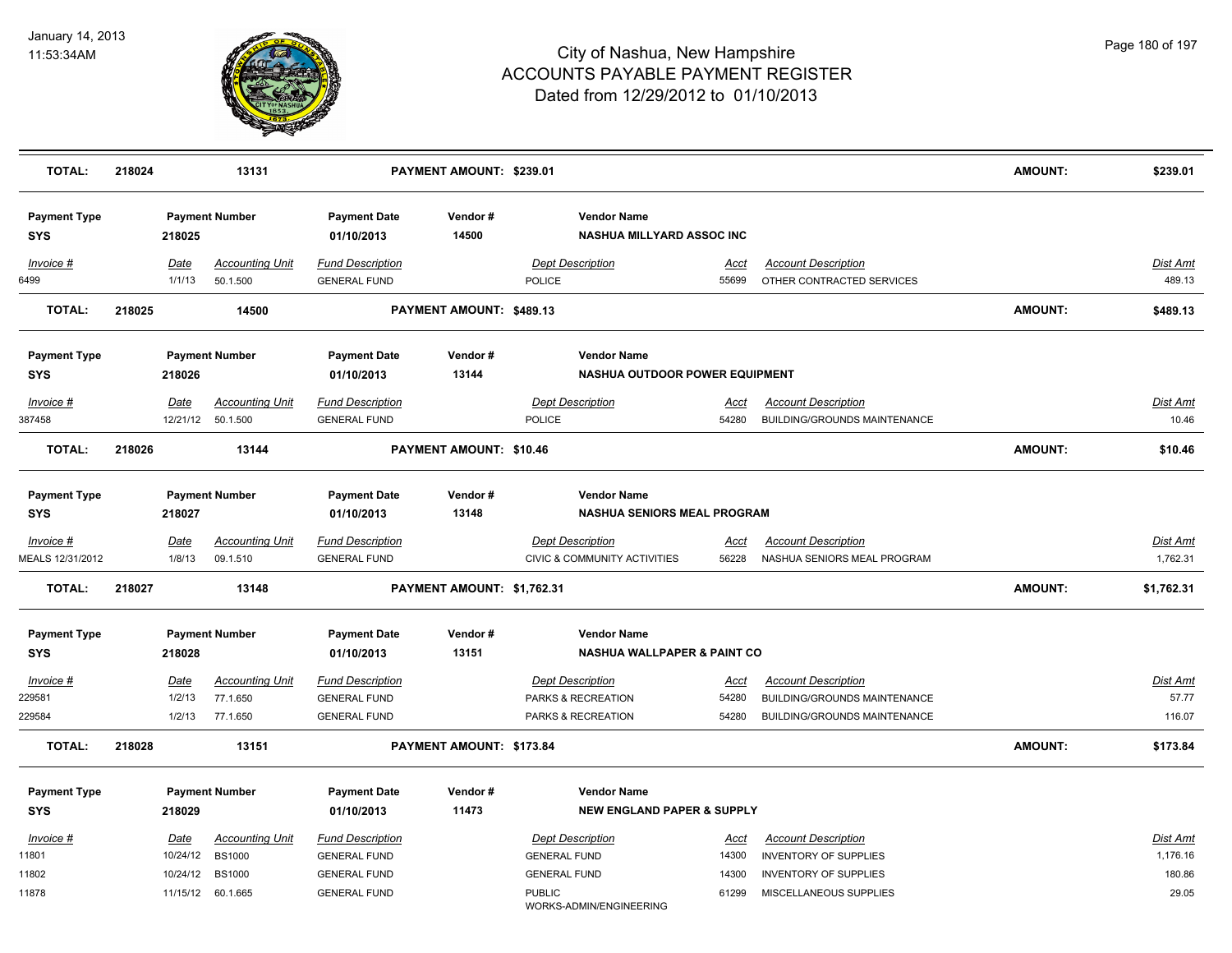

| <b>TOTAL:</b>                       | 218033                | 10562                                 |                                                    | PAYMENT AMOUNT: \$261.89   |                                                           |                      |                                                                        | <b>AMOUNT:</b> | \$261.89                 |
|-------------------------------------|-----------------------|---------------------------------------|----------------------------------------------------|----------------------------|-----------------------------------------------------------|----------------------|------------------------------------------------------------------------|----------------|--------------------------|
| IVC160421                           | 10/3/12               | 69.6200.670                           | <b>WASTEWATER FUND</b>                             |                            | WASTEWATER                                                | 54487                | <b>EQUIPMENT REPAIRS &amp;</b><br>MAINTENANCE                          |                | 261.89                   |
| <b>SYS</b><br>Invoice #             | 218033<br><u>Date</u> | <b>Accounting Unit</b>                | 01/10/2013<br><b>Fund Description</b>              |                            | <b>Dept Description</b>                                   | <u>Acct</u>          | <b>Account Description</b>                                             |                | <u>Dist Amt</u>          |
| <b>Payment Type</b>                 |                       | <b>Payment Number</b>                 | <b>Payment Date</b>                                | Vendor#<br>10562           | <b>Vendor Name</b><br><b>NEW HAMPSHIRE HYDRAULICS INC</b> |                      |                                                                        |                |                          |
| <b>TOTAL:</b>                       | 218032                | 11901                                 |                                                    | PAYMENT AMOUNT: \$85.00    |                                                           |                      |                                                                        | <b>AMOUNT:</b> | \$85.00                  |
| $Invoice$ #<br>AD/WEBSITE FEE #1026 | <u>Date</u><br>1/7/13 | <b>Accounting Unit</b><br>03.1.500    | <b>Fund Description</b><br><b>GENERAL FUND</b>     |                            | <b>Dept Description</b><br>LEGAL                          | <u>Acct</u><br>53128 | <b>Account Description</b><br><b>LEGAL SERVICES</b>                    |                | <u>Dist Amt</u><br>85.00 |
|                                     |                       |                                       |                                                    |                            |                                                           |                      |                                                                        |                |                          |
| <b>Payment Type</b><br><b>SYS</b>   | 218032                | <b>Payment Number</b>                 | <b>Payment Date</b><br>01/10/2013                  | Vendor#<br>11901           | <b>Vendor Name</b><br><b>NEW HAMPSHIRE BAR ASSOC</b>      |                      |                                                                        |                |                          |
| <b>TOTAL:</b>                       | 218031                | 12753                                 |                                                    | PAYMENT AMOUNT: \$1,847.58 |                                                           |                      |                                                                        | <b>AMOUNT:</b> | \$1,847.58               |
| 5076888                             |                       | 12/21/12 61.1.700                     | <b>GENERAL FUND</b>                                |                            | <b>STREETS</b>                                            | 61709                | <b>LUBRICANTS</b>                                                      |                | 965.13                   |
| 5067736                             | 12/5/12               | 68.6000.540                           | <b>SOLID WASTE FUND</b>                            |                            | SOLID WASTE                                               | 54600                | <b>VEHICLE REPAIRS &amp; MAINTENANCE</b>                               |                | 656.29                   |
| 5046639                             |                       | 10/24/12 61.1.700                     | <b>GENERAL FUND</b>                                |                            | <b>STREETS</b>                                            | 61709                | <b>LUBRICANTS</b>                                                      |                | $-778.00$                |
| Invoice #<br>5044172                | Date<br>10/19/12      | <b>Accounting Unit</b><br>68.6000.695 | <b>Fund Description</b><br><b>SOLID WASTE FUND</b> |                            | <b>Dept Description</b><br><b>SOLID WASTE</b>             | Acct<br>54600        | <b>Account Description</b><br><b>VEHICLE REPAIRS &amp; MAINTENANCE</b> |                | Dist Amt<br>1,004.16     |
| <b>Payment Type</b><br><b>SYS</b>   | 218031                | <b>Payment Number</b>                 | <b>Payment Date</b><br>01/10/2013                  | Vendor#<br>12753           | <b>Vendor Name</b><br><b>G H BERLIN OIL CO</b>            |                      |                                                                        |                |                          |
| <b>TOTAL:</b>                       | 218030                | 10865                                 |                                                    | PAYMENT AMOUNT: \$45.07    |                                                           |                      |                                                                        | <b>AMOUNT:</b> | \$45.07                  |
| 5-716290                            |                       | 12/26/12 50.1.500                     | <b>GENERAL FUND</b>                                |                            | <b>POLICE</b>                                             | 61799                | VEHICLE PARTS & SUPPLIES                                               |                | 45.07                    |
| $Invoice$ #                         | <u>Date</u>           | <b>Accounting Unit</b>                | <b>Fund Description</b>                            |                            | <b>Dept Description</b>                                   | Acct                 | <b>Account Description</b>                                             |                | <u>Dist Amt</u>          |
| <b>Payment Type</b><br><b>SYS</b>   | 218030                | <b>Payment Number</b>                 | <b>Payment Date</b><br>01/10/2013                  | Vendor#<br>10865           | <b>Vendor Name</b><br><b>NEW ENGLAND PARTS WAREHOUSE</b>  |                      |                                                                        |                |                          |
|                                     |                       |                                       |                                                    |                            |                                                           |                      |                                                                        |                |                          |
| TOTAL:                              | 218029                | 11473                                 |                                                    | PAYMENT AMOUNT: \$2,466.30 |                                                           |                      |                                                                        | <b>AMOUNT:</b> | \$2,466.30               |
| 11978                               |                       | 12/11/12 52.1.720                     | <b>GENERAL FUND</b>                                |                            | <b>FIRE</b>                                               | 61428                | JANITORIAL SUPPLIES                                                    |                | 159.56                   |
| 11977                               | 12/11/12              | <b>BS1000</b>                         | <b>GENERAL FUND</b>                                |                            | <b>GENERAL FUND</b>                                       | 14300                | <b>INVENTORY OF SUPPLIES</b>                                           |                | 839.66                   |
| 11949                               | 12/7/12               | 52.1.720                              | <b>GENERAL FUND</b>                                |                            | <b>FIRE</b>                                               | 61428                | <b>JANITORIAL SUPPLIES</b>                                             |                | 81.01                    |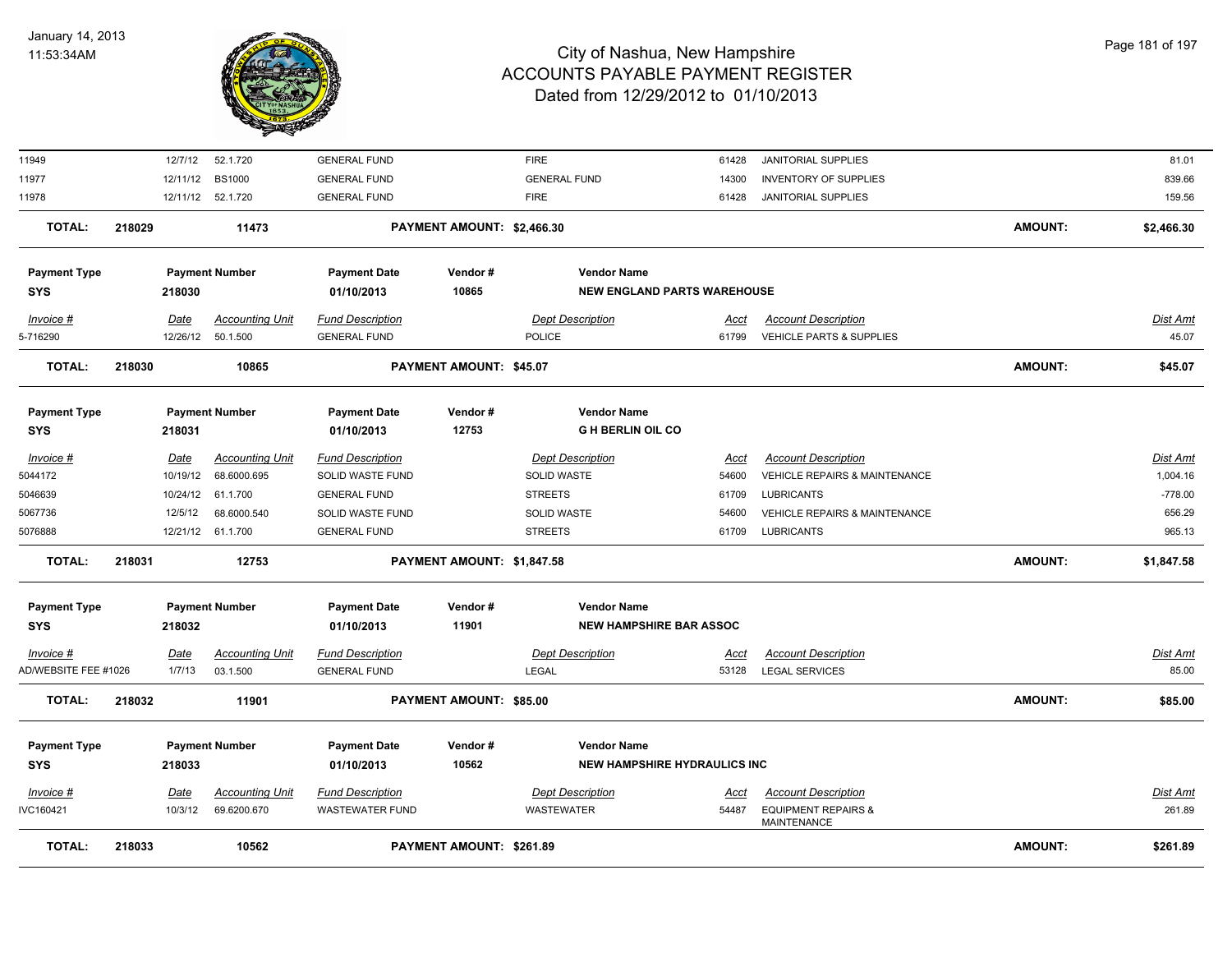

| <b>Payment Type</b> |        |             | <b>Payment Number</b>  | <b>Payment Date</b>                                 | Vendor#                        |                    | <b>Vendor Name</b>                    |             |                                          |                |                 |
|---------------------|--------|-------------|------------------------|-----------------------------------------------------|--------------------------------|--------------------|---------------------------------------|-------------|------------------------------------------|----------------|-----------------|
| <b>SYS</b>          |        | 218034      |                        | 01/10/2013                                          | 13180                          |                    | <b>NH BRAGG &amp; SONS INC</b>        |             |                                          |                |                 |
| Invoice #           |        | Date        | <b>Accounting Unit</b> | <b>Fund Description</b>                             |                                |                    | <b>Dept Description</b>               | Acct        | <b>Account Description</b>               |                | Dist Amt        |
| 324034-01           |        | 12/7/12     | 61.1.670               | <b>GENERAL FUND</b>                                 |                                | <b>STREETS</b>     |                                       | 61299       | MISCELLANEOUS SUPPLIES                   |                | 101.67          |
| <b>TOTAL:</b>       | 218034 |             | 13180                  |                                                     | PAYMENT AMOUNT: \$101.67       |                    |                                       |             |                                          | <b>AMOUNT:</b> | \$101.67        |
| <b>Payment Type</b> |        |             | <b>Payment Number</b>  | <b>Payment Date</b>                                 | Vendor#                        |                    | <b>Vendor Name</b>                    |             |                                          |                |                 |
| <b>SYS</b>          |        | 218035      |                        | 01/10/2013                                          | 14537                          |                    | <b>NH SAFE &amp; LOCK CO INC</b>      |             |                                          |                |                 |
| Invoice #           |        | Date        | <b>Accounting Unit</b> | <b>Fund Description</b>                             |                                |                    | <b>Dept Description</b>               | <u>Acct</u> | <b>Account Description</b>               |                | <b>Dist Amt</b> |
| 94700               |        | 12/2/12     | 52.1.720               | <b>GENERAL FUND</b>                                 |                                | <b>FIRE</b>        |                                       | 54280       | BUILDING/GROUNDS MAINTENANCE             |                | 123.50          |
| <b>TOTAL:</b>       | 218035 |             | 14537                  |                                                     | PAYMENT AMOUNT: \$123.50       |                    |                                       |             |                                          | <b>AMOUNT:</b> | \$123.50        |
| <b>Payment Type</b> |        |             | <b>Payment Number</b>  | <b>Payment Date</b>                                 | Vendor#                        |                    | <b>Vendor Name</b>                    |             |                                          |                |                 |
| <b>SYS</b>          |        | 218036      |                        | 01/10/2013                                          | 10576                          |                    | NORTHLAND INDUSTRIAL TRUCK CO         |             |                                          |                |                 |
| Invoice #           |        | Date        | <b>Accounting Unit</b> | <b>Fund Description</b>                             |                                |                    | <b>Dept Description</b>               | Acct        | <b>Account Description</b>               |                | <b>Dist Amt</b> |
| K65434              |        | 11/27/12    | 68.6000.540            | SOLID WASTE FUND                                    |                                | <b>SOLID WASTE</b> |                                       | 54600       | <b>VEHICLE REPAIRS &amp; MAINTENANCE</b> |                | 93.54           |
| TOTAL:              | 218036 |             | 10576                  |                                                     | <b>PAYMENT AMOUNT: \$93.54</b> |                    |                                       |             |                                          | <b>AMOUNT:</b> | \$93.54         |
| <b>Payment Type</b> |        |             | <b>Payment Number</b>  | <b>Payment Date</b>                                 | Vendor#                        |                    | <b>Vendor Name</b>                    |             |                                          |                |                 |
| <b>SYS</b>          |        | 218037      |                        | 01/10/2013                                          | 13209                          |                    | <b>NYTECH SUPPLY CO</b>               |             |                                          |                |                 |
| Invoice #           |        | <b>Date</b> | <b>Accounting Unit</b> | <b>Fund Description</b>                             |                                |                    | <b>Dept Description</b>               | <u>Acct</u> | <b>Account Description</b>               |                | <b>Dist Amt</b> |
| C40511871           |        | 1/3/13      | 50.1.500               | <b>GENERAL FUND</b>                                 |                                | <b>POLICE</b>      |                                       | 61799       | VEHICLE PARTS & SUPPLIES                 |                | 79.58           |
| <b>TOTAL:</b>       | 218037 |             | 13209                  |                                                     | PAYMENT AMOUNT: \$79.58        |                    |                                       |             |                                          | <b>AMOUNT:</b> | \$79.58         |
| <b>Payment Type</b> |        |             | <b>Payment Number</b>  | <b>Payment Date</b>                                 | Vendor#                        |                    | <b>Vendor Name</b>                    |             |                                          |                |                 |
| <b>SYS</b>          |        | 218038      |                        | 01/10/2013                                          | 11442                          |                    | <b>TIM O'NEIL</b>                     |             |                                          |                |                 |
| Invoice #           |        | Date        | <b>Accounting Unit</b> | <b>Fund Description</b>                             |                                |                    | <b>Dept Description</b>               | Acct        | <b>Account Description</b>               |                | Dist Amt        |
| 12/28-1/8/13 TAPING |        | 1/8/13      | 22.2505                | <b>GOVT &amp; EDUCATION CHANNELS</b><br><b>FUND</b> |                                |                    | <b>GOV'T &amp; EDUCATION CHANNELS</b> | 53470       | <b>VIDEOGRAPHY SERVICES</b>              |                | 400.00          |
| <b>TOTAL:</b>       | 218038 |             | 11442                  |                                                     | PAYMENT AMOUNT: \$400.00       |                    |                                       |             |                                          | <b>AMOUNT:</b> | \$400.00        |
| <b>Payment Type</b> |        |             | <b>Payment Number</b>  | <b>Payment Date</b>                                 | Vendor#                        |                    | <b>Vendor Name</b>                    |             |                                          |                |                 |
| <b>SYS</b>          |        | 218039      |                        | 01/10/2013                                          | 13221                          |                    | OMEGA INDUSTRIAL SUPPLY INC           |             |                                          |                |                 |
| Invoice #           |        | Date        | <b>Accounting Unit</b> | <b>Fund Description</b>                             |                                |                    | <b>Dept Description</b>               | Acct        | <b>Account Description</b>               |                | Dist Amt        |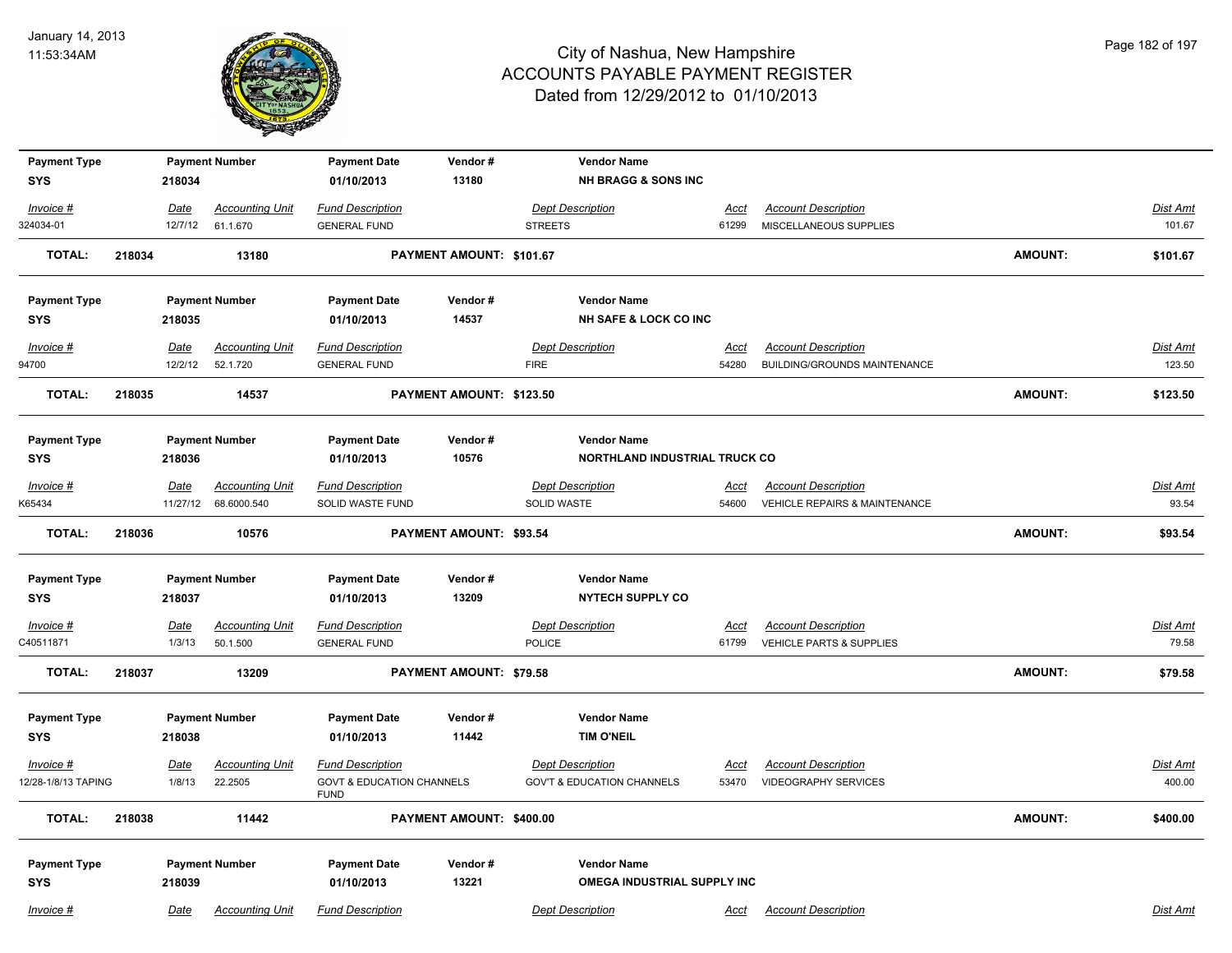

| SI27534              |        |             | 11/28/12 69.6200.540                           | <b>WASTEWATER FUND</b>                            |                            | WASTEWATER                            |                                | 54300         | SEWER MAINTENANCE                                            |             |                               | 1,730.46                 |
|----------------------|--------|-------------|------------------------------------------------|---------------------------------------------------|----------------------------|---------------------------------------|--------------------------------|---------------|--------------------------------------------------------------|-------------|-------------------------------|--------------------------|
| SI28104              |        |             | 12/26/12 69.6200.670                           | <b>WASTEWATER FUND</b>                            |                            | WASTEWATER                            |                                | 54487         | <b>EQUIPMENT REPAIRS &amp;</b><br>MAINTENANCE                |             |                               | 922.30                   |
| <b>TOTAL:</b>        | 218039 |             | 13221                                          |                                                   | PAYMENT AMOUNT: \$2,652.76 |                                       |                                |               |                                                              |             | <b>AMOUNT:</b>                | \$2,652.76               |
| <b>Payment Type</b>  |        |             | <b>Payment Number</b>                          | <b>Payment Date</b>                               | Vendor#                    |                                       | <b>Vendor Name</b>             |               |                                                              | Payee Name  |                               |                          |
| <b>SYS</b>           |        | 218040      |                                                | 01/10/2013                                        | 13274                      |                                       | PC MALL GOV INC                |               |                                                              | PC MALL GOV |                               |                          |
| $Invoice$ #          |        | <u>Date</u> | <b>Accounting Unit</b>                         | <b>Fund Description</b>                           |                            | <b>Dept Description</b>               |                                | <u>Acct</u>   | <b>Account Description</b>                                   |             |                               | Dist Amt                 |
| S77560580101         |        | 12/11/12    | 50.1.500                                       | <b>GENERAL FUND</b>                               |                            | <b>POLICE</b>                         |                                | 71221         | <b>COMPUTER EQUIPMENT</b>                                    |             |                               | 1,445.00                 |
| S77560580102         |        |             | 12/13/12 50.1.500                              | <b>GENERAL FUND</b>                               |                            | <b>POLICE</b>                         |                                | 71221         | <b>COMPUTER EQUIPMENT</b>                                    |             |                               | 360.00                   |
| <b>TOTAL:</b>        | 218040 |             | 13274                                          |                                                   | PAYMENT AMOUNT: \$1,805.00 |                                       |                                |               |                                                              |             | <b>AMOUNT:</b>                | \$1,805.00               |
| <b>Payment Type</b>  |        |             | <b>Payment Number</b>                          | <b>Payment Date</b>                               | Vendor#                    |                                       | <b>Vendor Name</b>             |               |                                                              |             |                               |                          |
| <b>SYS</b>           |        | 218041      |                                                | 01/10/2013                                        | 13297                      |                                       | PERMA LINE CORP OF NEW ENGLAND |               |                                                              |             |                               |                          |
| $Invoice$ #          |        | <u>Date</u> | <b>Accounting Unit</b>                         | <b>Fund Description</b>                           |                            | <b>Dept Description</b>               |                                | <u>Acct</u>   | <b>Account Description</b>                                   |             |                               | <b>Dist Amt</b>          |
| 137389               |        | 12/7/12     | 61.1.705                                       | <b>GENERAL FUND</b>                               |                            | <b>STREETS</b>                        |                                | 61542         | <b>SIGNS</b>                                                 |             |                               | 82.90                    |
| <b>TOTAL:</b>        | 218041 |             | 13297                                          |                                                   | PAYMENT AMOUNT: \$82.90    |                                       |                                |               |                                                              |             | <b>AMOUNT:</b>                | \$82.90                  |
| <b>Payment Type</b>  |        |             | <b>Payment Number</b>                          | <b>Payment Date</b>                               | Vendor#                    |                                       | <b>Vendor Name</b>             |               |                                                              | Payee Name  |                               |                          |
| <b>SYS</b>           |        | 218042      |                                                | 01/10/2013                                        | 13313                      |                                       | PICHETTE BROS CONSTRUCTION INC |               |                                                              |             | PICHETTE BROS CONSTRUCTION CO |                          |
| $Invoice$ #          |        | Date        | <b>Accounting Unit</b>                         | <b>Fund Description</b>                           |                            | <b>Dept Description</b>               |                                | <u>Acct</u>   | <b>Account Description</b>                                   |             |                               | Dist Amt                 |
| 3079-PARTIAL RET REL |        | 12/12/12    | <b>BS1000</b>                                  | <b>GENERAL FUND</b>                               |                            | <b>GENERAL FUND</b>                   |                                | 20800         | RETAINAGE PAYABLE                                            |             |                               | 6,329.64                 |
|                      |        |             |                                                |                                                   |                            |                                       |                                |               |                                                              |             |                               |                          |
| <b>TOTAL:</b>        | 218042 |             | 13313                                          |                                                   | PAYMENT AMOUNT: \$6,329.64 |                                       |                                |               |                                                              |             | <b>AMOUNT:</b>                | \$6,329.64               |
| <b>Payment Type</b>  |        |             | <b>Payment Number</b>                          | <b>Payment Date</b>                               | Vendor#                    |                                       | <b>Vendor Name</b>             |               |                                                              |             |                               |                          |
| <b>SYS</b>           |        | 218043      |                                                | 01/10/2013                                        | 13314                      |                                       | PICTOMETRY INTL CORP           |               |                                                              |             |                               |                          |
| $Invoice$ #          |        | <u>Date</u> | <b>Accounting Unit</b>                         | <b>Fund Description</b>                           |                            | <b>Dept Description</b>               |                                | <u>Acct</u>   | <b>Account Description</b>                                   |             |                               | <b>Dist Amt</b>          |
| SI022127             |        | 11/2/12     | 34.1.500                                       | <b>GENERAL FUND</b>                               |                            | GIS                                   |                                | 53500         | AERIAL IMAGERY SERVICES                                      |             |                               | 1,500.00                 |
| <b>TOTAL:</b>        | 218043 |             | 13314                                          |                                                   | PAYMENT AMOUNT: \$1,500.00 |                                       |                                |               |                                                              |             | <b>AMOUNT:</b>                | \$1,500.00               |
| <b>Payment Type</b>  |        |             | <b>Payment Number</b>                          | <b>Payment Date</b>                               | Vendor#                    |                                       | <b>Vendor Name</b>             |               |                                                              |             |                               |                          |
| <b>SYS</b>           |        | 218044      |                                                | 01/10/2013                                        | 13319                      |                                       | <b>PINE MOTOR PARTS</b>        |               |                                                              |             |                               |                          |
|                      |        |             |                                                |                                                   |                            |                                       |                                |               |                                                              |             |                               |                          |
| Invoice #<br>99248B  |        | <u>Date</u> | <b>Accounting Unit</b><br>12/14/12 69.6200.670 | <b>Fund Description</b><br><b>WASTEWATER FUND</b> |                            | <b>Dept Description</b><br>WASTEWATER |                                | Acct<br>54487 | <b>Account Description</b><br><b>EQUIPMENT REPAIRS &amp;</b> |             |                               | <u>Dist Amt</u><br>27.99 |
|                      |        |             |                                                |                                                   |                            |                                       |                                |               | MAINTENANCE                                                  |             |                               |                          |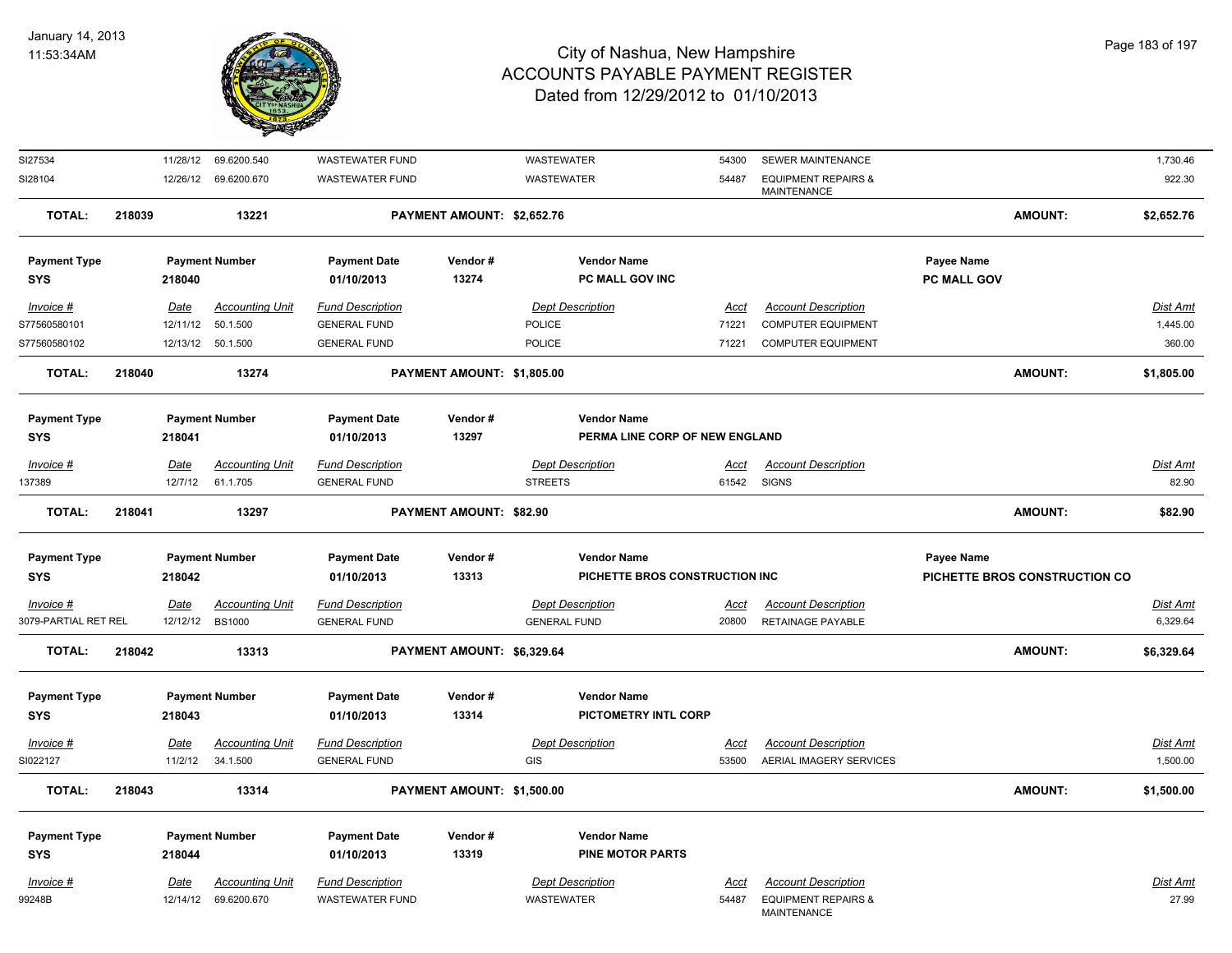

| 99465B                 |        |             | 12/19/12 69.6200.670   | <b>WASTEWATER FUND</b>  |                            | WASTEWATER              |                              | 54487       | <b>EQUIPMENT REPAIRS &amp;</b><br><b>MAINTENANCE</b> |                         | 74.62           |
|------------------------|--------|-------------|------------------------|-------------------------|----------------------------|-------------------------|------------------------------|-------------|------------------------------------------------------|-------------------------|-----------------|
| <b>TOTAL:</b>          | 218044 |             | 13319                  |                         | PAYMENT AMOUNT: \$102.61   |                         |                              |             |                                                      | <b>AMOUNT:</b>          | \$102.61        |
| <b>Payment Type</b>    |        |             | <b>Payment Number</b>  | <b>Payment Date</b>     | Vendor#                    |                         | <b>Vendor Name</b>           |             |                                                      |                         |                 |
| <b>SYS</b>             |        | 218045      |                        | 01/10/2013              | 13321                      |                         | PIONEER TREE SERVICE LLC     |             |                                                      |                         |                 |
| Invoice #              |        | <b>Date</b> | <b>Accounting Unit</b> | <b>Fund Description</b> |                            | <b>Dept Description</b> |                              | <u>Acct</u> | <b>Account Description</b>                           |                         | Dist Amt        |
| 100 CONCORD ST12/14/20 |        |             | 12/14/12 77.1.650      | <b>GENERAL FUND</b>     |                            | PARKS & RECREATION      |                              | 54253       | TREE REMOVAL SERVICES                                |                         | 850.00          |
| THORTON ROAD           |        | 12/7/12     | 77.1.650               | <b>GENERAL FUND</b>     |                            | PARKS & RECREATION      |                              | 54253       | TREE REMOVAL SERVICES                                |                         | 1,125.00        |
| <b>TOTAL:</b>          | 218045 |             | 13321                  |                         | PAYMENT AMOUNT: \$1,975.00 |                         |                              |             |                                                      | <b>AMOUNT:</b>          | \$1,975.00      |
| <b>Payment Type</b>    |        |             | <b>Payment Number</b>  | <b>Payment Date</b>     | Vendor#                    |                         | <b>Vendor Name</b>           |             |                                                      |                         |                 |
| <b>SYS</b>             |        | 218046      |                        | 01/10/2013              | 13322                      |                         | PITNEY BOWES GLOBAL FIN SRVS |             |                                                      |                         |                 |
| $Invoice$ #            |        | <b>Date</b> | <b>Accounting Unit</b> | <b>Fund Description</b> |                            | <b>Dept Description</b> |                              | <u>Acct</u> | <b>Account Description</b>                           |                         | <b>Dist Amt</b> |
| 8383788-DC12           |        |             | 12/13/12 50.1.500      | <b>GENERAL FUND</b>     |                            | POLICE                  |                              | 54842       | POSTAGE METER RENTAL                                 |                         | 317.13          |
| <b>TOTAL:</b>          | 218046 |             | 13322                  |                         | PAYMENT AMOUNT: \$317.13   |                         |                              |             |                                                      | <b>AMOUNT:</b>          | \$317.13        |
| <b>Payment Type</b>    |        |             | <b>Payment Number</b>  | <b>Payment Date</b>     | Vendor#                    |                         | <b>Vendor Name</b>           |             |                                                      | Payee Name              |                 |
| <b>SYS</b>             |        | 218047      |                        | 01/10/2013              | 13322                      |                         | PITNEY BOWES GLOBAL FIN SRVS |             |                                                      | <b>PITNEY BOWES INC</b> |                 |
| Invoice #              |        | <b>Date</b> | <b>Accounting Unit</b> | <b>Fund Description</b> |                            | <b>Dept Description</b> |                              | <u>Acct</u> | <b>Account Description</b>                           |                         | Dist Amt        |
| 5502091484             |        | 12/14/12    | 50.1.500               | <b>GENERAL FUND</b>     |                            | POLICE                  |                              | 54842       | POSTAGE METER RENTAL                                 |                         | 57.69           |
| <b>TOTAL:</b>          | 218047 |             | 13322                  |                         | PAYMENT AMOUNT: \$57.69    |                         |                              |             |                                                      | <b>AMOUNT:</b>          | \$57.69         |
| <b>Payment Type</b>    |        |             | <b>Payment Number</b>  | <b>Payment Date</b>     | Vendor#                    |                         | <b>Vendor Name</b>           |             |                                                      |                         |                 |
| <b>SYS</b>             |        | 218048      |                        | 01/10/2013              | 10942                      |                         | PROPERTY VALUATION ADVISORS  |             |                                                      |                         |                 |
| Invoice #              |        | Date        | <b>Accounting Unit</b> | <b>Fund Description</b> |                            | <b>Dept Description</b> |                              | <b>Acct</b> | <b>Account Description</b>                           |                         | <b>Dist Amt</b> |
| 2012058                |        | 11/1/12     | <b>BS1000</b>          | <b>GENERAL FUND</b>     |                            | <b>GENERAL FUND</b>     |                              | 11500       | OVERLAY-OTHER                                        |                         | 2,040.00        |
|                        |        |             |                        |                         |                            |                         |                              |             |                                                      |                         |                 |
| <b>TOTAL:</b>          | 218048 |             | 10942                  |                         | PAYMENT AMOUNT: \$2,040.00 |                         |                              |             |                                                      | <b>AMOUNT:</b>          | \$2,040.00      |
| <b>Payment Type</b>    |        |             | <b>Payment Number</b>  | <b>Payment Date</b>     | Vendor#                    |                         | <b>Vendor Name</b>           |             |                                                      |                         |                 |
| <b>SYS</b>             |        | 218049      |                        | 01/10/2013              | 13389                      |                         | <b>QUIRK GM PARTS DEPOT</b>  |             |                                                      |                         |                 |
| Invoice #              |        | <b>Date</b> | <b>Accounting Unit</b> | <b>Fund Description</b> |                            | <b>Dept Description</b> |                              | Acct        | <b>Account Description</b>                           |                         | Dist Amt        |
| 961122                 |        | 12/31/12    | 50.1.500               | <b>GENERAL FUND</b>     |                            | POLICE                  |                              | 61799       | VEHICLE PARTS & SUPPLIES                             |                         | 400.00          |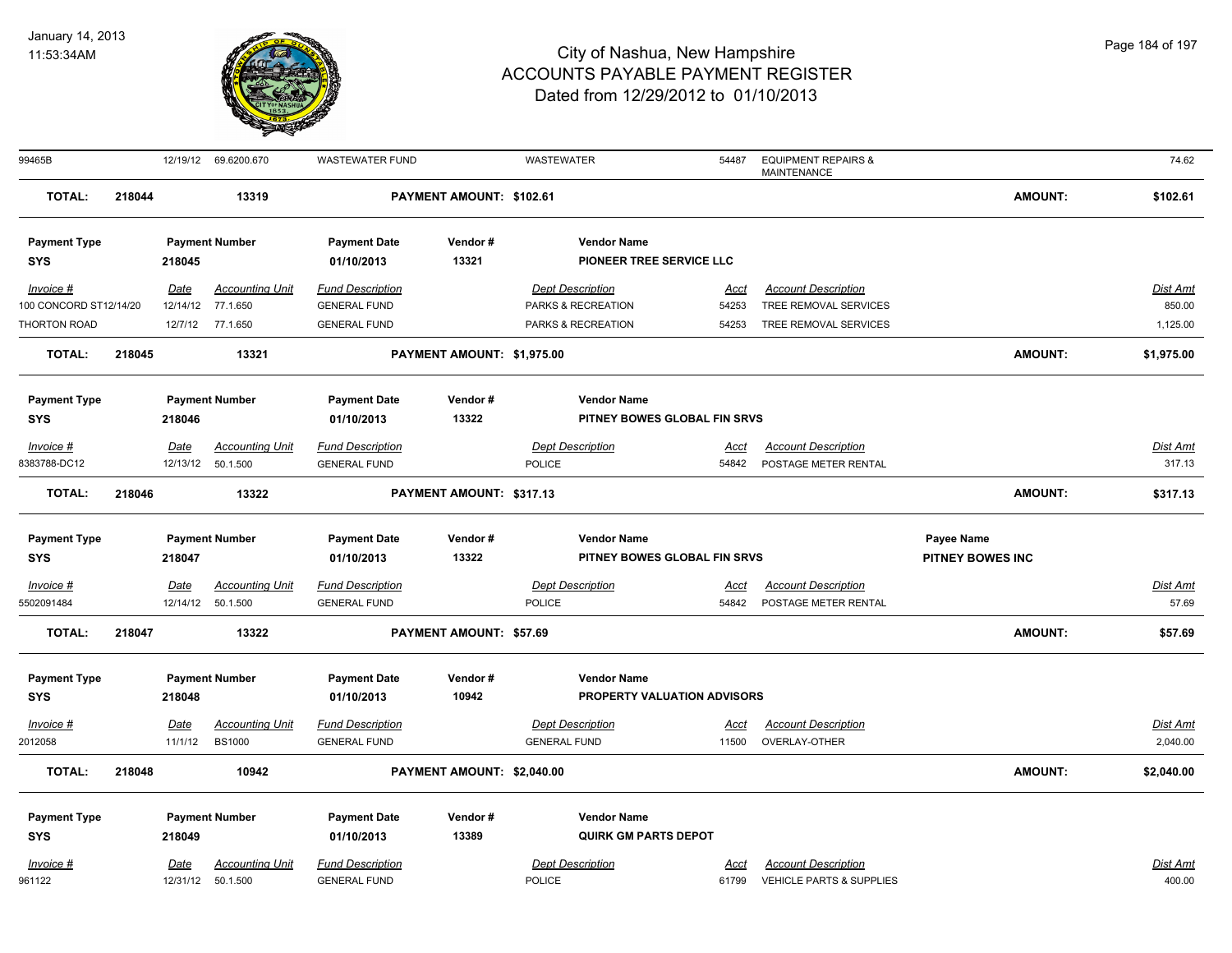

| <b>TOTAL:</b>                     | 218049           | 13389                                 |                                                   | PAYMENT AMOUNT: \$400.00    |                                                    |                                |                                                 |                            | <b>AMOUNT:</b> | \$400.00              |
|-----------------------------------|------------------|---------------------------------------|---------------------------------------------------|-----------------------------|----------------------------------------------------|--------------------------------|-------------------------------------------------|----------------------------|----------------|-----------------------|
| <b>Payment Type</b><br><b>SYS</b> | 218050           | <b>Payment Number</b>                 | <b>Payment Date</b><br>01/10/2013                 | Vendor#<br>13431            | <b>Vendor Name</b>                                 | <b>RESOURCE MANAGEMENT INC</b> |                                                 |                            |                |                       |
| Invoice #<br>15853                | Date<br>12/31/12 | <b>Accounting Unit</b><br>69.6200.670 | <b>Fund Description</b><br><b>WASTEWATER FUND</b> |                             | <b>Dept Description</b><br><b>WASTEWATER</b>       | Acct<br>54221                  | <b>Account Description</b><br>DISPOSAL SERVICES |                            |                | Dist Amt<br>15,801.80 |
| <b>TOTAL:</b>                     | 218050           | 13431                                 |                                                   | PAYMENT AMOUNT: \$15,643.78 |                                                    | <b>DISCOUNT:</b>               | 158.02                                          |                            | <b>AMOUNT:</b> | \$15,801.80           |
| <b>Payment Type</b><br><b>SYS</b> | 218051           | <b>Payment Number</b>                 | <b>Payment Date</b><br>01/10/2013                 | Vendor#<br>11764            | <b>Vendor Name</b><br><b>REXEL CLS</b>             |                                |                                                 | Payee Name<br><b>REXEL</b> |                |                       |
| Invoice #                         | Date             | <b>Accounting Unit</b>                | <b>Fund Description</b>                           |                             | <b>Dept Description</b>                            | Acct                           | <b>Account Description</b>                      |                            |                | Dist Amt              |
| S1039490006.001                   | 12/12/12         | 50.1.500                              | <b>GENERAL FUND</b>                               |                             | <b>POLICE</b>                                      | 61428                          | JANITORIAL SUPPLIES                             |                            |                | 79.46                 |
| S103949006.002                    | 12/13/12         | 50.1.500                              | <b>GENERAL FUND</b>                               |                             | <b>POLICE</b>                                      | 61428                          | <b>JANITORIAL SUPPLIES</b>                      |                            |                | 132.43                |
| S103951258.001                    | 12/13/12         | 50.1.500                              | <b>GENERAL FUND</b>                               |                             | <b>POLICE</b>                                      | 61428                          | JANITORIAL SUPPLIES                             |                            |                | 31.57                 |
| <b>TOTAL:</b>                     | 218051           | 11764                                 |                                                   | PAYMENT AMOUNT: \$243.46    |                                                    |                                |                                                 |                            | <b>AMOUNT:</b> | \$243.46              |
| <b>Payment Type</b><br><b>SYS</b> | 218052           | <b>Payment Number</b>                 | <b>Payment Date</b><br>01/10/2013                 | Vendor#<br>11764            | <b>Vendor Name</b><br><b>REXEL CLS</b>             |                                |                                                 |                            |                |                       |
| Invoice #                         | <u>Date</u>      | <b>Accounting Unit</b>                | <b>Fund Description</b>                           |                             | <b>Dept Description</b>                            | <u>Acct</u>                    | <b>Account Description</b>                      |                            |                | Dist Amt              |
| S103914276.001                    | 12/7/12          | 50.1.500                              | <b>GENERAL FUND</b>                               |                             | POLICE                                             | 61428                          | <b>JANITORIAL SUPPLIES</b>                      |                            |                | 194.56                |
| <b>TOTAL:</b>                     | 218052           | 11764                                 |                                                   | PAYMENT AMOUNT: \$194.56    |                                                    |                                |                                                 |                            | <b>AMOUNT:</b> | \$194.56              |
| <b>Payment Type</b><br><b>SYS</b> | 218053           | <b>Payment Number</b>                 | <b>Payment Date</b><br>01/10/2013                 | Vendor#<br>13447            | <b>Vendor Name</b><br><b>RILEYS SPORT SHOP INC</b> |                                |                                                 |                            |                |                       |
| Invoice #                         | Date             | <b>Accounting Unit</b>                | <b>Fund Description</b>                           |                             | <b>Dept Description</b>                            | Acct                           | <b>Account Description</b>                      |                            |                | Dist Amt              |
| 2761                              | 12/19/12         | 50.4020                               | POLICE DRUG ENFORCEMENT<br><b>FUND</b>            |                             | POLICE DRUG ENFORCEMENT<br><b>FUND</b>             | 71000                          | <b>EQUIPMENT</b>                                |                            |                | 4,119.00              |
| <b>TOTAL:</b>                     | 218053           | 13447                                 |                                                   | PAYMENT AMOUNT: \$4,119.00  |                                                    |                                |                                                 |                            | <b>AMOUNT:</b> | \$4,119.00            |
| <b>Payment Type</b><br><b>SYS</b> | 218054           | <b>Payment Number</b>                 | <b>Payment Date</b><br>01/10/2013                 | Vendor#<br>13504            | <b>Vendor Name</b><br><b>SANEL AUTO PARTS CO</b>   |                                |                                                 |                            |                |                       |
| $Invoice$ #                       | <u>Date</u>      | <b>Accounting Unit</b>                | <b>Fund Description</b>                           |                             | <b>Dept Description</b>                            | Acct                           | <b>Account Description</b>                      |                            |                | Dist Amt              |
| 02OX1873                          | 10/17/12         | 68.6000.540                           | SOLID WASTE FUND                                  |                             | <b>SOLID WASTE</b>                                 | 55699                          | OTHER CONTRACTED SERVICES                       |                            |                | 30.60                 |
| 02PT8020                          | 11/30/12         | 68.6000.540                           | SOLID WASTE FUND                                  |                             | <b>SOLID WASTE</b>                                 | 55699                          | OTHER CONTRACTED SERVICES                       |                            |                | 243.85                |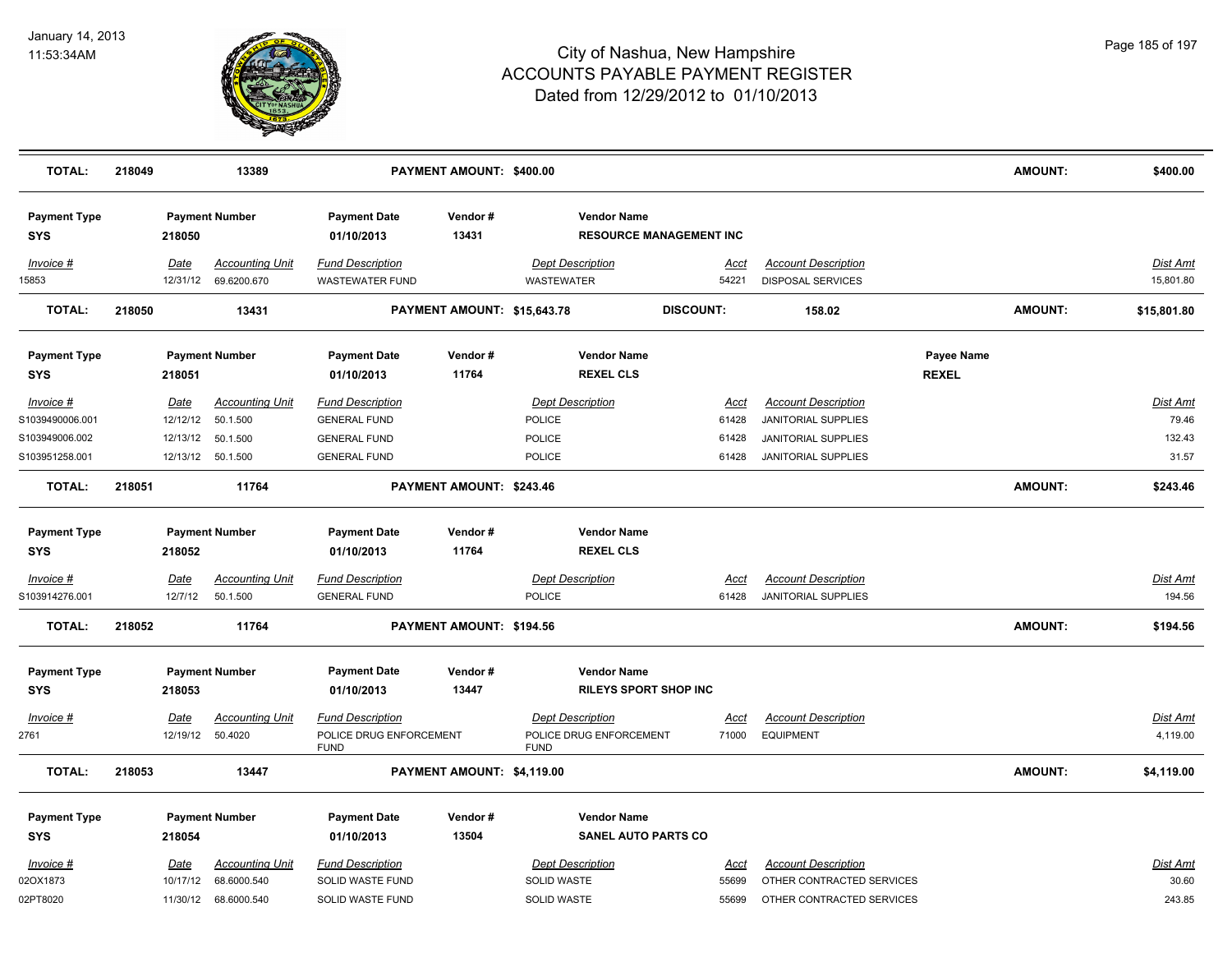

| 02PY1986            | 12/10/12    | 68.6000.540            | SOLID WASTE FUND        |                             | SOLID WASTE                    | 55699            | OTHER CONTRACTED SERVICES                |                | 65.98       |
|---------------------|-------------|------------------------|-------------------------|-----------------------------|--------------------------------|------------------|------------------------------------------|----------------|-------------|
| 02PY2056            |             | 12/10/12 68.6000.540   | SOLID WASTE FUND        |                             | SOLID WASTE                    | 55699            | OTHER CONTRACTED SERVICES                |                | 11.95       |
| <b>TOTAL:</b>       | 218054      | 13504                  |                         | PAYMENT AMOUNT: \$352.38    |                                |                  |                                          | <b>AMOUNT:</b> | \$352.38    |
| <b>Payment Type</b> |             | <b>Payment Number</b>  | <b>Payment Date</b>     | Vendor#                     | <b>Vendor Name</b>             |                  |                                          |                |             |
| <b>SYS</b>          | 218055      |                        | 01/10/2013              | 13504                       | <b>SANEL AUTO PARTS CO</b>     |                  |                                          |                |             |
| Invoice #           | <u>Date</u> | <b>Accounting Unit</b> | <b>Fund Description</b> |                             | <b>Dept Description</b>        | <u>Acct</u>      | <b>Account Description</b>               |                | Dist Amt    |
| 02PZ5507            | 12/12/12    | 52.1.630               | <b>GENERAL FUND</b>     |                             | <b>FIRE</b>                    | 61799            | VEHICLE PARTS & SUPPLIES                 |                | 5.52        |
| 02QC7961            | 12/19/12    | 52.1.630               | <b>GENERAL FUND</b>     |                             | <b>FIRE</b>                    | 54600            | VEHICLE REPAIRS & MAINTENANCE            |                | 52.58       |
| 02QD1596            |             | 12/19/12 52.1.630      | <b>GENERAL FUND</b>     |                             | <b>FIRE</b>                    | 54600            | VEHICLE REPAIRS & MAINTENANCE            |                | 47.44       |
| 02QD1731            | 12/19/12    | 52.1.630               | <b>GENERAL FUND</b>     |                             | <b>FIRE</b>                    | 54600            | VEHICLE REPAIRS & MAINTENANCE            |                | 8.81        |
| 02QD6009            | 12/20/12    | 52.1.630               | <b>GENERAL FUND</b>     |                             | <b>FIRE</b>                    | 54600            | VEHICLE REPAIRS & MAINTENANCE            |                | 16.66       |
| 02QE0435            | 12/21/12    | 52.1.630               | <b>GENERAL FUND</b>     |                             | <b>FIRE</b>                    | 54600            | VEHICLE REPAIRS & MAINTENANCE            |                | 16.62       |
| 02QE9072            |             | 12/24/12 52.1.630      | <b>GENERAL FUND</b>     |                             | <b>FIRE</b>                    | 54600            | <b>VEHICLE REPAIRS &amp; MAINTENANCE</b> |                | 88.97       |
| <b>TOTAL:</b>       | 218055      | 13504                  |                         | PAYMENT AMOUNT: \$236.60    |                                | <b>DISCOUNT:</b> | 0.11                                     | <b>AMOUNT:</b> | \$236.60    |
| <b>Payment Type</b> |             | <b>Payment Number</b>  | <b>Payment Date</b>     | Vendor#                     | <b>Vendor Name</b>             |                  |                                          |                |             |
| <b>SYS</b>          | 218056      |                        | 01/10/2013              | 15487                       | <b>SIGNATURE MARKETING LLC</b> |                  |                                          |                |             |
| Invoice #           | Date        | <b>Accounting Unit</b> | <b>Fund Description</b> |                             | <b>Dept Description</b>        | Acct             | <b>Account Description</b>               |                | Dist Amt    |
| 11710               | 12/14/12    | 68.6000.692            | SOLID WASTE FUND        |                             | SOLID WASTE                    | 55600            | <b>PRINTING</b>                          |                | 1,940.00    |
| 11711               |             | 12/14/12 68.6000.692   | SOLID WASTE FUND        |                             | SOLID WASTE                    | 55600            | <b>PRINTING</b>                          |                | 1,034.00    |
| <b>TOTAL:</b>       | 218056      | 15487                  |                         | PAYMENT AMOUNT: \$2,974.00  |                                |                  |                                          | <b>AMOUNT:</b> | \$2,974.00  |
| <b>Payment Type</b> |             | <b>Payment Number</b>  | <b>Payment Date</b>     | Vendor#                     | <b>Vendor Name</b>             |                  |                                          |                |             |
| <b>SYS</b>          | 218057      |                        | 01/10/2013              | 10879                       | SIHI PUMPS INC                 |                  |                                          |                |             |
| Invoice #           | <u>Date</u> | <b>Accounting Unit</b> | <b>Fund Description</b> |                             | <b>Dept Description</b>        | <u>Acct</u>      | <b>Account Description</b>               |                | Dist Amt    |
| 96011357            | 6/14/12     | 69.6200.975            | <b>WASTEWATER FUND</b>  |                             | WASTEWATER                     | 81300            | MACHINERY AND EQUIPMENT                  |                | 26,832.60   |
| <b>TOTAL:</b>       | 218057      | 10879                  |                         | PAYMENT AMOUNT: \$26,832.60 |                                |                  |                                          | <b>AMOUNT:</b> | \$26,832.60 |
| <b>Payment Type</b> |             | <b>Payment Number</b>  | <b>Payment Date</b>     | Vendor#                     | <b>Vendor Name</b>             |                  |                                          |                |             |
| <b>SYS</b>          | 218058      |                        | 01/10/2013              | 13605                       | <b>SOURCE 4 INC</b>            |                  |                                          |                |             |
| Invoice #           | Date        | <b>Accounting Unit</b> | <b>Fund Description</b> |                             | <b>Dept Description</b>        | Acct             | <b>Account Description</b>               |                | Dist Amt    |
| 936699              |             | 12/17/12 50.1.500      | <b>GENERAL FUND</b>     |                             | POLICE                         | 61100            | OFFICE SUPPLIES                          |                | 224.87      |

Page 186 of 197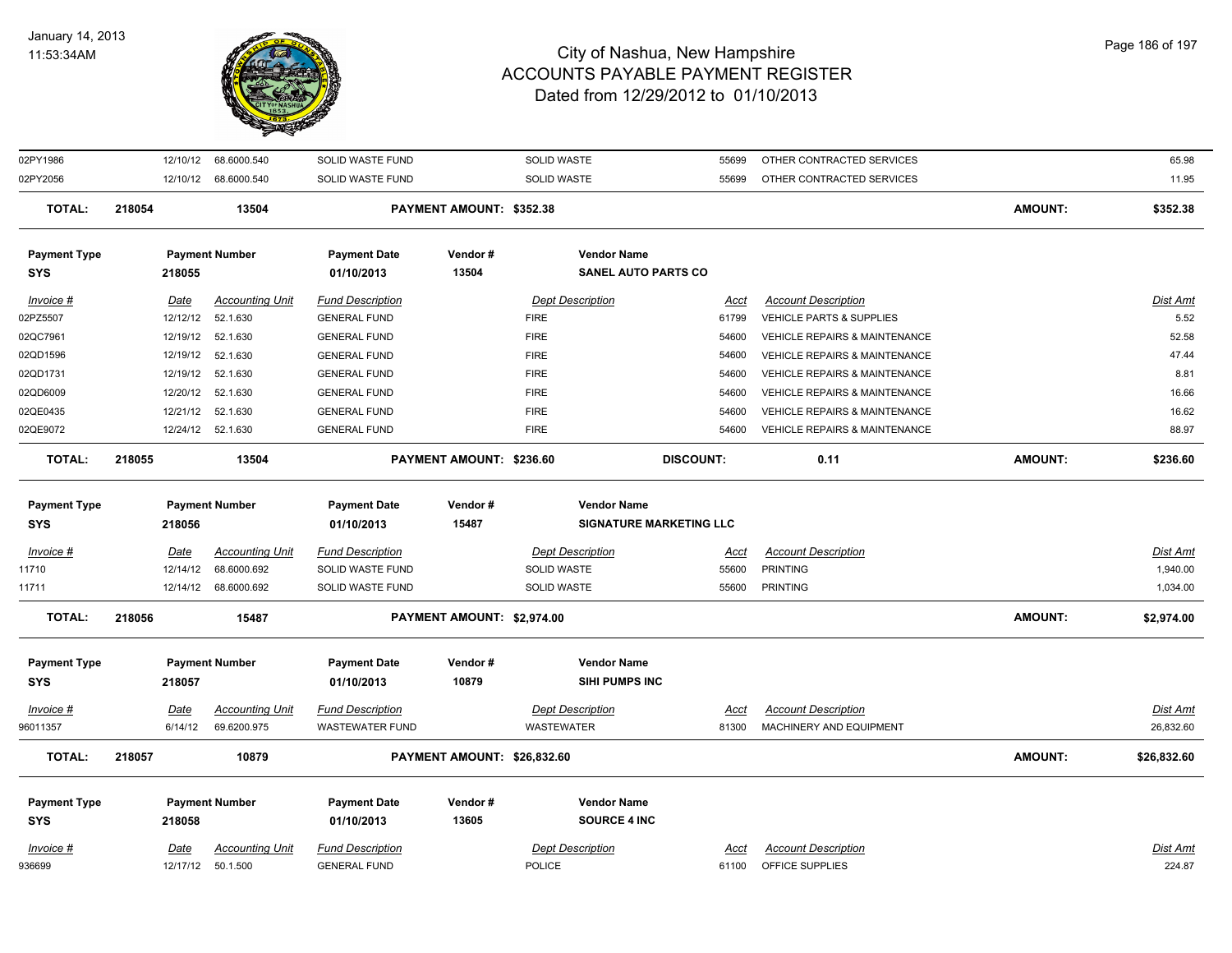

| <b>TOTAL:</b>                     | 218058                 | 13605                                 |                                                                   | PAYMENT AMOUNT: \$224.87 |                                                                     |                      |                                                      | <b>AMOUNT:</b>                                   | \$224.87                 |
|-----------------------------------|------------------------|---------------------------------------|-------------------------------------------------------------------|--------------------------|---------------------------------------------------------------------|----------------------|------------------------------------------------------|--------------------------------------------------|--------------------------|
| <b>Payment Type</b><br><b>SYS</b> | 218059                 | <b>Payment Number</b>                 | <b>Payment Date</b><br>01/10/2013                                 | Vendor#<br>13642         | <b>Vendor Name</b><br><b>STANLEY CONVERGENT SECURITY SO</b>         |                      |                                                      |                                                  |                          |
| Invoice #<br>9780671              | Date<br>12/3/12        | <b>Accounting Unit</b><br>68.6000.692 | <b>Fund Description</b><br>SOLID WASTE FUND                       |                          | <b>Dept Description</b><br>SOLID WASTE                              | Acct<br>61192        | <b>Account Description</b><br>SAFETY SUPPLIES        |                                                  | <b>Dist Amt</b><br>84.00 |
| <b>TOTAL:</b>                     | 218059                 | 13642                                 |                                                                   | PAYMENT AMOUNT: \$84.00  |                                                                     |                      |                                                      | <b>AMOUNT:</b>                                   | \$84.00                  |
| <b>Payment Type</b><br>SYS        | 218060                 | <b>Payment Number</b>                 | <b>Payment Date</b><br>01/10/2013                                 | Vendor#<br>13642         | <b>Vendor Name</b><br><b>STANLEY CONVERGENT SECURITY SO</b>         |                      |                                                      | Payee Name<br><b>STANLEY CONVERGENT SECURITY</b> |                          |
| Invoice #                         | Date                   | <b>Accounting Unit</b>                | <b>Fund Description</b>                                           |                          | <b>Dept Description</b>                                             | Acct                 | <b>Account Description</b>                           |                                                  | Dist Amt                 |
| 231357523                         | 12/3/12                | 61.1.670                              | <b>GENERAL FUND</b>                                               |                          | <b>STREETS</b>                                                      | 54236                | <b>SECURITY SERVICES</b>                             |                                                  | 26.50                    |
| <b>TOTAL:</b>                     | 218060                 | 13642                                 |                                                                   | PAYMENT AMOUNT: \$26.50  |                                                                     |                      |                                                      | <b>AMOUNT:</b>                                   | \$26.50                  |
| <b>Payment Type</b><br><b>SYS</b> | 218061                 | <b>Payment Number</b>                 | <b>Payment Date</b><br>01/10/2013                                 | Vendor#<br>11963         | <b>Vendor Name</b><br><b>STAPLES BUSINESS ADVANTAGE</b>             |                      |                                                      |                                                  |                          |
| $Invoice$ #<br>3185805702         | <b>Date</b><br>11/9/12 | <b>Accounting Unit</b><br>60.1.665    | <b>Fund Description</b><br><b>GENERAL FUND</b>                    |                          | <b>Dept Description</b><br><b>PUBLIC</b><br>WORKS-ADMIN/ENGINEERING | <u>Acct</u><br>61299 | <b>Account Description</b><br>MISCELLANEOUS SUPPLIES |                                                  | <b>Dist Amt</b><br>99.92 |
| 3187931454                        | 12/11/12               | 81.1.500                              | <b>GENERAL FUND</b>                                               |                          | <b>COMMUNITY DEVELOPMENT</b>                                        | 61100                | OFFICE SUPPLIES                                      |                                                  | 109.55                   |
| 3187931456                        | 12/11/12               | 81.1.500                              | <b>GENERAL FUND</b>                                               |                          | COMMUNITY DEVELOPMENT                                               | 61100                | OFFICE SUPPLIES                                      |                                                  | 85.36                    |
| 3188388824                        | 12/19/12               | 32.1.500                              | <b>GENERAL FUND</b>                                               |                          | ASSESSING                                                           | 44184                | <b>PHOTOCOPIES</b>                                   |                                                  | $-4.99$                  |
| 3188749957                        | 12/27/12               | 26.1.580                              | <b>GENERAL FUND</b>                                               |                          | <b>FINANCIAL SERVICES</b>                                           | 61100                | OFFICE SUPPLIES                                      |                                                  | 90.16                    |
| 3188749959                        | 12/27/12               | 60.1.665                              | <b>GENERAL FUND</b>                                               |                          | <b>PUBLIC</b><br>WORKS-ADMIN/ENGINEERING                            | 61299                | MISCELLANEOUS SUPPLIES                               |                                                  | 126.05                   |
| 3188749960                        | 12/27/12               | 30.1.500                              | <b>GENERAL FUND</b>                                               |                          | <b>PURCHASING</b>                                                   | 61100                | OFFICE SUPPLIES                                      |                                                  | 88.26                    |
| 3188749961                        |                        | 12/27/12 26.1.570                     | <b>GENERAL FUND</b>                                               |                          | <b>FINANCIAL SERVICES</b>                                           | 61100                | OFFICE SUPPLIES                                      |                                                  | 52.75                    |
| 3188749961                        | 12/27/12               | 26.1.580                              | <b>GENERAL FUND</b>                                               |                          | <b>FINANCIAL SERVICES</b>                                           | 61100                | OFFICE SUPPLIES                                      |                                                  | 15.17                    |
| 3189277739                        |                        | 12/29/12 52.1.500                     | <b>GENERAL FUND</b>                                               |                          | <b>FIRE</b>                                                         | 61100                | OFFICE SUPPLIES                                      |                                                  | $-68.95$                 |
| <b>TOTAL:</b>                     | 218061                 | 11963                                 |                                                                   | PAYMENT AMOUNT: \$589.56 |                                                                     | <b>DISCOUNT:</b>     | 6.25                                                 | <b>AMOUNT:</b>                                   | \$593.28                 |
| <b>Payment Type</b>               |                        | <b>Payment Number</b>                 | <b>Payment Date</b>                                               | Vendor#                  | <b>Vendor Name</b>                                                  |                      |                                                      | Payee Name                                       |                          |
| <b>SYS</b>                        | 218062                 |                                       | 01/10/2013                                                        | 10949                    | <b>STERICYCLE</b>                                                   |                      |                                                      | <b>STERICYCLE INC</b>                            |                          |
| Invoice #<br>1003951150           | <b>Date</b><br>1/1/13  | <b>Accounting Unit</b><br>72.3070     | <b>Fund Description</b><br>COMMUNITY HEALTH GRANTS<br><b>FUND</b> |                          | <b>Dept Description</b><br>COMMUNITY HEALTH GRANTS<br><b>FUND</b>   | Acct<br>54221        | <b>Account Description</b><br>DISPOSAL SERVICES      | <b>Activity</b><br>72.1009.13.01                 | Dist Amt<br>51.16        |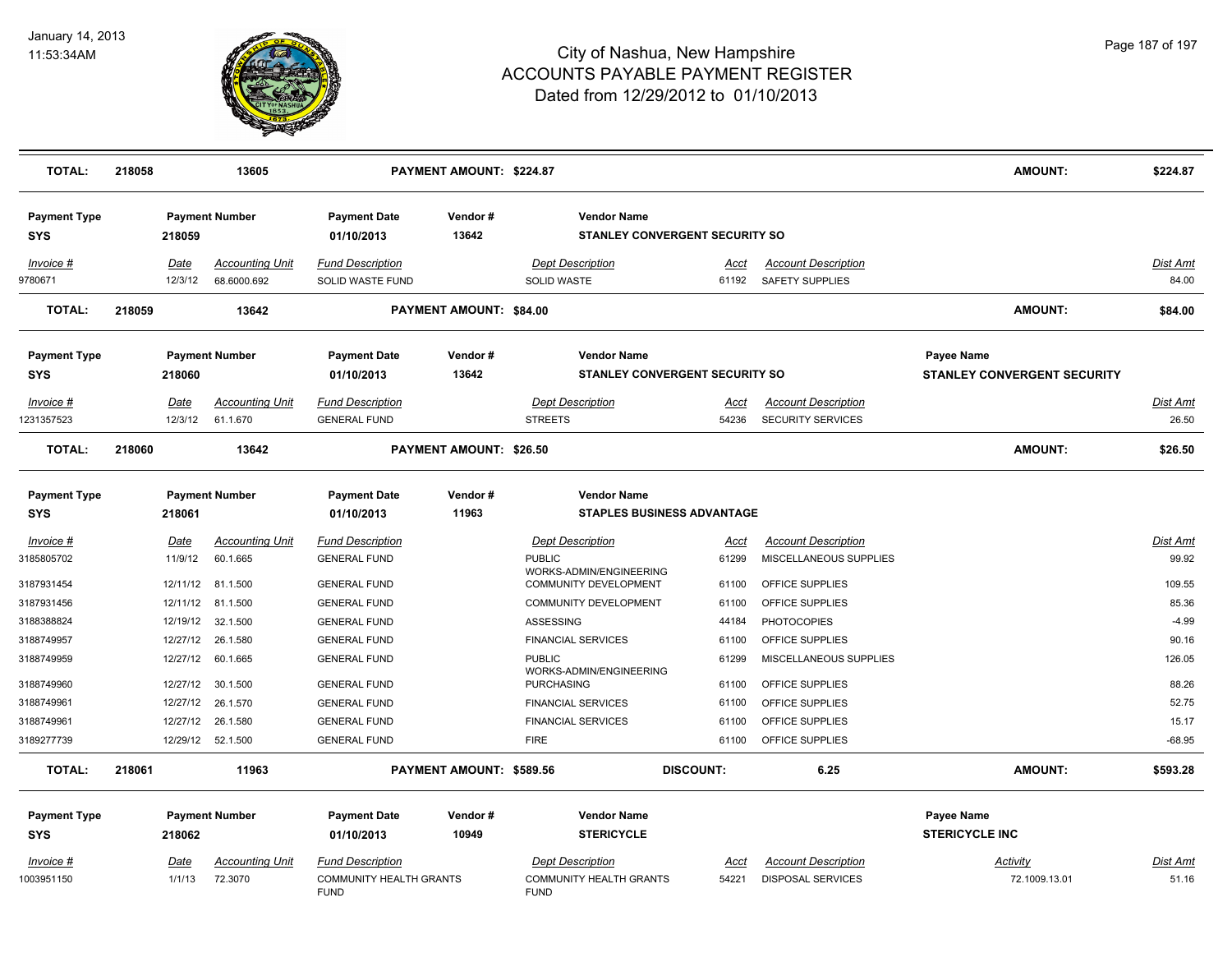

| <b>TOTAL:</b>                      | 218062           | 10949                                       |                                                                     | PAYMENT AMOUNT: \$51.16  |                                                                     |                      |                                                                        | <b>AMOUNT:</b>                                        | \$51.16                   |
|------------------------------------|------------------|---------------------------------------------|---------------------------------------------------------------------|--------------------------|---------------------------------------------------------------------|----------------------|------------------------------------------------------------------------|-------------------------------------------------------|---------------------------|
| <b>Payment Type</b><br><b>SYS</b>  | 218063           | <b>Payment Number</b>                       | <b>Payment Date</b><br>01/10/2013                                   | Vendor#<br>10072         | <b>Vendor Name</b><br><b>STOKES SEEDS INC</b>                       |                      |                                                                        |                                                       |                           |
| Invoice #<br>8021172               | Date<br>12/21/12 | <b>Accounting Unit</b><br>TF44.7504         | <b>Fund Description</b><br>ETF CONTRIB EDGEWOOD-DEED<br><b>FUND</b> |                          | <b>Dept Description</b><br>ETF CONTRIB EDGEWOOD-DEED<br><b>FUND</b> | Acct<br>61549        | <b>Account Description</b><br><b>GREENHOUSE SUPPLIES</b>               |                                                       | Dist Amt<br>220.98        |
| <b>TOTAL:</b>                      | 218063           | 10072                                       |                                                                     | PAYMENT AMOUNT: \$220.98 |                                                                     |                      |                                                                        | AMOUNT:                                               | \$220.98                  |
| <b>Payment Type</b><br><b>SYS</b>  | 218064           | <b>Payment Number</b>                       | <b>Payment Date</b><br>01/10/2013                                   | Vendor#<br>13679         | <b>Vendor Name</b><br><b>SULLIVAN TIRE INC</b>                      |                      |                                                                        | <b>Payee Name</b><br><b>SULLIVAN TIRE COMPANY</b>     |                           |
| $Invoice$ #<br>110653              | Date<br>12/20/12 | <b>Accounting Unit</b><br>50.1.500          | <b>Fund Description</b><br><b>GENERAL FUND</b>                      |                          | <b>Dept Description</b><br><b>POLICE</b>                            | <u>Acct</u><br>54600 | <b>Account Description</b><br><b>VEHICLE REPAIRS &amp; MAINTENANCE</b> |                                                       | <u>Dist Amt</u><br>42.00  |
| <b>TOTAL:</b>                      | 218064           | 13679                                       |                                                                     | PAYMENT AMOUNT: \$42.00  |                                                                     |                      |                                                                        | AMOUNT:                                               | \$42.00                   |
| <b>Payment Type</b><br><b>SYS</b>  | 218065           | <b>Payment Number</b>                       | <b>Payment Date</b><br>01/10/2013                                   | Vendor#<br>13693         | <b>Vendor Name</b><br><b>SWANA</b>                                  |                      |                                                                        |                                                       |                           |
| Invoice #<br>2014-93651            | Date<br>11/1/12  | <b>Accounting Unit</b><br>68.6000.500       | <b>Fund Description</b><br>SOLID WASTE FUND                         |                          | <b>Dept Description</b><br>SOLID WASTE                              | Acct<br>55200        | <b>Account Description</b><br>DUES AND MEMBERSHIPS                     |                                                       | <b>Dist Amt</b><br>189.00 |
| <b>TOTAL:</b>                      | 218065           | 13693                                       |                                                                     | PAYMENT AMOUNT: \$189.00 |                                                                     |                      |                                                                        | AMOUNT:                                               | \$189.00                  |
| <b>Payment Type</b><br><b>SYS</b>  | 218066           | <b>Payment Number</b>                       | <b>Payment Date</b><br>01/10/2013                                   | Vendor#<br>13693         | <b>Vendor Name</b><br><b>SWANA</b>                                  |                      |                                                                        | <b>Payee Name</b><br><b>SWANA-NORTHERN NE CHAPTER</b> |                           |
| $Invoice$ #<br><b>LEBLANC MATT</b> | Date<br>1/2/13   | <b>Accounting Unit</b><br>68.6000.500       | <b>Fund Description</b><br>SOLID WASTE FUND                         |                          | <b>Dept Description</b><br>SOLID WASTE                              | Acct<br>55200        | <b>Account Description</b><br>DUES AND MEMBERSHIPS                     |                                                       | <b>Dist Amt</b><br>94.50  |
| <b>TOTAL:</b>                      | 218066           | 13693                                       |                                                                     | PAYMENT AMOUNT: \$94.50  |                                                                     |                      |                                                                        | AMOUNT:                                               | \$94.50                   |
| <b>Payment Type</b><br><b>SYS</b>  | 218067           | <b>Payment Number</b>                       | <b>Payment Date</b><br>01/10/2013                                   | Vendor#<br>13706         | <b>Vendor Name</b><br>TAB PRODUCTS CO LLC                           |                      |                                                                        |                                                       |                           |
| Invoice #<br>2148126               | Date             | <b>Accounting Unit</b><br>12/27/12 50.1.500 | <b>Fund Description</b><br><b>GENERAL FUND</b>                      |                          | <b>Dept Description</b><br><b>POLICE</b>                            | Acct<br>61100        | <b>Account Description</b><br>OFFICE SUPPLIES                          |                                                       | Dist Amt<br>23.79         |
| <b>TOTAL:</b>                      | 218067           | 13706                                       |                                                                     | PAYMENT AMOUNT: \$23.79  |                                                                     |                      |                                                                        | AMOUNT:                                               | \$23.79                   |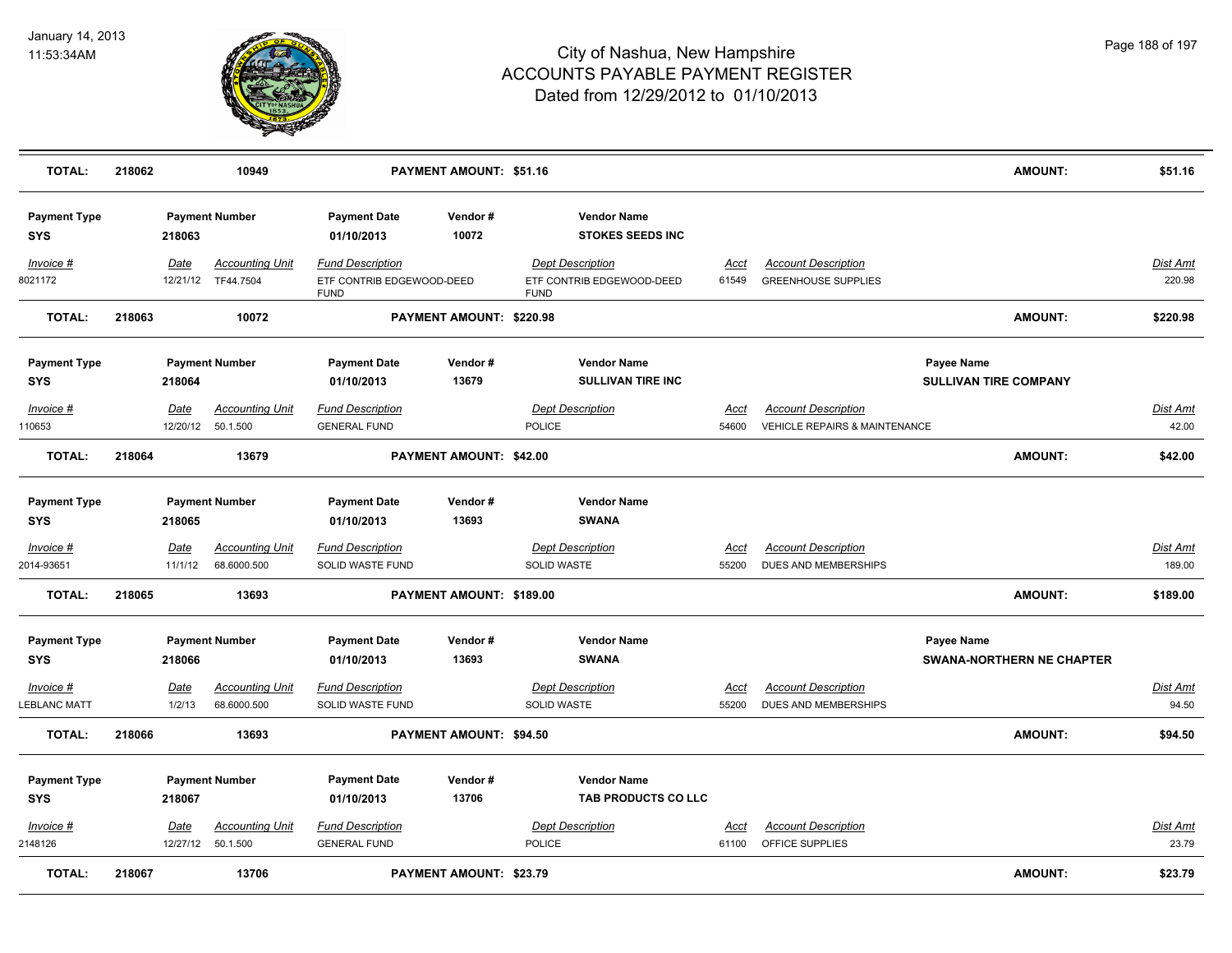

| <b>Payment Type</b>     |             | <b>Payment Number</b>  | <b>Payment Date</b>     | Vendor#                  | <b>Vendor Name</b>      |             |                            |                |                 |
|-------------------------|-------------|------------------------|-------------------------|--------------------------|-------------------------|-------------|----------------------------|----------------|-----------------|
| <b>SYS</b>              | 218068      |                        | 01/10/2013              | 13718                    | THE TELEGRAPH           |             |                            |                |                 |
| Invoice #               | Date        | <b>Accounting Unit</b> | <b>Fund Description</b> |                          | <b>Dept Description</b> | Acct        | <b>Account Description</b> |                | <b>Dist Amt</b> |
| 1215706 6610234 13047A  | 11/4/12     | 50.1.635               | <b>GENERAL FUND</b>     |                          | <b>POLICE</b>           | 55500       | ADVERTISING                |                | 70.00           |
| <b>TOTAL:</b><br>218068 |             | 13718                  |                         | PAYMENT AMOUNT: \$70.00  |                         |             |                            | <b>AMOUNT:</b> | \$70.00         |
| <b>Payment Type</b>     |             | <b>Payment Number</b>  | <b>Payment Date</b>     | Vendor#                  | <b>Vendor Name</b>      |             |                            |                |                 |
| SYS                     | 218069      |                        | 01/10/2013              | 13718                    | THE TELEGRAPH           |             |                            |                |                 |
| Invoice #               | Date        | <b>Accounting Unit</b> | <b>Fund Description</b> |                          | <b>Dept Description</b> | Acct        | <b>Account Description</b> |                | Dist Amt        |
| 1217647 6610234 13048   | 11/3/12     | 30.1.500               | <b>GENERAL FUND</b>     |                          | <b>PURCHASING</b>       | 55500       | <b>ADVERTISING</b>         |                | 182.85          |
| 1217647 6610234 13048   | 11/3/12     | 68.6000.500            | SOLID WASTE FUND        |                          | SOLID WASTE             | 55500       | <b>ADVERTISING</b>         |                | 182.85          |
| <b>TOTAL:</b><br>218069 |             | 13718                  |                         | PAYMENT AMOUNT: \$365.70 |                         |             |                            | <b>AMOUNT:</b> | \$365.70        |
| <b>Payment Type</b>     |             | <b>Payment Number</b>  | <b>Payment Date</b>     | Vendor#                  | <b>Vendor Name</b>      |             |                            |                |                 |
| <b>SYS</b>              | 218070      |                        | 01/10/2013              | 13718                    | THE TELEGRAPH           |             |                            |                |                 |
| Invoice #               | Date        | <b>Accounting Unit</b> | <b>Fund Description</b> |                          | <b>Dept Description</b> | Acct        | <b>Account Description</b> |                | Dist Amt        |
| 1218088 6610234 13050   | 11/10/12    | 30.1.500               | <b>GENERAL FUND</b>     |                          | <b>PURCHASING</b>       | 55500       | <b>ADVERTISING</b>         |                | 337.64          |
| 1218088 6610234 13050   |             | 11/10/12 69.6200.670   | WASTEWATER FUND         |                          | WASTEWATER              | 55500       | ADVERTISING                |                | 168.81          |
| <b>TOTAL:</b><br>218070 |             | 13718                  |                         | PAYMENT AMOUNT: \$506.45 |                         |             |                            | AMOUNT:        | \$506.45        |
| <b>Payment Type</b>     |             | <b>Payment Number</b>  | <b>Payment Date</b>     | Vendor#                  | <b>Vendor Name</b>      |             |                            |                |                 |
| <b>SYS</b>              | 218071      |                        | 01/10/2013              | 13718                    | THE TELEGRAPH           |             |                            |                |                 |
| $Invoice$ #             | <u>Date</u> | <b>Accounting Unit</b> | <b>Fund Description</b> |                          | <b>Dept Description</b> | <u>Acct</u> | <b>Account Description</b> |                | <u>Dist Amt</u> |
| 1218099 6610234 13051   | 11/3/12     | 30.1.500               | <b>GENERAL FUND</b>     |                          | <b>PURCHASING</b>       | 55500       | ADVERTISING                |                | 183.50          |
| <b>TOTAL:</b><br>218071 |             | 13718                  |                         | PAYMENT AMOUNT: \$183.50 |                         |             |                            | <b>AMOUNT:</b> | \$183.50        |
| <b>Payment Type</b>     |             | <b>Payment Number</b>  | <b>Payment Date</b>     | Vendor#                  | <b>Vendor Name</b>      |             |                            |                |                 |
| <b>SYS</b>              | 218072      |                        | 01/10/2013              | 13718                    | THE TELEGRAPH           |             |                            |                |                 |
| Invoice #               | <u>Date</u> | <b>Accounting Unit</b> | <b>Fund Description</b> |                          | <b>Dept Description</b> | <u>Acct</u> | <b>Account Description</b> |                | Dist Amt        |
| 1218677 6610234 13052   |             | 11/10/12 30.1.500      | <b>GENERAL FUND</b>     |                          | <b>PURCHASING</b>       | 55500       | <b>ADVERTISING</b>         |                | 146.80          |
| <b>TOTAL:</b><br>218072 |             | 13718                  |                         | PAYMENT AMOUNT: \$146.80 |                         |             |                            | <b>AMOUNT:</b> | \$146.80        |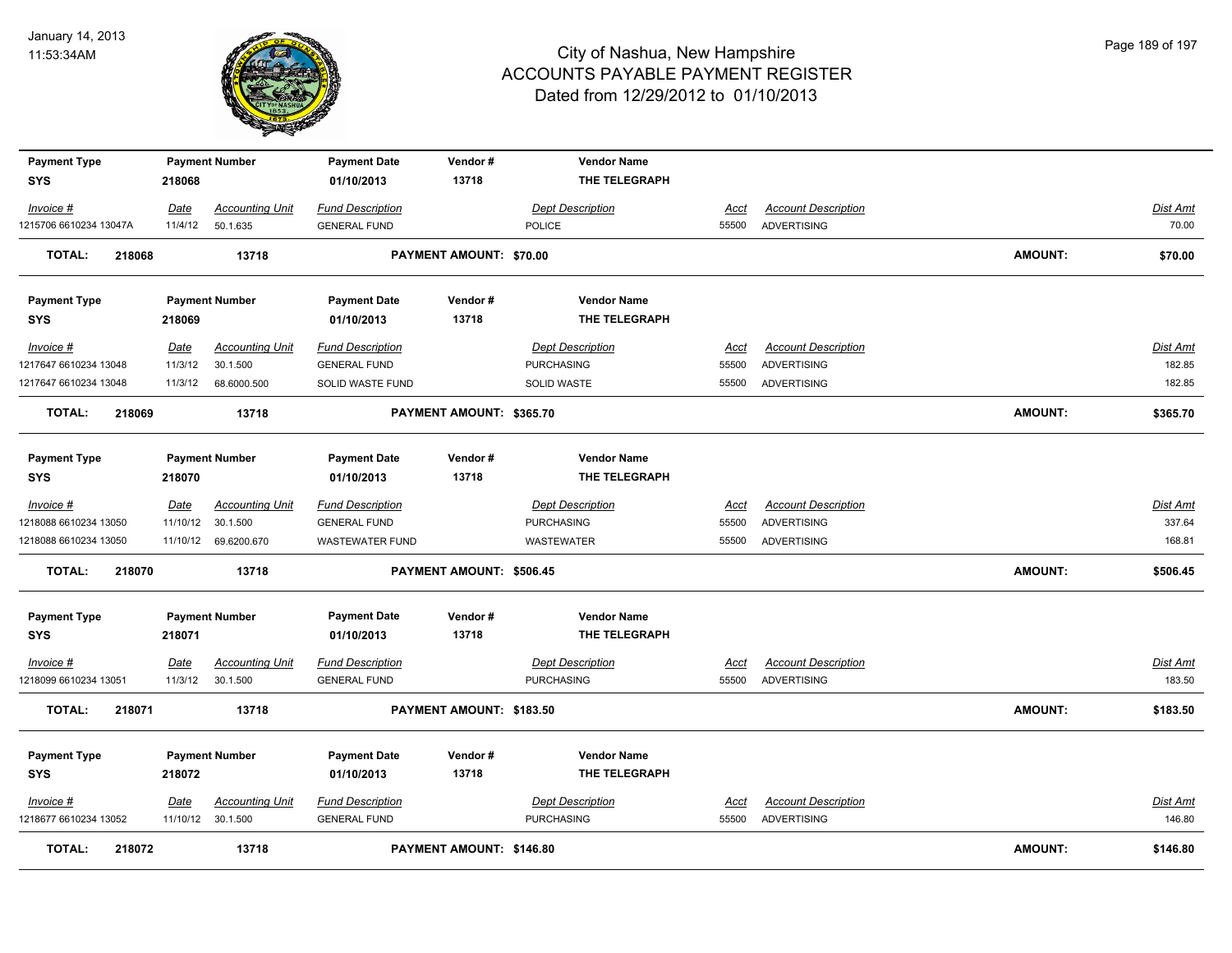

| <b>Payment Type</b>   |        |             | <b>Payment Number</b>  | <b>Payment Date</b>                    | Vendor#                    | <b>Vendor Name</b>                     |             |                            |                 |                 |
|-----------------------|--------|-------------|------------------------|----------------------------------------|----------------------------|----------------------------------------|-------------|----------------------------|-----------------|-----------------|
| <b>SYS</b>            |        | 218073      |                        | 01/10/2013                             | 13718                      | THE TELEGRAPH                          |             |                            |                 |                 |
| Invoice #             |        | Date        | <b>Accounting Unit</b> | <b>Fund Description</b>                |                            | <b>Dept Description</b>                | <b>Acct</b> | <b>Account Description</b> |                 | Dist Amt        |
| 1218804 6610234 13053 |        |             | 11/17/12 30.1.500      | <b>GENERAL FUND</b>                    |                            | <b>PURCHASING</b>                      | 55500       | ADVERTISING                |                 | 261.30          |
| <b>TOTAL:</b>         | 218073 |             | 13718                  |                                        | PAYMENT AMOUNT: \$261.30   |                                        |             |                            | <b>AMOUNT:</b>  | \$261.30        |
| <b>Payment Type</b>   |        |             | <b>Payment Number</b>  | <b>Payment Date</b>                    | Vendor#                    | <b>Vendor Name</b>                     |             |                            |                 |                 |
| <b>SYS</b>            |        | 218074      |                        | 01/10/2013                             | 13718                      | THE TELEGRAPH                          |             |                            |                 |                 |
| Invoice #             |        | <u>Date</u> | <b>Accounting Unit</b> | <b>Fund Description</b>                |                            | <b>Dept Description</b>                | <u>Acct</u> | <b>Account Description</b> |                 | <b>Dist Amt</b> |
| 1219333 6610234 13054 |        |             | 11/17/12 30.1.500      | <b>GENERAL FUND</b>                    |                            | <b>PURCHASING</b>                      | 55500       | ADVERTISING                |                 | 146.80          |
| <b>TOTAL:</b>         | 218074 |             | 13718                  |                                        | PAYMENT AMOUNT: \$146.80   |                                        |             |                            | <b>AMOUNT:</b>  | \$146.80        |
| <b>Payment Type</b>   |        |             | <b>Payment Number</b>  | <b>Payment Date</b>                    | Vendor#                    | <b>Vendor Name</b>                     |             |                            |                 |                 |
| <b>SYS</b>            |        | 218075      |                        | 01/10/2013                             | 13718                      | THE TELEGRAPH                          |             |                            |                 |                 |
| Invoice #             |        | Date        | <b>Accounting Unit</b> | <b>Fund Description</b>                |                            | <b>Dept Description</b>                | <b>Acct</b> | <b>Account Description</b> | <b>Activity</b> | <u>Dist Amt</u> |
| 1219381 6610234 13055 |        |             | 11/19/12 84.3090       | <b>URBAN PROGRAM GRANTS</b>            |                            | <b>URBAN PROGRAM GRANTS</b>            | 55500       | ADVERTISING                | 8400.13.10.100  | 220.20          |
|                       |        |             |                        |                                        |                            |                                        |             |                            |                 |                 |
| <b>TOTAL:</b>         | 218075 |             | 13718                  |                                        | PAYMENT AMOUNT: \$220.20   |                                        |             |                            | <b>AMOUNT:</b>  | \$220.20        |
| <b>Payment Type</b>   |        |             | <b>Payment Number</b>  | <b>Payment Date</b>                    | Vendor#                    | <b>Vendor Name</b>                     |             |                            |                 |                 |
| <b>SYS</b>            |        | 218076      |                        | 01/10/2013                             | 15170                      | TLO LLC                                |             |                            |                 |                 |
| $Invoice$ #           |        | <b>Date</b> | <b>Accounting Unit</b> | <b>Fund Description</b>                |                            | <b>Dept Description</b>                | <u>Acct</u> | <b>Account Description</b> |                 | <b>Dist Amt</b> |
| 331630 01/01/2013     |        | 1/1/13      | 50.4020                | POLICE DRUG ENFORCEMENT<br><b>FUND</b> |                            | POLICE DRUG ENFORCEMENT<br><b>FUND</b> | 55699       | OTHER CONTRACTED SERVICES  |                 | 110.00          |
| <b>TOTAL:</b>         | 218076 |             | 15170                  |                                        | PAYMENT AMOUNT: \$110.00   |                                        |             |                            | <b>AMOUNT:</b>  | \$110.00        |
| <b>Payment Type</b>   |        |             | <b>Payment Number</b>  | <b>Payment Date</b>                    | Vendor#                    | <b>Vendor Name</b>                     |             |                            |                 |                 |
| <b>SYS</b>            |        | 218077      |                        | 01/10/2013                             | 15310                      | <b>TOOL &amp; EQUIPMENT CONNECTION</b> |             |                            |                 |                 |
| Invoice #             |        | <b>Date</b> | <b>Accounting Unit</b> | <b>Fund Description</b>                |                            | <b>Dept Description</b>                | <u>Acct</u> | <b>Account Description</b> |                 | <b>Dist Amt</b> |
| 00007575              |        |             | 11/26/12 61.1.700      | <b>GENERAL FUND</b>                    |                            | <b>STREETS</b>                         | 55699       | OTHER CONTRACTED SERVICES  |                 | 1,741.24        |
| <b>TOTAL:</b>         | 218077 |             | 15310                  |                                        | PAYMENT AMOUNT: \$1,741.24 |                                        |             |                            | <b>AMOUNT:</b>  | \$1,741.24      |
| <b>Payment Type</b>   |        |             | <b>Payment Number</b>  | <b>Payment Date</b>                    | Vendor#                    | <b>Vendor Name</b>                     |             |                            |                 |                 |
| <b>SYS</b>            |        | 218078      |                        | 01/10/2013                             | 13757                      | <b>TOWERS MOTOR PARTS CORP</b>         |             |                            |                 |                 |
| Invoice #             |        | Date        | <b>Accounting Unit</b> | <b>Fund Description</b>                |                            | <b>Dept Description</b>                | <u>Acct</u> | <b>Account Description</b> |                 | Dist Amt        |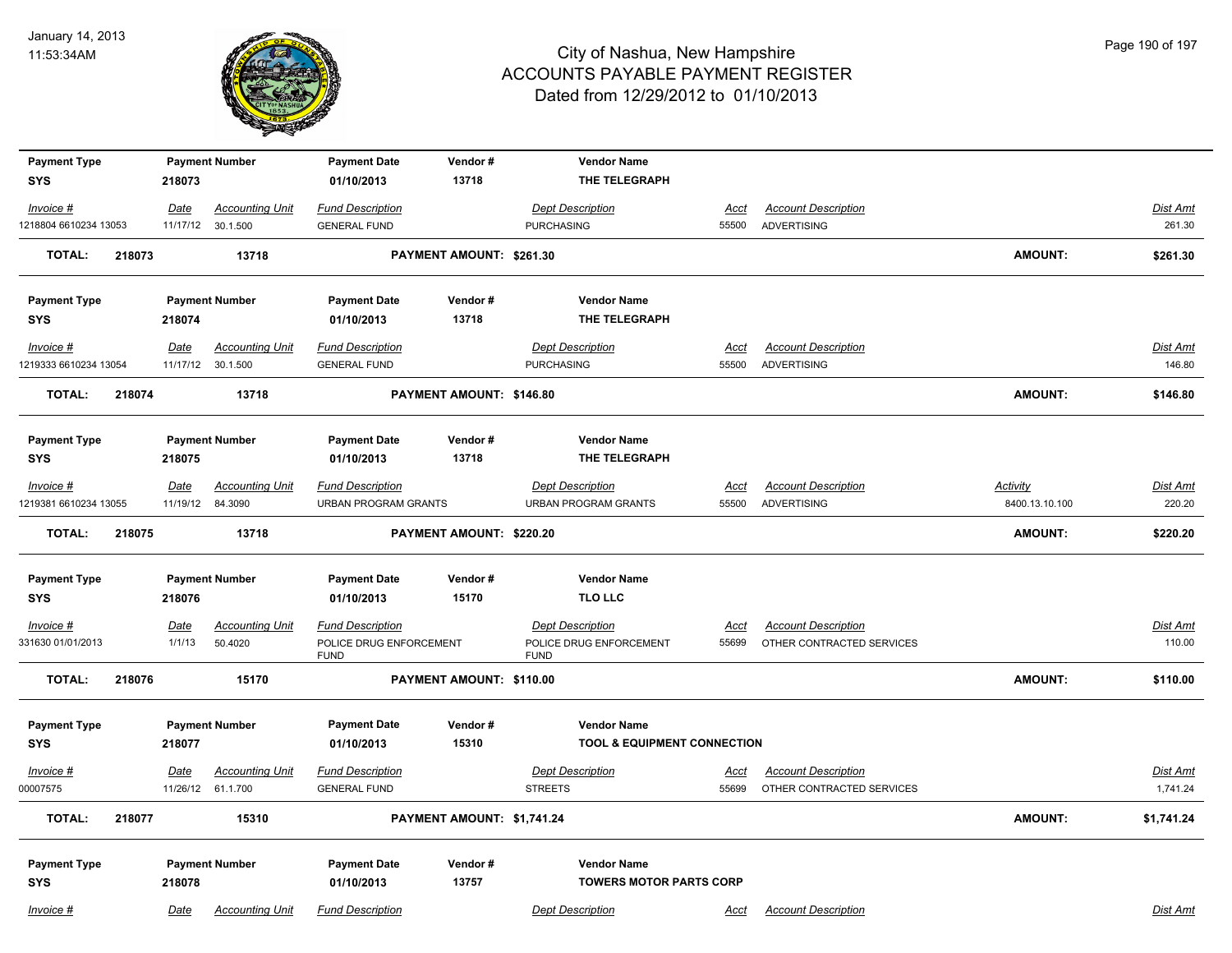

| 700468                     |             | 12/24/12 52.1.630      | <b>GENERAL FUND</b>               |                                | <b>FIRE</b>             |                                          | 54600       | VEHICLE REPAIRS & MAINTENANCE       |                | 7.00            |
|----------------------------|-------------|------------------------|-----------------------------------|--------------------------------|-------------------------|------------------------------------------|-------------|-------------------------------------|----------------|-----------------|
| 700959                     | 1/2/13      | 50.1.500               | <b>GENERAL FUND</b>               |                                | <b>POLICE</b>           |                                          | 61799       | <b>VEHICLE PARTS &amp; SUPPLIES</b> |                | 18.90           |
| <b>TOTAL:</b>              | 218078      | 13757                  |                                   | <b>PAYMENT AMOUNT: \$25.90</b> |                         |                                          |             |                                     | <b>AMOUNT:</b> | \$25.90         |
| <b>Payment Type</b>        |             | <b>Payment Number</b>  | <b>Payment Date</b>               | Vendor#                        |                         | <b>Vendor Name</b>                       |             |                                     |                |                 |
| <b>SYS</b>                 | 218079      |                        | 01/10/2013                        | 13763                          |                         | <b>TRANSCOR-IT/HAYWOOD ASSOCIATES</b>    |             |                                     |                |                 |
| Invoice #                  | <u>Date</u> | <b>Accounting Unit</b> | <b>Fund Description</b>           |                                | <b>Dept Description</b> |                                          | <u>Acct</u> | <b>Account Description</b>          |                | <b>Dist Amt</b> |
| 13809                      | 12/17/12    | 50.1.500               | <b>GENERAL FUND</b>               |                                | POLICE                  |                                          | 71221       | <b>COMPUTER EQUIPMENT</b>           |                | 3,576.13        |
| 13809                      |             | 12/17/12 50.1.500      | <b>GENERAL FUND</b>               |                                | POLICE                  |                                          | 71228       | <b>COMPUTER SOFTWARE</b>            |                | 1,165.00        |
| <b>TOTAL:</b>              | 218079      | 13763                  |                                   | PAYMENT AMOUNT: \$4,741.13     |                         |                                          |             |                                     | <b>AMOUNT:</b> | \$4,741.13      |
|                            |             |                        |                                   |                                |                         |                                          |             |                                     |                |                 |
| <b>Payment Type</b><br>SYS | 218080      | <b>Payment Number</b>  | <b>Payment Date</b><br>01/10/2013 | Vendor#<br>13773               |                         | <b>Vendor Name</b><br>TRUE BLUE CLEANERS |             |                                     |                |                 |
| Invoice #                  | <u>Date</u> | <b>Accounting Unit</b> | <b>Fund Description</b>           |                                | <b>Dept Description</b> |                                          | <b>Acct</b> | <b>Account Description</b>          |                | <b>Dist Amt</b> |
| 189555                     | 12/10/12    | 52.1.625               | <b>GENERAL FUND</b>               |                                | <b>FIRE</b>             |                                          | 55699       | OTHER CONTRACTED SERVICES           |                | 30.16           |
| 189557                     | 12/10/12    | 52.1.625               | <b>GENERAL FUND</b>               |                                | <b>FIRE</b>             |                                          | 55699       | OTHER CONTRACTED SERVICES           |                | 22.62           |
| 189720                     | 12/10/12    | 52.1.625               | <b>GENERAL FUND</b>               |                                | <b>FIRE</b>             |                                          | 55699       | OTHER CONTRACTED SERVICES           |                | 30.16           |
| 189721                     | 12/10/12    | 52.1.625               | <b>GENERAL FUND</b>               |                                | <b>FIRE</b>             |                                          | 55699       | OTHER CONTRACTED SERVICES           |                | 30.10           |
| 189723                     | 12/10/12    | 52.1.625               | <b>GENERAL FUND</b>               |                                | <b>FIRE</b>             |                                          | 55699       | OTHER CONTRACTED SERVICES           |                | 30.16           |
| 194524                     | 12/17/12    | 52.1.625               | <b>GENERAL FUND</b>               |                                | <b>FIRE</b>             |                                          | 55699       | OTHER CONTRACTED SERVICES           |                | 22.62           |
| 194555                     | 12/17/12    | 52.1.625               | <b>GENERAL FUND</b>               |                                | <b>FIRE</b>             |                                          | 55699       | OTHER CONTRACTED SERVICES           |                | 22.62           |
| 194556                     |             | 12/17/12 52.1.625      | <b>GENERAL FUND</b>               |                                | <b>FIRE</b>             |                                          | 55699       | OTHER CONTRACTED SERVICES           |                | 22.62           |
| 194566                     | 12/17/12    | 52.1.625               | <b>GENERAL FUND</b>               |                                | <b>FIRE</b>             |                                          | 55699       | OTHER CONTRACTED SERVICES           |                | 30.16           |
| 194567                     | 12/17/12    | 52.1.625               | <b>GENERAL FUND</b>               |                                | <b>FIRE</b>             |                                          | 55699       | OTHER CONTRACTED SERVICES           |                | 22.62           |
| 198637                     | 12/27/12    | 52.1.625               | <b>GENERAL FUND</b>               |                                | <b>FIRE</b>             |                                          | 55699       | OTHER CONTRACTED SERVICES           |                | 30.16           |
| 198638                     | 12/27/12    | 52.1.625               | <b>GENERAL FUND</b>               |                                | <b>FIRE</b>             |                                          | 55699       | OTHER CONTRACTED SERVICES           |                | 30.16           |
| 198644                     | 12/27/12    | 52.1.625               | <b>GENERAL FUND</b>               |                                | <b>FIRE</b>             |                                          | 55699       | OTHER CONTRACTED SERVICES           |                | 22.62           |
| 198646                     | 12/27/12    | 52.1.625               | <b>GENERAL FUND</b>               |                                | <b>FIRE</b>             |                                          | 55699       | OTHER CONTRACTED SERVICES           |                | 15.08           |
| 198648                     | 12/27/12    | 52.1.625               | <b>GENERAL FUND</b>               |                                | <b>FIRE</b>             |                                          | 55699       | OTHER CONTRACTED SERVICES           |                | 30.16           |
| 198698                     | 12/27/12    | 52.1.625               | <b>GENERAL FUND</b>               |                                | <b>FIRE</b>             |                                          | 55699       | OTHER CONTRACTED SERVICES           |                | 22.62           |
| 198699                     | 12/27/12    | 52.1.625               | <b>GENERAL FUND</b>               |                                | <b>FIRE</b>             |                                          | 55699       | OTHER CONTRACTED SERVICES           |                | 11.74           |
| 201468                     | 1/3/13      | 52.1.625               | <b>GENERAL FUND</b>               |                                | <b>FIRE</b>             |                                          | 55699       | OTHER CONTRACTED SERVICES           |                | 22.62           |
| 201472                     | 1/3/13      | 52.1.625               | <b>GENERAL FUND</b>               |                                | <b>FIRE</b>             |                                          | 55699       | OTHER CONTRACTED SERVICES           |                | 30.16           |
| 201475                     | 1/8/13      | 52.1.625               | <b>GENERAL FUND</b>               |                                | <b>FIRE</b>             |                                          | 55699       | OTHER CONTRACTED SERVICES           |                | 30.16           |
| 201476                     | 1/3/13      | 52.1.625               | <b>GENERAL FUND</b>               |                                | <b>FIRE</b>             |                                          | 55699       | OTHER CONTRACTED SERVICES           |                | 12.89           |
| <b>TOTAL:</b>              | 218080      | 13773                  |                                   | PAYMENT AMOUNT: \$522.21       |                         |                                          |             |                                     | <b>AMOUNT:</b> | \$522.21        |
|                            |             |                        |                                   |                                |                         |                                          |             |                                     |                |                 |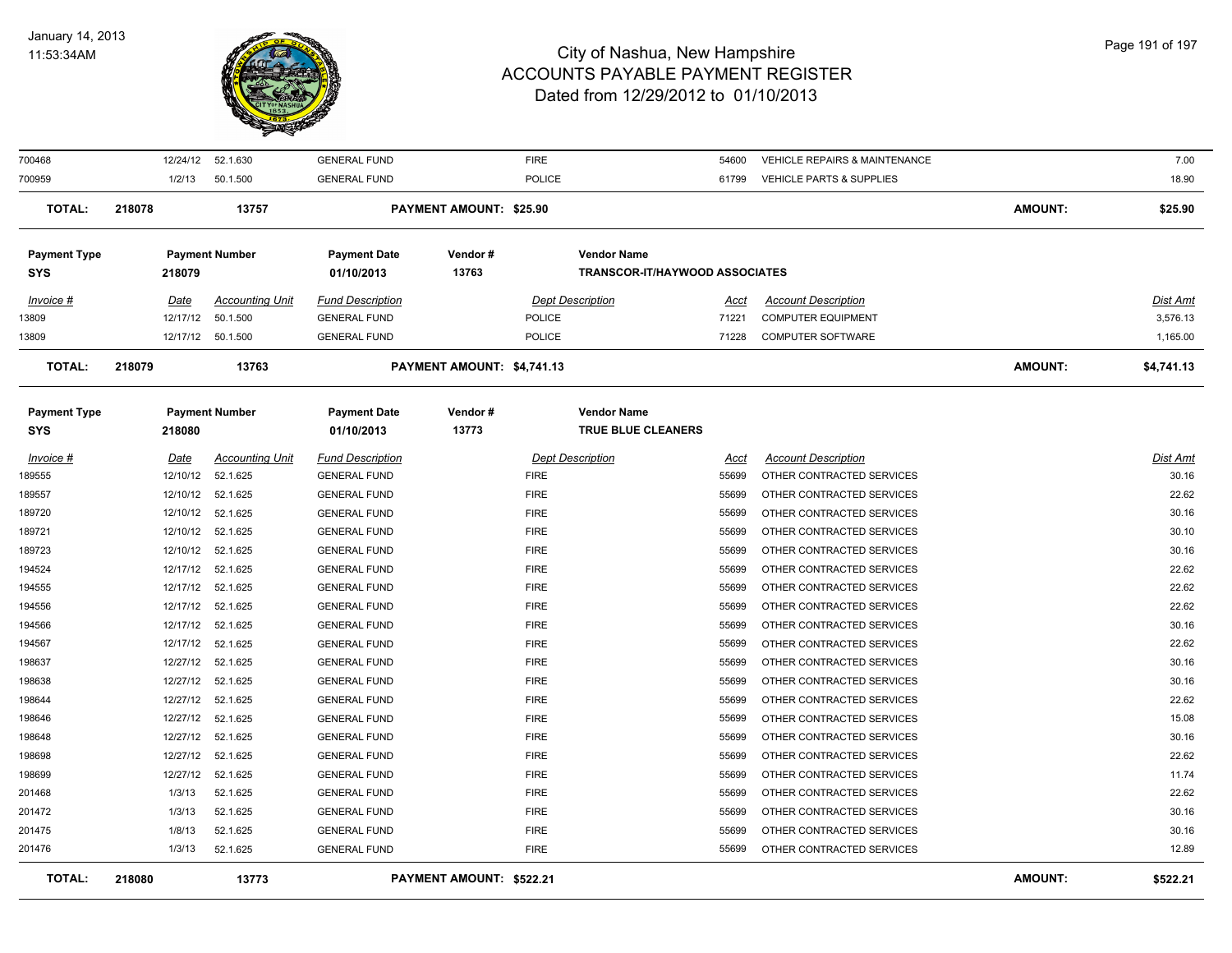

| <b>Payment Type</b>               |        |                 | <b>Payment Number</b>              | <b>Payment Date</b>                            | Vendor#                             | <b>Vendor Name</b>                            |               |                                                              |                                              |                    |
|-----------------------------------|--------|-----------------|------------------------------------|------------------------------------------------|-------------------------------------|-----------------------------------------------|---------------|--------------------------------------------------------------|----------------------------------------------|--------------------|
| <b>SYS</b>                        |        | 218081          |                                    | 01/10/2013                                     | 13781                               | <b>GARY TURGISS</b>                           |               |                                                              |                                              |                    |
| Invoice #                         |        | Date            | <b>Accounting Unit</b>             | <b>Fund Description</b>                        |                                     | <b>Dept Description</b>                       | Acct          | <b>Account Description</b>                                   |                                              | Dist Amt           |
| MILEAGE 12/2-1/5                  |        | 12/31/12        | 32.1.600                           | <b>GENERAL FUND</b>                            |                                     | ASSESSING                                     | 55307         | MILEAGE REIMBURSEMENTS                                       |                                              | 120.44             |
| <b>TOTAL:</b>                     | 218081 |                 | 13781                              |                                                | PAYMENT AMOUNT: \$120.44            |                                               |               |                                                              | <b>AMOUNT:</b>                               | \$120.44           |
| <b>Payment Type</b>               |        |                 | <b>Payment Number</b>              | <b>Payment Date</b>                            | Vendor#                             | <b>Vendor Name</b>                            |               |                                                              |                                              |                    |
| <b>SYS</b>                        |        | 218082          |                                    | 01/10/2013                                     | 13797                               | UNIFIRST CORPORATION                          |               |                                                              |                                              |                    |
| Invoice #<br>044 4080626          |        | Date<br>12/7/12 | <b>Accounting Unit</b><br>61.1.670 | <b>Fund Description</b><br><b>GENERAL FUND</b> |                                     | <b>Dept Description</b><br><b>STREETS</b>     | Acct<br>61107 | <b>Account Description</b><br><b>CLOTHING &amp; UNIFORMS</b> |                                              | Dist Amt<br>295.50 |
| 044 4082891                       |        | 12/13/12        | 69.6200.540                        | <b>WASTEWATER FUND</b>                         |                                     | WASTEWATER                                    | 61107         | <b>CLOTHING &amp; UNIFORMS</b>                               |                                              | 43.08              |
| 044 4082891                       |        |                 | 12/13/12 69.6200.670               | <b>WASTEWATER FUND</b>                         |                                     | WASTEWATER                                    | 61107         | <b>CLOTHING &amp; UNIFORMS</b>                               |                                              | 265.22             |
| <b>TOTAL:</b>                     | 218082 |                 | 13797                              |                                                | PAYMENT AMOUNT: \$603.80            |                                               |               |                                                              | <b>AMOUNT:</b>                               | \$603.80           |
|                                   |        |                 |                                    |                                                |                                     |                                               |               |                                                              |                                              |                    |
| <b>Payment Type</b><br><b>SYS</b> |        | 218083          | <b>Payment Number</b>              | <b>Payment Date</b><br>01/10/2013              | Vendor#<br>11357                    | <b>Vendor Name</b><br><b>UNION METAL CORP</b> |               |                                                              | Payee Name<br><b>UNION METAL CORPORATION</b> |                    |
| Invoice #                         |        | <b>Date</b>     | <b>Accounting Unit</b>             | <b>Fund Description</b>                        |                                     | <b>Dept Description</b>                       | Acct          | <b>Account Description</b>                                   | <b>Activity</b>                              | Dist Amt           |
| 44499                             |        | 11/17/12        | 61.1.700                           | <b>GENERAL FUND</b>                            |                                     | <b>STREETS</b>                                | 71999         | MISCELLANEOUS EQUIPMENT                                      | 1000                                         | 76,949.92          |
| 44499                             |        |                 | 11/17/12 61.1010                   | <b>GF-PRIOR YEAR ESCROWS</b>                   |                                     | STREETS-PRIOR YEAR                            | 94200         | PRIOR YEAR ESCROWS                                           | 1000                                         | 75,065.36          |
| <b>TOTAL:</b>                     | 218083 |                 | 11357                              |                                                | <b>PAYMENT AMOUNT: \$152,015.28</b> |                                               |               |                                                              | <b>AMOUNT:</b>                               | \$152,015.28       |
| <b>Payment Type</b>               |        |                 | <b>Payment Number</b>              | <b>Payment Date</b>                            | Vendor#                             | <b>Vendor Name</b>                            |               |                                                              |                                              |                    |
| <b>SYS</b>                        |        | 218084          |                                    | 01/10/2013                                     | 13804                               | UNITED SITE SERVICES NORTHEAST                |               |                                                              |                                              |                    |
| $Invoice$ #                       |        | Date            | <b>Accounting Unit</b>             | <b>Fund Description</b>                        |                                     | <b>Dept Description</b>                       | <u>Acct</u>   | <b>Account Description</b>                                   |                                              | Dist Amt           |
| 114-1001784                       |        | 12/13/12        | 52.1.625                           | <b>GENERAL FUND</b>                            |                                     | <b>FIRE</b>                                   | 55699         | OTHER CONTRACTED SERVICES                                    |                                              | 54.97              |
| 114-92913                         |        | 11/4/12         | 77.1.650                           | <b>GENERAL FUND</b>                            |                                     | PARKS & RECREATION                            | 54821         | <b>EQUIPMENT RENTAL</b>                                      |                                              | 54.97              |
| 114-929392                        |        | 11/4/12         | 77.1.650                           | <b>GENERAL FUND</b>                            |                                     | PARKS & RECREATION                            | 54821         | <b>EQUIPMENT RENTAL</b>                                      |                                              | 54.97              |
| 114-929596                        |        | 11/4/12         | 77.1.650                           | <b>GENERAL FUND</b>                            |                                     | PARKS & RECREATION                            | 54821         | <b>EQUIPMENT RENTAL</b>                                      |                                              | 54.97              |
| 114-929597                        |        | 11/4/12         | 77.1.650                           | <b>GENERAL FUND</b>                            |                                     | PARKS & RECREATION                            | 54821         | <b>EQUIPMENT RENTAL</b>                                      |                                              | 54.97              |
| 114-929598                        |        | 11/4/12         | 77.1.650                           | <b>GENERAL FUND</b>                            |                                     | PARKS & RECREATION                            | 54821         | <b>EQUIPMENT RENTAL</b>                                      |                                              | 54.97              |
| 114-929600                        |        | 11/4/12         | 77.1.650                           | <b>GENERAL FUND</b>                            |                                     | PARKS & RECREATION                            | 54821         | <b>EQUIPMENT RENTAL</b>                                      |                                              | 54.97              |
| 114-929601                        |        | 11/4/12         | 77.1.650                           | <b>GENERAL FUND</b>                            |                                     | PARKS & RECREATION                            | 54821         | <b>EQUIPMENT RENTAL</b>                                      |                                              | 54.97              |
| 114-929602                        |        | 11/4/12         | 77.1.650                           | <b>GENERAL FUND</b>                            |                                     | PARKS & RECREATION                            | 54821         | <b>EQUIPMENT RENTAL</b>                                      |                                              | 109.94             |
| 114-929603                        |        | 11/4/12         | 77.1.650                           | <b>GENERAL FUND</b>                            |                                     | PARKS & RECREATION                            | 54821         | <b>EQUIPMENT RENTAL</b>                                      |                                              | 54.97              |
| 114-929604                        |        | 11/4/12         | 77.1.650                           | <b>GENERAL FUND</b>                            |                                     | PARKS & RECREATION                            | 54821         | <b>EQUIPMENT RENTAL</b>                                      |                                              | 109.94             |
| 114-929605                        |        | 11/4/12         | 77.1.650                           | <b>GENERAL FUND</b>                            |                                     | PARKS & RECREATION                            | 54821         | <b>EQUIPMENT RENTAL</b>                                      |                                              | 54.97              |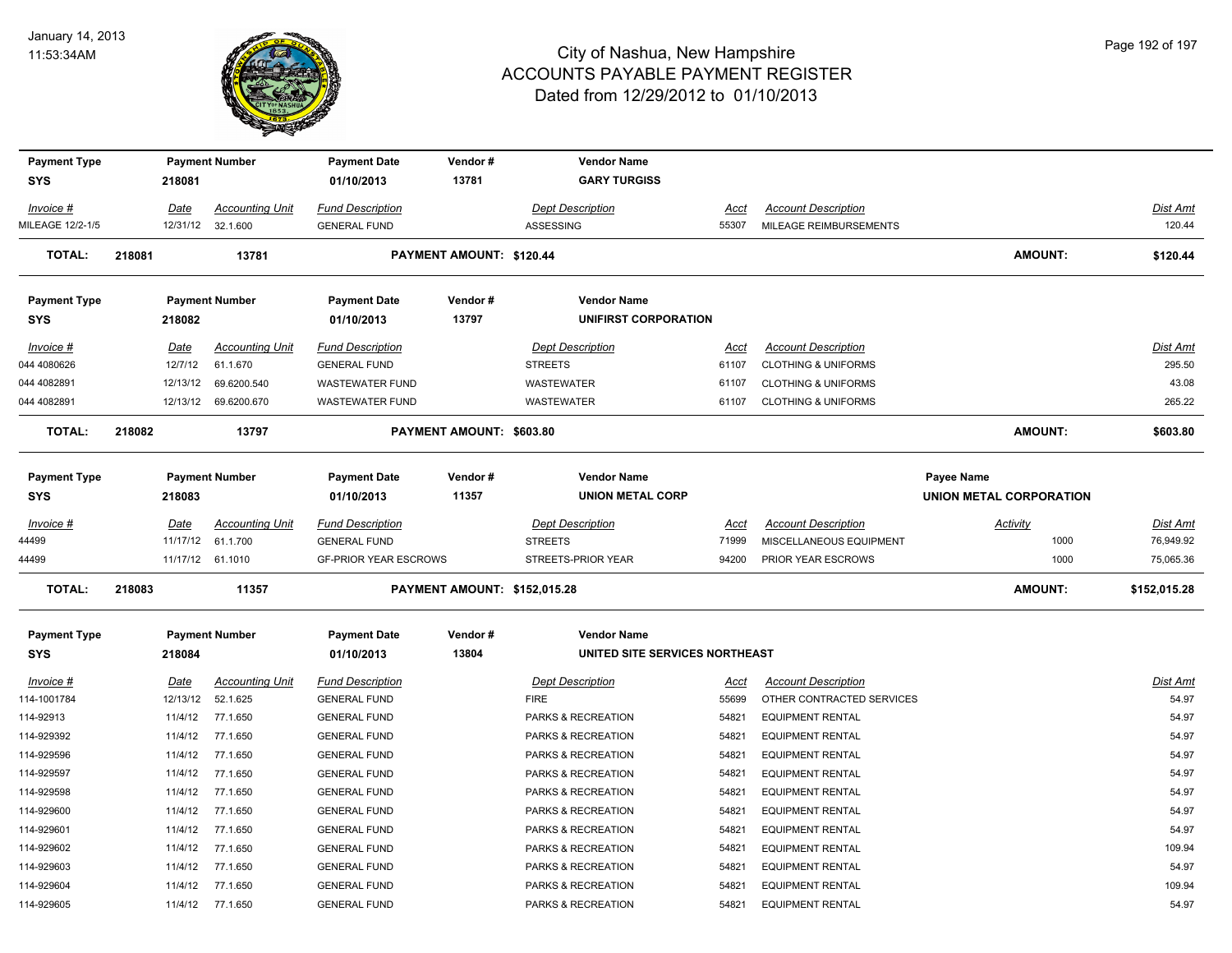

| 114-929606                        |        | 11/4/12     | 77.1.650               | <b>GENERAL FUND</b>               |                                | PARKS & RECREATION             | 54821                              | <b>EQUIPMENT RENTAL</b>       |                          | 54.97           |
|-----------------------------------|--------|-------------|------------------------|-----------------------------------|--------------------------------|--------------------------------|------------------------------------|-------------------------------|--------------------------|-----------------|
| 114-929607                        |        | 11/4/12     | 77.1.650               | <b>GENERAL FUND</b>               |                                | PARKS & RECREATION             | 54821                              | <b>EQUIPMENT RENTAL</b>       |                          | 109.94          |
| 114-929608                        |        | 11/4/12     | 77.1.650               | <b>GENERAL FUND</b>               |                                | PARKS & RECREATION             | 54821                              | <b>EQUIPMENT RENTAL</b>       |                          | 54.97           |
| 114-929609                        |        | 11/4/12     | 77.1.650               | <b>GENERAL FUND</b>               |                                | PARKS & RECREATION             | 54821                              | <b>EQUIPMENT RENTAL</b>       |                          | 54.97           |
| 114-929610                        |        | 11/4/12     | 77.1.650               | <b>GENERAL FUND</b>               |                                | PARKS & RECREATION             | 54821                              | <b>EQUIPMENT RENTAL</b>       |                          | 54.97           |
| 114-929611                        |        | 11/4/12     | 77.1.650               | <b>GENERAL FUND</b>               |                                | PARKS & RECREATION             | 54821                              | <b>EQUIPMENT RENTAL</b>       |                          | 109.94          |
| 114-929612                        |        | 11/4/12     | 77.1.650               | <b>GENERAL FUND</b>               |                                | PARKS & RECREATION             | 54821                              | <b>EQUIPMENT RENTAL</b>       |                          | 54.97           |
| 114-929616                        |        | 11/4/12     | 77.1.650               | <b>GENERAL FUND</b>               |                                | PARKS & RECREATION             | 54821                              | <b>EQUIPMENT RENTAL</b>       |                          | 54.97           |
| 114-929708                        |        | 11/4/12     | 66.1.500               | <b>GENERAL FUND</b>               |                                | <b>PARKING LOTS</b>            | 55699                              | OTHER CONTRACTED SERVICES     |                          | 54.97           |
| 114-984636                        |        | 12/4/12     | 66.1.500               | <b>GENERAL FUND</b>               |                                | PARKING LOTS                   | 55699                              | OTHER CONTRACTED SERVICES     |                          | 54.97           |
| 214-29711                         |        |             | 11/30/12 77.1.650      | <b>GENERAL FUND</b>               |                                | PARKS & RECREATION             | 54821                              | <b>EQUIPMENT RENTAL</b>       |                          | $-1,374.42$     |
| <b>TOTAL:</b>                     | 218084 |             | 13804                  |                                   | <b>PAYMENT AMOUNT: \$54.80</b> |                                |                                    |                               | <b>AMOUNT:</b>           | \$54.80         |
| <b>Payment Type</b>               |        |             | <b>Payment Number</b>  | <b>Payment Date</b>               | Vendor#                        | <b>Vendor Name</b>             |                                    |                               |                          |                 |
| <b>SYS</b>                        |        | 218085      |                        | 01/10/2013                        | 11371                          | <b>USP OF NEW ENGLAND</b>      |                                    |                               |                          |                 |
| Invoice #                         |        | <u>Date</u> | <b>Accounting Unit</b> | <b>Fund Description</b>           |                                | <b>Dept Description</b>        | <u>Acct</u>                        | <b>Account Description</b>    |                          | <b>Dist Amt</b> |
| 18840407                          |        | 12/11/12    | 61.1.700               | <b>GENERAL FUND</b>               |                                | <b>STREETS</b>                 | 54600                              | VEHICLE REPAIRS & MAINTENANCE |                          | 651.81          |
| 8840408                           |        |             | 12/11/12 61.1.700      | <b>GENERAL FUND</b>               |                                | <b>STREETS</b>                 | 61299                              | MISCELLANEOUS SUPPLIES        |                          | 497.61          |
| <b>TOTAL:</b>                     | 218085 |             | 11371                  |                                   | PAYMENT AMOUNT: \$1,149.42     |                                | <b>DISCOUNT:</b>                   | 22.99                         | <b>AMOUNT:</b>           | \$1,149.42      |
|                                   |        |             |                        |                                   | Vendor#                        | <b>Vendor Name</b>             |                                    |                               |                          |                 |
| <b>Payment Type</b><br><b>SYS</b> |        | 218086      | <b>Payment Number</b>  | <b>Payment Date</b><br>01/10/2013 | 13824                          |                                | <b>VANASSE HANGEN BRUSTLIN INC</b> |                               |                          |                 |
|                                   |        |             |                        |                                   |                                |                                |                                    |                               |                          |                 |
| Invoice #                         |        | <u>Date</u> | <b>Accounting Unit</b> | <b>Fund Description</b>           |                                | <b>Dept Description</b>        | <u>Acct</u>                        | <b>Account Description</b>    | <b>Activity</b>          | Dist Amt        |
| 0151947                           |        | 8/12/12     | 61.1001                | CAPITAL IMPROVEMENTS              |                                | STREETS-CAP IMP                | 81100                              | CAPITAL IMPROVEMENTS          | 1000                     | 4,482.34        |
| <b>TOTAL:</b>                     | 218086 |             | 13824                  |                                   | PAYMENT AMOUNT: \$4,482.34     |                                |                                    |                               | <b>AMOUNT:</b>           | \$4,482.34      |
| <b>Payment Type</b>               |        |             | <b>Payment Number</b>  | <b>Payment Date</b>               | Vendor#                        | <b>Vendor Name</b>             |                                    |                               | Payee Name               |                 |
| SYS                               |        | 218087      |                        | 01/10/2013                        | 12157                          | <b>VWR SCIENTIFIC PRODUCTS</b> |                                    |                               | <b>VWR INTERNATIONAL</b> |                 |
| <b>Invoice #</b>                  |        | <u>Date</u> | <b>Accounting Unit</b> | <b>Fund Description</b>           |                                | <b>Dept Description</b>        | <u>Acct</u>                        | <b>Account Description</b>    |                          | <b>Dist Amt</b> |
| 8052456369                        |        | 12/11/12    | 69.6200.670            | <b>WASTEWATER FUND</b>            |                                | <b>WASTEWATER</b>              | 61149                              | <b>LABORATORY SUPPLIES</b>    |                          | 240.83          |
| <b>TOTAL:</b>                     | 218087 |             | 12157                  |                                   | PAYMENT AMOUNT: \$240.83       |                                |                                    |                               | AMOUNT:                  | \$240.83        |
|                                   |        |             |                        |                                   |                                | <b>Vendor Name</b>             |                                    |                               |                          |                 |
| <b>Payment Type</b><br><b>SYS</b> |        | 218088      | <b>Payment Number</b>  | <b>Payment Date</b><br>01/10/2013 | Vendor#<br>13855               | <b>FRANK J WALLENT</b>         |                                    |                               |                          |                 |
|                                   |        |             |                        |                                   |                                |                                |                                    |                               |                          |                 |
| Invoice #                         |        | Date        | <b>Accounting Unit</b> | <b>Fund Description</b>           |                                | <b>Dept Description</b>        | Acct                               | <b>Account Description</b>    |                          | Dist Amt        |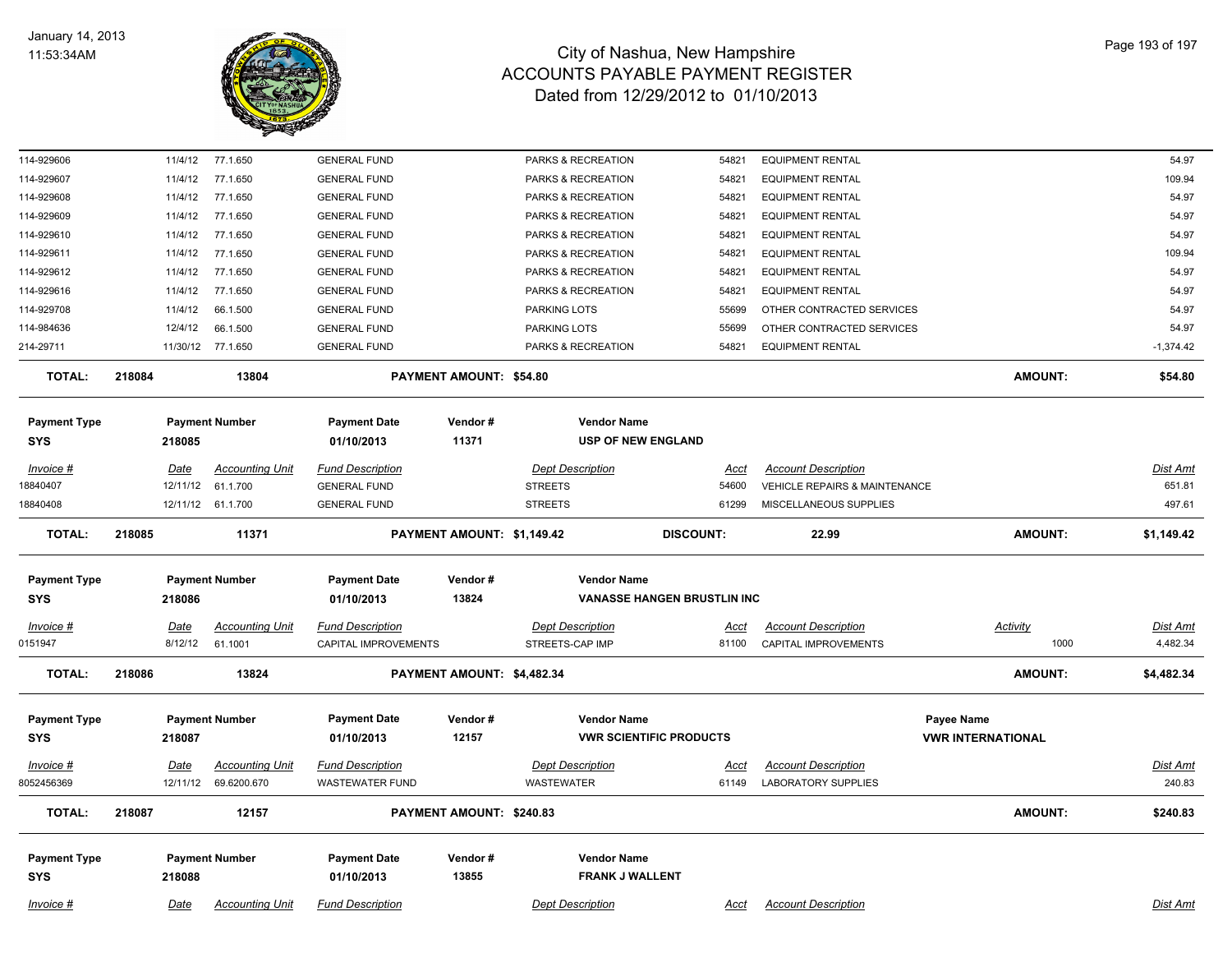

| TAPING 12/30-01/08/13 |        | 1/8/13      | 22.2505                | <b>GOVT &amp; EDUCATION CHANNELS</b><br><b>FUND</b> |                                | <b>GOV'T &amp; EDUCATION CHANNELS</b>    | 53470       | <b>VIDEOGRAPHY SERVICES</b>    |                            | 225.00          |
|-----------------------|--------|-------------|------------------------|-----------------------------------------------------|--------------------------------|------------------------------------------|-------------|--------------------------------|----------------------------|-----------------|
| TOTAL:                | 218088 |             | 13855                  |                                                     | PAYMENT AMOUNT: \$225.00       |                                          |             |                                | <b>AMOUNT:</b>             | \$225.00        |
| <b>Payment Type</b>   |        |             | <b>Payment Number</b>  | <b>Payment Date</b>                                 | Vendor#                        | <b>Vendor Name</b>                       |             |                                |                            |                 |
| <b>SYS</b>            |        | 218089      |                        | 01/10/2013                                          | 13920                          | YANKEE TRUCK LLC                         |             |                                |                            |                 |
| Invoice #             |        | Date        | <b>Accounting Unit</b> | <b>Fund Description</b>                             |                                | <b>Dept Description</b>                  | Acct        | <b>Account Description</b>     |                            | Dist Amt        |
| 289967                |        | 12/17/12    | 52.1.630               | <b>GENERAL FUND</b>                                 |                                | <b>FIRE</b>                              | 54600       | VEHICLE REPAIRS & MAINTENANCE  |                            | 22.94           |
| 290222                |        |             | 12/20/12 52.1.630      | <b>GENERAL FUND</b>                                 |                                | <b>FIRE</b>                              | 61799       | VEHICLE PARTS & SUPPLIES       |                            | 22.94           |
| <b>TOTAL:</b>         | 218089 |             | 13920                  |                                                     | <b>PAYMENT AMOUNT: \$45.88</b> |                                          |             |                                | <b>AMOUNT:</b>             | \$45.88         |
| <b>Payment Type</b>   |        |             | <b>Payment Number</b>  | <b>Payment Date</b>                                 | Vendor#                        | <b>Vendor Name</b>                       |             |                                |                            |                 |
| <b>SYS</b>            |        | 218090      |                        | 01/10/2013                                          | 13925                          | THE YOUTH COUNCIL                        |             |                                |                            |                 |
| Invoice #             |        | <b>Date</b> | <b>Accounting Unit</b> | <b>Fund Description</b>                             |                                | <b>Dept Description</b>                  | <u>Acct</u> | <b>Account Description</b>     |                            | <u>Dist Amt</u> |
| 2103                  |        | 11/30/12    | 71.1.500               | <b>GENERAL FUND</b>                                 |                                | <b>COMMUNITY SERVICES</b>                | 68320       | (CHINS)-COMMUNITY INTERVENTION |                            | 2,012.18        |
| 2110                  |        | 12/31/12    | 50.4025                | DOJ DRUG FORFEITURE FUNDS                           |                                | DOJ DRUG FORFEITURE FUNDS                | 56347       | NASHUA YOUTH COUNCIL           |                            | 600.00          |
| 2115                  |        |             | 12/31/12 71.1.500      | <b>GENERAL FUND</b>                                 |                                | <b>COMMUNITY SERVICES</b>                | 68320       | (CHINS)-COMMUNITY INTERVENTION |                            | 1,756.63        |
| <b>TOTAL:</b>         | 218090 |             | 13925                  |                                                     | PAYMENT AMOUNT: \$4,368.81     |                                          |             |                                | <b>AMOUNT:</b>             | \$4,368.81      |
| <b>Payment Type</b>   |        |             | <b>Payment Number</b>  | <b>Payment Date</b>                                 | Vendor#                        | <b>Vendor Name</b>                       |             | <b>Payee Name</b>              |                            |                 |
| <b>SYS</b>            |        | 218091      |                        | 01/10/2013                                          | 13987                          | AT&T                                     |             |                                | <b>AT &amp; T MOBILITY</b> |                 |
| Invoice #             |        | <u>Date</u> | <b>Accounting Unit</b> | <b>Fund Description</b>                             |                                | <b>Dept Description</b>                  | Acct        | <b>Account Description</b>     | Activity                   | Dist Amt        |
| 287246586379X121512A  |        | 12/7/12     | 22.1.500               | <b>GENERAL FUND</b>                                 |                                | INFORMATION TECHNOLOGY                   | 55118       | TELEPHONE-CELLULAR             |                            | 93.99           |
| 287246586379X121512A  |        | 12/7/12     | 28.6500.500            | PROPERTY & CASUALTY FUND                            |                                | <b>RISK MANAGEMENT</b>                   | 55118       | TELEPHONE-CELLULAR             |                            | 31.33           |
| 287246586379X121512A  |        | 12/7/12     | 29.1.720.8162          | <b>GENERAL FUND</b>                                 |                                | <b>CITY BUILDINGS</b>                    | 55118       | TELEPHONE-CELLULAR             |                            | 114.59          |
| 287246586379X121512A  |        | 12/7/12     | 52.1.620               | <b>GENERAL FUND</b>                                 |                                | <b>FIRE</b>                              | 55118       | TELEPHONE-CELLULAR             |                            | 74.83           |
| 287246586379X121512A  |        | 12/7/12     | 52.1.625               | <b>GENERAL FUND</b>                                 |                                | <b>FIRE</b>                              | 55118       | TELEPHONE-CELLULAR             |                            | 88.83           |
| 287246586379X121512A  |        | 12/7/12     | 55.1.740               | <b>GENERAL FUND</b>                                 |                                | <b>CODE ENFORCEMENT</b>                  | 55118       | TELEPHONE-CELLULAR             |                            | 144.89          |
| 287246586379X121512A  |        | 12/7/12     | 60.1.665               | <b>GENERAL FUND</b>                                 |                                | <b>PUBLIC</b><br>WORKS-ADMIN/ENGINEERING | 55118       | TELEPHONE-CELLULAR             |                            | 274.91          |
| 287246586379X121512A  |        | 12/7/12     | 61.1.670               | <b>GENERAL FUND</b>                                 |                                | <b>STREETS</b>                           | 55118       | TELEPHONE-CELLULAR             |                            | 361.95          |
| 287246586379X121512A  |        | 12/7/12     | 68.6000.500            | SOLID WASTE FUND                                    |                                | SOLID WASTE                              | 55118       | TELEPHONE-CELLULAR             |                            | 84.87           |
| 287246586379X121512A  |        | 12/7/12     | 69.6200.670            | <b>WASTEWATER FUND</b>                              |                                | WASTEWATER                               | 55118       | TELEPHONE-CELLULAR             |                            | 305.56          |
| 287246586379X121512A  |        | 12/7/12     | 71.3068                | COMMUNITY SERVICES GRANTS                           |                                | COMMUNITY SERVICES GRANTS                | 55100       | <b>TELEPHONE-DATA</b>          | 71.1004.13.01              | 75.00           |
| 287246586379X121512A  |        | 12/7/12     | 72.1.500               | <b>GENERAL FUND</b>                                 |                                | <b>COMMUNITY HEALTH</b>                  | 55118       | TELEPHONE-CELLULAR             |                            | 50.60           |
| 287246586379X121512A  |        | 12/7/12     | 73.1.500               | <b>GENERAL FUND</b>                                 |                                | ENVIRONMENTAL HEALTH                     | 55118       | TELEPHONE-CELLULAR             |                            | 32.10           |
| 287246586379X121512A  |        | 12/7/12     | 77.1.500               | <b>GENERAL FUND</b>                                 |                                | PARKS & RECREATION                       | 55118       | TELEPHONE-CELLULAR             |                            | 187.80          |
| 287246586379X121512A  |        | 12/7/12     | 79.1.500               | <b>GENERAL FUND</b>                                 |                                | <b>LIBRARY</b>                           | 55109       | TELEPHONE-VOICE                |                            | 31.33           |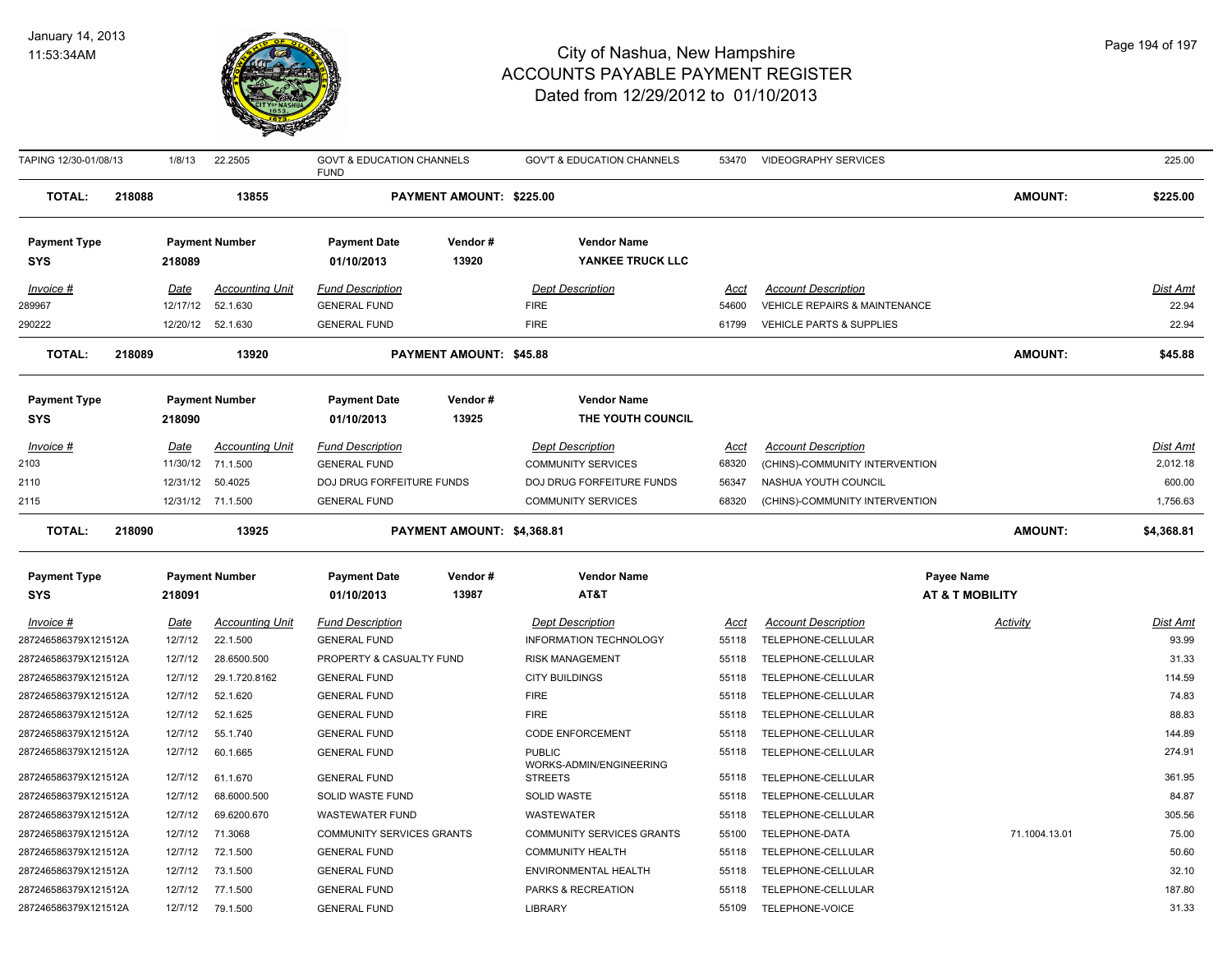

| 287246586379X121512A           |        | 12/7/12          | 86.3120                            | TRANSIT GRANTS                                 |                             | <b>TRANSPORTATION</b>                     | 55118         | TELEPHONE-CELLULAR                                         | 86.800.13.10.10                       | 175.62                      |
|--------------------------------|--------|------------------|------------------------------------|------------------------------------------------|-----------------------------|-------------------------------------------|---------------|------------------------------------------------------------|---------------------------------------|-----------------------------|
| <b>TOTAL:</b>                  | 218091 |                  | 13987                              |                                                | PAYMENT AMOUNT: \$2,128.20  |                                           |               |                                                            | <b>AMOUNT:</b>                        | \$2,128.20                  |
| <b>Payment Type</b>            |        |                  | <b>Payment Number</b>              | <b>Payment Date</b>                            | Vendor#                     | <b>Vendor Name</b>                        |               |                                                            |                                       |                             |
| <b>SYS</b>                     |        | 218092           |                                    | 01/10/2013                                     | 12458                       | <b>PATRICK T CADY</b>                     |               |                                                            |                                       |                             |
|                                |        |                  |                                    |                                                |                             |                                           |               |                                                            |                                       |                             |
| Invoice #<br>STORM: 12/27/2012 |        | Date<br>12/27/12 | <b>Accounting Unit</b><br>61.1.685 | <b>Fund Description</b><br><b>GENERAL FUND</b> |                             | <b>Dept Description</b><br><b>STREETS</b> | Acct<br>54207 | <b>Account Description</b><br><b>SNOW PLOWING SERVICES</b> |                                       | <b>Dist Amt</b><br>1,235.25 |
|                                |        |                  |                                    |                                                |                             |                                           |               |                                                            |                                       |                             |
| <b>TOTAL:</b>                  | 218092 |                  | 12458                              |                                                | PAYMENT AMOUNT: \$1,235.25  |                                           |               |                                                            | <b>AMOUNT:</b>                        | \$1,235.25                  |
| <b>Payment Type</b>            |        |                  | <b>Payment Number</b>              | <b>Payment Date</b>                            | Vendor#                     | <b>Vendor Name</b>                        |               |                                                            |                                       |                             |
| <b>SYS</b>                     |        | 218093           |                                    | 01/10/2013                                     | 10469                       | <b>HI-WAY SAFETY SYSTEMS INC</b>          |               |                                                            |                                       |                             |
| Invoice #                      |        | Date             | <b>Accounting Unit</b>             | <b>Fund Description</b>                        |                             | <b>Dept Description</b>                   | Acct          | <b>Account Description</b>                                 |                                       | <b>Dist Amt</b>             |
| 5036                           |        |                  | 11/12/12 61.1.705                  | <b>GENERAL FUND</b>                            |                             | <b>STREETS</b>                            | 54275         | SIGNING & STRIPING SERVICES                                |                                       | 11,613.75                   |
| <b>TOTAL:</b>                  | 218093 |                  | 10469                              |                                                | PAYMENT AMOUNT: \$11,613.75 |                                           |               |                                                            | <b>AMOUNT:</b>                        | \$11,613.75                 |
| <b>Payment Type</b>            |        |                  | <b>Payment Number</b>              | <b>Payment Date</b>                            | Vendor#                     | <b>Vendor Name</b>                        |               | <b>Payee Name</b>                                          |                                       |                             |
| <b>SYS</b>                     |        | 218094           |                                    | 01/10/2013                                     | 14309                       | <b>HOME DEPOT CREDIT SERVICES</b>         |               |                                                            | <b>HOME DEPOT CREDIT SERVICE 3065</b> |                             |
| $Invoice$ #                    |        | Date             | <b>Accounting Unit</b>             | <b>Fund Description</b>                        |                             | <b>Dept Description</b>                   | <u>Acct</u>   | <b>Account Description</b>                                 | <b>Activity</b>                       | <u>Dist Amt</u>             |
| 1021600                        |        | 10/25/12         | 77.1.650                           | <b>GENERAL FUND</b>                            |                             | PARKS & RECREATION                        | 54280         | BUILDING/GROUNDS MAINTENANCE                               |                                       | 15.84                       |
| 1023708                        |        | 9/5/12           | 77.1.650                           | <b>GENERAL FUND</b>                            |                             | PARKS & RECREATION                        | 54280         | BUILDING/GROUNDS MAINTENANCE                               |                                       | 29.82                       |
| 1056014                        |        | 1/3/13           | 86.3120                            | <b>TRANSIT GRANTS</b>                          |                             | <b>TRANSPORTATION</b>                     | 61299         | MISCELLANEOUS SUPPLIES                                     | 86.800.13.40.01                       | 88.41                       |
| 11553                          |        | 11/15/12         | 77.1.650                           | <b>GENERAL FUND</b>                            |                             | PARKS & RECREATION                        | 54280         | <b>BUILDING/GROUNDS MAINTENANCE</b>                        |                                       | 12.11                       |
| 14299                          |        | 10/26/12         | 77.1.650                           | <b>GENERAL FUND</b>                            |                             | PARKS & RECREATION                        | 54280         | BUILDING/GROUNDS MAINTENANCE                               |                                       | 114.94                      |
| 2024985                        |        | 1/2/13           | 77.1.650                           | <b>GENERAL FUND</b>                            |                             | PARKS & RECREATION                        | 54280         | <b>BUILDING/GROUNDS MAINTENANCE</b>                        |                                       | 68.42                       |
| 3053096                        |        | 12/22/12         | 52.1.720                           | <b>GENERAL FUND</b>                            |                             | <b>FIRE</b>                               | 54280         | BUILDING/GROUNDS MAINTENANCE                               |                                       | 93.50                       |
| 4010581                        |        | 12/21/12         | 77.1.650                           | <b>GENERAL FUND</b>                            |                             | PARKS & RECREATION                        | 54280         | BUILDING/GROUNDS MAINTENANCE                               |                                       | 42.83                       |
| 4010607                        |        | 12/21/12         | 77.1.650                           | <b>GENERAL FUND</b>                            |                             | PARKS & RECREATION                        | 54280         | BUILDING/GROUNDS MAINTENANCE                               |                                       | 284.00                      |
| 4011879                        |        | 12/31/12         | 77.1.650                           | <b>GENERAL FUND</b>                            |                             | PARKS & RECREATION                        | 54280         | BUILDING/GROUNDS MAINTENANCE                               |                                       | 36.94                       |
| 4015213                        |        | 12/31/12         | 77.1.650                           | <b>GENERAL FUND</b>                            |                             | PARKS & RECREATION                        | 54280         | <b>BUILDING/GROUNDS MAINTENANCE</b>                        |                                       | 59.76                       |
| 4040040                        |        | 11/21/12         | 86.3120                            | <b>TRANSIT GRANTS</b>                          |                             | <b>TRANSPORTATION</b>                     | 61299         | MISCELLANEOUS SUPPLIES                                     | 86.800.13.10.10                       | 87.76                       |
| 4294819                        |        |                  | 12/31/12 77.1.650                  | <b>GENERAL FUND</b>                            |                             | PARKS & RECREATION                        | 54280         | <b>BUILDING/GROUNDS MAINTENANCE</b>                        |                                       | 35.94                       |
| 4502950                        |        | 11/1/12          | 52.1.625                           | <b>GENERAL FUND</b>                            |                             | <b>FIRE</b>                               | 71025         | <b>SMALL TOOLS</b>                                         |                                       | 199.00                      |
| 5024034                        |        | 12/20/12         | 77.1.650                           | <b>GENERAL FUND</b>                            |                             | PARKS & RECREATION                        | 54280         | BUILDING/GROUNDS MAINTENANCE                               |                                       | 35.88                       |
| 6010255                        |        | 12/19/12         | 77.1.650                           | <b>GENERAL FUND</b>                            |                             | PARKS & RECREATION                        | 54280         | <b>BUILDING/GROUNDS MAINTENANCE</b>                        |                                       | 53.81                       |
| 6992513                        |        | 12/19/12         | 69.6200.670                        | <b>WASTEWATER FUND</b>                         |                             | WASTEWATER                                | 54487         | <b>EQUIPMENT REPAIRS &amp;</b><br><b>MAINTENANCE</b>       |                                       | 139.58                      |
| 6994646                        |        | 12/29/12         | 52.1.720                           | <b>GENERAL FUND</b>                            |                             | <b>FIRE</b>                               | 54280         | <b>BUILDING/GROUNDS MAINTENANCE</b>                        |                                       | 21.48                       |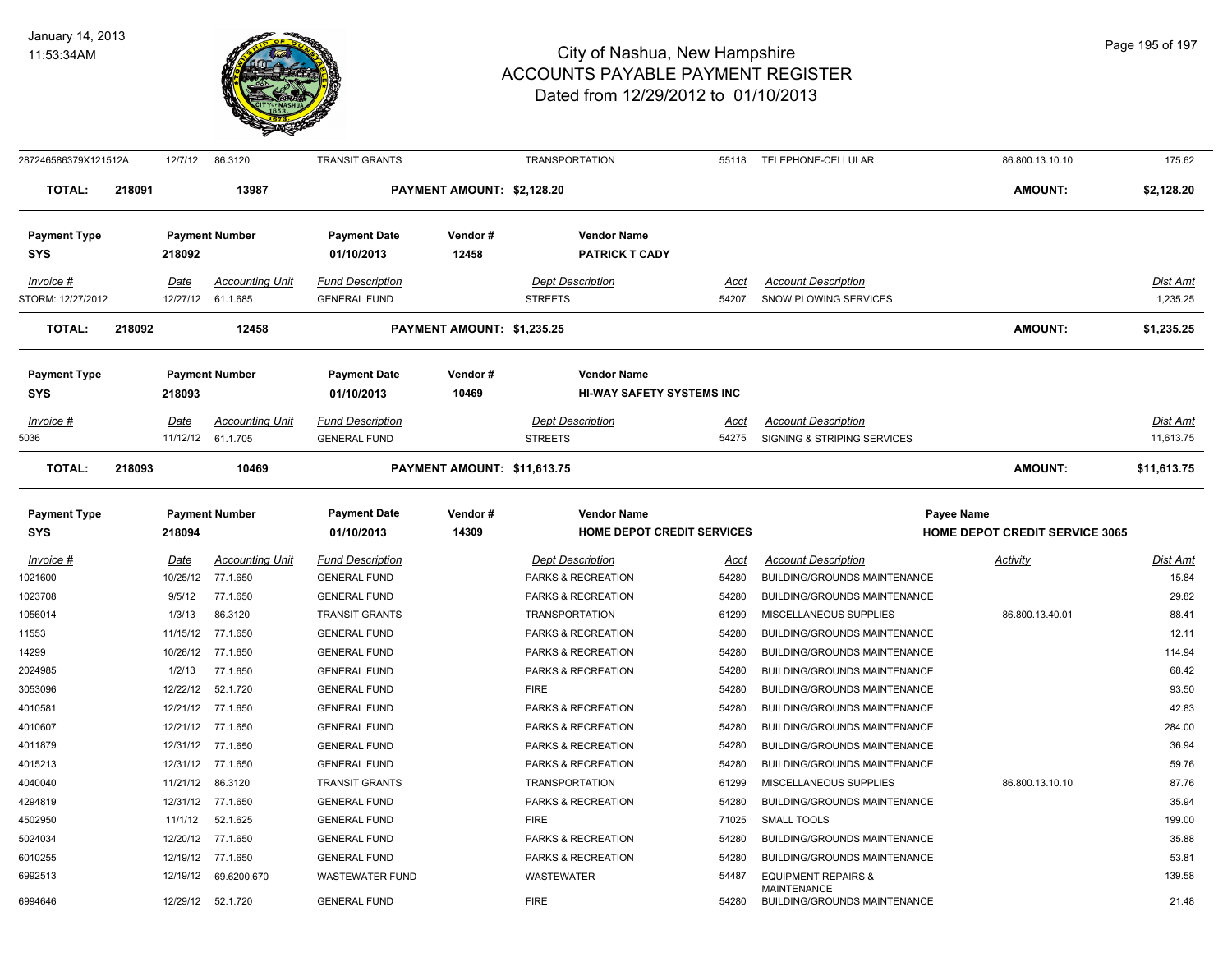

| <b>TOTAL:</b>                          | 218096 |             | 15626                  |                                   | <b>PAYMENT AMOUNT: \$80.00</b> |                               |                                      |                                     | <b>AMOUNT:</b> | \$80.00    |
|----------------------------------------|--------|-------------|------------------------|-----------------------------------|--------------------------------|-------------------------------|--------------------------------------|-------------------------------------|----------------|------------|
| 300690 AT 1                            |        | 8/27/12     | 28.6500.895            | PROPERTY & CASUALTY FUND          |                                | <b>RISK MANAGEMENT</b>        | 59207                                | <b>WORKERS COMPENSATION CLAIMS</b>  |                | 80.00      |
| Invoice #                              |        | <u>Date</u> | <b>Accounting Unit</b> | <b>Fund Description</b>           |                                | <b>Dept Description</b>       | <u>Acct</u>                          | <b>Account Description</b>          |                | Dist Amt   |
| <b>SYS</b>                             |        | 218096      |                        | 01/10/2013                        | 15626                          |                               | <b>O'DEA OCCUPATIONAL CARE PLLC</b>  |                                     |                |            |
| <b>Payment Type</b>                    |        |             | <b>Payment Number</b>  | <b>Payment Date</b>               | Vendor#                        | <b>Vendor Name</b>            |                                      |                                     |                |            |
| <b>TOTAL:</b>                          | 218095 |             | 14502                  |                                   | PAYMENT AMOUNT: \$1,474.59     |                               |                                      |                                     | <b>AMOUNT:</b> | \$1,474.59 |
| <b>BREWFEST</b><br><b>CONTRIBUTION</b> |        | 12/10/12    | 77.2504                | <b>HOLMAN STADIUM EVENTS FUND</b> |                                | <b>HOLMAN STADIUM EVENTS</b>  | 55699                                | OTHER CONTRACTED SERVICES           |                | 1,474.59   |
| Invoice #                              |        | Date        | <b>Accounting Unit</b> | <b>Fund Description</b>           |                                | <b>Dept Description</b>       | Acct                                 | <b>Account Description</b>          |                | Dist Amt   |
| <b>SYS</b>                             |        | 218095      |                        | 01/10/2013                        | 14502                          |                               | <b>NASHUA POLICE ATHLETIC LEAGUE</b> |                                     |                |            |
| <b>Payment Type</b>                    |        |             | <b>Payment Number</b>  | <b>Payment Date</b>               | Vendor#                        | <b>Vendor Name</b>            |                                      |                                     |                |            |
| <b>TOTAL:</b>                          | 218094 |             | 14309                  |                                   | PAYMENT AMOUNT: \$1,517.26     |                               |                                      |                                     | <b>AMOUNT:</b> | \$1,517.26 |
| 9012316                                |        | 10/17/12    | 77.1.650               | <b>GENERAL FUND</b>               |                                | PARKS & RECREATION            | 54280                                | <b>BUILDING/GROUNDS MAINTENANCE</b> |                | 16.40      |
| 9011260                                |        | 12/26/12    | 77.1.650               | <b>GENERAL FUND</b>               |                                | PARKS & RECREATION            | 54280                                | <b>BUILDING/GROUNDS MAINTENANCE</b> |                | 5.98       |
| 9011166                                |        | 12/26/12    | 77.1.650               | <b>GENERAL FUND</b>               |                                | PARKS & RECREATION            | 54280                                | <b>BUILDING/GROUNDS MAINTENANCE</b> |                | 40.86      |
| 7997581                                |        | 10/19/12    | 77.1.650               | <b>GENERAL FUND</b>               |                                | <b>PARKS &amp; RECREATION</b> | 54280                                | <b>BUILDING/GROUNDS MAINTENANCE</b> |                | 34.00      |